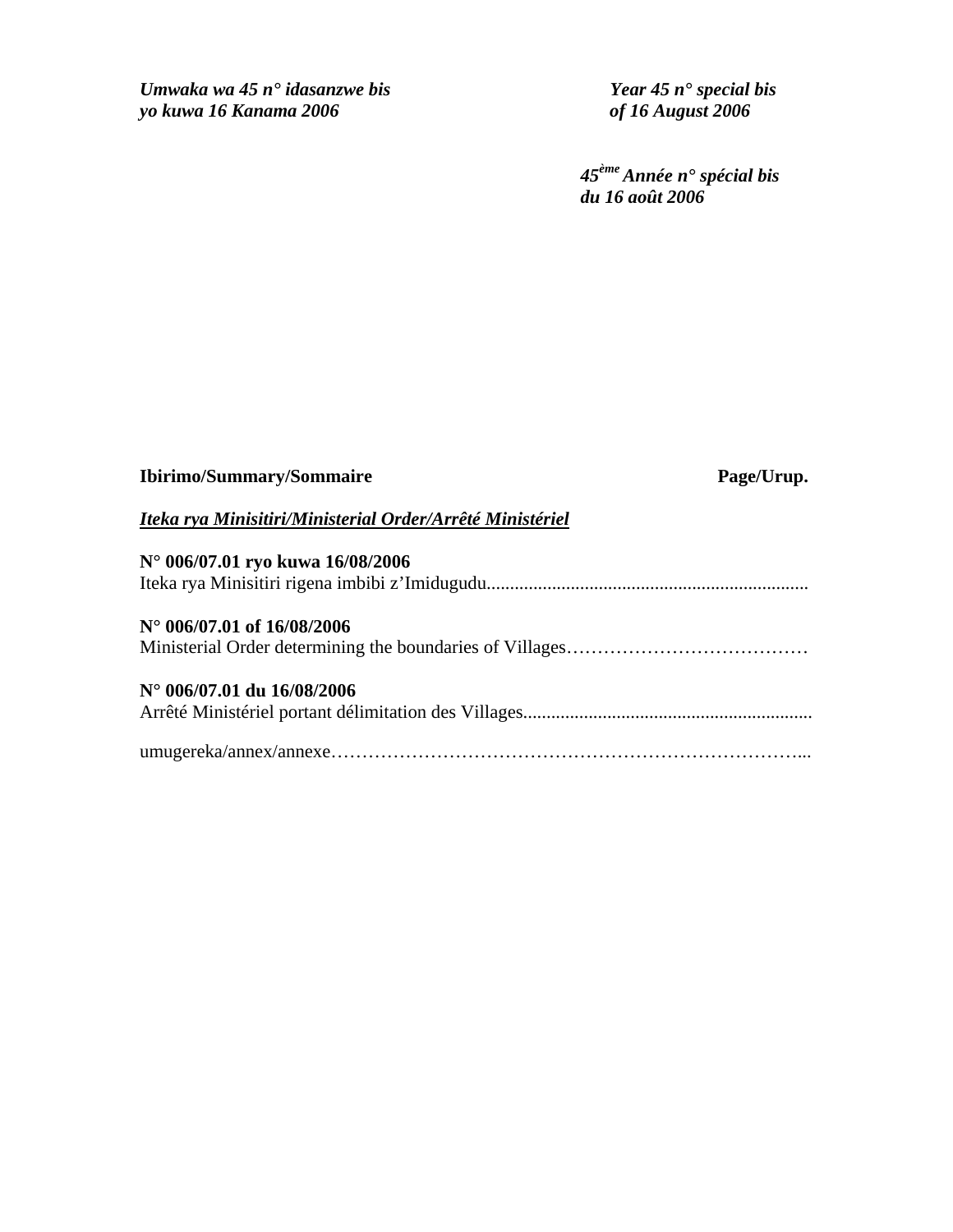## **ITEKA RYA MINISITIRI N° 006/07.01 RYO KUWA 16/08/2006 RIGENA IMBIBI Z'IMIDUGUDU**

## **Minisitiri w'Ubutegetsi bw'Igihugu, Imiyoborere Myiza, Amajyambere Rusange n'Imibereho Myiza y'Abaturage;**

Ashingiye ku Itegeko Nshinga rya Repubulika y'u Rwanda ryo ku wa 4 Kamena 2003 nk'uko ryavuguruwe kugeza ubu, cyane cyane mu ngingo zaryo, iya 120 n'iya 201;

Ashingiye ku Itegeko Ngenga n° 29/2005 ryo ku wa 31 Ukuboza 2005 rigena Inzego z'Imitegekere y'Igihugu cy'u Rwanda mu ngingo yaryo ya 3;

Ashingiye ku Itegeko n° 08/2006 ryo ku wa 24 Gashyantare 2006 rigena Imiterere, Imitunganyirize n'Imikorere y'Akarere cyane cyane mu ngingo yaryo ya 3;

Ashingiye ku Itegeko n° 10/2006 ryo ku wa 03/03/2006 rigena Imiterere, Imitunganyirize n'Imikorere y'Umujyi wa Kigali, cyane cyane mu ngingo yaryo ya 3;

Ashingiye ku byemezo by'Inama Njyanama z'Uturere;

Inama y'Abaminisitiri yateranye ku wa 6 Nyakanga 2006 imaze kubisuzuma no kubyemeza,

## **ATEGETSE:**

#### **Ingingo ya mbere** :

Iri teka rigena imbibi z'Imidugudu mu Tugari tugize Imirenge yose yo muri Repubulika y'u Rwanda.

#### **Ingingo ya 2:**

Imbibi z'Imidugudu zishyirwaho n'Inama Njyanama y'Akarere ishingiye nayo ku cyemezo cy'Inama Njyanama y'Umurenge, Inama Njyanama y'Akagari yabitanzeho ibitekerezo.

#### **Ingingo ya 3:**

Amazina n'Umubare by'Imidugudu igize buri Kagari mu Gihugu igaragara ku mugereka wometse kuri iri teka**.**

#### **Ingingo ya 4:**

Ingingo zose z'amateka abanziriza iri kandi zinyuranye nazo zivanyweho.

#### **Ingingo ya 5:**

Iri teka ritangira gukurikizwa ku munsi ritangarijweho mu Igazeti ya Leta ya Repubulika y'u Rwanda.

Kigali, kuwa 16/08/2006

Minisitiri w'Ubutegetsi bw'Igihugu, Imiyoborere Myiza, Amajyambere Rusange n'Imibereho Myiza y'Abaturage

# **MUSONI Protais**

(sé)

### **Bibonywe kandi bishyizweho Ikirango cya Repubulika:**

Minisitiri w'Ubutabera **KARUGARAMA Tharcisse**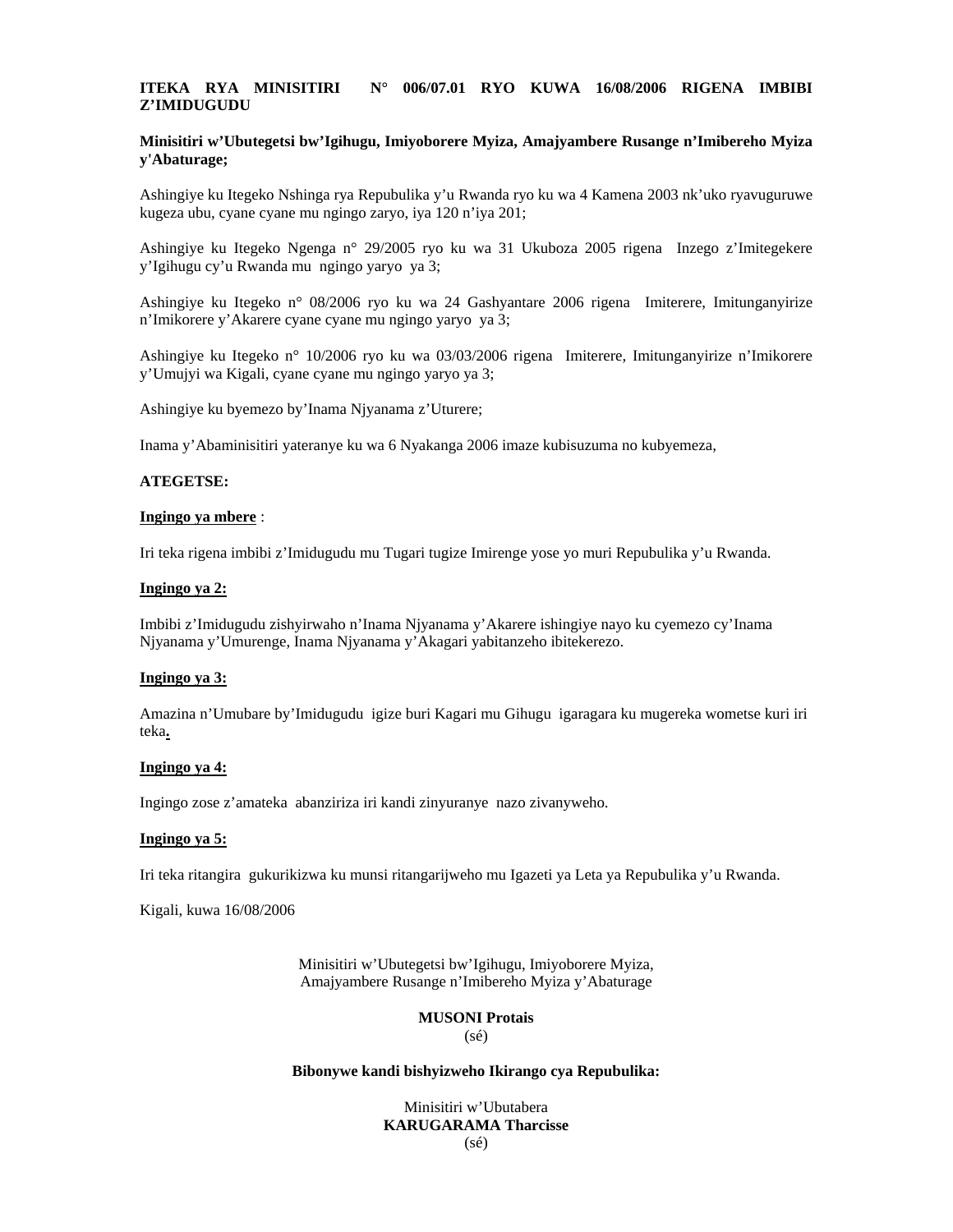## **MINISTERIAL ORDER N°006/07.01 OF 16/08/2006 DETERMINING THE BOUNDARIES OF VILLAGES.**

## **The Minister of Local Government, Good Governance, Community Development and Social Affairs,**

Given the Constitution of the Republic of Rwanda of June 4, 2003 as amended to date, especially in its articles 120 and 121;

Given the Organic Law n°29/2005 of 31 December 2005 determining the administrative entities of the Republic of Rwanda, especially in its article 3;

Given the Law n°08/2006 of 24 February 2006 establishing the organisation, administration and functioning of the District, especially in its article 3;

Given the Law n°10/2006 of 03/03/2006, establishing the organisation, administration and functioning of the City of Kigali, especially in its article 3;

After decisions of all Districts Councils;

After consideration and approval by the Cabinet meeting in its session of 6 July 2006;

## **HEREBY ORDERS:**

#### **Article One:**

This Order determines the boundaries of the Villages within Cells of Sectors of the Republic of Rwanda.

#### **Article 2:**

The boundaries of Villages are determined by every District Council based on the decision of the Sector Council and after consultation of the Cell Council.

## **Article 3:**

The names and the number of the Villages constituting each Cell of the Country are provided in the Annex of this Order.

## **Article 4**:

All previous legal provisions contrary to this Order are hereby abrogated.

## **Article 5**:

This Order comes into force on the date of its publication in the Official Gazette of the Republic of Rwanda.

Done in Kigali, on 16/08/2006

The Minister of Local Government, Good Governance, Community Development and Social Affairs

# **MUSONI Protais**

(sé)

### **Seen and sealed with the Seal of the Republic:**

The Minister of Justice **KARUGARAMA Tharcisse**  (sé)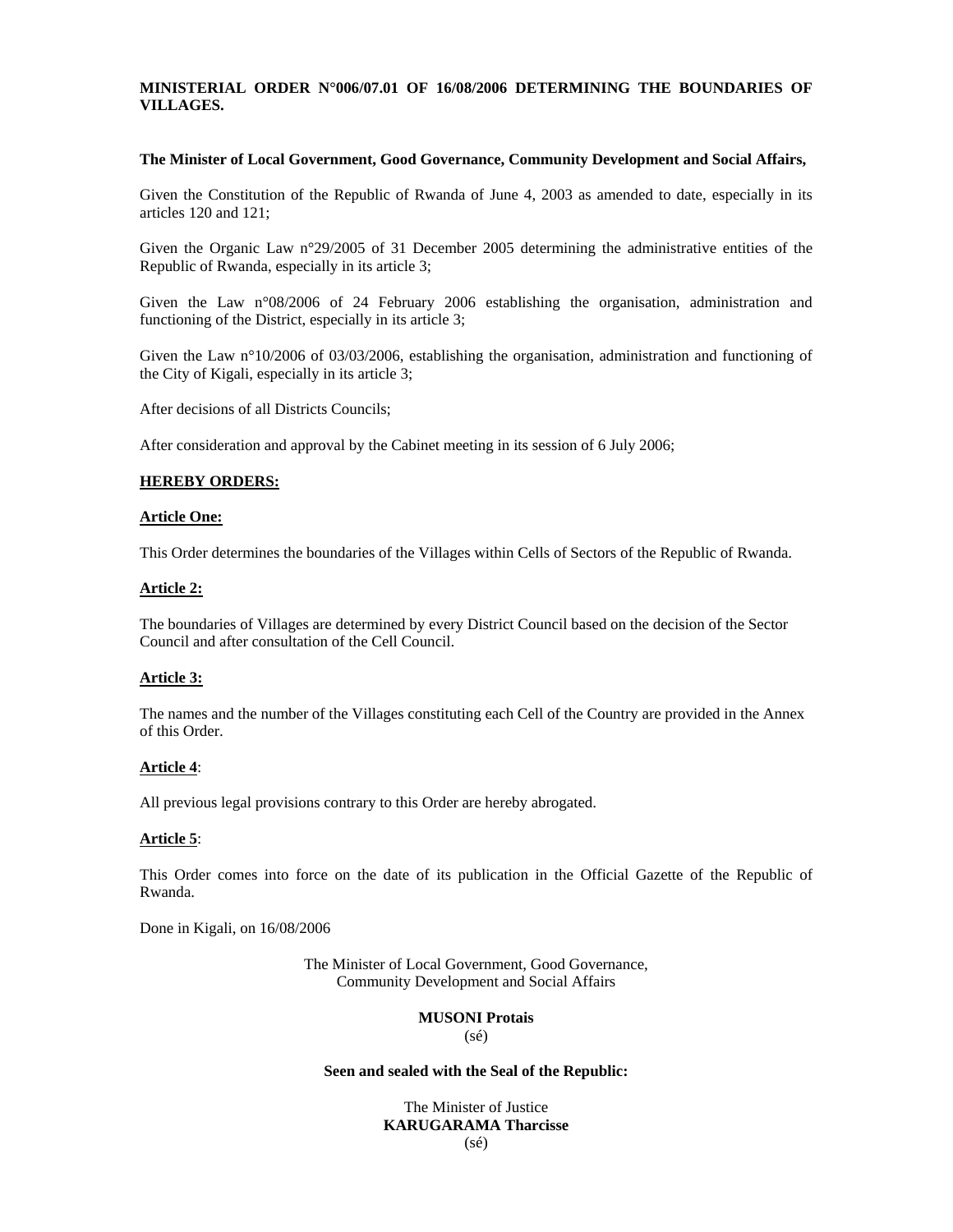## **ARRETE MINISTERIEL N°006/07.01 DU 16/08/2006 PORTANT DELIMITATION DES VILLAGES**

## **Le Ministre de l'Administration Locale, de la Bonne Gouvernance, du Développement Communautaire et des Affaires Sociales;**

Vu la Constitution de la République du Rwanda du 4 juin 2003, telle que révisée à ce jour, spécialement en ses articles 120 et 201;

Vu la loi organique n° 29/2005 du 31 décembre 2005 portant organisation des entités administratives de la République du Rwanda, spécialement en son article 3;

Vu la loi n° 08/2006 du 24 février 2006 portant organisation et fonctionnement du District, spécialement en son article 3 ;

Vu la loi n° 10/2006. du 03/03/2006 portant organisation et fonctionnement de la Ville de Kigali, spécialement en son article 3 ;

Vu les décisions de tous les Conseils des Districts;

Après examen et adoption par le Conseil des Ministres en sa séance du 6 juillet 2006;

### **ARRETE**:

## **Article premier :**

Le présent arrêté détermine les limites des Villages de toutes les Cellules composant les Secteurs de la République du Rwanda.

#### **Article 2 :**

Les limites des Villages sont fixées par le Conseil de District sur base de décisions prises par le Conseil de Secteur après consultation du Conseil de Cellule.

## **Article 3 :**

La dénomination et le nombre des Villages composant chaque cellule du Pays sont annexés au présent arrêté.

## **Article 4 :**

Toutes les dispositions réglementaires antérieures contraires au présent arrêté sont abrogées.

## **Article 5 :**

Le présent arrêté entre en vigueur le jour de sa publication au Journal Officiel de la République du Rwanda.

Kigali, le 16/08/2006

Le Ministre de l'Administration Locale, de la Bonne Gouvernance, du Développement Communautaire et des Affaires Sociales

# **MUSONI Protais**

(sé)

### **Vu et scellé du Sceau de la République :**

Le Ministre de la Justice **KARUGARAMA Tharcisse** (sé)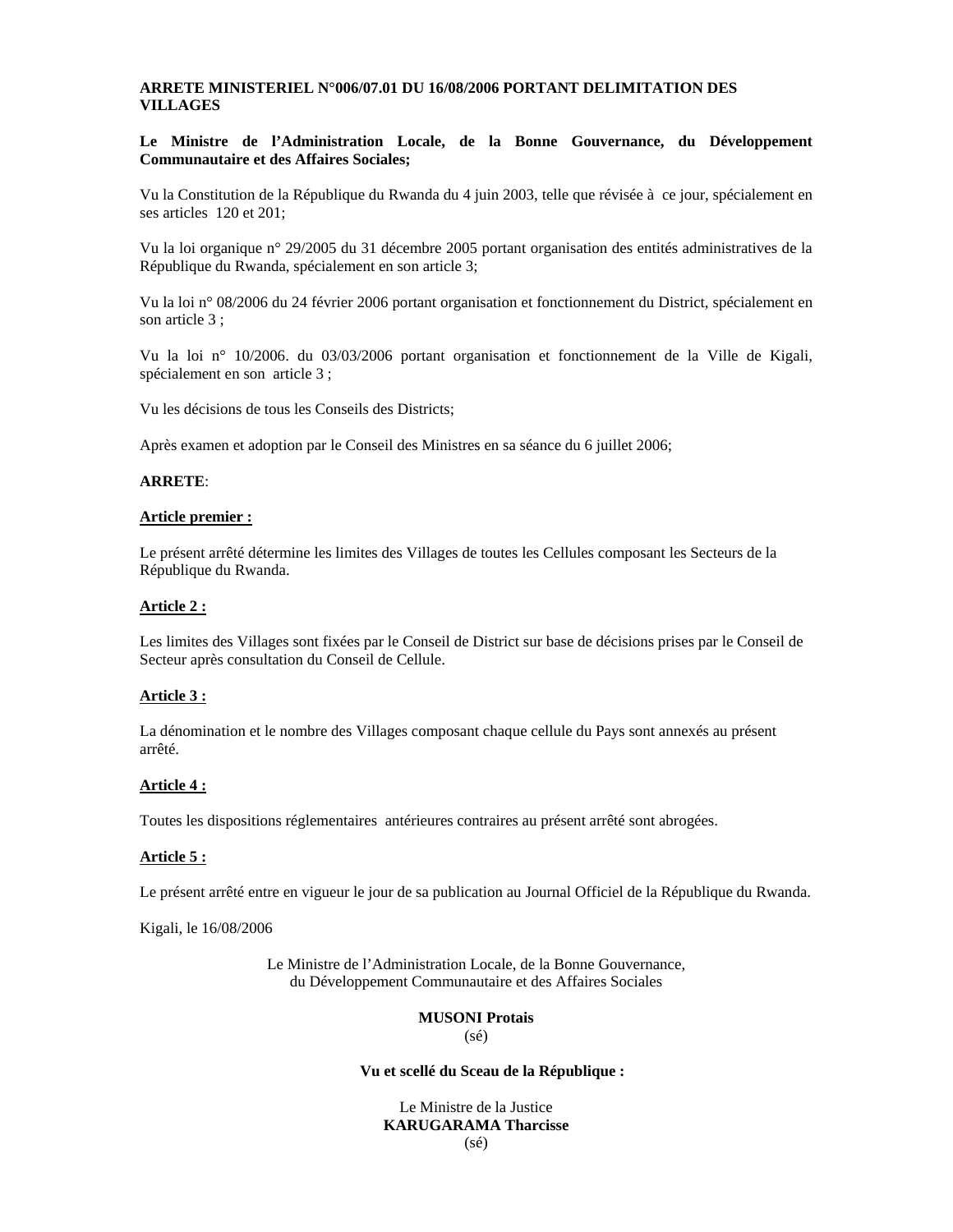## **UMUGEREKA W'ITEKA RYA MINISITIRI N° 006/ 07.01 RYO KUWA 16 /08/2006 RIGENA AMAZINA N'UMUBARE W'IMIDUGUDU MURI BURI KAGARI.**

## **ANNEX TO THE MINISTERIAL ORDER Nº 006/07.01 OF 16/08/2006 DETERMINING THE NAMES AND THE NUMBER OF THE VILLAGES**

## **ANNEXE DE L'ARRETE MINISTERIEL Nº006/07.01 DU 16/08/2006 PORTANT DENOMINATION ET NOMBRE DES VILLAGES**

## **1. UMUJYI WA KIGALI – KIGALI CITY – VILLE DE KIGALI**

## **AKARERE KA NYARUGENGE – NYARUGENGE DISTRICT – DISTRICT DE NYARUGENGE**

| <b>Umurenge/Sector/Secteur</b> | Akagari/Cell/Cellule | Umudugudu/Village/Village                                                       |
|--------------------------------|----------------------|---------------------------------------------------------------------------------|
| Muhima                         | 1.Kabasengerezi      | 1.IKANA<br>2.ICYEZA<br>3.INTWARI                                                |
|                                |                      | <b>4.KABASENGEREZI</b>                                                          |
|                                | 2.Nyabugogo          | 1.INDATWA<br>2.ABEZA<br>3.RWEZANGORO                                            |
|                                |                      | <b>4.POIDS LOURD</b><br>5. UMUTEKANO<br>6.UBUCURUZI                             |
|                                | 3.Amahoro            | 1. UBUZIMA<br>2.YAMAHA<br>3.KABAHIZI<br>4.MINITRAPE<br>5.AMIZERO<br>6.AMAHORO   |
|                                | 4. Tetero            | 1.UBUMANZI<br>2.TETERO<br>3.INDATWA<br>4.IWACU<br>5.INGORO<br>6.INKINGI         |
|                                | 5.Kabeza             | 1.APACOPE<br>2.HIRWA<br>3. IMANZI<br>4.SANGWA<br>5.ITUZE<br>6.UMWEZI<br>7.IKAZE |
|                                |                      |                                                                                 |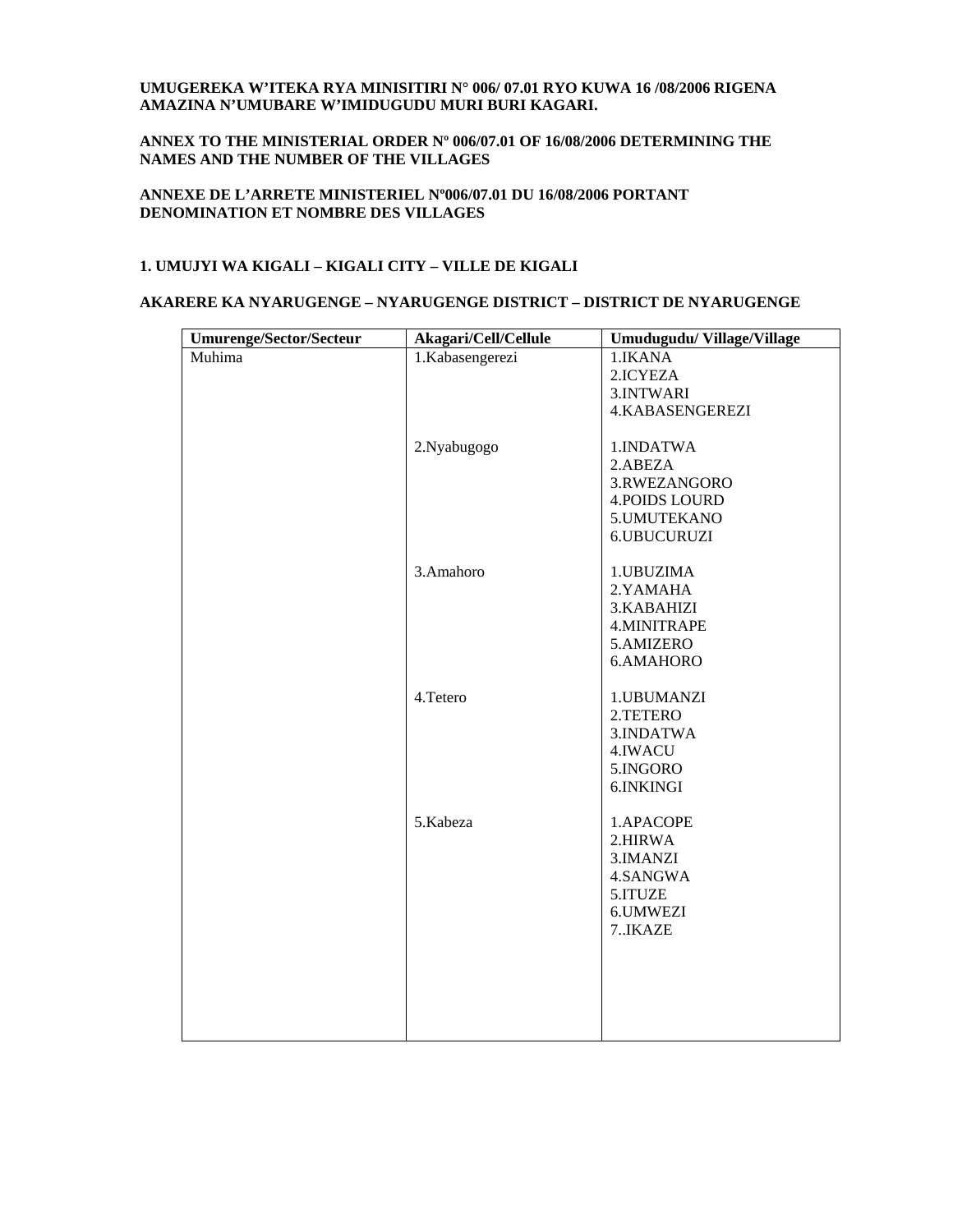| <b>Umurenge/Sector/Secteur</b> | Akagari/Cell/Cellule | Umudugudu/Village/Village |
|--------------------------------|----------------------|---------------------------|
|                                | Rugenge              | <b>IZUBA</b><br>1.        |
|                                |                      | 2.<br><b>IMPALA</b>       |
|                                |                      | 3. RUGENGE                |
|                                |                      | 4. IMIHIGO                |
|                                |                      |                           |
|                                |                      |                           |
|                                | Ubumwe               | 1.PEYAGE                  |
|                                |                      | 2.NYANZA                  |
|                                |                      | 3.BWAHIRIMBA              |
|                                |                      | <b>4.DUTERIMBERE</b>      |
|                                |                      | 5.URWEGO                  |
|                                |                      | 6.URUGWIRO                |
|                                |                      |                           |
|                                |                      |                           |
|                                |                      |                           |
| MAGEREGERE                     | Kankuba              | 1.KARUKINA                |
|                                |                      | 2.RUGENDABARI             |
|                                |                      | 3.IYABARAMBA              |
|                                |                      | <b>4.KANKUBA</b>          |
|                                |                      | 5.AKAMATAMU               |
|                                |                      | 6.NYARUMANGA              |
|                                |                      |                           |
|                                | Runzenze             | 1.UWURUGENGE              |
|                                |                      | 2.RUNZENZE                |
|                                |                      | 3.GISUNZU                 |
|                                |                      | 4.MPANGA                  |
|                                |                      |                           |
|                                |                      | 5.IBERESHI                |
|                                |                      |                           |
|                                | Ntungamo             | 1.KUKANA                  |
|                                |                      | 2.NYARUBANDE              |
|                                |                      | 3.RWINDONYI               |
|                                |                      | 4.NYABITARE               |
|                                |                      | 5.RUBUNGO                 |
|                                |                      | 6.GATOVU                  |
|                                |                      |                           |
|                                | Kavumu               | 1.MURONDO                 |
|                                |                      | 2.NYARUBUYE               |
|                                |                      | 3.KAVUMU                  |
|                                |                      | 4.AYABATANGA              |
|                                |                      |                           |
|                                |                      | 5.NYAKABINGO              |
|                                |                      | 6.MUBURA                  |
|                                |                      | 7.KANKUBIRA               |
|                                |                      |                           |
|                                | Mataba               | 1.MATABA                  |
|                                |                      | 2.AKABEZA                 |
|                                |                      | 3.GAHOMBO                 |
|                                |                      | <b>4.AKARAMBI</b>         |
|                                |                      | 5.RUSHUBI                 |
|                                |                      | 6.KWISANGA                |
|                                |                      | 7.BUREMA                  |
|                                |                      | 8.MAGERAGERE              |
|                                |                      |                           |
|                                | Nyarurenzi           | 1.GIKUYU                  |
|                                |                      |                           |
|                                |                      | 2.ITERAMBERE              |
|                                |                      | 3.AMAHORO                 |
|                                |                      | 4.NYARURENZI              |
|                                |                      | 5.AYABARAMBA              |
|                                |                      | 6.NYABIRONDO              |
|                                |                      |                           |
|                                |                      |                           |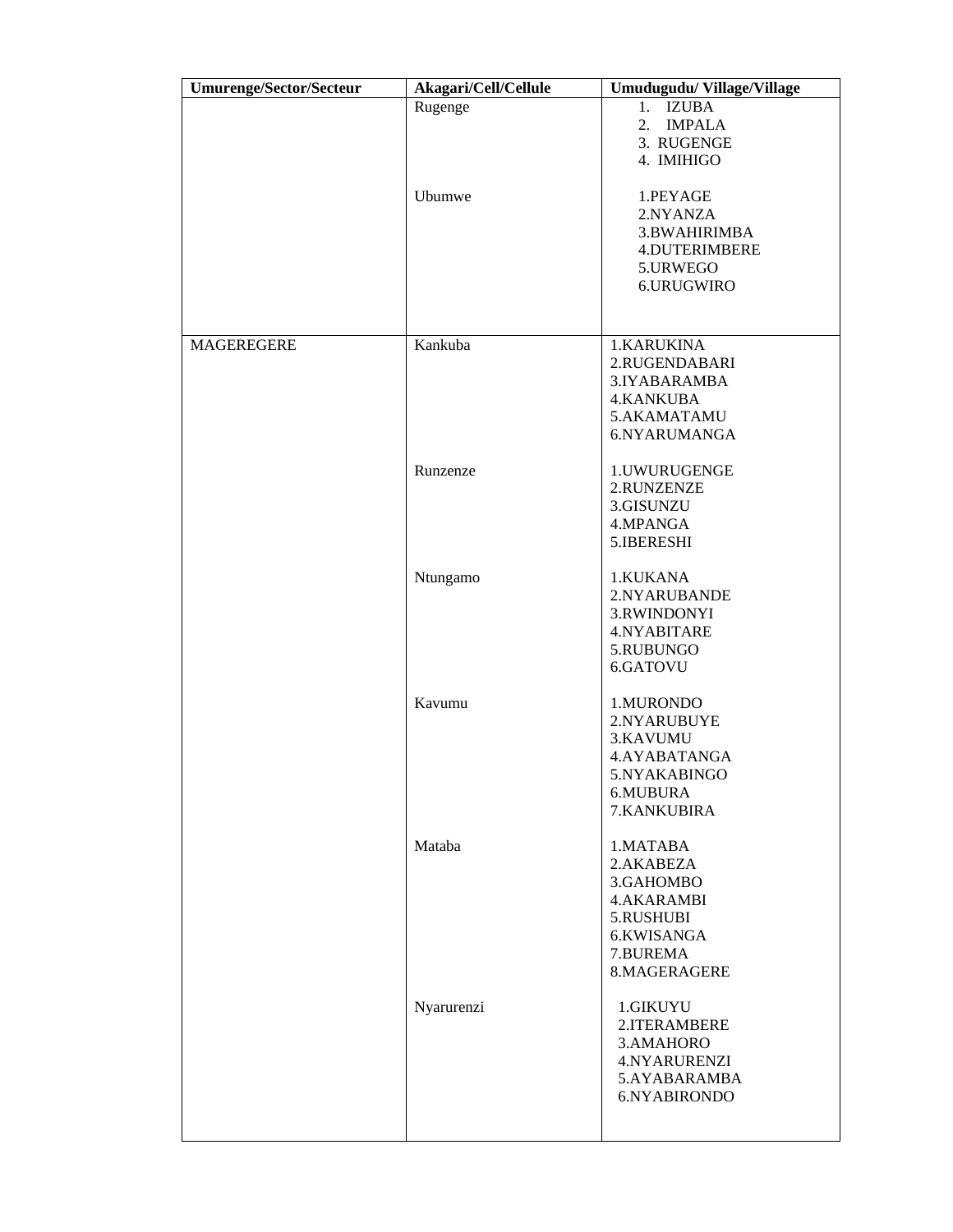| <b>Umurenge/Sector/Secteur</b> | Akagari/Cell/Cellule | Umudugudu/Village/Village                                                                                                                                              |
|--------------------------------|----------------------|------------------------------------------------------------------------------------------------------------------------------------------------------------------------|
|                                | Nyarufunzo           | 1.MAYA<br>2.RUTSINGA<br>3.NYARUFUNZO<br>4.NYARURAMA<br>5.AKABUNGO<br>6.RUBETE                                                                                          |
| <b>NYAMIRAMBO</b>              | Mumena               | 1.IREMBO<br>2.ITABA<br>3. RWAMPARA<br><b>4. KIBERINKA</b><br>5. AKANYANA<br><b>6. AKAREKARE</b><br>7. MUMENA<br>8. AKATABARO<br>9. AKANYIRANZANINKA                    |
|                                | Cyivugiza            | 1.MUHABURA<br>2 MUNINI<br>3.MAHORO<br>4.GABIRO<br>5.MPANO<br>6.IMANZI<br>7.SHEMA<br>8. AMIZERO<br>9. INTWARI<br>10.KARISIMBI<br>11.RUGERO<br>12. MUHOZA<br>13. INGENZI |
|                                | Gasharu              | 1.KAGUNGA<br>2.RWINTARE<br>3.KARUKORO                                                                                                                                  |
|                                | Rugarama             | 1.GATARE<br>2.NYARUNYINYA<br>3.MUNANIRA<br>4.RUSISIRO<br>5.TETERO<br>6.RIBA.<br>7.BUKAMBA<br>8.RUGARAMA<br>9.RUBONA                                                    |
| <b>KANYINYA</b>                | Nyamweru             | 1.NYAMWERU<br>2.GATARE<br>3.BWIMO<br><b>4.RUHENGERI</b><br>5.NYAKIRAMBI<br>6.MUBUGA                                                                                    |
|                                | Taba                 | 1.NGENDO                                                                                                                                                               |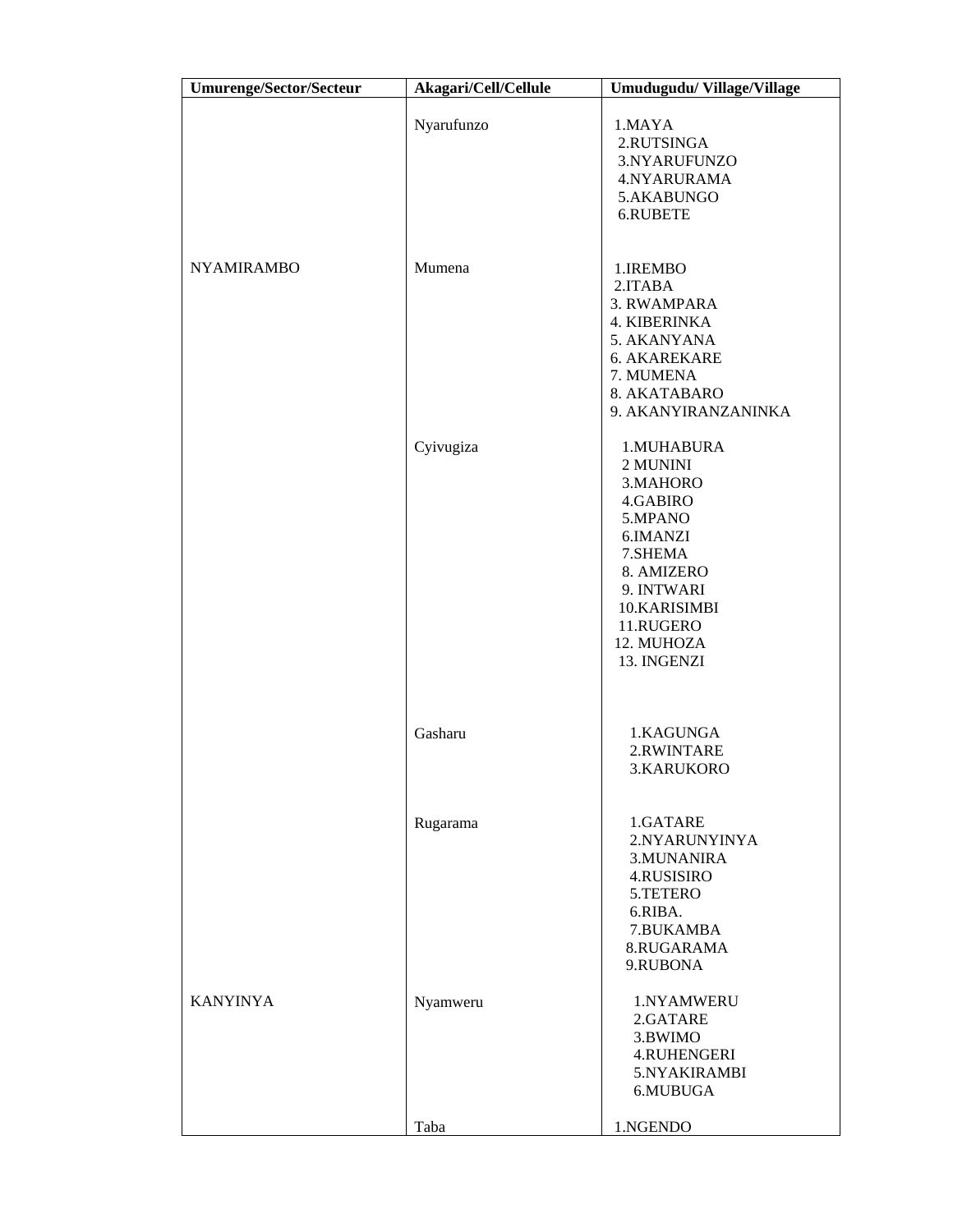| <b>Umurenge/Sector/Secteur</b> | Akagari/Cell/Cellule | Umudugudu/Village/Village |
|--------------------------------|----------------------|---------------------------|
|                                |                      | 2.NYARUSANGE              |
|                                |                      | 3.RWAKIVUMU               |
|                                |                      | 4.TABA                    |
|                                |                      | 5.NYARURAMA               |
|                                |                      | 6.KAGARAMIRA              |
|                                | <b>Nzove</b>         | 1.RUTAGARA I              |
|                                |                      | 2.RUTAGARA II             |
|                                |                      | 3.RUYENZI                 |
|                                |                      | 4.BWIZA                   |
|                                |                      | 5.KAGASA                  |
|                                |                      | 6.GATEKO<br>7.NYABIHU     |
|                                |                      | 8.BIBUNGO                 |
|                                |                      |                           |
|                                |                      |                           |
|                                |                      |                           |
| <b>RWEZAMENYO</b>              | Rwezamenyo I         | 1.MADJENGO                |
|                                |                      | 2.AMAHORO                 |
|                                |                      | 3.ABATARUSHWA             |
|                                |                      | 4.INKERAGUTABARA          |
|                                | Rwezamenyo II        | 1.URUMURI                 |
|                                |                      | 2.AMAHORO                 |
|                                |                      | 3.UMUCYO                  |
|                                | Kabuguru I           | 1.MUHUZA                  |
|                                |                      | 2.MURAMBI                 |
|                                |                      | 3. MUHOZA                 |
|                                |                      | 4.MUMARARUNGU             |
|                                | Kabuguru II          | 1.UBUSABANE               |
|                                |                      | 2.GASABO                  |
|                                |                      | 3.BUHORO                  |
|                                |                      | 4.AMAHORO                 |
| <b>NYAKABANDA</b>              | Nyakabanda I         | 1.MUNINI                  |
|                                |                      | 2.KOKOBE                  |
|                                |                      | 3.GASIZA                  |
|                                |                      | <b>4.AKINKWARE</b>        |
|                                |                      | 5.RWAGITANGA              |
|                                |                      | 6.NYAKABANDA              |
|                                |                      | 7.GAPFUPFU                |
|                                | Nyakabanda 2         | 1.KIRWA                   |
|                                |                      | 2.KIGARAMA                |
|                                |                      | 3.KABEZA                  |
|                                |                      | <b>4.KARUJONGI</b>        |
|                                |                      | 5.IBUHORO                 |
|                                |                      | 6.KANYIRANGANJI           |
|                                | Munanira I           | 1.RUREMBO                 |
|                                |                      | 2. MUNANIRA               |
|                                |                      | 3.NYAGASOZI               |
|                                |                      | 4.KABUSUNZU               |
|                                |                      | 5.NTARAGA                 |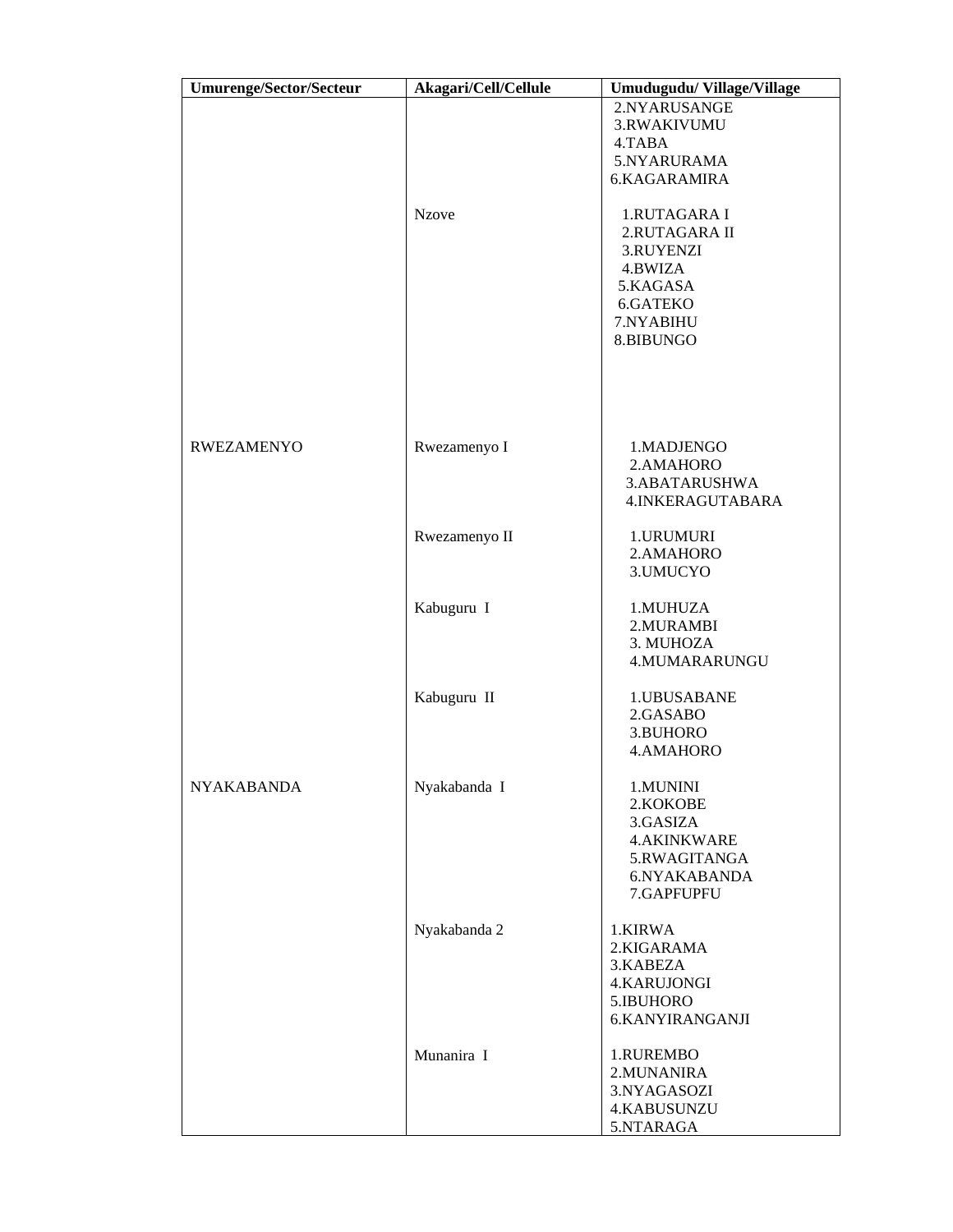| <b>Umurenge/Sector/Secteur</b> | Akagari/Cell/Cellule | Umudugudu/Village/Village                                                                                                                                            |
|--------------------------------|----------------------|----------------------------------------------------------------------------------------------------------------------------------------------------------------------|
|                                | Munanira II          | 1.NKUNDUMURIMO<br>2.GASIZA<br>3.KABUDANDI 4.KANYANGE<br>5.MUCYURANYANA<br>6.KIGABIRO<br>7.KOKOBE<br>8.KAMWIZA                                                        |
| <b>NYARUGENGE</b>              | Rwampara             | 1.GACACA<br>2.UMUCYO<br>3.INTWALI<br>4.AMAHORO<br>5.RWAMPARA<br>6.UMUGANDA                                                                                           |
|                                | Agatare              | 1.UMUCYO<br>2.UMURAVA<br>3. MERANEZA<br>4.AGATARE<br>5.UBUREZI<br>8.C.F.S<br>9.AMAJYAMBERE                                                                           |
|                                | Biryogo              | 1. UMURIMO<br>2.BIRYOGO<br>3.ISOKO<br>4.GABIRO<br>5.NYIRANUMA                                                                                                        |
|                                | Kiyovu               | 1.GANZA<br>2.ISHEMA<br>3.MUHABURA<br>4.IMENA<br>5.CERCLE SPORTIF<br>6.INDANGAMIRWA<br>7.ISIBO<br>8.INYARUREMBO<br>9.SUGIRA<br>10.INGENZI<br>11.AMIZERO<br>12.RUGUNGA |
| <b>KIMISAGARA</b>              | Kimisagara           | 1.NYAMABUYE<br>2.NYABUGOGO<br>3.KIMISAGARA<br>4.KOVE KI.<br>5.MUGANZA<br>6.NYAGAKOKI<br>7.KARAMBI<br>8.SANGWA<br>9.NYAKABINGO<br>10.BUHORO<br>11.IBIRAMA             |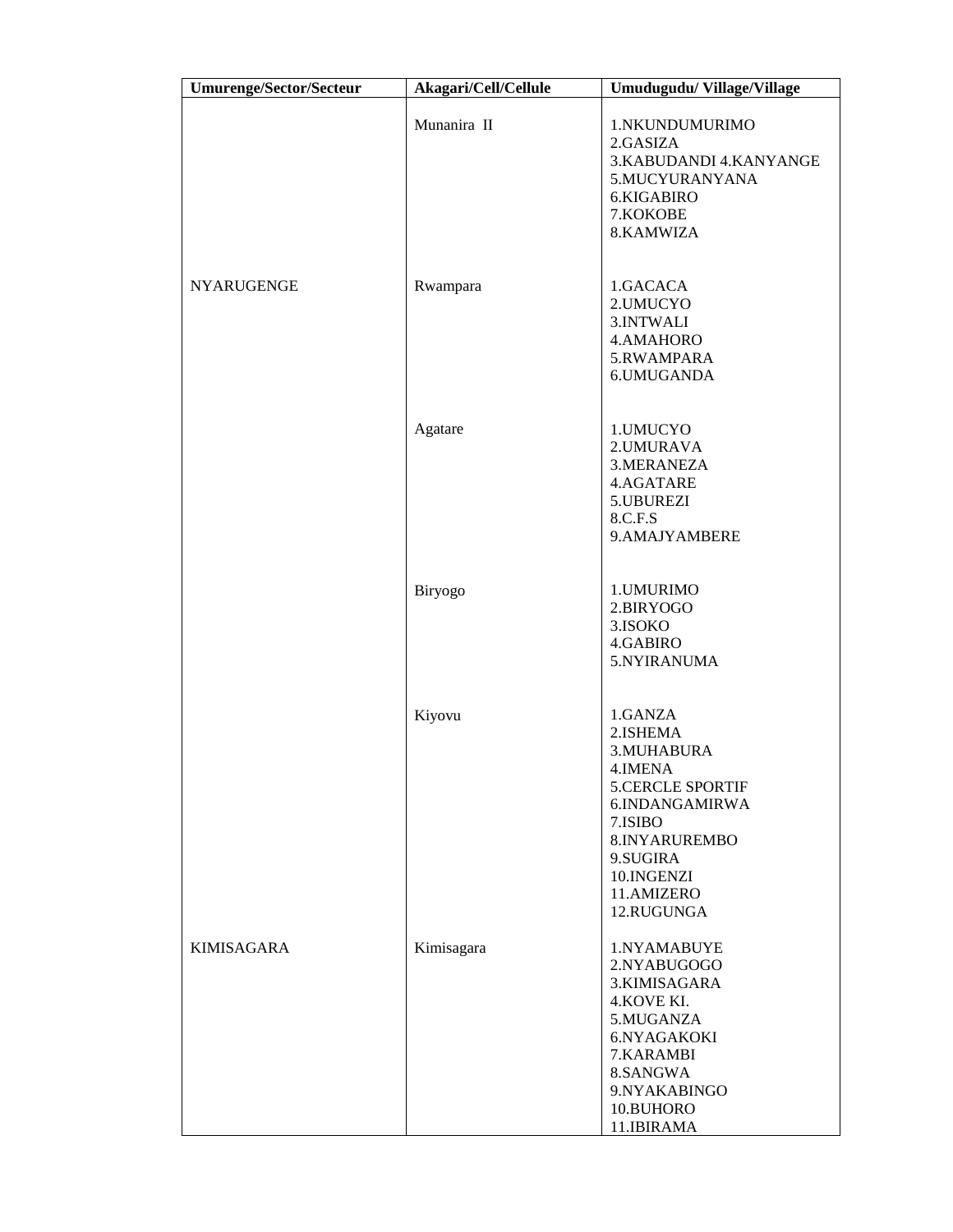| Umurenge/Sector/Secteur | Akagari/Cell/Cellule | Umudugudu/Village/Village   |
|-------------------------|----------------------|-----------------------------|
|                         |                      | 12.SANO                     |
|                         |                      | 13.GAKARAZA                 |
|                         |                      | 14.GASEKE                   |
|                         |                      | 15.IHURIRO                  |
|                         |                      | 16.INKURUNZIZA              |
|                         |                      | 17.KIVUMU                   |
|                         |                      | 18.KUMYEMBE                 |
|                         |                      | 19.KIGINA                   |
|                         |                      | 20.AMAHORO                  |
|                         |                      | 21.AKABEZA                  |
|                         |                      |                             |
|                         |                      |                             |
|                         |                      |                             |
|                         | Katabaro             | 1.MPAZI                     |
|                         |                      | 2.KAMAHORO                  |
|                         |                      | 3.UBUMWE                    |
|                         |                      | 4. UMUBANO                  |
|                         |                      | 5.INGANZO                   |
|                         |                      | 6.MULINZI                   |
|                         |                      | 7.KGARAMA                   |
|                         |                      | 8.AKISHINGE                 |
|                         |                      | 9.AKISHULI                  |
|                         |                      | 10. KARIYERI<br>11.UBUSANE  |
|                         |                      | 12.AMAHMBEZI                |
|                         |                      | 13. URUYANGE                |
|                         |                      |                             |
|                         | Kamuhoza             | 1.ITUZE                     |
|                         |                      | 2.MATABA                    |
|                         |                      | 3.RURAMA                    |
|                         |                      | 4.KARWANGABO                |
|                         |                      | 5.NUNGA                     |
|                         |                      | 6.KAMENGE                   |
|                         |                      | 7.NTARAGA                   |
|                         |                      | 8.BUHORO                    |
|                         |                      | 9.RUTUNGA                   |
|                         |                      | 10. MONT KIGALI             |
|                         |                      | 11.KIGABIRO                 |
|                         |                      | 12.TETERO                   |
|                         |                      | 13.BUSASAMANA               |
|                         |                      | 14. MUNINI                  |
|                         |                      |                             |
|                         |                      |                             |
|                         |                      |                             |
| <b>KIGALI</b>           | Rwesero              | 1.MUSIMBA                   |
|                         |                      | 2.MURUHOGO                  |
|                         |                      | 3.RWESERO                   |
|                         |                      | <b>4.KUKIMANA</b>           |
|                         |                      | 5.MAKAGA<br>6.AKANYAMIRAMBO |
|                         |                      | 7.RWEZA                     |
|                         |                      | 8.NYABISIGA                 |
|                         |                      |                             |
|                         | Mwendo               | 1.CYARUMANZI                |
|                         |                      | 2.AMAJYAMBERE               |
|                         |                      | 3.UTUBUNGO                  |
|                         |                      | 4.AKUBUSORO                 |
|                         |                      | 5.ISANGANO                  |
|                         |                      |                             |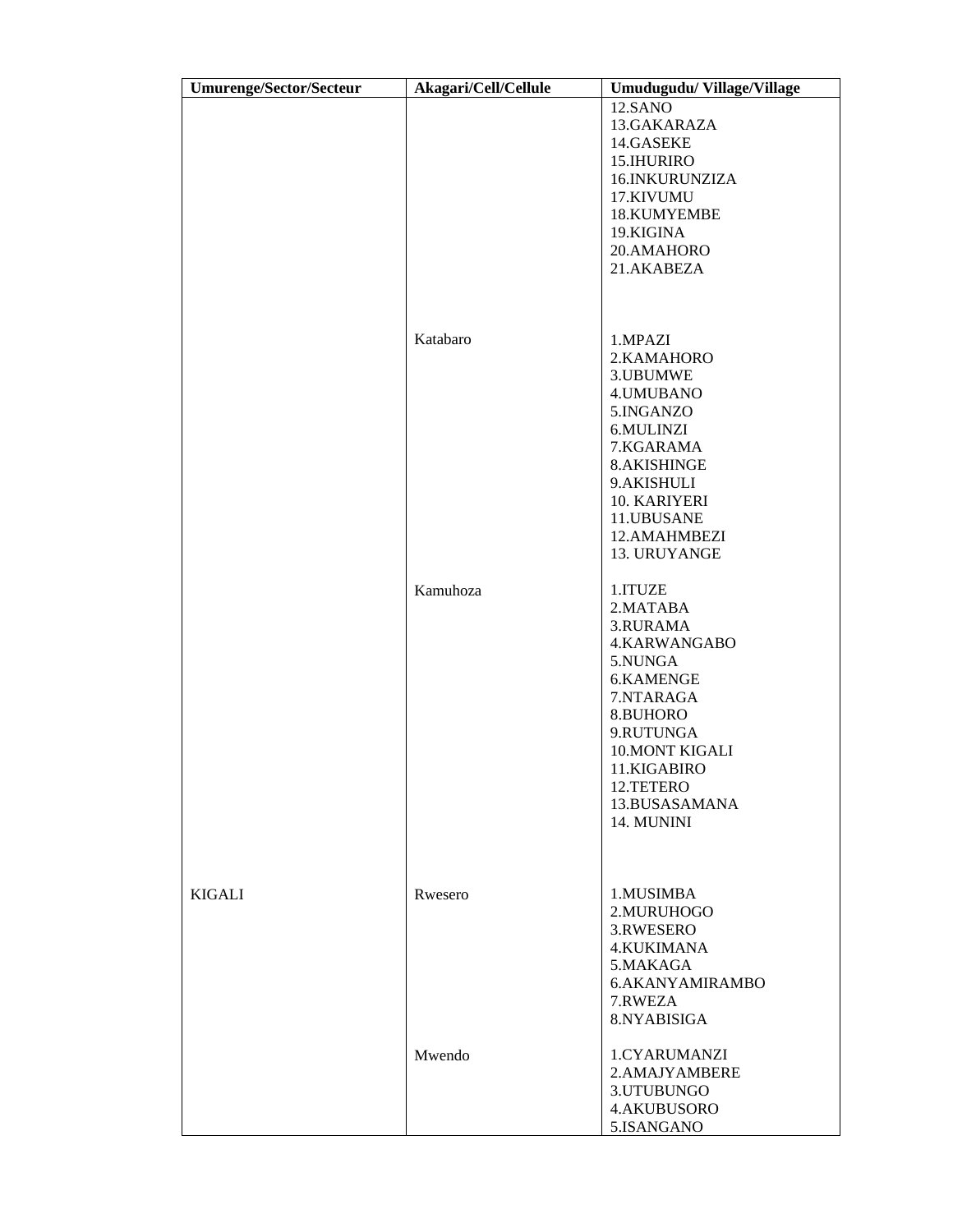| <b>Umurenge/Sector/Secteur</b> | Akagari/Cell/Cellule | Umudugudu/Village/Village   |
|--------------------------------|----------------------|-----------------------------|
|                                |                      | 6.INEZA                     |
|                                |                      | 7. UMUTEKANO                |
|                                |                      | 8.AKAGUGU                   |
|                                |                      | 9.AGAKOMEYE                 |
|                                |                      | 10.KIBYEYI                  |
|                                |                      | 11.KANYABAMI                |
|                                |                      | 12.KURUHUHA                 |
|                                | Nyabugogo            | 1.NYABIKONI<br>2.KIRUHURA   |
|                                |                      | <b>3.IBUYERIHETS IRINDI</b> |
|                                |                      | 4.GITICYINYONI              |
|                                |                      | 5.KAMENGI                   |
|                                |                      | 6.RUHONDO                   |
|                                |                      | 7.GATARE                    |
|                                |                      | 8. AKADOBOGO                |
|                                |                      | 9.MUSIBYA                   |
|                                |                      | 10.KARAMA                   |
|                                |                      |                             |
|                                |                      |                             |
|                                | Kigali               | 1.GISENGA                   |
|                                |                      | 2.KADOBOGO                  |
|                                |                      | 3.RUBUYE                    |
|                                |                      | 4.RUGWENGERI                |
|                                |                      | 5.RYASHARANGABO             |
|                                |                      | 6.RUHANGO                   |
|                                |                      | 7.MURAMA                    |
|                                |                      | 8.KIBISOGI                  |
|                                |                      | 9.AKIRWANDA                 |
|                                |                      | 10.BURAMBI                  |
|                                | Rurima               | 1.RUHANGO                   |
|                                |                      | 2.RYAMAKOMALI               |
|                                |                      | 3.RURIBA                    |
|                                |                      | 4.TUBUNGO                   |
|                                |                      | 5.RUZIGIMBOGO               |
|                                |                      | 6.NYABITARE                 |
|                                |                      | 7.RUHARABUGE                |
|                                |                      | 8.MISIBYA                   |
|                                |                      |                             |
| <b>GITEGA</b>                  | Gacyamo              | 1.URUREMBO                  |
|                                |                      | 2.KIVUMU                    |
|                                |                      | 3.AMAHORO                   |
|                                |                      | 4.IMPUHWE                   |
|                                |                      | 5.URUKUNDO                  |
|                                |                      | 6.UBUMWE                    |
|                                |                      | 7.INTSINZI                  |
|                                | Kinyange             | 1.UBUREZI                   |
|                                |                      | 2.KANUNGA                   |
|                                |                      | 3.ISANGANO                  |
|                                |                      | 4.IHURIRO                   |
|                                |                      | 5.URUNGANO                  |
|                                |                      | 6.UBUMANZI                  |
|                                |                      | 7.AKABUGENEWE               |
|                                |                      | 8.CARITAS                   |
|                                |                      |                             |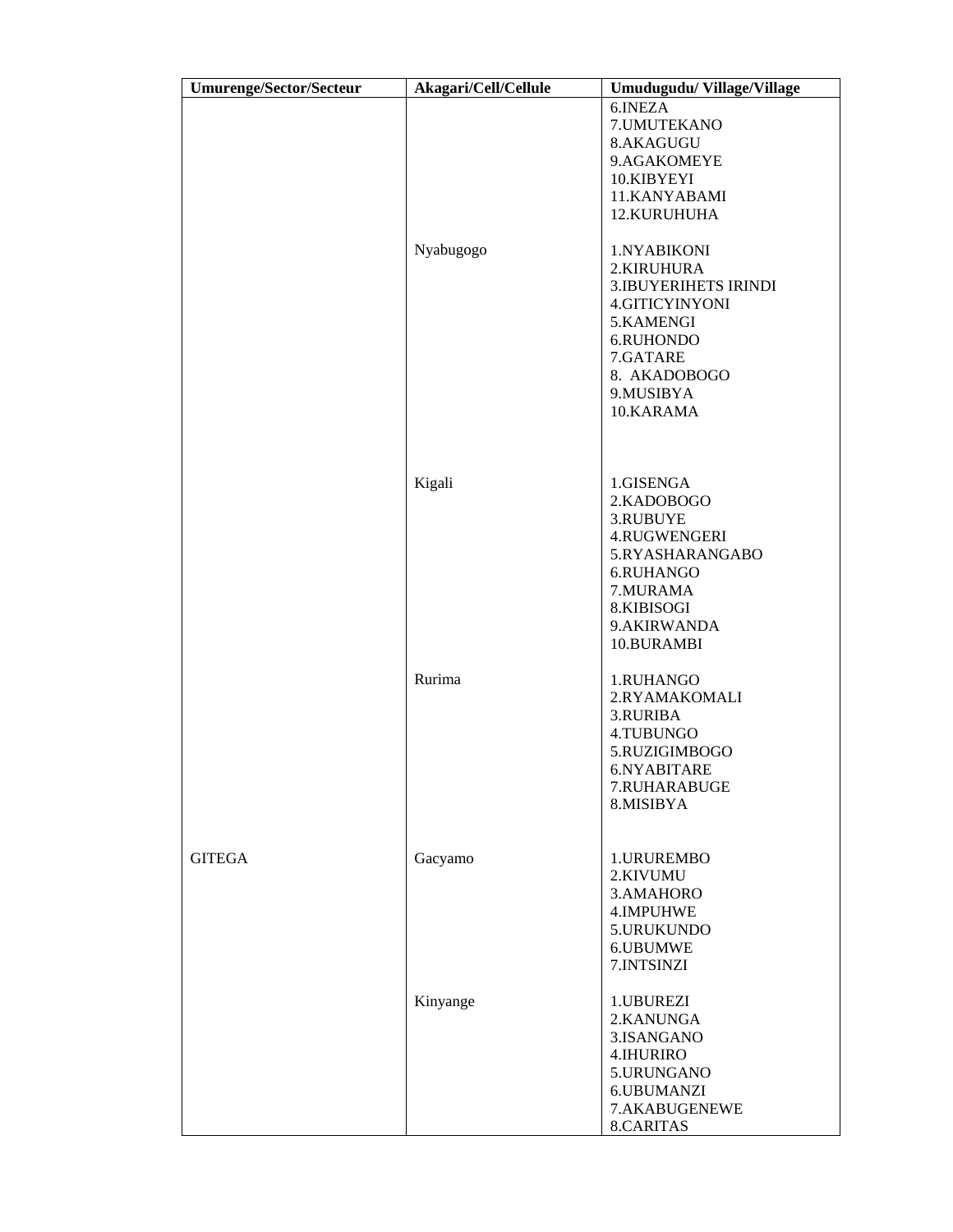| <b>Umurenge/Sector/Secteur</b> | Akagari/Cell/Cellule | Umudugudu/Village/Village                                                                                                                                                     |
|--------------------------------|----------------------|-------------------------------------------------------------------------------------------------------------------------------------------------------------------------------|
|                                |                      | 9.UBWIZA<br>10.UMUCYO<br>11UMWEMBE                                                                                                                                            |
|                                | Kigarama             | 1.UMURAVA<br>2. UMUBANO<br>3.SANGWA<br>4.UMUCYO<br>5. UMUHOZA<br>6.INGENZI                                                                                                    |
|                                | Akabeza              | 1.GITWA<br>2.AKANYAMBO<br>3.RUHURURA<br>4.MPAZI<br>5.AMAYAGA                                                                                                                  |
|                                | Kora                 | 1.RUGANO<br>2.RUGALI<br>3.MPAZI<br>4.COPAKI<br>5.RUHURURA<br>6.KIVUMU<br>7.KANUNGA<br>8.KINYAMBO<br>9.KORA                                                                    |
|                                | Akabahizi            | 1.ITERAMBERE<br>2. VUGIZO<br>3.NYABURANGA<br><b>4.UBUKORIKORI</b><br>5.GIHANGA<br>6.UMURABYO<br>7.INYENYERI<br>8.UMUSEKE<br>9.IZUBA<br>10.UMUCYO<br>11.UBWIYUNGE<br>12.UBUMWE |
|                                |                      |                                                                                                                                                                               |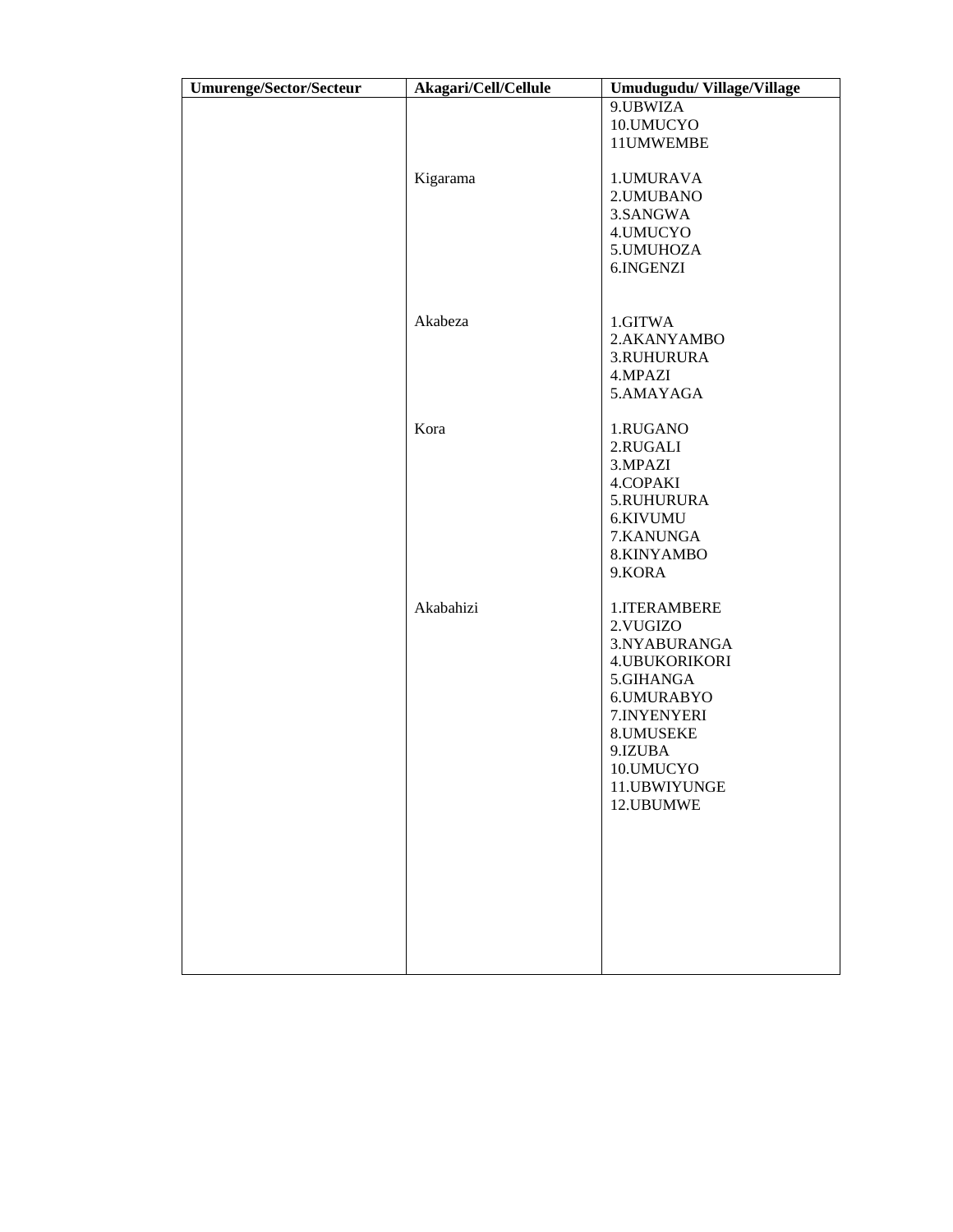# **AKARERE KA KICUKIRO – KICUKIRO DISTRICT- DISTRICT DE KICUKIRO**

| <b>Umurenge/Sector/Secteur</b> | Akagari/Cell/Cellule | Umudugudu/Village/Village                                                                                            |
|--------------------------------|----------------------|----------------------------------------------------------------------------------------------------------------------|
| <b>GAHANGA</b>                 | 1.Gahanga            | 1.GATOVU<br>2.UBUMWE<br>3.GATARE<br>4.GAHANGA<br>5.LININI<br>6.RWINANKA                                              |
|                                | 2.Karembure          | 1.KAREMBURE<br>2.AMAHORO<br>3.MUBUGA<br>4.RWAMAYA<br>5.KAMUYINGA<br>6.BIGO<br>7.KIMENA<br>8.KABEZA                   |
|                                | 3. Nunga             | 1.NUNGA I<br>2.NUNGA II<br>3.KINYANA<br>4.MUGENDO<br>5.RUGASA<br>6.KIGARAMA                                          |
|                                | 4.Mulinja            | 1.RUNYONI<br>2.KIGASA I<br>3.MASHYIGA<br>4.NYAMUHARAZA<br>5.SABUNUNGA<br><b>6.KAMPURO</b><br>7.NYABIGUGU<br>8.RUKORE |
|                                | 5.Rwabutenge         | 1.GAHASHA<br>2.KARAMBO<br>3.GASHUBI<br><b>4.RUGANDO I</b><br>5.KABASHYA<br>6.REBERO                                  |
|                                | 6.Kagasa             | 1.NYAKUGUMA<br>2.NYACYONGA<br>3.KIYANJA<br>4.KABIDANDI<br>5.KABEZA<br>6.NYAGAFUNZO<br>7.RUGANDO II                   |
| <b>GATENGA</b>                 | 1.Karambo            | 1.RUGWIRO<br>2.SANGWA<br>3.MAHORO                                                                                    |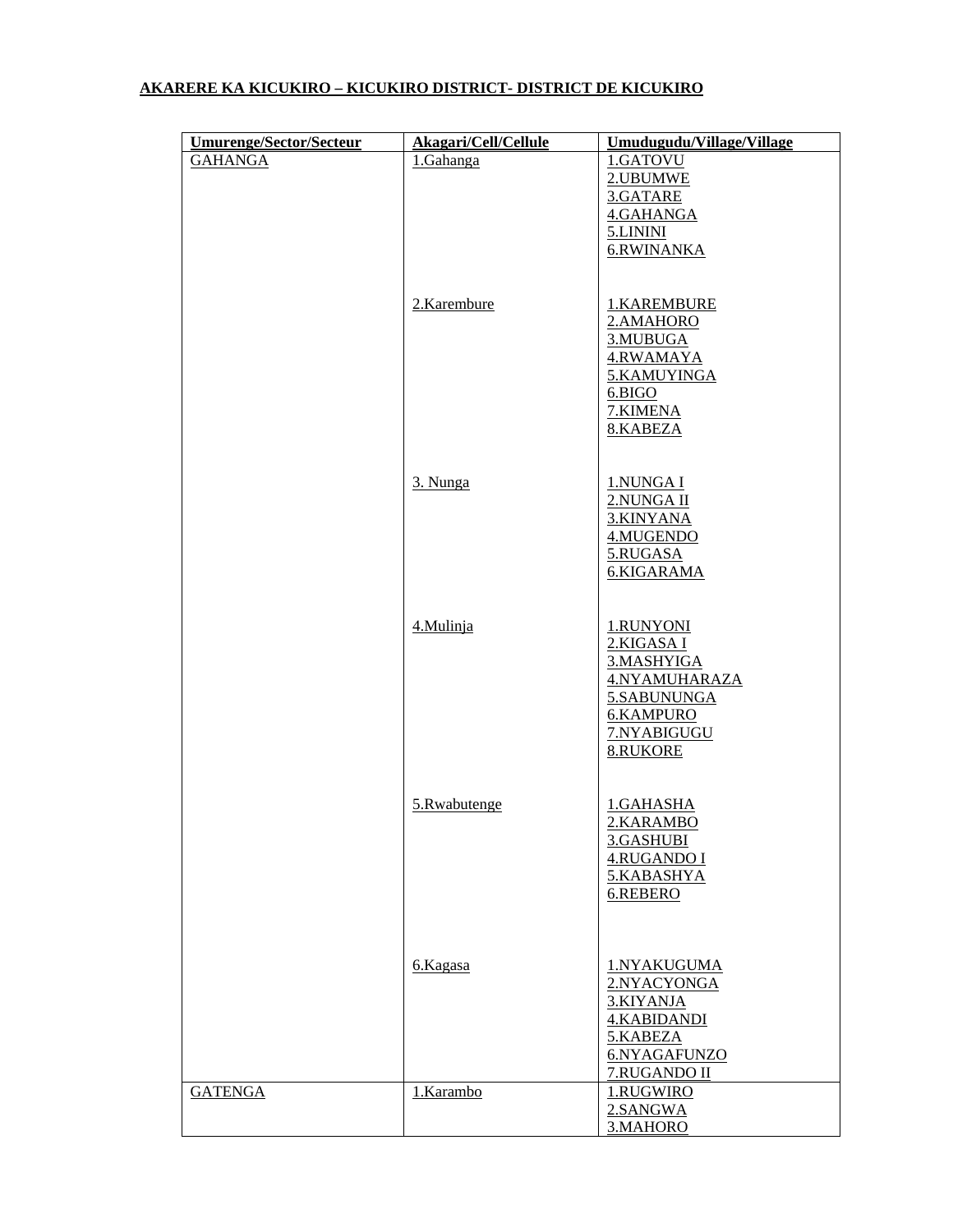| <b>Umurenge/Sector/Secteur</b> | Akagari/Cell/Cellule | Umudugudu/Village/Village                                                                                                                                       |
|--------------------------------|----------------------|-----------------------------------------------------------------------------------------------------------------------------------------------------------------|
|                                | 2.Gatenga            | <b>4.RUHUKA</b><br>5.RAMIRO<br>6.GWIZA<br>7.KAMABUYE<br>8.REBERO<br>9.JYAMBERE<br>10.IHURIRO<br>1.GATENGA                                                       |
|                                | 3. Nyarurama         | 2.IHURIRO<br>3.AMAHORO<br>4.ISANGANO<br>5.RUGARI<br><b>6.GAKOKI</b><br>1.KABEZA                                                                                 |
|                                |                      | 2.BISAMBU<br>3.BIGO<br>4.NYABIKENKE                                                                                                                             |
|                                | 4. Nyanza            | 1.CYEZA<br>2.TABA<br>3.BWIZA<br>4.GASABO<br>5.NYANZA<br>6.MAREMBO<br>7.ISONGA<br>8.JURU<br>9.SABAGANGA<br>10.MURAMBI<br>11.IHURIRO<br>12.RUSORORO<br>13.IREBERO |
| <b>KAGARAMA</b>                | 1.Rukatsa            | 1.TABA<br>2.RUKATSA<br>3.INSHUTI<br><b>4.MPINGA YA NYANZA</b><br>5.NYANZA<br>6.NYACYONGA                                                                        |
|                                | 2.Muyange            | 1.RUGUNGA<br>2.MUYANGE<br>3.MUGEYO<br>4.KAMUNA                                                                                                                  |
|                                | 3.Kanserege          | 1.KINUNGA<br>2.BWIZA<br>3.KANSEREGE<br>4.BYIMANA<br>5.ITUZE                                                                                                     |
| <b>NYARUGUNGA</b>              | 1.Kamashashi         | 1.AKINDEGE<br>2.INDATWA<br>3.INTWARI<br>4.KABAGENDWA<br>5.KIBAYA<br>6.MUKONI<br>7.MULINDI                                                                       |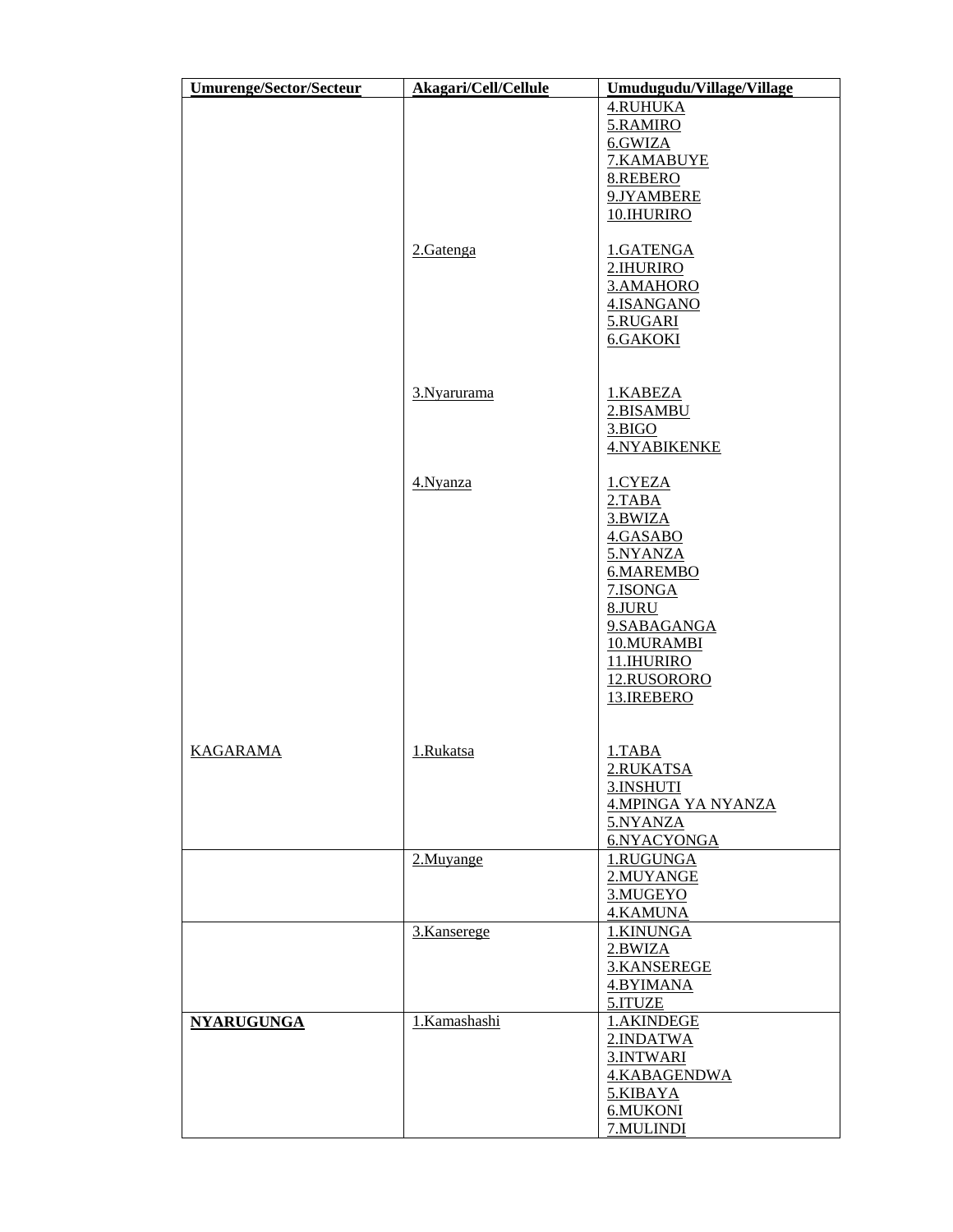| <b>Umurenge/Sector/Secteur</b> | Akagari/Cell/Cellule | Umudugudu/Village/Village |
|--------------------------------|----------------------|---------------------------|
|                                |                      | 8.UMUCYO                  |
|                                |                      | 9.URUHONGORE              |
|                                |                      |                           |
|                                | 2.Rwimbogo           | 1.IGABIRO                 |
|                                |                      | 2.KABAYA                  |
|                                |                      | 3.KANOGO                  |
|                                |                      | 4.MAREMBO                 |
|                                |                      | 5.NYANDUNGU               |
|                                |                      | 6.RURAGENDWA              |
|                                |                      | 7.RWINYANA                |
|                                |                      | 8.RWINYANGE               |
|                                |                      | 9.RWIZA                   |
|                                |                      | 10. UMUSHUMBA MWIZA       |
|                                |                      | 11.URWIBUTSO              |
|                                |                      |                           |
|                                | 3.Nonko              | 1.NYARUTOVU               |
|                                |                      | 2.GASARABA                |
|                                |                      | 3.GIHANGA                 |
|                                |                      | 4.GITARA                  |
|                                |                      | 5.KAVUMU                  |
|                                |                      | 6.NYARUTOVU               |
|                                |                      | 7.RUNYONZA                |
|                                |                      | 8. RUGALI                 |
| <b>KANOMBE</b>                 | 1.Karama             | 1.URUKUNDO                |
|                                |                      | 2.BYIMANA                 |
|                                |                      | 3.GITARAMA                |
|                                |                      | 4.GAKOROKOMBE             |
|                                |                      | 5.NYABYUNYU               |
|                                |                      | 6.KARAMA                  |
|                                |                      | 7.CYURUSAGARA             |
|                                |                      | 8.NYARUTOVU               |
|                                |                      | 9.BITARE                  |
|                                |                      | 10.BINGARO                |
|                                | 2.Busanza            | 1.GASHYUSHYA              |
|                                |                      | 2.ANTENE                  |
|                                |                      | 3.AMAHORO                 |
|                                |                      | <b>4.BAMPOREZE 1</b>      |
|                                |                      | 5.BAMPOREZE 2             |
|                                |                      |                           |
|                                |                      | 6.HOPE                    |
|                                |                      | 7.RADARI                  |
|                                |                      | <b>8.GISHIKIRI</b>        |
|                                |                      | 9.RUVILI                  |
|                                |                      | 10.RUKORE                 |
|                                | 3.Rubirizi           | 1.HANGARI                 |
|                                |                      | 2.KIZIBA                  |
|                                |                      | 3.ITUNDA                  |
|                                |                      | 4.CYERU                   |
|                                |                      | 5.ABAKUNZI                |
|                                |                      | 6.KUWABAREZI              |
|                                |                      |                           |
|                                |                      | 7.KUMUNARA                |
|                                |                      | <b>8.BENINGANDA</b>       |
|                                |                      | 9.MURWIRI                 |
|                                |                      | 10.BENINKA                |
|                                |                      | 11.DUTERIMBERE            |
|                                |                      | 11.ABATIGANDA             |
|                                |                      | 12.SUSURUKA               |
|                                | 4.Kabeza             | 1.MUHABURA                |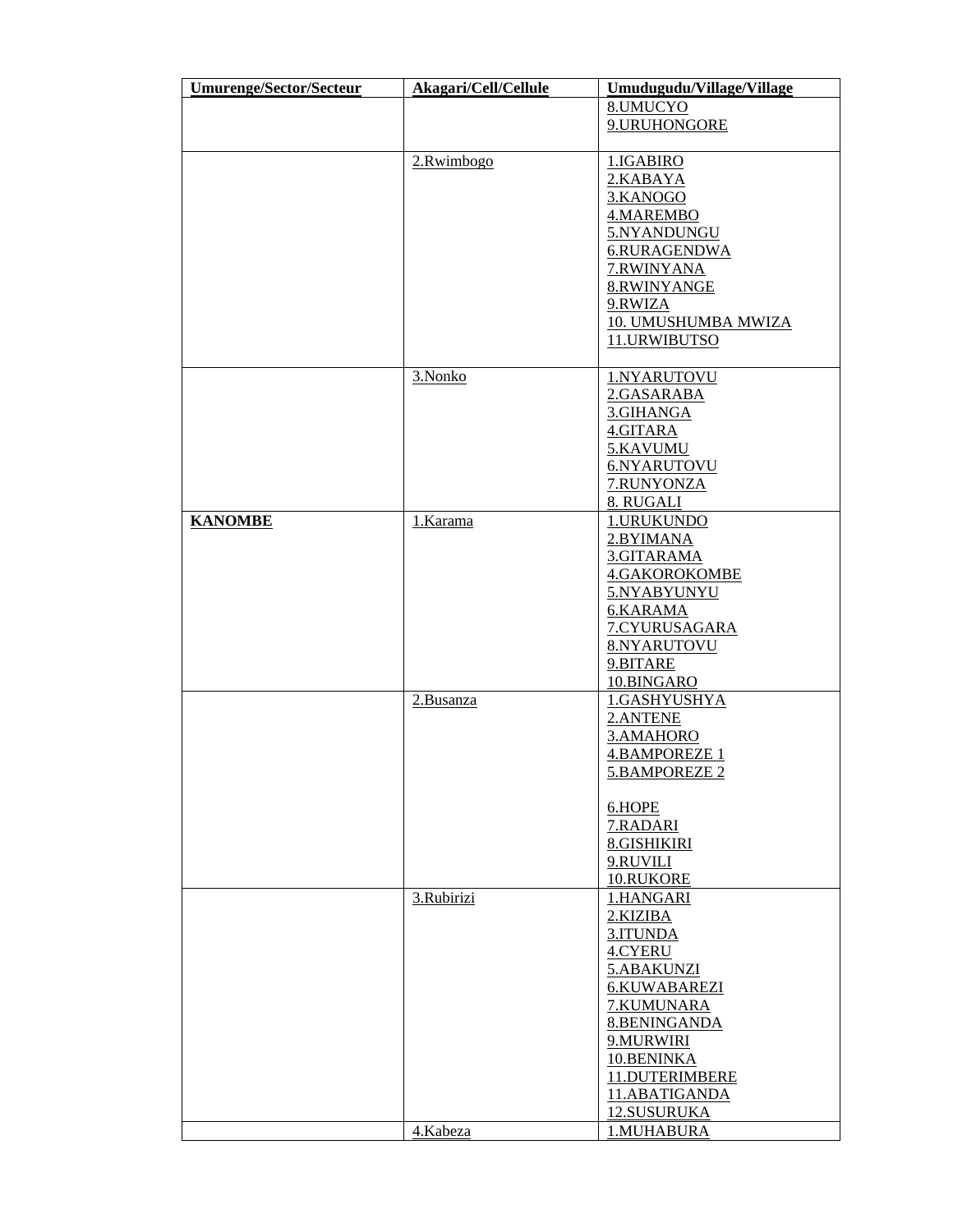| <b>Umurenge/Sector/Secteur</b> | Akagari/Cell/Cellule | Umudugudu/Village/Village |
|--------------------------------|----------------------|---------------------------|
|                                |                      | 2.KARISIMBI               |
|                                |                      | 3.AKAGERA                 |
|                                |                      | <b>4.KARISOKE</b>         |
|                                |                      | 5.GASABO                  |
|                                |                      | <b>6.KAJEKE I</b>         |
|                                |                      | 7.KAJEKE II               |
|                                |                      | 8.UBUMWE                  |
|                                |                      | 9.CLOTURE                 |
|                                |                      | 10.IZUBA                  |
|                                |                      | 11.REBERO                 |
|                                |                      |                           |
|                                |                      | <b>12.JALI</b>            |
|                                |                      | 13.MULINDI                |
|                                |                      | 14.GIPOROSO I             |
|                                |                      | 15.GIPOROSO II            |
|                                |                      | 16.KANYANA                |
|                                |                      |                           |
|                                |                      |                           |
|                                |                      |                           |
| <b>MASAKA</b>                  | 1.Gako               | 1.GIHUKE                  |
|                                |                      | 2.RUGENDE                 |
|                                |                      | 3.BUTARE                  |
|                                |                      | 4.GICACA                  |
|                                |                      | 5.RUYAGA                  |
|                                |                      | 6.BUTANGAMPUNDU           |
|                                |                      | 7.REBERO                  |
|                                |                      | 8.KABEZA                  |
|                                |                      | 9.BAMPOREZE               |
|                                |                      | 10.CYUGAMO                |
|                                |                      | 11.KIBANDE                |
|                                | 2.Rusheshe           | 1.CYANKONGI               |
|                                |                      | 2.CYERU                   |
|                                |                      | 3.GATARE                  |
|                                |                      | 4.KAGESE                  |
|                                |                      | 5.RUHOSHA                 |
|                                |                      | <b>6.KANYETABI</b>        |
|                                |                      | 7.MUBANO                  |
|                                | 3.Mbabe              | 1.KAMASHASHI              |
|                                |                      | 2.NGARAMA                 |
|                                |                      | 3.MURAMBI                 |
|                                |                      | 4.SANGANO                 |
|                                |                      | 5.MBABE                   |
|                                |                      | 6.KABEZA                  |
|                                |                      | 1.KABEZA                  |
|                                | 4.Cyimo              |                           |
|                                |                      | 2. MURAMBI                |
|                                |                      | 3.URUGWIRO                |
|                                |                      | 4.KIYOVU                  |
|                                |                      | 5.BWIZA                   |
|                                |                      | 6.NYAKAGUNGA              |
|                                |                      | 7.MASAKA                  |
|                                |                      | 8.BIRYOGO                 |
|                                |                      | 9.CYIMO                   |
|                                | 5.Gitaraga           | 1.RUHANGA                 |
|                                |                      | 2.NYANGE                  |
|                                |                      | 3.RUHANYA                 |
|                                |                      | 4.RWINTARE                |
|                                |                      | 5.KAJEVUBA                |
|                                |                      | 6.NYAKARAMBI              |
|                                |                      | 7.KABEZA                  |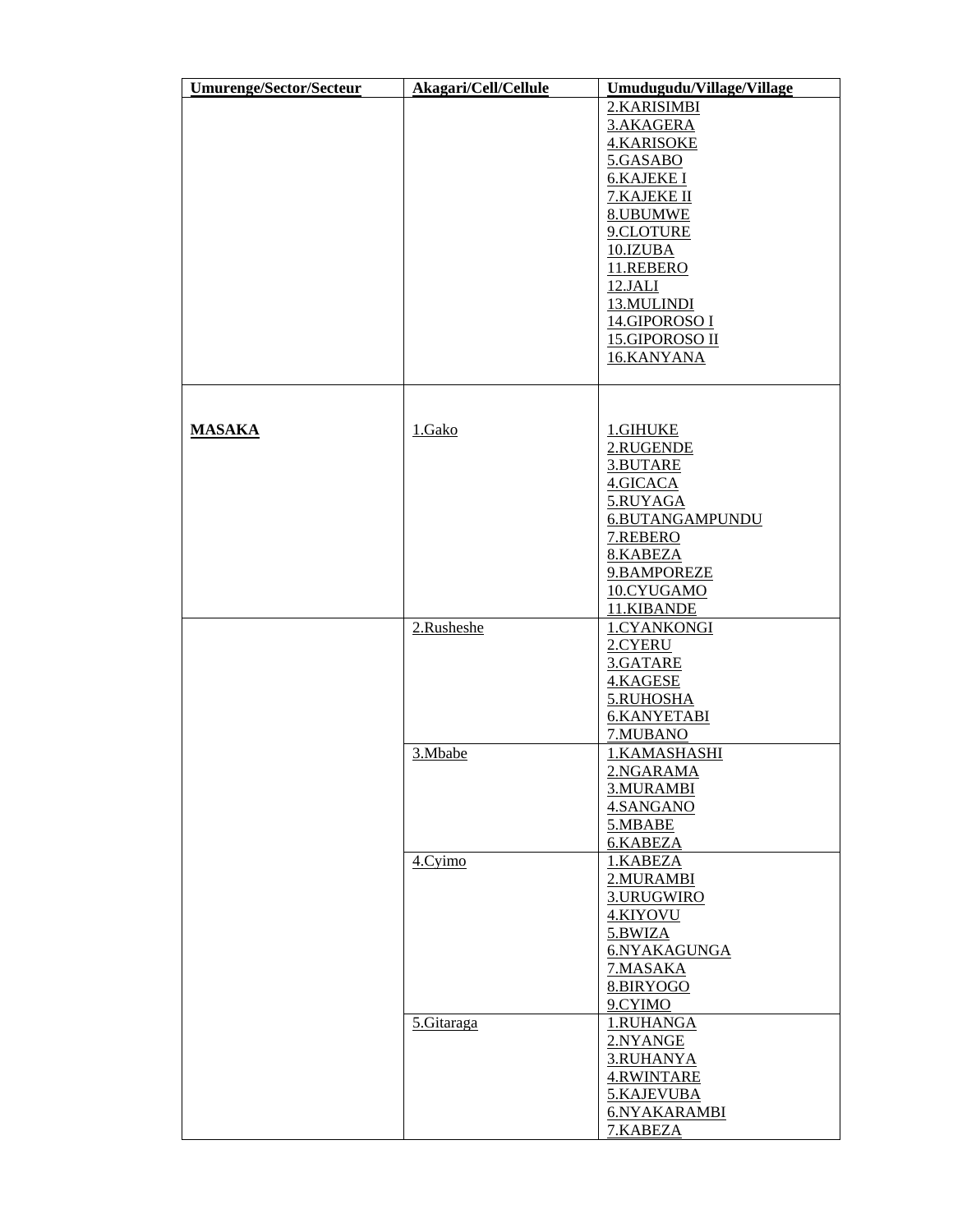| <b>Umurenge/Sector/Secteur</b> | Akagari/Cell/Cellule | Umudugudu/Village/Village |
|--------------------------------|----------------------|---------------------------|
|                                | 6. Ayabaraya         | 1.RUSUSA                  |
|                                |                      | 2.AYABARAYA               |
|                                |                      | 3.AKABABYEYI              |
|                                |                      | 4.NYIRAKAVOMO             |
|                                |                      | 5.NYAMICO                 |
|                                |                      | 6.NYAMYITIMA              |
| <b>KIGARAMA</b>                | 1.Nyarurama          | 1.TWISHOREZO              |
|                                |                      | 2.KIVU                    |
|                                |                      |                           |
|                                |                      | 3.KARUYENZI               |
|                                |                      | 4.REBERO                  |
|                                |                      | 5.KAMABUYE                |
|                                |                      | 6.ZUBA                    |
|                                | 2.Bwerankoli         | 1.NYENYERI                |
|                                |                      | 2.KIMISANGE               |
|                                |                      | 3.ITUZE                   |
|                                |                      | 4.GAKOKOBE I              |
|                                |                      | 5.UBUMENYI                |
|                                |                      | 6.KABUTARE                |
|                                |                      | 7. IMENA                  |
|                                |                      | 8.GATARE                  |
|                                | 3.Kigarama           | 1.AMAHORO                 |
|                                |                      | 2.BYIMANA                 |
|                                |                      | 3.MUMATABA                |
|                                |                      | 4.UMUCYO                  |
|                                |                      | 5.KARURAYI                |
|                                |                      | <b>6.AKIMANA</b>          |
|                                |                      |                           |
|                                |                      | 7.KABEZA                  |
|                                |                      | 8.INDATWA                 |
|                                |                      | 9.INGENZI                 |
|                                | 4.Rwampala           | 1.NYARUREMBO              |
|                                |                      | 2.UBUMWE                  |
|                                |                      | 3.URUMURI                 |
|                                |                      | <b>4.AMAJYAMBERE</b>      |
|                                |                      | 5.IMBONI                  |
|                                |                      | 6.BWIZA                   |
|                                |                      | 7.UWATEKE                 |
|                                |                      | 8.UMUTEKANO               |
|                                | 5.Karugira           | 1.TABA                    |
|                                |                      | 2.IHURIRO                 |
|                                |                      | 3.TERIMBERE               |
|                                |                      | 4.MURAMBI                 |
|                                |                      | 5.IBUGA                   |
|                                |                      | <b>6.RUTOKI</b>           |
|                                |                      | 7.UMURIMO                 |
|                                |                      | 8.UBUTARE                 |
| <b>GIKONDO</b>                 | 1.Kagunga            | 1.KAGUNGA I               |
|                                |                      | 2.KAGUNGA II              |
|                                |                      | 3.KABUYE I                |
|                                |                      | <b>4.KABUYE II</b>        |
|                                |                      | 5.REBERO                  |
|                                |                      | 6.GATARE                  |
|                                |                      |                           |
|                                | 2.Kanserege          | 1.KANSEREGE I             |
|                                |                      | 2.KANSEREGE II            |
|                                |                      | <b>3.KANSEREGE III</b>    |
|                                |                      | 4.MAREMBO I               |
|                                |                      | 5.MAREMBO II              |
|                                |                      | <b>6.MAREMBO III</b>      |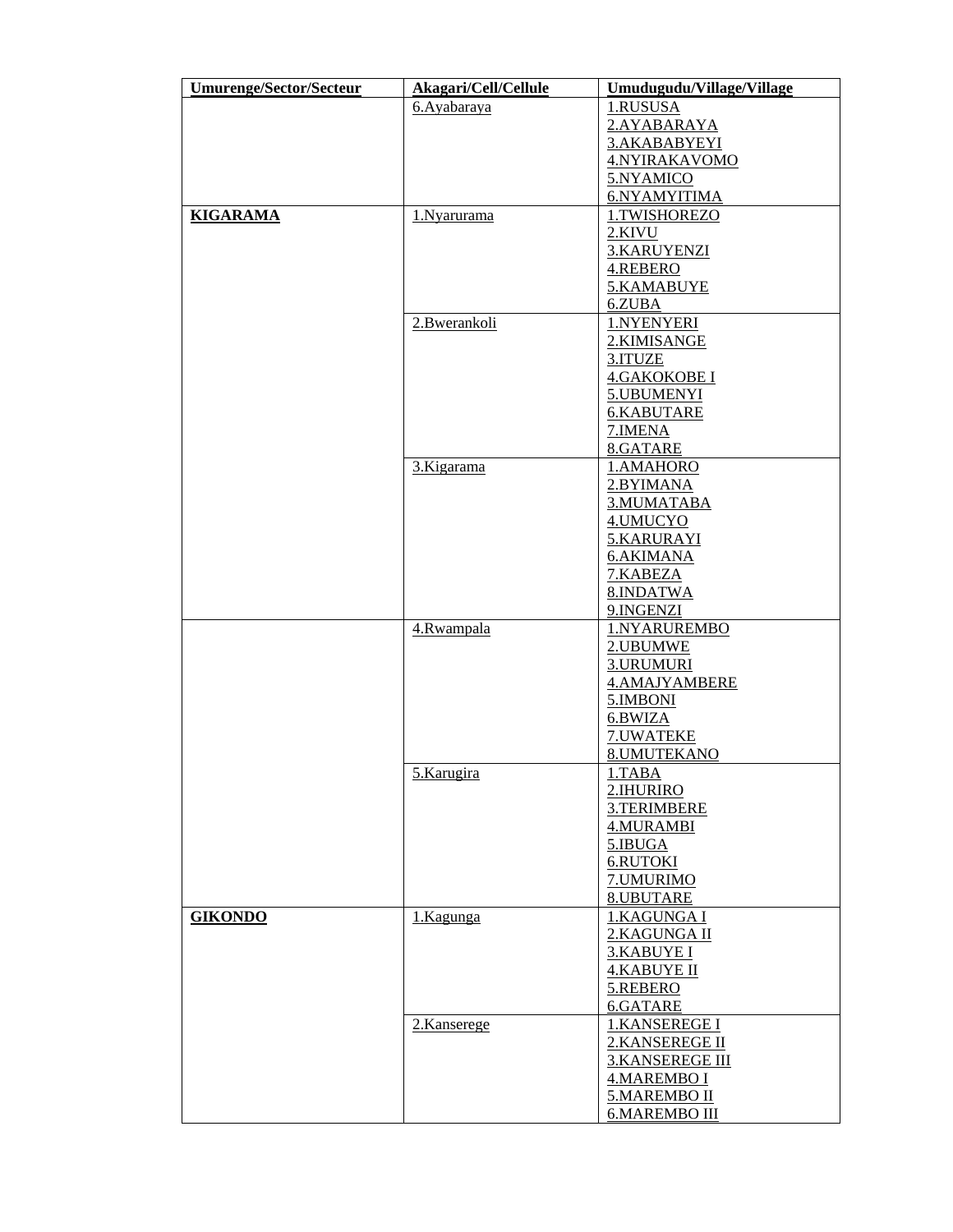| <b>Umurenge/Sector/Secteur</b> | Akagari/Cell/Cellule | Umudugudu/Village/Village      |
|--------------------------------|----------------------|--------------------------------|
|                                | 3.Kinunga            | 1.RUGANWA I                    |
|                                |                      | 2.RUGANWA II                   |
|                                |                      | 3.RUGANWA III                  |
|                                |                      | 4.KIGUGU I                     |
|                                |                      | 5.KIGUGU II                    |
|                                |                      | <b>6.KIGUGU III</b>            |
|                                |                      | 7.KINUNGA                      |
| <b>KICUKIRO</b>                | 1.Kicukiro           | 1.KICUKIRO                     |
|                                |                      | 2.UBUMWE                       |
|                                |                      | 3.TRIANGLE                     |
|                                |                      | 4.ISOKO                        |
|                                |                      | 5.KARISIMBI                    |
|                                |                      | 6.GASAVE                       |
|                                | 2.Ngoma              | 1.AHITEGEYE                    |
|                                |                      | 2.RUGERO                       |
|                                |                      | 3.ISANGANO                     |
|                                |                      | 4.INTAHO                       |
|                                |                      | 5.IRIBA                        |
|                                | 3.Gasharu            | 1. UMUNYINYA                   |
|                                |                      | 2.AMAJYAMBERE                  |
|                                |                      | 3.SAKIRWA                      |
|                                |                      | 4.GASHARU                      |
|                                | 4.Kagina             | 1.URUGERO                      |
|                                |                      | 2.UMUREMURE                    |
|                                |                      | 3.MULTIMEDIA                   |
|                                |                      | 4.IRIBA                        |
|                                |                      | 5.UMUNYINYA                    |
|                                |                      | 6.GASHIHA                      |
| <b>NIBOYE</b>                  | 1. Gatare            | <b>TABA</b>                    |
|                                |                      | <b>GATARE</b>                  |
|                                |                      | <b>RUREMBO</b>                 |
|                                |                      | <b>KAMAHORO</b>                |
|                                |                      | KIGARAMA                       |
|                                |                      | <b>BYIMANA</b>                 |
|                                |                      | <b>IMENA</b>                   |
|                                |                      | <b>RUGUNGA</b>                 |
|                                | 2. Niboye            | <b>KANUNGA</b>                 |
|                                |                      | MWIJUTO                        |
|                                |                      | <b>MWIJABO</b>                 |
|                                |                      | <b>NYARUBANDE</b>              |
|                                |                      | TABA                           |
|                                |                      | <b>MUREHE</b>                  |
|                                |                      | <b>GASEKE</b>                  |
|                                |                      |                                |
|                                |                      | <b>MUNINI</b><br><b>BUHORO</b> |
|                                |                      |                                |
|                                |                      | <b>GATEKE</b>                  |
|                                |                      | <b>RWEZAMENYO</b>              |
|                                |                      | <b>KIGABIRO</b>                |
|                                |                      | <b>KIRUHURA</b>                |
|                                |                      | <b>NYARUSANGE</b>              |
|                                |                      | <b>GORORA</b>                  |
|                                |                      | SOVU                           |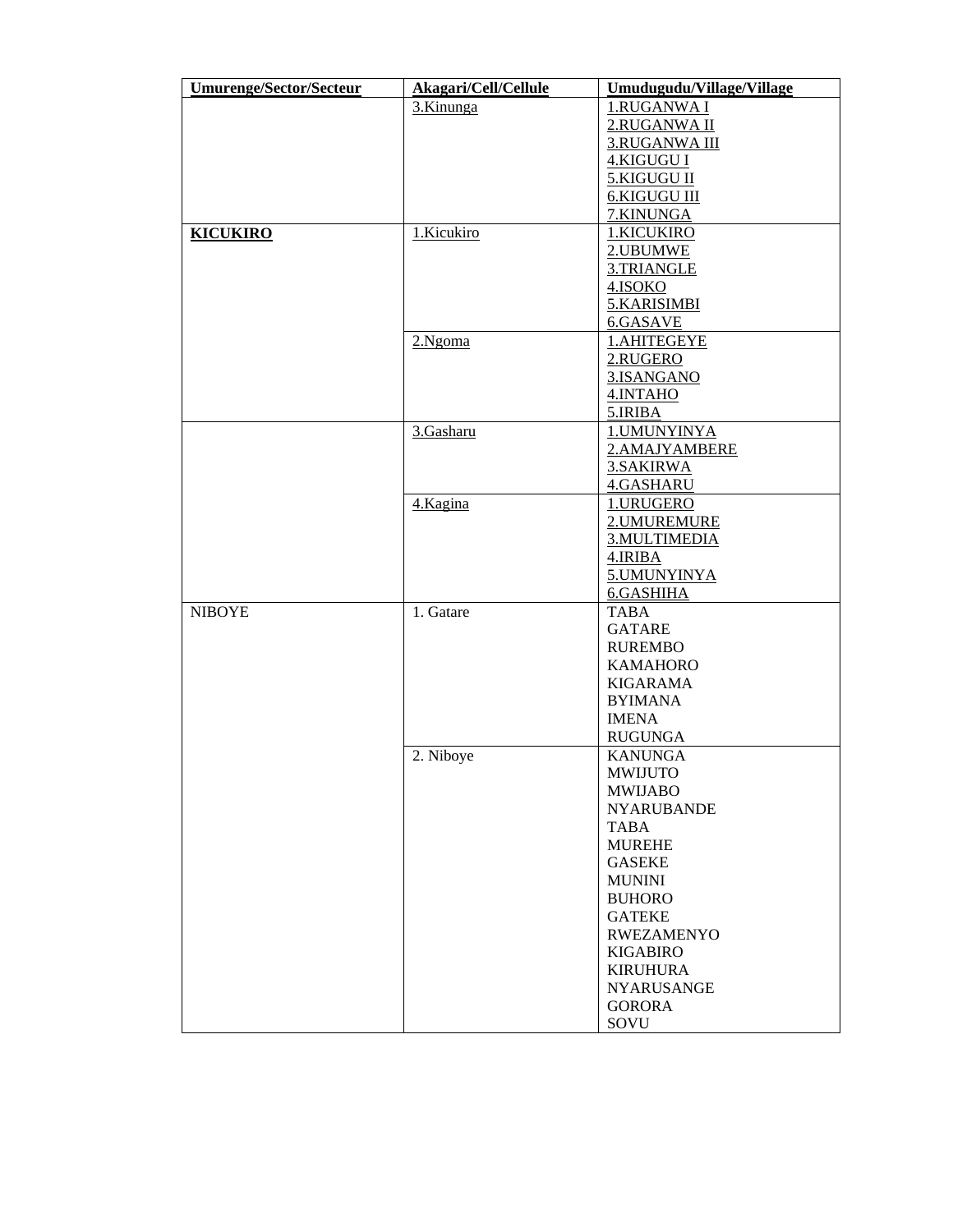| <b>Umurenge/Sector/Secteur</b> | Akagari/Cell/Cellule | Umudugudu/Village/Village |
|--------------------------------|----------------------|---------------------------|
|                                | 3. Nyakabanda        | <b>BUKINANYANA</b>        |
|                                |                      | <b>KARAMA</b>             |
|                                |                      | <b>BUMANZI</b>            |
|                                |                      | <b>AMAHORO</b>            |
|                                |                      | <b>AMAREBE</b>            |
|                                |                      | <b>MURAVA</b>             |
|                                |                      | <b>NDAMUTSA</b>           |
|                                |                      | <b>BWIZA</b>              |
|                                |                      | <b>INDAKEMWA</b>          |
|                                |                      | <b>RUGWIRO</b>            |
|                                |                      | <b>AMAREMBO</b>           |
|                                |                      | <b>BIGABIRO</b>           |
|                                |                      | <b>NYARUREMBO</b>         |
|                                |                      | <b>GATSIBO</b>            |
|                                |                      | <b>KINYANA</b>            |
|                                |                      | <b>ISANGANO</b>           |
|                                |                      | <b>GIKUNDIRO</b>          |
|                                |                      | <b>INDATWA</b>            |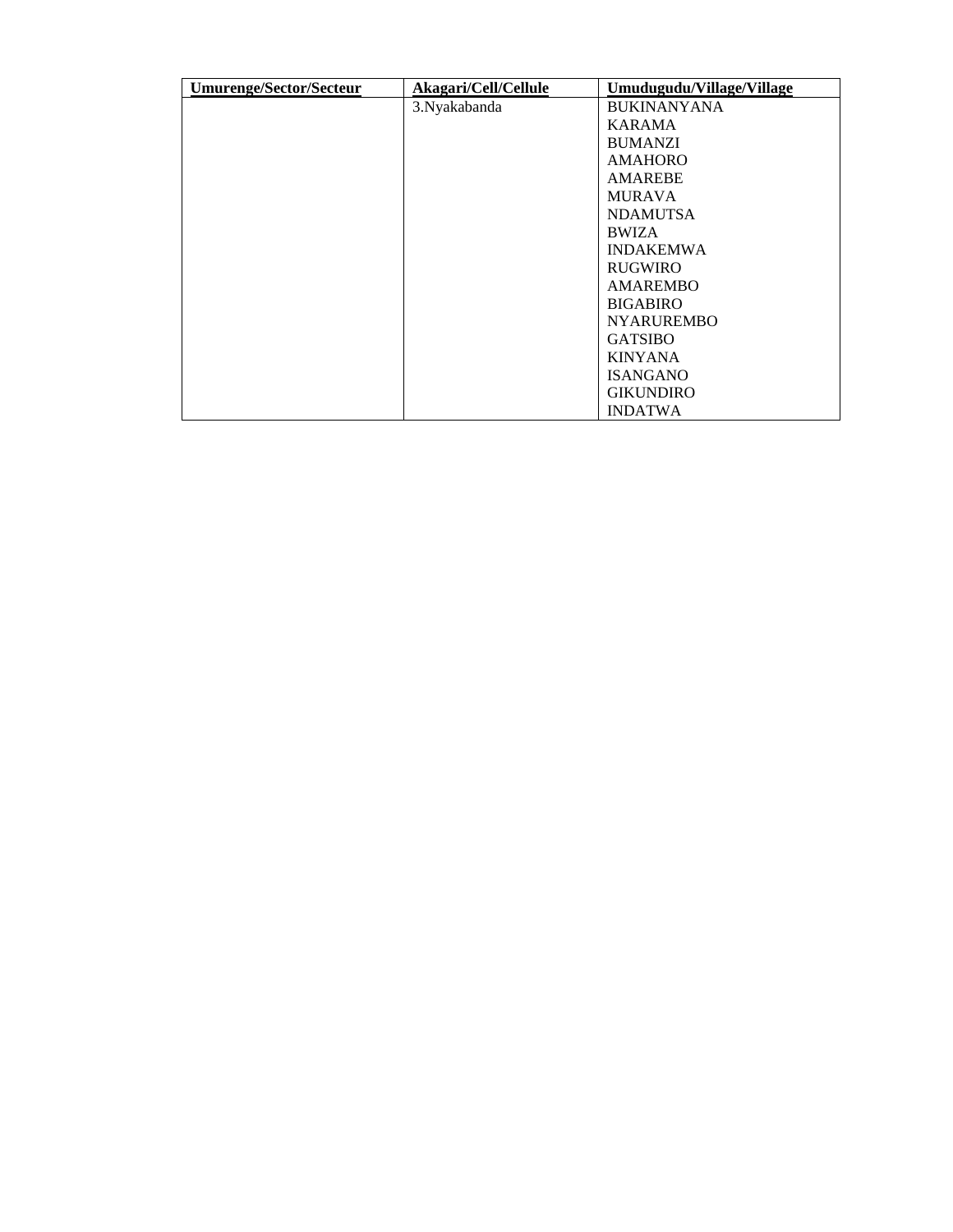| <b>Umurenge/Sector/Secteur</b> | Akagari/Cell/Cellule | Umudugudu/Village/Village |
|--------------------------------|----------------------|---------------------------|
| <b>REMERA</b>                  | Nyarutarama          | <b>GISHUSHU</b>           |
|                                |                      | <b>KAMAHWA</b>            |
|                                |                      | NYARUTARAMA JURU          |
|                                |                      | KANGONDO 1                |
|                                |                      | KANGONDO 2                |
|                                |                      | <b>CYIBIRARO1</b>         |
|                                |                      | <b>CYIBIRARO 2</b>        |
|                                | Rukiri I             | <b>ZUBA</b>               |
|                                |                      | <b>RUMURI</b>             |
|                                |                      | <b>KWEZI</b>              |
|                                |                      | <b>UBUMWE</b>             |
|                                |                      | <b>AMAJYAMBERE</b>        |
|                                |                      | <b>GISIMENTI</b>          |
|                                |                      | <b>GASHYITSI</b>          |
|                                | Rukiri II            | <b>AMAHORO</b>            |
|                                |                      | <b>REBERO</b>             |
|                                |                      | RUTURUSU 1                |
|                                |                      | <b>RUTURUSU 2</b>         |
|                                |                      | <b>UBUMWE</b>             |
|                                | Nyabisindu           | <b>KINUNGA</b>            |
|                                |                      | <b>RUGARAMA</b>           |
|                                |                      | <b>GIHOGERE</b>           |
|                                |                      | <b>KAGARA</b>             |
|                                |                      | AMAREMBO 1                |
|                                |                      | AMAREMBO <sub>2</sub>     |
|                                |                      | <b>NYABISINDU</b>         |
| <b>KIMIRONKO</b>               | Kibagabaga           | <b>KALISIMBI</b>          |
|                                |                      | <b>MUHABURA</b>           |
|                                |                      | <b>GABIRO</b>             |
|                                |                      | <b>BUTANYERERA</b>        |
|                                |                      | <b>NYIRABWANA</b>         |
|                                |                      | <b>KARONGI</b>            |
|                                |                      | <b>NYAMAGUMBA</b>         |
|                                |                      | <b>RUMURI</b>             |
|                                |                      | <b>HUYE</b>               |
|                                |                      | <b>RUGERO</b>             |
|                                |                      | <b>HUMURE</b>             |
|                                |                      | <b>KANYENKIKO</b>         |
|                                |                      | <b>GASHARU</b>            |
|                                |                      | <b>GAHINGA</b>            |
|                                |                      | <b>BUGARURA</b>           |
|                                |                      | <b>BURANGA</b>            |
|                                |                      | <b>MUHAZI</b>             |
|                                |                      | <b>MUHURA</b>             |
|                                |                      | <b>KANGARAMA</b>          |
|                                | <b>Bibare</b>        | <b>INGANJI</b>            |
|                                |                      |                           |

# **AKARERE KA GASABO – GASABO DISTRICT – DISTRICT DE GASABO**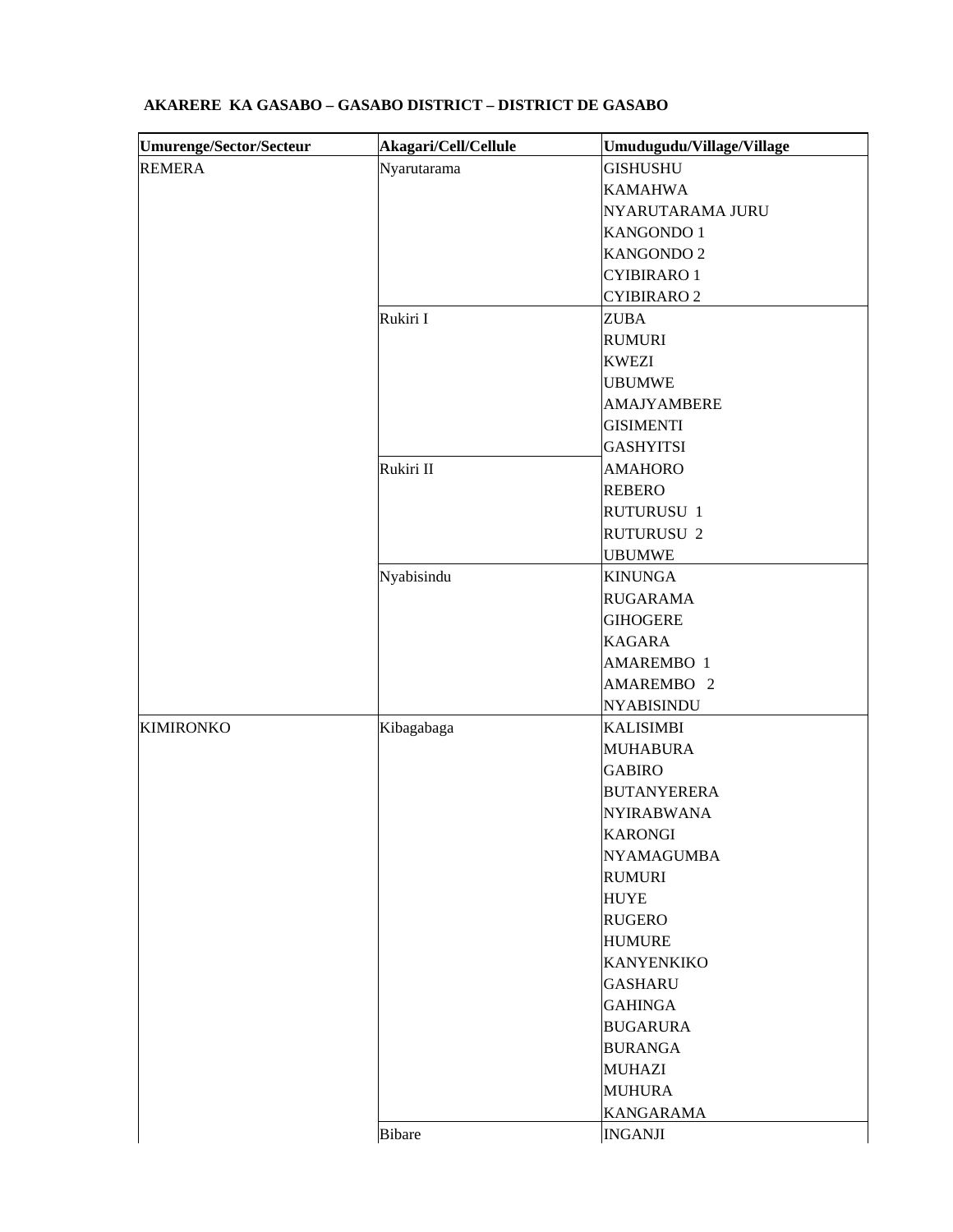| Umurenge/Sector/Secteur | Akagari/Cell/Cellule | Umudugudu/Village/Village |
|-------------------------|----------------------|---------------------------|
|                         |                      | <b>IMITARI</b>            |
|                         |                      | <b>INTASHYO</b>           |
|                         |                      | <b>INSHUTI</b>            |
|                         |                      | <b>KABEZA</b>             |
|                         |                      | <b>INTWALI</b>            |
|                         |                      | <b>INYAMIBWA</b>          |
|                         |                      | <b>INGENZI</b>            |
|                         |                      | <b>INGERI</b>             |
|                         |                      | <b>IMANZI</b>             |
|                         |                      | <b>BWIZA</b>              |
|                         |                      | <b>UMWEZI</b>             |
|                         |                      | <b>INYANGE</b>            |
|                         |                      | <b>AMARIZA</b>            |
|                         |                      | <b>IMENA</b>              |
|                         | Nyagatovu            | <b>ITETERO</b>            |
|                         |                      | <b>IJABIRO</b>            |
|                         |                      | <b>ISANGANO</b>           |
|                         |                      | <b>IBUKINANYANA</b>       |
|                         |                      | <b>URUGWIRO</b>           |
|                         |                      | <b>IBUHORO</b>            |
| <b>GATSATA</b>          | Karuruma             | <b>AKAMAMANA</b>          |
|                         |                      | <b>BUSASAMANA</b>         |
|                         |                      | <b>MUREMERA</b>           |
|                         |                      | <b>BIGEGA</b>             |
|                         |                      | <b>RWESERO</b>            |
|                         |                      | <b>KINGASIRE</b>          |
|                         |                      | <b>KUMUYANGE</b>          |
|                         |                      | <b>TETERO</b>             |
|                         |                      | <b>AKIMIHIGO</b>          |
|                         |                      | <b>RUGORO</b>             |
|                         |                      | <b>NYAGASOZI</b>          |
|                         |                      | <b>MPAKABAVU</b>          |
|                         | Nyamabuye            |                           |
|                         |                      | <b>KIBAYA</b>             |
|                         |                      | <b>RUNYONZA</b>           |
|                         |                      | <b>NYAKABANDE</b>         |
|                         |                      | <b>MUSANGO</b>            |
|                         |                      | <b>HANIKA</b>             |
|                         |                      | <b>RUVUMERO</b>           |
|                         |                      | <b>JURU</b>               |
|                         |                      | <b>UWAGATOVU</b>          |
|                         |                      | <b>NYAKANUNGA</b>         |
|                         |                      | <b>RUBONOBONO</b>         |
|                         |                      | <b>NDENGO</b>             |
|                         |                      | <b>RUSORO</b>             |
|                         |                      | <b>GISIZA</b>             |
|                         |                      | <b>AGAKOMEYE</b>          |
|                         |                      | <b>GASHUBI</b>            |
|                         | Nyamugali            | <b>AKARUBIMBURA</b>       |
|                         |                      | <b>NYAKARIBA</b>          |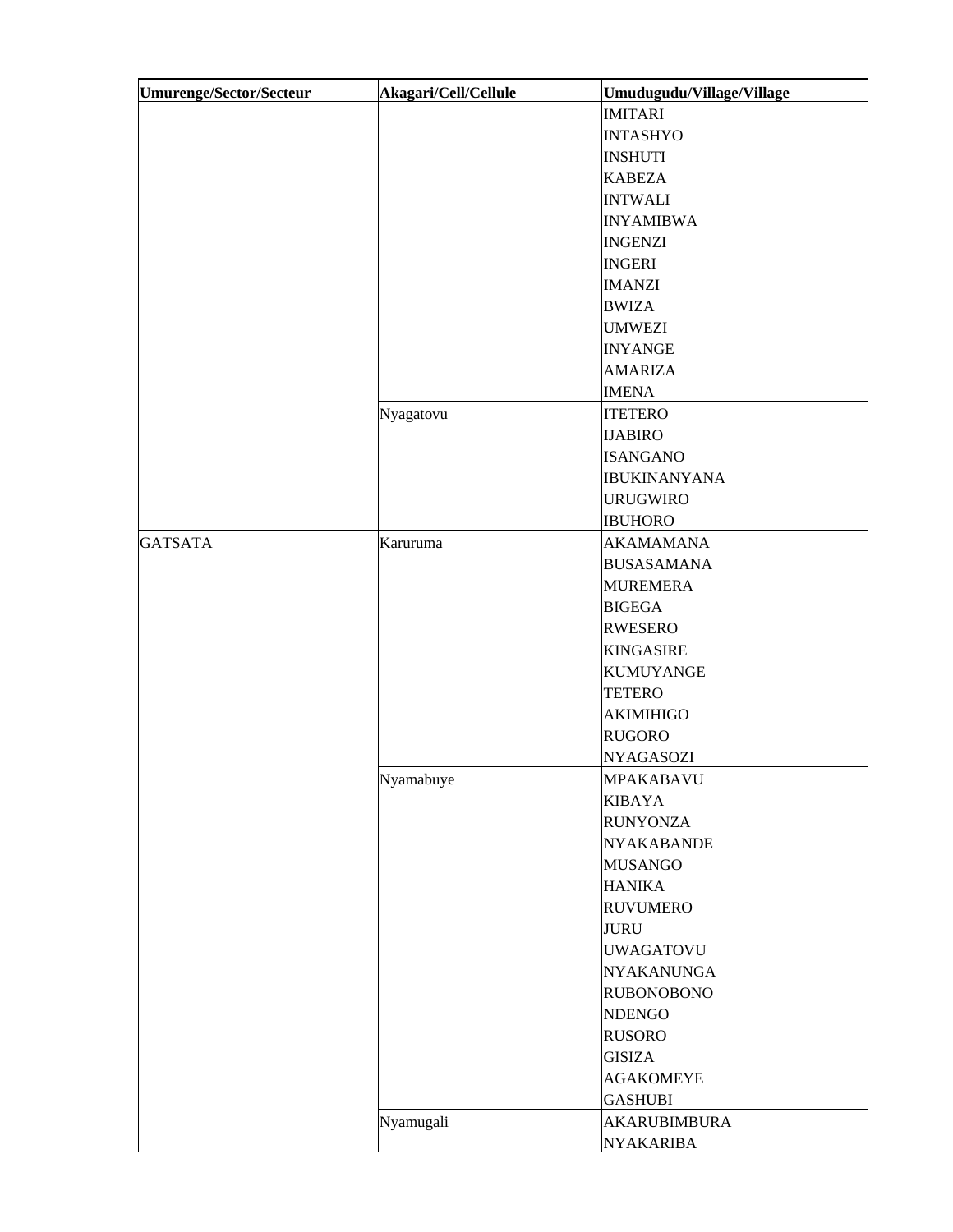| <b>Umurenge/Sector/Secteur</b> | Akagari/Cell/Cellule | Umudugudu/Village/Village |
|--------------------------------|----------------------|---------------------------|
|                                |                      | <b>AKAMWUNGUZI</b>        |
|                                |                      | <b>KANYONYOMBA</b>        |
|                                |                      | <b>AMAREMBO</b>           |
|                                |                      | <b>IKISOKO</b>            |
|                                |                      | RWAKALIHEJURU             |
|                                |                      | <b>ISANGANO</b>           |
|                                |                      | <b>IHURIRO</b>            |
|                                |                      | <b>AMIZERO</b>            |
|                                |                      | <b>AGATARAMO</b>          |
|                                |                      | <b>BUSHOLI</b>            |
| <b>RUSORORO</b>                | Bisenga              | <b>BISENGA</b>            |
|                                |                      | <b>GAKENYERI</b>          |
|                                |                      | <b>GASIZA</b>             |
|                                |                      | <b>KIDOGO</b>             |
|                                | Ruhanga              | <b>RUGENDE</b>            |
|                                |                      | <b>RUHANGA</b>            |
|                                |                      | <b>MIRAMA</b>             |
|                                |                      | <b>NYAGACYAMO</b>         |
|                                |                      | <b>KINYAGA</b>            |
|                                | Kabuga I             | <b>KABEZA</b>             |
|                                |                      | <b>KALISIMBI</b>          |
|                                |                      | <b>AMAHORO</b>            |
|                                |                      | <b>MASANGO</b>            |
|                                |                      | ABATANGAMPUNDU            |
|                                |                      | <b>SANGANO</b>            |
|                                | Kinyana              | <b>BUSENYI</b>            |
|                                |                      | <b>KINYANA</b>            |
|                                |                      | <b>NYABISOZI</b>          |
|                                |                      | <b>KIGABIRO</b>           |
|                                | Mbandazi             | <b>SAMUDUHA</b>           |
|                                |                      | <b>KARAMBO</b>            |
|                                |                      | <b>RUGARAMA</b>           |
|                                |                      | <b>KATARUHA</b>           |
|                                |                      | <b>MUGEYO</b>             |
|                                |                      | <b>CYERU</b>              |
|                                | Gasagara             | <b>RYABAZANA</b>          |
|                                |                      | <b>GASAGARA</b>           |
|                                |                      | <b>RUGAGI</b>             |
|                                |                      | <b>KAMASASA</b>           |
|                                |                      | <b>AGATARE</b>            |
|                                | Nyagahinga           | <b>URUMURI</b>            |
|                                |                      | NYARUCUNDURA              |
|                                |                      | <b>KABUTARE</b>           |
|                                |                      | <b>GISHARARA</b>          |
|                                |                      | <b>KANYINYA</b>           |
|                                |                      | <b>KIGARAMA</b>           |
|                                |                      | <b>RUNYONZA</b>           |
|                                | Kabuga II            | <b>BWIZA</b>              |
|                                |                      |                           |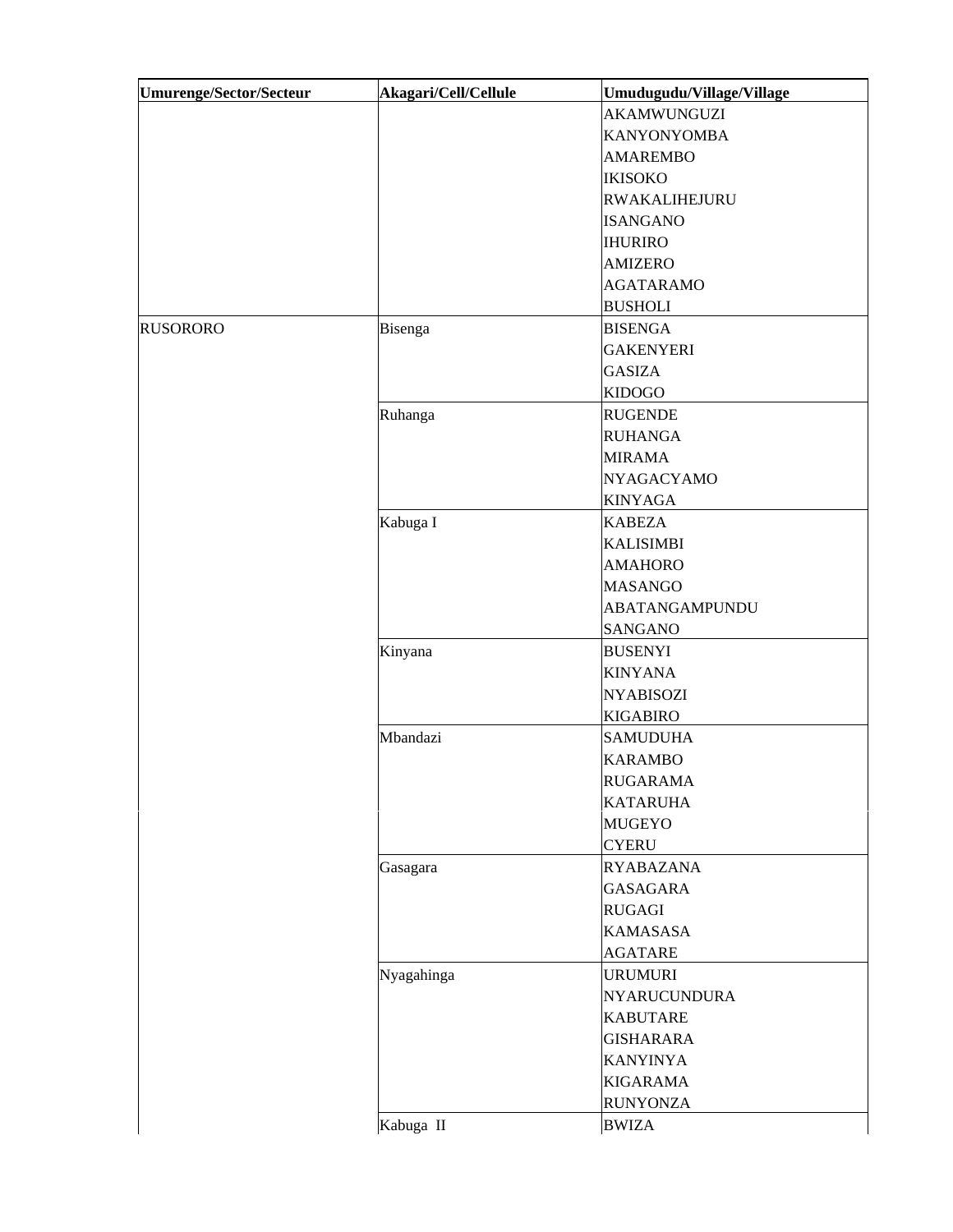|                 | Cyiri     | <b>KAMUSHASHI</b><br><b>RUHANGARE</b><br><b>MATABA</b><br><b>NYAGAKOMBE</b><br><b>CYANAMO</b><br><b>GATARE</b><br><b>KACYATWA</b> |
|-----------------|-----------|-----------------------------------------------------------------------------------------------------------------------------------|
|                 |           |                                                                                                                                   |
|                 |           |                                                                                                                                   |
|                 |           |                                                                                                                                   |
|                 |           |                                                                                                                                   |
|                 |           |                                                                                                                                   |
|                 |           |                                                                                                                                   |
| <b>RUTUNGA</b>  |           |                                                                                                                                   |
|                 |           | <b>MUNINI</b>                                                                                                                     |
|                 |           | <b>KANTABANA</b>                                                                                                                  |
|                 |           | <b>CYIRI</b>                                                                                                                      |
|                 |           | <b>KANDAMIRA</b>                                                                                                                  |
|                 | Kibenga   | <b>NYAMVUMVU</b>                                                                                                                  |
|                 |           | ABANYANGEYO                                                                                                                       |
|                 |           | <b>KIBENGA</b>                                                                                                                    |
|                 | Gasabo    | <b>VUGAVUGE</b>                                                                                                                   |
|                 |           | <b>MURINDI</b>                                                                                                                    |
|                 |           | <b>GASHARU</b>                                                                                                                    |
|                 | Kabaliza  | <b>NYAMISE</b>                                                                                                                    |
|                 |           | <b>RWANYANZA</b>                                                                                                                  |
|                 |           | <b>KABARIZA</b>                                                                                                                   |
|                 | Indatemwa | <b>KARURANGA</b>                                                                                                                  |
|                 |           | <b>KABARERA</b>                                                                                                                   |
|                 |           | <b>KAMUSENGO</b>                                                                                                                  |
|                 |           | <b>NYAKABANDE</b>                                                                                                                 |
|                 |           | <b>KAREKARE</b>                                                                                                                   |
|                 | Kigabiro  | <b>RWINTARE</b>                                                                                                                   |
|                 |           | <b>RUKEREREZA</b>                                                                                                                 |
|                 |           | <b>KARWIRU</b>                                                                                                                    |
|                 |           | <b>KAMUSARE</b>                                                                                                                   |
|                 |           | <b>KIGABIRO</b>                                                                                                                   |
| <b>KINYINYA</b> | Kagugu    | <b>KADOBOGO</b>                                                                                                                   |
|                 |           | <b>KABUHUNDE I</b>                                                                                                                |
|                 |           | <b>GICIKIZA</b>                                                                                                                   |
|                 |           | <b>RUKINGU</b>                                                                                                                    |
|                 |           | <b>KAGARAMA</b>                                                                                                                   |
|                 |           | <b>NYAKABUNGO</b>                                                                                                                 |
|                 |           | <b>MUHORORO</b>                                                                                                                   |
|                 |           | <b>DUSENYI</b>                                                                                                                    |
|                 |           | <b>GIHEKA</b>                                                                                                                     |
|                 | Gacuriro  | <b>URUBANDA</b>                                                                                                                   |
|                 |           | <b>BISHIKIRI</b>                                                                                                                  |
|                 |           | <b>CYERU</b>                                                                                                                      |
|                 |           | <b>AKANYAMUGABO</b>                                                                                                               |
|                 |           | <b>URUGARAMA</b>                                                                                                                  |
|                 |           | <b>KABUHUNDE II</b>                                                                                                               |
|                 |           | <b>AGATARE</b>                                                                                                                    |
|                 |           | <b>AKARUVUSHA</b>                                                                                                                 |
|                 |           | <b>KIRIRA</b>                                                                                                                     |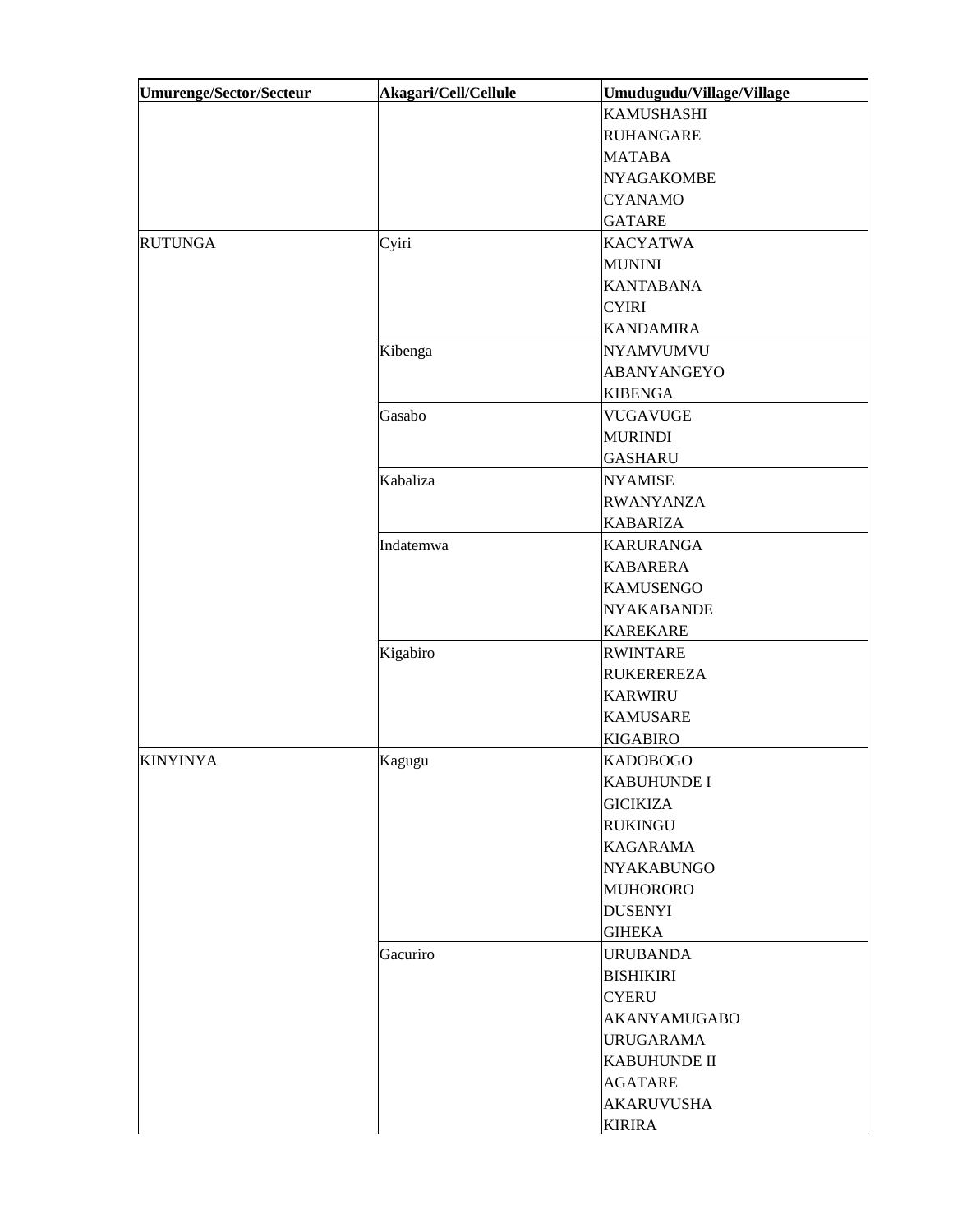| Umurenge/Sector/Secteur | Akagari/Cell/Cellule | Umudugudu/Village/Village |
|-------------------------|----------------------|---------------------------|
|                         |                      | <b>ESTATE 2020</b>        |
|                         |                      | <b>URUREMBO</b>           |
|                         |                      | <b>AKARAMBO</b>           |
|                         | Gasharu              | <b>GASHARU</b>            |
|                         |                      | <b>AGATARE</b>            |
|                         |                      | <b>KAMI</b>               |
|                         |                      | <b>RWANKUBA</b>           |
|                         | Murama               | <b>RUSENYI</b>            |
|                         |                      | <b>NGARUYINKA</b>         |
|                         |                      | <b>TABA</b>               |
|                         |                      | <b>BINUNGA</b>            |
|                         |                      |                           |
|                         |                      |                           |
| <b>KACYIRU</b>          | Kamatamu             | <b>KABARE</b>             |
|                         |                      | <b>NYAGACYAMU</b>         |
|                         |                      | <b>CYIMANA</b>            |
|                         |                      | <b>BUKINANYANA</b>        |
|                         |                      | <b>RWINZOVU</b>           |
|                         |                      | <b>GASEKE</b>             |
|                         |                      | <b>URUHONGORE</b>         |
|                         |                      | <b>KARUKAMBA</b>          |
|                         |                      | AMAJYAMABERE              |
|                         |                      | <b>URUGWIRO</b>           |
|                         |                      | <b>GATABA</b>             |
|                         |                      | <b>KAMUHIRE</b>           |
|                         |                      | <b>NYAGAHINGA</b>         |
|                         | Kamutwa              | <b>UMUTEKANO</b>          |
|                         |                      | <b>GASABO</b>             |
|                         |                      | <b>UMUCO</b>              |
|                         |                      | <b>KANSEREGE</b>          |
|                         |                      | <b>RUGANWA</b>            |
|                         |                      | <b>GASHARU</b>            |
|                         |                      | <b>KIGUGU</b>             |
|                         |                      | <b>RUGERO</b>             |
|                         |                      | <b>INKINGI</b>            |
|                         |                      | <b>URWIBUTSO</b>          |
|                         | <b>KIBAZA</b>        | <b>NYANGE</b>             |
|                         |                      | <b>IHURIRO</b>            |
|                         |                      | <b>KABAGARI</b>           |
|                         |                      | <b>UBUMWE</b>             |
|                         |                      | <b>URUKUNDO</b>           |
|                         |                      | <b>BWIZA</b>              |
|                         |                      | <b>VIRUNGA</b>            |
|                         |                      | <b>AMAHORO</b>            |
|                         |                      |                           |
|                         |                      | <b>IRIBA</b>              |
|                         |                      | <b>INEZA</b>              |
|                         |                      | <b>UMUTAKO</b>            |
| <b>NDUBA</b>            | <b>SHANGO</b>        | <b>NDANYOYE</b>           |
|                         |                      | <b>AKAZI</b>              |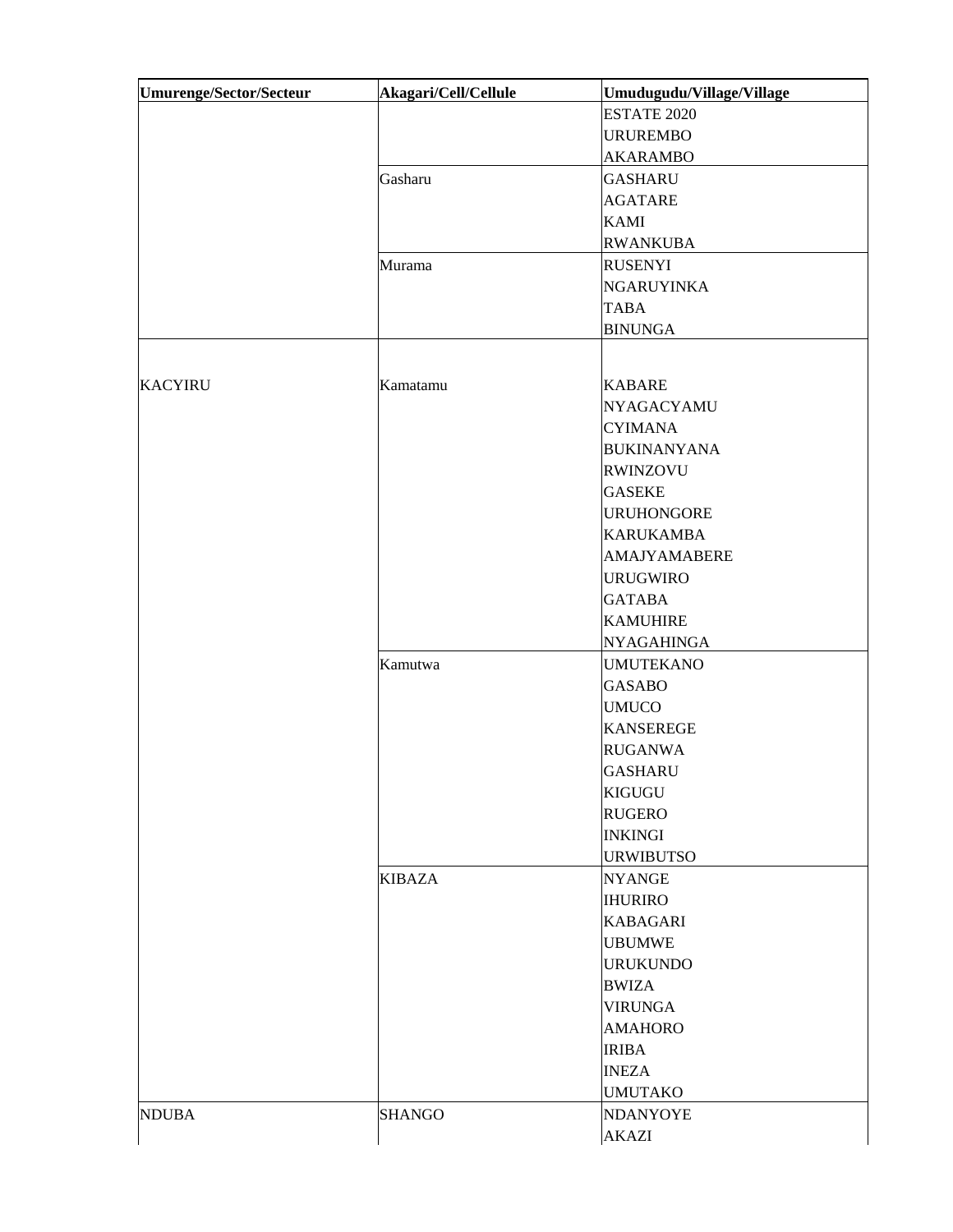| <b>Umurenge/Sector/Secteur</b> | Akagari/Cell/Cellule | Umudugudu/Village/Village |
|--------------------------------|----------------------|---------------------------|
|                                |                      | <b>KADUHA</b>             |
|                                |                      | <b>NYAMIGINA</b>          |
|                                |                      | <b>MIRAMBI</b>            |
|                                |                      | <b>MUNINI</b>             |
|                                |                      | <b>KAMUHOZA</b>           |
|                                |                      | <b>RUGARAMA</b>           |
|                                | <b>GASURA</b>        | <b>KIGUFI</b>             |
|                                |                      | <b>KAZI</b>               |
|                                |                      | <b>GIKOMBE</b>            |
|                                |                      | <b>GASHINYA</b>           |
|                                |                      | <b>URUHAHIRA</b>          |
|                                |                      | <b>NYIRAKIBEHE</b>        |
|                                |                      | <b>AGACYAMO</b>           |
|                                | <b>GATUNGA</b>       | <b>KARAMA</b>             |
|                                |                      | <b>NYANGE</b>             |
|                                |                      | <b>BURUNGERO</b>          |
|                                |                      | <b>AGASHARU</b>           |
|                                |                      | <b>AMATABA</b>            |
|                                |                      | <b>URUYANGE</b>           |
|                                |                      | <b>REBERO</b>             |
|                                | <b>MUREMURE</b>      | <b>NYABURORO</b>          |
|                                |                      | <b>MUSEZERO</b>           |
|                                |                      | <b>GATOBOTOBO</b>         |
|                                |                      | <b>TABA</b>               |
|                                |                      | <b>KIBUNGO</b>            |
|                                | <b>GASANZE</b>       | <b>NYABITARE</b>          |
|                                |                      | <b>URUHETSE</b>           |
|                                |                      | <b>NYAKABUNGO</b>         |
|                                |                      | <b>NYARUBANDE</b>         |
|                                |                      | <b>KAGARAMA</b>           |
|                                |                      | <b>GATAGARA</b>           |
|                                | BUTARE               | KIGABIRO                  |
|                                |                      | <b>KANANI</b>             |
|                                |                      | <b>NYURA</b>              |
|                                |                      | <b>NYARUBUYE</b>          |
|                                |                      | <b>NYAMURAMBI</b>         |
|                                |                      | <b>KIDAHE</b>             |
|                                | <b>SHA</b>           | <b>KIGARAMA</b>           |
|                                |                      | <b>NGARA</b>              |
|                                |                      | <b>KAMUYANGE</b>          |
|                                |                      | <b>BIKUMBA</b>            |
|                                |                      | <b>GATARE</b>             |
|                                |                      | <b>GAKIZI</b>             |
| <b>NDERA</b>                   | <b>MUKUYU</b>        | <b>RUSENO</b>             |
|                                |                      | <b>KARAMBO</b>            |
|                                |                      | <b>KIGABIRO</b>           |
|                                |                      | <b>AKUMUSARE</b>          |
|                                |                      | <b>GASHARU</b>            |
|                                |                      |                           |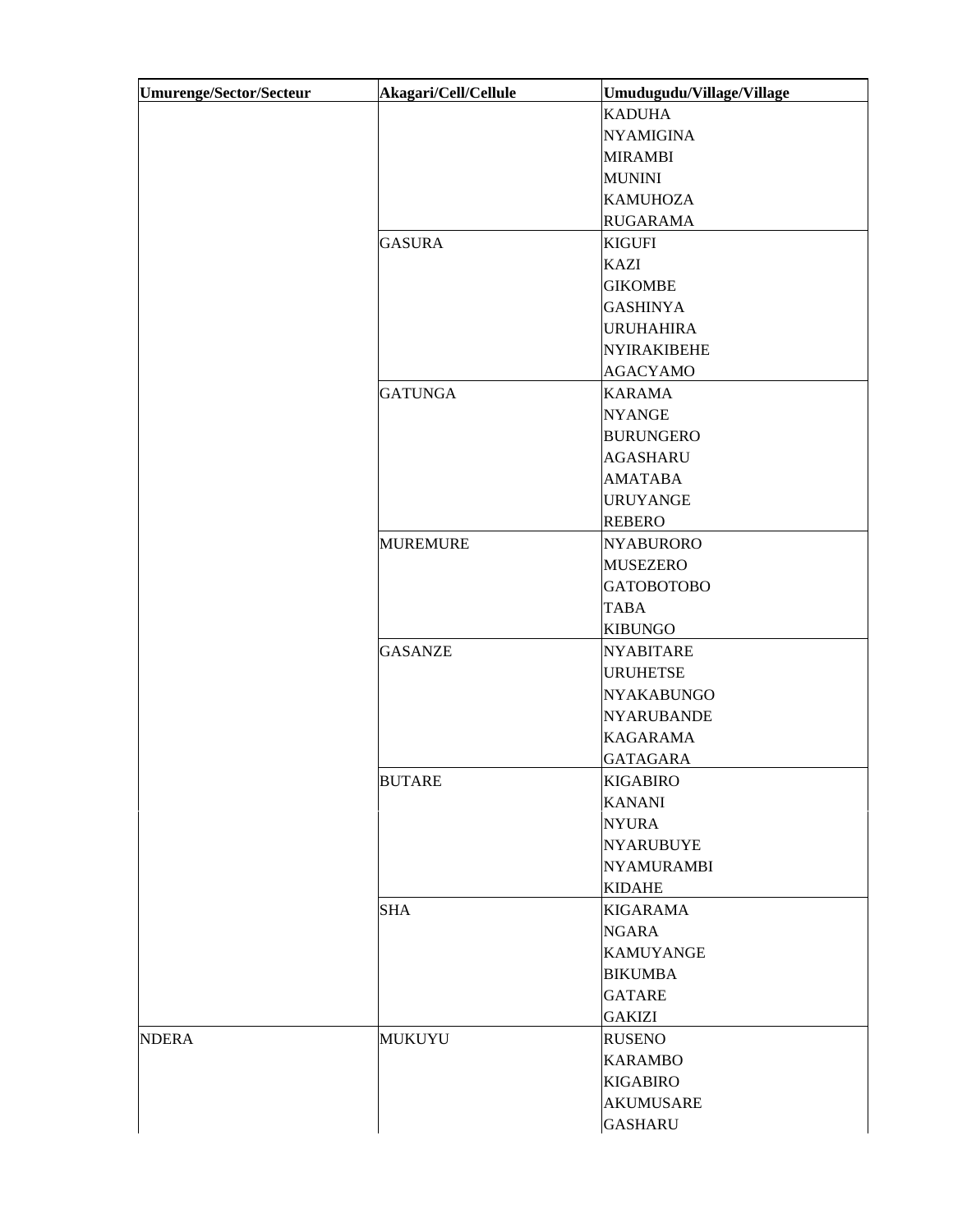| <b>Umurenge/Sector/Secteur</b> | Akagari/Cell/Cellule | Umudugudu/Village/Village |
|--------------------------------|----------------------|---------------------------|
|                                |                      | <b>AKIMANA</b>            |
|                                |                      | <b>JURWE</b>              |
|                                | <b>MASORO</b>        | <b>KABEZA</b>             |
|                                |                      | <b>BYIMANA</b>            |
|                                |                      | <b>MUNINI</b>             |
|                                |                      | <b>MUBUGA</b>             |
|                                |                      | <b>MASORO</b>             |
|                                |                      | <b>MATWARI</b>            |
|                                | <b>CYARUZINGE</b>    | <b>KARUBIBI</b>           |
|                                |                      | <b>AYABAKORA</b>          |
|                                |                      | <b>CYARUZINGE</b>         |
|                                |                      | <b>GATARE</b>             |
|                                |                      | <b>GISURA</b>             |
|                                |                      | <b>GASHURE</b>            |
|                                |                      | <b>MURINDI</b>            |
|                                | <b>RUDASHYA</b>      | <b>NYAKAGEZI</b>          |
|                                |                      | <b>KAMAHORO</b>           |
|                                |                      | <b>KACYINYAGA</b>         |
|                                |                      | <b>MUNINI</b>             |
|                                |                      | <b>MURUHOGO</b>           |
|                                |                      | <b>RUHANGARE</b>          |
|                                | <b>BWIZA</b>         | <b>AKASEMUROMBA</b>       |
|                                |                      | <b>BUCYEMBA</b>           |
|                                |                      | <b>AKARWASA</b>           |
|                                |                      | <b>MUKAGARAMA</b>         |
|                                |                      | <b>RUHANGARE</b>          |
|                                |                      | <b>GASHARU</b>            |
|                                | <b>KIBENGA</b>       | <b>BERWA</b>              |
|                                |                      | <b>BUHORO</b>             |
|                                |                      | <b>RUGAZI</b>             |
|                                |                      | <b>TUMURERE</b>           |
|                                |                      | <b>BAHOZE</b>             |
|                                |                      | <b>RUNYONZA</b>           |
|                                |                      | <b>BURUNGA</b>            |
|                                |                      | <b>GITARAGA</b>           |
|                                |                      | <b>KIRA</b>               |
|                                |                      | <b>NEZERWA</b>            |
|                                |                      | <b>URUREMBO</b>           |
| <b>JALI</b>                    | <b>NYAKABUNGO</b>    | <b>GITABA</b>             |
|                                |                      | <b>KARENGE</b>            |
|                                |                      | <b>RUHIHI</b>             |
|                                |                      | <b>RUGINA</b>             |
|                                |                      | <b>BWOCYA</b>             |
|                                | <b>MUKO</b>          | <b>GATARE</b>             |
|                                |                      | <b>GAHINGA</b>            |
|                                |                      | <b>UMUNYINYA</b>          |
|                                | <b>NKUSI</b>         | <b>AGATWA</b>             |
|                                |                      | <b>KAJEVUBA</b>           |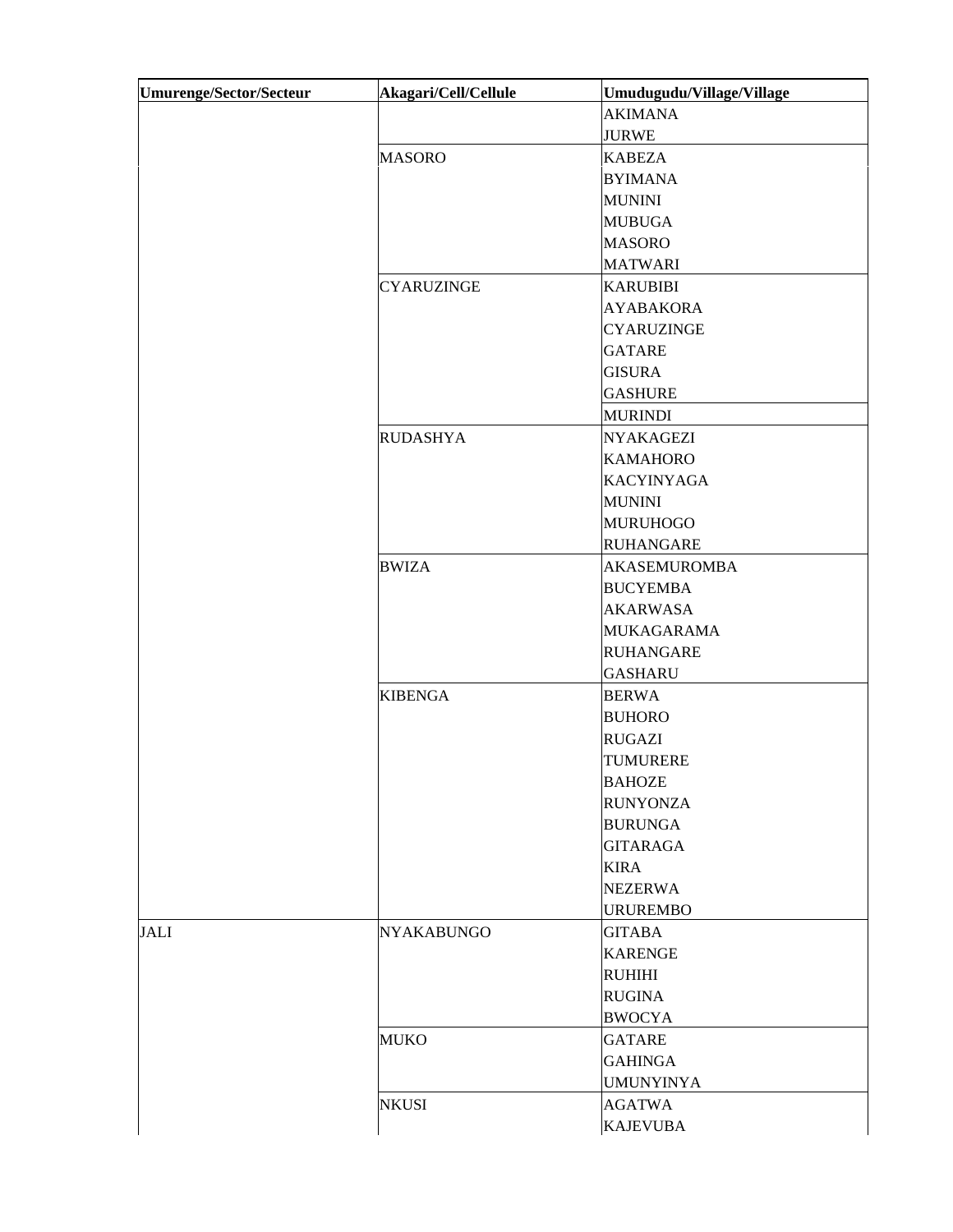| <b>KABAGINA</b><br><b>NYAGASAYO</b><br><b>KIGARAMA</b><br><b>NYABURIBA</b><br><b>BYIMANA</b><br><b>MATABO</b><br><b>NYARUREMBO</b><br><b>KIREHE</b><br><b>RUBONA</b><br><b>AGATEKO</b><br><b>BUKAMBA</b><br><b>BYIMANA</b><br><b>KABIZOZA</b><br><b>KINUNGA</b><br><b>RWANKUBA</b><br><b>URUNYINYA</b><br><b>BUGARAMA</b><br><b>BUHIZA</b><br><b>GATARE</b><br><b>KABANDE</b><br><b>NYARUBUYE</b><br><b>NYAMUGARI</b><br><b>NYAMITANGA</b><br><b>RUNYINYA</b><br><b>GATARE</b><br><b>GASHARU</b><br><b>KABUGA</b><br><b>GISOZI</b><br><b>MUSEZERO</b><br><b>NYAKARIBA</b><br><b>GASHARU</b><br><b>AMAHORO</b><br><b>RWINYANA</b><br><b>BYIMANA</b><br><b>AMAJYAMBERE</b><br><b>AMAREMBO</b><br><b>KAGARA</b><br><b>RUHANGO</b><br><b>KUMUKENKE</b><br><b>MURAMBI</b><br><b>NTORA</b><br><b>RUKERI</b><br><b>KANYINYA</b><br><b>UMURAVA</b><br><b>RUGANDO</b><br><b>KIMIHURURA</b><br><b>REBERO</b><br><b>MAREMBO</b><br><b>GASANGE</b><br><b>GASASA</b><br><b>TABA</b><br><b>KAMUKINA</b><br><b>ITUZE</b><br><b>IZUBA</b> | Umurenge/Sector/Secteur | Akagari/Cell/Cellule | Umudugudu/Village/Village |
|---------------------------------------------------------------------------------------------------------------------------------------------------------------------------------------------------------------------------------------------------------------------------------------------------------------------------------------------------------------------------------------------------------------------------------------------------------------------------------------------------------------------------------------------------------------------------------------------------------------------------------------------------------------------------------------------------------------------------------------------------------------------------------------------------------------------------------------------------------------------------------------------------------------------------------------------------------------------------------------------------------------------------|-------------------------|----------------------|---------------------------|
|                                                                                                                                                                                                                                                                                                                                                                                                                                                                                                                                                                                                                                                                                                                                                                                                                                                                                                                                                                                                                           |                         |                      |                           |
|                                                                                                                                                                                                                                                                                                                                                                                                                                                                                                                                                                                                                                                                                                                                                                                                                                                                                                                                                                                                                           |                         |                      |                           |
|                                                                                                                                                                                                                                                                                                                                                                                                                                                                                                                                                                                                                                                                                                                                                                                                                                                                                                                                                                                                                           |                         |                      |                           |
|                                                                                                                                                                                                                                                                                                                                                                                                                                                                                                                                                                                                                                                                                                                                                                                                                                                                                                                                                                                                                           |                         |                      |                           |
|                                                                                                                                                                                                                                                                                                                                                                                                                                                                                                                                                                                                                                                                                                                                                                                                                                                                                                                                                                                                                           |                         |                      |                           |
|                                                                                                                                                                                                                                                                                                                                                                                                                                                                                                                                                                                                                                                                                                                                                                                                                                                                                                                                                                                                                           |                         |                      |                           |
|                                                                                                                                                                                                                                                                                                                                                                                                                                                                                                                                                                                                                                                                                                                                                                                                                                                                                                                                                                                                                           |                         |                      |                           |
|                                                                                                                                                                                                                                                                                                                                                                                                                                                                                                                                                                                                                                                                                                                                                                                                                                                                                                                                                                                                                           |                         |                      |                           |
|                                                                                                                                                                                                                                                                                                                                                                                                                                                                                                                                                                                                                                                                                                                                                                                                                                                                                                                                                                                                                           |                         |                      |                           |
|                                                                                                                                                                                                                                                                                                                                                                                                                                                                                                                                                                                                                                                                                                                                                                                                                                                                                                                                                                                                                           |                         |                      |                           |
|                                                                                                                                                                                                                                                                                                                                                                                                                                                                                                                                                                                                                                                                                                                                                                                                                                                                                                                                                                                                                           |                         |                      |                           |
|                                                                                                                                                                                                                                                                                                                                                                                                                                                                                                                                                                                                                                                                                                                                                                                                                                                                                                                                                                                                                           |                         |                      |                           |
|                                                                                                                                                                                                                                                                                                                                                                                                                                                                                                                                                                                                                                                                                                                                                                                                                                                                                                                                                                                                                           |                         |                      |                           |
|                                                                                                                                                                                                                                                                                                                                                                                                                                                                                                                                                                                                                                                                                                                                                                                                                                                                                                                                                                                                                           |                         |                      |                           |
|                                                                                                                                                                                                                                                                                                                                                                                                                                                                                                                                                                                                                                                                                                                                                                                                                                                                                                                                                                                                                           |                         |                      |                           |
|                                                                                                                                                                                                                                                                                                                                                                                                                                                                                                                                                                                                                                                                                                                                                                                                                                                                                                                                                                                                                           |                         |                      |                           |
|                                                                                                                                                                                                                                                                                                                                                                                                                                                                                                                                                                                                                                                                                                                                                                                                                                                                                                                                                                                                                           |                         |                      |                           |
|                                                                                                                                                                                                                                                                                                                                                                                                                                                                                                                                                                                                                                                                                                                                                                                                                                                                                                                                                                                                                           |                         |                      |                           |
|                                                                                                                                                                                                                                                                                                                                                                                                                                                                                                                                                                                                                                                                                                                                                                                                                                                                                                                                                                                                                           |                         |                      |                           |
|                                                                                                                                                                                                                                                                                                                                                                                                                                                                                                                                                                                                                                                                                                                                                                                                                                                                                                                                                                                                                           |                         |                      |                           |
|                                                                                                                                                                                                                                                                                                                                                                                                                                                                                                                                                                                                                                                                                                                                                                                                                                                                                                                                                                                                                           |                         |                      |                           |
|                                                                                                                                                                                                                                                                                                                                                                                                                                                                                                                                                                                                                                                                                                                                                                                                                                                                                                                                                                                                                           |                         |                      |                           |
|                                                                                                                                                                                                                                                                                                                                                                                                                                                                                                                                                                                                                                                                                                                                                                                                                                                                                                                                                                                                                           |                         |                      |                           |
|                                                                                                                                                                                                                                                                                                                                                                                                                                                                                                                                                                                                                                                                                                                                                                                                                                                                                                                                                                                                                           |                         |                      |                           |
|                                                                                                                                                                                                                                                                                                                                                                                                                                                                                                                                                                                                                                                                                                                                                                                                                                                                                                                                                                                                                           |                         |                      |                           |
|                                                                                                                                                                                                                                                                                                                                                                                                                                                                                                                                                                                                                                                                                                                                                                                                                                                                                                                                                                                                                           |                         |                      |                           |
|                                                                                                                                                                                                                                                                                                                                                                                                                                                                                                                                                                                                                                                                                                                                                                                                                                                                                                                                                                                                                           |                         |                      |                           |
|                                                                                                                                                                                                                                                                                                                                                                                                                                                                                                                                                                                                                                                                                                                                                                                                                                                                                                                                                                                                                           |                         |                      |                           |
|                                                                                                                                                                                                                                                                                                                                                                                                                                                                                                                                                                                                                                                                                                                                                                                                                                                                                                                                                                                                                           |                         |                      |                           |
|                                                                                                                                                                                                                                                                                                                                                                                                                                                                                                                                                                                                                                                                                                                                                                                                                                                                                                                                                                                                                           |                         |                      |                           |
|                                                                                                                                                                                                                                                                                                                                                                                                                                                                                                                                                                                                                                                                                                                                                                                                                                                                                                                                                                                                                           |                         |                      |                           |
|                                                                                                                                                                                                                                                                                                                                                                                                                                                                                                                                                                                                                                                                                                                                                                                                                                                                                                                                                                                                                           |                         |                      |                           |
|                                                                                                                                                                                                                                                                                                                                                                                                                                                                                                                                                                                                                                                                                                                                                                                                                                                                                                                                                                                                                           |                         |                      |                           |
|                                                                                                                                                                                                                                                                                                                                                                                                                                                                                                                                                                                                                                                                                                                                                                                                                                                                                                                                                                                                                           |                         |                      |                           |
|                                                                                                                                                                                                                                                                                                                                                                                                                                                                                                                                                                                                                                                                                                                                                                                                                                                                                                                                                                                                                           |                         |                      |                           |
|                                                                                                                                                                                                                                                                                                                                                                                                                                                                                                                                                                                                                                                                                                                                                                                                                                                                                                                                                                                                                           |                         |                      |                           |
|                                                                                                                                                                                                                                                                                                                                                                                                                                                                                                                                                                                                                                                                                                                                                                                                                                                                                                                                                                                                                           |                         |                      |                           |
|                                                                                                                                                                                                                                                                                                                                                                                                                                                                                                                                                                                                                                                                                                                                                                                                                                                                                                                                                                                                                           |                         |                      |                           |
|                                                                                                                                                                                                                                                                                                                                                                                                                                                                                                                                                                                                                                                                                                                                                                                                                                                                                                                                                                                                                           |                         |                      |                           |
|                                                                                                                                                                                                                                                                                                                                                                                                                                                                                                                                                                                                                                                                                                                                                                                                                                                                                                                                                                                                                           |                         |                      |                           |
|                                                                                                                                                                                                                                                                                                                                                                                                                                                                                                                                                                                                                                                                                                                                                                                                                                                                                                                                                                                                                           |                         |                      |                           |
|                                                                                                                                                                                                                                                                                                                                                                                                                                                                                                                                                                                                                                                                                                                                                                                                                                                                                                                                                                                                                           |                         |                      |                           |
|                                                                                                                                                                                                                                                                                                                                                                                                                                                                                                                                                                                                                                                                                                                                                                                                                                                                                                                                                                                                                           |                         |                      |                           |
|                                                                                                                                                                                                                                                                                                                                                                                                                                                                                                                                                                                                                                                                                                                                                                                                                                                                                                                                                                                                                           |                         |                      |                           |
| <b>NYENYERI</b>                                                                                                                                                                                                                                                                                                                                                                                                                                                                                                                                                                                                                                                                                                                                                                                                                                                                                                                                                                                                           |                         |                      |                           |
| <b>JURU</b>                                                                                                                                                                                                                                                                                                                                                                                                                                                                                                                                                                                                                                                                                                                                                                                                                                                                                                                                                                                                               |                         |                      |                           |
| <b>UMURAVA</b>                                                                                                                                                                                                                                                                                                                                                                                                                                                                                                                                                                                                                                                                                                                                                                                                                                                                                                                                                                                                            |                         |                      |                           |
| <b>INYAMIBWA</b>                                                                                                                                                                                                                                                                                                                                                                                                                                                                                                                                                                                                                                                                                                                                                                                                                                                                                                                                                                                                          |                         |                      |                           |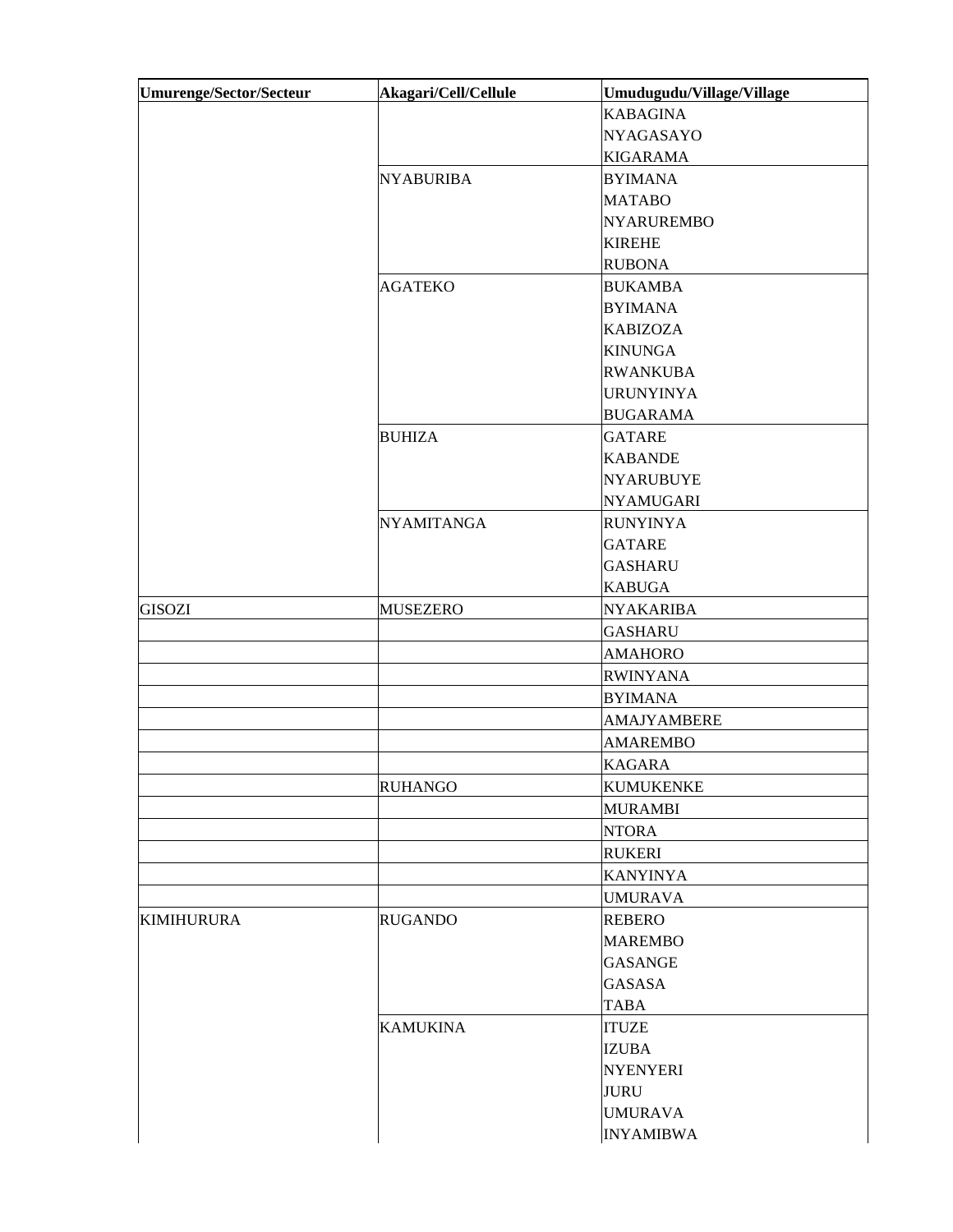| Umurenge/Sector/Secteur | Akagari/Cell/Cellule | Umudugudu/Village/Village |
|-------------------------|----------------------|---------------------------|
|                         |                      | <b>ISANO</b>              |
|                         |                      | <b>ISANGANO</b>           |
|                         |                      | <b>URUMURI</b>            |
|                         | <b>KIMIHIURURA</b>   | AMAJYAMBERE               |
|                         |                      | <b>UMUTEKANO</b>          |
|                         |                      | <b>IMIHIGO</b>            |
|                         |                      | <b>MUTARA</b>             |
|                         |                      | <b>AMAHORO</b>            |
|                         |                      | <b>UBUMWE</b>             |
|                         |                      | <b>INTAMBWE</b>           |
|                         |                      | <b>RUGARAMA</b>           |
|                         |                      | <b>URWEGO</b>             |
| <b>JABANA</b>           | <b>AKAMATAMU</b>     | <b>NYACYONGA</b>          |
|                         |                      | <b>NYARUKURAZA</b>        |
|                         |                      | <b>MUREHE</b>             |
|                         |                      | <b>CYEYERE</b>            |
|                         |                      | <b>AKAMATAMU</b>          |
|                         |                      | <b>NYAGASOZI</b>          |
|                         | <b>KIDASHYA</b>      | <b>AMASANGANO</b>         |
|                         |                      | <b>AGASEKABUYE</b>        |
|                         |                      | <b>AGATARE</b>            |
|                         |                      | <b>MUBUGA</b>             |
|                         |                      | <b>NYAMWERU</b>           |
|                         | <b>BWERAMVURA</b>    | <b>AGATARE</b>            |
|                         |                      | <b>GITENGA</b>            |
|                         |                      | <b>AGAKENKE</b>           |
|                         |                      | <b>GITEGA</b>             |
|                         |                      | <b>NYARURAMA</b>          |
|                         |                      | <b>GIKINGO</b>            |
|                         |                      | <b>RUGOGWE</b>            |
|                         |                      | <b>TABA</b>               |
|                         |                      | <b>NYAKABINGO</b>         |
|                         |                      | <b>AKINYANA</b>           |
|                         |                      |                           |
|                         | <b>NGIRYI</b>        | <b>RUBONA</b>             |
|                         |                      | <b>RWANYANZA</b>          |
|                         |                      | <b>NYAKIREHE</b>          |
|                         |                      | <b>AGASHARU</b>           |
|                         |                      | <b>KIBERINKA</b>          |
|                         |                      | <b>UWANYANGE</b>          |
|                         |                      | <b>NYARUBUYE</b>          |
|                         |                      | <b>AKABUGA</b>            |
|                         |                      | <b>JURWE</b>              |
|                         |                      | <b>AGAHAMA</b>            |
|                         | <b>KABUYE</b>        | <b>AKADUDU</b>            |
|                         |                      | <b>KARURUMA</b>           |
|                         |                      | <b>IHURIRO</b>            |
|                         |                      | <b>MURAMA</b>             |
|                         |                      | <b>NYAGASOZI</b>          |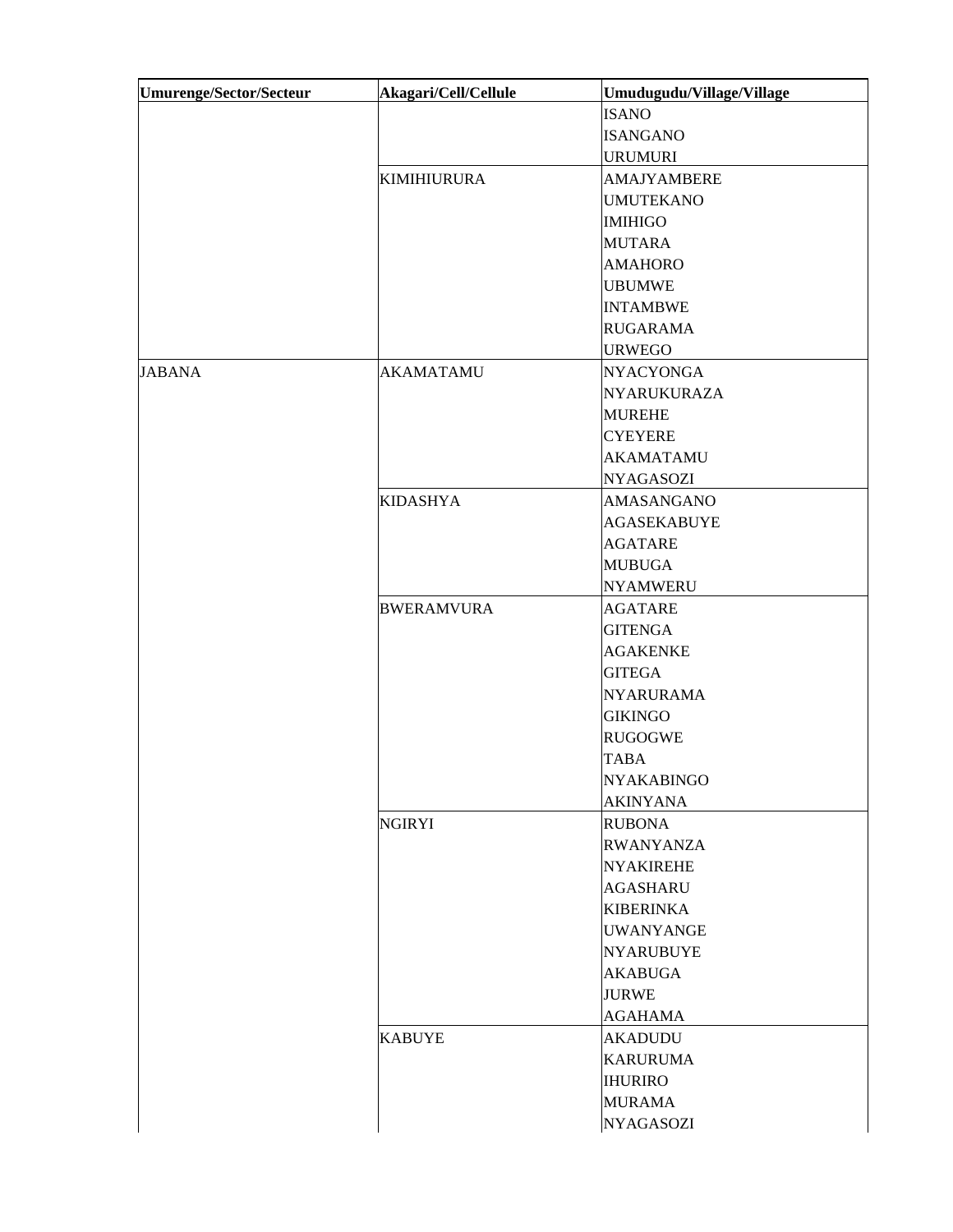| <b>Umurenge/Sector/Secteur</b> | Akagari/Cell/Cellule | Umudugudu/Village/Village |
|--------------------------------|----------------------|---------------------------|
|                                |                      | <b>MAKAWA</b>             |
|                                |                      | <b>RUGARAMA</b>           |
|                                |                      | <b>BURIZA</b>             |
|                                |                      | <b>IREBERO</b>            |
|                                |                      | <b>MASANGANO</b>          |
|                                |                      | <b>KABEZA</b>             |
| <b>GIKOMERO</b>                | <b>GASAGARA</b>      | <b>BWINGEYO</b>           |
|                                |                      | <b>BWIMIYANGE</b>         |
|                                |                      | <b>GASAGARA</b>           |
|                                |                      | <b>RUGWIZA</b>            |
|                                | <b>GICACA</b>        | <b>NTAGANZWA</b>          |
|                                |                      | <b>RUGANDA</b>            |
|                                |                      | <b>NYAGASOZI</b>          |
|                                |                      | <b>NYAGISOZI</b>          |
|                                | <b>KIBARA</b>        | <b>KIBOBO</b>             |
|                                |                      | <b>GAHINGA</b>            |
|                                |                      | <b>NOMBE</b>              |
|                                |                      | <b>GASHARU</b>            |
|                                | <b>MURAMBI</b>       | <b>TWINA</b>              |
|                                |                      | <b>KIVUGIZA</b>           |
|                                |                      | <b>RUGARAMA</b>           |
|                                |                      | <b>KIMISEBEYA</b>         |
|                                | <b>MUNINI</b>        | <b>MUTOKEREZWA</b>        |
|                                |                      | <b>RUNYINYA</b>           |
|                                |                      | <b>MUNINI</b>             |
|                                |                      | <b>RUDAKABUKIRWA</b>      |
| <b>BUMBOGO</b>                 | <b>NYAGASOZI</b>     | <b>NYAGASAMBU</b>         |
|                                |                      | <b>KABUYE</b>             |
|                                |                      | <b>GASHAKA</b>            |
|                                |                      | <b>RUTARISHONGA</b>       |
|                                |                      | <b>AKIGABIRO</b>          |
|                                |                      | AKANYIRAMUGARURA          |
|                                |                      | <b>MPABWA</b>             |
|                                | NKUZUZU              | <b>BURIMA</b>             |
|                                |                      | <b>AKASEDOGO</b>          |
|                                |                      | <b>AKIMPAMA</b>           |
|                                |                      | <b>KITYAZO</b>            |
|                                |                      | AKABENEJURU               |
|                                | <b>MVUZO</b>         | <b>NKONA</b>              |
|                                |                      | <b>NYAKABINGO</b>         |
|                                |                      | <b>KIYORO</b>             |
|                                |                      | <b>MURARAMBO</b>          |
|                                |                      | <b>RUKOMA</b>             |
|                                |                      | <b>KIGABIRO</b>           |
|                                | <b>NGARA</b>         | <b>MUNINI</b>             |
|                                |                      | <b>RUHINGA</b>            |
|                                |                      | <b>GISASA</b>             |
|                                |                      | <b>BIREMBO</b>            |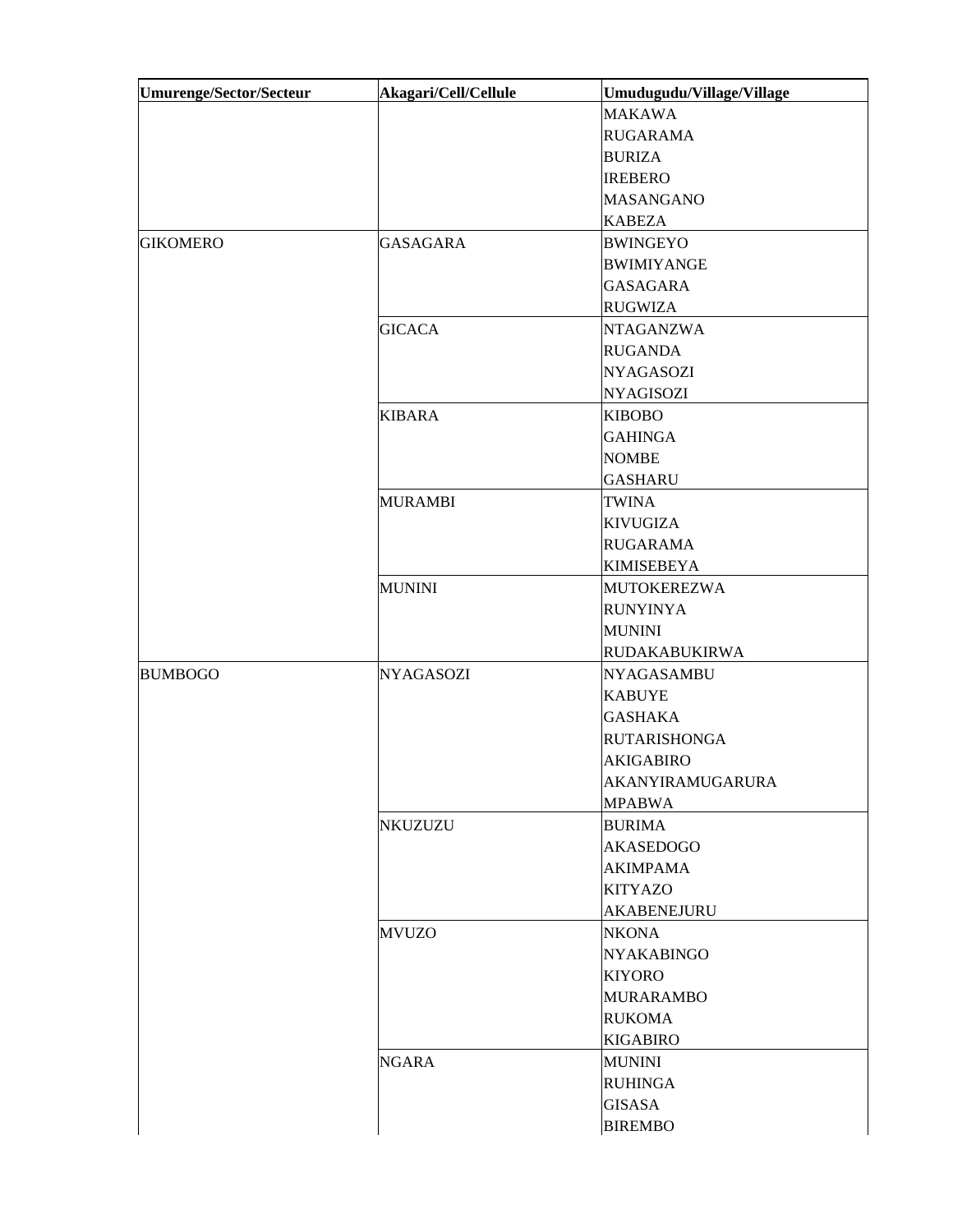| Umurenge/Sector/Secteur | Akagari/Cell/Cellule | Umudugudu/Village/Village |
|-------------------------|----------------------|---------------------------|
|                         |                      | <b>UWARURAZA</b>          |
|                         | <b>KINYAGA</b>       | <b>KINGABO</b>            |
|                         |                      | <b>KIGARAMA</b>           |
|                         |                      | <b>RUBUNGO</b>            |
|                         |                      | <b>UMUHOZI</b>            |
|                         |                      | <b>ZINDIRO</b>            |
|                         |                      | <b>AKAKAZA</b>            |
|                         |                      | <b>RYAKIGOGO</b>          |
|                         | <b>NYABIKENKE</b>    | <b>MBOGO</b>              |
|                         |                      | <b>KIGARA</b>             |
|                         |                      | <b>KAMUTAMU</b>           |
|                         |                      | <b>NYAMPAMO</b>           |
|                         |                      | <b>BUSHYA</b>             |
|                         |                      | <b>KARAMA</b>             |
|                         |                      | <b>KIRIZA</b>             |
|                         |                      | <b>GIKUMBA</b>            |
|                         |                      | <b>MASIZI</b>             |
|                         |                      | <b>KAYENZI</b>            |
|                         | <b>MUSAVE</b>        | <b>KAYUMBA</b>            |
|                         |                      | <b>RAMBA</b>              |
|                         |                      | <b>RUGANDO</b>            |
|                         |                      | <b>REBERO</b>             |
|                         |                      | <b>KAGARAMA</b>           |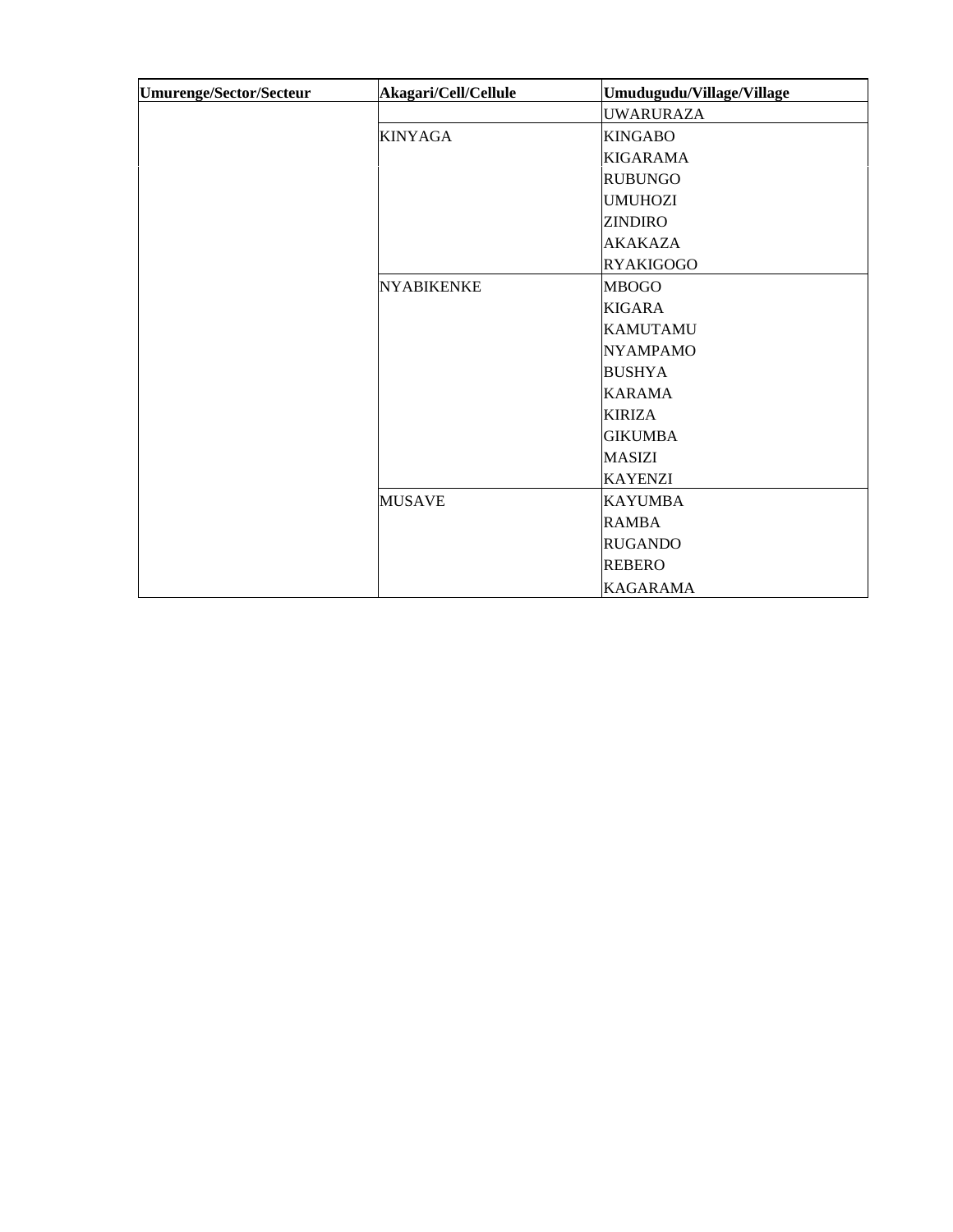# **INTARA Y'AMAJYEPFO – SOUTHERN PROVINCE – PROVINCE DU SUD**

| <b>Umurenge/Sector/Secteur</b> | Akagari/Cell/Cellule | Umudugudu/Village/Village |
|--------------------------------|----------------------|---------------------------|
| 1.NYAGISOZI                    | Rurangazi            | Gashyenzi                 |
|                                |                      | Kagarama                  |
|                                |                      | Kami                      |
|                                |                      | Musongati                 |
|                                |                      | Nyamagana                 |
|                                |                      | Nyarutovu                 |
|                                |                      | Nyaruvumu                 |
|                                |                      | Rugarama                  |
|                                | Kabuga               | Gatoki                    |
|                                |                      | Mirehe                    |
|                                |                      | Murandaryi                |
|                                |                      | Mwokora                   |
|                                |                      | Nyamitobo                 |
|                                |                      | Uwabushingwe              |
|                                |                      | Uwagisozi                 |
|                                |                      | Uwimpura                  |
|                                | Kirambi              | Busenyeye                 |
|                                |                      | <b>Bweru</b>              |
|                                |                      | Gasharu                   |
|                                |                      | Gasiza                    |
|                                |                      | Jarama                    |
|                                |                      | Mpaza                     |
|                                |                      | Murende                   |
|                                |                      | Mwezi                     |
|                                |                      | Rwankuba                  |
|                                |                      | Rwimbazi                  |
|                                | Kabereze             | Cyahafi                   |
|                                |                      | Gihembe                   |
|                                |                      | Kabuye                    |
|                                |                      | Muhaga                    |
|                                |                      | Nyagatovu                 |
|                                |                      | Nyamabuye                 |
|                                |                      | Nyaruvumu                 |
|                                | Gahunga              | Gatare                    |
|                                |                      | Gihara                    |
|                                |                      | Gituntu                   |
|                                |                      | Kagarama                  |
|                                |                      | Kigohe                    |
|                                |                      | Mweya                     |
|                                |                      | Nyamugari                 |
|                                |                      | Uwarukara                 |
| 2.KIGOMA                       | Gasoro               | Bugarura                  |
|                                |                      | Gasoro                    |
|                                |                      | Giturwa                   |
|                                |                      | Kabacuzi                  |
|                                |                      | Kajevuba                  |

# **AKARERE KA NYANZA – NYANZA DISTRICT – DISTRICT DE NYANZA**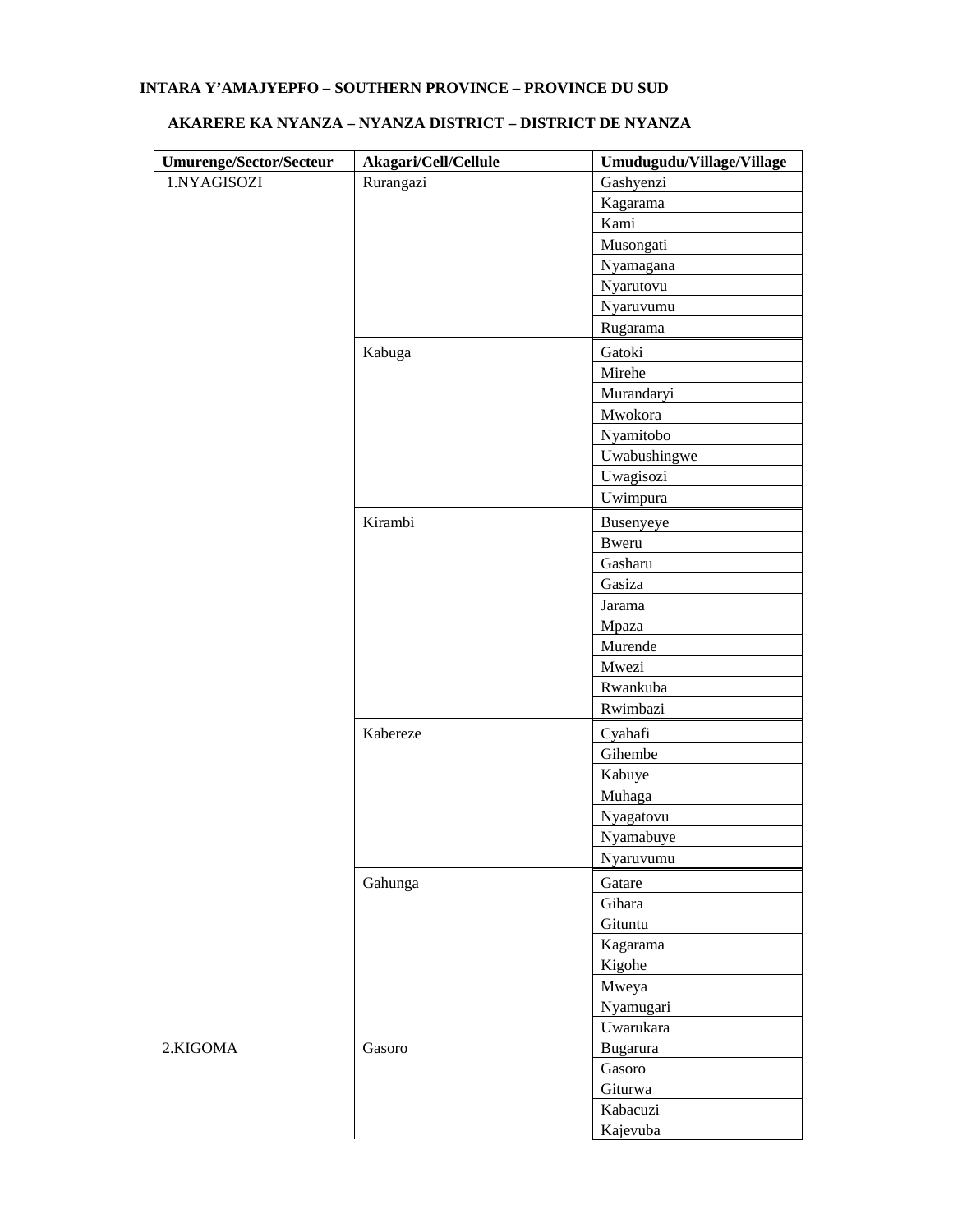| <b>Umurenge/Sector/Secteur</b> | Akagari/Cell/Cellule | Umudugudu/Village/Village |
|--------------------------------|----------------------|---------------------------|
|                                |                      | Kinene                    |
|                                |                      | Mutende                   |
|                                |                      | Nyabubare                 |
|                                |                      | Nyakabungo                |
|                                |                      | Runyanzige                |
|                                |                      | Rwambika                  |
|                                |                      | Sholi                     |
|                                | Butansinda           | Butansinda                |
|                                |                      | Gitare                    |
|                                |                      | Ishusho                   |
|                                |                      | Karama                    |
|                                |                      | Karambo                   |
|                                |                      | Kayange                   |
|                                |                      | Kibaza                    |
|                                |                      | Kigoma                    |
|                                |                      | Marongi                   |
|                                |                      | Mataba                    |
|                                |                      | Nyesonga                  |
|                                | <b>Butara</b>        | Buruba                    |
|                                |                      | <b>Butara</b>             |
|                                |                      | Gasharu                   |
|                                |                      | Kavumu                    |
|                                |                      | Kigufi                    |
|                                |                      | Kirundo                   |
|                                |                      | Nyarusheshe               |
|                                |                      | Runyinya                  |
|                                | Mulinja              | Akana ka Mulinja          |
|                                |                      | Buharankakara             |
|                                |                      | <b>Buhoro</b>             |
|                                |                      | <b>Burambi</b>            |
|                                |                      | Karama                    |
|                                |                      | Kigarama                  |
|                                |                      | Kintare                   |
|                                |                      | Muramba                   |
|                                |                      | Nyarukurazo               |
|                                |                      | Sebununga                 |
| 2.KIGOMA (suite)               | Gahombo              | Birembo                   |
|                                |                      | Gashikiri                 |
|                                |                      | Gicunshu                  |
|                                |                      | Gisore                    |
|                                |                      | Karugando<br>Kazima       |
|                                |                      | Kigina                    |
|                                |                      | Kirerabana                |
|                                |                      |                           |
|                                |                      | Nyagacyamo<br>Rugarama    |
|                                |                      | Serivice                  |
| 3.MUYIRA                       | Gati                 | Buhaza                    |
|                                |                      | Kinyogoto                 |
|                                |                      | Kinyoni                   |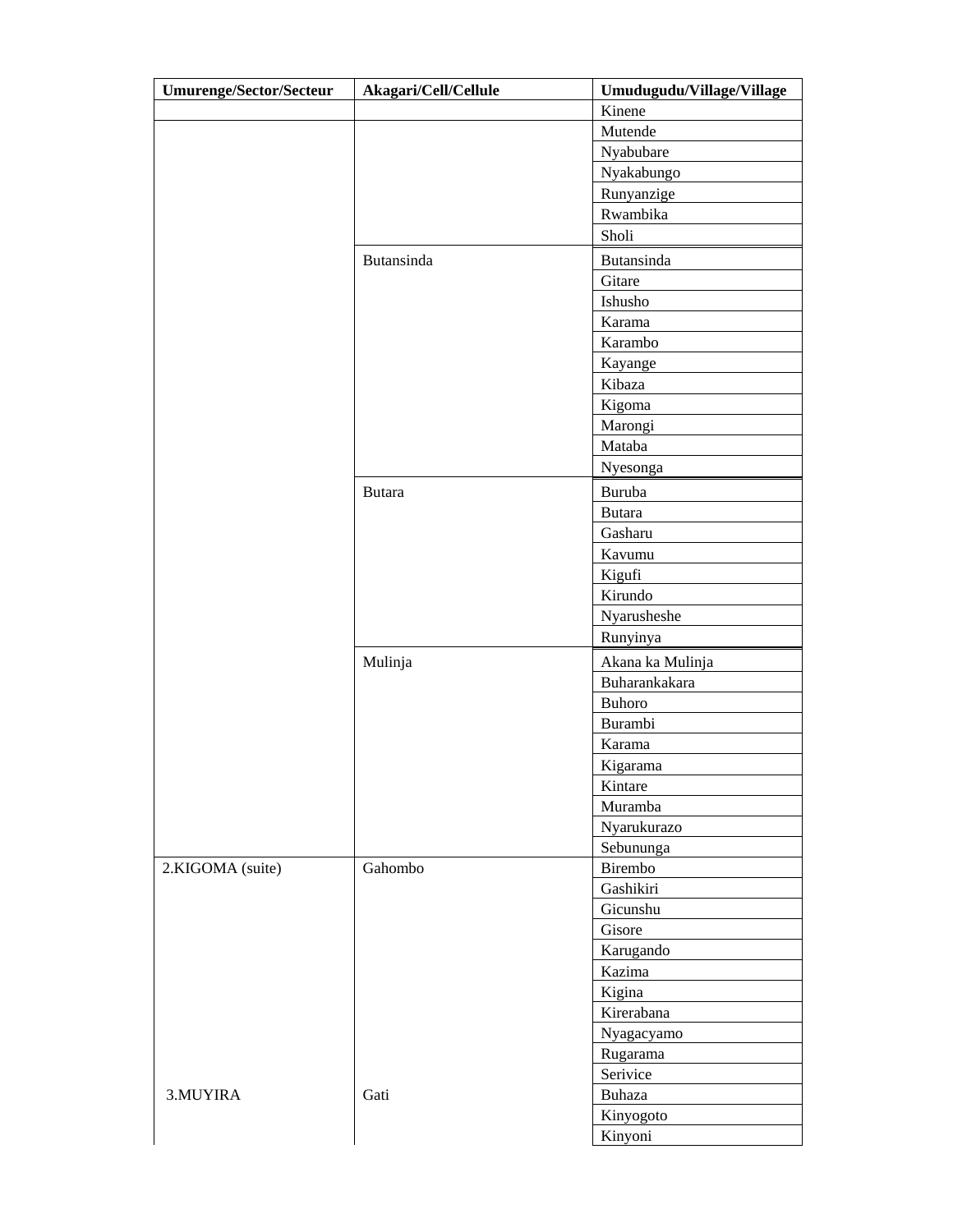| <b>Umurenge/Sector/Secteur</b> | Akagari/Cell/Cellule | Umudugudu/Village/Village |
|--------------------------------|----------------------|---------------------------|
|                                |                      | Ruyenzi                   |
|                                |                      | Rwabihanda                |
|                                | Nyamure              | Cyegera                   |
|                                |                      | Gatare                    |
|                                |                      | Gituza                    |
|                                |                      | Kanyundo                  |
|                                |                      | Nyarugunga                |
|                                | Nyundo               | Gihama                    |
|                                |                      | Jari                      |
|                                |                      | Mugari                    |
|                                |                      | Muyira                    |
|                                |                      | Nyundo                    |
|                                | Nyamiyaga            | Nzoga                     |
|                                |                      | Kabuye                    |
|                                |                      | Kiniga                    |
|                                |                      | Nzovi                     |
|                                |                      | Rugese                    |
|                                |                      |                           |
|                                | Migina               | Bugina<br>Karirisi        |
|                                |                      | Kavumu                    |
|                                |                      |                           |
|                                |                      | Kinyana<br>Musenyi        |
| S/tot.                         |                      |                           |
| 4.RWABICUMA                    | Nyarusange           | Cyarwa                    |
|                                |                      | Kamavunyi A               |
|                                |                      | Kamavunyi B               |
|                                |                      | Kamushi                   |
|                                |                      | Karambi                   |
|                                |                      | Kavumu A                  |
|                                |                      | Kavumu B                  |
|                                | Gishike              | Gakoni                    |
|                                |                      | Gasiza A                  |
|                                |                      | Gasiza B                  |
|                                |                      | Karambo A                 |
|                                |                      | Karambo B                 |
|                                |                      | Rwamushumba               |
|                                |                      |                           |
|                                | Runga                | Kigarama<br>Murambi       |
|                                |                      | Ndago                     |
|                                |                      | Rugarama A                |
|                                |                      |                           |
|                                |                      | Rugarama B                |
|                                | Mubuga               | Kabisine                  |
|                                |                      | Kadusenyi                 |
|                                |                      | Karwiru                   |
|                                |                      | Nyaruseke                 |
|                                | Mushirarungu         | Kirwa                     |
|                                |                      | Nyabivumu A               |
|                                |                      | Nyabivumu B               |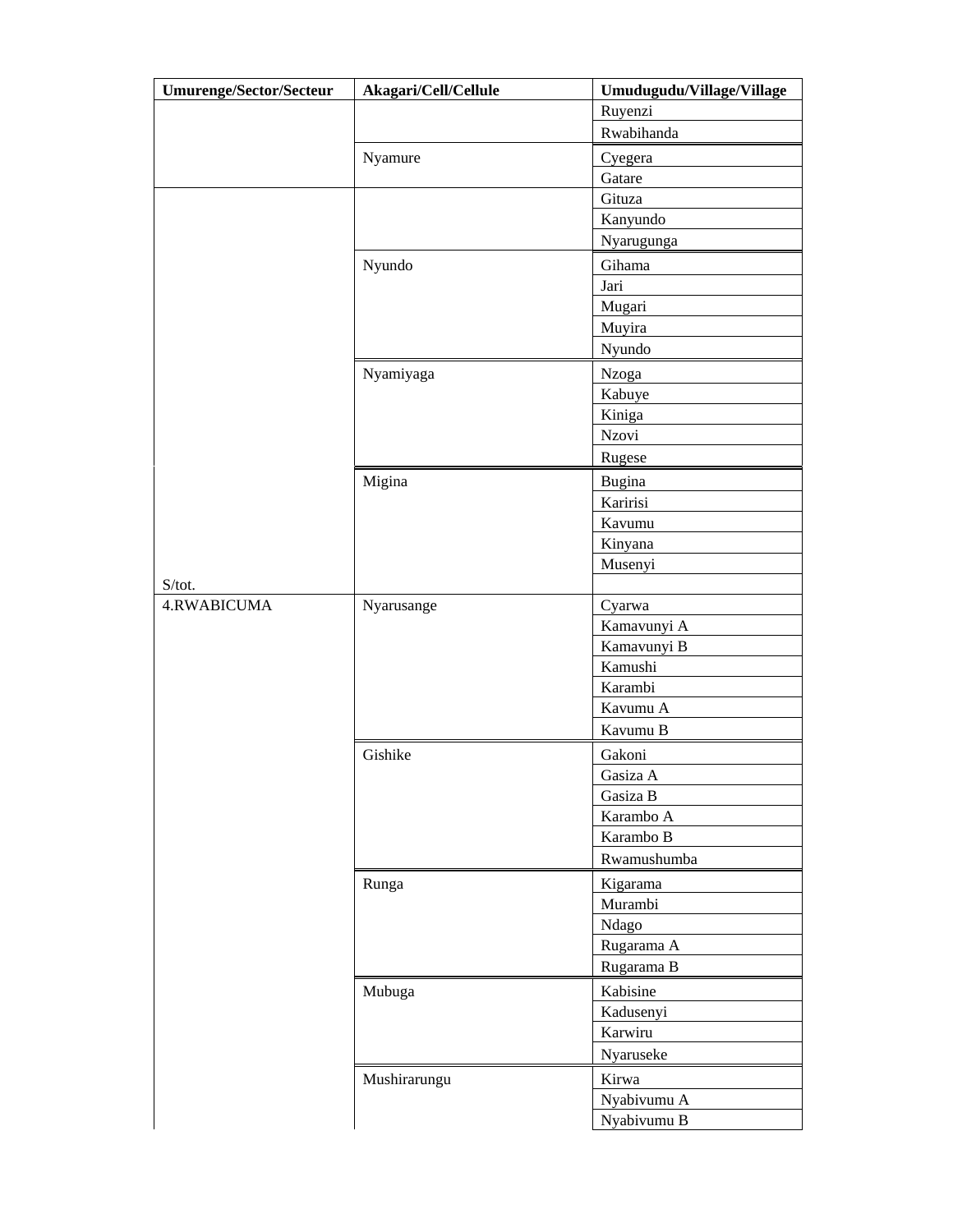| <b>Umurenge/Sector/Secteur</b> | Akagari/Cell/Cellule | Umudugudu/Village/Village |
|--------------------------------|----------------------|---------------------------|
|                                |                      | Nyabibare                 |
|                                | Gacu                 | Bisambu                   |
|                                |                      | Gisake                    |
|                                |                      | Karehe                    |
|                                |                      | Nyamiyaga                 |
| 5.BUSORO                       | Kimirama             | Gitwa                     |
|                                |                      | Kimirama                  |
|                                |                      | Kireranyana               |
|                                |                      | Ndamira                   |
|                                |                      | Nyamiyonga                |
|                                |                      | Nyarugenge                |
|                                |                      | Rugarama                  |
|                                | Gitovu               | Gitega                    |
|                                |                      | Kabeza                    |
|                                |                      | Kayenzi                   |
|                                |                      | Muhindo                   |
|                                |                      | Musumba                   |
|                                |                      | Nazareti                  |
|                                |                      | Nyacyonga                 |
|                                |                      | Rushoka                   |
|                                |                      | Ryamusare                 |
|                                |                      |                           |
|                                | Shyira               | Gahogo                    |
|                                |                      | Kinkanga                  |
|                                |                      | Nyamayaga                 |
|                                |                      | Rucyamo<br>Rusharu        |
|                                |                      | Saruduha                  |
|                                |                      |                           |
|                                | Munyinya             | Kagarama                  |
|                                |                      | Karambi                   |
|                                |                      | Kigali                    |
|                                |                      | Kivugiza                  |
|                                |                      | Rwara                     |
|                                | Rukingiro            | Cyamugani                 |
|                                |                      | Cyuriro                   |
|                                |                      | Gasambu                   |
|                                |                      | Runazi                    |
|                                |                      | Rwanamiza                 |
|                                |                      | Rwangoga                  |
|                                | Masangano            | <b>Busoro</b>             |
|                                |                      | Bweramana                 |
|                                |                      | Gikombe                   |
|                                |                      | Masangano                 |
|                                |                      | Murambi                   |
|                                |                      | Nyarugunga                |
|                                |                      | Runyonza                  |
|                                |                      | Shinga                    |
| 6.CYABAKAMYI                   | Karama               | Butembo                   |
|                                |                      | Cyarera                   |
|                                |                      | Gahondo                   |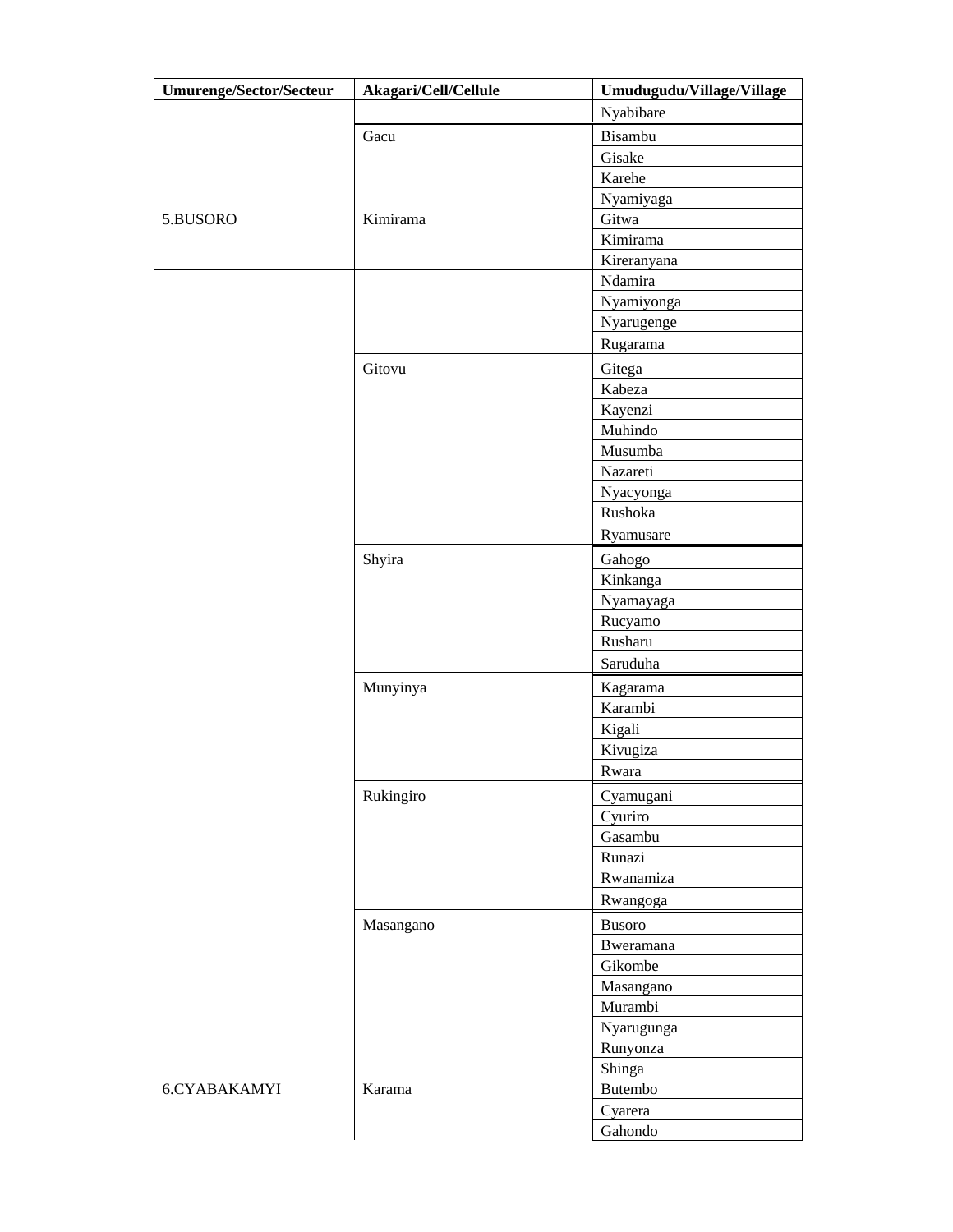| <b>Umurenge/Sector/Secteur</b> | Akagari/Cell/Cellule | Umudugudu/Village/Village |
|--------------------------------|----------------------|---------------------------|
|                                |                      | Gatongati                 |
|                                |                      | Kamabuye                  |
|                                |                      | Kamonyi                   |
|                                |                      | Karama                    |
|                                |                      | Nyabinombe                |
|                                | Kadaho               | Gahengeri                 |
|                                |                      | Gasenyi                   |
|                                |                      | Gataba                    |
|                                |                      | Gitega                    |
|                                |                      | Kaberi                    |
|                                |                      | Kabeza                    |
|                                |                      | Kadaho                    |
|                                |                      | Nyabisazi                 |
|                                |                      | Nyabyiyoni                |
|                                | Rubona               | Bikombe                   |
|                                |                      | Bugarama                  |
|                                |                      | Gahunga                   |
|                                |                      | Karambo                   |
|                                |                      | Kavumu                    |
|                                |                      | Murambi                   |
|                                |                      | Nyabishike                |
|                                |                      | Nyaminazi                 |
|                                |                      | Nyarutovu                 |
|                                |                      | Rugendabare               |
|                                | Nyarurama            | Kabyuma                   |
|                                |                      | Kigarama                  |
|                                |                      | Kirombozi                 |
|                                |                      | Nyakabingo                |
|                                |                      | Rugote                    |
|                                |                      | Ruvuzo                    |
|                                |                      | Rwabatwa                  |
|                                |                      | Rwamiko                   |
|                                | Nyabinyenga          | Kabuga                    |
|                                |                      | Kandihe                   |
|                                |                      | Karehe                    |
|                                |                      | Kimiyumbu                 |
|                                |                      | Nyabinyenga               |
|                                |                      | Rugwa                     |
|                                |                      | Rwamagana                 |
|                                |                      | Taba                      |
| 7.KIBIRIZI                     | Mbuye                | Binyana                   |
|                                |                      | Gako                      |
|                                |                      | Gihama                    |
|                                |                      | Karambi                   |
|                                |                      | Karehe                    |
|                                |                      | Kigarama                  |
|                                |                      | Mukoni                    |
|                                |                      | Rukore                    |
|                                | Rwotso               | Bigarama                  |
|                                |                      |                           |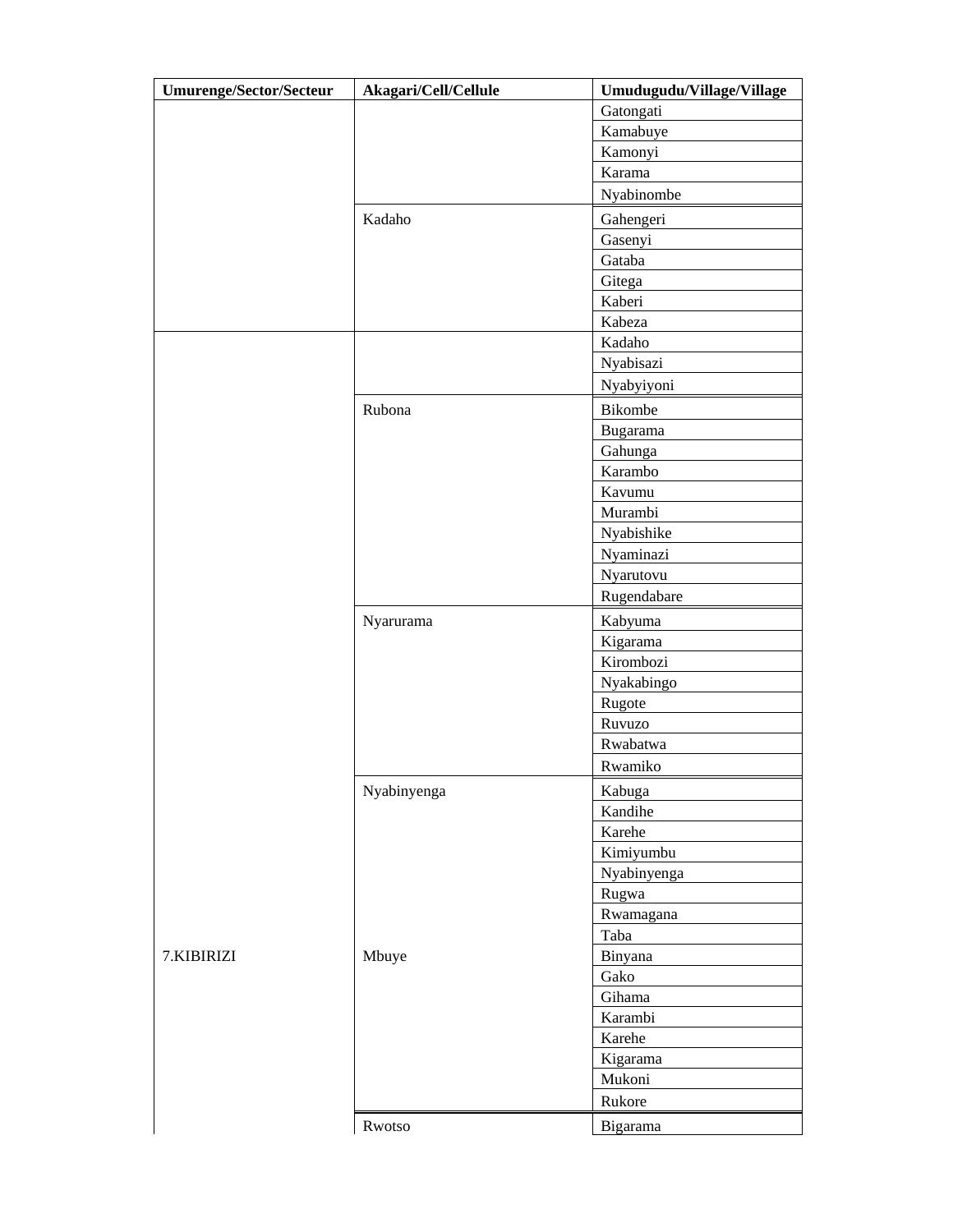| <b>Umurenge/Sector/Secteur</b> | Akagari/Cell/Cellule | Umudugudu/Village/Village |
|--------------------------------|----------------------|---------------------------|
|                                |                      | Gisasa                    |
|                                |                      | Kagango                   |
|                                |                      | Kazarusenya               |
|                                |                      | Kibirizi                  |
|                                |                      | Mubano                    |
|                                |                      | Mubuga                    |
|                                |                      | Mutima                    |
|                                |                      | Nyarurama                 |
|                                |                      | Saruhembe                 |
|                                | Cyeru                | Gasagara                  |
|                                |                      | Gisika                    |
|                                |                      | Kamatamu                  |
|                                |                      | Karama                    |
|                                |                      | Matara                    |
|                                |                      | Muyebe                    |
|                                |                      | Nyamunini                 |
|                                |                      | Rutete                    |
|                                | Mututu               | Gatongati                 |
|                                |                      | Gicumbi                   |
|                                |                      | Kabeza                    |
|                                |                      | Kanynya                   |
|                                |                      | Kivugiza                  |
|                                |                      | Masangano                 |
| 8.MUKINGO                      | Kiruri               | Gahoko                    |
|                                |                      | Kaganza                   |
|                                |                      | Kamashinge                |
|                                |                      | Kiganda A                 |
|                                |                      | Kiganda B                 |
|                                |                      | Kigarama                  |
|                                |                      | Mugamba                   |
|                                |                      | Muganza                   |
|                                |                      | Murehe A                  |
|                                |                      | Murehe B                  |
|                                |                      | Muturirwa                 |
|                                | Cyerezo              | Birambo                   |
|                                |                      | <b>Bweramana</b>          |
|                                |                      | Cyerezo                   |
|                                |                      | Cyikirehe                 |
|                                |                      | Cyumba                    |
|                                |                      | Gasharu                   |
|                                |                      | Kamabuye                  |
|                                |                      | Karambi                   |
|                                |                      | Nyarutovu                 |
|                                |                      | Biroro                    |
|                                | Ngwa                 |                           |
|                                |                      | Kagwa A                   |
|                                |                      | Kagwa B<br>Karambi A      |
|                                |                      | Karambi B                 |
|                                |                      | Karenge                   |
|                                |                      |                           |
|                                |                      | Kigarama                  |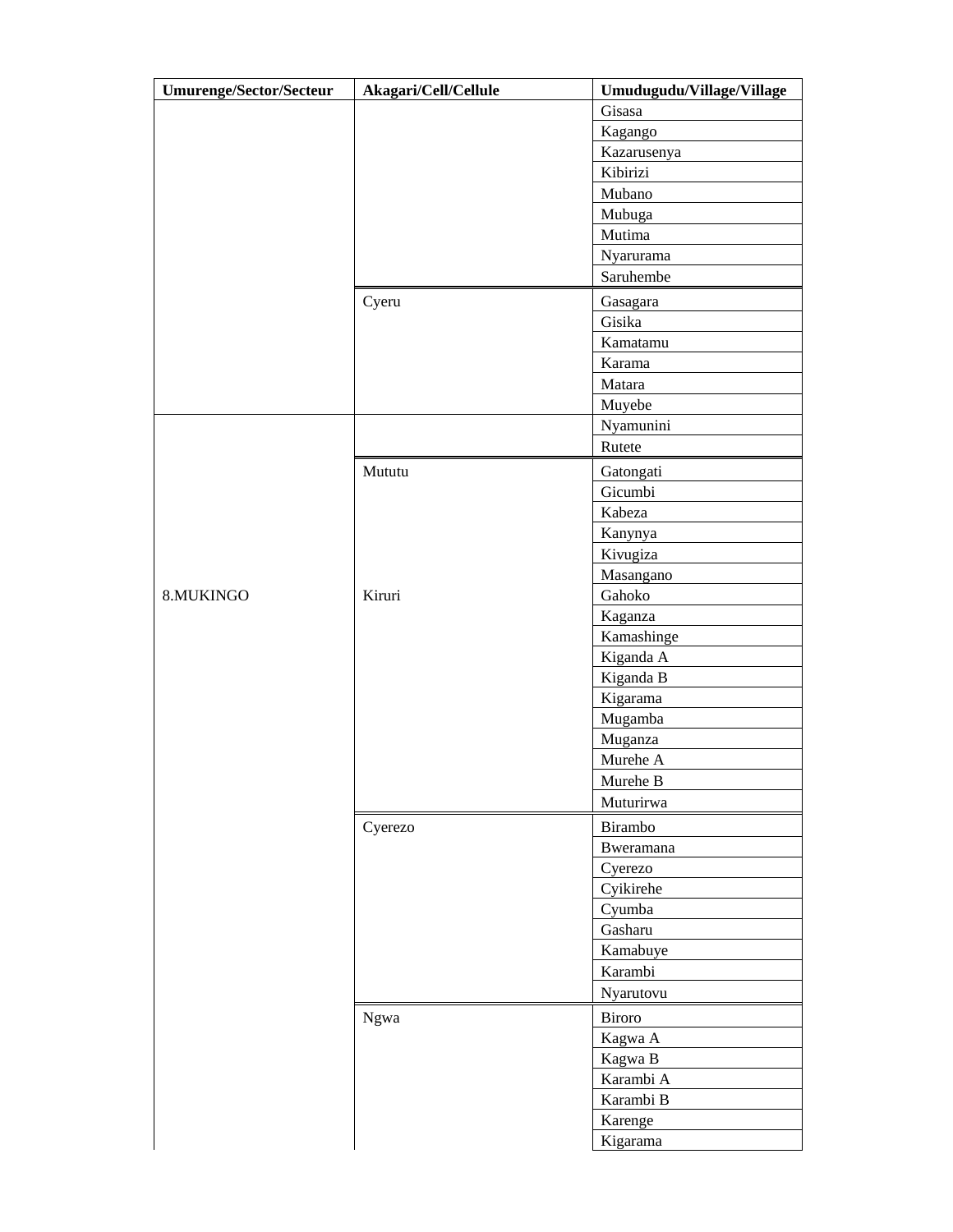| <b>Umurenge/Sector/Secteur</b> | Akagari/Cell/Cellule | Umudugudu/Village/Village |
|--------------------------------|----------------------|---------------------------|
|                                |                      | Mwanabiri                 |
|                                |                      | Nyarunyinya A             |
|                                |                      | Nyarunyinya B             |
|                                |                      | Rutete                    |
|                                | Mpanga               | Birembo A                 |
|                                |                      | Birembo B                 |
|                                |                      | Kinyinya A                |
|                                |                      | Kinyinya B                |
|                                |                      | Kinda                     |
|                                |                      | Nyakabuye                 |
|                                |                      | Nyamazi                   |
|                                |                      | Remera                    |
|                                | Gatagara             | Gatagara                  |
|                                |                      | Karama A                  |
|                                |                      | Karama B                  |
|                                |                      | Kinyogoto                 |
|                                |                      | Muhororo A                |
|                                |                      | Muhororo B                |
|                                |                      | Nyamiyaga                 |
|                                |                      | Nyamiyaga                 |
|                                |                      | Nyamuko                   |
| 8.MUKINGO (suite)              | Nkomero              | Cyimana                   |
|                                |                      | Gisuma                    |
|                                |                      | Kabarima                  |
|                                |                      | Kibonde                   |
|                                |                      | Kigarama                  |
|                                |                      | Nyacyoma                  |
|                                |                      | Nyakabungo                |
|                                |                      | Nyankokoma                |
|                                |                      | Nzuki                     |
|                                |                      | Ruhosha                   |
| 9.NTYAZO                       | Cyotamakara          | Bayi                      |
|                                |                      | Kankima                   |
|                                |                      | Karuyumbu                 |
|                                |                      | Mpande                    |
|                                |                      | Nyabigugu                 |
|                                |                      | Nyarutovu                 |
|                                |                      | Ruyenzi                   |
|                                |                      | Rwimpundu                 |
|                                |                      | Rwisasa                   |
|                                | Bugari               | Gakindo                   |
|                                |                      | Gisayura                  |
|                                |                      | Kabusheja                 |
|                                |                      | Kiruhura                  |
|                                |                      | Marabage                  |
|                                |                      | Ndago                     |
|                                |                      | Nkomane                   |
|                                |                      | Nyabitare                 |
|                                |                      | Rugarama                  |
|                                | Katarara             | Munyiginya                |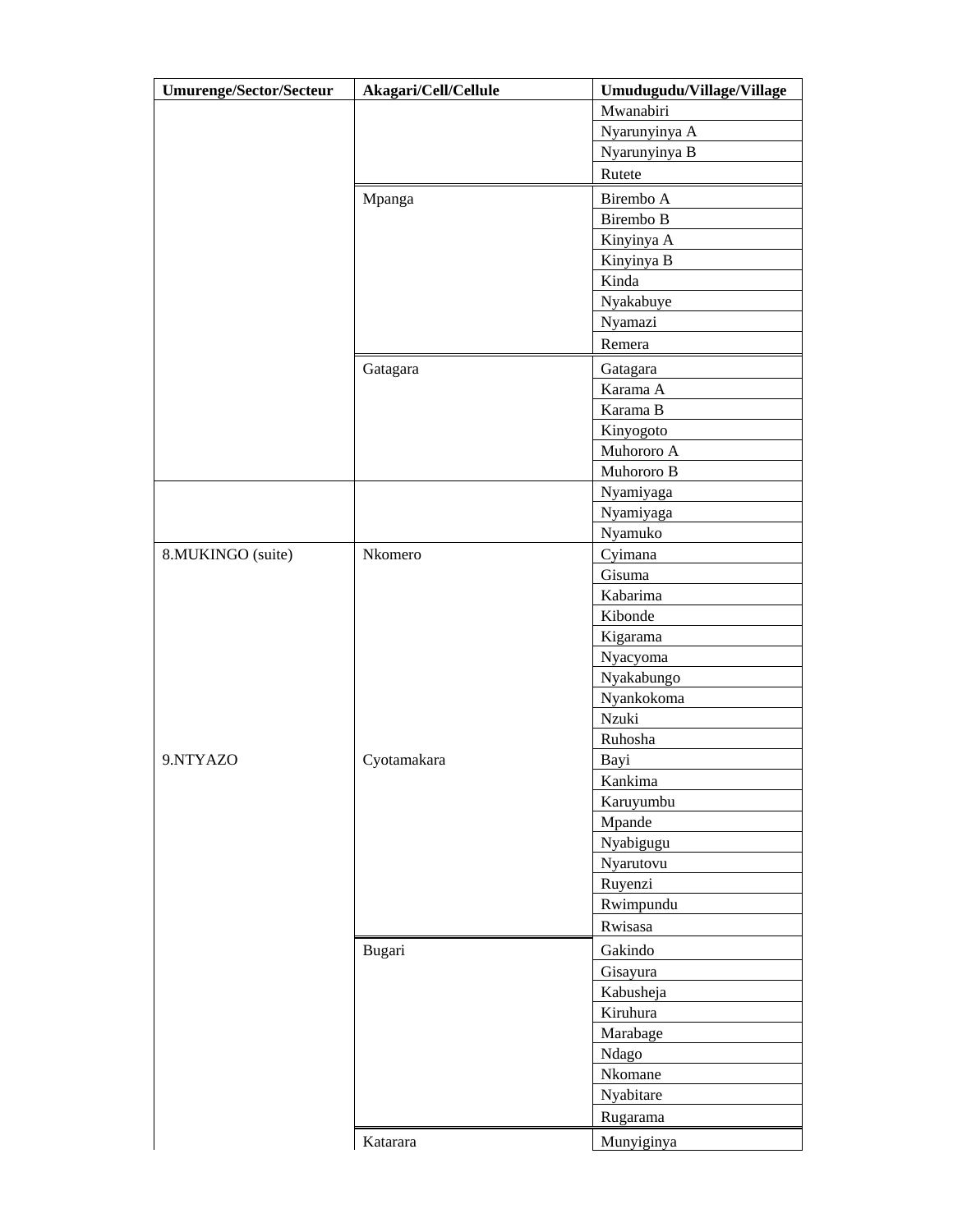| <b>Umurenge/Sector/Secteur</b> | Akagari/Cell/Cellule | Umudugudu/Village/Village |
|--------------------------------|----------------------|---------------------------|
|                                |                      | Rusebeya                  |
|                                |                      | Nkombe                    |
|                                |                      | Kagarama                  |
|                                |                      | Rebero                    |
|                                |                      | Gasharu                   |
|                                |                      | Rukoma                    |
|                                |                      | Muhero                    |
|                                |                      | Muyenzi                   |
|                                |                      | Kamabuye                  |
|                                | Kagunga              | Bukinanyana               |
|                                |                      | Kamabuye                  |
|                                |                      | Kimigunga                 |
|                                |                      | Ntebe                     |
|                                |                      | Nyakabungo                |
|                                |                      | Nyamirama                 |
|                                |                      | Nyamirambo                |
|                                |                      | Nyamizi                   |
|                                |                      | Nyarubuye                 |
|                                |                      | Rusasa                    |
|                                |                      | Samuduha                  |
| 10. BUSASAMANA                 | Kibinja              | Kabuzuru                  |
|                                |                      | Kigarama                  |
|                                |                      | Mukindo                   |
|                                |                      | Ngorongali                |
|                                |                      | Rebero                    |
|                                |                      | Rugarama                  |
|                                |                      | Rukari A                  |
|                                |                      | Rukari B                  |
|                                | Nyanza               | Bunyeshya                 |
|                                |                      | Gakenyeri A               |
|                                |                      | Gakenyeri B               |
|                                |                      | Gatare                    |
|                                |                      | Gatsisino                 |
|                                |                      | Gatunguru                 |
|                                |                      | Gishike                   |
|                                |                      | Kavumu                    |
|                                |                      | Kigarama                  |
|                                |                      | Kivumu                    |
|                                |                      | Mugonzi                   |
|                                |                      | Nyanza                    |
|                                |                      | Nyarunyinya               |
|                                |                      | Rubona                    |
|                                | Gahondo              |                           |
|                                |                      | Bigega                    |
|                                |                      | Bugura<br>Kamatovu        |
|                                |                      |                           |
|                                |                      | Karama<br>Kavumu          |
|                                |                      | Kibaga                    |
|                                |                      | Kiberinka                 |
|                                |                      |                           |
|                                |                      | Nyakwibereka              |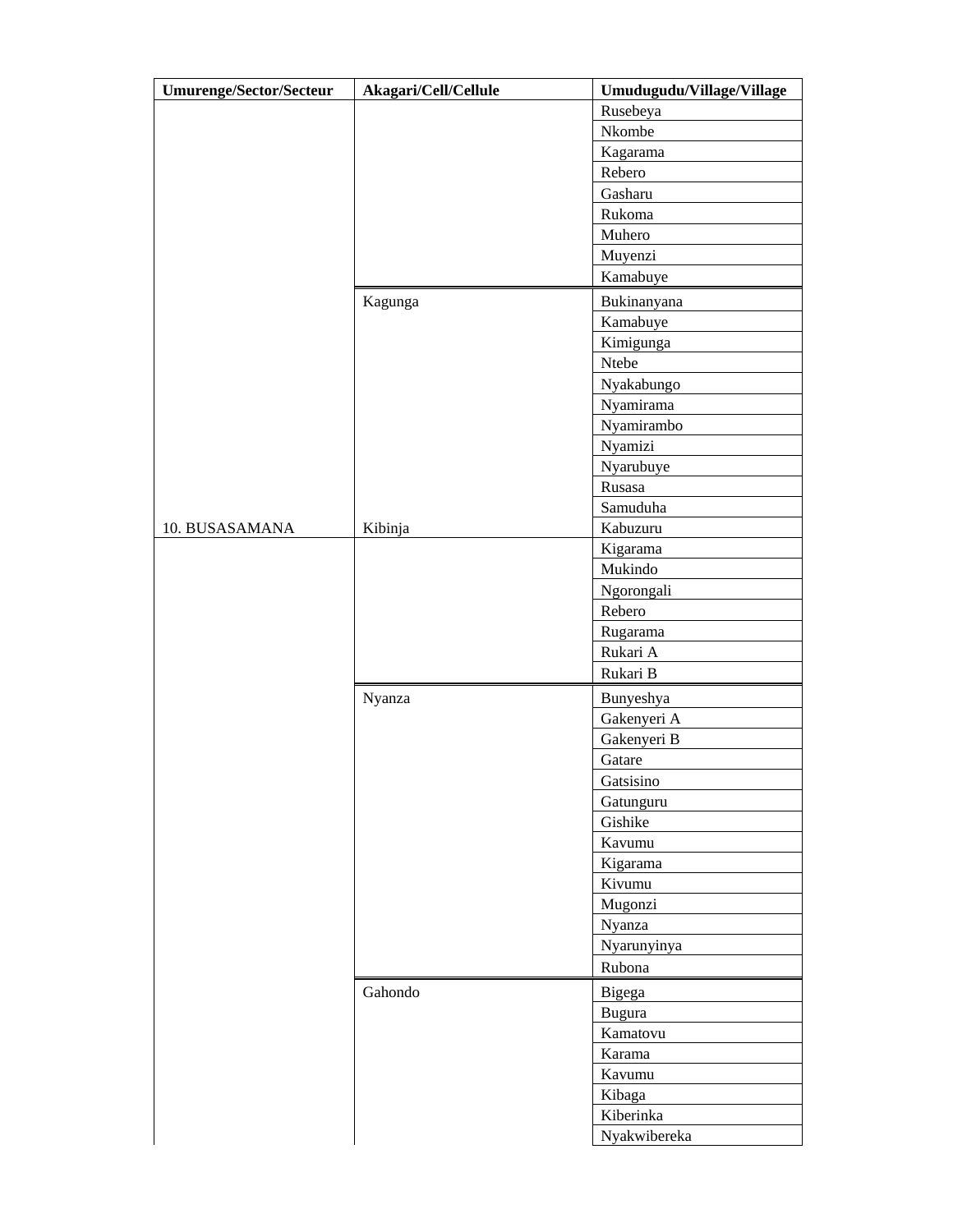| <b>Umurenge/Sector/Secteur</b> | Akagari/Cell/Cellule | Umudugudu/Village/Village |
|--------------------------------|----------------------|---------------------------|
|                                |                      | Nyarutovu                 |
|                                | Rwesero              | Bukinankwavu              |
|                                |                      | Gahanda                   |
|                                |                      | Gisando                   |
|                                |                      | Kabona                    |
|                                |                      | Kidaturwa                 |
|                                |                      | Murambi                   |
|                                |                      | mwima                     |
|                                |                      | Nyabisindu                |
|                                |                      | Rugarama                  |
|                                |                      | Rukiri                    |
|                                |                      | Rwesero                   |
|                                |                      | Taba                      |
| 10. BUSASAMANA (suite)         | Kavumu               | Akirabo                   |
|                                |                      | Gihisi A                  |
|                                |                      | Gihisi B                  |
|                                |                      | Karukoranya A             |
|                                |                      | Karukoranya B             |
|                                |                      | Kavumu                    |
|                                |                      | Majyambere                |
|                                |                      | Mugandamure A             |
|                                |                      | Mugandamure B             |
|                                |                      | Mukoni                    |
|                                |                      | Nyamagana A               |
|                                |                      | Nyamagana B               |
|                                |                      | Nyarutovu                 |
|                                |                      | Rukandiro                 |
|                                |                      | Ruvumera                  |

## **AKARERE GISAGARA – GISAGARA DISTRICT – DISTRICT DE GISAGARA**

| Umurenge/Sector/Secteur | Akagari/Cell/Cellule | Umudugudu/Village/Village |
|-------------------------|----------------------|---------------------------|
| Gikonko                 | Cyili                | Kinyana                   |
|                         |                      | Kigitega                  |
|                         |                      | Cyendajuru                |
|                         |                      | Musambi                   |
|                         |                      | Murambi                   |
|                         |                      | Curusi                    |
|                         |                      | Cyimpuga                  |
|                         |                      | Katiro                    |
|                         |                      | Sanzu                     |
|                         | Mbogo                | Buremera                  |
|                         |                      | Kirivuga                  |
|                         |                      | Rwintare                  |
|                         |                      | Nyakabuye                 |
|                         |                      | Rwatano                   |
|                         |                      | Mbogo                     |
|                         |                      | Bukorota                  |
|                         |                      | Nyiramageni               |
|                         | Gikonko              | Manyinya                  |

 $\overline{\phantom{a}}$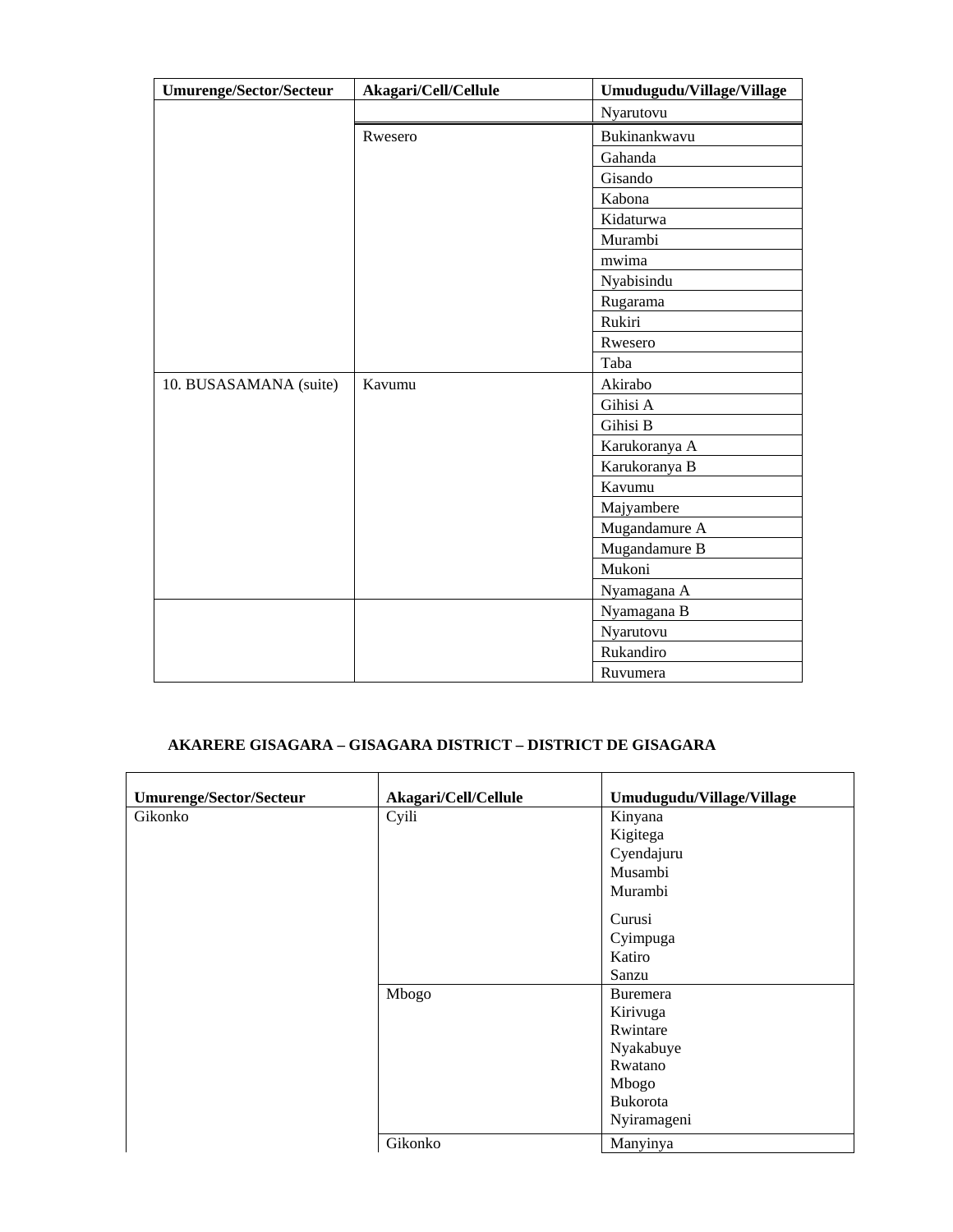| <b>Umurenge/Sector/Secteur</b> | Akagari/Cell/Cellule | Umudugudu/Village/Village |
|--------------------------------|----------------------|---------------------------|
|                                |                      | Runyinya                  |
|                                |                      | Gahabwa                   |
|                                |                      | Karubondo                 |
|                                |                      | Rugarama                  |
|                                |                      | Agasenyi                  |
|                                | Gasagara             | Akarukambira              |
|                                |                      | Umubezi                   |
|                                |                      | Remera                    |
|                                |                      | Bibungo                   |
|                                |                      | Karehe                    |
|                                |                      | Gasagara                  |
|                                |                      | Mugusa                    |
| Mugombwa                       | Kibu                 | Akagashuma                |
|                                |                      | Akabugabo                 |
|                                |                      | Agasharu                  |
|                                |                      | Rurenge                   |
|                                |                      | Mushongi                  |
|                                |                      |                           |
|                                | <b>Baziro</b>        | Banzankuru                |
|                                |                      | Nyarukeri                 |
|                                |                      | Nyesumo                   |
|                                |                      | Nyamirama                 |
|                                |                      | Nyabinyenga               |
|                                |                      | Nyagatovu                 |
|                                |                      | Igitungwa                 |
|                                | Kibayi               | Kabuga                    |
|                                |                      | Akashyamba                |
|                                |                      | Linda                     |
|                                |                      | Rwahambi                  |
|                                |                      | Agakanka                  |
|                                |                      | Akarutsibuka              |
|                                |                      | Udukoni                   |
|                                | Mukomacara           | Gitarama                  |
|                                |                      | Kabuye                    |
|                                |                      | Nyarusange                |
|                                |                      | Akatara                   |
|                                |                      | Akarangabo                |
|                                |                      | Akanyamurama              |
|                                |                      | Nyabisonga                |
|                                |                      | Umukungu                  |
|                                |                      | Agakomansyo               |
|                                | Mugombwa             | Migina                    |
|                                |                      | Impinga                   |
|                                |                      | Agasharu                  |
|                                |                      | Bishya                    |
|                                |                      | Akagarama                 |
|                                |                      | Akarambo                  |
| Nyanza                         | Higiro               | Ruvugizo                  |
|                                |                      |                           |
|                                |                      | Akabakene                 |
|                                |                      | Amashya                   |
|                                |                      | Rama                      |
|                                |                      | Akagarama                 |
|                                |                      | Uruvumvuti                |
|                                |                      | Agatare                   |
|                                |                      | Impinga                   |
|                                | Umubanga             | Tundiro                   |
|                                |                      | Akinyana                  |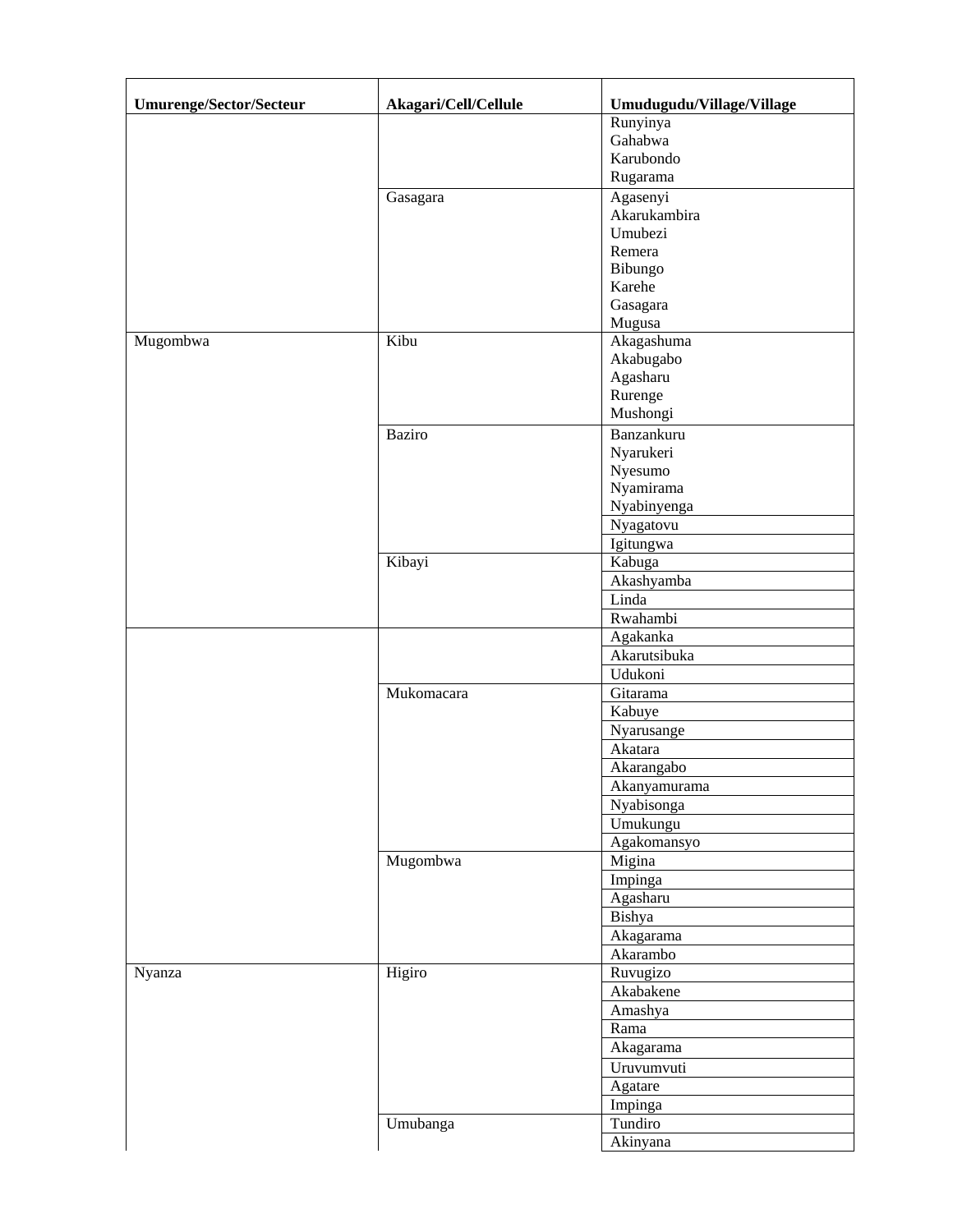| <b>Umurenge/Sector/Secteur</b> | Akagari/Cell/Cellule | Umudugudu/Village/Village |
|--------------------------------|----------------------|---------------------------|
|                                |                      | Remera                    |
|                                |                      | Urukeri                   |
|                                |                      | Manyoni                   |
|                                |                      | Akarwishyura              |
|                                |                      | Akamabuye                 |
|                                |                      | Mahesho                   |
|                                | Nyamugari            | Gatarinzira               |
|                                |                      | Kigali                    |
|                                |                      | Urutoyi                   |
|                                |                      | Rwamiko                   |
|                                |                      | Sare                      |
|                                |                      | Akayange                  |
|                                |                      | Cyumba                    |
|                                |                      | Urugogwe                  |
|                                | Nyaruteja            | Kuntuntu                  |
|                                |                      | Rugayantete               |
|                                |                      | Agahehe                   |
|                                |                      | Akamerwe                  |
|                                |                      | Rugomero                  |
|                                |                      | Amarambya                 |
|                                |                      | Akasemabondi              |
|                                |                      | Impinga                   |
|                                |                      | Gisunzu                   |
| Gishubi                        | Gabiro               | Kigeri                    |
|                                |                      | Nyundo                    |
|                                |                      | Kivugiza                  |
|                                |                      | Kigozi                    |
|                                |                      | Kurutare                  |
|                                |                      | <b>Busave</b>             |
|                                |                      | Zamwe                     |
|                                |                      | Kurugogwe                 |
|                                |                      | Rweza                     |
|                                |                      | Tamba                     |
|                                |                      | Nyamure                   |
|                                | Nyakibungo           | Urukara                   |
|                                |                      | Igicaca                   |
|                                |                      | Ikibindyi                 |
|                                |                      | Icyaruseke                |
|                                |                      | Nyakibungo                |
|                                |                      | Urugarama                 |
|                                |                      | Urusasa                   |
|                                |                      | Nyarurama                 |
|                                |                      | Urwezamenyo               |
|                                |                      | Muruhoko                  |
|                                | Nyabitare            | Mutobo                    |
|                                |                      | Rwikwavu                  |
|                                |                      | Nyirakanywero             |
|                                |                      | Nyabisindu                |
|                                |                      | Hemba                     |
|                                |                      | Iryarugaju                |
|                                |                      | Umwiba                    |
|                                |                      | Ndaro                     |
|                                |                      | Kanombe                   |
|                                |                      |                           |
|                                |                      | Kabuga                    |
|                                | Nyeranzi             | Rwanza                    |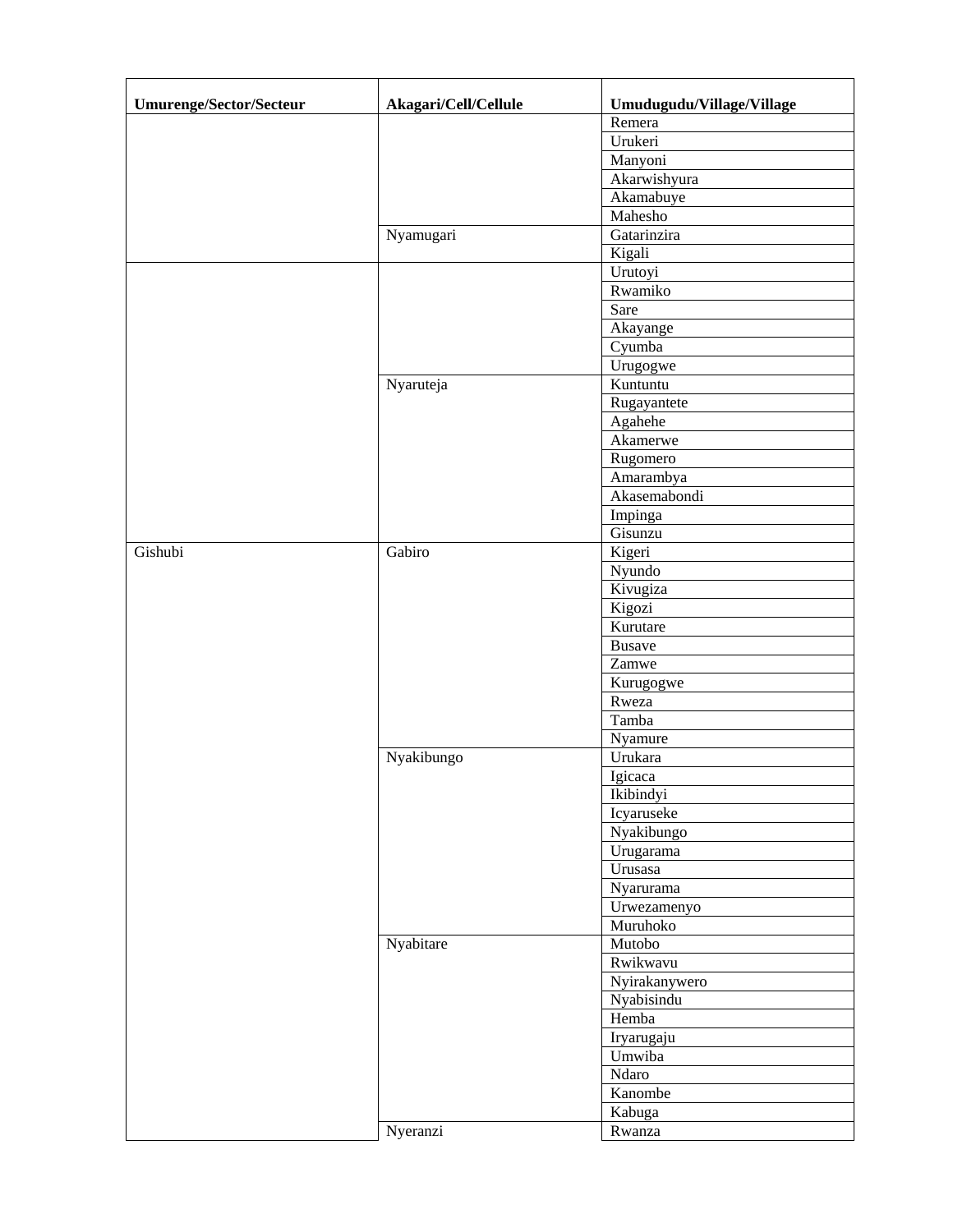| <b>Umurenge/Sector/Secteur</b> | Akagari/Cell/Cellule | Umudugudu/Village/Village |
|--------------------------------|----------------------|---------------------------|
|                                |                      | Nyabyunyu                 |
|                                |                      | Sakara                    |
|                                |                      | Gishya                    |
|                                |                      | Muyinza                   |
|                                |                      | Muduha                    |
|                                |                      | Rwegura                   |
|                                |                      | Kagarama                  |
|                                |                      | Kavumu                    |
|                                |                      | Rugogwe                   |
|                                |                      | Kabungo                   |
|                                |                      | Gikuyo                    |
|                                |                      | Rebero                    |
|                                |                      | Kagoma                    |
|                                |                      | Gitekateke                |
| Kigembe                        | Agahabwa             | Taba                      |
|                                |                      | Ruhuha                    |
|                                |                      | Kamweko                   |
|                                |                      |                           |
|                                |                      | Nyamabuye<br>Akabacuzi    |
|                                |                      |                           |
|                                |                      | Kamutozo                  |
|                                |                      | Agahehe                   |
|                                | Gatovu               | Janja                     |
|                                |                      | Gitozo                    |
|                                |                      | Akamana                   |
|                                |                      | Ikigarama                 |
|                                |                      | Taba                      |
|                                |                      | Agatare                   |
|                                |                      | Agasharu                  |
|                                | Impinga              | Cyidashya                 |
|                                |                      | Nyamirama                 |
|                                |                      | Ikijana                   |
|                                |                      | Rugeragere                |
|                                |                      | Akijugujugu               |
|                                |                      | Akadogo                   |
|                                | Rubona               | Murehe                    |
|                                |                      | Gaharanvonga              |
|                                |                      | Gatongati                 |
|                                |                      | Nyakabuye                 |
|                                |                      | Akashyagaro               |
|                                |                      | Akadogo                   |
|                                | Nyabikenke           | Uruyenzi                  |
|                                |                      | Impinga                   |
|                                |                      | Shyombo                   |
|                                |                      | Rutaza                    |
|                                |                      | Rutare                    |
|                                |                      | Akimbaka                  |
|                                |                      | Akabahizi                 |
|                                |                      | Murangara                 |
|                                |                      |                           |
|                                | Rusagara             | Nyarukurazo               |
|                                |                      | Nyarunyinya               |
|                                |                      | Akankuba                  |
|                                |                      | Kigarama                  |
|                                |                      | Agasharu                  |
|                                |                      | Akajwiga                  |
| Mamba                          | Gakoma               | Ruhuha                    |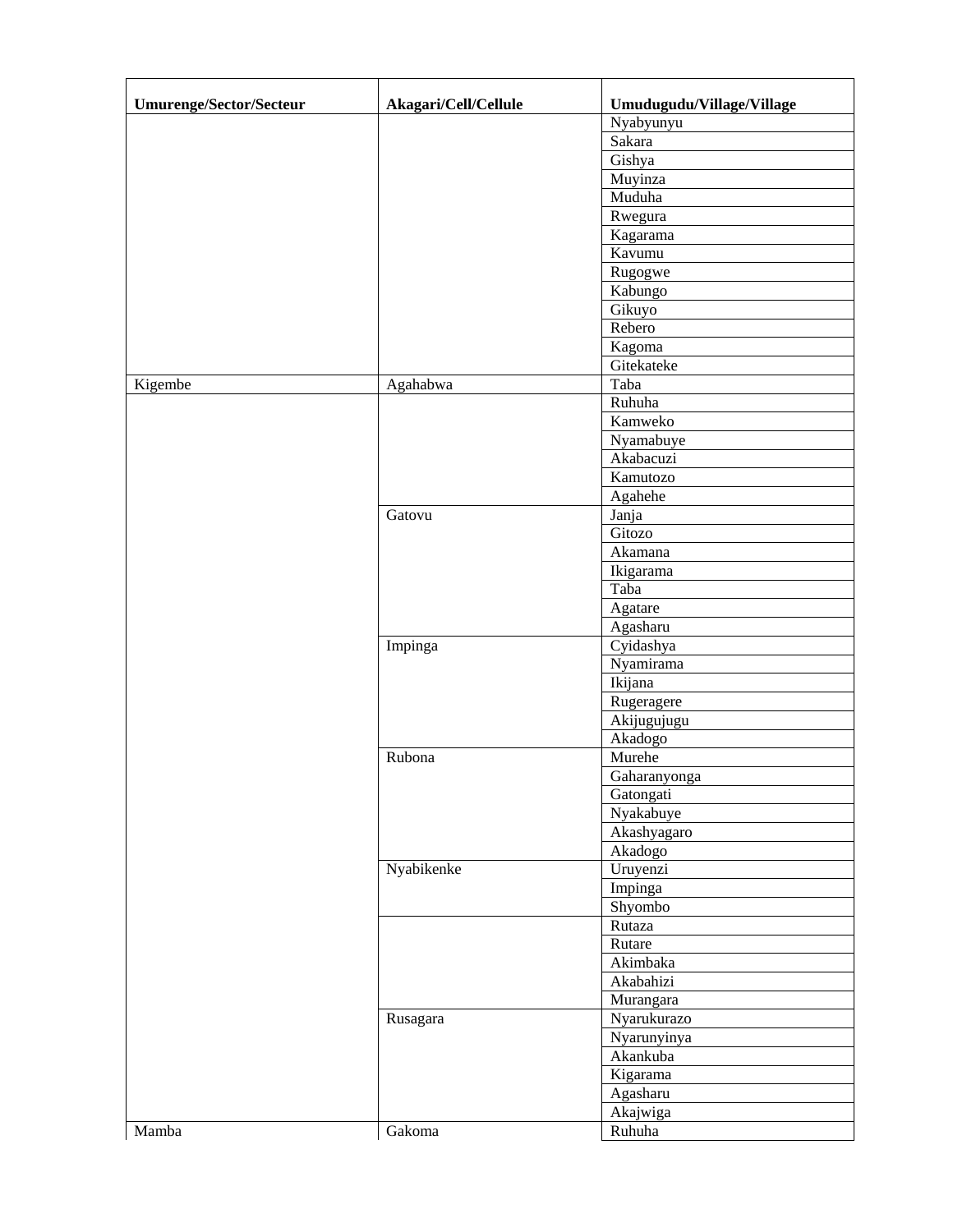| <b>Umurenge/Sector/Secteur</b> | Akagari/Cell/Cellule | Umudugudu/Village/Village |
|--------------------------------|----------------------|---------------------------|
|                                |                      | Rebero                    |
|                                |                      | Rugenge                   |
|                                |                      | Rugwiza                   |
|                                |                      | Kinamba                   |
|                                |                      | Gatare                    |
|                                |                      | Gakomeye                  |
|                                |                      | Kivomo                    |
|                                |                      | Kizenga                   |
|                                |                      | Sokofi                    |
|                                | Kabumbwe             | Kabuga                    |
|                                |                      | Gahararo                  |
|                                |                      | Kirwa                     |
|                                |                      |                           |
|                                |                      | Muhabura                  |
|                                |                      | Munopfu                   |
|                                |                      | Nyarugenge                |
|                                |                      | Nunga                     |
|                                |                      | Ibuye                     |
|                                | Mamba                | Gakoma                    |
|                                |                      | Rugunga                   |
|                                |                      | Mashenyi                  |
|                                |                      | Karama                    |
|                                |                      | Gatovu                    |
|                                |                      | Kamudogo                  |
|                                |                      | Buhima                    |
|                                |                      | Nyarugenge                |
|                                |                      | Kirase                    |
|                                | Muyaga               | Kabeza                    |
|                                |                      | Cadi                      |
|                                |                      | Ruhamagariro              |
|                                |                      | Shyembe                   |
|                                |                      | Nyamirama                 |
|                                |                      | <b>Butezi</b>             |
|                                |                      | Kibumba                   |
|                                |                      | Mutori                    |
|                                |                      | Cyarwa                    |
|                                | Ramba                | Murambi                   |
|                                |                      | Runazi                    |
|                                |                      | Kayenzi                   |
|                                |                      | Gatare                    |
|                                |                      | Kigangazi                 |
|                                |                      | Rusave                    |
|                                |                      |                           |
|                                |                      | Nyiramageni               |
|                                |                      | Gatoki                    |
|                                |                      | Rurama                    |
|                                |                      | Rwimvubu                  |
|                                |                      | Murama                    |
| Musha                          | Kigarama             | Nyesonga                  |
|                                |                      | Umurama                   |
|                                |                      | Kagunga                   |
|                                |                      | Bugagiro                  |
|                                |                      | Kabusenga                 |
|                                |                      | Kigarama                  |
|                                |                      | Rugarama                  |
|                                |                      | Rugara                    |
|                                |                      | Karugumya                 |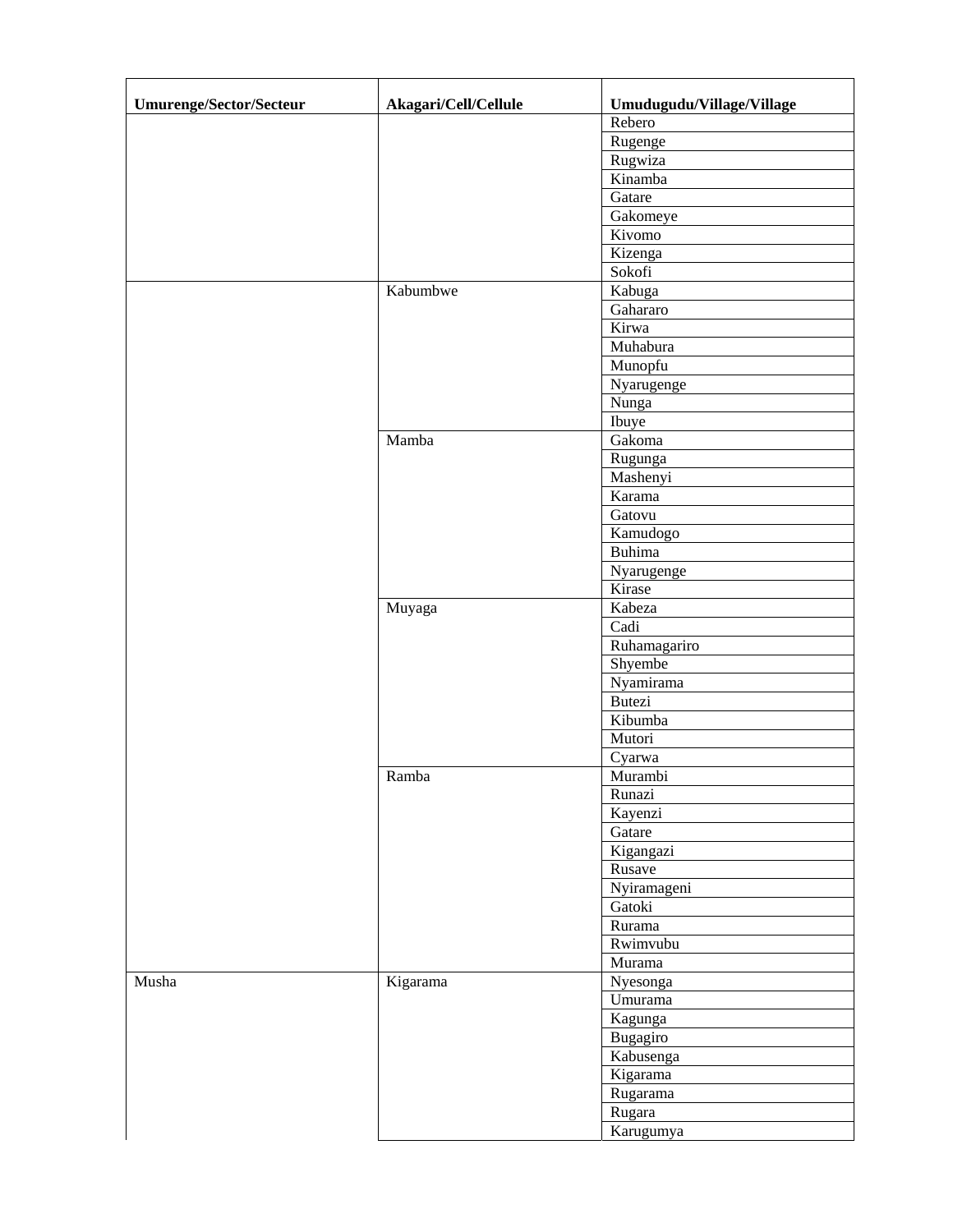| <b>Umurenge/Sector/Secteur</b> | Akagari/Cell/Cellule | Umudugudu/Village/Village |
|--------------------------------|----------------------|---------------------------|
|                                |                      | <b>Buremera</b>           |
|                                | Bukinanyana          | Rwatano                   |
|                                |                      | Gihinga                   |
|                                |                      | Bukinanyana               |
|                                |                      | Kagarama                  |
|                                |                      | Rugarama                  |
|                                |                      | Munyegera                 |
|                                |                      | Mujyejuru                 |
|                                |                      | Kigoma                    |
|                                |                      | Gatega                    |
|                                |                      | Rukoni                    |
|                                |                      | Karishyira                |
|                                |                      | Rwabuhanga                |
|                                | Kimana               | Murambi                   |
|                                |                      | Nyabiduha                 |
|                                |                      | Rusenyi                   |
|                                |                      | Ramba                     |
|                                |                      | Nyamiyaga                 |
|                                |                      | Akabanga                  |
|                                |                      | Kibirizi                  |
|                                |                      | Kamabuye                  |
|                                |                      | Kamutabazi                |
|                                |                      | Rurama                    |
|                                | Gatovu               | Nyabitare                 |
|                                |                      | Mutarama                  |
|                                |                      |                           |
|                                |                      | Ryamugunga                |
|                                |                      | Cyayi                     |
|                                |                      | Kagunda                   |
|                                |                      | Kigarama                  |
|                                |                      | Nyagasambu                |
|                                |                      | Gaseke                    |
|                                |                      | Gasura                    |
|                                |                      | Gitega                    |
| Save                           | Rwanza               | Akarambo                  |
|                                |                      | Ryamuguri                 |
|                                |                      | Kigarama                  |
|                                |                      | Kamudahunga               |
|                                |                      | Nyagacyamu                |
|                                |                      | Cyezuburo                 |
|                                |                      | Bwinyambo                 |
|                                |                      | Bazenga                   |
|                                |                      | Nyabitare                 |
|                                |                      | Gahora                    |
|                                |                      | Kivumu                    |
|                                |                      | Bitabire                  |
|                                | Shyanda              | Taba                      |
|                                |                      | Kagende                   |
|                                |                      | Rugori                    |
|                                |                      | Gahora                    |
|                                |                      | Kirira                    |
|                                |                      | Mukoni                    |
|                                |                      | Ryamutabazi               |
|                                |                      | Impinga                   |
|                                |                      | Kirehe                    |
|                                |                      | Ryakabuye                 |
|                                |                      |                           |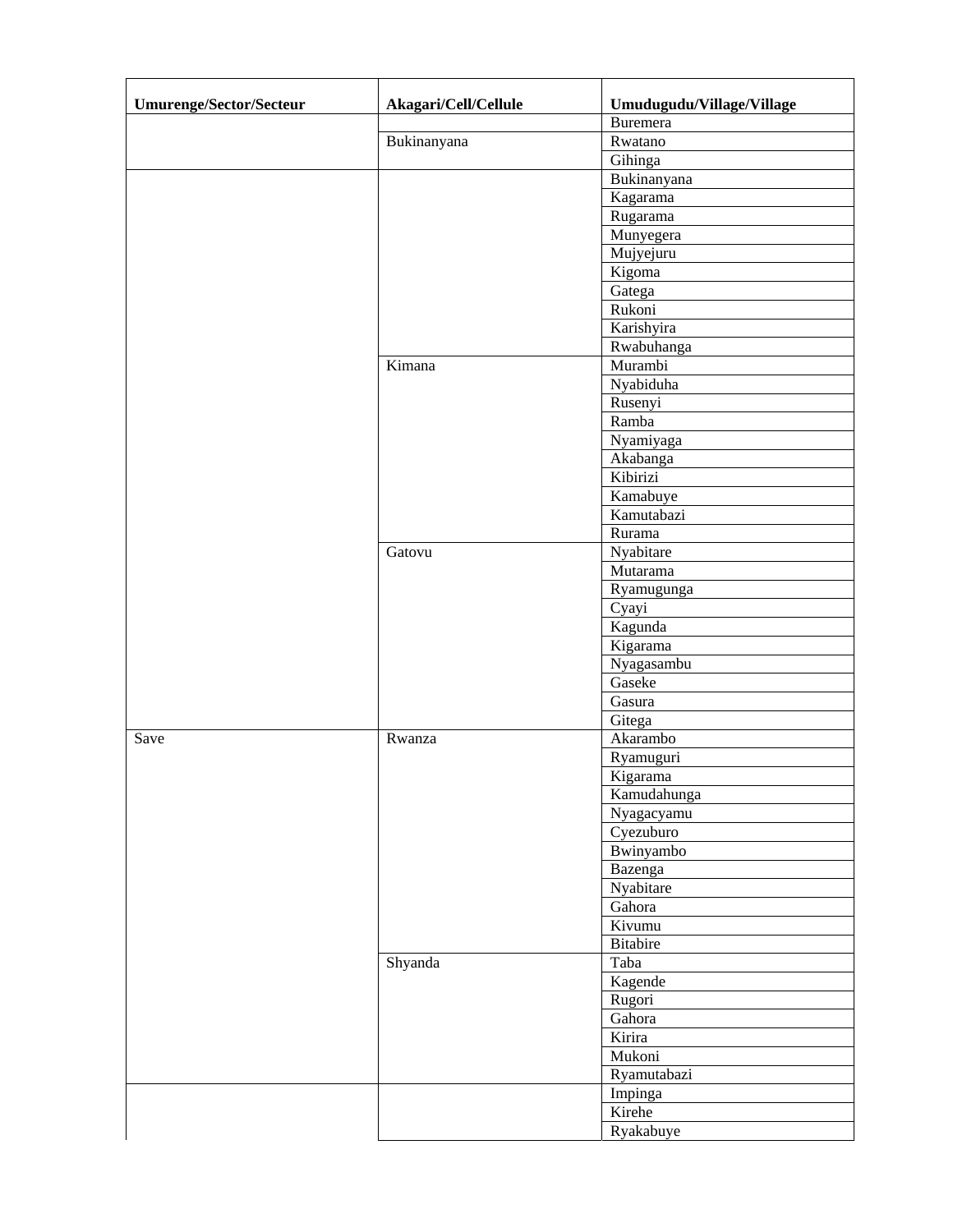| <b>Umurenge/Sector/Secteur</b> | Akagari/Cell/Cellule | Umudugudu/Village/Village |
|--------------------------------|----------------------|---------------------------|
|                                | Gatoki               | Nyaligina                 |
|                                |                      | Gashubi                   |
|                                |                      | Kaneke                    |
|                                |                      | Kamucucu                  |
|                                |                      | Rugarama                  |
|                                |                      | Gasambu                   |
|                                |                      | Kavumu                    |
|                                | Zivu                 | Rwanzana                  |
|                                |                      | Kinyonzwe                 |
|                                |                      | Nyagasozi                 |
|                                |                      | Musekera                  |
|                                |                      | Rugogwe                   |
|                                |                      | Ryarubayi                 |
|                                |                      | Tamba                     |
|                                | Munazi               | Rwoserezo                 |
|                                |                      | Gitwa                     |
|                                |                      | Zihare                    |
|                                |                      | Kigwa                     |
|                                |                      | Kabitoki                  |
|                                |                      | Nyarure                   |
|                                |                      | Gakombe                   |
|                                |                      | Kadurumba                 |
| Kansi                          | <b>B</b> wiza        | Nyakibungo                |
|                                |                      | Akambogo                  |
|                                |                      | Mbeho                     |
|                                |                      | Akakinka                  |
|                                |                      | Ikimanama                 |
|                                |                      | Nyaruhengeri              |
|                                |                      | Gitwa                     |
|                                | Akaboti              | Rugarama                  |
|                                |                      | Ruhuha                    |
|                                |                      | Akabuga                   |
|                                |                      | Agataba                   |
|                                |                      | Agasharu                  |
|                                |                      | Akanyezi                  |
|                                |                      | Agatare                   |
|                                |                      | Impinga                   |
|                                | Sabusaro             | Ruhangaye                 |
|                                |                      | Cyinyinya                 |
|                                |                      | Akayenzi                  |
|                                |                      | Nyamure                   |
|                                |                      | Kinteko                   |
|                                |                      | Nyarunazi                 |
|                                | Umunini              | Kamugani                  |
|                                |                      | Akabagari                 |
|                                |                      | Gisororo                  |
|                                |                      | Kaduha                    |
|                                |                      | Agatare                   |
|                                |                      | Nyange                    |
|                                |                      | Kaburanjwiri              |
| Kibirizi                       | Muyira               | Zihare                    |
|                                |                      | Kayohwani                 |
|                                |                      | Agahumiro                 |
|                                |                      | Nyagasozi                 |
|                                |                      | Impinga                   |
|                                |                      |                           |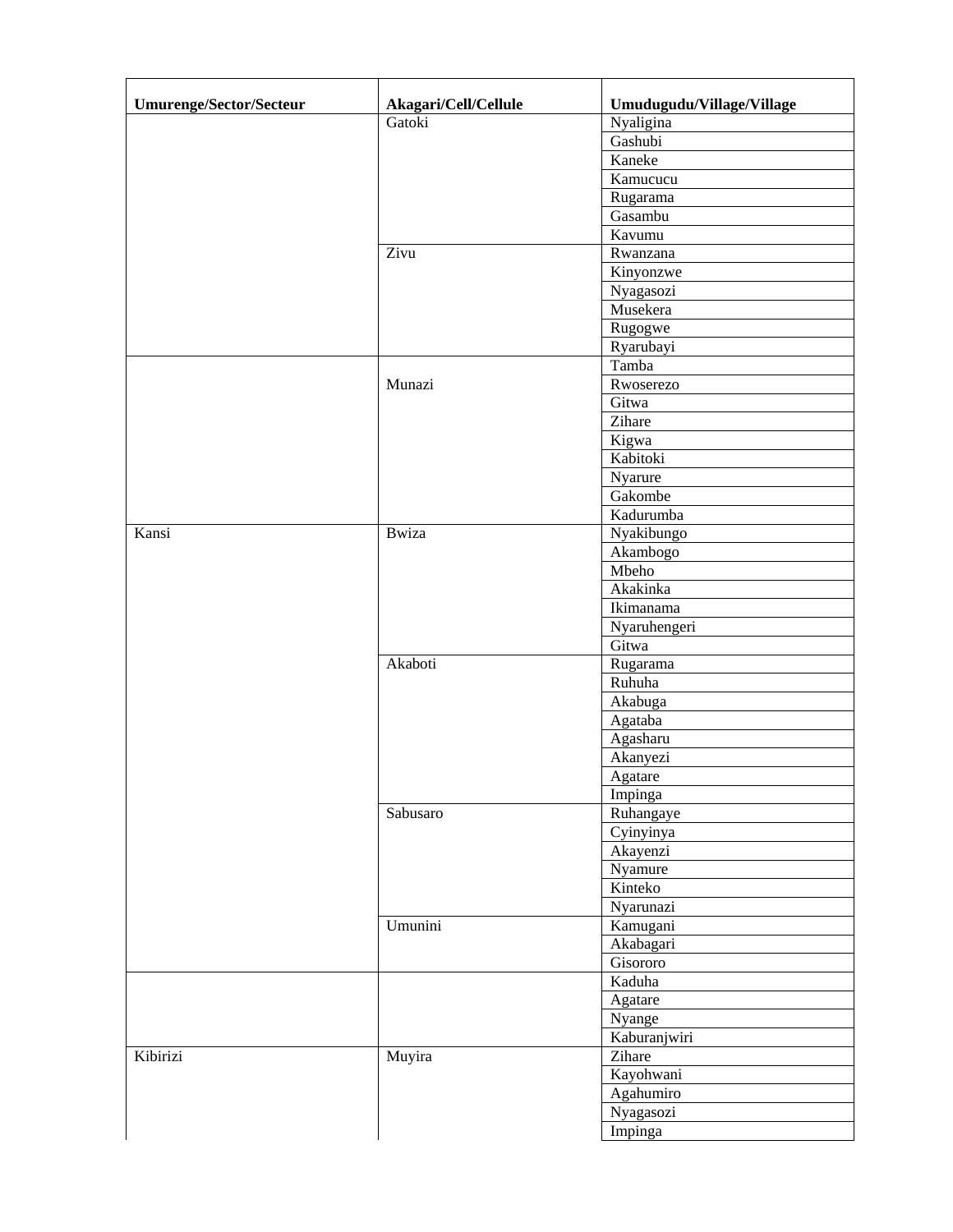| <b>Umurenge/Sector/Secteur</b> | Akagari/Cell/Cellule | Umudugudu/Village/Village       |
|--------------------------------|----------------------|---------------------------------|
|                                |                      | $\overline{\text{K}}$ irasaniro |
|                                |                      | Taba                            |
|                                |                      | Agasharu                        |
|                                |                      | Cadi                            |
|                                |                      | Kagarama                        |
|                                |                      | Rwinzuki                        |
|                                | Kibirizi             | Kabakobwa                       |
|                                |                      | Burashi                         |
|                                |                      | Mbeho                           |
|                                |                      | Kigarama                        |
|                                |                      | Ruhuha                          |
|                                |                      | Gasagara                        |
|                                |                      | Mareba                          |
|                                |                      | Torero                          |
|                                |                      | Shengeri                        |
|                                | Ruturo               | Karengera                       |
|                                |                      | Kigarama                        |
|                                |                      | Akabagoti                       |
|                                |                      |                                 |
|                                |                      | Rubazi                          |
|                                |                      | Akarugaju                       |
|                                |                      | Akaruhina                       |
|                                |                      | Akamuzenga                      |
|                                |                      | Agatongoti                      |
|                                |                      | Ntobo                           |
|                                |                      | Akabare                         |
|                                |                      | Impinga                         |
|                                | Duwani               | Mubuga                          |
|                                |                      | Duwani                          |
|                                |                      | Cyahafi                         |
|                                |                      | Kivumu                          |
|                                |                      | Rwuya                           |
|                                |                      | Murambi                         |
|                                |                      | Buhoro                          |
|                                |                      | Burashi                         |
|                                |                      | Kinteko                         |
|                                |                      | Karambo                         |
|                                |                      | Taba                            |
| Mukindo                        | Nyabisagara          | Nyabihama                       |
|                                |                      | Kanage                          |
|                                |                      | Nkurubuye                       |
|                                |                      | Rurimbi                         |
|                                |                      | Rususa                          |
|                                |                      | Agatare                         |
|                                |                      | <b>Butare</b>                   |
|                                |                      | Makwaza                         |
|                                |                      | Mutondo                         |
|                                |                      | Akamasiga                       |
|                                |                      | Akabuga                         |
|                                |                      | Mihigo                          |
|                                | Mukiza               | Kigoyi                          |
|                                |                      | Nyakazana                       |
|                                |                      | Gitwa                           |
|                                |                      | Nyabiryo                        |
|                                |                      | $\overline{Cyimana}$            |
|                                |                      | Nyarutovu                       |
|                                |                      |                                 |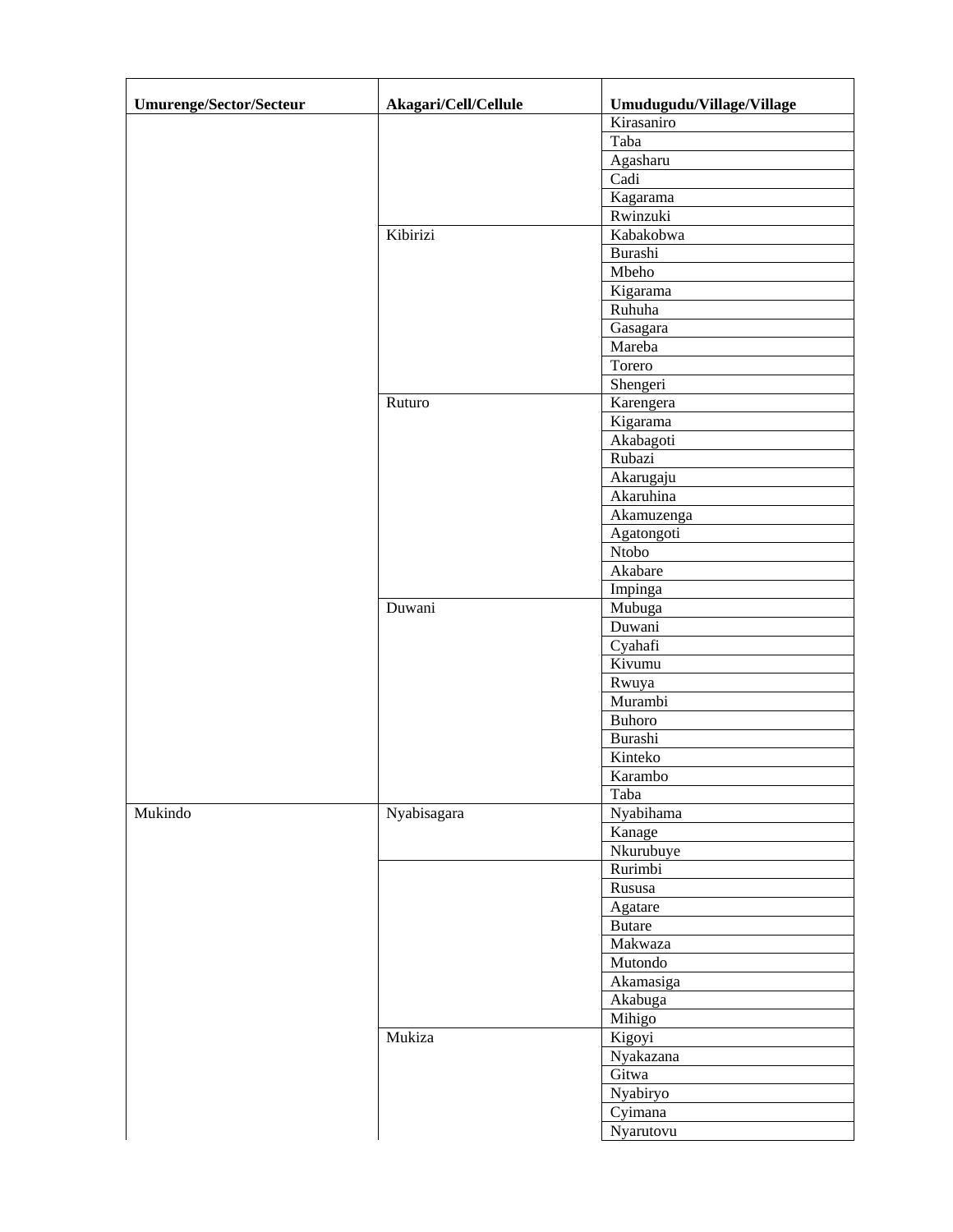| <b>Umurenge/Sector/Secteur</b> | Akagari/Cell/Cellule | Umudugudu/Village/Village |
|--------------------------------|----------------------|---------------------------|
|                                |                      | Mukiza                    |
|                                |                      | Bukamba                   |
|                                |                      | Akagarama                 |
|                                |                      | Urusumba                  |
|                                | Gitega               | Nyamabuye                 |
|                                |                      | Ruko                      |
|                                |                      | Nyabikoni                 |
|                                |                      | Rebero                    |
|                                |                      | Agatunda                  |
|                                |                      | Joma                      |
|                                |                      | Kabati                    |
|                                |                      | Agasharu                  |
|                                |                      | Magi                      |
|                                |                      | Kazenga                   |
|                                | Runyinya             | Itaba                     |
|                                |                      | Agasharu                  |
|                                |                      | Akarugina                 |
|                                |                      | Akakarinda                |
|                                |                      | Mpungwe                   |
|                                |                      | Impinga                   |
|                                |                      | Akayenzi                  |
|                                |                      | Munyegera                 |
|                                |                      | Cyumusave                 |
|                                |                      | Nyiranguri                |
|                                |                      | Agakomeye                 |
|                                |                      | Akamaranga                |
| Muganza                        | Muganza              | UBusenyi                  |
|                                |                      | Amajuri                   |
|                                |                      | Agasharu                  |
|                                |                      | Icyanamo                  |
|                                |                      | Gitinsi                   |
|                                |                      | Ibikara                   |
|                                |                      | Rwinkuba                  |
|                                |                      | Urusaro                   |
|                                |                      | Rwamugoyi                 |
|                                | Rwamiko              | Ubuseruka                 |
|                                |                      | Kidaturwa                 |
|                                |                      | Nyamagana                 |
|                                |                      | Agatovu                   |
|                                |                      | Mbehe                     |
|                                |                      | Akimirama                 |
|                                |                      | Umunazi                   |
|                                |                      | Ryarumenangiga            |
|                                |                      | Kigina                    |
|                                |                      | Ikiyogoro                 |
|                                |                      | Kiberengeri               |
|                                |                      | Nyagatovu                 |
|                                |                      | Kabahongo                 |
|                                |                      | Karubumba                 |
|                                |                      | Impinga                   |
|                                |                      | Agasharu                  |
|                                |                      | Gako                      |
|                                | Saga                 | Nyagafumberi              |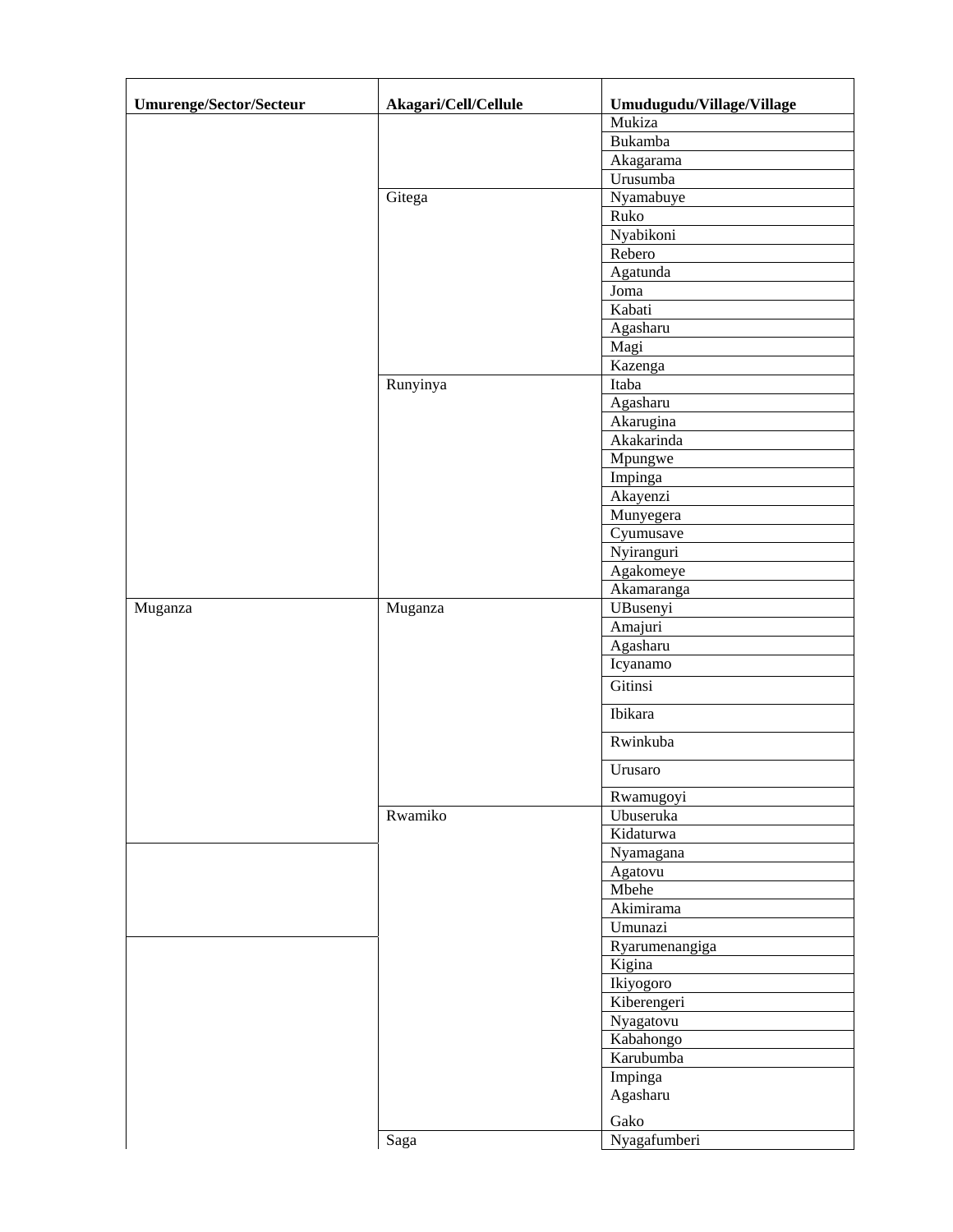| <b>Umurenge/Sector/Secteur</b> | Akagari/Cell/Cellule | Umudugudu/Village/Village |
|--------------------------------|----------------------|---------------------------|
|                                |                      | Isangano                  |
|                                |                      | Kanto I                   |
|                                |                      | Kanto II                  |
|                                |                      | Buhiza                    |
|                                |                      | Nyamiheto I               |
|                                |                      | Nyamiheto II              |
|                                |                      | Akabacuzi                 |
|                                |                      | Duwani                    |
|                                |                      | Bucaya                    |
|                                |                      | Impinga                   |
|                                |                      | Nyabigugu                 |
|                                |                      | Rwinkuba                  |
|                                |                      | Nyakagezi                 |
|                                | Cyumba               | Gitwa                     |
|                                |                      | Rugayantete               |
|                                |                      | Rwimisambi                |
|                                |                      | Musatsi                   |
|                                |                      | Nyagatovu                 |
|                                |                      | Cyumba                    |
|                                |                      | <b>Byiza</b>              |
|                                |                      | Kamabango                 |
|                                |                      | Nyiraburiba               |
|                                |                      | Mutorerwa                 |
|                                |                      | Kabacuzi                  |
|                                | Remera               | Gakurwe                   |
|                                |                      | Taba                      |
|                                |                      |                           |
|                                |                      | Agaseke                   |
|                                |                      | Akanyamugenda             |
|                                |                      | Gatogota                  |
|                                |                      | <b>Butare</b>             |
| Ndora                          | Gisagara             | Nyabitare                 |
|                                |                      | Rugara                    |
|                                |                      | Gisagara                  |
|                                |                      | Rutonde                   |
|                                |                      | Kabuye                    |
|                                |                      | Nyamingago                |
|                                |                      | Ndora                     |
|                                |                      | Kabuga                    |
|                                | Dahwe                | Gitwa                     |
|                                |                      | Ndatemwa                  |
|                                |                      | Gahondo                   |
|                                |                      | Twarubona                 |
|                                |                      | Kigarama                  |
|                                |                      | Agasharu                  |
|                                | Bweya                | Akantabana                |
|                                |                      | Akiminazi                 |
|                                |                      | Kamahembe                 |
|                                |                      | Mirayi                    |
|                                |                      | Sabudari                  |
|                                |                      | Gatobotobo                |
|                                | Mukande              | Nkinda I                  |
|                                |                      | Nkinda II                 |
|                                |                      | Nyarusange                |
|                                |                      |                           |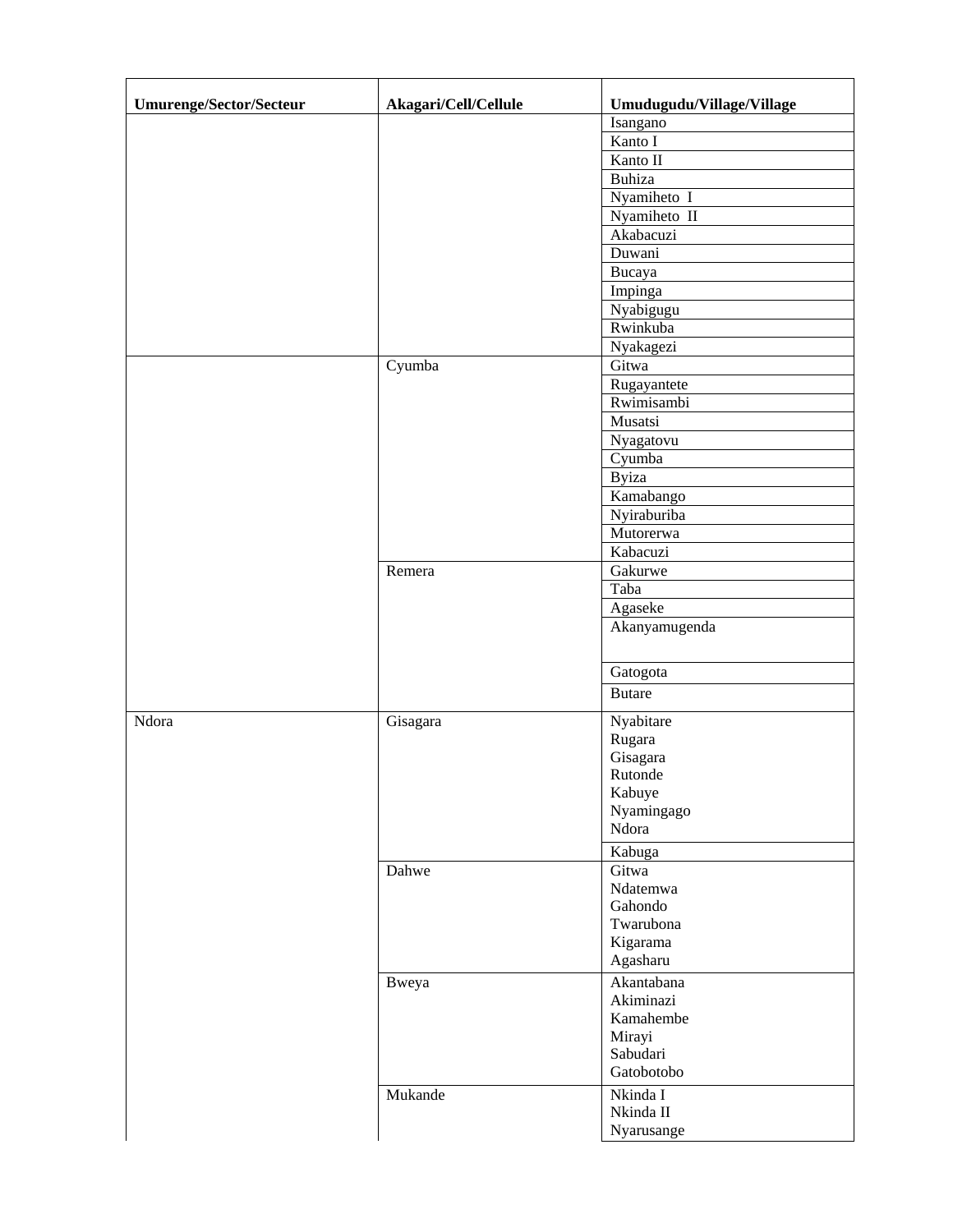| <b>Umurenge/Sector/Secteur</b> | Akagari/Cell/Cellule | Umudugudu/Village/Village |
|--------------------------------|----------------------|---------------------------|
|                                |                      | Nyarunyinya               |
|                                |                      | Kirwange                  |
|                                |                      | Bugarama                  |
|                                | Cyamukuza            | Nyarubari                 |
|                                |                      | Urusenyi                  |
|                                |                      | Sagahungu                 |
|                                |                      | Nyaburondwe               |
|                                |                      | Ryabiyaga                 |
|                                |                      | Giseke                    |
|                                |                      |                           |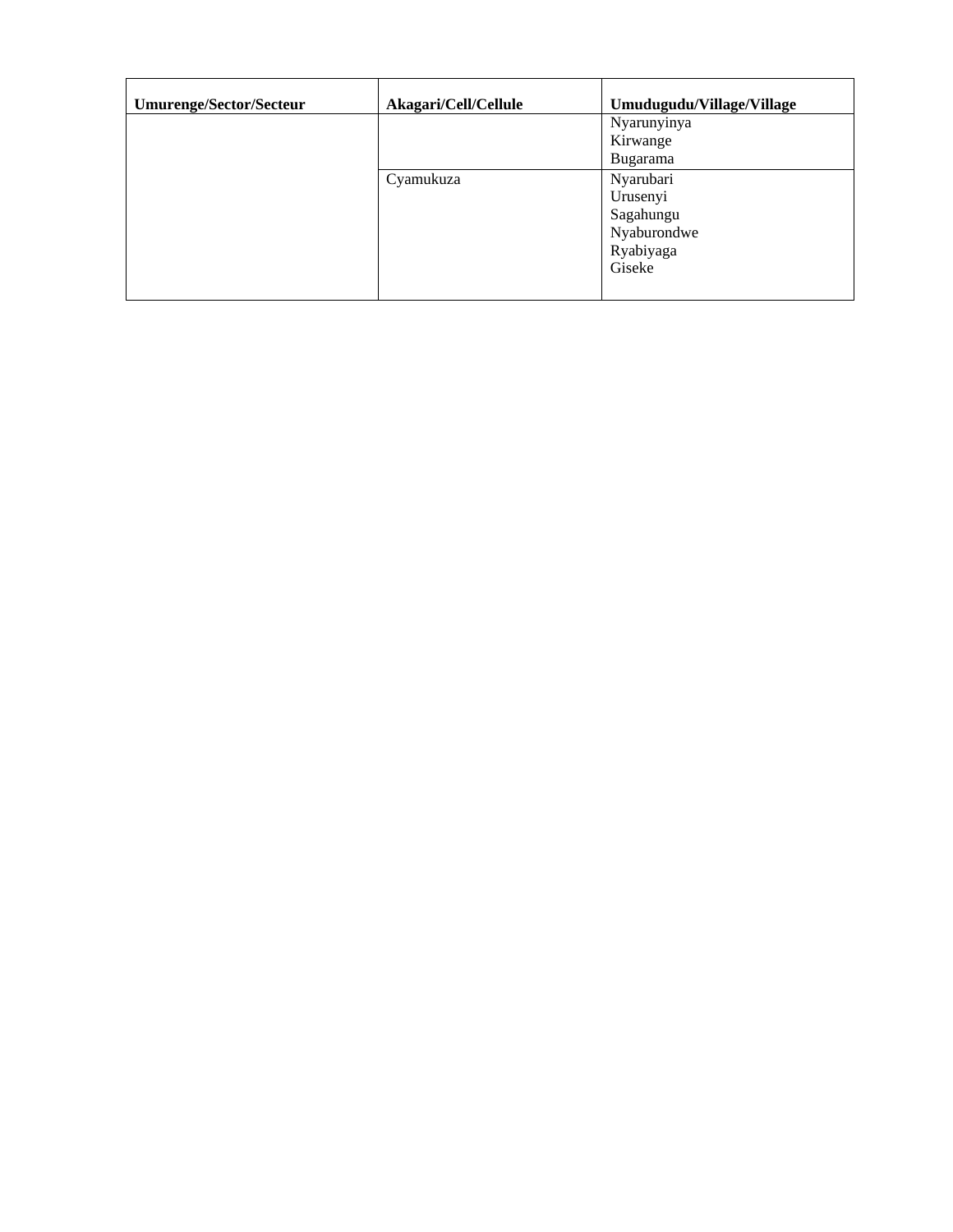| Umurenge/Sector/Secteur | Akagari/Cell/Cellule | Umudugudu/Village/Village |
|-------------------------|----------------------|---------------------------|
| 1.RUHERU                | <b>KABERE</b>        | 1.MUKAKA                  |
|                         |                      | 2.NSHENYI                 |
|                         |                      | 3.BUSENYI                 |
|                         |                      | <b>4.GAMBIRIRO</b>        |
|                         |                      | 5.MURAMBI                 |
|                         |                      | 6.UWIGISURA               |
|                         | <b>UWUMUSEBEYA</b>   | 1NYANZA.                  |
|                         |                      | 2.MUBUGA                  |
|                         |                      | 3.RUGOTE                  |
|                         |                      | 4.UWIMBOGO                |
|                         |                      | 5.GAKARANKA               |
|                         | <b>BUYENZI</b>       | 1.RUKARAKARA              |
|                         |                      | 2.RUVURU                  |
|                         |                      | 3.RUYENZI                 |
|                         |                      | 4.TAMBANANGA              |
|                         |                      | 5.ZIRAMBI                 |
|                         | <b>REMERA</b>        | 1.MUTUMBA                 |
|                         |                      | 2. UWINYANA               |
|                         |                      | 3.GITWA                   |
|                         |                      | 4.KIVUGIZA                |
|                         |                      | 5.KIRWA                   |
|                         | <b>GITITA</b>        | 1.GAHOTORA                |
|                         |                      |                           |
|                         |                      | 2.KIBYIBUSHYE             |
|                         |                      | 3.RWANYARUJA              |
|                         |                      | 4.RUSAGARA                |
|                         |                      | 5.RUGANZA                 |
|                         |                      | 6.NYACYONGA               |
| 2.MUNINI                | <b>NGARURIRA</b>     | 1.AKAREHE                 |
|                         |                      | 2.AGATARE                 |
|                         |                      | 3.GITEGA                  |
|                         |                      | 4. UWUMUKO                |
|                         |                      | 5.GISIZI                  |
|                         | <b>GIHETA</b>        | 1.GASARE                  |
|                         |                      | 2.GIHETA                  |
|                         |                      | 3.GACUMU                  |
|                         |                      | 4.MASHYA                  |

## **AKARERE KA NYARUGURU/NYARUGURU DISTRICT/DISTRICT DE NYARUGURU**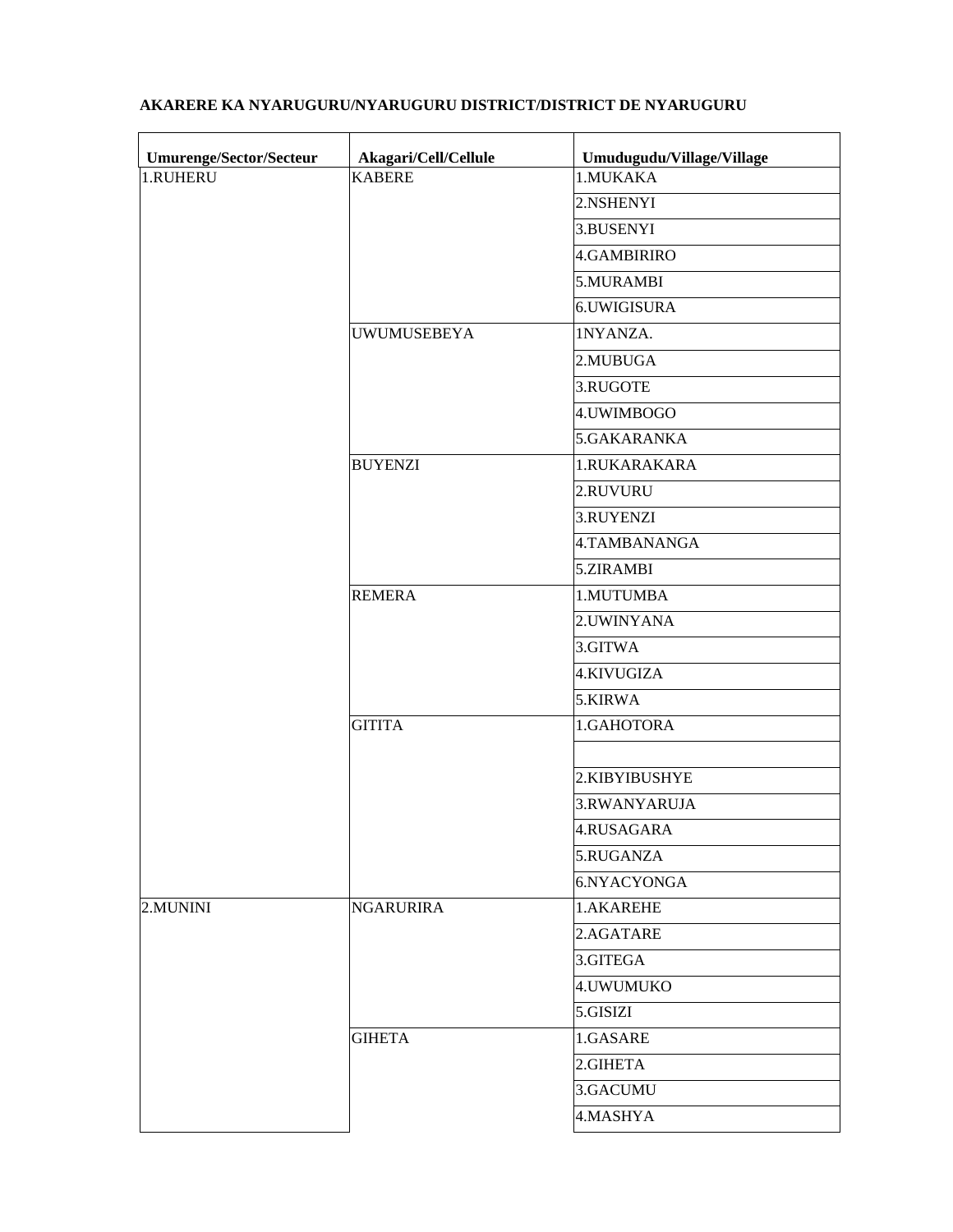| Umurenge/Sector/Secteur | Akagari/Cell/Cellule | Umudugudu/Village/Village |
|-------------------------|----------------------|---------------------------|
|                         |                      | 5.GAHANGO                 |
|                         | <b>NYARURE</b>       | 1.KAMANA                  |
|                         |                      | 2.KIMENA                  |
|                         |                      | 3.SHEKE                   |
|                         |                      | <b>4.MUNANIRA</b>         |
|                         |                      | 5.MUHORORO                |
|                         |                      | 6.NYARURE                 |
|                         | <b>NTWALI</b>        | 1.KABIRIZI                |
|                         |                      | 2.UWUMUKO                 |
|                         |                      | 3.NTWALI                  |
|                         |                      | <b>4.RWINANKA</b>         |
|                         |                      | 5.NYAMBARAGASA            |
|                         | <b>NGERI</b>         | 1.RUSEKE                  |
|                         |                      | 2.MUSHWATI                |
|                         |                      | 3.NDAGO                   |
|                         |                      | <b>4.RUSHUBI</b>          |
|                         |                      | 5.AKAGERA                 |
|                         |                      | 6.RUBONA                  |
| 3.CYAHINDA              | <b>GASASA</b>        | 1.RYAMAREMBO              |
|                         |                      | 2.GASASA                  |
|                         |                      | 3.KAVUMU                  |
|                         |                      | 4.MUGALI                  |
|                         | <b>MUHAMBARA</b>     | 1.RYANONE                 |
|                         |                      | 2.KUBITIRO                |
|                         |                      | 3.GASHARU                 |
|                         |                      | 4.NYAGATOVU               |
|                         |                      | 5.BUSANZA                 |
|                         |                      | 6.REBERO                  |
|                         | <b>CYAHINDA</b>      | 1.CYAHINDA                |
|                         |                      | 2.KINYAGA                 |
|                         |                      | 3.SABURUNDURU             |
|                         |                      | 4.URUTEGA                 |
|                         |                      | 5.CYANWA                  |
|                         | COKO                 | 1.RUKO                    |
|                         |                      | 2.AGASHARU                |
|                         |                      | 3.GITARA                  |
|                         |                      | 4.COKO                    |
|                         | <b>RUTOBWE</b>       | 1.RUGARAMA                |
|                         |                      | 2.NGOBYI                  |
|                         |                      |                           |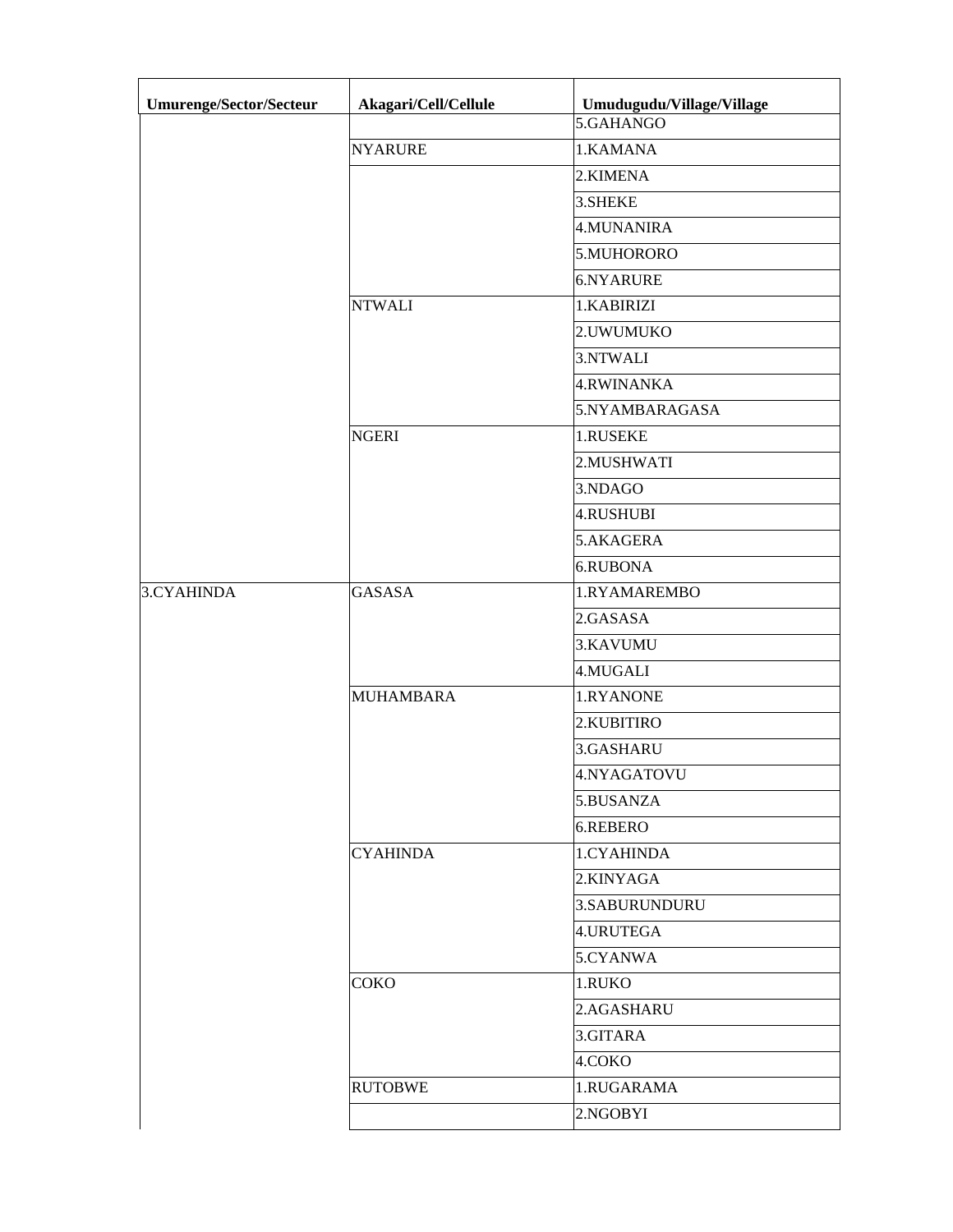| <b>Umurenge/Sector/Secteur</b> | Akagari/Cell/Cellule | Umudugudu/Village/Village |
|--------------------------------|----------------------|---------------------------|
|                                |                      | 3.RUBONA                  |
|                                |                      | <b>4.CYIBUMBA</b>         |
|                                |                      | 5.RUTOBWE                 |
|                                |                      | <b>6.KANYINYA</b>         |
| 4.NYABIMATA                    | <b>NYABIMATA</b>     | 1.MURAMBI                 |
|                                |                      | 2.NYABIMATA               |
|                                |                      | 3.RWERERE                 |
|                                |                      | 4.MUTOBWE                 |
|                                | <b>RUHINGA</b>       | 1.RUHINGA                 |
|                                |                      | 2.AGASUGI                 |
|                                |                      | 3.CYUMUZI                 |
|                                |                      | 4.NDARO                   |
|                                | <b>KABERE</b>        | 1.NYARUNAZI               |
|                                |                      | 2.UWURUSUGI               |
|                                |                      | 3.KABERE                  |
|                                | <b>GIHEMVU</b>       | 1.GIHEMVU                 |
|                                |                      | 2.BUGINA                  |
|                                |                      | 3.GIHEMBE                 |
|                                |                      | 4.RUGARAMA                |
|                                | <b>MISHUNGERO</b>    | 1.MUYIRA                  |
|                                |                      | 2.UWARUHIGI               |
|                                |                      | 3.RUBINDI                 |
|                                |                      | 4.MISHUNGERO              |
|                                |                      | 5.NGARAMA                 |
| 5.BUSANZE                      | <b>RUNYOMBYI</b>     | 1.RANGO                   |
|                                |                      | 2.RYAGWIZA                |
|                                |                      | 3.GABIRO                  |
|                                |                      | 4.SHWIMA                  |
|                                |                      | 5.RYABUSAGARA             |
|                                |                      | 6.MUSEBEYA                |
|                                | <b>NTEKO</b>         | 1.NYARUKERI               |
|                                |                      | 2.NTEKO                   |
|                                |                      | 3.KABAVOMO                |
|                                |                      | 4.NYARUSANGE              |
|                                |                      | 5.NDATEMWA                |
|                                |                      | 6.GISORO                  |
|                                | <b>KIRARANGOMBE</b>  | 1.MASIGA                  |
|                                |                      | 2.KINYANYA                |
|                                |                      | 3. UWINDAVA               |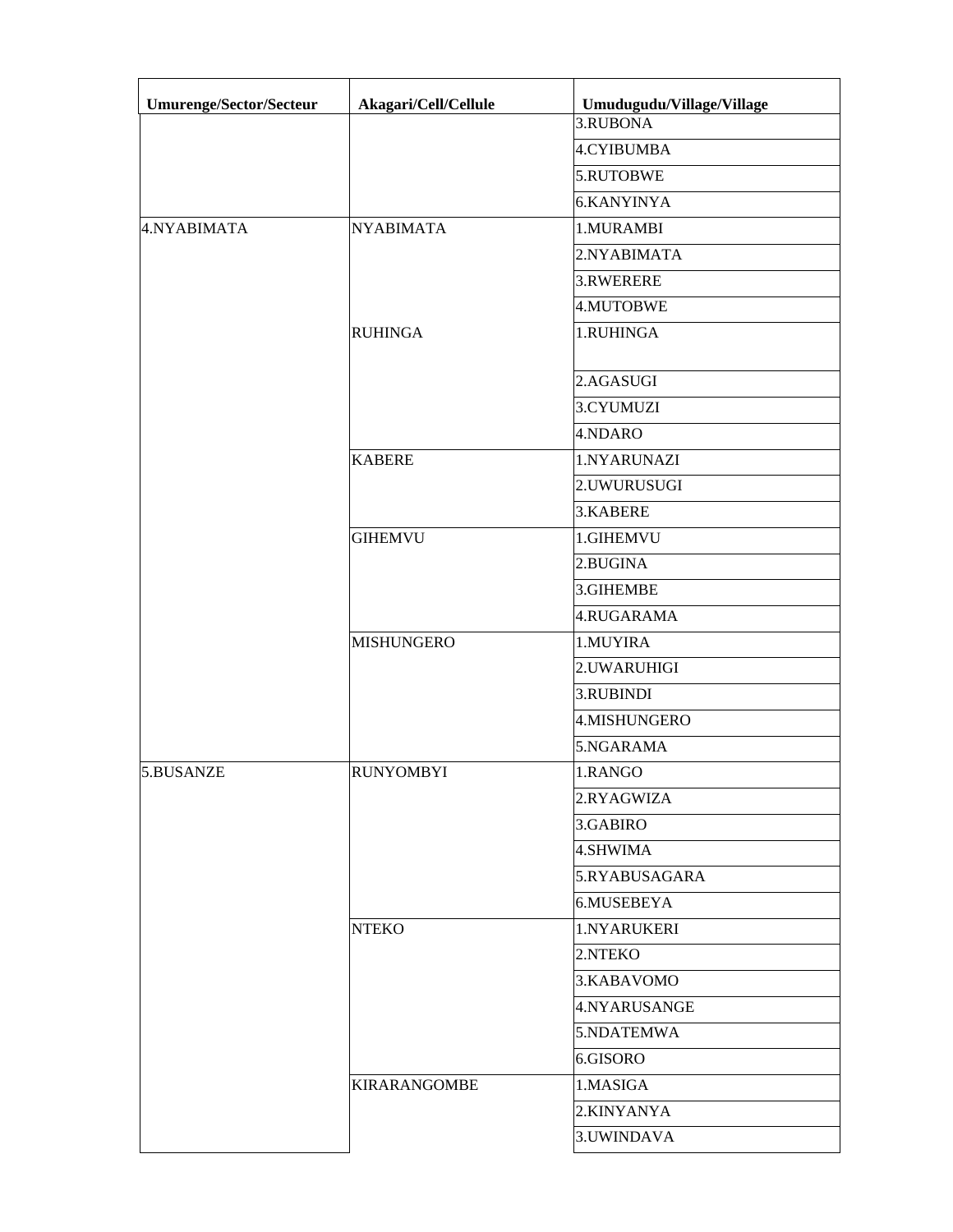| Umurenge/Sector/Secteur | Akagari/Cell/Cellule | Umudugudu/Village/Village |
|-------------------------|----------------------|---------------------------|
|                         |                      | 4.GITWE                   |
|                         |                      | 5.GISENYI                 |
|                         |                      | <b>6. BUKINANYANA</b>     |
|                         | <b>NKANDA</b>        | 1. MUTARAMA               |
|                         |                      | 2.NKANDA                  |
|                         |                      | 4.BITARE                  |
|                         |                      | 5.UWAMAKUMBA              |
|                         |                      | 6.MUTOBO                  |
|                         | <b>SHORORO</b>       | 1. UWINTEKO               |
|                         |                      | 2.RUNYAMI                 |
|                         |                      | 3.RUTABO                  |
|                         |                      | 4.KIBYAGIRA               |
|                         |                      | 5.MURAMBI                 |
|                         |                      | <b>6.BUKINGA</b>          |
| 6.KIVU                  | <b>KIMINA</b>        | 1.RYAMUHINZI              |
|                         |                      | 2.KABEZA                  |
|                         |                      | 3.UWISAGA                 |
|                         |                      | 4.KABINGO                 |
|                         | <b>RUGERERO</b>      | 1.RUGERERO                |
|                         |                      | 2.NYARWOTSI               |
|                         |                      | 3.KIVUMU                  |
|                         |                      | <b>4.MISUNDWE</b>         |
|                         | <b>CYANYIRANKORA</b> | 1.CYANYIRANKORA           |
|                         |                      | 2.BUSINDE                 |
|                         |                      | 3.RUGANZA                 |
|                         |                      | 4.GAKUTA                  |
|                         | <b>KIVU</b>          | 1.RUSUZUMIRO              |
|                         |                      | 2.MURAMBI                 |
|                         |                      | 3.RUBUMBURI               |
|                         |                      | 4.KIVU                    |
|                         |                      | 5.KAVUMU                  |
|                         | <b>GAHURIZO</b>      | 1.GASEZO                  |
|                         |                      | 2.UWAMIZIRIKANO           |
|                         |                      | 3.KINTARE                 |
|                         |                      | 4.KINTAMA                 |
| 7.NYAGISOZI             | <b>MARABA</b>        | 1.RUSHUNGURIRO            |
|                         |                      | 2.MARABA                  |
|                         |                      | 3.NKIMA                   |
|                         |                      | 4.BUGARAMA                |
|                         |                      |                           |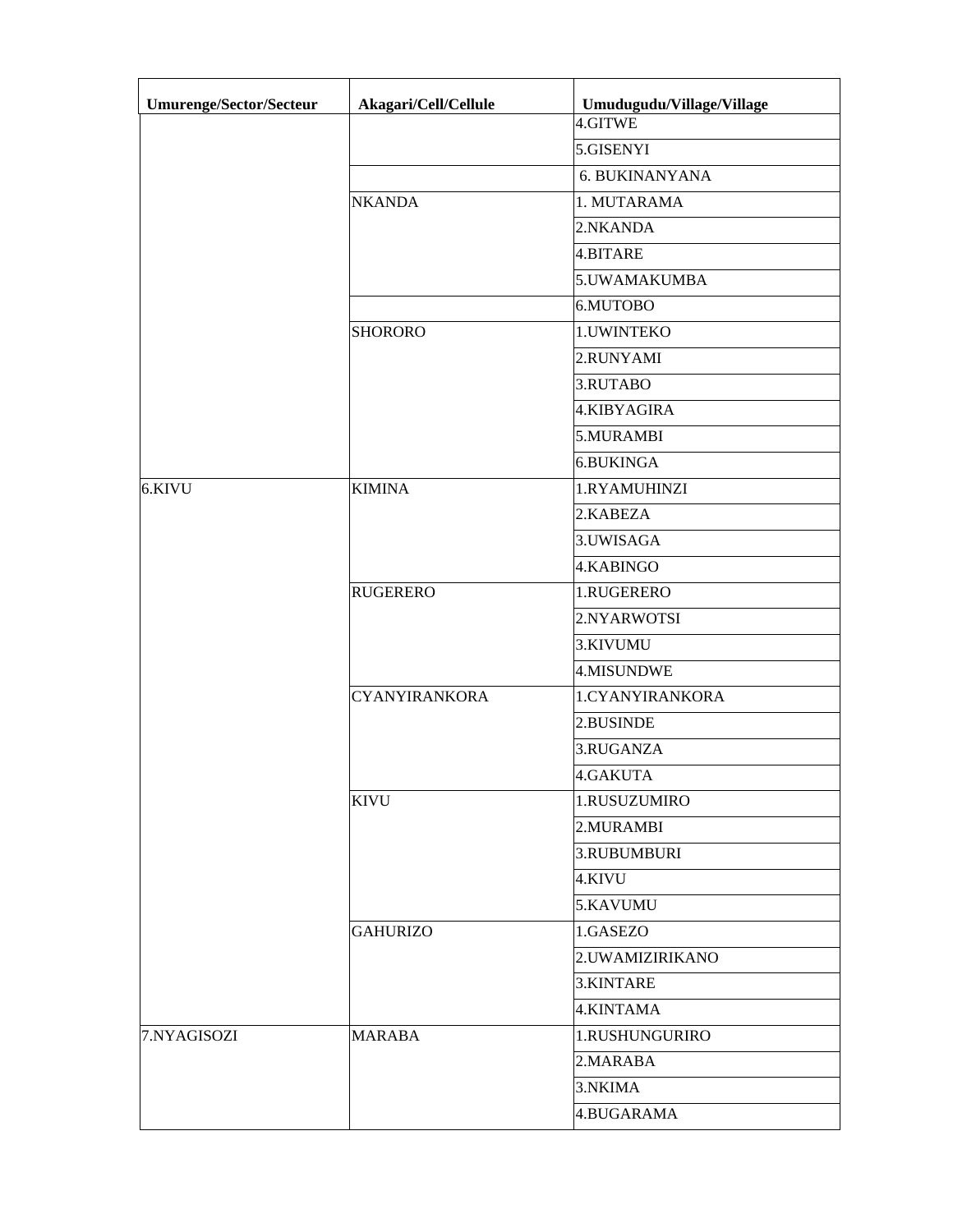| <b>MWOYA</b><br>1.AGATOVU<br>2.NYAGASHUBI<br>3.NKOMERO<br>4.MWOYA<br>5.BWERANKORI<br>6.MUHOMBO<br><b>NKANKWA</b><br>1.KADUHA<br>2.BIHEMBE<br>3.NKANKWA<br>4.BARIRE<br>5.NYARUBUYE<br>6.RUBUGA<br><b>NYAGISOZI</b><br>1.MURIZA<br>2.NYAMIYAGA<br>3.RYAGISHAYO<br>4.RYABIDANDI<br>5.UWIMPFIZI<br>1.RUGUSA<br>8.RURAMBA<br><b>RUGOGWE</b><br>2. TITI<br>3.RUGOGWE<br><b>NYARUGANO</b><br>1.GISORORA<br>2.KINYONYO<br>3.URUYANGE<br>4.NYARUGANO<br><b>GISEKE</b><br>1.GISEKE<br>2.TUGOGO<br>3.KIDOGO<br>4.MATYAZO<br>5.KABARI<br><b>GABIRO</b><br>1.BUKORO<br>2.RYAMUHUMBI<br>3.KANSI<br>4.NYAMIRAMBO<br>5. NYAGASHURUSHURU<br><b>RURAMBA</b><br>1.KARAMBI<br>2.BUSASAMANA<br>3.RURAMBA<br>4.BUGIZI<br><b>KIBEHO</b><br>1. SINAYI | Umurenge/Sector/Secteur | Akagari/Cell/Cellule | Umudugudu/Village/Village |
|-------------------------------------------------------------------------------------------------------------------------------------------------------------------------------------------------------------------------------------------------------------------------------------------------------------------------------------------------------------------------------------------------------------------------------------------------------------------------------------------------------------------------------------------------------------------------------------------------------------------------------------------------------------------------------------------------------------------------------|-------------------------|----------------------|---------------------------|
|                                                                                                                                                                                                                                                                                                                                                                                                                                                                                                                                                                                                                                                                                                                               |                         |                      |                           |
|                                                                                                                                                                                                                                                                                                                                                                                                                                                                                                                                                                                                                                                                                                                               |                         |                      |                           |
|                                                                                                                                                                                                                                                                                                                                                                                                                                                                                                                                                                                                                                                                                                                               |                         |                      |                           |
|                                                                                                                                                                                                                                                                                                                                                                                                                                                                                                                                                                                                                                                                                                                               |                         |                      |                           |
|                                                                                                                                                                                                                                                                                                                                                                                                                                                                                                                                                                                                                                                                                                                               |                         |                      |                           |
|                                                                                                                                                                                                                                                                                                                                                                                                                                                                                                                                                                                                                                                                                                                               |                         |                      |                           |
|                                                                                                                                                                                                                                                                                                                                                                                                                                                                                                                                                                                                                                                                                                                               |                         |                      |                           |
|                                                                                                                                                                                                                                                                                                                                                                                                                                                                                                                                                                                                                                                                                                                               |                         |                      |                           |
|                                                                                                                                                                                                                                                                                                                                                                                                                                                                                                                                                                                                                                                                                                                               |                         |                      |                           |
|                                                                                                                                                                                                                                                                                                                                                                                                                                                                                                                                                                                                                                                                                                                               |                         |                      |                           |
|                                                                                                                                                                                                                                                                                                                                                                                                                                                                                                                                                                                                                                                                                                                               |                         |                      |                           |
|                                                                                                                                                                                                                                                                                                                                                                                                                                                                                                                                                                                                                                                                                                                               |                         |                      |                           |
|                                                                                                                                                                                                                                                                                                                                                                                                                                                                                                                                                                                                                                                                                                                               |                         |                      |                           |
|                                                                                                                                                                                                                                                                                                                                                                                                                                                                                                                                                                                                                                                                                                                               |                         |                      |                           |
|                                                                                                                                                                                                                                                                                                                                                                                                                                                                                                                                                                                                                                                                                                                               |                         |                      |                           |
|                                                                                                                                                                                                                                                                                                                                                                                                                                                                                                                                                                                                                                                                                                                               |                         |                      |                           |
|                                                                                                                                                                                                                                                                                                                                                                                                                                                                                                                                                                                                                                                                                                                               |                         |                      |                           |
|                                                                                                                                                                                                                                                                                                                                                                                                                                                                                                                                                                                                                                                                                                                               |                         |                      |                           |
|                                                                                                                                                                                                                                                                                                                                                                                                                                                                                                                                                                                                                                                                                                                               |                         |                      |                           |
|                                                                                                                                                                                                                                                                                                                                                                                                                                                                                                                                                                                                                                                                                                                               |                         |                      |                           |
|                                                                                                                                                                                                                                                                                                                                                                                                                                                                                                                                                                                                                                                                                                                               |                         |                      |                           |
|                                                                                                                                                                                                                                                                                                                                                                                                                                                                                                                                                                                                                                                                                                                               |                         |                      |                           |
|                                                                                                                                                                                                                                                                                                                                                                                                                                                                                                                                                                                                                                                                                                                               |                         |                      |                           |
|                                                                                                                                                                                                                                                                                                                                                                                                                                                                                                                                                                                                                                                                                                                               |                         |                      |                           |
|                                                                                                                                                                                                                                                                                                                                                                                                                                                                                                                                                                                                                                                                                                                               |                         |                      |                           |
|                                                                                                                                                                                                                                                                                                                                                                                                                                                                                                                                                                                                                                                                                                                               |                         |                      |                           |
|                                                                                                                                                                                                                                                                                                                                                                                                                                                                                                                                                                                                                                                                                                                               |                         |                      |                           |
|                                                                                                                                                                                                                                                                                                                                                                                                                                                                                                                                                                                                                                                                                                                               |                         |                      |                           |
|                                                                                                                                                                                                                                                                                                                                                                                                                                                                                                                                                                                                                                                                                                                               |                         |                      |                           |
|                                                                                                                                                                                                                                                                                                                                                                                                                                                                                                                                                                                                                                                                                                                               |                         |                      |                           |
|                                                                                                                                                                                                                                                                                                                                                                                                                                                                                                                                                                                                                                                                                                                               |                         |                      |                           |
|                                                                                                                                                                                                                                                                                                                                                                                                                                                                                                                                                                                                                                                                                                                               |                         |                      |                           |
|                                                                                                                                                                                                                                                                                                                                                                                                                                                                                                                                                                                                                                                                                                                               |                         |                      |                           |
|                                                                                                                                                                                                                                                                                                                                                                                                                                                                                                                                                                                                                                                                                                                               |                         |                      |                           |
|                                                                                                                                                                                                                                                                                                                                                                                                                                                                                                                                                                                                                                                                                                                               |                         |                      |                           |
|                                                                                                                                                                                                                                                                                                                                                                                                                                                                                                                                                                                                                                                                                                                               |                         |                      |                           |
|                                                                                                                                                                                                                                                                                                                                                                                                                                                                                                                                                                                                                                                                                                                               |                         |                      |                           |
|                                                                                                                                                                                                                                                                                                                                                                                                                                                                                                                                                                                                                                                                                                                               |                         |                      |                           |
|                                                                                                                                                                                                                                                                                                                                                                                                                                                                                                                                                                                                                                                                                                                               | 9.KIBEHO                |                      |                           |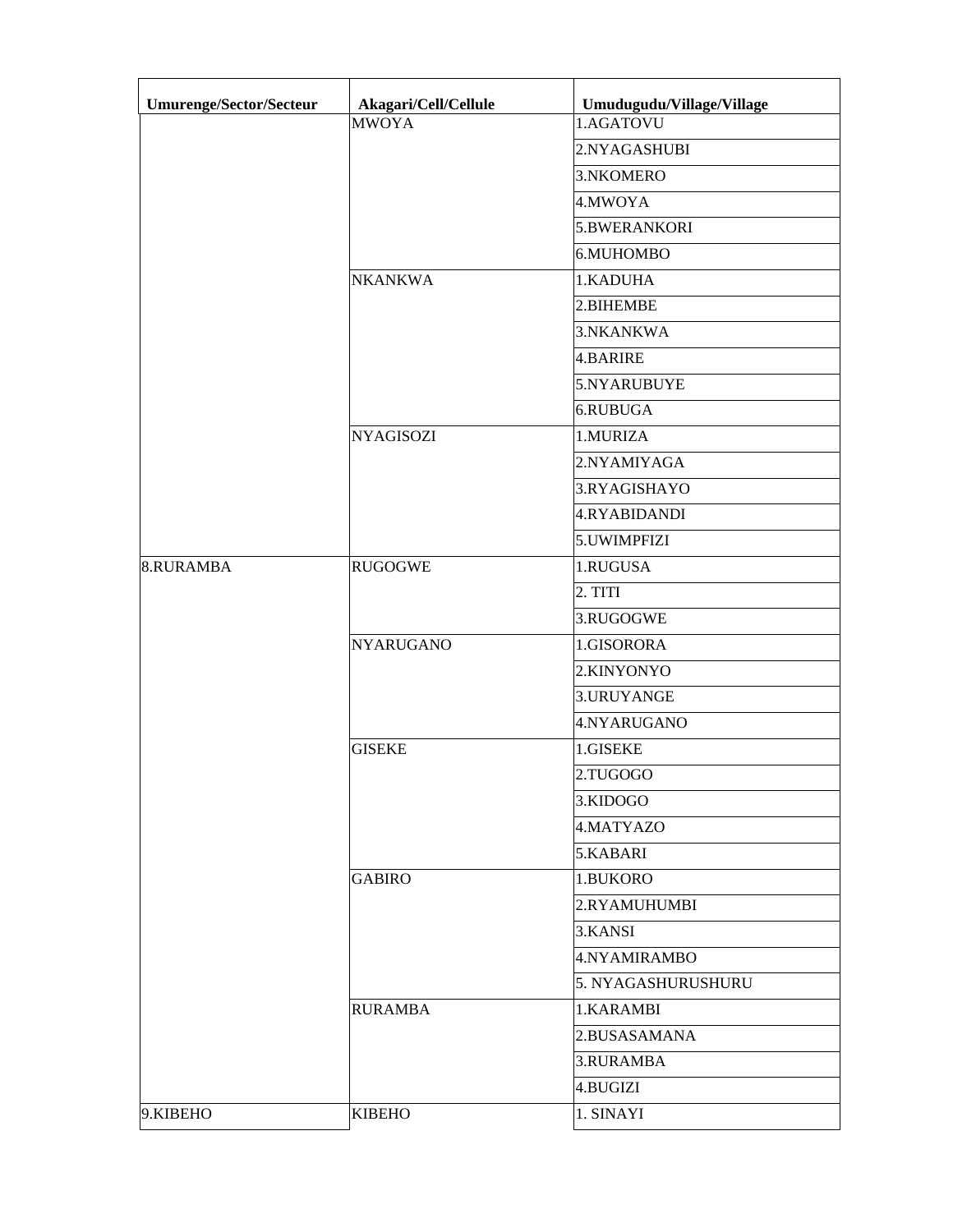| Umurenge/Sector/Secteur | Akagari/Cell/Cellule | Umudugudu/Village/Village |
|-------------------------|----------------------|---------------------------|
|                         |                      | 2. NYARUNYINYA            |
|                         |                      | 3. AKAJONGE               |
|                         | <b>MUBUGA</b>        | 1. NYARUSOVU              |
|                         |                      | 2. NDAGO                  |
|                         |                      | 3. UMURAMBI               |
|                         |                      | 4. NYARWUMBA              |
|                         |                      | 5. UWINTOBO               |
|                         | <b>NYANGE</b>        | 1. KIGOMA                 |
|                         |                      | 2. AGATEKO                |
|                         |                      | 3. NKOMERO                |
|                         |                      | 4. MPATSWE                |
|                         | <b>GAKOMA</b>        | 1. VIRO                   |
|                         |                      | 2. NYAGISHAYO             |
|                         |                      | 3. RUREMBO                |
|                         | <b>MPANDA</b>        | 1. BANGA                  |
|                         |                      | 2. KIBAYI                 |
|                         |                      | 3. MUNEGE                 |
|                         |                      | 4. MPANDA                 |
|                         | <b>MBASA</b>         | 1. MIGINA                 |
|                         |                      | 2. KINAZI                 |
|                         |                      | 3. RWIMBOGO               |
| 10.RUSENGE              | <b>RUSENGE</b>       | 1. RUNYINYA               |
|                         |                      | 2. KABACUZI               |
|                         |                      | 3. KAVUMU                 |
|                         |                      | 4. KAMUSINDI              |
|                         | <b>BUNGE</b>         | 1.BUNGE                   |
|                         |                      | 2.NYANZOGA                |
|                         |                      | 3.TORANIRO                |
|                         |                      | 4.JALI                    |
|                         | <b>MARIBA</b>        | 1.KABUYE                  |
|                         |                      | 2.MIKO                    |
|                         |                      | 3.RASANIRO                |
|                         |                      | 4.GIHANGO                 |
|                         | <b>CYUNA</b>         | 1.KIRAMUTSE               |
|                         |                      | 2.CYUNA                   |
|                         |                      | 3.REMERA                  |
|                         |                      | 4. UWAMUHIZI              |
|                         | <b>RARANZIGE</b>     | 1.NYAMUGARI               |
|                         |                      | 2.NTANDA                  |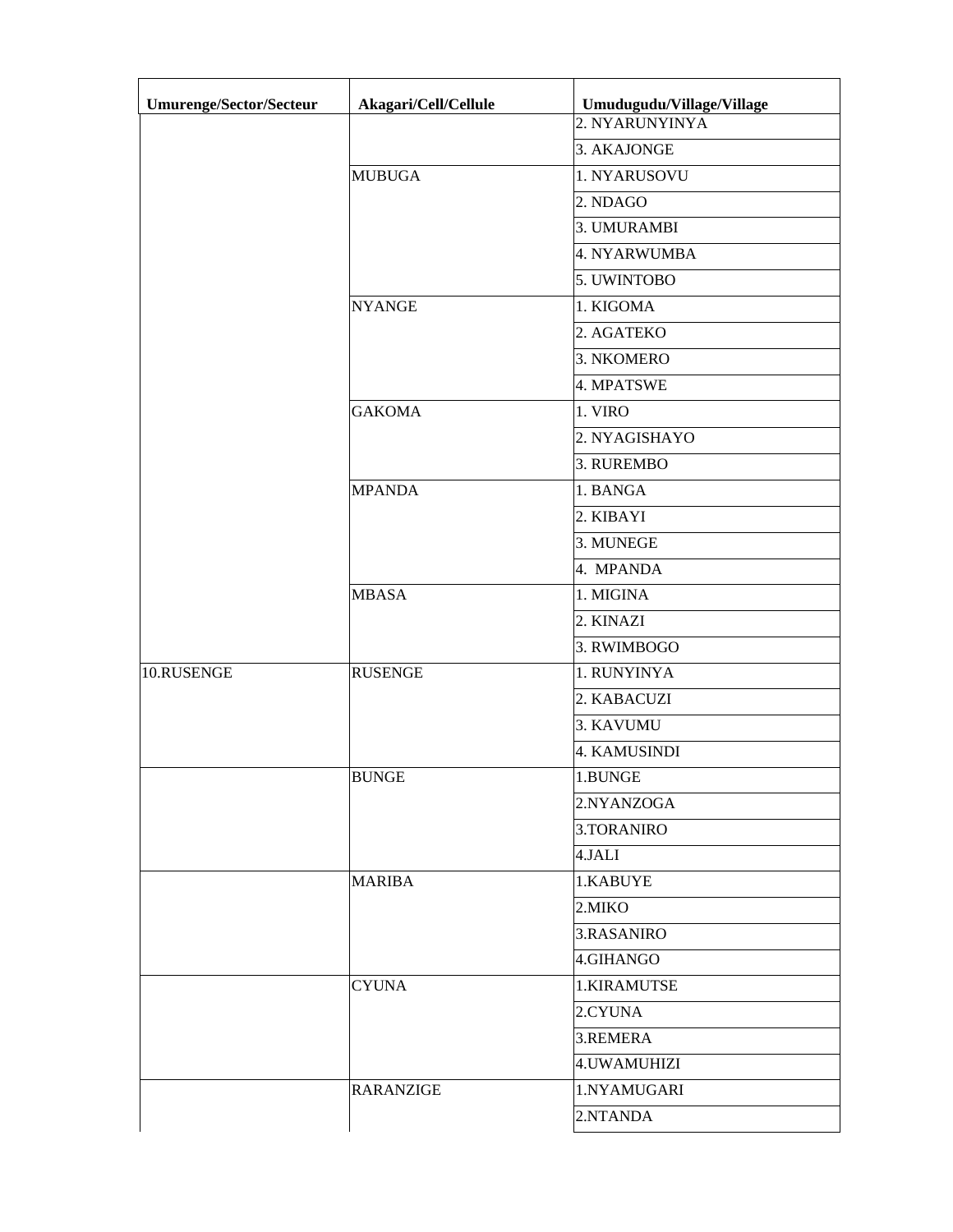| 4.KARIMBA<br>5.AKABACUZI<br>6.GASAVE<br><b>GIKUNZI</b><br>1.KIBU<br>2.MUNANIRA<br>3.RWABUJAGI<br>4.JALI<br><b>KIYONZA</b><br>1.GACUMBI<br>2. AKAGANO<br>3. MWUMBA<br>4. MUNINI<br>5. MARABA<br><b>6 NYAGAHINGA</b><br><b>NYAMIRAMA</b><br>1. BIHEMBE<br>2.RUSHUBI<br>3.AKABUYE<br>4. NYAGASOZI<br>5. RYAKANYAMIGANDA<br><b>MBUYE</b><br>1.MUJAHU<br>2.MUGOBE<br>3. KIGARAMA<br><b>4. KANYIRABUKI</b><br>5. RURAMBO<br>6. GIHISHABWENGE<br><b>KIBANGU</b><br>1. KIRIRO<br>2. GITURAMIGINA<br>3. KIREHE<br><b>4. NYARUKERI</b><br><b>RUBONA</b><br>1. AKARAMBO<br>2. GASAKA<br>3. SHYOKO<br>4. AGATOVU<br>5. NYARUGARAMA<br><b>FUGI</b><br>1.NTEKO<br>2.MUTAKWA<br>3.RULI<br>4. URUGEYO<br>5. GASHA | <b>Umurenge/Sector/Secteur</b> | Akagari/Cell/Cellule | Umudugudu/Village/Village |
|---------------------------------------------------------------------------------------------------------------------------------------------------------------------------------------------------------------------------------------------------------------------------------------------------------------------------------------------------------------------------------------------------------------------------------------------------------------------------------------------------------------------------------------------------------------------------------------------------------------------------------------------------------------------------------------------------|--------------------------------|----------------------|---------------------------|
|                                                                                                                                                                                                                                                                                                                                                                                                                                                                                                                                                                                                                                                                                                   |                                |                      | 3.KIGOZI                  |
|                                                                                                                                                                                                                                                                                                                                                                                                                                                                                                                                                                                                                                                                                                   |                                |                      |                           |
|                                                                                                                                                                                                                                                                                                                                                                                                                                                                                                                                                                                                                                                                                                   |                                |                      |                           |
|                                                                                                                                                                                                                                                                                                                                                                                                                                                                                                                                                                                                                                                                                                   |                                |                      |                           |
|                                                                                                                                                                                                                                                                                                                                                                                                                                                                                                                                                                                                                                                                                                   |                                |                      |                           |
|                                                                                                                                                                                                                                                                                                                                                                                                                                                                                                                                                                                                                                                                                                   |                                |                      |                           |
|                                                                                                                                                                                                                                                                                                                                                                                                                                                                                                                                                                                                                                                                                                   |                                |                      |                           |
|                                                                                                                                                                                                                                                                                                                                                                                                                                                                                                                                                                                                                                                                                                   |                                |                      |                           |
|                                                                                                                                                                                                                                                                                                                                                                                                                                                                                                                                                                                                                                                                                                   | 11.NGOMA                       |                      |                           |
|                                                                                                                                                                                                                                                                                                                                                                                                                                                                                                                                                                                                                                                                                                   |                                |                      |                           |
|                                                                                                                                                                                                                                                                                                                                                                                                                                                                                                                                                                                                                                                                                                   |                                |                      |                           |
|                                                                                                                                                                                                                                                                                                                                                                                                                                                                                                                                                                                                                                                                                                   |                                |                      |                           |
|                                                                                                                                                                                                                                                                                                                                                                                                                                                                                                                                                                                                                                                                                                   |                                |                      |                           |
|                                                                                                                                                                                                                                                                                                                                                                                                                                                                                                                                                                                                                                                                                                   |                                |                      |                           |
|                                                                                                                                                                                                                                                                                                                                                                                                                                                                                                                                                                                                                                                                                                   |                                |                      |                           |
|                                                                                                                                                                                                                                                                                                                                                                                                                                                                                                                                                                                                                                                                                                   |                                |                      |                           |
|                                                                                                                                                                                                                                                                                                                                                                                                                                                                                                                                                                                                                                                                                                   |                                |                      |                           |
|                                                                                                                                                                                                                                                                                                                                                                                                                                                                                                                                                                                                                                                                                                   |                                |                      |                           |
|                                                                                                                                                                                                                                                                                                                                                                                                                                                                                                                                                                                                                                                                                                   |                                |                      |                           |
|                                                                                                                                                                                                                                                                                                                                                                                                                                                                                                                                                                                                                                                                                                   |                                |                      |                           |
|                                                                                                                                                                                                                                                                                                                                                                                                                                                                                                                                                                                                                                                                                                   |                                |                      |                           |
|                                                                                                                                                                                                                                                                                                                                                                                                                                                                                                                                                                                                                                                                                                   |                                |                      |                           |
|                                                                                                                                                                                                                                                                                                                                                                                                                                                                                                                                                                                                                                                                                                   |                                |                      |                           |
|                                                                                                                                                                                                                                                                                                                                                                                                                                                                                                                                                                                                                                                                                                   |                                |                      |                           |
|                                                                                                                                                                                                                                                                                                                                                                                                                                                                                                                                                                                                                                                                                                   |                                |                      |                           |
|                                                                                                                                                                                                                                                                                                                                                                                                                                                                                                                                                                                                                                                                                                   |                                |                      |                           |
|                                                                                                                                                                                                                                                                                                                                                                                                                                                                                                                                                                                                                                                                                                   |                                |                      |                           |
|                                                                                                                                                                                                                                                                                                                                                                                                                                                                                                                                                                                                                                                                                                   |                                |                      |                           |
|                                                                                                                                                                                                                                                                                                                                                                                                                                                                                                                                                                                                                                                                                                   |                                |                      |                           |
|                                                                                                                                                                                                                                                                                                                                                                                                                                                                                                                                                                                                                                                                                                   |                                |                      |                           |
|                                                                                                                                                                                                                                                                                                                                                                                                                                                                                                                                                                                                                                                                                                   |                                |                      |                           |
|                                                                                                                                                                                                                                                                                                                                                                                                                                                                                                                                                                                                                                                                                                   |                                |                      |                           |
|                                                                                                                                                                                                                                                                                                                                                                                                                                                                                                                                                                                                                                                                                                   |                                |                      |                           |
|                                                                                                                                                                                                                                                                                                                                                                                                                                                                                                                                                                                                                                                                                                   |                                |                      |                           |
|                                                                                                                                                                                                                                                                                                                                                                                                                                                                                                                                                                                                                                                                                                   |                                |                      |                           |
|                                                                                                                                                                                                                                                                                                                                                                                                                                                                                                                                                                                                                                                                                                   |                                |                      |                           |
|                                                                                                                                                                                                                                                                                                                                                                                                                                                                                                                                                                                                                                                                                                   |                                |                      |                           |
|                                                                                                                                                                                                                                                                                                                                                                                                                                                                                                                                                                                                                                                                                                   |                                |                      |                           |
|                                                                                                                                                                                                                                                                                                                                                                                                                                                                                                                                                                                                                                                                                                   |                                |                      |                           |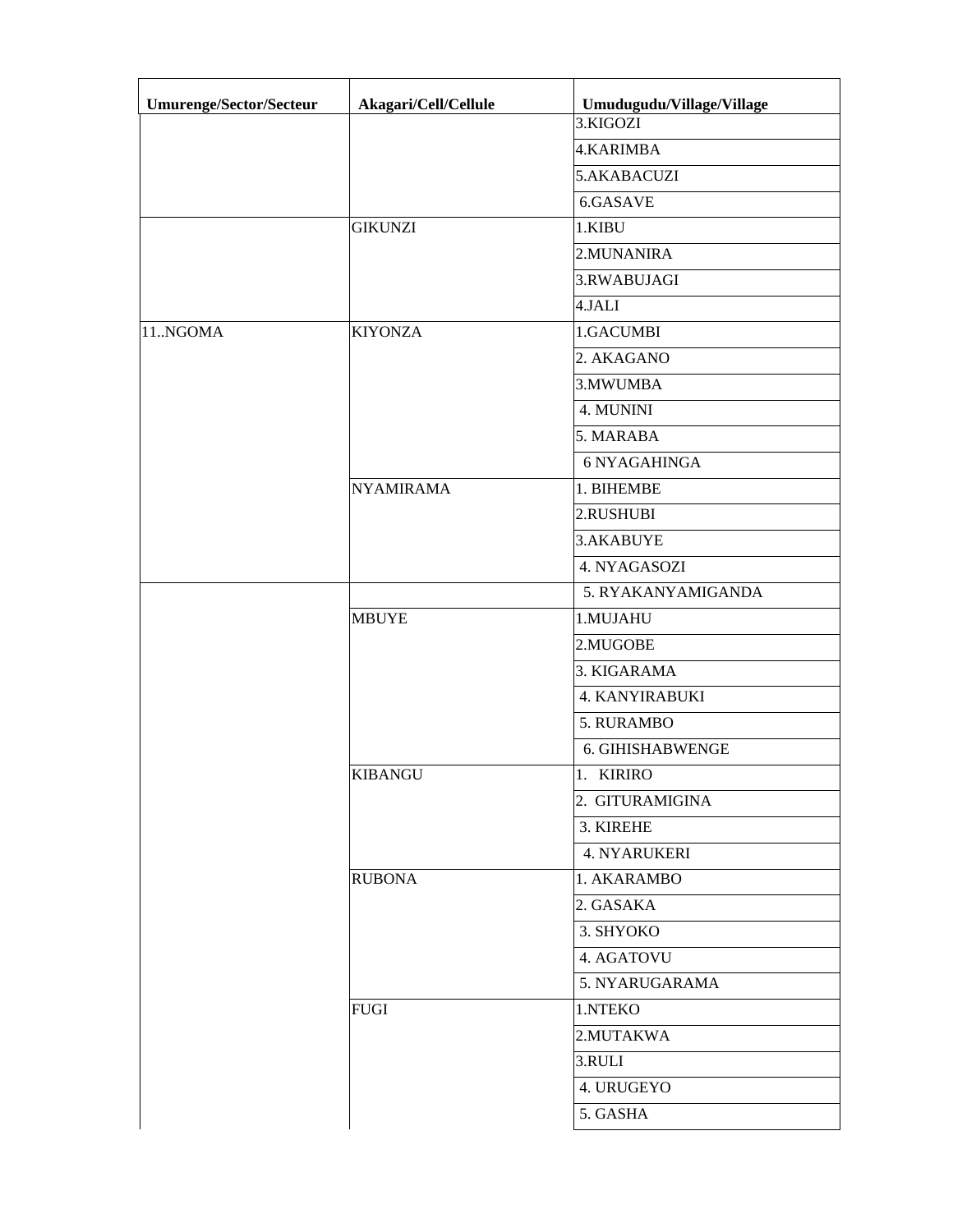| <b>6. KANYARU</b><br>12.NGERA<br><b>MURAMA</b><br>1.RUNYAMI<br>2.MBOGO<br>3.NYARUGANO<br>4.KAGANDA<br><b>YARAMBA</b><br>1.YARAMBA<br>2.KIRWA<br>3.MUSUMBA<br>4.BUHUNGA<br><b>NYANZA</b><br>1.NYANZA<br>2.AGAHANGA<br>3.KIBINGO<br>4.GISOZI<br><b>NYAMIRAMA</b><br>1.MUBUNGA<br>2.CYINTEKO<br>3. MIGINA<br><b>MUKUGE</b><br>1.CYARATSI<br>2.MUKUGE<br>3.CYINTEKO<br><b>BITARI</b><br>1.SHEKE<br>2.BITARE<br>3.GASHIRU<br>13MUGANZA<br><b>UWACYIZA</b><br>1.MUTOVU<br>2.SEKERA<br>3.MUKONGORO<br>4.BITABA<br>5.MURAMBYA<br>6.MIGENDO<br><b>SAMIYONGA</b><br>1.SAMIYONGA<br>2.MURAMBI<br>3.TANGABO<br>4.MAZIMERO<br>5.BIGUGU<br><b>6.CYURUKORE</b><br>7.GITUNTU<br><b>MUGANZA</b><br>1.RAMBYANYANA<br>2.MUGANZA<br>3.NGARA<br>4. GASHINGE | Umurenge/Sector/Secteur | Akagari/Cell/Cellule | Umudugudu/Village/Village |
|----------------------------------------------------------------------------------------------------------------------------------------------------------------------------------------------------------------------------------------------------------------------------------------------------------------------------------------------------------------------------------------------------------------------------------------------------------------------------------------------------------------------------------------------------------------------------------------------------------------------------------------------------------------------------------------------------------------------------------------|-------------------------|----------------------|---------------------------|
|                                                                                                                                                                                                                                                                                                                                                                                                                                                                                                                                                                                                                                                                                                                                        |                         |                      |                           |
|                                                                                                                                                                                                                                                                                                                                                                                                                                                                                                                                                                                                                                                                                                                                        |                         |                      |                           |
|                                                                                                                                                                                                                                                                                                                                                                                                                                                                                                                                                                                                                                                                                                                                        |                         |                      |                           |
|                                                                                                                                                                                                                                                                                                                                                                                                                                                                                                                                                                                                                                                                                                                                        |                         |                      |                           |
|                                                                                                                                                                                                                                                                                                                                                                                                                                                                                                                                                                                                                                                                                                                                        |                         |                      |                           |
|                                                                                                                                                                                                                                                                                                                                                                                                                                                                                                                                                                                                                                                                                                                                        |                         |                      |                           |
|                                                                                                                                                                                                                                                                                                                                                                                                                                                                                                                                                                                                                                                                                                                                        |                         |                      |                           |
|                                                                                                                                                                                                                                                                                                                                                                                                                                                                                                                                                                                                                                                                                                                                        |                         |                      |                           |
|                                                                                                                                                                                                                                                                                                                                                                                                                                                                                                                                                                                                                                                                                                                                        |                         |                      |                           |
|                                                                                                                                                                                                                                                                                                                                                                                                                                                                                                                                                                                                                                                                                                                                        |                         |                      |                           |
|                                                                                                                                                                                                                                                                                                                                                                                                                                                                                                                                                                                                                                                                                                                                        |                         |                      |                           |
|                                                                                                                                                                                                                                                                                                                                                                                                                                                                                                                                                                                                                                                                                                                                        |                         |                      |                           |
|                                                                                                                                                                                                                                                                                                                                                                                                                                                                                                                                                                                                                                                                                                                                        |                         |                      |                           |
|                                                                                                                                                                                                                                                                                                                                                                                                                                                                                                                                                                                                                                                                                                                                        |                         |                      |                           |
|                                                                                                                                                                                                                                                                                                                                                                                                                                                                                                                                                                                                                                                                                                                                        |                         |                      |                           |
|                                                                                                                                                                                                                                                                                                                                                                                                                                                                                                                                                                                                                                                                                                                                        |                         |                      |                           |
|                                                                                                                                                                                                                                                                                                                                                                                                                                                                                                                                                                                                                                                                                                                                        |                         |                      |                           |
|                                                                                                                                                                                                                                                                                                                                                                                                                                                                                                                                                                                                                                                                                                                                        |                         |                      |                           |
|                                                                                                                                                                                                                                                                                                                                                                                                                                                                                                                                                                                                                                                                                                                                        |                         |                      |                           |
|                                                                                                                                                                                                                                                                                                                                                                                                                                                                                                                                                                                                                                                                                                                                        |                         |                      |                           |
|                                                                                                                                                                                                                                                                                                                                                                                                                                                                                                                                                                                                                                                                                                                                        |                         |                      |                           |
|                                                                                                                                                                                                                                                                                                                                                                                                                                                                                                                                                                                                                                                                                                                                        |                         |                      |                           |
|                                                                                                                                                                                                                                                                                                                                                                                                                                                                                                                                                                                                                                                                                                                                        |                         |                      |                           |
|                                                                                                                                                                                                                                                                                                                                                                                                                                                                                                                                                                                                                                                                                                                                        |                         |                      |                           |
|                                                                                                                                                                                                                                                                                                                                                                                                                                                                                                                                                                                                                                                                                                                                        |                         |                      |                           |
|                                                                                                                                                                                                                                                                                                                                                                                                                                                                                                                                                                                                                                                                                                                                        |                         |                      |                           |
|                                                                                                                                                                                                                                                                                                                                                                                                                                                                                                                                                                                                                                                                                                                                        |                         |                      |                           |
|                                                                                                                                                                                                                                                                                                                                                                                                                                                                                                                                                                                                                                                                                                                                        |                         |                      |                           |
|                                                                                                                                                                                                                                                                                                                                                                                                                                                                                                                                                                                                                                                                                                                                        |                         |                      |                           |
|                                                                                                                                                                                                                                                                                                                                                                                                                                                                                                                                                                                                                                                                                                                                        |                         |                      |                           |
|                                                                                                                                                                                                                                                                                                                                                                                                                                                                                                                                                                                                                                                                                                                                        |                         |                      |                           |
|                                                                                                                                                                                                                                                                                                                                                                                                                                                                                                                                                                                                                                                                                                                                        |                         |                      |                           |
|                                                                                                                                                                                                                                                                                                                                                                                                                                                                                                                                                                                                                                                                                                                                        |                         |                      |                           |
|                                                                                                                                                                                                                                                                                                                                                                                                                                                                                                                                                                                                                                                                                                                                        |                         |                      |                           |
|                                                                                                                                                                                                                                                                                                                                                                                                                                                                                                                                                                                                                                                                                                                                        |                         |                      |                           |
|                                                                                                                                                                                                                                                                                                                                                                                                                                                                                                                                                                                                                                                                                                                                        |                         |                      |                           |
|                                                                                                                                                                                                                                                                                                                                                                                                                                                                                                                                                                                                                                                                                                                                        |                         |                      |                           |
|                                                                                                                                                                                                                                                                                                                                                                                                                                                                                                                                                                                                                                                                                                                                        |                         |                      |                           |
|                                                                                                                                                                                                                                                                                                                                                                                                                                                                                                                                                                                                                                                                                                                                        |                         |                      |                           |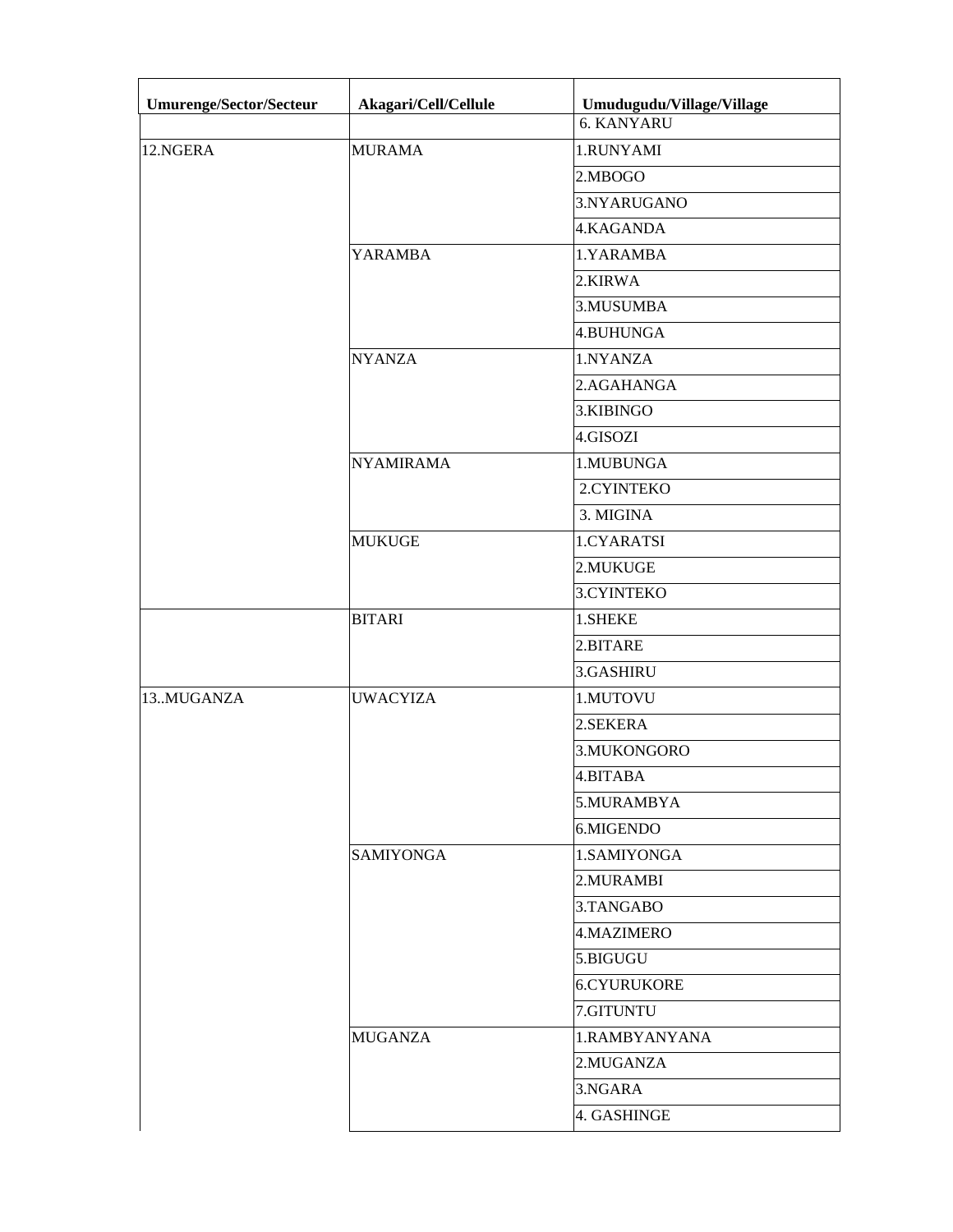| <b>Umurenge/Sector/Secteur</b> | Akagari/Cell/Cellule | Umudugudu/Village/Village |
|--------------------------------|----------------------|---------------------------|
|                                |                      | 5.NYABIRONDA              |
|                                |                      | 6.MUBAZI                  |
|                                | <b>RUKORE</b>        | 1.REMERA                  |
|                                |                      | 2.KANAZI                  |
|                                |                      | 4.KARANKA                 |
|                                |                      | 5. NYAGISENYI             |
|                                |                      | <b>6.UWINZIRA</b>         |
|                                |                      | 7. RWISHYWA               |
| 14. MATA                       | <b>RAMBA</b>         | 1.RAMBA                   |
|                                |                      | 2.CYAFURWE                |
|                                |                      | 3.GASASA                  |
|                                | <b>GORWE</b>         | 1. RUHUNGA                |
|                                |                      | 2.MUNIGANE                |
|                                |                      | 3.MUHORA                  |
|                                | <b>MURAMBI</b>       | 1.NYAMYUMBA               |
|                                |                      | 2.RUNONO                  |
|                                |                      | 3.MATA                    |
|                                |                      | 4.MURAMBI                 |
|                                | <b>NYAMABUYE</b>     | 1.NYACYONDO               |
|                                |                      | 2.RWINANKA                |
|                                |                      | 3.TUBUBURU                |
|                                | <b>RWAMIKO</b>       | 1MATYAZO                  |
|                                |                      | 2.TABA                    |
|                                |                      | 3.RWAMIKO                 |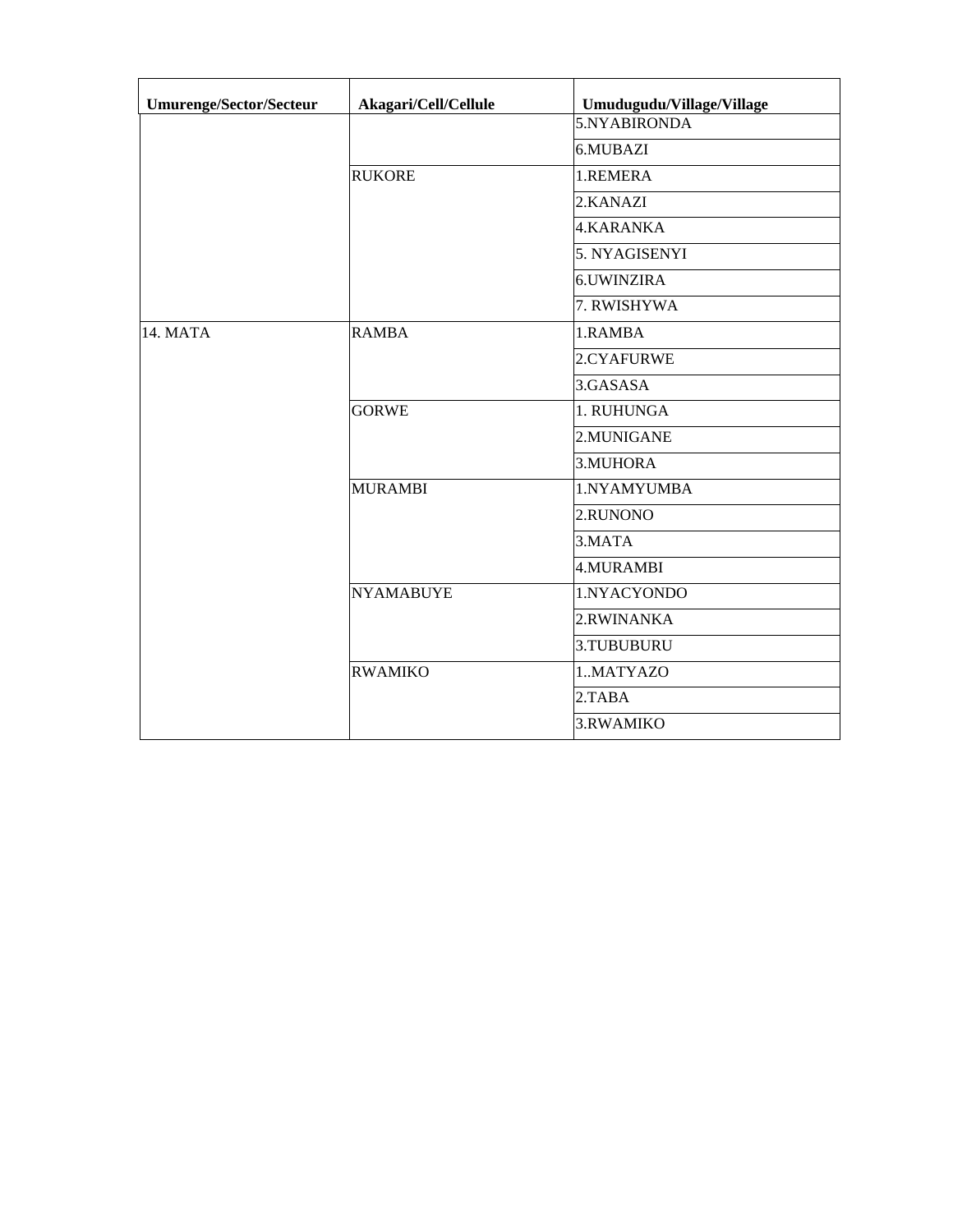| <b>Umurenge/Sector/Secteur</b> | Akagari/Cell/Cellure | Umudugudu/Village/Village |
|--------------------------------|----------------------|---------------------------|
| 01.CYANIKA                     | 01.GITEGA            | 1.MUSASA                  |
|                                |                      | 2.GASHARU                 |
|                                |                      | 3.KIGARAMA                |
|                                |                      | 4.GITEGA                  |
|                                |                      | 5.GASEKE                  |
|                                |                      | 6.RWINGOMA                |
|                                |                      | 7. RUSARASI               |
|                                |                      | 8.BUTARE                  |
|                                |                      | 9. MUNYERERI              |
|                                |                      | 10.MIKO                   |
|                                | 02.NGOMA             | 1.KAMUHIRWA               |
|                                |                      | 2.KINGA                   |
|                                |                      | 3. MURAMA                 |
|                                |                      | 4.KAVUMU                  |
|                                |                      | 5.KABARERA                |
|                                |                      | 6.NYAMIRAMBO              |
|                                | 03.KIYUMBA           | 1.KAVIRI                  |
|                                |                      | 2.GATARE                  |
|                                |                      | 3.GIKOMERO                |
|                                |                      | 4.NYARUCYAMU              |
|                                |                      | 5.KAGARAMA                |
|                                |                      |                           |
|                                |                      | 6.GATENTWE                |
|                                | 04.NYANZOGA          | 7. GISHIKE<br>1.MBEHO     |
|                                |                      |                           |
|                                |                      | 2.BIGAZI                  |
|                                |                      | 3.GAFUHISHA               |
|                                |                      | 4.KAGARAMA                |
|                                |                      | 5.MUGALI                  |
|                                |                      | 6.NYAMIRAMA               |
|                                |                      | 7. RUSENYI                |
|                                |                      | 8. KARUVENYA              |
|                                | 05.KARAMA            | 1.NYANZA                  |
|                                |                      | 2.MUNYINYA                |
|                                |                      | 3.KARAMA                  |
|                                |                      | 4.NYAMISAVE               |
|                                |                      | 5.KARABA                  |
|                                |                      | 6. RWAMAGANA              |
|                                |                      | 7.BIRAMO                  |
|                                |                      | 8. MUGAMBA                |
|                                | 06.NYANZA            | 1.BUHIGA                  |
|                                |                      | 2.KIBINGO                 |
|                                |                      | 3.RUGARAGARA              |
|                                |                      | 4.NYABISINDU              |
|                                |                      | 5.MUGOMBWA                |
|                                |                      | 6.MIRAMA                  |
| 02.GASAKA                      | 01.NYAMUGARI         | 1.NYAMUGARI               |
|                                |                      | 2.KARAMA                  |
|                                |                      | 3.KIGARAMA                |
|                                |                      | 4.NYARUSANGE              |
|                                |                      | 5.KABACUZI                |
|                                |                      | 6.KABAJOGO                |
|                                | 02.NZEGA             | 1.NZEGA                   |
|                                |                      | 2.NZEGA-KADOMA            |
|                                |                      | 3.GASAKA                  |
|                                |                      | 4.GITANTU                 |
|                                | 03.KIGEME            | 1.GAKOMA                  |

## **AKARERE KA NYAMAGABE - NYAMAGABE DISTRICT – DISTRICT DE NYAMAGABE**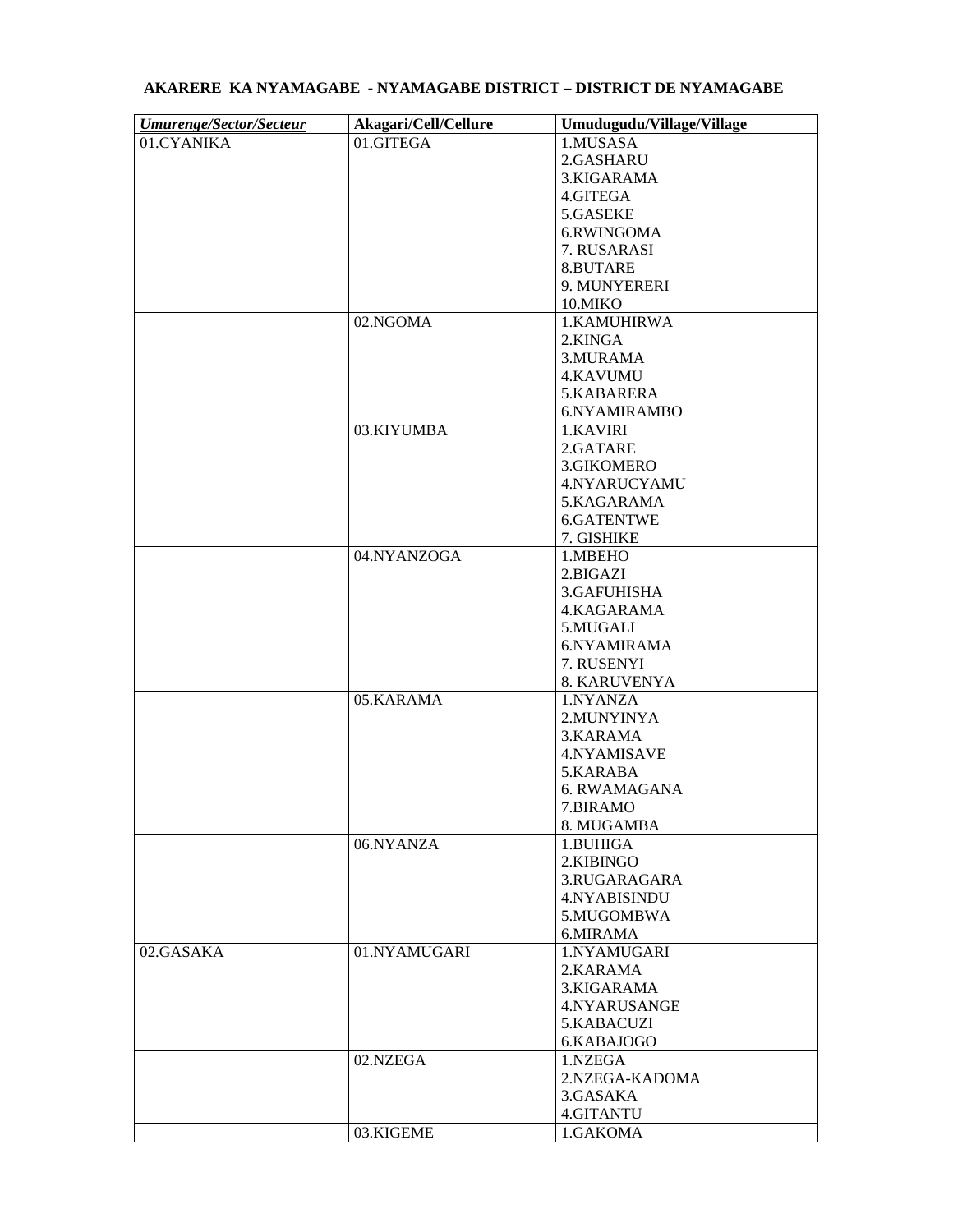| <b>Umurenge/Sector/Secteur</b> | Akagari/Cell/Cellure | Umudugudu/Village/Village |
|--------------------------------|----------------------|---------------------------|
|                                |                      | 2.MUNOMBE                 |
|                                |                      | 3.NYENTANGA               |
|                                |                      | 4.BIHANGA                 |
|                                | 04.NGIRYI            | 1.MUNYEGE                 |
|                                |                      | 2.KARAMBI                 |
|                                |                      | 3.KITAZIGURWA             |
|                                |                      |                           |
|                                |                      | 4.KIBANDA                 |
|                                |                      | 5.SUMBA                   |
|                                |                      | 6.NGIRYI                  |
|                                | 05.NYABIVUMU         | 1.RARO                    |
|                                |                      | 2.GASHARU                 |
|                                |                      | 3.DUSEGO                  |
|                                |                      | 4.NYABIVUMU               |
|                                | 06.REMERA            | 1.GITWA                   |
|                                |                      | 2.NYAMIFUMBA              |
|                                |                      | 3.MURIRO                  |
|                                |                      | <b>4.MURAMBI Y'EPFO</b>   |
|                                |                      | 5.GASHARU YA RUGURU       |
|                                |                      |                           |
| 03.GATARE                      | 01.RUGANDA           | 1.MASANGANO               |
|                                |                      | 2.KAMAMARA                |
|                                |                      | 3.GITUNTU                 |
|                                |                      | 4.RWANGAMBIBI             |
|                                |                      |                           |
|                                |                      | 5.RUNABA<br>6.GASHARU     |
|                                |                      |                           |
|                                | 02.SHYERU            | 1.KAGUSA                  |
|                                |                      | 2.BIMBA                   |
|                                |                      | 3.RUHANGA                 |
|                                |                      |                           |
|                                |                      | 4.RUSHYARARA              |
|                                |                      | 5.BAZIRO                  |
|                                | 03.MUKONGORO         | 1.KAGEYO                  |
|                                |                      | 2.GIKUNGU                 |
|                                |                      | 3.NYAKABUYE               |
|                                |                      | 4.KAGANO                  |
|                                |                      |                           |
|                                |                      | 5.RUKEREKO                |
|                                | 04.GATARE            | 1.KIYOVU                  |
|                                |                      | 2.AGAHASHA                |
|                                |                      | 3.MUREMBO                 |
|                                |                      | 4.RWAMAKARA               |
|                                |                      | 5UWISURI                  |
|                                | 05.BAKOPFU           | 1.MUHINGO                 |
|                                |                      | 2. KARAMBO                |
|                                |                      | 3.TWIYA                   |
|                                |                      | <b>4.KARUMBI</b>          |
| 04.KAMEGERI                    | 01.KIREHE            | 1.KIGARAMA                |
|                                |                      | 2.RYANYIRATABA            |
|                                |                      | 3.GASHARU                 |
|                                | 02.KAMEGERI          | 1.SOVU                    |
|                                |                      | 2.KINYOVU                 |
|                                |                      | 3.RWERU                   |
|                                |                      |                           |
|                                |                      | 4.RUGENDABARI             |
|                                | 03.KIZI              | 1.GAKOMEYE                |
|                                |                      | 2.KINYANA                 |
|                                |                      | 3.KIGARAMA                |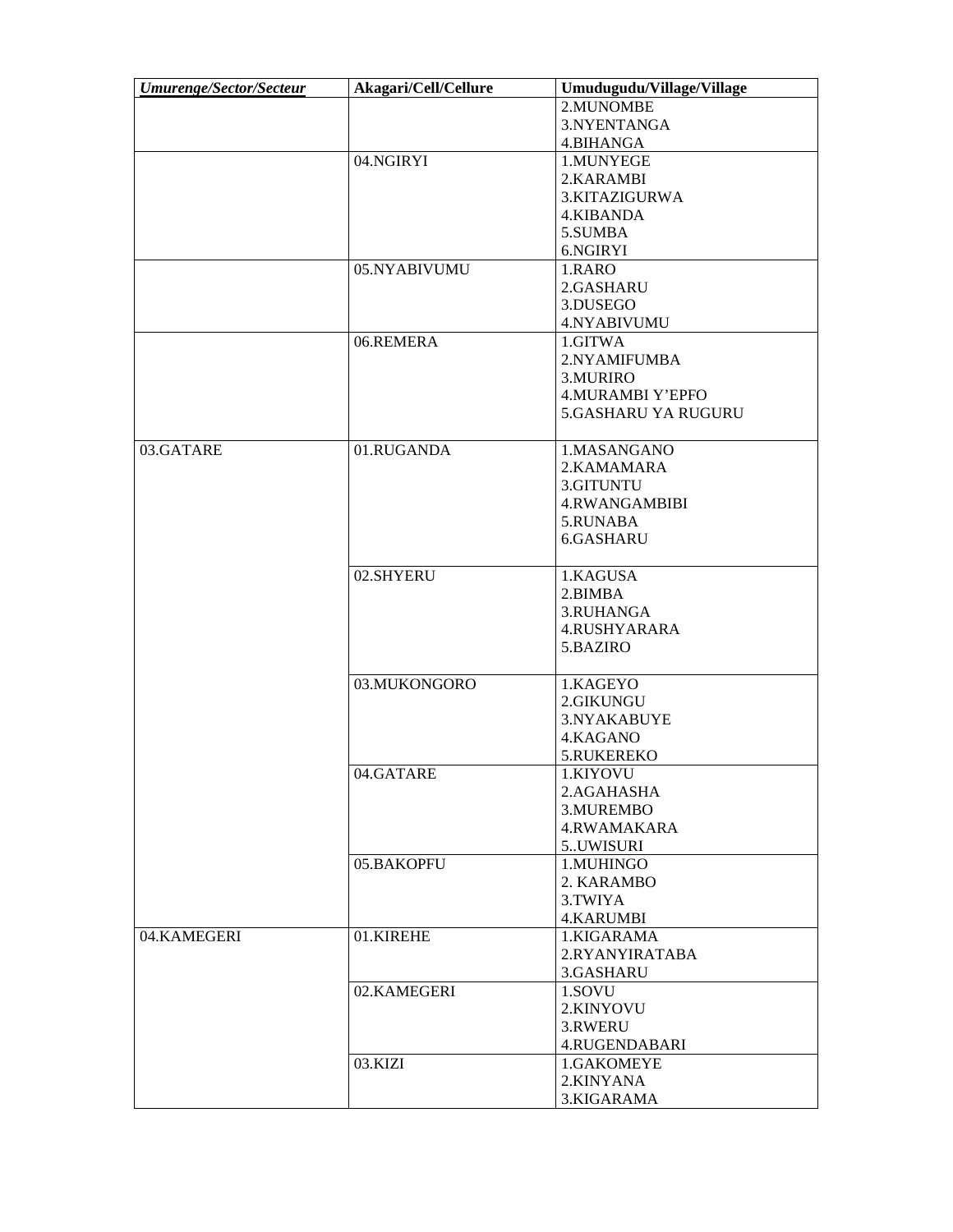| <b>Umurenge/Sector/Secteur</b> | Akagari/Cell/Cellure | Umudugudu/Village/Village |
|--------------------------------|----------------------|---------------------------|
|                                | 04.BWAMA             | 1.GITWA                   |
|                                |                      | 2.KIGARAMA                |
|                                |                      | 3.KAMIRO                  |
|                                | 05.RUSUSA            | 1.MUHEMBE                 |
|                                |                      | 2.BAHIMA                  |
|                                |                      | 3.BARO                    |
|                                |                      | 4.KIGARAMA                |
|                                | 06.NYARUSIZA         | 1.NYARUSIZA               |
|                                |                      | 2.BANDE                   |
|                                |                      | 3.RUTUNA                  |
|                                |                      | 4.NYARUSANGE              |
| 05.KIBIRIZI                    | 01.RUHUNGA           | 1.GAKOMA                  |
|                                |                      | 2.RUHURURA                |
|                                |                      | 3.MUNOMBE                 |
|                                |                      | 4.NYAGISHUBI              |
|                                |                      | 5.CYAMASHYA               |
|                                |                      |                           |
|                                |                      | 6.KABUGA                  |
|                                | 02.UWINDEKEZI        | 1.KARUMBI                 |
|                                |                      | 2.BIREMBO                 |
|                                |                      | 3.KIGARAMA                |
|                                |                      | 4.GATOVU                  |
|                                |                      | 5.MUGOTE                  |
|                                |                      | 6. UWAMATABA              |
|                                | 03.KARAMBO           | 1.NYIRAKIRARO             |
|                                |                      | 2.GITWA                   |
|                                |                      | 3.GISORO                  |
|                                |                      | <b>4.KAVUMU</b>           |
|                                |                      | 5.NYAMIRAMA               |
|                                | 04.BUGARAMA          | 1.KAMINA                  |
|                                |                      | 2.KARANDURA               |
|                                |                      | 3.KIVUMU                  |
|                                |                      | 4.MUNAZI                  |
|                                |                      | 5.NYABUSOZI               |
|                                |                      | 6.KABARERA                |
|                                | 05.GASHIHA           | 1.GASHARU                 |
|                                |                      | 2.MUDUHA                  |
|                                |                      | 3.RUKAMIRO                |
|                                |                      | 4.NYABUBARE               |
|                                |                      | 5.MUGANZA                 |
|                                | 06.BUGARURA          | 1.MUYANGE                 |
|                                |                      | 2. UWINYANA               |
|                                |                      | 3.NYAKIBYEYI              |
|                                |                      | 4.KASEBUTURANYI           |
|                                |                      | 5.KIRWA                   |
| 06.KITABI                      | 01.KAGANO            | 1.BUSUSURUKE              |
|                                |                      | 2.KINTOBO                 |
|                                |                      | 3.TURONZI                 |
|                                |                      | 4. UWABUMENYI             |
|                                |                      | 5.UWARWUBATSI             |
|                                |                      | 6.UWINTYABIRE             |
|                                |                      |                           |
|                                | 02.MUJUGA            | 1.GAHANDE                 |
|                                |                      | 2.MUJUGA                  |
|                                |                      | 3. MUKAKA                 |
|                                |                      | 4.RWUFE                   |
|                                |                      | 5.UWANYAKANYERI           |
|                                |                      | 6.UWINKA                  |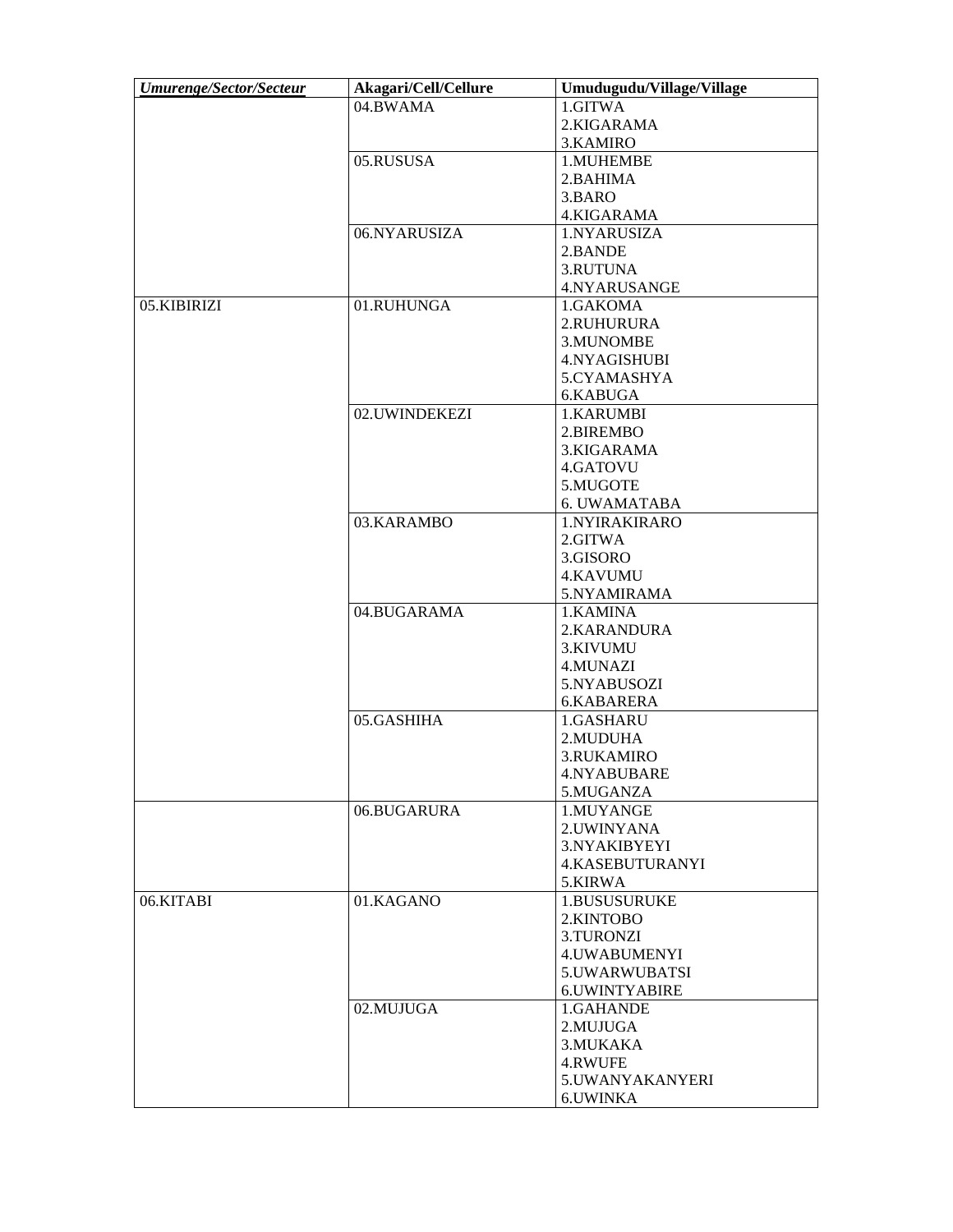| <b>Umurenge/Sector/Secteur</b> | Akagari/Cell/Cellure | Umudugudu/Village/Village |
|--------------------------------|----------------------|---------------------------|
|                                | 03.UWINGUGU          | 1.KIGALI                  |
|                                |                      | 2.RUHANGA                 |
|                                |                      | 3.UWURUNAZI               |
|                                |                      | 4.GISARENDA               |
|                                |                      | 5.RUBUYE                  |
|                                |                      | 6. UWIMISIGATI            |
|                                | 04.SHABA             | 1.MUYANGE                 |
|                                |                      | 2. UWINKA                 |
|                                |                      | 3.UWAKAGORO               |
|                                |                      | 4.GAKOKO                  |
|                                |                      | 5.KUMUGANZA               |
|                                |                      | 6.BITABA                  |
|                                | 05.MUKUNGU           | 1.GATARE                  |
|                                |                      | 2.GAHIRA                  |
|                                |                      | 3.UWICURANGIRO            |
|                                |                      | <b>4.KARAMBI</b>          |
|                                |                      | 5.UWURUNAZI               |
| 07.MBAZI                       | 01.NGARA             | 1.BUTARE                  |
|                                |                      | 2.GISIZA                  |
|                                |                      | 3.RUSEKE                  |
|                                |                      |                           |
|                                |                      | 4.GASHARU                 |
|                                |                      | 5.GITUNTU                 |
|                                |                      | 6.NYAGISHUMBU             |
|                                | 02.NGAMBI            | 1.KABEZA                  |
|                                |                      | 2. MUNANIRA               |
|                                |                      | 3.GASEKE                  |
|                                |                      | 4.KIVOMO                  |
|                                |                      | 5.MAHERESHO               |
|                                | 03.MANWARI           | 1.KARAMBI                 |
|                                |                      | 2.KIBUMBA                 |
|                                |                      | 3.MUHORORO                |
|                                |                      | 4.KIGARAMA                |
|                                | 04.MUTIWINGOMA       | 1.GATWA                   |
|                                |                      | 2.MUDUHA                  |
|                                |                      | 3.KABUGA                  |
|                                |                      | 4.KABERE                  |
|                                |                      | 5.NYAMIRAMA               |
| 08.MUSHUBI                     | 01.BUTETERI          | 1.RUSOYA                  |
|                                |                      | 2.KIZANGANYA              |
|                                |                      | 3.REMERA                  |
|                                |                      | 4.MUGUNDA                 |
|                                |                      | 5.GORWE                   |
|                                |                      | 6.NGOMA                   |
|                                |                      | 7. KAGORWE                |
|                                |                      | 8. MURAMBI                |
|                                |                      | 9. NYAKIBANDE             |
|                                |                      | 10.RWAMIKO                |
|                                | 02.CYOBE             | 1.GASEKE                  |
|                                |                      | 2 CYOBE                   |
|                                |                      | 3.NYAGISUMO               |
|                                |                      | <b>4. NYARUSHIKE</b>      |
|                                |                      | 5.NYAKABINGO              |
|                                |                      | 6.GITIKIREMA              |
|                                |                      | 7. NYAKIRAMBI             |
|                                |                      | 8. RUTOYE                 |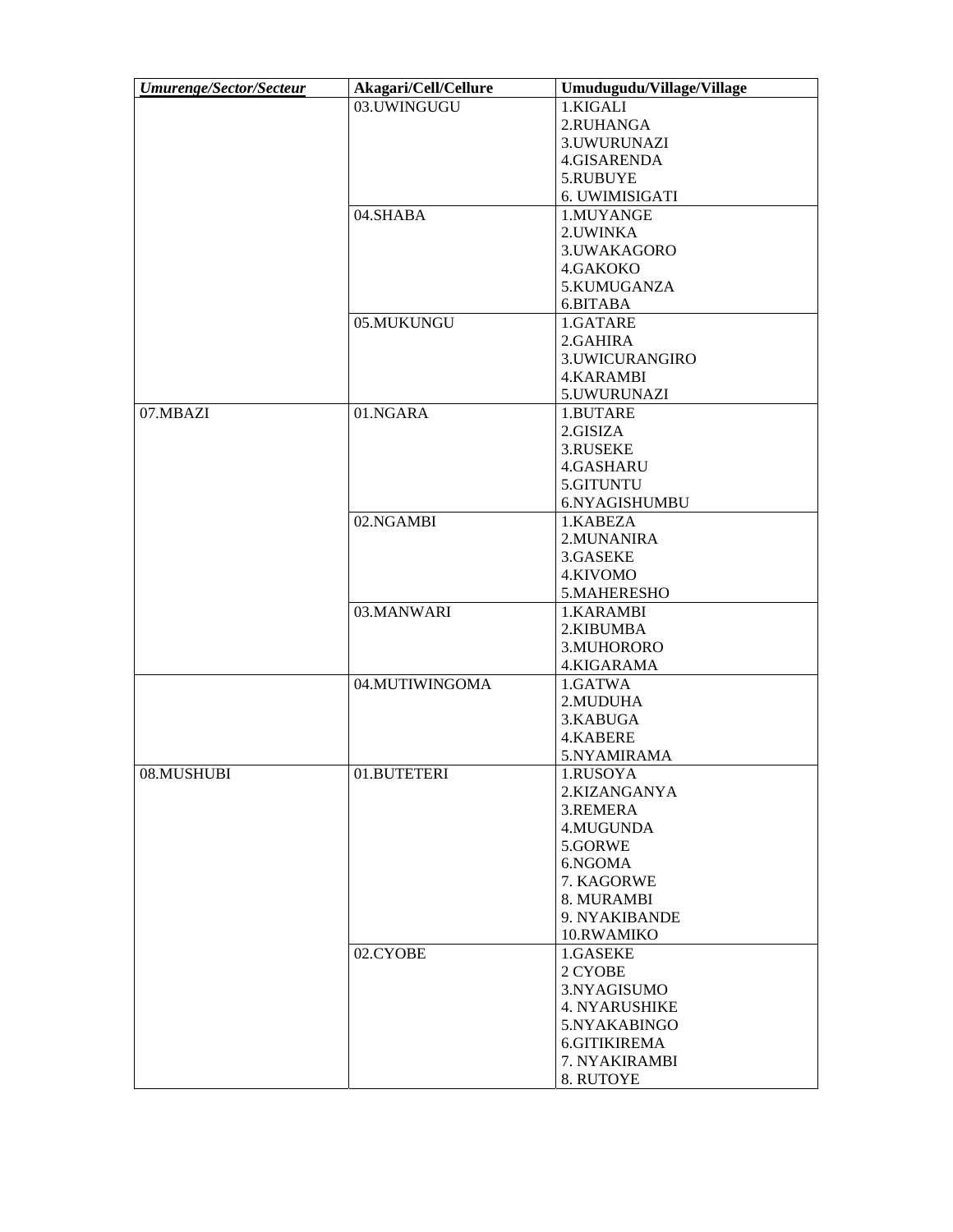| Umurenge/Sector/Secteur | Akagari/Cell/Cellure | Umudugudu/Village/Village |
|-------------------------|----------------------|---------------------------|
|                         | 03.GASHWATI          | 1.MUSHUBI                 |
|                         |                      | 2.MUHEMBE                 |
|                         |                      | 3.GASHWATI                |
|                         |                      | 4.RUCONDO                 |
|                         |                      | 5.RWERAMANA               |
|                         |                      | 6.MUKO                    |
|                         |                      | 7. RUHINGA                |
| 09.MUGANO               | 01.SUTI              | 1.MATYAZO                 |
|                         |                      | 2.TURYANGO                |
|                         |                      | 3.RWAMIKO                 |
|                         |                      | 4.GASIZA                  |
|                         |                      | 5.CYABUTE                 |
|                         | 02.YONDE             |                           |
|                         |                      | 1.KANYEGENYEGE            |
|                         |                      | 2.GISOVU                  |
|                         |                      | 3.NYARUSAZI               |
|                         |                      | <b>4.RUHAMIRA I</b>       |
|                         |                      | 5.RUHAMIRA                |
|                         | 03.RUHINGA           | 1.KARAMBI                 |
|                         |                      | 2.GITARAMA                |
|                         |                      | 3.CYINZIRA                |
|                         |                      | 4.CYIBANDE                |
|                         | 04.GITONDORERO       | 1.GITUNTU                 |
|                         |                      | 2.MASO                    |
|                         |                      | 3.KARAMBI                 |
|                         |                      | 4.GITONDORERO             |
|                         |                      | 5.GAKOMEYE                |
|                         | 05.SOVU              | 1.RUHANGA                 |
|                         |                      | 2.RUGARAMA                |
|                         |                      | 3.KIGARAMA                |
|                         |                      | 4.NZIRANZIZA              |
|                         | 06.GITWA             | 1.KABUHORORO              |
|                         |                      | 2.RYAMIGABO               |
|                         |                      | <b>3.KIRENZI I</b>        |
|                         |                      | 4.RUTABO                  |
|                         |                      | 5.NYAKIBINGO              |
|                         |                      | <b>6.KIRENZI II</b>       |
| 10.TARE                 | 01.GATOVU            | 1.MUHATI                  |
|                         |                      | 2.KIGUSA                  |
|                         |                      | 3.KIMINA                  |
|                         |                      | 4.GASENGE                 |
|                         |                      | 5.RUZIBA                  |
|                         | 02.KAGANZA           | 1.KANYIRANDORI            |
|                         |                      | 2.BUREMERA                |
|                         |                      | 3.CYIMICANGA              |
|                         |                      | 4.BIVUMU                  |
|                         |                      |                           |
|                         |                      | 5.RUGANZA                 |
|                         | 03.NYAMIGINA         | 1.MARYOHE                 |
|                         |                      | 2.GAKOMA                  |
|                         |                      | 3.RUKOKO                  |
|                         |                      | 4.NYARUGETI               |
|                         |                      | 5.UWINYANA                |
|                         |                      | 6.NKOMERO                 |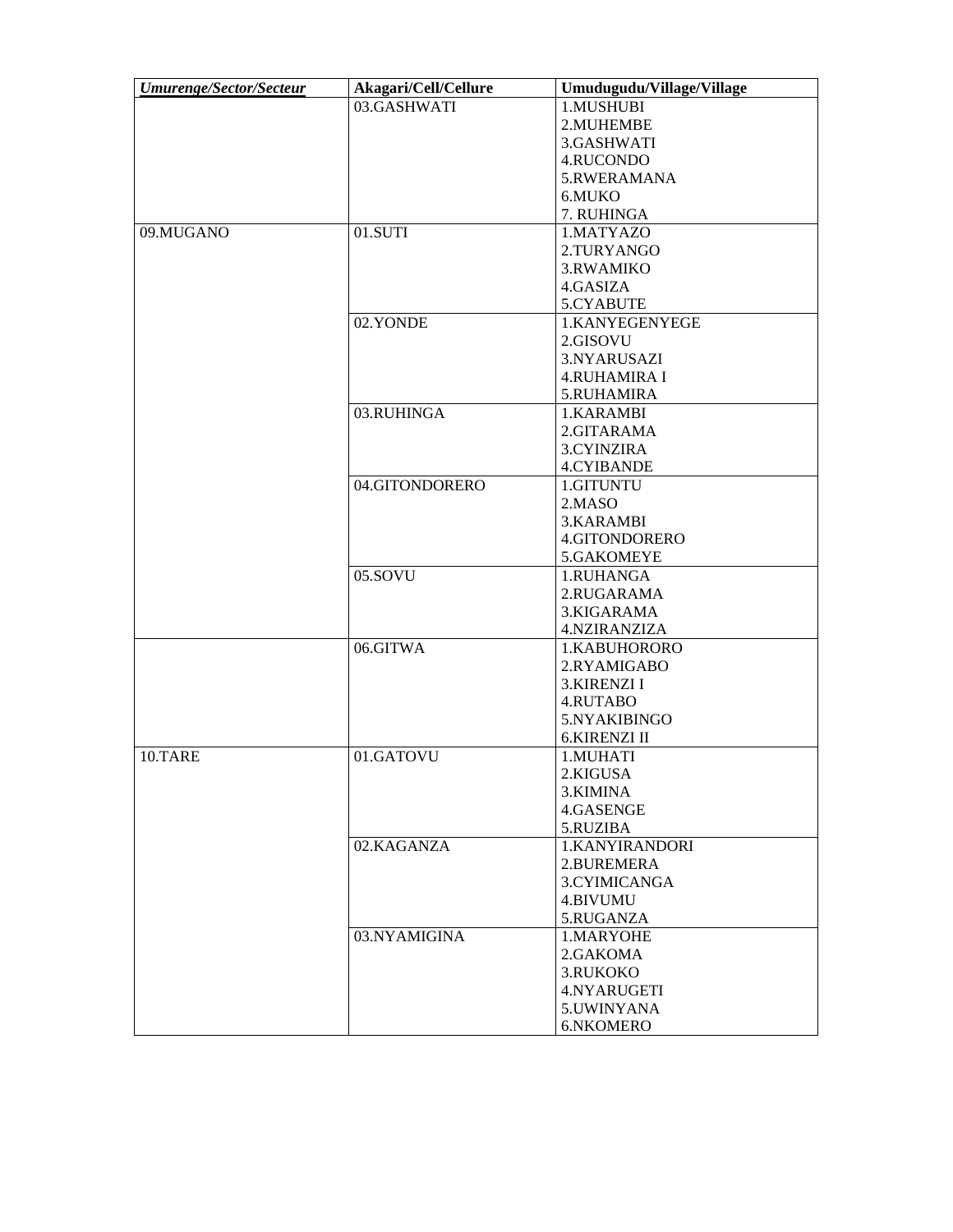| <b>Umurenge/Sector/Secteur</b> | Akagari/Cell/Cellure | Umudugudu/Village/Village |
|--------------------------------|----------------------|---------------------------|
|                                | 04.BUHORO            | 1.KIRWA                   |
|                                |                      | 2.GISANZE                 |
|                                |                      | 3.KANSEREGE               |
|                                |                      | 4.RYARUBONDO              |
|                                |                      | 5. RWUFE                  |
|                                |                      | 6. NYABWOMA               |
|                                |                      | 7. GITOVU                 |
|                                | 05.NKUMBURE          | 1.KIBWIJE                 |
|                                |                      | 2.GAHEMBE                 |
|                                |                      | 3. VUMWE                  |
|                                |                      | 4.MUHUMO                  |
|                                |                      | 5.BIRARO                  |
|                                |                      | <b>6. RUKEREKO</b>        |
|                                |                      | 7. RUGETI                 |
|                                |                      | 8. MUBEZI                 |
|                                |                      | 9.BIREKA                  |
|                                |                      | 10. UWUMUGETI             |
|                                |                      |                           |
|                                | 06.GASARENDA         | 1.MUSE                    |
|                                |                      | 2.KIVURUGA                |
|                                |                      | 3.KAGARAMA                |
|                                |                      | <b>4.KIMINAZI</b>         |
|                                |                      | 5.RWUFE                   |
|                                |                      | 6.MURANGARA               |
|                                |                      | 7. UWINKOMO               |
| 11.KADUHA                      | 01.MURAMBI           | 1.NYARURYANGO             |
|                                |                      | 2.KASEMANYANA             |
|                                |                      | 3.KIBIRARO                |
|                                |                      | 4.REBERO                  |
|                                | 02.KAVUMU            | 1.GITEGA                  |
|                                |                      | 2 KAVUMU                  |
|                                |                      | 3.KABUGA                  |
|                                |                      | 4.GATABA                  |
|                                |                      | 5.BIZIGURO                |
|                                |                      | 6. BAMBA                  |
|                                |                      | 7.KAMONYO                 |
|                                |                      | 8. NYACYONGA              |
|                                |                      | 9. KAREHE                 |
|                                |                      | 10. JOMA                  |
|                                | 03.NYABISINDU        | 1.KIVUMU                  |
|                                |                      | 2.KIREHE                  |
|                                |                      | 3 GITABAGE                |
|                                |                      | 4.MUKONGORO               |
|                                |                      | 5.KASEMAZI                |
|                                |                      | 6.KABAZIRO                |
|                                |                      | 7. KANYEGENYEGE           |
|                                |                      | 8. MUDUHA                 |
|                                | 04.MUSENYI           | 1.MUNINI                  |
|                                |                      | 2.NGANZO                  |
|                                |                      | 3.GASOVU                  |
|                                |                      | 4.RUGANDA                 |
|                                |                      | 5.GATOKI                  |
|                                |                      | 6.KIRWA                   |
|                                |                      | 7.NYAKIRAMBI              |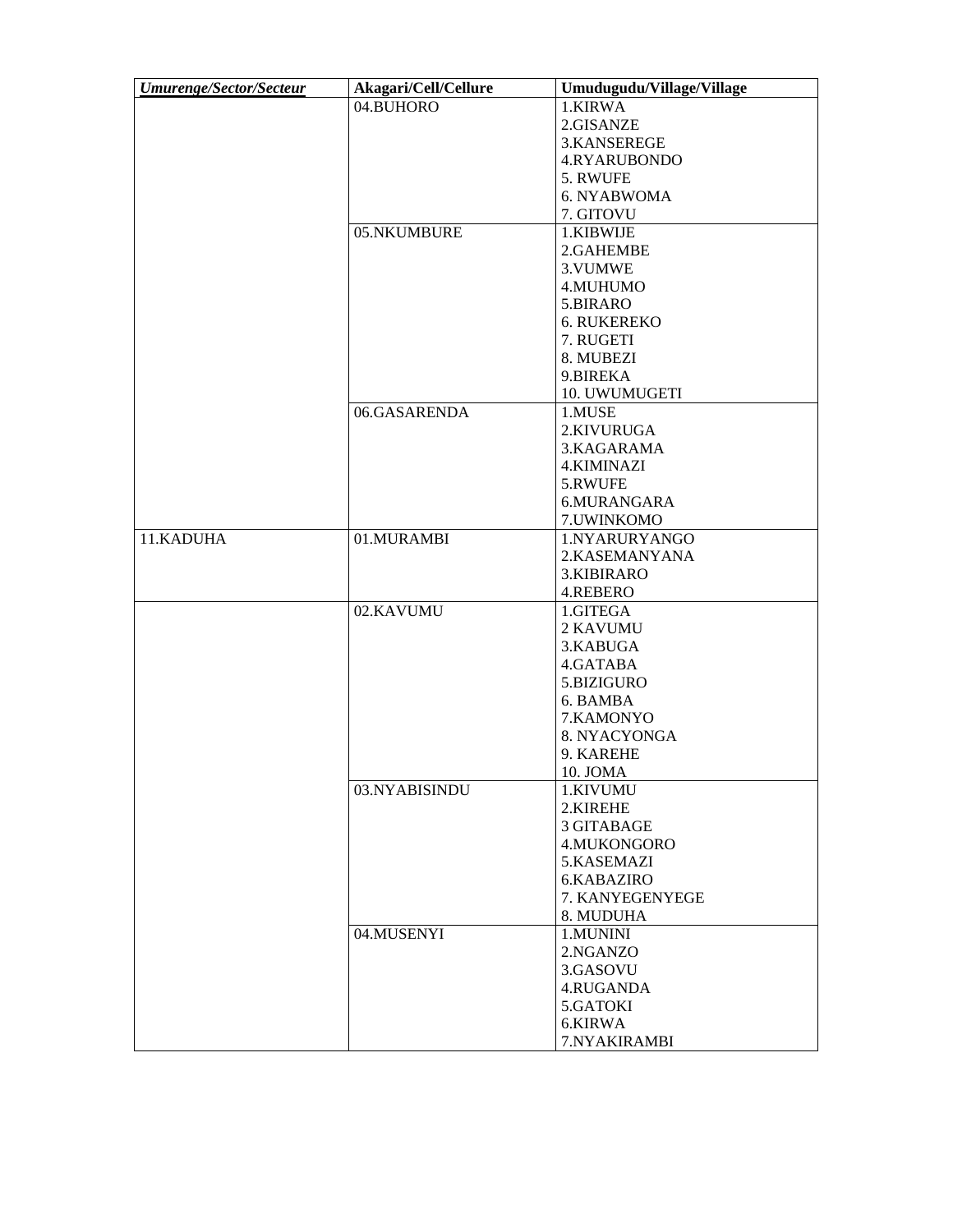| <b>Umurenge/Sector/Secteur</b> | Akagari/Cell/Cellure | Umudugudu/Village/Village |
|--------------------------------|----------------------|---------------------------|
|                                | 05.NYAMIYAGA         | 1.NKOMERO                 |
|                                |                      | 2.NYAKABINGO              |
|                                |                      | 3.RUHUHA                  |
|                                |                      | 4.CYUGARO                 |
|                                |                      | 5.RUKERI                  |
|                                |                      | 6. GASHIRU                |
| 12.UWINKINGI                   | 01.KIBYAGIRA         | 1.CYUMUGANZA              |
|                                |                      | 2.SEKERA                  |
|                                |                      | 3.KABUGA                  |
|                                |                      | 4.BISHYA                  |
|                                |                      | 5. IGITKIMANA             |
|                                |                      | 6.SOBAKI                  |
|                                |                      | 7.KAGANO                  |
|                                | 02.GAHIRA            |                           |
|                                |                      | 1.GAHIRA                  |
|                                |                      | 2. UWINKINGI              |
|                                |                      | 3.KIBUGAZI                |
|                                |                      | 4. KUNYU                  |
|                                |                      | 5.GITITI                  |
|                                |                      | 6.BUNYUNYU                |
|                                |                      | 7. RUGEYO                 |
|                                | 03.MUDASOMWA         | 1.GICACA                  |
|                                |                      | 2.RUSHUBI                 |
|                                |                      | 3.NSINDUKA                |
|                                |                      | 4.KARAMBO                 |
|                                |                      | 5. UWAJYOGORO             |
|                                | 04.MUNYEGE           | 1.NYARURAMBI              |
|                                |                      | 2.KANYAMPOGO              |
|                                |                      | 3.KIMINA                  |
|                                |                      | 4.BITABA                  |
|                                |                      | 5.GAHANGO                 |
|                                |                      | 6.MUNYEGE                 |
|                                | 05.BIGUMIRA          | 1.MAGUMIRA                |
|                                |                      | 2.CYUMUGANZA              |
|                                |                      | 3.GAKOKO                  |
|                                |                      | 4. MURAMBI                |
|                                | 06.RUGOGWE           | 1.SUBUKINIRO              |
|                                |                      | 2.RUGETI                  |
|                                |                      | 3.NYAMUGARI               |
|                                |                      | 4.MWISHONGWE              |
|                                |                      | 5.MUNINI                  |
|                                |                      | 6. MABENDE                |
| 13.MUSEBEYA                    | 01.NYARURAMBI        | 1.GATITI                  |
|                                |                      | 2.CYABWIMBA               |
|                                |                      | 3.GIHETA                  |
|                                |                      |                           |
|                                |                      | 4.MUJYEJURU               |
|                                |                      | 5.RWABIGEYO               |
|                                |                      | 6.KABERE                  |
|                                |                      | 7. CYARWA                 |
|                                |                      | 8.NYARURAMBI              |
|                                | 02.RUGANO            | 1.RUGANO                  |
|                                |                      | 2.RUKUNGU                 |
|                                |                      | 3.KIBANDIRWA              |
|                                |                      | 4.BUGARAMA                |
|                                |                      | 5.GISIZA                  |
|                                |                      | 6.BUSANZA                 |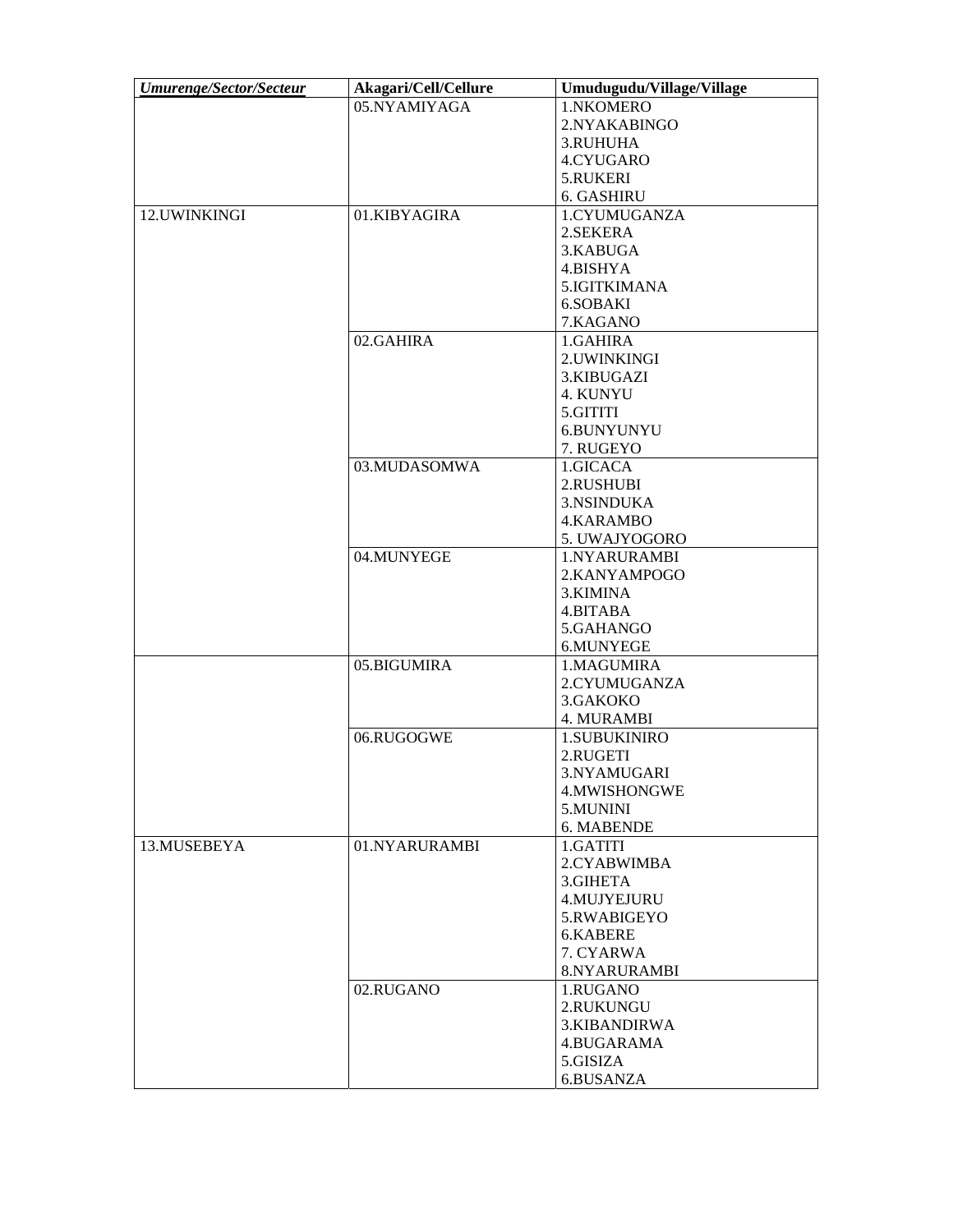| <b>Umurenge/Sector/Secteur</b> | Akagari/Cell/Cellure | Umudugudu/Village/Village  |
|--------------------------------|----------------------|----------------------------|
|                                | 03.RUSEKERA          | 1.SHAKI                    |
|                                |                      | 2.REBERO                   |
|                                |                      | 3. UWIMITUZA               |
|                                |                      | 4.NGOMA                    |
|                                |                      | 5.KARAMBO                  |
|                                | 04.RUNEGE            | 1.GACUNDURA                |
|                                |                      | 2.BITABA                   |
|                                |                      | 3.RUKARANKA                |
|                                |                      | 4.BIGUGU                   |
|                                |                      | 5.GAKEREKO                 |
|                                |                      | 6 NDOGONDWE                |
|                                |                      | 7.RUGANZA                  |
|                                | 05.GATOVU            | 1.GATOVU                   |
|                                |                      | 2.KANYIRANZOGA             |
|                                |                      | 3.BISEREGANYA              |
|                                |                      | 4.RYANYAKAYAGA             |
|                                |                      | 5. GITOVU                  |
|                                |                      | 6. NYARUBANDE              |
|                                | 06.SEKERA            | 1.NKOMERO                  |
|                                |                      | 2.MASINDE                  |
|                                |                      | 3.NYARUHURA                |
|                                |                      | 4.RUBUMBURI                |
|                                |                      | 5.MUGANO                   |
|                                |                      | 6.RUGAZI                   |
| 14.KIBUMBWE                    | 01.BWENDA            | 1.MUNYINYA                 |
|                                |                      | 2.NYAGATOVU                |
|                                |                      | 3.MURAMBI                  |
|                                |                      | 4.MURWA                    |
|                                |                      | 5.NYAMIRAMA                |
|                                | 02.KIBIBI            | 1.RWEZAMENYO               |
|                                |                      | 2.KIRWA                    |
|                                |                      | 3.BYINGARURA               |
|                                |                      | 4.GATANDAGANYA             |
|                                |                      | 5.KANYEGE                  |
|                                |                      | 6.KABERE                   |
|                                | 03.GAKANKA           | 1.CYERU                    |
|                                |                      | 2.NYARUBUYE                |
|                                |                      |                            |
|                                |                      | 3.GIKOMERO<br>4.NKURUBUYE  |
|                                |                      | 5.RAMBYA                   |
|                                |                      |                            |
|                                |                      | 6.MUNINI                   |
|                                | 04.NYAKIZA           | 1.KINYANA NORD<br>2.ZIGATI |
|                                |                      | 3.DUSENYI                  |
|                                |                      | <b>4.MURAMBI</b>           |
|                                |                      |                            |
|                                |                      | 5.KARAMBO                  |
| 15.NKOMANE                     |                      | 6.NYAKIZU                  |
|                                | 01.NKOMANE           | 1.BANDA<br>2.KAGANO        |
|                                |                      |                            |
|                                |                      | 3.MUGALI                   |
|                                |                      | 4.RUHINGA                  |
|                                |                      | 5.MUTARAMA                 |
|                                | 02.BITANDARA         | 1.BUHANZI                  |
|                                |                      | 2.BITANDARA                |
|                                |                      | 3. MUNANIRA                |
|                                |                      | 4.MUYANGE                  |
|                                |                      | 5.RUGEYO                   |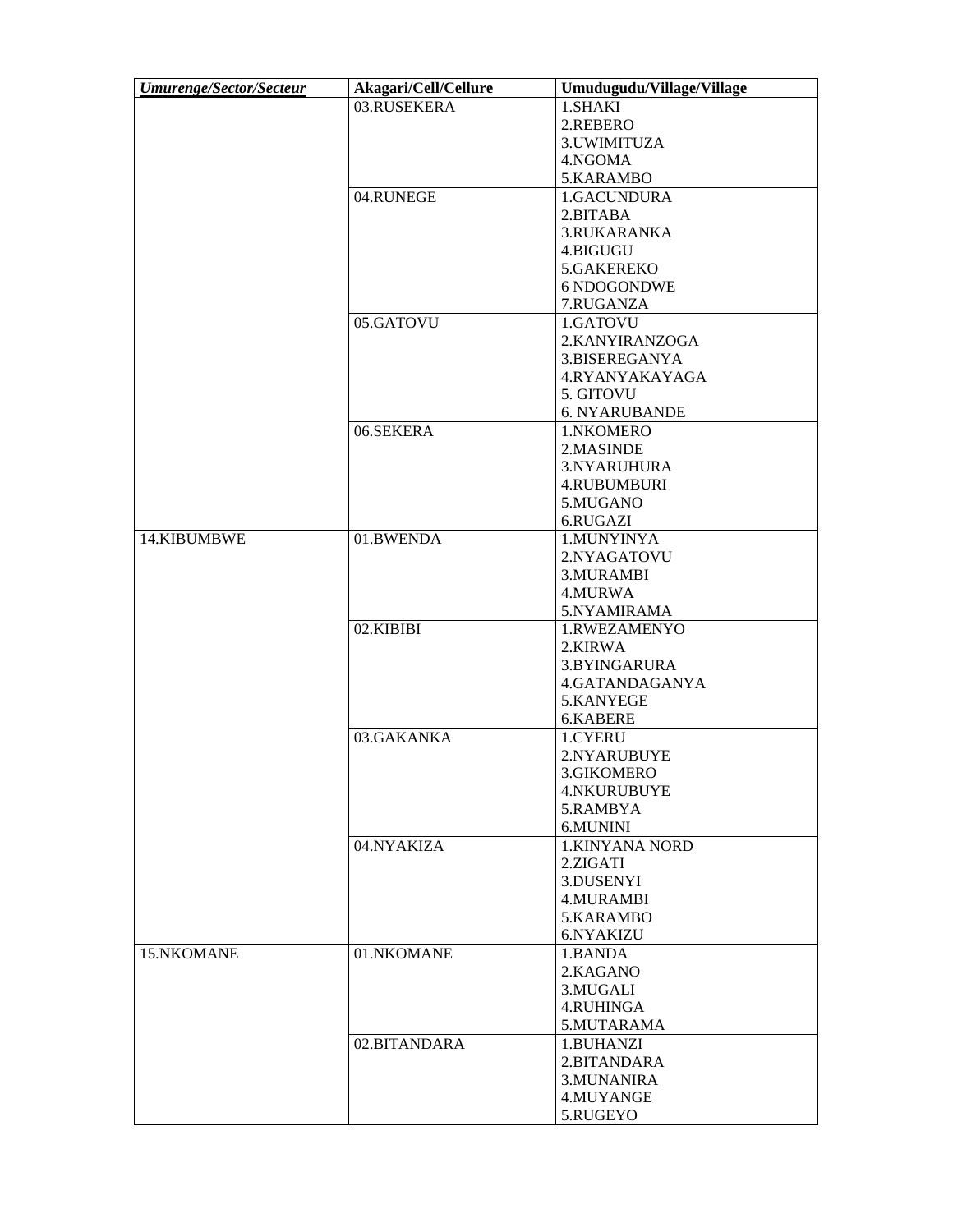| <b>Umurenge/Sector/Secteur</b> | Akagari/Cell/Cellure | Umudugudu/Village/Village |
|--------------------------------|----------------------|---------------------------|
|                                | 03.TWIYA             | 1.TWIYA                   |
|                                |                      | 2.GAKOMEYE                |
|                                |                      | 3.GISHENGE                |
|                                |                      | 4.KIBUGA                  |
|                                |                      | 5.KARUKOMA                |
|                                | 04.MUTENGERI         | 1.MUTENGERI               |
|                                |                      |                           |
|                                |                      | 2.CYURWUFE                |
|                                |                      | 3.KABAVU                  |
|                                |                      | 3.KIVUMU                  |
|                                |                      | 4.GIHWAHWA                |
|                                |                      | 5.TUBUYE                  |
|                                | 05.MUSARABA          | 1.RUSOYO                  |
|                                |                      | 2.MUSARABA                |
|                                |                      | 3.GATOROVE                |
|                                |                      | <b>4.RWIMPILI</b>         |
|                                |                      | 5.KIMBOGO                 |
|                                |                      | 6.RUTARE                  |
|                                |                      | 7.GIHUNGA                 |
|                                | 06.NYARWUNGO         | 1.BUKERO                  |
|                                |                      |                           |
|                                |                      | 2.MARAMBO                 |
|                                |                      | 3.NYARWUNGO               |
|                                |                      | 4.RUTOYI                  |
|                                |                      | 5.NYARUHOMBO              |
|                                |                      | 6.RANGI                   |
|                                |                      | 7.BISHARARA               |
| 16.MUSANGE                     | 01.GASAVE            | 1.NYABIVUMU               |
|                                |                      | 2.NYAKABUYE               |
|                                |                      | 3.KABINGO                 |
|                                |                      | 4.GASURA                  |
|                                |                      | 5. MURAMBI                |
|                                | 02.JENDA             | 1.KABAKANNYI              |
|                                |                      | 2.KAYOGORO                |
|                                |                      | 3.NYAKIRAMBI              |
|                                |                      | 4.CYABAGOMBA              |
|                                |                      | 5.KAVUMU                  |
|                                |                      |                           |
|                                |                      | 6. NYAKIBUNGO             |
|                                | 03.NYAGISOZI         | 1.DUSENYI                 |
|                                |                      | 2.KIBAGA                  |
|                                |                      | 3.RUHUGA                  |
|                                |                      | 4.REMERA                  |
|                                |                      | 5.UWABASHI                |
|                                | 04.MASAGARA          | 1.CYARUVUNGE              |
|                                |                      | 2.NYAGIHIMA               |
|                                |                      | 3.CYABASANA               |
|                                |                      | 4.MUTAKARA                |
|                                |                      | 5.GITUNTU                 |
|                                |                      | 6.MUHORORO                |
|                                |                      | 7.MUTUNTU                 |
|                                | 05.MASANGANO         | 1.NYAKABUYE               |
|                                |                      | 2.GASAGARA                |
|                                |                      | 3.MUBUGA                  |
|                                |                      | 4.KIBUMBA                 |
|                                |                      |                           |
|                                |                      | 5.RUTUNTU                 |
|                                | 06.MASIZI            | 1.RWINA                   |
|                                |                      | 2.RWANKANGO               |
|                                |                      | 3.KARAMA                  |
|                                |                      | 4.MUREHE                  |
|                                |                      | 5.MUNINI                  |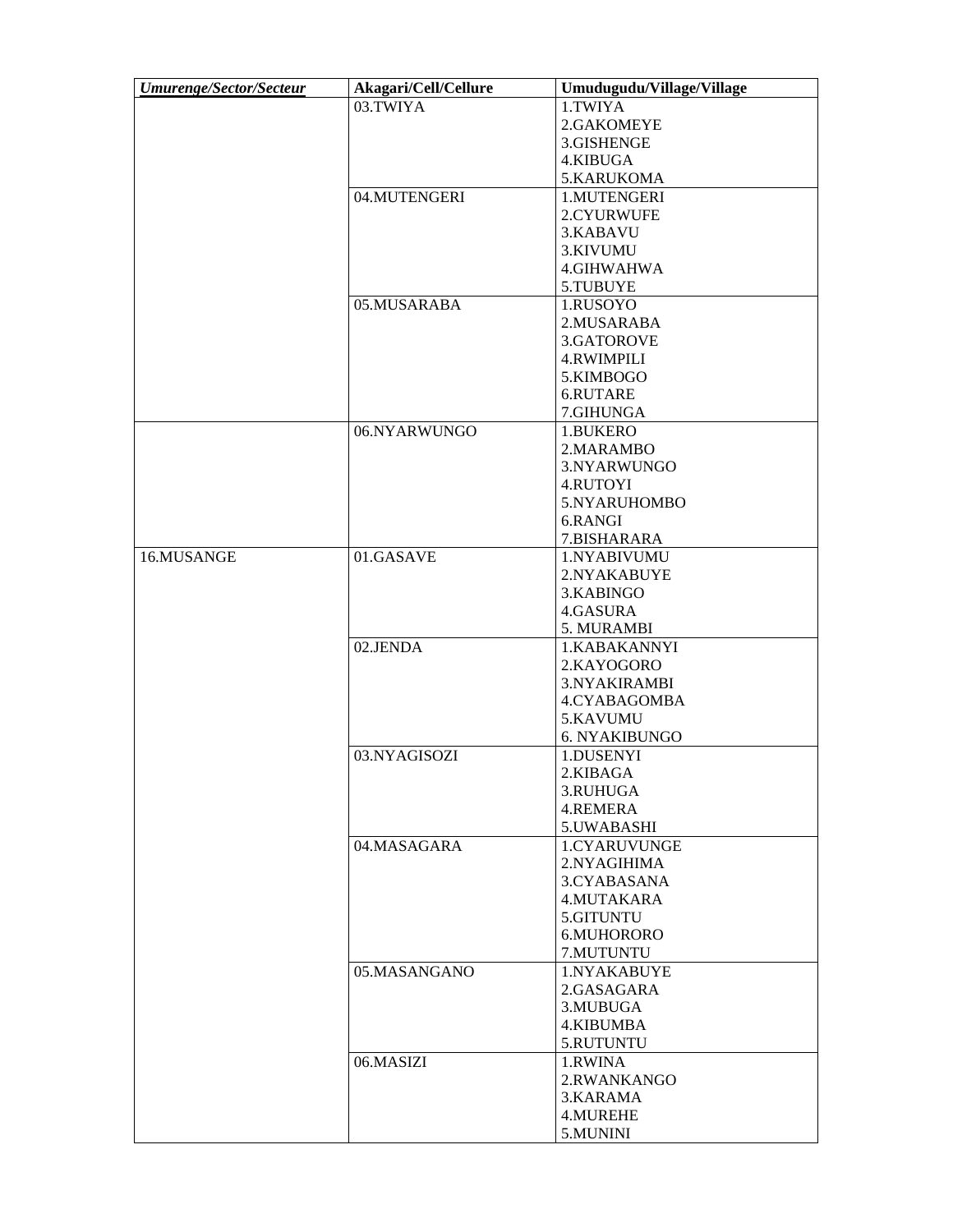| <b>Umurenge/Sector/Secteur</b> | Akagari/Cell/Cellure | Umudugudu/Village/Village |
|--------------------------------|----------------------|---------------------------|
| 17.BURUHUKIRO                  | 1.BYIMANA            | 1.GAKANGAGA               |
|                                |                      | 2.BISHYIGA                |
|                                |                      | <b>3.RUKERI</b>           |
|                                |                      | 4.BITEBO                  |
|                                |                      | 5.GIHUMO                  |
|                                | 02.BUSHIGISHIGI      | 1.BUSHIGISHIGI            |
|                                |                      | 2.MUGOTE                  |
|                                |                      | 3.RUSEKERA                |
|                                |                      | <b>4.GIHARAYUMBU</b>      |
|                                | 03.KIZIMYAMURIRO     | 1MINAGA                   |
|                                |                      | 2.UWINZOVU                |
|                                |                      | 3.KAGANO                  |
|                                |                      | 4.GISHWATI                |
|                                |                      | 5.MUJERENGE               |
|                                |                      | <b>6. GIKUNGU</b>         |
|                                |                      | 7.TANDAMARA               |
|                                |                      | 8. KINABA                 |
|                                | 04.MUNINI            | 1.UWINZOVU                |
|                                |                      | 2.GITOVU                  |
|                                |                      | 3.MAGUMIRA                |
|                                |                      | 4.MUNINI                  |
|                                |                      | 5.RUKWANDU                |
|                                |                      | 6. KINYONZA               |
|                                |                      | 7. MATSINDA               |
|                                | 05.RAMBYA            | 1.BURUHUKIRO              |
|                                |                      | 2.NKAMBA                  |
|                                |                      | 3.MPANGA                  |
|                                |                      | 4.RUSEKE                  |
|                                |                      | 5.KIBURURO                |
|                                | 06.GIFURWE           | 1. NGANZO                 |
|                                |                      | 2. GIFURWE                |
|                                |                      | 3.BITABI                  |
|                                |                      | <b>4.RURONZI</b>          |
|                                |                      | <b>5. UWANKIRIYE</b>      |
|                                |                      | 6.NYAMABERE               |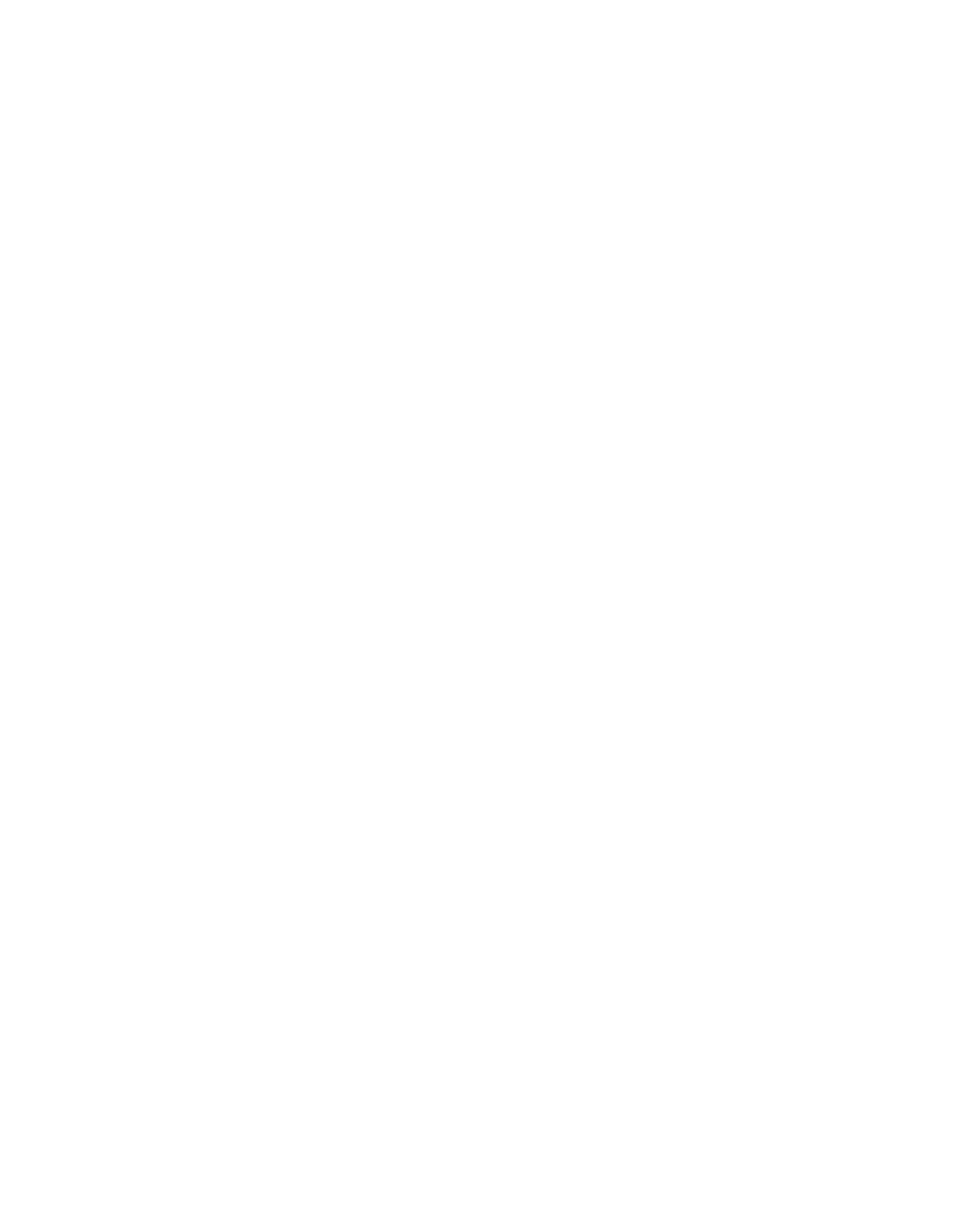| <b>Umurenge/Sector/Secteur</b> | Akagari/Cell/Cellule | Umudugudu/Village/Village |
|--------------------------------|----------------------|---------------------------|
| 1.MBAZI                        | 1.GATOBOTOBO         | 1.Rwabuye                 |
|                                |                      | 2.Bigangara               |
|                                |                      | $\overline{3.}$ Agashuru  |
|                                |                      | 4.Mpinga                  |
|                                |                      | 5.Akanyinya               |
|                                |                      | 6.Rubona                  |
|                                |                      | 7.Kanyaruhinda            |
|                                | 2.KABUGA             | 1.Mpinga                  |
|                                |                      | 2.Gicubuka                |
|                                |                      | 3.Agasharu                |
|                                |                      | 4.Agakombe                |
|                                |                      | 5.Ndobogo                 |
|                                |                      | 6.Rwezamenyo              |
|                                | 3. Mwulire           | 1.Bombogo                 |
|                                |                      | 2.Cyayove                 |
|                                |                      | 3.Gitwa                   |
|                                |                      | 4.Kaburuba                |
|                                |                      | 5.Taba                    |
|                                |                      | 6.Murambi                 |
|                                | 4.Rugango            | 1.Kabakono                |
|                                |                      | 2.Kigarama                |
|                                |                      | 3.Ngeri                   |
|                                |                      | 4.Kamunyinya              |
|                                |                      | 5. Nyabisindu             |
|                                |                      | 6.Nyamirundi              |
|                                |                      | 7.Kibiraro                |
|                                |                      | 8.Mpinga                  |
|                                |                      | 9.Gahanga                 |
|                                |                      | 10.Kanzeyi                |
|                                | 5.Rusagara           | 1.Kibirizi                |
|                                |                      | 2.Gitwa                   |
|                                |                      | 3.Ruhuha                  |
|                                |                      | 4.Buhoro                  |
|                                |                      | 5 Cyingoma                |
|                                | 6.Tare               | $\overline{1}$ .Kigwene   |
|                                |                      | 2.Gashikiri               |
|                                |                      | 3.Kagarama                |
|                                |                      | 4.Kavumu                  |
|                                |                      | 5.Cyahafi                 |
|                                |                      | 6.Rupango                 |
|                                | 7.Mutunda            | 1.Ruryango                |
|                                |                      | $2.$ Kinyana              |
|                                |                      | 3.Kagera                  |
|                                |                      | 4.Rugarama                |
|                                |                      | $\overline{5}$ .Kimuna    |
|                                |                      | 6.Kigusa                  |
| 2.KINAZI                       | 1.Sazange            | 1.Mukuzanyana             |
|                                |                      | 2. Nyabisindu             |
|                                |                      | 3.Gahondo                 |
|                                |                      | 4.Kigarama                |
|                                |                      | 5.Giseke                  |
|                                |                      | 6.Butare                  |
|                                | 2.Byinza             | 1.Rwerinka                |
|                                |                      | 2.Buremera                |
|                                |                      |                           |

## **AKARERE KA HUYE – HUYE DISTRICT – DISTRICT DE HUYE**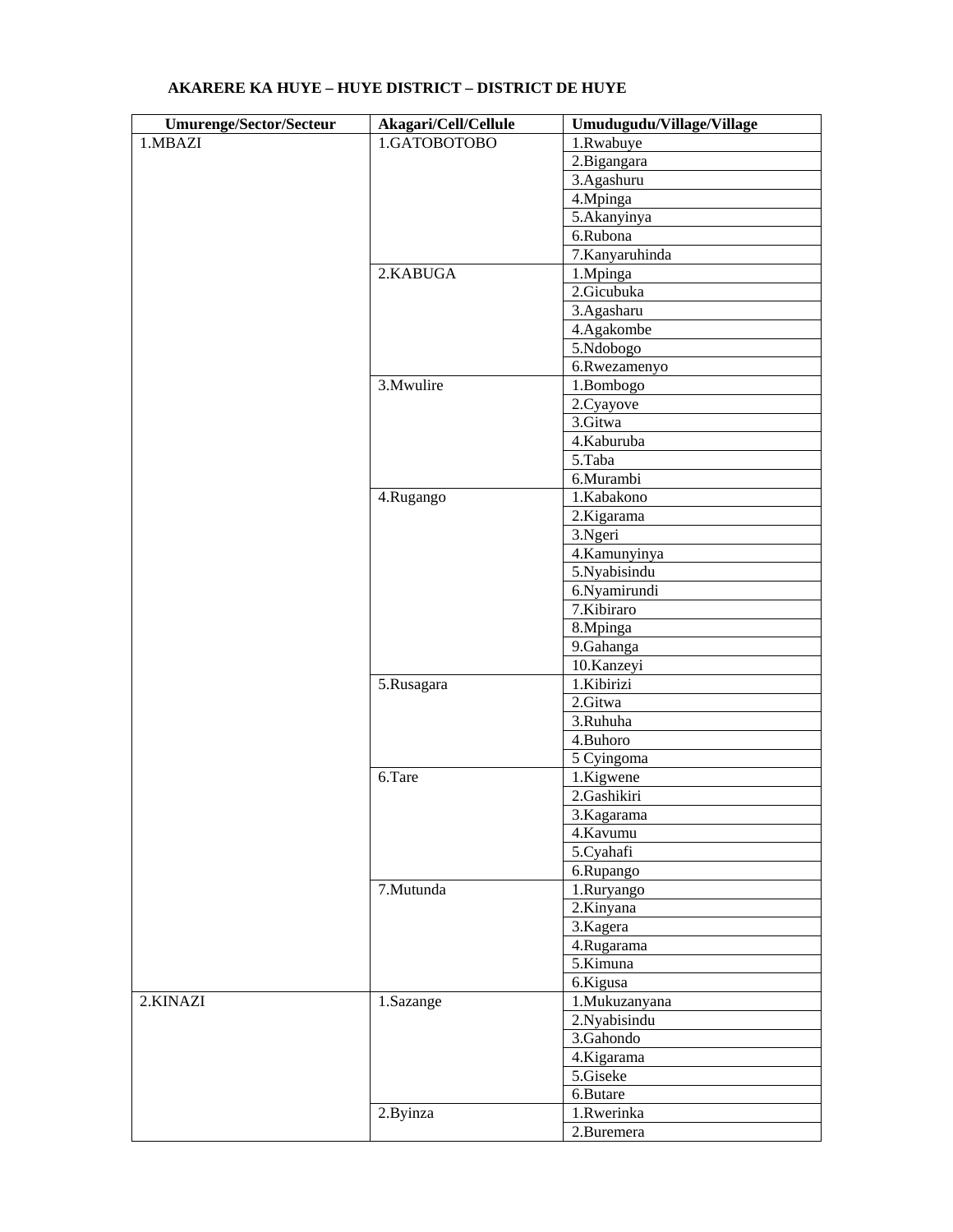| 3.Gakoni<br>4. Nyarurama<br>3.Gitovu<br>1.Ruvugizo<br>2.Kinazi<br>3.Karambo<br>4.Nyarugunga<br>5.Hanika<br>6.Rubona<br>7.Muti<br>8. Nyarusange<br>4.Gahana<br>1.Rugarama<br>2.Gasaka<br>3.Gihana<br>4.Sogwe<br>5.Cyegera<br>5.Kabona<br>1.Munyu<br>2.Kibiraro<br>3.Mujyejuru<br>4.Remera<br>5.Rwambariro<br>1.Gisakura<br>1.Gasharu<br>3.SIMBI<br>2.Kigarama<br>3.Bambiro<br>4.Kirarambogo |
|--------------------------------------------------------------------------------------------------------------------------------------------------------------------------------------------------------------------------------------------------------------------------------------------------------------------------------------------------------------------------------------------|
|                                                                                                                                                                                                                                                                                                                                                                                            |
|                                                                                                                                                                                                                                                                                                                                                                                            |
|                                                                                                                                                                                                                                                                                                                                                                                            |
|                                                                                                                                                                                                                                                                                                                                                                                            |
|                                                                                                                                                                                                                                                                                                                                                                                            |
|                                                                                                                                                                                                                                                                                                                                                                                            |
|                                                                                                                                                                                                                                                                                                                                                                                            |
|                                                                                                                                                                                                                                                                                                                                                                                            |
|                                                                                                                                                                                                                                                                                                                                                                                            |
|                                                                                                                                                                                                                                                                                                                                                                                            |
|                                                                                                                                                                                                                                                                                                                                                                                            |
|                                                                                                                                                                                                                                                                                                                                                                                            |
|                                                                                                                                                                                                                                                                                                                                                                                            |
|                                                                                                                                                                                                                                                                                                                                                                                            |
|                                                                                                                                                                                                                                                                                                                                                                                            |
|                                                                                                                                                                                                                                                                                                                                                                                            |
|                                                                                                                                                                                                                                                                                                                                                                                            |
|                                                                                                                                                                                                                                                                                                                                                                                            |
|                                                                                                                                                                                                                                                                                                                                                                                            |
|                                                                                                                                                                                                                                                                                                                                                                                            |
|                                                                                                                                                                                                                                                                                                                                                                                            |
|                                                                                                                                                                                                                                                                                                                                                                                            |
|                                                                                                                                                                                                                                                                                                                                                                                            |
|                                                                                                                                                                                                                                                                                                                                                                                            |
|                                                                                                                                                                                                                                                                                                                                                                                            |
| 5.Nyabisindu                                                                                                                                                                                                                                                                                                                                                                               |
| 1.Bwiza<br>2.Kabusanza                                                                                                                                                                                                                                                                                                                                                                     |
| 2.Rusuma                                                                                                                                                                                                                                                                                                                                                                                   |
| 3. Maliza                                                                                                                                                                                                                                                                                                                                                                                  |
| 4.Muranda                                                                                                                                                                                                                                                                                                                                                                                  |
| 5.Ndago                                                                                                                                                                                                                                                                                                                                                                                    |
| 6.Ntobwe                                                                                                                                                                                                                                                                                                                                                                                   |
| 7.Gihinga                                                                                                                                                                                                                                                                                                                                                                                  |
| 8.Kigarama                                                                                                                                                                                                                                                                                                                                                                                 |
| 9.Umurera                                                                                                                                                                                                                                                                                                                                                                                  |
| 3.Mugobore<br>1.Nyarurembo                                                                                                                                                                                                                                                                                                                                                                 |
| 2.Ryasebiganza                                                                                                                                                                                                                                                                                                                                                                             |
| 3.Nyamirama                                                                                                                                                                                                                                                                                                                                                                                |
| 4.Kigarama                                                                                                                                                                                                                                                                                                                                                                                 |
| 5.Nyamiyaga                                                                                                                                                                                                                                                                                                                                                                                |
|                                                                                                                                                                                                                                                                                                                                                                                            |
| 6.Rugarama                                                                                                                                                                                                                                                                                                                                                                                 |
| 7.Mugobore                                                                                                                                                                                                                                                                                                                                                                                 |
| 8. Nyagasozi                                                                                                                                                                                                                                                                                                                                                                               |
| 4.Cyendajuru<br>1.Matyazo                                                                                                                                                                                                                                                                                                                                                                  |
| 2.Rugarama                                                                                                                                                                                                                                                                                                                                                                                 |
| 3.Rwatsi                                                                                                                                                                                                                                                                                                                                                                                   |
| 4. Cyendajuru                                                                                                                                                                                                                                                                                                                                                                              |
| 5.Kigarama                                                                                                                                                                                                                                                                                                                                                                                 |
| 6.Ruhinga                                                                                                                                                                                                                                                                                                                                                                                  |
| 7.Bishambu                                                                                                                                                                                                                                                                                                                                                                                 |
| 5.Nyangazi<br>1. Umuyange                                                                                                                                                                                                                                                                                                                                                                  |
| 2.Ngororero                                                                                                                                                                                                                                                                                                                                                                                |
| 3.Kabakobwa                                                                                                                                                                                                                                                                                                                                                                                |
| 4.Shunga                                                                                                                                                                                                                                                                                                                                                                                   |
| 5.Remera                                                                                                                                                                                                                                                                                                                                                                                   |
| 6.Mwigonde                                                                                                                                                                                                                                                                                                                                                                                 |
| 7.Karebero                                                                                                                                                                                                                                                                                                                                                                                 |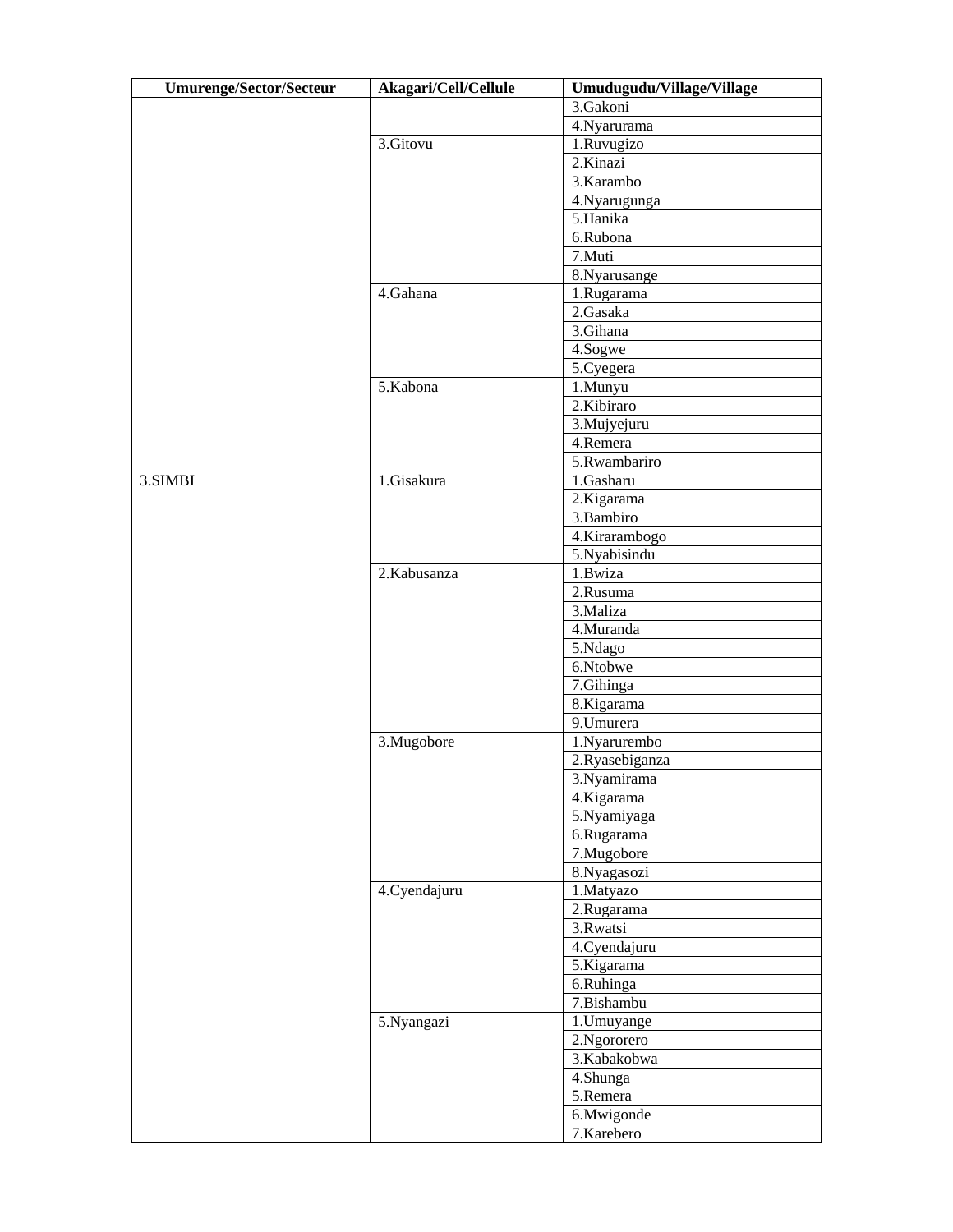| <b>Umurenge/Sector/Secteur</b> | Akagari/Cell/Cellule | Umudugudu/Village/Village |
|--------------------------------|----------------------|---------------------------|
|                                |                      | 8.Kinyambo                |
|                                |                      | 9.Kanyiramana             |
|                                |                      | 10.Nyarukurazo            |
| 4.MARABA                       | 1.Buremera           | 1.Buremera                |
|                                |                      | 2.Kinazi                  |
|                                |                      | 3.Gasarabuye              |
|                                |                      | 4.Nkorwe                  |
|                                | 2.Kabuye             | 1.Gasharu                 |
|                                |                      | 2.Murama                  |
|                                |                      | 3.Nyamvumba               |
|                                |                      | 4. Nyarusange             |
|                                |                      | 5.Rukeri                  |
|                                | 3. Kanyinya          | 1.Bwegera                 |
|                                |                      | 2.Kabirombe               |
|                                |                      | 3.Kayeye                  |
|                                |                      | 4.Gikomero                |
|                                | 4.Gasumba            | 1.Kinombe                 |
|                                |                      | 2.Gitabure                |
|                                |                      | 3.Gitwa                   |
|                                |                      | 4.Taba                    |
|                                | 5.Shanga             | 1.Kabirizi                |
|                                |                      | 2.Gasororo                |
|                                |                      | 3.Gatyazo                 |
|                                |                      | 4.Mpinga                  |
|                                |                      | 5.Nyamiyaga               |
|                                |                      | 6.Nyantende               |
|                                |                      | 7.Rutontwe                |
|                                |                      | 8.Shyinga                 |
|                                | 6.Shyembe            | 1.Karambi                 |
|                                |                      | 2.Kagoma                  |
|                                |                      | 3.Akarambo                |
|                                |                      | 4.Kigarama                |
|                                |                      | 5.Kizi                    |
|                                |                      | 6.Gisagara                |
| 5.RWANIRO                      | 1.Nyaruhombo         | 1.Kibara                  |
|                                |                      | 2.Gasharu                 |
|                                |                      | 3. Nyabujengwe            |
|                                |                      | 4.Murambi                 |
|                                |                      | 5.Mwezi                   |
|                                |                      | 6.Rugarama                |
|                                |                      | 7.Kigarama                |
|                                | 2.Gatwaro            | 1.Nyakabuye               |
|                                |                      | 2.Rumana                  |
|                                |                      | 3.Gatwaro                 |
|                                |                      | 4.Amarongi                |
|                                | 3.Kibiraro           | 1.Nyabisindu              |
|                                |                      | 2. Nyarunyinya            |
|                                |                      | 3. Murehe                 |
|                                |                      | 4.Nyamivumu               |
|                                | 4.Kamwambi           | 1.Karambo                 |
|                                |                      | 2.Rurembo                 |
|                                |                      | 3.Kamwambi                |
|                                |                      | 4.Gakomeye                |
|                                |                      | 5.Remera                  |
|                                | 5.Nyamabuye          | 1.Nyagacyamu              |
|                                |                      | 2.Bweramana               |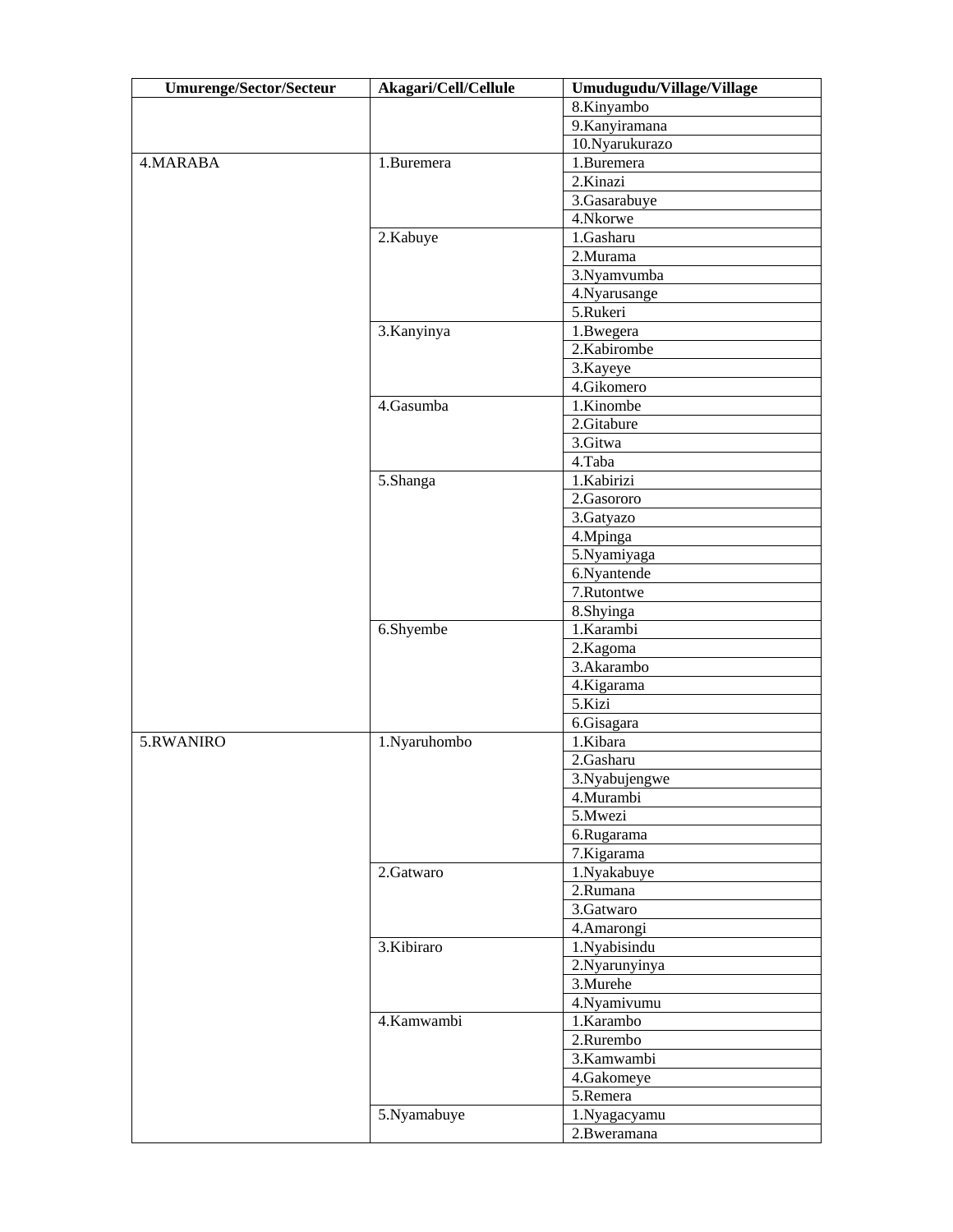| <b>Umurenge/Sector/Secteur</b> | Akagari/Cell/Cellule | Umudugudu/Village/Village |
|--------------------------------|----------------------|---------------------------|
|                                |                      | 3.Kigarama                |
|                                |                      | 4.Munanira                |
|                                |                      | 5.Kabusanane              |
|                                | 6.Shyunga            | 1.Karugumya               |
|                                |                      | 2.Kiboga                  |
|                                |                      | 3.Karama                  |
|                                |                      | 4.Rugarama                |
|                                |                      | 5.Kigarama                |
|                                | 7. Mwendo            | 1.Cyarera                 |
|                                |                      | 2.Murango                 |
|                                |                      | 3.Birambo                 |
|                                |                      | 4.Rugerero                |
| 6.RUSATIRA                     | 1.Gafumba            | 1.Mubuga                  |
|                                |                      | 2.Ruvugizo                |
|                                |                      | 3.Kabuga                  |
|                                |                      | 4.Kigari                  |
|                                |                      | 5.Kigarama                |
|                                | 2.Kiruhura           | 1.Nyarucyamu              |
|                                |                      | 2. Nyagasozi              |
|                                |                      | 3.Agasharu                |
|                                |                      | 4. Mpinga                 |
|                                |                      | 5.Rugarama                |
|                                |                      | 6.Tumba                   |
|                                |                      |                           |
|                                |                      | 7. Umuremera              |
|                                |                      | 8.Nyamuko                 |
|                                |                      | 9. Nyarugenge             |
|                                |                      | 10.Rubona                 |
|                                | 3.Kimuna             | 1.Murambi                 |
|                                |                      | 2.Rushikiri               |
|                                |                      | 3.Kimigo                  |
|                                |                      | 4.Rwamuganda              |
|                                |                      | 5.Nyabusunzu              |
|                                |                      | 6.Kamabuye                |
|                                | 4.Kimirehe           | 1.Kagasa                  |
|                                |                      | 2.Kigarama                |
|                                |                      | 3.Kavumu                  |
|                                |                      | 4. Nyakabuye              |
|                                |                      | 5.Urubanga                |
|                                |                      | 6.Ndyome                  |
|                                |                      | 7.Gakomeye                |
|                                |                      | 8. Nyarutovu              |
|                                | 5.Mugogwe            | 1.Kibiraro                |
|                                |                      | 2.Kabeza                  |
|                                |                      | 3.Mubuga                  |
|                                |                      | 4.Gicubuka                |
|                                |                      | 5.Murambi                 |
|                                | 6.Buhimba            | 1.Rusatira                |
|                                |                      | 2.Gasharu                 |
|                                |                      | 3.Kinkanga                |
|                                |                      | 4.Karubona                |
|                                |                      | 5.Kanyirankuba            |
|                                |                      | 6.Gasaka                  |
|                                |                      | 7.Mucunda                 |
|                                |                      | 8.Bihimba                 |
| 7.HUYE                         | 1.Sovu               | 1.Karambo                 |
|                                |                      | 2.Kabagendera             |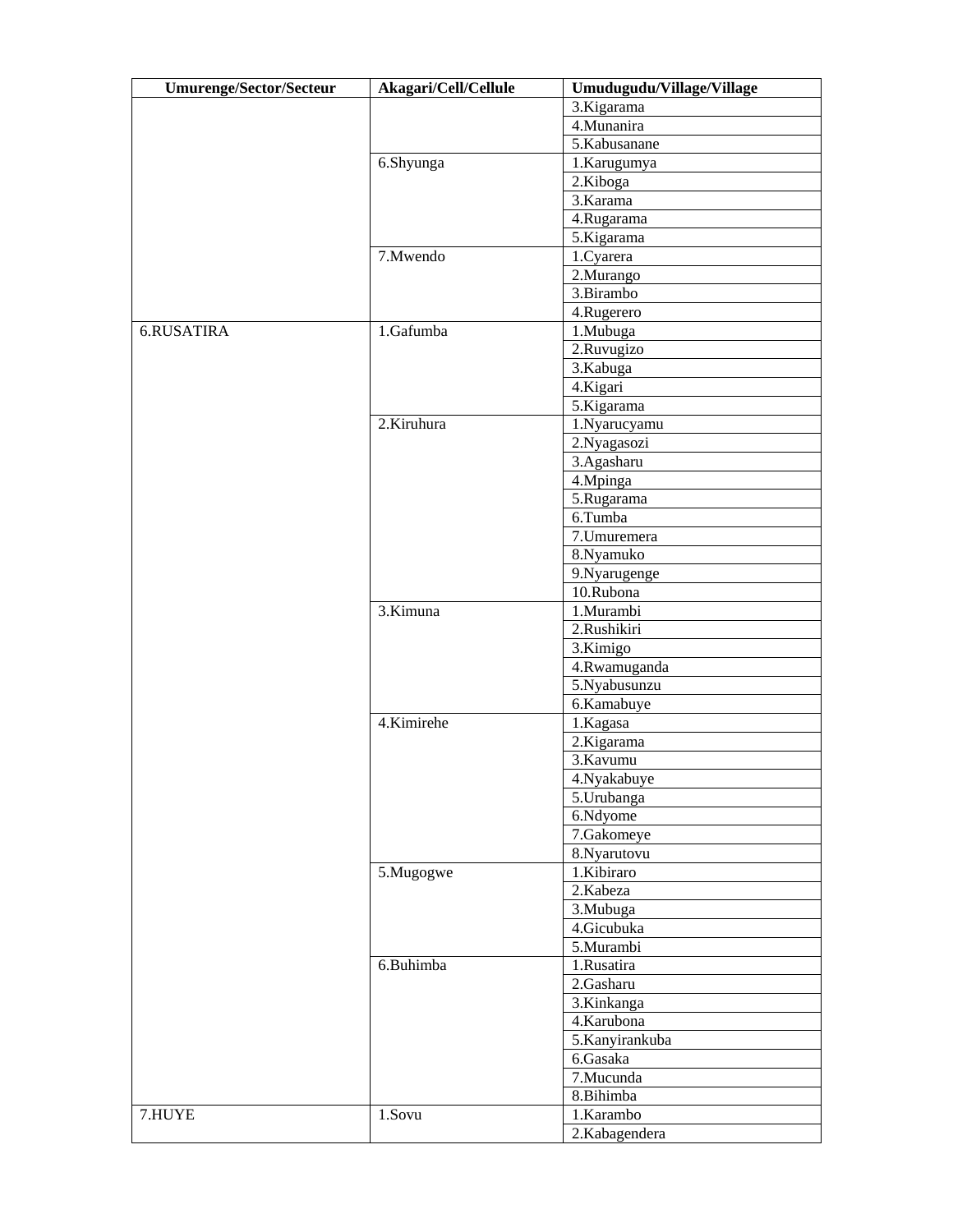| <b>Umurenge/Sector/Secteur</b> | Akagari/Cell/Cellule | Umudugudu/Village/Village |
|--------------------------------|----------------------|---------------------------|
|                                |                      | 3.Karuhayi                |
|                                |                      | 4.Gikombe                 |
|                                |                      | 5.Kigarama                |
|                                |                      | 6.Rwazamenyo              |
|                                |                      | 7.GASONGATI               |
|                                |                      | 8.NGOBAGOBA               |
|                                |                      | 9.GAKO                    |
|                                | 2.Nyakagezi          | 1.GATONGATI               |
|                                |                      | 2.KAMUTIMA                |
|                                |                      | 3.KARUHINDA               |
|                                |                      | 4.KIGARAMA                |
|                                |                      | 5.KINYANA                 |
|                                |                      | 6.KINYINYA                |
|                                |                      | 7.MBUBA                   |
|                                |                      | 8.MUNANIRA                |
|                                |                      | 9.NYARUNAZI               |
|                                |                      | 10.RUGARAMA               |
|                                | 3.Rukira             | 1.KANAZI                  |
|                                |                      | 2.KASERAMBA               |
|                                |                      | 3.MAGONDE                 |
|                                |                      | 4.IGITWA                  |
|                                |                      | 5.AGASHARU                |
|                                |                      | 6.NYANZA                  |
|                                |                      | 7.SEBADERI                |
|                                |                      | 8.RUGARAMA                |
|                                |                      | 9.GAHENEREZO              |
|                                |                      | 10.AGAKOMBE               |
|                                |                      | 11.NYAGASAMBU             |
|                                |                      | 12.AGACYAMU               |
|                                |                      | 13.KUBUTARE               |
|                                | 4.Muyogoro           | 1.NYARWUMBA               |
|                                |                      | 2.AKAGARAMA               |
|                                |                      | 3.NKAMATIRA               |
|                                |                      | 4.NYARUTOVU               |
|                                |                      | 5.MUNINI                  |
|                                |                      | 6.RWANKONI                |
|                                |                      | 7.AGASHARU                |
|                                |                      | 8.RWAZA                   |
|                                |                      | 9RUGERERO                 |
|                                |                      | 10.SHUNI                  |
|                                |                      | 11.KIGARAMA               |
|                                |                      | 12.KARUZI                 |
|                                |                      | 13.AGACYAMU               |
| 8.GISHAMVU                     | 1.Ryakibogo          | 1.KIDUHA                  |
|                                |                      | 2.AKADAHOKWA              |
|                                |                      | 3. IGITWA                 |
|                                |                      | 4.AGAKOMBE                |
|                                |                      | 5.AGASEKEBUYE             |
|                                |                      | 6.IMPINGA                 |
|                                |                      | 7.KIDAHIRE                |
|                                | 2.Sholi              | 1.RUSASA                  |
|                                |                      | 2.CYAMBWE                 |
|                                |                      | 3. UMUNYINYA              |
|                                |                      | <b>4.AKABERE</b>          |
|                                |                      | 5.REBERO                  |
|                                |                      |                           |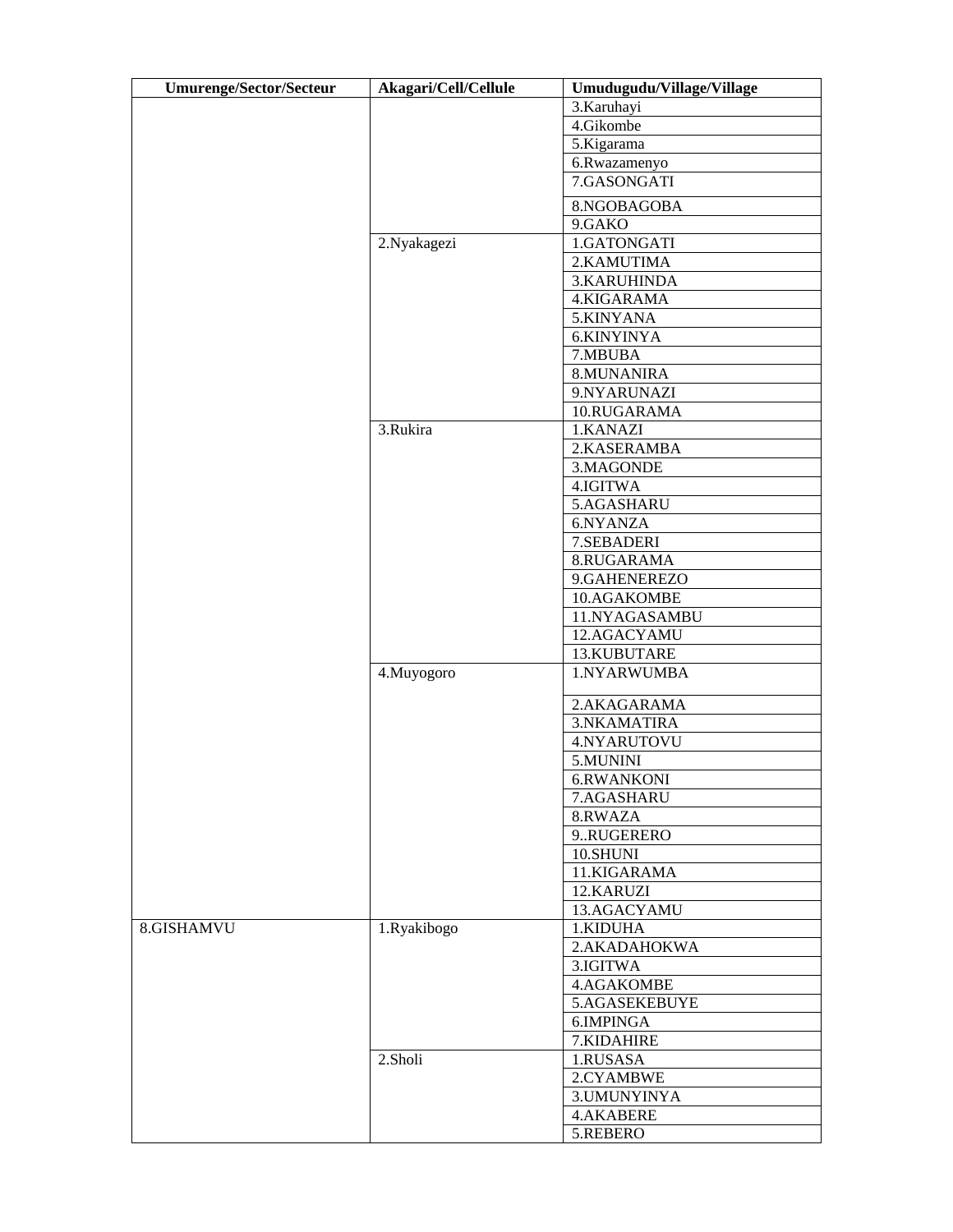| <b>Umurenge/Sector/Secteur</b> | Akagari/Cell/Cellule | Umudugudu/Village/Village |
|--------------------------------|----------------------|---------------------------|
|                                |                      | 6.AKARUBARE               |
|                                |                      | 7.KABEZA                  |
|                                |                      | 8.KINYOVI                 |
|                                | 3.Nyumba             | 1.BUSORO                  |
|                                |                      | 2. MIRAMBI                |
|                                |                      | 3.GASYANKINGI             |
|                                |                      | 4.GISHAMVU                |
|                                |                      | 5.NYAGATAMA               |
|                                |                      | 6.AKAGAHAYA               |
|                                | 4.Nyakibanda         | 1.BYIMANA                 |
|                                |                      | 2.KAMABUYE                |
|                                |                      | 3.KIGARAMA                |
|                                |                      | 4.KARAMBO                 |
| 9.MUKURA                       | 1.Bukomeye           | 1.GASUNZWE                |
|                                |                      | 2.SHINGANGABO             |
|                                |                      | 3.KIGARAMA                |
|                                |                      | 4.AGAHANGA                |
|                                |                      | 5.BWERAMANA               |
|                                |                      | 6.NYAGAKINGI              |
|                                |                      | 7.SATA                    |
|                                |                      | 8.KIZENGA                 |
|                                |                      | 9.TABA                    |
|                                |                      | 10.CYILI                  |
|                                | 2.Cyeru              | 1.NYARUSAMBU              |
|                                |                      | 2.AKAMAHINDA              |
|                                |                      | 3.GAKOMBE                 |
|                                |                      | 4.AKABUGA                 |
|                                |                      | 5.NYAGISENYI              |
|                                | 3.Buvumu             | 1.REMERA                  |
|                                |                      | 2.RUJUMBURA               |
|                                |                      | 3.MPINGA                  |
|                                |                      | 4.AKAYENZI                |
|                                |                      | 5.AKAGARAMA               |
|                                |                      | 6.KABEZA                  |
|                                |                      | 7.KABUTORA                |
|                                |                      | 8.RUSENYI                 |
|                                |                      | 9.AMASANGANZIRA           |
|                                |                      | 10.NYAGASAMBU             |
|                                |                      | 11.ITABA                  |
|                                |                      | 12.AKOGO                  |
|                                |                      | 1.NYAMATA                 |
|                                | 4.Rango A            | 2.MPANZI                  |
|                                |                      |                           |
|                                |                      | 3.RWINUMA                 |
|                                |                      | 4.KABAHONA                |
|                                |                      | 5.GASEKE                  |
|                                |                      | 6.AGAKOMBE                |
|                                |                      | 7.AGAKERA                 |
| 10.Ruhashya                    | Busheshi             | 1. KIBYAGIRA              |
|                                |                      | 2. KAMUHOZA               |
|                                |                      | 3. UMUYANGE               |
|                                |                      | 4. NYAGATOVU              |
|                                |                      | 5. NYABIJYO               |
|                                | Gatovu               | 1. KIGOMA                 |
|                                |                      | <b>MURAMA</b><br>2.       |
|                                |                      | <b>DUTARE</b><br>3.       |
|                                |                      | <b>KIYANZA</b><br>4.      |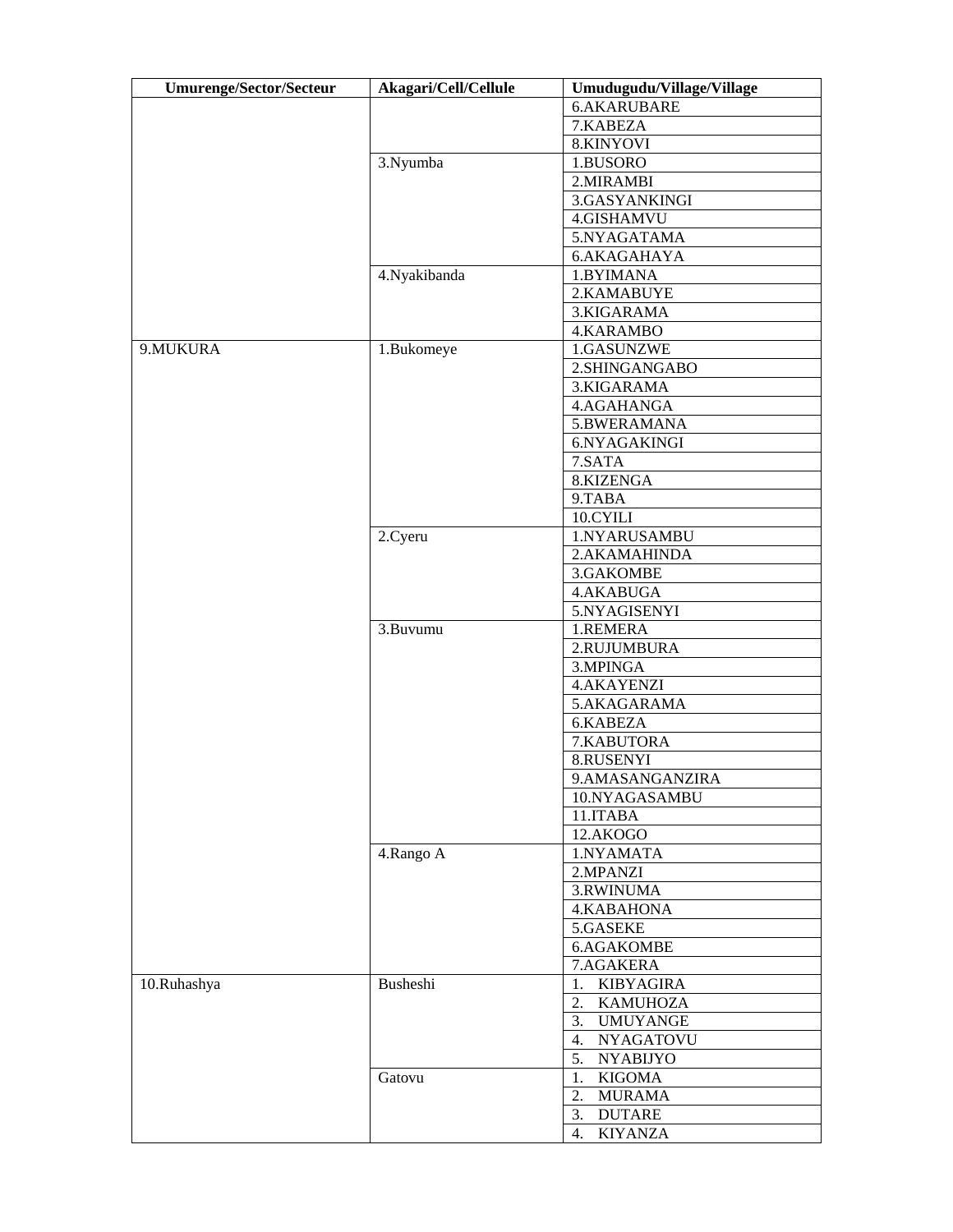| <b>Umurenge/Sector/Secteur</b> | Akagari/Cell/Cellule | Umudugudu/Village/Village |
|--------------------------------|----------------------|---------------------------|
|                                |                      | <b>KARAMBO</b><br>5.      |
|                                | Karama               | 1.<br><b>AKAMPOGO</b>     |
|                                |                      | 2.<br><b>UMUYINZA</b>     |
|                                |                      | 3.<br><b>RUKUBIRO</b>     |
|                                |                      | 4.<br><b>NYAKIGEZI</b>    |
|                                |                      | <b>GAKONI</b><br>5.       |
|                                | Mara                 | <b>KARAMBO</b><br>1.      |
|                                |                      | 2.<br><b>RWANKUSI</b>     |
|                                |                      | 3.<br><b>RWAMARA</b>      |
|                                |                      | <b>GITWA</b><br>4.        |
|                                |                      | <b>GASHIKIRI</b><br>5.    |
|                                | Muhororo             | 1.<br>KINZIRAMUHINDO      |
|                                |                      | 2.                        |
|                                |                      | <b>NYAKABINGO</b>         |
|                                |                      | <b>AGASHARU</b><br>3.     |
|                                |                      | <b>TABA</b><br>4.         |
|                                |                      | 5.<br><b>SHYARA</b>       |
|                                | Rugogwe              | <b>AKANYANA</b><br>1.     |
|                                |                      | 2.<br><b>MURAMBI</b>      |
|                                |                      | 3.<br><b>AGASHARU</b>     |
|                                | Ruhashya             | <b>IGERERO</b><br>1.      |
|                                |                      | 2.<br><b>KIGARAMA</b>     |
|                                |                      | 3.<br>MBAGABAGA           |
|                                |                      | <b>MUGINGA</b><br>4.      |
|                                |                      | <b>RUGARAMA</b><br>5.     |
|                                |                      | 6.<br>RWAMABARE           |
| 11.Tumba                       | Mpare                | 1.<br>AKARUGIRANKA        |
|                                |                      | <b>MUSANGE</b><br>2.      |
|                                |                      | <b>KABUGA</b><br>3.       |
|                                |                      | 4.<br><b>RUNYINYA</b>     |
|                                |                      | 5.<br><b>RWANYANZA</b>    |
|                                |                      | 6.<br><b>AGASHARU</b>     |
|                                |                      | 7.<br><b>KIGARAMA</b>     |
|                                | Cyimana              | 1.<br><b>UBUMWE</b>       |
|                                |                      | 2.<br><b>AMAHORO</b>      |
|                                |                      | 3.<br><b>UWIYUNGE</b>     |
|                                |                      | 4.<br><b>AKAMUHOZA</b>    |
|                                |                      | 5.<br><b>ABIZERWA</b>     |
|                                | Cyarwa               | AGASENGASENGE<br>1.       |
|                                |                      | 2.<br><b>AGATEME</b>      |
|                                |                      | <b>KABEZA</b><br>3.       |
|                                |                      | 4.<br><b>MUKONI</b>       |
|                                |                      | <b>TABA</b><br>5.         |
|                                |                      | 6.<br><b>AGAHORA</b>      |
|                                |                      | 7.<br><b>KIGARAMA</b>     |
|                                |                      | <b>ICYIRI</b><br>8.       |
|                                |                      | <b>AGASHARU</b><br>9.     |
|                                | Gitwa                | <b>BYIMBA</b><br>1.       |
|                                |                      | <b>BERWA</b><br>2.        |
|                                |                      | 3.                        |
|                                |                      | <b>GASENYI</b>            |
|                                |                      | 4.<br><b>REBERO</b>       |
|                                |                      | 5.<br>NYARUREMBO          |
|                                | Rango                | 1.<br><b>BYIMANA</b>      |
|                                |                      | 2.<br>AKAKANYAMANZA       |
|                                |                      | <b>AKABEZA</b><br>3.      |
|                                |                      | 4.<br>NTANGARUGERO        |
|                                |                      | <b>KIGARAMA</b><br>5.     |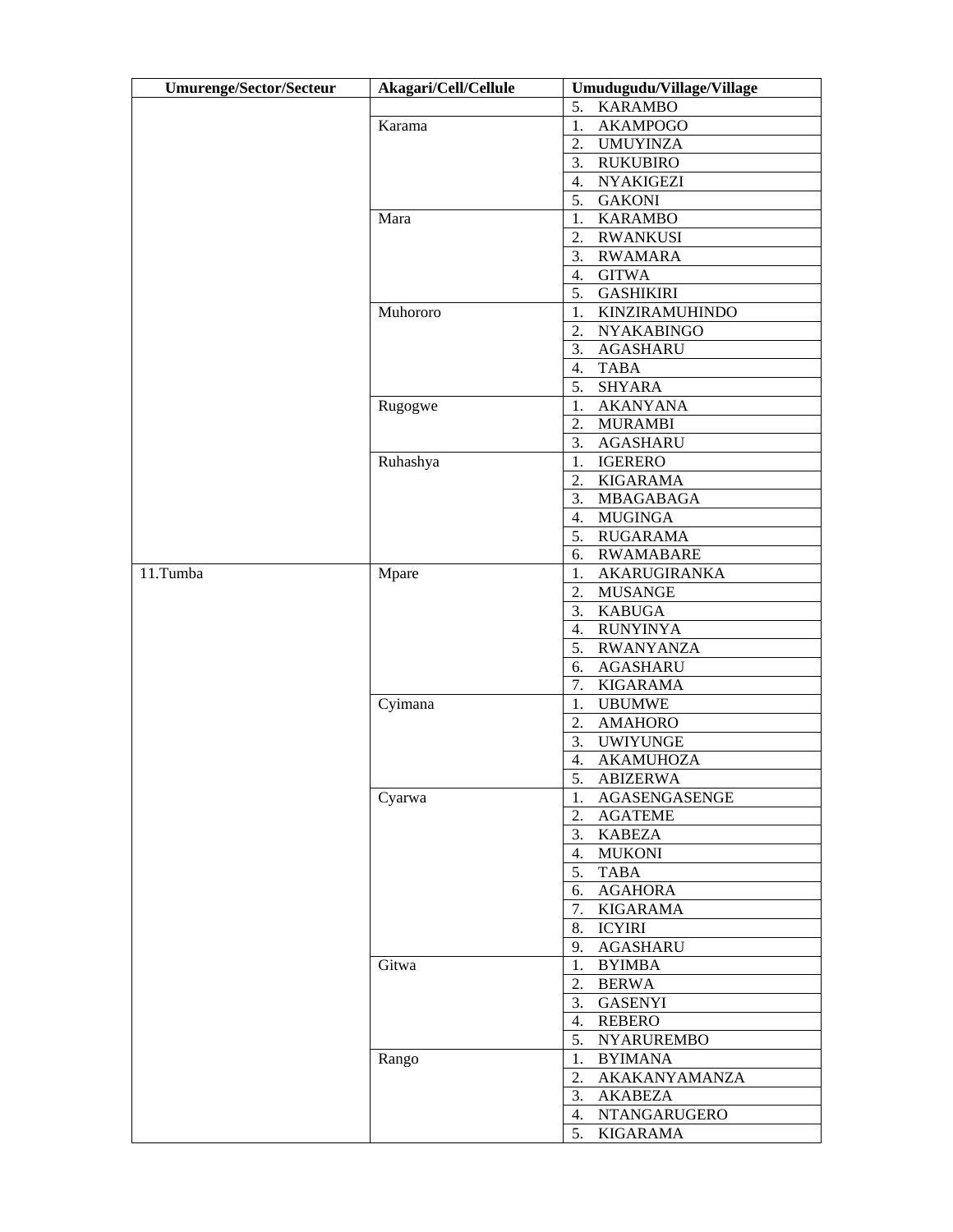| <b>Umurenge/Sector/Secteur</b> | Akagari/Cell/Cellule | Umudugudu/Village/Village         |
|--------------------------------|----------------------|-----------------------------------|
|                                |                      | <b>URUGWIRO</b><br>6.             |
|                                |                      | 7.<br><b>IMPUHWE</b>              |
| 12.Kigoma                      | Kabuga               | <b>RUHUNGU</b><br>1.              |
|                                |                      | 2.<br>KANYAMUGERA                 |
|                                |                      | 3.<br><b>RWABUYE</b>              |
|                                |                      | 4.<br><b>NYARUNAZI</b>            |
|                                |                      | <b>KAGINA</b><br>5.               |
|                                |                      | <b>SANZU</b><br>6.                |
|                                |                      | <b>KABINGO</b><br>7.              |
|                                | Karambi              | <b>GITUNTU</b><br>1.              |
|                                |                      | <b>KAGARAMA</b><br>2.             |
|                                |                      | 3.<br>NYARUNYINYA                 |
|                                |                      | <b>KIGARAMA</b><br>4.             |
|                                |                      | <b>REBO</b><br>5.                 |
|                                |                      | <b>GITWA</b><br>6.                |
|                                |                      | 7.<br><b>GASURA</b>               |
|                                | Rugarama             | <b>RUHINGA</b><br>1.              |
|                                |                      | 2.<br><b>KABUMBA</b>              |
|                                |                      | 3.<br><b>BIRINJO</b>              |
|                                |                      | <b>NYAGAHINGA</b><br>4.           |
|                                |                      | <b>BIREMBO</b><br>5.              |
|                                |                      | AKAKARUSHO<br>6.                  |
|                                |                      | 7.<br><b>RYARUHIMBYA</b>          |
|                                |                      | <b>GASHARU</b><br>8.              |
|                                |                      | 9.<br><b>KNYURAPFUNDO</b>         |
|                                | Gishihe              | <b>GISHIHE</b><br>1.              |
|                                |                      | <b>KAMYINZA</b><br>2.             |
|                                |                      | 3.<br><b>KABABAJI</b>             |
|                                |                      | 4.<br><b>BIRAMBO</b>              |
|                                |                      | 5.<br><b>GIHANDA</b>              |
|                                |                      | 6.<br><b>KARAMBI</b>              |
|                                |                      | 7.<br><b>KABINGO</b>              |
|                                |                      | 8.<br><b>KAVUMU</b>               |
|                                | Musebeya             | 1.<br><b>GATOVU</b>               |
|                                |                      | 2.<br><b>MUSEBEYA</b>             |
|                                |                      | 3.<br><b>KABAKOBWA</b>            |
|                                |                      | 4.<br><b>NYARUREMBO</b>           |
|                                |                      | 5.<br><b>NYAGASOZI</b>            |
|                                |                      | 6.<br><b>KABACUZI</b>             |
|                                | Shanga               | <b>NYAMIRAMA</b><br>1.            |
|                                |                      | <b>GASHARU</b><br>2.<br>3.        |
|                                |                      | <b>GASEKE</b><br><b>SERUGENZI</b> |
|                                |                      | 4.<br>AKADEREGE<br>5.             |
|                                |                      | 6.<br><b>NTUTU</b>                |
|                                |                      | <b>KABICUKI</b><br>7.             |
|                                | Kabatwa              | 1.<br><b>MBOGO</b>                |
|                                |                      | <b>MAHWA</b><br>2.                |
|                                |                      | 3.<br><b>KARUHIMBANA</b>          |
|                                |                      | 4.<br><b>BUREMERA</b>             |
|                                |                      | <b>BANDE</b><br>5.                |
|                                |                      | 6.<br><b>KAMIHURO</b>             |
|                                |                      | <b>KINYATA</b><br>7.              |
|                                |                      | <b>SEKERA</b><br>8.               |
|                                | Nyabisindu           | <b>MUBUGA</b><br>1.               |
|                                |                      | <b>RUGARAMA</b><br>2.             |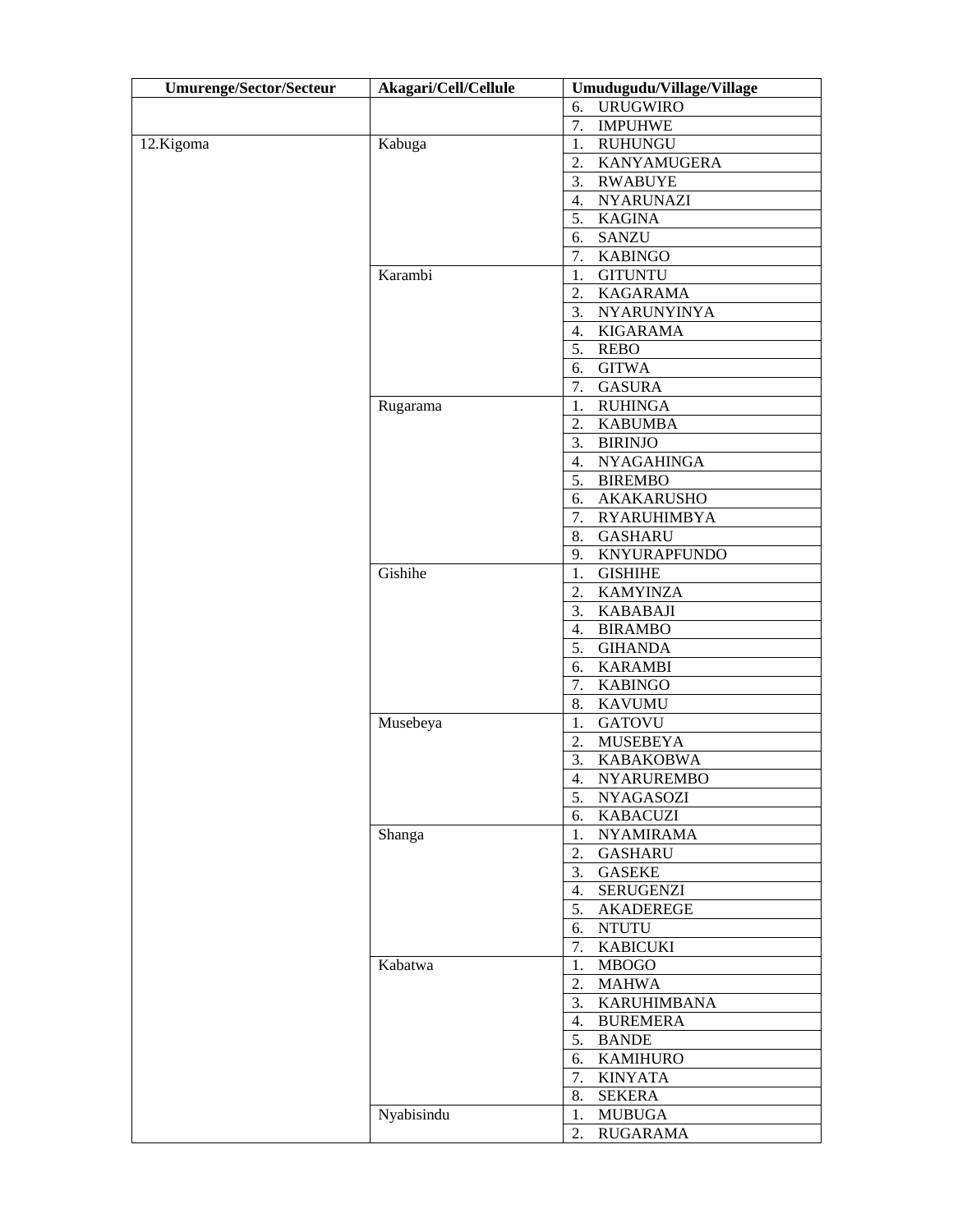| <b>Umurenge/Sector/Secteur</b> | Akagari/Cell/Cellule | Umudugudu/Village/Village    |
|--------------------------------|----------------------|------------------------------|
|                                |                      | <b>NKENKE</b><br>3.          |
|                                |                      | 4.<br><b>KABUGABO</b>        |
|                                |                      | 5.<br><b>SHABA</b>           |
|                                |                      | 6.<br>NYANZAMURA             |
|                                |                      | 7. KARAMBI                   |
|                                |                      | <b>KABUMBA</b><br>8.         |
| 13. Ngoma                      | Ngoma                | NGOMA I<br>1.                |
|                                |                      | 2.<br>NGOMA II               |
|                                |                      | 3.<br>NGOMA III              |
|                                |                      | NGOMA IV<br>4.               |
|                                |                      | 5. NGOMA V                   |
|                                |                      | NGOMA VI<br>6.               |
|                                | Matyazo              | <b>KAMUCUZI</b><br>1.        |
|                                |                      | 2.<br><b>KABEZA</b>          |
|                                |                      | <b>RULENDA</b><br>3.         |
|                                |                      | <b>RUVUZO</b><br>4.          |
|                                |                      | 5.<br><b>GAFURWE</b>         |
|                                |                      | URUSISIRO<br>6.              |
|                                |                      | 7. NYABITARE                 |
|                                | Kaburemera           | <b>KARAMBI</b><br>1.         |
|                                |                      | <b>GATOKI</b><br>2.          |
|                                |                      | 3. AGAHURU                   |
|                                |                      | 4. RUGARAMA                  |
|                                |                      | 5. NYABUBARE                 |
|                                |                      | 6. NYAGAPFIZI                |
|                                |                      | <b>RUNGA</b><br>7.           |
|                                | <b>Butare</b>        | <b>RWABUYE</b><br>1.         |
|                                |                      | <b>TABA</b><br>2.            |
|                                |                      | 3.<br><b>BUYE</b>            |
|                                |                      | 4.<br><b>KARUBANDA</b>       |
|                                |                      | 5. IKIZUNGU                  |
|                                |                      | <b>CYARABUI</b><br>6.        |
|                                |                      | <b>CYARABU II</b><br>7.      |
|                                |                      | <b>KABUTARE</b><br>8.        |
|                                |                      | <b>MAMBA</b><br>9.           |
|                                |                      | 10 MADINA                    |
| $\sqrt{14}$ . Karama           | Buhoro               | $1 -$<br><b>MATABA</b><br>1. |
|                                |                      | <b>KIBINGO</b><br>2.         |
|                                |                      | 3. NYAMIKABA                 |
|                                |                      | <b>NYAMAPFUNDA</b><br>4.     |
|                                |                      | 5. MITSINDO                  |
|                                | Bunazi               | 1. KIGARAMA                  |
|                                |                      | <b>AKAREHE</b><br>2.         |
|                                |                      | 3. KINANI                    |
|                                |                      | <b>RWEZAMENYO</b><br>4.      |
|                                |                      | 5. AGATENDERI                |
|                                | Gahororo             | MYARUSANGE<br>1.             |
|                                |                      | 2.<br>MUKONGORO              |
|                                |                      | 3. UMUYANGE                  |
|                                |                      | 4. UWARUGONDO                |
|                                |                      | 5. KARAMBO                   |
|                                |                      | 6. MAVUMBA                   |
|                                |                      | 7.<br>SANGANO                |
|                                | Kibingo              | 1. NKOTO                     |
|                                |                      | <b>AGASHARU</b><br>2.        |
|                                |                      | 3.<br><b>MUKIMBA</b>         |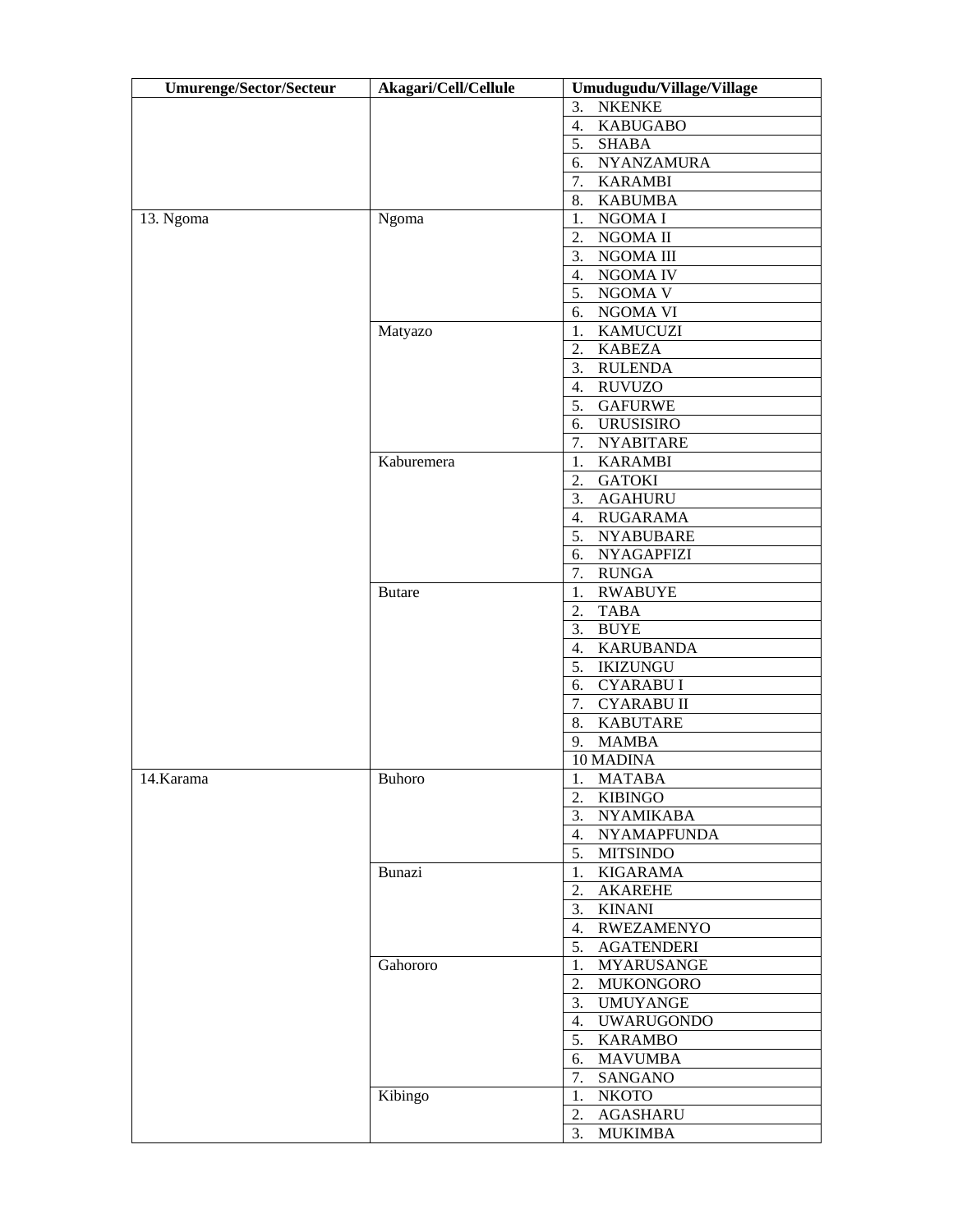| Umurenge/Sector/Secteur | Akagari/Cell/Cellule | Umudugudu/Village/Village |
|-------------------------|----------------------|---------------------------|
|                         |                      | ZAGA<br>4.                |
|                         |                      | <b>NYESONGA</b>           |
|                         |                      | <b>AGATOVU</b><br>6.      |
|                         | Muhembe              | <b>KABUREMERA</b>         |
|                         |                      | <b>CYETETE</b>            |
|                         |                      | <b>UWIMPUNDU</b>          |
|                         |                      | <b>BUTARE</b><br>4.       |
|                         |                      | <b>RUGEGE</b>             |

# *AKARERE KA RUHANGO – RUHANGO DISTRICT – DISTRICT DE RUHANGO*

| <b>Umurenge/Sector/Secteur</b> | Akagari/Cell/Cellule | Mudugudu/Village/Village |
|--------------------------------|----------------------|--------------------------|
| <b>KABAGALI</b>                | <b>KARAMBI</b>       | <b>KARURARA</b>          |
|                                |                      | <b>BUGARAMANTARE</b>     |
|                                |                      | <b>RAMBYANYANA</b>       |
|                                |                      | <b>MBUYE</b>             |
|                                |                      | <b>MUHOZA</b>            |
|                                |                      | <b>KARAMBI</b>           |
|                                |                      | <b>KASHYAMBA</b>         |
|                                | <b>RWOGA</b>         | <b>RUSEBEYA</b>          |
|                                |                      | <b>NYARUSHISHI</b>       |
|                                |                      | <b>KABAKAMBA</b>         |
|                                |                      | <b>GITWA</b>             |
|                                |                      | <b>CYUNYU</b>            |
|                                |                      | <b>KANYINYA</b>          |
|                                |                      | <b>KIYANJA</b>           |
|                                |                      | <b>KAVUMU</b>            |
|                                |                      | <b>NYABITARE</b>         |
|                                |                      | <b>NYAGISENYI</b>        |
|                                |                      | <b>GASHARU</b>           |
|                                | <b>REMERA</b>        | <b>MUHORORO</b>          |
|                                |                      | <b>REMERA</b>            |
|                                |                      | <b>KABACUZI</b>          |
|                                |                      | <b>BIRAMBO</b>           |
|                                |                      | <b>RUHARE</b>            |
|                                |                      | <b>KAMUHIRWA</b>         |
|                                |                      | <b>NYARUSANGE</b>        |
|                                | <b>RWESERO</b>       | <b>BUGARAMANTARE</b>     |
|                                |                      | <b>NYABIVUMU</b>         |
|                                |                      | <b>REMERA</b>            |
|                                |                      | <b>MAYEBE</b>            |
|                                |                      | <b>RWESERO</b>           |
|                                |                      | <b>SERUGENE</b>          |
|                                | <b>MUNANIRA</b>      | <b>MUNANIRA</b>          |
|                                |                      | <b>REMERA</b>            |
|                                |                      | <b>RUYOGORO</b>          |
|                                |                      | <b>BYIMANA</b>           |
|                                |                      | <b>KAVUMU</b>            |
|                                |                      | <b>KAGITARE</b>          |
|                                |                      | <b>MUREMERA</b>          |
|                                |                      | <b>MUSEKERA</b>          |
|                                |                      | <b>NYABYUNYU</b>         |
|                                | <b>BIHEMBE</b>       | <b>KIRWA</b>             |
|                                |                      | <b>NYAGATOVU</b>         |
|                                |                      | <b>BIHEMBE</b>           |
|                                |                      | <b>KANYINYA</b>          |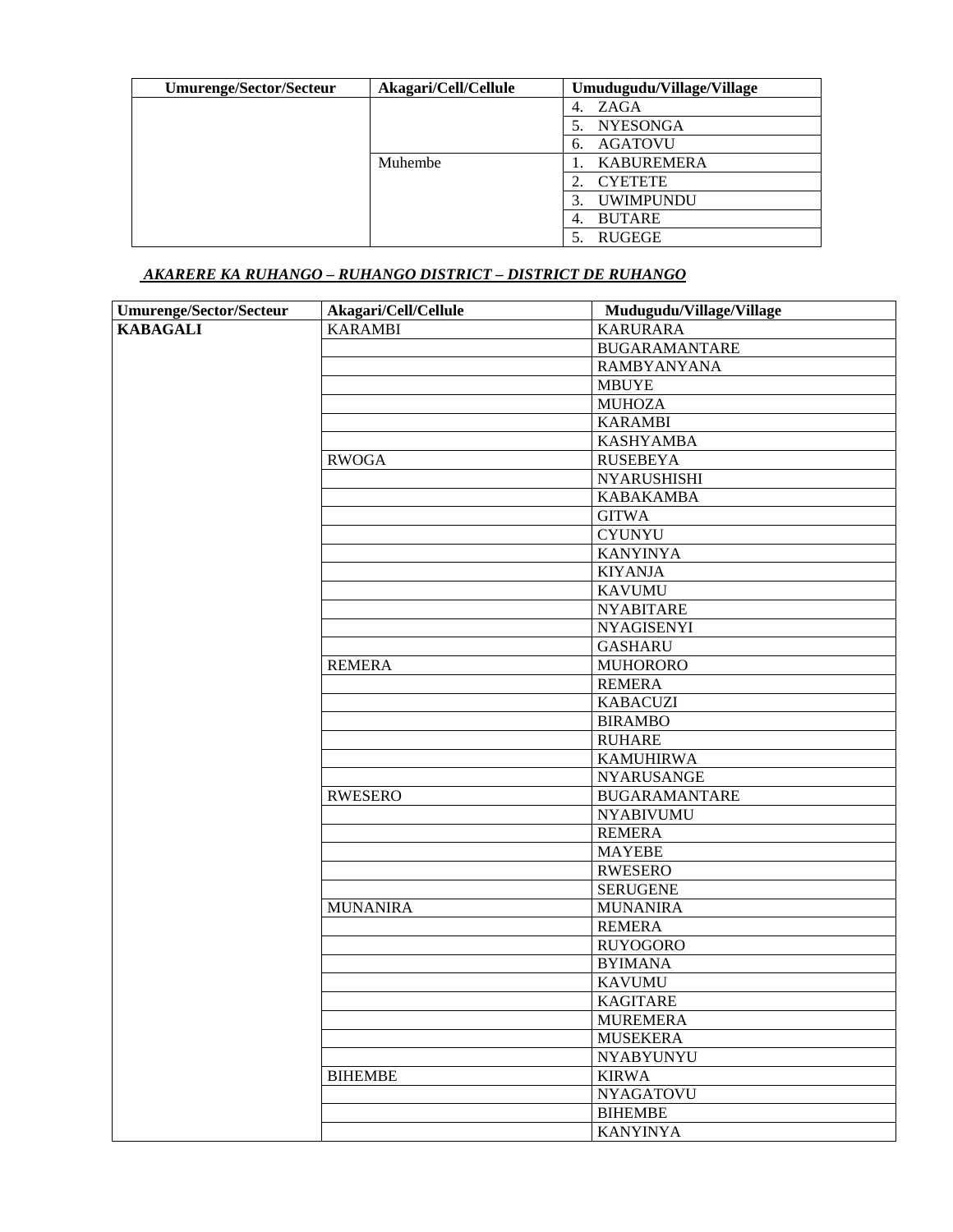| Umurenge/Sector/Secteur | Akagari/Cell/Cellule | Mudugudu/Village/Village |
|-------------------------|----------------------|--------------------------|
|                         |                      | <b>MISAMBAGIRO</b>       |
|                         |                      | <b>RUSISIRO</b>          |
|                         |                      | <b>BWAMA</b>             |
| <b>MWENDO</b>           | <b>SARUHESHYI</b>    | <b>BUHIGIRO</b>          |
|                         |                      | <b>GASEKE</b>            |
|                         |                      | <b>GASHARU</b>           |
|                         |                      | <b>RUHONDO</b>           |
|                         |                      | <b>RUGASALI</b>          |
|                         | <b>GISHWERU</b>      | <b>RUBONA</b>            |
|                         |                      | <b>NYAKABUYE</b>         |
|                         |                      | <b>MABANZA</b>           |
|                         |                      | <b>KANZU</b>             |
|                         |                      | <b>NYAKIZU</b>           |
|                         | <b>KUBUTARE</b>      | <b>KARAMBO</b>           |
|                         |                      | GASYOGOGO                |
|                         |                      | <b>BUHORO</b>            |
|                         |                      | <b>DUSEGO</b>            |
|                         | <b>GAFUNZO</b>       | <b>KAJEVUBA</b>          |
|                         |                      | <b>RUHAMAGARIRO</b>      |
|                         |                      | <b>NYAMIGINA</b>         |
|                         |                      | <b>NYAMUGARI</b>         |
|                         |                      | <b>KAGARAMA</b>          |
|                         |                      | <b>RUTAGARA</b>          |
|                         |                      | <b>KIMBURU</b>           |
|                         | <b>NYABIBUGU</b>     | <b>RUKERI</b>            |
|                         |                      |                          |
|                         |                      | <b>RYAKABUNGA</b>        |
|                         |                      | <b>NTONGWE</b>           |
|                         |                      | <b>KIGANIRA</b>          |
|                         |                      | <b>NYARUTOVU</b>         |
|                         |                      | NYARUVUMU                |
|                         | <b>KAMUJISHO</b>     | <b>GAKOMEYE</b>          |
|                         |                      | <b>BUGARAMANTARE</b>     |
|                         |                      | <b>GITWA</b>             |
|                         |                      | <b>NYARUSANGE</b>        |
|                         | <b>KIGARAMA</b>      | <b>KAMUGANGA</b>         |
|                         |                      | <b>KIVUMU</b>            |
|                         |                      | <b>GITARAGA</b>          |
|                         |                      | <b>KABURINGA</b>         |
|                         |                      | KAMUZIMANGANYA           |
|                         |                      | <b>GISIZA</b>            |
|                         |                      | <b>KABACUZI</b>          |
|                         | <b>MUTARA</b>        | <b>BUNYANKUNGU</b>       |
|                         |                      | <b>MURAMBI</b>           |
|                         |                      | <b>MBUNDUYE</b>          |
|                         |                      | <b>KABIHA</b>            |
|                         |                      | <b>KAKARIMA</b>          |
|                         |                      | <b>NYABISINDU</b>        |
|                         |                      | <b>GASHIRU</b>           |
| <b>BYIMANA</b>          | <b>MAHEMBE</b>       | <b>MUTOBO</b>            |
|                         |                      | <b>NYABISINDU</b>        |
|                         |                      | <b>NYAGISOZI</b>         |
|                         |                      | <b>KAVUMU</b>            |
|                         |                      | <b>MUHORORO</b>          |
|                         |                      | <b>NKOMANE</b>           |
|                         |                      | MUJYEJURU                |
|                         | <b>NYAKABUYE</b>     | <b>GATOBOTOBO</b>        |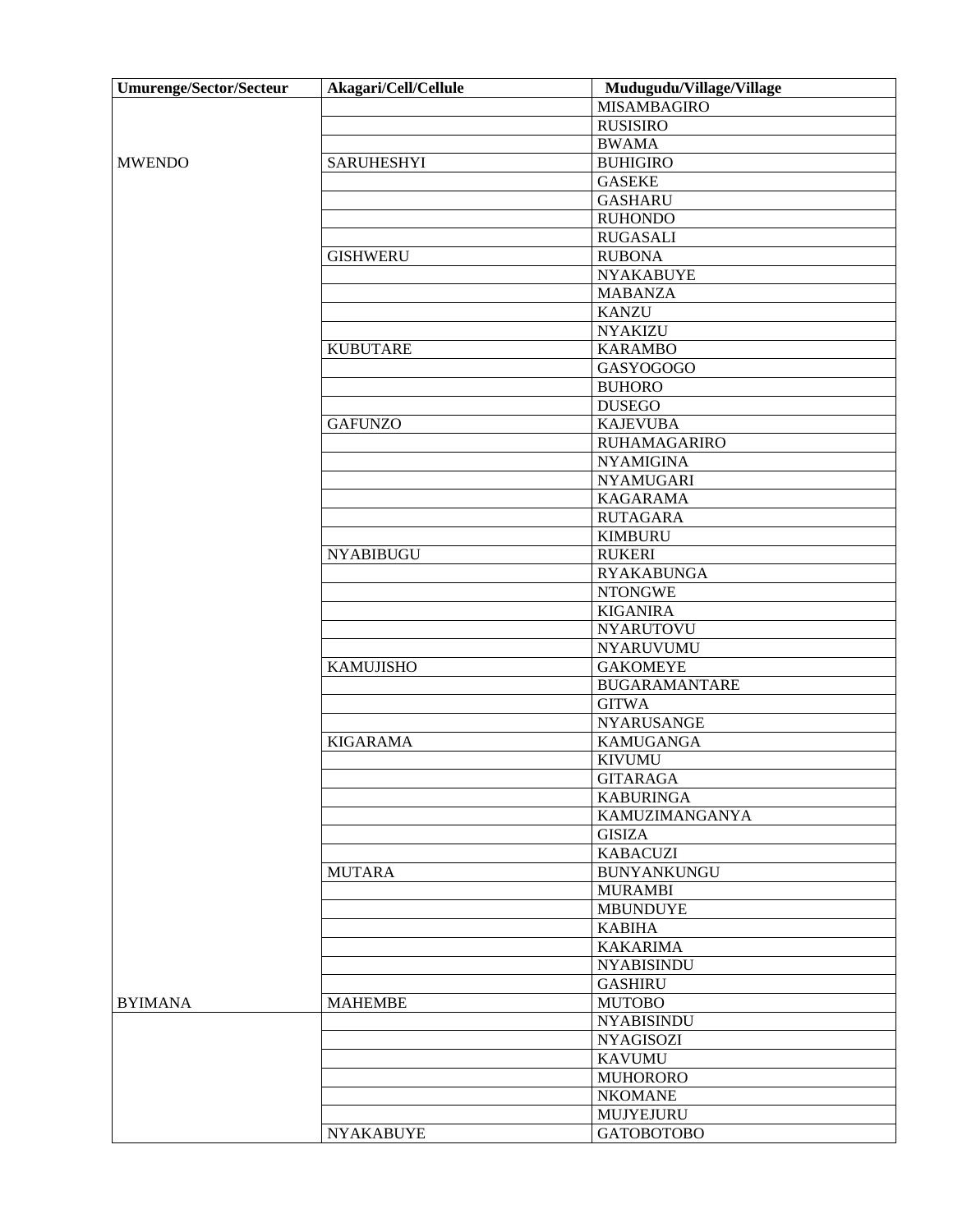| <b>Umurenge/Sector/Secteur</b> | Akagari/Cell/Cellule | Mudugudu/Village/Village |
|--------------------------------|----------------------|--------------------------|
|                                |                      | <b>NDAGO</b>             |
|                                |                      | <b>MUHORORO</b>          |
|                                |                      | <b>NYARUBUMBIRO</b>      |
|                                |                      | <b>KIZIBAZIBA</b>        |
|                                |                      | <b>GASASA</b>            |
|                                |                      | <b>NYARUTOVU</b>         |
|                                | <b>KIRENGERI</b>     | <b>GAHENGERI</b>         |
|                                |                      | <b>NYAMIRAMBO</b>        |
|                                |                      | <b>NYABIZENGA</b>        |
|                                |                      | <b>GATOKI</b>            |
|                                |                      | <b>KAMONYI</b>           |
|                                |                      | <b>KIRENGERI</b>         |
|                                |                      | <b>MASAKA</b>            |
|                                |                      | <b>RUSORORO</b>          |
|                                | <b>MUHORORO</b>      | NYARUNYINYA              |
|                                |                      | <b>CYAHAFI</b>           |
|                                |                      | <b>MBUYE</b>             |
|                                |                      | <b>RUTEMBO</b>           |
|                                |                      | <b>REMERA</b>            |
|                                |                      | <b>RUKURO</b>            |
|                                |                      | <b>KIGARAMA</b>          |
|                                |                      | <b>BUKOMERO</b>          |
|                                |                      | <b>KARAMA</b>            |
|                                |                      | <b>KARENGE</b>           |
|                                | <b>NTENYO</b>        | <b>NTENYO</b>            |
|                                |                      | <b>GIHINGA</b>           |
|                                |                      | <b>KAVUMU</b>            |
|                                |                      | <b>NGANDO</b>            |
|                                |                      | <b>RUKIRIZA</b>          |
|                                |                      | <b>MUCUBI</b>            |
|                                |                      | <b>BUGARURA</b>          |
|                                |                      | <b>KAMURENZI</b>         |
|                                |                      | <b>KAGEYO</b>            |
|                                |                      | <b>NYABISINDU</b>        |
|                                | <b>KAMUSENYI</b>     | <b>GAKOMEYE</b>          |
|                                |                      | <b>GAKURAZO</b>          |
|                                |                      | <b>KABUSHESHE</b>        |
|                                |                      | <b>NYARUSANGE</b>        |
|                                |                      | <b>RUGERERO</b>          |
|                                |                      | <b>GASHARU</b>           |
|                                |                      | <b>GASIZA</b>            |
|                                |                      | <b>MAYEBE</b>            |
|                                |                      | <b>NYAKABUNGO</b>        |
|                                |                      | <b>GAHAMA</b>            |
|                                |                      | <b>GITANGA</b>           |
|                                |                      | <b>GAHONDO</b>           |
|                                | <b>MPANDA</b>        | <b>BISIKA</b>            |
|                                |                      | <b>NYABURONDWE</b>       |
|                                |                      | <b>KANYARIRA</b>         |
|                                |                      | <b>KIBANDE</b>           |
|                                |                      | <b>NYAGAHINGA</b>        |
|                                |                      | <b>GITEGA</b>            |
|                                |                      | <b>GATWA</b>             |
|                                |                      | <b>MPANDA</b>            |
|                                |                      | <b>KARENGE</b>           |
| <b>KINIHIRA</b>                | <b>KIRWA</b>         | <b>NYARUBUYE</b>         |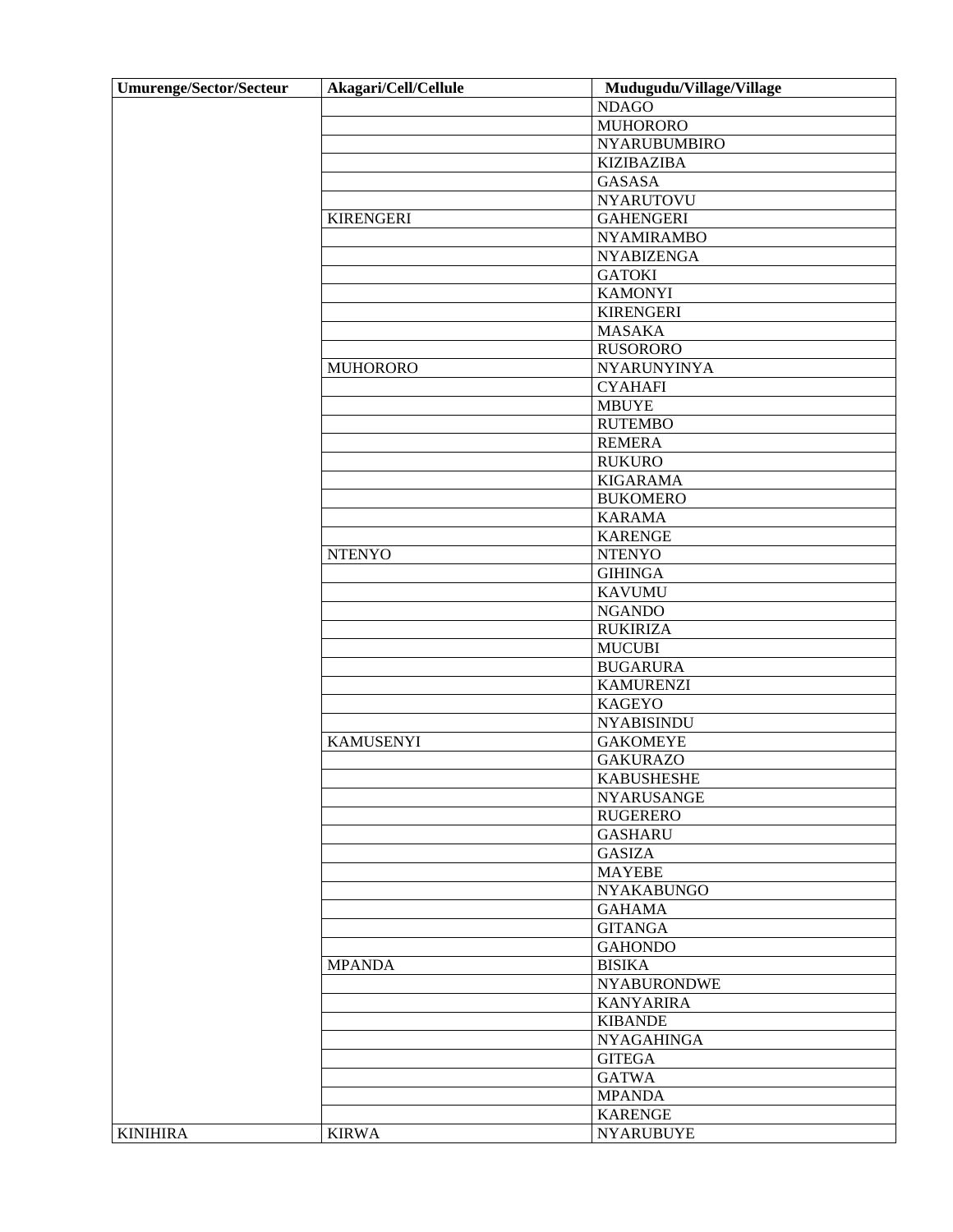| <b>Umurenge/Sector/Secteur</b> | Akagari/Cell/Cellule | Mudugudu/Village/Village |
|--------------------------------|----------------------|--------------------------|
|                                |                      | <b>GASHARU</b>           |
|                                |                      | WI MANA                  |
|                                |                      | <b>RUKELI</b>            |
|                                |                      | <b>KABARESHYA</b>        |
|                                |                      | <b>MUYANGE</b>           |
|                                |                      | <b>SUNZU</b>             |
|                                | <b>GITINDA</b>       | <b>KABASANZU</b>         |
|                                |                      | <b>MUREMURE</b>          |
|                                |                      | <b>NYARUSANGE</b>        |
|                                |                      | <b>NYAGATOVU</b>         |
|                                |                      | <b>NYAMAGANA</b>         |
|                                |                      | <b>RUGARAMA</b>          |
|                                |                      | <b>RUBONA</b>            |
|                                |                      | <b>REMERA</b>            |
|                                |                      | <b>NYARUGUNGA</b>        |
|                                | <b>BWERAMVURA</b>    | <b>BUGARURA</b>          |
|                                |                      | <b>NYAGISENYI</b>        |
|                                |                      | <b>NYABIVUMU</b>         |
|                                |                      | <b>GAHORORO</b>          |
|                                |                      | <b>KABADENDE</b>         |
|                                |                      |                          |
|                                |                      | <b>GIHORORO</b>          |
|                                | <b>NYAKOGO</b>       | <b>SHAMBA</b>            |
|                                |                      | <b>GASHIRABWOBA</b>      |
|                                |                      | <b>BUHANDA</b>           |
|                                |                      | <b>KIBIRIZI</b>          |
|                                |                      | <b>BWERAMANA</b>         |
|                                |                      | <b>RUSIZI</b>            |
|                                | <b>RUKINA</b>        | <b>KABUGA</b>            |
|                                |                      | <b>MURINZI</b>           |
|                                |                      | <b>KABIRIZI</b>          |
|                                |                      | <b>DUSENYI</b>           |
|                                |                      | <b>KABACUZI</b>          |
|                                |                      | <b>MUNINI</b>            |
|                                | <b>MUYUNZWE</b>      | <b>NYARUBUMBIRO</b>      |
|                                |                      | <b>MUYUNZWE</b>          |
|                                |                      | <b>NYAMIRAMBO</b>        |
|                                |                      | <b>RUHUHA</b>            |
|                                |                      | <b>GASIZA</b>            |
|                                |                      | <b>NYARUTOVU</b>         |
| <b>MBUYE</b>                   | <b>KIZIBERE</b>      | <b>BIRARO</b>            |
|                                |                      | <b>KANGOMA</b>           |
|                                |                      | <b>KIVUMU</b>            |
|                                |                      | <b>REBERO</b>            |
|                                |                      | <b>KIZIBERE</b>          |
|                                |                      | <b>BUNYESHYWA</b>        |
|                                |                      | <b>MAYUNZWE</b>          |
|                                |                      | <b>NYAMIYANGA</b>        |
|                                |                      | <b>RUHUHA</b>            |
|                                |                      | <b>BERESHI</b>           |
|                                | <b>MWENDO</b>        | <b>KARAMA</b>            |
|                                |                      | <b>KABUGA</b>            |
|                                |                      | <b>GATARE</b>            |
|                                |                      | <b>GITICYUMA</b>         |
|                                |                      | <b>IPATE</b>             |
|                                |                      | <b>VUNGA</b>             |
|                                |                      | <b>KARUSIZI</b>          |
|                                |                      |                          |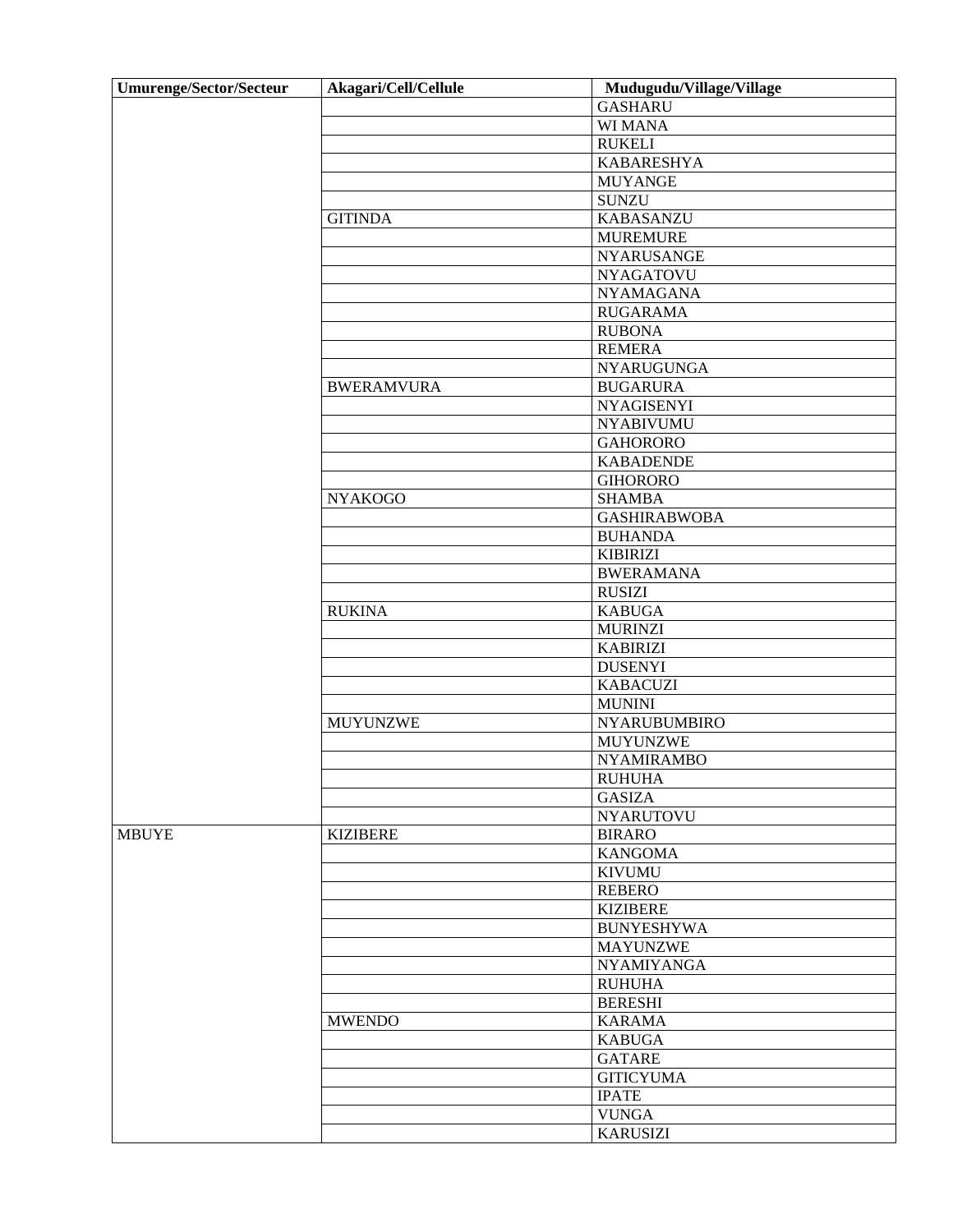| <b>Umurenge/Sector/Secteur</b> | Akagari/Cell/Cellule | Mudugudu/Village/Village            |
|--------------------------------|----------------------|-------------------------------------|
|                                |                      | <b>KIDOMA</b>                       |
|                                |                      | <b>GAFUNZO</b>                      |
|                                |                      | <b>CYANIKA</b>                      |
|                                |                      | <b>GASANGANYA</b>                   |
|                                |                      | <b>MATABA</b>                       |
|                                |                      | <b>KAVUMU</b>                       |
|                                | <b>KABUGA</b>        | <b>RUGARAMA</b>                     |
|                                |                      | <b>MPUNGWE</b>                      |
|                                |                      | <b>KANYINYA</b>                     |
|                                |                      | <b>MUSENYI</b>                      |
|                                |                      | <b>RWINKUBA</b>                     |
|                                |                      | NYAMUTARAMA                         |
|                                |                      | <b>NYAKABANDA</b>                   |
|                                |                      | <b>NYABISINDU</b>                   |
|                                |                      | <b>KIRWA</b>                        |
|                                |                      | <b>KABUGA</b>                       |
|                                | NYAKAREKARE          | NYAKAREKARE                         |
|                                |                      | <b>RUYENZI</b>                      |
|                                |                      | <b>RUBONA</b>                       |
|                                |                      | <b>KIGABIRO</b>                     |
|                                |                      | <b>BERESHI</b>                      |
|                                |                      | <b>VUGIZA</b>                       |
|                                |                      | <b>JARI</b>                         |
|                                |                      | <b>NYARUYONGA</b>                   |
|                                | <b>MBUYE</b>         | <b>BUREMERA</b>                     |
|                                |                      | <b>KINYAMBO</b>                     |
|                                |                      | <b>CYERU</b>                        |
|                                |                      | <b>KANYINYA</b>                     |
|                                |                      | <b>RUYENZI</b>                      |
|                                |                      | <b>CYOBE</b>                        |
|                                |                      | <b>KAMUREMA</b>                     |
|                                |                      |                                     |
|                                | <b>GISANGA</b>       | <b>RWIMPOSHA</b><br><b>SABUDARI</b> |
|                                |                      | <b>SAHARA</b>                       |
|                                |                      |                                     |
|                                |                      | <b>KARAMA</b>                       |
|                                |                      | <b>KAVUMU</b>                       |
|                                |                      | <b>GISANGA</b>                      |
|                                |                      | <b>NYARUGENGE</b>                   |
|                                |                      | <b>BIENVENUE</b>                    |
|                                |                      | <b>GISHARI</b>                      |
|                                | <b>CYANZA</b>        | <b>WIMANA</b>                       |
|                                |                      | <b>RWAMIKO</b>                      |
|                                |                      | <b>NYAMIKONI</b>                    |
|                                |                      | <b>MURAMBI</b>                      |
|                                |                      | <b>KABUNGO</b>                      |
| <b>RUHANGO</b>                 | <b>RWOGA</b>         | <b>BUSHENYI</b>                     |
|                                |                      | <b>KIBIRANO</b>                     |
|                                |                      | <b>BUNYOGOMBE</b>                   |
|                                |                      | <b>NYABISINDU</b>                   |
|                                |                      | <b>KANGOGA</b>                      |
|                                |                      | <b>RWINKUBA</b>                     |
|                                |                      | <b>RWOGA</b>                        |
|                                |                      | <b>GATEBE</b>                       |
|                                |                      | <b>KAVUMU</b>                       |
|                                |                      | <b>MWEZI</b>                        |
|                                |                      | <b>MUYANGE</b>                      |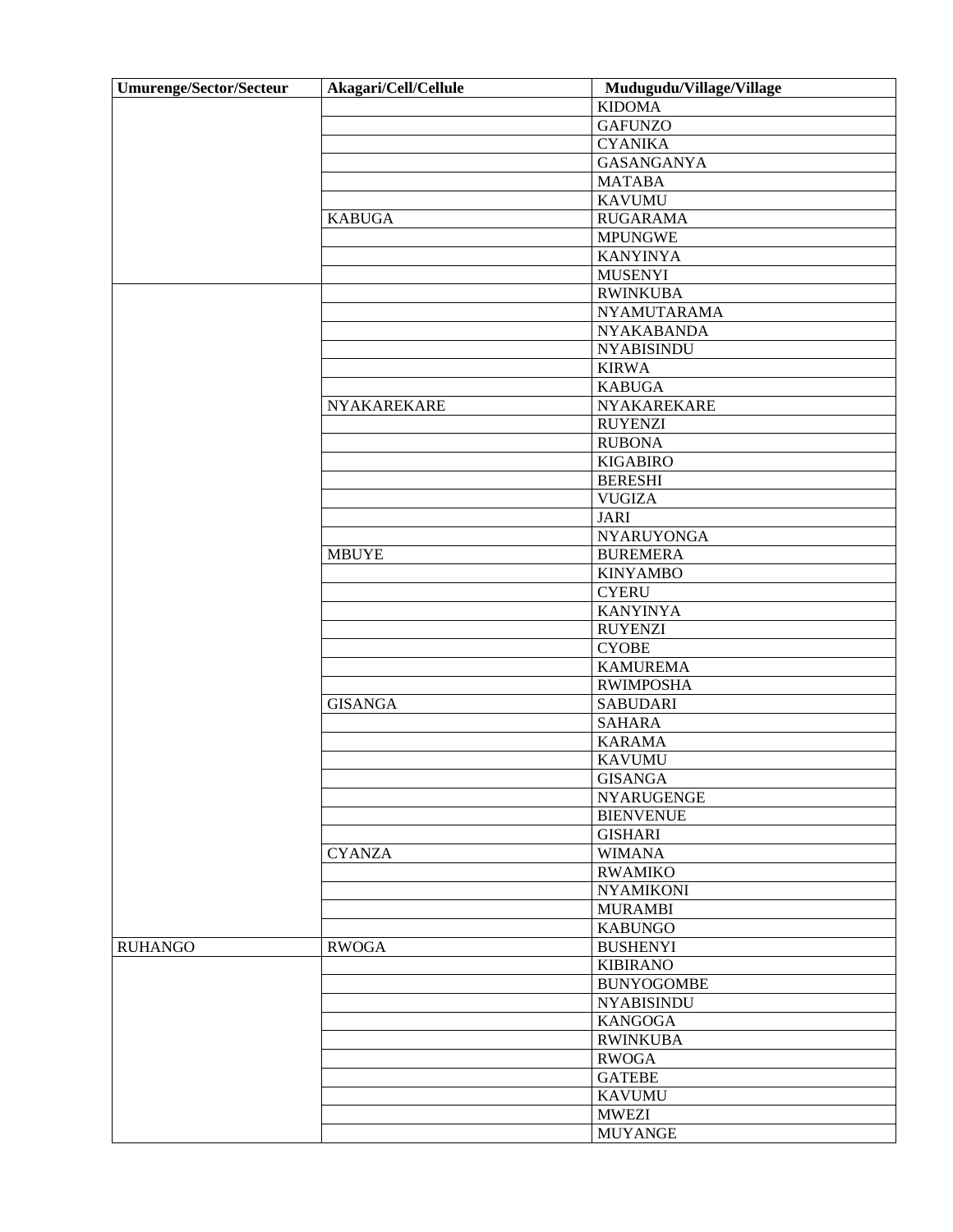| <b>Umurenge/Sector/Secteur</b> | Akagari/Cell/Cellule | Mudugudu/Village/Village |
|--------------------------------|----------------------|--------------------------|
|                                |                      | <b>KABAMBATI</b>         |
|                                |                      | <b>GASHARU</b>           |
|                                |                      | <b>BIHOME</b>            |
|                                |                      | <b>RUHANGO</b>           |
|                                |                      | <b>BUGARAMA</b>          |
|                                | <b>MUSAMO</b>        | <b>CYIMANA</b>           |
|                                |                      | <b>GASEKI</b>            |
|                                |                      | <b>RWINKUBA</b>          |
|                                |                      | <b>JOKOMA</b>            |
|                                |                      | <b>MWALI</b>             |
|                                |                      | <b>KINKENE</b>           |
|                                |                      |                          |
|                                |                      | <b>WIMANA</b>            |
|                                |                      | <b>RYANYIRANDA</b>       |
|                                |                      | <b>MUSAMO</b>            |
|                                |                      | <b>KAREBE</b>            |
|                                |                      | <b>GANA</b>              |
|                                |                      | <b>RWINYEGE</b>          |
|                                |                      | <b>KAMABARE</b>          |
|                                | <b>GIKOMA</b>        | <b>GIKUMBA</b>           |
|                                |                      | <b>GATENGELI</b>         |
|                                |                      | <b>REBERO</b>            |
|                                |                      | <b>MURAMBI</b>           |
|                                |                      | <b>RUREMBO</b>           |
|                                |                      | <b>RYABONYINKA</b>       |
|                                |                      | <b>NYARUSANGE</b>        |
|                                |                      | <b>WIMANA</b>            |
|                                |                      | <b>KARAMA</b>            |
|                                |                      | <b>RUBIHA</b>            |
|                                |                      | NANGURUGOMO              |
|                                | <b>BUHORO</b>        | NYARUTOVU 1              |
|                                |                      | NYARUTOVU 2              |
|                                |                      | <b>NYAGASOZI</b>         |
|                                |                      | <b>NTINYINSHI</b>        |
|                                |                      | <b>KARAMBO</b>           |
|                                |                      | <b>BUHORO</b>            |
|                                |                      | <b>NYANGANDIKA</b>       |
|                                |                      | <b>GAKO</b>              |
|                                |                      | <b>RWINKUBA</b>          |
|                                |                      | MUHORORO 1               |
|                                |                      | MUHORORO 2               |
|                                |                      | <b>KAMATONGO</b>         |
|                                | <b>MUNINI</b>        | <b>KIBINGO</b>           |
|                                |                      | <b>KESHIRO</b>           |
|                                |                      | <b>NYABINYEGA</b>        |
|                                |                      | <b>KANAZI</b>            |
|                                |                      | <b>GATAKA</b>            |
|                                |                      |                          |
|                                |                      | <b>MUNINI</b>            |
|                                |                      | <b>RUHUHA</b>            |
|                                |                      | <b>GASEKE</b>            |
|                                |                      | <b>BUGARI</b>            |
|                                |                      | <b>KABURANJWIRI</b>      |
|                                |                      | <b>GAHANA</b>            |
|                                |                      | <b>GITWA</b>             |
|                                |                      | <b>MUREMERA</b>          |
|                                |                      | <b>KIRIMA</b>            |
|                                |                      | <b>KIGAGA</b>            |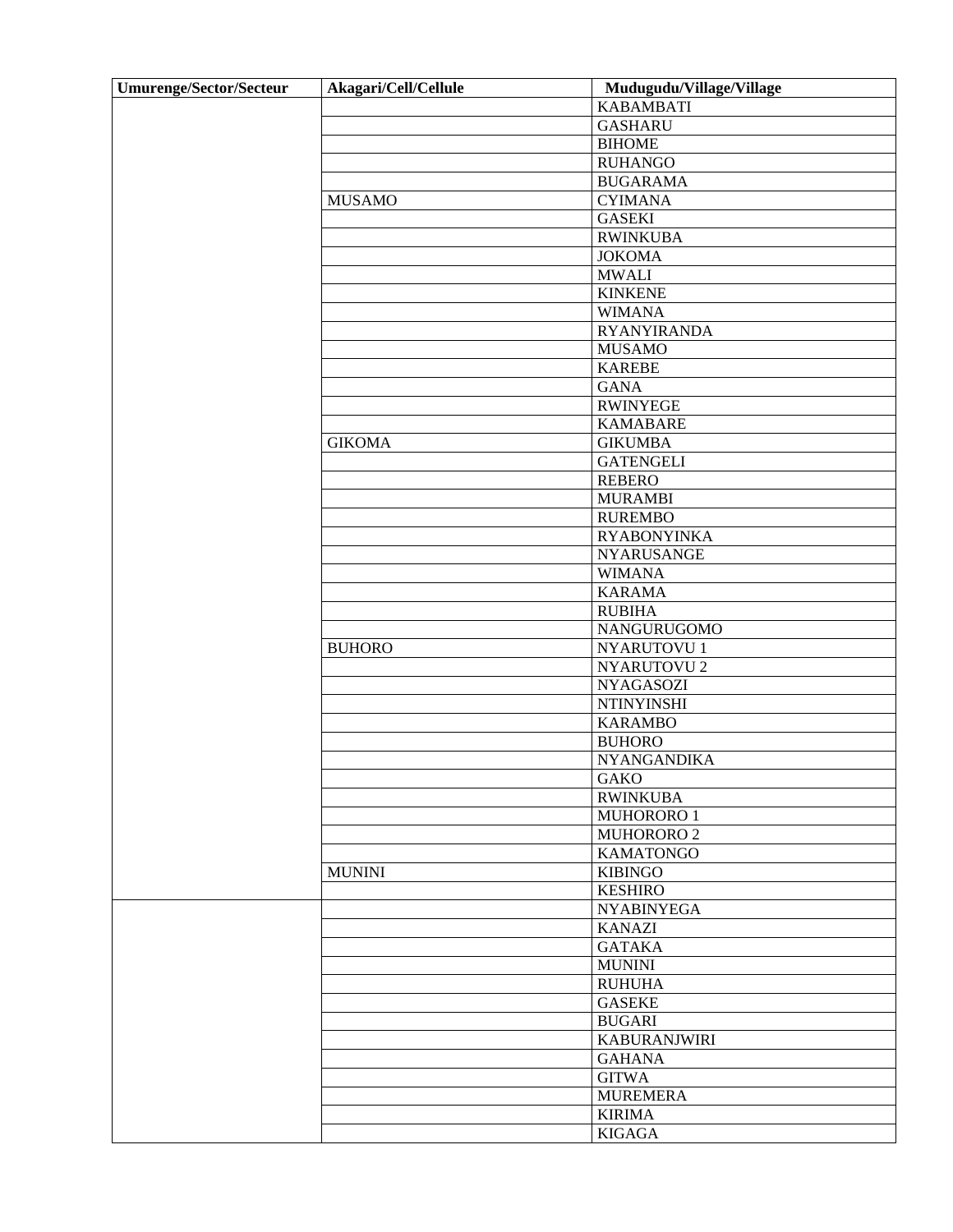| <b>Umurenge/Sector/Secteur</b> | Akagari/Cell/Cellule | Mudugudu/Village/Village             |
|--------------------------------|----------------------|--------------------------------------|
|                                |                      | <b>RWEZAMENYO</b>                    |
|                                |                      | <b>KIRUHURA</b>                      |
|                                |                      | <b>NYINYA</b>                        |
|                                |                      | <b>BWIZA</b>                         |
|                                |                      | <b>BISAMBU</b>                       |
|                                |                      | <b>KABAJA</b>                        |
|                                | <b>BUNYOGOMBE</b>    | <b>BUGARURA</b>                      |
|                                |                      | <b>KAMUGARU</b>                      |
|                                |                      | <b>RUTERANA</b>                      |
|                                |                      | <b>REMERA</b>                        |
|                                |                      | <b>GISHEGESHO</b>                    |
|                                |                      | <b>KIGABIRO</b>                      |
|                                |                      | <b>KAREHE</b>                        |
|                                |                      | <b>RUBAZI</b>                        |
|                                |                      | <b>KABUGA</b>                        |
|                                |                      | <b>RUSEBEYA</b>                      |
|                                |                      | <b>NYABISINDU</b>                    |
|                                |                      | <b>KAVUMU</b>                        |
|                                |                      | <b>NDERA</b>                         |
|                                |                      | <b>GITESENYI</b>                     |
|                                |                      | <b>BUNYOGOMBE</b>                    |
|                                |                      | <b>NYABIBUGU</b>                     |
|                                |                      | <b>BUSEGO</b>                        |
|                                |                      | <b>KIGARAMA</b>                      |
|                                |                      | <b>GACOKO</b>                        |
|                                | <b>NYAMAGANA</b>     | <b>BUMBOGO</b>                       |
|                                |                      | <b>NYAGASOZI</b>                     |
|                                |                      | <b>GUTAMBA</b>                       |
|                                |                      | <b>NYAMUGARI</b>                     |
|                                |                      | <b>BUTARE 1</b>                      |
|                                |                      | <b>BUTARE 2</b>                      |
|                                |                      |                                      |
|                                |                      | NYARUSANGE 2<br><b>KINAMA</b>        |
|                                |                      |                                      |
|                                |                      | <b>MABERA</b><br><b>KAMABANO</b>     |
|                                |                      |                                      |
|                                |                      | <b>KUMURINZI</b><br><b>NYAMAGANA</b> |
|                                |                      |                                      |
|                                |                      | <b>KIGABIRO</b><br><b>BWANGACUMI</b> |
|                                |                      | NGURIKIZI                            |
|                                |                      | NYARUSANGE 1                         |
|                                |                      | <b>GATENGEZI</b>                     |
|                                |                      | MUJYEJURU 1                          |
|                                |                      |                                      |
|                                |                      | <b>RUHUHA</b><br>MUJYEJURU 2         |
|                                |                      |                                      |
|                                |                      | <b>KIGIMBU</b>                       |
|                                |                      | <b>RUHANGO</b>                       |
|                                |                      | <b>GATAKA</b>                        |
|                                |                      | <b>NYABIHANGA</b>                    |
|                                |                      | <b>NTUNGAMO</b>                      |
|                                | <b>TAMBWE</b>        | <b>TAMBWE</b>                        |
|                                |                      | <b>KABUGA</b>                        |
|                                |                      | <b>RUGARAMA</b>                      |
|                                |                      | <b>BUTERANA</b>                      |
|                                |                      | NYAMUGARI 1                          |
|                                |                      | RUDUHA 1                             |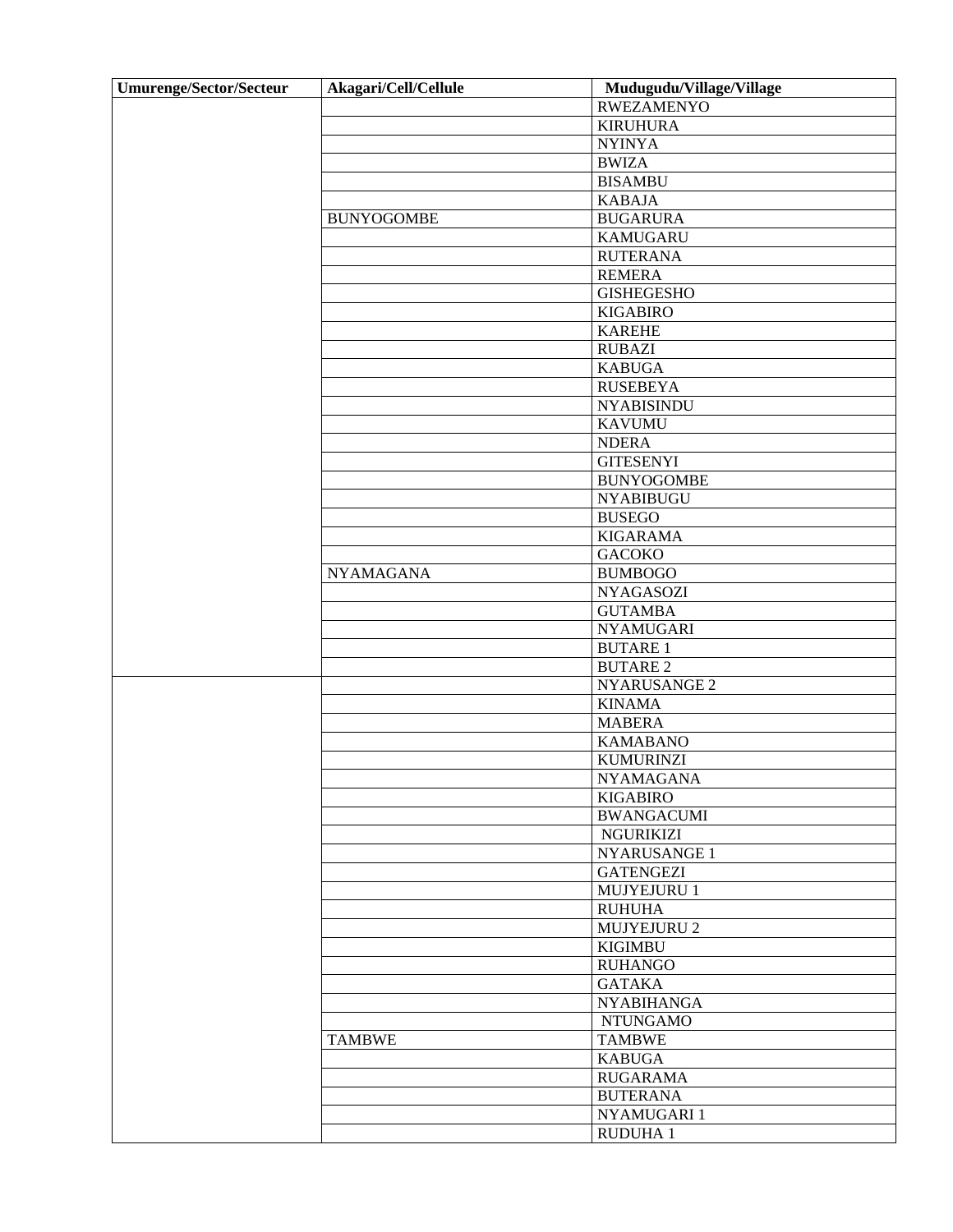| Umurenge/Sector/Secteur | Akagari/Cell/Cellule | Mudugudu/Village/Village            |
|-------------------------|----------------------|-------------------------------------|
|                         |                      | <b>RUDUHA2</b>                      |
|                         |                      | <b>NYUNDO</b>                       |
|                         |                      | <b>NYAMUGARI</b>                    |
|                         |                      | <b>MUBUGA</b>                       |
| <b>KINAZI</b>           | <b>BURIMA</b>        | <b>NYARUGENGE</b>                   |
|                         |                      | <b>NYAMIYAGA</b>                    |
|                         |                      | <b>MIRAMBI</b>                      |
|                         |                      | <b>NYAGAHAMA</b>                    |
|                         |                      | <b>NYARUTEJA</b>                    |
|                         |                      | <b>BURIMA</b>                       |
|                         | <b>GISARI</b>        | <b>GISARI</b>                       |
|                         |                      | <b>KAMURAZA</b>                     |
|                         |                      | <b>KADUHA</b>                       |
|                         |                      | <b>REMERA</b>                       |
|                         |                      | <b>KAKIRENZI</b>                    |
|                         |                      | <b>KABEZA</b>                       |
|                         |                      |                                     |
|                         |                      | <b>NYIRANDUGA</b><br><b>KIBANDA</b> |
|                         |                      |                                     |
|                         |                      | <b>MATARA</b>                       |
|                         |                      | <b>KANABA</b>                       |
|                         |                      | NYABUSUNZU                          |
|                         | <b>RUBONA</b>        | <b>GASHIKE</b>                      |
|                         |                      | <b>KAGAZI</b>                       |
|                         |                      | <b>SUSA</b>                         |
|                         |                      | <b>BUHANIKA</b>                     |
|                         |                      | <b>GAKO</b>                         |
|                         |                      | <b>KIGARAMA</b>                     |
|                         |                      | <b>GAFUMBA</b>                      |
|                         |                      | <b>RUBONA</b>                       |
|                         | <b>KINAZI</b>        | <b>KACYIRU</b>                      |
|                         |                      | <b>NYABISINDU</b>                   |
|                         |                      | <b>IMPALA</b>                       |
|                         |                      | NYIRARUHINGA                        |
|                         |                      | <b>KARAMA</b>                       |
|                         |                      | <b>RUHUHA</b>                       |
|                         |                      | MARCHE COMMUN                       |
|                         |                      | <b>NYABINYENGA</b>                  |
|                         |                      | <b>KARUBUGA</b>                     |
|                         |                      | <b>KABUGA</b>                       |
|                         |                      | <b>MPEMBA</b>                       |
|                         |                      | <b>GASIZA</b>                       |
|                         |                      | <b>REBERO</b>                       |
|                         |                      | <b>KAMABUYE</b>                     |
|                         |                      | <b>KARESHYA</b>                     |
|                         | <b>RUTABO</b>        | <b>GITWA</b>                        |
|                         |                      | <b>RUNZENZE</b>                     |
|                         |                      | <b>RUTABO</b>                       |
|                         |                      | <b>KANKA</b>                        |
|                         |                      | <b>NYIRAMBAYI</b>                   |
|                         |                      | <b>GATONDE</b>                      |
|                         |                      | <b>NYARUNAZI</b>                    |
|                         |                      | <b>MUKOMA</b>                       |
|                         |                      | <b>NYARUGUNGA</b>                   |
|                         |                      |                                     |
|                         |                      | <b>BUGIRENTEKO</b>                  |
| <b>NTONGWE</b>          | <b>KAYENZI</b>       | <b>NTUNGAMO</b>                     |
|                         |                      | <b>KANYETE</b>                      |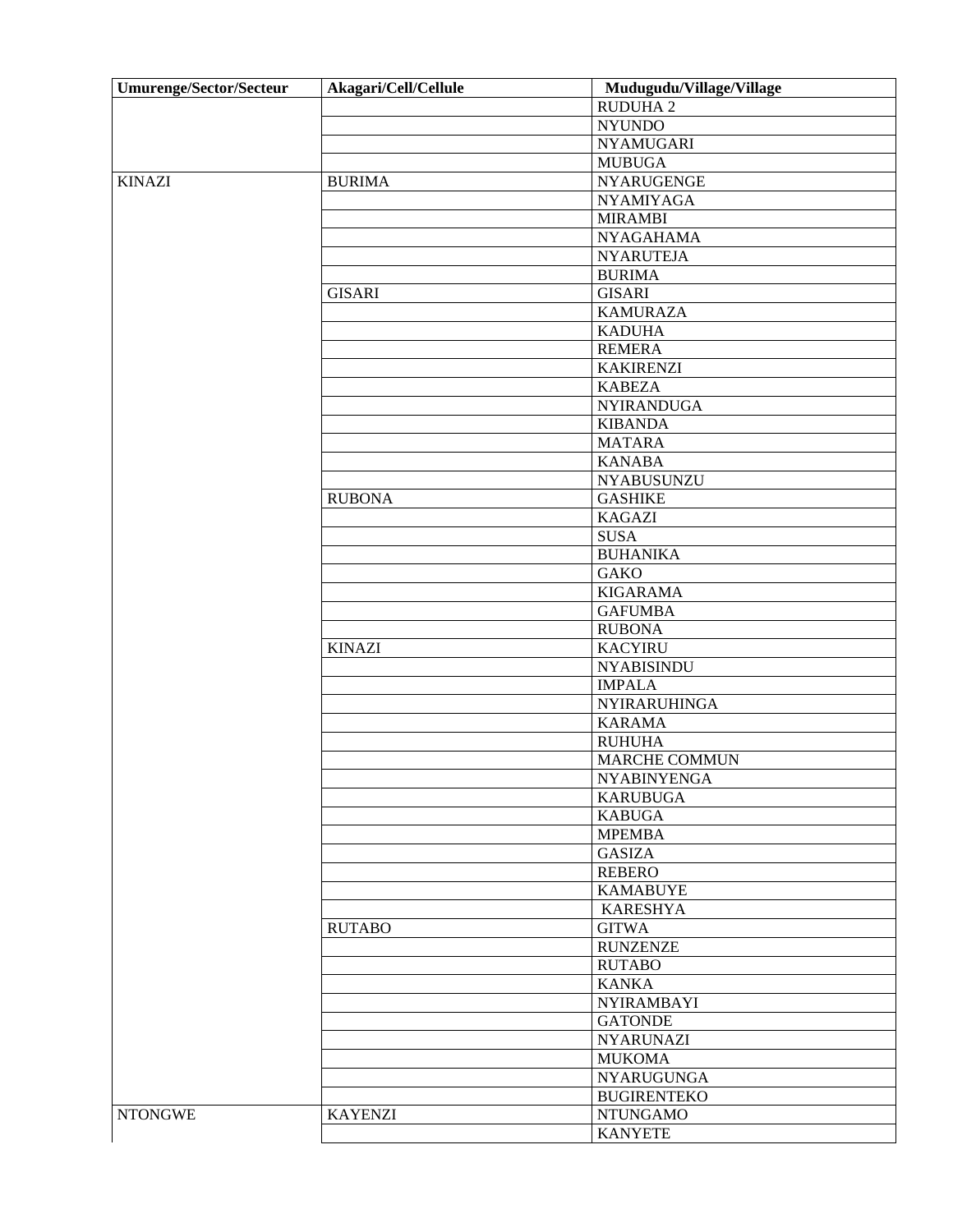| <b>Umurenge/Sector/Secteur</b> | Akagari/Cell/Cellule | Mudugudu/Village/Village |
|--------------------------------|----------------------|--------------------------|
|                                |                      | <b>NYAGATOVU</b>         |
|                                |                      | <b>KIMA</b>              |
|                                |                      | <b>NYAMIGENDE</b>        |
|                                | <b>NYAGASOZI</b>     | <b>KARAMA</b>            |
|                                |                      | <b>NYAMIRAMA</b>         |
|                                |                      | <b>NYARUSANGE</b>        |
|                                | <b>KAREBA</b>        | <b>KIBATSI</b>           |
|                                |                      | <b>KAVUMU</b>            |
|                                |                      | <b>MARIMBA</b>           |
|                                |                      | <b>RUKO</b>              |
|                                | <b>NYAKABUNGO</b>    | <b>MUTIMA</b>            |
|                                |                      | <b>GACURIRO</b>          |
|                                |                      | <b>KAMARABA</b>          |
|                                |                      | <b>NYAMIRAMA</b>         |
|                                |                      | <b>BYIMANA</b>           |
|                                |                      | <b>KARAMA</b>            |
|                                |                      | <b>KIGABIRO</b>          |
|                                |                      | <b>KINTORE</b>           |
|                                | <b>GAKO</b>          | <b>KIMANA</b>            |
|                                |                      | <b>KANTWALI</b>          |
|                                |                      | <b>NYABUHUZU</b>         |
|                                |                      | <b>GIKOMA</b>            |
|                                |                      | <b>NYABYUGI</b>          |
|                                |                      | <b>NYAMAHWA</b>          |
|                                |                      | <b>KAMAKARA</b>          |
|                                | <b>NYARURAMA</b>     | <b>RWINTAMA</b>          |
|                                |                      | <b>NYARWIHI</b>          |
|                                |                      | NYARUGENGE               |
|                                |                      | <b>KARAMA</b>            |
|                                |                      | <b>KAMARABA</b>          |
|                                |                      | <b>NYAMIRAMBO</b>        |
|                                |                      | <b>RWAKAJUJU</b>         |
|                                |                      | <b>MUKONI</b>            |
|                                |                      | <b>GAHUNGA</b>           |
|                                |                      | <b>MUNINI</b>            |
|                                |                      | <b>RUHUHA</b>            |
|                                |                      | <b>GIKONI</b>            |
|                                | <b>KEBERO</b>        | <b>NYABITARE</b>         |
|                                |                      | <b>GASUMA</b>            |
|                                |                      | <b>NYACYONGA</b>         |
|                                |                      | <b>NYABIGUNZU</b>        |
|                                |                      | <b>KABURANJWIRI</b>      |
|                                |                      | <b>CYERU</b>             |
|                                |                      | <b>RUKO</b>              |
| <b>BWERAMANA</b>               | <b>RWINYANA</b>      | <b>RUGARAMA</b>          |
|                                |                      | <b>SAMBA</b>             |
|                                |                      | <b>RUGOGWE</b>           |
|                                |                      | <b>RWINYANA</b>          |
|                                |                      | <b>MUKINGI</b>           |
|                                |                      | <b>NYAGAKOMBE</b>        |
|                                |                      | <b>KUMUNYINYA</b>        |
|                                |                      | <b>MUBUGA</b>            |
|                                |                      | <b>NYARUTOVU</b>         |
|                                |                      | <b>NYAGITONGWE</b>       |
|                                |                      | <b>KARAMBI</b>           |
|                                |                      | <b>RWINYANA</b>          |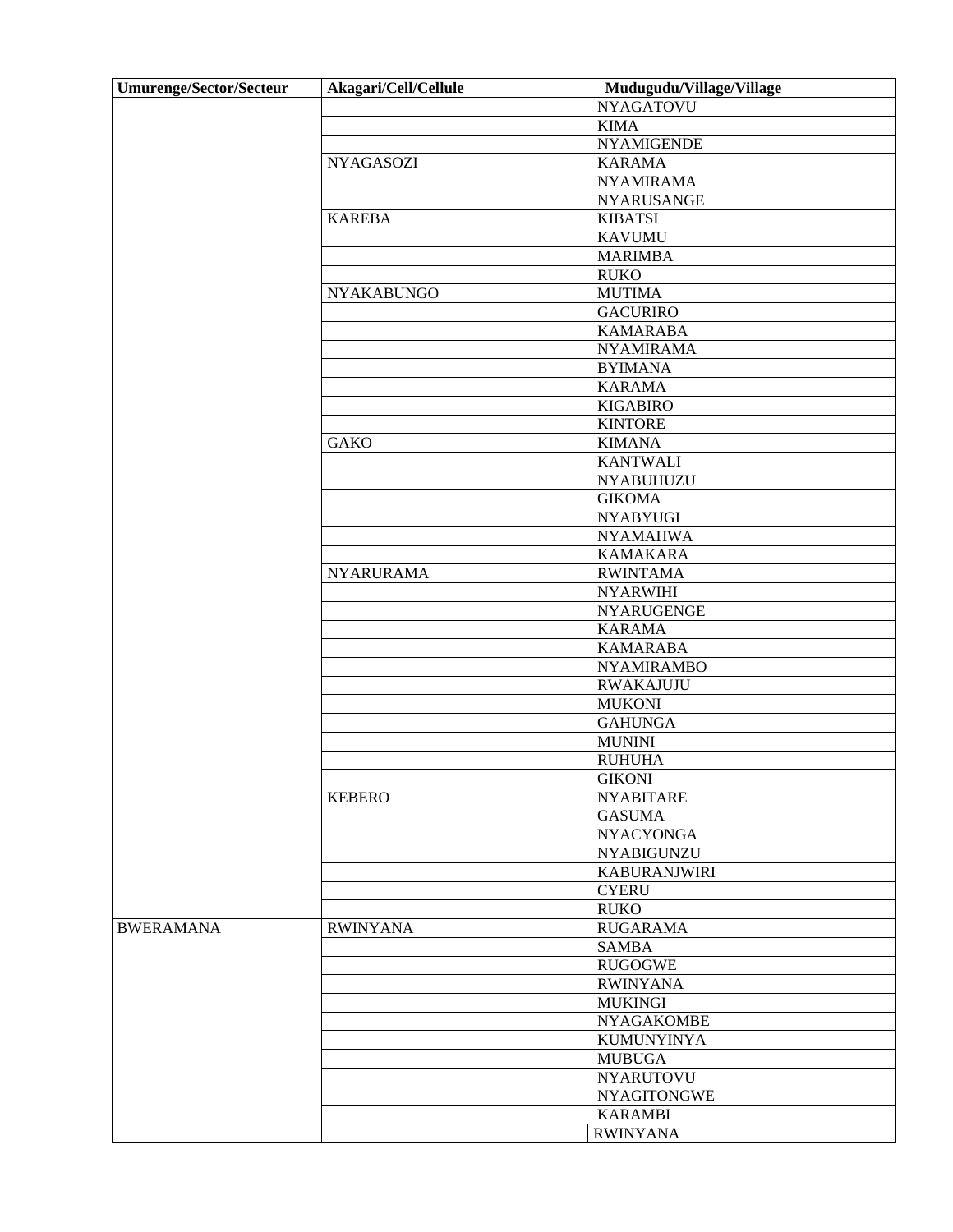| <b>Umurenge/Sector/Secteur</b> | Akagari/Cell/Cellule | Mudugudu/Village/Village |
|--------------------------------|----------------------|--------------------------|
|                                | <b>RUBONA</b>        | <b>BUGARI</b>            |
|                                |                      | <b>MUNYINYA</b>          |
|                                |                      | <b>KABEGA</b>            |
|                                |                      | <b>NYAMUKO</b>           |
|                                |                      | <b>GASHARU</b>           |
|                                |                      | <b>KIRAMBO</b>           |
|                                |                      | <b>BIRAMBO</b>           |
|                                |                      | <b>NYAGASOZI</b>         |
|                                |                      | <b>NYAKABANDA</b>        |
|                                |                      | <b>RUGOGWE</b>           |
|                                |                      | <b>NTOSHO</b>            |
|                                |                      | <b>MATABA</b>            |
|                                |                      | <b>MASAMBU</b>           |
|                                | <b>BUHANDA</b>       | <b>RUTARABANA</b>        |
|                                |                      | <b>KABERE</b>            |
|                                |                      | <b>NYARUBUYE</b>         |
|                                |                      | <b>BUGUFI</b>            |
|                                |                      | <b>MUNINI</b>            |
|                                |                      | <b>BUHANDA</b>           |
|                                |                      | <b>GAKONGORO</b>         |
|                                |                      | <b>GIKARABIRO</b>        |
|                                |                      | <b>NYAKIBANDA</b>        |
|                                |                      | <b>KAMATONGO</b>         |
|                                |                      | <b>KAVUMU</b>            |
|                                | <b>GITISI</b>        | <b>KABUGUSU</b>          |
|                                |                      | <b>NYARUGENGE</b>        |
|                                |                      | <b>NYAMARABA</b>         |
|                                |                      | <b>RUVUGIZO</b>          |
|                                |                      | NYARUNYINYA              |
|                                | <b>BWERAMANA</b>     | <b>KARAMBO</b>           |
|                                |                      | <b>KARUTSINDO</b>        |
|                                |                      | <b>KIVOMO</b>            |
|                                |                      | <b>RWINGWE</b>           |
|                                |                      | <b>RWAVUNINGOMA</b>      |
|                                |                      | <b>GASHARU</b>           |
|                                |                      | <b>RUSORORO</b>          |
|                                |                      | <b>KAMIRISHYO</b>        |
|                                |                      | <b>KIGARAMA</b>          |
|                                |                      | <b>KARIMA</b>            |
|                                |                      | <b>DUWANE</b>            |
|                                |                      | <b>GISAGARA</b>          |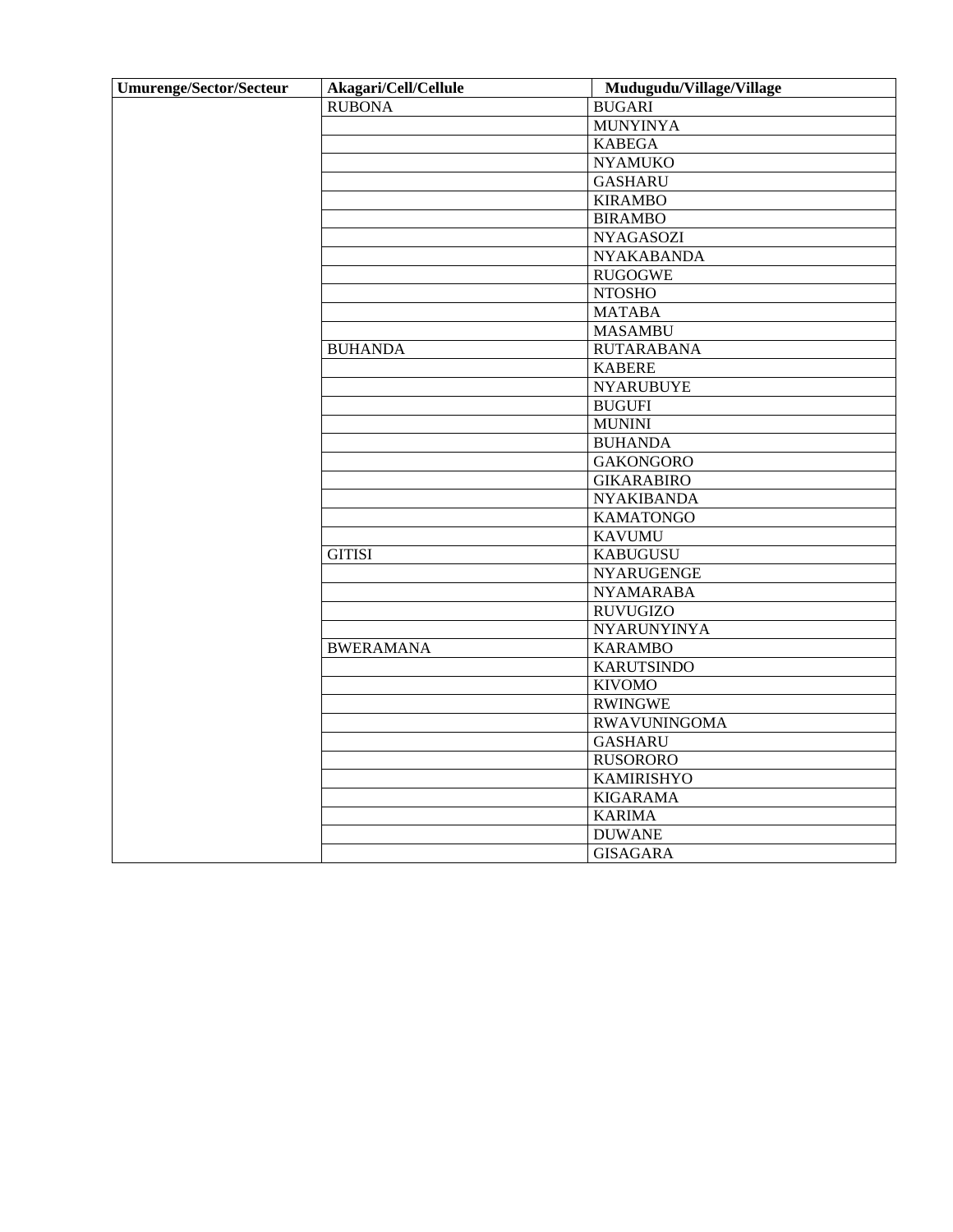| Umurenge/Sector/Secteur | Akagari /Cell/Cellule | Umudugudu/Village/Village |
|-------------------------|-----------------------|---------------------------|
| 1. CYEZA                | <b>SHOLI</b>          | <b>NYARUBUYE</b>          |
|                         |                       | <b>KAREHE</b>             |
|                         |                       | <b>GITONDWE</b>           |
|                         |                       | <b>KIBUMBA</b>            |
|                         |                       | <b>RUBIMBA</b>            |
|                         | NYARUNYINYA           | <b>BUKEYE</b>             |
|                         |                       | <b>BISHIKE</b>            |
|                         |                       | <b>RUSAVE</b>             |
|                         |                       | <b>BUHORO</b>             |
|                         |                       | <b>GATETE</b>             |
|                         |                       | <b>GASOVU</b>             |
|                         | <b>KIGARAMA</b>       | <b>MATABA</b>             |
|                         |                       | <b>RWINKUBA</b>           |
|                         |                       | <b>KAJEJE</b>             |
|                         |                       | <b>NYAGATOVU</b>          |
|                         |                       | <b>CYANIKA</b>            |
|                         |                       | <b>MBIRIZI</b>            |
|                         | <b>MAKERA</b>         | <b>RWAMUGOROBA</b>        |
|                         |                       | <b>KIGAGA</b>             |
|                         |                       | <b>NYAGATOVU</b>          |
|                         |                       | <b>BINUNGA</b>            |
|                         |                       | <b>KANYANZA</b>           |
|                         | <b>BILINGAGA</b>      | K'UW'IMANA                |
|                         |                       | <b>MUNINI</b>             |
|                         |                       | <b>GATARE</b>             |
|                         |                       | <b>NYABISINDU</b>         |
|                         |                       | <b>KARAMA</b>             |
|                         | <b>KIVUMU</b>         | <b>BUSOZI</b>             |
|                         |                       | <b>BWIZA</b>              |
|                         |                       | <b>KAMONYI</b>            |
|                         |                       | <b>MUSENGO</b>            |
|                         |                       | <b>BURUBA</b>             |
|                         |                       | <b>BWIRIKA</b>            |
|                         |                       | <b>TAKWE</b>              |
| 2. KABACUZI             | <b>SHORI</b>          | <b>JANDARI</b>            |
|                         |                       | <b>MUCYAMO</b>            |
|                         |                       | <b>KINYONI</b>            |
|                         |                       |                           |

## **AKARERE KA MUHANGA – MUHANGA DISTRICT – DISTRICT DE MUHANGA**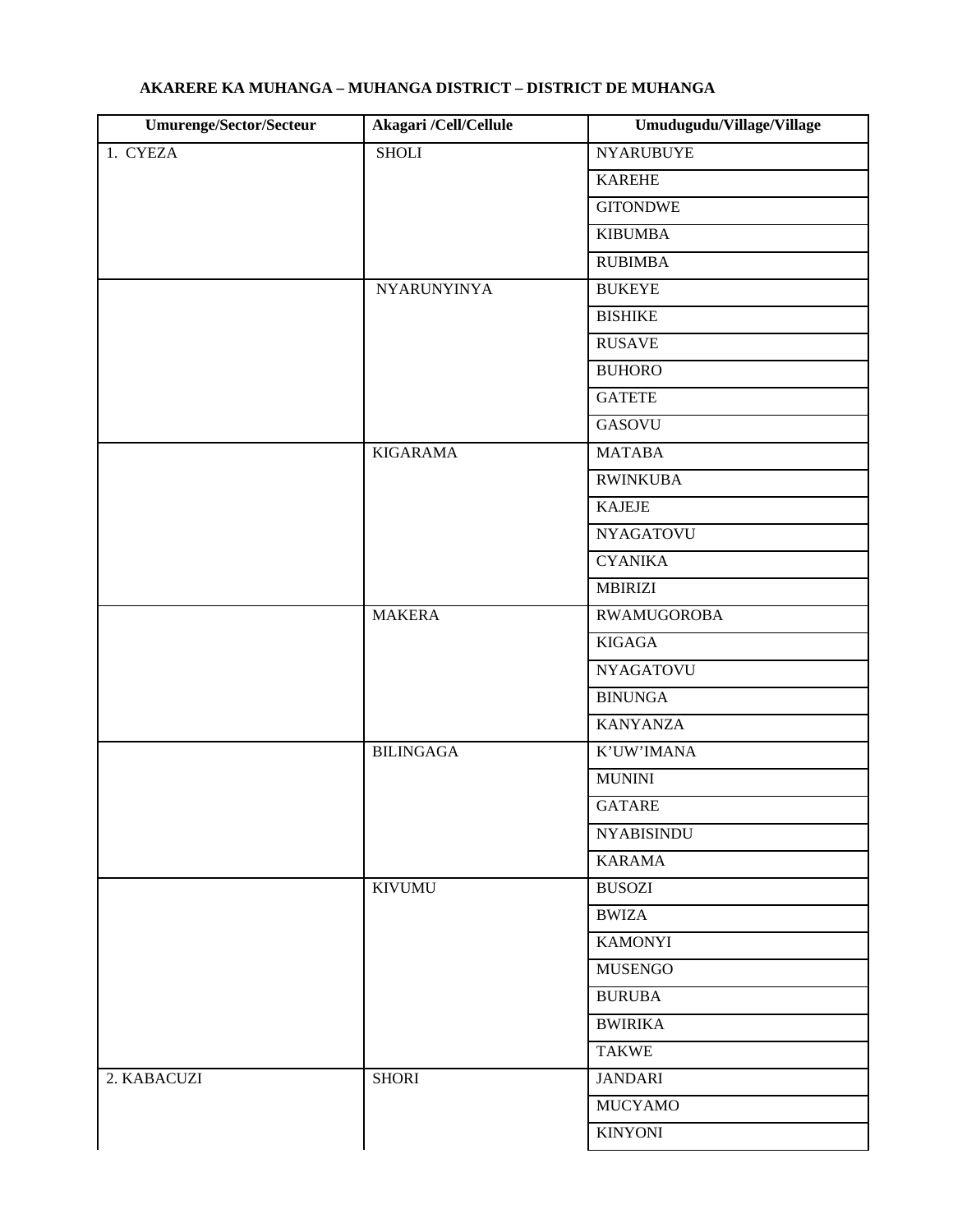| Umurenge/Sector/Secteur | Akagari /Cell/Cellule | Umudugudu/Village/Village |
|-------------------------|-----------------------|---------------------------|
|                         |                       | <b>GITWA</b>              |
|                         |                       | <b>GAKONDOKONDO</b>       |
|                         | <b>NGOMA</b>          | <b>PERU</b>               |
|                         |                       | <b>GITWA</b>              |
|                         |                       | <b>CYAMBARI</b>           |
|                         |                       | <b>NKEGETE</b>            |
|                         |                       | <b>NYARUNYINYA</b>        |
|                         |                       | <b>KABUGA</b>             |
|                         |                       | <b>GASAVE</b>             |
|                         | <b>KAVUMU</b>         | <b>REBERO</b>             |
|                         |                       | <b>KABUGA</b>             |
|                         |                       | <b>RUKOMA</b>             |
|                         |                       | <b>GASIZA</b>             |
|                         |                       | <b>GASAVE</b>             |
|                         | <b>BUTARE</b>         | <b>GIHINGA</b>            |
|                         |                       | <b>KARAMBO</b>            |
|                         |                       | <b>BUYOGA</b>             |
|                         |                       | <b>NYIRABWAYI</b>         |
|                         | <b>KABUYE</b>         | <b>KABUGA</b>             |
|                         |                       | <b>PERU</b>               |
|                         | <b>KIBYIMBA</b>       | <b>KIBAYA</b>             |
|                         |                       | <b>KAMIRANZOGERA</b>      |
|                         |                       | <b>KANKA</b>              |
|                         |                       | <b>GASHARU</b>            |
|                         | <b>NGARAMA</b>        | <b>NZOVI</b>              |
|                         |                       | <b>KARAMBO</b>            |
|                         |                       | <b>KABUGA</b>             |
|                         |                       | <b>MPANGA</b>             |
|                         | <b>BURAMBA</b>        | MUSASA                    |
|                         |                       | <b>GAHINGA</b>            |
|                         |                       | <b>KABAYAZA</b>           |
|                         |                       | <b>GAHEMBE</b>            |
|                         |                       | <b>RAMBI</b>              |
| 3. KIBANGU              | <b>GISHARU</b>        | <b>RWESERO</b>            |
|                         |                       | <b>KIREHE</b>             |
|                         |                       | <b>BUHORO</b>             |
|                         |                       | <b>REMERA</b>             |
|                         |                       | <b>MUSEZERO</b>           |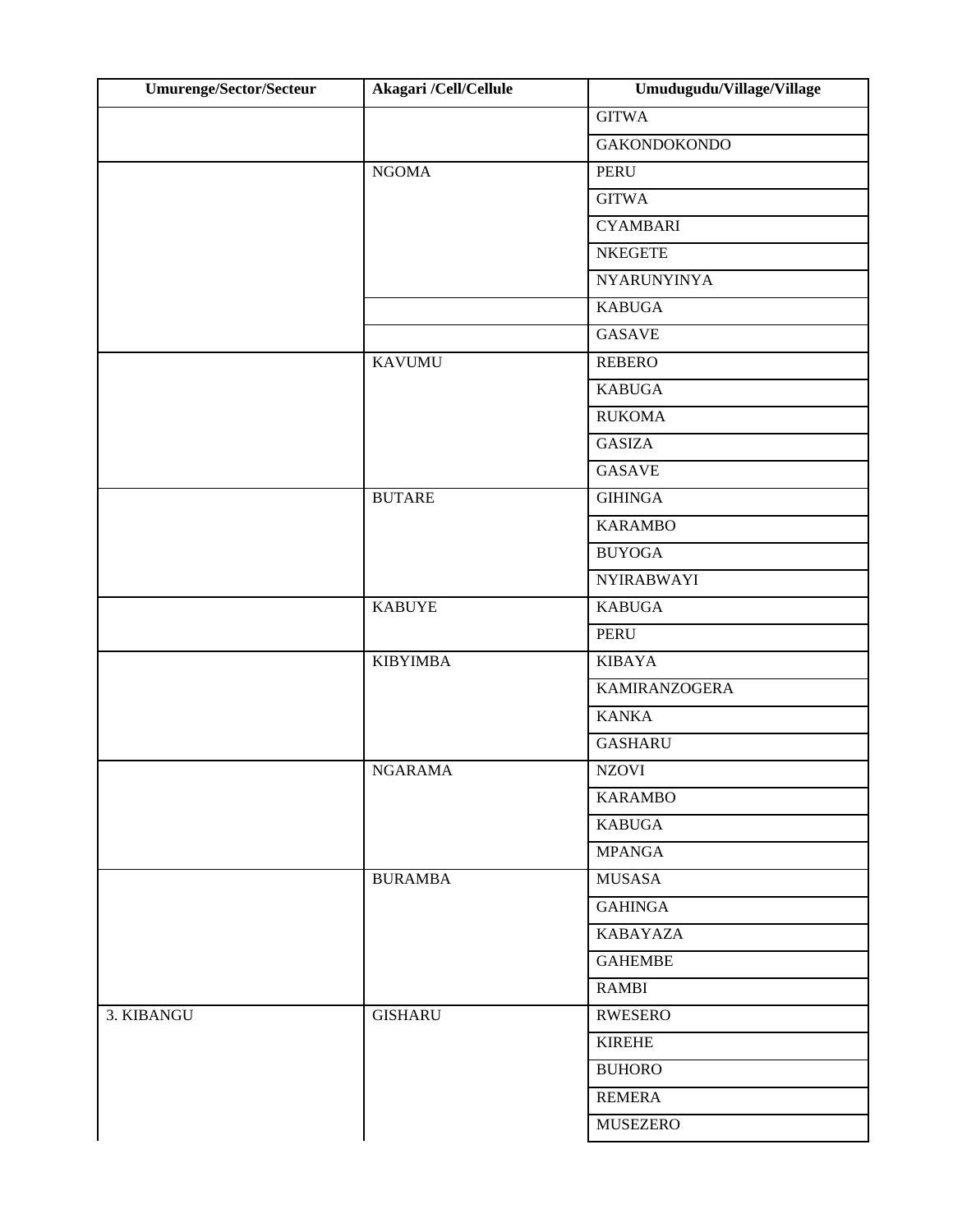| <b>Umurenge/Sector/Secteur</b> | Akagari /Cell/Cellule | Umudugudu/Village/Village |
|--------------------------------|-----------------------|---------------------------|
|                                |                       | <b>MURAMBI</b>            |
|                                | <b>JURWE</b>          | <b>RUMIRANTEGE</b>        |
|                                |                       | <b>MURAMBI</b>            |
|                                |                       | <b>NZARWA</b>             |
|                                |                       | <b>BUKIRO</b>             |
|                                |                       | <b>RUBONA</b>             |
|                                |                       | <b>KIMISANGE</b>          |
|                                | <b>RUBYINIRO</b>      | <b>GAKURWE</b>            |
|                                |                       | <b>MUGALI</b>             |
|                                |                       | <b>MUREHE</b>             |
|                                |                       | <b>MUCYAMO</b>            |
|                                |                       | <b>BUTARE</b>             |
|                                | <b>GITEGA</b>         | <b>NKONDO</b>             |
|                                |                       | <b>MUSARARA</b>           |
|                                |                       | <b>KAZIBA</b>             |
|                                |                       | <b>CYUZU</b>              |
|                                |                       | <b>MUHORORO</b>           |
|                                |                       | MUSAMBAGIRO               |
|                                | <b>MUBUGA</b>         | <b>JARAMA</b>             |
|                                |                       | <b>BURAMBO</b>            |
|                                |                       | <b>MATOSHYA</b>           |
|                                |                       | <b>NYARUVUMU</b>          |
|                                |                       | <b>NYARUBUYE</b>          |
|                                | <b>RYAKANIMBA</b>     | MUSHUBAGURIKO             |
|                                |                       | <b>MWUMBA</b>             |
|                                |                       | <b>KINOGI</b>             |
|                                |                       | <b>NYAMUGALI</b>          |
|                                |                       | <b>MUSEKERA</b>           |
| 4. KIYUMBA                     | <b>REMERA</b>         | <b>CYAKABIRI</b>          |
|                                |                       | <b>NYANZA</b>             |
|                                |                       | <b>GITABA</b>             |
|                                |                       | SABUSARO                  |
|                                |                       | <b>KAGAHINA</b>           |
|                                | <b>NDAGO</b>          | <b>MATABA</b>             |
|                                |                       | SOVU                      |
|                                |                       | <b>RWEZAMENYO</b>         |
|                                | <b>BUDENDE</b>        | <b>KARAMBI</b>            |
|                                |                       | <b>RURAMBA</b>            |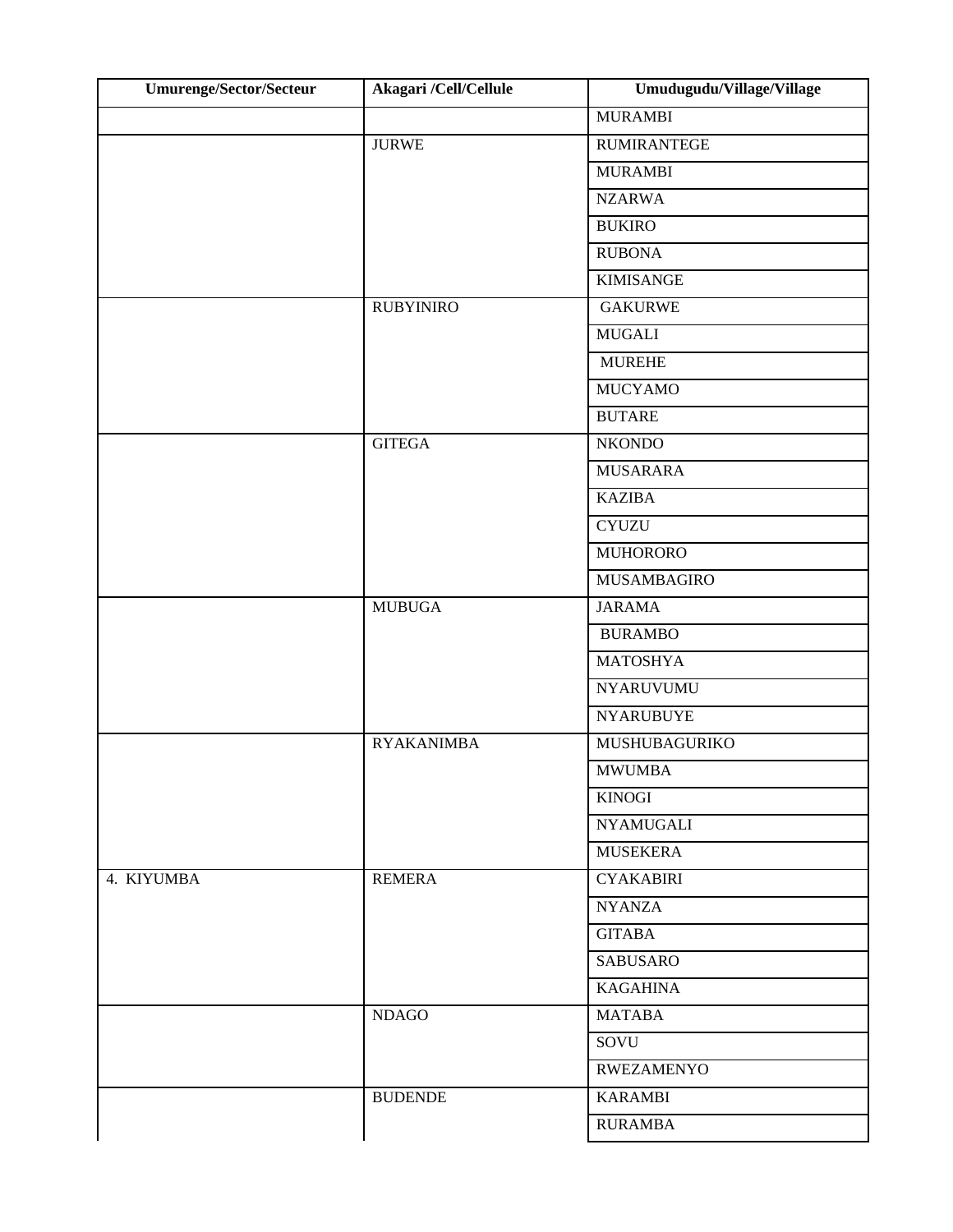| <b>Umurenge/Sector/Secteur</b> | Akagari /Cell/Cellule | Umudugudu/Village/Village |
|--------------------------------|-----------------------|---------------------------|
|                                |                       | <b>MUSENYI</b>            |
|                                |                       | <b>MUDUHA</b>             |
|                                | <b>RUHINA</b>         | <b>GATWA</b>              |
|                                |                       | <b>BUSUMBA</b>            |
|                                |                       | <b>MUBUGA</b>             |
|                                |                       | <b>NUNDWE</b>             |
|                                |                       | <b>KABIMBURA</b>          |
|                                | <b>RUKERI</b>         | <b>GISHUSHU</b>           |
|                                |                       | <b>MWENDO</b>             |
|                                |                       | <b>AKEZA</b>              |
|                                |                       | <b>MUGEYO</b>             |
|                                |                       | <b>MUKO</b>               |
|                                |                       | <b>MBOGO</b>              |
| 5. MUHANGA                     | <b>KANYINYA</b>       | <b>GAKOMEYE</b>           |
|                                |                       | <b>KANYUNGURA</b>         |
|                                |                       | <b>MATABA</b>             |
|                                |                       | <b>NYAMITANGA</b>         |
|                                |                       | <b>NYABUGWIZA</b>         |
|                                | <b>REMERA</b>         | <b>NAGANIRO</b>           |
|                                |                       | <b>MUNZERERI</b>          |
|                                |                       | <b>MURAMA</b>             |
|                                |                       | <b>KIYORO</b>             |
|                                |                       | <b>GISIZA</b>             |
|                                |                       | <b>MUHANGA</b>            |
|                                | <b>NYAMIRAMA</b>      | <b>NAMANKURWE</b>         |
|                                |                       | <b>GAHABWA</b>            |
|                                |                       | <b>RWABAGENZI</b>         |
|                                |                       | <b>CYURUTARE</b>          |
|                                |                       | KANTUNGANIYE              |
|                                |                       | <b>NYIRAMARANGARA</b>     |
|                                | <b>TYAZO</b>          | <b>KIVOMO</b>             |
|                                |                       | <b>GITIMA</b>             |
|                                |                       | <b>NYAHENDA</b>           |
|                                |                       | GASAKA                    |
|                                |                       | <b>RUHUHA</b>             |
|                                | 30. NGANZO            | <b>MASUMO</b>             |
|                                |                       | <b>KAGARAMA</b>           |
|                                |                       | <b>GITONGATI</b>          |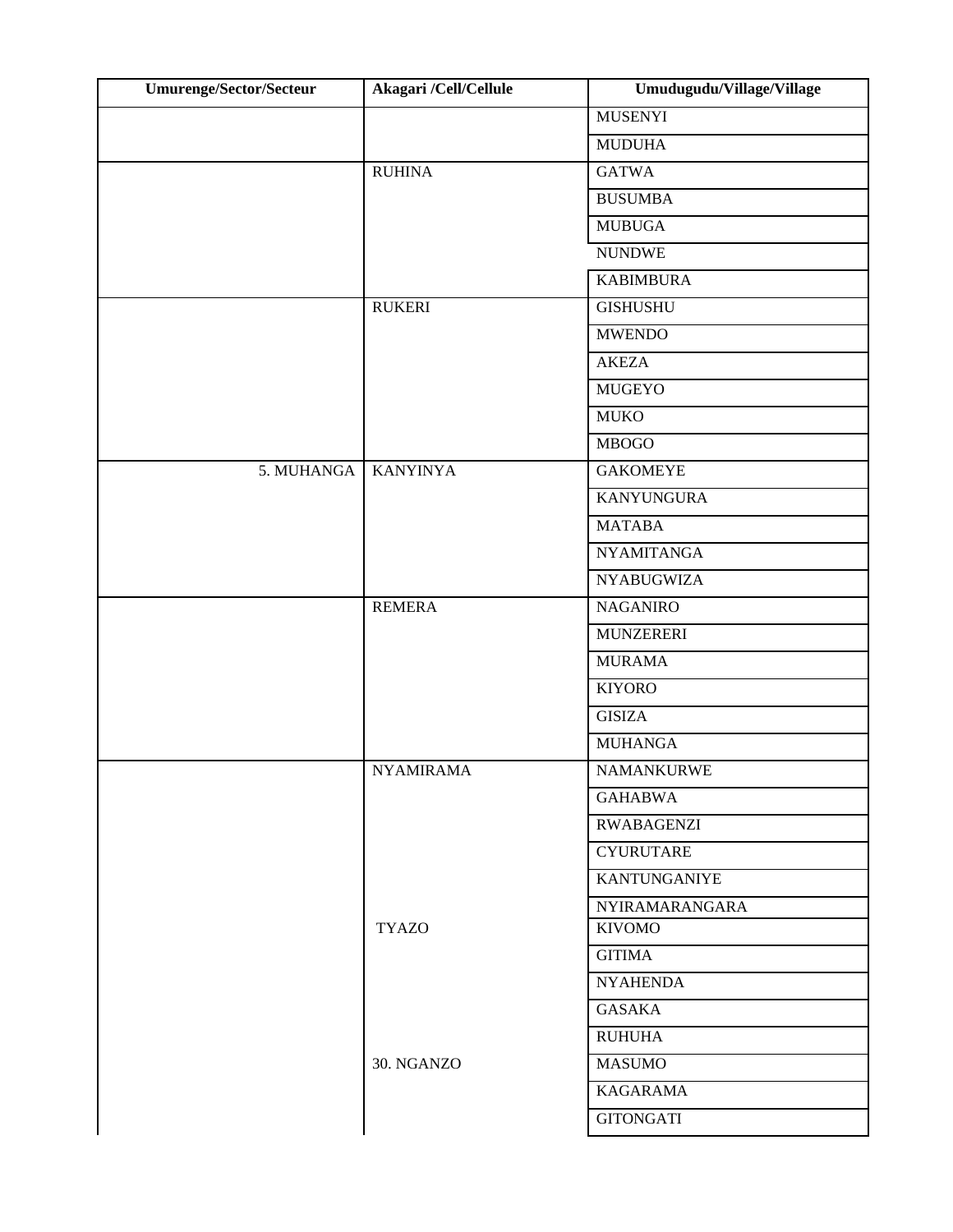| <b>Umurenge/Sector/Secteur</b> | Akagari /Cell/Cellule | Umudugudu/Village/Village |
|--------------------------------|-----------------------|---------------------------|
|                                |                       | <b>KUMUKENKE</b>          |
|                                |                       | <b>KAGOMBERO</b>          |
|                                |                       | <b>KAMAZU</b>             |
|                                |                       | <b>GASENYI</b>            |
|                                |                       | <b>KABINGO</b>            |
| 6.MUSHISHIRO                   | <b>MUNAZI</b>         | <b>NYARUCYAMU</b>         |
|                                |                       | <b>KIYORO</b>             |
|                                |                       | <b>KABARE</b>             |
|                                |                       | <b>KIGARAMA</b>           |
|                                | <b>RUKARAGATA</b>     | <b>MIBIRIZI</b>           |
|                                |                       | <b>HANIKA</b>             |
|                                |                       | <b>BITSIBO</b>            |
|                                |                       | <b>KIVUMU</b>             |
|                                |                       | <b>KAMUREKEZI</b>         |
|                                | <b>MATYAZO</b>        | <b>NYAGASOZI</b>          |
|                                |                       | <b>GATABA</b>             |
|                                |                       | <b>CYARUBAMBIRE</b>       |
|                                |                       | <b>KABEZA</b>             |
|                                |                       | <b>GITWA</b>              |
|                                | <b>NYAGASOZI</b>      | <b>KANOMBE</b>            |
|                                |                       | <b>KARAMBO</b>            |
|                                |                       | <b>BANDORA</b>            |
|                                |                       | <b>GISOVU</b>             |
|                                |                       | <b>GASHARU</b>            |
|                                |                       | <b>KIBONWA</b>            |
|                                | <b>RWIGERERO</b>      | <b>NYAMASHEKE</b>         |
|                                |                       | <b>RWUKI</b>              |
|                                |                       | <b>KAMBYEYI</b>           |
|                                |                       | NYARUCYAMU                |
|                                | <b>RWASARE</b>        | <b>KARUCURA</b>           |
|                                |                       | <b>RUBONA</b>             |
|                                |                       | <b>BAHIMBA</b>            |
|                                |                       | <b>KANYINYA</b>           |
| 7. NYABINONI                   | <b>MUVUMBA</b>        | <b>NYAMUGARI</b>          |
|                                |                       | <b>NYANZA</b>             |
|                                |                       | <b>NYAMURE</b>            |
|                                | MASANGANO             | <b>CYANIKA</b>            |
|                                |                       | <b>NGARU</b>              |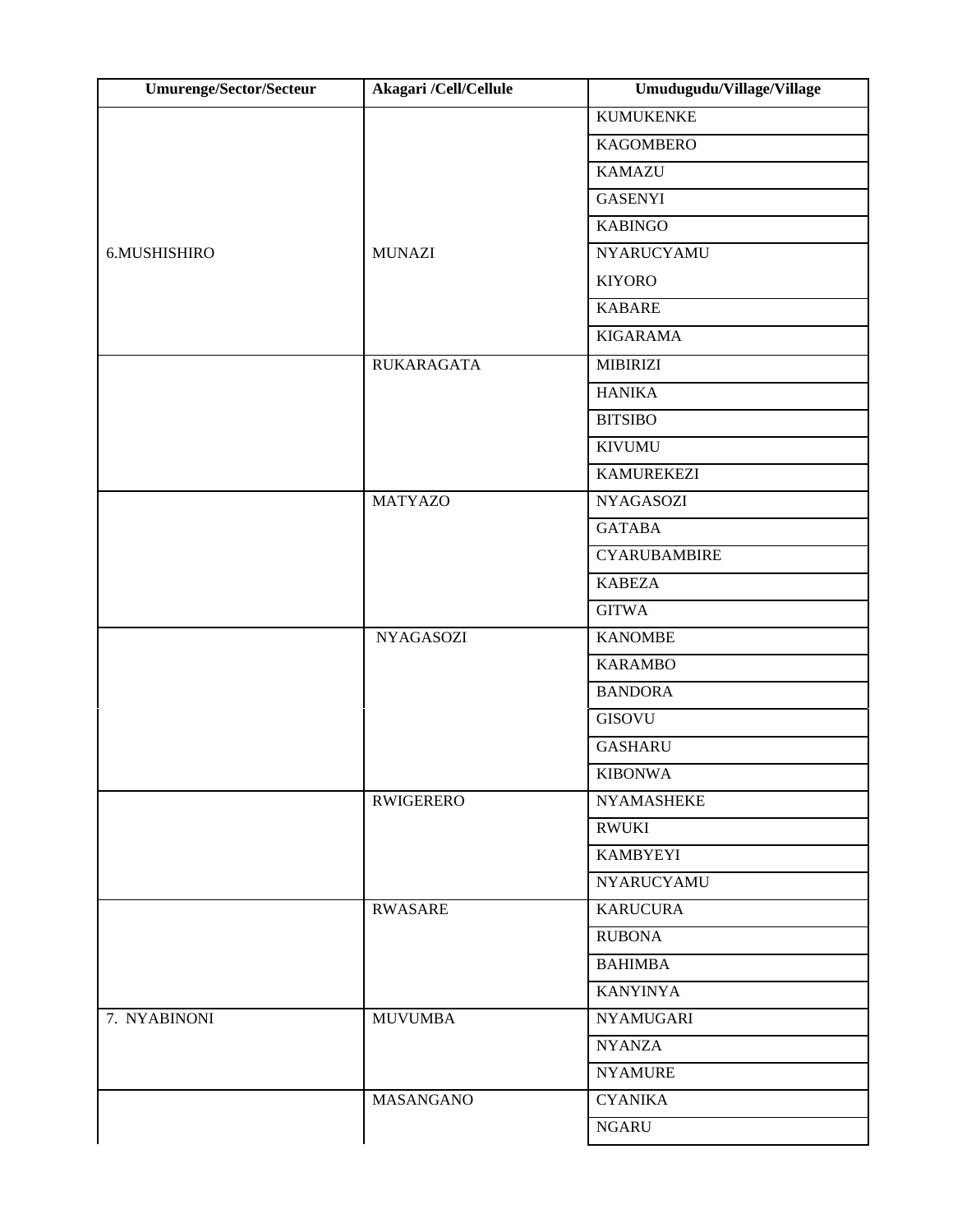| Umurenge/Sector/Secteur | Akagari /Cell/Cellule | Umudugudu/Village/Village |
|-------------------------|-----------------------|---------------------------|
|                         |                       | <b>MURAMBI</b>            |
|                         | <b>NYARUSOZI</b>      | <b>MUGENI</b>             |
|                         |                       | <b>KAMAHORE</b>           |
|                         |                       | <b>KANOMBE</b>            |
|                         |                       | <b>KANYAMIZO</b>          |
|                         |                       | <b>GITWA</b>              |
|                         |                       | <b>RUSENGE</b>            |
|                         | <b>MBUGA</b>          | <b>NYARUSANGE</b>         |
|                         |                       | <b>KARENGERI</b>          |
|                         |                       | <b>GITABA</b>             |
|                         |                       | <b>BWATO</b>              |
|                         |                       | <b>MURAMA</b>             |
|                         | <b>GASHORERA</b>      | <b>NDARAGATI</b>          |
|                         |                       | <b>RYAKIYANGE</b>         |
|                         |                       | <b>MUZAMUZI</b>           |
|                         |                       | <b>MUNYINYA</b>           |
| 8.NYAMABUYE             | <b>GITARAMA</b>       | <b>KAVUMU</b>             |
|                         |                       | <b>NYABISINDU</b>         |
|                         |                       | <b>NYARUSIZA</b>          |
|                         |                       | <b>KAMUGARURA</b>         |
|                         |                       | <b>GATIKA</b>             |
|                         |                       | <b>KAGITARAMA</b>         |
|                         | <b>GIFUMBA</b>        | <b>GIFUMBA</b>            |
|                         |                       | <b>GISIZA</b>             |
|                         |                       | <b>KIREBE</b>             |
|                         |                       | <b>RUGARAMA</b>           |
|                         |                       | <b>KABUYE</b>             |
|                         |                       | <b>GAKONI</b>             |
|                         | <b>REMERA</b>         | <b>GASENYI</b>            |
|                         |                       | <b>KIRENGE</b>            |
|                         |                       | GISOZI                    |
|                         |                       | <b>GASHARU</b>            |
|                         |                       | <b>KINYENKANDA</b>        |
|                         |                       | <b>MUNINI</b>             |
|                         |                       | <b>NYAKABINGO</b>         |
|                         |                       | <b>BITI-NETI</b>          |
|                         | <b>GAHOGO</b>         | <b>KAMUGINA</b>           |
|                         |                       | <b>RUVUMERA</b>           |
|                         |                       |                           |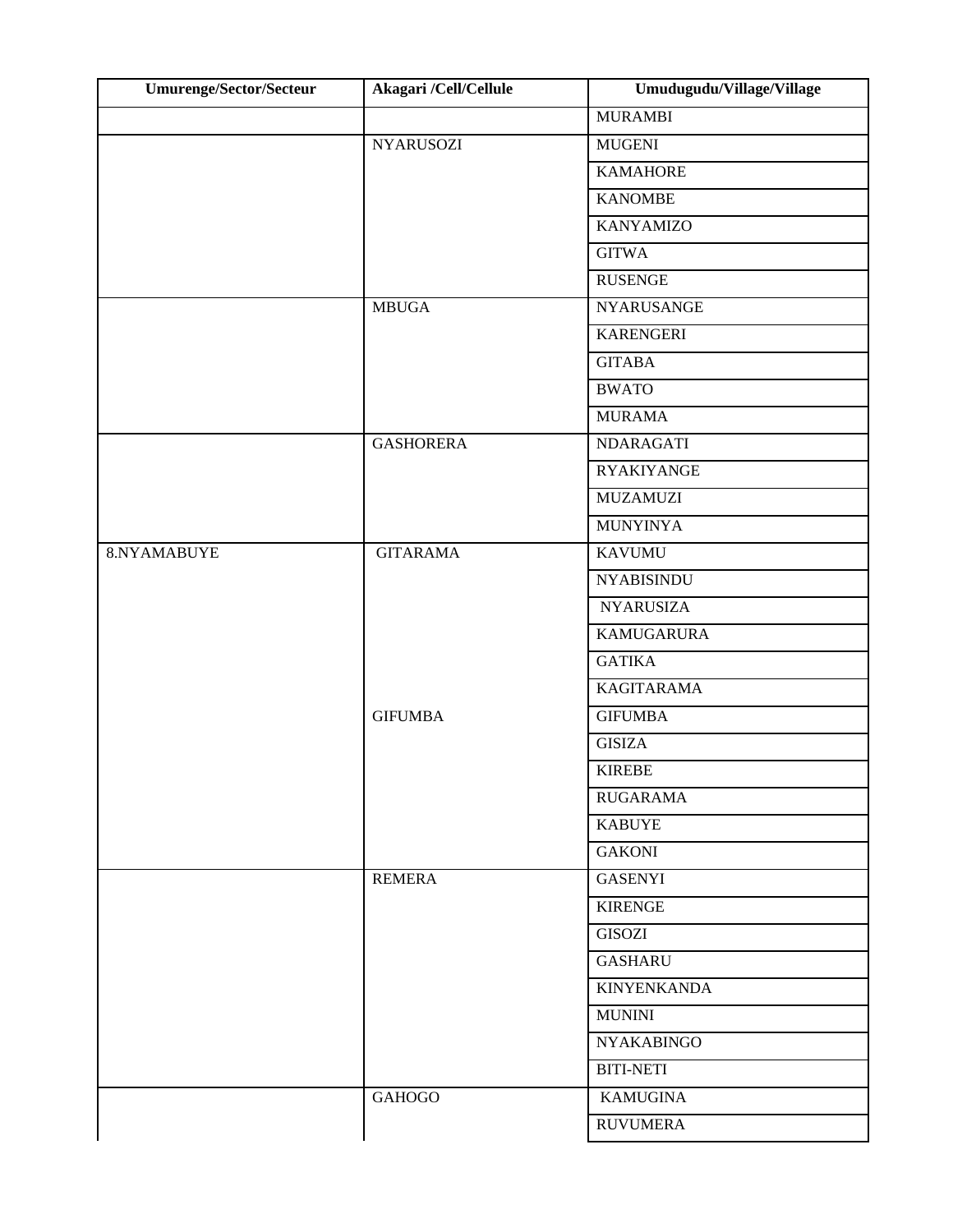| <b>Umurenge/Sector/Secteur</b> | Akagari /Cell/Cellule | Umudugudu/Village/Village |
|--------------------------------|-----------------------|---------------------------|
|                                |                       | <b>KAVUMU</b>             |
|                                |                       | <b>KAMAZURU</b>           |
|                                |                       | <b>RUTENGA</b>            |
|                                |                       | NYARUCYAMU I              |
|                                |                       | NYARUCYAMU II             |
|                                |                       | NYARUCYAMO III            |
| 9. NYARUSANGE                  | <b>RUSOVU</b>         | <b>RWAMBARIRO</b>         |
|                                |                       | <b>VUGO</b>               |
|                                |                       | <b>RUKURAZO</b>           |
|                                |                       | <b>MUTUTU</b>             |
|                                | <b>MBIRIRI</b>        | <b>GASAVE</b>             |
|                                |                       | <b>KINTOBO</b>            |
|                                |                       | <b>KAREHE</b>             |
|                                |                       | <b>NTENDERI</b>           |
|                                |                       | <b>NYARUHORA</b>          |
|                                |                       | <b>GASHARU</b>            |
|                                |                       | <b>GISASA</b>             |
|                                | <b>MUSONGATI</b>      | <b>KAGARAMA</b>           |
|                                |                       | <b>NGORORANO</b>          |
|                                |                       | <b>MURAMBI</b>            |
|                                |                       | <b>CYICIRO</b>            |
|                                |                       | <b>KAMANGA</b>            |
|                                |                       | <b>JABIRO</b>             |
|                                | <b>NGARU</b>          | <b>REMERA</b>             |
|                                |                       | <b>GITEGA</b>             |
|                                |                       | <b>KIBIRIZI</b>           |
|                                |                       | <b>RUKAMIRO</b>           |
| 10.RONGI                       | <b>NYAMIRAMBO</b>     | <b>RWAMURE</b>            |
|                                |                       | <b>KABAKUNGU</b>          |
|                                |                       | <b>RUGOGWE</b>            |
|                                |                       | <b>MUGWATO</b>            |
|                                |                       | <b>KARAMBI</b>            |
|                                |                       | <b>NTARABANA</b>          |
|                                | <b>GASAGARA</b>       | <b>GASHARU</b>            |
|                                |                       | <b>MBURAMAZI</b>          |
|                                |                       | <b>MUSENYI</b>            |
|                                |                       | <b>MUREHE</b>             |
|                                | <b>RUHANGO</b>        | <b>KIGINGA</b>            |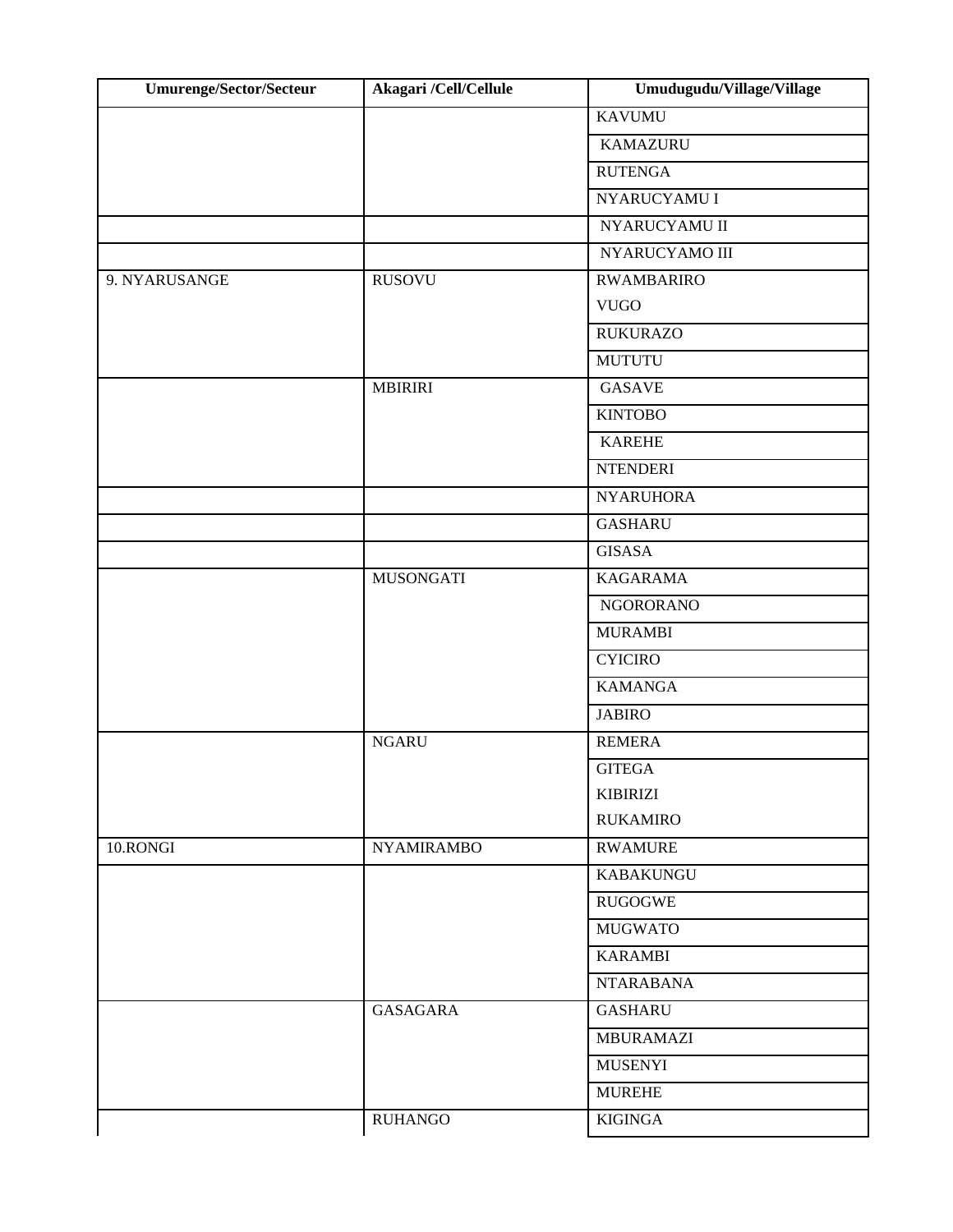| Umurenge/Sector/Secteur | Akagari /Cell/Cellule | Umudugudu/Village/Village |
|-------------------------|-----------------------|---------------------------|
|                         |                       | <b>MUNYEGERA</b>          |
|                         |                       | <b>KAGUSA</b>             |
|                         |                       | <b>RORERO</b>             |
|                         |                       | <b>GITABA</b>             |
|                         | <b>KARAMBO</b>        | <b>GIRURWE</b>            |
|                         |                       | <b>NYAGASOZI</b>          |
|                         |                       | <b>GITWA</b>              |
|                         |                       | <b>RUSHENYI</b>           |
|                         |                       | <b>NYABIKENKE</b>         |
| 11. RUGENDABARI         | <b>KANYANA</b>        | <b>NTONDE</b>             |
|                         |                       | <b>MUHETA</b>             |
|                         |                       | <b>KABUBA</b>             |
|                         |                       | <b>GASOVU</b>             |
|                         | <b>MPINGA</b>         | <b>GISIZA</b>             |
|                         |                       | <b>BUGANDA</b>            |
|                         | <b>NSANGA</b>         | <b>NYUNDO</b>             |
|                         |                       | <b>NGANDO</b>             |
|                         |                       | <b>RUGWIZA</b>            |
|                         |                       | <b>MPONGO</b>             |
|                         |                       | <b>TWABUMBOGO</b>         |
|                         | <b>GASAVE</b>         | <b>GAKOMA</b>             |
|                         |                       | <b>NYAGASOZI</b>          |
|                         |                       | <b>NYAKIBUYE</b>          |
|                         |                       | <b>GASHARU</b>            |
|                         |                       | <b>NYAMATETE</b>          |
|                         |                       | <b>GITURWA</b>            |
|                         | <b>KIBAGA</b>         | <b>NDJAMENA</b>           |
|                         |                       | <b>MATABA</b>             |
|                         |                       | <b>KIDUHA</b>             |
| 12. SHYOGWE             | <b>RULI</b>           | <b>RUHINA</b>             |
|                         |                       | <b>MURAMBI</b>            |
|                         |                       | <b>MUNYINYA</b>           |
|                         |                       | <b>KARAMA</b>             |
|                         |                       | <b>KAMITEGO</b>           |
|                         |                       | <b>KABEZA</b>             |
|                         |                       | <b>KAVUMU</b>             |
|                         |                       | <b>GACOMBE</b>            |
|                         | <b>MBARE</b>          | <b>BURIZA</b>             |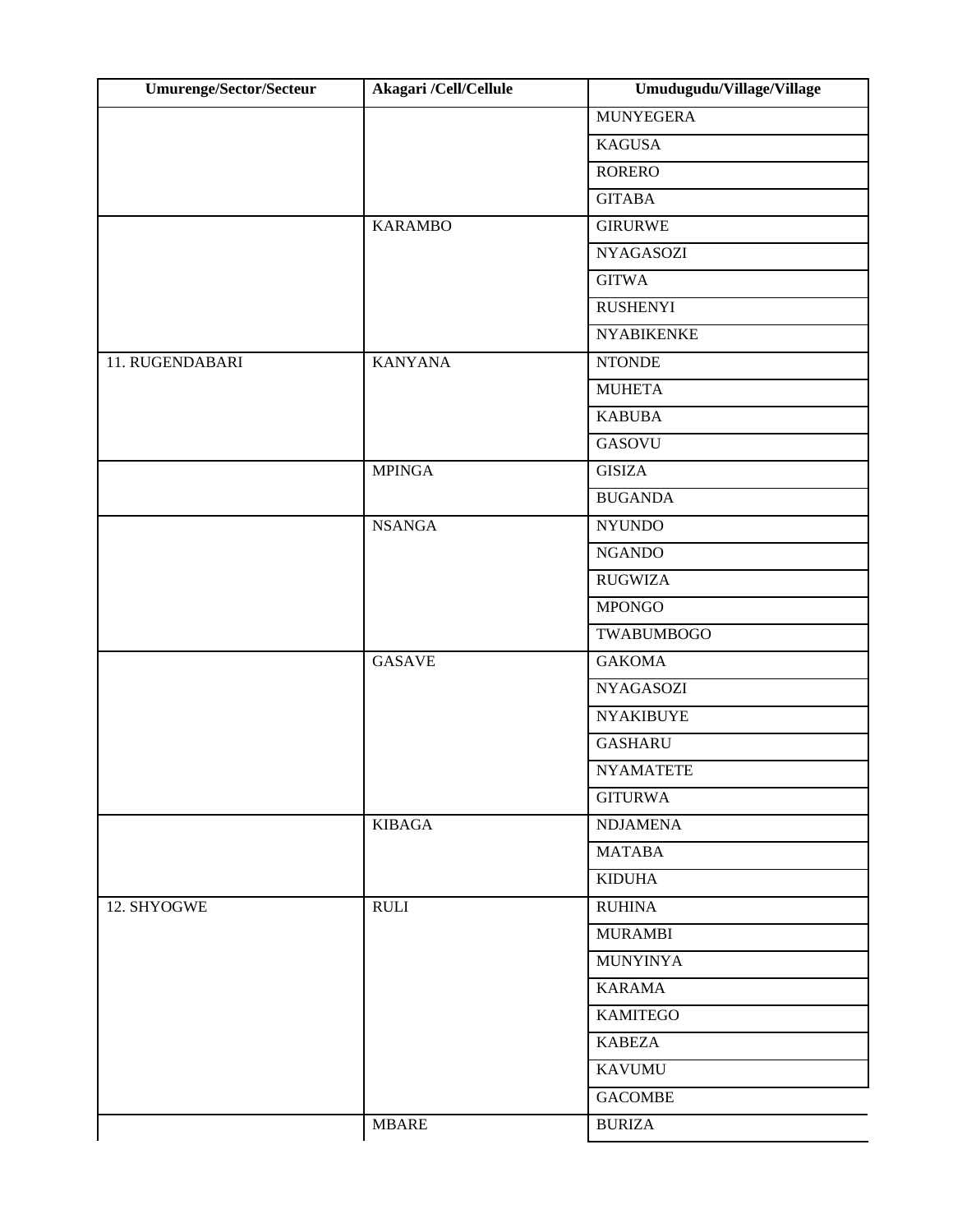| <b>Umurenge/Sector/Secteur</b> | Akagari /Cell/Cellule | Umudugudu/Village/Village |
|--------------------------------|-----------------------|---------------------------|
|                                |                       | <b>MUREMBERE</b>          |
|                                |                       | <b>VUNGA</b>              |
|                                |                       | <b>SONGA</b>              |
|                                |                       | <b>RUBUGURIZO</b>         |
|                                |                       | <b>NYABISINDU</b>         |
|                                |                       | <b>RUBUYE</b>             |
|                                | <b>KININI</b>         | <b>MUSEZERO</b>           |
|                                |                       | <b>KABUNGO</b>            |
|                                |                       | <b>KINYAMI</b>            |
|                                |                       | <b>NYAKAGUHU</b>          |
|                                |                       | <b>NYAKABINGO</b>         |
|                                |                       | <b>GATARE</b>             |
|                                | <b>MUBUGA</b>         | <b>GASHARU</b>            |
|                                |                       | <b>KIGARAMA</b>           |
|                                |                       | <b>NYAMAGANDA</b>         |
|                                |                       | <b>NYARUCYAMU</b>         |
|                                |                       | <b>MATSINSI</b>           |
|                                |                       | <b>GAKOMEYE</b>           |
|                                |                       | <b>MAPFUNDO</b>           |
|                                |                       | <b>RWAMARABA</b>          |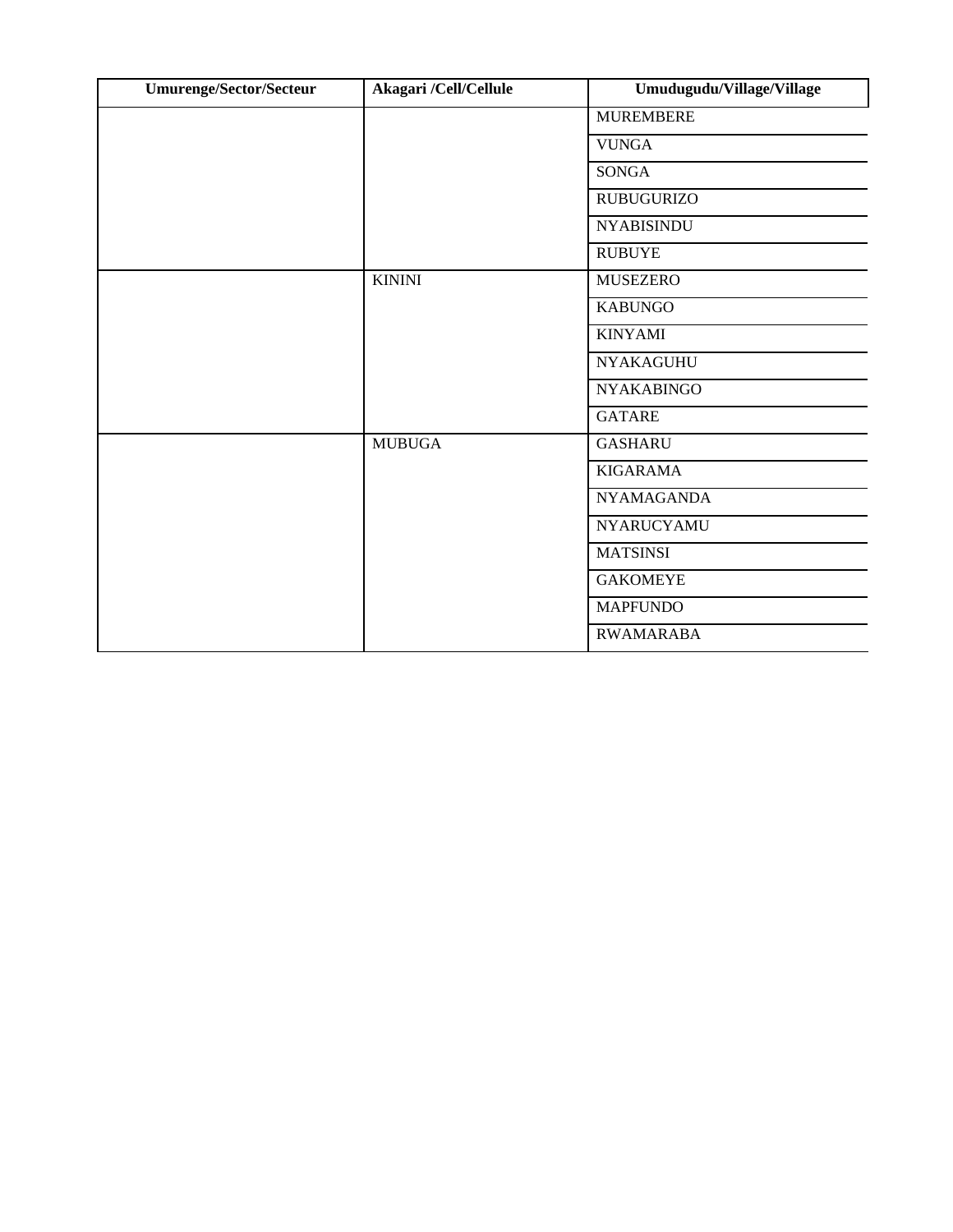| <b>Umurenge/Sector/Secteur</b> | Akagari/Cell/Cellule | Umudugudu/Village/Village |
|--------------------------------|----------------------|---------------------------|
| 1.RUKOMA                       | 1.GISHYESHYE         | 1.MURAMBI                 |
|                                |                      | 2.GISHYESHYE              |
|                                |                      | 3.GAHUNGERI               |
|                                |                      | 4.NYAMABUYE               |
|                                |                      | 5.RUBARE                  |
|                                | 2.BUGURI             | 1.TUNZA                   |
|                                |                      | 2.BUGURI                  |
|                                |                      | 3.NYABUVOMO               |
|                                |                      | 4.NYAKABANDE              |
|                                |                      | 5.RUZEGE                  |
|                                |                      | 6.NYAGASOZI               |
|                                | 3.BUGOBA             |                           |
|                                |                      | 1.NYARURAMA               |
|                                |                      | 2.NYENGE                  |
|                                |                      | 3.BUGOBA                  |
|                                |                      | 4.GATARE                  |
|                                |                      | 5.KABUGA                  |
|                                | <b>4.MWIRUTE</b>     | 1.GATOBOTOBO              |
|                                |                      | 2.NYAMASHEKE              |
|                                |                      | 3.RUBUYE                  |
|                                | 5.REMERA             | 1.MBIZI                   |
|                                |                      | 2.REMERA                  |
|                                |                      | 3.KANYINYA                |
|                                |                      | 4.KABANDE                 |
|                                |                      | 5.GISENYI                 |
|                                | 6.TABA               | 1.BUKOKORA                |
|                                |                      | 2.NYARUSANGE              |
|                                |                      | 3.TABA                    |
|                                |                      | 4.NYIRABIHANYA            |
|                                |                      | 5.KARURI                  |
|                                | 7.MUREHE             | 1.KAMUZI                  |
|                                |                      | 2.KABAGABO                |
|                                |                      | 3.UWINGANDO               |
|                                |                      | <b>4.RUSHIKIRI</b>        |
|                                |                      | 5.MUBU <sub>GA</sub>      |
| 2.MUSAMBIRA                    | 1.CYAMBWE            | 1.SHAKA                   |
|                                |                      | 2.BIMOMWE                 |
|                                |                      | 3.GACACA                  |
|                                |                      | <b>4.RUVUMURA</b>         |
|                                |                      | 5.NGOMA<br>6.RUGARAMA     |
|                                | 2.BUHORO             | 1.BUSASAMANA              |
|                                |                      |                           |
|                                |                      | 2.GIHOGWE                 |
|                                |                      | 3.GIHEMBE                 |
|                                |                      | 4.RERAMACO                |

### **AKARERE KA KAMONYI – KAMONYI DISTYRICT – DISTRICT DE KAMONYI**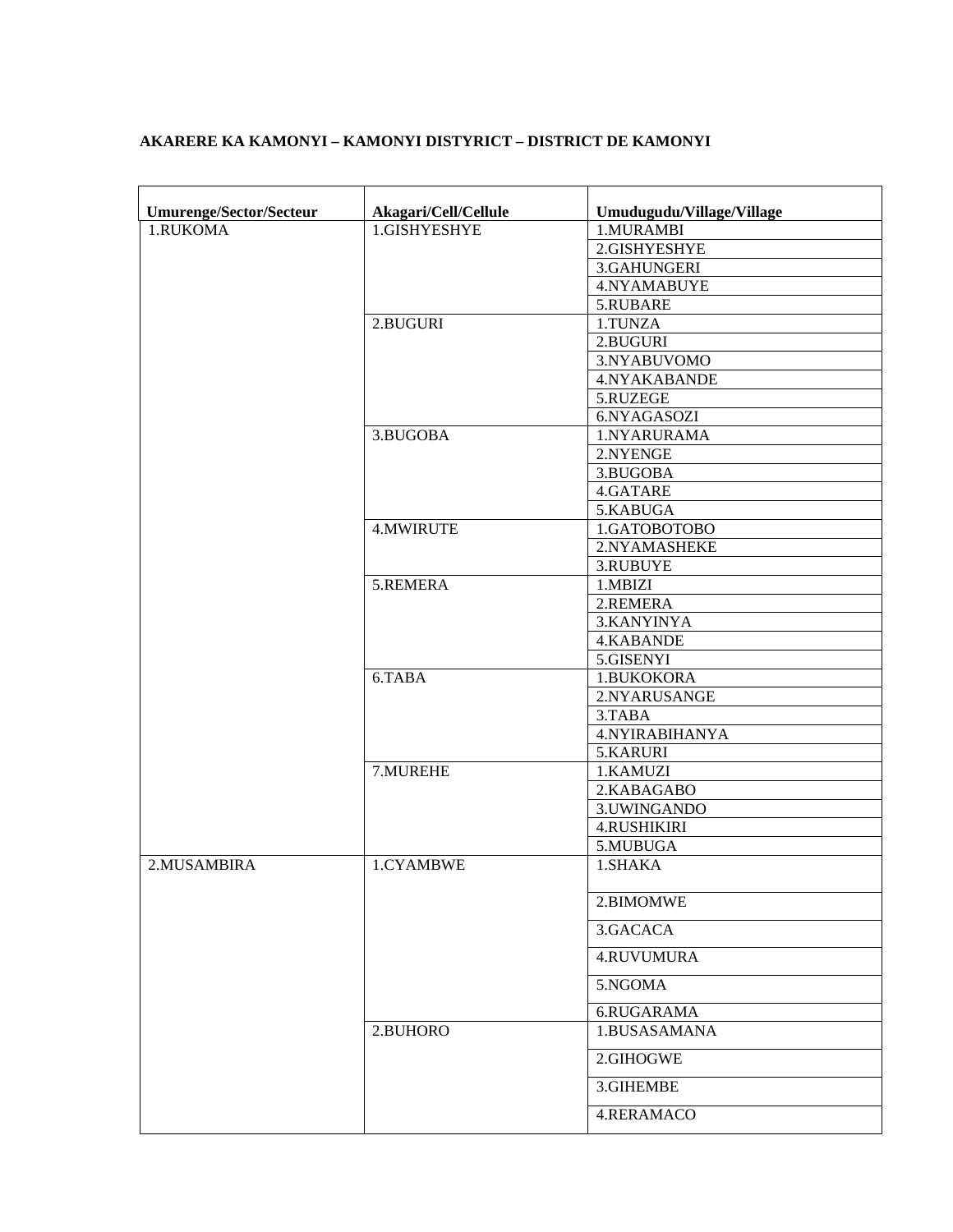| Umurenge/Sector/Secteur | Akagari/Cell/Cellule | Umudugudu/Village/Village |
|-------------------------|----------------------|---------------------------|
|                         | 3.KARENGERA          | 1.KAMAYANJA               |
|                         |                      | 2.NYARUTOVU               |
|                         |                      | 3.RUBANGA                 |
|                         |                      | 4.NYARUSANGE              |
|                         |                      | 5.MBARI                   |
|                         | <b>4.MPUSHI</b>      | 1.KINGOMA                 |
|                         |                      | 2.NYARUBUYE               |
|                         |                      | 3.GITWIKO                 |
|                         |                      | 4.NYARURAMA               |
|                         |                      | 5.KAMASHASHI              |
|                         |                      | 6.KABERE                  |
|                         | 5.RUKAMBURA          | 1.BITSIBO                 |
|                         |                      | 2.NKOMANE                 |
|                         |                      | 3.NGOMA                   |
|                         |                      | 4.NYAMIREMBE              |
|                         | 6.KIVUMU             | 1.MUNAZI                  |
|                         |                      | 2.NYERENGA                |
|                         |                      | 3.CYANIKA                 |
|                         |                      | 4.GAHONDO                 |
|                         |                      | 5.NYAGISOZI               |
|                         |                      | 6.WIMANA                  |
| 3.NGAMBA                | 1.KABUGA             | 1.GACANZOGERA             |
|                         |                      | 2.RUBARIRO                |
|                         |                      | 3.NYAMUGARI               |
|                         |                      | 4.FUKWE                   |
|                         |                      | 5.NYAGASOZI               |
|                         |                      | 6.KARWOGA                 |
|                         | 2.KAZIRABONDE        | 1.MUNOGA                  |
|                         |                      | 2.KABANDE                 |
|                         |                      | 3.GATWA                   |
|                         |                      | 4.KAJEVUBA                |
|                         |                      | 5.BIGOBE                  |
|                         |                      | 6.GATARE                  |
|                         | 3.MAREMBO            | 1.MUGANDA                 |
|                         |                      | 2.KIGINA                  |
|                         |                      | 3.RUGARAMA                |
|                         |                      | 4.KABAGOGO                |
|                         |                      | 5.GAHINGA                 |
| 4.NYAMIYAGA             | 1.KIDADWE            | 1.NYAMIYAGA               |
|                         |                      | 2.KIRANZI                 |
|                         |                      | 3.RWEZAMENYO              |
|                         |                      | 4.KIREHE                  |
|                         |                      | 5.NYARUBUYE               |
|                         |                      | 6.RUGWIRO                 |
|                         |                      | 7.MAGU                    |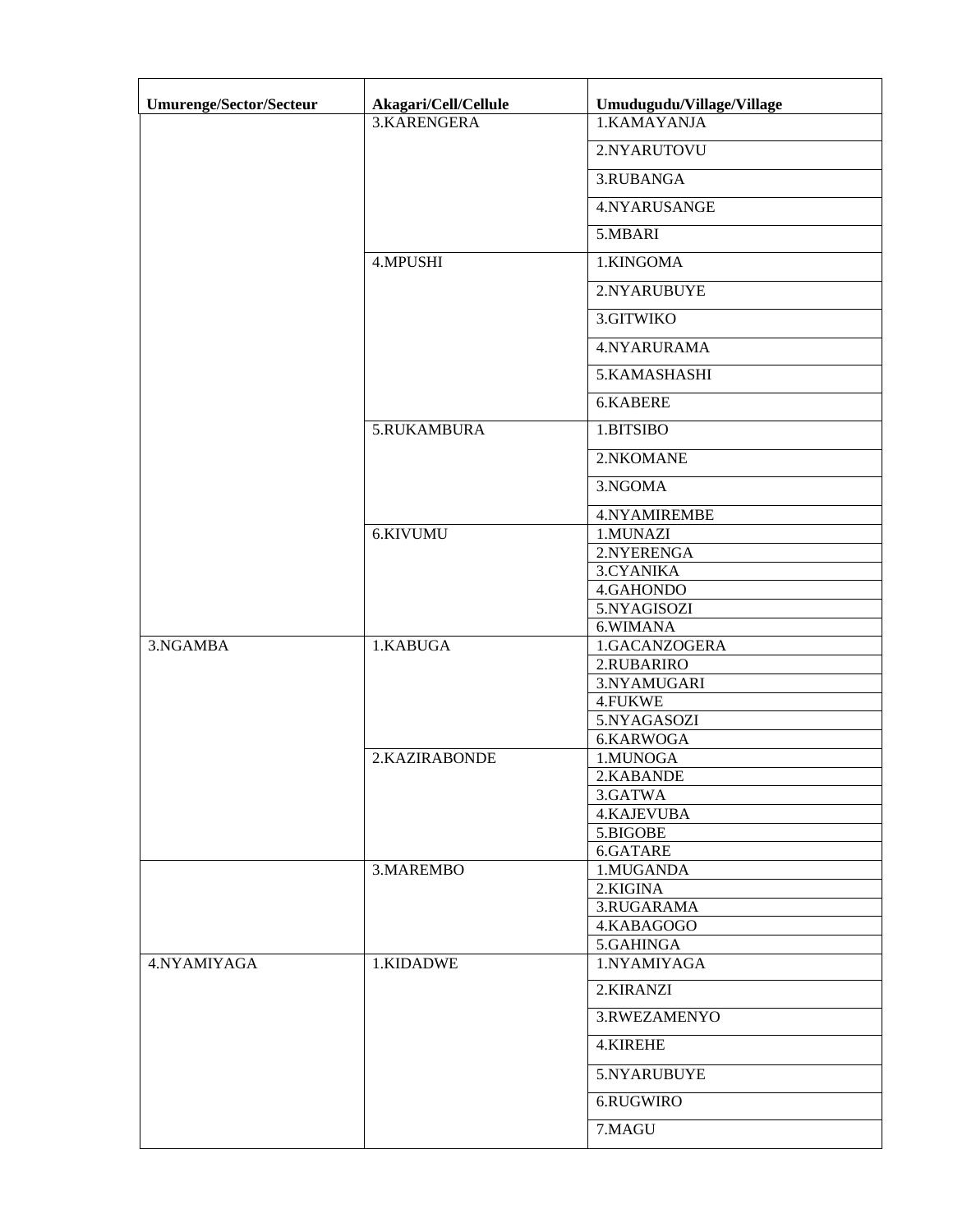| Umurenge/Sector/Secteur | Akagari/Cell/Cellule | Umudugudu/Village/Village |
|-------------------------|----------------------|---------------------------|
|                         |                      | 8.RUGARAMA                |
|                         |                      | 9.SABUNUNGA               |
|                         | 2.NGOMA              | 1.RWANKEKE                |
|                         |                      | 2.KAMABUYE                |
|                         |                      | 3.KINANIRA                |
|                         |                      | 4.KIVUGIZA                |
|                         |                      | 5.KABAHAZI                |
|                         |                      | 6.GITEGA                  |
|                         |                      | 7.BUHORO                  |
|                         |                      | 8.MUNYINYA                |
|                         | 3.BIBUNGO            | 1.MURAMBI                 |
|                         |                      | 2.KANYWIRIRI              |
|                         |                      | 3.KARUBANDA               |
|                         |                      | <b>4.BYENENE</b>          |
|                         |                      | 5.RWABINAGU               |
|                         |                      | 6.NYAMURASA               |
|                         |                      | 7.NYAMABERE               |
|                         |                      | 8.NKIMBIRI                |
|                         | 4.KABASHUMBA         | 1.NKOTO                   |
|                         |                      | 2.RUYUMBA                 |
|                         |                      | 3.KIGABIRO                |
|                         |                      | 4.BUMBOGO                 |
|                         |                      | 5.GACUMU                  |
|                         |                      | 6.RUGARAMA                |
|                         |                      | 7.BUYE                    |
|                         |                      | 8.MUREHE                  |
|                         |                      | 9.RUVUGIZO                |
|                         |                      | 10.MUKUYO                 |
|                         | 5.MUKINGA            | 1.MBAYAYA                 |
|                         |                      | 2.NYABUBARE               |
|                         |                      | 3.NYARUHENGERI            |
|                         |                      | 4.NYAMAHURU               |
|                         |                      | 5.UWIMANA<br>6.KABEZA     |
|                         |                      | 7.KAYENZI                 |
|                         |                      | 8.NYARUGENGE              |
|                         |                      | 9.BIREMBO                 |
| 5.NYARUBAKA             | 1.KIGUSA             | 1.KIGARAMA                |
|                         |                      | 2.RWINANKA                |
|                         |                      | 3.GASEREGE                |
|                         |                      |                           |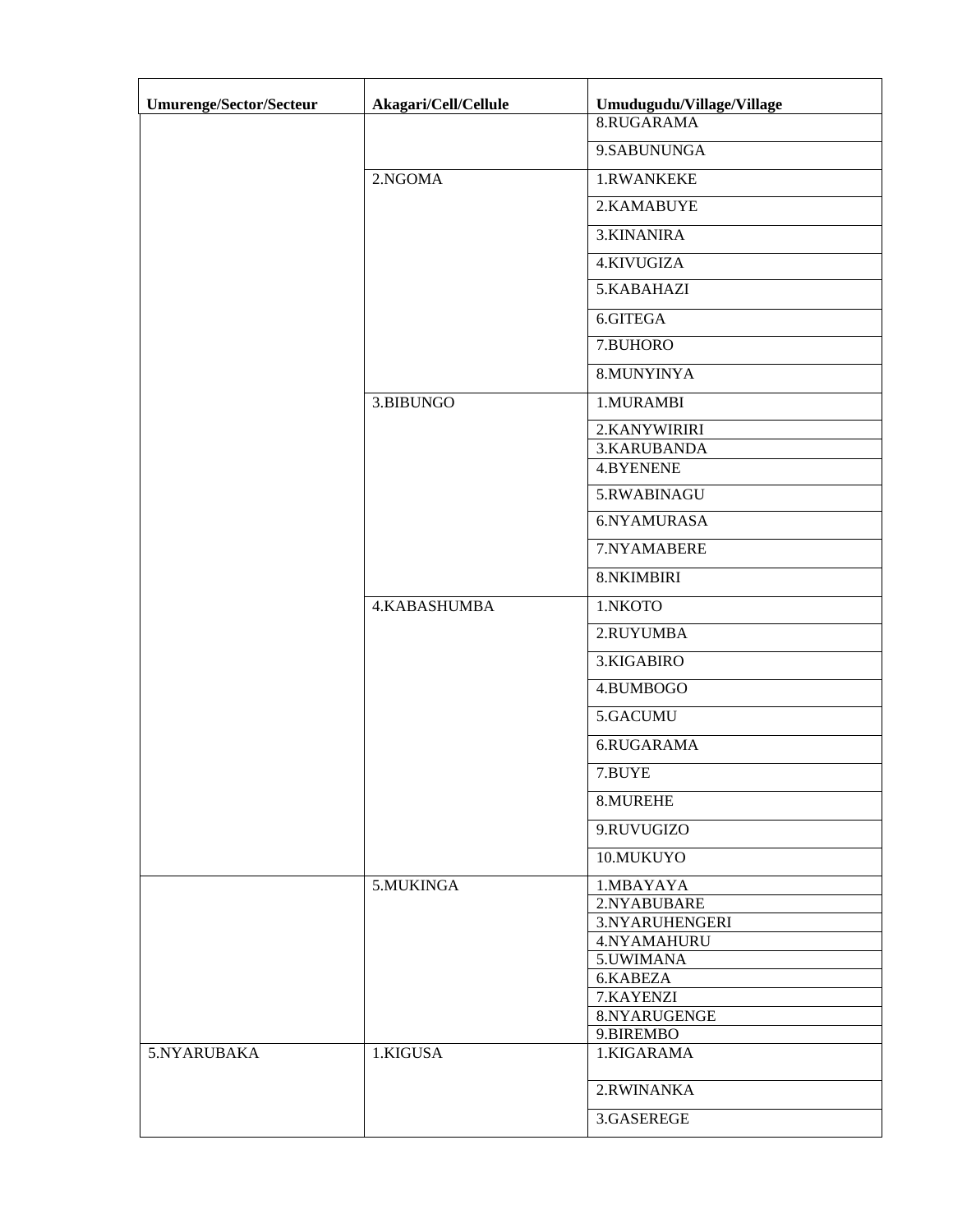| <b>Umurenge/Sector/Secteur</b> | Akagari/Cell/Cellule | Umudugudu/Village/Village |
|--------------------------------|----------------------|---------------------------|
|                                |                      | 4.RUGARAMA                |
|                                |                      | 5.KINTAMA                 |
|                                |                      | 6.BIREMBO                 |
|                                | 2.GITARE             | 1.REMERA                  |
|                                |                      | 2.RWIGERERO               |
|                                |                      | 3.KARORA                  |
|                                |                      | 4.KIBINGO                 |
|                                |                      | 5.MUGEREKE                |
|                                |                      | 6.NYABITARE               |
|                                | 3.RUYANZA            | 1.KANOMBE                 |
|                                |                      | 2.NGARAMA                 |
|                                |                      | 3.KAVUMU                  |
|                                |                      | 4.GATAGARA                |
|                                |                      | 5.BUHUNGA                 |
|                                | 4.NYAGISHUBI         | 1.NGENDO                  |
|                                |                      | 2.NOMBE                   |
|                                |                      | 3.NYAGASOZI               |
|                                |                      | <b>4.KABERE</b>           |
|                                |                      | 5.TARE                    |
|                                | 5.KAMBYEYI           | 1.KIGWENE                 |
|                                |                      | 2.RUHUHA                  |
|                                |                      | 3.KABUNGO                 |
|                                |                      | 4.RUSEKE                  |
|                                |                      | 5.KIRWA<br>6.NYAGIHAMBA   |
| 6.KARAMA                       | 1.NYAMIREMBE         | 1.NYAKIZU                 |
|                                |                      | 2.GASHARU                 |
|                                |                      | 3.GAJI                    |
|                                |                      | 4.KIGABIRO                |
|                                |                      | 5.KAVUMU                  |
|                                | 2.MUGANZA            | 1.NYARUTEJA               |
|                                |                      | 2.GATARE                  |
|                                |                      | 3.NYAMITANGA              |
|                                |                      | 4.BITAGATA<br>5.NGOMA     |
|                                | 3.BITARE             | 1.KOKOBE                  |
|                                |                      | 2.KINKERI                 |
|                                |                      | 3.GISANZE                 |
|                                |                      | 4.KABUGA                  |
|                                |                      | 5.KAJEVUBA                |
|                                | 4.BUNYONGA           | 1.NYENYERI                |
|                                |                      | 2.RYAGASHAZA              |
|                                |                      | 3.BUNYONGA                |
|                                |                      | 4.NYARUREMBO              |
| 7.KAYENZI                      | 1.KIRWA              | 1.GASAMBA                 |
|                                |                      | 2.GISIZI                  |
|                                |                      | 3.GITWA                   |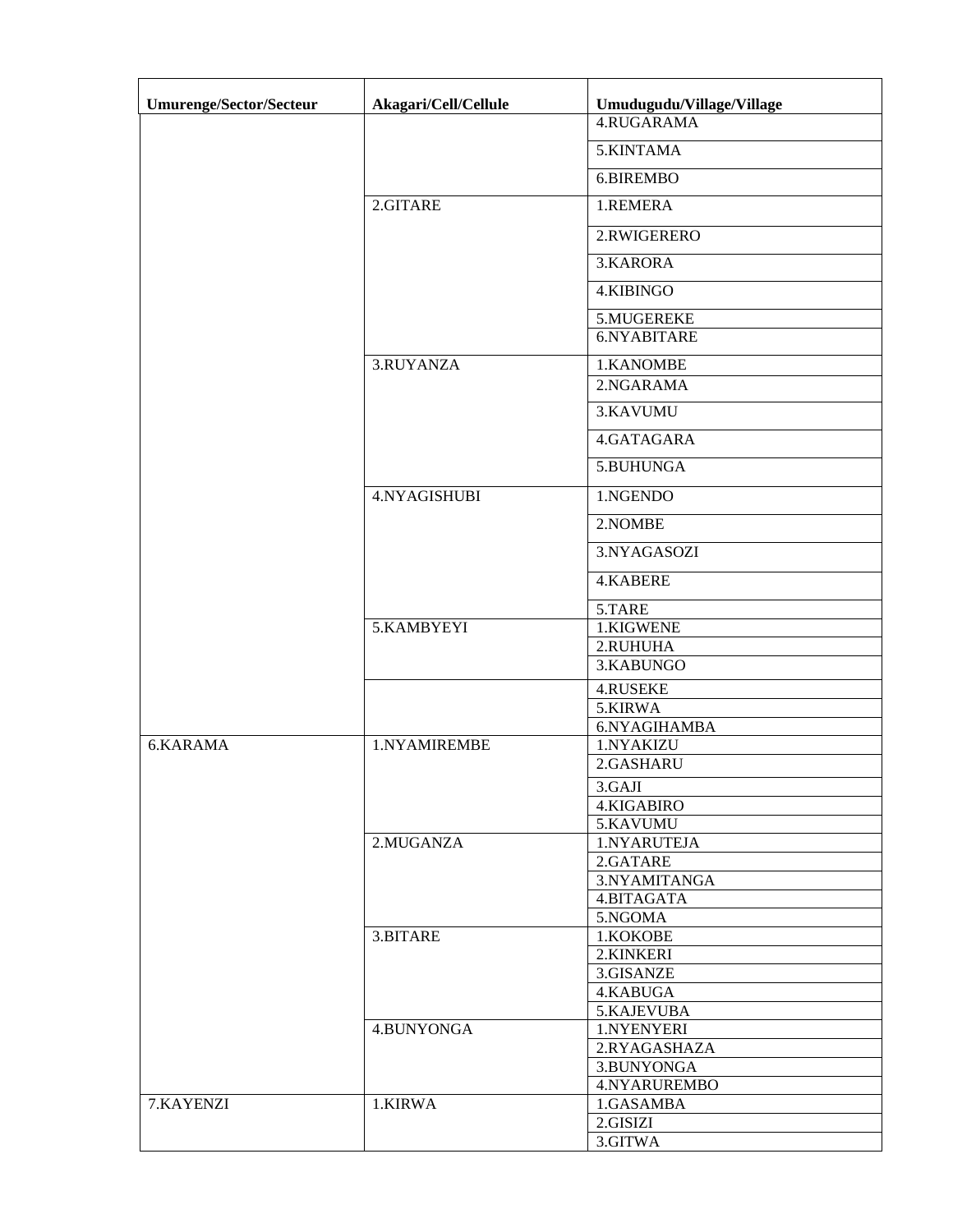| Umurenge/Sector/Secteur | Akagari/Cell/Cellule | Umudugudu/Village/Village |
|-------------------------|----------------------|---------------------------|
|                         |                      | 4.KIGUNGA                 |
|                         |                      | 5.RUHEKA                  |
|                         | 2.CUBI               | 1.GITWA                   |
|                         |                      | 2.KAMABUYE                |
|                         |                      | 3.NTWARI                  |
|                         |                      | 4.NYAKIGEZI               |
|                         |                      | 5.RWISHYWA                |
|                         | 3. MATABA            | 1.GIKURUBUYE              |
|                         |                      | 2.GASASA                  |
|                         |                      | 3.KABANA                  |
|                         |                      | 4.RUGOMA                  |
|                         |                      | 5.NYARUBAYA               |
|                         | 4.BUGARAMA           | 1.NYEMANA                 |
|                         |                      | 2.REMERA                  |
|                         |                      | 3.NYARURAMA               |
|                         |                      | 4.KAMUSENYI               |
|                         |                      | 5.BUHURURA                |
|                         |                      | 6.MUNYEGERA               |
|                         | 5.NYAMIRAMA          | 1.KAREMERA                |
|                         |                      | 2.NYAGASOZI               |
|                         |                      |                           |
|                         |                      | 3.RWAMIKO<br>4.GITWA      |
|                         |                      | 5.KABITAMBARA             |
|                         |                      |                           |
|                         |                      | 6.MUHORORO<br>7.NYABUBARI |
|                         |                      | 8.MUZA                    |
|                         |                      | 9.MBURABUTURO             |
|                         |                      | 10.RYAKARIMIRA            |
| 8.GACURABWENGE          | 1.GIHIRA             | 1.BUGABA                  |
|                         |                      | 2.KIBANZA                 |
|                         |                      | 3.NYABITARE               |
|                         |                      | 4.KIDATURWA               |
|                         |                      | 5.MIGINA                  |
|                         | 2.GIHINGA            | 1.RYABITANA               |
|                         |                      | 2.KAMBYEYI                |
|                         |                      | 3.NYARUNYINYA             |
|                         |                      | 4.KAGARAMA                |
|                         |                      | 5.KARAMA                  |
|                         |                      | 6.SHENGA                  |
|                         | 3.NKINGO             | 1.NYAMUGARI               |
|                         |                      | 2.JURU                    |
|                         |                      | 3.NYAMIRYANGO             |
|                         |                      | 4.MATABA                  |
|                         |                      | 5.RUBONA                  |
|                         |                      | 6.KAMONYI                 |
|                         | 4.KIGEMBE            | 1.KAGARAMA                |
|                         |                      |                           |
|                         |                      | 2.KABATSI<br>3.NYAKABUNGO |
|                         |                      | 4.BUHORO                  |
|                         |                      | 5.MUSHIMBA                |
|                         |                      |                           |
|                         |                      | 6.RUGOBAGOBA              |
| 9.KAYUMBU               | 1.GIKO               | 1.NYARUSANGE              |
|                         |                      | 2.GASHARU                 |
|                         |                      | 3.RYAMANYWA               |
|                         |                      | 4.MIREHE                  |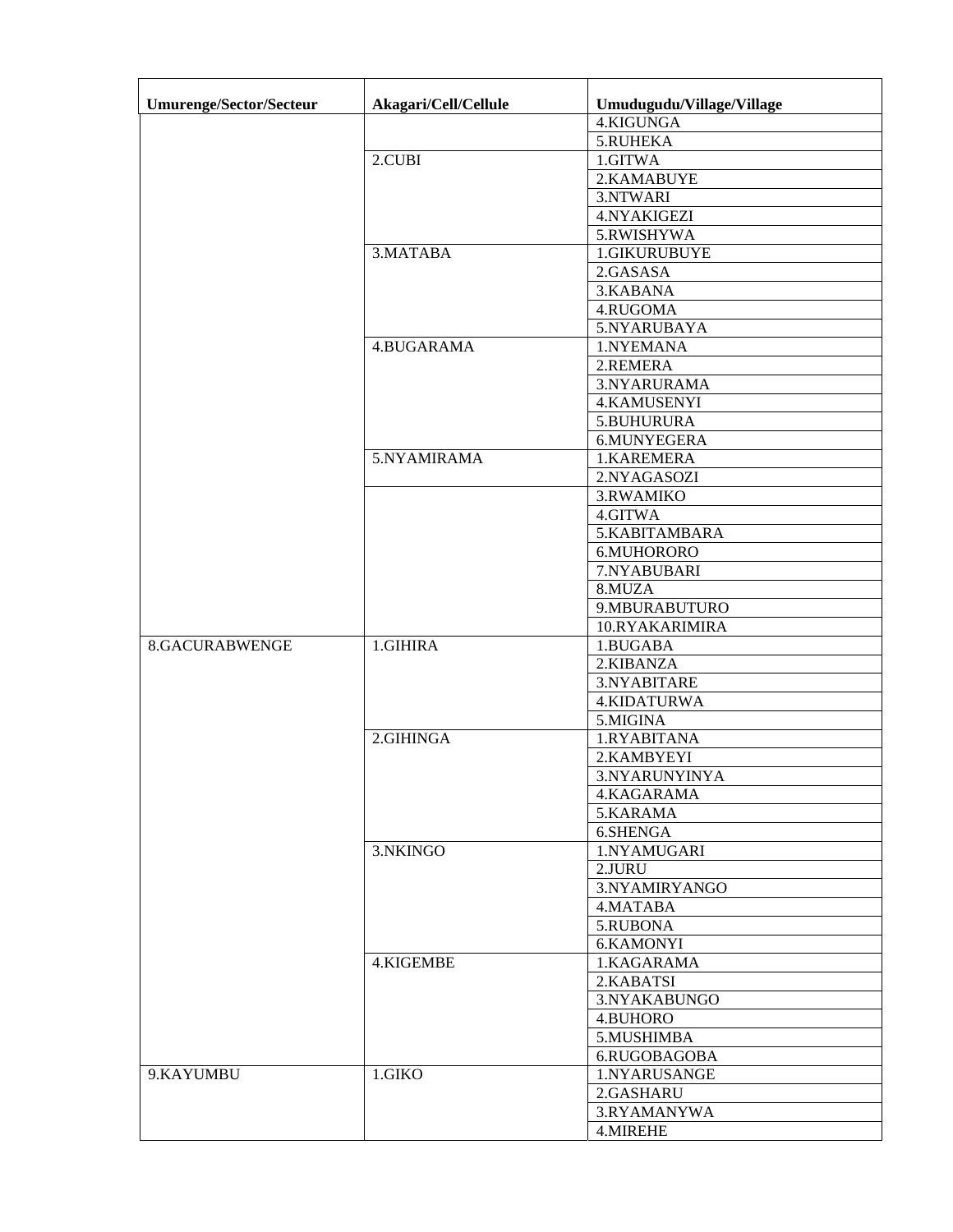| <b>Umurenge/Sector/Secteur</b> | Akagari/Cell/Cellule | Umudugudu/Village/Village |
|--------------------------------|----------------------|---------------------------|
|                                | 2.MUYANGE            | 1.MURAMBI                 |
|                                |                      | 2.KANGENZI                |
|                                |                      | 3.NYARUREMBO              |
|                                |                      | 4.KAJE                    |
|                                | 3.BUSORO             | 1.NYARUGENGE              |
|                                |                      | 2.MANYANA                 |
|                                |                      | 3.NYABUHORO               |
|                                |                      | 4.BURAMBA                 |
|                                | 4.GASEKE             | 1.NYARUNYINYA             |
|                                |                      | 2.KIGARAMA                |
|                                |                      | 3.GASIZA                  |
| 10.MUGINA                      | 1.KABUGONDO          | 1.BIHENGA                 |
|                                |                      | 2.CYERU                   |
|                                |                      |                           |
|                                |                      | <b>3.MATABA YEPFO</b>     |
|                                |                      | <b>4.RUNZENZE</b>         |
|                                | 2.JENDA              | 1.KIGARAMA                |
|                                |                      | 2.KIYONZA                 |
|                                |                      | 3. MATABA YA<br>4.RUGURU  |
|                                |                      | 5.MUNINI                  |
|                                |                      | 6.NYAMURENGA              |
|                                | 3.MBATI              | 1.KANSORO                 |
|                                |                      | 2.KIGORORA                |
|                                |                      | 3.MBATI                   |
|                                |                      | 4. MIKAMBA                |
|                                |                      | 5.MURAMBI                 |
|                                | 4.MUGINA             | 1.KAGASA                  |
|                                |                      | 2.KIREKA                  |
|                                |                      | 3.MPARO                   |
|                                |                      | 4.MUGINA                  |
|                                | 5.NTEKO              | 1.GISHARI                 |
|                                |                      | 2.KONA                    |
|                                |                      | 3.NTASI                   |
|                                |                      | 4.NYAGISOZI               |
|                                |                      | 5.RUSORO                  |
| 11.RUNDA                       | 1.RUYENZI            | 1.RUYENZI                 |
|                                |                      | 2.RUBUMBA                 |
|                                |                      | 3.KIBAYA                  |
|                                |                      | 4.NYABITARE               |
|                                |                      | 5.NYAGACACA               |
|                                | 2.MUGANZA            | 1.NYAGACYAMO              |
|                                |                      | 2.RUBONA                  |
|                                |                      | 3.MUSEBEYA                |
|                                |                      | 4.KIGABIRO                |
|                                |                      | 5.NYARUHOKO               |
|                                | 3.GIHARA             | 1.KABASANZA               |
|                                |                      | 2.NYAGATARE               |
|                                |                      | 3.BIMBA                   |
|                                |                      | 4.RUKARAGATA              |
|                                |                      | 5.RUYIGI                  |
|                                |                      | 6.BUKIMBO                 |
|                                |                      |                           |
|                                |                      |                           |
|                                | 4.KABAGESERA         | 1.KABAGESERA              |
|                                |                      | 2.RUBUYE                  |
|                                |                      | 3.MUHAMBARA               |
|                                |                      |                           |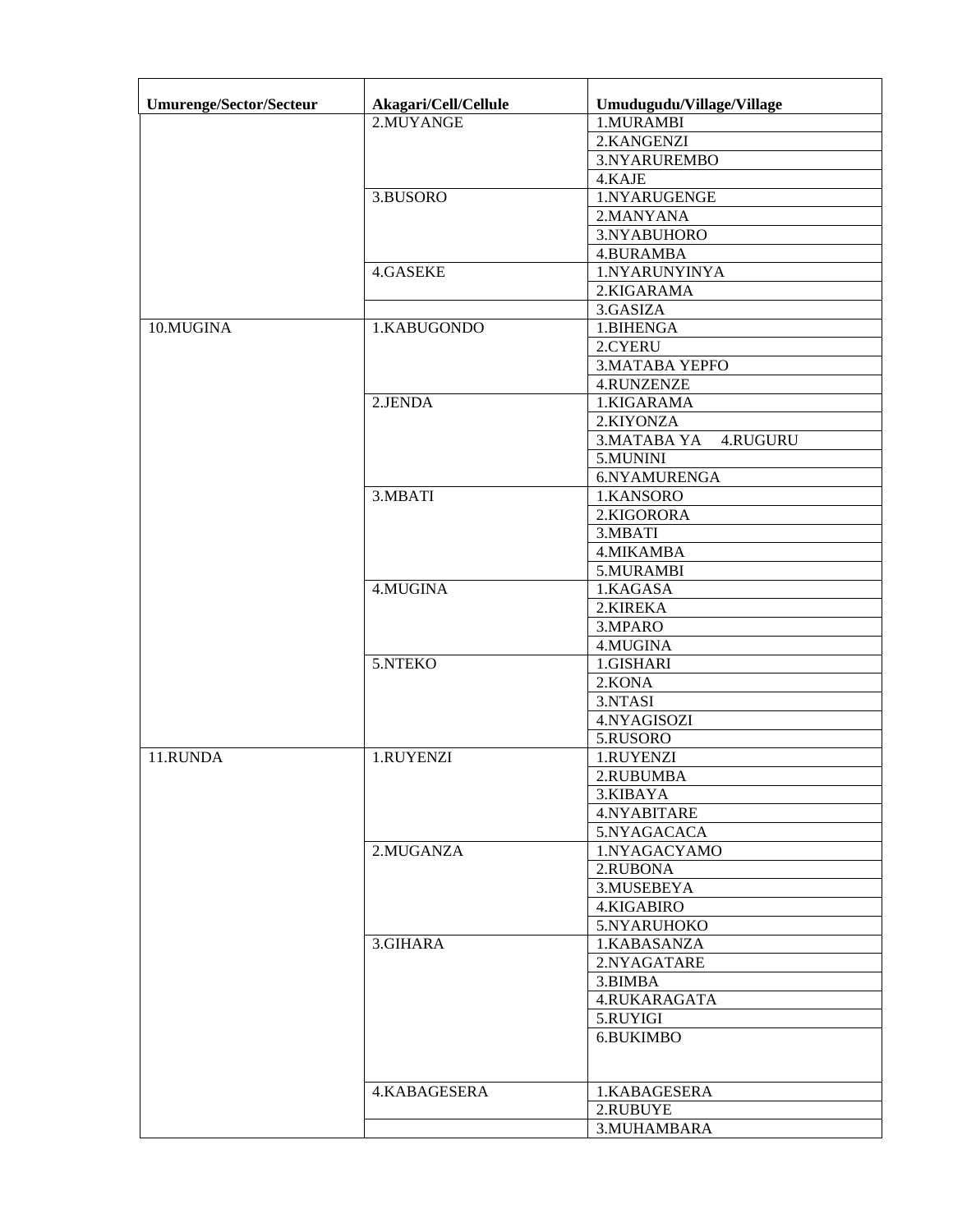| <b>Umurenge/Sector/Secteur</b> | Akagari/Cell/Cellule | Umudugudu/Village/Village |
|--------------------------------|----------------------|---------------------------|
|                                |                      | <b>4.BWIRABO</b>          |
|                                | 5.KAGINA             | 5.RUGOGWE                 |
|                                |                      | 1.KAGINA                  |
|                                |                      | 2.RUGARAMA                |
|                                |                      | 3.KIGUSA                  |
|                                |                      | 4.KAMUHOZA                |
|                                |                      | 5.GASHARARA               |
| 12.RUGARIKA                    | 1.BIHEMBE            | 1.RWABAYANGA              |
|                                |                      | 2.GITWA                   |
|                                |                      | 3.KADASAYA                |
|                                |                      | 4.RUBONA                  |
|                                |                      | 5.KARAMA                  |
|                                |                      | 6.RUTOVU                  |
|                                | 2.SHERI              | 1.KAREHE                  |
|                                |                      | 2.BUTERA                  |
|                                |                      | 3.KIGARAMA                |
|                                |                      | <b>4.NTEBE</b>            |
|                                |                      | 5.GATOVU                  |
|                                |                      | 6.KAGANGAYIRE             |
|                                | 3.KIGESE             | 1.MIBIRIZI                |
|                                |                      | 2.BIKAMBA                 |
|                                |                      | 3.KIGESE                  |
|                                |                      | 4.RUGARAMA                |
|                                |                      | 5.KIREGA                  |
|                                | 4.MASAKA             | 1.MPUNGWE                 |
|                                |                      | 2.TABA                    |
|                                |                      | 3. MASAKA                 |
|                                |                      | <b>4.RURAMBA</b>          |
|                                |                      | 5.RWIMONDO                |
|                                | 5.NYARUBUYE          | 1.RUHOGO                  |
|                                |                      | 2.SAMUDUHA                |
|                                |                      | 3.MUSAVE                  |
|                                |                      | 4.KABARAMA                |
|                                |                      | 5.REMERA                  |
|                                |                      | 6.NZAGWA                  |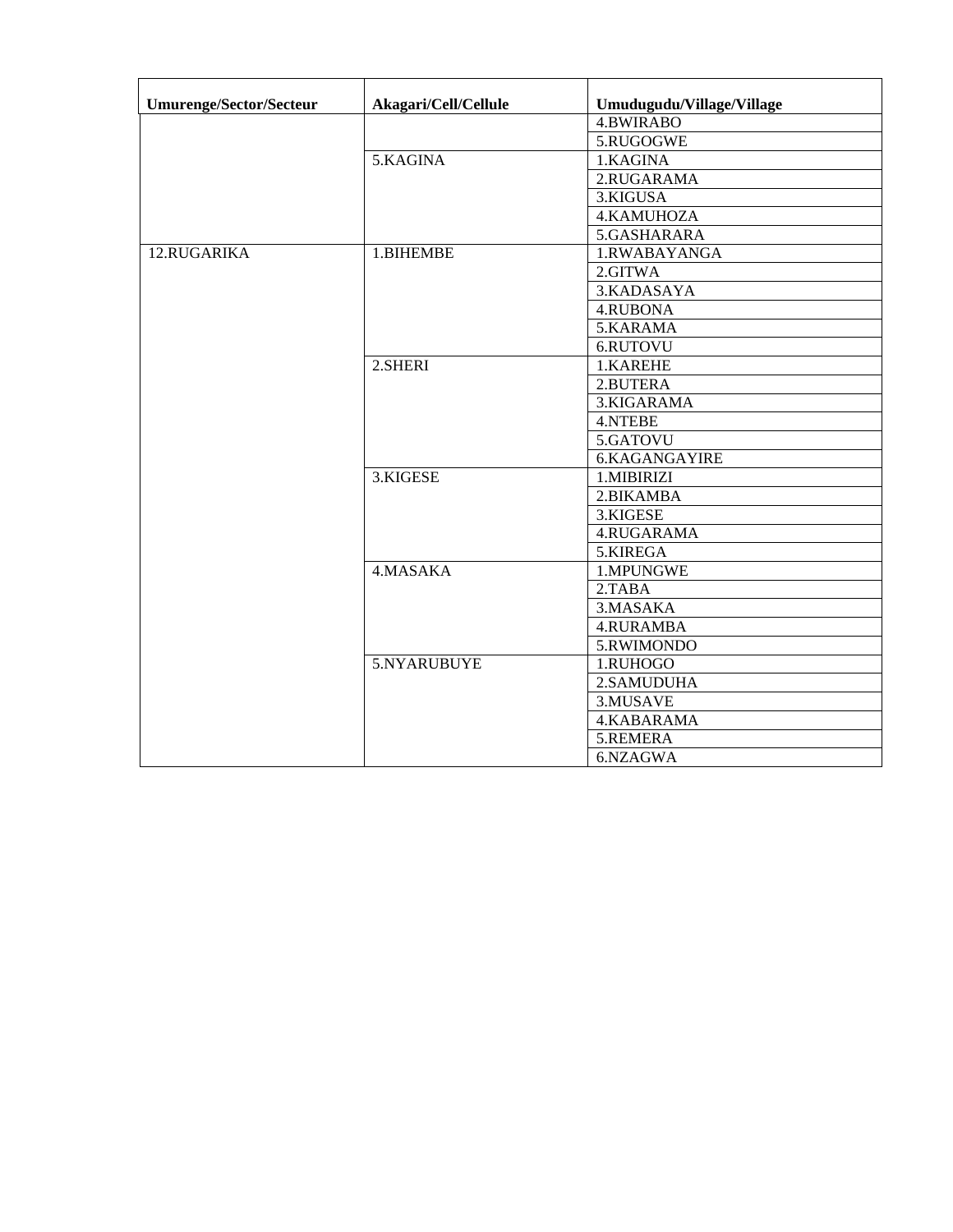#### **3. INTARA Y'IBURENGERAZUBA – WESTERN PROVINCE – PROVINCE DE L'OUEST**

#### **Umurenge/Sector/Secteur Akagari/Cell/Cellule Umudugudu/Village/Village**  1. NYABIKERI NYABIKERI KIGUHU DUSASA **GAHORORO** 2. RUBONA GAHUNDUGURU MUCIRO MARYOHE RUBONA 3. BIGUHU GITWA MUREMURE NGANGE MURAMBI NYAGASOZI<br>NYARUTEMBE 4. RUGOBAGOBA KARAMBO NYAGASAMBU GASHARU NYAKIVUMBA NYABISIGA 5. KABINGO BUGARURA KABINGO NYAGISOZI 6. NYAMUGWAGWA NYAMUGWAGWA BURANGO KIBARI A KIBARI B 7. KIVUMU MURAMBI BIRAMBO KAGORORA NYARUSANGE 1. RUGANDA 8. KINYOVU KABARANDA KANYEGENYEGE BIZITIRO 1. MURENGEZO NYARUTOVU UWIRABO KARAMBO CYAMAKAMBA 2. GISAYURA MAYOMBO KABARIRO GASHUBI KWITABA GATWA RYARUGANGO 2. MUTUNTU 3. KANYEGE RUGOGWE NYARUBUYE KANYEGE MUKONGORO KAVUMU GITUMBA MANJI

#### **AKARERE KA KARONGI – KARONGI DISTRICT – KARONGI DISTRICT**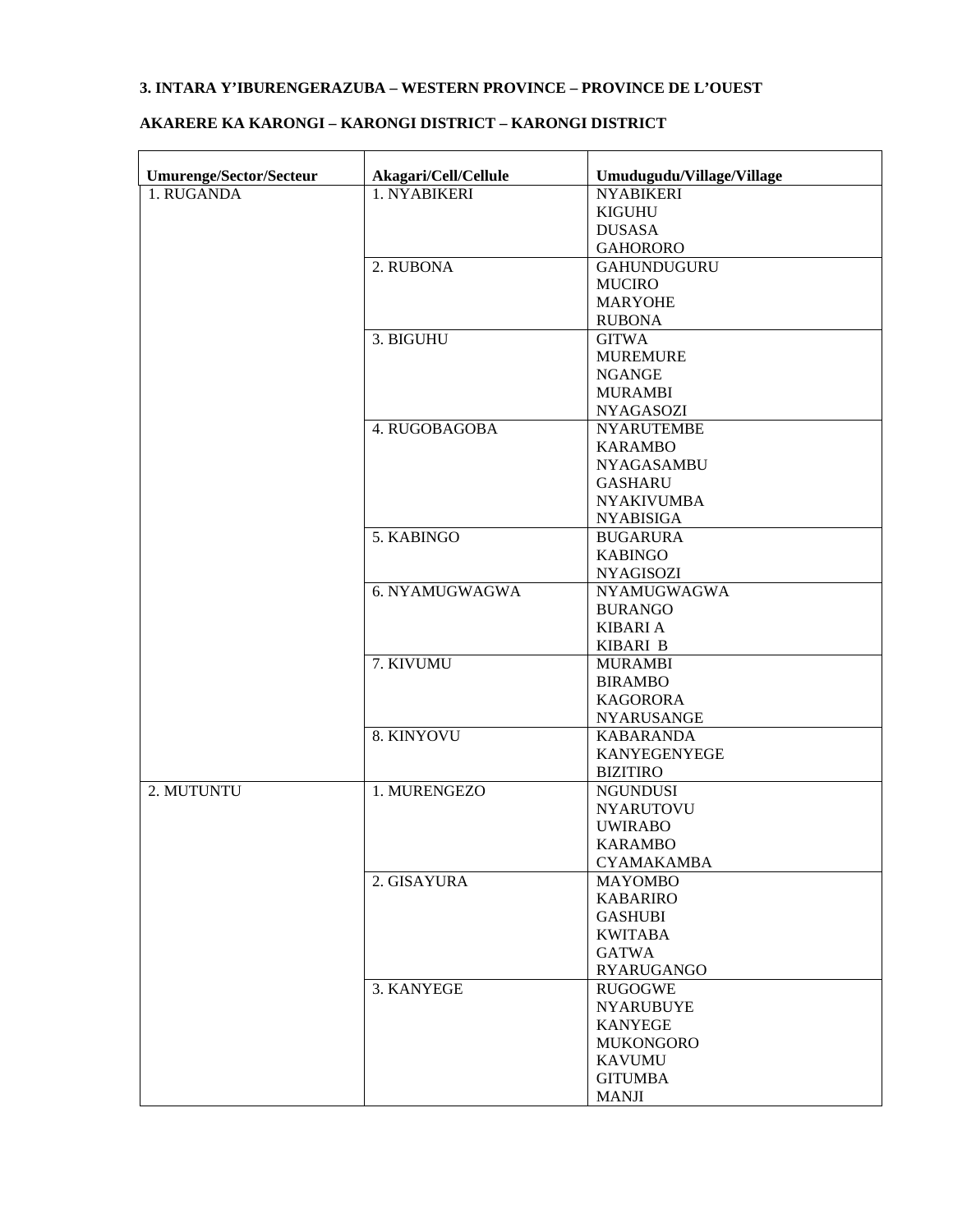| <b>Umurenge/Sector/Secteur</b> | Akagari/Cell/Cellule | Umudugudu/Village/Village |
|--------------------------------|----------------------|---------------------------|
|                                | 4. KINYONZWE         | <b>WIBUMBA</b>            |
|                                |                      | <b>MATYAZO</b>            |
|                                |                      | <b>RUHINDIRO</b>          |
|                                |                      | <b>KINYONZWE</b>          |
|                                |                      | <b>UWABASHI</b>           |
|                                |                      | <b>KADEHERO</b>           |
|                                | 5. GASHARU           |                           |
|                                |                      | <b>NYABIGURI</b>          |
|                                |                      | <b>MUKUNGU</b>            |
|                                |                      | <b>MUTUNTU</b>            |
|                                |                      | <b>GASHARU</b>            |
|                                |                      | <b>GASHANGA</b>           |
|                                |                      | <b>KUGITUNTU</b>          |
|                                | 6. RWUFI             | <b>GATITI</b>             |
|                                |                      | <b>RUHUHA</b>             |
|                                |                      | <b>CYIYA</b>              |
|                                |                      | <b>MWUMBA</b>             |
|                                |                      | <b>RASANIRO</b>           |
|                                |                      | <b>RUGUSA</b>             |
|                                | 7. BYOGO             | <b>MUSANGO</b>            |
|                                |                      | <b>GASENYI</b>            |
|                                |                      | <b>MURAMBI</b>            |
|                                |                      | <b>MUHONDO</b>            |
|                                |                      | <b>GITITI</b>             |
|                                |                      | <b>RUGOGO</b>             |
|                                |                      | <b>KIVUMU</b>             |
| 3. GASHARI                     | 1. TONGATI           | NYAGISOZI KAYONGA         |
|                                |                      | <b>NYABIVUMU</b>          |
|                                |                      | <b>RUBONA</b>             |
|                                | 2. MWENDO            | <b>GAKURWE</b>            |
|                                |                      | <b>GATABA</b>             |
|                                |                      | <b>GIHORORO</b>           |
|                                |                      | <b>KABAGENI</b>           |
|                                |                      | <b>KAYOGORO</b>           |
|                                |                      | <b>NYAMIGINA</b>          |
|                                | 3. MUSASA            | <b>MUSASA</b>             |
|                                |                      | <b>RASANIRO</b>           |
|                                |                      | KIGARAMA KABASARE         |
|                                |                      | <b>KADUHA</b>             |
|                                |                      | <b>KAGANGARE</b>          |
|                                | 4. BIRAMBO           | <b>BIRAMBO</b>            |
|                                |                      | <b>GASHARI</b>            |
|                                |                      | <b>KABIRIZI</b>           |
|                                |                      | KANANIRA NYABIKENKE       |
|                                |                      | RUGARAMA NYARUSANGE       |
|                                |                      | KAKIBEREKA                |
|                                |                      | <b>NTARABANA</b>          |
|                                |                      | <b>NYAKIBUGUMA</b>        |
|                                | 5. RUGOBAGOBA        | <b>KIBINGO</b>            |
|                                |                      | <b>MUSONAGTI</b>          |
|                                |                      | <b>NKIMGO</b>             |
|                                |                      | <b>SHUNGWE</b>            |
|                                |                      | <b>KARUTARE</b>           |
|                                |                      | <b>KARAMBO</b>            |
|                                |                      |                           |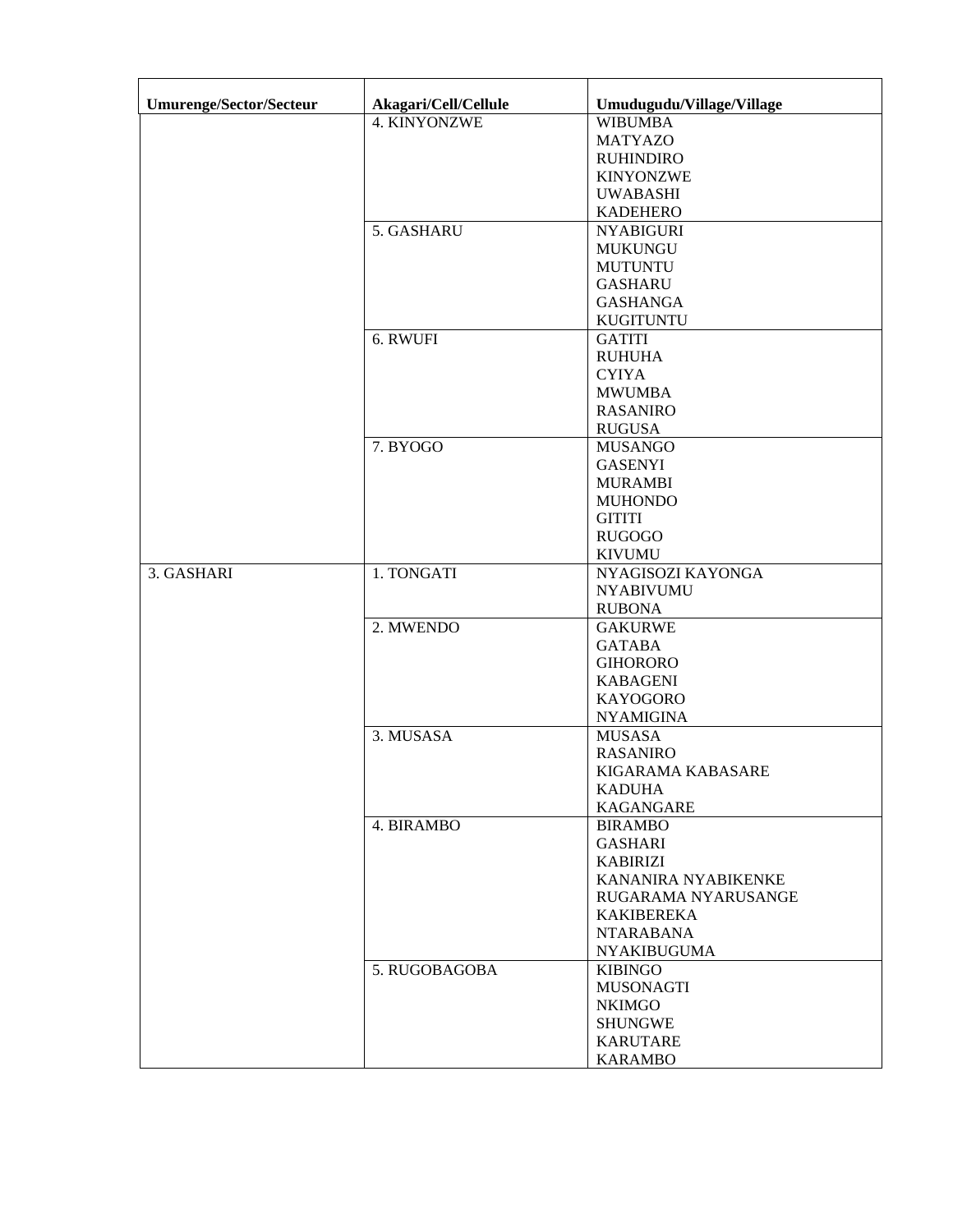| Umurenge/Sector/Secteur | Akagari/Cell/Cellule | Umudugudu/Village/Village              |
|-------------------------|----------------------|----------------------------------------|
| 4. MURAMBI              | 1. MUBUGA            | <b>MIGINA</b>                          |
|                         |                      | NYARUVUMU NYABWOMA                     |
|                         |                      | <b>KAZIBAZIBA</b>                      |
|                         |                      | <b>GASEBEYA</b>                        |
|                         |                      | <b>NYABIVUMU</b>                       |
|                         |                      | <b>CYAMATARE</b>                       |
|                         | 2. MUHORORO          | <b>KANANIRA</b>                        |
|                         |                      | <b>NDAGO</b>                           |
|                         |                      | <b>TARIRO</b>                          |
|                         |                      | <b>BWAKIRA</b>                         |
|                         |                      | NYAKABUYE BIRAMBO                      |
|                         |                      | <b>NYABIRANGA</b>                      |
|                         | 3. NKOTO             | <b>MURAMBA</b>                         |
|                         |                      | <b>KIBAMBA</b>                         |
|                         |                      | <b>KAKIRINDA</b><br><b>GAKOMA</b>      |
|                         |                      | GISOVU                                 |
|                         |                      |                                        |
|                         |                      | <b>MATABA</b>                          |
|                         | 4. SHYEMBE           | <b>NYARUHANGA</b><br><b>NYABISINDU</b> |
|                         |                      | <b>BUGARAMANTARE</b>                   |
|                         |                      | <b>GITWA</b>                           |
|                         |                      | <b>NYAMAGANA</b>                       |
|                         |                      | <b>NYABAGUMA</b>                       |
|                         |                      | <b>NYAMUGARI</b>                       |
|                         |                      | <b>KABUREGA</b>                        |
|                         |                      | <b>MUSIBYA</b>                         |
|                         |                      | <b>KAVUMU</b>                          |
|                         | 5. NYARUNYINYA       | <b>NYARUSAVE</b>                       |
|                         |                      | <b>GITUNTU</b>                         |
|                         |                      | <b>KIGANDARO</b>                       |
|                         |                      | <b>KARAMBO</b>                         |
|                         |                      | <b>MURAMBI</b>                         |
|                         |                      | <b>KAMASAMBU</b>                       |
| 5.RUBENGERA             | 1.KIBIRIZI           | <b>KIMIGENGE</b>                       |
|                         |                      | <b>NDENGWA</b>                         |
|                         |                      | <b>RUBONA</b>                          |
|                         |                      | KAMUSANGANYA KAGARAMA                  |
|                         |                      | <b>BUHORO</b>                          |
|                         |                      | <b>KABEZA</b>                          |
|                         |                      | <b>KIMANA</b>                          |
|                         |                      |                                        |
|                         |                      |                                        |
|                         | 2.RURAGWE            | <b>NYAGASOZI</b>                       |
|                         |                      | NYAGATOVU BUNYANKUNGU                  |
|                         |                      | RWIMPONGO NYAKABUNGO                   |
|                         |                      | <b>NYAGAHINGA</b>                      |
|                         |                      | <b>KABEZA</b>                          |
|                         |                      | <b>RUTABO</b>                          |
|                         | 3.GISANZE            | <b>KIGABIRO</b>                        |
|                         |                      | <b>KIBANDE</b>                         |
|                         |                      | <b>KABATARA</b>                        |
|                         |                      | <b>NYABITARE</b>                       |
|                         |                      | <b>NYAMAGANA</b>                       |
|                         |                      |                                        |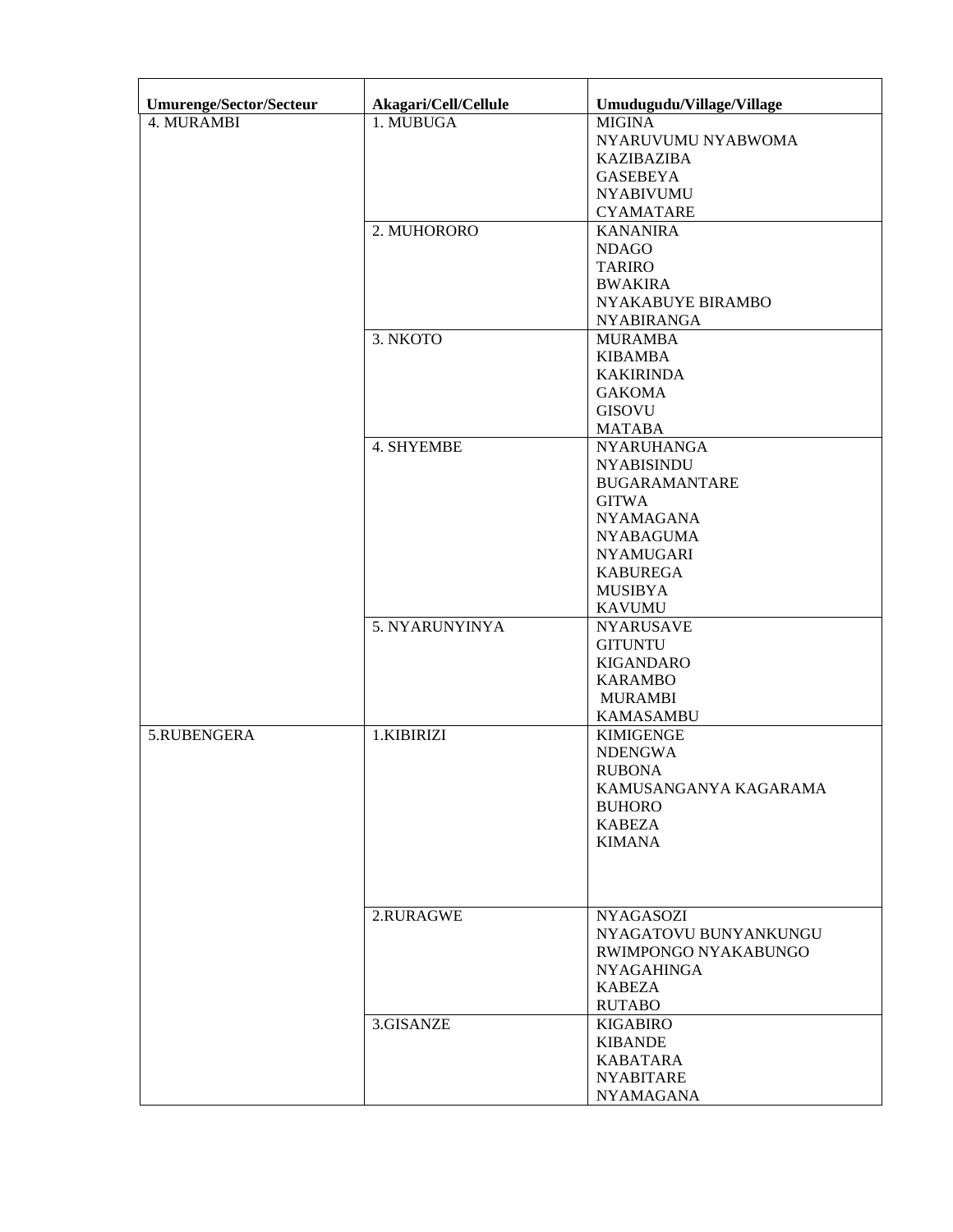| <b>Umurenge/Sector/Secteur</b> | Akagari/Cell/Cellule | Umudugudu/Village/Village |
|--------------------------------|----------------------|---------------------------|
|                                | 4. MATABA            | <b>MUFUMBEZI</b>          |
|                                |                      | <b>NYAGISOZI</b>          |
|                                |                      | <b>KABAHIZI</b>           |
|                                |                      | <b>GITWA</b>              |
|                                |                      | <b>RUVUMBU</b>            |
|                                | 5. GACACA            | <b>KAREHE</b>             |
|                                |                      | <b>KAMWIJAGI</b>          |
|                                |                      | <b>KAMUVUNYI</b>          |
|                                |                      |                           |
|                                |                      | <b>GASHARU</b>            |
|                                |                      | <b>NYARUBUYE</b>          |
|                                |                      | <b>GAKOMEYE</b>           |
|                                |                      | <b>REMERA</b>             |
|                                | 6. BUBAZI            | <b>KABUGA</b>             |
|                                |                      | <b>MAKURANGWE</b>         |
|                                |                      | <b>NYAGAHINGA</b>         |
|                                |                      | <b>GAKOMEYE</b>           |
|                                |                      | <b>KIGARAMA</b>           |
|                                |                      | <b>GITWA</b>              |
|                                |                      | <b>KAVUMU</b>             |
|                                | 7. GITWA             | <b>MUREMERA</b>           |
|                                |                      | <b>RUSEBEYA</b>           |
|                                |                      | <b>GASEKE</b>             |
|                                |                      | <b>BIZU</b>               |
|                                |                      | <b>RWAKIGARATI</b>        |
|                                |                      | <b>GITEGA</b>             |
|                                |                      | <b>RUBONA</b>             |
|                                |                      | <b>KIBANDE</b>            |
|                                | 8. NYARUGENGE        | NKOMAGURWA                |
|                                |                      | <b>GATARE</b>             |
|                                |                      | <b>RUKARAGATA</b>         |
|                                |                      | <b>KABAHIZI</b>           |
|                                |                      | <b>KAMBOGO</b>            |
|                                |                      | <b>BIGUGU</b>             |
|                                |                      | <b>KARUSHA</b>            |
| 6. BWISHYURA                   | 1. GASURA            | <b>NYARUSANGE</b>         |
|                                |                      | <b>NYABIHANGA</b>         |
|                                |                      | <b>GAFURUGUTO</b>         |
|                                |                      | <b>RUGANDA</b>            |
|                                |                      | <b>NYAMISHABA</b>         |
|                                |                      | <b>NYAGAHINGA</b>         |
|                                |                      | <b>GATARE</b>             |
|                                |                      | <b>GATOKI</b>             |
|                                | 2. GITARAMA          | <b>KIVOMO</b>             |
|                                |                      | <b>GITARAMA</b>           |
|                                |                      | <b>KARAMBO</b>            |
|                                |                      | <b>GOMBA</b>              |
|                                |                      | <b>KIRAMBO</b>            |
|                                |                      | <b>JOSI</b>               |
|                                |                      | <b>KIGEZI</b>             |
|                                |                      | <b>NYAMIGINA</b>          |
|                                | 3. BURUNGA           | <b>RUYENZI</b>            |
|                                |                      | <b>NYABIKENKE</b>         |
|                                |                      | <b>MATYAZO</b>            |
|                                |                      | <b>KABUGA</b>             |
|                                |                      | <b>NYAMAREBE</b>          |
|                                |                      | TWIMBOGO                  |
|                                |                      |                           |
|                                |                      | <b>MAJURI</b>             |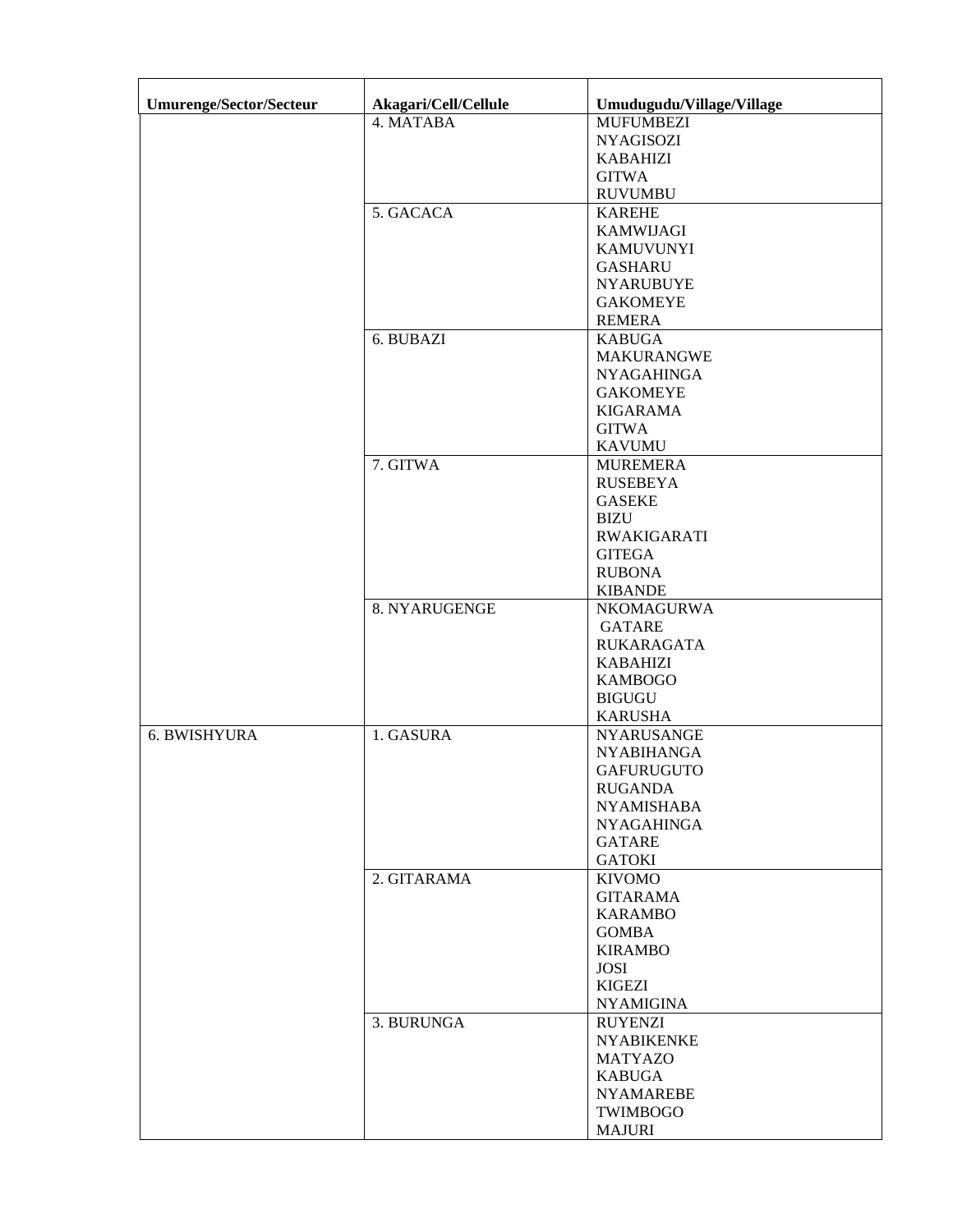| Umurenge/Sector/Secteur | Akagari/Cell/Cellule | Umudugudu/Village/Village |
|-------------------------|----------------------|---------------------------|
|                         | 4. KAYENZI           | <b>RUHANDE</b>            |
|                         |                      | SAKINNYAGA                |
|                         |                      | <b>BUHORO</b>             |
|                         |                      | <b>GITEGA</b>             |
|                         |                      | <b>MUGOMBA</b>            |
|                         |                      | <b>NYARUKERI</b>          |
|                         | 5. KINIHA            | <b>NYEGABO</b>            |
|                         |                      | <b>KIYOVU</b>             |
|                         |                      |                           |
|                         |                      | <b>NYABAGUMA</b>          |
|                         |                      | <b>KARUTETE</b>           |
|                         |                      | ETO NYAKIGEZI             |
|                         |                      | <b>RUGANDA A</b>          |
|                         |                      | <b>RUGANDA B</b>          |
|                         |                      | <b>CYUMBATI</b>           |
|                         | 6. KIBUYE            | <b>GACUMBA</b>            |
|                         |                      | <b>RUREMBO</b>            |
|                         |                      | <b>GATWARO</b>            |
|                         | 7. NYARUSAZI         | <b>BUPFUNE</b>            |
|                         |                      | <b>BWISHYURA</b>          |
|                         |                      | <b>NYARUSAZI</b>          |
|                         |                      | <b>KANYABUSAGE</b>        |
|                         |                      | <b>BIREMBO</b>            |
|                         |                      | <b>KARONGI</b>            |
| 7. RWANKUBA             | 1.BIGUGU             | <b>KAGUSA</b>             |
|                         |                      | <b>KAVUMU</b>             |
|                         |                      | <b>RUHUHA</b>             |
|                         |                      | <b>NYANTWA</b>            |
|                         |                      | <b>RUHONDO</b>            |
|                         |                      | <b>MIFUBA</b>             |
|                         | 2. MUNINI            | <b>MUNINI</b>             |
|                         |                      | <b>MUYIRA</b>             |
|                         |                      | <b>BYIMANA</b>            |
|                         |                      | <b>GAKANGAGA</b>          |
|                         |                      | <b>KINABA</b>             |
|                         |                      | <b>BWERAMANA</b>          |
|                         |                      | <b>WINZIRA</b>            |
|                         |                      |                           |
|                         | 3. BISESERO          | <b>BISESERO</b>           |
|                         |                      | <b>KIGARAMA</b>           |
|                         |                      | <b>UWINGABO</b>           |
|                         |                      | <b>JURWE</b>              |
|                         | 4. GASATA            | <b>NYAGAFUMBA</b>         |
|                         |                      | <b>MUHINGO</b>            |
|                         |                      | <b>RWASHEKE</b>           |
|                         |                      | <b>RUGETI</b>             |
|                         |                      | <b>CYABAHANGA</b>         |
|                         |                      | <b>RUTITI</b>             |
|                         | 5. NYARUSANGA        | <b>KINYANA</b>            |
|                         |                      | <b>KIGOGWE</b>            |
|                         |                      | <b>NYARUYAGA</b>          |
|                         |                      | <b>KANYEGE</b>            |
|                         |                      | <b>WINGWA</b>             |
|                         | 6 RUBAZO             | <b>RUHINGA</b>            |
|                         |                      | MUCYURABUHORO             |
|                         |                      | <b>NYARUYAGA</b>          |
|                         |                      | KANYARUSANGA              |
|                         |                      | <b>UWAMAHORO</b>          |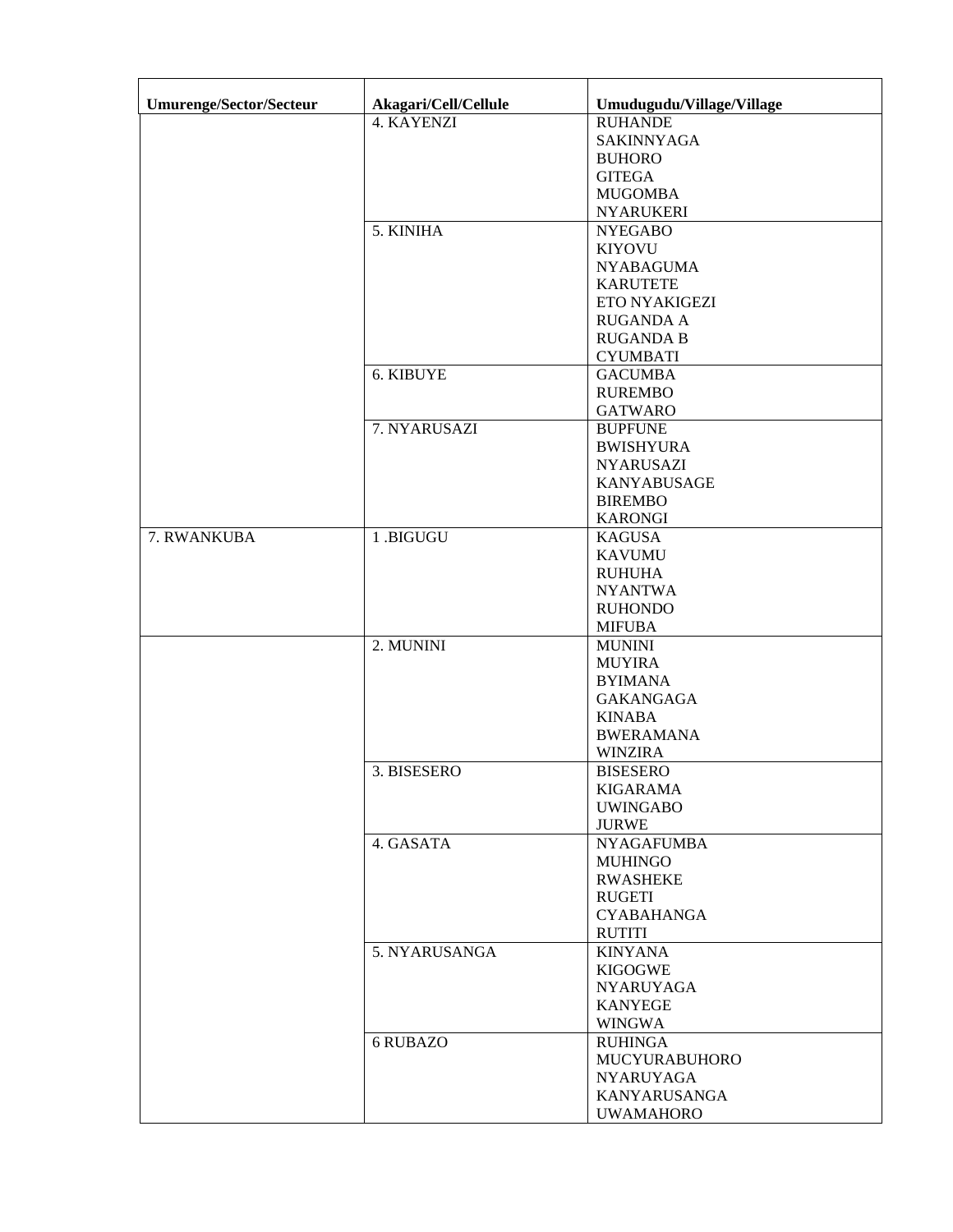| Umurenge/Sector/Secteur | Akagari/Cell/Cellule | Umudugudu/Village/Village           |
|-------------------------|----------------------|-------------------------------------|
|                         | 7 NYAKAMIRA          | <b>MUSANGO</b>                      |
|                         |                      | <b>MAHEMBE</b>                      |
|                         |                      | <b>NYARUSHEKERA</b>                 |
|                         | 8. RUBUMBA           | <b>RUKORE</b>                       |
|                         |                      | <b>GISHWATI</b>                     |
|                         |                      | <b>GASHYANDA</b>                    |
|                         |                      | <b>RYAMPANDE</b>                    |
| 8. MUBUGA               | 1 RYARUHANGA         | <b>RYARUHANGA</b>                   |
|                         |                      | <b>MUBUGA</b>                       |
|                         |                      | <b>JURWE</b>                        |
|                         |                      | <b>BIKENKE</b>                      |
|                         |                      | <b>RWAMIKO</b>                      |
|                         |                      | <b>BIHIRA</b>                       |
|                         |                      | <b>KIZIBAZIBA</b>                   |
|                         | 2. NYAGATOVU         | <b>BIKOMERO</b>                     |
|                         |                      | <b>NYANKIRA</b>                     |
|                         |                      | <b>MARA</b>                         |
|                         |                      | <b>KARORA</b>                       |
|                         |                      |                                     |
|                         |                      | <b>GISIZI</b><br><b>NYAGATOVU</b>   |
|                         |                      |                                     |
|                         |                      | <b>RYARUGENZI</b>                   |
|                         | 3. MURANGARA         | <b>KADUHA</b>                       |
|                         |                      | <b>RUBYIRO</b>                      |
|                         |                      | <b>KABUGA</b>                       |
|                         |                      | <b>NYABITARE</b>                    |
|                         |                      | <b>GISUNZU</b>                      |
|                         |                      | <b>MURANGARA</b>                    |
|                         |                      | <b>KARORA</b>                       |
|                         | 4. KAGABIRO          | <b>RWAKAMURI</b><br><b>KIGARAMA</b> |
|                         |                      | <b>KAGABIRO</b>                     |
|                         |                      | <b>RUBONDO</b>                      |
|                         |                      | <b>BUHARI</b>                       |
|                         |                      | <b>NYABINYENGA</b>                  |
|                         |                      | <b>NYAKABANDE</b>                   |
|                         |                      |                                     |
|                         |                      | <b>NYAKAGEZI</b><br><b>MWEYA</b>    |
|                         |                      | <b>RUNYINYA</b>                     |
|                         |                      |                                     |
|                         |                      |                                     |
|                         |                      |                                     |
| 9. GISHYITA             | 1 MUSASA             | KAMUNURUGU                          |
|                         |                      | <b>MUSEBEYA</b>                     |
|                         |                      | <b>RWAGISASA</b>                    |
|                         |                      | <b>GASHARU</b>                      |
|                         |                      | <b>CYIMBO</b>                       |
|                         |                      | <b>KIBAYA</b>                       |
|                         |                      | <b>KIVURUGA</b>                     |
|                         |                      | <b>KABUGA</b>                       |
|                         | 2 NGOMA              | <b>MURAMBI</b>                      |
|                         |                      | <b>MATABA</b>                       |
|                         |                      | <b>UWINGABO</b>                     |
|                         |                      | <b>RUFUMBERI</b>                    |
|                         |                      | <b>KANYINYA</b>                     |
|                         |                      | <b>MAGARAMA</b>                     |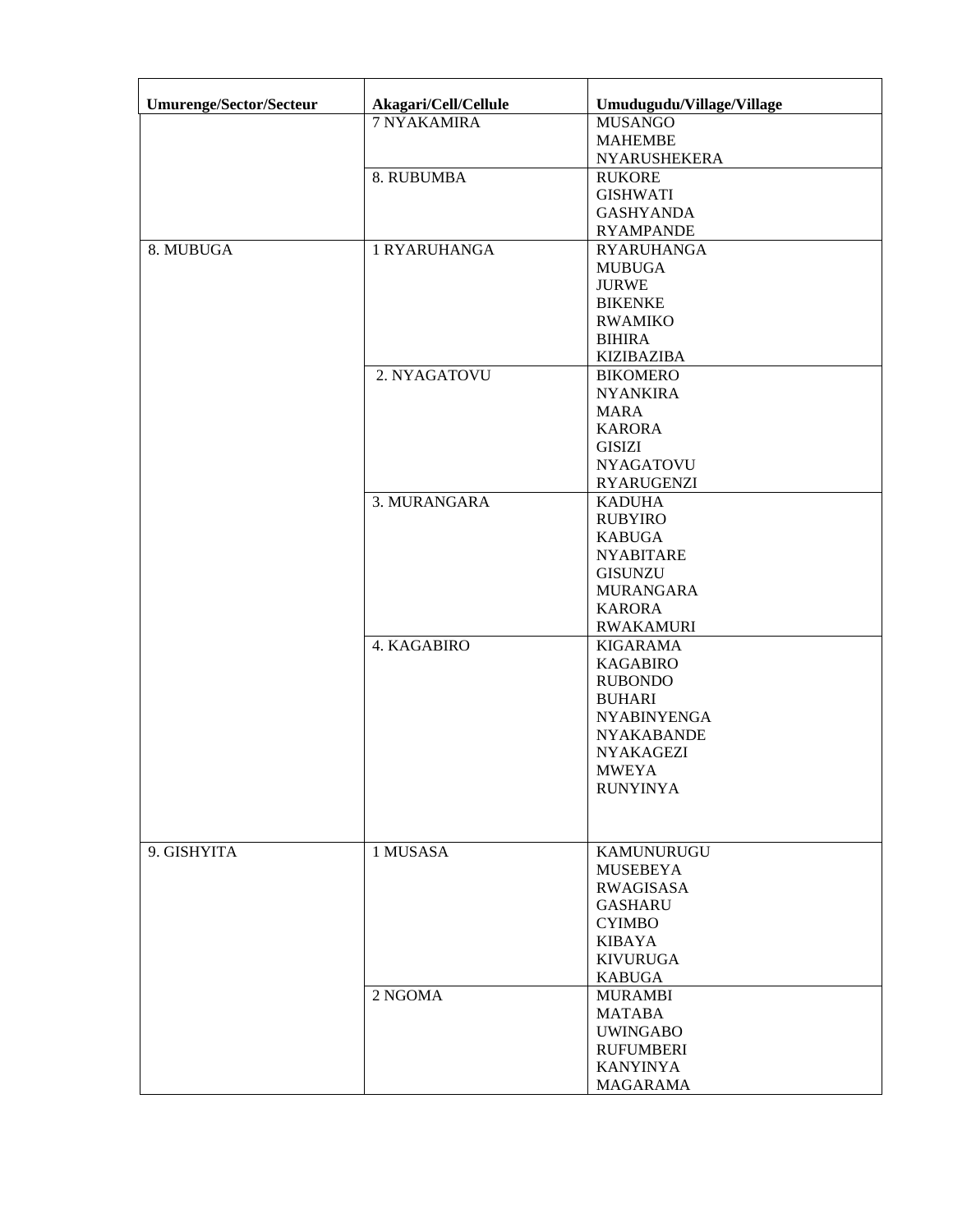| <b>Umurenge/Sector/Secteur</b> | Akagari/Cell/Cellule | Umudugudu/Village/Village |
|--------------------------------|----------------------|---------------------------|
|                                | <b>3 KIGARAMA</b>    | <b>GITWA</b>              |
|                                |                      | <b>KABWENGE</b>           |
|                                |                      | <b>KARENGE</b>            |
|                                |                      | <b>KABUTARE</b>           |
|                                | <b>4 CYANYA</b>      | <b>GISIZA</b>             |
|                                |                      | <b>MPATSI</b>             |
|                                |                      | <b>GITOVU</b>             |
|                                |                      | <b>KAGANO</b>             |
|                                |                      | <b>GATABA</b>             |
|                                |                      | <b>KABUGA</b>             |
|                                |                      | <b>GATARE</b>             |
|                                | 5 MUNANIRA           | <b>NYAKABUYE</b>          |
|                                |                      | <b>NGUGU</b>              |
|                                |                      | <b>BWERAMVURA</b>         |
|                                |                      | <b>BUTARE</b>             |
|                                |                      | <b>GISORO</b>             |
|                                | 6 BUHORO             | <b>TURA</b>               |
|                                |                      | <b>MWEYA</b>              |
|                                |                      | <b>MBONEKO</b>            |
|                                |                      | <b>RUHUNDE</b>            |
|                                |                      | <b>BUHIRE</b>             |
| 10. GITESI                     | 1. GITEGA            | <b>BUGOBERI</b>           |
|                                |                      | <b>KAMIHANO</b>           |
|                                |                      | <b>MUVUNGU</b>            |
|                                |                      | <b>KAGARI</b>             |
|                                |                      | <b>SENGA</b>              |
|                                | 2. RUHINGA           | <b>NYAGAHINGA</b>         |
|                                |                      | <b>GASAYO NYARUBUYE</b>   |
|                                |                      | MURAMBA NYABIKATI RUHONDO |
|                                |                      | <b>BIKAMBA</b>            |
|                                | 3. RWARIRO           | <b>RUVUMBU</b>            |
|                                |                      | <b>KARWIRU</b>            |
|                                |                      | <b>RUSEKERA</b>           |
|                                |                      | <b>RWARIRO</b>            |
|                                |                      | <b>KIRWA</b>              |
|                                |                      | <b>KIGARAMA</b>           |
|                                | 4. GASHARU           | <b>NYARUVUMU</b>          |
|                                |                      | <b>GASHARU</b>            |
|                                |                      | <b>RWINTARE</b>           |
|                                |                      | <b>KINYAMI</b>            |
|                                |                      | <b>NYARUKERI</b>          |
|                                | 5. NYAMIRINGA        | <b>KAGARI</b>             |
|                                |                      | GISASA                    |
|                                |                      | <b>CYIMBA</b>             |
|                                |                      | <b>BUREGA</b>             |
|                                |                      | <b>KIVURUGA</b>           |
|                                | 6. KIRAMBO           | <b>KIRAMBO</b>            |
|                                |                      | <b>BUYE</b>               |
|                                |                      | <b>NYARUSANGE</b>         |
|                                |                      | <b>NZABUHARA</b>          |
|                                |                      | <b>KARONGI</b>            |
|                                | 7. KANUNGA           | NYAGISOZI NYARUGENGE      |
|                                |                      | <b>NEMBA</b>              |
|                                |                      | NYABITARE GITICYUMA       |
|                                |                      | <b>KARONGI</b>            |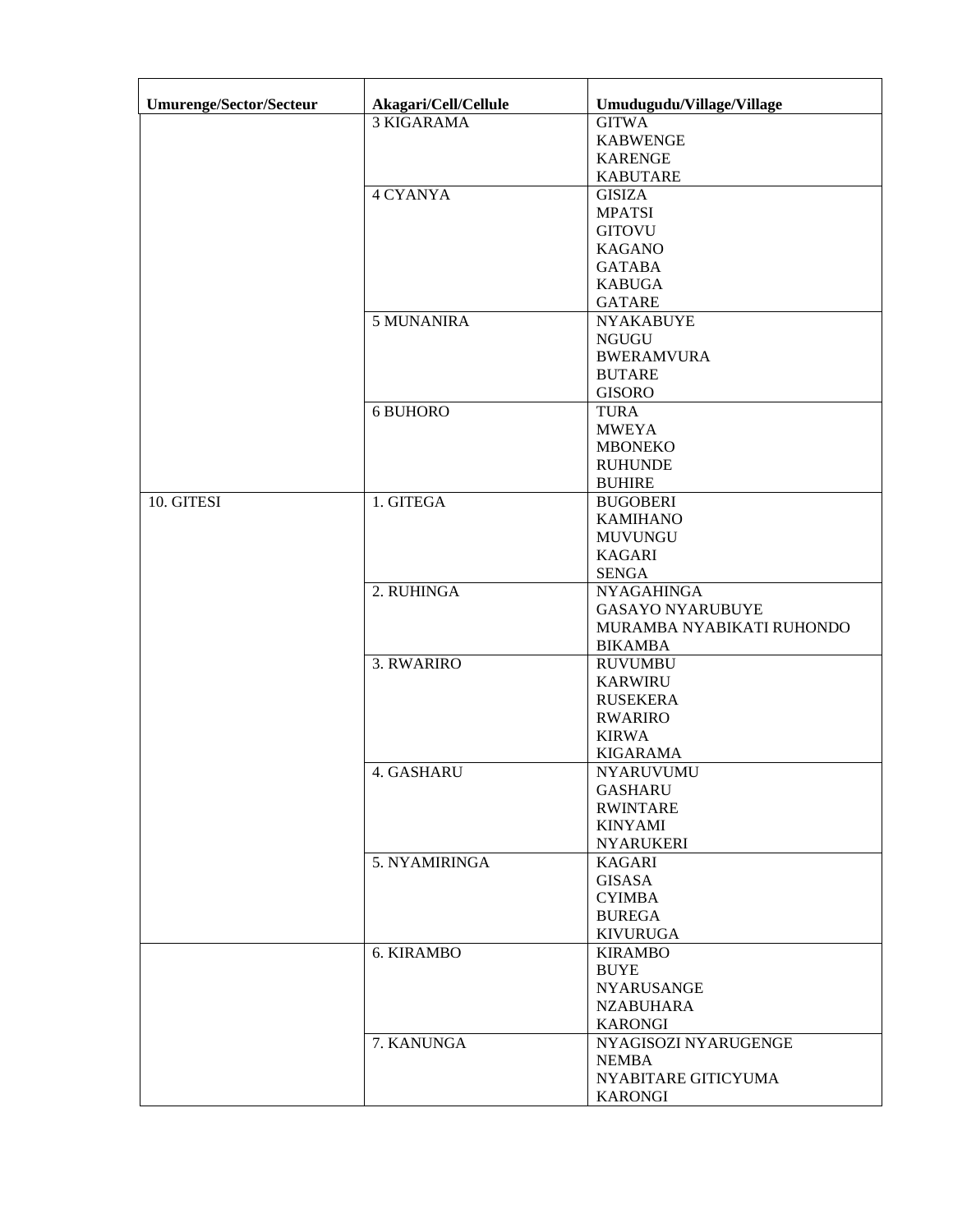| Umurenge/Sector/Secteur | Akagari/Cell/Cellule | Umudugudu/Village/Village |
|-------------------------|----------------------|---------------------------|
|                         | 8. MUNANIRA          | NYARUCYANO RUHUNDO        |
|                         |                      | <b>MUNANIRA</b>           |
|                         |                      | <b>KINAMA</b>             |
|                         |                      | <b>NYABIGUGU</b>          |
|                         |                      | <b>GATARE</b>             |
|                         |                      | <b>GAHIGIRO</b>           |
|                         |                      |                           |
| 11. TWUMBA              | 1. GISOVU            | <b>GASHIHE</b>            |
|                         |                      | <b>BIKUNDA</b>            |
|                         |                      | <b>KIBUBURO</b>           |
|                         |                      | <b>MWUMBA</b>             |
|                         |                      | <b>NYAKABINGO</b>         |
|                         |                      | <b>KARAMBO</b>            |
|                         |                      | <b>KANYOVU</b>            |
|                         | 2. RUTABI            | <b>RUTABI</b>             |
|                         |                      | <b>GAHONDO</b>            |
|                         |                      | <b>NYIRABUNUNU</b>        |
|                         |                      | <b>WINTOBO</b>            |
|                         | 3. KAVUMU            | <b>GASHARU</b>            |
|                         |                      | <b>MURAMBI</b>            |
|                         |                      | <b>MURONZI</b>            |
|                         |                      | <b>MUHIRA</b>             |
|                         |                      |                           |
|                         |                      | NYARUTAGARA               |
|                         |                      | <b>KAGANDA</b>            |
|                         |                      | <b>KAVUMU</b>             |
|                         | 4. MUREHE            | <b>MUREHE</b>             |
|                         |                      | <b>GATEMA</b>             |
|                         |                      | <b>KAGANDA</b>            |
|                         |                      | <b>DUHATI</b>             |
|                         | 5. BIHUMBE           | <b>BIHUMBE</b>            |
|                         |                      | <b>BIVUMU</b>             |
|                         |                      | <b>GIKARANKA</b>          |
|                         |                      | <b>RUSHISHI</b>           |
|                         |                      | <b>NYABUBARE</b>          |
|                         |                      | <b>UWINTOBO</b>           |
|                         | 6. GITABURA          | <b>MATABA</b>             |
|                         |                      | <b>GATARE</b>             |
|                         |                      | <b>NYANYAGA</b>           |
|                         |                      | <b>RUBEYO</b>             |
|                         |                      | <b>NYARUBUYE</b>          |
|                         |                      | <b>KIBINGO</b>            |
|                         |                      | <b>TUVUNASOGI</b>         |
|                         |                      |                           |
|                         |                      | <b>NYAKIYABO</b>          |
|                         | 7. GAKUTA            | <b>RUGOGWE</b>            |
|                         |                      | <b>GAKOKO</b>             |
|                         |                      | <b>KARUMBI</b>            |
|                         |                      | <b>NYAMIRYANGO</b>        |
|                         |                      | <b>TWUMBA</b>             |
| <b>12 RUGABANO</b>      | 1. RWUNGO            | <b>KABUYE</b>             |
|                         |                      | <b>GASHARU</b>            |
|                         |                      | <b>RWUNGO</b>             |
|                         |                      | WISAZI                    |
|                         |                      | <b>GAHENGERI</b>          |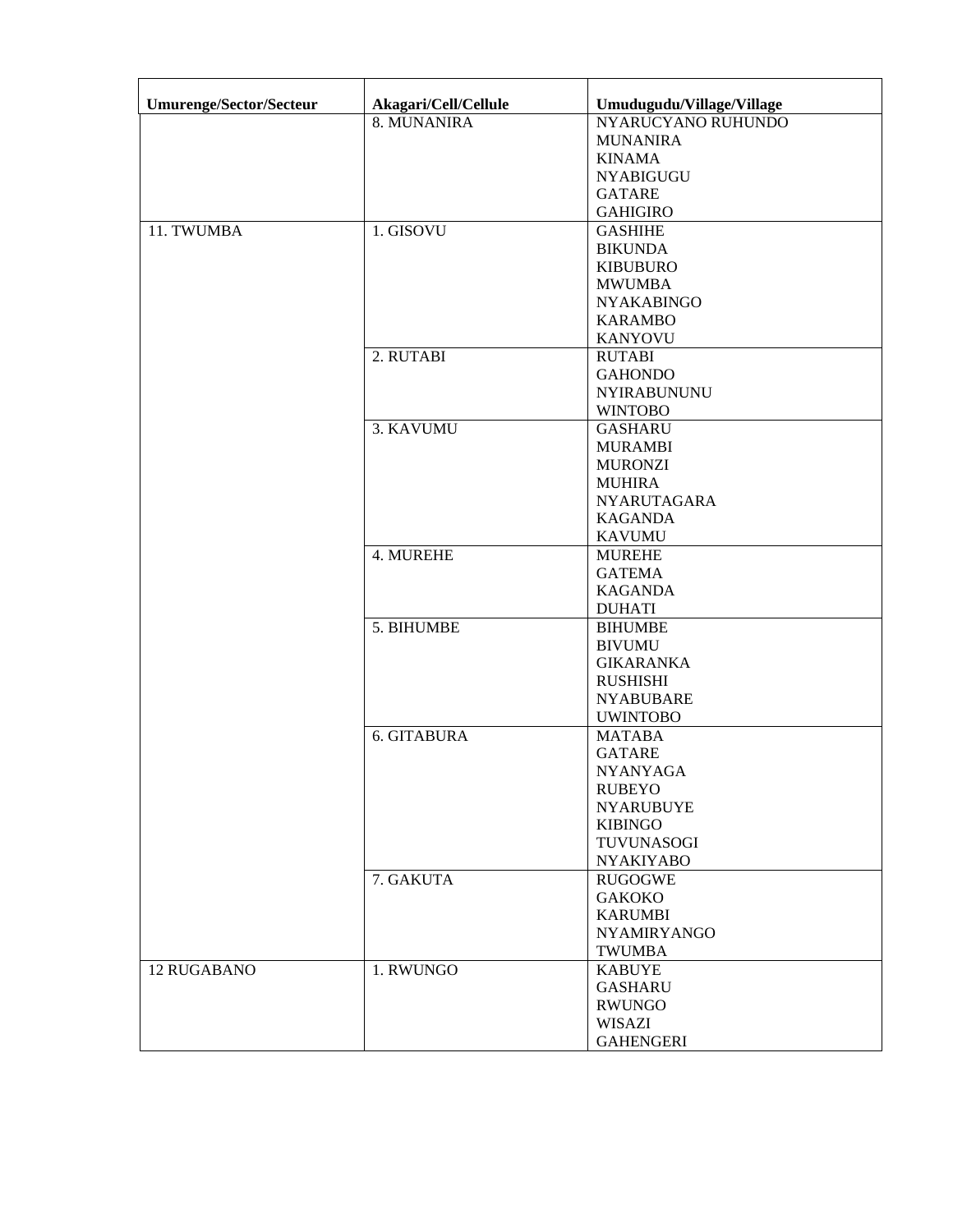| Umurenge/Sector/Secteur | Akagari/Cell/Cellule | Umudugudu/Village/Village |
|-------------------------|----------------------|---------------------------|
|                         | 2. TYAZO             | <b>NYAKABINGO</b>         |
|                         |                      | <b>RUBATURA</b>           |
|                         |                      | UWURUGOGWE                |
|                         |                      | <b>WINZIRA</b>            |
|                         |                      | <b>KIRABO</b>             |
|                         |                      | <b>KARAMBI</b>            |
|                         |                      |                           |
|                         | 3. GISIZA            | <b>RUBONA</b>             |
|                         |                      | <b>GITWA</b>              |
|                         |                      | <b>KAMINA</b>             |
|                         |                      | <b>RUGABANO</b>           |
|                         |                      | <b>UWINYAMBO</b>          |
|                         |                      | <b>MUCIRO</b>             |
|                         | 4. MUBUGA            | <b>KAVUMU</b>             |
|                         |                      | <b>KABYIGO</b>            |
|                         |                      | <b>GATWARO</b>            |
|                         |                      | <b>KARUMBI</b>            |
|                         |                      | <b>UWIGITI</b>            |
|                         |                      | <b>KABAGENZI</b>          |
|                         | 5. GITOVU            | <b>MATYAZO</b>            |
|                         |                      | <b>NGANZO</b>             |
|                         |                      | <b>RUTOYI</b>             |
|                         |                      | <b>GATOBO</b>             |
|                         |                      | <b>BISUSA</b>             |
|                         |                      | <b>RUGABE</b>             |
|                         |                      | <b>NYABAGOYI</b>          |
|                         | 6. RUFUNGO           | <b>NYAMWOTSI</b>          |
|                         |                      | <b>BIVUMO</b>             |
|                         |                      | <b>NYABIRETSO</b>         |
|                         |                      | <b>KAVUMU</b>             |
|                         |                      | <b>RUKOKO</b>             |
|                         |                      | <b>BWIHE</b>              |
|                         |                      | <b>BUCENSHA</b>           |
|                         |                      | <b>GITABI</b>             |
|                         | 7. MUCYIMBA          | <b>KAGOMBYI</b>           |
|                         |                      | <b>GIHARA</b>             |
|                         |                      | <b>KIVUMU</b>             |
|                         |                      |                           |
|                         |                      | <b>KAMONYI</b>            |
|                         |                      | <b>RUHANGA</b>            |
|                         |                      | <b>KIGARAMA</b>           |
|                         |                      | <b>RYANGONDO</b>          |
|                         |                      | <b>RWAGISOZI</b>          |
|                         | 8. GITEGA            | <b>MUHORA</b>             |
|                         |                      | <b>MUTOTOZI</b>           |
|                         |                      | <b>KABUGA</b>             |
|                         |                      | <b>KIGARAMA</b>           |
|                         |                      | <b>NGANZO</b>             |
|                         |                      | <b>CYARUBARIRO</b>        |
|                         |                      | <b>MISAGARA</b>           |
|                         |                      | <b>NGOMA</b>              |
|                         | 9. KABUGA            | <b>KARAMBO</b>            |
|                         |                      | <b>MIGINA</b>             |
|                         |                      | <b>KAMATA</b>             |
|                         |                      | <b>SIMBI</b>              |
|                         |                      | <b>BIHEMBE</b>            |
|                         |                      | <b>KIGARAMA</b>           |
|                         |                      | <b>NYABITARE</b>          |
|                         |                      | <b>NYAGASOZI</b>          |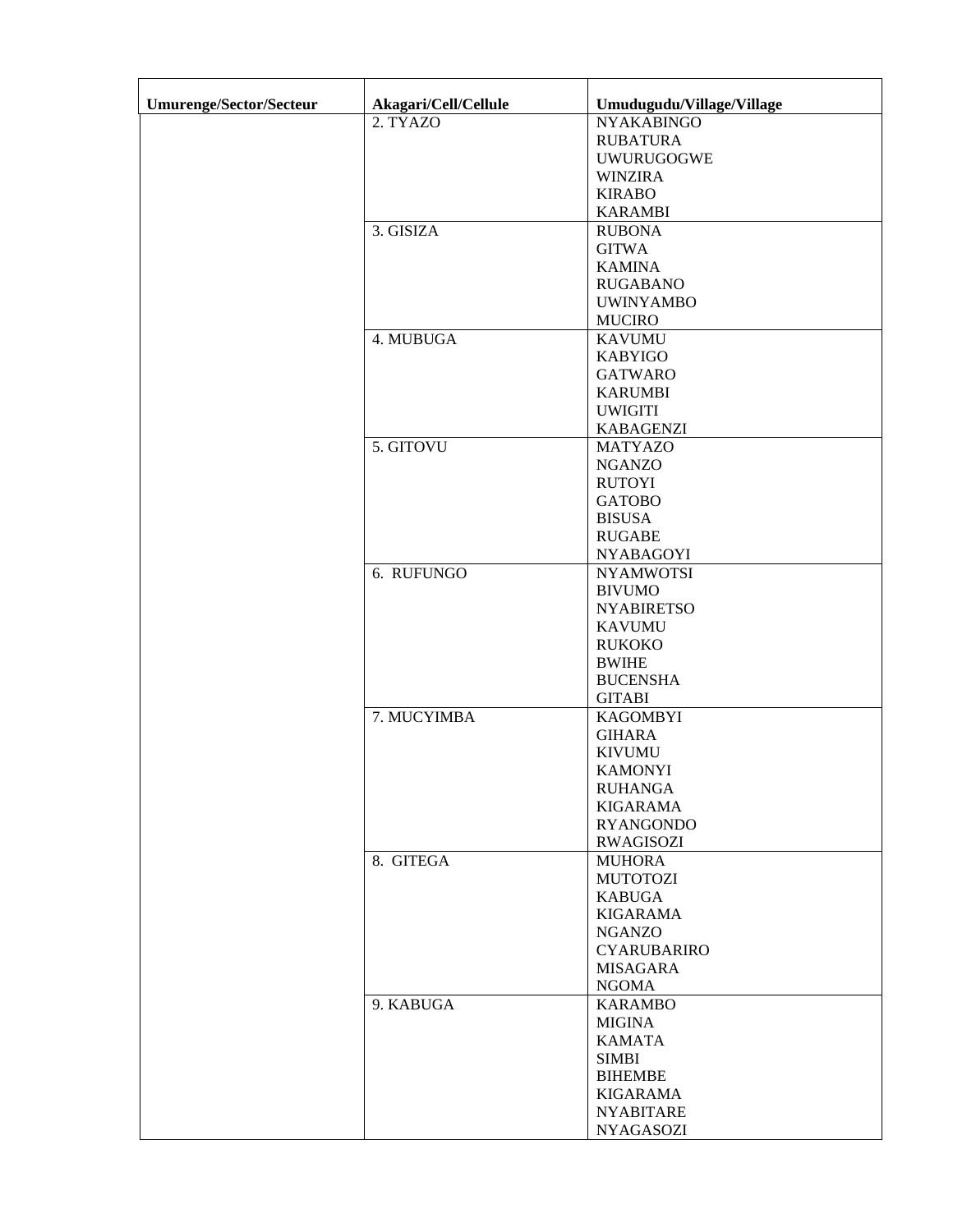| <b>Umurenge/Sector/Secteur</b> | Akagari/Cell/Cellule | Umudugudu/Village/Village |
|--------------------------------|----------------------|---------------------------|
| 13. MURUNDI                    | 1. KAREBA            | <b>GISEBEYA</b>           |
|                                |                      | <b>RUHUNGAMIYAGA</b>      |
|                                |                      | <b>KIBINGO</b>            |
|                                |                      | <b>BWENDA</b>             |
|                                |                      | <b>GASHARU</b>            |
|                                |                      | <b>GASAVE</b>             |
|                                |                      | <b>KURUGANDA</b>          |
|                                | 2. KABAYA            | <b>BURWI</b>              |
|                                |                      | <b>KARAMBO</b>            |
|                                |                      | <b>MURAMBI</b>            |
|                                |                      | MUJYOJYO                  |
|                                |                      | <b>GAKOMBE</b>            |
|                                |                      | <b>MWUMBA</b>             |
|                                | 3. KAMINA            | <b>MWUNGUZI</b>           |
|                                |                      | <b>NYAKARAMBI</b>         |
|                                |                      | <b>KIREHE</b>             |
|                                |                      | <b>NZOBE</b>              |
|                                |                      | <b>MUREHE</b>             |
|                                |                      | <b>KIRARO</b>             |
|                                | 4. NZARATSI          | <b>RUHONDO</b>            |
|                                |                      | <b>NYABINOMBE</b>         |
|                                |                      | <b>NYAMABUYE</b>          |
|                                |                      | <b>REMERA</b>             |
|                                |                      | <b>GISHYIKIRO</b>         |
|                                |                      | <b>GATWARO</b>            |
|                                |                      | <b>RUSOVU</b>             |
|                                | 5. BUKIRO            | <b>GITWA</b>              |
|                                |                      | <b>MUNZANGA</b>           |
|                                |                      | <b>BUGENI</b>             |
|                                |                      | <b>NYAMYUMBA</b>          |
|                                |                      | <b>BUKIRO</b>             |
|                                |                      | <b>NYAMABUYE</b>          |
|                                | 6. NYAMUSHISHI       | <b>REMERA</b>             |
|                                |                      | <b>RUBONA</b>             |
|                                |                      | <b>GASHARU</b>            |
|                                |                      | <b>KISENGE</b>            |
|                                |                      | <b>NYARUREMBO</b>         |
|                                |                      | <b>NGOMA</b>              |
|                                |                      | <b>KABUGA</b>             |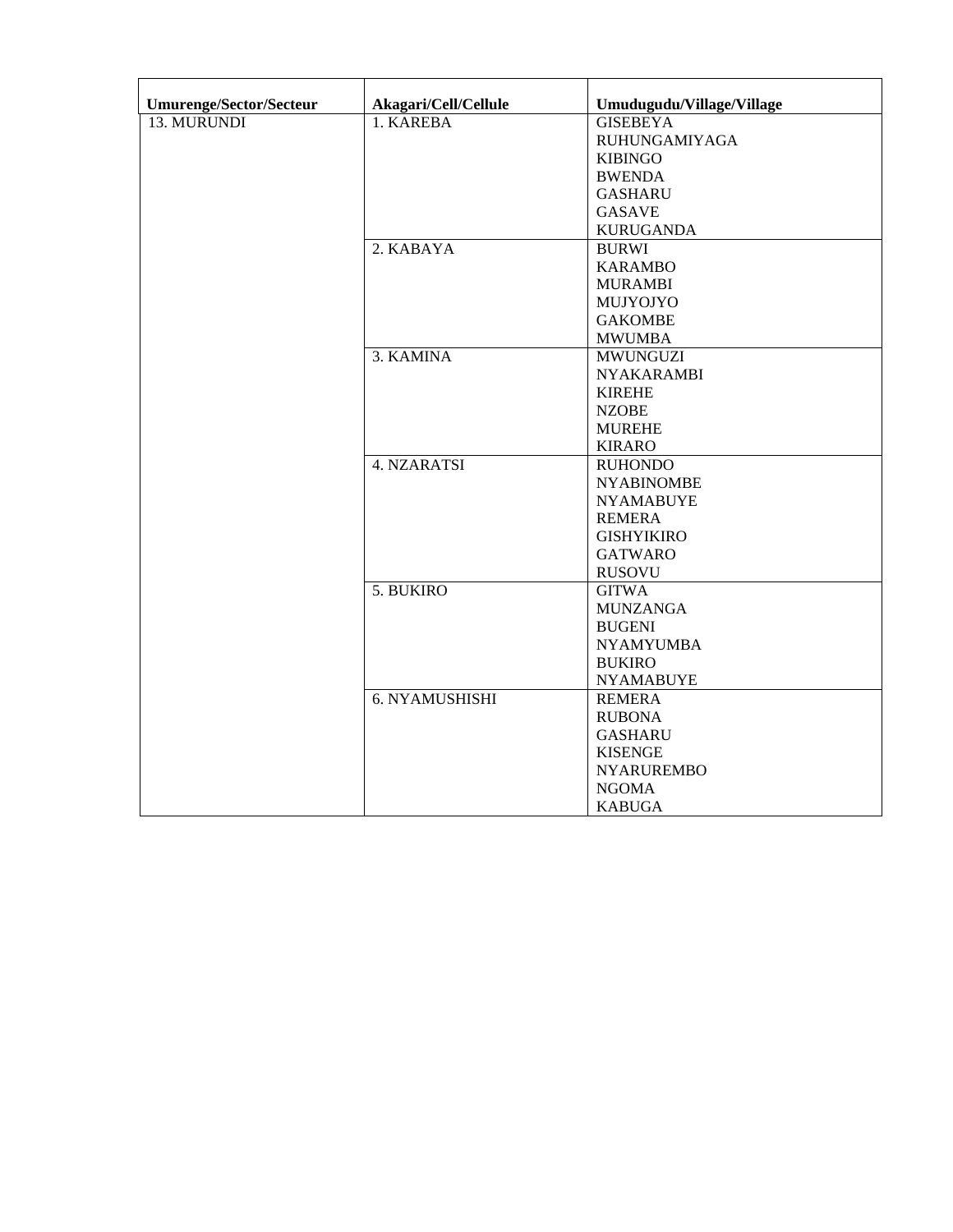| Umurenge/Sector/Secteur | Akagari/Cell/Cellule | Umudugudu/Village/Village |
|-------------------------|----------------------|---------------------------|
| 1.GIHUNDWE              | <b>GATSIRO</b>       | 1.GIKOMBE                 |
|                         |                      | 2.RWAHI                   |
|                         |                      | 3.KAVUMU                  |
|                         |                      | 4.MPONGORA                |
|                         |                      | 5.GAHINGA                 |
|                         |                      | 6.TUWONANE                |
|                         |                      | 7.KINYERERI               |
|                         | <b>KAGARA</b>        | 1.NYANDARAMA              |
|                         |                      | 2.RUKOHWA                 |
|                         |                      | 3.RUBENGA                 |
|                         |                      |                           |
|                         |                      | 4.BAHEMBA                 |
|                         |                      | 5.KIVOGA                  |
|                         |                      | 6.BUSHUNJU                |
|                         | <b>BURUNGA</b>       | 1.CYAPA                   |
|                         |                      | 2.GACAMAHEMBE             |
|                         |                      | 3.KARANGIRO               |
|                         |                      | <b>4.KANOMBE</b>          |
|                         |                      | 5.KAMABUYE                |
|                         |                      | <b>6.KARUSHARIRIZA</b>    |
|                         |                      | 7.KARORABOSE              |
|                         |                      | 8.BURUNGA                 |
|                         |                      | 9.CUNYU                   |
|                         |                      | 10.KARITASI               |
|                         | <b>SHAGASHA</b>      | 1.BISANGANIRA             |
|                         |                      | 2.SHAGASHA                |
|                         |                      | 3.KANOGA                  |
|                         |                      | 4.NYAGATARE               |
|                         |                      | 5.KARAMBO                 |
|                         |                      | 6.GITWA                   |
|                         |                      | 7.GASHARU                 |
|                         | <b>KAMATITA</b>      | 1.GAHWAZI                 |
|                         |                      | 2.KAMANYENGA              |
|                         |                      | 3.NGOMA                   |
|                         |                      | 4.MUNYANA                 |
|                         |                      | 5.CYINZOVU                |
|                         |                      | 6.MUHARI                  |
|                         | <b>GIHAYA</b>        | 1.BUDOROZA                |
|                         |                      | 2.KINYAGA                 |
| 2.MURURU                | <b>KAGARAMA</b>      | 1.GIKUNGWE                |
|                         |                      | 2.KAMATENE                |
|                         |                      | 3.GITWA                   |
|                         |                      | 4.CYETE                   |
|                         | <b>KARAMBI</b>       | 1.KAGARAMA                |
|                         |                      | 2.GIHANGO                 |
|                         |                      | 3.BUGAYI                  |
|                         | <b>MIKO</b>          | 1.KABAGENI                |
|                         |                      | 2.RUHIMBI                 |
|                         |                      | 3.NYAKANYINYA             |
|                         | <b>KABASIGIRIRA</b>  | 1.MUTIMASI                |
|                         |                      | 2.BITONGO                 |
|                         |                      | 3.BUTAZIGURWA             |
|                         |                      |                           |

## **AKARERE KA RUSIZI – RUSIZI DISTRICT – DISTRICT DE RUSIZI**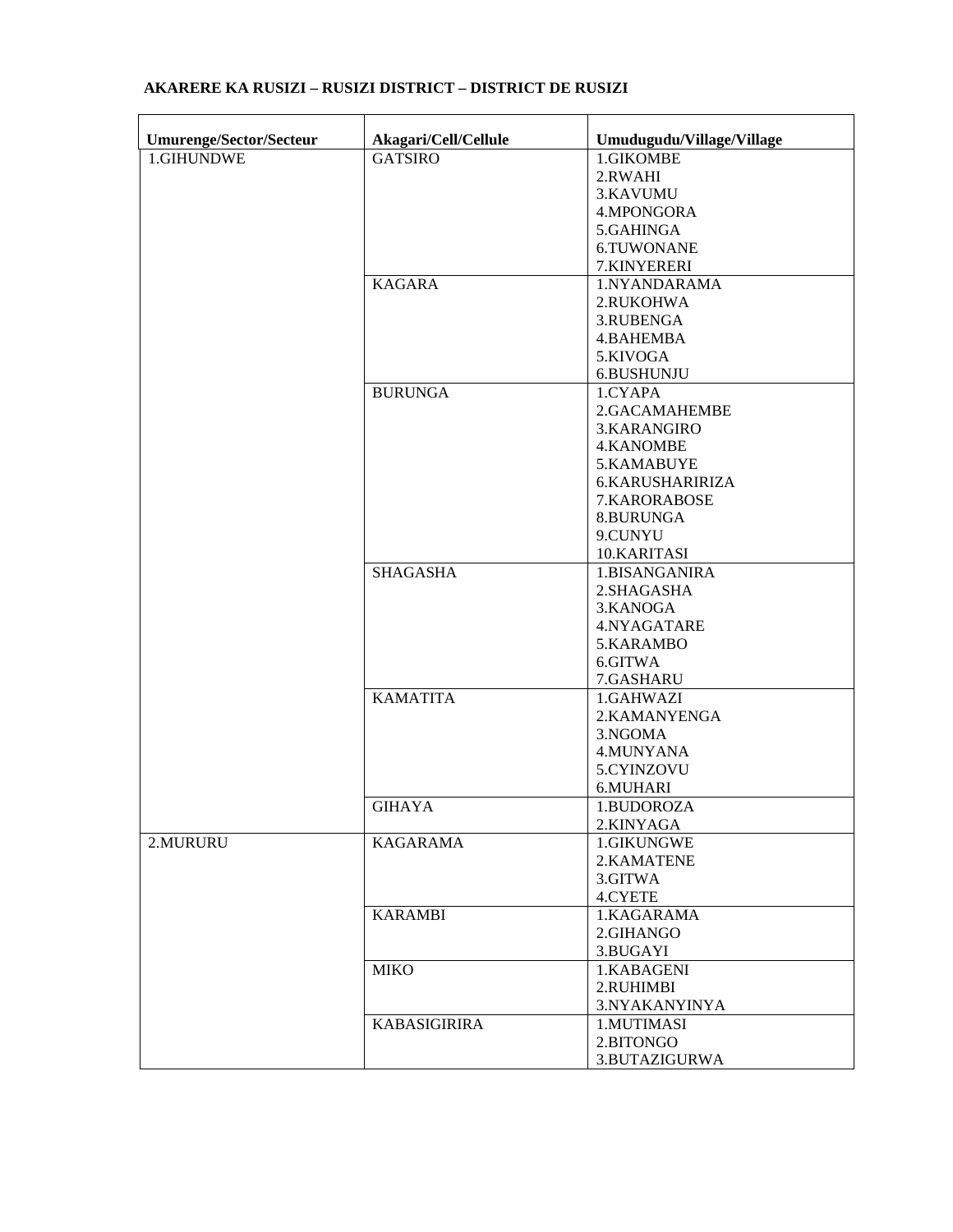| Umurenge/Sector/Secteur | Akagari/Cell/Cellule | Umudugudu/Village/Village |
|-------------------------|----------------------|---------------------------|
|                         | <b>TARA</b>          | 1.MUTONGO                 |
|                         |                      | 2.MUKORAZUBA              |
|                         |                      | 3.CYANDARAMA              |
|                         |                      | 4.BYANGOMA                |
|                         |                      | 5.KARANJWA                |
|                         |                      | 6.RUGERERO                |
|                         |                      | 7.GATIMBWA                |
|                         |                      | 8.KAMUTONGO               |
|                         | <b>GAHINGA</b>       | 1.MUTARA                  |
|                         |                      | 2.BIROGO                  |
|                         |                      | 3.KABIRIZI                |
|                         |                      | 4.GIPFURA                 |
|                         |                      |                           |
|                         |                      | 5.KANUNGA                 |
|                         |                      | 6.BUREMERA                |
|                         |                      | 7.RYABADUGU               |
|                         |                      | <b>8.CYIRABYO A</b>       |
|                         |                      | 9.CYIRABYO B              |
|                         |                      | 10KAMAREBE                |
|                         |                      |                           |
|                         |                      |                           |
|                         | <b>KABAHINDA</b>     | 1.KABAHIRE                |
|                         |                      | 2. WINTEKO                |
|                         |                      | 3.KARAMBO                 |
| 3.KAMEMBE               | <b>KAMASHANGI</b>    |                           |
|                         |                      | 1.AMAHORO<br>2.RUSHAKAMBA |
|                         |                      | 3. UMUGANDA               |
|                         |                      | 4.NYAKAYONGA              |
|                         |                      | 5.KANNYOGO                |
|                         |                      | 6.BADURA                  |
|                         |                      | 7.MUCYAMO                 |
|                         |                      | 8.GITINDA                 |
|                         |                      |                           |
|                         |                      | 9.NTEMABITI               |
|                         |                      | 10.KADASOMWA              |
|                         |                      | 11.MBAGIRA                |
|                         | <b>GIHUNDWE</b>      | 1.BATERO                  |
|                         |                      | 2.NKURUNZIZA              |
|                         |                      | 3.KABEZA                  |
|                         |                      | <b>4.BURUNGA</b>          |
|                         |                      | 5.KUMUNYINYA              |
|                         |                      | 6.MURAMBI                 |
|                         | <b>CYANGUGU</b>      | 1.GATOVU                  |
|                         |                      | 2.MUNDIMA                 |
|                         |                      | 3.KARAMBO                 |
|                         |                      | 4.KARANGIRO               |
|                         |                      | 5.MONT CYANGUGU           |
|                         |                      | 6.NGOMA                   |
|                         |                      | 7.NTWALI                  |
|                         | <b>KAMURERA</b>      | 1.GIKOMBE                 |
|                         |                      | 2.CYAPA                   |
|                         |                      | 3.MURANGI                 |
|                         |                      | <b>4.KAMUHIRWA</b>        |
|                         | <b>RUGANDA</b>       | 5.RUHIMBI                 |
|                         |                      | 6.KAMUBAJI                |
|                         |                      | 7.MURINDI                 |
|                         |                      | 8.KADASHYA                |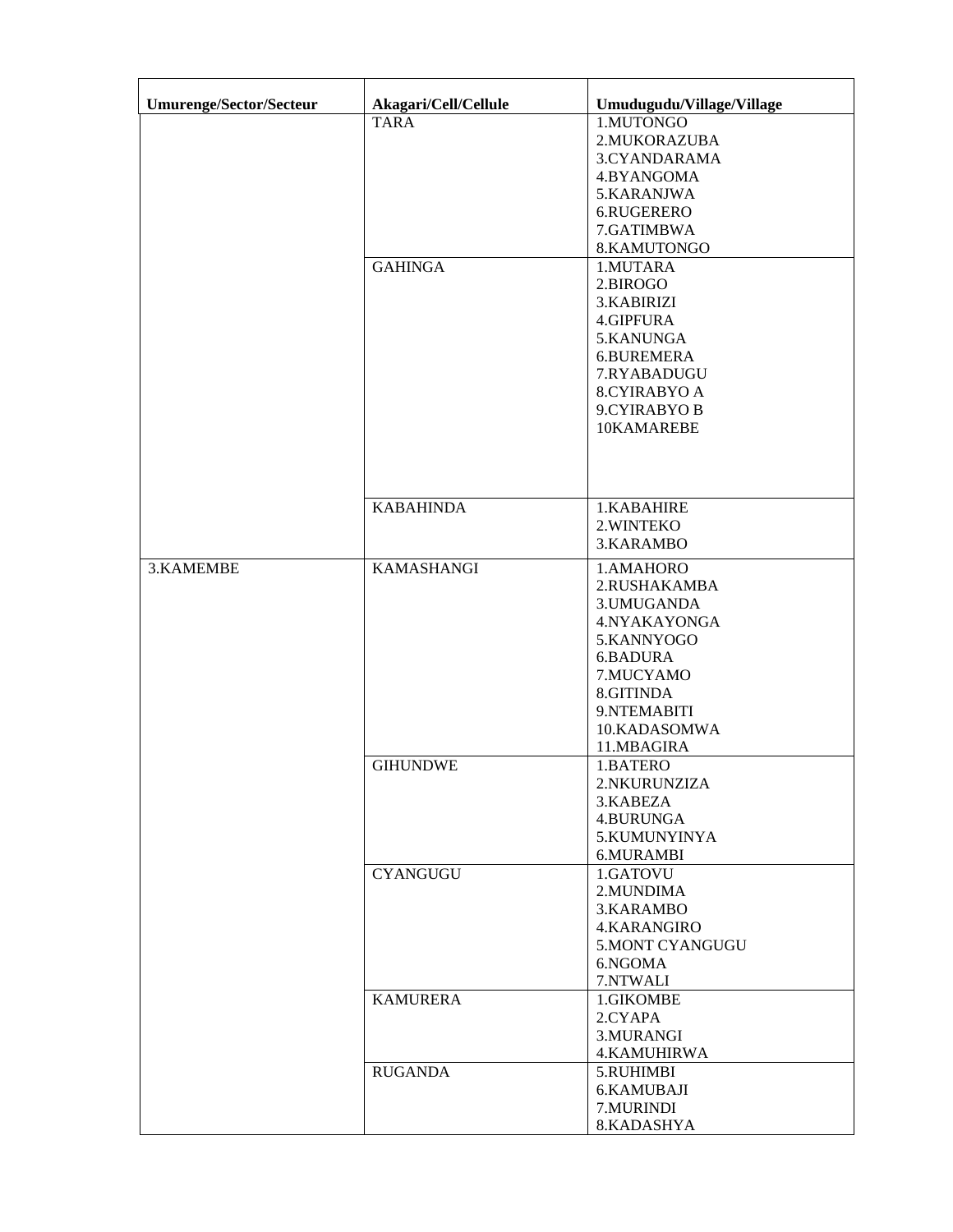| <b>Umurenge/Sector/Secteur</b> | Akagari/Cell/Cellule | Umudugudu/Village/Village |
|--------------------------------|----------------------|---------------------------|
| 4. NYAKARENZO                  | <b>KABUYE</b>        | 1.MASHYA                  |
|                                |                      | 2.KABACUZI                |
|                                |                      | 3.KIGARAMA                |
|                                |                      | 4.NYUNGU                  |
|                                |                      | 5.NYAMAGANA               |
|                                |                      |                           |
|                                |                      | 6.MUGERERO                |
|                                |                      | 7.BISENYI                 |
|                                | <b>KABAGINA</b>      | 1.NYAMUGARI               |
|                                |                      | 2.BITABA                  |
|                                |                      | 3.GITOVU                  |
|                                |                      | <b>4.KARAMBI</b>          |
|                                |                      | 5.GACYAMO                 |
|                                | <b>GATARE</b>        | 1.KABUMBWE                |
|                                |                      | 2.GACYAMO                 |
|                                | <b>KANOGA</b>        | 1.KANYOVU                 |
|                                |                      | 2.KANOGA                  |
|                                |                      | 3.KUMANA                  |
|                                |                      | <b>4.KAMANURA</b>         |
|                                | <b>MURAMBI</b>       | 1.GISOVU                  |
|                                |                      | 2.RUNYANZOVU              |
|                                |                      | 3.NJAMBWE                 |
|                                | <b>KARANGIRO</b>     | 1.CYIMBOGO                |
|                                |                      | 2.GIHUSI                  |
|                                |                      | 3.GITUZA                  |
|                                |                      | 4.KABAYEGO                |
|                                | <b>RUSAMBU</b>       | 1.GATARAMO                |
|                                |                      | 2.MUGONGO                 |
|                                |                      | 3.RUSAMBU                 |
|                                |                      | <b>4.KARAMBI</b>          |
| 5.GITAMBI                      | <b>CYINGWA</b>       | 1.MPINGA                  |
|                                |                      | 2.KABUGARAMA              |
|                                |                      | 3.RWIHENE                 |
|                                |                      |                           |
|                                |                      | 4.MUGENGE                 |
|                                |                      | 5.KABUCUKU                |
|                                | <b>MASHESHA</b>      | 1.KANKUBA                 |
|                                |                      | 2.NYAKIVOMERO             |
|                                |                      | 3.IDAGA                   |
|                                |                      | 4.BUSASAMANA              |
|                                |                      | 5.KARAMA                  |
|                                |                      | 6.RUVURUGA                |
|                                | <b>HANGABASHI</b>    | 1.KABONABOSE              |
|                                |                      | 2.RUNANIRA                |
|                                |                      | 3.KABUGA                  |
|                                |                      | 4.NZABUHAHA               |
|                                |                      | 5.KIREHE                  |
|                                |                      | 6.KARAMBO                 |
|                                | <b>GAHUNGERI</b>     | 1.NYAKIBINGO I            |
|                                |                      | 2.NYAKIBINGO II           |
|                                |                      | 3.NYANTABA                |
|                                |                      | 4.NJAMBWE                 |
|                                |                      | 5.KAMAGAJU                |
|                                |                      | 6.KAZINDA                 |
|                                |                      | 7.MUGERERO                |
|                                |                      | 8.KANINDA                 |
|                                |                      | 9.KIGARAMA                |
|                                |                      | 10.KAMONYI                |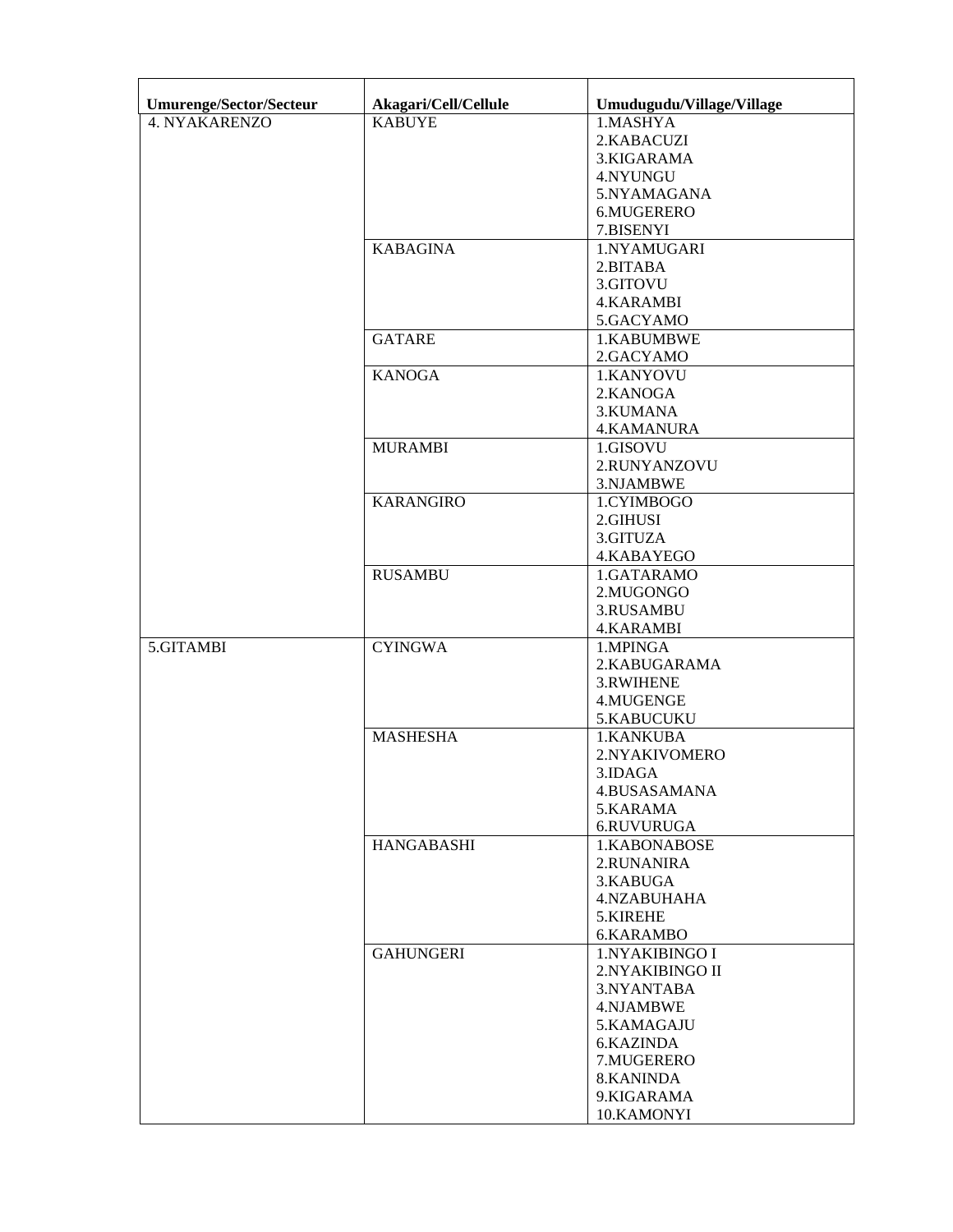| Umurenge/Sector/Secteur | Akagari/Cell/Cellule | Umudugudu/Village/Village |
|-------------------------|----------------------|---------------------------|
| 6.RWIMBOGO              | <b>MUSHAKA</b>       | 1.KAMABUYE                |
|                         |                      | 2.KABAJOBA                |
|                         |                      | 3.GATAMBAMO               |
|                         |                      | 4.GAKOMBE                 |
|                         |                      | 5.NYAGASHORA              |
|                         | <b>KARENGE</b>       |                           |
|                         |                      | 1.MAKAMBI                 |
|                         |                      | 2.RUZENEKO                |
|                         |                      | 3.GISHOMA                 |
|                         |                      | 4.NYABIHANGA              |
|                         |                      | 5.GATANGA                 |
|                         |                      | 6.BATURA                  |
|                         | <b>RUBUGU</b>        | 1.NYANGE                  |
|                         |                      | 2.RUKOMBE                 |
|                         |                      | 3.GATARE                  |
|                         |                      | 4.NTENYI                  |
|                         | <b>RUGANDA</b>       | 1.RUBAMBA                 |
|                         |                      | 2.RUBUYE                  |
|                         |                      | 3.CYUNGURIRI              |
|                         |                      | <b>4.RUHINGA</b>          |
|                         |                      |                           |
|                         |                      | 5.MUSUMBA                 |
|                         | <b>MUHEHWE</b>       | 1.NYARUSEBEYA             |
|                         |                      | 2.KIBARE                  |
|                         |                      | 3.MUSIGITI                |
|                         |                      | 4.RUNGUNGA                |
|                         |                      | 5.RENGA                   |
|                         |                      | 6.MURAMA                  |
| 7.GIHEKE                | <b>GIHEKE</b>        | 1.RWUMVANGOMA             |
|                         |                      | 2.MURAMBI                 |
|                         |                      | 3.RUGOMBA                 |
|                         |                      | 4.WIMANA                  |
|                         |                      | 5.KARAMBO                 |
|                         | <b>TURAMBI</b>       | 1.RWIKWAVU                |
|                         |                      | 2.MUNYOVE                 |
|                         |                      | 3. KAMUHOZA               |
|                         |                      | <b>4.TURAMBI</b>          |
|                         | <b>RWEGA</b>         | 1.IMPALA                  |
|                         |                      |                           |
|                         |                      | 2.RWEGA                   |
|                         |                      | 3.KANOGA                  |
|                         | <b>KIGENGE</b>       | 1.GAHURUBUKA              |
|                         |                      | 2.RWAMIKO                 |
|                         |                      | 3.GAHINGA                 |
|                         |                      |                           |
|                         | KAMASHANGI           | 1.KAMUHOZI                |
|                         |                      | 2.ISHA                    |
|                         |                      | 3.GITWA                   |
|                         |                      | <b>4.RUKOMBE</b>          |
|                         | <b>NTURA</b>         | 1.NTURA                   |
|                         |                      | 2.KABURYOGORO             |
|                         |                      | 3.BUBANGA                 |
|                         |                      | 4.KARAMBI                 |
|                         |                      | 5.KIGENGE                 |
|                         |                      | 6.REBERO                  |
|                         |                      | 7.KAVUYE                  |
|                         |                      |                           |
|                         |                      | 8.KABYUMA                 |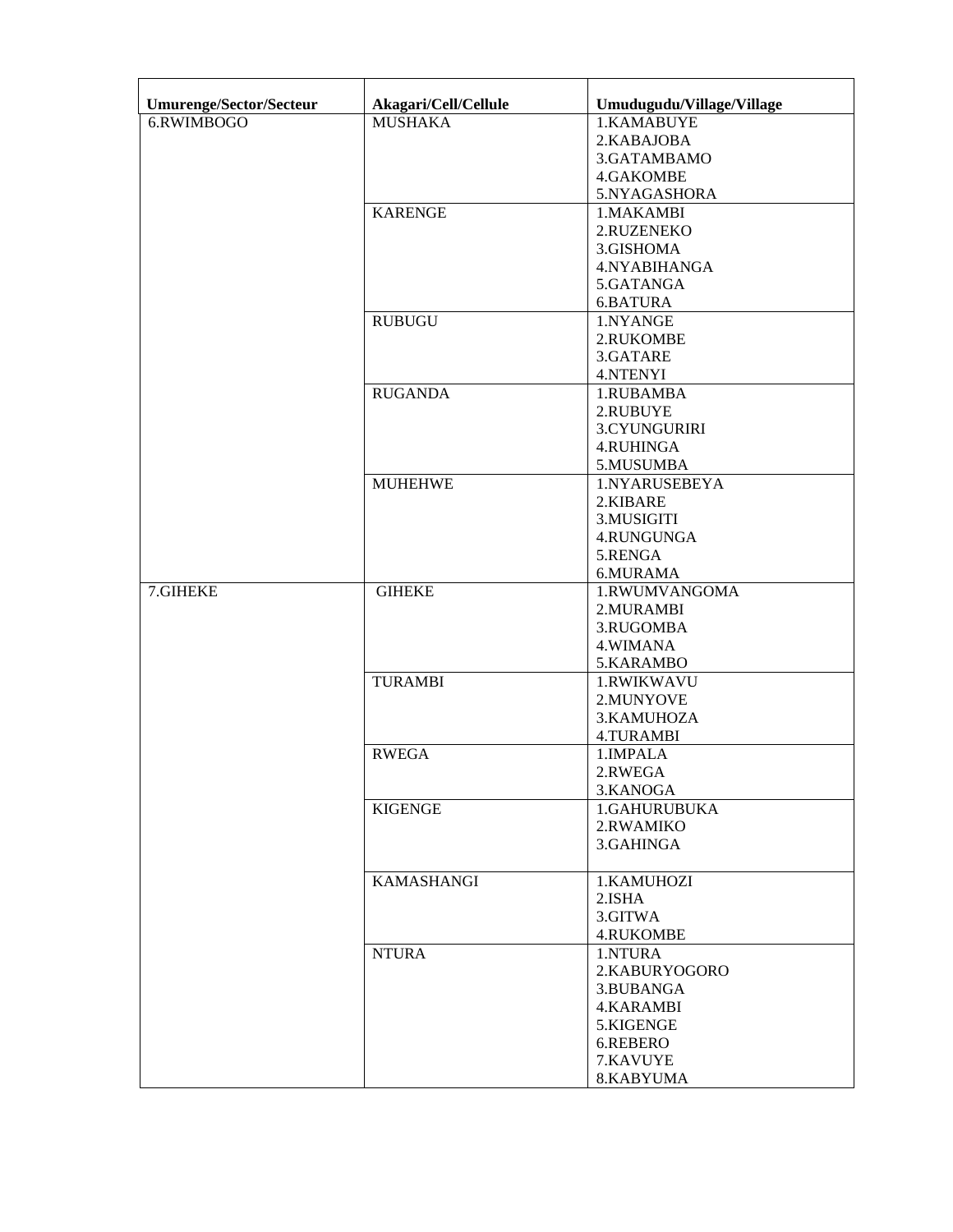| <b>Umurenge/Sector/Secteur</b> | Akagari/Cell/Cellule | Umudugudu/Village/Village |
|--------------------------------|----------------------|---------------------------|
|                                | <b>GAKOMEYE</b>      | 1.RUVUMBU                 |
|                                |                      | 2.GACYAMO                 |
|                                |                      | 3.KAGARAMA                |
|                                |                      | 4.BUZI                    |
|                                |                      | 5.KABUGA                  |
|                                | <b>CYENDAJURA</b>    | 1.KABEZA                  |
|                                |                      | 2.KIBAKURE                |
|                                |                      | 3.BUREMBO                 |
|                                |                      | 4.MURIZI                  |
| 8.BWEYEYE                      | <b>NYAMUZI</b>       | 1.GAKOPFO                 |
|                                |                      | 2.MUHIZA                  |
|                                |                      | 3.RWIMISAVE               |
|                                |                      | 4.KIGOBE                  |
|                                | <b>GIKUNGU</b>       | 1.RWAMAGARE               |
|                                |                      | 2.KIBONAJORO              |
|                                |                      |                           |
|                                | <b>KIYABO</b>        | 1.BUNYAGIRO               |
|                                |                      | 2.RUNEGE                  |
|                                |                      | 3.MATYAZO                 |
|                                |                      | 4.MBISABASABA             |
|                                |                      | 5.RUTOBO                  |
|                                |                      | 6.RUHONDO                 |
|                                |                      | 7.MUDASOMWA               |
|                                |                      | 8.MUTABA                  |
|                                | <b>MURWA</b>         | 1.MUYEBE                  |
|                                |                      | 2.NYABIGOMA               |
|                                | <b>RASANO</b>        | 1.NYAMUTAKE               |
|                                |                      | 2.RUNYOVU                 |
|                                |                      | 3.BANAMBA                 |
|                                |                      | 4.NYAMIRAMBO              |
|                                |                      | 5.KABUGA                  |
|                                |                      | 6.RUNYAMI                 |
|                                |                      | 7.UWINZOVU                |
| 9.NYAKABUYE                    | <b>MASHYUZA</b>      | 1.CYAMURA                 |
|                                |                      | 2.RUKAMBA                 |
|                                |                      | 3.RUGANZU                 |
|                                |                      | 4.NYAMARONKO              |
|                                |                      | 5.KIBIRIZI                |
|                                | <b>GASEBEYA</b>      | 1.GASEKE                  |
|                                |                      | 2.KABUYE                  |
|                                |                      | 3.KAVEYA                  |
|                                |                      | 4.GACYAMO                 |
|                                |                      | 5.KARAMBI                 |
|                                |                      | 6.GASHYUHA                |
|                                |                      | 7.GAHUNA                  |
|                                |                      | 8.BITERI                  |
|                                |                      | 9.KANOGA                  |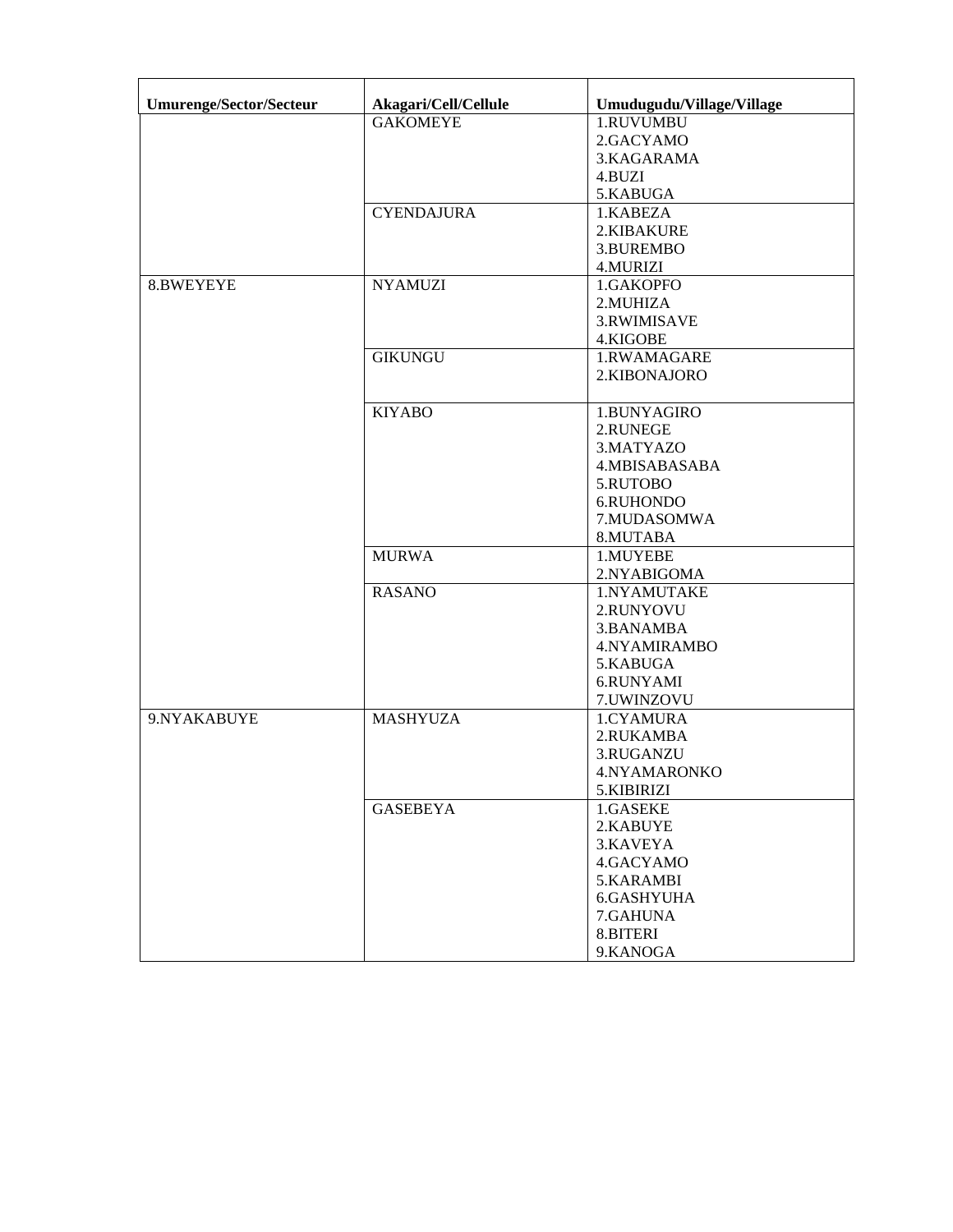| <b>Umurenge/Sector/Secteur</b> | Akagari/Cell/Cellule | Umudugudu/Village/Village |
|--------------------------------|----------------------|---------------------------|
|                                | <b>KAMANU</b>        | 1.MPOGA                   |
|                                |                      | 2.RUGUTI                  |
|                                |                      | 3.SITE                    |
|                                |                      | 4.GISHAGARA               |
|                                |                      |                           |
|                                |                      | 5.MUKONDO                 |
|                                |                      | 6.GATARE                  |
|                                |                      | 7.NYAKAGOMA               |
|                                |                      | 8.BIKINGA                 |
|                                |                      | 9.NYESHATI                |
|                                |                      | 10.SHABA                  |
|                                |                      | 11.MURAMBI                |
|                                |                      | 12.SEGEGE                 |
|                                |                      | 13.RYAMBERU               |
|                                |                      | 14.BUGUMYA                |
|                                |                      | 15.KIYOVU                 |
|                                |                      | 16.KAMUSANA               |
|                                | <b>GASEKE</b>        | 1.BITENDEZI               |
|                                |                      | 2.KINUNGA                 |
|                                |                      | 3.MUYANGE                 |
|                                |                      | 4.KAGENGE                 |
|                                |                      | 5.GATAMBAMO               |
|                                |                      | 6.KAGABIRO                |
|                                |                      | 7.RUBONA                  |
|                                | <b>KIZIHO</b>        | 1.MAKOKO                  |
|                                |                      | 2.RUHINGA                 |
|                                |                      | 3.BUNYERERI               |
|                                |                      | 4.NKANGA                  |
|                                |                      | 5.RWIMBOGO                |
|                                |                      | 6.KAMAGERERO              |
|                                | <b>NYABINTARE</b>    | 1.GATANGA                 |
|                                |                      | 2.GATARE                  |
|                                |                      | 3.RYAMBOKA                |
|                                |                      | 4.PERU                    |
|                                |                      | 5.MABUYE                  |
|                                |                      | 6.GAKUNGU                 |
|                                |                      |                           |
|                                |                      | 7.BARENGA<br>8.MIZIBIRA   |
|                                |                      |                           |
| 10.BUTARE                      | <b>RWAMBOGO</b>      | 1.NYARUTEJA               |
|                                |                      | 2.BISENGO                 |
|                                |                      | 3.KIGARAMA                |
|                                |                      | 4.RUTOVU                  |
|                                |                      | 5.CYARUHIZA               |
|                                |                      | <b>6.CYIJURU</b>          |
|                                |                      | 7.KARAMBO                 |
|                                |                      | 8.GASUMO                  |
|                                |                      | 9.BUYE                    |
|                                |                      | 10BYIMANA                 |
|                                | <b>NYAMIHANDA</b>    | 1.RUSHWATI                |
|                                |                      | 2. MWIMERERE              |
|                                |                      | 3. MUKAMBA                |
|                                |                      | 4.KENYA                   |
|                                |                      | 5.NDENGEREZI              |
|                                |                      | 6.KIRWANO                 |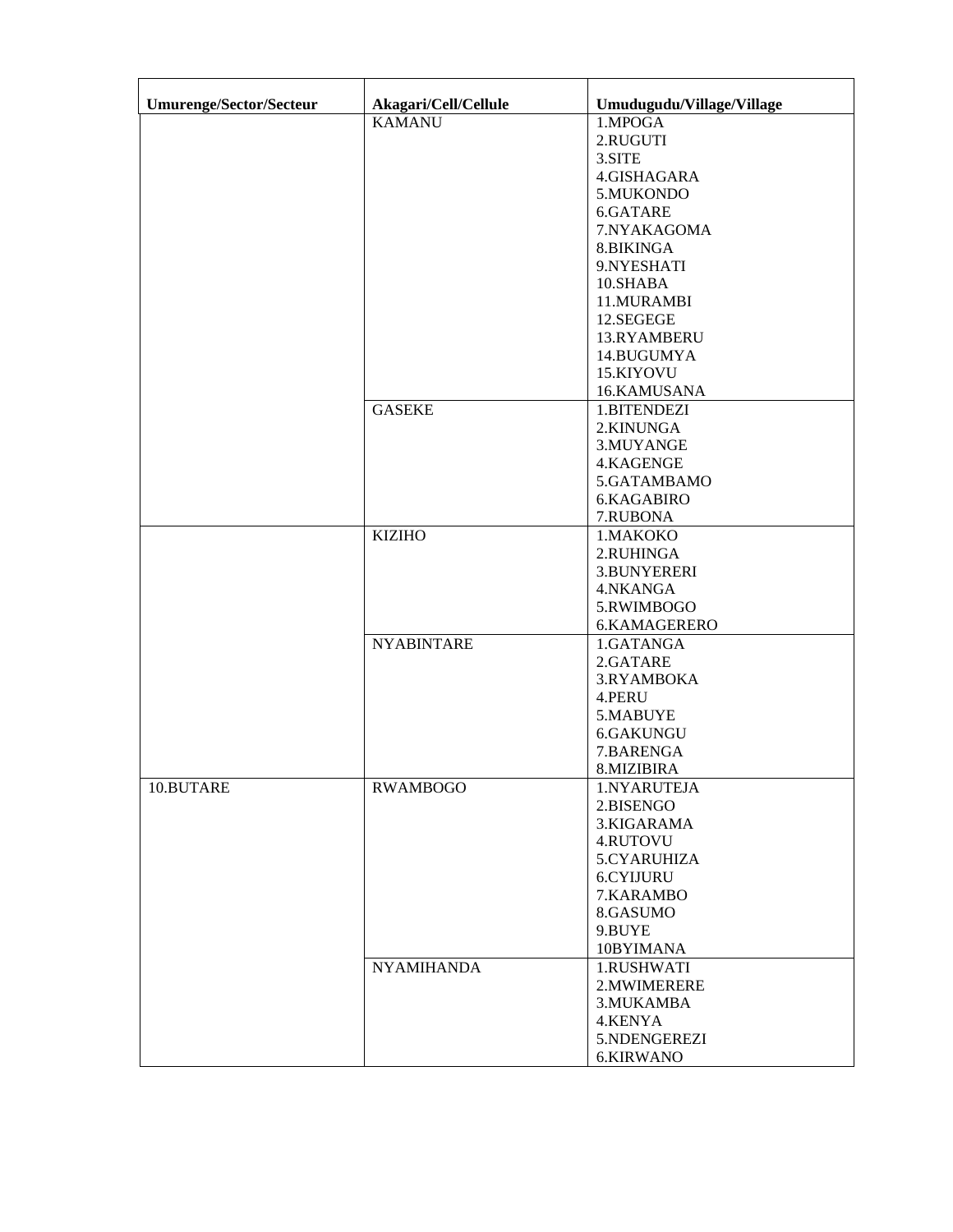| Umurenge/Sector/Secteur | Akagari/Cell/Cellule | Umudugudu/Village/Village |
|-------------------------|----------------------|---------------------------|
|                         | <b>BUTANDA</b>       | 1.GITEGA                  |
|                         |                      | 2.RUZAGI                  |
|                         |                      | 3.RUGERA                  |
|                         |                      | <b>4.MURAMBI</b>          |
|                         |                      | 5.MWOYA                   |
|                         |                      | 6.BUGANZO                 |
|                         |                      | 7.GASIHE                  |
|                         | <b>GATERERI</b>      | 1.NYABITIMBO              |
|                         |                      | 2.NYABURENGE              |
|                         |                      | 3.NYAKIBANDA              |
|                         |                      | <b>4.RUHINGA</b>          |
|                         |                      | 5.GISOVU                  |
|                         |                      | 6.GICIRAMATWI             |
|                         |                      | 7.NYAMBEHO                |
|                         |                      | 8.KARAMA                  |
|                         |                      | 9.KAREBA                  |
|                         |                      | 10.RWIBUTSO               |
|                         |                      | 11.KABUGA                 |
| 11.GIKUNDAMVURA         | <b>KIZURA</b>        | 1.ITUZE                   |
|                         |                      | 2.RUHANGO                 |
|                         |                      | 3.RUKARAZA                |
|                         |                      | 4.GITAMBI                 |
|                         |                      | 5.MUBERA                  |
|                         |                      | 6.GASHARU                 |
|                         |                      | 7.KAMABUYE                |
|                         |                      | 8.HINDUKA                 |
|                         |                      | 9.MUTONGA                 |
|                         |                      | 10.SHANIKE                |
|                         | <b>MPINGA</b>        | 1.REBERO                  |
|                         |                      | 2.KIRUME                  |
|                         |                      | 3.BUSHENGE                |
|                         |                      | 4.GIHOMBA                 |
|                         |                      | 5.BUSARABUYE              |
|                         |                      | 6.NYABIHANGA              |
|                         |                      | 7.MUGERERO<br>8.KAGARI    |
|                         |                      | 9.KABERENGE               |
|                         |                      | 10.MUBUGA                 |
|                         |                      | 11.MATYAZO                |
|                         |                      | 12.MPUZAMAHANGA           |
|                         |                      | 13.BIRINDIRO              |
|                         | <b>NYAMIGINA</b>     | 1.BINYABURANGA            |
|                         |                      | 2.BUMARANYOTA             |
|                         |                      | 3.BUHINGA                 |
|                         |                      | 4.BWIZA                   |
|                         |                      | 5.KARIBA                  |
|                         |                      | 6.JYAMBERE                |
|                         |                      | 7.KANOGA                  |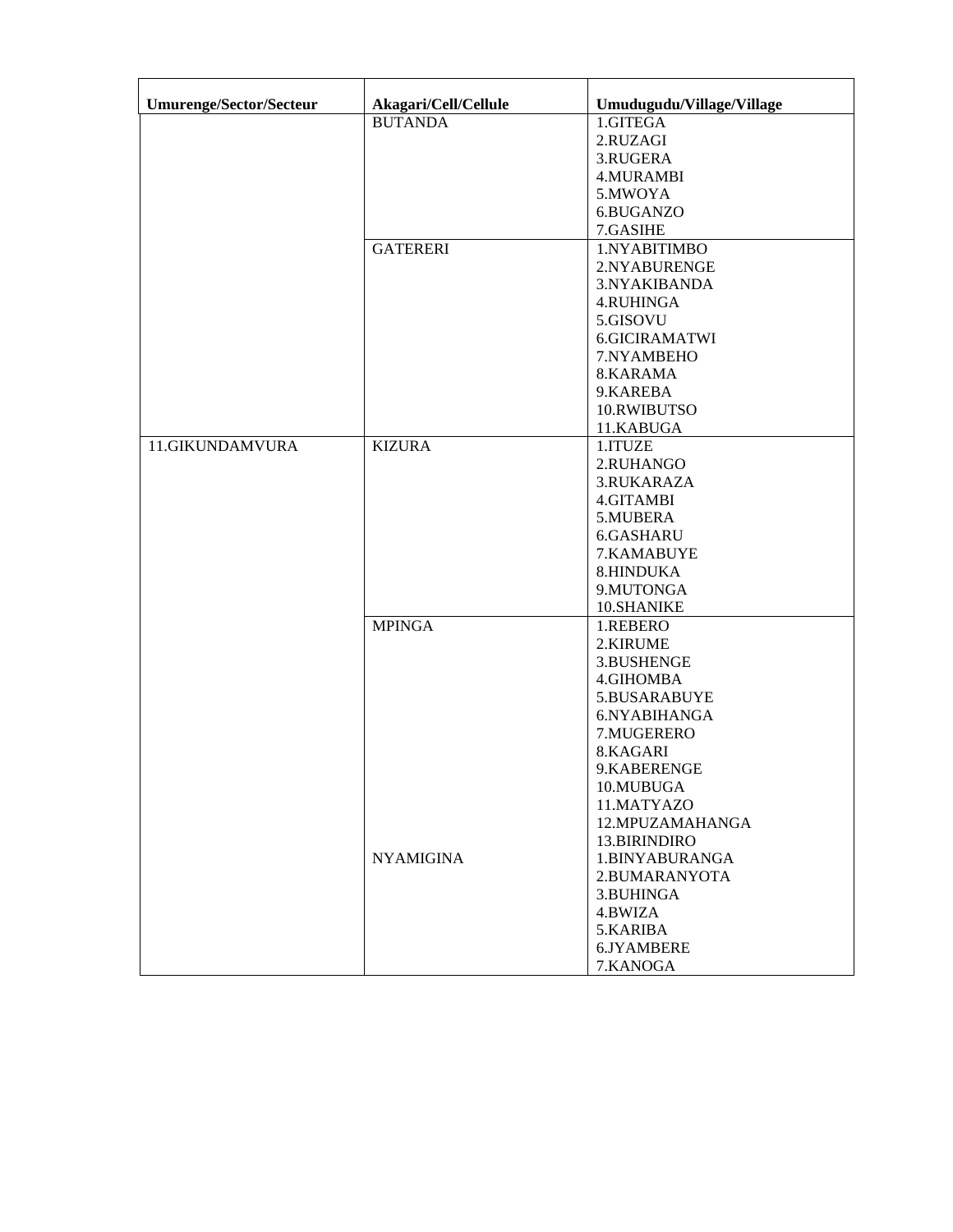| Umurenge/Sector/Secteur | Akagari/Cell/Cellule | Umudugudu/Village/Village |
|-------------------------|----------------------|---------------------------|
| 12.BUGARAMA             | <b>PERA</b>          | 1.KABUSUNZU               |
|                         |                      | 2.MWARO                   |
|                         |                      | 3.MAJYAMBERE              |
|                         |                      |                           |
|                         |                      | 4.KINAMBA                 |
|                         |                      | 5.ISANGANO                |
|                         |                      | 6.MURWA                   |
|                         |                      | 7.ITUZE                   |
|                         |                      | 8.MURAMBI                 |
|                         |                      | 9.KABUYE                  |
|                         |                      | 10.PERA                   |
|                         |                      | 11.KIYOVU                 |
|                         |                      | 12.BUHANGA                |
|                         | <b>RYANKANA</b>      | 1.GAHIGANO                |
|                         |                      | 2.RUHWA                   |
|                         |                      |                           |
|                         |                      | 3.KABUGA                  |
|                         |                      | 4.GOMBANIRO               |
|                         |                      | 5.NYEHONGA                |
|                         |                      | 6.RUBYIRO                 |
|                         |                      | 7.MAHORO                  |
|                         |                      | 8.KAYENZI                 |
|                         |                      | 9.MUYANGE                 |
|                         |                      | 10.KAGARAMA               |
|                         |                      | 11.RUSIZI                 |
|                         |                      | 12.MUBOMBO                |
|                         | <b>NYANGE</b>        | 1.CYAGARA                 |
|                         |                      | 2.MISUFI                  |
|                         |                      | 3.MUKO                    |
|                         |                      |                           |
|                         |                      | <b>4.MIHABURA</b>         |
|                         |                      | 5.RUBUMBA                 |
|                         |                      | 6.GATEBE                  |
|                         |                      | 7.MUBOGORA                |
|                         |                      | 8.KAMABUYE                |
|                         |                      | 9.MUNINI                  |
|                         |                      | 10.KABEZA                 |
|                         |                      | 11.CITE                   |
|                         |                      | 12.NYANGE                 |
|                         |                      | 13.RUSAYO                 |
|                         |                      |                           |
| 13 GASHONGA             | <b>BIREMBO</b>       | 1.MARIBA                  |
|                         |                      | 2.BURAMA                  |
|                         | <b>BUHOKORO</b>      | 1.BUSEKERA                |
|                         |                      | 2.CYIMBAZI                |
|                         |                      | 3.GAHINGA                 |
|                         |                      |                           |
|                         |                      | 4.KABAHIZI                |
|                         |                      | 5.RYAGACECE               |
|                         | <b>KABAKOBWA</b>     | 1.RANGO                   |
|                         |                      | 2.RWESERO                 |
|                         |                      | 3.GATARE                  |
|                         |                      | 4.MUNINI                  |
|                         | <b>KACYUMA</b>       | 1.MUBUGA                  |
|                         |                      | 2.MUKABA                  |
|                         |                      | 3.RANGO                   |
|                         |                      | 4.TORERO                  |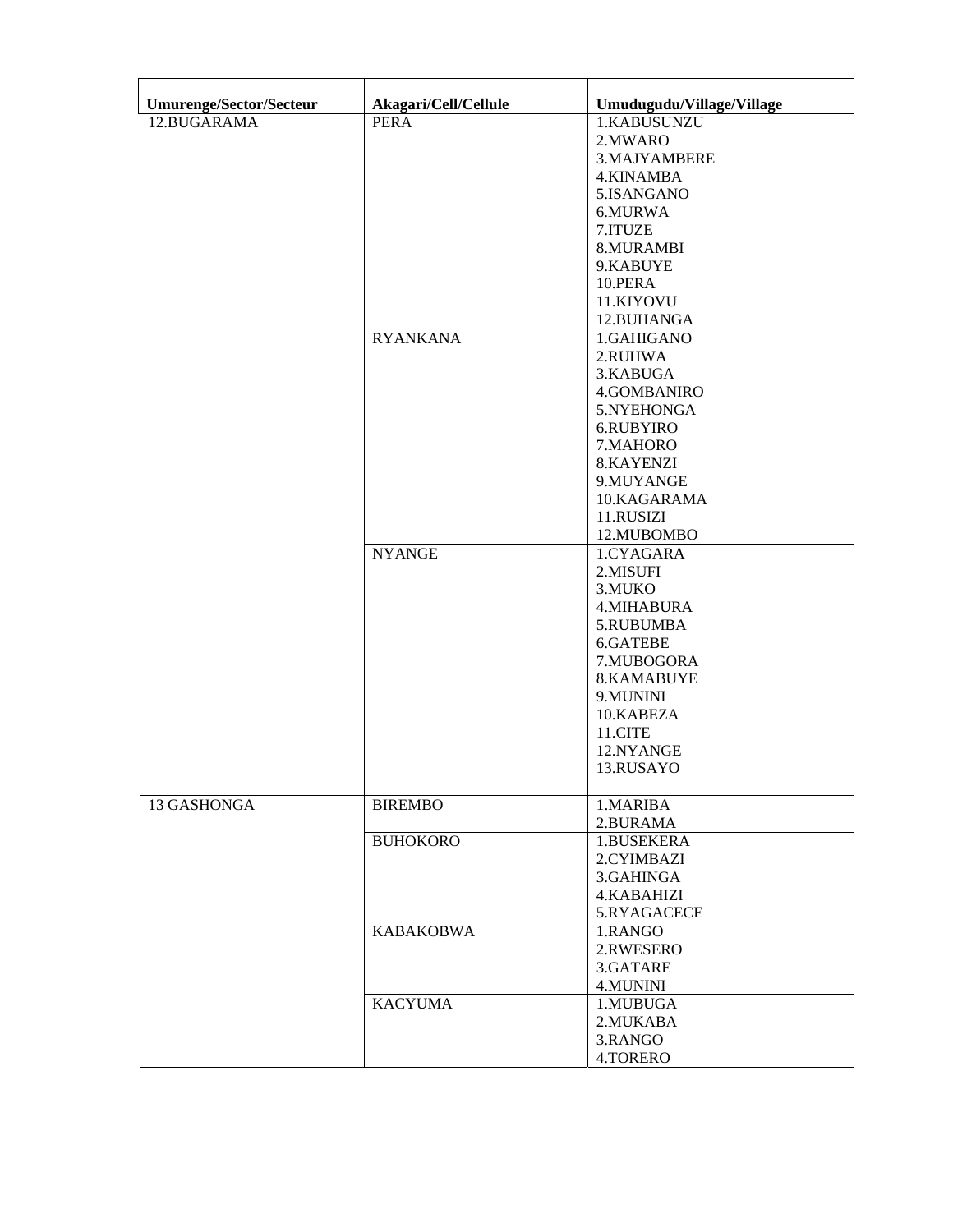| Umurenge/Sector/Secteur | Akagari/Cell/Cellule | Umudugudu/Village/Village |
|-------------------------|----------------------|---------------------------|
|                         | <b>KAMUREHE</b>      | 1.NYABIHANGA              |
|                         |                      | 2.GACYAMO                 |
|                         |                      |                           |
|                         |                      | 3.MUREHE                  |
|                         |                      | 4.GASHARU                 |
|                         |                      | 5.REBERO                  |
|                         |                      | 6.SHARA                   |
|                         |                      | 7.MASHYA                  |
|                         |                      | 7.KAMONYI                 |
|                         | <b>KAREMEREYE</b>    | 1.KABAHA                  |
|                         |                      | 2.KABAHINDA               |
|                         |                      | 3.RUGARAMA                |
|                         |                      | 4.KAGIKONGORO             |
|                         |                      | 5.MIBIRIZI                |
|                         | <b>MUTI</b>          | 1.GAKOMBE                 |
|                         |                      | 2.KABEZA                  |
|                         |                      | 3.KARENGE                 |
|                         |                      | 4.MAREBE                  |
|                         |                      | 5.RUGENDE                 |
|                         |                      |                           |
|                         | <b>RUSAYO</b>        | 1.KIBOMBWE                |
|                         |                      | 2.NYAMUTARAMA             |
|                         |                      | 3.MISAVE                  |
|                         |                      | 4.RYAGATEBE               |
|                         |                      | 5.BITABA                  |
|                         |                      | <b>6.KAMUHANA</b>         |
|                         |                      | 7.KIREMEREYE              |
| 14.NKANKA               | <b>GITWA</b>         | 1.KANYOMBYA               |
|                         |                      | 2.KAREMA                  |
|                         |                      | 3.KAGARIKA                |
|                         |                      | 4.BUGANDA                 |
|                         |                      | 5.MUHONGA                 |
|                         |                      | 6.BUREGE                  |
|                         | <b>KAMANYENGA</b>    | 1.MURAMBA                 |
|                         |                      | 2.GATEBE                  |
|                         |                      | 3.KIVOGO                  |
|                         |                      | 4.RWEYA                   |
|                         |                      | 5.NYABIRANGA              |
|                         |                      | 6.HEPFO                   |
|                         | <b>KANGAZI</b>       | 1.BAHEMBA                 |
|                         |                      | 2.RUSUNYU                 |
|                         |                      | 3.GAFAKA                  |
|                         |                      | 4.MUYANGE                 |
|                         |                      | 5.BUSEKANKA               |
|                         | <b>KINYAGA</b>       | 1.KINYAGA                 |
|                         |                      | 2.SUMOYAMANA              |
|                         |                      | 3.RUGARAGARA              |
|                         |                      | 4. MIRAMBA                |
|                         |                      | 5.KABUTIMBIRI             |
|                         | <b>RUGABANO</b>      | 1.BUREMBO                 |
|                         |                      | 2.KAMAHORO                |
|                         |                      | 3.REBERO                  |
|                         |                      | 4.KAGARAMA                |
|                         |                      | 5.KARAMBO                 |
|                         |                      | 6.BITABA                  |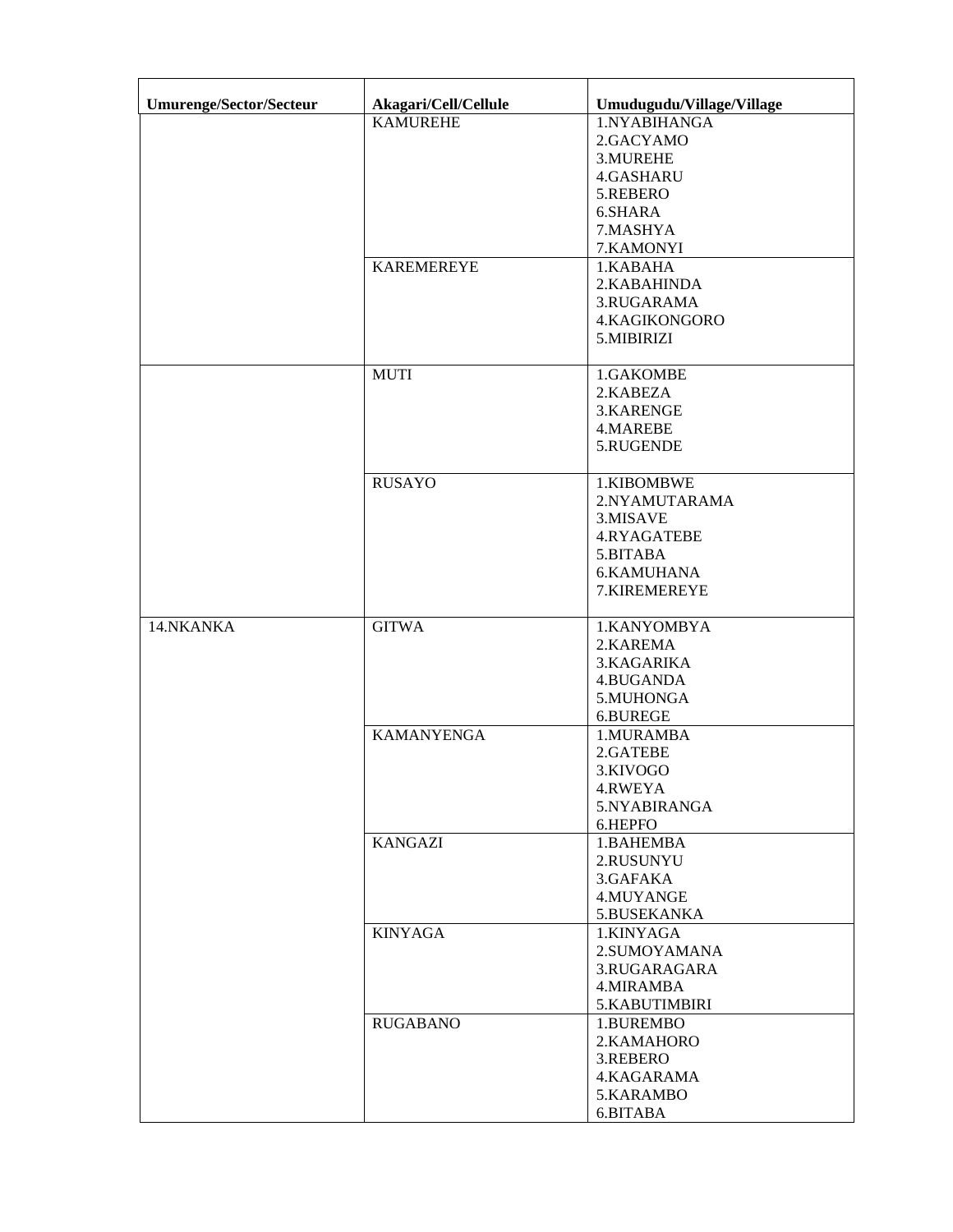| <b>Umurenge/Sector/Secteur</b> | Akagari/Cell/Cellule | Umudugudu/Village/Village |
|--------------------------------|----------------------|---------------------------|
| 15.MUGANZA                     | <b>SHARA</b>         | 1.KAMABUYE                |
|                                |                      | 2.GAKENKE                 |
|                                |                      | 3.BUSASAMANA              |
|                                |                      |                           |
|                                |                      | <b>4.KAMIRO</b>           |
|                                |                      | 5.MURABYO                 |
|                                |                      | 6.RUBEHO                  |
|                                |                      | 7.NYABISHUNJU             |
|                                |                      | 8.KABARORE                |
|                                |                      | 9.NYENYERI                |
|                                | <b>GAKONI</b>        | 1.KINDOBWE                |
|                                |                      | 2.SANGANIRO               |
|                                |                      | 3.REBERO                  |
|                                |                      | 4.GATABUVUGA              |
|                                |                      | 5.KIYOVU                  |
|                                |                      | 6.NYAKAGENGE              |
|                                |                      | 7.KABEZA                  |
|                                |                      | 8.RUGARAGARA              |
|                                |                      | 9.MUHUTA                  |
|                                |                      |                           |
|                                |                      | 10.GATANGA                |
|                                |                      | 11.UMUTUZO                |
|                                |                      | 12.SANO                   |
|                                | <b>CYARUKARA</b>     | 1.RUNGUNGA I              |
|                                |                      | 2.KABANDA                 |
|                                |                      | 3.NYAKAGOMA               |
|                                |                      | 4.MURIRA                  |
|                                |                      | 5.RUBYIRO                 |
|                                |                      | 6.GASHISHA                |
|                                |                      | 7.GASHINJANO              |
|                                |                      | 8.GISOZI                  |
|                                |                      | 9.RUBUMBA                 |
| 16. NKOMBO                     | <b>BIGOGA</b>        | 1.GITEME                  |
|                                |                      | 2.GITURIZA                |
|                                |                      |                           |
|                                |                      | 3.NYAWENYA                |
|                                |                      | 4.REBERO                  |
|                                |                      | 5.GISUNYU                 |
|                                |                      | 6.KABAHINGA               |
|                                | <b>BUGARURA</b>      | 1.GATURO                  |
|                                |                      | 2.BUREMBO                 |
|                                |                      | 3.NYAKABANDA              |
|                                |                      | <b>4.NYANKUMBIRA</b>      |
|                                | <b>RWENJE</b>        | 1.NYABINTARE              |
|                                |                      | 2. MIRARA                 |
|                                |                      | <b>3.RUTARAKIRO</b>       |
|                                |                      | 4.GATURO                  |
|                                | <b>KAMAGIMBO</b>     | 1.KABUYE                  |
|                                |                      | 2.KANYINYA                |
|                                |                      | 3.MBUGA                   |
|                                |                      | 4.MUHORA                  |
|                                |                      | 5.GASHARA                 |
|                                |                      |                           |
|                                |                      | 6.KARENGE                 |
|                                |                      | 7.GITWA                   |
|                                | <b>ISHYWA</b>        | 1.MAFURA                  |
|                                |                      | 2.KABUGA                  |
|                                |                      | 3.KABONEKE                |
|                                |                      | 4.BIRARO                  |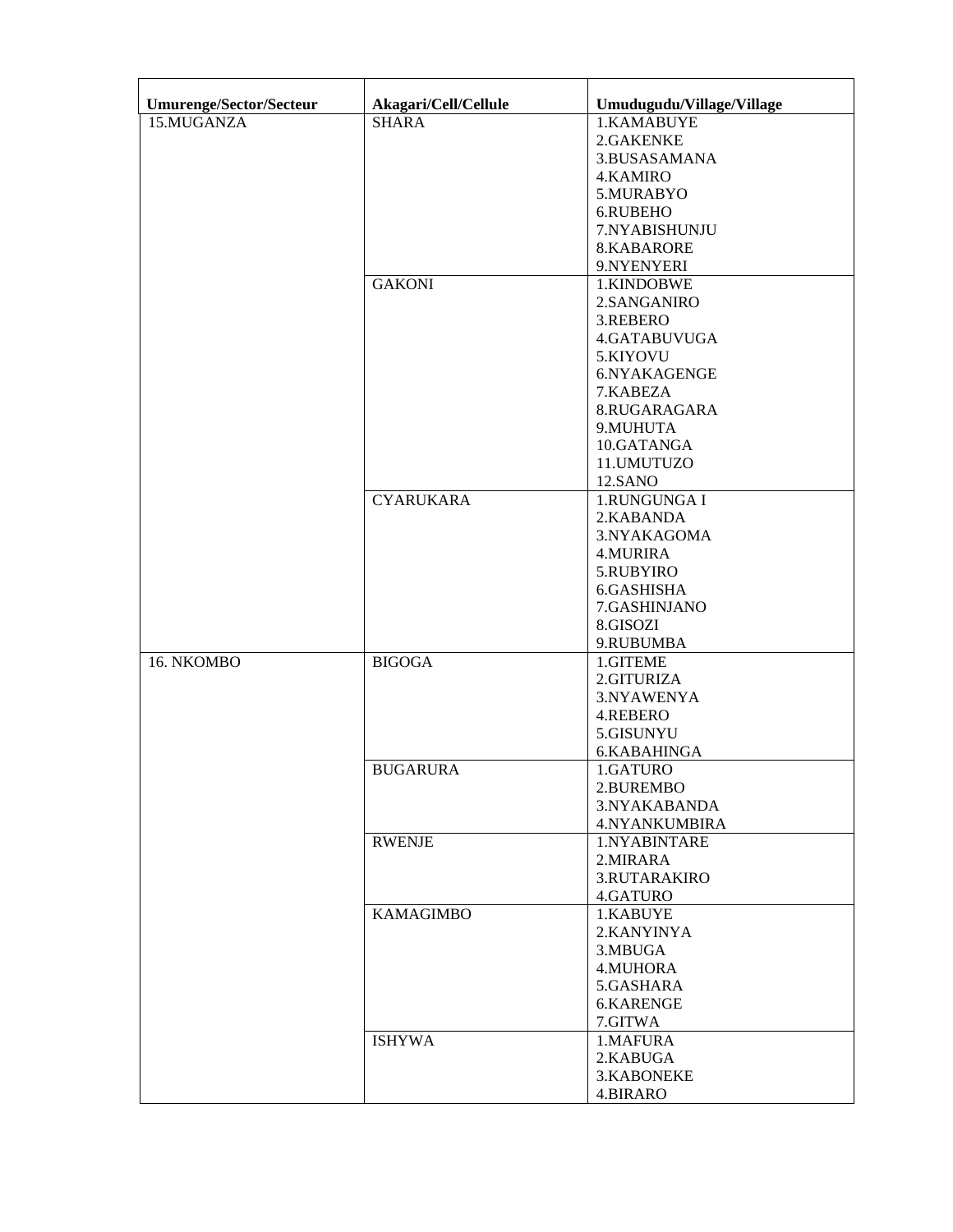| <b>Umurenge/Sector/Secteur</b> | Akagari/Cell/Cellule | Umudugudu/Village/Village |
|--------------------------------|----------------------|---------------------------|
| 17. NZAHAHA                    | <b>KIGENGE</b>       | 1.KACYIRU                 |
|                                |                      | 2.KARAGIZWA               |
|                                |                      | 3.NDABEREYE               |
|                                |                      | 4.GIHUNGWE                |
|                                | <b>REBERO</b>        | 1.GATOVU                  |
|                                |                      | 2.RUKORO                  |
|                                |                      | 3.GITI                    |
|                                |                      | 4.SHARIYO                 |
|                                |                      | 5.KABUYANGE               |
|                                | <b>BUTAMBAMO</b>     | 1.RYARUSARO               |
|                                |                      | 2.KARUNYERERA             |
|                                |                      |                           |
|                                |                      | 3.NGOMA                   |
|                                |                      | 4.GASHAGWA                |
|                                |                      | 5.MUGURI                  |
|                                | <b>MURYA</b>         | 1.NYAGASOZI               |
|                                |                      | 2.KAMINA                  |
|                                |                      | 3.RYAGASHYITSI            |
|                                |                      | 4.NYAGAHANGA              |
|                                |                      | 5.TARE                    |
|                                |                      | 6.BUGANZA                 |
|                                |                      | 7.GISHEKE                 |
|                                |                      | 8.GACURIRO                |
|                                | <b>RWINZUKI</b>      | 1.MURAMBI                 |
|                                |                      | 2.GASAVE                  |
|                                |                      | 3.PERU                    |
|                                |                      | 4.KIRANGA                 |
|                                |                      | 5.NYAGAHINGA              |
|                                |                      | 6.KABUGABO                |
|                                |                      | 7.KIBIREZI                |
|                                | <b>NYENJI</b>        | 1.GASHARU                 |
|                                |                      | 2.RUGANZU                 |
|                                |                      | 3.RUGUNGA                 |
|                                |                      | 4.KINENGWE                |
|                                |                      | 5.MURINDI                 |
|                                |                      | 6.GATARE                  |
| 18. NKUNGU                     | <b>RYAMUHIRWA</b>    | 1.NYARUSHISHI             |
|                                |                      | 2.RUGABE                  |
|                                |                      | 3.KINANIRA                |
|                                |                      | 4.KIYANZA                 |
|                                |                      | 5.GAKO                    |
|                                |                      |                           |
|                                |                      | 6.RYAMARAZA               |
|                                |                      | 7.KIGURWE                 |
|                                |                      | 8.RUSUSA                  |
|                                |                      |                           |
|                                | <b>GATARE</b>        | 1.RUBONA                  |
|                                |                      | 2.CYANDARAMA              |
|                                |                      | 3. MADAHO                 |
|                                |                      | 4.RUTEGAMATWI             |
|                                |                      | 5.NJAMBWE                 |
|                                |                      | 6.KIMPUNDU                |
|                                |                      | 7.BAHURO                  |
|                                |                      | 8.KIVUGIZA                |
|                                |                      |                           |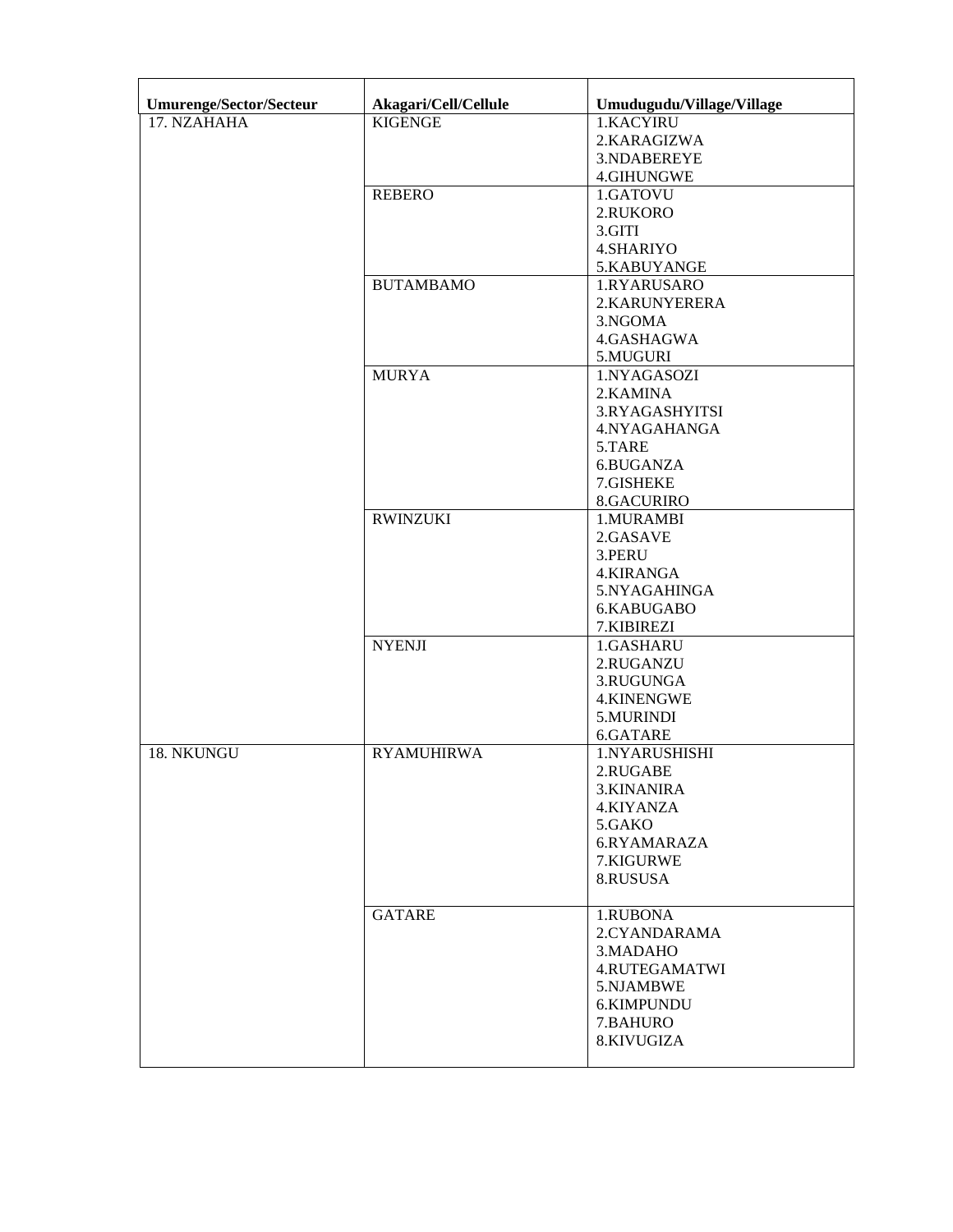| <b>Umurenge/Sector/Secteur</b> | Akagari/Cell/Cellule | Umudugudu/Village/Village |
|--------------------------------|----------------------|---------------------------|
|                                | <b>KIZIGURO</b>      | 1.KARONGORO               |
|                                |                      | 2.KADASHYA                |
|                                |                      | 3.MUKENKE                 |
|                                |                      | 4. KABIGOHE               |
|                                |                      |                           |
|                                |                      | 5.REBERO                  |
|                                |                      | 6.BYUGARO                 |
|                                |                      | 7.GASAMABUYE              |
|                                |                      | 8.KABUGANZA               |
|                                |                      | 9.KABUGA                  |
|                                |                      | 10RYAMIBUGA               |
|                                |                      | 11.MPINGA                 |
|                                |                      | 12.KAMABUYE               |
|                                | <b>MATABA</b>        | 1.GIKOMBE                 |
|                                |                      | 2. MUHORA                 |
|                                |                      | 3. KAMAJUMBA              |
|                                |                      | 4.RUBONA                  |
|                                |                      | 5.HONGA                   |
|                                |                      | 6.RWAMARABA               |
|                                |                      | 7.GASHASHI                |
|                                |                      | 8.GATAGARA                |
|                                |                      | 9.MIGARO                  |
|                                |                      | 10.GATONDO                |
|                                |                      | 11.KABINYUGWE             |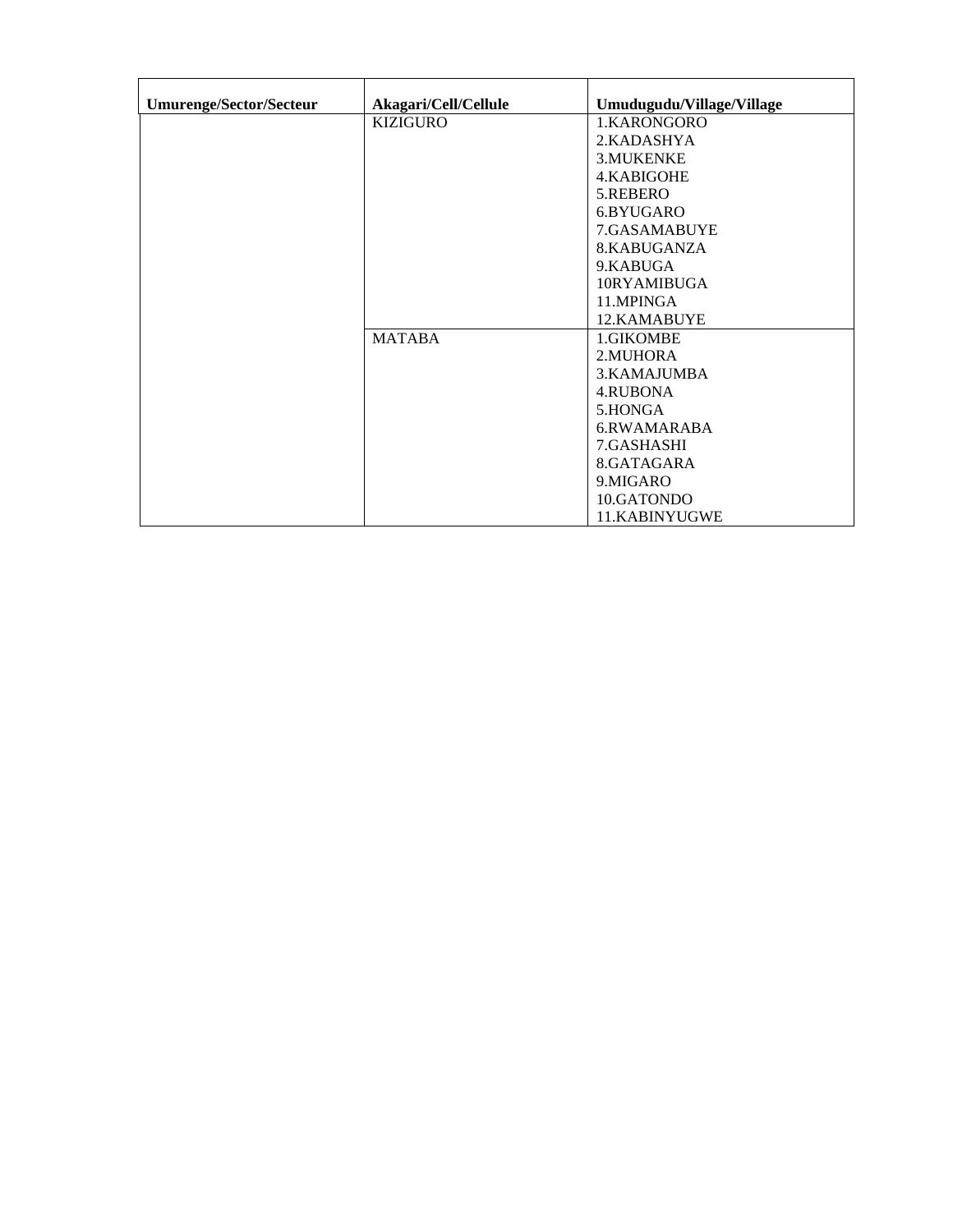| Umurenge/Sector/Secteur | Akagari/Cell/Cellule | Umudugudu/Village/Village                                                                                                                                                                               |
|-------------------------|----------------------|---------------------------------------------------------------------------------------------------------------------------------------------------------------------------------------------------------|
| <b>BUSHEKERI</b>        | <b>MPUMBU</b>        | 1. KIROMBOZI<br>2. KARAMBI<br>3. GAHONDO<br>4. KAMINA                                                                                                                                                   |
|                         | <b>BUVUNGIRA</b>     | 5. BONA<br>1. BUSHEKERI<br><b>BUVUNGIRA</b><br>2.<br>3. NKENGA<br>4. GASEBEYA<br>5. MUJABAGIRO<br>6. GISAKURA<br>7. WINKAMBI<br>8. RWUMBA<br>9. WINZOVU<br>10. YOVE<br>11. BUHINGA<br>12. RUVUMBU       |
|                         | <b>NGOMA</b>         | 1. BITARE<br>2. KANYOVU<br>3. BUHEMBE<br>4. KAGARAMA<br>5. BUKIRO<br>6. RUGEREGERE<br>7. MASHUHIRA<br>8. CYESHERO                                                                                       |
|                         | <b>NYARUSANGE</b>    | 1. NYANZA<br><b>RWEZA</b><br>2.<br>3. KININI<br>4. RUNDWE<br>5. BUTANGATA<br><b>MUBUGA</b><br>6.<br>7. GATOKI                                                                                           |
| <b>BUSHENGE</b>         | <b>IMPALA</b>        | 1. BUSHENGE<br>2.<br><b>KABEZA</b><br><b>BUNINDA</b><br>3.<br><b>GASUMO</b><br>4.<br><b>RUNYINYA</b><br>5.<br><b>GASHARU</b><br>6.<br><b>BIRAVA</b><br>7.<br><b>MUCUZI</b><br>8.<br>9.<br><b>IMPALA</b> |

## **AKARERE KA NYAMASHEKE – NYAMASHEKE DISTRICT – DISTRICT DE NYAMASHEKE**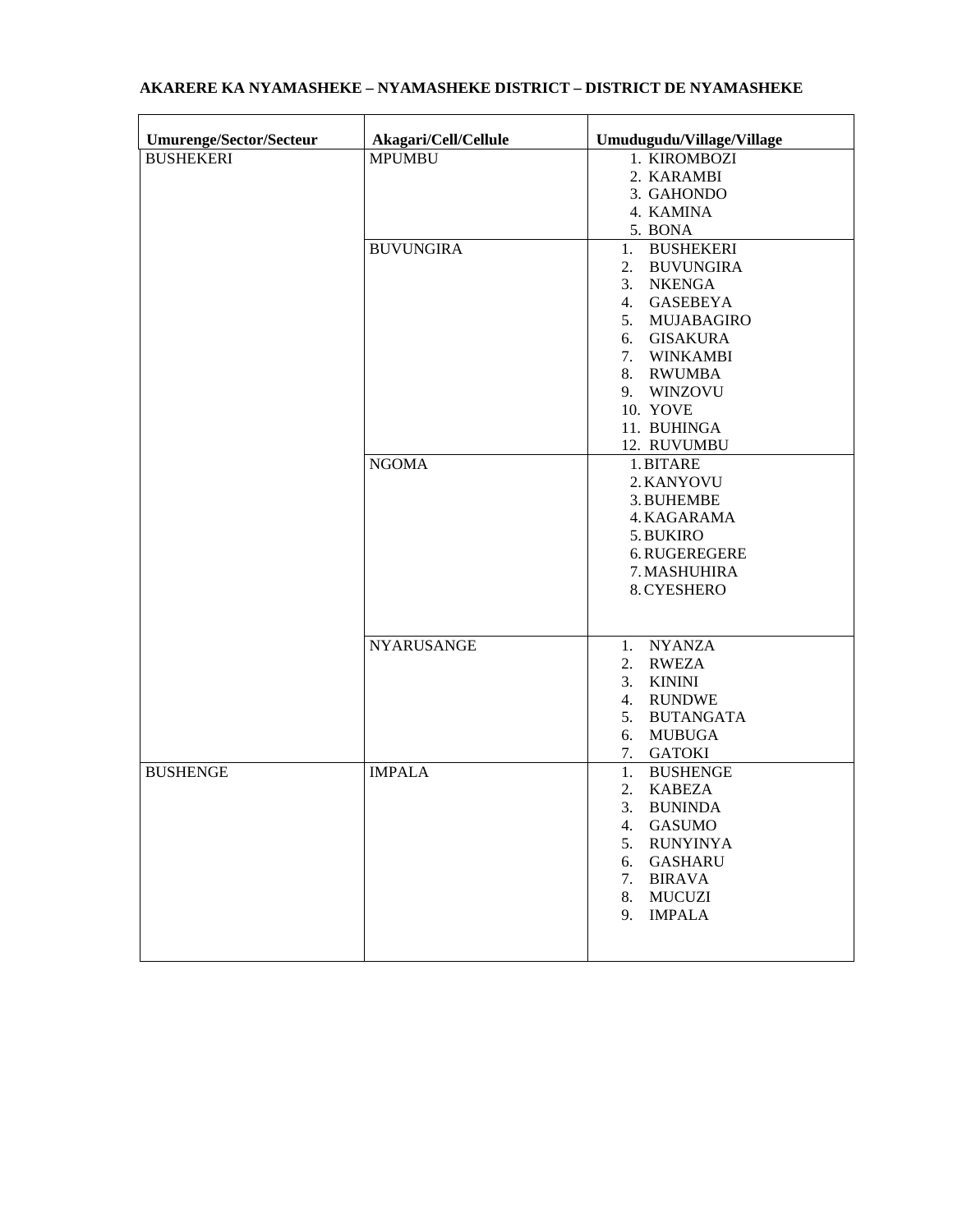| Umurenge/Sector/Secteur | Akagari/Cell/Cellule | Umudugudu/Village/Village |
|-------------------------|----------------------|---------------------------|
|                         | <b>GASHEKE</b>       | 1. GASHEKE                |
|                         |                      | <b>GIKOMBE</b><br>2.      |
|                         |                      | <b>RWASHYAMBA</b><br>3.   |
|                         |                      | 4. BIGUZI                 |
|                         |                      | <b>NYAMIKINGO</b><br>5.   |
|                         |                      | <b>GITWA</b><br>6.        |
|                         |                      | <b>KIGENGE</b><br>7.      |
|                         |                      | 8. KAMUCYAMO              |
|                         |                      | 9. BUGUNGU                |
|                         |                      | 10. KAMAYENGA             |
|                         |                      | 11. KIVOGA                |
|                         |                      | 12. BAGIRAMENYO           |
|                         |                      | 13. KARAMBO               |
|                         | <b>KARUSIMBI</b>     | 1. KARUSIMBI              |
|                         |                      | <b>NYAKAGEZI</b><br>2.    |
|                         |                      | <b>KASENJARA</b><br>3.    |
|                         |                      | <b>KIGAGA</b><br>4.       |
|                         |                      | <b>RWUMUYAGA</b><br>5.    |
|                         |                      | <b>GASHARU</b><br>6.      |
|                         |                      | <b>GAHONGO</b><br>7.      |
|                         |                      | 8. REMERA                 |
|                         |                      | <b>GAKOMBE</b><br>9.      |
|                         |                      |                           |
|                         | <b>KAGATAMU</b>      | <b>KIDASHIRA</b><br>1.    |
|                         |                      | <b>GATARE</b><br>2.       |
|                         |                      | 3. KARUNGA                |
|                         |                      | 4. MAHERERO               |
|                         |                      | 5. RUHINAMAVI             |
|                         |                      | <b>GASURA</b><br>6.       |
|                         |                      | <b>KAGATAMU</b><br>7.     |
|                         |                      | <b>GASHIRABWOBA</b><br>8. |
|                         |                      | <b>RUHINGA1</b><br>9.     |
|                         |                      | 10. RUHINGA 2             |
| <b>KAGANO</b>           | <b>MUBUMBANO</b>     | <b>KABUYECYERU</b><br>1.  |
|                         |                      | 2.<br><b>MIKINGO</b>      |
|                         |                      | 3.<br><b>GITANGA</b>      |
|                         |                      | <b>MABUNGO</b><br>4.      |
|                         |                      | <b>BISORO</b><br>5.       |
|                         |                      | <b>MAKOKO</b><br>6.       |
|                         |                      | <b>GIKOMERO</b><br>7.     |
|                         |                      | <b>NYAGASHINGE</b><br>8.  |
|                         |                      | <b>MURAMBI</b><br>9.      |
|                         |                      | 10. KABAGABO              |
|                         |                      | 11. NYAMIRAMBO            |
|                         | <b>GAKO</b>          | <b>BAGARAMA</b><br>1.     |
|                         |                      | <b>GITWA</b><br>2.        |
|                         |                      | <b>MPOMBO</b><br>3.       |
|                         |                      | <b>KAZIBIRA</b><br>4.     |
|                         |                      | <b>RWISOVU</b><br>5.      |
|                         |                      | <b>REMERA</b><br>6.       |
|                         |                      | <b>MUSAGARA</b><br>7.     |
|                         |                      | 8. RWANGOMA               |
|                         |                      | 9. RUSHONDI               |
|                         |                      | 10. GASHARU               |
|                         |                      | 11. RYARUTUNGURA          |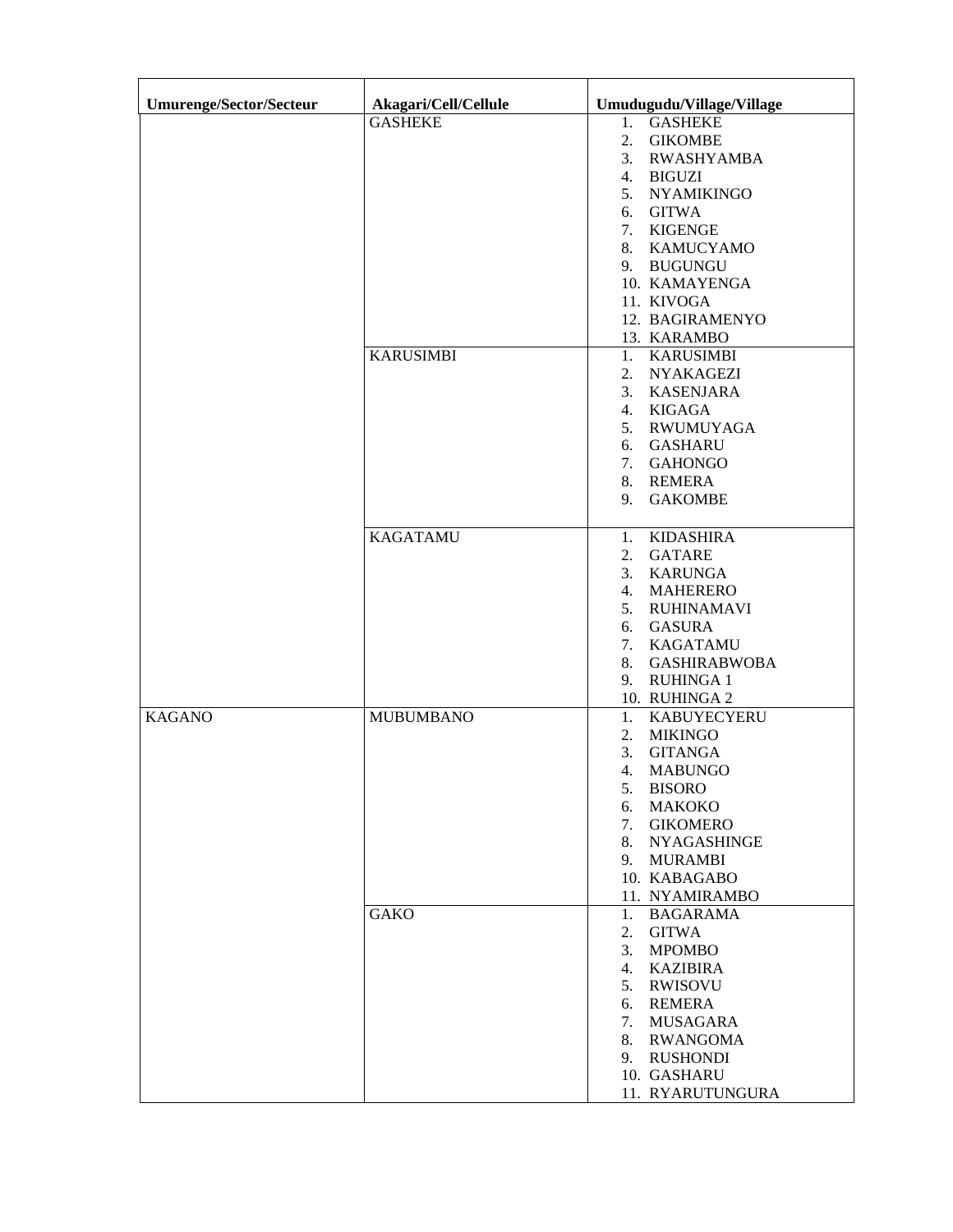| Umurenge/Sector/Secteur | Akagari/Cell/Cellule | Umudugudu/Village/Village                                                                                                                                                                                                                                                       |
|-------------------------|----------------------|---------------------------------------------------------------------------------------------------------------------------------------------------------------------------------------------------------------------------------------------------------------------------------|
|                         | <b>RWESERO</b>       | 1. KAMASERA<br><b>GITABA</b><br>2.<br><b>GASHARU</b><br>3.<br><b>MUTUSA</b><br>4.<br><b>KIJIBAMBA</b><br>5.<br><b>RWESERO</b><br>6.                                                                                                                                             |
|                         | <b>NINZI</b>         | <b>KIREHE</b><br>7.<br>1.<br><b>NINZI</b><br><b>GIKUYU</b><br>2.<br>3.<br><b>MURWA</b><br><b>KAVUNE</b><br>4.<br>5.<br>GASAYO<br><b>NYABAGENI</b><br>6.<br><b>RUGABANO</b><br>7.                                                                                                |
|                         | <b>SHARA</b>         | 8. MUJABAGIRO<br><b>KADUHA</b><br>1.<br><b>NTUMBA</b><br>2.<br>3.<br><b>MUGOHE</b><br><b>BYAHI</b><br>4.<br><b>KIBARE</b><br>5.<br><b>MATARA</b><br>6.<br>7. KAMINA<br>8. RAMBIRA<br><b>GIHINGA</b><br>9.<br>10. GAHUMBA<br>11. GISUNZU<br>12. MURAMBI<br>13. KAMABUYE          |
| <b>RUHARAMBUGA</b>      | <b>NTENDEZI</b>      | <b>KAGARAMA</b><br>1.<br><b>RUKOMA</b><br>2.<br>3.<br><b>KIGENGE</b><br><b>KAMONYI</b><br>4.<br><b>LISANSI</b><br>5.<br><b>GASHARU</b><br>6.<br>7.<br><b>KARAMBI</b><br>8.<br><b>MUKO</b><br><b>KACYIRU</b><br>9.<br>10. NGANZO<br>11. KAMABUYE<br>12. WIMPUNDU<br>13. KIGABIRO |
|                         | <b>SAVE</b>          | <b>GAHINGA</b><br>1.<br><b>GIKO</b><br>2.<br><b>MANZI</b><br>3.<br><b>CYAPA</b><br>4.<br><b>SAVE</b><br>5.<br><b>NYAMUHUNGA</b><br>6.<br><b>MUNINI</b><br>7.                                                                                                                    |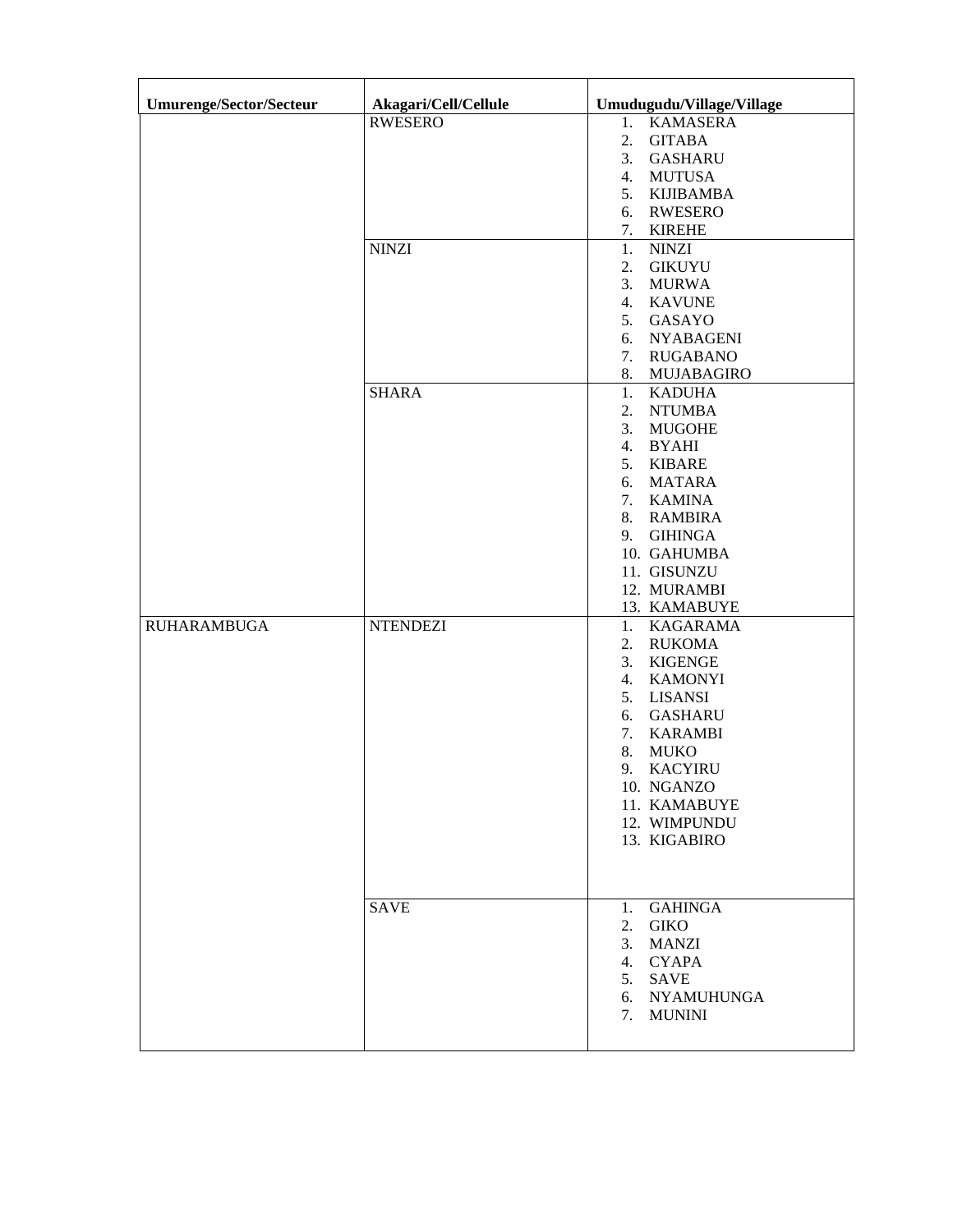| Umurenge/Sector/Secteur | Akagari/Cell/Cellule | Umudugudu/Village/Village                                                                                                                                                                                                                                                                                          |
|-------------------------|----------------------|--------------------------------------------------------------------------------------------------------------------------------------------------------------------------------------------------------------------------------------------------------------------------------------------------------------------|
|                         | <b>UWIMANA</b>       | <b>NKOMERO</b><br>1.<br>2.<br><b>RUGABANO</b><br><b>NYARUSHWATI</b><br>3.<br><b>GACYAMO</b><br>4.<br><b>GATANGA</b><br>5.<br><b>GAKOMEYE</b><br>6.<br><b>NGOBOKA</b><br>7.<br>8. RUMUNA<br><b>GIKUNDAMVURA</b><br>9.<br>10. MURAMBI<br>11. MPINGA<br>12. KABUSUNZU<br>13. KAMUDENDE<br>14. GASUMO<br>15. RYANYANGE |
|                         | <b>KANAZI</b>        | <b>RWAMBOGO</b><br>1.<br><b>RUSAMBU</b><br>2.<br><b>KARAMBO</b><br>3.<br>4. RUBIHA<br><b>RUKERERZA</b><br>5.<br><b>KAMUHUMUZA</b><br>6.<br><b>GASHWATI</b><br>7.<br><b>RWAMASHURI</b><br>8.<br><b>GITABA</b><br>9.<br>10. KADASHYA                                                                                 |
| <b>NYABITEKERI</b>      | <b>MARIBA</b>        | <b>KABAGUZI</b><br>1.<br><b>KABUKUNZI</b><br>2.<br><b>MATABA</b><br>3.<br><b>KARANGO</b><br>4.<br><b>GAHUHEZI</b><br>5.<br><b>MURENGE</b><br>6.<br>7.<br><b>KAMUHOZA</b><br><b>BUHINGA</b><br>8.<br><b>KAMABERA</b><br>9.<br>10. NYARUSANGE<br>11. GAKOMA                                                          |
|                         | <b>MUYANGE</b>       | <b>BUKURI</b><br>1.<br><b>BUHOKORO</b><br>2.<br><b>BUKIRO</b><br>3.<br><b>GAHABWA</b><br>4.<br><b>GAFUNZO</b><br>5.<br><b>GIKOMBE</b><br>6.<br><b>KAZIBO</b><br>7.<br><b>NYANGE</b><br>8.<br><b>TABA</b><br>9.<br>10. TUNDWE                                                                                       |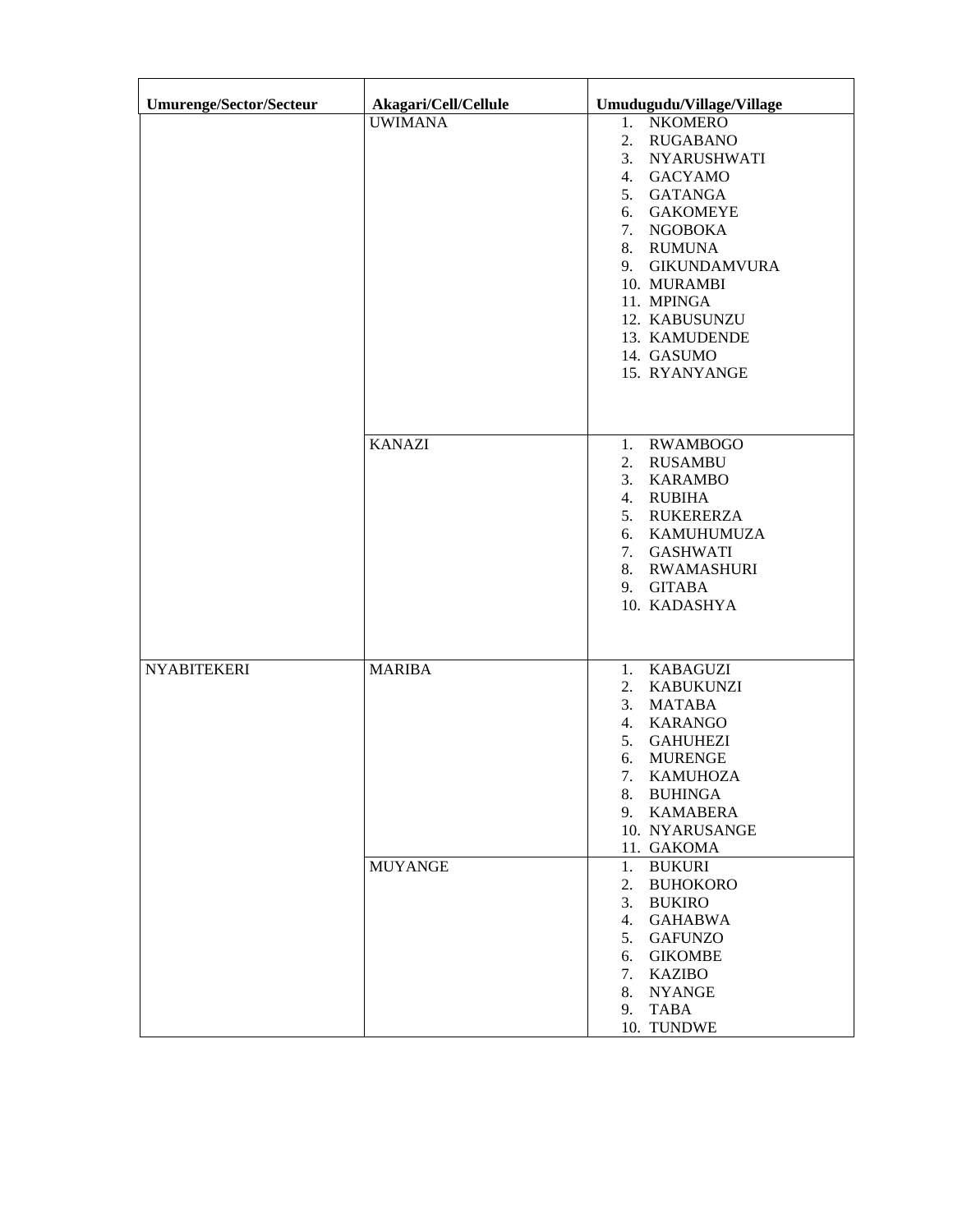| <b>Umurenge/Sector/Secteur</b> | Akagari/Cell/Cellule | Umudugudu/Village/Village |
|--------------------------------|----------------------|---------------------------|
|                                | <b>KINUNGA</b>       | <b>KABANDA</b>            |
|                                |                      | <b>RUGARAMA</b>           |
|                                |                      | <b>MUKARANGE</b>          |
|                                |                      | <b>GAHWAZI</b>            |
|                                |                      | <b>KIBANDA</b>            |
|                                |                      | <b>KIGARAMA</b>           |
|                                |                      | <b>SHENYERI</b>           |
|                                |                      | <b>MUREMURE</b>           |
|                                |                      | <b>GASEBEYA</b>           |
|                                |                      | <b>KARAMBI</b>            |
|                                |                      | <b>GASHASHI</b>           |
|                                | <b>NTANGO</b>        | 1. NYAMIRUNDI             |
|                                |                      | <b>MURAMBI</b><br>2.      |
|                                |                      | 3.<br><b>TABA</b>         |
|                                |                      | 4. KAYENZI                |
|                                |                      | 5. KANKONI                |
|                                |                      | 6. BUHINGA                |
|                                |                      | 7. BUGIGA                 |
|                                |                      | 8. KANOMBE                |
|                                |                      | 9. REBERO                 |
|                                |                      | 10. RUHONGA               |
|                                | <b>KIGABIRO</b>      | <b>BUNYENGA</b><br>1.     |
|                                |                      | 2.<br><b>BUTSURE</b>      |
|                                |                      | 3. CYAMUTI                |
|                                |                      | 4. KABARORE               |
|                                |                      | 5. KAMAHONGO              |
|                                |                      | 6. KIGARAMA               |
|                                |                      | 7. MARIBA                 |
|                                |                      | 8. MURAMBI                |
|                                |                      | 9. RUGINGA                |
|                                |                      | 10. RWERU                 |
| <b>KARENGERA</b>               | <b>GASAYO</b>        | <b>GITWA</b>              |
|                                |                      | <b>MUGANZA</b>            |
|                                |                      | <b>NYAMUGARI</b>          |
|                                |                      | <b>NYAMURIRA</b>          |
|                                |                      | <b>RUBONA</b>             |
|                                |                      |                           |
|                                | <b>GASHASHI</b>      | <b>KABUYE</b><br>1.       |
|                                |                      | <b>KANENGE</b><br>2.      |
|                                |                      | 3. KARANGIRO              |
|                                |                      | 4. MWIYANDO               |
|                                |                      | 5. RWINKUBA               |
|                                |                      |                           |
|                                | <b>HIGIRO</b>        | <b>GIHAYA</b><br>1.       |
|                                |                      | <b>GITUNDA</b><br>2.      |
|                                |                      | <b>MPINGA</b><br>3.       |
|                                |                      | <b>MUHORA</b><br>4.       |
|                                |                      | <b>RUJEBERI</b><br>5.     |
|                                |                      | <b>RUKUNGURI</b><br>6.    |
|                                |                      |                           |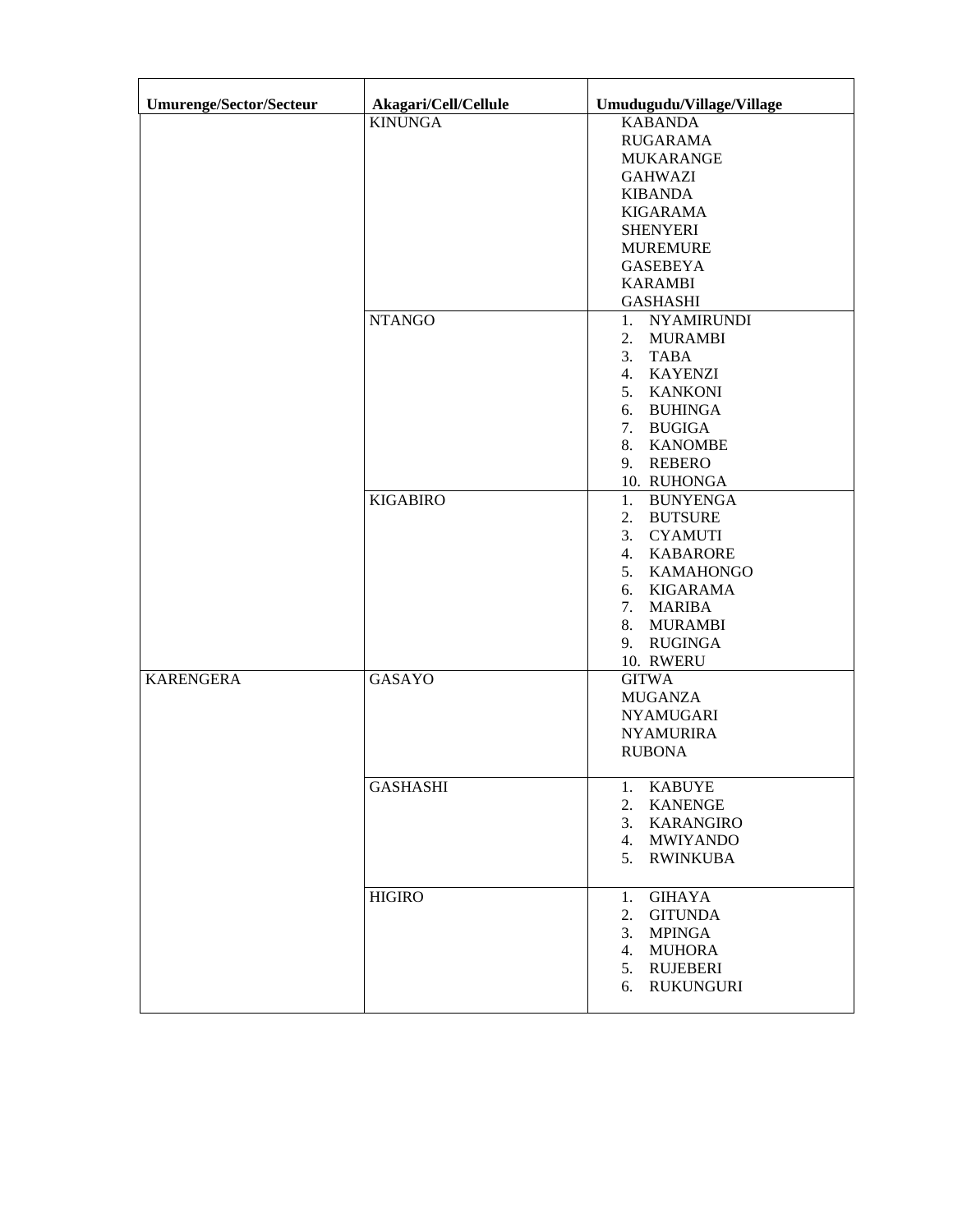| <b>Umurenge/Sector/Secteur</b> | Akagari/Cell/Cellule | Umudugudu/Village/Village               |
|--------------------------------|----------------------|-----------------------------------------|
|                                | <b>MIKO</b>          | <b>BOLI</b>                             |
|                                |                      | <b>KABISHESHE</b>                       |
|                                |                      | <b>KAREHE</b>                           |
|                                |                      | <b>MBANDA</b>                           |
|                                |                      | <b>NYABWINSHI</b>                       |
|                                |                      | <b>NYAGISOZI</b>                        |
|                                |                      | <b>NYAMIYAGA</b>                        |
|                                |                      | <b>RUTARE</b>                           |
|                                |                      |                                         |
|                                | <b>MWEZI</b>         | <b>GAKELI</b><br>1.                     |
|                                |                      | <b>GATAGARA</b><br>2.                   |
|                                |                      | <b>KAMANU</b><br>3.                     |
|                                |                      | 4. NYAGAFUNZO<br>5. NYAGASHIKURA        |
|                                |                      | 6. NYARUSANGE                           |
|                                |                      | 7. RUHABWA                              |
|                                |                      | 8. RUHINGA                              |
| <b>SHANGI</b>                  | <b>BURIMBA</b>       | 1.<br><b>BUSANGATI</b>                  |
|                                |                      | 2. KABAHANDE                            |
|                                |                      | 3. GIKOMBE                              |
|                                |                      | 4. RUBAYI                               |
|                                |                      | 5. NYAKAGANO                            |
|                                |                      | 6. NYAKIBINGO                           |
|                                |                      | 7. RUKOHWA                              |
|                                |                      |                                         |
|                                | <b>MATABA</b>        | <b>MATABA</b><br>1.                     |
|                                |                      | <b>GABIRO</b><br>2.                     |
|                                |                      | <b>RUZINGA</b><br>3.                    |
|                                |                      | 4. MPISHYI                              |
|                                |                      | 5. RWABAGOYI                            |
|                                |                      | <b>GASUMO</b><br>6.                     |
|                                |                      |                                         |
|                                | <b>MUGERA</b>        | <b>KARUHIGI</b><br>1.                   |
|                                |                      | 2.<br><b>KARUHATANA</b>                 |
|                                |                      | 3.<br><b>RWONGA</b>                     |
|                                |                      | <b>MAHONGA</b><br>4.                    |
|                                |                      | <b>KARUGERO</b><br>5.                   |
|                                |                      | <b>KAVO</b><br>6.                       |
|                                | <b>NYAMUGARI</b>     | <b>AMAHORO</b><br>1.                    |
|                                |                      | <b>RUBAVU</b><br>2.                     |
|                                |                      | <b>KABIRAYI</b><br>3.                   |
|                                |                      | <b>NYAMATEKE</b><br>4.<br><b>BITABA</b> |
|                                |                      | 5.<br><b>NYAMIHONDO</b><br>6.           |
|                                |                      | 7.<br><b>MPANDE</b>                     |
|                                | <b>SHANGI</b>        | <b>BUSASAMANA</b><br>1.                 |
|                                |                      | <b>TABA</b><br>2.                       |
|                                |                      | <b>KABERE</b><br>3.                     |
|                                |                      | <b>KARAMBO</b><br>4.                    |
|                                |                      | <b>GASHARU</b><br>5.                    |
|                                |                      | <b>BUGOMBA</b><br>6.                    |
|                                |                      | <b>NGOBOKA</b><br>7.                    |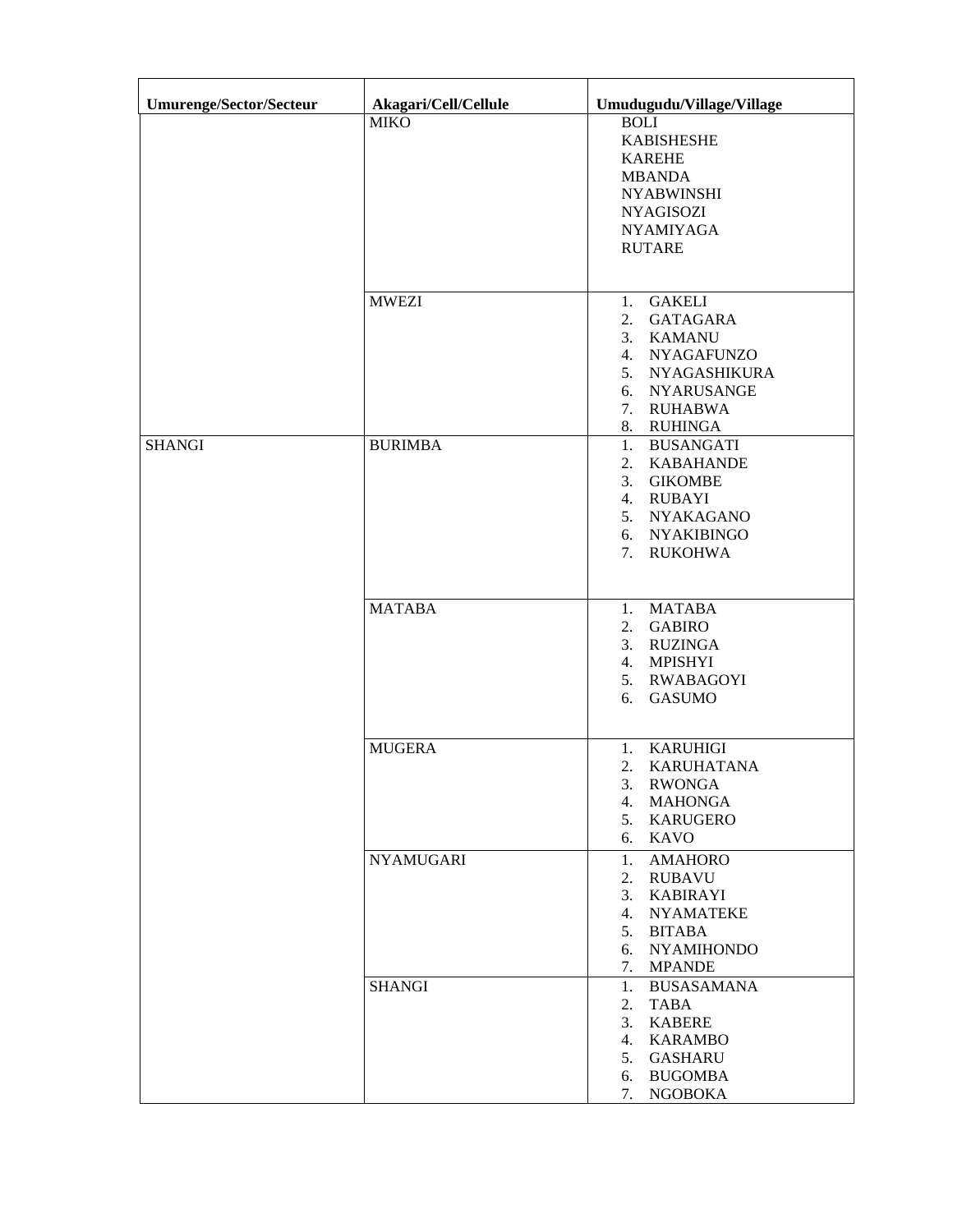| Umurenge/Sector/Secteur | Akagari/Cell/Cellule | Umudugudu/Village/Village         |
|-------------------------|----------------------|-----------------------------------|
| <b>KANJONGO</b>         | <b>KIGOYA</b>        | 1. MUSEKE                         |
|                         |                      | 2. KIRAMBO                        |
|                         |                      | 3. KIGUGU                         |
|                         |                      | 4. KABAGA                         |
|                         |                      | <b>NKERO</b><br>5.                |
|                         |                      | <b>BUJANGA</b><br>6.              |
|                         |                      | 7.<br><b>RUGANZU</b>              |
|                         | <b>RARO</b>          | <b>KAMINA</b><br>1.               |
|                         |                      | 2.<br><b>RAMBURA</b>              |
|                         |                      | 3. RUGEYO<br>4. KAMABUYE          |
|                         |                      | 5. GASUMO                         |
|                         |                      | 6. BARAGUMA                       |
|                         |                      | 7. GASIHE                         |
|                         |                      | 8.<br><b>MUSASA</b>               |
|                         | <b>KIGARAMA</b>      | <b>GISAGARA</b><br>1.             |
|                         |                      | <b>KAREHE</b><br>2.               |
|                         |                      | <b>GATARE</b><br>3.               |
|                         |                      | <b>MURAMBI</b><br>4.              |
|                         |                      | <b>KAJUMIRO</b><br>5.             |
|                         |                      | <b>GAKOMEYE</b><br>6.             |
|                         |                      | 7.<br><b>GITWA</b>                |
|                         |                      | <b>KARAMBI</b><br>8.              |
|                         | <b>SUSA</b>          | <b>GATEBE</b><br>1.               |
|                         |                      | 2.<br><b>NYARABURA</b>            |
|                         |                      | 3.<br>WAMUGEYO                    |
|                         |                      | 4. RUGANDA                        |
|                         |                      | 5. MARONGI                        |
|                         |                      | 6. KAMURAMIRA                     |
|                         |                      | <b>GAKENKE</b><br>7.<br>8. KIBAZI |
|                         | <b>KIBOGORA</b>      | <b>KIVUGIZA</b><br>1.             |
|                         |                      | 2.<br><b>GATABA</b>               |
|                         |                      | 3.<br><b>NYENYERI</b>             |
|                         |                      | <b>NYAGACACA</b><br>4.            |
|                         |                      | 5.<br><b>MUNINI</b>               |
|                         |                      | 6. RWAKAGAJU                      |
|                         |                      | 7. BIZENGA                        |
|                         |                      | 8. KAGARAMA                       |
|                         |                      | 9. MASEKA                         |
|                         |                      | 10. NYARUSANGE                    |
|                         |                      | 11. KABUYAGA                      |
| <b>RANGIRO</b>          | <b>BANDA</b>         | 1. GASUMO                         |
|                         |                      | 2. BURURI                         |
|                         |                      | 3.<br><b>NKAMBA</b>               |
|                         |                      | 4. GAHIRA<br>5. UWAKAGANO         |
|                         | <b>GAKENKE</b>       | GAHISI<br>1.                      |
|                         |                      | 2.<br>GASOVU                      |
|                         |                      | 3.<br>RWASA                       |
|                         |                      | 4. KAMATSIRA                      |
|                         |                      | 5.<br><b>RUHANA</b>               |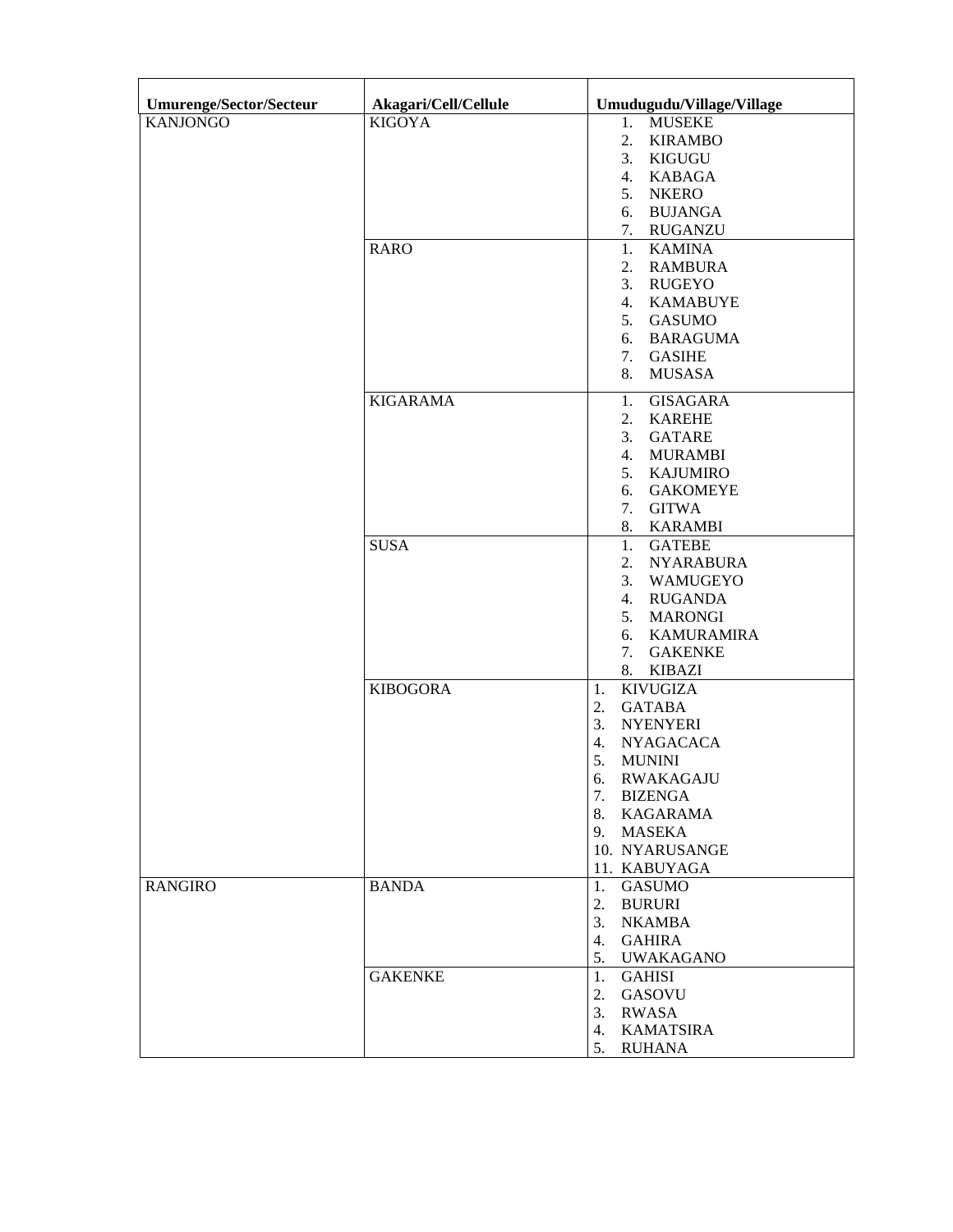| <b>Umurenge/Sector/Secteur</b> | Akagari/Cell/Cellule           | Umudugudu/Village/Village                                                                                                                                                                                                                                       |
|--------------------------------|--------------------------------|-----------------------------------------------------------------------------------------------------------------------------------------------------------------------------------------------------------------------------------------------------------------|
|                                | <b>MURAMBI</b><br><b>JURWE</b> | 1.<br><b>RYARUBASHA</b><br>2.<br><b>MURAMBI</b><br>3.<br><b>BIGEYO</b><br>4.<br><b>NYAKABINGO</b><br>5.<br><b>NYARWUNGO</b><br>6.<br><b>MUNINI</b><br>7.<br><b>BUNYENYEZI</b><br>1.<br><b>GASEBEYA</b>                                                          |
|                                |                                | 2.<br>GATAGARA<br>3.<br><b>KANEKE</b><br>4.<br><b>KIBAVU</b><br>5.<br>RUGOMERO<br><b>RUDEHERO</b><br>6.                                                                                                                                                         |
| <b>CYATO</b>                   | <b>MUTONGO</b>                 | 1.<br><b>KIZINGA</b><br>2.<br>RUTIRITIRI<br>3.<br>MUYUGIRI<br>4.<br><b>BWANAMA</b><br>5. KAYUMU<br>RUSHAHAGA<br>6.<br><b>RUSI</b><br>7.<br>8.<br>YOVE                                                                                                           |
|                                | <b>MURAMBI</b>                 | 1.<br><b>MURENGE</b><br>2.<br><b>MATYAZO</b><br>3.<br><b>CYATO</b><br>$\overline{4}$ .<br><b>NKOMERO</b><br>5.<br><b>KAREHE</b><br><b>MUREMURE</b><br>6.<br>7.<br><b>BIGEYO</b><br>8.<br><b>MUTITI</b><br><b>NYAKABINGO</b><br>9.<br>10. MUHINGO<br>11. KAMONYI |
|                                | <b>RUGALI</b>                  | 1.<br><b>RWUMBA</b><br>$\overline{2}$<br><b>KARAMBO</b><br>3.<br><b>GAKENKE</b><br><b>GITUNTU</b><br>4.<br>5.<br><b>NTSINDUKA</b><br><b>GASHIHE</b><br>6.<br>7.<br><b>RUBEHO</b>                                                                                |
|                                | <b>BISUMO</b>                  | 1.<br><b>MUNINI</b><br>2.<br>GASASA<br>3.<br><b>HANGARI</b><br>$\overline{4}$ .<br>KAYO<br>5.<br><b>RUGABE</b><br><b>RUHENGERI</b><br>6.<br><b>RWARAMBA</b><br>7.<br>8.<br><b>MUTUNTU</b><br>RUGARAMA<br>9.<br>10. KABUGA                                       |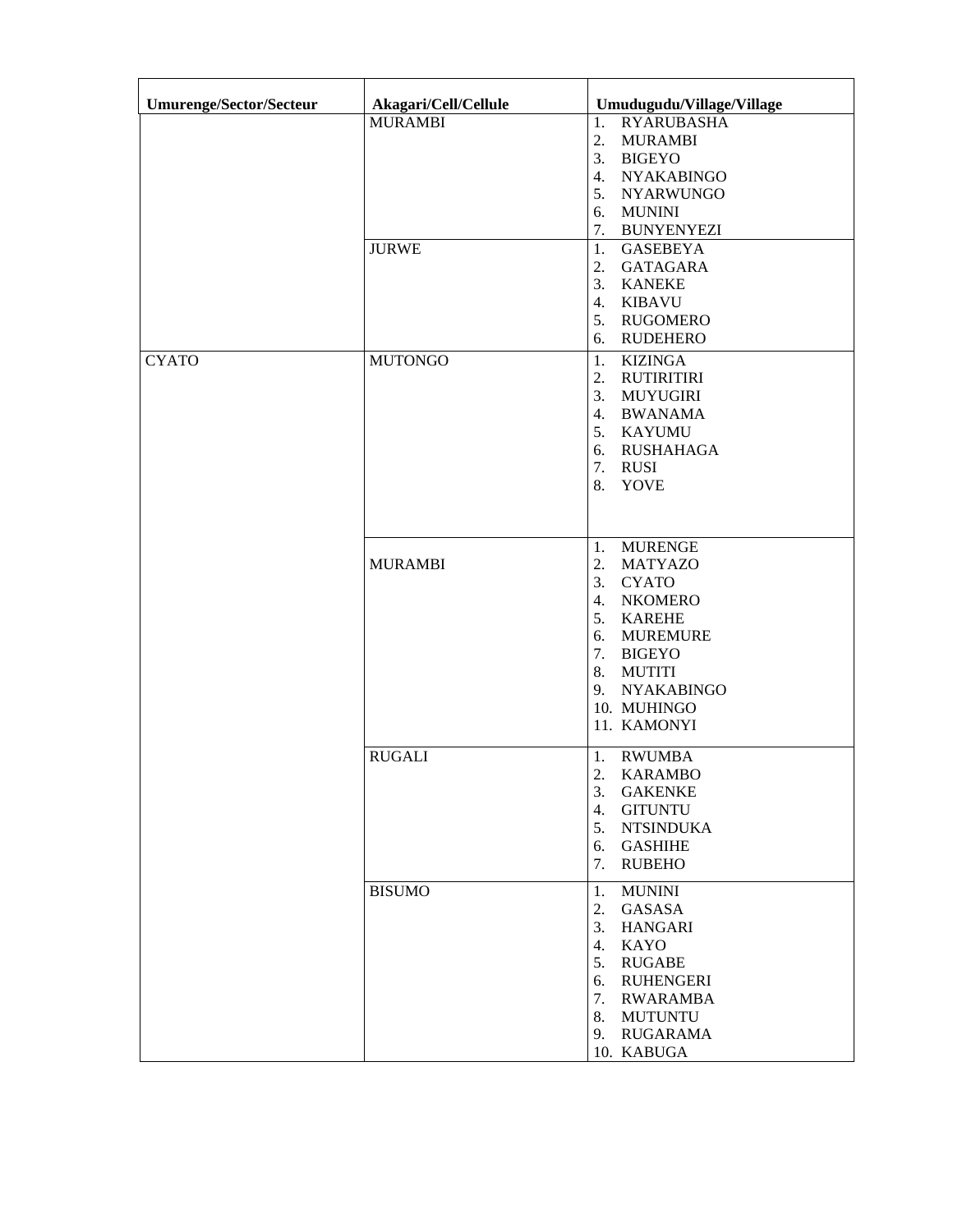| <b>Umurenge/Sector/Secteur</b> | Akagari/Cell/Cellule | Umudugudu/Village/Village |
|--------------------------------|----------------------|---------------------------|
| <b>MACUBA</b>                  | <b>RUGALI</b>        | <b>BUTARE</b><br>1.       |
|                                |                      | 2.<br><b>GITWA</b>        |
|                                |                      | 3.<br><b>KIREHE</b>       |
|                                |                      | RUSOZI<br>4.              |
|                                |                      |                           |
|                                |                      | 5. RWAMIKO                |
|                                |                      | BITABA<br>6.              |
|                                |                      | 7. GATYAZO                |
|                                |                      | 8. RWAMBOGO               |
|                                |                      | 9. MUNIMBA                |
|                                |                      | 10. KAZIMBA               |
|                                |                      | 11. MATARE                |
|                                |                      | 12. NYAKARIBA             |
|                                |                      | 13. BUNYAMANZA            |
|                                |                      | 14. KABUGA                |
|                                |                      | 15. RUTARAGWE             |
|                                | <b>VUGANGOMA</b>     | <b>NYAGAHINGA</b>         |
|                                |                      | <b>KAGARAMA</b>           |
|                                |                      | <b>NYARUSANGE</b>         |
|                                |                      | <b>KIRAMBIRA</b>          |
|                                |                      | <b>BITEGA</b>             |
|                                |                      | <b>KIGANDI</b>            |
|                                |                      | <b>BIZI</b>               |
|                                |                      | <b>WISOVU</b>             |
|                                |                      | <b>KIJIMA</b>             |
|                                |                      |                           |
|                                |                      | <b>NKURO</b>              |
|                                | <b>MUTONGO</b>       | 1.<br>RYARUGAMBA          |
|                                |                      | 2.<br><b>KANYENKONDO</b>  |
|                                |                      | 3.<br><b>NYABIHANGA</b>   |
|                                |                      | <b>RUPANGO</b><br>4.      |
|                                |                      | KARAMBA<br>5.             |
|                                |                      | RYAGATABAZI<br>6.         |
|                                |                      | 7.<br>KAMINA              |
|                                | <b>GATARE</b>        | 1.<br><b>GASHARU</b>      |
|                                |                      | 2.<br><b>MURAMA</b>       |
|                                |                      | 3.<br><b>GASHWI</b>       |
|                                |                      | <b>WINGABE</b><br>4.      |
|                                |                      | 5.<br><b>NYAKABINGO</b>   |
|                                |                      | <b>KAYENZI</b><br>6.      |
|                                |                      | 7.<br><b>WIMANA</b>       |
|                                |                      | 8. RYASAGAHARA            |
|                                |                      | 9. GASEKE                 |
|                                |                      | 10. RUGARMA               |
|                                |                      | 11. KABEZA                |
|                                |                      |                           |
|                                |                      | 12. BUHOO                 |
|                                | <b>NYAKABINGO</b>    | <b>RWANKUBA</b>           |
|                                |                      | <b>MUSUMBA</b>            |
|                                |                      | <b>MATABA</b>             |
|                                |                      | <b>KAJUMIRO</b>           |
|                                |                      | <b>RUMAMFU</b>            |
|                                |                      | <b>KANYEGE</b>            |
|                                |                      | <b>RUGOTE</b>             |
|                                |                      | <b>MWASA</b>              |
|                                |                      | <b>NYARUNOMBE</b>         |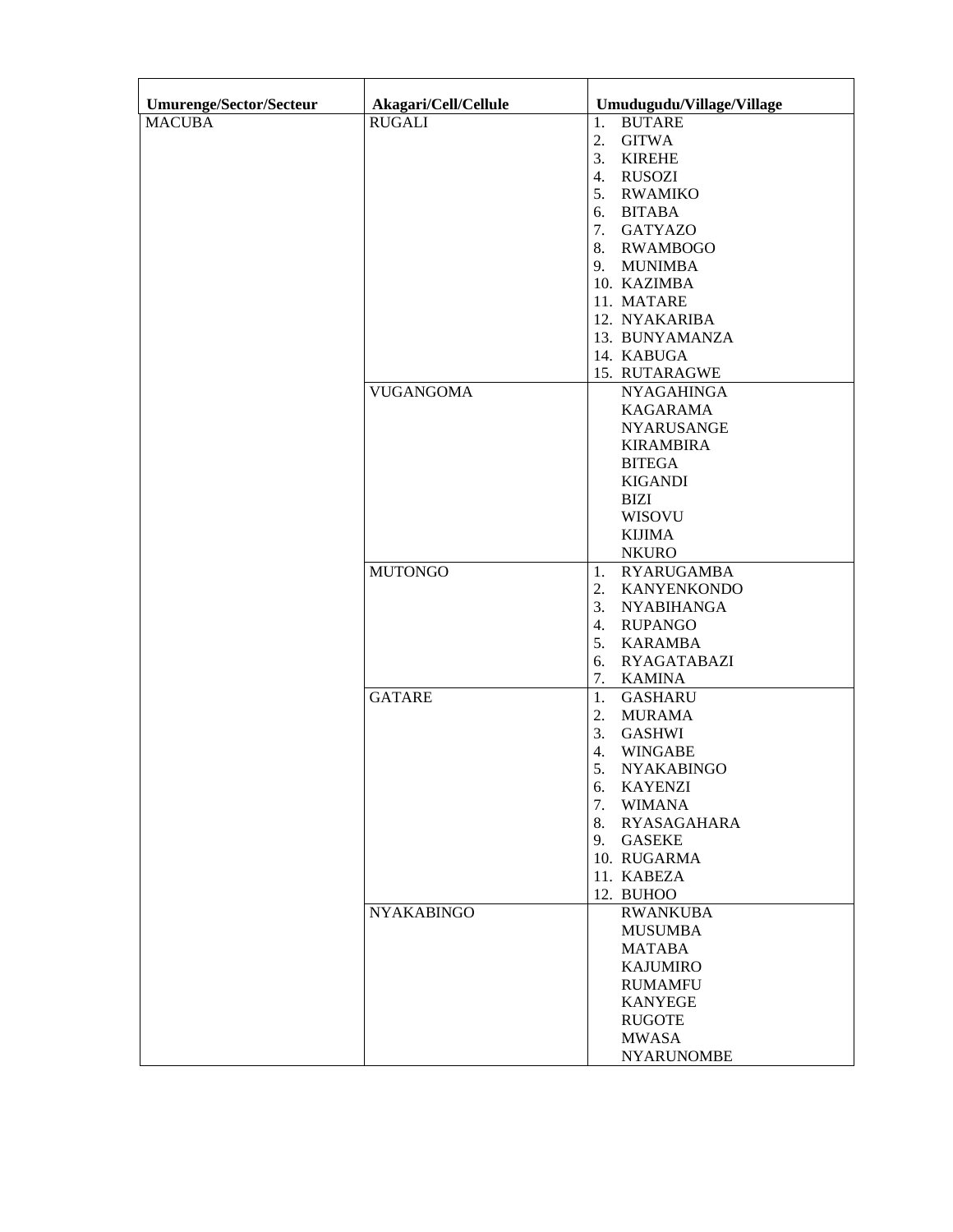| Umurenge/Sector/Secteur | Akagari/Cell/Cellule | Umudugudu/Village/Village                                                                                                                                                                                        |
|-------------------------|----------------------|------------------------------------------------------------------------------------------------------------------------------------------------------------------------------------------------------------------|
| <b>KIRIMBI</b>          | <b>MUHORORO</b>      | 1.<br><b>GACUMBI</b><br>2.<br><b>GISESERO</b><br>3.<br><b>NYAKABINGO</b><br><b>GABIRO</b><br>$\overline{4}$ .<br>5.<br>RUSEBEYA<br>NYAGACACA<br>6.<br>7.<br><b>GISEKE</b><br>8.<br>KIGARAMA                      |
|                         | <b>NYARUSANGE</b>    | 1.<br><b>RUBONA</b><br>2.<br><b>GITSIMBWE</b><br>3. BUNYAMANZA<br>4. GISHEKE<br>5. RWAMIKO<br>6. MUSHUNGO<br>7. NYABINAGA                                                                                        |
|                         | <b>CYIMPINDU</b>     | <b>UWAKIBABA</b><br>1.<br>2.<br><b>UWAMUDURU</b><br>3.<br><b>GITWA</b><br>4.<br><b>BUHA</b><br>5. KATABARO<br>6. KAMATARE<br>7. RUGEREGERE<br>8.<br><b>GASORO</b>                                                |
|                         | <b>KARENGERA</b>     | <b>NDUBA</b><br>1.<br>2.<br><b>KARAMBI</b><br>3.<br><b>RUGOTE</b><br>4.<br><b>MUKOTO</b><br>5.<br><b>KABURIRO</b><br>6.<br><b>KABUGA</b><br>7.<br><b>MITANGA</b><br>8.<br><b>GISENYI</b><br>9.<br><b>RUBUMBA</b> |
| <b>GIHOMBO</b>          | <b>BUTARE</b>        | 1.<br><b>BUTARE</b><br>2.<br><b>GAHANDA</b><br>3.<br><b>MBOGO</b><br><b>GASHARU</b><br>4.<br>5.<br><b>RWAMATAMU</b><br><b>RWATSI</b><br>6.<br>7.<br><b>NYAKABUNGO</b><br>8.<br>RUGARAGARA                        |
|                         | <b>MUBUGA</b>        | 1.<br><b>BUTEMBO</b><br>2.<br><b>MUBUGA</b><br>3.<br><b>MUHORORO</b><br>4.<br><b>BUNGO</b><br>5.<br><b>MUHAVU</b><br><b>RUHINGO</b><br>6.                                                                        |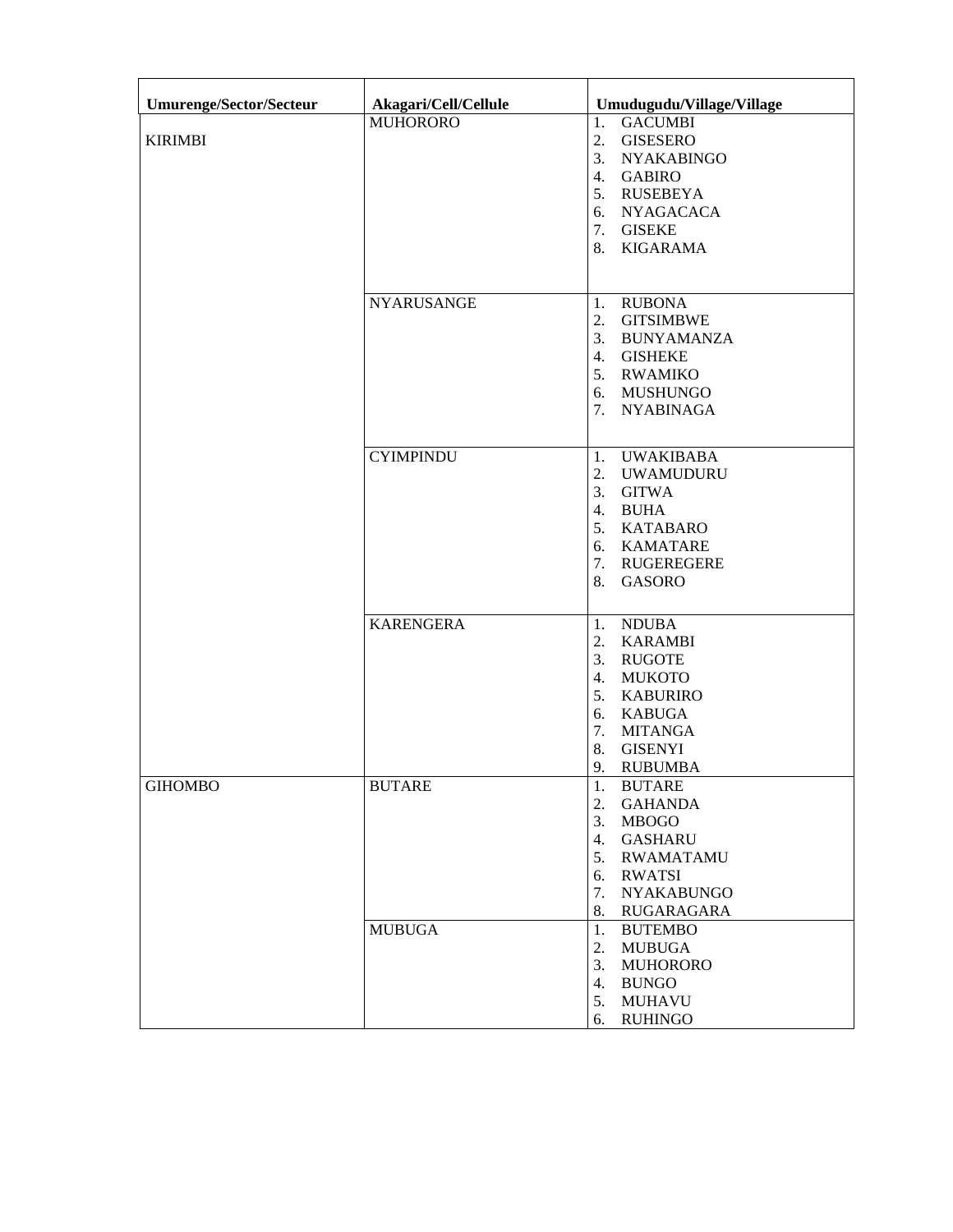| Umurenge/Sector/Secteur | Akagari/Cell/Cellule | Umudugudu/Village/Village                                                                                                                                                                                  |
|-------------------------|----------------------|------------------------------------------------------------------------------------------------------------------------------------------------------------------------------------------------------------|
|                         | <b>JARAMA</b>        | 1.<br><b>BUSESO</b><br>2.<br><b>BIGABIRO</b><br>3.<br><b>RUVUMBU</b><br>4.<br>KIBIRIZI<br>5.<br>KADOBOGO<br><b>KAREHE</b><br>6.                                                                            |
|                         | <b>KIBINGO</b>       | 1.<br><b>MATABA</b><br>2.<br><b>KIGARAMA</b><br>3.<br>NYARUNYINYA<br>4. RUSUZUMIRO<br>5.<br><b>RWABISINDU</b><br><b>NYABITARE</b><br>6.<br>7.<br><b>GITURUKA</b><br>8.<br>RWANYUNDO<br>9.<br>RUSHOKA       |
|                         | <b>GITWA</b>         | 1.<br><b>NYAGAHINGA</b><br>2.<br><b>DOGA</b><br>3.<br><b>GASEKE</b><br>4.<br>GASAGARA<br>5.<br><b>BIREHE</b><br><b>RUBOREZA</b><br>6.<br>7.<br><b>BWERANKORI</b><br>8.<br><b>KINANIRA</b><br>9.<br>GASHARU |
| <b>MAHEMBE</b>          | <b>KAGARAMA</b>      | 1.<br><b>GASHARU</b><br>2.<br><b>RUHANGA</b><br>3.<br><b>GITI</b><br><b>GABIRO</b><br>4.<br>5.<br><b>KANOMBE</b><br>RUKARAGATA<br>6.<br>7.<br>KIGARA<br>8.<br><b>MIKINGO</b><br>9.<br><b>NYAMIHEHA</b>     |
|                         | <b>NYAGATARE</b>     | 1.<br><b>KARAMBO</b><br>2.<br><b>UWAMAHEKE</b><br>3.<br><b>KIZENGA</b><br>4.<br><b>GATARE</b><br>5.<br><b>MURUNDO</b><br><b>NYAKABANDE</b><br>6.<br>7.<br><b>NYAGAHIMA</b>                                 |
|                         | <b>GISOKE</b>        | 1.<br><b>NYABUMERA</b><br>2.<br><b>GISEBEYA</b><br>3.<br><b>FUMBA</b><br><b>MURAMBA</b><br>4.<br>5.<br>GITI<br><b>GIKO</b><br>6.<br>7.<br><b>KIVUMU</b><br>8.<br>KAMASHINGE                                |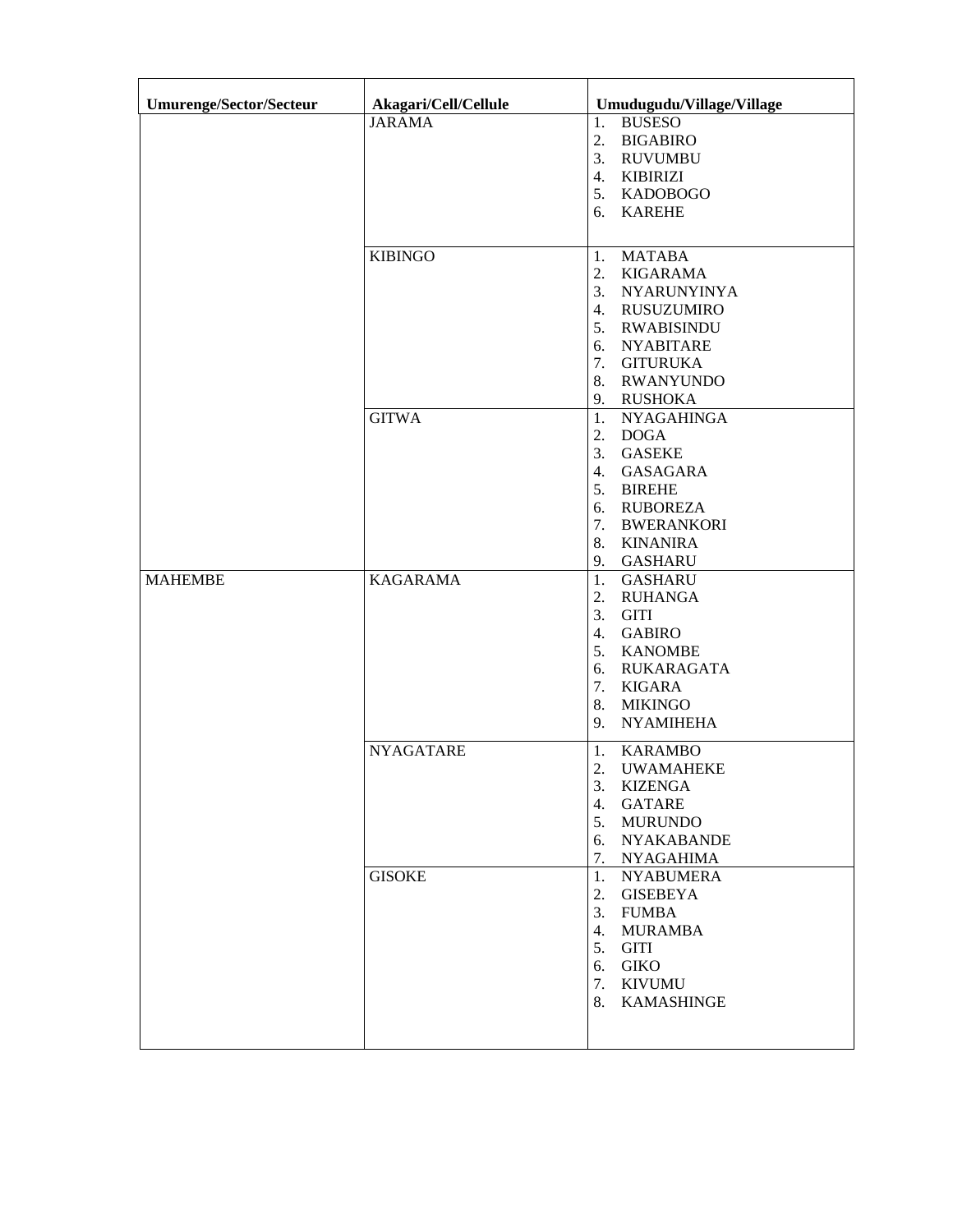| <b>Umurenge/Sector/Secteur</b> | Akagari/Cell/Cellule | Umudugudu/Village/Village |
|--------------------------------|----------------------|---------------------------|
|                                | <b>NYAKAVUMU</b>     | 1.<br><b>NYARUZIZA</b>    |
|                                |                      | 2.<br><b>KIVUMU</b>       |
|                                |                      | 3.<br><b>GITWA</b>        |
|                                |                      | <b>CYINJIRA</b><br>4.     |
|                                |                      | 5.<br><b>BUNGO</b>        |
|                                |                      | <b>BISHARARA</b><br>6.    |
|                                |                      | 7.<br>KIGARAMA            |
| <b>KARAMBI</b>                 | <b>GITWE</b>         | 1. KIBIKO                 |
|                                |                      | <b>GITWE</b><br>2.        |
|                                |                      | 3. KAMINA                 |
|                                |                      | 4. MBURABUTURO            |
|                                |                      | 5. KARONGI                |
|                                |                      | 6. TABA                   |
|                                |                      |                           |
|                                |                      | <b>RUBINGO</b><br>7.      |
|                                |                      | <b>GITI</b><br>8.         |
|                                | <b>KAGARAMA</b>      | <b>GITUNTU</b><br>1.      |
|                                |                      | <b>CYANKUBA</b><br>2.     |
|                                |                      | 3. KABINGO                |
|                                |                      | 4. KARAMBO                |
|                                |                      | 5. KAMAGESE               |
|                                |                      | 6. TETERO                 |
|                                |                      | 7. RUBONA                 |
|                                |                      | 8. MISIRIMBO              |
|                                |                      | 9. WIBUNGO                |
|                                |                      | 10. BIZIMBA               |
|                                | <b>GASOVU</b>        | <b>GITWA</b><br>1.        |
|                                |                      | <b>MURAMBI</b><br>2.      |
|                                |                      | <b>GIKANGAGA</b><br>3.    |
|                                |                      | 4. NYARUGENGE             |
|                                |                      | 5. KABEZA                 |
|                                |                      | 6. RYANYAGAHANGARA        |
|                                |                      | <b>GASAMBA</b><br>7.      |
|                                |                      | 8. BITARE                 |
|                                |                      | 9. RUREMBO                |
|                                | <b>RUSHYARARA</b>    | <b>RUBYIRUKO</b><br>1.    |
|                                |                      | <b>RWUNAMUKA</b><br>2.    |
|                                |                      | 3.<br><b>TYAZO</b>        |
|                                |                      | <b>AMIZERO</b><br>4.      |
|                                |                      | 5.<br><b>NKOMERO</b>      |
|                                |                      | <b>RUZIBIRA</b><br>6.     |
|                                |                      | <b>KAGEYO</b><br>7.       |
|                                |                      | <b>CYIVUGIZA</b><br>8.    |
|                                |                      | <b>RUDAGA</b><br>9.       |
|                                |                      |                           |
|                                | <b>KABUGA</b>        | <b>KAMUKIZA</b><br>1.     |
|                                |                      | <b>KANOMBE</b><br>2.      |
|                                |                      | <b>RUTITI</b><br>3.       |
|                                |                      | <b>MUNINI</b><br>4.       |
|                                |                      | <b>GASEKE</b><br>5.       |
|                                |                      | <b>NYABITARE</b><br>6.    |
|                                |                      | <b>MUGOHE</b><br>7.       |
|                                |                      | <b>RUGANO</b><br>8.       |
|                                |                      | <b>NYARUSOVU</b><br>9.    |
|                                |                      | 10. BUGARAMA              |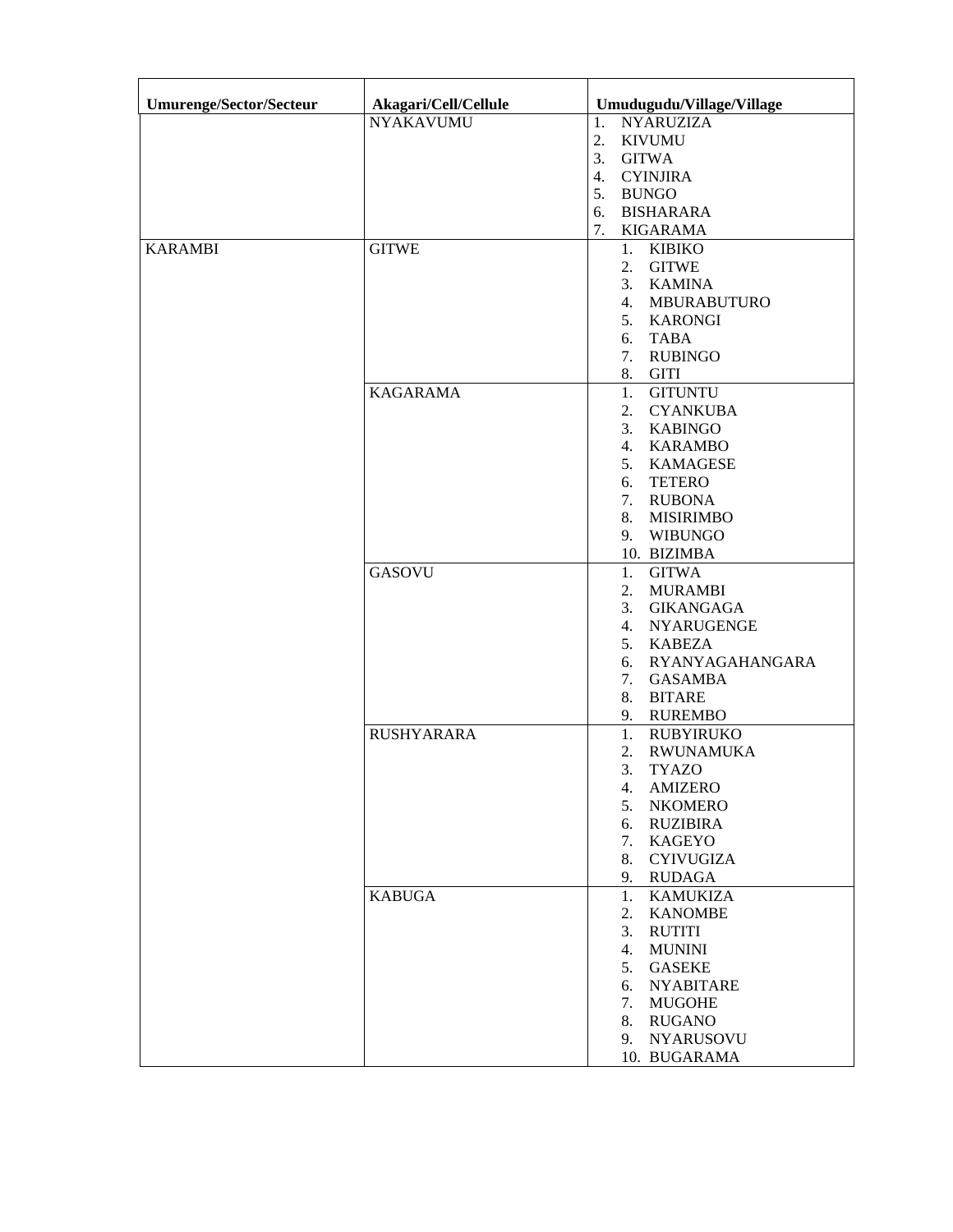| Umurenge/Sector/Secteur | Akagari/Cell/Cellule | Umudugudu/Village/Village                                                                      |
|-------------------------|----------------------|------------------------------------------------------------------------------------------------|
| 01. BONEZA              | 01. NKIRA            | 01.GISIZA<br>02.KABUGA<br>03.KARUKAMBA<br>04.KIGARAMA<br>05.MURAMBI<br>06.BONEZA               |
|                         | 02 REMERA            | 01.MUYANGE<br>02.BUHORO<br>03.KINUNGA<br>04.RUSORORO<br>05.KAGANZA<br>06.GITWA                 |
|                         | 03 KIBINGO           | 01.BUHUNONGO<br>02.BWERAMANA<br>03.RUGAMBA<br>04.GASHOKO<br>05.RWABISURURU<br>06.KABIHOGO      |
|                         | 04 BUSHAKA           | 01.GASEKE<br>02.BUGARURA<br>03.MURAMBA<br>04.KABIRIZI<br>05.BIKONO<br>06.RWIMBOGO<br>07.KINUNU |
| 02. GIHANGO             | 01. SHYEMBE          | 01.KARAMBO<br>02.GISUNZU<br>03.RWAMIYAGA<br>04.SHYEMBE<br>05.KARONGI<br>06.RUGOTE              |
|                         | 02. MURAMBI          | 01.KARUGAJU<br>02.GASHIHE<br>03.NYAGAHINGA<br>04.MUHORA<br>05.GATOMVU                          |
|                         | 03. RUHINGO          | 01.GASHARU<br>02.KABUGA<br>03.NYAGAHINGA                                                       |
|                         | 04. TEBA.            | 01.GASAVE<br>02.GATEJA<br>03.RASANIRO<br>04.BWERAMANA<br>05.KANEMBWE                           |
|                         | 05. BUGINA           | 01.KARAMBI<br>02.GITARAMA<br>03.GISHUSHU<br>04.KAGARAMA                                        |

## **AKARERE KA RUTSIRO – RUTSIRO DISTRICT – DISTRICT DE RUTSIRO**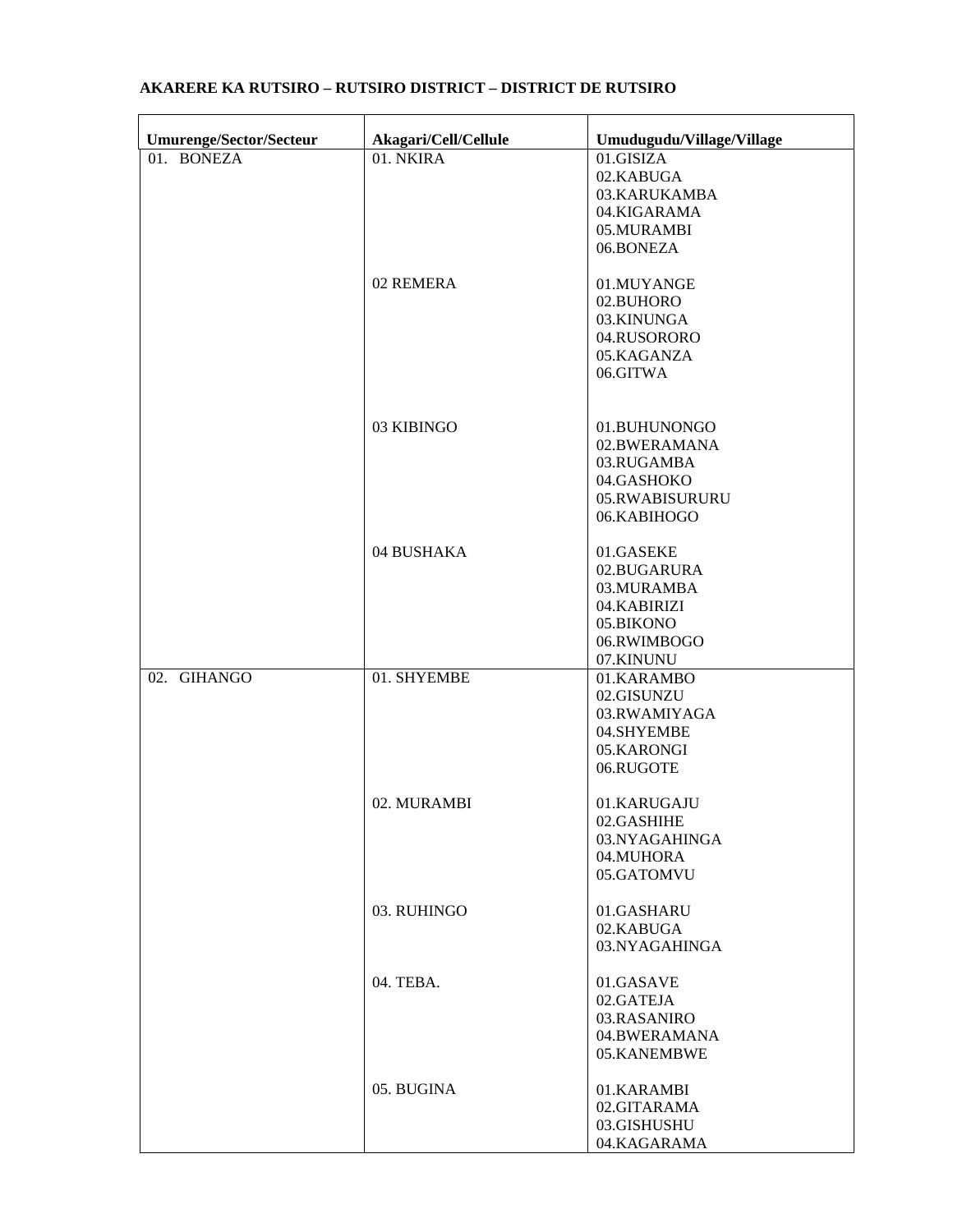| <b>Umurenge/Sector/Secteur</b> | Akagari/Cell/Cellule | Umudugudu/Village/Village                                                                                                                           |
|--------------------------------|----------------------|-----------------------------------------------------------------------------------------------------------------------------------------------------|
|                                | 06.CONGO-NIL         | 01.MUKEBERA<br>02.KANDAHURA<br>03.NDUBA<br>04. KINDOYI<br>05.NKWIRO                                                                                 |
|                                | 07. MATABA           | 01.BUTARE<br>02.KAMUTABIRO<br>03.TERIMBERE<br>04. MUYANGE<br>05.KABEZA<br>06.NGANZO                                                                 |
| 03. KIGEYO                     | 01. BUHINDUKE        | 01.GACACA<br>02.NKAMBA<br>03.GAHARAWE<br>04.BURAMBO<br>05.NKOMERO<br>06.GISIZA<br>07.NTURO<br>08.BUSHAKA                                            |
|                                | 02. NYAGAHINIKA      | 01.BUKUNGU<br>02.RUGABI<br>03.RUSISIRO<br>04.RUPANGO<br>05.RUVUMU<br>06.RUKOMBE<br>07.KAMPI<br>08.NYARUSUKU<br>09.NTEKO                             |
|                                | 03. NKORA            | 01.KIGUGU<br>02.MUHORA<br>03.GASAGARA<br>04.RUKUNDO<br>05.BUHIMBA<br>06.KANYIRAHWEZA<br>07.GASEREGANYA<br>08.KARAMBI<br>09.KABASHYEMBE<br>10.HUMIRO |
|                                | 04. RUKARAGATA       | 01.GAHUNGA<br>02.TAGAZA<br>03.KAMINA<br>04.KAGONDERO<br>05.GASENYI<br>06.GORA<br>07.NGANZO<br>08.RWAMBEHO<br>09.KINIHIRA                            |
| 04. KIVUMU                     | 01.KARAMBI           | 01.BUROHA<br>02.BUHARA<br>03.BIKUMBA<br>04.GATEKO<br>05.BUKIRO<br>06.NYUNDO                                                                         |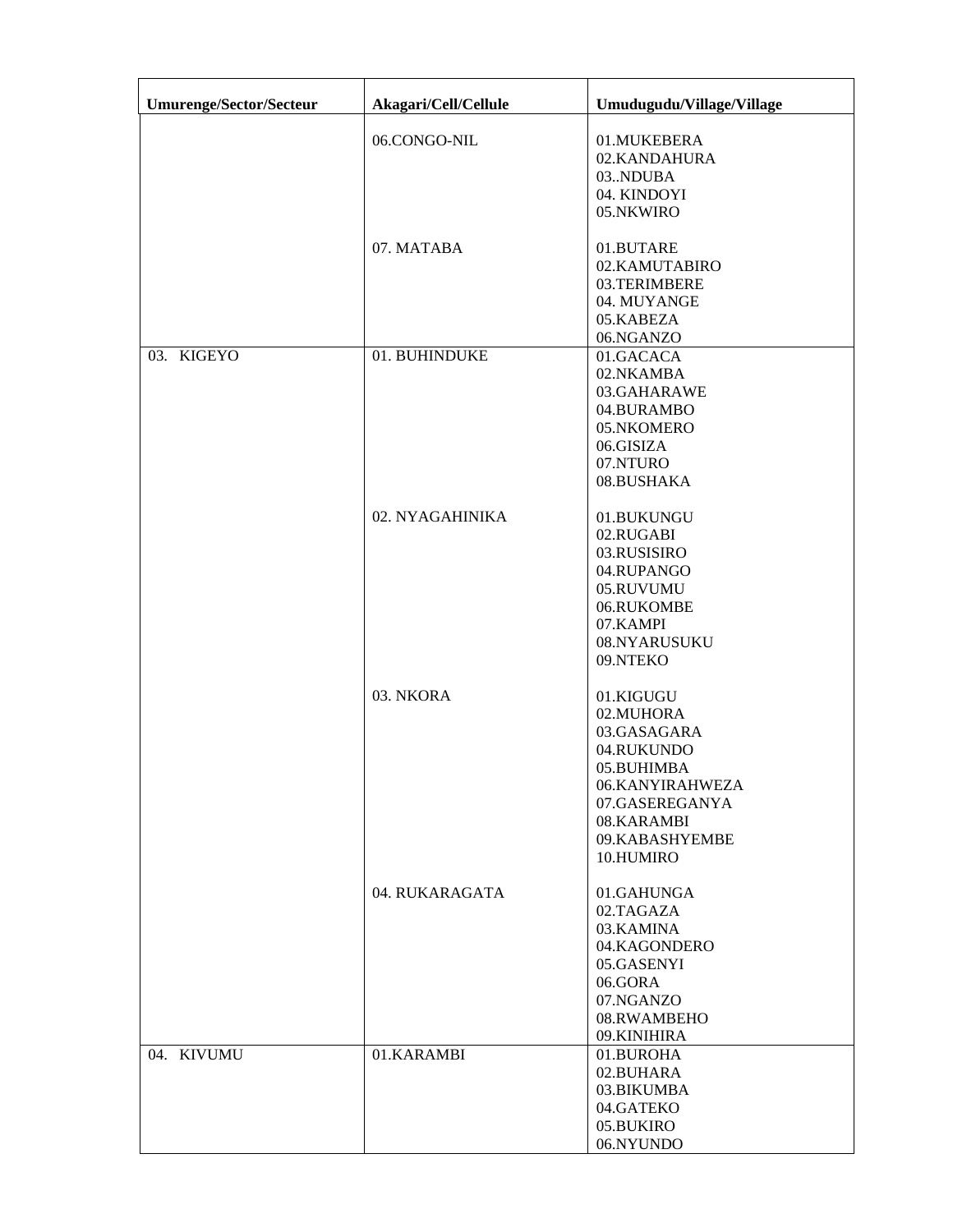| <b>Umurenge/Sector/Secteur</b> | Akagari/Cell/Cellule | Umudugudu/Village/Village       |
|--------------------------------|----------------------|---------------------------------|
|                                |                      | 07.KARUGA                       |
|                                |                      | 08.BUSHISHI                     |
|                                |                      |                                 |
|                                | 02.NGANZO            | 01.RWINYONI<br>02.NYABITI       |
|                                |                      | 03.MURAMBA                      |
|                                |                      | 04.REMERA                       |
|                                |                      | 05.TAWUNI                       |
|                                |                      | 06.BUGARISHYA                   |
|                                |                      | 07.KAMWIMBA                     |
|                                |                      | 08.BUBIRA                       |
|                                | 03.BUNYUNJU          | 01.TARAFIPORO                   |
|                                |                      | 02.RWAMVURA                     |
|                                |                      | 03.KAMABUYE                     |
|                                |                      | 04.KARUNGU                      |
|                                |                      | 05.BUTABURA                     |
|                                |                      | 06.BUTABURA II                  |
|                                |                      | 07.MPINGA                       |
|                                | 04.KABUJENJE         | 01.BUSINDE-KANANE               |
|                                |                      | 02.KABAGWE                      |
|                                |                      | 03.RUSISIRO                     |
|                                |                      | 04.BITARE                       |
|                                |                      | 05.KABUYE                       |
|                                |                      | 06.RUTAMBI                      |
|                                | 05.BUNYONI           | 01.NYARUBUYE                    |
|                                |                      | 02.KAMENANGA                    |
|                                |                      | 03.GITWA                        |
|                                |                      | 04.KABIGABIRO                   |
|                                |                      | 05.BUREKE                       |
|                                |                      | 06.GIHARI                       |
|                                |                      | 07.GASHINGA                     |
|                                | 06.KABERE            | 01.KAGERA                       |
|                                |                      | 02.CYATO                        |
|                                |                      | 03. BURANGO                     |
|                                |                      | 04. BURAMBO                     |
|                                |                      | 05. KABITARA                    |
|                                |                      | 06. MUSHUBATI<br>07. KABUSAGARA |
| <b>MANIHIRA</b><br>05          | 01.HANIRO            | 01.RUNABA                       |
|                                |                      | 02.KIVUMU                       |
|                                |                      | 03.UWIGITWE                     |
|                                |                      | 04.BITABARO                     |
|                                |                      | 05.RUKONDO                      |
|                                |                      | 06.UWIMIFU                      |
|                                |                      | 07.KAZIRAMIHUNDA                |
|                                |                      | 08.GISUNZU                      |
|                                | 02.MUYIRA            | 01.MUYIRA                       |
|                                |                      | 02.MUJEBESHI                    |
|                                |                      | 03.KAMISHUNGURU                 |
|                                |                      | 04.RUFUNGO                      |
|                                |                      | 05.BIRAMBO                      |
|                                |                      | 06.KIMPONGO                     |
|                                |                      | 07.RUTARE                       |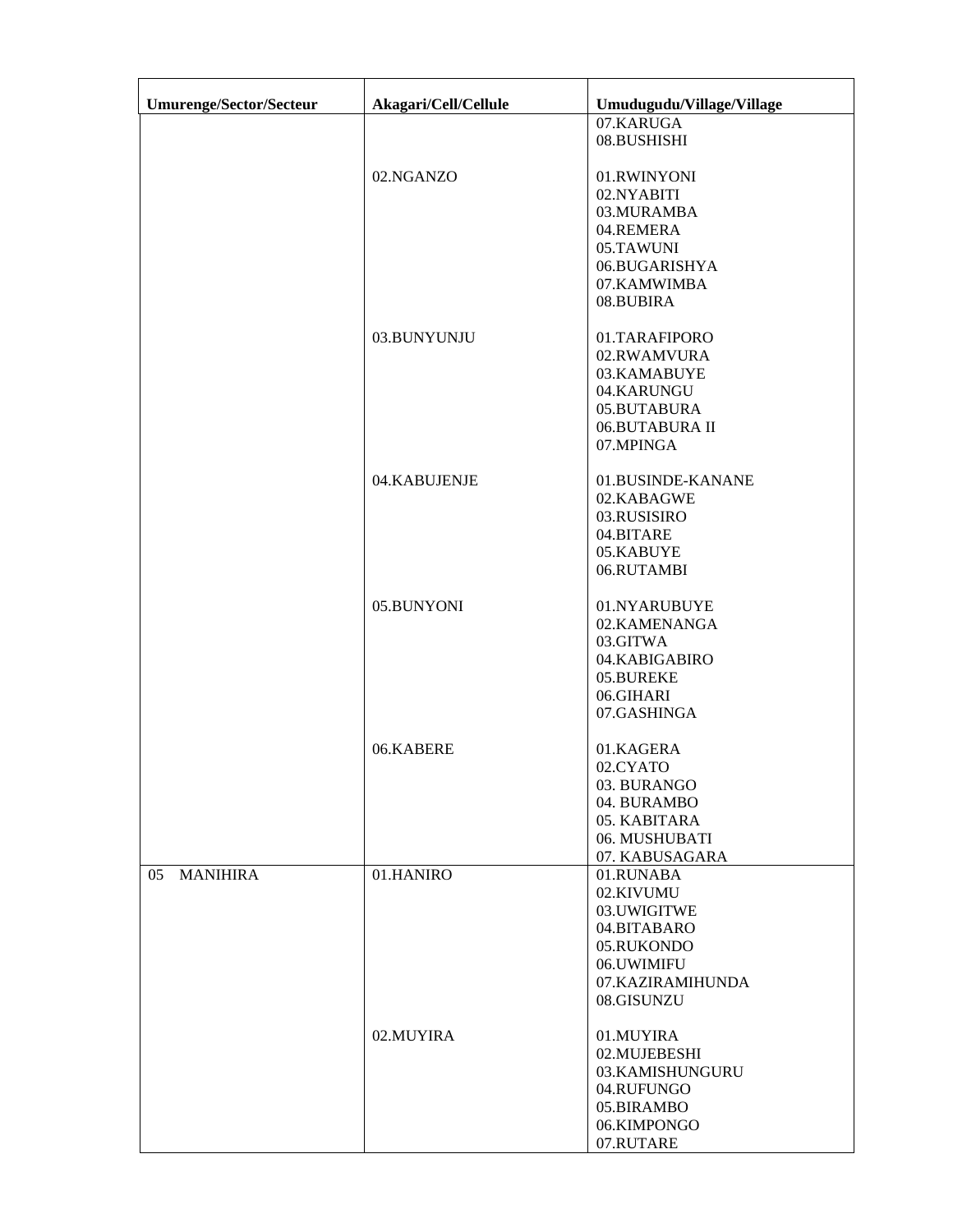| 08.NYAKARAMBI<br>09.KAGARAMA<br>10.RUTANGAZA<br>11.BISIZI<br>03.TANGABO<br>01.KABEZA<br>02.KARAMBO<br>03.KADEHERO<br>04.RUGANO<br>05.KANAMA<br>06.NYARUSHOGWE<br>07.NYAMYIJIMA<br><b>MUKURA</b><br>01.KAGEYO<br>01.KIMISHISHI<br>06<br>02.MUCACA<br>03.RUKONDO<br>04.KAMATARE<br>05.NTONDE<br>06.NYANZU<br>07.KIGEYO<br>08.KARUMBI<br>09.RUKERI<br>10.SITE-MUKURA YA 1<br>11.SITE-MUKURA YA 2<br>02.KABUGA<br>01.MIRARAMO<br>02.SANZARE<br>03.KABAHIGI<br>04.KARAMBO YA 1<br>03.KAGANO<br>01.KAGANO<br>02.KAMONYI<br>03.KABACUZI<br>04.GAKERI<br>05.TUMBA<br>06.CYABATSINGA<br>07.KAZIZI<br>08.KIRIBA<br>09.NTOBO<br>10.KIBAVU<br>11.NYABURAMA<br>12.RUGOMERO<br>04.KARAMBO<br>01.BANDAMIKO<br>02. KARAMBO YA 2<br>03.TERIMBERE<br>04.GIHUMO<br>05.DEHERO<br>06.GASAMBI<br>07.GITUNU<br>05.MWENDO<br>01.CYARUBANDE<br>02.NKUNGU<br>03.NYOVE<br>04.KAGOGO<br>05.GAFU<br>06.KABISASA<br>07.NYARUSONGATI | <b>Umurenge/Sector/Secteur</b> | Akagari/Cell/Cellule | Umudugudu/Village/Village |
|-------------------------------------------------------------------------------------------------------------------------------------------------------------------------------------------------------------------------------------------------------------------------------------------------------------------------------------------------------------------------------------------------------------------------------------------------------------------------------------------------------------------------------------------------------------------------------------------------------------------------------------------------------------------------------------------------------------------------------------------------------------------------------------------------------------------------------------------------------------------------------------------------------|--------------------------------|----------------------|---------------------------|
|                                                                                                                                                                                                                                                                                                                                                                                                                                                                                                                                                                                                                                                                                                                                                                                                                                                                                                       |                                |                      |                           |
|                                                                                                                                                                                                                                                                                                                                                                                                                                                                                                                                                                                                                                                                                                                                                                                                                                                                                                       |                                |                      |                           |
|                                                                                                                                                                                                                                                                                                                                                                                                                                                                                                                                                                                                                                                                                                                                                                                                                                                                                                       |                                |                      |                           |
|                                                                                                                                                                                                                                                                                                                                                                                                                                                                                                                                                                                                                                                                                                                                                                                                                                                                                                       |                                |                      |                           |
|                                                                                                                                                                                                                                                                                                                                                                                                                                                                                                                                                                                                                                                                                                                                                                                                                                                                                                       |                                |                      |                           |
|                                                                                                                                                                                                                                                                                                                                                                                                                                                                                                                                                                                                                                                                                                                                                                                                                                                                                                       |                                |                      |                           |
|                                                                                                                                                                                                                                                                                                                                                                                                                                                                                                                                                                                                                                                                                                                                                                                                                                                                                                       |                                |                      |                           |
|                                                                                                                                                                                                                                                                                                                                                                                                                                                                                                                                                                                                                                                                                                                                                                                                                                                                                                       |                                |                      |                           |
|                                                                                                                                                                                                                                                                                                                                                                                                                                                                                                                                                                                                                                                                                                                                                                                                                                                                                                       |                                |                      |                           |
|                                                                                                                                                                                                                                                                                                                                                                                                                                                                                                                                                                                                                                                                                                                                                                                                                                                                                                       |                                |                      |                           |
|                                                                                                                                                                                                                                                                                                                                                                                                                                                                                                                                                                                                                                                                                                                                                                                                                                                                                                       |                                |                      |                           |
|                                                                                                                                                                                                                                                                                                                                                                                                                                                                                                                                                                                                                                                                                                                                                                                                                                                                                                       |                                |                      |                           |
|                                                                                                                                                                                                                                                                                                                                                                                                                                                                                                                                                                                                                                                                                                                                                                                                                                                                                                       |                                |                      |                           |
|                                                                                                                                                                                                                                                                                                                                                                                                                                                                                                                                                                                                                                                                                                                                                                                                                                                                                                       |                                |                      |                           |
|                                                                                                                                                                                                                                                                                                                                                                                                                                                                                                                                                                                                                                                                                                                                                                                                                                                                                                       |                                |                      |                           |
|                                                                                                                                                                                                                                                                                                                                                                                                                                                                                                                                                                                                                                                                                                                                                                                                                                                                                                       |                                |                      |                           |
|                                                                                                                                                                                                                                                                                                                                                                                                                                                                                                                                                                                                                                                                                                                                                                                                                                                                                                       |                                |                      |                           |
|                                                                                                                                                                                                                                                                                                                                                                                                                                                                                                                                                                                                                                                                                                                                                                                                                                                                                                       |                                |                      |                           |
|                                                                                                                                                                                                                                                                                                                                                                                                                                                                                                                                                                                                                                                                                                                                                                                                                                                                                                       |                                |                      |                           |
|                                                                                                                                                                                                                                                                                                                                                                                                                                                                                                                                                                                                                                                                                                                                                                                                                                                                                                       |                                |                      |                           |
|                                                                                                                                                                                                                                                                                                                                                                                                                                                                                                                                                                                                                                                                                                                                                                                                                                                                                                       |                                |                      |                           |
|                                                                                                                                                                                                                                                                                                                                                                                                                                                                                                                                                                                                                                                                                                                                                                                                                                                                                                       |                                |                      |                           |
|                                                                                                                                                                                                                                                                                                                                                                                                                                                                                                                                                                                                                                                                                                                                                                                                                                                                                                       |                                |                      |                           |
|                                                                                                                                                                                                                                                                                                                                                                                                                                                                                                                                                                                                                                                                                                                                                                                                                                                                                                       |                                |                      |                           |
|                                                                                                                                                                                                                                                                                                                                                                                                                                                                                                                                                                                                                                                                                                                                                                                                                                                                                                       |                                |                      |                           |
|                                                                                                                                                                                                                                                                                                                                                                                                                                                                                                                                                                                                                                                                                                                                                                                                                                                                                                       |                                |                      |                           |
|                                                                                                                                                                                                                                                                                                                                                                                                                                                                                                                                                                                                                                                                                                                                                                                                                                                                                                       |                                |                      |                           |
|                                                                                                                                                                                                                                                                                                                                                                                                                                                                                                                                                                                                                                                                                                                                                                                                                                                                                                       |                                |                      |                           |
|                                                                                                                                                                                                                                                                                                                                                                                                                                                                                                                                                                                                                                                                                                                                                                                                                                                                                                       |                                |                      |                           |
|                                                                                                                                                                                                                                                                                                                                                                                                                                                                                                                                                                                                                                                                                                                                                                                                                                                                                                       |                                |                      |                           |
|                                                                                                                                                                                                                                                                                                                                                                                                                                                                                                                                                                                                                                                                                                                                                                                                                                                                                                       |                                |                      |                           |
|                                                                                                                                                                                                                                                                                                                                                                                                                                                                                                                                                                                                                                                                                                                                                                                                                                                                                                       |                                |                      |                           |
|                                                                                                                                                                                                                                                                                                                                                                                                                                                                                                                                                                                                                                                                                                                                                                                                                                                                                                       |                                |                      |                           |
|                                                                                                                                                                                                                                                                                                                                                                                                                                                                                                                                                                                                                                                                                                                                                                                                                                                                                                       |                                |                      |                           |
|                                                                                                                                                                                                                                                                                                                                                                                                                                                                                                                                                                                                                                                                                                                                                                                                                                                                                                       |                                |                      |                           |
|                                                                                                                                                                                                                                                                                                                                                                                                                                                                                                                                                                                                                                                                                                                                                                                                                                                                                                       |                                |                      |                           |
|                                                                                                                                                                                                                                                                                                                                                                                                                                                                                                                                                                                                                                                                                                                                                                                                                                                                                                       |                                |                      |                           |
|                                                                                                                                                                                                                                                                                                                                                                                                                                                                                                                                                                                                                                                                                                                                                                                                                                                                                                       |                                |                      |                           |
|                                                                                                                                                                                                                                                                                                                                                                                                                                                                                                                                                                                                                                                                                                                                                                                                                                                                                                       |                                |                      |                           |
|                                                                                                                                                                                                                                                                                                                                                                                                                                                                                                                                                                                                                                                                                                                                                                                                                                                                                                       |                                |                      |                           |
|                                                                                                                                                                                                                                                                                                                                                                                                                                                                                                                                                                                                                                                                                                                                                                                                                                                                                                       |                                |                      |                           |
|                                                                                                                                                                                                                                                                                                                                                                                                                                                                                                                                                                                                                                                                                                                                                                                                                                                                                                       |                                |                      |                           |
|                                                                                                                                                                                                                                                                                                                                                                                                                                                                                                                                                                                                                                                                                                                                                                                                                                                                                                       |                                |                      |                           |
|                                                                                                                                                                                                                                                                                                                                                                                                                                                                                                                                                                                                                                                                                                                                                                                                                                                                                                       |                                |                      |                           |
|                                                                                                                                                                                                                                                                                                                                                                                                                                                                                                                                                                                                                                                                                                                                                                                                                                                                                                       |                                |                      |                           |
|                                                                                                                                                                                                                                                                                                                                                                                                                                                                                                                                                                                                                                                                                                                                                                                                                                                                                                       |                                |                      |                           |
|                                                                                                                                                                                                                                                                                                                                                                                                                                                                                                                                                                                                                                                                                                                                                                                                                                                                                                       |                                |                      |                           |
|                                                                                                                                                                                                                                                                                                                                                                                                                                                                                                                                                                                                                                                                                                                                                                                                                                                                                                       |                                |                      |                           |
|                                                                                                                                                                                                                                                                                                                                                                                                                                                                                                                                                                                                                                                                                                                                                                                                                                                                                                       |                                |                      |                           |
|                                                                                                                                                                                                                                                                                                                                                                                                                                                                                                                                                                                                                                                                                                                                                                                                                                                                                                       |                                |                      |                           |
|                                                                                                                                                                                                                                                                                                                                                                                                                                                                                                                                                                                                                                                                                                                                                                                                                                                                                                       |                                |                      |                           |
|                                                                                                                                                                                                                                                                                                                                                                                                                                                                                                                                                                                                                                                                                                                                                                                                                                                                                                       |                                |                      |                           |
|                                                                                                                                                                                                                                                                                                                                                                                                                                                                                                                                                                                                                                                                                                                                                                                                                                                                                                       |                                |                      |                           |
|                                                                                                                                                                                                                                                                                                                                                                                                                                                                                                                                                                                                                                                                                                                                                                                                                                                                                                       |                                |                      |                           |
|                                                                                                                                                                                                                                                                                                                                                                                                                                                                                                                                                                                                                                                                                                                                                                                                                                                                                                       |                                |                      |                           |
|                                                                                                                                                                                                                                                                                                                                                                                                                                                                                                                                                                                                                                                                                                                                                                                                                                                                                                       |                                |                      |                           |
|                                                                                                                                                                                                                                                                                                                                                                                                                                                                                                                                                                                                                                                                                                                                                                                                                                                                                                       |                                |                      |                           |
|                                                                                                                                                                                                                                                                                                                                                                                                                                                                                                                                                                                                                                                                                                                                                                                                                                                                                                       |                                |                      |                           |
|                                                                                                                                                                                                                                                                                                                                                                                                                                                                                                                                                                                                                                                                                                                                                                                                                                                                                                       |                                |                      |                           |
|                                                                                                                                                                                                                                                                                                                                                                                                                                                                                                                                                                                                                                                                                                                                                                                                                                                                                                       |                                |                      | 08.MATABA                 |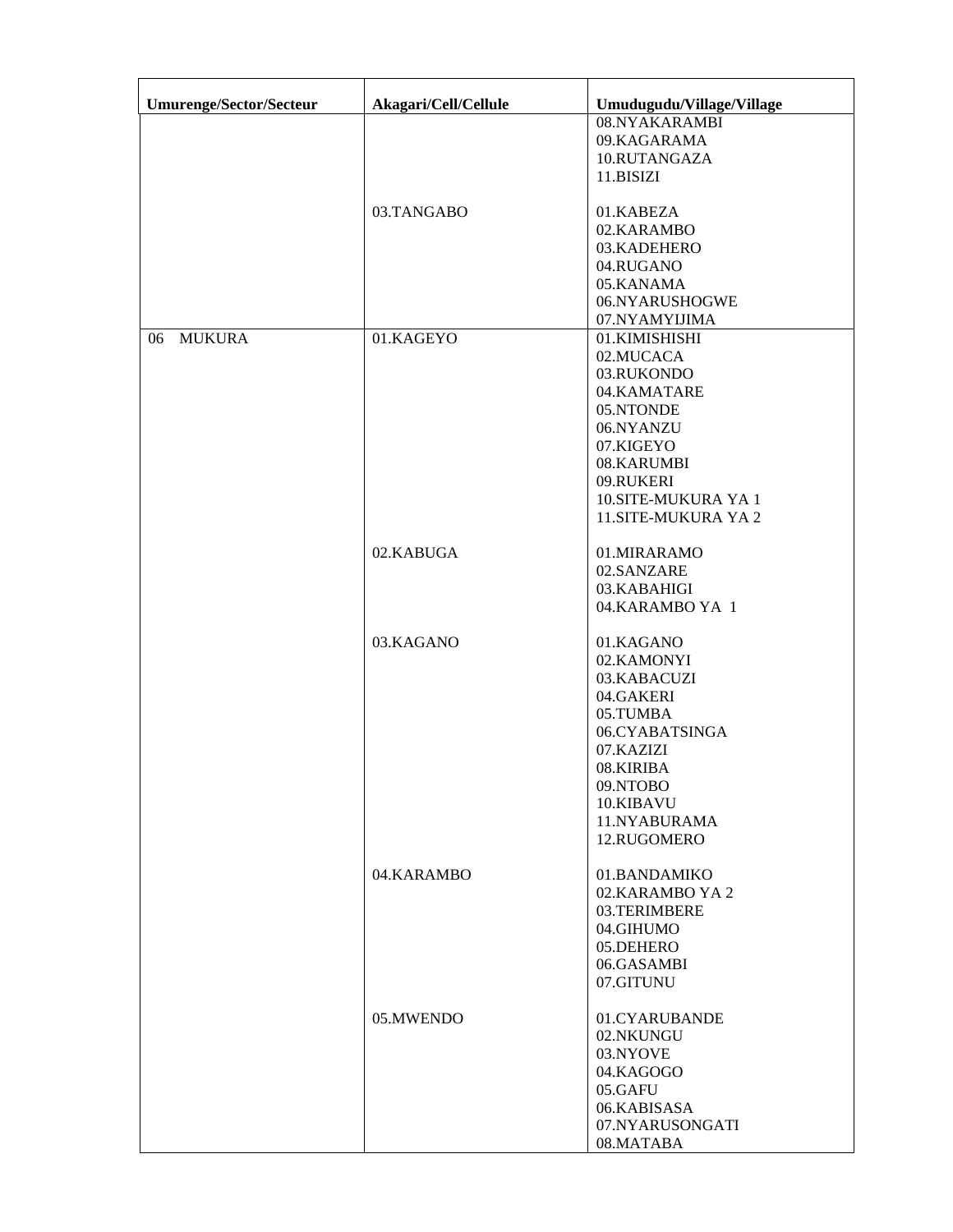| Umurenge/Sector/Secteur | Akagari/Cell/Cellule | Umudugudu/Village/Village |
|-------------------------|----------------------|---------------------------|
|                         |                      | 09.KAGOMBWA               |
|                         |                      | 10.RUGARI                 |
|                         |                      | 11.KAMARIBA               |
|                         |                      | 12.BIVUMO                 |
|                         |                      | 13.NYAMYOTSI              |
|                         |                      |                           |
|                         |                      | 14.NYABIRETSO             |
|                         | 06.KAGUSA            | 01.GASHARU                |
|                         |                      | 02.MUHINDO                |
|                         |                      | 03.GAKO                   |
|                         |                      | 04.BUCYEYE                |
|                         |                      | 05.RUSASA                 |
| <b>MURUNDA</b><br>07    | 01.RUGEYO            | 01.KAMUSAMBI              |
|                         |                      | 02.KABEZA                 |
|                         |                      | 03.KAMABUYE               |
|                         |                      | 04.MUSONGATI              |
|                         |                      |                           |
|                         | 02.MBURAMAZI         | 01.KARIBA                 |
|                         |                      | 02.RURIMBA                |
|                         |                      | 03.GATOKI                 |
|                         |                      | 04.MURUNDA                |
|                         |                      | 05.KAMUHOZA               |
|                         | 04.TWABUGEZI         | 01.GATARE                 |
|                         |                      | 02.BWERAMANA              |
|                         |                      | 03.NYARUCUNDURA           |
|                         |                      |                           |
|                         | 04.KIRWA             | 01.KARUMBI                |
|                         |                      | 01.RUHANGA                |
|                         |                      | 03.KARURUMA               |
|                         |                      | 04.KAJUGUJUGU             |
|                         |                      | 05.BUKONGORA              |
|                         |                      | 06.NYENYERI               |
|                         |                      | 07.GASASA                 |
| <b>MUSASA</b><br>08     | 01.GABIRO            | 01.GABIRO                 |
|                         |                      | 02.NYAGAHINGA             |
|                         |                      |                           |
|                         |                      | 03.RUGARAMBIRO            |
|                         |                      | 04.RWAGATOKI              |
|                         |                      | 05.NYARUGENGE             |
|                         |                      | 06.RWANGOMA               |
|                         |                      | 07.MURAMA                 |
|                         |                      | 08.GITWA                  |
|                         | 02.GISIZA            | 01.NGOMA                  |
|                         |                      | 02.KARAMBI                |
|                         |                      | 03.NYAGAFURWE             |
|                         |                      | 04.RUBAYA                 |
|                         |                      | 05.BWERAMANA              |
|                         |                      |                           |
|                         |                      | 06.GITOVU                 |
|                         |                      | 07.KARAMBO                |
|                         |                      | 08.GASHARU                |
|                         |                      | 09.GIHINGA                |
|                         |                      | 10.GISIZA                 |
|                         | 03.MURAMBI           | 01.MURAMBI                |
|                         |                      | 02.RWINTANGA              |
|                         |                      | 03.KABATONI               |
|                         |                      | 04.NYAMASHEKE             |
|                         |                      |                           |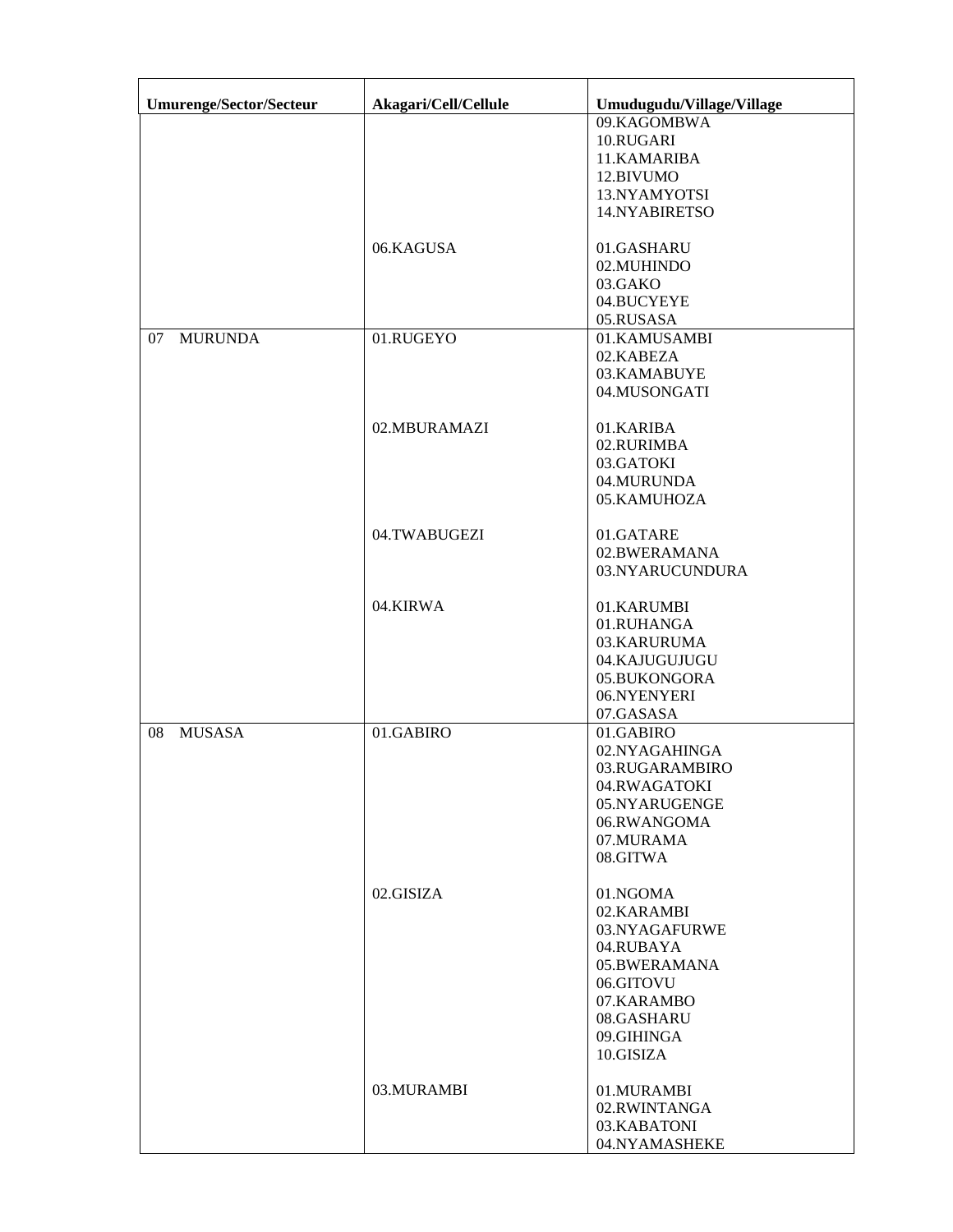| <b>Umurenge/Sector/Secteur</b> | Akagari/Cell/Cellule | Umudugudu/Village/Village |
|--------------------------------|----------------------|---------------------------|
|                                |                      | 05.BUNNYARI               |
|                                |                      | 06.SYIKI                  |
|                                |                      | 07.RWUMBA                 |
|                                |                      | 08.BURUSERI               |
|                                |                      | 09.MUNYINYA               |
|                                |                      |                           |
|                                | 04.NYARUBUYE         | 01. REBERO                |
|                                |                      | 02.MIRAMBI                |
|                                |                      | 03.MUHORORO               |
|                                |                      | 04.GATAKA                 |
|                                |                      | 05.BWINYANA               |
|                                |                      |                           |
|                                |                      | 06.GITETE                 |
|                                |                      | 07.KABUGA                 |
| <b>MUSHONYI</b><br>09          | 01.KAGURIRO          | 01.RYARWASA               |
|                                |                      | 02.MUBUGA                 |
|                                |                      | 03.KABERE                 |
|                                |                      | 04.KIVUMU                 |
|                                |                      | 05.RUGERERO               |
|                                |                      | 06.MAZIBA                 |
|                                |                      |                           |
|                                |                      | 07.CYONDO<br>08.RWESERO   |
|                                |                      |                           |
|                                |                      | 09.GAKENKE                |
|                                | 02.MAGABA            | 01.KACYIBABA              |
|                                |                      | 02.RUYOGORO               |
|                                |                      | 03.GASAVE                 |
|                                |                      |                           |
|                                |                      | 04.GAKOMEYE               |
|                                |                      | 05.KARIBA                 |
|                                |                      | 06.GIHUMBA                |
|                                |                      | 07.NKOMERO                |
|                                | 03.RURARA            | 01.NGUNGURU               |
|                                |                      | 02.KABONEYE               |
|                                |                      |                           |
|                                |                      | 03.GISUNZU                |
|                                |                      | 04.KASHISHI               |
|                                |                      | 05.KAGANO                 |
|                                |                      | 06.KAVUMU                 |
|                                |                      | 07.GASORO                 |
|                                |                      | 08.RUHENGERI              |
|                                |                      | 09.NUKATI                 |
|                                |                      | 10.RUGARAGARA             |
|                                |                      |                           |
|                                | 04.BIRUYI            | 01.BUZUKIRA               |
|                                |                      | 02.RULIMBA                |
|                                |                      | 03.KABAKIZA               |
|                                |                      | 04.BUSHUNGA               |
|                                |                      | 05.KAMARANZIRA            |
|                                |                      | 06.BUHUNDE                |
|                                |                      | 07.MUGARA                 |
|                                |                      | 08.KARENGERA              |
|                                |                      |                           |
| 10<br><b>MUSHUBATI</b>         | 01.SURE              | 01.KIVUMU                 |
|                                |                      | 02.KADUHA                 |
|                                |                      | 03.KAGUGU                 |
|                                |                      | 04.KANYINYA               |
|                                |                      | 05.KABUGA                 |
|                                |                      | 06.NYAMAHURU              |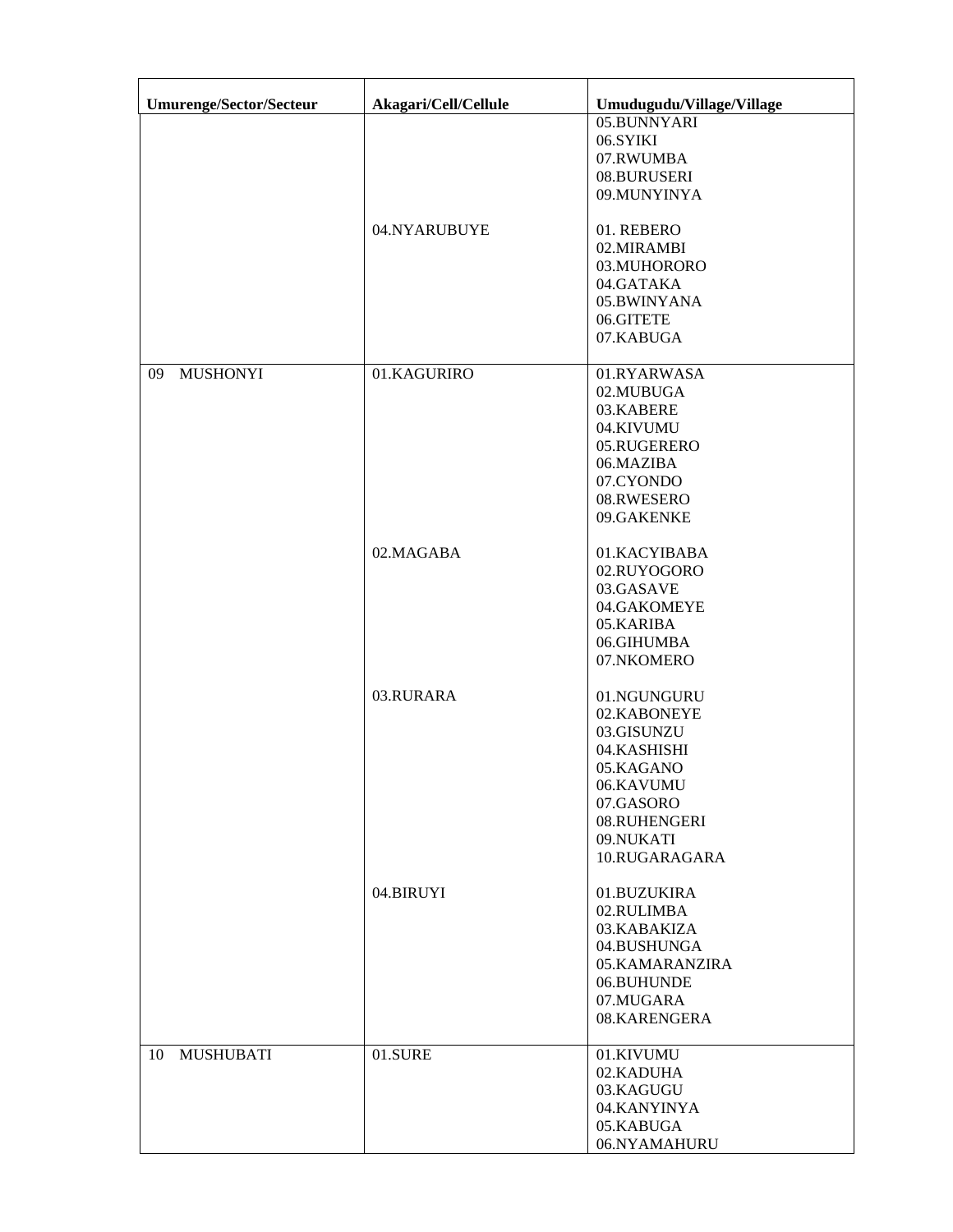| Umurenge/Sector/Secteur | Akagari/Cell/Cellule | Umudugudu/Village/Village                                                                                                                                          |
|-------------------------|----------------------|--------------------------------------------------------------------------------------------------------------------------------------------------------------------|
|                         |                      | 07.NYAGAHINGA                                                                                                                                                      |
|                         | 02.BUMBA             | 01.KABIRAHO<br>02.RUHINGA<br>03.KARAMBI<br>04.BISYO<br>05.RUGOTE<br>06.MATABA<br>07.KAMUSHOZI                                                                      |
|                         | 03.MAGERAGERE        | 01. RUSHIKIRI<br>02.MURAMBI<br>03.NYAKABUYE<br>04.RARANKUBA<br>05.NYARUSANGE<br>06.GITEGA                                                                          |
|                         | 04.GITWA             | 01.KIBARI<br>02.MUGOTE<br>03.KARAMBIRA<br>04.GASHINGE<br>05.RUBUBA<br>06.RWINTARE<br>07.MUBUGA<br>08.TABA<br>09.MBUGA<br>10.GAKOMA<br>11.RUHINGA                   |
|                         | 05.CYARUSERA         | 01.BIVUMU<br>02.GASHARU<br>03.CYAHAFI<br>04.KUNINI<br>05.KIGARAMA<br>06.MUGERI                                                                                     |
| <b>NYABIRASI</b><br>11  | 01.TERIMBERE         | 01.KASONGA<br>02.NYAMPENGERI<br>03.KAGESHI<br>04.KANOMBE<br>05.RURAJI<br>06.KARONGI<br>07.KINYAMAVUTA<br>08.GIHINGA<br>09.NEGENERO<br>10.RWANGAMBUTO<br>11.MUKONDO |
|                         | 02.MUBUGA            | 01.GAKARARANKA<br>02.MUBUGA<br>03.KABARATAMA<br>04.GASHASHO<br>05.RWANKUBA<br>06.RUTOVU<br>07.BUGOROZI<br>08.GATSIRO<br>09.BURYOSHYA                               |
|                         | 03.NGOMA             | 01.KAZO                                                                                                                                                            |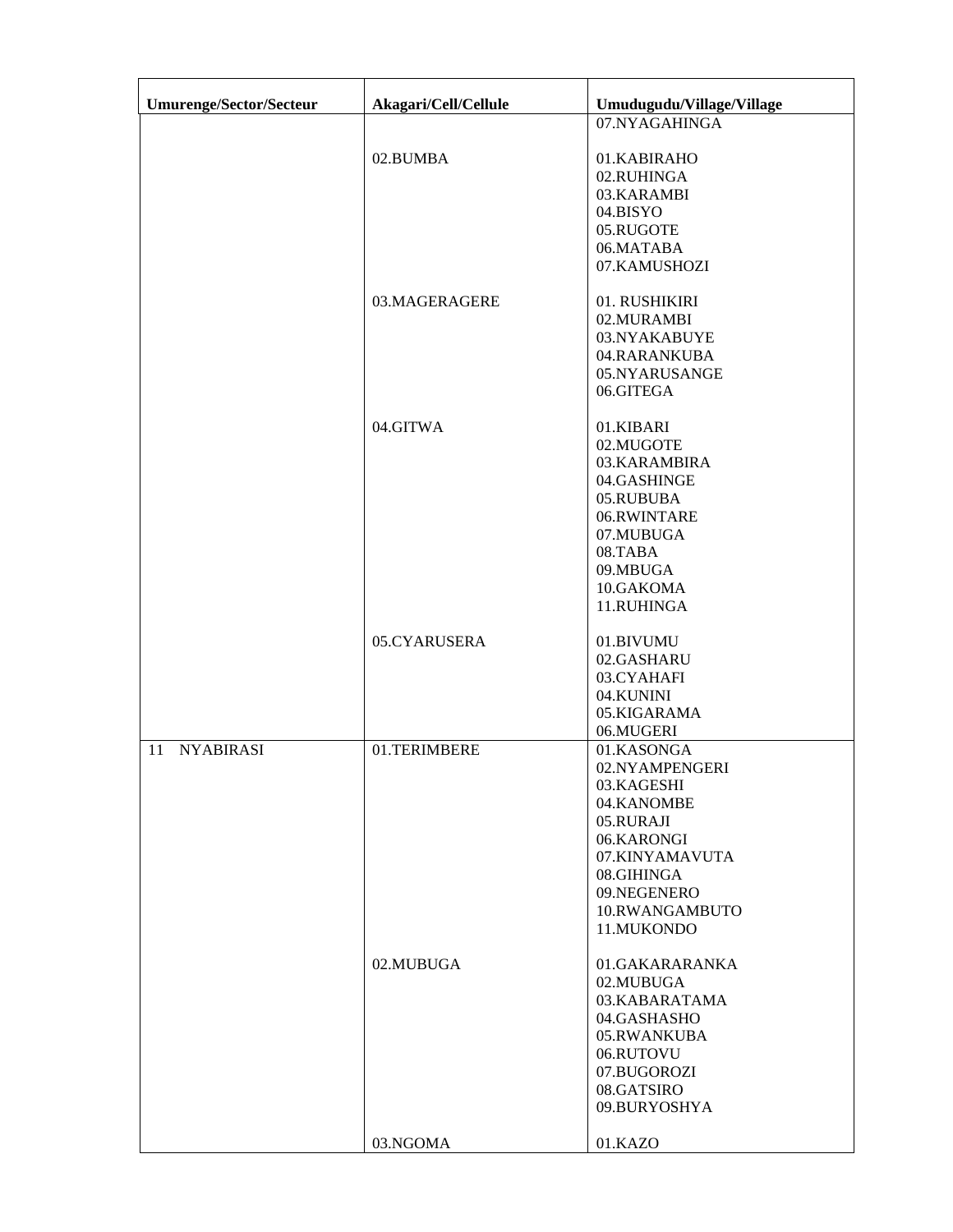| <b>Umurenge/Sector/Secteur</b> | Akagari/Cell/Cellule | Umudugudu/Village/Village                                                                                                                      |
|--------------------------------|----------------------|------------------------------------------------------------------------------------------------------------------------------------------------|
|                                |                      | 02.CYESHERO<br>03.GISAYO<br>04.BUSHOGA<br>05.NGOMA<br>06.MPATI<br>07.BUKANDA<br>08.GISHOWA<br>09.NKUNA<br>10.GASHIHE                           |
|                                | 04.CYIVUGIZA         | 01.KAGEYO<br>02.CYUBI<br>03.KAMANANGA<br>04.MUKUNGU<br>05.RUKOMERO<br>06.NYABISHONGO<br>07.GISHAHAGA                                           |
|                                | 05.BUSUKU            | 01.GATARE<br>02.TORWE<br>03.BWIZA<br>04.BUSUTI<br>05.BISHAMI<br>06.GACACA<br>07.BUSUKU<br>08.TSINDIRO<br>09.KAGEYO<br>10.NGUGO<br>11.RWAMIGEGA |
| <b>RUHANGO</b><br>12           | 01.GIHIRA            | 01.KINYENKANDA<br>02.BUSENDA<br>03.TARA<br>04.BITENGA<br>05.GIHIRA                                                                             |
|                                | 02.RUNDOYI           | 01.RUGARARA<br>02.RUSHASHO<br>03.GAKARANKA<br>04.RUNDOYI<br>05.KAYOVE                                                                          |
|                                | 03.KAVUMU            | 01.MUBIRIZI<br>02.RUGETI<br>03.GASASA<br>04.KAVUMU                                                                                             |
|                                | 04.NYAKARERA         | 01.BUGABO<br>02.KAGOGO<br>03.MARABUYE<br>04.KABEZA<br>05.NYAKARERA<br>06.BUGABO II                                                             |
|                                | 05.RUGASA            | 01.CYASHENGE<br>02.KABITOVU<br>03.GICACA<br>04.RUGASA<br>05.GACACA                                                                             |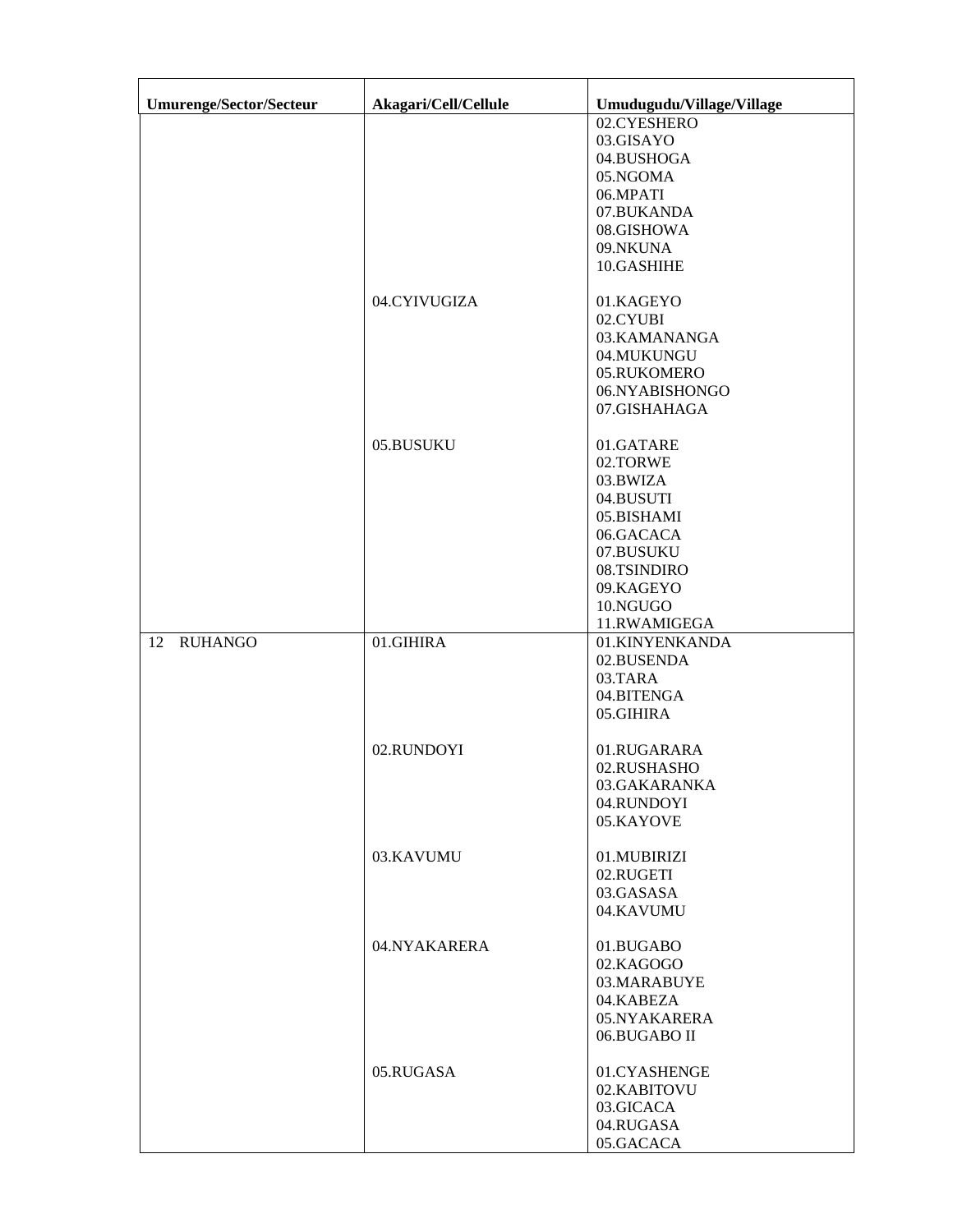| <b>Umurenge/Sector/Secteur</b> | Akagari/Cell/Cellule | Umudugudu/Village/Village |
|--------------------------------|----------------------|---------------------------|
|                                |                      | 06.RUHANGO                |
|                                |                      | 07.RUSASA                 |
|                                |                      |                           |
|                                | 06.GATARE            | 01.KIRINJA                |
|                                |                      | 02.RUKENESHA              |
|                                |                      | 03.GASOVU                 |
|                                |                      | 04.KAMURAMIRA             |
|                                |                      | 05.GASHENGE               |
|                                |                      | 06.GATARE                 |
| 13 RUSEBEYA                    | 01.MBELI             | 01.KACYIRU                |
|                                |                      | 02.RUGANDA                |
|                                |                      | 03.BUNGWE                 |
|                                |                      | 04.GASHIHE                |
|                                |                      | 05.MARIMBA                |
|                                |                      | 06.GIHINGA                |
|                                |                      | 07.RURIMBA                |
|                                |                      | 08.GAKERI                 |
|                                |                      | 09.KAGANO                 |
|                                |                      | 10.GATENGA                |
|                                |                      | 11.KABEZA                 |
|                                |                      |                           |
|                                | 02.KABONA            | 01.RUSHESHI               |
|                                |                      | 02.MUNINI                 |
|                                |                      | 03.RWAMVURA               |
|                                |                      | 04.MURENGELI              |
|                                |                      | 05.BYINIRO                |
|                                |                      | 06.NTEREYE                |
|                                |                      | 07.NYAGASAMBU             |
|                                |                      | 08.KIBARA                 |
|                                | 03.REMERA            | 01.RURAMBO                |
|                                |                      | 02.KIYANJA                |
|                                |                      | 03.SHYEMBE                |
|                                |                      | 04.GAHUNGA                |
|                                |                      | 05.NTURO                  |
|                                |                      | 06.BIHIRA                 |
|                                |                      | 07.BWERAMANA              |
|                                |                      | 08.KABARIRWA              |
|                                | 03.RURONDE           | 01.GISOZI                 |
|                                |                      | 02.MUBUGA                 |
|                                |                      | 03.KIRUMBI                |
|                                |                      | 04.KIGALI                 |
|                                |                      | 05.NYAMIBOMBWE            |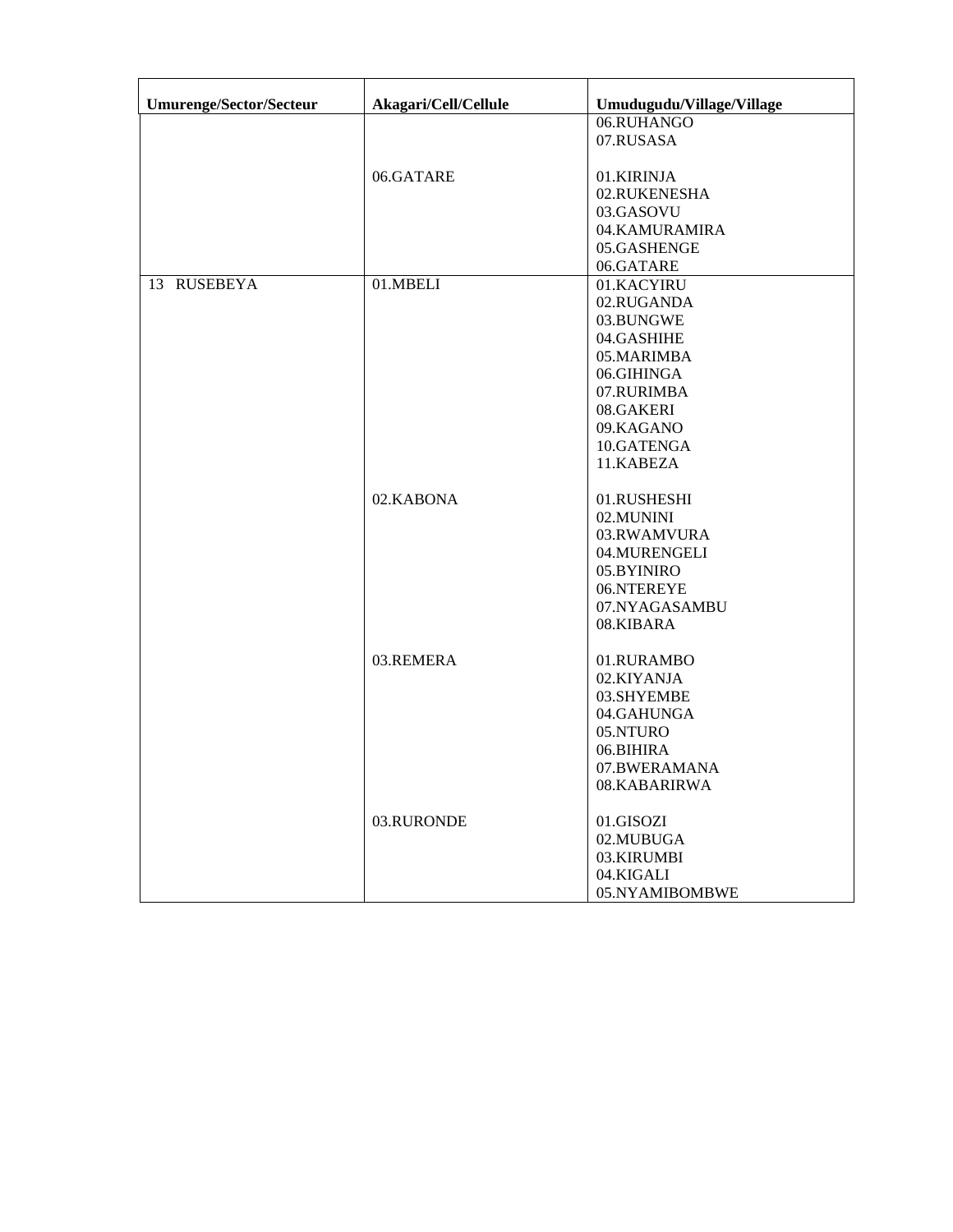| <b>Umurenge/Sector/Secteur</b> | Akagari/Cell/Cellule | Umudugudu/Village/Village |
|--------------------------------|----------------------|---------------------------|
| <b>BWIRA</b>                   | <b>BUNGWE</b>        | <b>KIRWA</b>              |
|                                |                      | <b>NKURI</b>              |
|                                |                      | <b>GASURA</b>             |
|                                |                      | <b>RUTOYI</b>             |
|                                |                      | <b>RUTE MBO</b>           |
|                                | <b>KABARONDO</b>     | <b>BERESHI</b>            |
|                                |                      | <b>MUKINGI</b>            |
|                                |                      | <b>GITARAMA</b>           |
|                                |                      | <b>KURUSHISHI</b>         |
|                                |                      | <b>NYAKARAMBI</b>         |
|                                | <b>RUHINDAGE</b>     | <b>NYABITARE</b>          |
|                                |                      | <b>MYIHA</b>              |
|                                |                      | <b>KIREGAMAZI</b>         |
|                                |                      | <b>KABIRIZI</b>           |
|                                | <b>CYAHAFI</b>       | <b>CYAHAFI</b>            |
|                                |                      | <b>KAMINA</b>             |
|                                |                      | <b>BUSHYEGERO</b>         |
|                                |                      | <b>BUSHUBI</b>            |
|                                | <b>GASHUBI</b>       | <b>RUKERI</b>             |
|                                |                      | <b>RUGESHI</b>            |
|                                |                      | <b>RWAMAKARA</b>          |
|                                |                      | <b>GASASA</b>             |
|                                |                      | <b>GITONDE</b>            |
|                                |                      |                           |
|                                |                      |                           |

### **AKARERE KA NGORORERO – NGORORERO DISTRICT – DISTRICT DE NGORORERO**

| <b>GATUMBA</b> | <b>RUHANGA</b> | <b>BUTARE</b>     |
|----------------|----------------|-------------------|
|                |                | <b>KABEZA</b>     |
|                |                | <b>KAMINA</b>     |
|                |                | <b>BAHIRE</b>     |
|                |                | <b>JIMBU</b>      |
|                |                | <b>MARIBA</b>     |
|                | <b>CYOME</b>   | <b>MPARA</b>      |
|                |                | <b>BUHORO</b>     |
|                |                | <b>RUVUMU</b>     |
|                |                | <b>NYAKAGEZI</b>  |
|                |                | <b>MUSAGARA</b>   |
|                |                | <b>RWASARE</b>    |
|                | <b>GATSIBO</b> | <b>GATSIBO</b>    |
|                |                | <b>GATONGO</b>    |
|                |                | <b>GASAVE</b>     |
|                |                | <b>RUTABATABA</b> |
|                |                | <b>KIMIRAMA</b>   |
|                |                | <b>SHYOGI</b>     |
|                |                | GATWA             |
|                | <b>KARAMBO</b> | <b>KIMISAGARA</b> |
|                |                | <b>RUGARA</b>     |
|                |                | <b>GAHINGA</b>    |
|                |                | <b>KAREHE</b>     |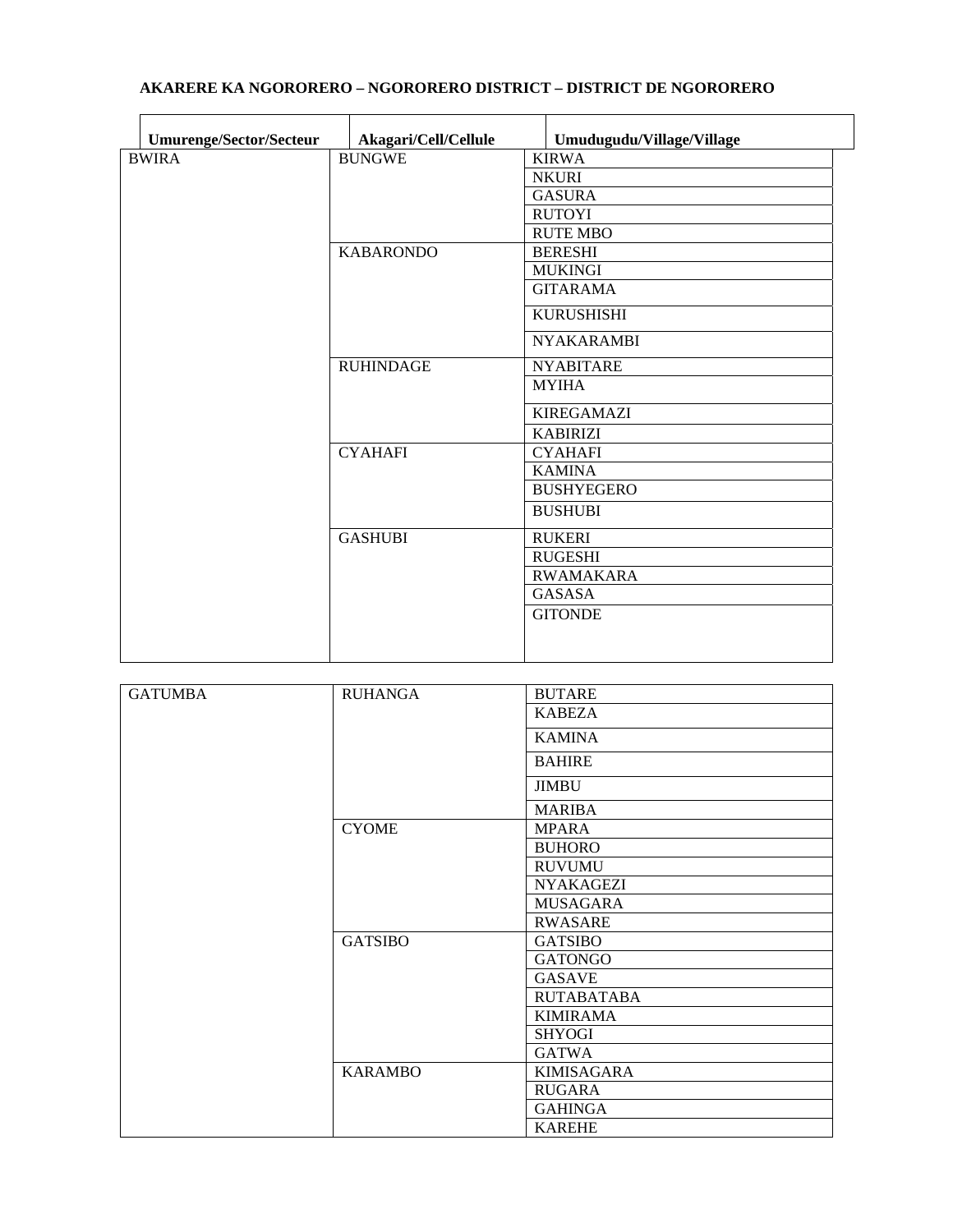|                    | <b>KABARORE</b>    |
|--------------------|--------------------|
|                    | <b>GITEGA</b>      |
|                    | <b>NTEKO</b>       |
| <b>RUSUMO</b>      | <b>KAGARAMA</b>    |
|                    | MUKARAGATA         |
|                    | <b>MATABA</b>      |
|                    | <b>RUSUMO</b>      |
| <b>KAMASIGA</b>    | <b>MUTEKERI</b>    |
|                    | <b>KAREHE</b>      |
|                    | <b>BYIMANA</b>     |
|                    | <b>NYENYERI</b>    |
|                    | <b>RUGARI</b>      |
|                    | <b>RUGESHI</b>     |
|                    | <b>KAMANA</b>      |
| <b>MARANTIMA</b>   | <b>KAGUGU</b>      |
|                    |                    |
|                    | <b>KARAMBO</b>     |
|                    | <b>KIRIBATA</b>    |
|                    | <b>MUNYEGERA</b>   |
|                    | <b>MUVUGANGOMA</b> |
|                    | <b>RUGARIKA</b>    |
| <b>BUGENDABARI</b> | <b>KABUGA</b>      |
|                    | <b>KAMONYI</b>     |
|                    | <b>MUKONI</b>      |
|                    | <b>MITUGA</b>      |
| <b>GATARE</b>      | <b>BUYUNGU</b>     |
|                    |                    |
|                    | <b>KIGARAMA</b>    |
|                    | <b>MUHORORO</b>    |
|                    | <b>NYAGISOZI</b>   |
|                    |                    |
| <b>RUNYINYA</b>    | <b>MAREMBO</b>     |
|                    | <b>RUGARAMBIRO</b> |
|                    | <b>MURAMBI</b>     |
|                    | <b>RWAMIKO</b>     |
| <b>GATEGA</b>      | <b>RUTSIRO</b>     |
|                    | <b>CYAHAFI</b>     |
|                    | <b>HURIRO</b>      |
|                    | <b>SERERI</b>      |
|                    | <b>KABENGE</b>     |
|                    |                    |
|                    | <b>GASOVU</b>      |
|                    | <b>GASHARU</b>     |
|                    | <b>KAGARAMA</b>    |
|                    | <b>GAPFURA</b>     |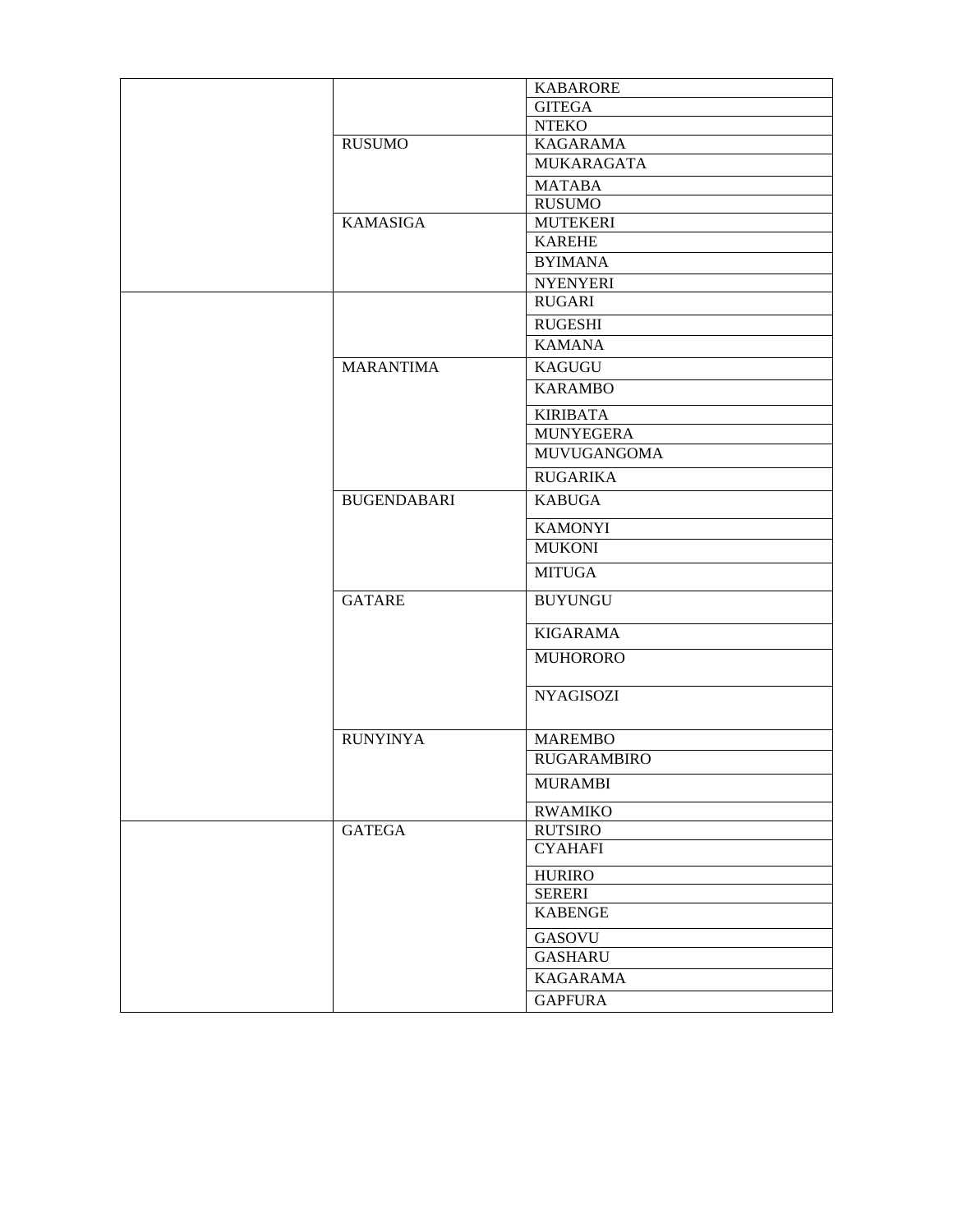| Umurenge/Sector/Secteur | Akagari/Cell/Cellule | Imidugudu/Village/Village |
|-------------------------|----------------------|---------------------------|
| <b>KABAYA</b>           | <b>GASEKE</b>        | <b>MUBUGU</b>             |
|                         |                      | <b>KAMUHIRWA</b>          |
|                         |                      | <b>CYASENGE</b>           |
|                         |                      | <b>KAMPINGA</b>           |
|                         |                      | <b>MBANDARI</b>           |
|                         |                      | <b>KAGESHI</b>            |
|                         |                      | <b>RUGARAMBIRO</b>        |
|                         | <b>KABAYA</b>        | <b>RUSISIRO</b>           |
|                         |                      | <b>NTOSHO</b>             |
|                         |                      | <b>KIYOVU</b>             |
|                         |                      | <b>MIGONGO</b>            |
|                         |                      | <b>RUREMBO</b>            |
|                         |                      | <b>BITARE</b>             |
|                         |                      | <b>RWANTOZI</b>           |
|                         | <b>BUSUNZU</b>       | KINYAMIYAGA               |
|                         |                      | <b>KABERE</b>             |
|                         |                      | <b>GITABA</b>             |
|                         |                      | <b>KABARENZI</b>          |
|                         |                      | <b>KABUGANZA</b>          |
|                         |                      | <b>KABUSIZI</b>           |
|                         | <b>NYENYERI</b>      | <b>KABASARE</b>           |
|                         |                      | <b>GASHYITSI</b>          |
|                         |                      | <b>KIRWA</b>              |
|                         |                      | <b>NYAMUGARI</b>          |
|                         |                      | <b>BUKONDE</b>            |
|                         |                      | <b>KIMIRAMBA</b>          |
|                         |                      | <b>NYASENGE</b>           |
|                         | <b>NGOMA</b>         | <b>NYAMUGEYO</b>          |
|                         |                      | <b>BUTARE</b>             |
|                         |                      | <b>GITUMBA</b>            |
|                         |                      | <b>NGOMA</b>              |
|                         |                      | <b>RUTOYI</b>             |
|                         |                      | <b>HANIKA</b>             |
|                         |                      | <b>GISEBEYA</b>           |
|                         | <b>MWENDO</b>        | <b>BUKONDE</b>            |
|                         |                      | <b>BUTARE</b>             |
|                         |                      | <b>KABEZA</b>             |
|                         |                      | <b>KARAMBI</b>            |
|                         |                      | <b>MERABUYE</b>           |
|                         |                      | <b>NYABARINDA</b>         |
|                         |                      | <b>RUBAMBIRO</b>          |
| <b>KAGEYO</b>           | NYAMATA              | <b>KAGARAMA</b>           |
|                         |                      | <b>KABUGA</b>             |
|                         |                      |                           |
|                         |                      | <b>BERESHI</b>            |
|                         |                      | <b>KIBANDA</b>            |
|                         |                      | <b>NYAMUTUKU</b>          |
|                         | <b>MUKORE</b>        | <b>KABUHAKE</b>           |
|                         |                      | <b>RUSENYI</b>            |
|                         |                      | <b>GASEKE</b>             |
|                         |                      | <b>GITONGO</b>            |
|                         |                      | <b>NYAMATANGA</b>         |
|                         | <b>KAGESHI</b>       | <b>MUKAKA</b>             |
|                         |                      | <b>KANTARA</b>            |
|                         |                      | <b>RUGANDA</b>            |
|                         |                      | <b>KARIHA</b>             |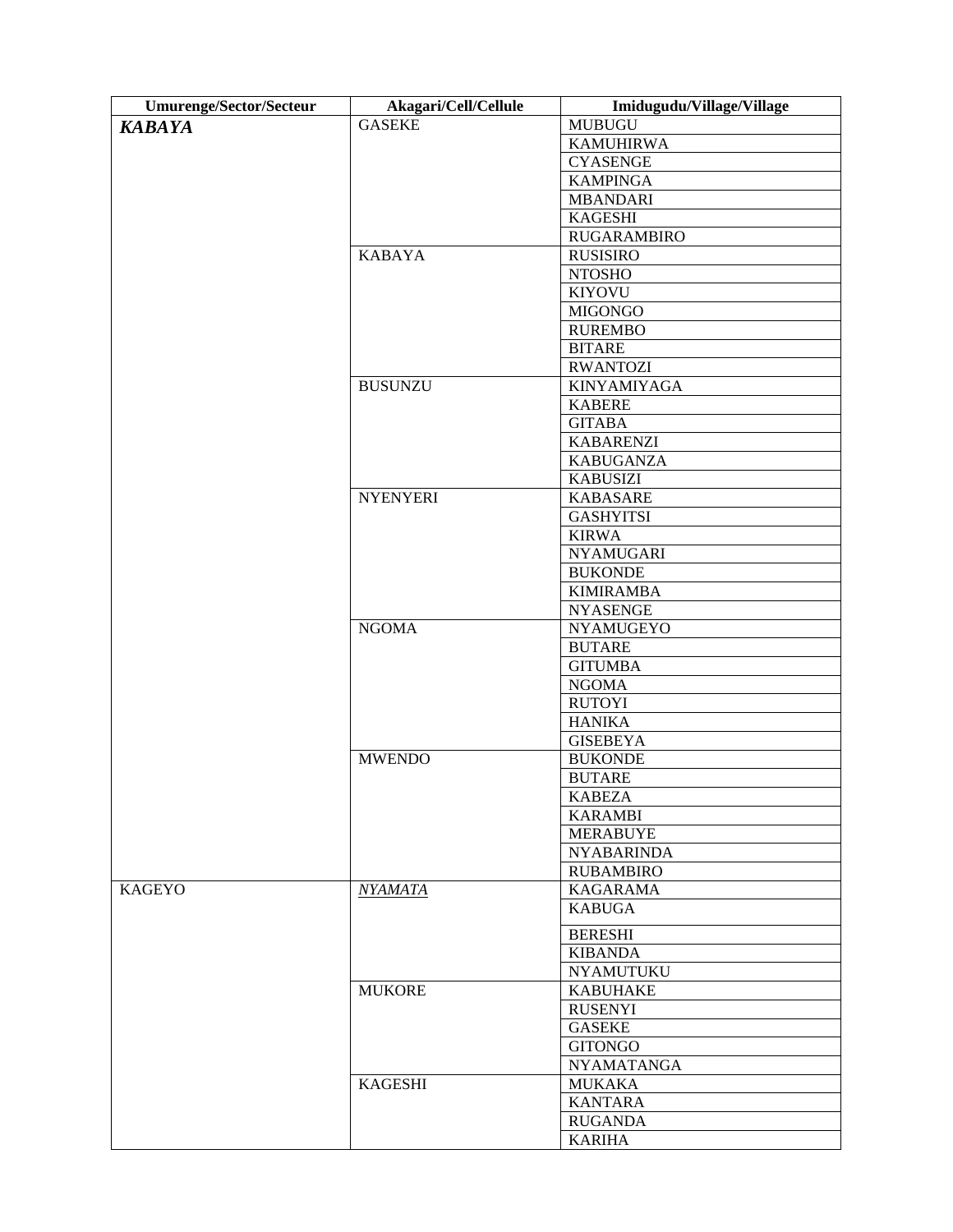| <b>Umurenge/Sector/Secteur</b> | Akagari/Cell/Cellule | Imidugudu/Village/Village |
|--------------------------------|----------------------|---------------------------|
|                                |                      | <b>CYUNGO</b>             |
|                                | <b>MURAMBA</b>       | <b>RURAMBO</b>            |
|                                |                      | <b>MURANGARA</b>          |
|                                |                      | <b>GASHINGE</b>           |
|                                |                      | <b>KABYAZA</b>            |
|                                | <b>KIRWA</b>         | <b>GUHONGA</b>            |
|                                |                      | <b>GATOVU</b>             |
|                                |                      | <b>KABAGARI</b>           |
|                                |                      | <b>NYARUZENGA</b>         |
|                                | <b>RWAMAMARA</b>     | <b>GISEKE</b>             |
|                                |                      | <b>GASIZA</b>             |
|                                |                      | <b>GASEKE</b>             |
|                                |                      | <b>MUBUGA</b>             |
| <b>KAVUMU</b>                  | <b>RUGESHI</b>       | <b>CYUZI</b>              |
|                                |                      | <b>KABEZA</b>             |
|                                |                      | <b>KARA MBI</b>           |
|                                |                      | <b>GASUMO</b>             |
|                                |                      | <b>MWIYANIKE</b>          |
|                                | <b>TETERO</b>        | <b>BERESHI</b>            |
|                                |                      | <b>KASUMO</b>             |
|                                |                      | <b>GATSIBO</b>            |
|                                |                      | <b>RUHERAHERE</b>         |
|                                |                      | <b>MIZINGO</b>            |
|                                | <b>NYAMUGEYO</b>     | <b>KABERE</b>             |
|                                |                      | <b>GATOVU</b>             |
|                                |                      | <b>NYABUBANDA</b>         |
|                                |                      | <b>MURIMBA</b>            |
|                                |                      | <b>KARAMBO</b>            |
|                                | <b>BIREMBO</b>       | <b>GASHAKI</b>            |
|                                |                      | <b>BUHUMA</b>             |
|                                |                      | <b>KANTOBO</b>            |
|                                |                      | <b>NYABITSINA</b>         |
|                                |                      | <b>RWANAMIZA</b>          |
|                                | <b>MURINZI</b>       | <b>RUHURURA</b>           |
|                                |                      | <b>NYARAMBA</b>           |
|                                |                      | <b>CYASENGE</b>           |
|                                |                      | <b>GASIBYA</b>            |
|                                |                      | <b>NTEBEYINUMA</b>        |
|                                | <b>GITWA</b>         | <b>KARAMBI</b>            |
|                                |                      | <b>NYAMUGARI</b>          |
|                                |                      | <b>KAZIBA</b>             |
|                                |                      | <b>NYARUKARA</b>          |
|                                |                      | <b>BIRARO</b>             |
|                                |                      |                           |
| <b>MATYAZO</b>                 | <b>RUTARE</b>        | <b>RUHURURA</b>           |
|                                |                      | <b>NYAKIRIBA</b>          |
|                                |                      | <b>RWAMABUYE</b>          |
|                                |                      | <b>SHORI</b>              |
|                                |                      | <b>KABINGO</b>            |
|                                | <b>GITEGA</b>        | GASAYO                    |
|                                |                      | <b>MUGUMIRA</b>           |
|                                |                      | <b>GAHANDA</b>            |
|                                |                      | <b>BARAMA</b>             |
|                                |                      | <b>GATAKA</b>             |
|                                |                      | <b>RWANKENKE</b>          |
|                                | <b>BINAMA</b>        | <b>KASEKE</b>             |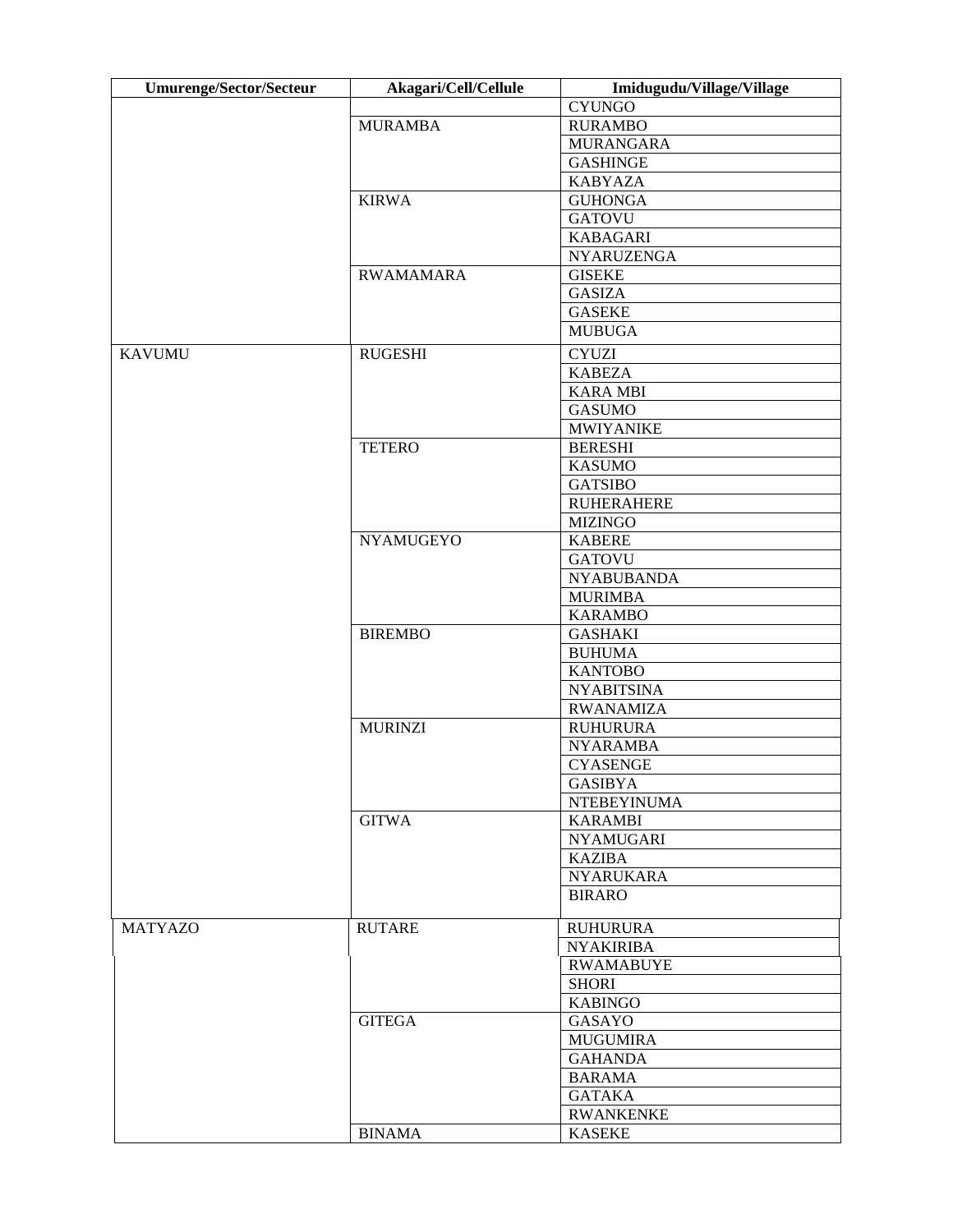| <b>Umurenge/Sector/Secteur</b> | Akagari/Cell/Cellule | Imidugudu/Village/Village |
|--------------------------------|----------------------|---------------------------|
|                                |                      | <b>NYAGISOZI</b>          |
|                                |                      | <b>KAVUMU</b>             |
|                                |                      | <b>KABUYE</b>             |
|                                |                      | <b>BUSORO</b>             |
|                                | <b>MATARE</b>        | <b>GAKO</b>               |
|                                |                      | KAMASORORO                |
|                                |                      | <b>MUNYINYA</b>           |
|                                |                      | <b>GITEGA</b>             |
|                                |                      | <b>NYENYERI</b>           |
|                                |                      | <b>RUBONA</b>             |
|                                | <b>RWAMIKO</b>       | <b>RWAMIKO</b>            |
|                                |                      | <b>NYABIKENKE</b>         |
|                                |                      | <b>RUSORORO</b>           |
|                                |                      | <b>RMATARE</b>            |
| <b>MUHANDA</b>                 | <b>NGANZO</b>        | <b>MUREHE</b>             |
|                                |                      | <b>GISEBEYA</b>           |
|                                |                      | <b>NTARUKO</b>            |
|                                |                      | <b>GISUNZU</b>            |
|                                |                      | <b>MISEMBURO</b>          |
|                                |                      | <b>GISAYO</b>             |
|                                | <b>MASHYA</b>        | <b>BYEREZO</b>            |
|                                |                      | <b>RUBAYA</b>             |
|                                |                      | <b>KAGANO</b>             |
|                                |                      | <b>KAZUBA</b>             |
|                                |                      | <b>KARUHINDURA</b>        |
|                                |                      | <b>MARYOHA</b>            |
|                                | <b>BUGARURA</b>      | <b>RUNAYU</b>             |
|                                |                      | <b>BURORERO</b>           |
|                                |                      | <b>CYIHUBI</b>            |
|                                |                      | <b>NGANDO</b>             |
|                                |                      | <b>NKONGORA</b>           |
|                                |                      | <b>GATOVU</b>             |
|                                | <b>RUTAGARA</b>      | MUSHISHIRO                |
|                                |                      | <b>NYANSHUNDURA</b>       |
|                                |                      | <b>GASEKE</b>             |
|                                |                      | <b>RUKONDO</b>            |
|                                |                      | <b>NYA MUTONI</b>         |
|                                |                      | <b>BAMBIRO</b>            |
|                                |                      | <b>KABARI</b>             |
|                                |                      | <b>KAMASHYA</b>           |
|                                |                      | <b>RURAMBO</b>            |
|                                | <b>NGOMA</b>         | <b>BUGOBORA</b>           |
|                                |                      | <b>RUGANDA</b>            |
|                                |                      | <b>KARAMBI</b>            |
|                                |                      | <b>NTENDURE</b>           |
|                                |                      | <b>GACACA</b>             |
|                                |                      | <b>RUCANO</b>             |
|                                | <b>GASIZA</b>        | <b>RWANTOBOTOBO</b>       |
|                                |                      | <b>MURANDAMA</b>          |
|                                |                      |                           |
|                                |                      | <b>GASIZA</b>             |
|                                |                      | <b>KAMAZIMWE</b>          |
|                                |                      | <b>KABEZA</b>             |
|                                |                      | <b>RUKOBORA</b>           |
|                                |                      | <b>NYENYERI</b>           |
|                                |                      |                           |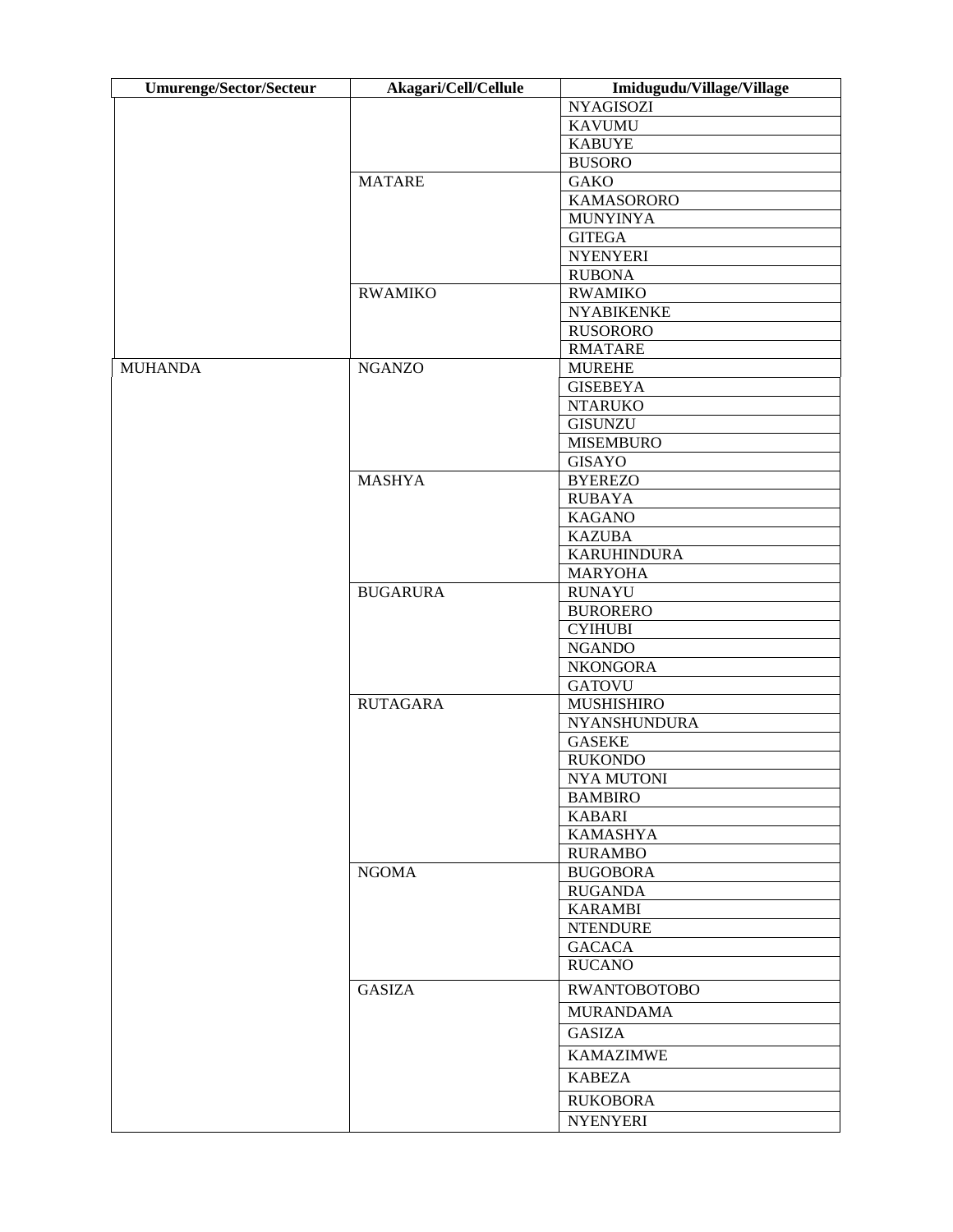| <b>Umurenge/Sector/Secteur</b> | Akagari/Cell/Cellule | Imidugudu/Village/Village |
|--------------------------------|----------------------|---------------------------|
| <b>MUHORORO</b>                | <b>RUSORORO</b>      | <b>GISOVU</b>             |
|                                |                      | <b>RONGI</b>              |
|                                |                      | <b>BUHIRU</b>             |
|                                |                      | <b>BADANGA</b>            |
|                                |                      | <b>KAGUNGA</b>            |
|                                |                      | <b>KATURURU</b>           |
|                                | <b>MUBUGA</b>        | <b>GASOVU</b>             |
|                                |                      | <b>MURAMBI</b>            |
|                                |                      | <b>MITSIMBI</b>           |
|                                |                      | <b>GASHONYI</b>           |
|                                |                      | <b>NYABIGOGORO</b>        |
|                                |                      | <b>BURENGO</b>            |
|                                |                      | <b>NYAMIRAMA</b>          |
|                                | <b>RUGOGWE</b>       | <b>NGANZO</b>             |
|                                |                      | <b>RUGOGWE</b>            |
|                                |                      | <b>KABYINIRO</b>          |
|                                |                      | <b>SHORI</b>              |
|                                | <b>MYIHA</b>         | <b>MYIHA</b>              |
|                                |                      | <b>BUTINZA</b>            |
|                                |                      | <b>KIBINGO</b>            |
|                                | <b>BWERAMANA</b>     | <b>KARENGE</b>            |
|                                |                      | <b>BUYENZI</b>            |
|                                |                      | <b>NYAGASEKE</b>          |
|                                |                      | <b>RUHANGA</b>            |
|                                |                      | <b>GAKOMEYE</b>           |
|                                | <b>SANZA</b>         |                           |
|                                |                      | <b>KANSI</b>              |
|                                |                      | <b>GASHYUSHYA</b>         |
|                                |                      | <b>NYARUHONDO</b>         |
|                                |                      | <b>MUBUGA</b>             |
|                                |                      | <b>SANZA</b>              |
| <b>NDARO</b>                   | <b>KABAGESHI</b>     | <b>GISHARO</b>            |
|                                |                      | <b>KABUGA</b>             |
|                                |                      | <b>MASORO</b>             |
|                                |                      | <b>RUHANDA</b>            |
|                                |                      | <b>KANDAMIRA</b>          |
|                                | <b>KINYOVI</b>       | <b>RUSEBEYA</b>           |
|                                |                      | <b>GAHUNGA</b>            |
|                                |                      | <b>GISEKE</b>             |
|                                |                      | <b>RUGEYO</b>             |
|                                | <b>KIBANDA</b>       | <b>RUHUHA</b>             |
|                                |                      | <b>RWAMBOGO</b>           |
|                                |                      | <b>KAMINA</b>             |
|                                |                      | <b>KIROMBOZI</b>          |
|                                |                      | <b>RUTAMBIRO</b>          |
|                                |                      | <b>KIMIREHE</b>           |
|                                |                      | <b>RWAMATEKE</b>          |
|                                |                      | <b>KIDEBERI</b>           |
|                                |                      |                           |
|                                | <b>BITABAGE</b>      | <b>GASHARU</b>            |
|                                |                      | <b>RWAMIKERI</b>          |
|                                |                      | <b>GITUZA</b>             |
|                                |                      | <b>KAMUYOBORO</b>         |
|                                |                      | <b>NGOGO</b>              |
|                                |                      | <b>KINGA</b>              |
|                                |                      | <b>NGANZO</b>             |
|                                |                      |                           |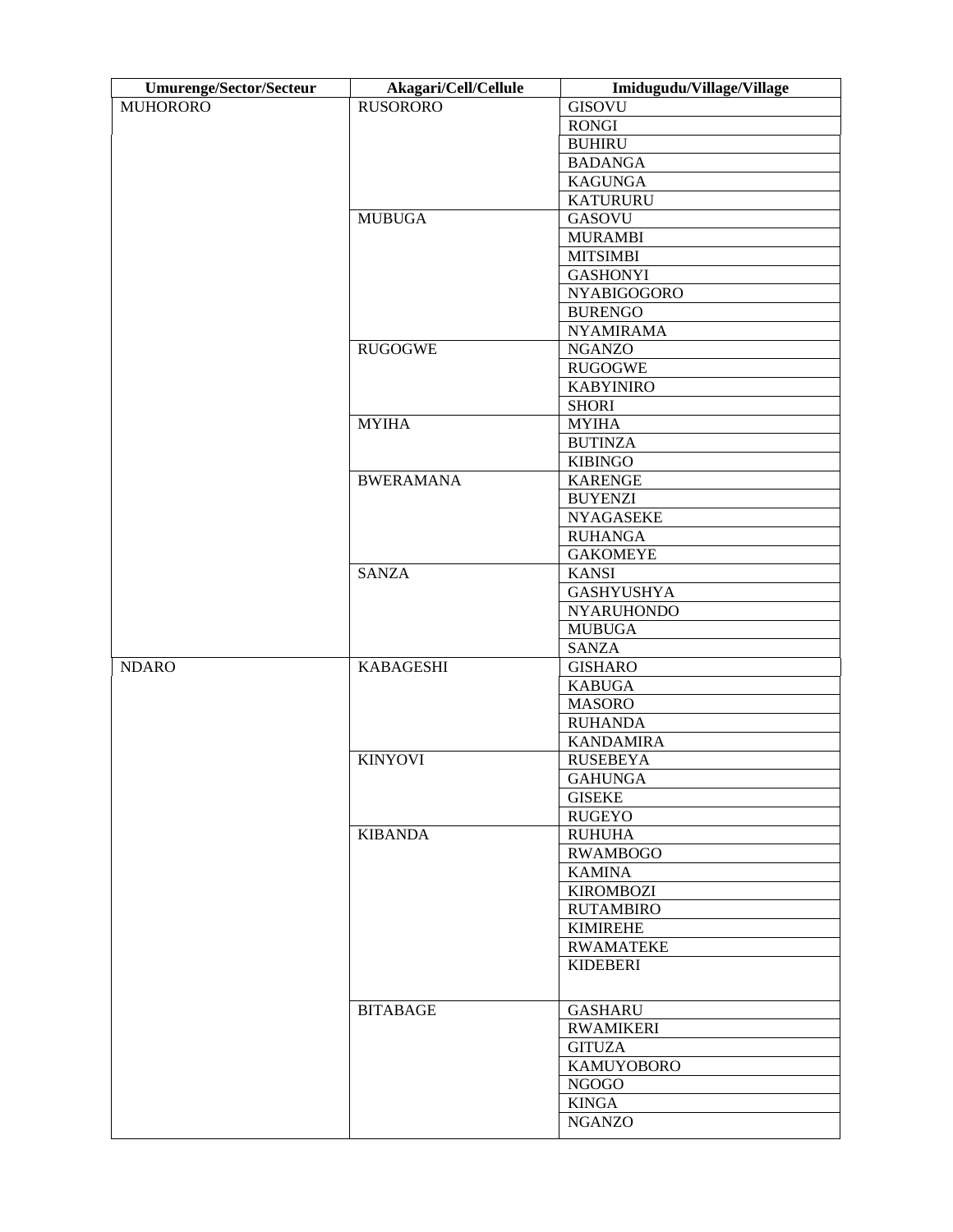| <b>Umurenge/Sector/Secteur</b> | Akagari/Cell/Cellule | Imidugudu/Village/Village |
|--------------------------------|----------------------|---------------------------|
|                                |                      | <b>NYAMUGARI</b>          |
|                                | <b>BIJYOJYO</b>      | <b>CYAJONGO</b>           |
|                                |                      | <b>RUNYONI</b>            |
|                                |                      | <b>KIBUGA</b>             |
|                                |                      | <b>NTARAGA</b>            |
|                                |                      | <b>KAVUMU</b>             |
|                                |                      | <b>BIRIMA</b>             |
|                                |                      | <b>BIJYOJYO</b>           |
|                                |                      | <b>RUTONDE</b>            |
| NGORORERO                      | <b>KAZABE</b>        | <b>NGORORERO</b>          |
|                                |                      | <b>KAZABE</b>             |
|                                |                      | <b>BUTEZI</b>             |
|                                |                      | <b>MURAMBI</b>            |
|                                |                      | <b>CYANSI</b>             |
|                                | <b>RUSUSA</b>        | <b>RUKARAGATA</b>         |
|                                |                      | <b>RUSUSA</b>             |
|                                |                      | <b>KABAGARI</b>           |
|                                | <b>NYANGE</b>        | <b>NYANGE</b>             |
|                                |                      |                           |
|                                |                      | <b>MAZIMERU</b>           |
|                                |                      | <b>GATARE</b>             |
|                                |                      | <b>KARAMA</b>             |
|                                |                      | <b>GIHE</b>               |
|                                |                      | <b>KABEZI</b>             |
|                                |                      | <b>TURAMIGINA</b>         |
|                                |                      | <b>NYAKAGANZA</b>         |
|                                | <b>MUGANO</b>        | <b>RWEZAMENYO</b>         |
|                                |                      | KANIGA                    |
|                                |                      | <b>GAKOMA</b>             |
|                                |                      | <b>NYARUNYINYA</b>        |
|                                |                      | <b>MUGANO</b>             |
|                                |                      | <b>NGANZO</b>             |
|                                |                      | <b>MURAMBI</b>            |
|                                |                      | <b>NYAMABUYE</b>          |
|                                | <b>TORERO</b>        | <b>KARERA</b>             |
|                                |                      | <b>NYAKARIBA</b>          |
|                                |                      | <b>KIRWA</b>              |
|                                |                      | <b>NYAMABUYE</b>          |
|                                |                      | <b>GITWA</b>              |
|                                |                      | <b>RUHUNGA SUD</b>        |
|                                |                      | <b>RUHUNGA West</b>       |
|                                | <b>KASEKE</b>        | <b>MWIYANIKE</b>          |
|                                |                      | <b>MUBUGA</b>             |
|                                |                      | <b>KASEKE</b>             |
|                                |                      | <b>NYAGASAMBA</b>         |
|                                |                      | <b>GISAYO</b>             |
|                                |                      |                           |
|                                |                      | <b>GATARE</b>             |
|                                |                      | <b>CYANDAGWA</b>          |
| <b>NYANGE</b>                  | <b>NTSIBO</b>        | <b>MURAMBI</b>            |
|                                |                      | <b>ZEGENYA</b>            |
|                                |                      | <b>NSIBO</b>              |
|                                |                      | <b>MUGANZA</b>            |
|                                |                      | <b>CYAMBOGO</b>           |
|                                |                      | <b>VUNGU</b>              |
|                                |                      | <b>NYANGE</b>             |
|                                |                      | <b>KANYINYA</b>           |
|                                | <b>GASEKE</b>        | <b>GASEKE</b>             |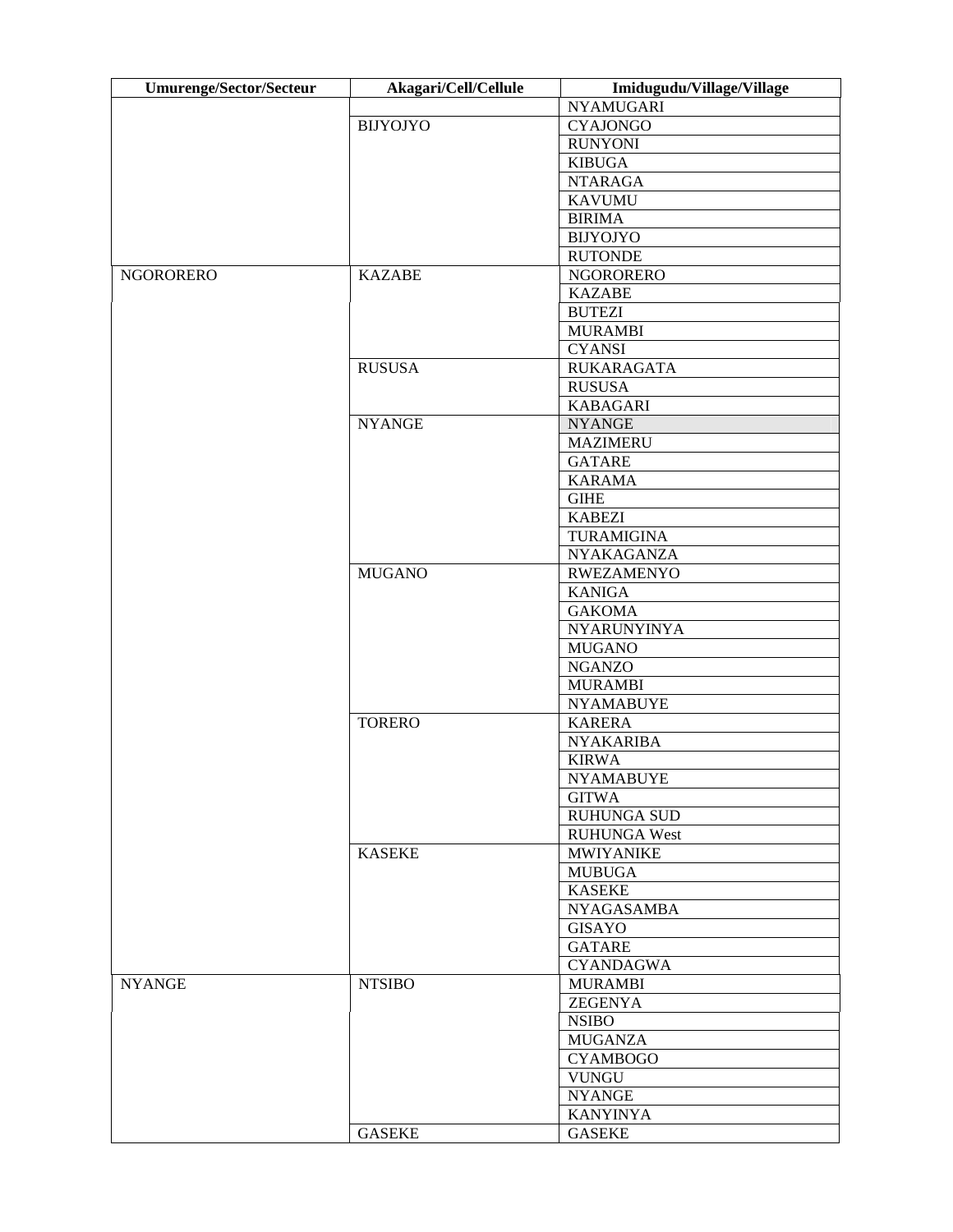| <b>Umurenge/Sector/Secteur</b> | Akagari/Cell/Cellule | Imidugudu/Village/Village |
|--------------------------------|----------------------|---------------------------|
|                                |                      | <b>GIKO</b>               |
|                                |                      | <b>NGOBAGOBA</b>          |
|                                |                      | <b>DUTWE</b>              |
|                                |                      | <b>KABUYE</b>             |
|                                | <b>VUGANYANA</b>     | <b>KARA MBO</b>           |
|                                |                      | <b>KAKINYONI</b>          |
|                                |                      | <b>MBOGO</b>              |
|                                |                      | <b>NYAMYUNGO</b>          |
|                                |                      | <b>NYAGATAMA</b>          |
|                                |                      | <b>KAMURIZA</b>           |
|                                |                      | <b>NGORORE</b>            |
|                                |                      | <b>KAZENGA</b>            |
|                                | <b>BAMBIRO</b>       | <b>MUZI</b>               |
|                                |                      |                           |
|                                |                      | <b>RWASANKUBA</b>         |
|                                |                      | <b>BUGARE</b>             |
|                                |                      | <b>GAKOMA</b>             |
|                                |                      | <b>BUTARE</b>             |
|                                |                      | <b>NYARUSHUBI</b>         |
| SOVU                           | <b>RUTOVU</b>        | <b>NGAZA</b>              |
|                                |                      | <b>RUKERI</b>             |
|                                |                      | <b>NGUGU</b>              |
|                                |                      | <b>GASIZA</b>             |
|                                |                      | KIGUSU                    |
|                                |                      | <b>KANYIRAJANA</b>        |
|                                | <b>BIREMBO</b>       | <b>MUYANGE</b>            |
|                                |                      | <b>SHANO</b>              |
|                                |                      | <b>KABAYENGO</b>          |
|                                |                      | <b>RUSEKE</b>             |
|                                |                      |                           |
|                                |                      | <b>MAHEMBE</b>            |
|                                | <b>MUSENYI</b>       | <b>GISIZA</b>             |
|                                |                      | <b>GIHONGA</b>            |
|                                |                      | <b>RUBINDI</b>            |
|                                |                      | <b>KABUGA</b>             |
|                                |                      | <b>GISAKAVU</b>           |
|                                | <b>KANYANA</b>       | <b>GASHIHE</b>            |
|                                |                      | <b>RUGANDA</b>            |
|                                |                      | <b>GAHOMBO</b>            |
|                                |                      | <b>BITABA</b>             |
|                                |                      | <b>RUSEBEYA</b>           |
|                                |                      | <b>MUGOBATI</b>           |
|                                | <b>KAGANO</b>        | <b>KARAMBO</b>            |
|                                |                      | <b>NDAGARAGO</b>          |
|                                |                      | <b>GITABAGE</b>           |
|                                |                      | <b>NYAMUZA</b>            |
|                                |                      | <b>RUSENGE</b>            |
|                                | <b>NYABIPFURA</b>    | <b>GATARE</b>             |
|                                |                      | <b>SANZARE</b>            |
|                                |                      | <b>MIGENDEZO</b>          |
|                                |                      |                           |
|                                |                      | <b>BUTENGA</b>            |
|                                |                      | <b>NYIRABWINA</b>         |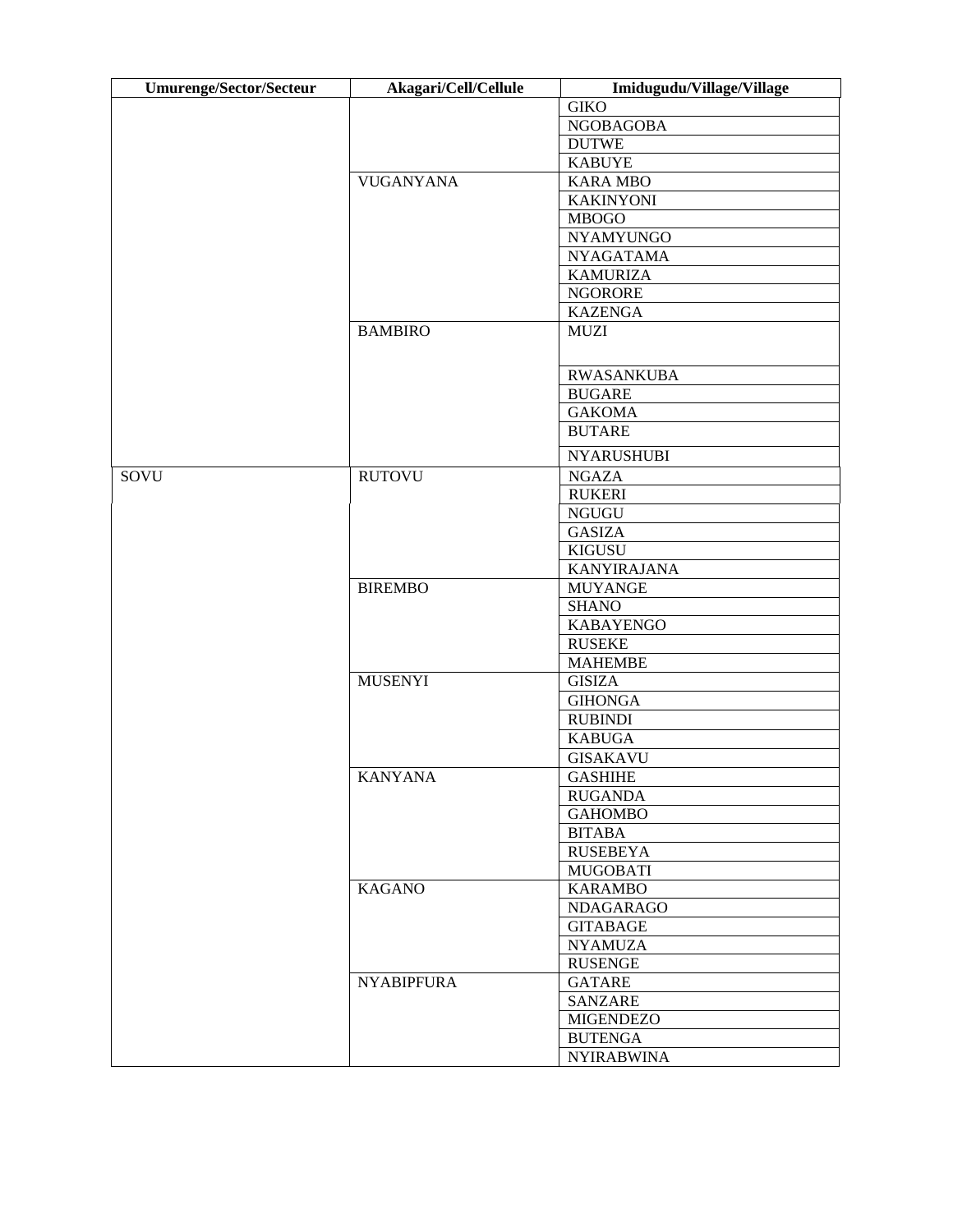## **AKARERE KA RUBAVU – RUBAVU DISTRICT – DISTRICT DE RUBAVU**

| <b>Umurenge/Sector/Secteur</b> | Akagari/Cell/Cellule | Umudugudu/Village/Village |
|--------------------------------|----------------------|---------------------------|
| <b>NYAMYUMBA</b>               | <b>MUNANIRA</b>      | <b>BUSUMBA</b>            |
|                                |                      | <b>SHUSHO</b>             |
|                                |                      | <b>BETEREHEMU</b>         |
|                                |                      | <b>KEYA</b>               |
|                                |                      | <b>NYAMIRAMBO</b>         |
|                                |                      | <b>REBERO</b>             |
|                                |                      | <b>BUGARURA</b>           |
|                                |                      | <b>KABAKORA</b>           |
|                                | <b>KIRAGA</b>        | <b>RAMBO</b>              |
|                                |                      | <b>NYARUHONGA</b>         |
|                                |                      | <b>BUKIRO</b>             |
|                                |                      | <b>BUHOGO</b>             |
|                                |                      | <b>KIGUFI</b>             |
|                                |                      | <b>MUKONDO</b>            |
|                                | <b>BURUSHYA</b>      | <b>WINTWARI</b>           |
|                                |                      | <b>MUTEMBE</b>            |
|                                |                      | <b>NGANZO</b>             |
|                                |                      | <b>KABERAMO</b>           |
|                                |                      | <b>KABUYEKERA</b>         |
|                                |                      | <b>KAVUBIRO</b>           |
|                                |                      | <b>MUHINGO</b>            |
|                                | <b>KINIGI</b>        | <b>NYABISUSA</b>          |
|                                |                      | <b>BUREVU</b>             |
|                                |                      | <b>NYAMIKO</b>            |
|                                |                      | <b>GATYAZO</b>            |
|                                |                      | <b>PFUNDA</b>             |
|                                |                      | <b>BUTOZI</b>             |
|                                |                      | <b>KARAMBI</b>            |
|                                | <b>BUSORO</b>        | <b>KIGURI</b>             |
|                                |                      | <b>GATEKO</b>             |
|                                |                      | <b>KABUSHONGO</b>         |
|                                |                      | <b>BUGOMA</b>             |
|                                |                      | <b>BUSHAGI</b>            |
|                                |                      | <b>BUJENJE</b>            |
|                                |                      | <b>BUHANGA</b>            |
|                                |                      | <b>BUVANO</b>             |
|                                |                      | <b>KANAJANA</b>           |
|                                | <b>RUBONA</b>        | <b>BUHARARA</b>           |
|                                |                      | <b>BUTOTORI</b>           |
|                                |                      | <b>BUNYAGO</b>            |
|                                |                      | TAGAZA                    |
|                                |                      | <b>RUREMBO</b>            |
|                                |                      | <b>REMERA</b>             |
|                                |                      | <b>BUGASHA</b>            |
|                                |                      | <b>KABIZA</b>             |
|                                |                      | <b>RUSHAGARA</b>          |
|                                |                      | <b>KABUYEKERA</b>         |
|                                |                      | <b>BURIMA</b>             |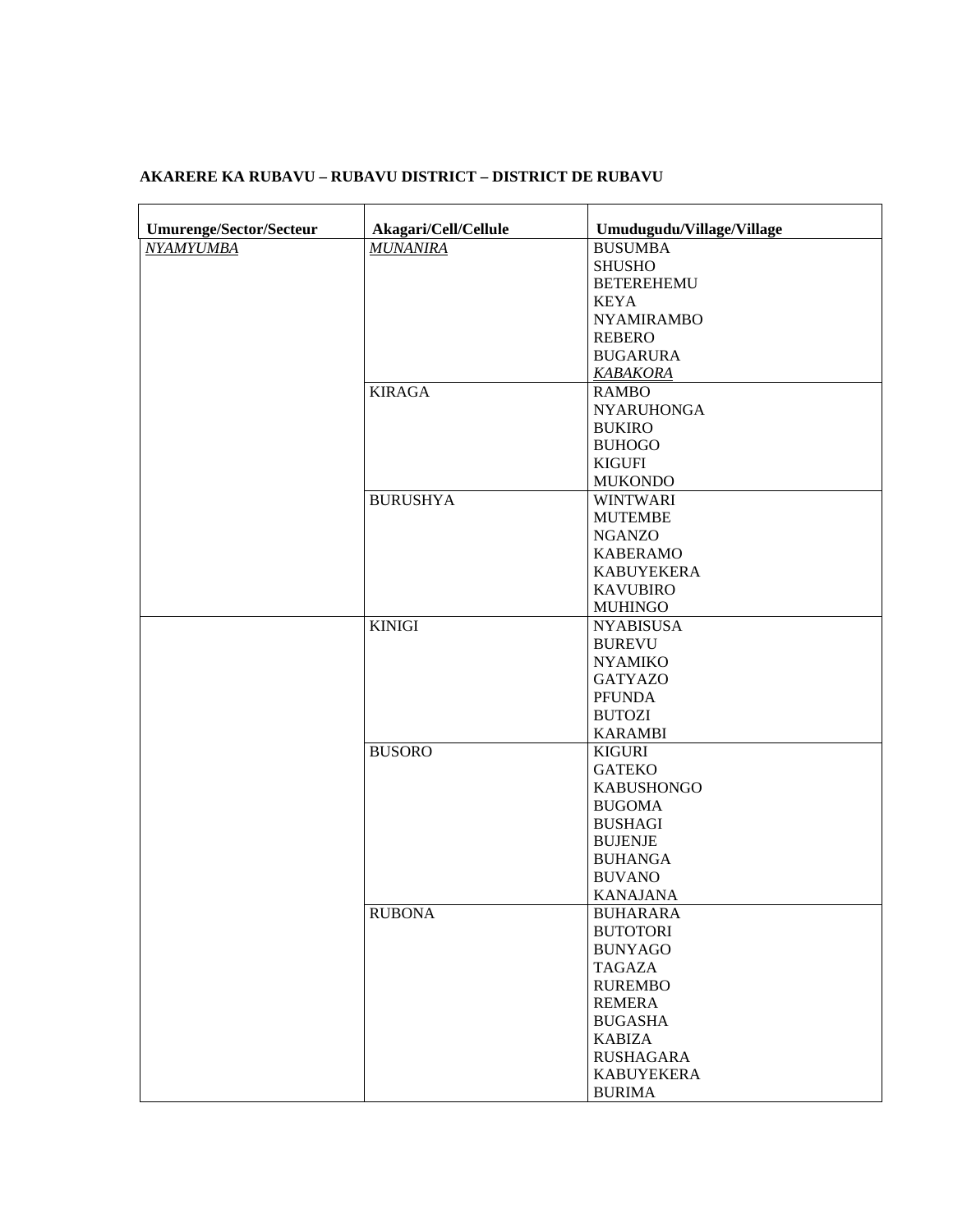| Umurenge/Sector/Secteur | Akagari/Cell/Cellule | Umudugudu/Village/Village |
|-------------------------|----------------------|---------------------------|
| <b>BUSASAMANA</b>       | <b>GACURABWENGE</b>  | <b>KANONDO</b>            |
|                         |                      | <b>BUSANGANYA</b>         |
|                         |                      | <b>NYAMYENGE</b>          |
|                         |                      | <b>KAMUYENZI</b>          |
|                         |                      | <b>GAKOMERO</b>           |
|                         |                      | <b>KANYABIJUMBA</b>       |
|                         |                      |                           |
|                         |                      | <b>NYARUBUYE</b>          |
|                         |                      | <b>BUKUMU</b>             |
|                         |                      | <b>NYARUSOZI</b>          |
|                         |                      | <b>BIZIGURO</b>           |
|                         | <b>GASIZA</b>        | <b>BUNYOGWE</b>           |
|                         |                      | <b>KIRARO</b>             |
|                         |                      | <b>MUNANIRA</b>           |
|                         |                      | <b>KINYANDARO</b>         |
|                         |                      | <b>RWAGARE</b>            |
|                         |                      | <b>GISURA</b>             |
|                         |                      | <b>NYAMIGOGO</b>          |
|                         |                      | <b>MASHINGA</b>           |
|                         |                      | NYARUNEMBWE KIBAVU        |
|                         | <b>GIHONGA</b>       | <b>SARUSHENGO</b>         |
|                         |                      | <b>MARUMBA</b>            |
|                         |                      | <b>NYAMYUMBA</b>          |
|                         |                      | <b>MUBONA</b>             |
|                         | <b>KAGESHI</b>       | <b>RWANKUBA</b>           |
|                         |                      | <b>GAHAMA</b>             |
|                         |                      | <b>RUNARA</b>             |
|                         |                      | <b>GASENYI</b>            |
|                         |                      | <b>KIGEZI</b>             |
|                         |                      | <b>RWAMIGEGA</b>          |
|                         | <b>MAKORO</b>        | <b>MANIKA</b>             |
|                         |                      | <b>KIDADI</b>             |
|                         |                      | <b>GAKUTA</b>             |
|                         |                      | <b>KARAMBI</b>            |
|                         |                      | <b>KABANANI</b>           |
|                         | <b>NYACYONGA</b>     | <b>RWINKA</b>             |
|                         |                      | <b>CYANIKA</b>            |
|                         |                      | <b>KINGOGO</b>            |
|                         |                      | <b>KITAGABWA</b>          |
|                         |                      | <b>KAMIRO</b>             |
|                         |                      | <b>KACYIRU</b>            |
|                         |                      |                           |
|                         | <b>RUSURA</b>        | <b>REBERO</b>             |
|                         |                      | <b>CYAMABUYE</b>          |
|                         |                      | <b>KAGEYO</b>             |
|                         |                      | <b>MUNEGE</b>             |
|                         |                      | <b>KAMBONYI</b>           |
|                         |                      | <b>KINOGO</b>             |
|                         |                      | <b>KAMIVUMBA</b>          |
|                         |                      | <b>KABAGOYI</b>           |
|                         |                      |                           |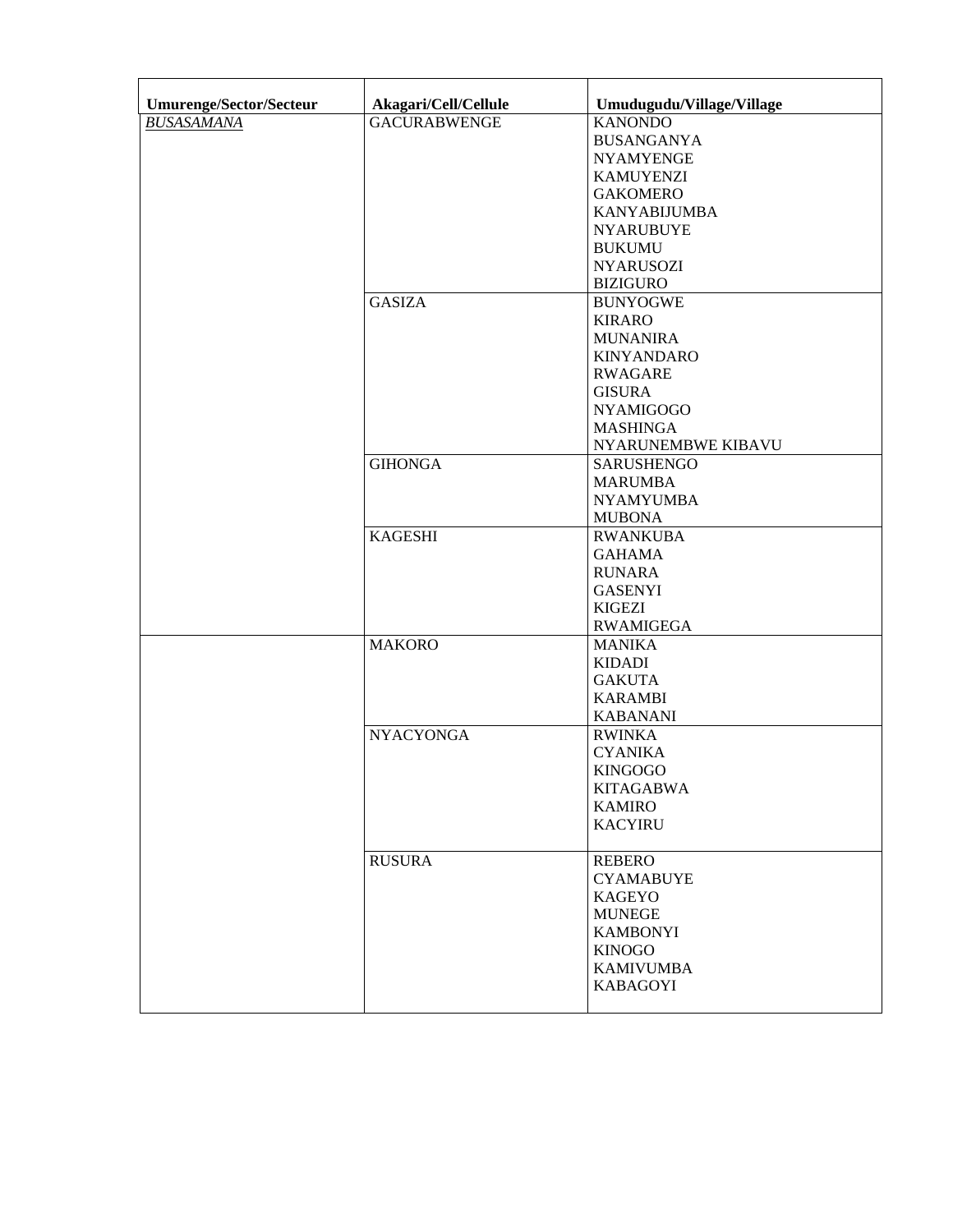| Umurenge/Sector/Secteur | Akagari/Cell/Cellule | Umudugudu/Village/Village         |
|-------------------------|----------------------|-----------------------------------|
| <b>KANAMA</b>           | <b>МАНОКО</b>        | <b>MAHOKO</b>                     |
|                         |                      | <b>NYAMIRAMBO</b>                 |
|                         |                      | <b>SHUSHO</b>                     |
|                         |                      | <b>NYAMUGARI</b>                  |
|                         |                      | <b>KABINDI</b>                    |
|                         |                      | <b>NYAMUREMURE</b>                |
|                         |                      | <b>NYAGASOZI</b>                  |
|                         |                      | <b>KARA</b>                       |
|                         |                      | <b>BIKUKA</b>                     |
|                         |                      | <b>BETANIYA</b>                   |
|                         |                      | <b>RUBARE</b>                     |
|                         |                      | <b>KANAMA</b>                     |
|                         | <b>KAMUHOZA</b>      | <b>RUKORO</b>                     |
|                         |                      |                                   |
|                         |                      | <b>NYANSHUNDURA</b>               |
|                         |                      | <b>RWANKOMO</b>                   |
|                         |                      | <b>KAGARAMA</b>                   |
|                         |                      | <b>BAMBIRO</b>                    |
|                         |                      | <b>NYAMIGOGO</b>                  |
|                         | <b>MUSABIKE</b>      | <b>KABINGO</b>                    |
|                         |                      | <b>NYAKIBANDE</b>                 |
|                         |                      | <b>NTERANYA</b>                   |
|                         |                      | <b>KAGANO</b>                     |
|                         |                      | RYAMIBUNGO KAJE                   |
|                         | <b>RUSONGATI</b>     | <b>MUVEBWA</b>                    |
|                         |                      | <b>KABERE</b>                     |
|                         |                      | <b>NYABITUNDA</b>                 |
|                         |                      | <b>MASHYOZA</b>                   |
|                         |                      | <b>KIBUGA</b>                     |
|                         |                      | <b>GIHURIZO</b>                   |
|                         |                      | <b>BUSESA</b>                     |
|                         | <b>NKOMANE</b>       | <b>GASHASHO</b>                   |
|                         |                      | <b>GATSINA</b>                    |
|                         |                      |                                   |
|                         |                      | <b>RWANZUKI</b><br><b>NKOMANE</b> |
|                         |                      |                                   |
|                         |                      | <b>NYABISHONGO</b>                |
|                         | <b>KARAMBO</b>       | <b>NDONGOSHORI</b>                |
|                         |                      | <b>MUTANDA</b>                    |
|                         |                      | <b>GAHUNGA</b>                    |
|                         |                      | <b>MARIBA</b>                     |
|                         | <b>YUNGWE</b>        | <b>RUGEGE</b>                     |
|                         |                      | <b>BWIKURURE</b>                  |
|                         |                      | <b>YUNGWE</b>                     |
|                         |                      | <b>GIKOMERO</b>                   |
|                         |                      | <b>RUGOGWE</b>                    |
|                         |                      | <b>RUTAGARA</b>                   |
| <b>KANZENZE</b>         | <b>KIREREMA</b>      | <b>KABARI</b>                     |
|                         |                      | <b>RUSHASHO</b>                   |
|                         |                      | <b>BISESERO</b>                   |
|                         |                      | <b>KANYAMIRINGA</b>               |
|                         | <b>KANYIRABIGOGO</b> | <b>MIZINGO</b>                    |
|                         |                      | <b>GIRAMATA</b>                   |
|                         |                      | <b>KABANA</b>                     |
|                         |                      | <b>MURAMBI</b>                    |
|                         |                      |                                   |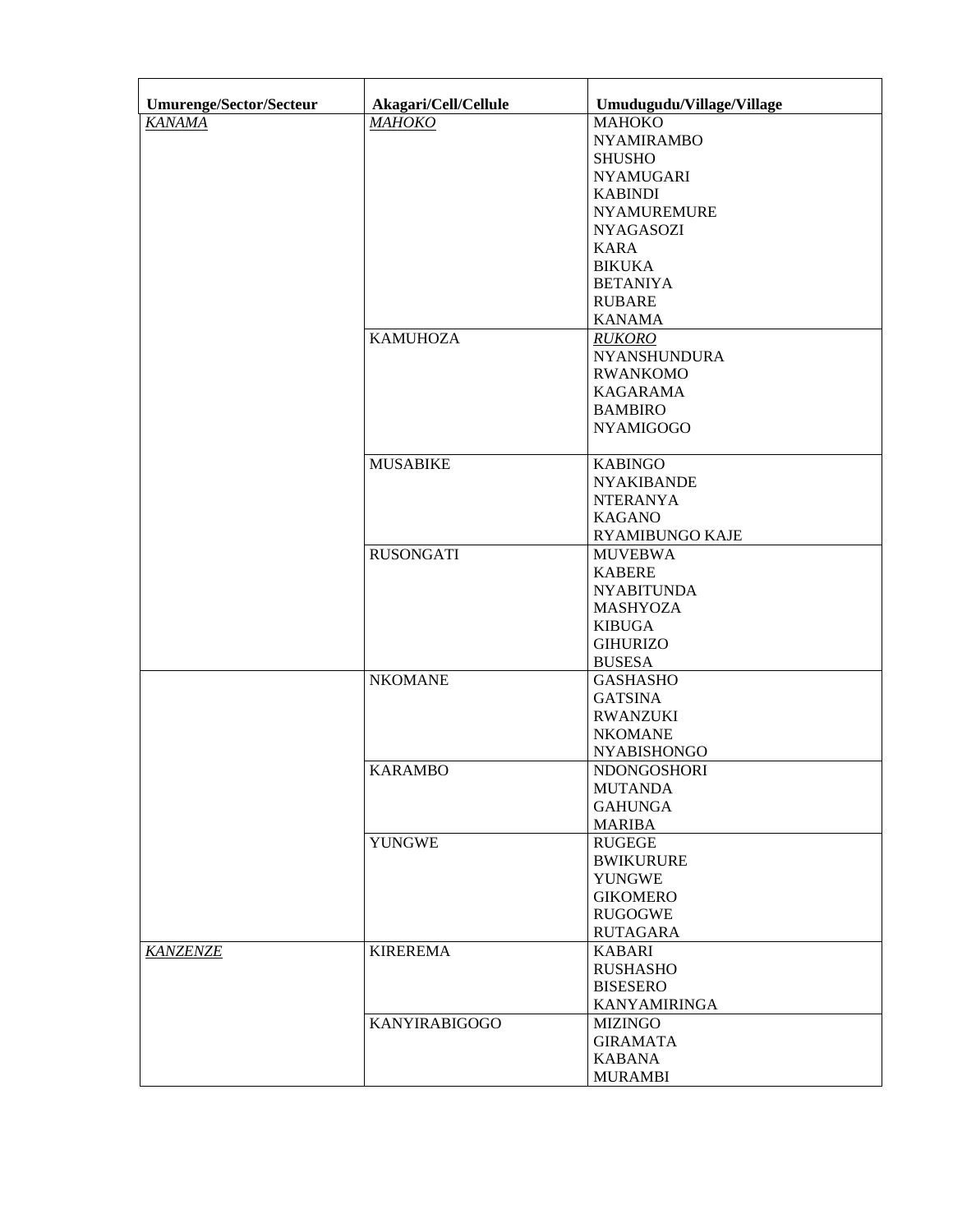| Umurenge/Sector/Secteur | Akagari/Cell/Cellule | Umudugudu/Village/Village |
|-------------------------|----------------------|---------------------------|
|                         | <b>MURAMBA</b>       | <b>TUBINDI</b>            |
|                         |                      | <b>KANYA</b>              |
|                         |                      | <b>MUGWANEZA</b>          |
|                         |                      | <b>RUBARA</b>             |
|                         | <b>NYARUTEME</b>     | <b>KABERE</b>             |
|                         |                      | <b>RUGARI</b>             |
|                         |                      | <b>KARAGARAGO</b>         |
|                         | <b>NYAMIRANGO</b>    | <b>GASIZI</b>             |
|                         |                      | <b>NYABARONGO</b>         |
|                         |                      | <b>MARERU</b>             |
|                         |                      | <b>KINKWARE</b>           |
|                         | <b>NYAMIKONGI</b>    | <b>CYIVUGIZA</b>          |
|                         |                      | <b>RWAMIKUNGU</b>         |
|                         |                      | <b>KABASHUMBA</b>         |
|                         |                      | <b>NKAMIRA</b>            |
| <b>MUDENDE</b>          | <b>MICINYIRO</b>     | <b>KANOMBE</b>            |
|                         |                      | <b>TETERO</b>             |
|                         |                      | <b>GASIZA</b>             |
|                         |                      | <b>GISANGANI</b>          |
|                         |                      | <b>MICINYIRO</b>          |
|                         |                      | <b>KANYAMITURA</b>        |
|                         | <b>MIRINDI</b>       | <b>KIRYOHA</b>            |
|                         |                      | <b>MIRINDI</b>            |
|                         |                      | <b>GASUMBA</b>            |
|                         |                      | <b>TAMIRA</b>             |
|                         |                      |                           |
|                         | RWANYAKAYAGA         | <b>KABUNONI</b>           |
|                         |                      | <b>MUYAJYE</b>            |
|                         |                      | <b>NANGURUBIBI</b>        |
|                         |                      | <b>NYAMUGARI</b>          |
|                         | <b>BIHUNGWE</b>      | <b>MWIRIMA</b>            |
|                         |                      | <b>BUNYOVE</b>            |
|                         |                      | <b>BIVUMU</b>             |
|                         |                      | <b>CADE</b>               |
|                         |                      | <b>RUKERI</b>             |
|                         | <b>KANYUNDO</b>      | <b>MUGONGO</b>            |
|                         |                      | <b>MUTURA</b>             |
|                         |                      | REBERO                    |
|                         |                      | <b>GAHANIKA</b>           |
|                         |                      | <b>NYAMIRAMA</b>          |
|                         |                      | <b>KANYIRAZUBA</b>        |
|                         | <b>NDORANYI</b>      | <b>NYABISHONGO</b>        |
|                         |                      | <b>KARANDARYI</b>         |
|                         |                      | <b>GIKUYU</b>             |
|                         |                      | <b>GITEGA</b>             |
|                         |                      | <b>GAHARAWE</b>           |
|                         |                      | <b>KINYANGWE</b>          |
|                         | <b>RUNGU</b>         | <b>RWANGARA</b>           |
|                         |                      | <b>NDIZA</b>              |
|                         |                      | <b>BIHE</b>               |
|                         |                      | <b>RUNGU</b>              |
|                         |                      | <b>GAHENEREZO</b>         |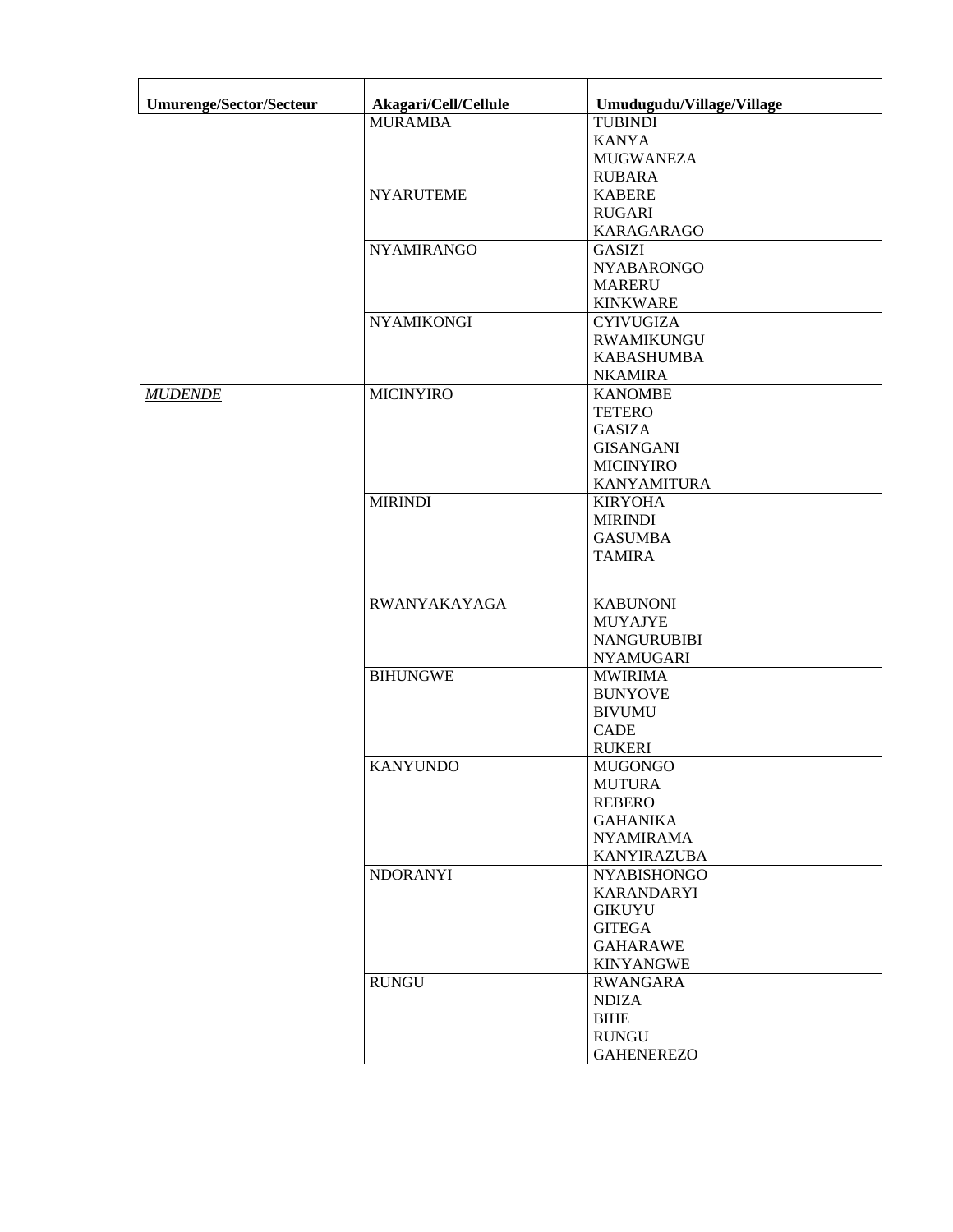| Umurenge/Sector/Secteur | Akagari/Cell/Cellule | Umudugudu/Village/Village |
|-------------------------|----------------------|---------------------------|
| <b>NYAKIRIBA</b>        | <b>KANYEFURWE</b>    | <b>NYAKABUNGO</b>         |
|                         |                      | <b>BETANIYA</b>           |
|                         |                      | <b>KIYOVU</b>             |
|                         |                      | <b>KIYAKA</b>             |
|                         |                      | <b>KAYOVE</b>             |
|                         |                      | <b>MUHIRA</b>             |
|                         | <b>GIKOMBE</b>       | <b>KITARIMWA</b>          |
|                         |                      | <b>NYAKIBANDE</b>         |
|                         |                      | <b>NYABIREZI</b>          |
|                         |                      |                           |
|                         |                      | <b>RUSHUBI</b>            |
|                         |                      | <b>RUGERERO</b>           |
|                         |                      | <b>NYABIBUYE</b>          |
|                         | <b>BISIZI</b>        | <b>KAMAKINGA</b>          |
|                         |                      | NYAMWISHYURA              |
|                         |                      | <b>KINGOMA</b>            |
|                         |                      | <b>BWEZA</b>              |
|                         |                      | <b>KIBUYE</b>             |
|                         |                      | <b>KISANGANI</b>          |
|                         |                      | <b>RUNABA</b>             |
|                         |                      | <b>MWUMBA</b>             |
|                         | <b>NYARUSHYAMBA</b>  | <b>BAZIRETE</b>           |
|                         |                      | <b>MAKORO</b>             |
|                         |                      | <b>RUNYEHERI</b>          |
|                         |                      | <b>KIVUMU</b>             |
|                         |                      | <b>RUVUZANANGA</b>        |
|                         |                      | <b>RUHANGIRO</b>          |
|                         |                      | <b>NYAMIRIMA</b>          |
| <b>RUGERERO</b>         | <b>GISA</b>          | NDOBOGO I                 |
|                         |                      | NDOBOGO II                |
|                         |                      | <b>GISA I</b>             |
|                         |                      | <b>GISA II</b>            |
|                         |                      | <b>RUSONGATI</b>          |
|                         |                      | <b>BUJUMBURA</b>          |
|                         |                      | <b>SHWEMU</b>             |
|                         |                      | <b>GIHIRA</b>             |
|                         |                      |                           |
|                         | <b>RWAZA</b>         | <b>RWAZA</b>              |
|                         |                      | <b>MASHOKO</b>            |
|                         |                      | <b>CYANIKA</b>            |
|                         |                      | <b>REBERO</b>             |
|                         |                      | <b>RUCYAMO</b>            |
|                         |                      | <b>GASHOVU</b>            |
|                         |                      | <b>GATEKO</b>             |
|                         |                      | <b>BYIMA</b>              |
|                         |                      | <b>KIROJI</b>             |
|                         |                      | <b>KIYOVU</b>             |
|                         | <b>MUHIRA</b>        | <b>GATEBE I</b>           |
|                         |                      | <b>GATEBE II</b>          |
|                         |                      | <b>GITEBE I</b>           |
|                         |                      | <b>GITEBE II</b>          |
|                         |                      | <b>KASONGA</b>            |
|                         |                      | <b>KIZI</b>               |
|                         |                      | <b>RUSAMAZA</b>           |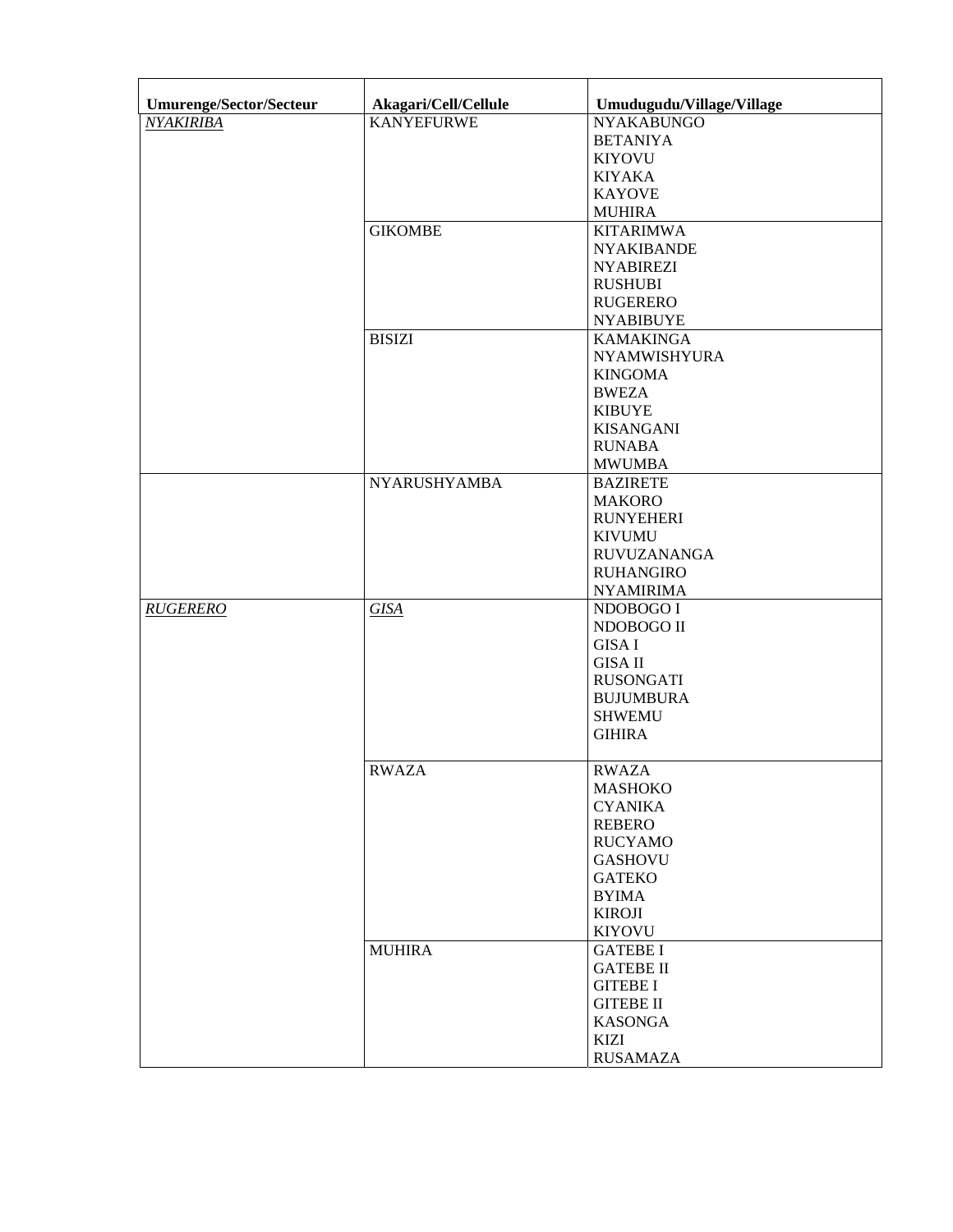| <b>Umurenge/Sector/Secteur</b> | Akagari/Cell/Cellule      | Umudugudu/Village/Village         |
|--------------------------------|---------------------------|-----------------------------------|
|                                | $\overline{\text{B}}$ ASA | <b>KABEZA</b>                     |
|                                |                           | <b>BURANGA</b>                    |
|                                |                           | <b>KANYUKIRO</b>                  |
|                                |                           | <b>GAHINGA</b>                    |
|                                |                           | <b>NYARUHENGERI</b>               |
|                                |                           | <b>MUKUNYA</b>                    |
|                                |                           | <b>TAGAZA</b>                     |
|                                | <b>RUSHUBI</b>            |                                   |
|                                |                           | <b>BURUSERI</b><br><b>BUSHEKE</b> |
|                                |                           |                                   |
|                                |                           | <b>BUTANGI</b>                    |
|                                |                           | <b>KABASHARA</b>                  |
|                                |                           | <b>MUHINGO</b>                    |
|                                |                           | <b>KIMINA</b>                     |
|                                |                           | <b>KAZIKA</b>                     |
|                                | <b>KABIRIZI</b>           | <b>RUHANGIRO</b>                  |
|                                |                           | <b>NYAMIRI</b>                    |
|                                |                           | <b>NKAMA</b>                      |
|                                |                           | <b>MBURABUTURO</b>                |
|                                |                           | <b>GAKORO</b>                     |
|                                |                           | <b>RUKUKUMBO</b>                  |
|                                | <b>RUGERERO</b>           | <b>NYARUREMBO</b>                 |
|                                |                           | <b>KIBAYA</b>                     |
|                                |                           | <b>GAKORO</b>                     |
|                                |                           | <b>KABARORA</b>                   |
|                                |                           | <b>RUKONGO</b>                    |
|                                |                           | <b>NYANTOMVU</b>                  |
| <b>GISENYI</b>                 | <b>BUGOYI</b>             | <b>ITUZE</b>                      |
|                                |                           | <b>AFRIKANA</b>                   |
|                                |                           | <b>MARINE</b>                     |
|                                |                           | <b>SAINT MICHEL</b>               |
|                                |                           | <b>RWANDAYOTE</b>                 |
|                                |                           | <b>GIRANEZA</b>                   |
|                                |                           | <b>IRAKIZA</b>                    |
|                                |                           | <b>RWANDAYOTE</b>                 |
|                                |                           | <b>NYAKABUNGO</b>                 |
|                                |                           | <b>UBUTABERA</b>                  |
|                                |                           | <b>St FIDELE</b>                  |
|                                |                           | <b>AMAKORO</b>                    |
|                                |                           | <b>AMATABA</b>                    |
|                                |                           | <b>BUGOYI</b>                     |
|                                | <b>KIVUMU</b>             | POIDS LOURDS                      |
|                                |                           | <b>MUDUHA</b>                     |
|                                |                           | <b>GIPONDA</b>                    |
|                                |                           | <b>ORINFOR</b>                    |
|                                |                           | <b>KWISANGA</b>                   |
|                                |                           | <b>UBUTABAZI</b>                  |
|                                |                           | <b>MURISANGA</b>                  |
|                                |                           | <b>KARISIMBI</b>                  |
|                                |                           |                                   |
|                                |                           | <b>IGISUBIZO</b>                  |
|                                |                           | <b>UBUMWE</b>                     |
|                                |                           | <b>KIVUMU</b>                     |
|                                |                           | <b>URUMURI</b>                    |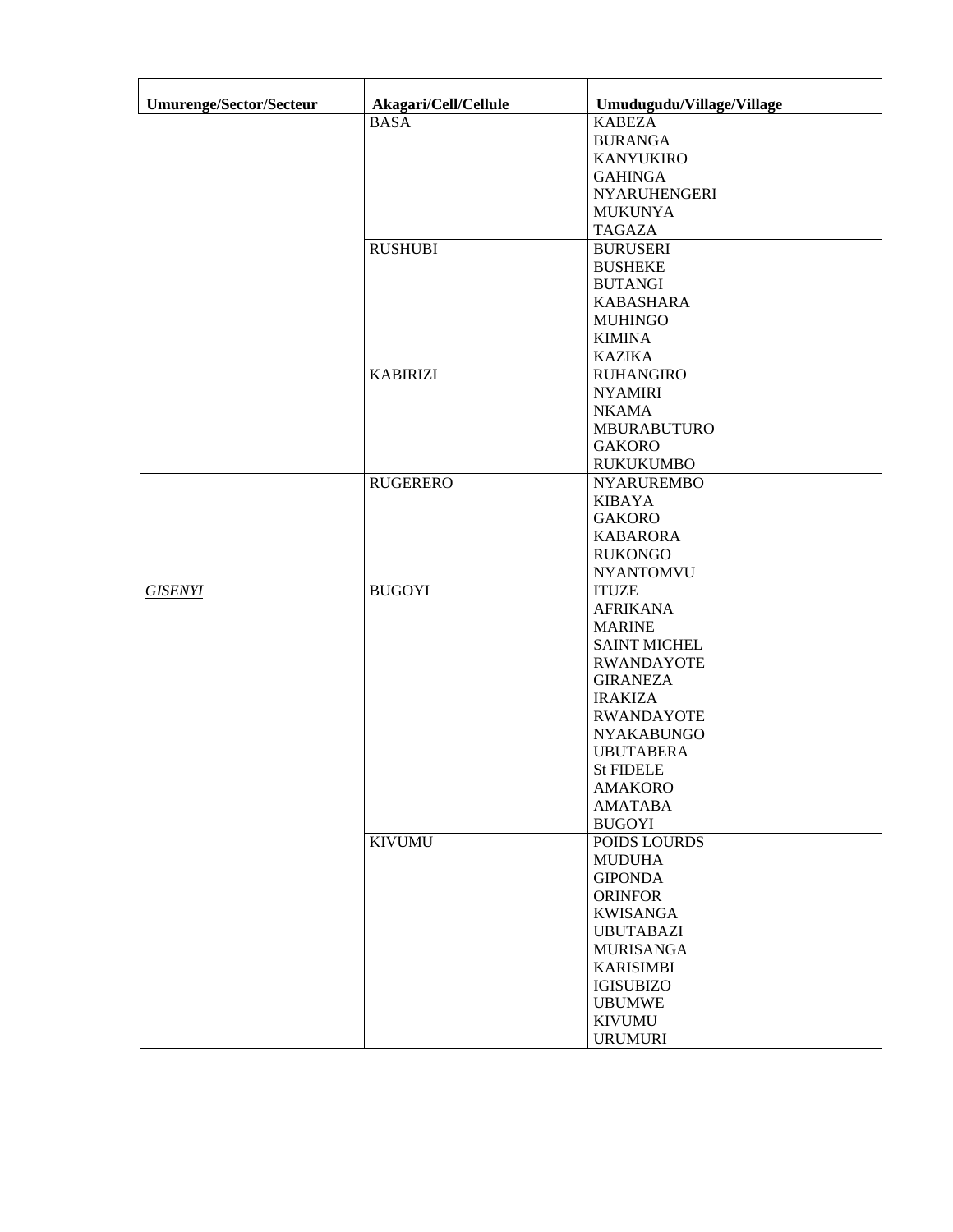| Umurenge/Sector/Secteur | Akagari/Cell/Cellule | Umudugudu/Village/Village |
|-------------------------|----------------------|---------------------------|
|                         | <b>NENGO</b>         | <b>CENTRE DE JEUNE</b>    |
|                         |                      | <b>GACUBA</b>             |
|                         |                      | <b>UMOJA</b>              |
|                         |                      | <b>UBUCURUUZI</b>         |
|                         |                      |                           |
|                         |                      | <b>IGIKARANI</b>          |
|                         |                      | <b>BEACH</b>              |
|                         |                      | <b>NYABAGOBE</b>          |
|                         |                      | <b>NENGO</b>              |
|                         |                      | <b>MWEYA</b>              |
|                         |                      | <b>SEBEYA</b>             |
|                         |                      | <b>KIVU</b>               |
|                         |                      | <b>DUFATANYE</b>          |
|                         |                      | <b>GOBOKA</b>             |
|                         |                      |                           |
|                         |                      | <b>UBUZIMA</b>            |
|                         | <b>AMAHORO</b>       | <b>MURAKAZANEZA</b>       |
|                         |                      | <b>KITAGABWA</b>          |
|                         |                      | <b>MUHABURA</b>           |
|                         |                      | <b>TERIMBERE</b>          |
|                         |                      | <b>URUGWIRO</b>           |
|                         |                      | <b>MURISANGA</b>          |
|                         |                      | <b>ISANGANO</b>           |
|                         |                      | <b>UMUNEZERO</b>          |
|                         |                      | <b>AMAHORO</b>            |
|                         |                      |                           |
|                         | MBUGANGARI           | <b>IKAZE</b>              |
|                         |                      | <b>UMUBANO</b>            |
|                         |                      | <b>ICYINYAMBO</b>         |
|                         |                      | <b>HAGURUKA</b>           |
|                         |                      | <b>GASUTAMO</b>           |
|                         |                      | <b>ABAHUJE</b>            |
|                         |                      | AMAJYAMBERE               |
|                         |                      | <b>KIGEGA</b>             |
|                         |                      | <b>NYARUBANDE</b>         |
|                         |                      | TWIYUBAKE                 |
|                         |                      |                           |
|                         |                      | <b>UBUREZI</b>            |
|                         |                      | <b>IHUMURE</b>            |
|                         |                      | <b>KARUNDO</b>            |
|                         |                      | <b>UBWIYUNGE</b>          |
|                         |                      | <b>UMUTEKANO</b>          |
|                         |                      | <b>UBURANGA</b>           |
|                         |                      | <b>INYENYERI</b>          |
|                         | <b>RUBAVU</b>        | <b>RURIBA</b>             |
|                         |                      | <b>KUMUNINI</b>           |
|                         |                      | <b>GAHOJO</b>             |
|                         |                      | <b>KANYARUTAMBI</b>       |
|                         |                      | <b>KAMAYUGI</b>           |
|                         |                      | <b>RUBAVU</b>             |
|                         | <b>UMUGANDA</b>      | <b>MUNYINYA</b>           |
|                         |                      |                           |
|                         |                      | <b>BONDE</b>              |
|                         |                      | <b>KABUGA</b>             |
|                         |                      | <b>MAYENGO</b>            |
|                         |                      | <b>DUKORE</b>             |
|                         |                      | <b>MUHATO</b>             |
|                         |                      | <b>IHURIRO</b>            |
|                         |                      | <b>UMUGANDA</b>           |
|                         |                      | <b>UMUCYO</b>             |
|                         |                      |                           |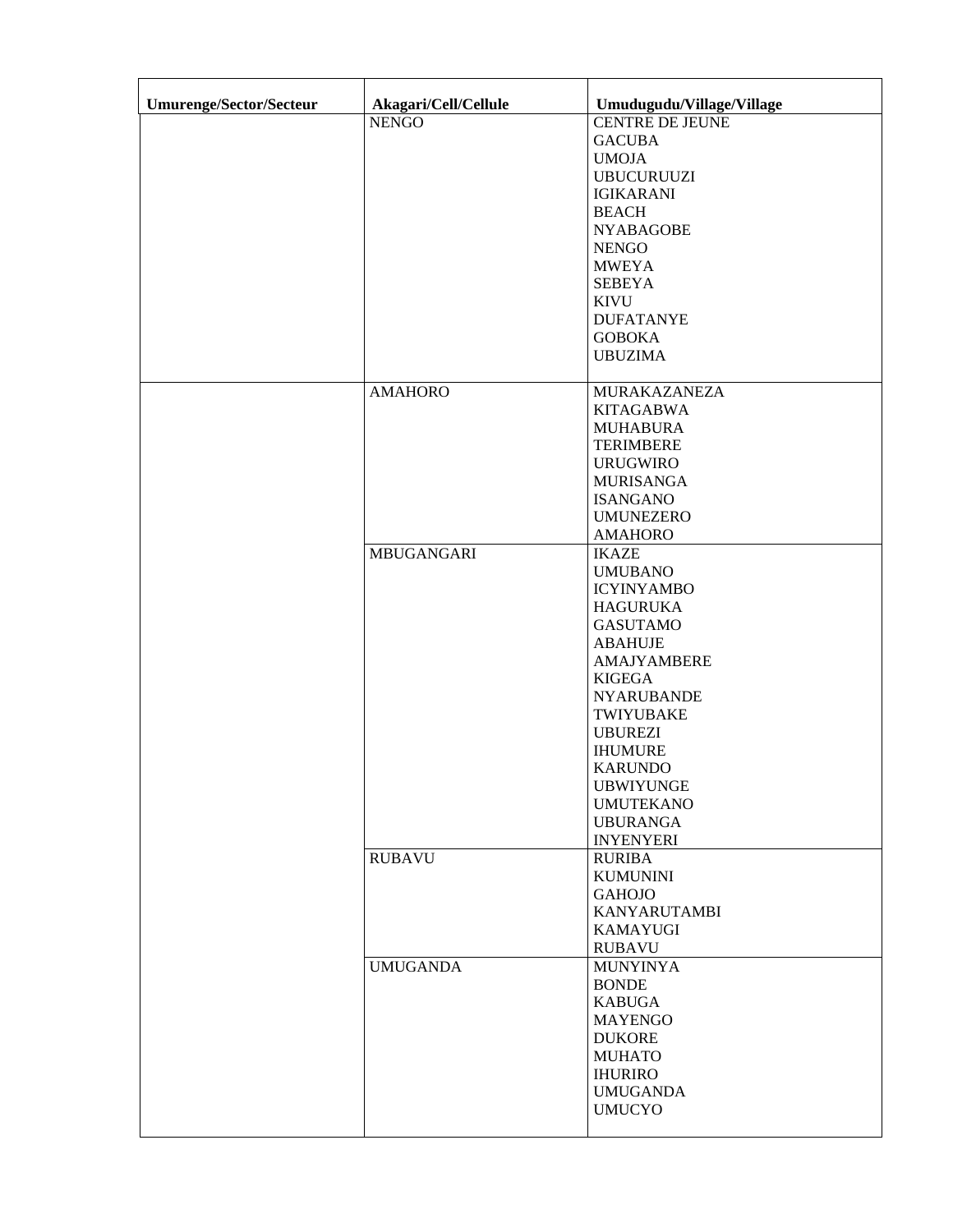| <b>Umurenge/Sector/Secteur</b> | Akagari/Cell/Cellule | Umudugudu/Village/Village        |
|--------------------------------|----------------------|----------------------------------|
| <b>NYUNDO</b>                  | <b>BAHIMBA</b>       | <b>BAHIMBA</b>                   |
|                                |                      | <b>RUREMBO</b>                   |
|                                |                      | <b>GATUNTU</b>                   |
|                                |                      | <b>KAGERA</b>                    |
|                                |                      | <b>NGEGE</b>                     |
|                                |                      | <b>BUHOZI</b>                    |
|                                |                      |                                  |
|                                |                      | KANYARUHINDU                     |
|                                | <b>KAVOMO</b>        | <b>SHONYI</b>                    |
|                                |                      | <b>KINIHIRA</b>                  |
|                                |                      | <b>BURAMBO</b>                   |
|                                |                      | <b>GITWA</b>                     |
|                                |                      | <b>BAHIMBA</b>                   |
|                                |                      | <b>KAVUMU</b>                    |
|                                |                      | <b>KINYENDARO</b>                |
|                                | <b>KIGARAMA</b>      | <b>NTAMIYE</b>                   |
|                                |                      | <b>RUKORE</b>                    |
|                                |                      | KANYAMAGASHU                     |
|                                |                      | <b>KAZABE</b>                    |
|                                |                      | <b>MWALI</b>                     |
|                                |                      | <b>RWANDOBO</b>                  |
|                                | <b>NYUNDO</b>        | <b>KIRIBATA</b>                  |
|                                |                      | <b>KIZIGURO</b>                  |
|                                |                      | <b>RUMBATI</b>                   |
|                                |                      | <b>RUNANDI</b>                   |
|                                |                      | <b>KIYOVE</b>                    |
|                                |                      | <b>NYAKAGEZI</b>                 |
|                                |                      | <b>SINAYI</b>                    |
|                                |                      | <b>BIREMBO</b>                   |
|                                |                      | <b>GASENYI</b>                   |
|                                |                      | <b>KAYANZA</b>                   |
|                                | <b>GATOVU</b>        | <b>MURAMBI</b>                   |
|                                |                      | <b>BUSHERU</b>                   |
|                                |                      | <b>BUDAHA</b>                    |
|                                |                      | <b>CYIMA</b>                     |
|                                |                      | <b>KANYAHENE</b>                 |
|                                |                      | <b>RUHANGA</b>                   |
|                                | <b>TERIMBERE</b>     | <b>KEYA</b>                      |
|                                |                      | <b>RUHANGO</b>                   |
|                                |                      | <b>GAHAMA</b>                    |
|                                |                      | <b>TERIMBERE</b>                 |
|                                |                      | <b>NOMBE</b>                     |
|                                |                      | <b>RAMBURA</b>                   |
|                                |                      | <b>KANYAMATEMBE</b>              |
|                                |                      | <b>HANIKA</b>                    |
|                                | <b>MUKONDO</b>       | KANYAMISUKU                      |
|                                |                      |                                  |
|                                |                      | <b>BUSOGO</b><br><b>CYUNGERI</b> |
|                                |                      |                                  |
|                                |                      | <b>REMERA</b>                    |
|                                |                      | <b>BUROHA</b>                    |
|                                |                      | <b>KASHUMBA</b>                  |
|                                |                      | <b>TANDA</b>                     |
|                                |                      | <b>KABITONGO</b>                 |
|                                |                      | <b>BYINIRO</b>                   |
|                                |                      | <b>NKORA</b>                     |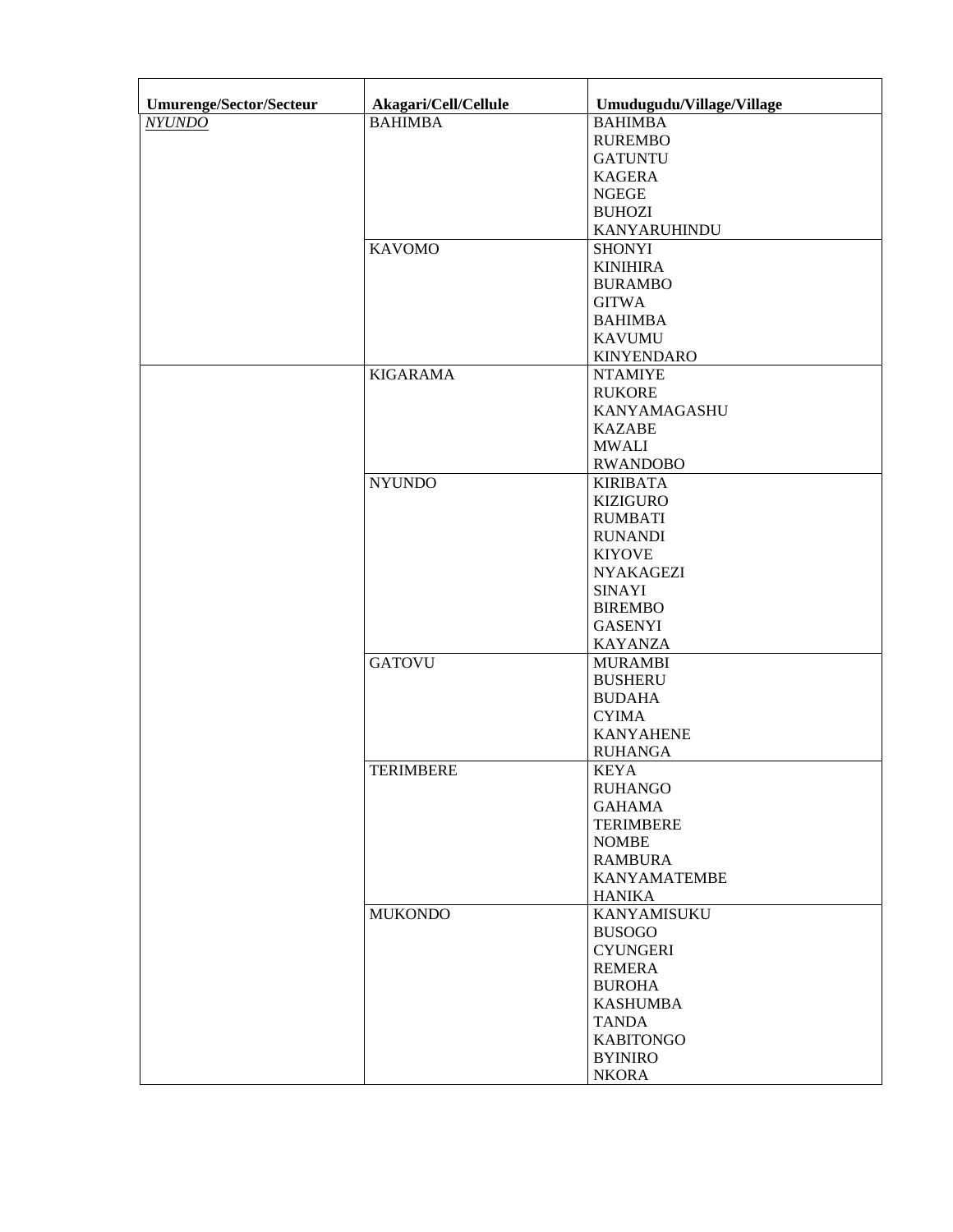| <b>Umurenge/Sector/Secteur</b> | Akagari/Cell/Cellule | Umudugudu/Village/Village |
|--------------------------------|----------------------|---------------------------|
| <b>BUGESHI</b>                 | <b>KABUMBA</b>       | <b>GIHIRA</b>             |
|                                |                      | <b>BONDI</b>              |
|                                |                      | <b>MWEYA</b>              |
|                                |                      |                           |
|                                |                      | <b>BUGESHI</b>            |
|                                |                      | <b>GASHAKA</b>            |
|                                |                      | <b>KABUMBA</b>            |
|                                |                      | <b>MUTOVU</b>             |
|                                |                      | <b>RYARUKARA</b>          |
|                                | <b>BURINGO</b>       | <b>BUGESHI</b>            |
|                                |                      | <b>MUTEGENGERI</b>        |
|                                |                      | <b>BUTAKA</b>             |
|                                |                      | <b>GIHIRA</b>             |
|                                |                      | <b>GAHARAWE</b>           |
|                                |                      |                           |
|                                |                      | <b>BURINGO</b>            |
|                                |                      | <b>LENDA</b>              |
|                                | <b>BUTAKA</b>        | <b>AKIMITONI</b>          |
|                                |                      | <b>AKABATAJARA</b>        |
|                                |                      | <b>KINYAMUHANGA</b>       |
|                                |                      | <b>KABINGO</b>            |
|                                |                      | <b>GAHERIHERI</b>         |
|                                |                      | <b>MUREMURE</b>           |
|                                | <b>NSHERIMA</b>      | <b>BWEZA</b>              |
|                                |                      | <b>MURANGARA</b>          |
|                                |                      |                           |
|                                |                      | <b>BIPFURA</b>            |
|                                |                      | <b>CYUMBA</b>             |
|                                |                      | <b>GAHERIHERI</b>         |
|                                |                      | <b>MUREMURE</b>           |
|                                | <b>HEHU</b>          | <b>GASIZI</b>             |
|                                |                      | <b>BERESHI</b>            |
|                                |                      | <b>BWERAMANA</b>          |
|                                |                      | <b>HANGARI</b>            |
|                                |                      | <b>KABEZA</b>             |
|                                |                      |                           |
|                                |                      | <b>HUMURE</b>             |
|                                |                      | <b>NGANDO</b>             |
|                                |                      | <b>GITOTOMA</b>           |
|                                | <b>RUSIZA</b>        | <b>BIHE</b>               |
|                                |                      | <b>KITAGABWA</b>          |
|                                |                      | <b>RYARUGAMBA</b>         |
|                                |                      | <b>KABARORE</b>           |
|                                |                      | <b>NYACYONGA</b>          |
|                                |                      | <b>BUNJURI</b>            |
|                                | <b>MUTOVU</b>        | <b>RINDIRO</b>            |
|                                |                      | <b>BUGESHI</b>            |
|                                |                      |                           |
|                                |                      | <b>BIGARAGARA</b>         |
|                                |                      | <b>VUNA</b>               |
|                                |                      | <b>MBURAMAZI</b>          |
|                                |                      | <b>KABUHANGA</b>          |
|                                |                      | <b>KIMPONGO</b>           |
| <b>RUBAVU</b>                  | <b>BUHAZA</b>        | <b>MURAMBI</b>            |
|                                |                      | <b>GABIRO</b>             |
|                                |                      | <b>DUFATANYE</b>          |
|                                |                      |                           |
|                                | <b>BYAHI</b>         | <b>RUREMBO</b>            |
|                                |                      |                           |
|                                |                      | <b>MIKINGO</b>            |
|                                |                      | <b>ISANGANO</b>           |
|                                |                      | <b>NGUGO</b>              |
|                                |                      | <b>BUHURU</b>             |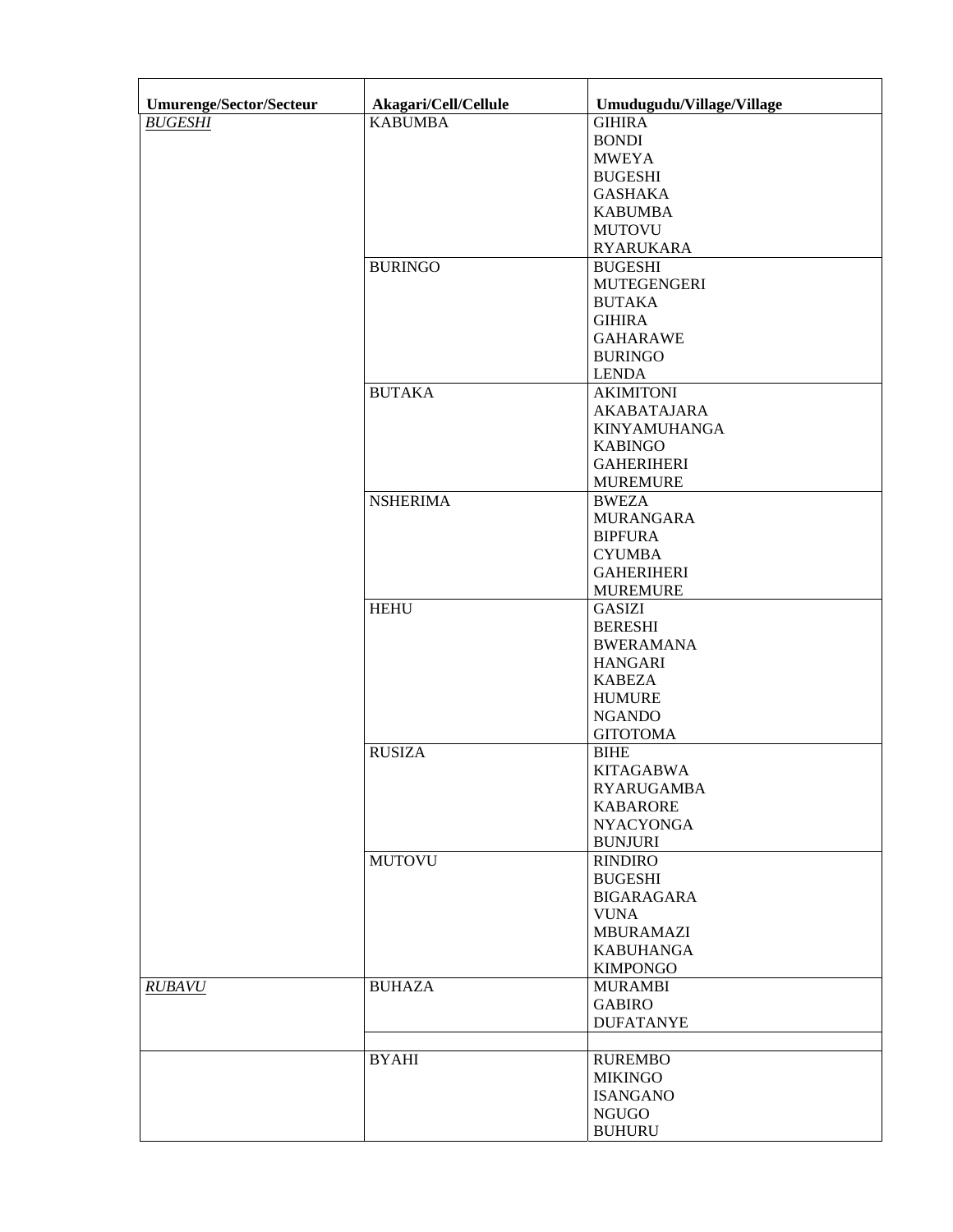| <b>Umurenge/Sector/Secteur</b> | Akagari/Cell/Cellule | Umudugudu/Village/Village      |
|--------------------------------|----------------------|--------------------------------|
|                                | <b>GIKOMBE</b>       | <b>BAMBIRO</b>                 |
|                                |                      | <b>BUSHENGO</b>                |
|                                |                      | <b>REBERO</b>                  |
|                                |                      | <b>GAFUKU</b>                  |
|                                |                      | <b>MUBUGA</b>                  |
|                                |                      |                                |
|                                | <b>MURAMBI</b>       | <b>KABERE</b>                  |
|                                |                      | <b>BUSHENGO</b>                |
|                                |                      | <b>RWANGARA</b>                |
|                                |                      | <b>BUZUTA</b>                  |
|                                |                      | <b>RUVUMBU</b>                 |
|                                |                      | <b>BWIRU</b>                   |
|                                | <b>BURINDA</b>       | <b>GASENYI</b>                 |
|                                |                      | <b>BUBAJI RWEZAMENYO</b>       |
|                                |                      | <b>NYAMWINSHI</b>              |
|                                |                      | <b>NYABANTU</b>                |
|                                |                      | <b>AKASENGORE</b>              |
|                                | <b>MURARA</b>        | <b>KABERE</b>                  |
|                                |                      | <b>KIROJI</b>                  |
|                                |                      | <b>GAHINGA</b>                 |
|                                |                      | <b>GASAYO</b>                  |
|                                |                      | <b>RWESERO</b>                 |
|                                | <b>RUKOKO</b>        | <b>RUTAGARA</b>                |
|                                |                      | <b>BISIZI</b>                  |
|                                |                      | <b>KITARIMWA</b>               |
|                                |                      | <b>KARUKOGO</b>                |
|                                |                      | <b>SANGANO</b>                 |
| <b>CYANZARWE</b>               | <b>GORA</b>          | <b>KABERE</b>                  |
|                                |                      | <b>GORA</b>                    |
|                                |                      | <b>BURIMA</b>                  |
|                                | <b>KINYANZOVU</b>    | <b>BUSHANGA</b>                |
|                                |                      | <b>KANYENTAMBI</b>             |
|                                |                      | <b>KIBAYA</b>                  |
|                                |                      | <b>MUHORORO</b>                |
|                                | <b>RWANGARA</b>      | <b>NYAKABANDA</b>              |
|                                |                      | <b>MUTI</b>                    |
|                                |                      | <b>BURAMAZI</b>                |
|                                |                      | <b>HANIKA</b>                  |
|                                |                      | <b>NYAKABUNGO</b>              |
|                                | <b>RYABIZIGE</b>     | <b>BURERE</b>                  |
|                                |                      | <b>KAVUMU</b><br><b>MUSENE</b> |
|                                |                      | <b>KANYAMAGARE</b>             |
|                                |                      | <b>MUHUHURI</b>                |
|                                |                      | <b>NGANZO</b>                  |
|                                | <b>CYANZARWE</b>     | <b>KARANGARA</b>               |
|                                |                      | <b>RUSHURA</b>                 |
|                                |                      | <b>CYANZARWE</b>               |
|                                | <b>BUSIGARI</b>      | <b>RWASHUNGWA</b>              |
|                                |                      | <b>BUGU</b>                    |
|                                |                      | <b>KANEMBWE</b>                |
|                                |                      | <b>BISIZI</b>                  |
|                                | <b>MAKURIZO</b>      | <b>MUKINGO</b>                 |
|                                |                      | <b>MAKURIZO</b>                |
|                                |                      | <b>GASHUHA</b>                 |
|                                |                      | <b>NYAMUGARI</b>               |
|                                |                      | <b>RUHURANDA</b>               |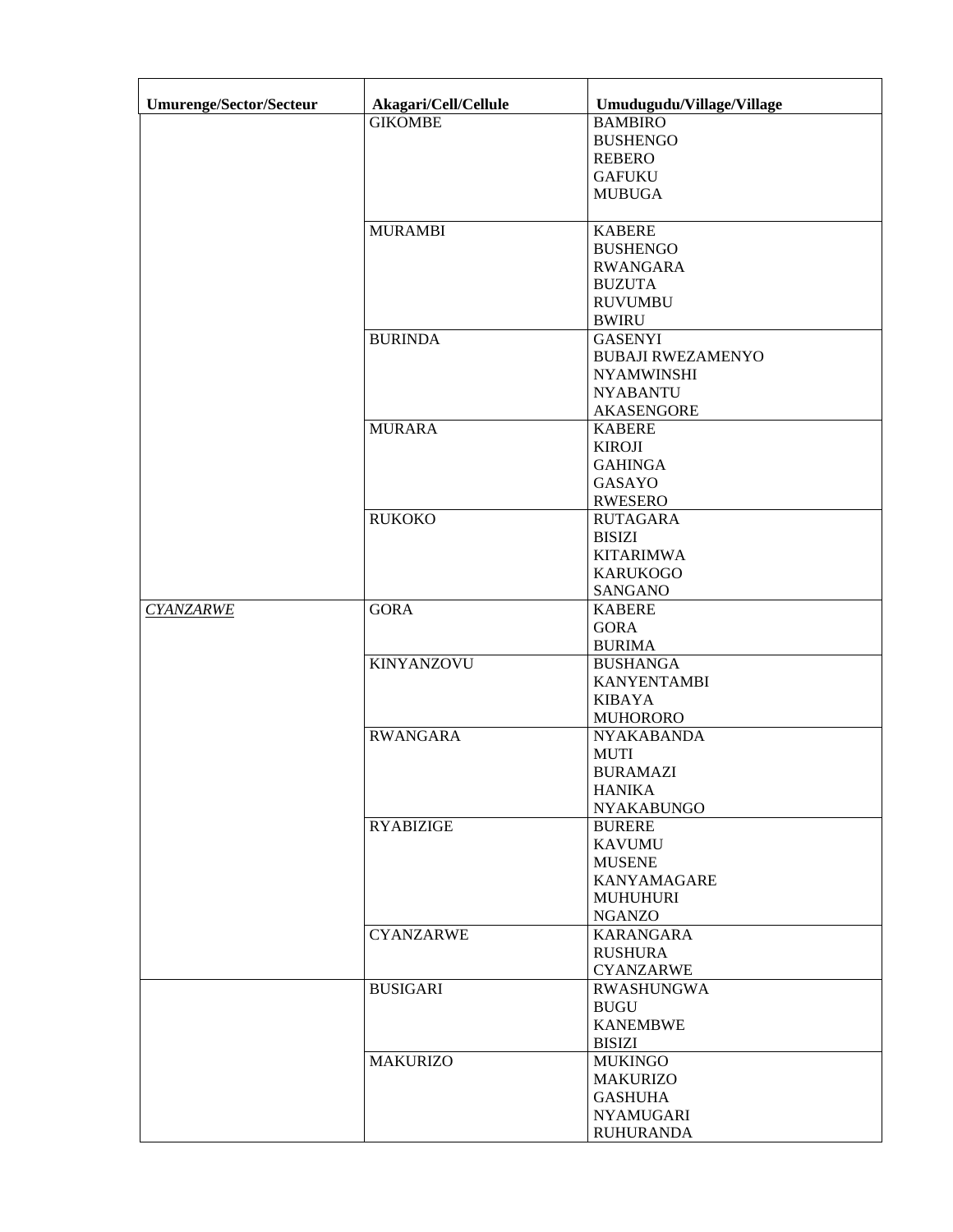| Umurenge/Sector/Secteur | Akagari/Cell/Cellule | Umudugudu/Village/Village |
|-------------------------|----------------------|---------------------------|
|                         | RWANZEKUMA           | <b>RUKORAKORE</b>         |
|                         |                      | <b>MUNABA</b>             |
|                         |                      | <b>KABIRIZI</b>           |
|                         |                      | <b>KARAMBI</b>            |
|                         |                      | <b>KINYAMIYAGA</b>        |

# **AKARERE KA NYABIHU – NYABIHU DISTRICT – DISTRICT DE RUBAVU**

| Umurenge/Sector/Secteur | Akagari/Cell/Cellule | Umudugudu/Village/Village |
|-------------------------|----------------------|---------------------------|
| 1. JOMBA                | <b>GASURA</b>        | <b>RWANDARUGARI</b>       |
|                         |                      | <b>GISORO</b>             |
|                         |                      | <b>GASURA</b>             |
|                         |                      | <b>KAGANO</b>             |
|                         |                      | <b>RYABIRUMBA</b>         |
|                         |                      | <b>RYABASENGE</b>         |
|                         | <b>GURIRO</b>        | <b>KABARI</b>             |
|                         |                      | <b>NGABO</b>              |
|                         |                      | <b>RUHUNGA</b>            |
|                         |                      | <b>NYARUSONGATI</b>       |
|                         |                      | <b>GURIRO</b>             |
|                         |                      | <b>MISEGWIBIRI</b>        |
|                         | <b>NYAMITANZI</b>    | <b>RUTABU</b>             |
|                         |                      | <b>RUBAVU</b>             |
|                         |                      | <b>NYAMITANZI</b>         |
|                         |                      | <b>BIHINGA</b>            |
|                         |                      | <b>KIVUMU</b>             |
|                         |                      | <b>NTWARO</b>             |
|                         |                      | <b>RUHONGORE</b>          |
|                         |                      | <b>RUGERA</b>             |
|                         | <b>KAVUMU</b>        | <b>MUHARE</b>             |
|                         |                      | <b>KAVUMU</b>             |
|                         |                      | <b>RUGERERO</b>           |
|                         |                      | <b>GASANZE</b>            |
|                         |                      | <b>RUSHUBI</b>            |
|                         |                      | <b>MUNYEGE</b>            |
|                         | <b>GISIZI</b>        | <b>GISIZI</b>             |
|                         |                      | <b>KAGEGE</b>             |
|                         |                      | <b>GIKARANKA</b>          |
|                         |                      | <b>FUTI</b>               |
|                         |                      | <b>GAHANGA</b>            |
|                         | <b>GASIZA</b>        | <b>KABINGO</b>            |
|                         |                      | <b>GASIZA</b>             |
|                         |                      | <b>KANAMA</b>             |
|                         |                      | <b>GAHAMA</b>             |
|                         |                      | SANGANO                   |
|                         |                      | <b>NYUNDO</b>             |
|                         |                      | <b>CYUMBA</b>             |
| 2. BIGOGWE              | <b>BASUMBA</b>       | <b>GASIZI</b>             |
|                         |                      | <b>GITICYINYONI</b>       |
|                         |                      | <b>VUGA</b>               |
|                         |                      | <b>RUSENGE</b>            |
|                         |                      | <b>BUHEKE</b>             |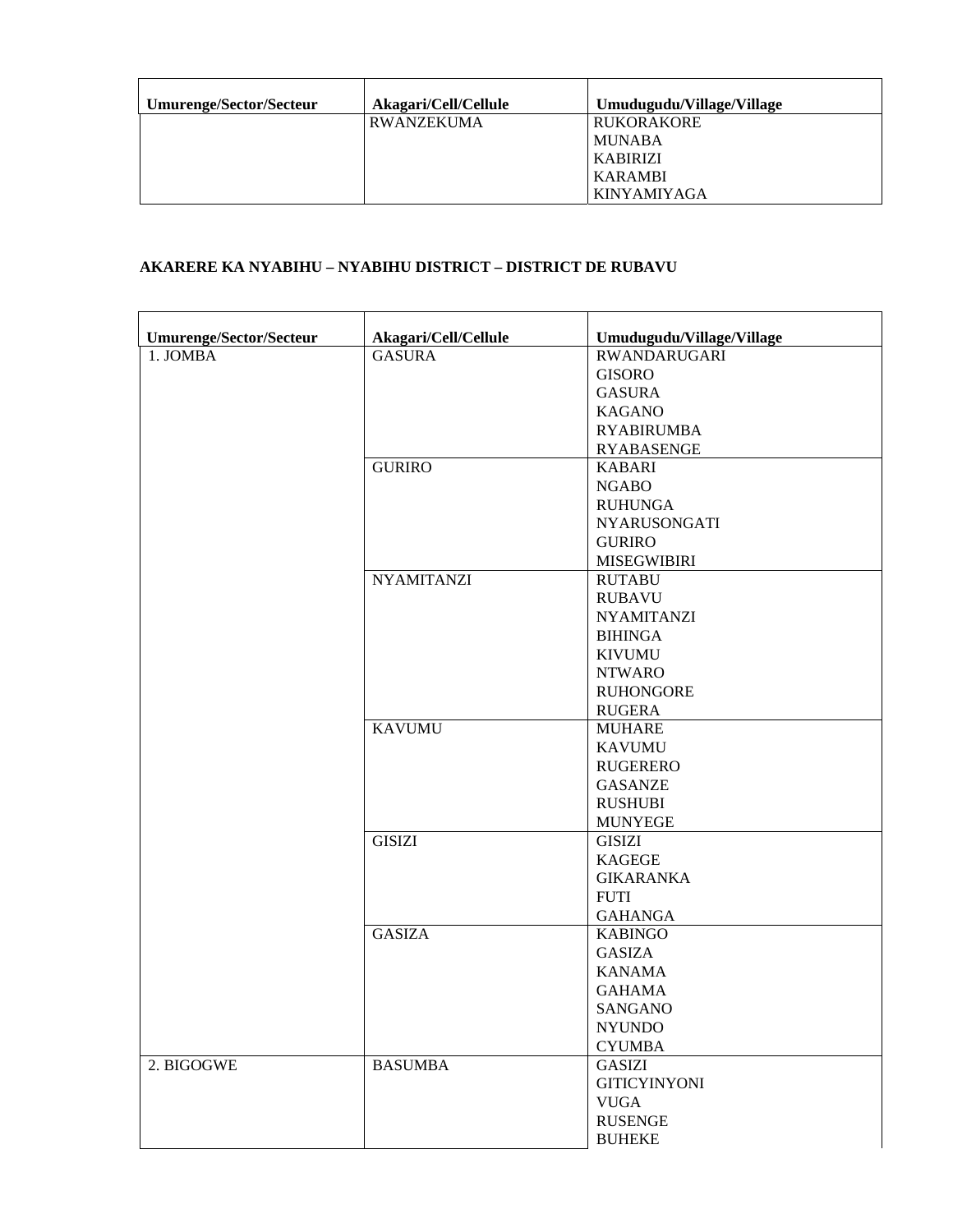| <b>Umurenge/Sector/Secteur</b> | Akagari/Cell/Cellule | Umudugudu/Village/Village |
|--------------------------------|----------------------|---------------------------|
|                                |                      | <b>NGANDO</b>             |
|                                | <b>KORA</b>          | <b>KABUGA</b>             |
|                                |                      | <b>RUHINGA</b>            |
|                                |                      | <b>KABATEZI</b>           |
|                                |                      | <b>RWANKUBA</b>           |
|                                |                      | <b>RUKORE</b>             |
|                                |                      | <b>KAGERI</b>             |
|                                |                      | <b>BWERAMANA</b>          |
|                                | <b>KIJOTE</b>        | <b>ZIHARI</b>             |
|                                |                      | <b>SHABA</b>              |
|                                |                      | <b>GATAGARA</b>           |
|                                |                      | <b>KABAYA</b>             |
|                                |                      | <b>GASIZA</b>             |
|                                |                      | <b>KAMAKOMA</b>           |
|                                |                      | ZIHARI II                 |
|                                |                      | <b>BIKINGI</b>            |
|                                | <b>ARUSHA</b>        | <b>ARUSHA</b>             |
|                                |                      | <b>BUKINANYANA</b>        |
|                                |                      | <b>BUSASAMANA</b>         |
|                                |                      | <b>NGAMBA</b>             |
|                                |                      | <b>NYAGIHINGA</b>         |
|                                |                      | <b>AKABIDEHE</b>          |
|                                |                      | <b>NGANDU</b>             |
|                                | <b>MUHE</b>          | <b>BIHANGARA</b>          |
|                                |                      | <b>KANANIRA</b>           |
|                                |                      | <b>RUSOGO</b>             |
|                                |                      | <b>KIRANDARYI</b>         |
|                                |                      | <b>MURAMBI</b>            |
|                                | <b>REGA</b>          | <b>KARIYERI</b>           |
|                                |                      | <b>KINAMBA</b>            |
|                                |                      | <b>GATURO</b>             |
|                                |                      | <b>MIZINGO</b>            |
|                                |                      | <b>NYAGAFUMBERI</b>       |
|                                |                      | <b>KAGANO</b>             |
|                                |                      | <b>KABAYA</b>             |
| 3. MULINGA                     | <b>NKOMANE</b>       | <b>MABARE</b>             |
|                                |                      | <b>KAMAJANGA</b>          |
|                                |                      | <b>KINABA</b>             |
|                                |                      | <b>KIGUSA</b>             |
|                                |                      | <b>MUREMURE</b>           |
|                                | <b>RWANTOBO</b>      | <b>GASURA</b>             |
|                                |                      | <b>RWANDARUGARI</b>       |
|                                |                      | <b>KARAMBI</b>            |
|                                |                      | <b>MUSENYI</b>            |
|                                |                      | <b>RUREMBO</b>            |
|                                |                      | <b>NTANGO</b>             |
|                                | <b>MULINGA</b>       | <b>GAKAMBA</b>            |
|                                |                      | <b>BUNYWERO</b>           |
|                                |                      | <b>RUREMBO</b>            |
|                                |                      | <b>KAMAZAGE</b>           |
|                                |                      | <b>GORA</b>               |
|                                |                      | <b>RUGANDA</b>            |
|                                |                      | <b>KIVUGIZA</b>           |
|                                |                      | <b>MIGONGO</b>            |
|                                |                      | <b>KIRUMA</b>             |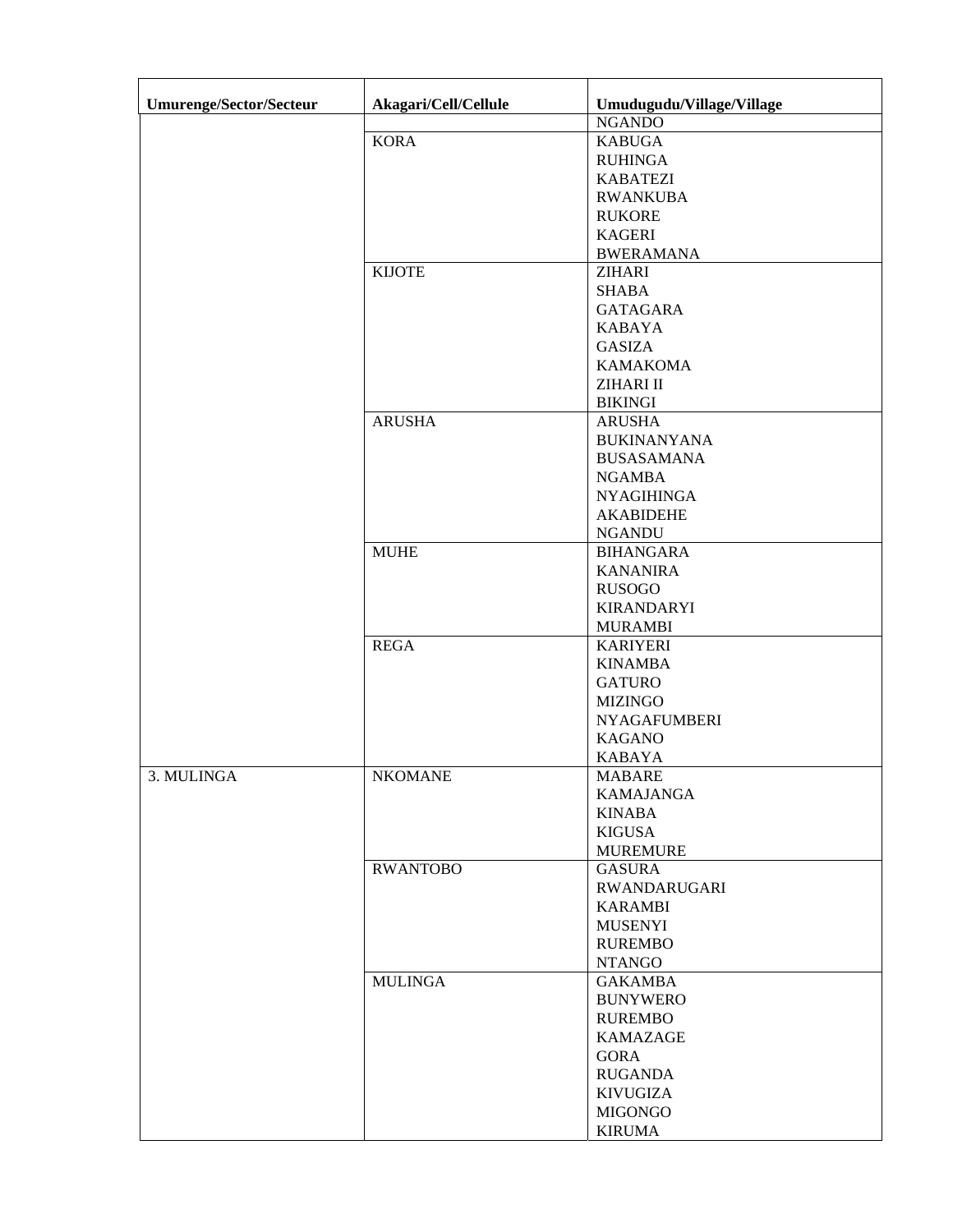| Umurenge/Sector/Secteur | Akagari/Cell/Cellule | Umudugudu/Village/Village |
|-------------------------|----------------------|---------------------------|
|                         | <b>NYAMASHEKE</b>    | <b>RUBARE</b>             |
|                         |                      | <b>KANWIRI</b>            |
|                         |                      | <b>BAMBIRO</b>            |
|                         |                      | <b>MUYANGE</b>            |
|                         |                      | <b>NYAMASHEKE</b>         |
|                         | <b>GISIZI</b>        | <b>MUREMURE</b>           |
|                         |                      | <b>KABYUMA</b>            |
|                         |                      | <b>MUNINI</b>             |
|                         |                      | <b>CYINYASENGE</b>        |
|                         |                      | <b>KINIHIRA</b>           |
|                         | <b>MWIYANIKE</b>     | <b>MUSARABA</b>           |
|                         |                      | <b>RYANYIRANDABA</b>      |
|                         |                      | <b>RYAMWANA</b>           |
|                         |                      | <b>KAYANZA</b>            |
|                         |                      | <b>GITEBE</b>             |
|                         |                      | <b>MUCUNDEBO</b>          |
|                         |                      | <b>KIVURUGA</b>           |
|                         |                      | <b>NYANKUKUMA</b>         |
| 4. KINTOBO              | <b>RYINYO</b>        | KABASHUMBA CENTRE         |
|                         |                      | <b>KADATERURWA</b>        |
|                         |                      | <b>RWAMIKERI</b>          |
|                         |                      | <b>KIRWA</b>              |
|                         |                      | <b>HUMIRO</b>             |
|                         |                      | <b>GAHWEGE</b>            |
|                         |                      | <b>GASENYI</b>            |
|                         | <b>NYAMUGALI</b>     | <b>KABAGUNDU</b>          |
|                         |                      | <b>KIYUMBA</b>            |
|                         |                      | <b>KARUCURANYA</b>        |
|                         |                      | <b>KARIYERI</b>           |
|                         |                      | <b>KIZUNGA</b>            |
|                         | <b>KINTOBO</b>       | <b>BINKINGI</b>           |
|                         |                      | GASYO                     |
|                         |                      | <b>KANSESA</b>            |
|                         |                      | <b>GAKORO</b>             |
|                         |                      | <b>GASURA</b>             |
|                         | <b>NYAGISOZI</b>     | NYANSHUNDURA              |
|                         |                      | <b>RUTOYI</b>             |
|                         |                      | <b>HUNGIRO</b>            |
|                         |                      | <b>SINAYI</b>             |
|                         |                      | <b>DEHERO</b>             |
|                         | <b>GATOVU</b>        | <b>GIHARO</b>             |
|                         |                      | <b>NYAGITABA</b>          |
|                         |                      | <b>NYARUSEKERA</b>        |
|                         |                      | <b>RUBANDE</b>            |
|                         |                      | GATOVU (centre)           |
|                         | <b>RUKONDO</b>       | <b>KANKINA</b>            |
|                         |                      |                           |
|                         |                      | <b>CYIMPUNDU</b>          |
|                         |                      | <b>KAMPANGA</b>           |
|                         |                      | <b>MUGOGO</b>             |
| 5. RUREMBO              | <b>MURAMBI</b>       | <b>MPINGA</b>             |
|                         |                      | <b>RUBAVU</b>             |
|                         |                      | <b>BUGESHI</b>            |
|                         |                      | <b>GISORO</b>             |
|                         |                      | <b>KABYAZA</b>            |
|                         |                      | <b>GAHONDO</b>            |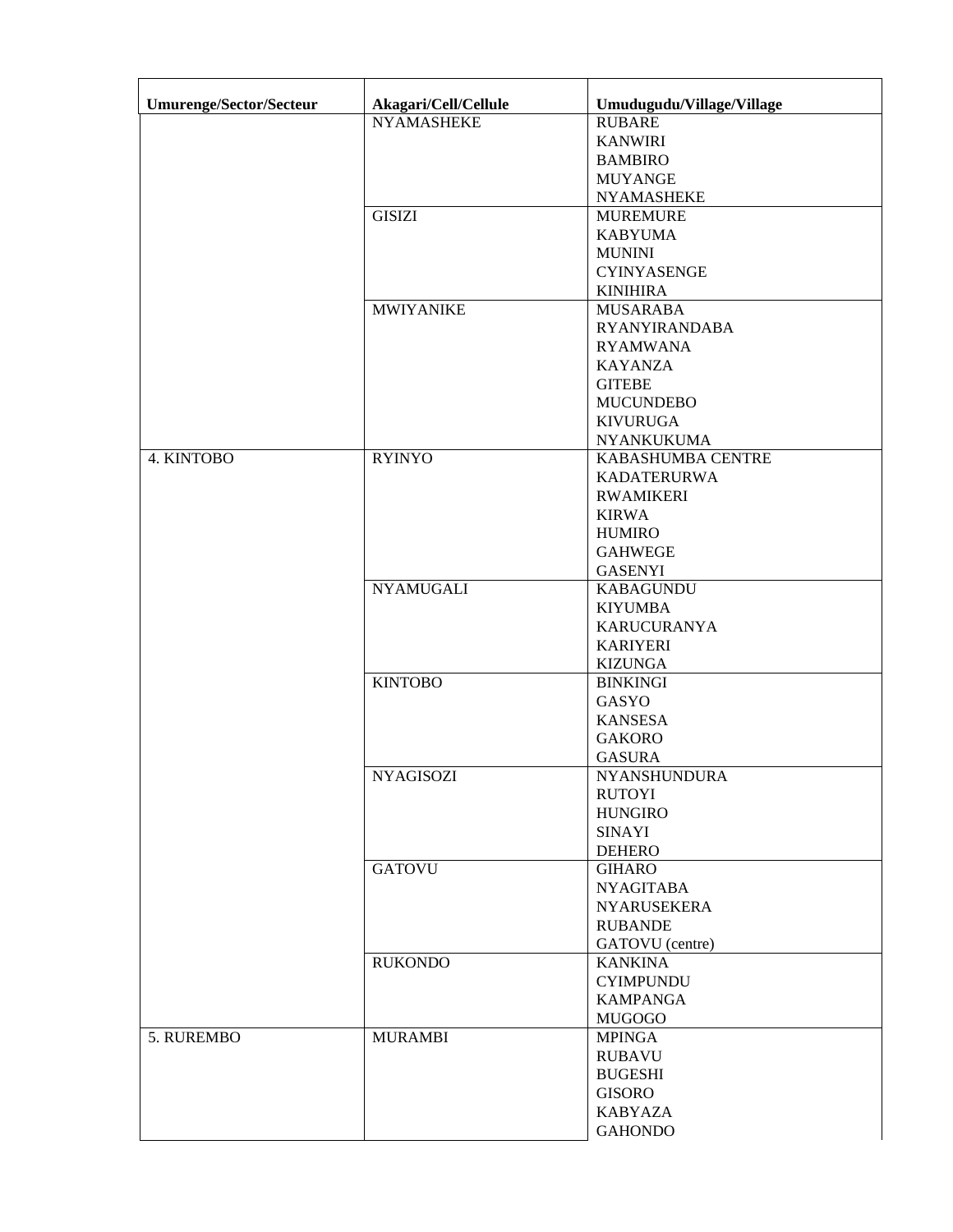| <b>Umurenge/Sector/Secteur</b> | Akagari/Cell/Cellule | Umudugudu/Village/Village |
|--------------------------------|----------------------|---------------------------|
|                                |                      | <b>KARUHINDU</b>          |
|                                |                      | <b>KARAMBI</b>            |
|                                |                      | <b>KIDOMO</b>             |
|                                |                      | <b>MUREMURE</b>           |
|                                |                      | <b>RUBONA</b>             |
|                                |                      | NYARUKANGAGA              |
|                                | <b>RWAZA</b>         | <b>MUTURAGARA</b>         |
|                                |                      | <b>MUSEZERO</b>           |
|                                |                      | <b>RUBONA II</b>          |
|                                |                      | <b>MURAMA</b>             |
|                                |                      | <b>MUHUGWE</b>            |
|                                |                      | <b>KAMENYERO I</b>        |
|                                |                      |                           |
|                                |                      | <b>KAMENYERO II</b>       |
|                                |                      | <b>GATOBO</b>             |
|                                |                      | <b>GIFUNZO</b>            |
|                                |                      | <b>TUBUYE</b>             |
|                                |                      | <b>MUSENYI</b>            |
|                                |                      | <b>RUGOTI</b>             |
|                                |                      | KABUTOZI-BAMBIRO          |
|                                |                      | <b>RWANIKA</b>            |
|                                |                      | <b>MUSEKERA</b>           |
|                                |                      | <b>RUGARAMBIRO</b>        |
|                                | <b>KIRIMBOGO</b>     | NTUROYINKOKO              |
|                                |                      | <b>GABIRO</b>             |
|                                |                      | <b>CYAYU</b>              |
|                                |                      | <b>NTURO</b>              |
|                                |                      | <b>KARAHARA</b>           |
|                                |                      | <b>KAREBA</b>             |
|                                |                      | <b>CYINKWARE</b>          |
|                                |                      | <b>GASENYI</b>            |
|                                |                      | <b>CYOGO</b>              |
|                                | <b>GITEGA</b>        | <b>CYANIKA</b>            |
|                                |                      | <b>RUBUMBA</b>            |
|                                |                      | <b>CYUVE</b>              |
|                                |                      | <b>GITEGA</b>             |
|                                |                      | <b>KAGUSA</b>             |
|                                |                      | <b>NKANGANO</b>           |
|                                |                      |                           |
|                                | <b>MWANA</b>         | <b>CYIVUGIZA</b>          |
|                                |                      | <b>MWANA</b>              |
|                                |                      | <b>NEMBA</b>              |
|                                |                      | <b>BUSENGE</b>            |
|                                |                      | <b>NYAGAHANGARA</b>       |
|                                |                      | <b>MURAMA</b>             |
|                                |                      | <b>KAMUGARURA</b>         |
|                                |                      | <b>KARUKUNGU</b>          |
| <b>RUREMBO</b>                 | <b>GAHONDOGO</b>     | RWAMIGEGA                 |
|                                |                      | <b>KAMAHWERA</b>          |
|                                |                      | RUGENDABARI               |
|                                |                      | <b>GAHOKO</b>             |
|                                |                      | <b>GITEGA</b>             |
|                                |                      | <b>MUSENYI</b>            |
|                                |                      | <b>KAZUBA</b>             |
|                                |                      | <b>BIHIRA</b>             |
|                                |                      | <b>KANAMA</b>             |
|                                |                      | <b>MURUNGU</b>            |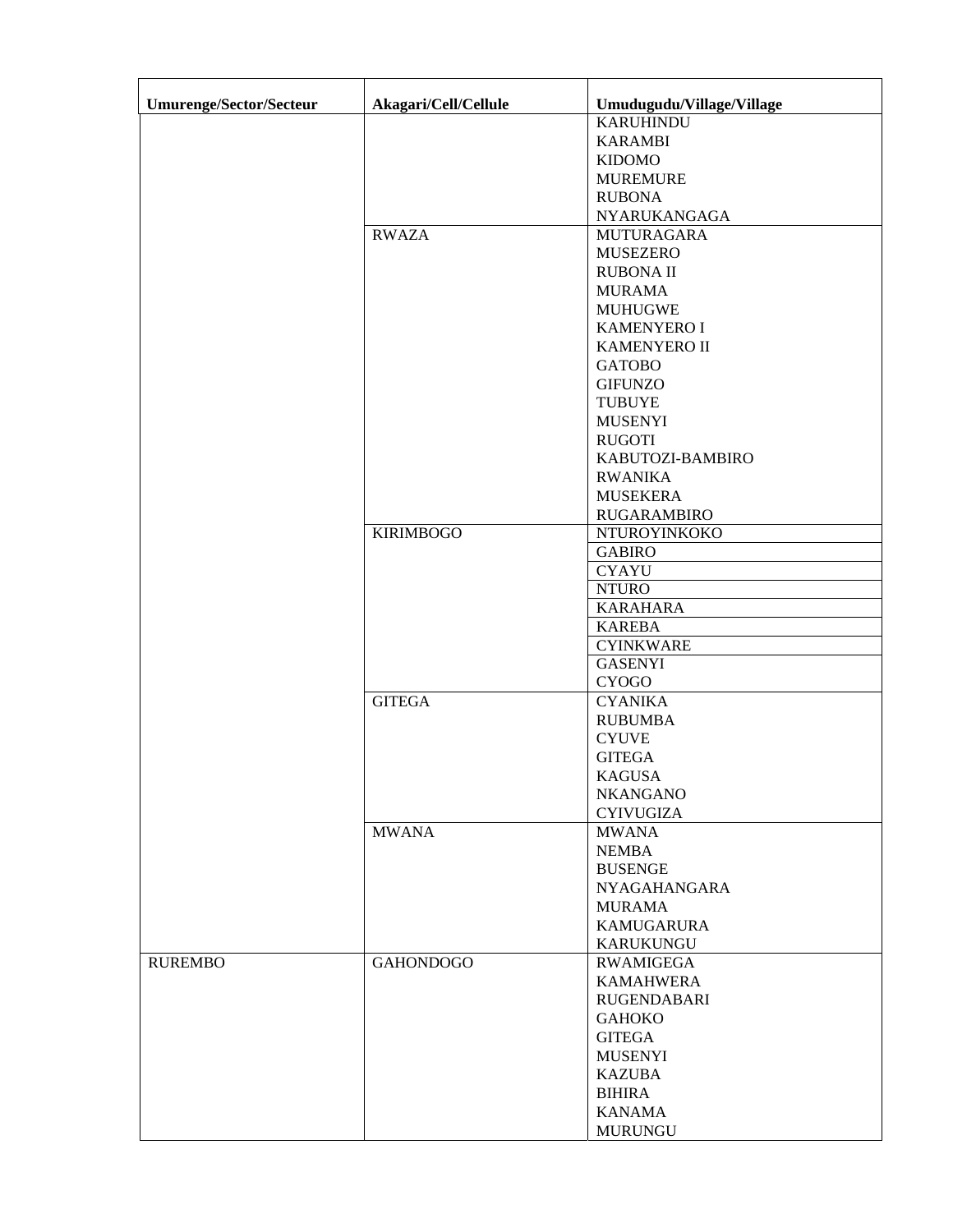| Umurenge/Sector/Secteur | Akagari/Cell/Cellule | Umudugudu/Village/Village |
|-------------------------|----------------------|---------------------------|
| 6. KARAGO               | <b>GIHIRWA</b>       | <b>KANOMBE</b>            |
|                         |                      | <b>BISEKE</b>             |
|                         |                      | <b>GIFUMBA</b>            |
|                         |                      | <b>RURAMBO</b>            |
|                         |                      | <b>NYAGISOZI</b>          |
|                         |                      | <b>RUGARAMBIRO</b>        |
|                         | <b>KADAHENDA</b>     | <b>GAKOMA</b>             |
|                         |                      | <b>GIHIRA</b>             |
|                         |                      | <b>NKOMANE</b>            |
|                         |                      | <b>KIVUNJA</b>            |
|                         |                      | <b>MUREMURE</b>           |
|                         |                      | <b>KARANDARYI</b>         |
|                         |                      | <b>NYABURARO</b>          |
|                         |                      | <b>MWIYANIKE</b>          |
|                         |                      | <b>BUKONGORA</b>          |
|                         | <b>GATAGARA</b>      | <b>GATWE</b>              |
|                         |                      | <b>KINANIRA</b>           |
|                         |                      | <b>BUDACYA</b>            |
|                         |                      | <b>GISUNZU</b>            |
|                         |                      | <b>MUVURE</b>             |
|                         |                      | <b>KARAMBI</b>            |
|                         |                      | <b>BIKERERI</b>           |
|                         | <b>KARENGERA</b>     | <b>KIRWA</b>              |
|                         |                      | <b>REMERA</b>             |
|                         |                      | <b>RWUMUYAGA</b>          |
|                         |                      | <b>RUYEBE</b>             |
|                         |                      |                           |
|                         |                      | <b>HANIKA</b>             |
|                         |                      | <b>MASHYUZA</b>           |
|                         | <b>CYAMABUYE</b>     | <b>NANGA</b>              |
|                         |                      | <b>MUDERI</b>             |
|                         |                      | <b>BUREMERA</b>           |
|                         |                      | <b>MATYAZO</b>            |
|                         |                      | <b>RUBARE</b>             |
|                         |                      | <b>MUREMURE</b>           |
|                         |                      | <b>KIBUNDI</b>            |
|                         | <b>BUSORO</b>        | <b>KAGOHE</b>             |
|                         |                      | <b>GATAGARA</b>           |
|                         |                      | <b>GASASA</b>             |
|                         |                      | <b>GISESA</b>             |
|                         |                      | <b>KAGESHI</b>            |
|                         |                      | <b>REBERO</b>             |
|                         |                      | <b>RUHIGIRO</b>           |
| 7. MUKAMIRA             | <b>RURENGERI</b>     | <b>RUGARAMBIRO</b>        |
|                         |                      | <b>KABYAZA</b>            |
|                         |                      | <b>KIBUGAZI</b>           |
|                         |                      | <b>MARIBA</b>             |
|                         |                      | <b>RUTOVU</b>             |
|                         |                      | <b>RWANKERI</b>           |
|                         | <b>RUKOMA</b>        | <b>GATARE</b>             |
|                         |                      | <b>RUGARAGARA</b>         |
|                         |                      | <b>PFUNDA</b>             |
|                         |                      | <b>BIHINGA</b>            |
|                         |                      | <b>GITETE</b>             |
|                         | <b>KANYOVE</b>       | <b>MUSUMBA</b>            |
|                         |                      | <b>KANYOVE</b>            |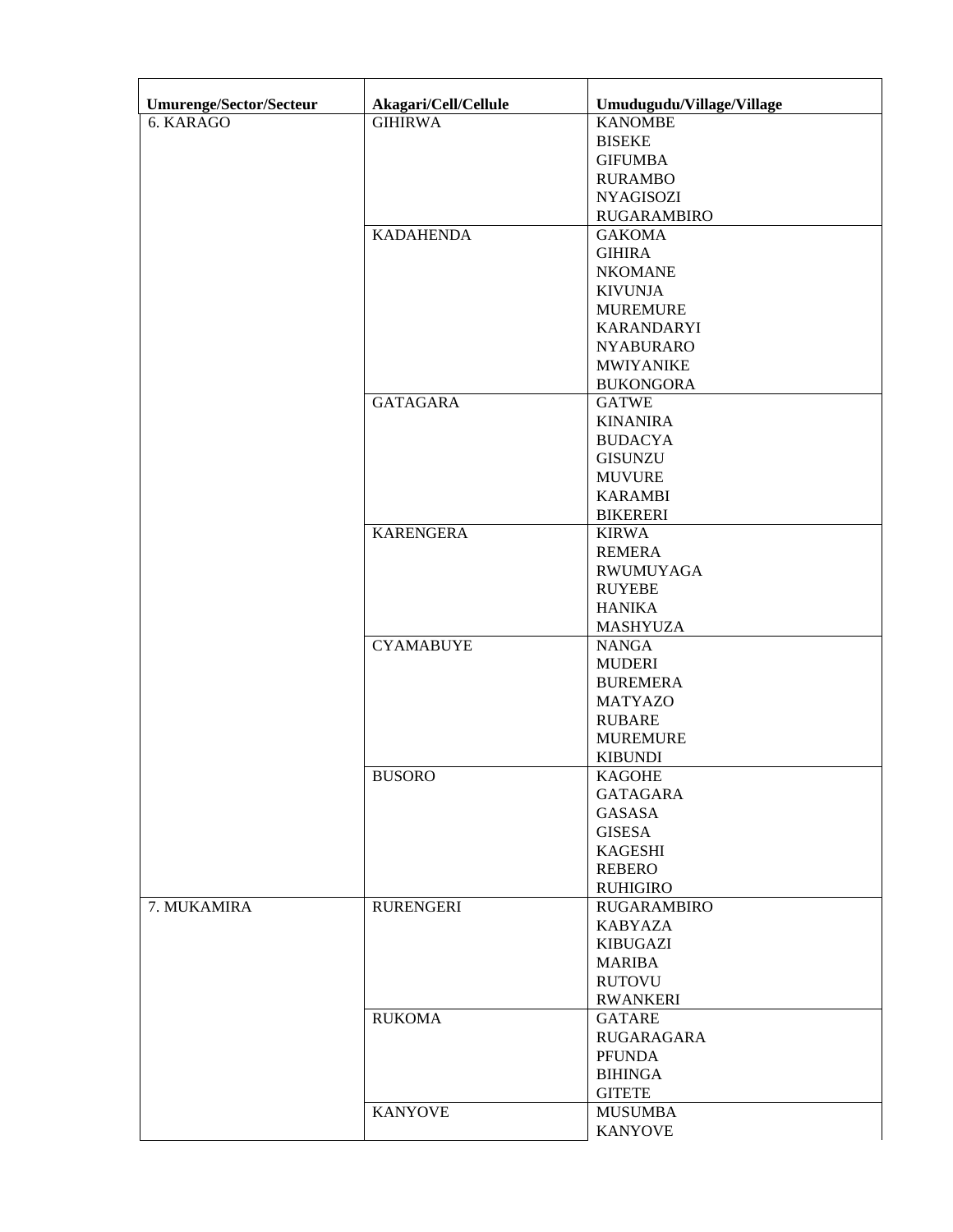| <b>Umurenge/Sector/Secteur</b> | Akagari/Cell/Cellule | Umudugudu/Village/Village        |
|--------------------------------|----------------------|----------------------------------|
|                                |                      | <b>RWASEKA</b>                   |
|                                |                      | <b>KABERE</b>                    |
|                                | <b>GASIZI</b>        | <b>SASANGABO</b>                 |
|                                |                      | <b>KAMIRO</b>                    |
|                                | <b>RUBAYA</b>        | <b>KINYABABA</b>                 |
|                                |                      | <b>KIVUGIZA</b>                  |
|                                |                      | <b>GASHONGERO</b>                |
|                                |                      | <b>RWAMIKERI</b>                 |
|                                |                      | <b>KARANDARYI</b>                |
|                                |                      | <b>KABURENDE</b>                 |
|                                | <b>RUGESHI</b>       | <b>KAZUBA</b>                    |
|                                |                      | <b>KAMENYO</b>                   |
|                                |                      | <b>KARAMA</b>                    |
|                                |                      | <b>KINKENKE</b>                  |
|                                |                      | <b>CYUMUKENKE</b>                |
|                                |                      | <b>KAZIBAKE</b>                  |
|                                | <b>JABA</b>          | <b>GISENYI</b>                   |
|                                |                      | <b>JABA</b>                      |
|                                |                      | <b>BIRIBA</b>                    |
|                                |                      | <b>NYIRABAGESHENYI</b>           |
|                                |                      | <b>HESHA</b>                     |
|                                |                      | <b>RWANYIRANYONI</b>             |
| 8. RAMBURA                     | <b>GURIRO</b>        | <b>CYANIKA</b>                   |
|                                |                      | <b>KIMISEBEYA</b>                |
|                                |                      | <b>NTEKO</b>                     |
|                                |                      | <b>NYANGURAGURA</b>              |
|                                |                      | <b>RARO</b>                      |
|                                |                      | <b>RUSOGO</b>                    |
|                                | <b>BIREMBO</b>       | <b>BIREMBO</b>                   |
|                                |                      | <b>CYUGI</b>                     |
|                                |                      | <b>KIMISEBEYA</b>                |
|                                |                      | <b>MARIBA</b>                    |
|                                |                      | MUNYANGARI                       |
|                                |                      | <b>NYAVUVU</b>                   |
|                                |                      | <b>RUGARAMBIRO</b>               |
|                                | <b>NYUNDO</b>        | <b>RUSEKERA</b>                  |
|                                |                      | <b>NYEMPANIKA</b>                |
|                                |                      | <b>NAMA</b>                      |
|                                |                      | <b>RWINKINGI</b>                 |
|                                |                      |                                  |
|                                |                      | <b>MYUMBA</b><br><b>KAMIFUHO</b> |
|                                |                      |                                  |
|                                |                      | <b>GASIZA</b>                    |
|                                |                      | <b>NTAGIHEMBO</b>                |
|                                | <b>KIBISABO</b>      | <b>KINIHIRA</b>                  |
|                                |                      | <b>RWENZO</b>                    |
|                                |                      | <b>NYAMPUNDU</b>                 |
|                                |                      | GATARE                           |
|                                |                      | <b>KARAMBI</b>                   |
|                                |                      | <b>BUGONDE</b>                   |
|                                |                      | <b>KABEZA</b>                    |
|                                | <b>RUGAMBA</b>       | <b>KAMIRO</b>                    |
|                                |                      | <b>NKOMANE</b>                   |
|                                |                      | <b>MUTURIRWA</b>                 |
|                                |                      | MUTURAGARA                       |
|                                |                      | <b>KIBUMBIRO</b>                 |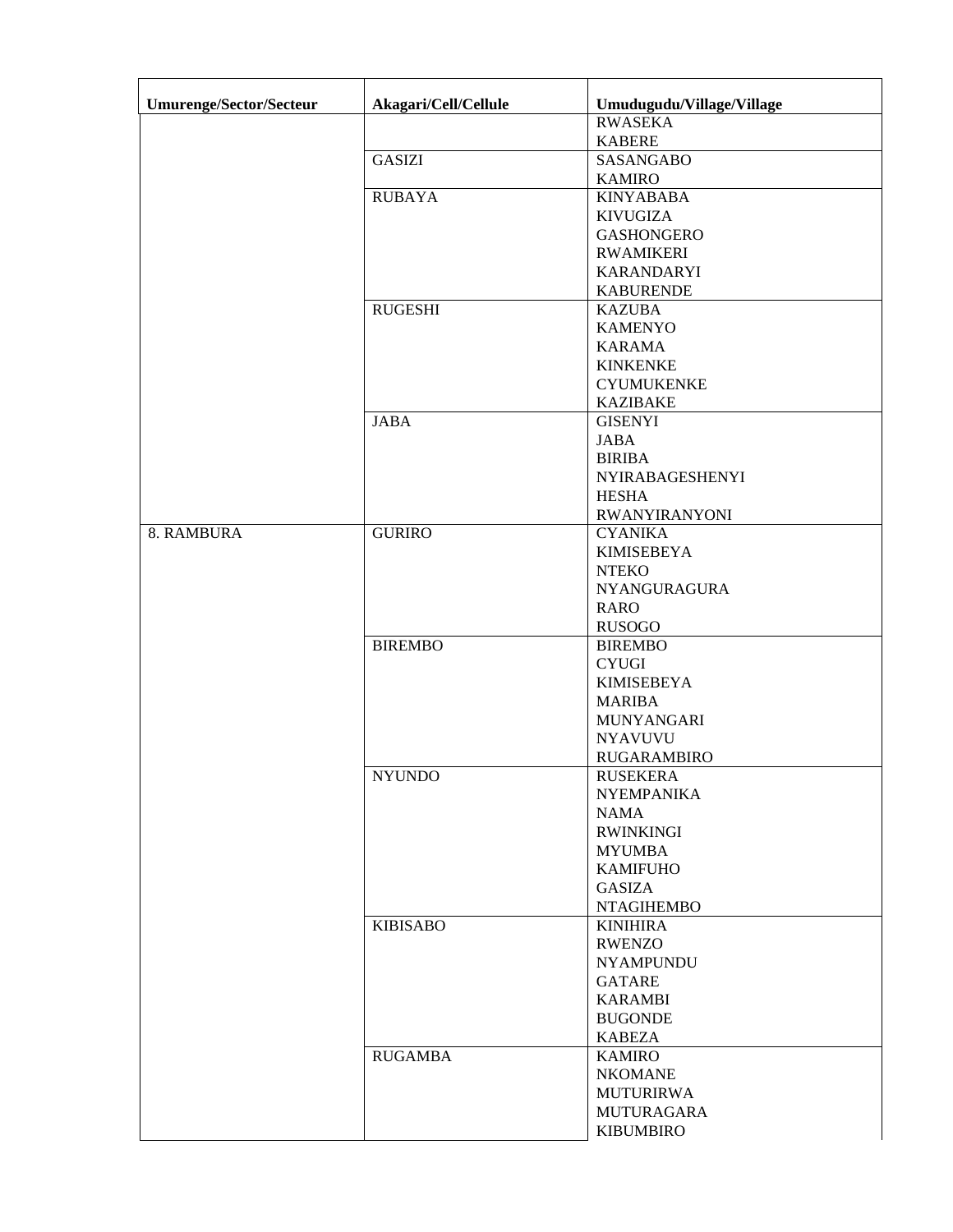| <b>Umurenge/Sector/Secteur</b> | Akagari/Cell/Cellule | Umudugudu/Village/Village |
|--------------------------------|----------------------|---------------------------|
|                                |                      | <b>GIHARO</b>             |
|                                | <b>MUTAHO</b>        | <b>KIRAZA</b>             |
|                                |                      | <b>NYIRAGIKOKORA</b>      |
|                                |                      | <b>BUKINANYANA</b>        |
|                                |                      | <b>RUSEKERA</b>           |
|                                |                      | <b>BIHANGARA</b>          |
|                                |                      | <b>RUTAZIGURWA</b>        |
|                                |                      | <b>MURAMBI</b>            |
|                                |                      | <b>SUKIRO</b>             |
| 9. RUGERA                      | <b>RUREMBO</b>       | <b>BIHE</b>               |
|                                |                      |                           |
|                                |                      | <b>KARAMBI</b>            |
|                                |                      | <b>GIHURI</b>             |
|                                |                      | <b>BUKANGO</b>            |
|                                |                      | <b>MURAMA</b>             |
|                                |                      | <b>GASEKE</b>             |
|                                |                      | <b>CYASENGE</b>           |
|                                |                      | <b>GAHAMA</b>             |
|                                | <b>NYARUTEMBE</b>    | <b>GATYAZO</b>            |
|                                |                      | <b>JARI</b>               |
|                                |                      | <b>CYIBUMBA</b>           |
|                                |                      | <b>GISENYI</b>            |
|                                |                      | <b>MWAMBI</b>             |
|                                |                      | <b>KIREBE</b>             |
|                                |                      | <b>NYAMUGARI</b>          |
|                                |                      | <b>KAMENYO</b>            |
|                                | <b>GAKORO</b>        | <b>BWERU</b>              |
|                                |                      | <b>KINTORE</b>            |
|                                |                      | <b>NYAKIGEZI</b>          |
|                                |                      | <b>MUBUGA</b>             |
|                                |                      | <b>NYARUBINGO</b>         |
|                                |                      | <b>NYARUSANGE</b>         |
|                                | <b>MARANGARA</b>     | <b>GIKO</b>               |
|                                |                      | <b>TETERO</b>             |
|                                |                      | <b>KAGANO</b>             |
|                                |                      | <b>NYAGASOZI</b>          |
|                                |                      |                           |
|                                |                      | GASAYO                    |
|                                |                      | <b>GASIZA</b>             |
|                                |                      | <b>BWUMBA</b>             |
|                                |                      | <b>RWANGEGE</b>           |
|                                |                      | <b>KABAHENDANYI</b>       |
|                                | <b>TYAZO</b>         | <b>NYAKIRIBA</b>          |
|                                |                      | <b>KIYANZA</b>            |
|                                |                      | <b>KINGONA</b>            |
|                                |                      | <b>MURENGERI</b>          |
|                                |                      | <b>MUCACA</b>             |
|                                |                      | <b>KABUYE</b>             |
|                                |                      | <b>HARABANA</b>           |
|                                | <b>NYAGAHONDO</b>    | <b>MUHARE</b>             |
|                                |                      | <b>BUHETE</b>             |
|                                |                      | <b>NGANZO</b>             |
|                                |                      | <b>MUSENYI</b>            |
|                                |                      | <b>MUNYINYA</b>           |
|                                |                      | <b>KABYAZA</b>            |
|                                |                      | <b>GITOTSI</b>            |
|                                |                      |                           |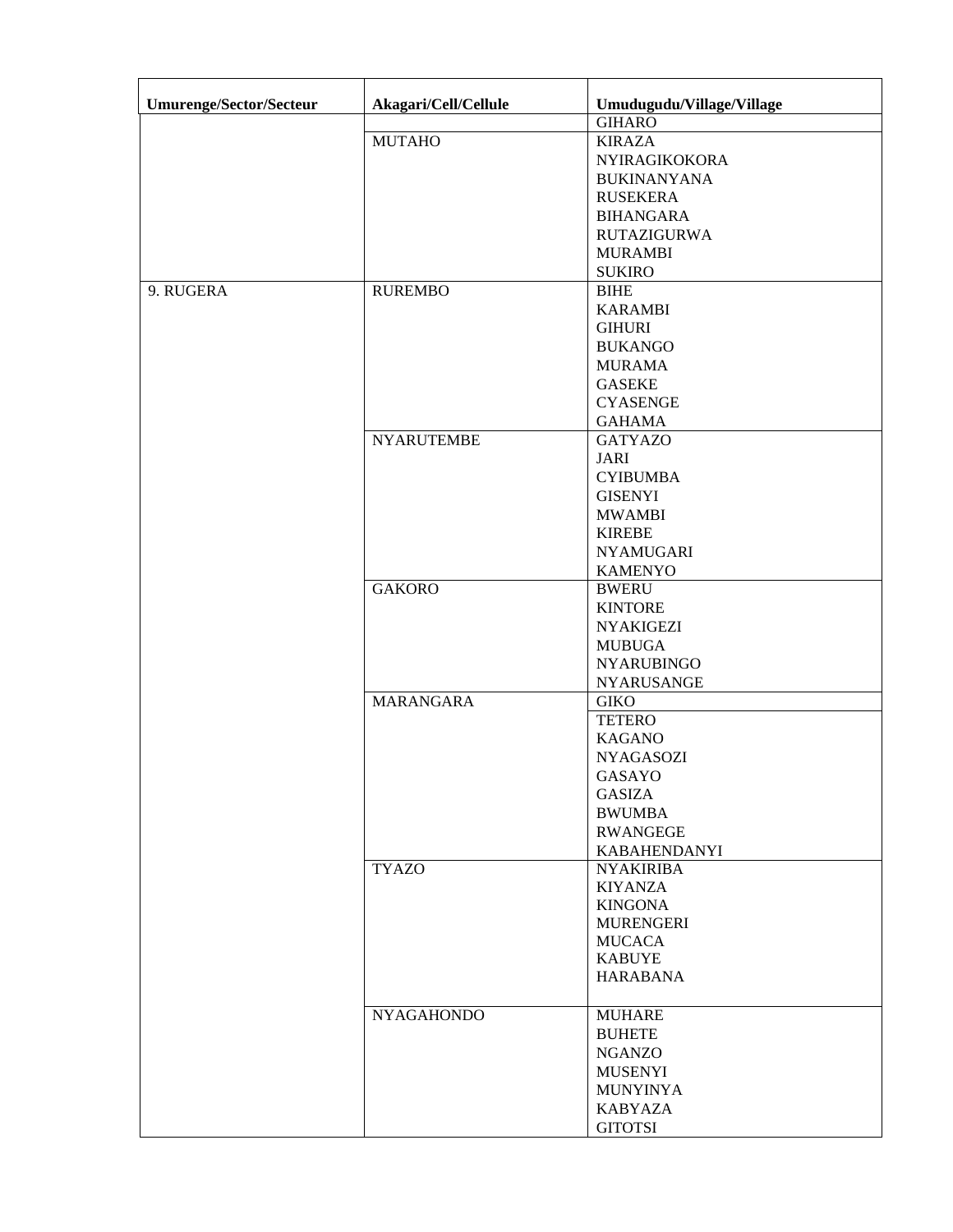| Umurenge/Sector/Secteur | Akagari/Cell/Cellule | Umudugudu/Village/Village |
|-------------------------|----------------------|---------------------------|
| 10. SHYIRA              | <b>MPINGA</b>        | <b>VUNGA</b>              |
|                         |                      | <b>KAGONGO</b>            |
|                         |                      | <b>RWABAHUNGU</b>         |
|                         |                      | <b>MUKAKA</b>             |
|                         |                      | <b>GACURABWENGE</b>       |
|                         | <b>SHAKI</b>         | <b>KIGWA</b>              |
|                         |                      | <b>KIYOVU</b>             |
|                         |                      | <b>KABUGA</b>             |
|                         |                      | <b>RUTOYI</b>             |
|                         |                      | <b>GITEGA</b>             |
|                         |                      | <b>KARAMBI</b>            |
|                         | <b>MUTANDA</b>       | <b>KAZIBA</b>             |
|                         |                      | <b>KIDANDARI</b>          |
|                         |                      | <b>NTENDE</b>             |
|                         |                      |                           |
|                         | <b>KANYAMITANA</b>   | <b>MURAMBI</b>            |
|                         |                      | <b>KAZIRANKARA</b>        |
|                         |                      | <b>MATABA</b>             |
|                         |                      | <b>RUBABA</b>             |
|                         |                      | <b>KIBUYE</b>             |
|                         |                      | <b>KAMAHORO</b>           |
|                         |                      | <b>KIGABIRO</b>           |
|                         | <b>CYIMANZOVU</b>    | <b>MUGWATO</b>            |
|                         |                      | <b>BIHEMBE</b>            |
|                         |                      | <b>KABUGA</b>             |
|                         |                      | <b>KINYANA</b>            |
|                         |                      | <b>MURIKWA</b>            |
|                         | <b>KINTARURE</b>     | <b>KABUGUZO</b>           |
|                         |                      | <b>KABAGABO</b>           |
|                         |                      | <b>MUNANIRA</b>           |
|                         |                      | <b>MABARE</b>             |
|                         |                      | <b>REMERA</b>             |
| 11. JENDA               | <b>BUKINANYANA</b>   | <b>KAGERI</b>             |
|                         |                      | <b>BUGARAMA</b>           |
|                         |                      | <b>NSAKIRA</b>            |
|                         |                      | <b>BIKINANYANA</b>        |
|                         |                      | <b>BIBANZA</b>            |
|                         |                      | KABAYA                    |
|                         |                      | <b>KARUHIRWA</b>          |
|                         | <b>REGA</b>          | <b>BIHINGA</b>            |
|                         |                      | <b>KAJEBESHI</b>          |
|                         |                      | <b>REGA</b>               |
|                         |                      | <b>GASESERO</b>           |
|                         |                      | <b>RUBARE</b>             |
|                         |                      | <b>TERIMBERE</b>          |
|                         |                      | <b>GAKARARA</b>           |
|                         | <b>KABATEZI</b>      | <b>KIBUYE</b>             |
|                         |                      | <b>KAGAGA</b>             |
|                         |                      | <b>RUNYANJA</b>           |
|                         |                      | <b>GITAMBUKO</b>          |
|                         |                      | <b>MUSUMBA</b>            |
|                         |                      | <b>NDORWA</b>             |
|                         | <b>KAREBA</b>        | <b>GIKORO</b>             |
|                         |                      | <b>REBERO</b>             |
|                         |                      | <b>KAMATENGE</b>          |
|                         |                      | <b>BIZU</b>               |
|                         |                      |                           |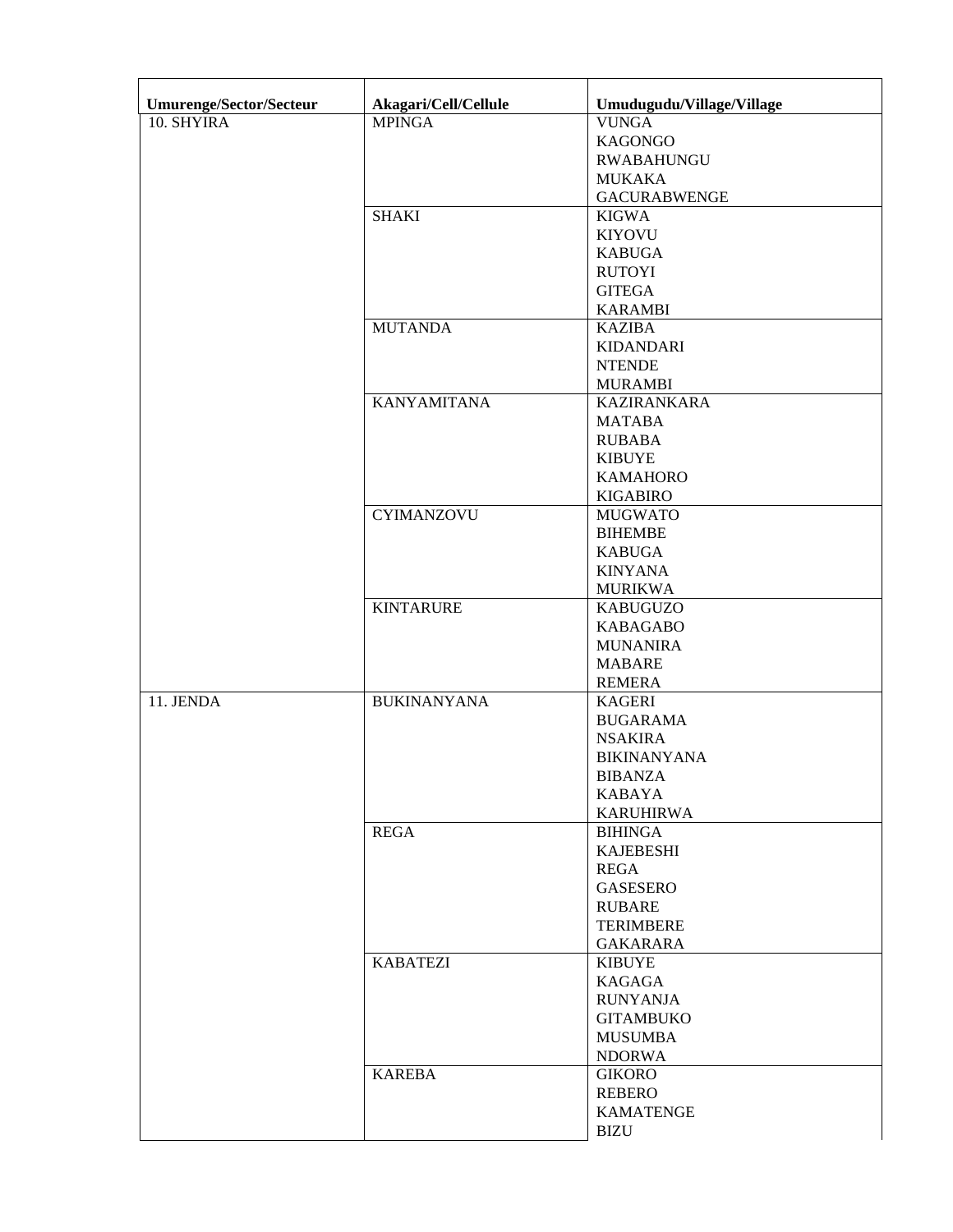| Umurenge/Sector/Secteur | Akagari/Cell/Cellule | Umudugudu/Village/Village |
|-------------------------|----------------------|---------------------------|
|                         |                      | <b>NYACYONGA</b>          |
|                         |                      | <b>KAREBA</b>             |
|                         |                      | <b>RUBARE</b>             |
|                         | NYIGAKIGUGU          | <b>RUSHUNGURU</b>         |
|                         |                      | <b>GISOZI</b>             |
|                         |                      | <b>NYAMUTUKURA</b>        |
|                         |                      | <b>JENDA</b>              |
|                         |                      | <b>NTERANYA</b>           |
|                         |                      | <b>CYAMABUYE</b>          |
|                         | <b>GASIZI</b>        | <b>KINYENGAGI</b>         |
|                         |                      | <b>MIKINGO</b>            |
|                         |                      | <b>KANZENZE</b>           |
|                         |                      | <b>RWANANIZA</b>          |
|                         |                      | <b>KAGANO</b>             |
|                         |                      | <b>MUNANIRA</b>           |
|                         |                      | <b>KANYARU</b>            |
| 12. KABATWA             | <b>BATIKOTI</b>      | <b>KAMUHE</b>             |
|                         |                      | <b>BATIKOTI</b>           |
|                         |                      | <b>SAKE</b>               |
|                         |                      | <b>RUBARE</b>             |
|                         | <b>MYUGA</b>         | <b>RUGENDABARI</b>        |
|                         |                      | <b>BUTAKA</b>             |
|                         |                      | <b>AKIMITONI</b>          |
|                         |                      | <b>KABEZA</b>             |
|                         |                      | <b>MYUGA</b>              |
|                         | <b>CYAMVUMBA</b>     | <b>AKABAGABO</b>          |
|                         |                      | <b>MURAMBI</b>            |
|                         |                      | <b>NYABITEMBO</b>         |
|                         | <b>NGANDO</b>        | <b>MAHURURA</b>           |
|                         |                      | <b>KIRAMIRA</b>           |
|                         |                      | <b>GAHARAME</b>           |
|                         |                      | <b>NGANDO</b>             |
|                         |                      | <b>RUHANDO</b>            |
|                         | <b>GIHORWE</b>       | <b>BISUKIRO</b>           |
|                         |                      | <b>KAMINUZA</b>           |
|                         |                      | <b>KINYABABA</b>          |
|                         |                      | <b>RUSHUBI</b>            |
|                         | <b>RUGARAMA</b>      | <b>BUREMERA</b>           |
|                         |                      | <b>KARAMBI</b>            |
|                         |                      | <b>REBERO</b>             |
|                         |                      | <b>KINKWARE</b>           |
|                         |                      | <b>MASASA</b>             |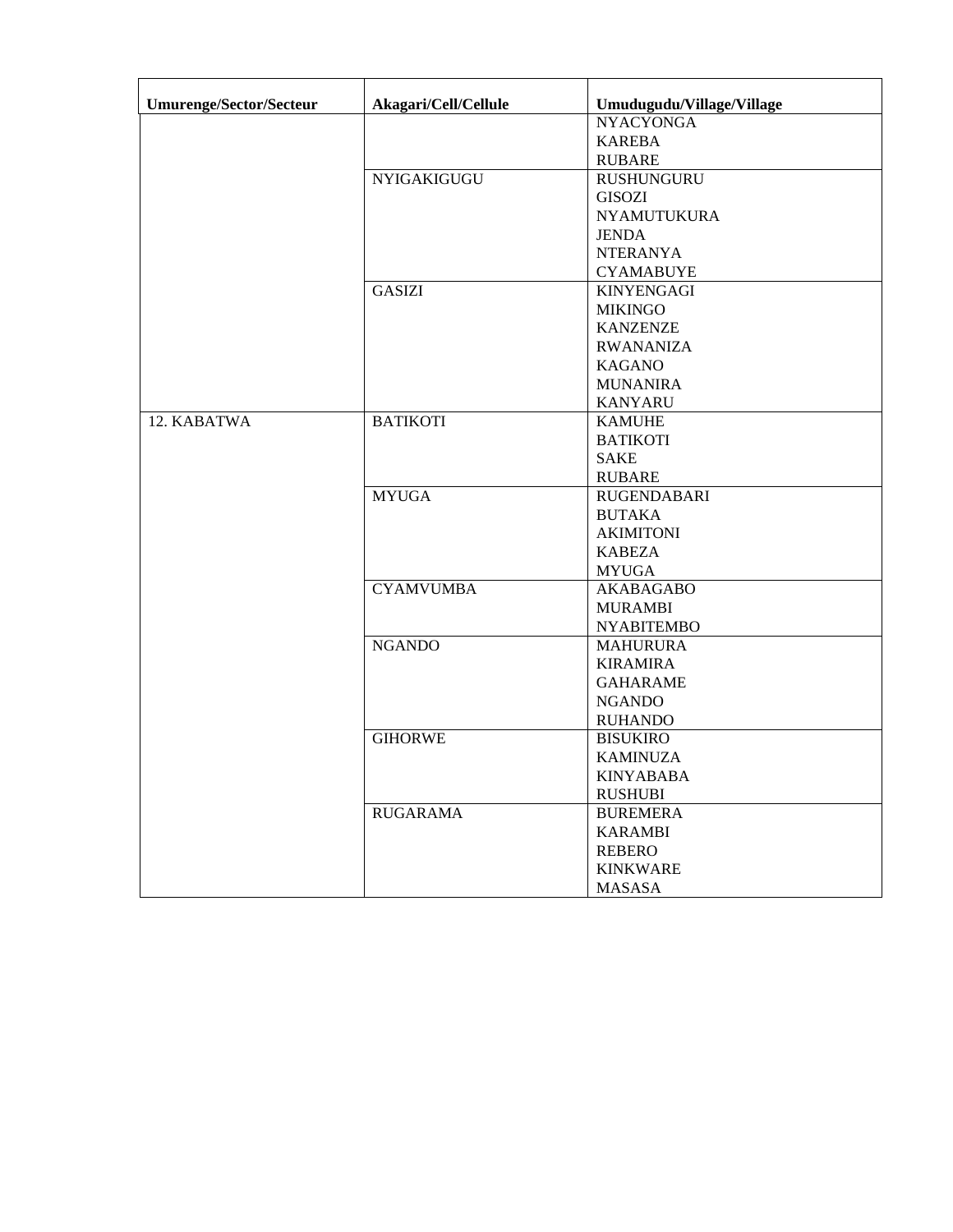### **4. INTARA Y'AMAJYARUGURU – NORTHERN PROVINCE – PROVINCE DU NORD**

### **AKARERE KA MUSANZE – MUSNAZE DISTRICT – DISTRICT DE MUSANZE**

| Umurenge/Sector/Secteur | Akagari/Cell/Cellule | Umudugudu/Village/Village |
|-------------------------|----------------------|---------------------------|
| <b>BUSOGO</b>           |                      | <b>JABIRO</b>             |
|                         | <b>GISESERO</b>      | <b>GAHANGA</b>            |
|                         |                      | <b>NENGO</b>              |
|                         |                      | <b>KABAYA</b>             |
|                         |                      | <b>KAREMA</b>             |
|                         |                      | <b>GATOVU</b>             |
|                         | <b>KAVUMU</b>        | <b>RUGESHI</b>            |
|                         |                      | <b>KARURIZA</b>           |
|                         |                      | <b>MUTABONEKA</b>         |
|                         |                      | <b>RUREMBO</b>            |
|                         |                      | <b>KIREZI</b>             |
|                         | <b>NYAGISOZI</b>     | <b>KABWENDE</b>           |
|                         |                      | <b>GORA</b>               |
|                         |                      | <b>CYASURE</b>            |
|                         |                      | <b>RUBAYA</b>             |
|                         | <b>SAHARA</b>        | <b>NYIRAGAJU</b>          |
|                         |                      | <b>NYARUBUYE</b>          |
|                         |                      | <b>KARURAMBI</b>          |
| <b>CYUVE</b>            |                      | <b>RABIKA</b>             |
|                         |                      | <b>GAKENKE</b>            |
|                         |                      | <b>RUVUMU</b>             |
|                         | <b>MIGESHI</b>       | <b>KABAYA</b>             |
|                         |                      | <b>KIVIRIZA</b>           |
|                         |                      | <b>BUREMO</b>             |
|                         |                      | <b>MUGARI</b>             |
|                         |                      | <b>KAMANGA</b>            |
|                         |                      | <b>MURINZI</b>            |
|                         |                      | <b>GASHANGIRO</b>         |
|                         | <b>KABEZA</b>        | <b>BUGONDO</b>            |
|                         |                      | <b>RUCURI</b>             |
|                         |                      | <b>KAMAYOVU</b>           |
|                         |                      | <b>KARUNYURA</b>          |
|                         |                      | <b>MUBUGA</b>             |
|                         |                      | NYIRARUHENGERI            |
|                         | <b>RWEBEYA</b>       | <b>NGANZO</b>             |
|                         |                      | <b>NYARUBANDE</b>         |
|                         |                      | <b>MARANKIMA</b>          |
|                         |                      | <b>MPENGE</b>             |
|                         |                      | <b>RUGESHI</b>            |
|                         | <b>BUKINANYANA</b>   | <b>KARWASA</b>            |
|                         |                      | <b>GAHARABUGE</b>         |
|                         |                      | <b>MURAMBI</b>            |
|                         |                      | <b>NKOTSI</b>             |
|                         |                      | <b>KAMENANTARE</b>        |
|                         |                      | <b>KABAHAMA</b>           |
|                         | <b>BURUBA</b>        |                           |
|                         |                      | <b>RUTEMBA</b>            |
|                         |                      | <b>RUVUMU</b>             |
|                         |                      | <b>RUHINDINKA</b>         |
|                         |                      | <b>BAZIZANA</b>           |
|                         |                      | <b>RUHEHE</b>             |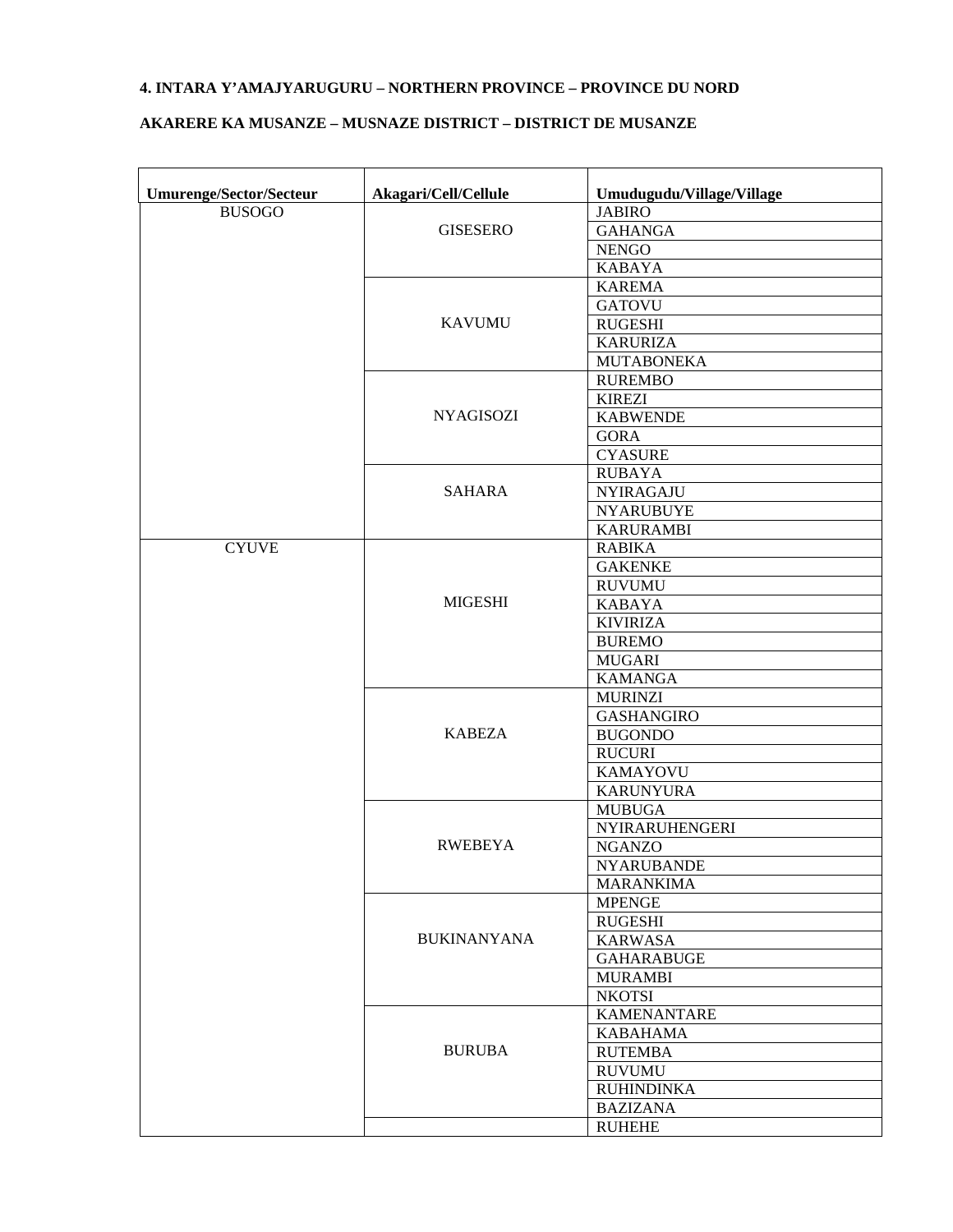| <b>Umurenge/Sector/Secteur</b> | Akagari/Cell/Cellule | Umudugudu/Village/Village |
|--------------------------------|----------------------|---------------------------|
|                                |                      | <b>NYANGE</b>             |
|                                |                      | <b>KABAYA</b>             |
|                                |                      | <b>KARUGABANYA</b>        |
|                                | <b>CYANYA</b>        | <b>MUBARI</b>             |
|                                |                      | <b>MUGARAMA</b>           |
|                                |                      | <b>REBERO</b>             |
|                                |                      | <b>MUBUGA</b>             |
|                                |                      | <b>KIBANDE</b>            |
| <b>GACACA</b>                  |                      | <b>MURUNDO</b>            |
|                                |                      | <b>GAHAMA</b>             |
|                                | <b>GAKORO</b>        | <b>CYIRI</b>              |
|                                |                      | <b>NKOMERO</b>            |
|                                |                      | <b>MURORA</b>             |
|                                |                      | <b>BUTUNDA</b>            |
|                                |                      |                           |
|                                |                      | <b>KAVUMU</b>             |
|                                |                      | <b>KABUKENDE</b>          |
|                                | <b>KARWASA</b>       | <b>KARAMBI</b>            |
|                                |                      | <b>MURENGO</b>            |
|                                |                      | <b>SARAZI</b>             |
|                                |                      | <b>GASENYI</b>            |
|                                |                      | <b>GATABA</b>             |
|                                |                      | <b>RURAMBO</b>            |
|                                | <b>GASAKUZA</b>      | <b>KARUSHENYI</b>         |
|                                |                      | <b>RUHASA</b>             |
|                                |                      | <b>GAHUGUZO</b>           |
|                                |                      | <b>MUKUNGWA</b>           |
|                                |                      | <b>KARAMA</b>             |
|                                |                      | <b>GITOVU</b>             |
|                                | <b>KABIRIZI</b>      | <b>RUNGU</b>              |
|                                |                      | <b>MATA</b>               |
|                                |                      | <b>KANAMA</b>             |
| <b>GASHAKI</b>                 |                      | <b>BIRWA</b>              |
|                                |                      | <b>MUSEKERA</b>           |
|                                | <b>KIGABIRO</b>      | <b>BUTATE</b>             |
|                                |                      | <b>KAVUMU</b>             |
|                                |                      | <b>BUZOZA</b>             |
|                                |                      | <b>SHANGA</b>             |
|                                |                      | <b>MURAGO</b>             |
|                                |                      | <b>KAMATETE</b>           |
|                                |                      | <b>KAMABUYE</b>           |
|                                | <b>KIVUMU</b>        | <b>MAKARA</b>             |
|                                |                      |                           |
|                                |                      | <b>RUHEHE</b>             |
|                                |                      | <b>NYAKARIBA</b>          |
|                                |                      | <b>GATETE</b>             |
|                                |                      | <b>KAMATO</b>             |
|                                |                      | <b>BUDIHO</b>             |
|                                | <b>MBWE</b>          | <b>RARO</b>               |
|                                |                      | <b>KANZO</b>              |
|                                |                      | <b>NGAMBI</b>             |
|                                |                      | <b>MURANDI</b>            |
|                                |                      | <b>RWIRIBA</b>            |
|                                |                      | <b>BUGABO</b>             |
|                                | <b>MUHARURO</b>      | <b>CYIBINYOGOTE</b>       |
|                                |                      | <b>KABYINIRO</b>          |
|                                |                      | <b>KARUGANDA</b>          |
|                                |                      |                           |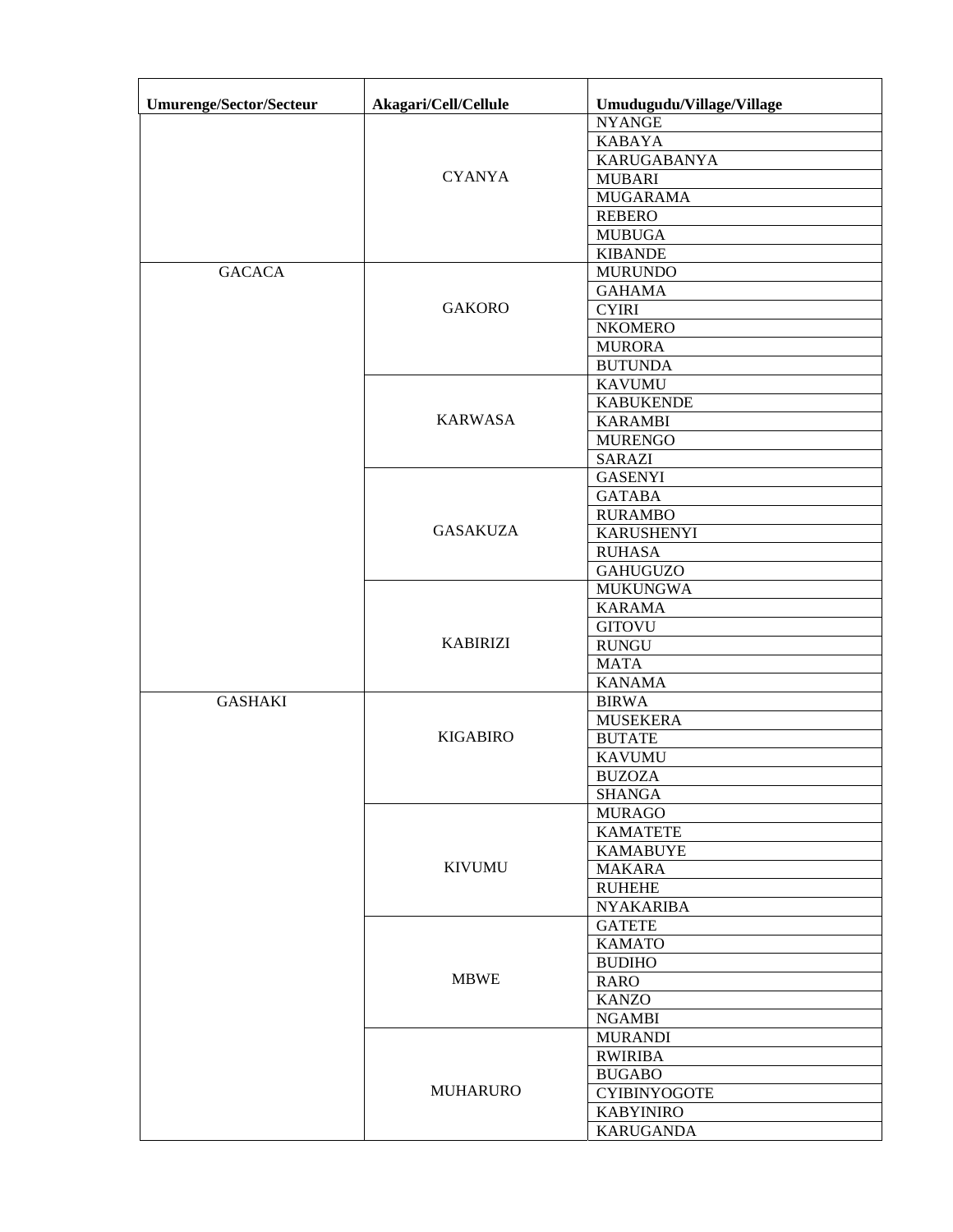| Umurenge/Sector/Secteur | Akagari/Cell/Cellule | Umudugudu/Village/Village |
|-------------------------|----------------------|---------------------------|
| <b>GATARAGA</b>         |                      | <b>KAMPANDE</b>           |
|                         |                      | <b>GATONDORE</b>          |
|                         | <b>RUNGU</b>         | <b>GAHIRA</b>             |
|                         |                      | <b>NYARUBANDE</b>         |
|                         |                      | <b>GATOVU</b>             |
|                         |                      | <b>KARURAMBI</b>          |
|                         |                      | <b>MANJARI</b>            |
|                         | <b>MURAGO</b>        | <b>RUKINGO</b>            |
|                         |                      | <b>RWINZOVU</b>           |
|                         |                      | <b>RUSAMBU</b>            |
|                         |                      | <b>KARARO</b>             |
|                         |                      | <b>MIKINGO</b>            |
|                         | <b>MUDAKAMA</b>      | <b>RUBAKA</b>             |
|                         |                      | <b>GAKUKU</b>             |
|                         |                      | <b>KAGONGO</b>            |
|                         |                      | <b>KABAYA</b>             |
|                         |                      | <b>KABEREGE</b>           |
|                         | <b>RUBINDI</b>       | <b>GATARAGA</b>           |
|                         |                      | <b>GACONDO</b>            |
|                         |                      | <b>BUTAKANYUNDO</b>       |
| <b>KIMONYI</b>          |                      | <b>MBUGAYERA</b>          |
|                         |                      | <b>KADAHENDA</b>          |
|                         | <b>BIRIRA</b>        | <b>RUREMBO</b>            |
|                         |                      | <b>GAKORO</b>             |
|                         |                      | <b>KABAGOYI</b>           |
|                         |                      |                           |
|                         |                      | <b>NYAMUGARI</b>          |
|                         |                      | <b>MUSEZERO</b>           |
|                         | <b>KIVUMU</b>        | <b>MUREGEYA</b>           |
|                         |                      | <b>NDORAHE</b>            |
|                         |                      | <b>MASORO</b>             |
|                         |                      | <b>KAMUGENI</b>           |
|                         |                      | <b>KABAYA</b>             |
|                         | <b>BURAMIRA</b>      | <b>KANGWENE</b>           |
|                         |                      | NYIRAMUYENZI              |
|                         |                      | NYIRAMYURURU              |
|                         |                      | <b>BUSHUBI</b>            |
|                         | <b>MBIZI</b>         | <b>BUHUMA</b>             |
|                         |                      | <b>RUGONDO</b>            |
|                         |                      | <b>GATUMO</b>             |
| <b>KINIGI</b>           |                      | <b>NYAGISENYI</b>         |
|                         |                      | <b>BUTORWAI</b>           |
|                         |                      | <b>BUTORWA II</b>         |
|                         |                      | <b>BAZIZANA</b>           |
|                         | <b>NYONIRIMA</b>     | <b>GASURA</b>             |
|                         |                      | <b>GAHISI</b>             |
|                         |                      | <b>KANSORO</b>            |
|                         |                      | <b>KANYEMPERERI</b>       |
|                         |                      | <b>GASIZI</b>             |
|                         |                      | <b>GAHURA</b>             |
|                         |                      | <b>NYAKAGEZI</b>          |
|                         |                      | <b>NYAKIGINA</b>          |
|                         | <b>NYABIGOMA</b>     | <b>KARYASENGE</b>         |
|                         |                      | <b>CYABIREGO</b>          |
|                         |                      | <b>KABATWA</b>            |
|                         |                      | <b>REBERO</b>             |
|                         |                      |                           |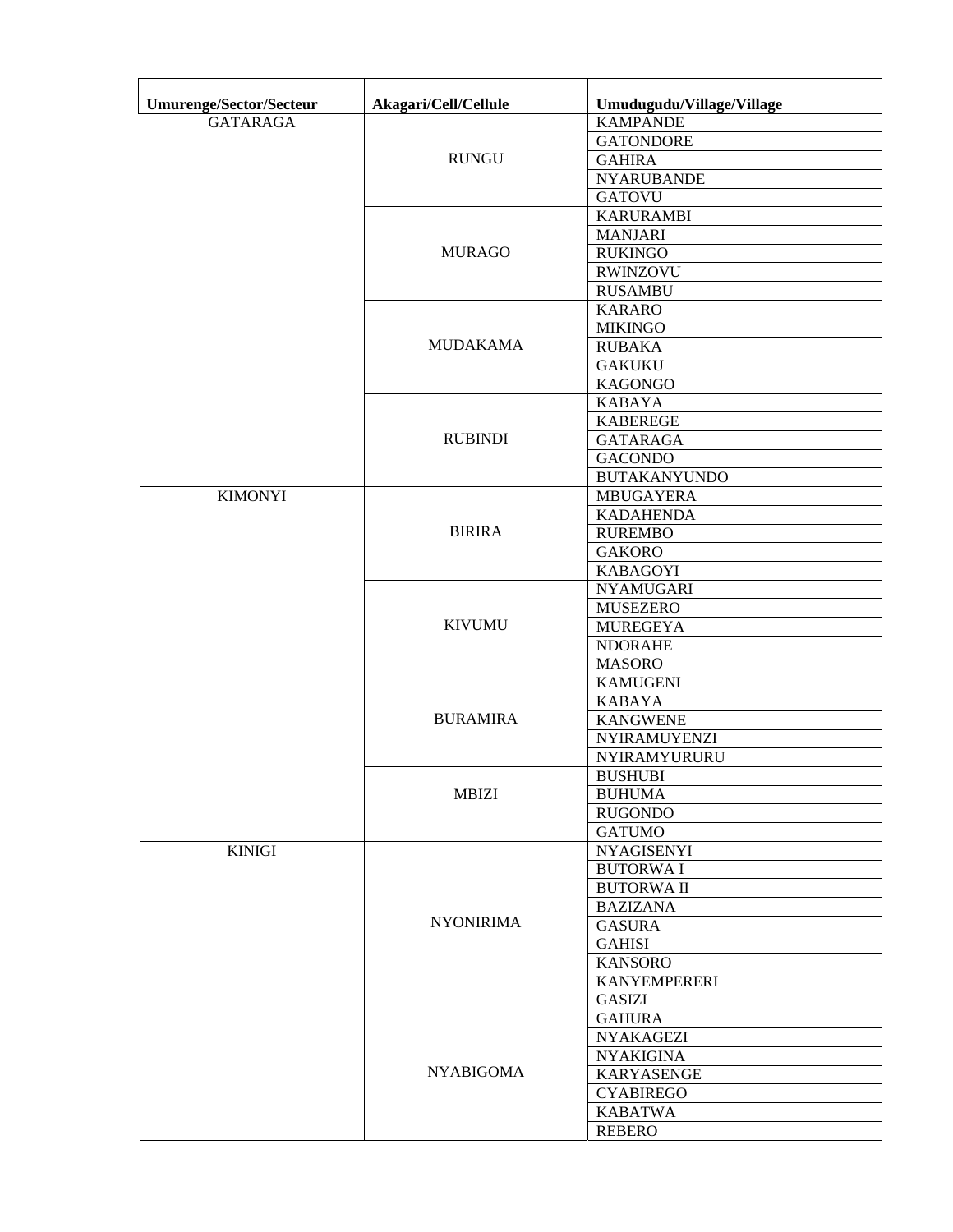| <b>Umurenge/Sector/Secteur</b> | Akagari/Cell/Cellule | Umudugudu/Village/Village |
|--------------------------------|----------------------|---------------------------|
|                                |                      | <b>MITOBO</b>             |
|                                |                      | <b>MUHE</b>               |
|                                |                      | <b>NYEJORO</b>            |
|                                |                      | <b>RUBARA</b>             |
|                                | <b>KAMPANGA</b>      | <b>RUTINDO</b>            |
|                                |                      | <b>KAMAKARA</b>           |
|                                |                      | <b>NYARUBANDE</b>         |
|                                |                      | <b>RUGI</b>               |
|                                |                      | <b>KAMATA</b>             |
|                                |                      | <b>SHONERO</b>            |
|                                |                      | <b>SUSA</b>               |
|                                | <b>BISOKE</b>        | <b>KARAMBI</b>            |
|                                |                      | <b>KUMAZI</b>             |
|                                |                      | <b>KAZI</b>               |
|                                |                      | <b>BUNYENYERI</b>         |
|                                |                      | <b>MUSINGI</b>            |
|                                |                      | <b>RUGESHI</b>            |
|                                |                      | <b>RUREMBO</b>            |
|                                |                      | <b>KANIGA</b>             |
|                                |                      | <b>IMPANO</b>             |
|                                | <b>KAGUHU</b>        | <b>NYUNDO</b>             |
|                                |                      | <b>RUGINGA</b>            |
|                                |                      | <b>NYARUSIZI</b>          |
|                                |                      | <b>MYASE</b>              |
|                                |                      | <b>KABEZA</b>             |
| <b>MUHOZA</b>                  |                      | <b>NYAMAGUMBA</b>         |
|                                | <b>KIGOMBE</b>       | <b>RUKEREZA</b>           |
|                                |                      | <b>NYAMUREMURE</b>        |
|                                |                      | <b>RURUMA</b>             |
|                                |                      | <b>KAVUMU</b>             |
|                                |                      | <b>MUGARA</b>             |
|                                |                      | <b>KIRYI</b>              |
|                                |                      | <b>KABATEMBAGARA</b>      |
|                                |                      | <b>MUHE</b>               |
|                                |                      | <b>BURERA</b>             |
|                                | <b>RUHENGERI</b>     | <b>SUSA</b>               |
|                                |                      | <b>BUSHOZI</b>            |
|                                |                      | <b>KABAYA</b>             |
|                                |                      | <b>BUHORO</b>             |
|                                |                      | <b>GATARE</b>             |
|                                |                      | <b>BWUZURI</b>            |
|                                |                      | <b>GASANZE</b>            |
|                                | <b>CYABAGARURA</b>   | <b>BUHUYE</b>             |
|                                |                      | <b>GATORWA</b>            |
|                                |                      | <b>KABOGOBOGO</b>         |
|                                |                      | YORODANI                  |
|                                |                      | <b>GIRAMAHORO</b>         |
|                                |                      | <b>RUSAGARA</b>           |
|                                | <b>MPENGE</b>        | <b>MPENGE</b>             |
|                                |                      | <b>RUKORO</b>             |
|                                |                      | <b>GIKWEGE</b>            |
| <b>MUKO</b>                    |                      | <b>KAMAHEKE</b>           |
|                                |                      | <b>BUTARE</b>             |
|                                |                      | <b>MUBAGO</b>             |
|                                | <b>SONGA</b>         | <b>KIROHERO</b>           |
|                                |                      |                           |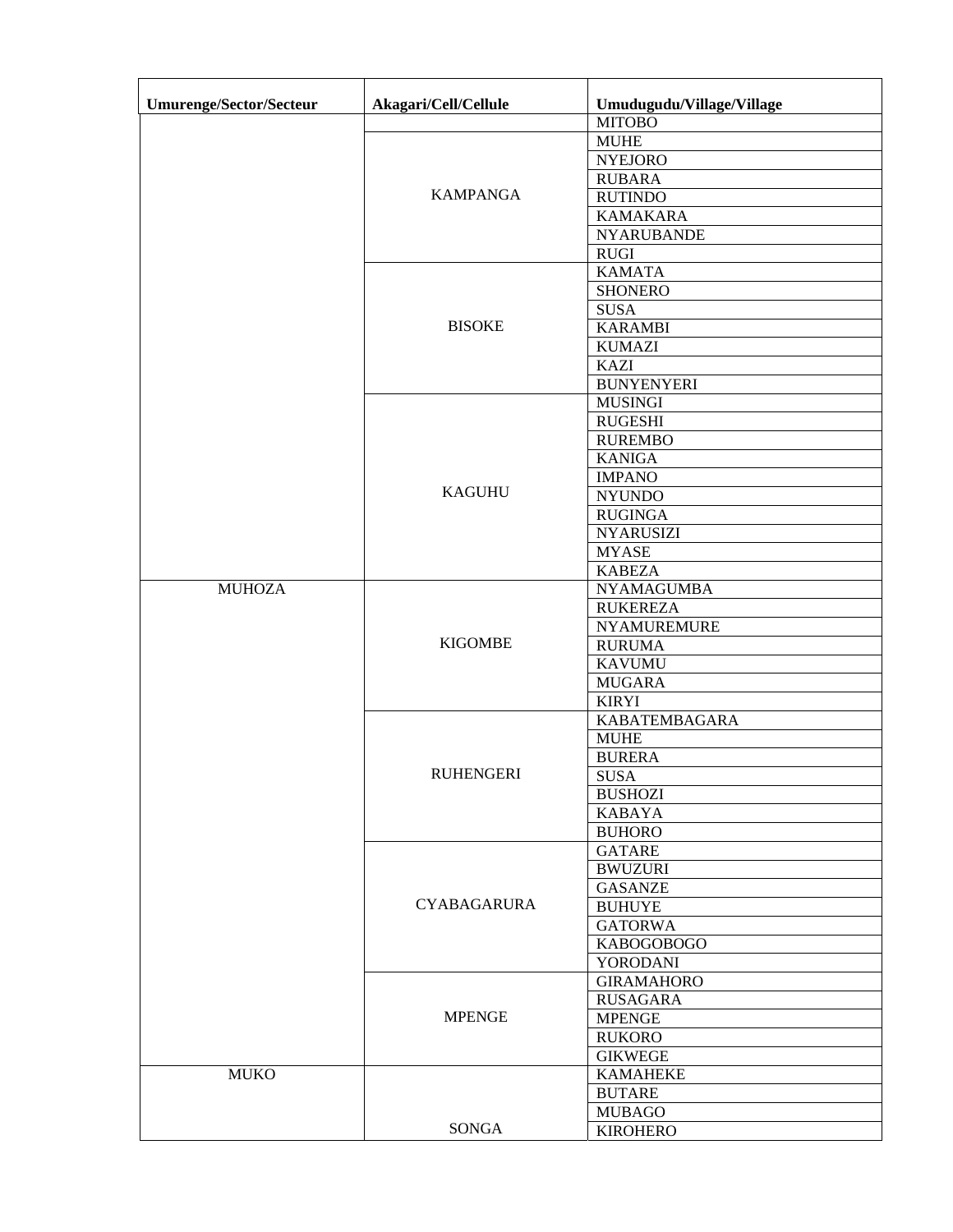| <b>GASAMBYA</b><br><b>KAMATONGO</b><br><b>RUGOBINKA</b><br><b>KARWABIGWI</b><br><b>NYIRAMUKO</b><br><b>KAREBERO</b><br><b>CYIVUGIZA</b><br><b>SUSA</b><br><b>KABUDUNGU</b><br><b>KAMUTARA</b><br><b>NYAKINAMA</b><br><b>KARABIRO</b><br><b>KADAHENDA</b><br><b>CYOGO</b><br><b>RUBANGA</b><br><b>KARIYEGE</b><br><b>NYAGASAMBU</b><br><b>MWANGANZARA</b><br><b>KABINDI</b><br><b>MBURABUTURO</b><br><b>MUSENYI</b><br><b>KIGASA</b><br><b>NENGO</b><br><b>MUSANZE</b><br><b>BAHISUKA</b><br><b>KAREBA</b><br><b>NYARUBUYE</b><br><b>KAVUMU</b><br><b>MURENZI</b><br><b>NTURO</b><br><b>TERO</b><br><b>CYANTURO</b><br><b>GAPFURO</b><br><b>GARUKA</b><br><b>GACINYIRO</b><br><b>NYAMINABA</b><br><b>KANGANWA</b><br><b>BUKANE</b><br><b>RUVUMU</b><br><b>CYABAGARURA</b><br><b>KIROBA</b><br><b>GIKERI</b><br><b>KANYABIRAYI</b><br><b>RUHINGA</b><br><b>MUFUKURO</b><br><b>RWUNGAI</b><br><b>KABAZUNGU</b><br><b>RUCUMU</b><br><b>KIDENDENDEZI</b><br><b>NYABAGENI</b><br><b>RUNYANGWE</b><br><b>BUHENGE</b><br><b>RWAMBOGO</b><br><b>GAKORO</b><br><b>NYARUBANDE</b><br><b>KIREREMA</b><br><b>RWUNGA II</b><br><b>NKOTSI</b><br><b>BUGABURO</b><br><b>MUCYAMBO</b><br><b>RUGESHI</b><br><b>MUTUZO</b><br><b>GASEBEYA</b><br><b>KAGATI</b><br><b>NYABUTIMBO</b><br><b>NYAKINAMA</b> | Umurenge/Sector/Secteur | Akagari/Cell/Cellule | Umudugudu/Village/Village |
|--------------------------------------------------------------------------------------------------------------------------------------------------------------------------------------------------------------------------------------------------------------------------------------------------------------------------------------------------------------------------------------------------------------------------------------------------------------------------------------------------------------------------------------------------------------------------------------------------------------------------------------------------------------------------------------------------------------------------------------------------------------------------------------------------------------------------------------------------------------------------------------------------------------------------------------------------------------------------------------------------------------------------------------------------------------------------------------------------------------------------------------------------------------------------------------------------------------------------------------------------------------------------------------|-------------------------|----------------------|---------------------------|
|                                                                                                                                                                                                                                                                                                                                                                                                                                                                                                                                                                                                                                                                                                                                                                                                                                                                                                                                                                                                                                                                                                                                                                                                                                                                                      |                         |                      |                           |
|                                                                                                                                                                                                                                                                                                                                                                                                                                                                                                                                                                                                                                                                                                                                                                                                                                                                                                                                                                                                                                                                                                                                                                                                                                                                                      |                         |                      |                           |
|                                                                                                                                                                                                                                                                                                                                                                                                                                                                                                                                                                                                                                                                                                                                                                                                                                                                                                                                                                                                                                                                                                                                                                                                                                                                                      |                         |                      |                           |
|                                                                                                                                                                                                                                                                                                                                                                                                                                                                                                                                                                                                                                                                                                                                                                                                                                                                                                                                                                                                                                                                                                                                                                                                                                                                                      |                         |                      |                           |
|                                                                                                                                                                                                                                                                                                                                                                                                                                                                                                                                                                                                                                                                                                                                                                                                                                                                                                                                                                                                                                                                                                                                                                                                                                                                                      |                         |                      |                           |
|                                                                                                                                                                                                                                                                                                                                                                                                                                                                                                                                                                                                                                                                                                                                                                                                                                                                                                                                                                                                                                                                                                                                                                                                                                                                                      |                         |                      |                           |
|                                                                                                                                                                                                                                                                                                                                                                                                                                                                                                                                                                                                                                                                                                                                                                                                                                                                                                                                                                                                                                                                                                                                                                                                                                                                                      |                         |                      |                           |
|                                                                                                                                                                                                                                                                                                                                                                                                                                                                                                                                                                                                                                                                                                                                                                                                                                                                                                                                                                                                                                                                                                                                                                                                                                                                                      |                         |                      |                           |
|                                                                                                                                                                                                                                                                                                                                                                                                                                                                                                                                                                                                                                                                                                                                                                                                                                                                                                                                                                                                                                                                                                                                                                                                                                                                                      |                         |                      |                           |
|                                                                                                                                                                                                                                                                                                                                                                                                                                                                                                                                                                                                                                                                                                                                                                                                                                                                                                                                                                                                                                                                                                                                                                                                                                                                                      |                         |                      |                           |
|                                                                                                                                                                                                                                                                                                                                                                                                                                                                                                                                                                                                                                                                                                                                                                                                                                                                                                                                                                                                                                                                                                                                                                                                                                                                                      |                         |                      |                           |
|                                                                                                                                                                                                                                                                                                                                                                                                                                                                                                                                                                                                                                                                                                                                                                                                                                                                                                                                                                                                                                                                                                                                                                                                                                                                                      |                         |                      |                           |
|                                                                                                                                                                                                                                                                                                                                                                                                                                                                                                                                                                                                                                                                                                                                                                                                                                                                                                                                                                                                                                                                                                                                                                                                                                                                                      |                         |                      |                           |
|                                                                                                                                                                                                                                                                                                                                                                                                                                                                                                                                                                                                                                                                                                                                                                                                                                                                                                                                                                                                                                                                                                                                                                                                                                                                                      |                         |                      |                           |
|                                                                                                                                                                                                                                                                                                                                                                                                                                                                                                                                                                                                                                                                                                                                                                                                                                                                                                                                                                                                                                                                                                                                                                                                                                                                                      |                         |                      |                           |
|                                                                                                                                                                                                                                                                                                                                                                                                                                                                                                                                                                                                                                                                                                                                                                                                                                                                                                                                                                                                                                                                                                                                                                                                                                                                                      |                         |                      |                           |
|                                                                                                                                                                                                                                                                                                                                                                                                                                                                                                                                                                                                                                                                                                                                                                                                                                                                                                                                                                                                                                                                                                                                                                                                                                                                                      |                         |                      |                           |
|                                                                                                                                                                                                                                                                                                                                                                                                                                                                                                                                                                                                                                                                                                                                                                                                                                                                                                                                                                                                                                                                                                                                                                                                                                                                                      |                         |                      |                           |
|                                                                                                                                                                                                                                                                                                                                                                                                                                                                                                                                                                                                                                                                                                                                                                                                                                                                                                                                                                                                                                                                                                                                                                                                                                                                                      |                         |                      |                           |
|                                                                                                                                                                                                                                                                                                                                                                                                                                                                                                                                                                                                                                                                                                                                                                                                                                                                                                                                                                                                                                                                                                                                                                                                                                                                                      |                         |                      |                           |
|                                                                                                                                                                                                                                                                                                                                                                                                                                                                                                                                                                                                                                                                                                                                                                                                                                                                                                                                                                                                                                                                                                                                                                                                                                                                                      |                         |                      |                           |
|                                                                                                                                                                                                                                                                                                                                                                                                                                                                                                                                                                                                                                                                                                                                                                                                                                                                                                                                                                                                                                                                                                                                                                                                                                                                                      |                         |                      |                           |
|                                                                                                                                                                                                                                                                                                                                                                                                                                                                                                                                                                                                                                                                                                                                                                                                                                                                                                                                                                                                                                                                                                                                                                                                                                                                                      |                         |                      |                           |
|                                                                                                                                                                                                                                                                                                                                                                                                                                                                                                                                                                                                                                                                                                                                                                                                                                                                                                                                                                                                                                                                                                                                                                                                                                                                                      |                         |                      |                           |
|                                                                                                                                                                                                                                                                                                                                                                                                                                                                                                                                                                                                                                                                                                                                                                                                                                                                                                                                                                                                                                                                                                                                                                                                                                                                                      |                         |                      |                           |
|                                                                                                                                                                                                                                                                                                                                                                                                                                                                                                                                                                                                                                                                                                                                                                                                                                                                                                                                                                                                                                                                                                                                                                                                                                                                                      |                         |                      |                           |
|                                                                                                                                                                                                                                                                                                                                                                                                                                                                                                                                                                                                                                                                                                                                                                                                                                                                                                                                                                                                                                                                                                                                                                                                                                                                                      |                         |                      |                           |
|                                                                                                                                                                                                                                                                                                                                                                                                                                                                                                                                                                                                                                                                                                                                                                                                                                                                                                                                                                                                                                                                                                                                                                                                                                                                                      |                         |                      |                           |
|                                                                                                                                                                                                                                                                                                                                                                                                                                                                                                                                                                                                                                                                                                                                                                                                                                                                                                                                                                                                                                                                                                                                                                                                                                                                                      |                         |                      |                           |
|                                                                                                                                                                                                                                                                                                                                                                                                                                                                                                                                                                                                                                                                                                                                                                                                                                                                                                                                                                                                                                                                                                                                                                                                                                                                                      |                         |                      |                           |
|                                                                                                                                                                                                                                                                                                                                                                                                                                                                                                                                                                                                                                                                                                                                                                                                                                                                                                                                                                                                                                                                                                                                                                                                                                                                                      |                         |                      |                           |
|                                                                                                                                                                                                                                                                                                                                                                                                                                                                                                                                                                                                                                                                                                                                                                                                                                                                                                                                                                                                                                                                                                                                                                                                                                                                                      |                         |                      |                           |
|                                                                                                                                                                                                                                                                                                                                                                                                                                                                                                                                                                                                                                                                                                                                                                                                                                                                                                                                                                                                                                                                                                                                                                                                                                                                                      |                         |                      |                           |
|                                                                                                                                                                                                                                                                                                                                                                                                                                                                                                                                                                                                                                                                                                                                                                                                                                                                                                                                                                                                                                                                                                                                                                                                                                                                                      |                         |                      |                           |
|                                                                                                                                                                                                                                                                                                                                                                                                                                                                                                                                                                                                                                                                                                                                                                                                                                                                                                                                                                                                                                                                                                                                                                                                                                                                                      |                         |                      |                           |
|                                                                                                                                                                                                                                                                                                                                                                                                                                                                                                                                                                                                                                                                                                                                                                                                                                                                                                                                                                                                                                                                                                                                                                                                                                                                                      |                         |                      |                           |
|                                                                                                                                                                                                                                                                                                                                                                                                                                                                                                                                                                                                                                                                                                                                                                                                                                                                                                                                                                                                                                                                                                                                                                                                                                                                                      |                         |                      |                           |
|                                                                                                                                                                                                                                                                                                                                                                                                                                                                                                                                                                                                                                                                                                                                                                                                                                                                                                                                                                                                                                                                                                                                                                                                                                                                                      |                         |                      |                           |
|                                                                                                                                                                                                                                                                                                                                                                                                                                                                                                                                                                                                                                                                                                                                                                                                                                                                                                                                                                                                                                                                                                                                                                                                                                                                                      |                         |                      |                           |
|                                                                                                                                                                                                                                                                                                                                                                                                                                                                                                                                                                                                                                                                                                                                                                                                                                                                                                                                                                                                                                                                                                                                                                                                                                                                                      |                         |                      |                           |
|                                                                                                                                                                                                                                                                                                                                                                                                                                                                                                                                                                                                                                                                                                                                                                                                                                                                                                                                                                                                                                                                                                                                                                                                                                                                                      |                         |                      |                           |
|                                                                                                                                                                                                                                                                                                                                                                                                                                                                                                                                                                                                                                                                                                                                                                                                                                                                                                                                                                                                                                                                                                                                                                                                                                                                                      |                         |                      |                           |
|                                                                                                                                                                                                                                                                                                                                                                                                                                                                                                                                                                                                                                                                                                                                                                                                                                                                                                                                                                                                                                                                                                                                                                                                                                                                                      |                         |                      |                           |
|                                                                                                                                                                                                                                                                                                                                                                                                                                                                                                                                                                                                                                                                                                                                                                                                                                                                                                                                                                                                                                                                                                                                                                                                                                                                                      |                         |                      |                           |
|                                                                                                                                                                                                                                                                                                                                                                                                                                                                                                                                                                                                                                                                                                                                                                                                                                                                                                                                                                                                                                                                                                                                                                                                                                                                                      |                         |                      |                           |
|                                                                                                                                                                                                                                                                                                                                                                                                                                                                                                                                                                                                                                                                                                                                                                                                                                                                                                                                                                                                                                                                                                                                                                                                                                                                                      |                         |                      |                           |
|                                                                                                                                                                                                                                                                                                                                                                                                                                                                                                                                                                                                                                                                                                                                                                                                                                                                                                                                                                                                                                                                                                                                                                                                                                                                                      |                         |                      |                           |
|                                                                                                                                                                                                                                                                                                                                                                                                                                                                                                                                                                                                                                                                                                                                                                                                                                                                                                                                                                                                                                                                                                                                                                                                                                                                                      |                         |                      |                           |
|                                                                                                                                                                                                                                                                                                                                                                                                                                                                                                                                                                                                                                                                                                                                                                                                                                                                                                                                                                                                                                                                                                                                                                                                                                                                                      |                         |                      |                           |
|                                                                                                                                                                                                                                                                                                                                                                                                                                                                                                                                                                                                                                                                                                                                                                                                                                                                                                                                                                                                                                                                                                                                                                                                                                                                                      |                         |                      |                           |
|                                                                                                                                                                                                                                                                                                                                                                                                                                                                                                                                                                                                                                                                                                                                                                                                                                                                                                                                                                                                                                                                                                                                                                                                                                                                                      |                         |                      |                           |
|                                                                                                                                                                                                                                                                                                                                                                                                                                                                                                                                                                                                                                                                                                                                                                                                                                                                                                                                                                                                                                                                                                                                                                                                                                                                                      |                         |                      |                           |
|                                                                                                                                                                                                                                                                                                                                                                                                                                                                                                                                                                                                                                                                                                                                                                                                                                                                                                                                                                                                                                                                                                                                                                                                                                                                                      |                         |                      |                           |
|                                                                                                                                                                                                                                                                                                                                                                                                                                                                                                                                                                                                                                                                                                                                                                                                                                                                                                                                                                                                                                                                                                                                                                                                                                                                                      |                         |                      |                           |
|                                                                                                                                                                                                                                                                                                                                                                                                                                                                                                                                                                                                                                                                                                                                                                                                                                                                                                                                                                                                                                                                                                                                                                                                                                                                                      |                         |                      |                           |
|                                                                                                                                                                                                                                                                                                                                                                                                                                                                                                                                                                                                                                                                                                                                                                                                                                                                                                                                                                                                                                                                                                                                                                                                                                                                                      |                         |                      |                           |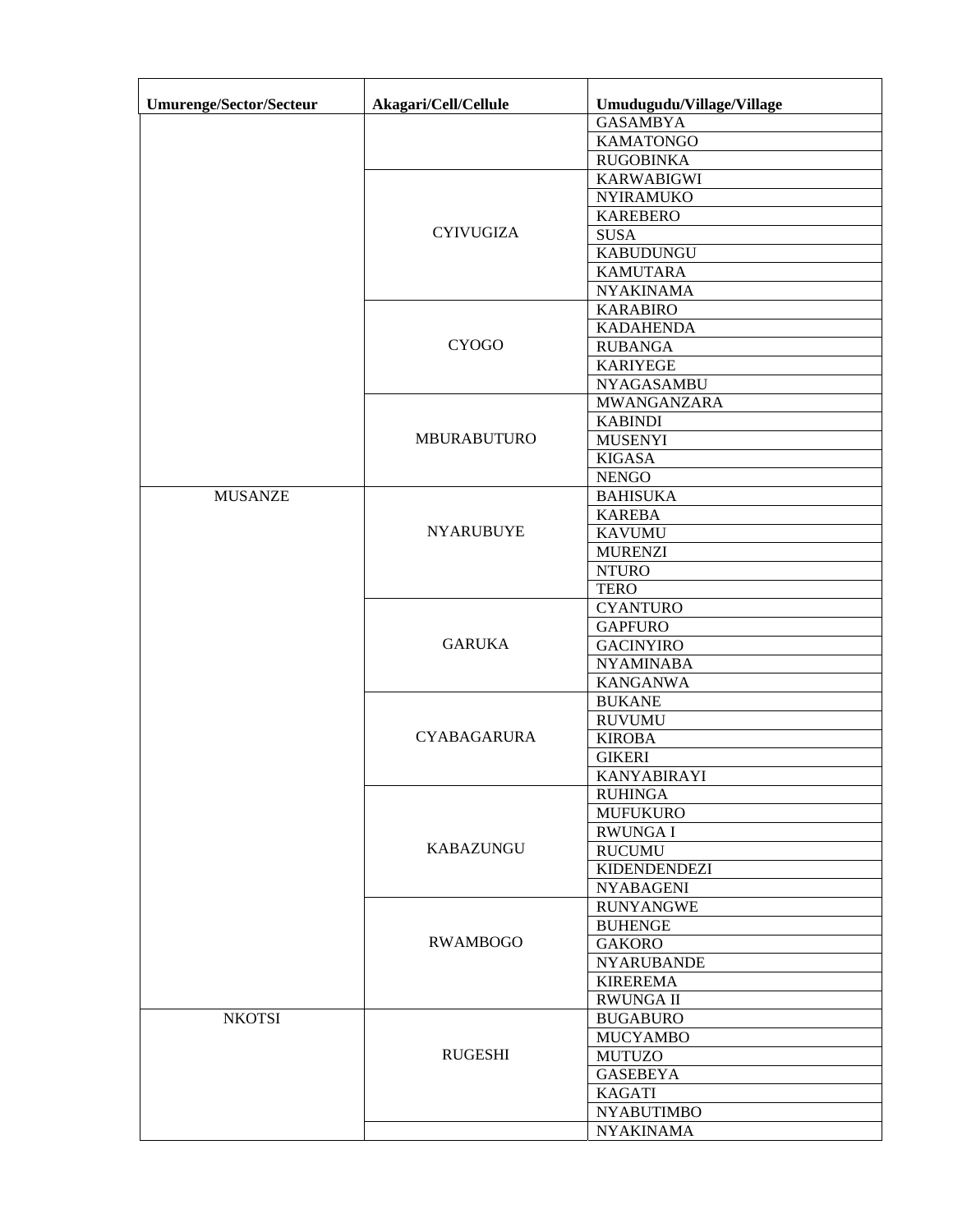| Umurenge/Sector/Secteur | Akagari/Cell/Cellule | Umudugudu/Village/Village     |
|-------------------------|----------------------|-------------------------------|
|                         |                      | <b>BARIZO</b>                 |
|                         |                      | <b>KABAYA</b>                 |
|                         | <b>BIKARA</b>        | <b>KINKWARE</b>               |
|                         |                      | <b>KIRUHURA</b>               |
|                         |                      | <b>KARARURI</b>               |
|                         |                      | <b>NYARUBINGO</b>             |
|                         |                      | <b>NYAGAHONDO</b>             |
|                         | <b>MUBAGO</b>        | <b>BUHAMO</b>                 |
|                         |                      | <b>BUGUGU</b>                 |
|                         |                      | <b>MUSEMBE</b>                |
|                         | <b>RUYUMBA</b>       | <b>KAMAJANGA</b>              |
|                         |                      | <b>CYIVUGIZA</b>              |
|                         |                      | <b>KAMUSHESHE</b>             |
|                         |                      | <b>MURINDI</b>                |
|                         |                      | <b>NYAKIGEZI</b>              |
|                         | <b>GASHINGA</b>      | <b>BUHANGA</b>                |
|                         |                      | <b>GITARAGA</b>               |
|                         |                      | <b>GACUBA</b>                 |
|                         |                      | <b>KADEREMBWE</b>             |
|                         |                      | <b>KABASAZA</b>               |
| <b>NYANGE</b>           |                      | <b>NYARUBANDE</b>             |
|                         |                      | <b>NYARUSIZI</b>              |
|                         |                      | <b>KABARI</b>                 |
|                         |                      | <b>KABARA</b>                 |
|                         |                      | <b>KAGANO</b>                 |
|                         |                      | <b>GARUKA</b>                 |
|                         |                      | <b>NKIRIZA</b><br><b>KUZI</b> |
|                         |                      | <b>KABAGOROZI</b>             |
|                         | <b>NINDA</b>         | <b>NYAKAGEZI</b>              |
|                         |                      | <b>NYAMIYAGA</b>              |
|                         |                      | <b>NYABUTAKA</b>              |
|                         |                      | <b>KAREBA</b>                 |
|                         |                      | <b>KABAYA</b>                 |
|                         |                      | <b>GISIGWA</b>                |
|                         | <b>MUHABURA</b>      | $\ensuremath{\text{NTEBE}}$   |
|                         |                      | <b>RUKINGO</b>                |
|                         |                      | <b>ISANGANO</b>               |
|                         |                      | <b>BURAMBA</b>                |
|                         |                      | <b>NKOGOTE</b>                |
|                         |                      | <b>NTARAMA</b>                |
|                         |                      | <b>MICACA</b>                 |
|                         |                      | <b>RUVUMU</b>                 |
|                         |                      | <b>BAZIZANA</b>               |
|                         |                      | <b>RUGWIRO</b>                |
|                         |                      | <b>GITE</b>                   |
|                         |                      | <b>GIHINGA</b>                |
|                         |                      | <b>GAHAMA I</b>               |
|                         | <b>KABEZA</b>        | <b>GAHAMA II</b>              |
|                         |                      | <b>RIBONEYE</b>               |
|                         |                      | <b>KIBINGO</b>                |
|                         |                      | <b>CYAHAFI</b>                |
|                         |                      | <b>KIRYAMO</b>                |
|                         |                      | <b>KANSORO</b>                |
|                         |                      | <b>RWEBEYA</b>                |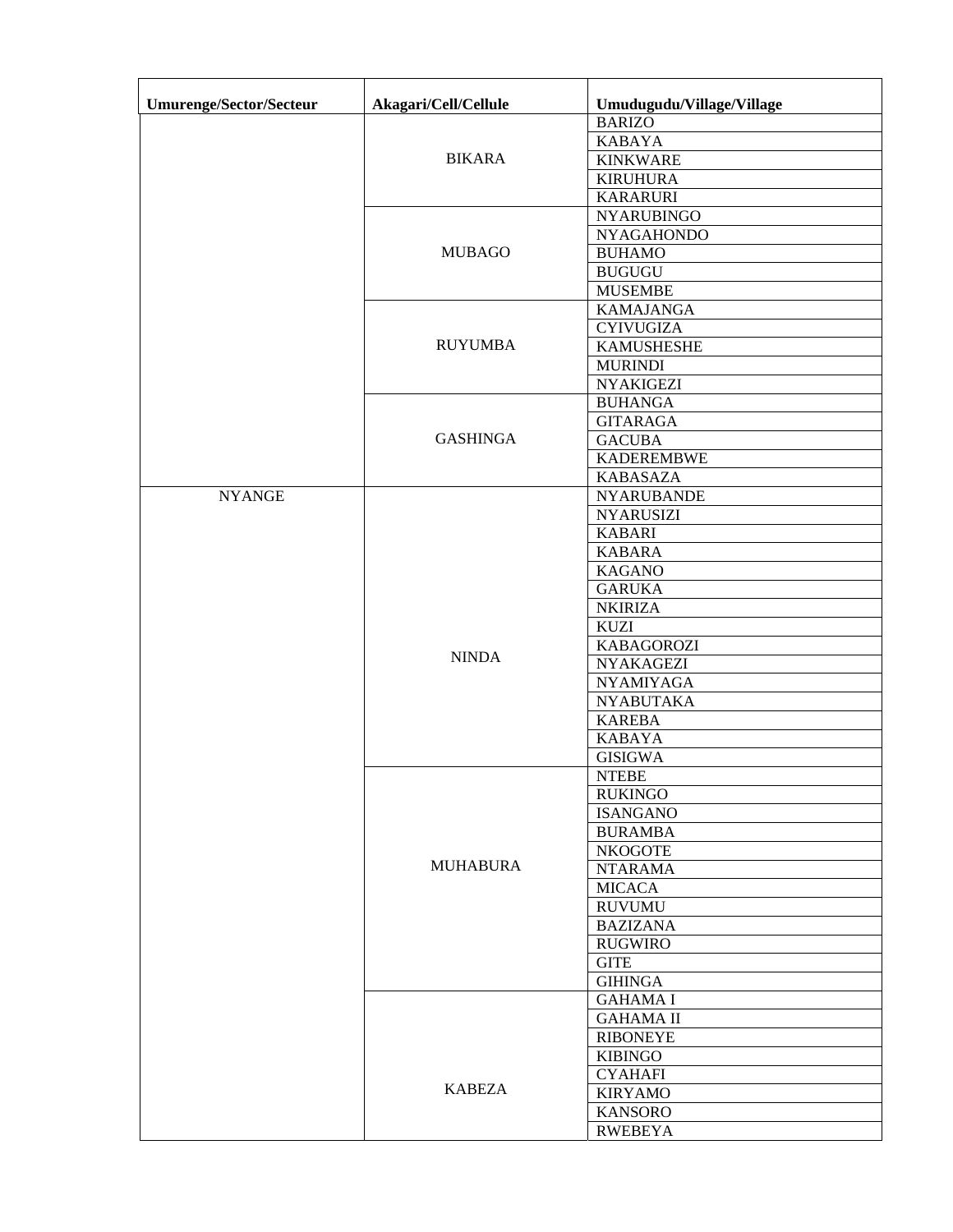| Umurenge/Sector/Secteur | Akagari/Cell/Cellule | Umudugudu/Village/Village |
|-------------------------|----------------------|---------------------------|
|                         |                      | <b>KANYAMUGEZI</b>        |
|                         |                      | <b>NTAMIZIRO</b>          |
|                         |                      | <b>RUGARE</b>             |
|                         |                      | <b>NYARUBUYE</b>          |
|                         |                      | <b>MUSENYI</b>            |
|                         |                      | <b>RUTINDO</b>            |
|                         |                      | <b>NYARUSOZI</b>          |
|                         |                      | <b>NTARAMA</b>            |
|                         |                      | <b>GAKORO</b>             |
|                         |                      | <b>KABAYA</b>             |
|                         | <b>KAMWUMBA</b>      | <b>NGANZO</b>             |
|                         |                      | <b>KAMICACA</b>           |
|                         |                      | <b>CYABIKINGI</b>         |
|                         |                      | NDABANYURAHE              |
|                         |                      | <b>KAMAJAGA</b>           |
|                         |                      | <b>RUGARI</b>             |
|                         |                      | <b>NYABITARE</b>          |
|                         |                      | <b>KAGESHI</b>            |
|                         |                      | <b>RUCURO</b>             |
|                         |                      | <b>MUHE</b>               |
|                         |                      | <b>RUGARAMA</b>           |
|                         |                      | <b>KIGAJU</b>             |
|                         | <b>CYIVUGIZA</b>     | <b>TERIMBERE</b>          |
|                         |                      | <b>KAGANO</b>             |
|                         |                      | NYIRAKIGUGU               |
|                         |                      | <b>GASOROZA</b>           |
|                         |                      | <b>MUGWATI</b>            |
|                         |                      | <b>KABARI</b>             |
|                         |                      | <b>RUSENGE</b>            |
| <b>REMERA</b>           |                      | <b>MUGANDA</b>            |
|                         |                      | <b>KARURUMA</b>           |
|                         | <b>MURANDI</b>       | <b>NYUNDO</b>             |
|                         |                      | <b>KABAGORA</b>           |
|                         |                      | <b>NYABISEKURO</b>        |
|                         |                      | <b>KABUSOZO</b>           |
|                         |                      | <b>NYANZA</b>             |
|                         | <b>RURAMBO</b>       | <b>CYINTASHYA</b>         |
|                         |                      | <b>GATARE</b>             |
|                         |                      | <b>BITSIBO</b>            |
|                         |                      | <b>NGENZI</b>             |
|                         |                      | <b>KABASHIMA</b>          |
|                         | <b>MURWA</b>         | <b>KAMANGA</b>            |
|                         |                      | <b>MWIYANDIRO</b>         |
|                         |                      | <b>GISEKE</b>             |
|                         |                      | <b>NYAKIBANDE</b>         |
|                         |                      | <b>GITERA</b>             |
|                         | <b>GASONGERO</b>     | <b>BUKARA</b>             |
|                         |                      | <b>RUSUSA</b>             |
|                         |                      | <b>MUKINGA</b>            |
|                         |                      | <b>RUGARI</b>             |
|                         | <b>KAMISAVE</b>      | <b>BUHAKANYI</b>          |
|                         |                      | <b>RYAMUNGA</b>           |
|                         |                      | <b>MIKAMO</b>             |
|                         |                      |                           |
| <b>RWAZA</b>            |                      | <b>RWAZA</b>              |
|                         |                      | <b>RAMBA</b>              |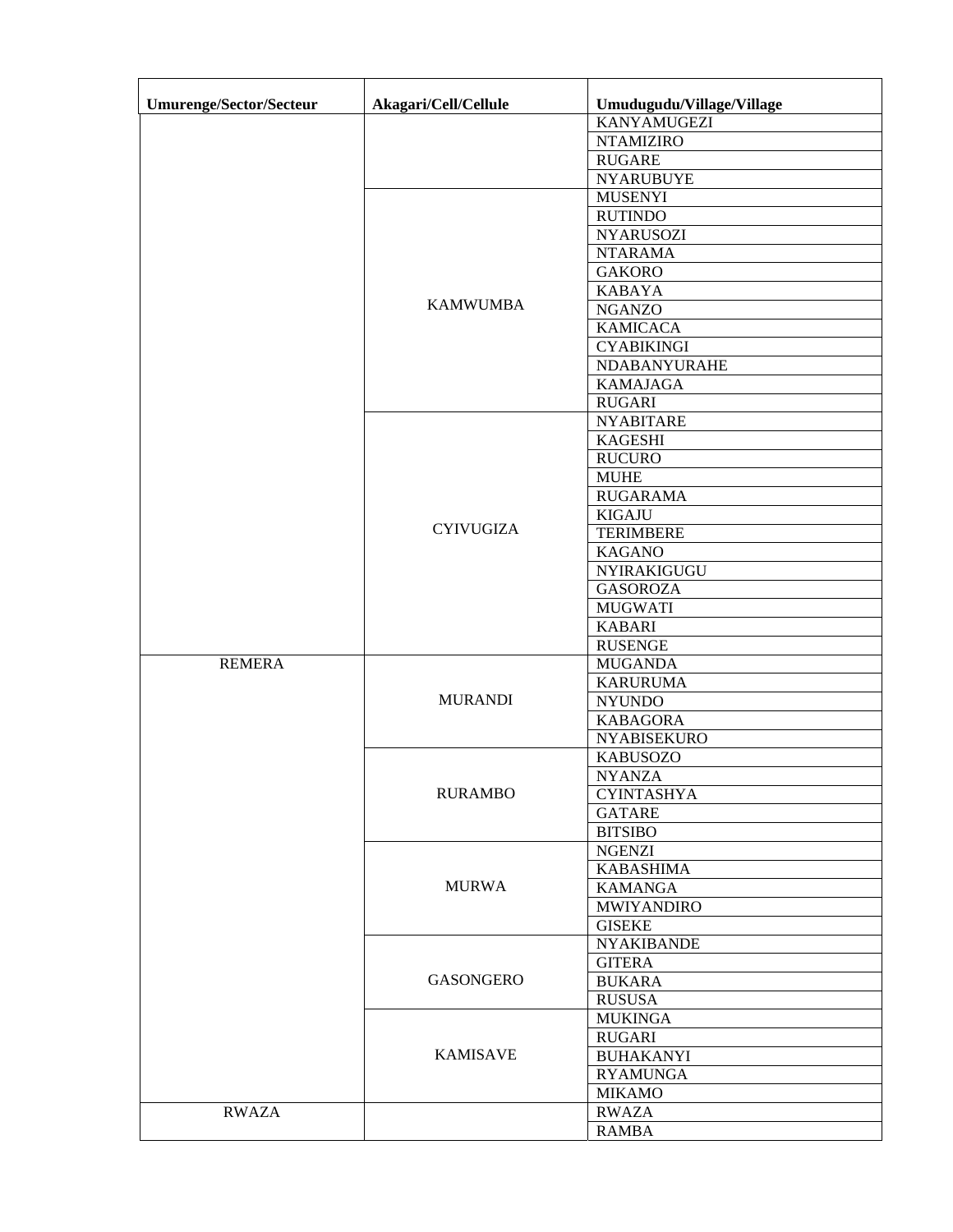| <b>Umurenge/Sector/Secteur</b> | Akagari/Cell/Cellule | Umudugudu/Village/Village |
|--------------------------------|----------------------|---------------------------|
|                                |                      | <b>KABUGA</b>             |
|                                | <b>KABUSHINGE</b>    | <b>GIHANGO</b>            |
|                                |                      | <b>MURAMBI</b>            |
|                                |                      | <b>NYARUGANDO</b>         |
|                                |                      | <b>BUKORO</b>             |
|                                |                      | <b>RUSAKI</b>             |
|                                | <b>NYARUBUYE</b>     | <b>MURAMBI</b>            |
|                                |                      | <b>BUHAMA</b>             |
|                                |                      | SAYO                      |
|                                |                      | <b>MUTARA</b>             |
|                                |                      | <b>KIBINGO</b>            |
|                                |                      | <b>MATABA</b>             |
|                                | <b>MUSEZERO</b>      | <b>KIGANDA</b>            |
|                                |                      | NYAKARAMBI I              |
|                                |                      | <b>KAMABUYE</b>           |
|                                |                      | <b>RUGARI</b>             |
|                                |                      | <b>RUVUMU</b>             |
|                                | <b>NTURO</b>         | <b>RUBABI</b>             |
|                                |                      | <b>RUGOGWE</b>            |
|                                |                      | <b>MUGOGO</b>             |
|                                | <b>BUMARA</b>        | <b>KAVUMU</b>             |
|                                |                      | <b>KABUYE</b>             |
|                                |                      | NYAKARAMBI II             |
|                                |                      | <b>GISORORA</b>           |
|                                |                      | <b>MUHETA</b>             |
| <b>SHINGIRO</b>                |                      | <b>RUBARAGA</b>           |
|                                |                      | <b>RUTAGARA</b>           |
|                                | <b>MUDENGE</b>       | <b>NYAMIYAGA</b>          |
|                                |                      | <b>VUBIRO</b>             |
|                                |                      | <b>MUDASUBIRA</b>         |
|                                |                      | <b>NYARUTENDE</b>         |
|                                |                      | <b>REBERO</b>             |
|                                |                      | <b>TERIMBERE</b>          |
|                                | <b>MUGARI</b>        | <b>KIMANZI I</b>          |
|                                |                      | <b>KABAGABO</b>           |
|                                |                      | <b>KABEZA</b>             |
|                                |                      | <b>MUTUZO</b>             |
|                                |                      | <b>KIMANZI II</b>         |
|                                | <b>KIBUGUZO</b>      | <b>NYUNDO</b>             |
|                                |                      | <b>BYIMANA</b>            |
|                                |                      | <b>BIKERE</b>             |
|                                |                      | <b>RWINUMA</b>            |
|                                | <b>GAKINGO</b>       | <b>KARWESERO</b>          |
|                                |                      | <b>BURENGO</b>            |
|                                |                      | <b>AKASEBIRARO</b>        |
|                                |                      | <b>GASURA</b>             |
|                                |                      | <b>KABEZA</b>             |
|                                |                      | <b>KADAHENDA</b>          |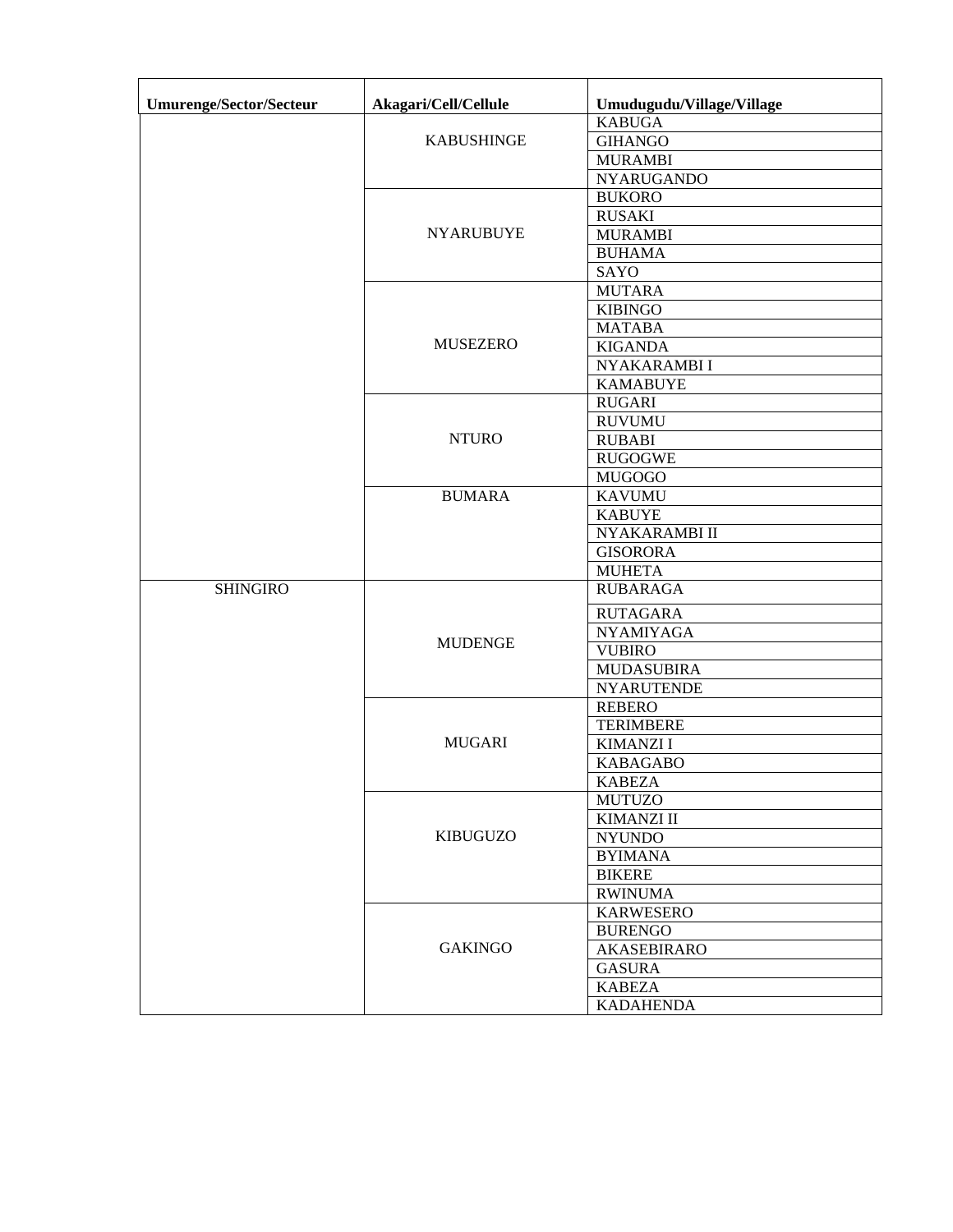| <b>Umurenge/Sector/Secteur</b> | Akagari/Cell/Cellule | Umudugudu/Village/Village         |
|--------------------------------|----------------------|-----------------------------------|
| 1.BUNGWE                       | <b>BUNGWE</b>        | <b>NYABYONDO</b>                  |
|                                |                      | <b>BUNGWE</b>                     |
|                                |                      | <b>RWERU</b>                      |
|                                |                      | <b>GATENGA</b>                    |
|                                |                      | <b>ZANEZA</b>                     |
|                                |                      | <b>KINIHIRA I</b>                 |
|                                |                      | <b>JURI</b>                       |
|                                | <b>TUMBA</b>         | <b>BYORERA</b>                    |
|                                |                      | <b>NAMA</b>                       |
|                                |                      | <b>MUBUGA</b>                     |
|                                |                      | <b>KARWEMA</b>                    |
|                                |                      | <b>MURAMBO</b>                    |
|                                |                      | <b>NYARUKORE</b>                  |
|                                |                      | <b>TUMBA</b>                      |
|                                |                      | <b>MUTUNGO</b>                    |
|                                | <b>MUDUGALI</b>      | <b>BUZANIRO</b>                   |
|                                |                      | <b>VUNGA</b>                      |
|                                |                      | <b>MUBUGA</b>                     |
|                                |                      | <b>SANGABUZI</b>                  |
|                                |                      | <b>KIVUMO</b>                     |
|                                |                      | <b>RUBAYO</b>                     |
|                                | <b>BUSHENYA</b>      | <b>GIFUMBA</b>                    |
|                                |                      | <b>BUHINGA</b>                    |
|                                |                      | <b>RYAMAYAYA</b>                  |
|                                |                      | <b>MBUGA</b>                      |
|                                |                      | <b>BUSHENYA</b>                   |
| 2.BUTARO                       | <b>RUSUMO</b>        | <b>MUKERI</b>                     |
|                                |                      | <b>BUDOGORO</b>                   |
|                                |                      | <b>RUNABA</b>                     |
|                                |                      | <b>KABINGO</b>                    |
|                                |                      | <b>BUJARA</b>                     |
|                                |                      | <b>KABAYA</b>                     |
|                                |                      | <b>KABAHURA</b>                   |
|                                |                      | <b>BUCUNDA</b>                    |
|                                |                      | <b>KIVUMU</b>                     |
|                                |                      | <b>MUSONGATI</b><br><b>MUGARI</b> |
|                                |                      | <b>CYASENGE</b>                   |
|                                |                      | <b>GITANDA</b>                    |
|                                |                      | <b>MUGERA</b>                     |
|                                |                      | <b>BUYANGA</b>                    |
|                                |                      | <b>KANYESOGO</b>                  |
|                                | <b>NYAMICUCU</b>     | <b>KARINGORERA</b>                |
|                                |                      | <b>MURWA</b>                      |
|                                |                      | <b>NYAMIYAGA</b>                  |
|                                |                      | <b>KABINGO</b>                    |
|                                |                      | GARI                              |
|                                |                      | <b>KIRINGA</b>                    |
|                                |                      | <b>RUBAYA</b>                     |
|                                |                      | <b>NKURURO</b>                    |
|                                |                      | <b>GASIZA</b>                     |

## **AKARERE KA BURERA – BURERA DISTRICT – DISTRICT DE BURERA**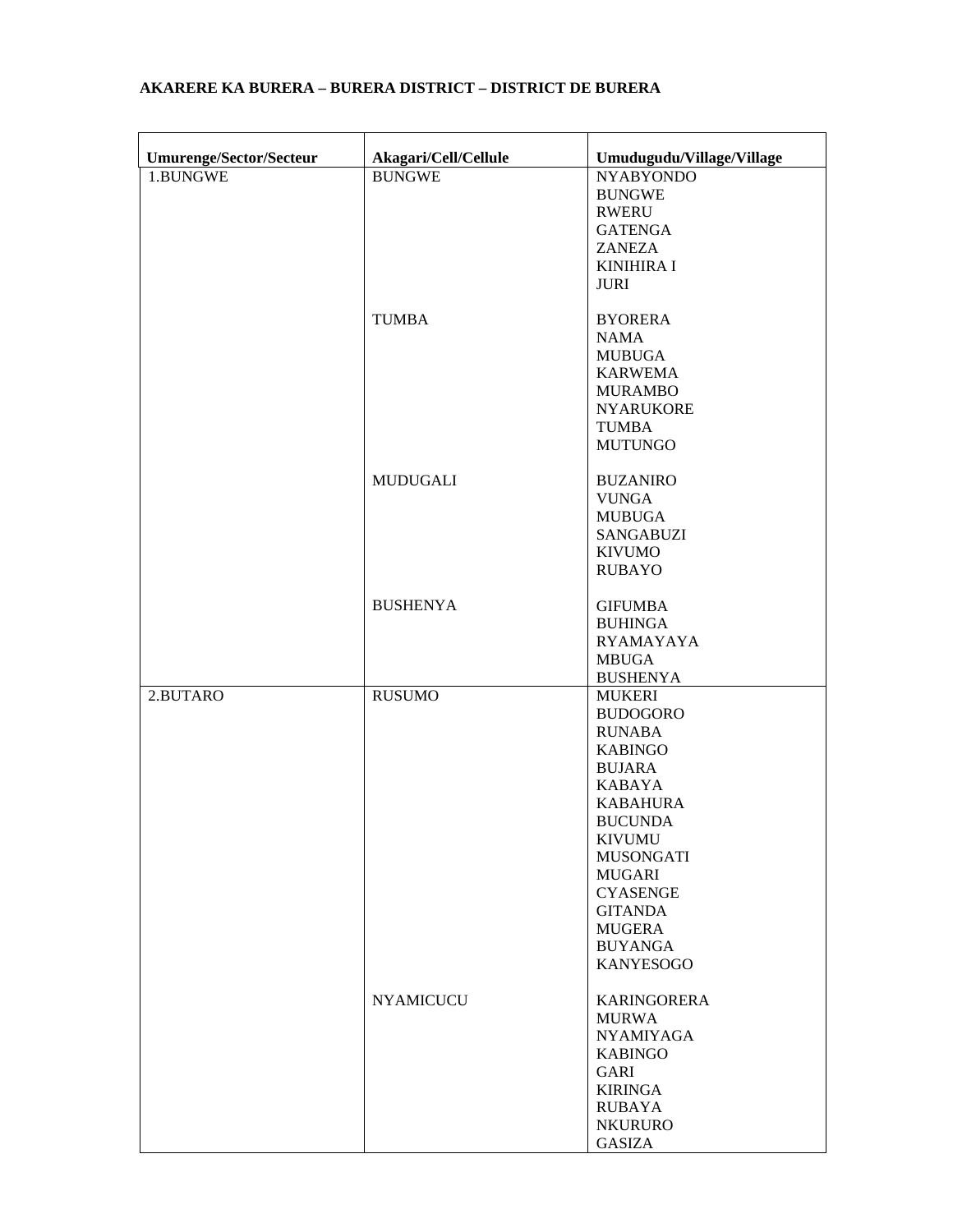| <b>Umurenge/Sector/Secteur</b> | Akagari/Cell/Cellule | Umudugudu/Village/Village      |
|--------------------------------|----------------------|--------------------------------|
|                                |                      | <b>GASHANGIRO</b>              |
|                                |                      | <b>BURAMBIRA</b>               |
|                                |                      | <b>GITOVU</b>                  |
|                                |                      | <b>GAHIRA</b>                  |
|                                |                      | <b>RWAMIKORE</b>               |
|                                |                      | <b>MUSAMA</b>                  |
|                                |                      | <b>RUGESHI</b>                 |
|                                | <b>MUHOTORA</b>      | <b>KIBANDE</b>                 |
|                                |                      | <b>CYAHERA</b>                 |
|                                |                      | <b>KINDEGE</b>                 |
|                                |                      | <b>KARAMBI</b>                 |
|                                |                      | TABA                           |
|                                |                      | <b>GAHUNGE</b>                 |
|                                |                      | <b>KABERE</b>                  |
|                                |                      | <b>MURWA</b>                   |
|                                |                      | <b>BUKARAGATA</b>              |
|                                |                      | <b>BUGANDU</b>                 |
|                                |                      | <b>MURAMBO</b>                 |
|                                | <b>GATSIBO</b>       | <b>RWABUTAMA</b>               |
|                                |                      | <b>GAFUMBA</b>                 |
|                                |                      | <b>RWERU</b>                   |
|                                |                      | <b>KAGANO</b>                  |
|                                |                      | <b>KANIGA</b>                  |
|                                |                      | <b>KINDOYI</b>                 |
|                                |                      | <b>KANYONI</b>                 |
|                                |                      | <b>RUBONOBONO</b>              |
|                                |                      | <b>GAHUYE</b>                  |
|                                |                      | <b>GASEBEYA</b>                |
|                                |                      | <b>GATARE</b>                  |
|                                |                      | <b>KADEHERO</b>                |
|                                |                      | <b>GATOVU</b>                  |
|                                |                      | <b>MURAMBI</b>                 |
|                                | <b>MUBUGA</b>        | <b>BUGEME</b>                  |
|                                |                      | <b>RYAKAGUNDU</b>              |
|                                |                      | <b>RUPANGU</b>                 |
|                                |                      | <b>MULINDI</b>                 |
|                                |                      | <b>GACYAMO</b>                 |
|                                |                      | <b>MUSENYI</b>                 |
|                                |                      | <b>RYANTUREGE</b>              |
|                                |                      | <b>MURAMBI</b>                 |
|                                |                      | <b>BIYOVE</b>                  |
|                                |                      | <b>NYANAMO</b>                 |
|                                |                      | <b>KIRWA</b>                   |
| 3.CYANIKA                      | <b>KAGITEGA</b>      | <b>KIDAHO</b><br><b>MURIRI</b> |
|                                |                      | <b>MWAGIRO</b>                 |
|                                |                      | <b>GASEBEYA</b>                |
|                                |                      | KABAYA                         |
|                                |                      | <b>KABAJUGIRA</b>              |
|                                |                      | <b>SIRWA</b>                   |
|                                |                      | <b>KARAMBO</b>                 |
|                                |                      |                                |
|                                | <b>KAMANYANA</b>     | MAJYAMBERE                     |
|                                |                      | <b>KABAYA</b>                  |
|                                |                      | GASOVU                         |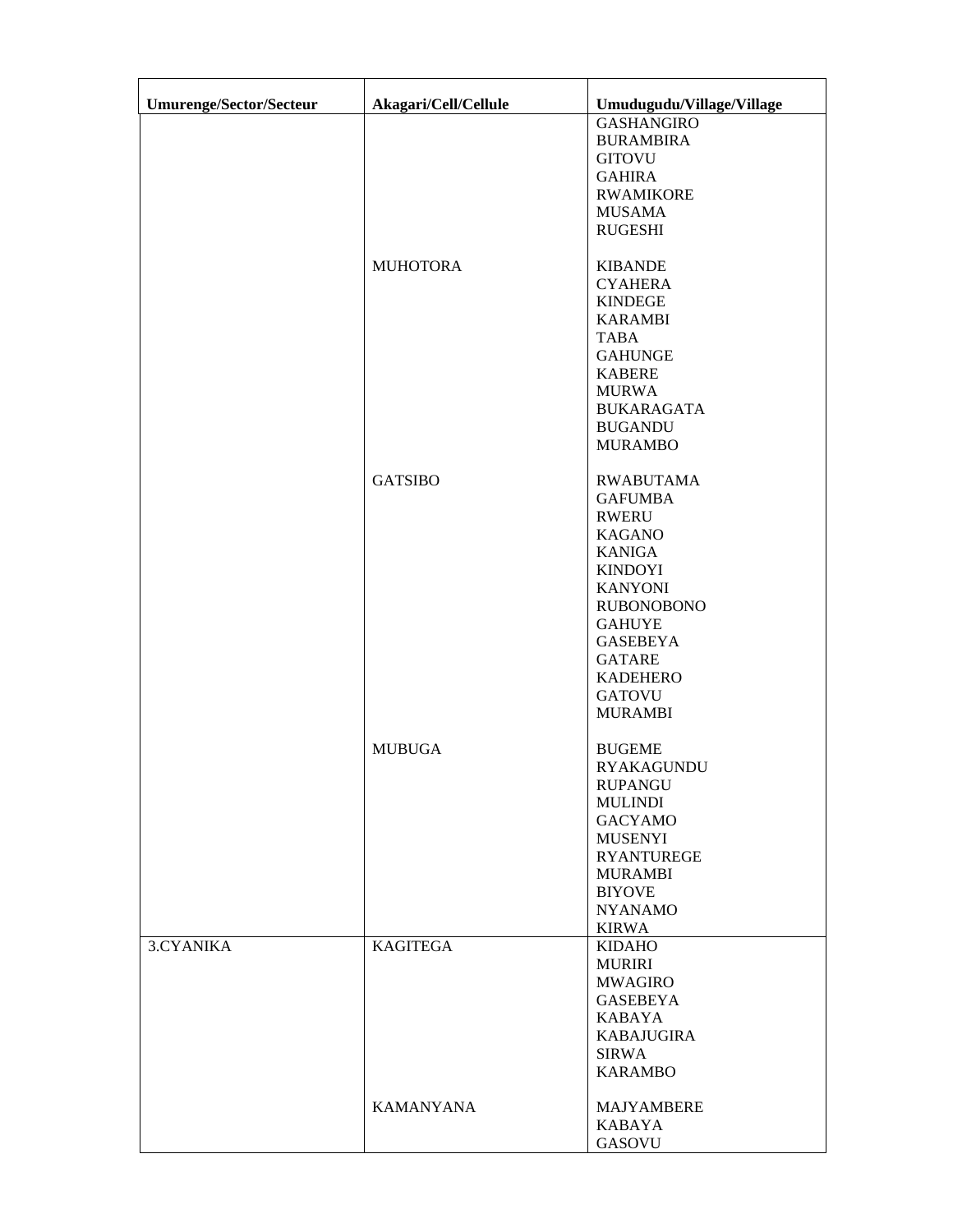| Umurenge/Sector/Secteur | Akagari/Cell/Cellule | Umudugudu/Village/Village         |
|-------------------------|----------------------|-----------------------------------|
|                         |                      | <b>RUNYENKANDA</b>                |
|                         |                      | <b>NYARUTOSHO</b>                 |
|                         |                      | <b>RYABITEYI</b>                  |
|                         |                      | <b>KAVUNDA</b>                    |
|                         |                      | <b>GASIZA</b>                     |
|                         |                      | <b>KABIRA</b>                     |
|                         | <b>KABYINIRO</b>     | <b>RUGARAMA</b>                   |
|                         |                      | <b>RUGESHI</b>                    |
|                         |                      | <b>NYAGISENYI</b>                 |
|                         |                      | <b>MBONABOSE</b>                  |
|                         |                      | <b>ZINDIRO</b>                    |
|                         |                      | <b>BUTETE</b>                     |
|                         |                      | <b>KABADARI</b>                   |
|                         |                      | <b>NKIRIGA</b>                    |
|                         | <b>NYAGAHINGA</b>    | <b>RUKO</b>                       |
|                         |                      | <b>MASHANGO</b>                   |
|                         |                      | <b>GAHAMA</b>                     |
|                         |                      | <b>KABERO</b><br><b>GAKENKE</b>   |
|                         |                      | <b>BYIMANA</b>                    |
|                         |                      | <b>MUSAVE</b>                     |
|                         |                      | <b>GAHONGA</b>                    |
|                         |                      | <b>KANYABARANZI</b>               |
|                         |                      | <b>BISURA</b>                     |
|                         |                      | <b>KABANDE</b>                    |
|                         | <b>GASIZA</b>        | <b>KARISIMBI</b>                  |
|                         |                      | <b>BAHIMBA</b>                    |
|                         |                      | <b>BISHYITSI</b>                  |
|                         |                      | <b>GASHUNGURO</b>                 |
|                         |                      | <b>RWANKONGI</b>                  |
|                         |                      | <b>GAHIRIKIRO</b>                 |
|                         |                      | <b>NYAMIYAGA</b>                  |
|                         |                      | <b>KABONA</b>                     |
|                         | <b>GISOVU</b>        | <b>SAMIRO</b>                     |
|                         |                      | <b>RUSENYI</b>                    |
|                         |                      | <b>RUTANGO</b>                    |
|                         |                      | <b>KANYAMIZINGA</b>               |
|                         |                      | HANIKA                            |
|                         |                      | <b>GISOVU</b>                     |
|                         |                      | <b>KAMEGERI</b>                   |
|                         |                      | <b>MATABA</b>                     |
| <b>4.CYERU</b>          | <b>BUTARE</b>        | <b>BUTARE</b>                     |
|                         |                      | GATARE                            |
|                         |                      | <b>KAMONYI</b>                    |
|                         |                      | <b>NYARUYOVE</b><br><b>KAMATA</b> |
|                         |                      | <b>KABUYARA</b>                   |
|                         |                      | RYANDAHAGAZE                      |
|                         | <b>RUYANGE</b>       | <b>SUSA</b>                       |
|                         |                      | <b>RUNYENYERI</b>                 |
|                         |                      | <b>BURABWA</b>                    |
|                         |                      | RIHIRO                            |
|                         |                      | <b>BITAGARA</b>                   |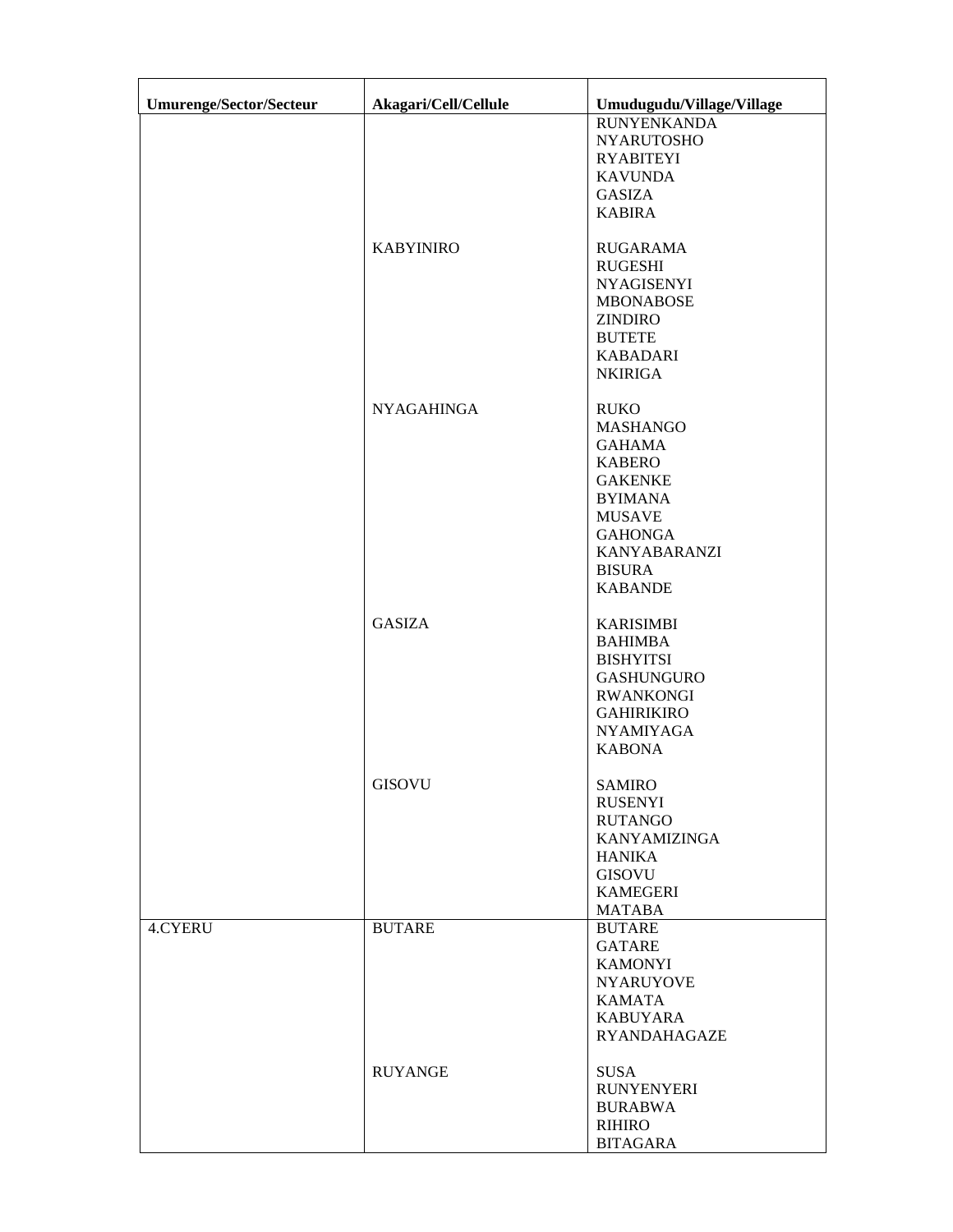| <b>Umurenge/Sector/Secteur</b> | Akagari/Cell/Cellule | Umudugudu/Village/Village       |
|--------------------------------|----------------------|---------------------------------|
|                                |                      | <b>RUGARAMA</b>                 |
|                                |                      | <b>GATARAGA-JITE</b>            |
|                                |                      | <b>NGAMBI</b>                   |
|                                |                      | <b>KABAYA</b>                   |
|                                |                      |                                 |
|                                | <b>NDONGOZI</b>      | <b>NTAZI</b>                    |
|                                |                      | <b>NYAMUSANZE</b>               |
|                                |                      | <b>RYARUHIRIMA</b>              |
|                                |                      | <b>NYAGISOZI</b>                |
|                                |                      | <b>KABAGENZA</b>                |
|                                |                      | <b>NTERURA</b>                  |
|                                |                      | <b>RUJANJA</b>                  |
| 5.GAHUNGA                      | <b>KIDAKAMA</b>      | <b>RUSENYI</b>                  |
|                                |                      | <b>BAHENGA</b>                  |
|                                |                      | <b>KANGOMA</b>                  |
|                                |                      | <b>MUBUGA</b>                   |
|                                |                      | <b>KAJEVUBA</b>                 |
|                                |                      | SONGA                           |
|                                |                      | <b>KANYANDARA</b>               |
|                                |                      | <b>NANGIMBIRI</b>               |
|                                |                      | <b>KABARIMA</b>                 |
|                                |                      | <b>KIDAKAMA</b>                 |
|                                |                      | <b>KABINDI</b>                  |
|                                |                      |                                 |
|                                | <b>GISIZI</b>        | <b>GISIZI</b>                   |
|                                |                      | <b>NYAGASOZI</b><br><b>RURI</b> |
|                                |                      | <b>KIGOTE</b>                   |
|                                |                      | <b>KABAGABO</b>                 |
|                                |                      | <b>KANABA</b>                   |
|                                |                      |                                 |
|                                | <b>NYANGWE</b>       | <b>MUBIBI</b>                   |
|                                |                      | <b>KAMATANDA</b>                |
|                                |                      | <b>REMERA</b>                   |
|                                |                      | <b>GASAGARA</b>                 |
|                                |                      | <b>GIKORO</b>                   |
|                                |                      | <b>NYANGWE</b>                  |
|                                |                      | <b>NTENYO</b>                   |
|                                |                      | <b>BIHANGA</b>                  |
|                                |                      |                                 |
|                                | <b>BURAMBA</b>       | <b>MUSANZU</b>                  |
|                                |                      | <b>GAFATANGWE</b>               |
|                                |                      | <b>KAGOMA</b>                   |
|                                |                      | <b>KARUHESHYI</b>               |
|                                |                      | <b>BURAMBA</b>                  |
|                                |                      | <b>MURAMBI</b>                  |
|                                |                      | <b>GASENYI</b>                  |
|                                | <b>RWASA</b>         | <b>GITARAGA</b>                 |
|                                |                      | <b>MIRIGARI</b>                 |
|                                |                      | <b>KABANGA</b>                  |
|                                |                      | <b>MUTARA</b>                   |
|                                |                      | KANYIRAMISENGO                  |
|                                |                      | <b>NYANGEZI</b>                 |
|                                |                      | <b>KANGOBOKA</b>                |
| 6.GATEBE                       | <b>RWASA</b>         | <b>KARAMBI</b>                  |
|                                |                      | <b>KIYOGERA</b>                 |
|                                |                      | <b>MURAMBO</b>                  |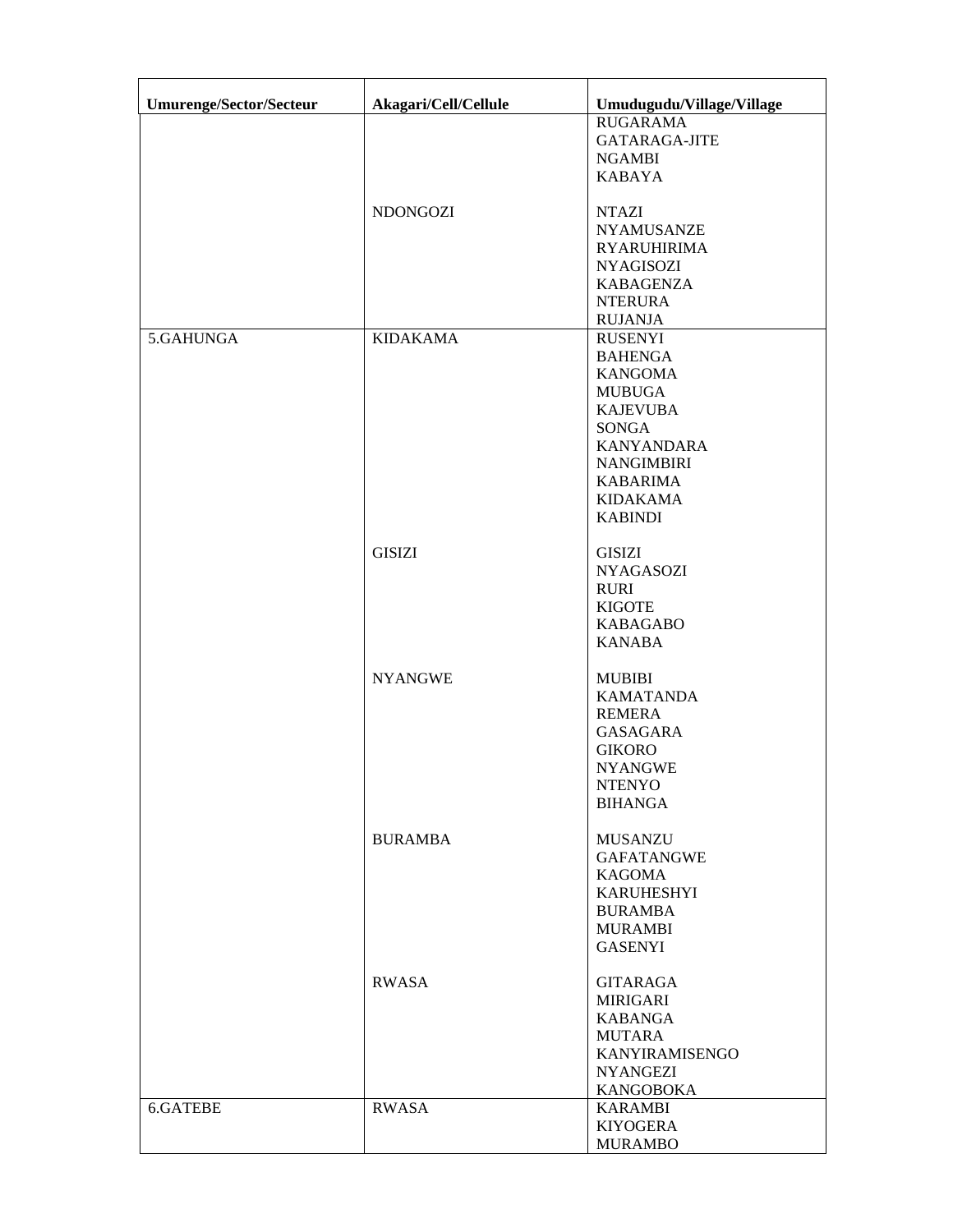| <b>Umurenge/Sector/Secteur</b> | Akagari/Cell/Cellule | Umudugudu/Village/Village         |
|--------------------------------|----------------------|-----------------------------------|
|                                |                      | <b>NGANZO</b>                     |
|                                |                      | <b>RUGARAMA</b>                   |
|                                |                      | <b>RUTOVU</b>                     |
|                                | <b>MUSENDA</b>       | <b>SABUKIMA</b>                   |
|                                |                      | <b>KABAYOBOKE</b>                 |
|                                |                      | <b>NYAMAHUNGE</b>                 |
|                                |                      | <b>MUREMURE</b>                   |
|                                |                      | <b>BIKUMBA</b>                    |
|                                |                      | <b>KARANGARA</b>                  |
|                                |                      | <b>CYANKARANKA</b>                |
|                                |                      | <b>KABUGA</b>                     |
|                                |                      | <b>SUNZU</b>                      |
|                                | <b>GABIRO</b>        | <b>RYARUYUMBU</b>                 |
|                                |                      | <b>NYAKABUNGO</b>                 |
|                                |                      | <b>RUGARAMA</b>                   |
|                                |                      | <b>KABUGA</b>                     |
|                                |                      | <b>GINGA</b>                      |
|                                |                      | <b>GATETE</b>                     |
|                                |                      | <b>KAJERIJERI</b>                 |
|                                |                      | <b>KAGANO</b>                     |
|                                |                      | <b>ZIHARE</b>                     |
|                                | <b>RWAMBOGO</b>      | <b>CYIRI</b>                      |
|                                |                      | <b>MUBUGA</b>                     |
|                                |                      | <b>RUHINGA</b>                    |
|                                |                      | <b>RUTETE</b>                     |
|                                |                      | <b>TABA</b>                       |
|                                |                      | <b>MURAMBO</b>                    |
| 7.GITOVU                       | <b>MARIBA</b>        | <b>CYOGO</b>                      |
|                                |                      | <b>MWUNGURA</b>                   |
|                                |                      | <b>BUHEMBE</b>                    |
|                                |                      | <b>MUSEKERA</b><br><b>MARIBA</b>  |
|                                |                      | <b>KIBOGA</b>                     |
|                                |                      | <b>RUSUZUMA</b>                   |
|                                |                      |                                   |
|                                | <b>MUSASA</b>        | <b>MURORI</b>                     |
|                                |                      | <b>SHYAMBA</b>                    |
|                                |                      | <b>KIBUMBIRO</b>                  |
|                                |                      | <b>GASHIRU</b>                    |
|                                |                      | <b>MUTARA</b>                     |
|                                |                      | <b>KAMUSABA</b><br><b>RUHOMBO</b> |
|                                |                      | <b>SINA</b>                       |
|                                |                      | <b>GICURA</b>                     |
|                                |                      | <b>BUTANGA</b>                    |
|                                | <b>RUNOGA</b>        | <b>SIGANIRO</b>                   |
|                                |                      | <b>MUBUGA</b>                     |
|                                |                      | <b>GITWE</b>                      |
|                                |                      | <b>MUTUNGU</b>                    |
|                                |                      | <b>MUSEKERA</b>                   |
|                                |                      | <b>KIRARO</b>                     |
| 8.KAGOGO                       | <b>KABAYA</b>        | <b>BUTARE</b>                     |
|                                |                      | <b>KANABA</b>                     |
|                                |                      | <b>BIHANGA</b>                    |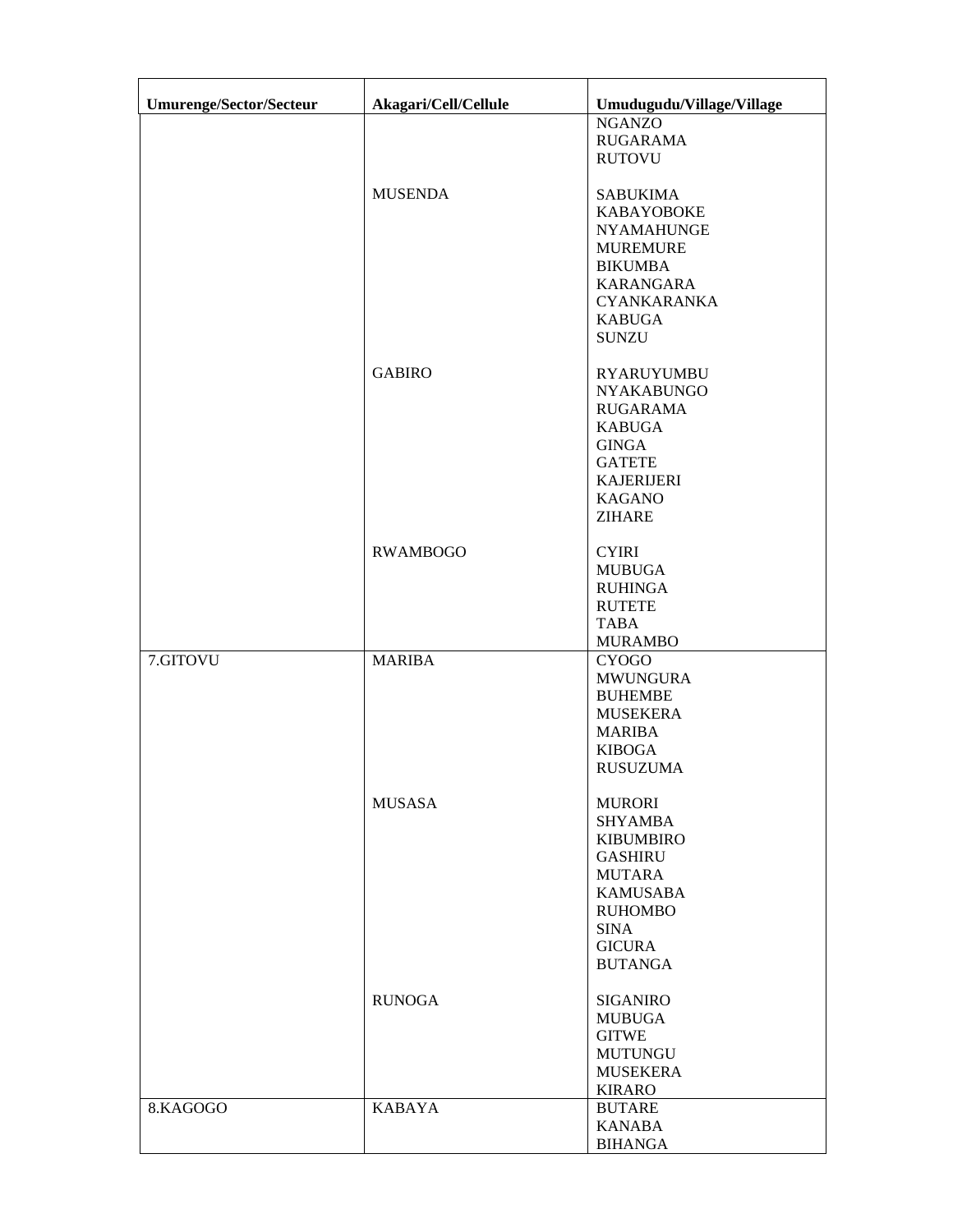| Umurenge/Sector/Secteur | Akagari/Cell/Cellule | Umudugudu/Village/Village          |
|-------------------------|----------------------|------------------------------------|
|                         |                      | <b>BUGESO</b>                      |
|                         |                      | <b>RUKENKE</b>                     |
|                         |                      |                                    |
|                         | <b>KIRINGA</b>       | <b>NYAMUHA</b>                     |
|                         |                      | <b>GISANZE</b>                     |
|                         |                      | <b>KARIBA</b>                      |
|                         |                      | <b>RUSENYI</b><br><b>KAROMBERO</b> |
|                         |                      | <b>RYANGARAMA</b>                  |
|                         |                      | <b>KIGOTE</b>                      |
|                         |                      | <b>KARAMBI</b>                     |
|                         |                      | <b>MUSANGABO</b>                   |
|                         |                      | <b>RWABAGENI</b>                   |
|                         |                      | <b>KIRIGARI</b>                    |
|                         |                      |                                    |
|                         | <b>KAYENZI</b>       | <b>RUSISIRO</b>                    |
|                         |                      | <b>GATARE</b>                      |
|                         |                      | <b>RUKORO</b><br><b>KIYIRA</b>     |
|                         |                      | <b>RWITONGO</b>                    |
|                         |                      | <b>KAGURIRO</b>                    |
|                         |                      | <b>NGOBORI</b>                     |
|                         |                      | <b>MUBAYA</b>                      |
|                         |                      |                                    |
|                         | <b>NYAMABUYE</b>     | <b>MUSARABA</b>                    |
|                         |                      | <b>NYAMABUYE</b>                   |
|                         |                      | <b>KIKUBO</b>                      |
|                         |                      | <b>MFASHE</b>                      |
|                         |                      | <b>KABASHOTSI</b>                  |
|                         |                      | <b>KABANA</b>                      |
|                         |                      | <b>NYARUBUYE</b>                   |
|                         |                      | <b>GITARE</b><br><b>NYARUGINA</b>  |
| 9.KINONI                | <b>GAFUKA</b>        | <b>NTWANA</b>                      |
|                         |                      | <b>KABEZA</b>                      |
|                         |                      | <b>KANONI</b>                      |
|                         |                      | <b>NYAGAFUNZO</b>                  |
|                         |                      | <b>RUHARO</b>                      |
|                         |                      | <b>BASUMBA</b>                     |
|                         |                      | <b>BUGEYO</b>                      |
|                         |                      |                                    |
|                         | <b>NKENKE</b>        | <b>BIRWA</b>                       |
|                         |                      | <b>KIGINA</b><br><b>SUNZU</b>      |
|                         |                      | KIGUGO                             |
|                         |                      | <b>NYAGATOKI</b>                   |
|                         |                      |                                    |
|                         | <b>NKUMBA</b>        | <b>KABAGUMA</b>                    |
|                         |                      | MBAYA                              |
|                         |                      | <b>MUBUGA</b>                      |
|                         |                      | <b>MUTABO</b>                      |
|                         |                      | <b>CYIVUGIZA</b>                   |
|                         |                      | <b>CYANYA</b>                      |
|                         |                      | <b>KARAMBO</b>                     |
|                         | <b>NTARUKA</b>       | <b>KABAYA</b>                      |
|                         |                      | <b>RYAMAKORO</b>                   |
|                         |                      | <b>NYABAGENZI</b>                  |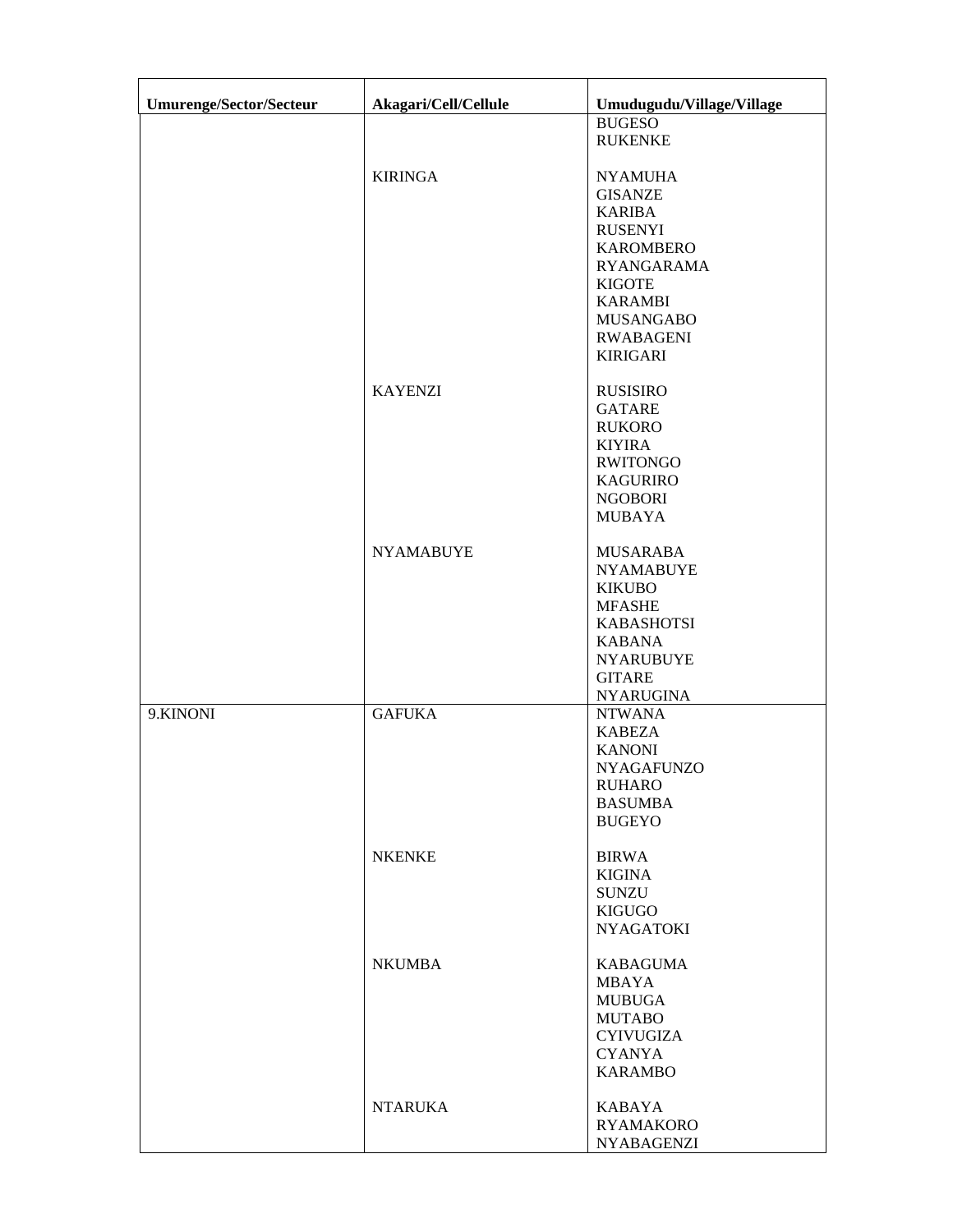| <b>Umurenge/Sector/Secteur</b> | Akagari/Cell/Cellule | Umudugudu/Village/Village    |
|--------------------------------|----------------------|------------------------------|
|                                |                      | <b>NYARUBUYE</b>             |
|                                |                      | <b>SHENYI</b>                |
|                                |                      | <b>KARUGANDA</b>             |
|                                |                      | <b>GIKORO</b>                |
|                                |                      | <b>CYAMABUYE</b>             |
|                                |                      | <b>NYARUREMBO</b>            |
| 10.KINYABABA                   | <b>BUGAMBA</b>       | <b>GATARE</b>                |
|                                |                      | <b>KABINGO</b>               |
|                                |                      | <b>MATYAZO</b>               |
|                                |                      | <b>RUKORE</b>                |
|                                |                      | <b>GAKO</b>                  |
|                                |                      | <b>KIRWA</b>                 |
|                                |                      | <b>GACACA</b>                |
|                                |                      | <b>NDABIZI</b>               |
|                                |                      | <b>CYOGO</b>                 |
|                                |                      |                              |
|                                | <b>RUTOVU</b>        | <b>RYATAMBA</b>              |
|                                |                      | <b>GITENGE</b>               |
|                                |                      | <b>RUBAYU</b>                |
|                                |                      | <b>KAVUMU</b>                |
|                                |                      | <b>NYABIZI I</b>             |
|                                |                      | <b>NYABIZI II</b>            |
|                                |                      | <b>RWIMANA</b>               |
|                                |                      | SHAGA                        |
|                                |                      | <b>MUSAGA</b><br>NYABIZI III |
|                                |                      | <b>CYUYA</b>                 |
|                                |                      |                              |
|                                | <b>KAGANDA</b>       | <b>GAHONDO</b>               |
|                                |                      | <b>RUHINGA</b>               |
|                                |                      | <b>GISIRWE</b>               |
|                                |                      | <b>RUSEBEYA</b>              |
|                                |                      | <b>KIRARO</b>                |
|                                |                      | <b>MARIKO</b>                |
|                                |                      | <b>MURAMBO</b>               |
|                                |                      |                              |
|                                | <b>MUSASA</b>        | <b>RUKAYA</b>                |
|                                |                      | <b>KABARORE</b>              |
|                                |                      | <b>MURAMBO</b>               |
|                                |                      | <b>KANYAMINYINYA</b>         |
|                                |                      | <b>GITOMA</b>                |
| 11.KIVUYE                      | <b>BUKWASHURI</b>    | <b>NYAMISARE</b>             |
|                                |                      | <b>MURAMBI</b>               |
|                                |                      | <b>MURAMBO</b>               |
|                                |                      | <b>NYAKIRA</b>               |
|                                |                      | <b>BUHITA</b>                |
|                                |                      | <b>GITOVU</b>                |
|                                | <b>GASHANJE</b>      | <b>BURANGO</b>               |
|                                |                      | <b>GASHANJE</b>              |
|                                |                      | <b>GAFUMBA</b>               |
|                                |                      | <b>NYAKABUNGO</b>            |
|                                |                      | <b>GASHIRU</b>               |
|                                |                      | <b>RUGARAMBIRO</b>           |
|                                |                      | <b>BITUKURA</b>              |
|                                |                      |                              |
|                                | <b>MURWA</b>         | <b>GASIZA</b>                |
|                                |                      | <b>RUBARA</b>                |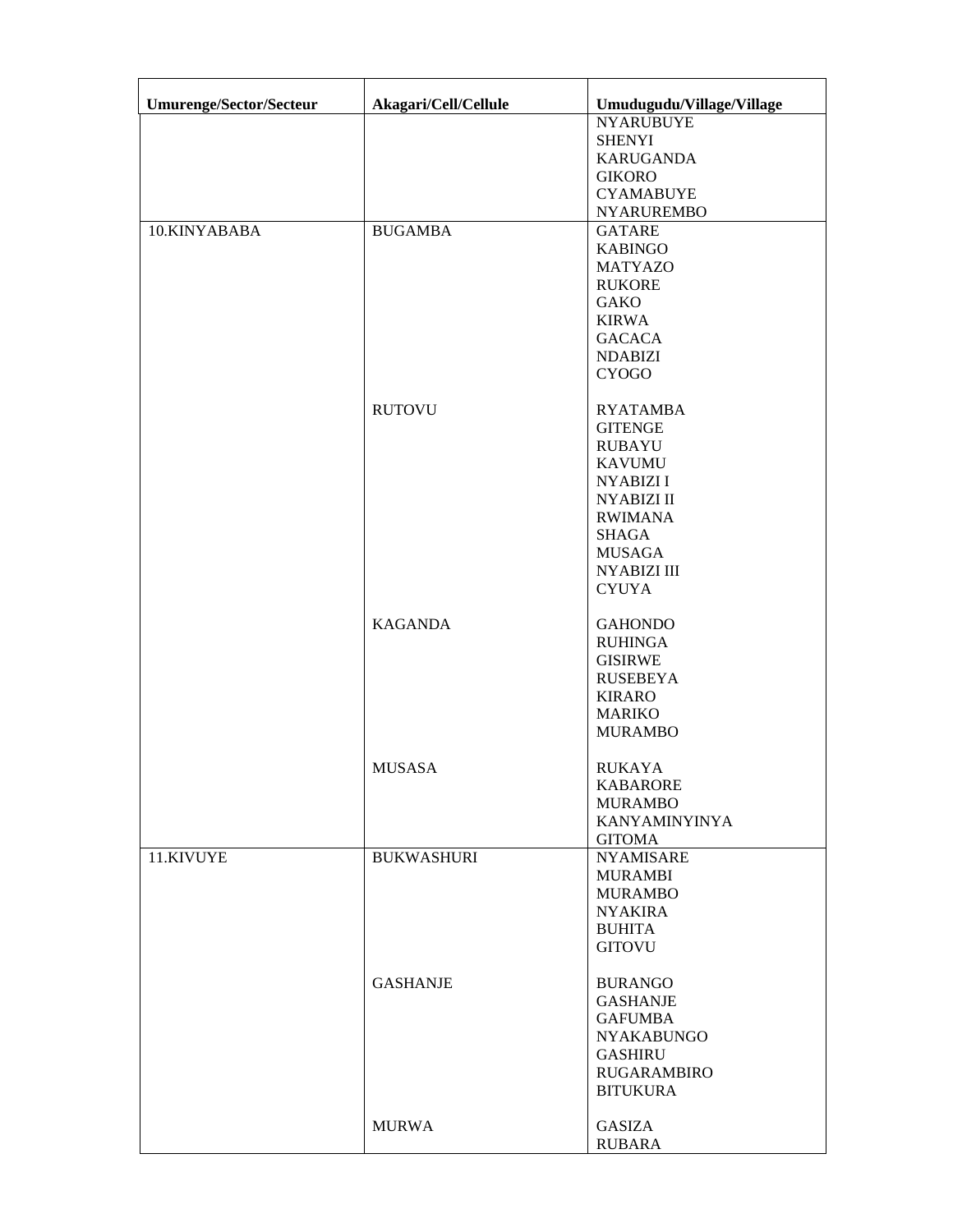| <b>Umurenge/Sector/Secteur</b> | Akagari/Cell/Cellule | Umudugudu/Village/Village                 |
|--------------------------------|----------------------|-------------------------------------------|
|                                |                      | <b>RUSASA</b>                             |
|                                |                      | <b>VUMAGE</b>                             |
|                                |                      | <b>RUCYAMO</b>                            |
|                                |                      | <b>GATARE</b>                             |
|                                |                      | <b>MUHAMBO</b>                            |
|                                |                      | <b>KABAYA</b>                             |
|                                | <b>NYIRATABA</b>     | <b>MUSHUNGA</b>                           |
|                                |                      | <b>BUGANZA</b><br><b>KABASHA</b>          |
|                                |                      | <b>KIVUMO</b>                             |
|                                |                      | <b>BUKUMBI</b>                            |
|                                |                      | <b>SHANJA</b>                             |
|                                |                      | <b>KANYENZUGI</b>                         |
| 12.NEMBA                       | <b>NYAMUGALI</b>     | <b>SHOREZO</b>                            |
|                                |                      | <b>NYAGAHONDO</b>                         |
|                                |                      | <b>MUHONDO</b>                            |
|                                |                      | <b>NYIRARUHUHA</b>                        |
|                                |                      | <b>KARYANGO</b>                           |
|                                |                      | <b>RYARUHIRIMA</b>                        |
|                                |                      | <b>CYABAMI</b>                            |
|                                |                      | <b>KAGIHANGA</b>                          |
|                                | <b>KIVUMU</b>        | <b>GASHUSHURA</b>                         |
|                                |                      | <b>NYAMUSANZE</b>                         |
|                                |                      | <b>MUGANO</b>                             |
|                                |                      | <b>KIGEYO</b>                             |
|                                |                      | SONGORERO                                 |
|                                | <b>RUSHARA</b>       | <b>CYAVE</b>                              |
|                                |                      | <b>BISHINGWE</b>                          |
|                                |                      | <b>NYABITARE</b>                          |
|                                |                      | <b>KAGESERA</b>                           |
|                                |                      | <b>MUGOMERO</b>                           |
|                                |                      | <b>BUGONDO</b>                            |
|                                | <b>RUBONA</b>        | <b>CYABARENGE</b>                         |
|                                |                      | RUGARIGARI                                |
|                                |                      | <b>IRYANYIRABAKUNGU</b><br><b>KANYARU</b> |
|                                |                      | <b>MURANDAMO</b>                          |
|                                |                      | <b>NGOGWE</b>                             |
|                                |                      | <b>NYANTWERI</b>                          |
|                                |                      | <b>BUKENYEYE</b>                          |
|                                |                      | <b>KADEHERO</b>                           |
|                                |                      | <b>BUTUNDA</b>                            |
| 13.RUGARAMA                    | <b>CYAHI</b>         | <b>BUSURA</b>                             |
|                                |                      | <b>KARUTWE</b>                            |
|                                |                      | <b>NYABIHO</b>                            |
|                                |                      | <b>GAKORE</b>                             |
|                                |                      | <b>HANIKA</b>                             |
|                                |                      | <b>TATIRO</b>                             |
|                                |                      | NGULI                                     |
|                                |                      | <b>RUBEJA</b><br><b>RUGANDA</b>           |
|                                |                      |                                           |
|                                | <b>GAFUMBA</b>       | <b>RUGARAMA</b>                           |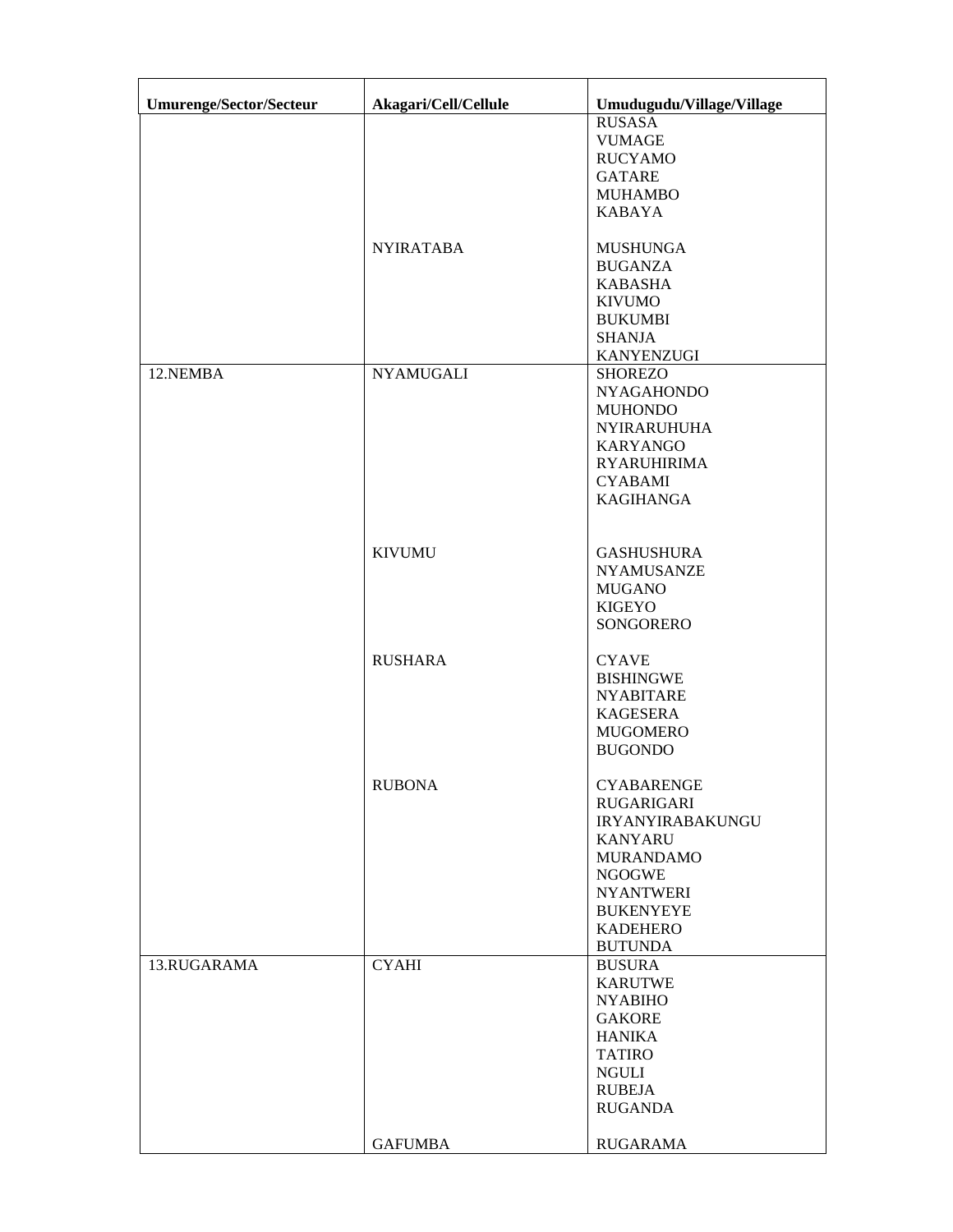| <b>Umurenge/Sector/Secteur</b> | Akagari/Cell/Cellule | Umudugudu/Village/Village              |
|--------------------------------|----------------------|----------------------------------------|
|                                |                      | <b>RAMBIRO</b>                         |
|                                |                      | <b>KANYAMUGEZI</b><br><b>MUTURIRWA</b> |
|                                |                      | <b>KABAYA</b>                          |
|                                |                      | <b>RUTAMBA</b>                         |
|                                |                      | <b>GACOGO</b>                          |
|                                |                      | <b>NYARWONDO</b><br><b>GAHUNGA</b>     |
|                                |                      | <b>BASUMBA</b>                         |
|                                | KARANGARA            | <b>RUKIKO</b>                          |
|                                |                      | <b>KANYAMUGEZI</b>                     |
|                                |                      | <b>GAHAMA</b>                          |
|                                |                      | SASA<br><b>GITESANYI</b>               |
|                                |                      | <b>MUHABURA</b>                        |
|                                |                      | <b>MAYA</b>                            |
|                                |                      | <b>BUHINGA</b>                         |
|                                |                      | <b>NARABYAYE</b>                       |
|                                | <b>RUREMBO</b>       | <b>BIRWA</b>                           |
|                                |                      | <b>GASHORE</b>                         |
|                                |                      | <b>MPINGA</b><br><b>NYAKIRIBA</b>      |
|                                |                      | <b>RWAMBEHO</b>                        |
|                                |                      | <b>RWINKUBA</b>                        |
|                                |                      |                                        |
| 14.RUGENGABALI                 | <b>NYANAMO</b>       | <b>TABA</b>                            |
|                                |                      | <b>KAMONYI</b><br><b>KABUYENGE</b>     |
|                                |                      | <b>BWENJERI</b>                        |
|                                |                      | <b>KABIRA</b>                          |
|                                |                      | <b>MURAMBO</b>                         |
|                                |                      | <b>KABUKOKO</b>                        |
|                                |                      | <b>KIZIBA</b>                          |
|                                | <b>MUCACA</b>        | <b>RIHIRO</b>                          |
|                                |                      | <b>NKOTO</b>                           |
|                                |                      | <b>GAHINGA</b><br><b>KARUBAMBA</b>     |
|                                |                      | <b>BURANDE</b>                         |
|                                |                      | <b>NYABIKUNGU</b>                      |
|                                |                      | <b>MUGINA</b>                          |
|                                |                      | <b>BURAGO</b><br><b>KAMONYI</b>        |
|                                |                      |                                        |
|                                | <b>RUKANDABYUMA</b>  | <b>REMYA</b><br><b>GATENGA</b>         |
|                                |                      | <b>NYANSYO</b>                         |
|                                |                      | <b>KINYEFURWE</b>                      |
|                                |                      | <b>SETA</b>                            |
|                                |                      | <b>NGOMA</b>                           |
|                                |                      | <b>RUGANDU</b><br><b>MURAMBO</b>       |
|                                |                      | <b>MUBUGA</b>                          |
|                                | <b>KIRIBATA</b>      | <b>BUSHIMA</b>                         |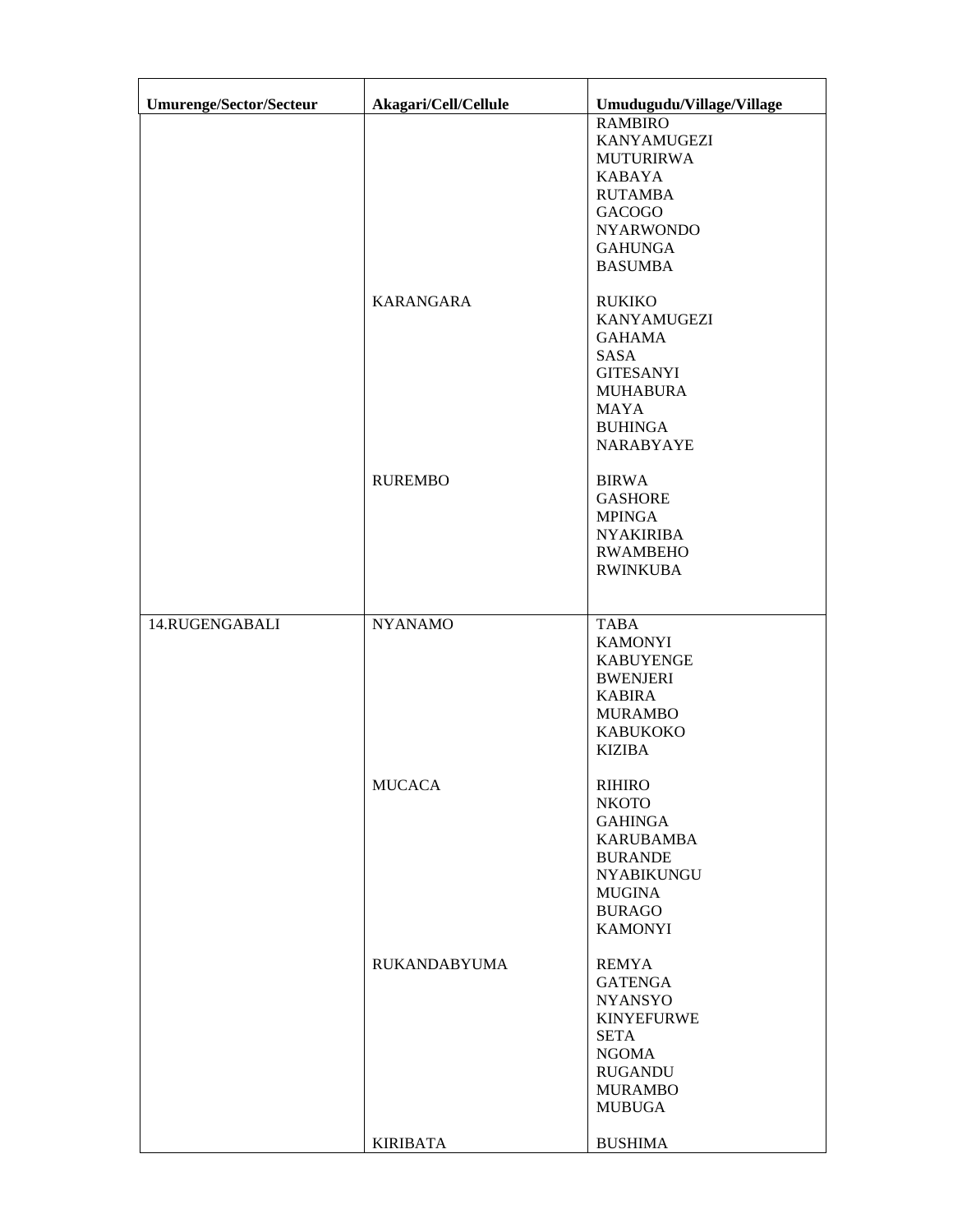| Umurenge/Sector/Secteur | Akagari/Cell/Cellule | Umudugudu/Village/Village |
|-------------------------|----------------------|---------------------------|
|                         |                      | <b>REMERA</b>             |
|                         |                      | <b>CYOGO</b>              |
|                         |                      | <b>MURUNGU</b>            |
|                         |                      | <b>TABA</b>               |
|                         |                      | <b>MUSHEKE</b>            |
| 15.RUHUNDE              | <b>GITOVU</b>        | <b>KAMONYI</b>            |
|                         |                      | <b>MWERU</b>              |
|                         |                      | <b>KABERANO</b>           |
|                         |                      | <b>NGOMA</b>              |
|                         |                      | <b>GENDA</b>              |
|                         |                      | <b>MURAMBO</b>            |
|                         |                      | <b>MUREMURE</b>           |
|                         |                      | <b>TETERO</b>             |
|                         |                      |                           |
|                         | <b>GASEKE</b>        | RUGARAGARA                |
|                         |                      | <b>KAMONYI</b>            |
|                         |                      | <b>KINTOBO</b>            |
|                         |                      | <b>GATARE</b>             |
|                         |                      | <b>GAHE</b>               |
|                         |                      | <b>RUKWAVU</b>            |
|                         |                      | <b>RUKINIRO</b>           |
|                         |                      | <b>MUKAKA</b>             |
|                         |                      | <b>MURAMBO</b>            |
|                         |                      |                           |
|                         | <b>RUSEKERA</b>      | <b>TARASI</b>             |
|                         |                      | <b>RUSENGE</b>            |
|                         |                      | <b>BUGAMBANYONI</b>       |
|                         |                      | <b>MATYAZO</b>            |
|                         |                      | <b>GASURA</b>             |
|                         |                      | <b>RUBYINIRO</b>          |
|                         |                      | <b>GATEKEZO</b>           |
|                         | <b>GATARE</b>        |                           |
|                         |                      | <b>GASHINGE</b>           |
|                         |                      | <b>KIRWA</b>              |
|                         |                      | <b>MURAMBO</b>            |
|                         |                      | <b>GASHISHOLI</b>         |
|                         |                      | <b>RUGANDA</b>            |
|                         |                      | <b>NGANZO</b>             |
|                         |                      | <b>GATETE</b>             |
|                         |                      | <b>RUKINGU</b>            |
| 16.RUSARABUGE           | <b>NDAGO</b>         | <b>GASEKE</b>             |
|                         |                      | <b>BUREHE</b>             |
|                         |                      | <b>KIRAMBO</b>            |
|                         |                      | <b>NYARUNGU</b>           |
|                         |                      | <b>GITOVU</b>             |
|                         |                      | <b>KAJERIJERI</b>         |
|                         |                      | <b>NDAGO</b>              |
|                         |                      | <b>KARORERO</b>           |
|                         |                      | <b>GACACA</b>             |
|                         |                      |                           |
|                         | <b>RUHANGA</b>       | <b>BUMBA</b>              |
|                         |                      | <b>KIBUYE</b>             |
|                         |                      | <b>KAMUKONDO</b>          |
|                         |                      | RUHURURA1                 |
|                         |                      | RUHURURA II               |
|                         |                      | <b>RUTORO</b>             |
|                         |                      | <b>NGUNDU</b>             |
|                         |                      | <b>RUHANGA</b>            |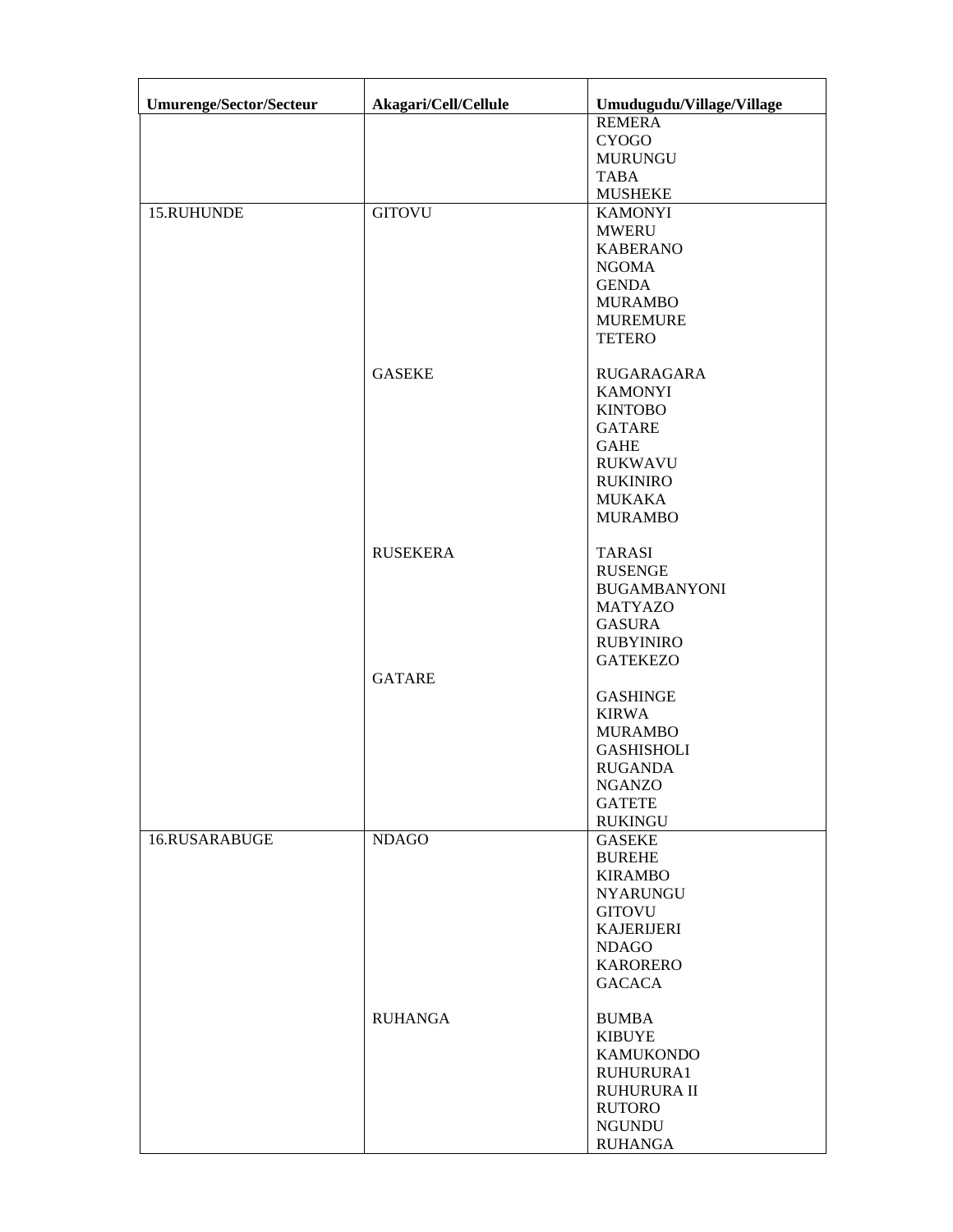| <b>Umurenge/Sector/Secteur</b> | Akagari/Cell/Cellule | Umudugudu/Village/Village |
|--------------------------------|----------------------|---------------------------|
|                                |                      | <b>KARUHANGA</b>          |
|                                |                      | <b>KANIGO</b>             |
|                                |                      | <b>BISAYU I</b>           |
|                                |                      | <b>BISAYU II</b>          |
|                                |                      |                           |
|                                | <b>KABONA</b>        | <b>MUSEBEYA</b>           |
|                                |                      | <b>MUNANIRA</b>           |
|                                |                      | <b>MUHARURO</b>           |
|                                |                      | <b>BUSUTAMO</b>           |
|                                |                      | <b>MURAMBO</b>            |
|                                |                      | <b>GASONGATI</b>          |
|                                |                      | <b>BUCYABA</b>            |
|                                |                      |                           |
|                                |                      | <b>RUTUKU</b>             |
|                                |                      | <b>NTAGARA</b>            |
|                                |                      | <b>KARAMBO</b>            |
|                                |                      | <b>GIKORE</b>             |
|                                |                      | <b>GAHINGA</b>            |
|                                |                      | <b>BUZAMUYE</b>           |
| 17.RWERERE                     | <b>GACUNDURA</b>     | <b>GACUNDURA</b>          |
|                                |                      | <b>BURINDWA</b>           |
|                                |                      | <b>MOMA</b>               |
|                                |                      | <b>KANIGO</b>             |
|                                |                      | <b>RUGARAGARA</b>         |
|                                |                      | <b>RUGARAMBIRO</b>        |
|                                |                      | <b>SARAMBWE</b>           |
|                                |                      | <b>KAREGAMAZI</b>         |
|                                | <b>GASHORO</b>       | <b>BISAGA</b>             |
|                                |                      | <b>KIBUYE</b>             |
|                                |                      | <b>CYAPA</b>              |
|                                |                      | <b>GASHORO</b>            |
|                                |                      | <b>NGONYA</b>             |
|                                |                      | <b>RWERERE</b>            |
|                                |                      | <b>RUGEZI</b>             |
|                                |                      |                           |
|                                | <b>RUCONSHO</b>      | <b>MUGERA</b>             |
|                                |                      | <b>GAKENKE</b>            |
|                                |                      | <b>SEBEYA</b>             |
|                                |                      | <b>RUCONSHO</b>           |
|                                |                      | <b>NGOMA</b>              |
|                                |                      | <b>BUHORE</b>             |
|                                |                      | <b>KINKWARE</b>           |
|                                |                      |                           |
|                                | <b>RUGALI</b>        | <b>MUCACA</b>             |
|                                |                      | <b>MURAMBO</b>            |
|                                |                      | <b>MUSHUBI</b>            |
|                                |                      | <b>GATOVU</b>             |
|                                |                      | GATARE                    |
|                                |                      | <b>TANGATA</b>            |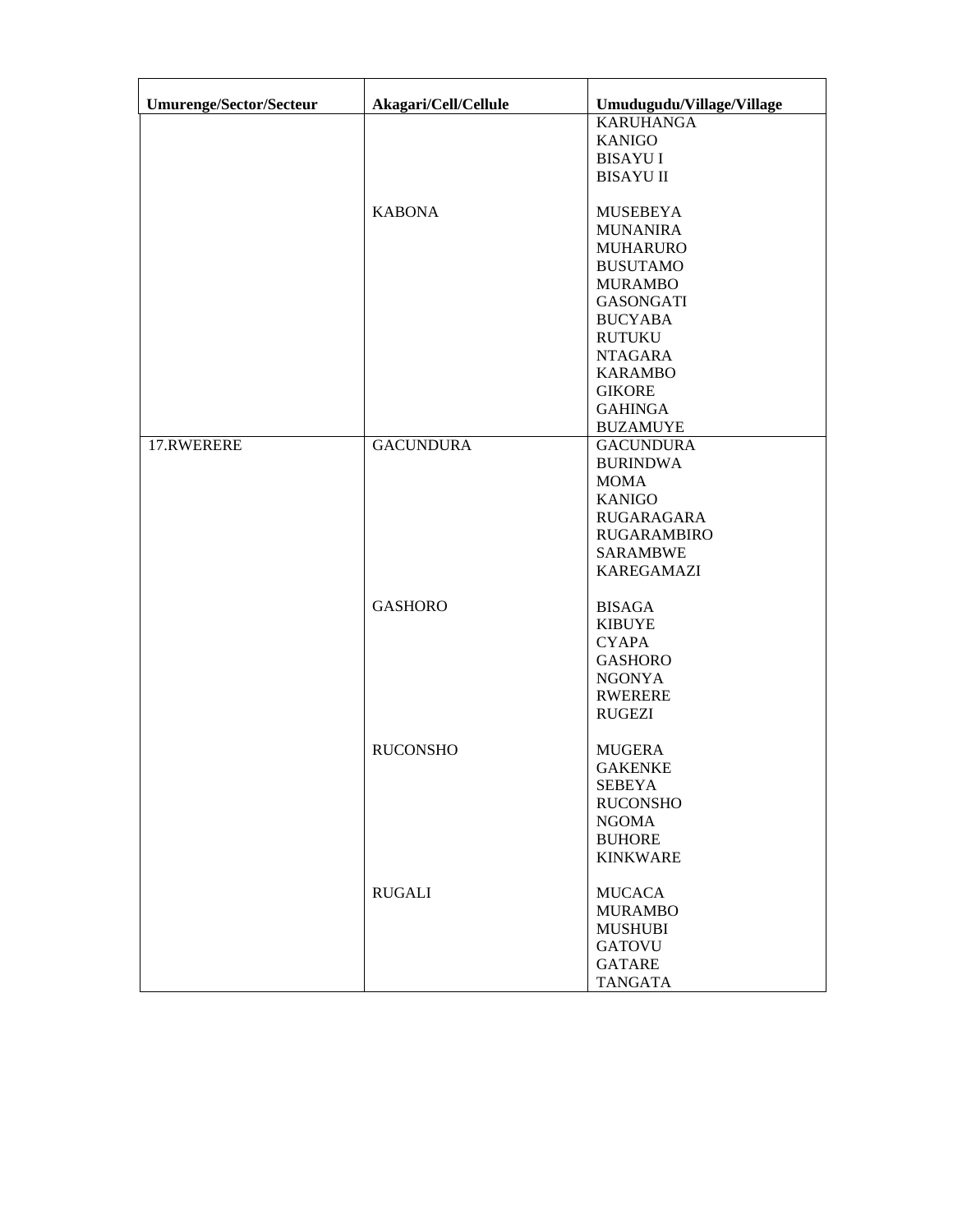| Umurenge/Sector/Secteur | Akagari/Cell/Cellule | Umudugudu/Village/Village |
|-------------------------|----------------------|---------------------------|
| <b>KAGEYO</b>           | Gihembe              | <b>CENTRE KAGEYO</b>      |
|                         |                      | <b>MUNINI</b>             |
|                         |                      | <b>NYARUVUMU</b>          |
|                         |                      | <b>KALIHIRA</b>           |
|                         |                      | <b>MUYANGE</b>            |
|                         |                      | NYIRABADUGU               |
|                         | Nyamiyaga            | <b>CENTRE MUSURA</b>      |
|                         |                      | <b>KARAMBI</b>            |
|                         |                      | <b>KAGEYO</b>             |
|                         |                      | <b>MUTOBO</b>             |
|                         |                      | <b>MUGOMERO</b>           |
|                         |                      | <b>GATIBA</b>             |
|                         |                      | <b>NYAGAHURU</b>          |
|                         |                      | <b>RUKOMO</b>             |
|                         | Muhondo              | <b>KAMWUMBA</b>           |
|                         |                      | <b>KAMWIZA</b>            |
|                         |                      | <b>KAMANYUNDO</b>         |
|                         |                      | <b>MWANGE</b>             |
|                         | Kabuga               | <b>MAYA</b>               |
|                         |                      | <b>MURAMA</b>             |
|                         |                      | <b>GATOBOTOBO</b>         |
|                         |                      | <b>RYANYANDERA</b>        |
|                         |                      | <b>RUHUHA</b>             |
|                         | Horezo               | <b>MUSETSA</b>            |
|                         |                      | <b>NYIRANGOGA</b>         |
|                         |                      | <b>KIGOMA</b>             |
|                         |                      | <b>RUKONGI</b>            |
| <b>RUVUNE</b>           | Ruhondo              | <b>BUTARE</b>             |
|                         |                      | <b>KIRWA</b>              |
|                         |                      | <b>KUMUGORORE</b>         |
|                         |                      | <b>NYAGAKIZI</b>          |
|                         |                      | <b>NYAKAJU</b>            |
|                         |                      | <b>GATOKI</b>             |
|                         |                      | <b>RWINYANA</b>           |
|                         | Gasambya             | <b>RYASUNZU</b>           |
|                         |                      | <b>KARAMBI</b>            |
|                         |                      | <b>RUHETE</b>             |
|                         |                      | <b>NYAMIRAMA</b>          |
|                         |                      | <b>KIRARA</b>             |
|                         |                      | <b>MATABA</b>             |
|                         | Gashirira            | <b>REMERA</b>             |
|                         |                      | <b>NYAMABUYE</b>          |
|                         |                      | <b>NYUNGU</b>             |
|                         |                      | MURUGERERO                |
|                         |                      | <b>NYARURAMA</b>          |
|                         |                      | <b>NYARWINA</b>           |
|                         | Rebero               | <b>KIRWA</b>              |
|                         |                      | <b>BURAMBO</b>            |
|                         |                      | <b>SUNZU</b>              |
|                         |                      | <b>GATARE</b>             |
|                         |                      | <b>RWABUREGEYA</b>        |
|                         |                      |                           |

## **AKARERE KA GICUMBI – GICUMBI DISTRICT – DISTRICT DE GICUMBI**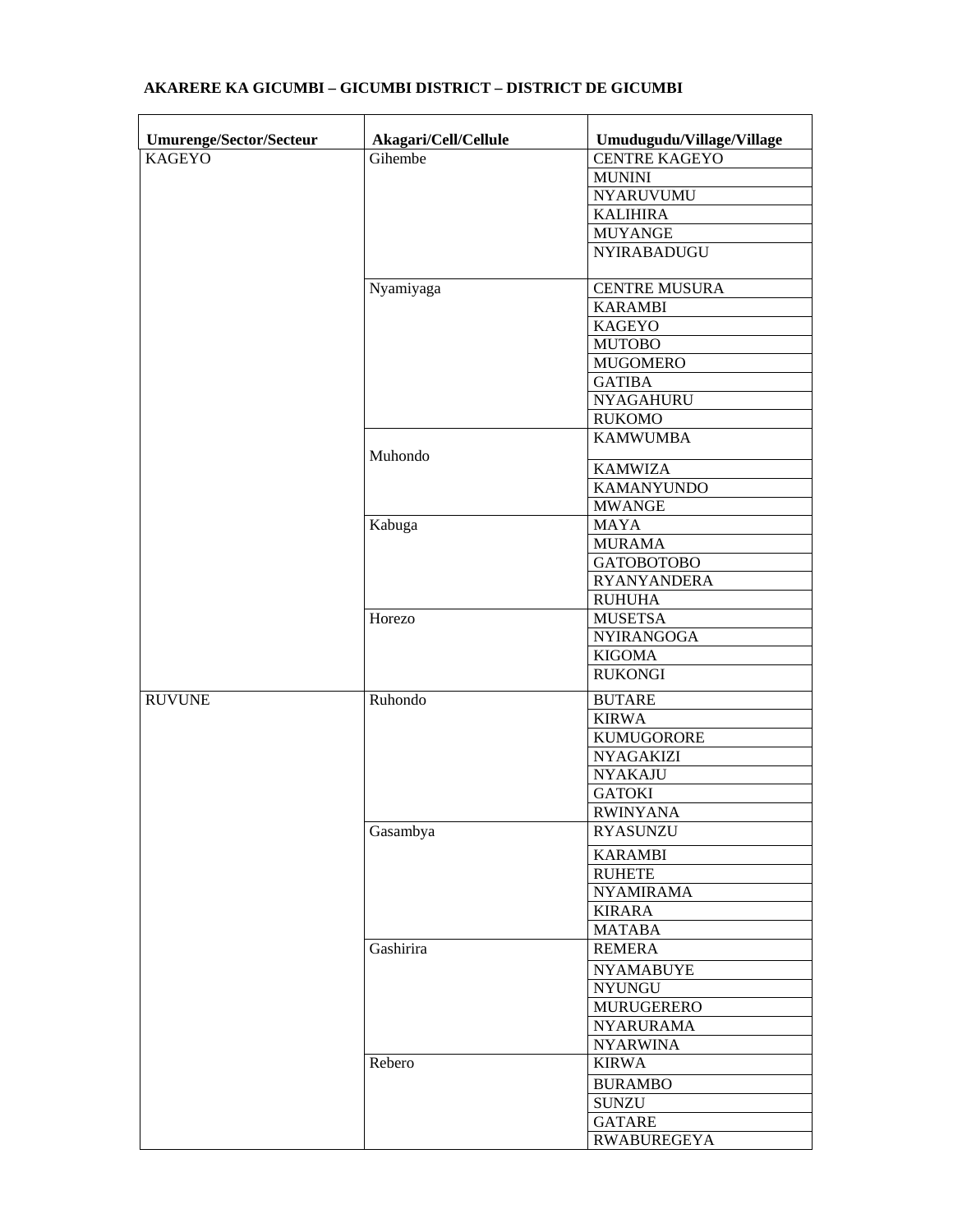| <b>Umurenge/Sector/Secteur</b> | Akagari/Cell/Cellule | Umudugudu/Village/Village |
|--------------------------------|----------------------|---------------------------|
|                                |                      | <b>RWAMIKO</b>            |
|                                |                      | <b>BITOMA</b>             |
|                                |                      | <b>NYABUSOZI</b>          |
|                                | Kabare               | <b>TABA</b>               |
|                                |                      | NYARUSANGE                |
|                                |                      | <b>BUYANJA</b>            |
|                                |                      | <b>MUREHE</b>             |
|                                | Cyandaro             | <b>KARAMBO</b>            |
|                                |                      | <b>MUSHESHO</b>           |
|                                |                      | <b>KIGARAMA</b>           |
|                                |                      | <b>KABIRA</b>             |
|                                |                      | NYANKOKOMA                |
| <b>RWAMIKO</b>                 | Cyeru                | <b>BUGARURA</b>           |
|                                |                      | <b>RUGARAMA</b>           |
|                                |                      | <b>KAMURENZI</b>          |
|                                |                      | <b>NYAGASOZI</b>          |
|                                |                      | MUKUYU                    |
|                                |                      | <b>MURAMBI</b>            |
|                                |                      | <b>GABIRO</b>             |
|                                |                      | <b>KALIKA</b>             |
|                                | Kigabiro             | <b>CYIRI</b>              |
|                                |                      | <b>RUBUYE</b>             |
|                                |                      | <b>KANYOVE</b>            |
|                                |                      | <b>KARANGARA</b>          |
|                                |                      | <b>MUTAMBIKO</b>          |
|                                |                      | <b>KABIRA</b>             |
|                                | Nyagahinga           | <b>KIBIRARO</b>           |
|                                |                      | <b>RUGARAMA</b>           |
|                                |                      | <b>KIGAGA</b>             |
|                                |                      | <b>KIGAGA</b>             |
|                                |                      | <b>KABUSUNZU</b>          |
| <b>CYUMBA</b>                  | Nyaruka              | <b>MAYA</b>               |
|                                |                      | <b>RUSAMBYA</b>           |
|                                |                      | <b>HUMURA</b>             |
|                                |                      | <b>BURINDI</b>            |
|                                |                      | <b>MURORE</b>             |
|                                | Gasunzu              | <b>MUBUGA</b>             |
|                                |                      | <b>ZIHARE</b>             |
|                                |                      | <b>RYAMUROMBA</b>         |
|                                |                      | <b>MUGERA</b>             |
|                                | Muhambo              | <b>KIRIBA</b>             |
|                                |                      | <b>NYAMABARE</b>          |
|                                |                      | RUGERERO                  |
|                                | Nyamabare            | <b>RUSEBEYA</b>           |
|                                |                      | <b>REMERA</b>             |
|                                |                      | <b>GIPANDE</b>            |
|                                |                      | <b>BURAMIRA</b>           |
|                                | Rwankonjo            | <b>GATUNA</b>             |
|                                |                      | <b>RUKIZI</b>             |
|                                |                      | <b>KAGERA</b>             |
|                                |                      | <b>KEYEBE</b>             |
|                                |                      | <b>KIVURUGA</b>           |
|                                |                      |                           |
|                                | Nyakabungo           | <b>REMERA</b>             |
|                                |                      | <b>RYARUHUMBA</b>         |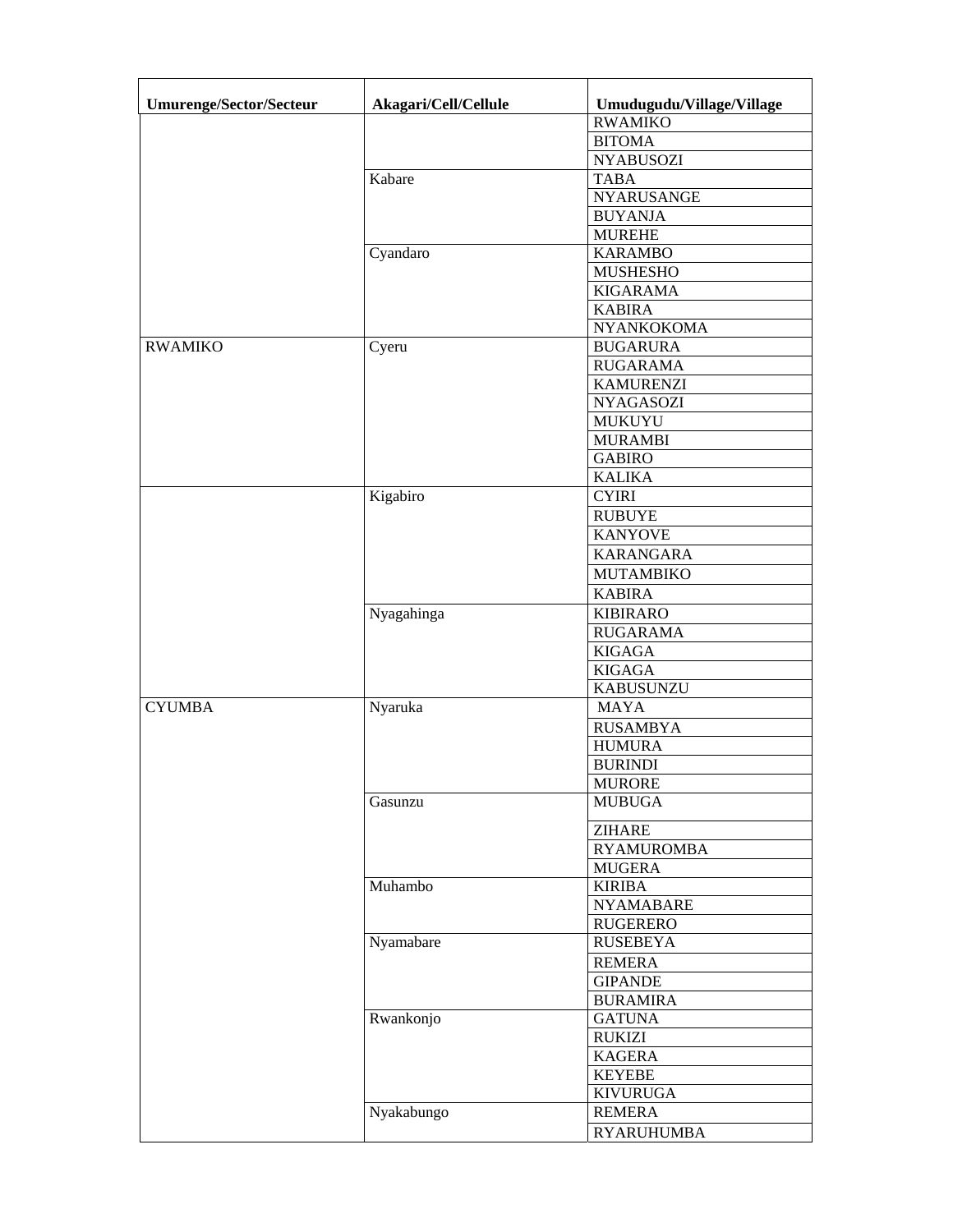| <b>Umurenge/Sector/Secteur</b> | Akagari/Cell/Cellule | Umudugudu/Village/Village |
|--------------------------------|----------------------|---------------------------|
|                                |                      | <b>GATOKI</b>             |
|                                |                      | <b>BURAMBIRA</b>          |
|                                |                      | <b>KABARE</b>             |
|                                |                      | <b>GASHIJA</b>            |
|                                |                      | <b>KIGOMBE</b>            |
| <b>MIYOVE</b>                  | Gakenke              | <b>KARWANIRA</b>          |
|                                |                      | <b>NYARURAMBI</b>         |
|                                |                      | <b>RUGANDU</b>            |
|                                |                      | <b>GISIZA</b>             |
|                                |                      | <b>KIRWA</b>              |
|                                |                      | <b>MUSEKE</b>             |
|                                |                      | <b>KIVOMO</b>             |
|                                | Miyove               | <b>MUKAKA</b>             |
|                                |                      | <b>KARAMBO</b>            |
|                                |                      | <b>MUREHE</b>             |
|                                |                      | <b>MPINGA</b>             |
|                                |                      | <b>NYAMIYAGA</b>          |
|                                |                      | <b>NYARUBUYE</b>          |
|                                |                      | <b>MURAMBO</b>            |
|                                |                      | <b>REMERA</b>             |
|                                |                      | <b>KAMONYI</b>            |
|                                |                      | <b>REBERO</b>             |
|                                | Mubuga               | <b>KIVUMU</b>             |
|                                |                      | <b>KIRWA</b>              |
|                                |                      | <b>GITSIMBURA</b>         |
|                                |                      | <b>KAGOTE</b>             |
|                                |                      | <b>TETERO</b>             |
|                                |                      | <b>KABUGA</b>             |
|                                |                      | <b>KAJE</b>               |
|                                |                      |                           |
|                                |                      | <b>MUBUGA</b>             |
|                                |                      | <b>RUTOVU</b>             |
|                                |                      | <b>KACYIRU</b>            |
|                                |                      | <b>GATARE</b>             |
|                                |                      | <b>MURAMBO</b>            |
| <b>BUKURE</b>                  | Karenge              | <b>KAGARAMA</b>           |
|                                |                      | <b>KABUGA</b>             |
|                                |                      | <b>GASHARU</b>            |
|                                |                      | <b>REBERO</b>             |
|                                |                      | <b>KARENGE</b>            |
|                                |                      | <b>MUGARUKA</b>           |
|                                |                      | <b>NYARUTOVU</b>          |
|                                | Kivumu               | <b>KIVUGIZA</b>           |
|                                |                      | <b>KARUSHYA</b>           |
|                                |                      | <b>BUTARE</b>             |
|                                |                      | <b>RUYANGE</b>            |
|                                |                      | <b>KIVUMU</b>             |
|                                |                      | <b>KARAMBO</b>            |
|                                | Rwesero              | <b>KARAGARI</b>           |
|                                |                      | <b>NYARUBIRA</b>          |
|                                |                      | <b>GICACA</b>             |
|                                |                      | <b>NTARAMA</b>            |
|                                |                      | <b>MUGORORE</b>           |
|                                | Kigabiro             | <b>RUGOGWE</b>            |
|                                |                      |                           |
|                                |                      | <b>RWARENGA</b>           |
|                                |                      | <b>KANYOGOTE</b>          |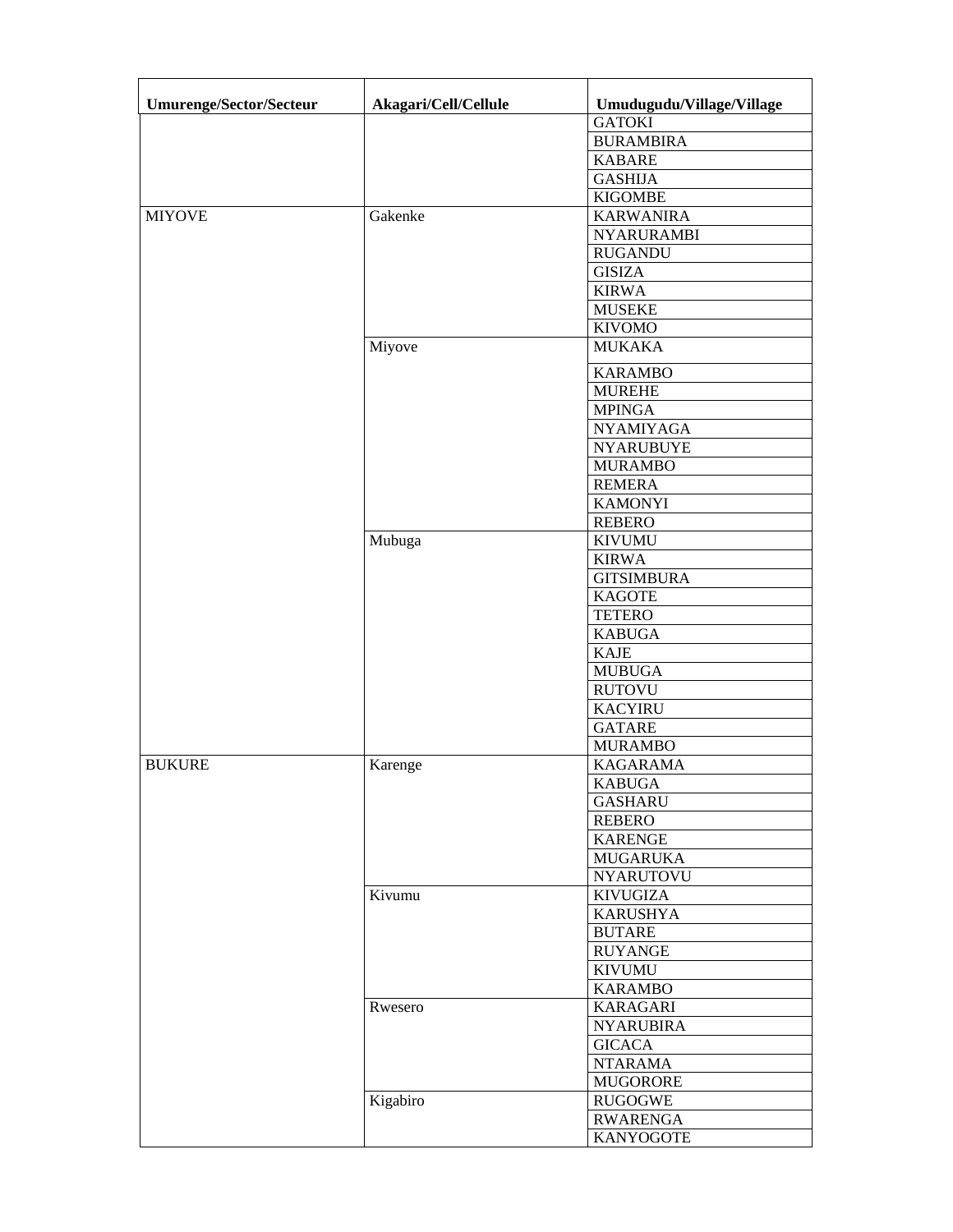| <b>Umurenge/Sector/Secteur</b> | Akagari/Cell/Cellule | Umudugudu/Village/Village |
|--------------------------------|----------------------|---------------------------|
|                                |                      | <b>GABIRO</b>             |
|                                |                      | <b>RURAMA</b>             |
| <b>MUTETE</b>                  | Nyarubuye            | <b>RUHONDO</b>            |
|                                |                      | <b>NKENZI</b>             |
|                                |                      | <b>KINUNGA</b>            |
|                                |                      | <b>GATENGA</b>            |
|                                |                      | <b>RUGARAMA</b>           |
|                                |                      | <b>MATABA</b>             |
|                                |                      | <b>RUSUMO</b>             |
|                                |                      | <b>KAJWEJWE</b>           |
|                                | Mutandi              | <b>KARAMBI</b>            |
|                                |                      | <b>GIHANGARA</b>          |
|                                |                      | <b>KARAMA</b>             |
|                                |                      | <b>MUHENGERI</b>          |
|                                |                      | <b>KARIKU</b>             |
|                                |                      | <b>GATARE</b>             |
|                                |                      | <b>KAMAGANGA</b>          |
|                                |                      | <b>NYARUBANDE</b>         |
|                                | Musenyi              |                           |
|                                |                      | <b>KIMISUGI</b>           |
|                                |                      | <b>RUKONDO</b>            |
|                                |                      | <b>MUHORORO</b>           |
|                                |                      | <b>KARAMBI</b>            |
|                                |                      | <b>GATABA</b>             |
|                                |                      | <b>RURAMA</b>             |
|                                | Kabeza               | <b>BUSABIRA</b>           |
|                                |                      | <b>MINANIRA</b>           |
|                                |                      | <b>RUSEBEYA</b>           |
|                                |                      | <b>KAGARAMA</b>           |
|                                |                      | <b>NYAGASOZI</b>          |
|                                |                      | <b>MEREZO</b>             |
|                                |                      | <b>KABASEGA</b>           |
|                                | Gaseke               | <b>RUNYINYA</b>           |
|                                |                      | <b>NYAMUGARI</b>          |
|                                |                      | <b>NYAMABUYE</b>          |
|                                |                      | <b>NYAMIRYANGO</b>        |
|                                |                      | <b>IRASANIRO</b>          |
|                                |                      | <b>GIHIRA</b>             |
|                                |                      | <b>NGANDO</b>             |
|                                |                      | GASHARU                   |
| <b>KANIGA</b>                  | Gatoma               | <b>GASHIRU</b>            |
|                                |                      | <b>KAMABARE</b>           |
|                                |                      | <b>RUGARAMA</b>           |
|                                |                      | <b>NYAKARA</b>            |
|                                |                      | <b>NYAKAGERA</b>          |
|                                |                      | <b>NYAKIBANDE</b>         |
|                                |                      |                           |
|                                | Rukurura             | <b>KARAMBO</b>            |
|                                |                      | <b>NYAGATARE</b>          |
|                                |                      | <b>KAMUSHURE</b>          |
|                                |                      | <b>KABARE</b>             |
|                                |                      | <b>NGABIRA</b>            |
|                                | Nyarwambu            | KANYARUYONGA              |
|                                |                      | <b>NYAMABARE</b>          |
|                                |                      | <b>CYASAKWE</b>           |
|                                |                      | <b>MUSHUNGA</b>           |
|                                |                      | <b>KINYOGO</b>            |
|                                |                      |                           |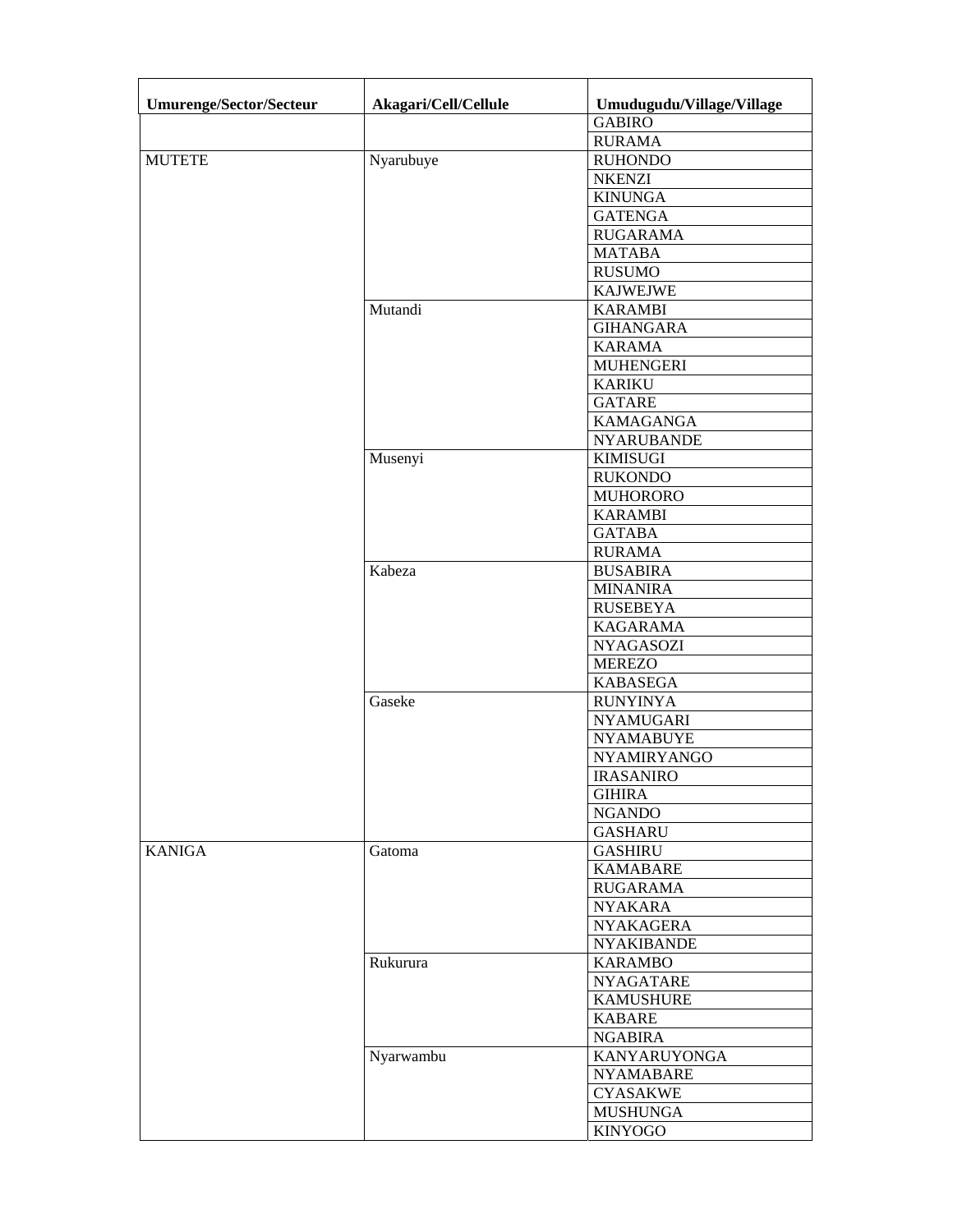| <b>Umurenge/Sector/Secteur</b> | Akagari/Cell/Cellule | Umudugudu/Village/Village |
|--------------------------------|----------------------|---------------------------|
|                                |                      | <b>KABEZA</b>             |
|                                | Mulindi              | <b>RUNYINYA</b>           |
|                                |                      | <b>TABA</b>               |
|                                |                      | CENTRE MULINDI            |
|                                |                      | <b>KIGWENE</b>            |
|                                |                      | KAGOROGORO                |
|                                |                      | RUKIZI                    |
|                                |                      | <b>KABYA</b>              |
|                                |                      | <b>RUHITA</b>             |
|                                |                      | <b>GISUNZU</b>            |
|                                |                      | <b>URUGANDA</b>           |
|                                | Bugomba              | <b>RUGARI</b>             |
|                                |                      | <b>KAJEVUBA</b>           |
|                                |                      | <b>NYARUHANGA</b>         |
|                                |                      | <b>KABUNGO</b>            |
|                                |                      |                           |
|                                |                      | <b>RYAKABANDA</b>         |
|                                |                      | <b>GATARE</b>             |
|                                |                      | <b>RUGARAMA</b>           |
| <b>SHANGASHA</b>               | <b>Bushara</b>       | <b>GASURA</b>             |
|                                |                      | <b>BUSHARA</b>            |
|                                |                      | <b>NGANZO</b>             |
|                                |                      | <b>GATARE</b>             |
|                                | Kitazigurwa          | <b>GACYAMO</b>            |
|                                |                      | <b>IHARAMA</b>            |
|                                |                      | <b>MUBUGA</b>             |
|                                |                      | <b>NTOMVU</b>             |
|                                |                      | <b>RUGARAMA</b>           |
|                                | Nyabishambi          | <b>GASIZA</b>             |
|                                |                      | <b>KAGARI</b>             |
|                                |                      | <b>KARAMBO</b>            |
|                                |                      | <b>MURAMBO</b>            |
|                                |                      | <b>RUTETE</b>             |
|                                |                      | <b>RUKINIRO</b>           |
|                                |                      | <b>MATYAZO</b>            |
|                                | Nyabubare            | <b>IREMBO</b>             |
|                                |                      | <b>NYAKABINGO</b>         |
|                                |                      | <b>KARUHANGA</b>          |
|                                |                      | <b>NYAMIYAGA</b>          |
|                                |                      | <b>BIKUMBA</b>            |
|                                | Shangasha            | <b>BIKUMBA</b>            |
|                                |                      | <b>ITUZE</b>              |
|                                |                      | <b>KABEZA</b>             |
|                                |                      | <b>KADIHIRO</b>           |
|                                |                      | <b>KARAMBI</b>            |
|                                |                      | <b>RUNABA</b>             |
| <b>NYAMIYAGA</b>               | Gahumuriza           | <b>MAYA</b>               |
|                                |                      | <b>MAJYAMBERE</b>         |
|                                |                      |                           |
|                                |                      | <b>RUHANGO</b>            |
|                                | Jamba                | <b>BYIMANA</b>            |
|                                |                      | <b>KAMABUYE</b>           |
|                                |                      | <b>KAGARAMA</b>           |
|                                |                      | <b>KUMUREMURE</b>         |
|                                | Mataba               | <b>RUYAGA</b>             |
|                                |                      | <b>MATABA</b>             |
|                                |                      | <b>MIYANGE</b>            |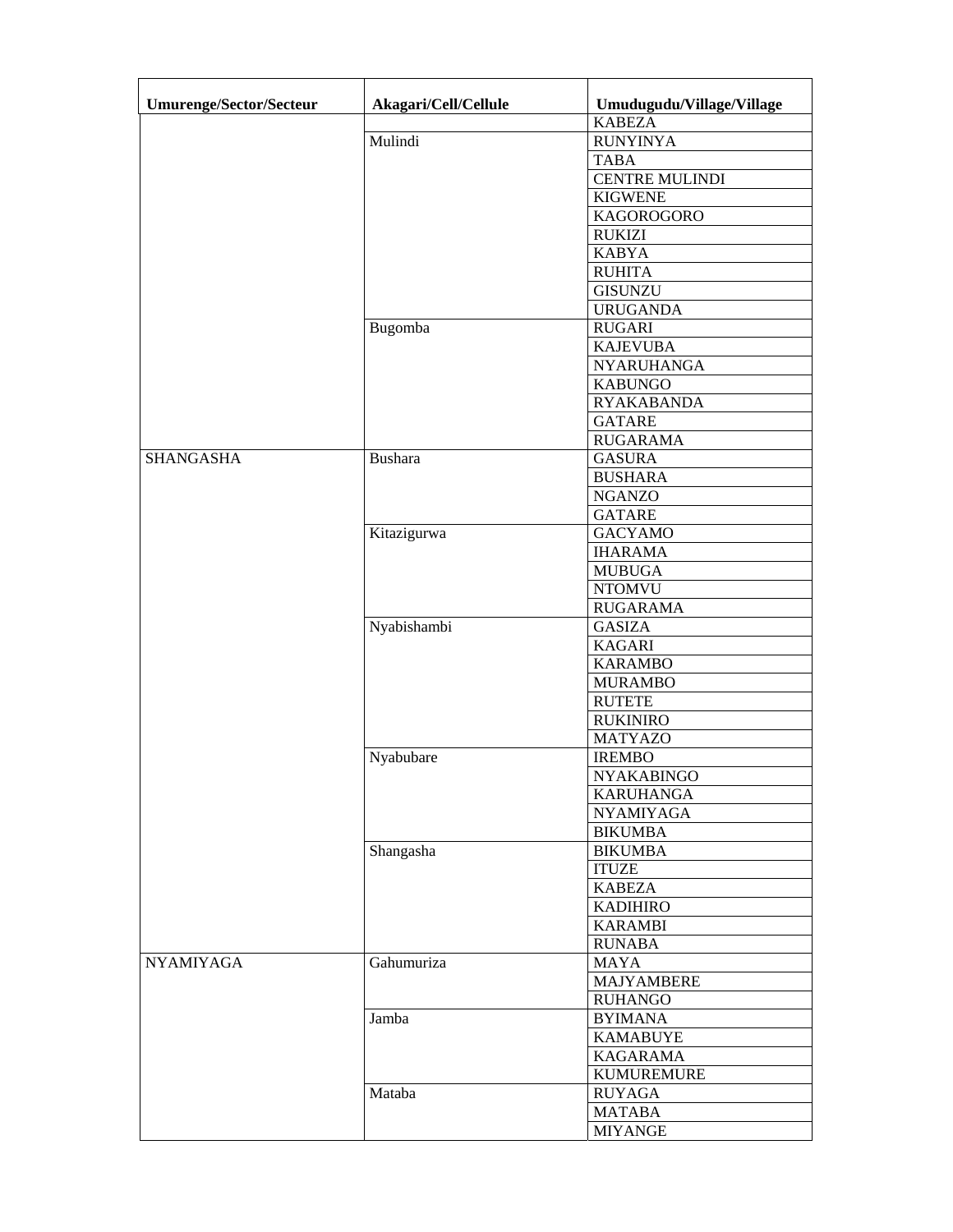| Umurenge/Sector/Secteur | Akagari/Cell/Cellule | Umudugudu/Village/Village        |
|-------------------------|----------------------|----------------------------------|
|                         |                      | <b>RUGARAMA</b>                  |
|                         | Karambo              | <b>GATARE</b>                    |
|                         |                      | <b>GASEKE</b>                    |
|                         |                      | <b>KINYINYA</b>                  |
|                         |                      | <b>KARAMBO</b>                   |
|                         | Kabeza               | <b>RUGARI</b>                    |
|                         |                      | <b>MUGORORE</b>                  |
|                         |                      | <b>KARAMBO</b>                   |
|                         |                      | <b>MATABA</b>                    |
|                         | Kabuga               | <b>KADUHA</b>                    |
|                         |                      | <b>NYARUBUYE</b>                 |
|                         |                      | NYARUTARAMA                      |
|                         |                      | <b>KABEZA</b>                    |
|                         | Kiziba               | <b>GASAVE</b>                    |
|                         |                      | NYIRAKAGAMBA                     |
|                         |                      | <b>RWINGWE</b>                   |
|                         |                      | <b>KARAMBI</b>                   |
| <b>NYANKENKE</b>        | Yaramba              | CYANKARANKA                      |
|                         |                      | <b>NYIRAKAZO</b>                 |
|                         |                      | <b>NTURO</b>                     |
|                         |                      |                                  |
|                         |                      | <b>NYAMBUYE</b><br><b>MWENYI</b> |
|                         |                      | <b>KABUGA</b>                    |
|                         | Kinishya             |                                  |
|                         |                      | <b>GASHIRU</b>                   |
|                         |                      | <b>RWATA</b>                     |
|                         |                      | NYIRANTARENGWA                   |
|                         |                      | <b>NYAGAFUNZO</b>                |
|                         | Rusasa               | <b>RUHOHO</b>                    |
|                         |                      | <b>NYANGEZI</b>                  |
|                         |                      | <b>MASHYIGA</b>                  |
|                         |                      | <b>REMBERO</b>                   |
|                         |                      | <b>BIRUMBA</b>                   |
|                         | Rutete               | <b>RUHINGA</b>                   |
|                         |                      | <b>RYANTERURA</b>                |
|                         |                      | <b>KAGEJE</b>                    |
|                         |                      | <b>SHOKERO</b>                   |
|                         |                      | <b>NYAMUGARI</b>                 |
|                         |                      | <b>KABINGO</b>                   |
|                         | <b>Butere</b>        | <b>RWIRUTE</b>                   |
|                         |                      | <b>RWAMBEHO</b>                  |
|                         |                      | <b>GIKOMBE</b>                   |
|                         |                      | <b>KABERE</b>                    |
|                         | Rwagihura            | <b>KABAHURA</b>                  |
|                         |                      | <b>MWENDO</b>                    |
|                         |                      | <b>RWAGIHURA</b>                 |
|                         |                      | <b>KAGOGO</b>                    |
|                         |                      | <b>GACACA</b>                    |
|                         | Kigogo               | <b>GATARE</b>                    |
|                         |                      | <b>NTABANGIRA</b>                |
|                         |                      | KIYOVU                           |
|                         |                      | <b>GASAKE</b>                    |
|                         |                      | <b>GAHOMA</b>                    |
|                         |                      | <b>RUSAYU</b>                    |
| <b>GITI</b>             | Gatobotobo           | <b>MATYAZO</b>                   |
|                         |                      | <b>KAGAHUMBI</b>                 |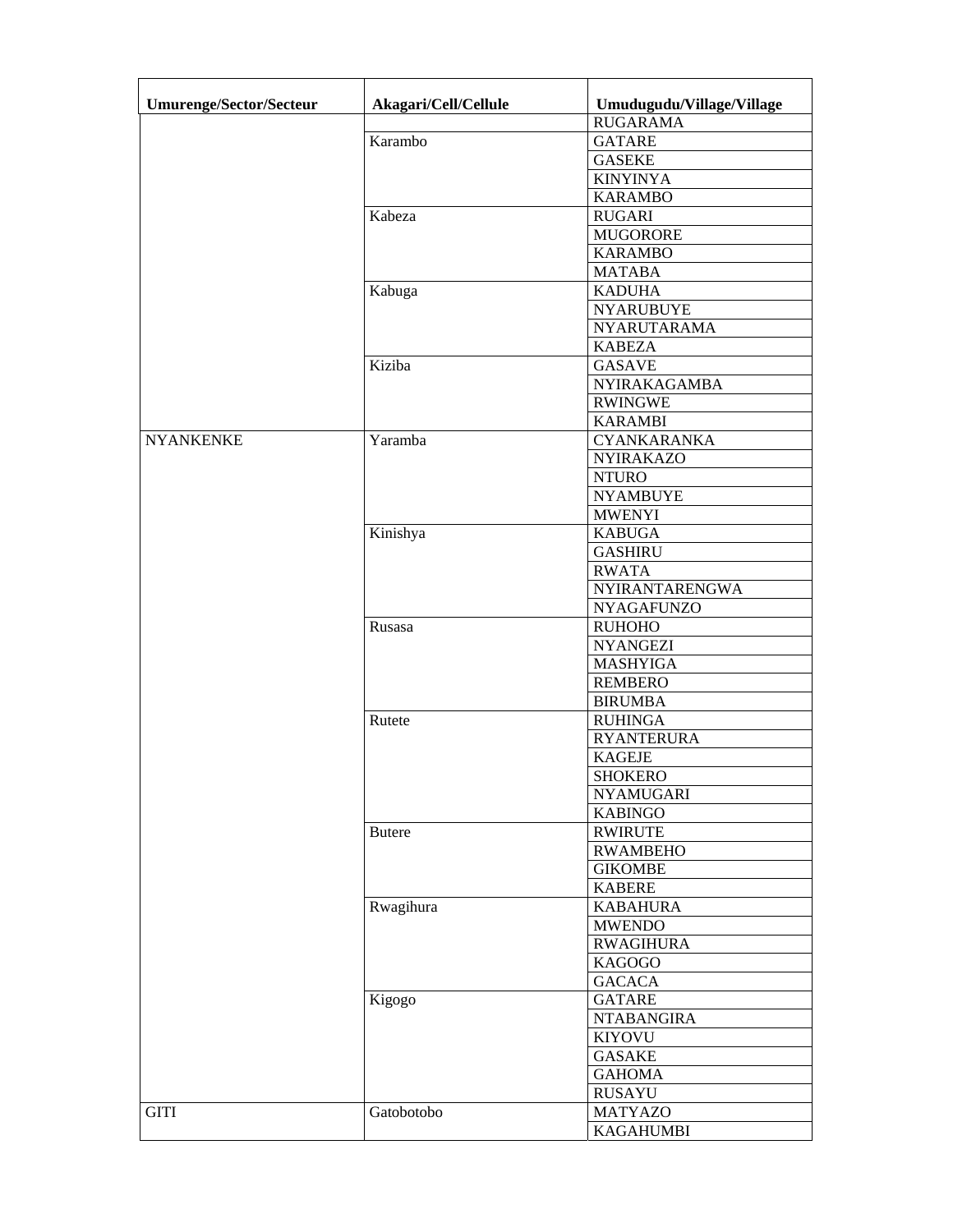| <b>Umurenge/Sector/Secteur</b> | Akagari/Cell/Cellule | Umudugudu/Village/Village |
|--------------------------------|----------------------|---------------------------|
|                                |                      | <b>KABACUZI</b>           |
|                                |                      | <b>KABABITO</b>           |
|                                |                      | <b>NYAMIRAMBO</b>         |
|                                |                      | <b>RUGARAMA</b>           |
|                                | Murehe               | <b>GATARE</b>             |
|                                |                      | <b>GISURIRO</b>           |
|                                |                      | <b>KABEZA</b>             |
|                                |                      | <b>BUSHIRANYOTA</b>       |
|                                |                      | <b>KIGABIRO</b>           |
|                                | Tanda                | <b>NGANWA</b>             |
|                                |                      | <b>RUZIZI</b>             |
|                                |                      |                           |
|                                |                      | <b>GASHARU</b>            |
|                                |                      | <b>BUNYAMPETA</b>         |
|                                |                      | <b>TANDA</b>              |
| <b>BWISIGE</b>                 | <b>B</b> wisige      | <b>MUDOHA</b>             |
|                                |                      | <b>RUTOMA</b>             |
|                                |                      | <b>NYARUBUYE</b>          |
|                                |                      | <b>KABUYE</b>             |
|                                |                      | <b>KIDANDARI</b>          |
|                                |                      | NYAKABUNGO                |
|                                |                      | <b>KAVURUGA</b>           |
|                                |                      | <b>NYARWINA</b>           |
|                                |                      | <b>GATOMA</b>             |
|                                | Gihuke               | <b>KUWINDEGE</b>          |
|                                |                      | <b>CYAMUKANYA</b>         |
|                                |                      | <b>MUREHE</b>             |
|                                |                      | <b>KUMUNINI</b>           |
|                                |                      | <b>MUNEKE</b>             |
|                                |                      | <b>KUMANA</b>             |
|                                |                      | <b>RUNOMBE</b>            |
|                                |                      | <b>NYAMUGARI</b>          |
|                                |                      | <b>GATOMA</b>             |
|                                | Mukono               | <b>NYARUMBA</b>           |
|                                |                      | <b>RYAKIRAYI</b>          |
|                                |                      | <b>RWEBISHEKE</b>         |
|                                |                      | <b>MURAMBI</b>            |
|                                |                      | <b>AKAVUZA</b>            |
|                                |                      | <b>RWONDO</b>             |
|                                |                      | <b>NYIRANTUNGA</b>        |
|                                | Nyabushingitwa       | <b>RUHUHA</b>             |
|                                |                      | <b>WARUFU</b>             |
|                                |                      | NDAYABANA                 |
|                                |                      | <b>GAHONDO</b>            |
|                                |                      | <b>NYAGATOMA</b>          |
|                                |                      | <b>MUSAYO</b>             |
| <b>RUSHAKI</b>                 | Gitega               | <b>KARAMBI</b>            |
|                                |                      | <b>RYARUGANZU</b>         |
|                                |                      | <b>GISIZA</b>             |
|                                |                      | <b>KARAMBO</b>            |
|                                |                      | <b>KABO</b>               |
|                                |                      | <b>BUGWE</b>              |
|                                |                      | <b>RUBYIRO</b>            |
|                                |                      | <b>GITEGA</b>             |
|                                |                      |                           |
|                                | Kamutora             | <b>NKAMBA</b>             |
|                                |                      | <b>KABUGA</b>             |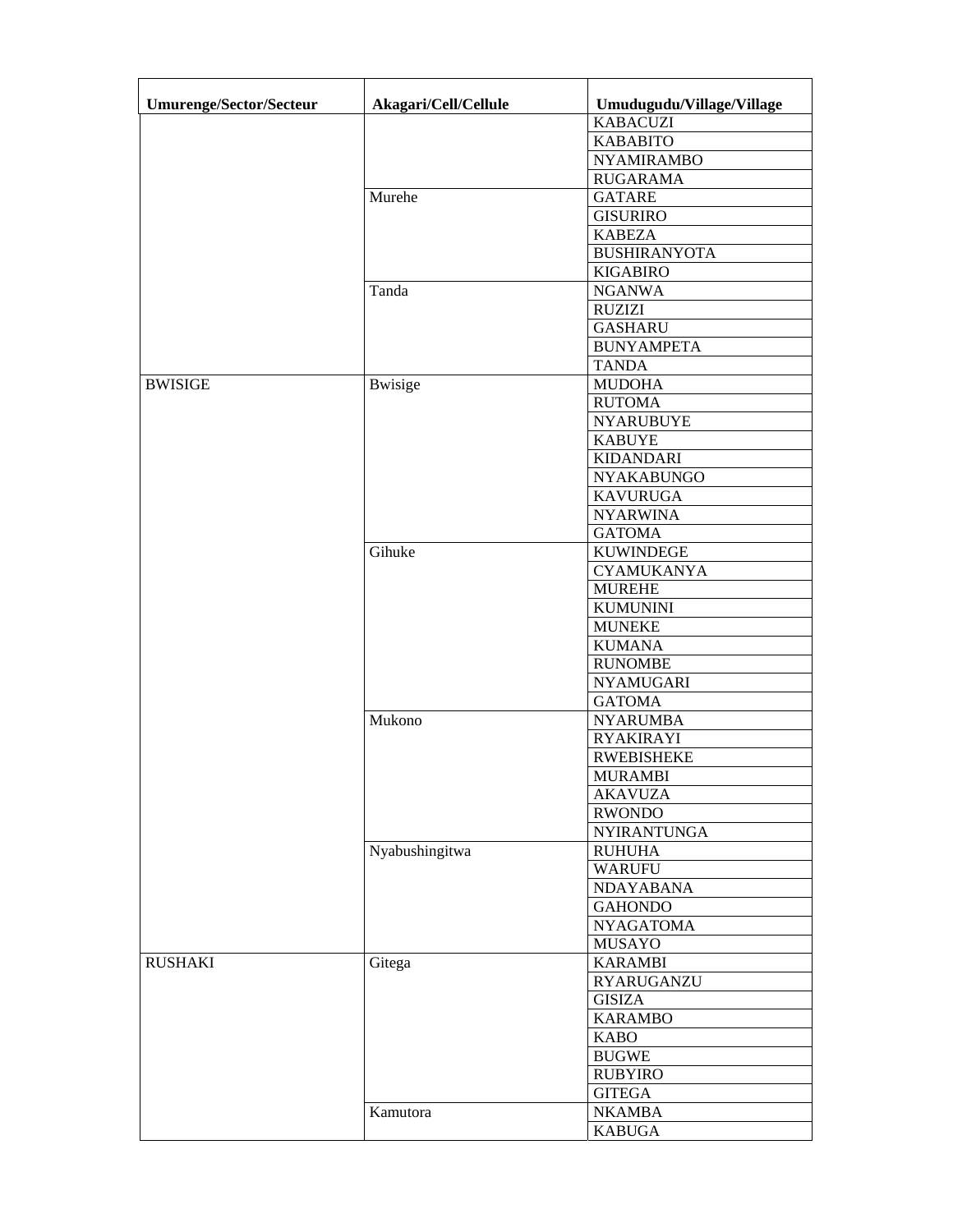| <b>Umurenge/Sector/Secteur</b> | Akagari/Cell/Cellule | Umudugudu/Village/Village |
|--------------------------------|----------------------|---------------------------|
|                                |                      | <b>KARWOGA</b>            |
|                                |                      | <b>REMERA</b>             |
|                                |                      | <b>KAMUTORA</b>           |
|                                |                      | <b>GASHINGE</b>           |
|                                |                      | <b>NYAMYUMBA</b>          |
|                                |                      | <b>MABARE</b>             |
|                                | Karurama             | <b>RWARANDA</b>           |
|                                |                      | <b>CENTRE RUSHAKI</b>     |
|                                |                      | <b>RUMURI</b>             |
|                                |                      | <b>IZINGA</b>             |
|                                |                      | NYARUHANGA                |
|                                |                      | <b>GATONDE</b>            |
|                                |                      | <b>MBUGA</b>              |
|                                |                      | <b>NGABIRA</b>            |
|                                | Gacurabwenge         | <b>GACURABWENGE</b>       |
| <b>BYUMBA</b>                  |                      | <b>GASHIRWE</b>           |
|                                |                      | <b>GASHARU</b>            |
|                                |                      | <b>RUYAGA</b>             |
|                                |                      | <b>RUBYINIRO</b>          |
|                                |                      | <b>RWASAMA</b>            |
|                                | Murama               | <b>GACACA</b>             |
|                                |                      | <b>TABA</b>               |
|                                |                      | <b>RUKEREZA</b>           |
|                                |                      | <b>RURAMBI</b>            |
|                                | Gisuna               | <b>BERESHI</b>            |
|                                |                      | <b>REBERO</b>             |
|                                |                      | <b>GISUNA</b>             |
|                                |                      | <b>RWIRI</b>              |
|                                |                      | <b>GATARE</b>             |
|                                |                      | <b>RUBYINIRO</b>          |
|                                |                      | <b>KINIHIRA</b>           |
|                                |                      | <b>RUHASHYA</b>           |
|                                | Ngondore             | <b>KIMIRIMO</b>           |
|                                |                      | <b>GITOVU</b>             |
|                                |                      | <b>KAGANDO</b>            |
|                                |                      | <b>BUKAMBA</b>            |
|                                | Kibari               | <b>RUZO</b>               |
|                                |                      | <b>KUMUGORORE</b>         |
|                                |                      | <b>GAKENKE</b>            |
|                                |                      | <b>RUGARAMA</b>           |
|                                | Kivugiza             | <b>KABINGO</b>            |
|                                |                      | <b>MUGANDU</b>            |
|                                |                      | <b>KARAMBI</b>            |
|                                |                      | <b>KIVUGIZA</b>           |
|                                | Nyarutarama          | <b>KAGARAMA</b>           |
|                                |                      | <b>NYAMUGARI</b>          |
|                                |                      | <b>MUBUGA</b>             |
|                                |                      | <b>MURAMBO</b>            |
|                                |                      | <b>RWAMUHUBA</b>          |
|                                |                      | <b>GASHORO</b>            |
|                                |                      | <b>KABUGA</b>             |
|                                |                      | <b>MUKELI</b>             |
|                                |                      | <b>RUGARAMA</b>           |
|                                |                      | <b>NYARUBANDE</b>         |
|                                | Nyamabuye            | <b>MUGOMERO</b>           |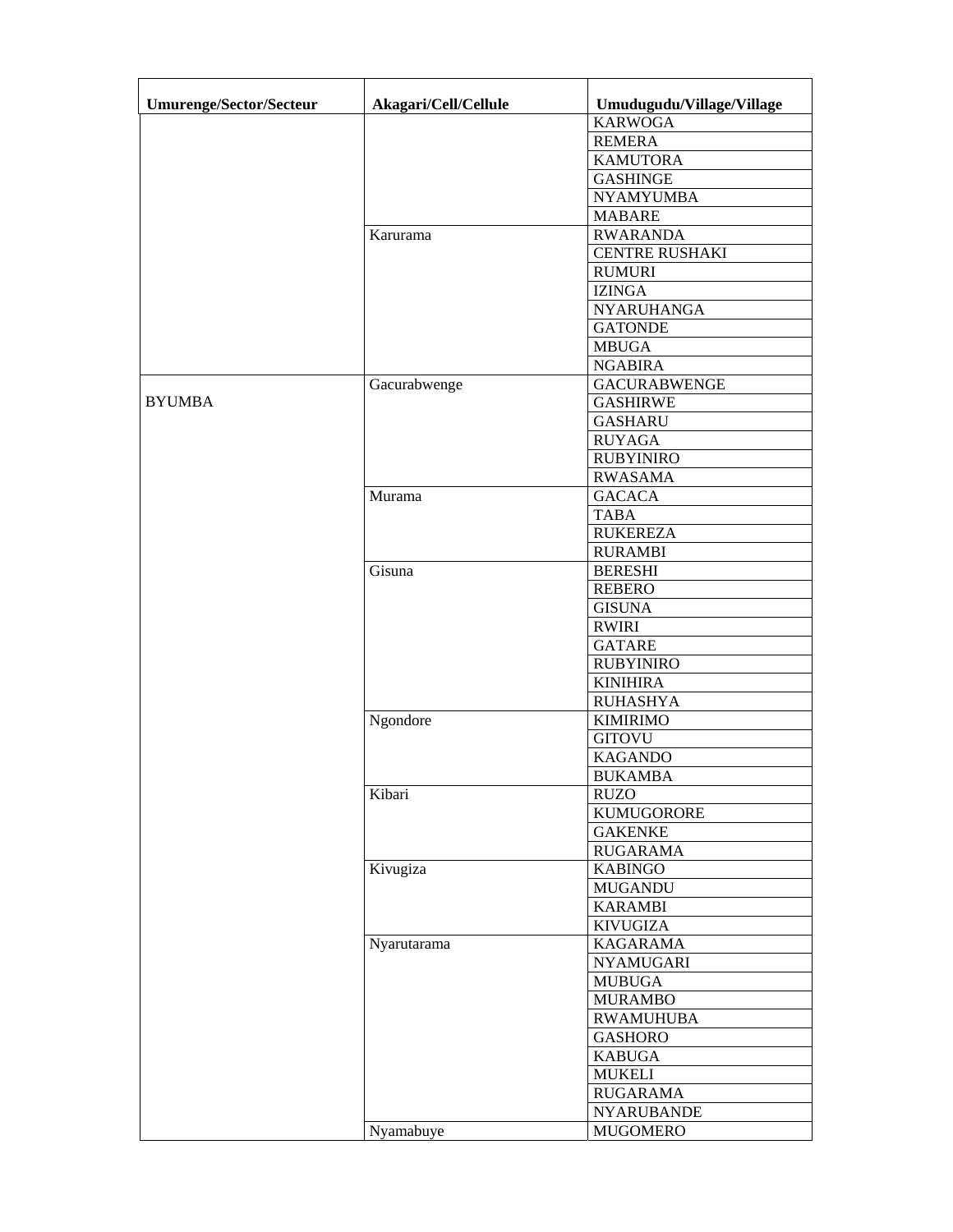| <b>Umurenge/Sector/Secteur</b> | Akagari/Cell/Cellule | Umudugudu/Village/Village |
|--------------------------------|----------------------|---------------------------|
|                                |                      | <b>NYIRAGASURUBA</b>      |
|                                |                      | <b>UMURARA</b>            |
|                                |                      | <b>GATETE</b>             |
|                                |                      | <b>GASIZA</b>             |
|                                |                      | <b>RWABUKOKO</b>          |
|                                |                      | <b>RWIMINSI</b>           |
|                                | Nyakabungo           | <b>KANUNGA</b>            |
|                                |                      | RUGARAGARA                |
|                                |                      | <b>KABUGA</b>             |
|                                |                      | <b>GACYAMO</b>            |
| <b>RUTARE</b>                  | Munanira             | <b>GISIZA</b>             |
|                                |                      | <b>KIGARAMA</b>           |
|                                |                      | <b>KIVUGIZA</b>           |
|                                |                      | <b>MATABA</b>             |
|                                |                      | <b>BUSHOKANYAMBO</b>      |
|                                | Gasharu              | <b>CYARUHEMBE</b>         |
|                                |                      | <b>NYARUBUYE</b>          |
|                                |                      | <b>KABUSUNZU</b>          |
|                                |                      | <b>RUGERERO</b>           |
|                                |                      | <b>KAGARAMA</b>           |
|                                |                      | <b>KABAGABO</b>           |
|                                | Nkoto                | <b>BALIZA</b>             |
|                                |                      | <b>NYANSENGE</b>          |
|                                |                      | <b>NYAGATOMA</b>          |
|                                |                      | <b>BWANGAMWANDA</b>       |
|                                |                      |                           |
|                                |                      | <b>MUREHE</b>             |
|                                | Gatwaro              | <b>GAHANGA</b>            |
|                                |                      | <b>GASHINYA</b>           |
|                                |                      | <b>KAGUNDA</b>            |
|                                |                      | <b>KARIBA</b>             |
|                                | Kigabiro             | <b>NYAKAVUNGA</b>         |
|                                |                      | <b>MURAMA</b>             |
|                                |                      |                           |
|                                |                      | <b>MUSHISHIRO</b>         |
|                                |                      | <b>RUHETE</b>             |
|                                |                      | <b>RUZO</b>               |
|                                | Bikumba              | KARUGEYO                  |
|                                |                      | <b>NYABISINDU</b>         |
|                                |                      | <b>KINTAGANIRWA</b>       |
|                                |                      | <b>MATYAZO</b>            |
|                                |                      | <b>MAREMBO</b>            |
| <b>RUKOMO</b>                  |                      | <b>BWUHIRO</b>            |
|                                | Cyeya                | <b>BISIKA</b>             |
|                                |                      | <b>BIREMBO</b>            |
|                                |                      | <b>RWAMBUGA</b>           |
|                                |                      | <b>GATEKE</b>             |
|                                |                      | <b>KANOMBE</b>            |
|                                | Gisiza               | <b>RUSUMO</b>             |
|                                |                      | <b>GITABA</b>             |
|                                |                      | <b>RUSHUBI</b>            |
|                                |                      | <b>GASHAKI</b>            |
|                                |                      | <b>GATARE</b>             |
|                                |                      |                           |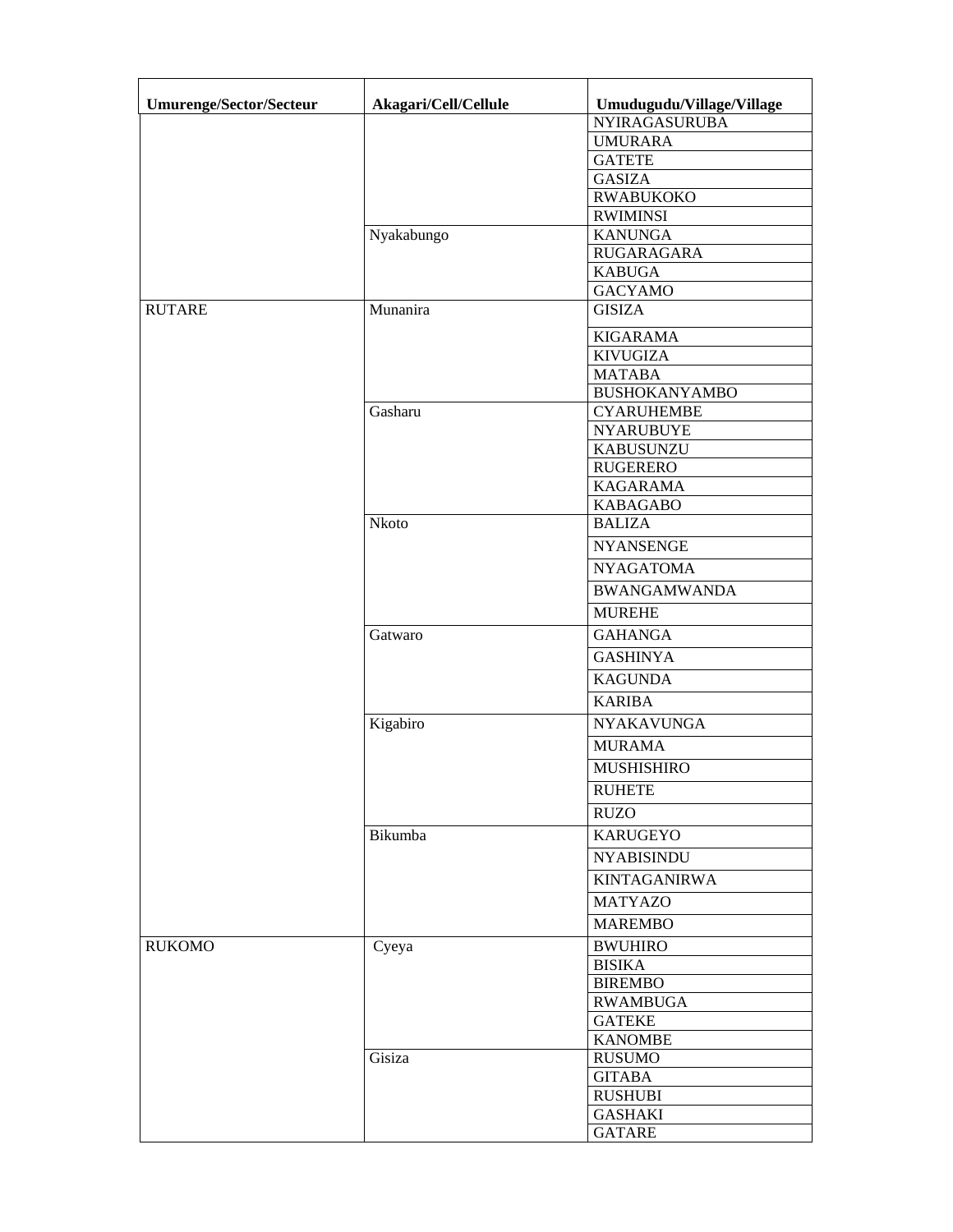| <b>Umurenge/Sector/Secteur</b> | Akagari/Cell/Cellule | Umudugudu/Village/Village           |
|--------------------------------|----------------------|-------------------------------------|
|                                |                      | <b>NYARUBUYE</b>                    |
|                                | Cyuru                | <b>KARENGO</b>                      |
|                                |                      | <b>BUHAMBA</b>                      |
|                                |                      | <b>KABUGA</b>                       |
|                                |                      | <b>KIMIKO</b>                       |
|                                |                      | <b>MURAMBI</b>                      |
|                                |                      | <b>NYAMUTEZI</b>                    |
|                                |                      | <b>MUHAMA</b>                       |
|                                | Munyinya             | <b>KABUGA</b>                       |
|                                |                      | <b>MUNYINYA</b>                     |
|                                |                      | <b>MATABA</b>                       |
|                                |                      | NYANKOKOMA                          |
|                                |                      | <b>RWAMUSHUMBA</b>                  |
|                                |                      | <b>KABEZA</b>                       |
|                                | Mabare               | <b>KAYUNGE</b>                      |
|                                |                      | <b>KARARAMA</b>                     |
|                                |                      | <b>KANYIRAMANA</b>                  |
|                                |                      | <b>CYINGOMA</b>                     |
|                                |                      | <b>MURAMBO</b>                      |
|                                |                      | <b>KABUHOME</b>                     |
|                                |                      | <b>MBURAMAZI</b>                    |
|                                | Kinyami              | <b>RUKOMO</b>                       |
|                                |                      | <b>RYARUBANZA</b>                   |
|                                |                      | <b>MESHERO</b>                      |
|                                |                      | <b>KIVUGIZA</b>                     |
|                                |                      | <b>GAHONDO</b>                      |
|                                |                      | <b>GASHARARA</b>                    |
|                                |                      | <b>KARIBA</b>                       |
| <b>MUKARANGE</b>               | Gatenga              | <b>NYACYORAMA</b>                   |
|                                |                      | <b>NYANGE</b>                       |
|                                |                      | <b>KAGUNGA</b>                      |
|                                |                      | <b>MUGINA</b>                       |
|                                |                      | <b>IBERESHI</b>                     |
|                                |                      | <b>KIYORWA</b>                      |
|                                | Cyamuganga           | <b>NDARAMA</b>                      |
|                                |                      | <b>BURAMBIRO</b>                    |
|                                |                      | NYAKABUNGO                          |
|                                |                      | <b>RUGAMA</b>                       |
|                                | Kiruhura             | <b>BUREMBO</b>                      |
|                                |                      | <b>NYAMUTOKO</b>                    |
|                                |                      | <b>GACWAMBWA</b>                    |
|                                |                      | <b>KARIBA</b>                       |
|                                | Rusambya             | <b>NYAGAKIZI</b><br><b>RUSAMBYA</b> |
|                                |                      | <b>KABUNGO</b>                      |
|                                |                      | KAGAME                              |
|                                | Rugerero             | <b>RUREMBO</b>                      |
|                                |                      | <b>KAGARAMA</b>                     |
|                                |                      | <b>RUZIKU</b>                       |
|                                |                      | <b>KINYOGO</b>                      |
|                                |                      | <b>MUNYENGE</b>                     |
|                                |                      | <b>RUSHASHA</b>                     |
|                                |                      | <b>GAKIZI</b>                       |
|                                | Mutarama             | <b>RUGESHI</b>                      |
|                                |                      | <b>MAFUMIRWA</b>                    |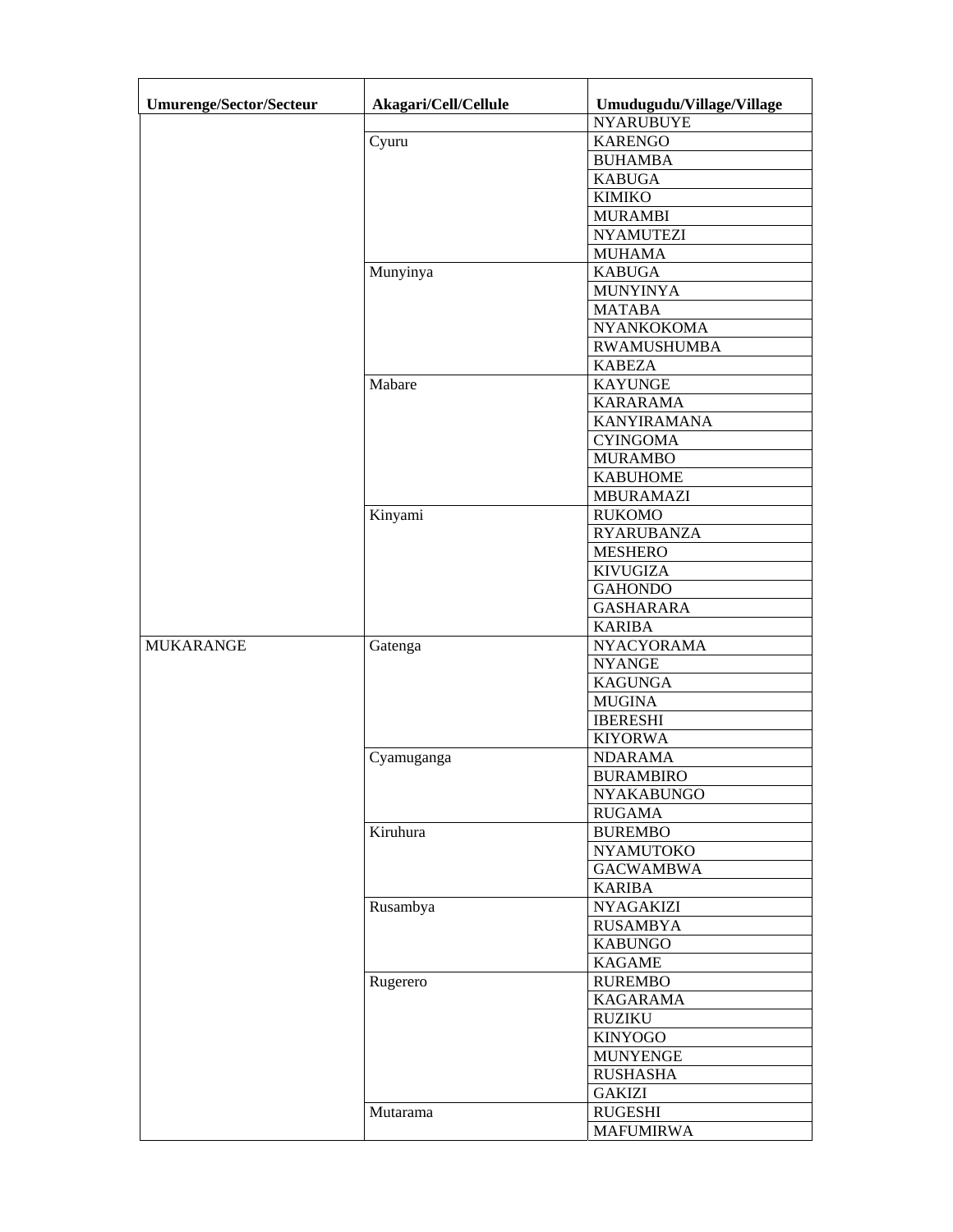| <b>Umurenge/Sector/Secteur</b> | Akagari/Cell/Cellule | Umudugudu/Village/Village           |
|--------------------------------|----------------------|-------------------------------------|
|                                |                      | <b>KAZIBA</b>                       |
|                                |                      | <b>GIKORE</b>                       |
|                                |                      | <b>MURARA</b>                       |
| <b>MUKO</b>                    | Rebero               | <b>GASIZI</b>                       |
|                                |                      | <b>KARUNDI</b>                      |
|                                |                      | RYAGASHAKA                          |
|                                |                      | <b>NYAMUNDU</b>                     |
|                                |                      | <b>KIRARA</b>                       |
|                                |                      | <b>KIRWANIRWA</b>                   |
|                                |                      | <b>MAYOGI</b>                       |
|                                | Ngange               | <b>KIMPONGO</b>                     |
|                                |                      | <b>KABARE</b>                       |
|                                |                      | <b>GASHARU</b>                      |
|                                |                      | <b>MAYORA</b>                       |
|                                |                      | <b>RUDOGO</b>                       |
|                                | Cyamuhinda           | <b>GICUREGENYA</b>                  |
|                                |                      | <b>RUGARAGARA</b>                   |
|                                |                      | <b>RUKAZIRE</b>                     |
|                                |                      | <b>RWAMITEMBE</b>                   |
|                                |                      | <b>NTONYANGA</b>                    |
|                                | Mwendo               | <b>GIKUMBA</b>                      |
|                                |                      | <b>KABUYE</b>                       |
|                                |                      | <b>KIRENGO</b>                      |
|                                |                      | <b>KAGOGO</b>                       |
|                                | Kigoma               | <b>KARAMBI</b>                      |
|                                |                      | <b>RYARWOGA</b>                     |
|                                |                      | <b>KARUMULI</b>                     |
|                                |                      | <b>GATOBOTOBO</b><br><b>CYERERE</b> |
|                                | Nyiragifumba         | <b>RWAMAZI</b>                      |
| <b>MANYAGIRO</b>               |                      | <b>MURAMBO</b>                      |
|                                |                      | NYIRAGIFUMBA                        |
|                                |                      | <b>RURAMBI</b>                      |
|                                |                      | <b>KIYOVU</b>                       |
|                                | Rusekera             | <b>NYAMYUMBA</b>                    |
|                                |                      | <b>IREBERO</b>                      |
|                                |                      | <b>ISANGANO</b>                     |
|                                |                      | <b>KIYOVU</b>                       |
|                                |                      |                                     |
|                                |                      | <b>KAVURE</b>                       |
|                                | Ryaruyumba           | <b>GIKUTO</b>                       |
|                                |                      | <b>RUSABIRA</b>                     |
|                                |                      | <b>RUGASA</b>                       |
|                                |                      | <b>TABA</b>                         |
|                                |                      | <b>GATSYATA</b>                     |
|                                |                      | <b>MUTURIRWA</b>                    |
|                                |                      | <b>NYARUKOMBE</b>                   |
|                                | Kabuga               | <b>GATUNGO</b><br><b>GABIRO</b>     |
|                                |                      | <b>MUGERA</b>                       |
|                                |                      | <b>MUTARA</b>                       |
|                                |                      | <b>RUGARAMA</b>                     |
|                                |                      | <b>KABARE</b>                       |
|                                |                      | <b>MUREHE</b>                       |
|                                | Remera               | <b>KABEZA</b>                       |
|                                |                      | <b>BUSHINGA</b>                     |
|                                |                      |                                     |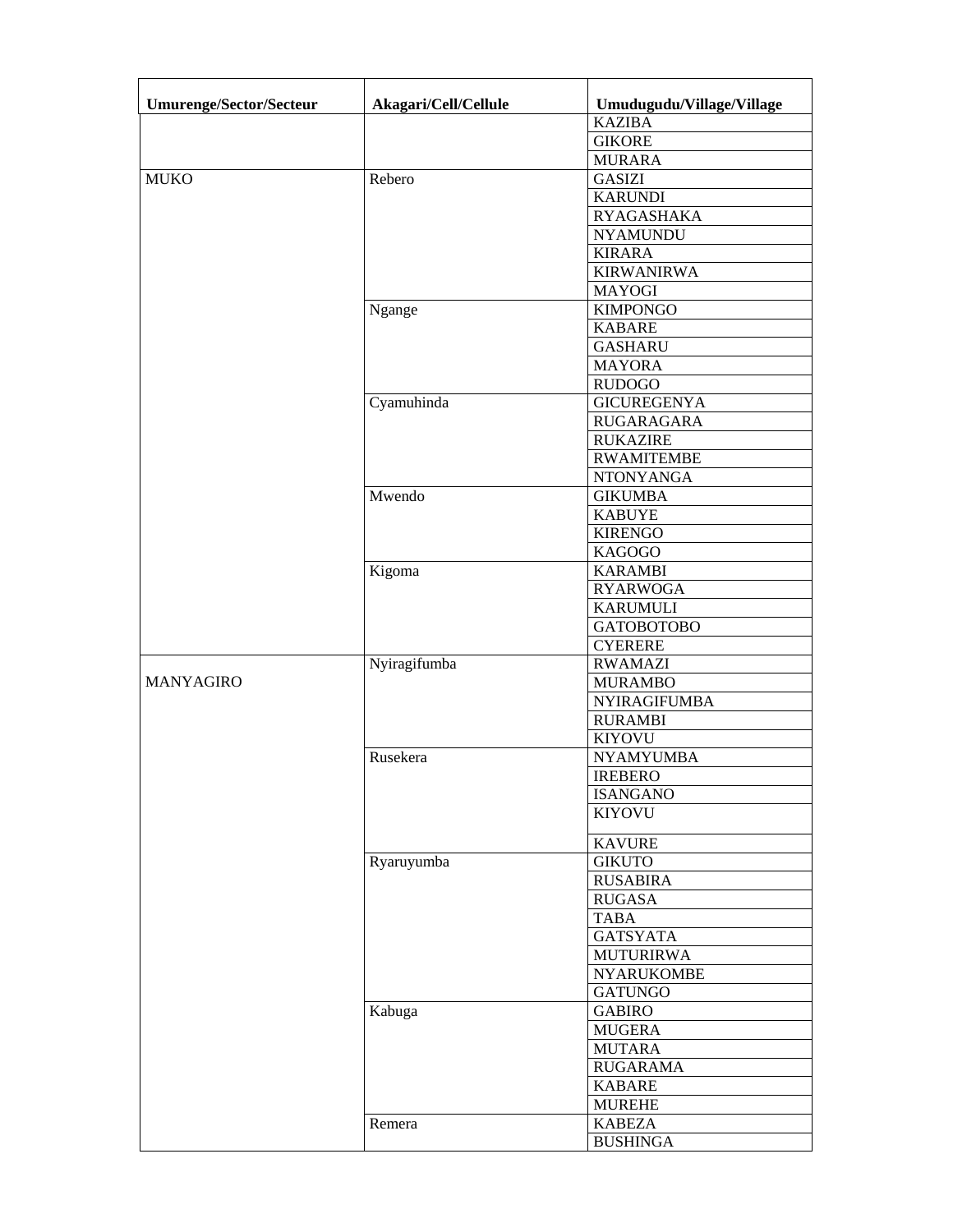| <b>Umurenge/Sector/Secteur</b> | Akagari/Cell/Cellule | Umudugudu/Village/Village |
|--------------------------------|----------------------|---------------------------|
|                                |                      | <b>SANGANO</b>            |
|                                |                      | <b>SHYIGURA</b>           |
|                                |                      | <b>BUSA</b>               |
|                                |                      | <b>GITABA</b>             |
|                                |                      | <b>GASIZA</b>             |
|                                |                      | <b>NTACYONGUHISHE</b>     |
|                                | Nyirakugiza          | <b>RUREMBO</b>            |
|                                |                      | <b>KAJEVUBA</b>           |
|                                |                      | <b>RUSEBEYA</b>           |
|                                |                      | <b>I BUGIBWA</b>          |
| <b>RUBAYA</b>                  | Gihanga              | <b>RUSAMBYA</b>           |
|                                |                      | <b>GOMBA</b>              |
|                                |                      | <b>RUNABA</b>             |
|                                |                      | <b>KILIMBI</b>            |
|                                |                      | <b>NKURURA</b>            |
|                                | Gishari              | <b>KAGUGO</b>             |
|                                |                      | <b>NYANKESHA</b>          |
|                                |                      | <b>KABAYA</b>             |
|                                |                      | <b>MUGOTE</b>             |
|                                | Muguramo             | <b>MABARE</b>             |
|                                |                      | <b>NGANGE</b>             |
|                                |                      | <b>CENTRE RUBAYA</b>      |
|                                |                      | <b>GASHEKE</b>            |
|                                | Nyamiyaga            | <b>KIRIBA</b>             |
|                                |                      | <b>KABEZA</b>             |
|                                |                      | <b>MARIBA</b>             |
|                                | Gishambashayo        | <b>GASHIRU</b>            |
|                                |                      | <b>KARAMBO</b>            |

## **AKARERE KA GAKENKE – GAKENKE DISTRICT – DISTRICT DE GAKENKE**

| <b>Umurenge/Sector/Secteur</b> | Akagari/Cell/Cellule | Umudugudu/Village/Village |
|--------------------------------|----------------------|---------------------------|
| <b>BUSENGO</b>                 | <b>BUTERERI</b>      | <b>KIRWA</b>              |
|                                |                      | <b>GASAKUZA</b>           |
|                                |                      | <b>RUBAGA</b>             |
|                                |                      | <b>BUTETERI</b>           |
|                                |                      | <b>RWINKUBA</b>           |
|                                |                      | <b>BUHUGA</b>             |
|                                |                      | <b>RUGENDABARI</b>        |
|                                | <b>BIRAMBO</b>       | <b>GITWA</b>              |
|                                |                      | <b>NYARUBANDE</b>         |
|                                |                      | <b>BIRAMBO</b>            |
|                                |                      | <b>GITWA</b>              |
|                                | <b>MWUMBA</b>        | <b>KAMONYI</b>            |
|                                |                      | <b>KARABA</b>             |
|                                |                      | <b>MUGUNGA</b>            |
|                                |                      | <b>RUTENGA</b>            |
|                                |                      | <b>KABUGA</b>             |
|                                | <b>RUHANGA</b>       | <b>BUKINGA</b>            |
|                                |                      | <b>KABAYA</b>             |
|                                |                      | <b>KABUGIRI</b>           |
|                                |                      | <b>GASHIRWE</b>           |
|                                |                      | <b>RURANGARA</b>          |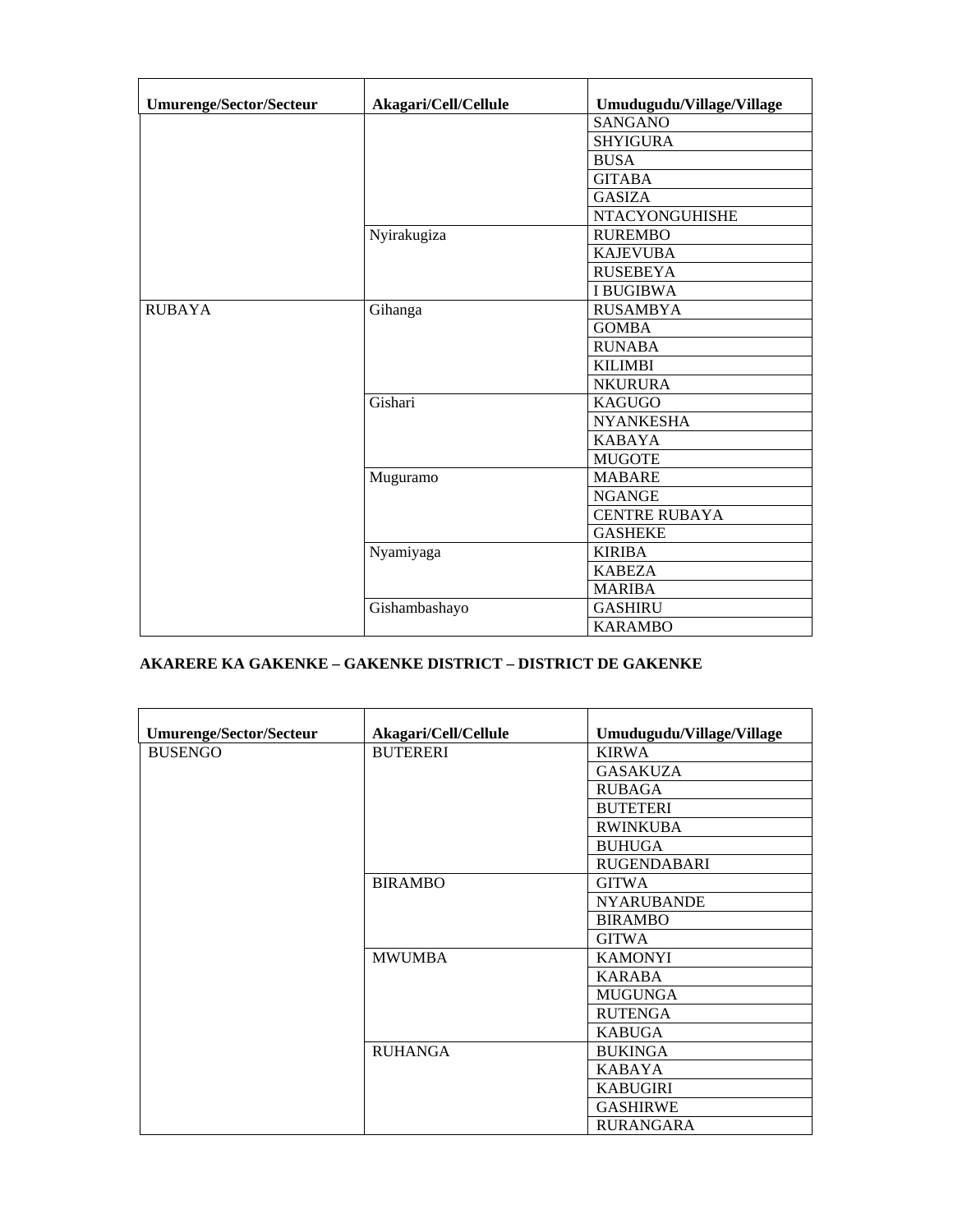| <b>Umurenge/Sector/Secteur</b> | Akagari/Cell/Cellule | Umudugudu/Village/Village |
|--------------------------------|----------------------|---------------------------|
|                                | <b>KIRABO</b>        | <b>RUSEBEYA</b>           |
|                                |                      | <b>MUNYINYA</b>           |
|                                |                      | <b>GASABO</b>             |
|                                |                      | <b>NGENZI</b>             |
|                                |                      | <b>WIMFIZI</b>            |
|                                |                      | <b>KIRABO</b>             |
|                                | <b>KAMINA</b>        | <b>RWANKUBA</b>           |
|                                |                      | <b>KAMINA</b>             |
|                                |                      | <b>MWENDO</b>             |
|                                |                      | <b>NYARUBUYE</b>          |
|                                |                      | <b>BUNYANGEZI</b>         |
|                                |                      | <b>KAJERERI</b>           |
|                                | <b>BYIBUHIRO</b>     | <b>KAMINA</b>             |
|                                |                      | <b>GATOKI</b>             |
|                                |                      | <b>KARAMBI</b>            |
|                                |                      | <b>RUBOZA</b>             |
|                                |                      | <b>NYAGASOZI</b>          |
| <b>COKO</b>                    | <b>KIRUKU</b>        | <b>MUCUMAZO</b>           |
|                                |                      | <b>NTARABANA</b>          |
|                                |                      | <b>BUKAMBA</b>            |
|                                |                      | <b>BUHURI</b>             |
|                                |                      | <b>NYAMASUKA</b>          |
|                                |                      | <b>RUBUGUMA</b>           |
|                                |                      | <b>RUTABO</b>             |
|                                |                      | <b>BUSHAGASHI</b>         |
|                                | <b>NYANZA</b>        | <b>GITABA</b>             |
|                                |                      | <b>TUMBA</b>              |
|                                |                      | <b>BARAMBA</b>            |
|                                |                      | <b>NYANZA</b>             |
|                                |                      | <b>GIKAMBA</b>            |
|                                | <b>MBILIMA</b>       | <b>BURENGO</b>            |
|                                |                      | <b>RWAHI</b>              |
|                                |                      | <b>MBOGO</b>              |
|                                |                      | <b>AKANDUGA</b>           |
|                                |                      | <b>MATOVU</b>             |
|                                |                      | <b>MURAMBI</b>            |
|                                |                      | <b>SHYUNGA</b>            |
|                                |                      | <b>BUSHYAMA</b>           |
|                                | <b>NYANGE</b>        | <b>KARAMBO</b>            |
|                                |                      | <b>MUSASA</b>             |
|                                |                      | <b>KAROLI</b>             |
|                                |                      | <b>NTOBWE</b>             |
|                                |                      | <b>GASEKE</b>             |
|                                |                      | <b>BUHARA</b>             |
|                                |                      | <b>VUMANDI</b>            |
| <b>CYABINGO</b>                | <b>MUTANDA</b>       | <b>MUCACA</b>             |
|                                |                      | <b>KAMBALE</b>            |
|                                |                      | <b>GISHUBI</b>            |
|                                |                      | <b>MUTANDA</b>            |
|                                |                      | <b>KANYAMUKENKE</b>       |
|                                |                      | <b>CYABINGO</b>           |
|                                | <b>RUKORE</b>        | <b>RUKORE</b>             |
|                                |                      | <b>MUREHE</b>             |
|                                |                      | <b>MURAMBA</b>            |
|                                |                      | <b>NYABISIKA</b>          |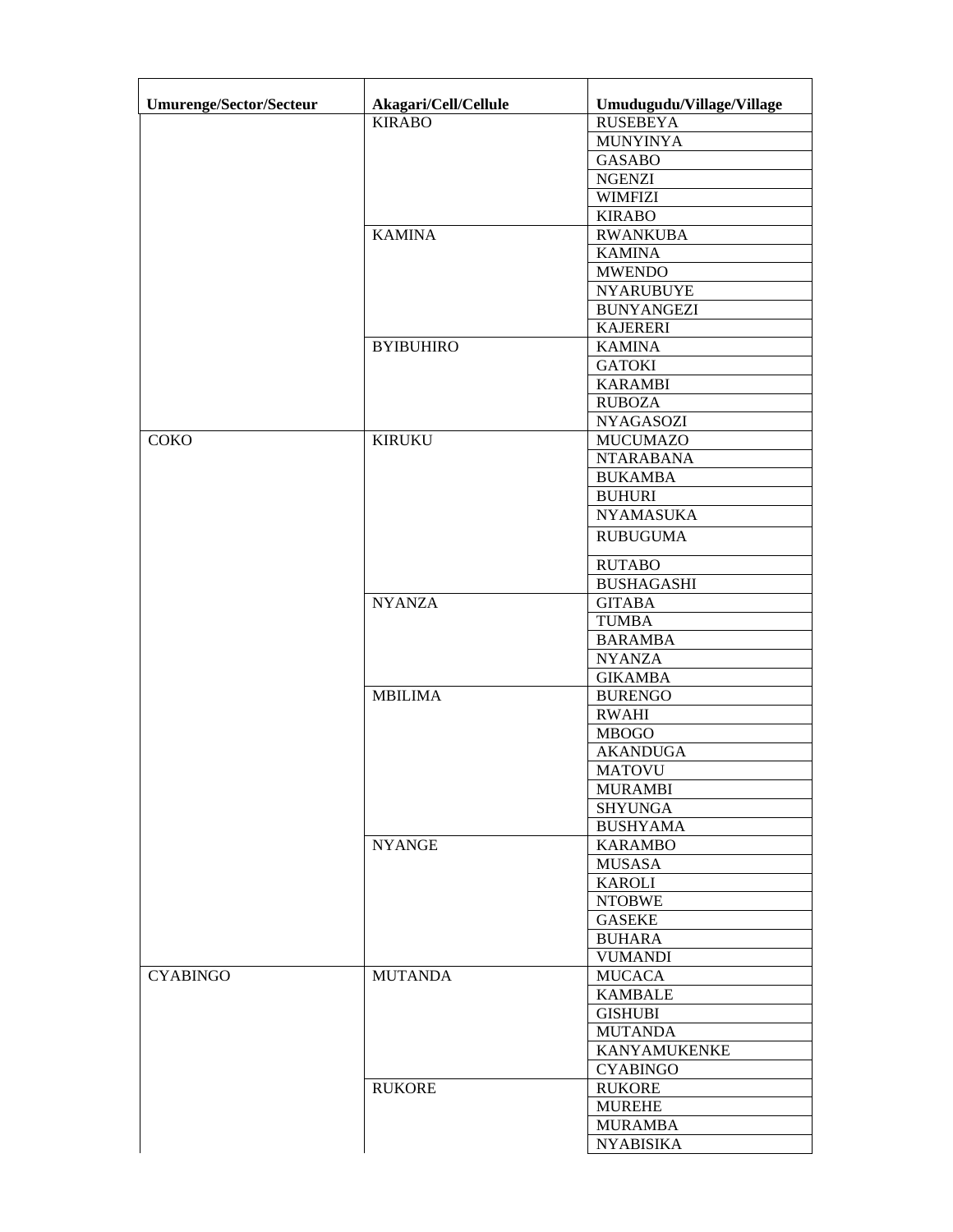| Umurenge/Sector/Secteur | Akagari/Cell/Cellule | Umudugudu/Village/Village |
|-------------------------|----------------------|---------------------------|
|                         |                      | <b>RUGENDABARI</b>        |
|                         |                      | <b>NYAMUGARI</b>          |
|                         |                      | <b>KIGOTE</b>             |
|                         | <b>MUHAZA</b>        | <b>BUSOGA</b>             |
|                         |                      | <b>BURAZA</b>             |
|                         |                      | <b>KAROMBERO</b>          |
|                         |                      | <b>NTARAGA</b>            |
|                         |                      | <b>MUHAZA</b>             |
|                         |                      | <b>RUTARAMIRO</b>         |
|                         |                      | MUSHIRARUNGU              |
|                         | <b>MURAMBA</b>       | <b>BUKUBA</b>             |
|                         |                      | <b>GAHAMA</b>             |
|                         |                      | <b>RWOBE</b>              |
|                         |                      | RUGARAGARA                |
|                         |                      | <b>MUSEBEYA</b>           |
|                         |                      | <b>GATARE</b>             |
|                         | <b>MUHORORO</b>      | <b>BUTARAGA</b>           |
|                         |                      | <b>KABUNGWE</b>           |
|                         |                      | <b>GATORERO</b>           |
|                         |                      | <b>GATOKI</b>             |
|                         |                      | <b>MUHORORO</b>           |
|                         |                      | <b>MUSEBEYA</b>           |
|                         |                      | <b>KARENGE</b>            |
|                         |                      | <b>TONGOBURO</b>          |
| <b>GAKENKE</b>          | <b>KAGOMA</b>        | <b>KAMATARE</b>           |
|                         |                      |                           |
|                         |                      | <b>RUSURI</b>             |
|                         |                      | <b>MURAMBI</b>            |
|                         |                      | <b>MURAMA</b>             |
|                         |                      | <b>GITENGA</b>            |
|                         |                      | <b>RURAMBI</b>            |
|                         |                      | <b>MUSAVE</b>             |
|                         |                      | <b>NTOBWE</b>             |
|                         |                      | <b>BUKANKA</b>            |
|                         |                      | <b>CYANDAGARO</b>         |
|                         | <b>NGANZO</b>        | <b>KARAMBI</b>            |
|                         |                      | KANIGA                    |
|                         |                      | <b>GISHYINGURO</b>        |
|                         |                      | <b>KAREHE</b>             |
|                         |                      | <b>MBOGO</b>              |
|                         |                      | MBIZI                     |
|                         |                      | KANYIRAMANYANA            |
|                         |                      | <b>BWIMBA</b>             |
|                         |                      | <b>KARUGANDA</b>          |
|                         |                      | <b>RYABAZUNGU</b>         |
|                         |                      | <b>GAHONDO</b>            |
|                         |                      | <b>GASHINGWE</b>          |
|                         |                      | <b>MUYIRA</b>             |
|                         | <b>BUHETA</b>        | <b>KARORERO</b>           |
|                         |                      | <b>RUSEBEYA</b>           |
|                         |                      | <b>MUCURO</b>             |
|                         |                      | <b>GIKERERA</b>           |
|                         |                      | <b>BUYAGIRO</b>           |
|                         |                      | <b>KARAMBI</b>            |
|                         |                      | <b>MURAMBI</b>            |
|                         |                      | <b>NDORA</b>              |
|                         |                      |                           |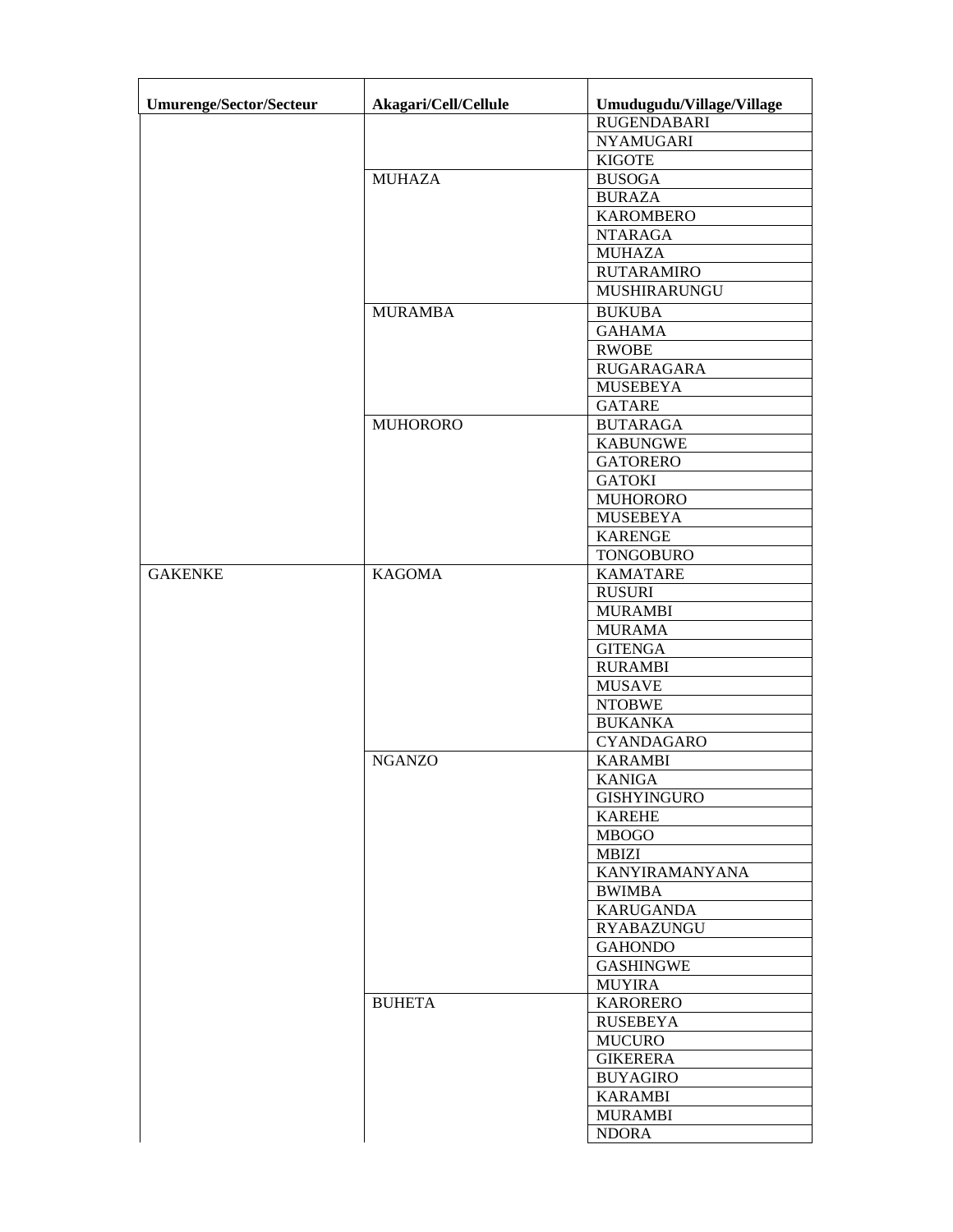| Umurenge/Sector/Secteur | Akagari/Cell/Cellule | Umudugudu/Village/Village |
|-------------------------|----------------------|---------------------------|
|                         |                      | <b>GIHEMBA</b>            |
|                         |                      | <b>GATWA</b>              |
|                         | <b>RUSAGARA</b>      | <b>NYAMABUYE</b>          |
|                         |                      | <b>MAZINGA</b>            |
|                         |                      | <b>SITWE</b>              |
|                         |                      | <b>KAGEYO</b>             |
|                         |                      | <b>MURAMBI</b>            |
|                         |                      | <b>KAKINUNGU</b>          |
|                         |                      | <b>KARUGAMBA</b>          |
|                         |                      | <b>MUSEKE</b>             |
|                         |                      | <b>BUSINGIRYI</b>         |
|                         |                      | <b>KABAYA</b>             |
|                         |                      | <b>RUBERANO</b>           |
|                         |                      | <b>KIVUMU</b>             |
|                         |                      | <b>UMUJYI WA GAKENKE?</b> |
| <b>GASHENYI</b>         | <b>NYACYINA</b>      | <b>RUGENDABARI</b>        |
|                         |                      | <b>MUKIRA</b>             |
|                         |                      | <b>KADEHERO</b>           |
|                         |                      | <b>BWIYANDO</b>           |
|                         |                      | <b>RUHORE</b>             |
|                         |                      | <b>RUGARAMA</b>           |
|                         |                      | <b>MASORO</b>             |
|                         |                      | <b>NYAMURE</b>            |
|                         |                      | <b>GASHINGE</b>           |
|                         | <b>RUKURA</b>        | <b>GAHIHI</b>             |
|                         |                      | <b>MURANDI</b>            |
|                         |                      | <b>KARA</b>               |
|                         |                      | <b>NYAMATAHA</b>          |
|                         |                      | <b>KIRAMBO</b>            |
|                         |                      | <b>GIKORO</b>             |
|                         | <b>RUTABO</b>        | <b>KAMURAMBO</b>          |
|                         |                      | <b>KABWIKA</b>            |
|                         |                      | <b>BUHIRA</b>             |
|                         |                      | <b>RUBUGA</b>             |
|                         |                      | <b>GASANZWE</b>           |
|                         |                      | <b>BUTURUBA</b>           |
|                         |                      | <b>KANWA</b>              |
|                         | <b>TABA</b>          | <b>MURAMBI</b>            |
|                         |                      | <b>BUSARO</b>             |
|                         |                      | <b>GIHANGA</b>            |
|                         |                      | <b>MWISHA</b>             |
|                         |                      | <b>RUTENDERI</b>          |
|                         |                      | <b>BUSHITA</b>            |
|                         |                      | <b>KANGOMBA</b>           |
|                         |                      | <b>KANTEKO</b>            |
|                         |                      | <b>GASHARU</b>            |
|                         | <b>RUTENDERI</b>     | <b>KABERE</b>             |
|                         |                      | <b>GITABA</b>             |
|                         |                      | <b>GASEKE</b>             |
|                         |                      | <b>KIBARA</b>             |
|                         |                      | <b>KABUGOMBA</b>          |
|                         |                      | <b>MURAMBO</b>            |
| <b>KARAMBO</b>          | <b>KARAMBO</b>       | <b>GATWA</b>              |
|                         |                      | <b>BUMBEJA</b>            |
|                         |                      | <b>CYUMBA</b>             |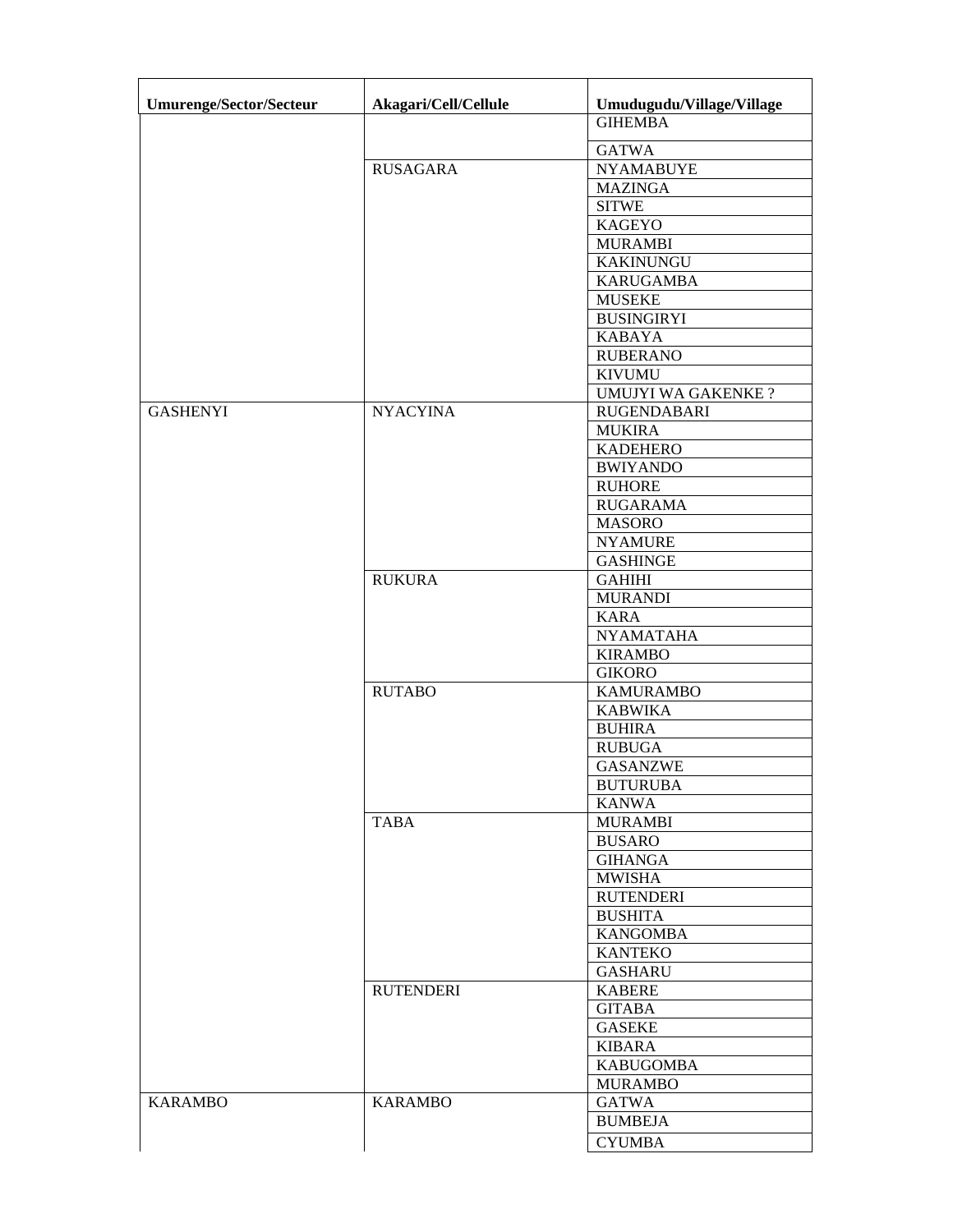| <b>Umurenge/Sector/Secteur</b> | Akagari/Cell/Cellule | Umudugudu/Village/Village |
|--------------------------------|----------------------|---------------------------|
|                                |                      | <b>BATAGA</b>             |
|                                |                      | <b>RWAMIKO</b>            |
|                                |                      | <b>BUSHUBA</b>            |
|                                |                      | <b>GATARE</b>             |
|                                |                      | <b>NYIRAMISABIKE</b>      |
|                                |                      | <b>KIGARAMA</b>           |
|                                |                      | <b>GISHINGO</b>           |
|                                |                      | <b>GATORERO</b>           |
|                                |                      | NYARURIMBURA              |
|                                |                      | <b>GASOVU</b>             |
|                                |                      | <b>MUGAMBA</b>            |
|                                | <b>KANYANZA</b>      | <b>KABUTARE</b>           |
|                                |                      | NYIRAMISABIKE             |
|                                |                      | <b>KABUHUMU</b>           |
|                                |                      | <b>MAREMBO</b>            |
|                                |                      | <b>KARAMBI</b>            |
|                                |                      | <b>GATEMBE</b>            |
|                                |                      |                           |
|                                |                      | <b>KARENGE</b>            |
|                                | <b>KIREBE</b>        | <b>BUKONDO</b>            |
|                                |                      | <b>KABUYE</b>             |
|                                |                      | <b>MWIYANIKE</b>          |
|                                |                      | <b>MUBUGA</b>             |
|                                |                      | <b>BUKWETO</b>            |
|                                |                      | <b>NYABIGUGU</b>          |
|                                |                      | <b>BUKUNGA</b>            |
|                                |                      | <b>KAVUMU</b>             |
| <b>KAMUBUGA</b>                | <b>KAMUBUGA</b>      | <b>GASEBEYA</b>           |
|                                |                      | <b>GITWE</b>              |
|                                |                      | <b>KANSHENGE</b>          |
|                                |                      | <b>MARIRA</b>             |
|                                |                      | <b>KARA</b>               |
|                                |                      | <b>RARO</b>               |
|                                |                      | <b>GASHISHI</b>           |
|                                |                      | <b>RUNEKA</b>             |
|                                |                      | KANYIRANTEGE              |
|                                |                      | <b>RUHEHE</b>             |
|                                |                      | <b>KABATWA</b>            |
|                                |                      | <b>NYARUNGU</b>           |
|                                | <b>MBATABATA</b>     | <b>GATARE</b>             |
|                                |                      | <b>BUHINDA</b>            |
|                                |                      | <b>KALINGORERA</b>        |
|                                |                      | <b>MWASHA</b>             |
|                                |                      | <b>KABYAZA</b>            |
|                                |                      | <b>MBATABATA</b>          |
|                                |                      | <b>RYABIRERE</b>          |
|                                |                      | <b>HORERO</b>             |
|                                | <b>KIDOMO</b>        | <b>NYAGATOVU</b>          |
|                                |                      | <b>GIKUMBA</b>            |
|                                |                      | RUGESHI                   |
|                                |                      | <b>BUCYAHA</b>            |
|                                |                      | NYAMUSONGATI              |
|                                |                      | <b>NJUGI</b>              |
|                                |                      | <b>KAMONYI</b>            |
|                                |                      | <b>KINTOBO</b>            |
|                                |                      |                           |
|                                | <b>RUKORE</b>        | <b>RUSASA</b>             |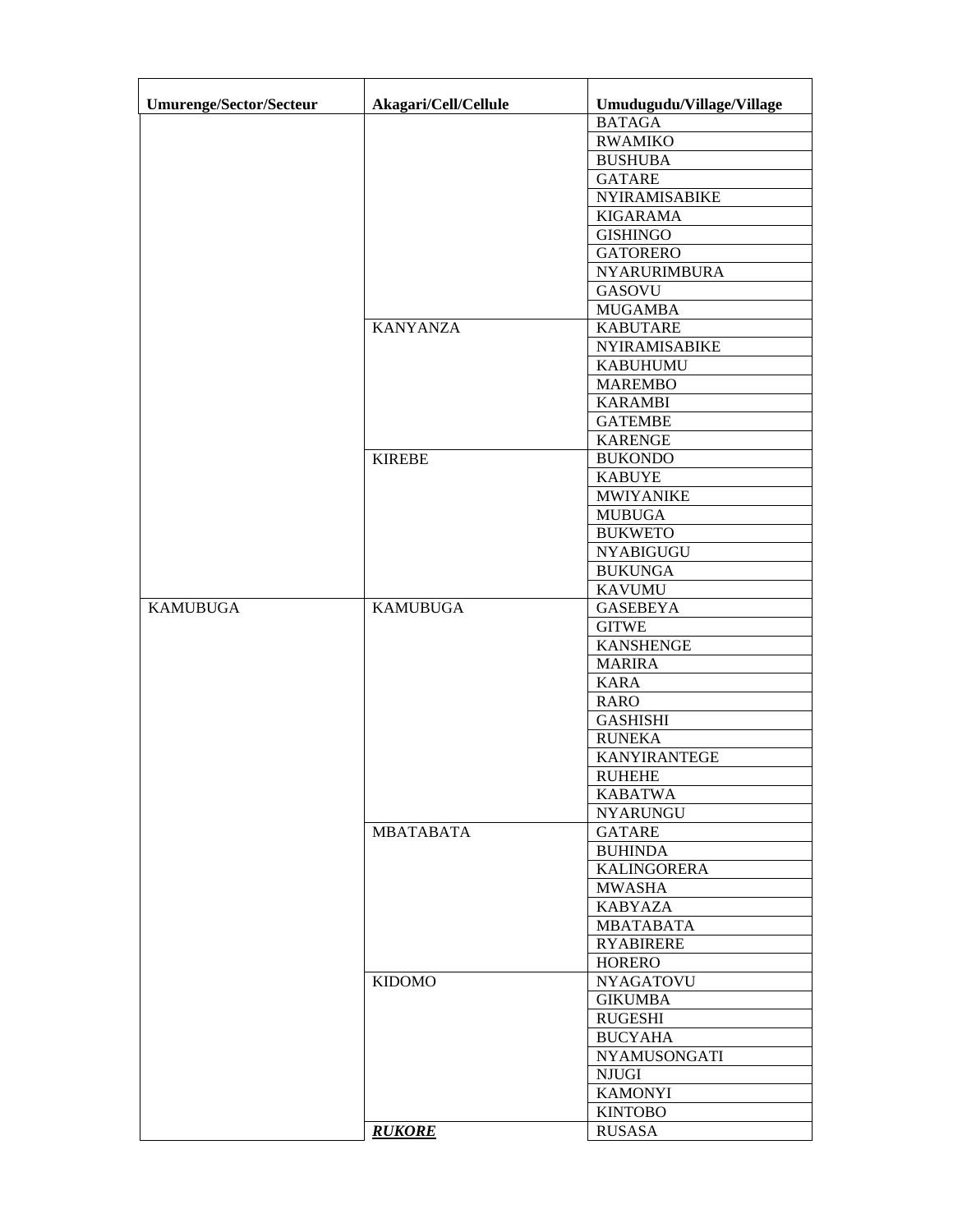| <b>Umurenge/Sector/Secteur</b> | Akagari/Cell/Cellule | Umudugudu/Village/Village |
|--------------------------------|----------------------|---------------------------|
|                                |                      | <b>RUNGU</b>              |
|                                |                      | <b>TABA</b>               |
|                                |                      | <b>RWATA</b>              |
|                                |                      | <b>RUSUMO</b>             |
|                                |                      | <b>KINYABABA</b>          |
|                                |                      | <b>KARANGARA</b>          |
|                                |                      | <b>KABUTWA</b>            |
| <b>KIVURUGA</b>                | <b>CYINTARE</b>      | <b>CYINTARE</b>           |
|                                |                      | <b>BUHUGA</b>             |
|                                |                      | <b>BIGOGWE</b>            |
|                                |                      | <b>NYARUBUYE</b>          |
|                                | <b>GASIZA</b>        | <b>BUSHOKA</b>            |
|                                |                      | <b>KABUHOMA</b>           |
|                                |                      | <b>KAMWUMBA</b>           |
|                                |                      | <b>NTURO</b>              |
|                                |                      | <b>NYARUNGO</b>           |
|                                | <b>RUGIMBU</b>       | <b>GASAVE</b>             |
|                                |                      | <b>KARUHUNGE</b>          |
|                                |                      | <b>MUGARI</b>             |
|                                |                      | <b>RURAMBO</b>            |
|                                |                      | <b>RUTAMBA</b>            |
|                                |                      | <b>RWAMABARE</b>          |
|                                | <b>RUHINGA</b>       | <b>KAVUMU</b>             |
|                                |                      | <b>KAMOMO</b>             |
|                                |                      | <b>KINTARURE</b>          |
|                                |                      | <b>MUNYEGE</b>            |
|                                |                      | <b>RUGESHI</b>            |
|                                |                      | <b>RWAKIRARI</b>          |
|                                |                      | <b>BURANGA</b>            |
|                                | <b>SERERI</b>        | <b>BUHAYO</b>             |
|                                |                      | <b>MUSEKERA</b>           |
|                                |                      | <b>KABARA</b>             |
|                                |                      | <b>MASORO</b>             |
|                                |                      | <b>NGARAMA</b>            |
|                                |                      | <b>MUSEKERA</b>           |
| <b>JANJA</b>                   | <b>KARUKUNGU</b>     | <b>CYIFUZO</b>            |
|                                |                      | <b>RUTAKE</b>             |
|                                |                      | <b>GITABA</b>             |
|                                |                      | <b>KARAMA</b>             |
|                                |                      | <b>BUHIMBI</b>            |
|                                |                      | <b>RUGESHI</b>            |
|                                |                      | RUSASA                    |
|                                |                      | <b>MUGANDU</b>            |
|                                | <b>GATWA</b>         | <b>MWANZA</b>             |
|                                |                      | <b>GITEGA</b>             |
|                                |                      | <b>MURAMBI</b>            |
|                                |                      | <b>NYABUSHISHIRI</b>      |
|                                |                      | <b>NYAGISOZI</b>          |
|                                |                      | <b>KINOKO</b>             |
|                                |                      | <b>BUHANGA</b>            |
|                                | <b>GASHYAMBA</b>     | <b>BUREGA</b>             |
|                                |                      | <b>RWAMPALI</b>           |
|                                |                      | <b>GATONGO</b>            |
|                                |                      | <b>GITOVU</b>             |
|                                |                      | <b>NYABIKENKE</b>         |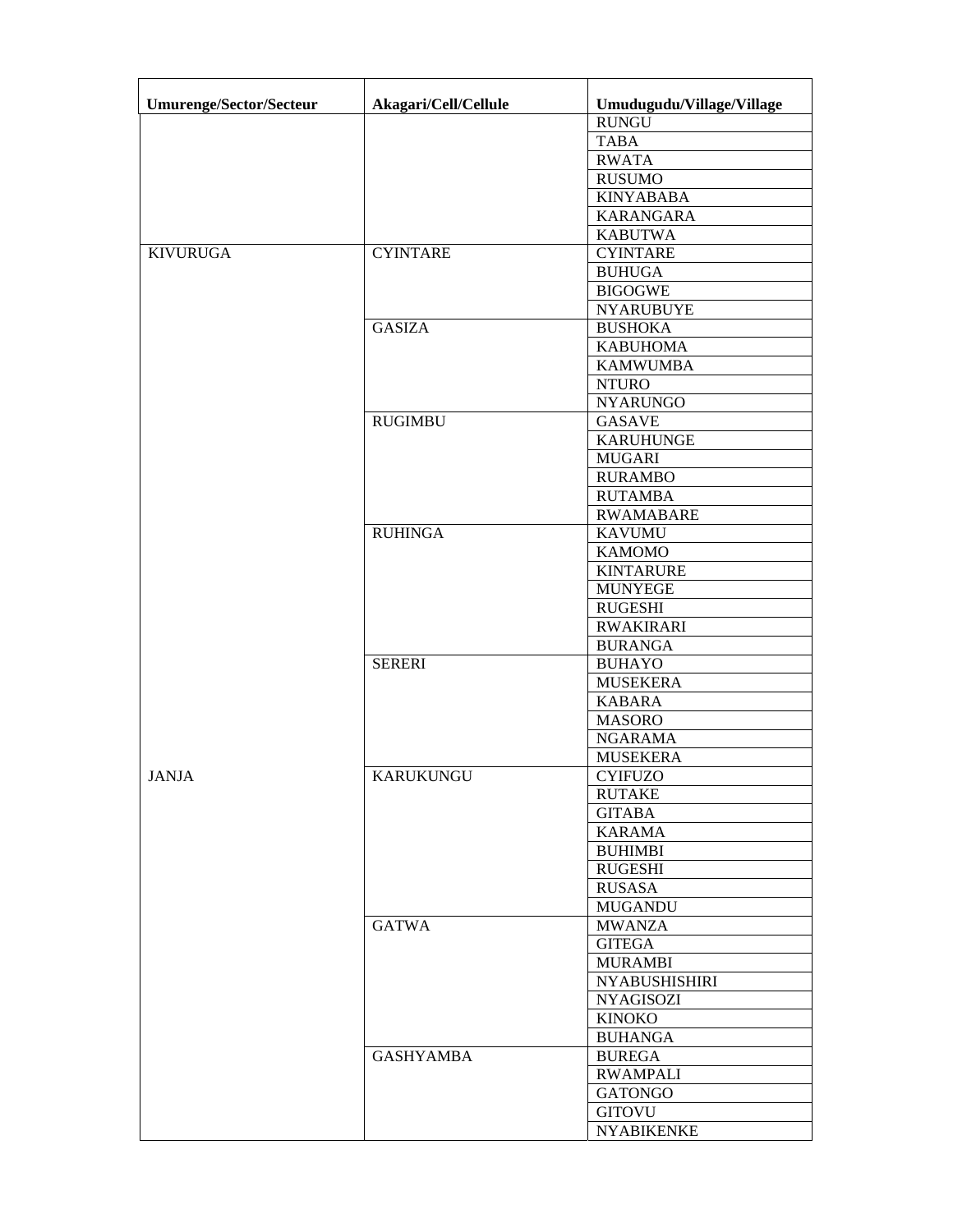| Umurenge/Sector/Secteur | Akagari/Cell/Cellule | Umudugudu/Village/Village |
|-------------------------|----------------------|---------------------------|
|                         | <b>GAKINDO</b>       | <b>BUKERERA</b>           |
|                         |                      | <b>KABUSORO</b>           |
|                         |                      | <b>KIBONWA</b>            |
|                         |                      | <b>RUBONA</b>             |
|                         |                      | <b>RURUMBYA</b>           |
|                         |                      | <b>BWIRONKO</b>           |
| <b>MATABA</b>           | <b>NYUNDO</b>        | <b>MATABA</b>             |
|                         |                      | <b>NKURAZO</b>            |
|                         |                      | <b>GIHITA</b>             |
|                         |                      | <b>GITABA</b>             |
|                         |                      | <b>MWANZA</b>             |
|                         |                      | <b>KABUYORA</b>           |
|                         |                      | <b>KAGANDO</b>            |
|                         | <b>GIKOMBE</b>       | <b>GASHYUSHYA</b>         |
|                         |                      | <b>MUHORORO</b>           |
|                         |                      | <b>MUNINI</b>             |
|                         |                      | <b>BUGARI</b>             |
|                         |                      | <b>GATOVU</b>             |
|                         |                      | <b>RUHEKAMBAGA</b>        |
|                         |                      | <b>RUGANDA</b>            |
|                         |                      | <b>MUYAGA</b>             |
|                         |                      | <b>RUHANGA</b>            |
|                         |                      | MBURAMAZI                 |
|                         | <b>BUYANGE</b>       | <b>KABEZA</b>             |
|                         |                      | <b>MUBUGA</b>             |
|                         |                      | <b>KARAMBI</b>            |
|                         |                      | <b>KAMAMO</b>             |
|                         |                      | <b>RUGANDABARI</b>        |
|                         |                      | <b>GABIRO</b>             |
|                         |                      | <b>GASHINGIRO</b>         |
|                         |                      |                           |
|                         |                      | <b>RYARUGEMA</b>          |
|                         |                      | <b>NYAMIYAGA</b>          |
| <b>MINAZI</b>           | <b>MURAMBI</b>       | <b>GISOVU</b>             |
|                         |                      | <b>NYARUBUYE</b>          |
|                         |                      | <b>MUSAVE</b>             |
|                         |                      | <b>KABUGA</b>             |
|                         |                      | <b>NYANZA</b>             |
|                         | <b>GASIHO</b>        | <b>GIHINGA</b>            |
|                         |                      | <b>GAHUNDA</b>            |
|                         |                      | <b>GASANGWA</b>           |
|                         |                      | <b>GAHOMBO</b>            |
|                         |                      | <b>KABALIMA</b>           |
|                         |                      | <b>KIGEYO</b>             |
|                         |                      | <b>MBOGO</b>              |
|                         | <b>MUNYANA</b>       | <b>KANKA</b>              |
|                         |                      | <b>NYABITARE</b>          |
|                         |                      | <b>GIHORORO</b>           |
|                         |                      | <b>GITWA</b>              |
|                         |                      | <b>KIVUBA</b>             |
|                         | RABA                 | <b>MUTARA</b>             |
|                         |                      | <b>SARABUYE</b>           |
|                         |                      | <b>NDEGAMIRE</b>          |
|                         |                      | <b>MUNIHI</b>             |
|                         |                      | <b>GITARAGWE</b>          |
|                         |                      |                           |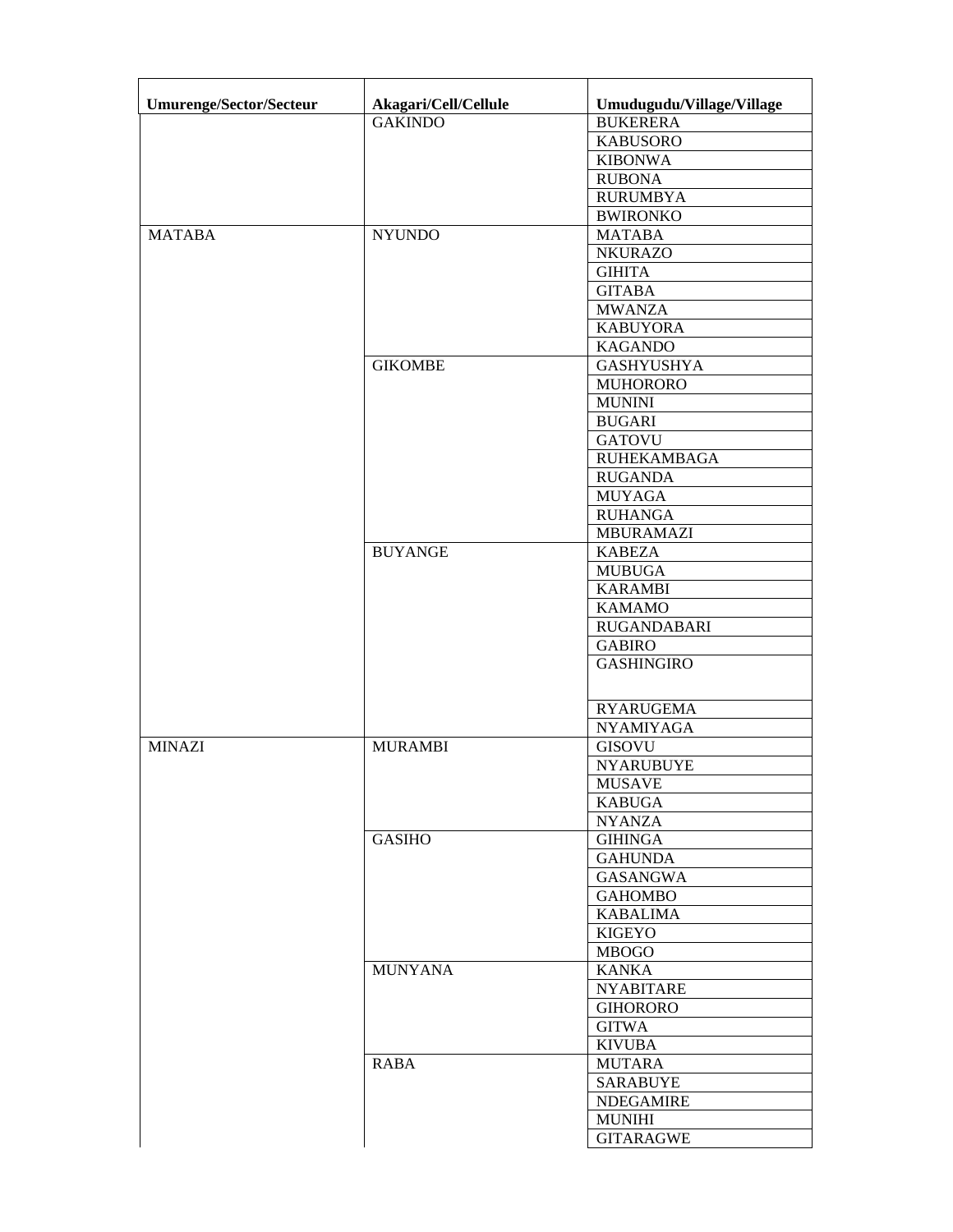| Umurenge/Sector/Secteur | Akagari/Cell/Cellule | Umudugudu/Village/Village |
|-------------------------|----------------------|---------------------------|
|                         |                      | <b>BUKONDE</b>            |
|                         |                      | <b>GAHARO</b>             |
| <b>MUHONDO</b>          | <b>GIHINGA</b>       | <b>SAMUDUHA</b>           |
|                         |                      | <b>TABA</b>               |
|                         |                      | <b>GIHINGA</b>            |
|                         | <b>RUGANDA</b>       | <b>RUGANDA</b>            |
|                         |                      | <b>GISOZI</b>             |
|                         |                      | <b>KINYONZO</b>           |
|                         |                      | <b>RANZI</b>              |
|                         |                      |                           |
|                         |                      | <b>MUBUGA</b>             |
|                         | <b>RWINKUBA</b>      | <b>RUHOROBERO</b>         |
|                         |                      | <b>KANYANA</b>            |
|                         |                      | <b>KIMBOGO</b>            |
|                         | <b>BWENDA</b>        | <b>GATARE</b>             |
|                         |                      | <b>KIMANAMA</b>           |
|                         |                      | <b>NKETSI</b>             |
|                         |                      | <b>GITABA</b>             |
|                         |                      | <b>GAHAMA</b>             |
|                         | <b>BUSAKE</b>        | <b>KIBIRIZI</b>           |
|                         |                      | <b>NYAKABANDA</b>         |
|                         |                      | <b>BUSAKE</b>             |
|                         |                      | <b>GIKIKIRA</b>           |
|                         | <b>HURO</b>          | <b>CURA</b>               |
|                         |                      | <b>HURO</b>               |
|                         |                      | <b>KABUGA</b>             |
|                         |                      | <b>RUBONA</b>             |
|                         |                      | <b>GITWA</b>              |
|                         | <b>MUSENYI</b>       | <b>MUSENYI</b>            |
|                         |                      | <b>GAKUYU</b>             |
|                         |                      | <b>KIBALI</b>             |
|                         |                      | <b>BUHINYA</b>            |
|                         | <b>MUSAGARA</b>      | <b>CYENDA</b>             |
|                         |                      |                           |
|                         |                      | <b>AKARA</b>              |
|                         |                      | <b>GITEME</b>             |
|                         |                      | <b>KAROBAGIRE</b>         |
|                         | <b>GASIZA</b>        | <b>GAHABWA</b>            |
|                         |                      | <b>GAHINGA</b>            |
|                         |                      | <b>GAHONDO</b>            |
|                         |                      | GASIZA                    |
|                         |                      | <b>KABEZA</b>             |
| <b>MUGUNGA</b>          | <b>GAHINGA</b>       | <b>NYAKAGEZI</b>          |
|                         |                      | <b>RWIMPIRI</b>           |
|                         |                      | <b>GIHETA</b>             |
|                         |                      | <b>NYAGAHONDO</b>         |
|                         |                      | <b>CYINAMA</b>            |
|                         | <b>MUNYANA</b>       | <b>CYARUBAYI</b>          |
|                         |                      | <b>RWEZAMENYO</b>         |
|                         |                      | <b>KARAMBI</b>            |
|                         |                      | <b>NTURO</b>              |
|                         |                      | <b>MUHORORO</b>           |
|                         | <b>MUTEGO</b>        | <b>KARAMBO</b>            |
|                         |                      | <b>KAMASANZE</b>          |
|                         |                      |                           |
|                         |                      | <b>RUTARAGA</b>           |
|                         |                      | <b>NGANZO</b>             |
|                         |                      | <b>KAMUNYANA</b>          |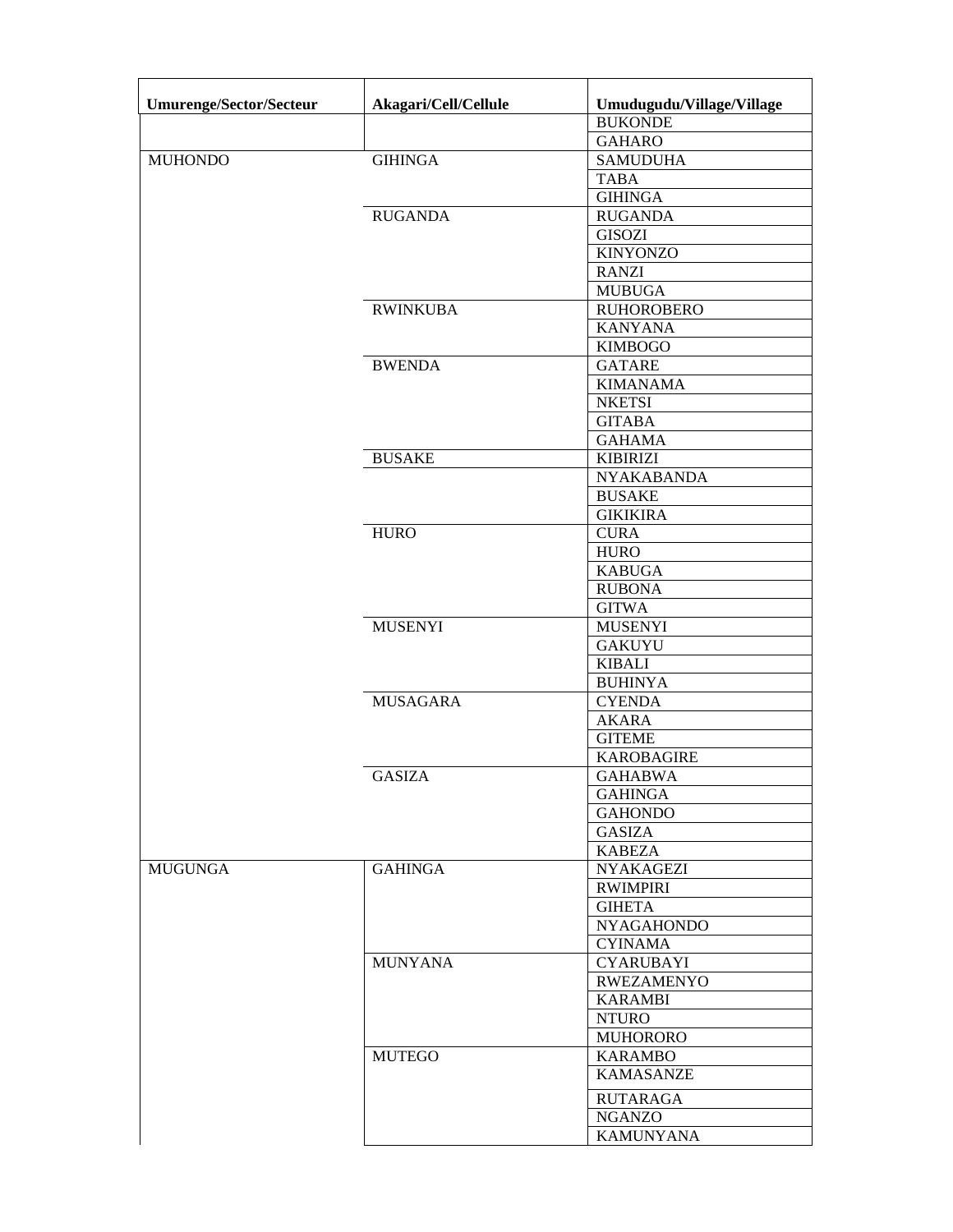| Umurenge/Sector/Secteur | Akagari/Cell/Cellule | Umudugudu/Village/Village |
|-------------------------|----------------------|---------------------------|
|                         | <b>NKOMANE</b>       | <b>RUSEBEYA</b>           |
|                         |                      | <b>KABUGA</b>             |
|                         |                      | <b>NKOMANE</b>            |
|                         |                      | <b>KANABA</b>             |
|                         |                      | <b>NEMBA</b>              |
|                         | <b>RUTABO</b>        | <b>KABUHORO</b>           |
|                         |                      | <b>GASOVU</b>             |
|                         |                      | <b>MUHORORO</b>           |
|                         |                      | <b>GACEMERI</b>           |
|                         |                      | <b>GATONDE</b>            |
|                         | <b>RUTENDERI</b>     | <b>NYUNDO</b>             |
|                         |                      | <b>RUBONA</b>             |
|                         |                      | <b>KIRARO</b>             |
|                         |                      | <b>NYAKAZENGA</b>         |
|                         | <b>RWAMAMBE</b>      | <b>GASHUBI</b>            |
|                         |                      | <b>KABIGANDE</b>          |
|                         |                      | <b>BUSHOKA</b>            |
|                         |                      |                           |
|                         |                      | <b>BIRARO</b>             |
|                         |                      | <b>KANYINYA</b>           |
| <b>MUYONGWE</b>         | <b>NGANZO</b>        | <b>MUHORORO</b>           |
|                         |                      | <b>VUGANGOMA</b>          |
|                         |                      | <b>NGANZO</b>             |
|                         |                      | <b>NGOMA</b>              |
|                         | <b>GISIZA</b>        | <b>NYARUBUYE</b>          |
|                         |                      | <b>SANZAREI</b>           |
|                         |                      | <b>MURAMBA</b>            |
|                         |                      | <b>RUHOKO</b>             |
|                         |                      | <b>GITANDA</b>            |
|                         |                      | <b>KABINGO</b>            |
|                         |                      | <b>KIYEBE</b>             |
|                         | <b>BUMBA</b>         | <b>BUMBA</b>              |
|                         |                      | <b>BUZU</b>               |
|                         |                      | <b>GITWE</b>              |
|                         |                      | <b>GIKORO</b>             |
|                         |                      | <b>GITOVU</b>             |
|                         |                      | <b>MATABA</b>             |
|                         |                      | <b>SHIRU</b>              |
|                         | <b>KARYANGO</b>      | <b>MUGERA</b>             |
|                         |                      | <b>MAHAHA</b>             |
|                         |                      | <b>KIBINGO</b>            |
|                         |                      | <b>GIKOME</b>             |
|                         | <b>VA</b>            | <b>BUKWERA</b>            |
|                         |                      | <b>GIKOMBE</b>            |
|                         |                      | <b>BUSINDE</b>            |
|                         |                      | <b>MUTOYI</b>             |
|                         |                      | <b>RANZI</b>              |
| <b>MUZO</b>             | <b>RWA</b>           | <b>NYARUBANDE</b>         |
|                         |                      | <b>NYAGAHONDO</b>         |
|                         |                      | <b>BITABA</b>             |
|                         |                      | <b>KABERE</b>             |
|                         |                      | <b>GIHORORO</b>           |
|                         |                      | <b>GACACA</b>             |
|                         |                      | <b>CYINTURO</b>           |
|                         |                      | <b>MAFUBO</b>             |
|                         | <b>MUBUGA</b>        | <b>BUTAMBWE</b>           |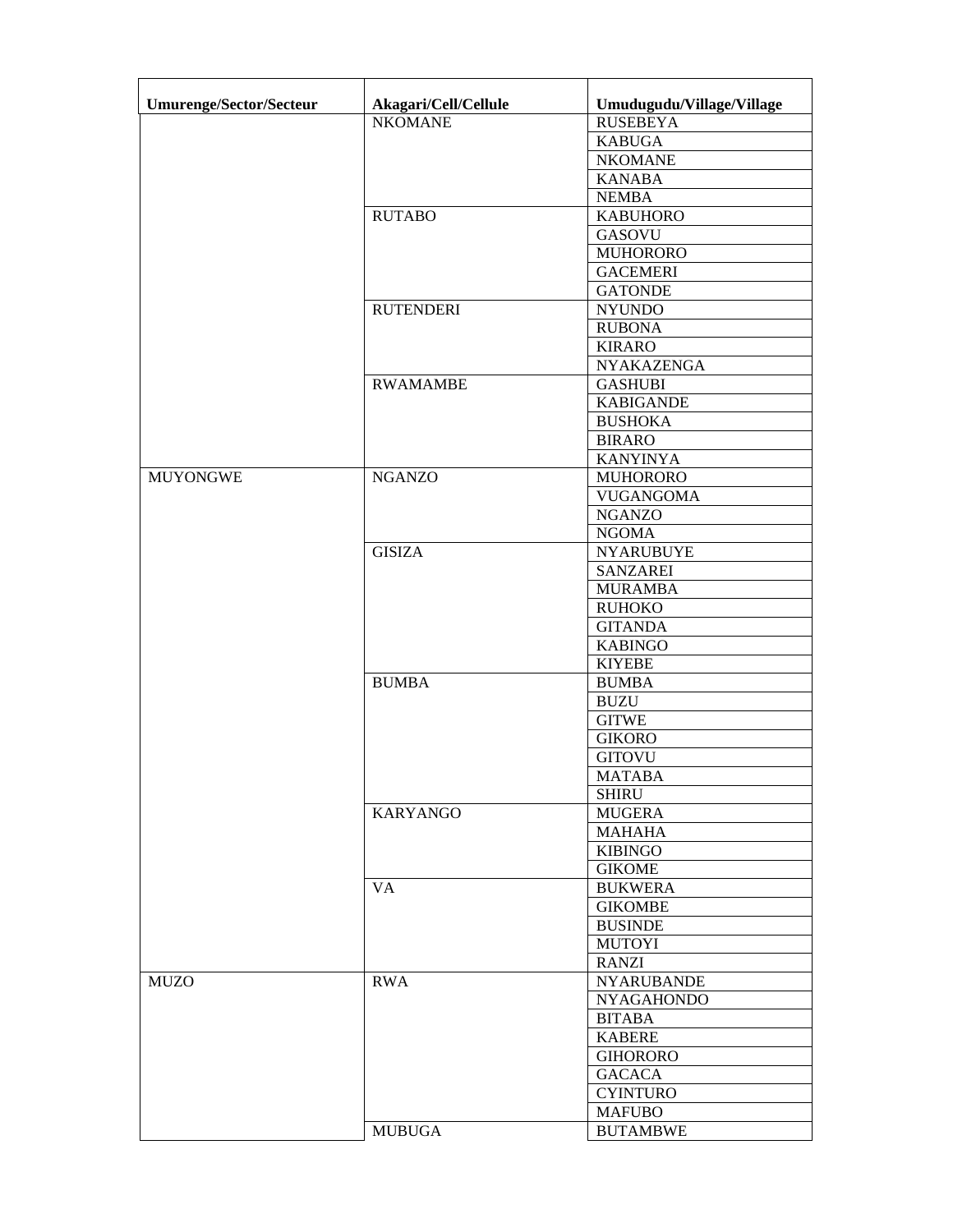| Umurenge/Sector/Secteur | Akagari/Cell/Cellule | Umudugudu/Village/Village |
|-------------------------|----------------------|---------------------------|
|                         |                      | <b>KAVUZA</b>             |
|                         |                      | <b>MUBUGA</b>             |
|                         |                      | <b>KANINI</b>             |
|                         |                      | <b>MWURIRE</b>            |
|                         |                      | <b>MWIRIKA</b>            |
|                         | <b>KABATEZI</b>      | <b>CURUGUSI</b>           |
|                         |                      | <b>KABATEZI</b>           |
|                         |                      | <b>KASHESHE</b>           |
|                         |                      | <b>RUNYINYA</b>           |
|                         |                      | <b>RUSORORO</b>           |
|                         |                      | <b>GASAVE</b>             |
|                         |                      | <b>GITABI</b>             |
|                         | <b>MWIYANDO</b>      | <b>MUGUGURU</b>           |
|                         |                      |                           |
|                         |                      | <b>GITABI</b>             |
|                         |                      | <b>GITOKI</b>             |
|                         |                      | <b>NYAGASOZI</b>          |
|                         |                      | <b>RUHONDO</b>            |
|                         |                      | <b>KAGANO</b>             |
|                         |                      | <b>MUGUGURI</b>           |
|                         | <b>KIRYAMO</b>       | <b>RUGARAMA</b>           |
|                         |                      | <b>SEZUKU</b>             |
|                         |                      | <b>MUNYINYA</b>           |
|                         |                      | <b>GAHONDO</b>            |
|                         |                      | <b>AKAMAAJU</b>           |
|                         |                      | <b>MURAMBI</b>            |
|                         |                      | <b>RUGEGE</b>             |
| <b>NEMBA</b>            | <b>BURANGA</b>       | <b>RUKOJI</b>             |
|                         |                      | <b>BUREGO</b>             |
|                         |                      | <b>KANYANSYO</b>          |
|                         |                      | <b>MUKAKA</b>             |
|                         |                      | <b>MUGANWA</b>            |
|                         |                      | <b>BURANGA</b>            |
|                         |                      | <b>RUMENAMPINGA</b>       |
|                         | <b>GISOZI</b>        | <b>KAMATETE</b>           |
|                         |                      | <b>KIREHE</b>             |
|                         |                      | <b>KARUKARA</b>           |
|                         |                      | <b>KANAMA</b>             |
|                         |                      | <b>KANZOKA</b>            |
|                         |                      | <b>MUSHUBI</b>            |
|                         |                      | <b>KANUNGA</b>            |
|                         |                      | <b>NYAMYUMBA</b>          |
|                         |                      | <b>NYIRASUKU</b>          |
|                         |                      | <b>KABUSHARA</b>          |
|                         | <b>MUCACA</b>        | <b>KIRUHURA</b>           |
|                         |                      | <b>KAMUVUNYI</b>          |
|                         |                      | <b>CYAHAFI</b>            |
|                         |                      | <b>NYAMIYAGA</b>          |
|                         |                      | <b>NTAKABAVU</b>          |
|                         |                      | <b>GATARE</b>             |
|                         |                      |                           |
|                         |                      | <b>KIRYAMO</b>            |
|                         |                      | <b>KABINGO</b>            |
|                         |                      | KANYIRAMUCUMBITSI         |
|                         |                      | <b>KABUYE</b>             |
|                         | <b>GAHINGA</b>       | <b>KIRIMBI</b>            |
|                         |                      | <b>KABAYA</b>             |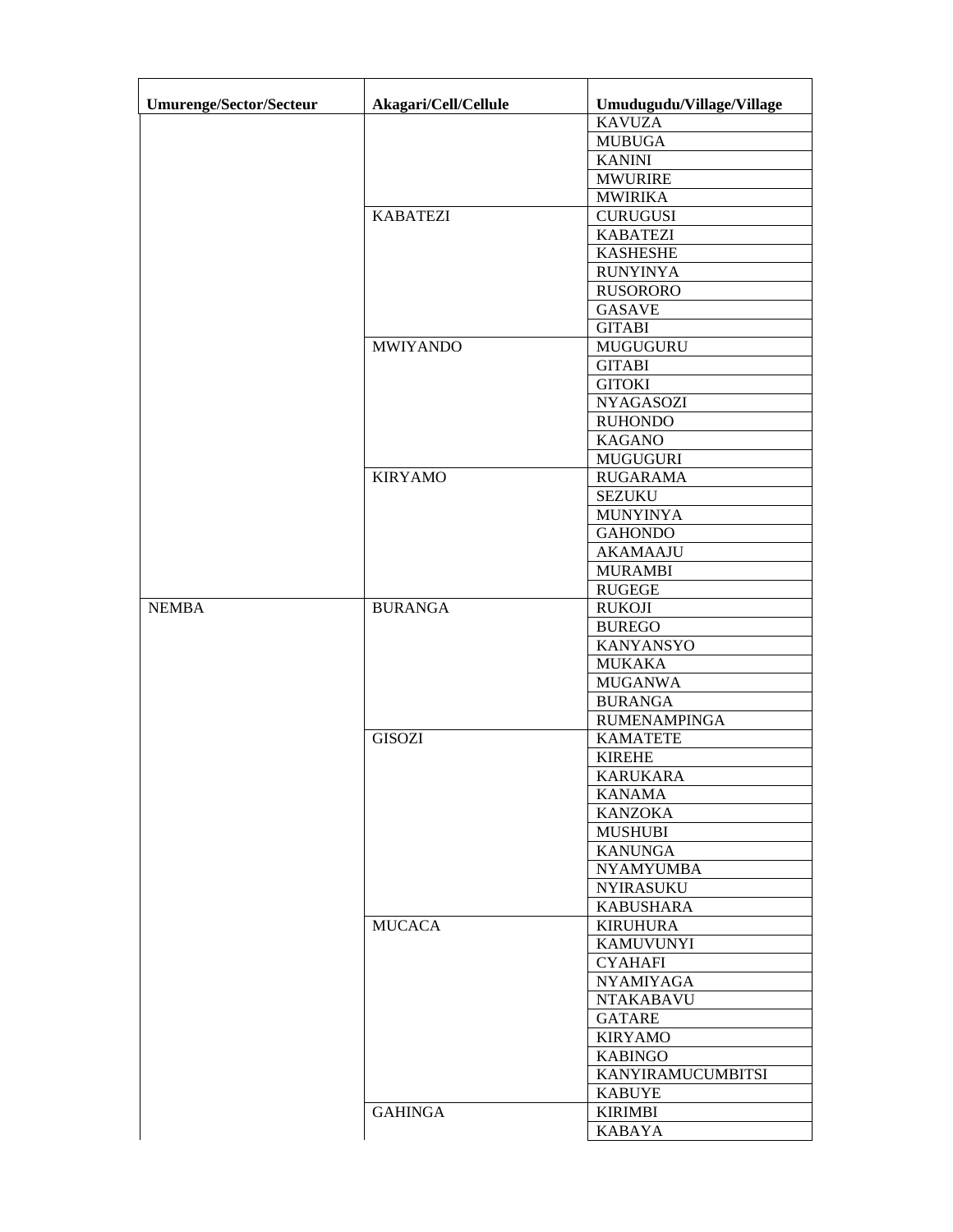| Umurenge/Sector/Secteur | Akagari/Cell/Cellule | Umudugudu/Village/Village |
|-------------------------|----------------------|---------------------------|
|                         |                      | <b>BITARE</b>             |
|                         |                      | <b>BUKURURA</b>           |
| <b>RULI</b>             | <b>RWESERO</b>       | <b>MABAGO</b>             |
|                         |                      | <b>GATARE</b>             |
|                         |                      | NYARUNYINYA               |
|                         |                      | <b>GISIZI</b>             |
|                         |                      | <b>MUGWATO</b>            |
|                         | <b>RULI</b>          | <b>GATABA</b>             |
|                         |                      | <b>GAHONDO</b>            |
|                         |                      | <b>NGAYAKE</b>            |
|                         |                      | <b>BARIZA</b>             |
|                         |                      | <b>NYAKARAMBI</b>         |
|                         |                      | <b>MUGAMBAZI</b>          |
|                         | <b>GIKINGO</b>       | <b>KABINGO</b>            |
|                         |                      | <b>NYAMUGALI</b>          |
|                         |                      | <b>GATWA</b>              |
|                         |                      | <b>RUMASA</b>             |
|                         |                      | <b>BUSHOKA</b>            |
|                         |                      |                           |
|                         |                      | <b>KARANGO</b>            |
|                         | <b>JANGO</b>         | <b>GIHURA</b>             |
|                         |                      | <b>KINYONZO</b>           |
|                         |                      | <b>MUBUGA</b>             |
|                         |                      | <b>MUREHE</b>             |
|                         |                      | <b>GITONDE</b>            |
|                         |                      | <b>GATAGARA</b>           |
|                         | <b>BUSORO</b>        | <b>KIBILIZI</b>           |
|                         |                      | <b>GITABA</b>             |
|                         |                      | <b>NKOTO</b>              |
|                         |                      | RUGARAGARA                |
|                         |                      | <b>CONGOLI</b>            |
|                         |                      | <b>CYOGANYONI</b>         |
|                         |                      | <b>KABARE</b>             |
| <b>RUSASA</b>           | <b>KAMONYI</b>       | <b>RURAMBI</b>            |
|                         |                      | <b>KIDOMO</b>             |
|                         |                      | <b>GITWE</b>              |
|                         |                      | <b>BURINDA</b>            |
|                         |                      | <b>GAPHURA</b>            |
|                         |                      | <b>NYAGAHAMA</b>          |
|                         |                      | <b>GAKINDO</b>            |
|                         | <b>RUMBI</b>         | <b>BWANAMO</b>            |
|                         |                      | <b>BUYORA</b>             |
|                         |                      | <b>NINDA</b>              |
|                         |                      | <b>BUKIZA</b>             |
|                         | <b>MURAMBI</b>       | <b>KIREHE</b>             |
|                         |                      | <b>BUHARABUYE</b>         |
|                         |                      | <b>NYANGE</b>             |
|                         |                      | <b>KARUHUNGE</b>          |
|                         | <b>RUREMBO</b>       | <b>RUGAMBA</b>            |
|                         |                      | <b>MAZINGA</b>            |
|                         |                      | <b>NYAKABUNGO</b>         |
|                         |                      | <b>MORORI</b>             |
|                         |                      | <b>BUSHOKA</b>            |
|                         | <b>GATABA</b>        | <b>GATABA</b>             |
|                         |                      |                           |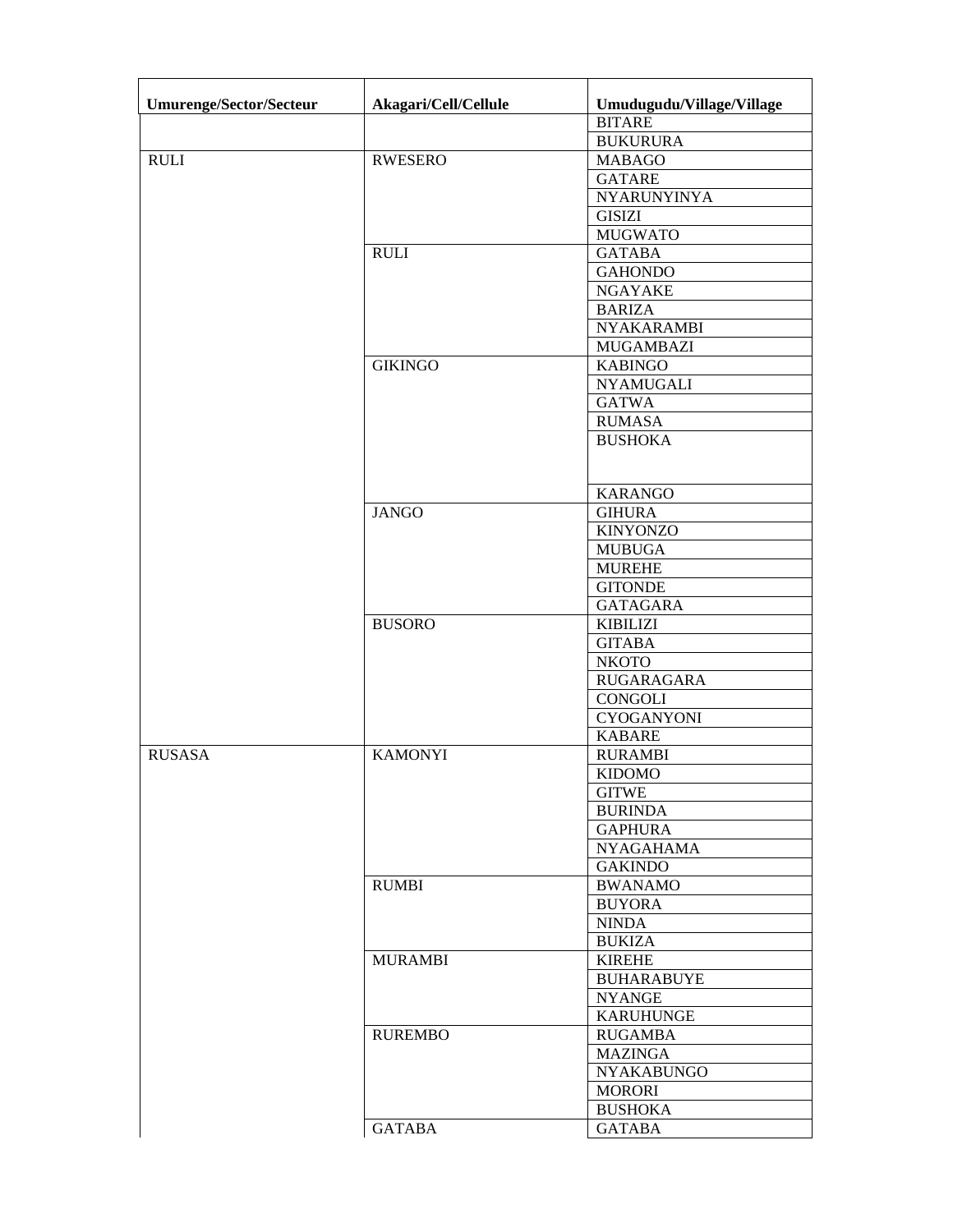| <b>Umurenge/Sector/Secteur</b> | Akagari/Cell/Cellule | Umudugudu/Village/Village<br><b>KIBAYA</b> |
|--------------------------------|----------------------|--------------------------------------------|
|                                |                      |                                            |
|                                |                      | <b>GAHAMA</b>                              |
|                                |                      | <b>BUMONYO</b> (A)                         |
|                                |                      | <b>KEBERO</b>                              |
|                                | <b>NYUNDO</b>        | <b>NYUNDO</b>                              |
|                                |                      | <b>TANE</b>                                |
|                                |                      | <b>BUKINGO</b>                             |
|                                |                      | <b>BUMONYO</b> (B)                         |
|                                |                      | <b>GISOVU</b>                              |
| <b>RUSHASHI</b>                | <b>RWANKUBA</b>      | <b>RUGANDA</b>                             |
|                                |                      | <b>RWAMABEGA</b>                           |
|                                |                      | <b>KARUSHASHI</b>                          |
|                                |                      | <b>NGAMBI</b>                              |
|                                |                      | <b>GIHETA</b>                              |
|                                | <b>BULIMBA</b>       | <b>KABUYE</b>                              |
|                                |                      | <b>KARA</b>                                |
|                                |                      | <b>KIVUMU</b>                              |
|                                | <b>KAGEYO</b>        | <b>KARAMBI</b>                             |
|                                |                      | <b>NGANZO</b>                              |
|                                |                      | <b>KABEZA</b>                              |
|                                |                      | <b>MURAMBI</b>                             |
|                                | <b>MBOGO</b>         | <b>BUSHOKA</b>                             |
|                                |                      | <b>GISANZE</b>                             |
|                                |                      | <b>BUZOZA</b>                              |
|                                |                      | <b>NYABITARE</b>                           |
|                                |                      | <b>GITONGO</b>                             |
|                                | <b>BUSANANE</b>      | <b>NYAKAGEZI</b>                           |
|                                |                      | <b>GISIZA</b>                              |
|                                |                      | <b>GISENYI</b>                             |
|                                |                      | <b>KANZUZI</b>                             |
|                                | <b>JOMA</b>          | <b>NYAGASOZI</b>                           |
|                                |                      |                                            |
|                                |                      | <b>KINEZA</b>                              |
|                                |                      | <b>MATABA</b>                              |
|                                |                      | <b>MWIFUZO</b>                             |
|                                |                      | <b>RUGARAMA</b>                            |
|                                | RAZI                 | <b>NKOTO</b>                               |
|                                |                      | <b>GAHINGA</b>                             |
|                                |                      | <b>GIKONGORO</b>                           |
|                                |                      | <b>KIRWA</b>                               |
|                                |                      | <b>NYANGOYI</b>                            |
|                                | <b>SHYOMBWE</b>      | <b>GATARE</b>                              |
|                                |                      | <b>GIHORORO</b>                            |
|                                |                      | <b>MURARA</b>                              |
|                                |                      | <b>GATWA</b>                               |
|                                |                      |                                            |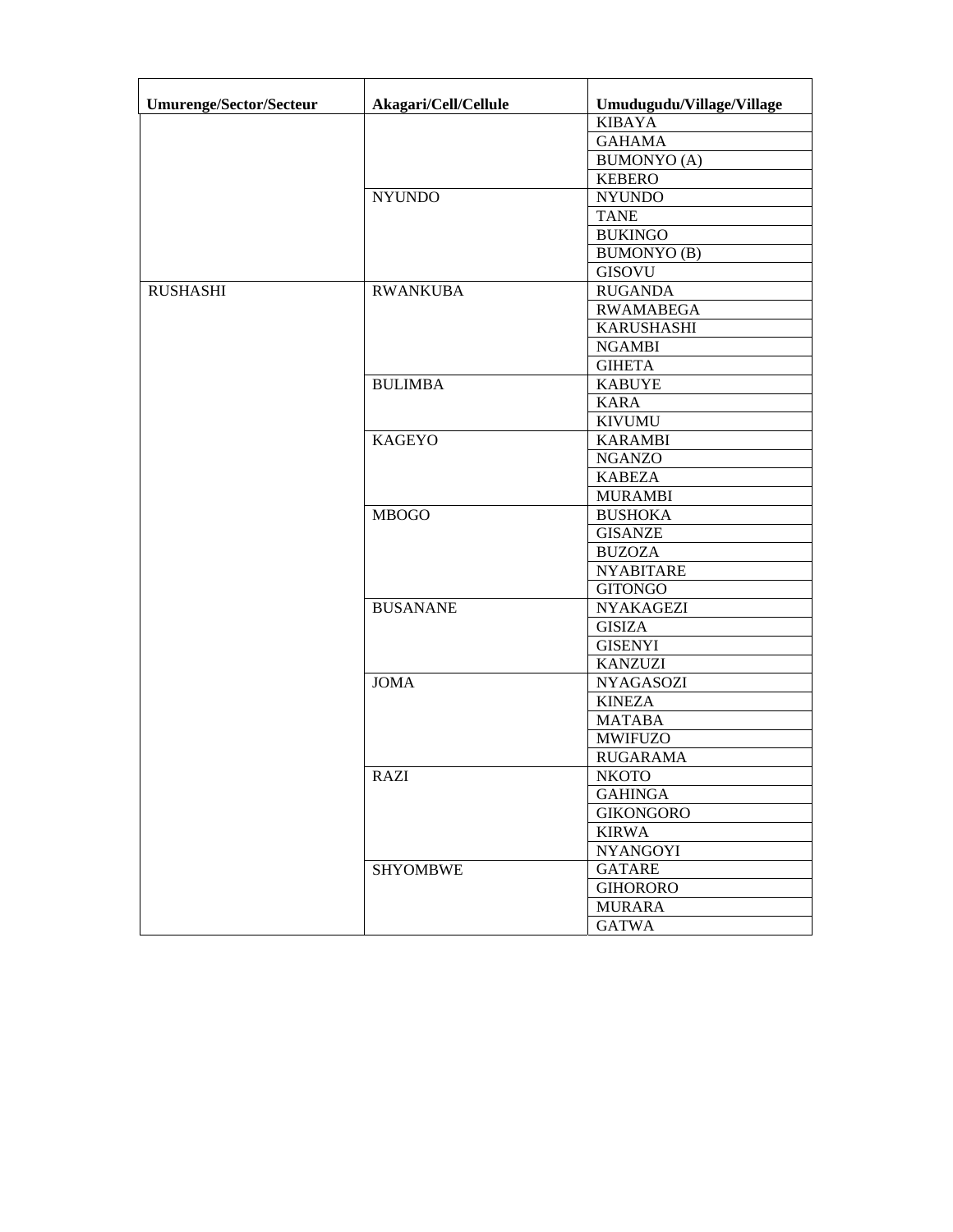# **Umurenge/Sector/Secteur Akagari/Cell/Cellule Umudugudu/Village/Village**  1.NYARUREMBO 2.MUSEGA 3.GASENGA 4.REBERO KABUGA 1.KANUNGA 2.NYAKIZU 3.NYAKIBANDE 4.KIGARAMA 5.KARAMBI KIGARAMA 1.MARENGE 2.GACYAMO 3.NYAKABUNGO 4.RUKURAZO NYAMYUMBA 1.KABEZA 2.MAREMBO 3.RUSENYI 3.KABUGA 4.KIGOMWA SHENGAMPURI | 1.RUSINE 2.UMUBUGA 3.AGASHARU 4.UMUTAGATA 5.AMATABA 6.NYABINYANA 2.MURAMBI 1. MUGAMBAZI 1. RWINTOKI 2. AKURUTARE 3. BULIZA 4. RWINTOKI 5. NYAGASOZI 6. KIGARAMA 7. GASHINGE 2. GATWA 1. AGATARE 2. KIGARAMA 3.AKARAMBO 4.AKARAMBI 5.AMASAMBU. 6.AMATYAZO 7.AMATABA

## **AKARERE KA RULINDO – RULINDO DISTRICT – DISTRICT DE RULINDO**

|         | 5.KARAMBO<br>6.REBERO<br>7.MAYANGE<br>8.NYAGISOZI |
|---------|---------------------------------------------------|
| 4.MVUZO | 1.MUTABO<br>2.NYAGISOZI                           |

 2.KARWA 3.RUHUNGA 4.GASHUBI

3.BUBANGU 1.TABA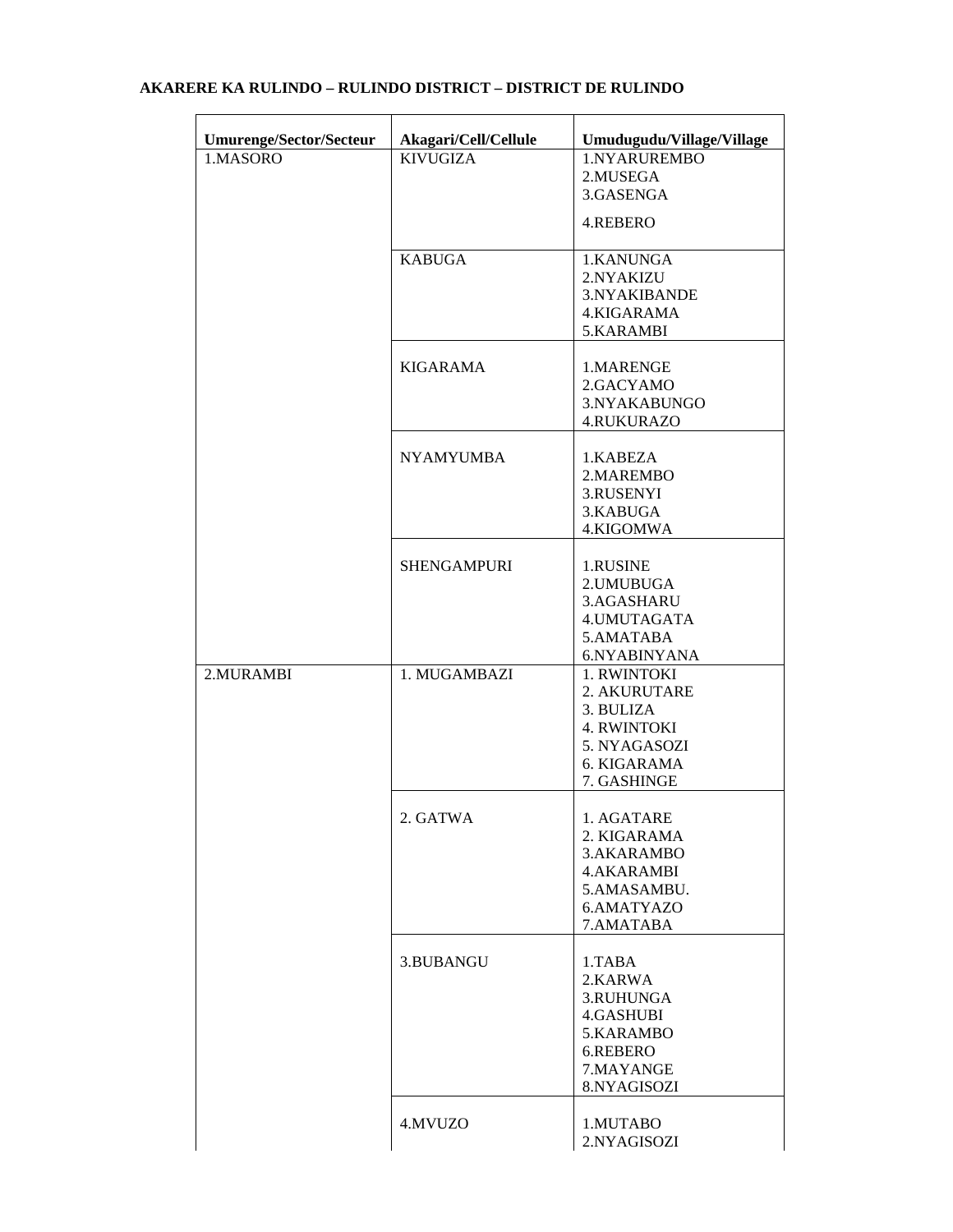| <b>Umurenge/Sector/Secteur</b> | Akagari/Cell/Cellule | Umudugudu/Village/Village |
|--------------------------------|----------------------|---------------------------|
|                                |                      | 3.MUGERA                  |
|                                |                      | 4.KABUGA                  |
|                                |                      | 5.MUNYINYA<br>6.KABAKENE  |
|                                |                      | 7.RURAMA                  |
|                                |                      |                           |
| 3.MBOGO                        | 1.MUSHARI            | 1.BURARO                  |
|                                |                      | 2.RWAMBOGO                |
|                                |                      | 3.NKURURA                 |
|                                |                      | 4.GITABA                  |
|                                |                      | 5.BUKONGI                 |
|                                |                      | 6.BUYANJA                 |
|                                |                      | 7.NYAKABUYE               |
|                                | 2.NGIRAMAZI          | 1.KIBUNGO                 |
|                                |                      | 2.MUHORA                  |
|                                |                      | 3.GISHA                   |
|                                |                      | 4.YARAMBA                 |
|                                |                      | 5.GIKOMBE                 |
|                                |                      | 6.GASOVU                  |
|                                |                      | 7.NYAKABEMBE              |
|                                | 3.BUKORO             | 1.GASAMA                  |
|                                |                      | 2.BUHIRA                  |
|                                |                      | 3.BUKORO                  |
|                                |                      | <b>4.RUHANYA</b>          |
|                                |                      | 5.KIBAMBA                 |
|                                |                      | 6.GIHONGA                 |
|                                |                      | 7.KIBAYA                  |
|                                |                      | 8.KALINDI                 |
|                                |                      | 9.RWAMBOGO                |
|                                |                      | 10.KININI YA MBOGO        |
|                                | <b>4.RURENGE</b>     | 1.GAKOMA                  |
|                                |                      | 2.GITABA                  |
|                                |                      | 3.GICUMBI                 |
|                                |                      | <b>4.KAREHE</b>           |
|                                |                      | 5.RUHONDO                 |
|                                |                      | 6.RURENGE                 |
|                                |                      | 7.MUNINI                  |
|                                |                      | 8.RUTONDE                 |
| 4.SHYORONGI                    | 1.KIJABAGWE          | 1.KABAGABAGA              |
|                                |                      | 2.KABAKENE                |
|                                |                      | 3.RUGENDABARI             |
|                                |                      | 4.RIMWE                   |
|                                |                      | 5.GASEKE                  |
|                                |                      | 6.NYAMUGALI               |
|                                | 2.RUTONDE            | 1.NGENDO                  |
|                                |                      | 2.RWEYA                   |
|                                |                      | 3.NYAMIREMBE              |
|                                |                      | 4.MWAGIRO                 |
|                                |                      | 5.NYABISINDU              |
|                                |                      | 6.BUGARURA                |
|                                |                      | 7.RUTONDE                 |
|                                |                      | 8.NYABYONDO               |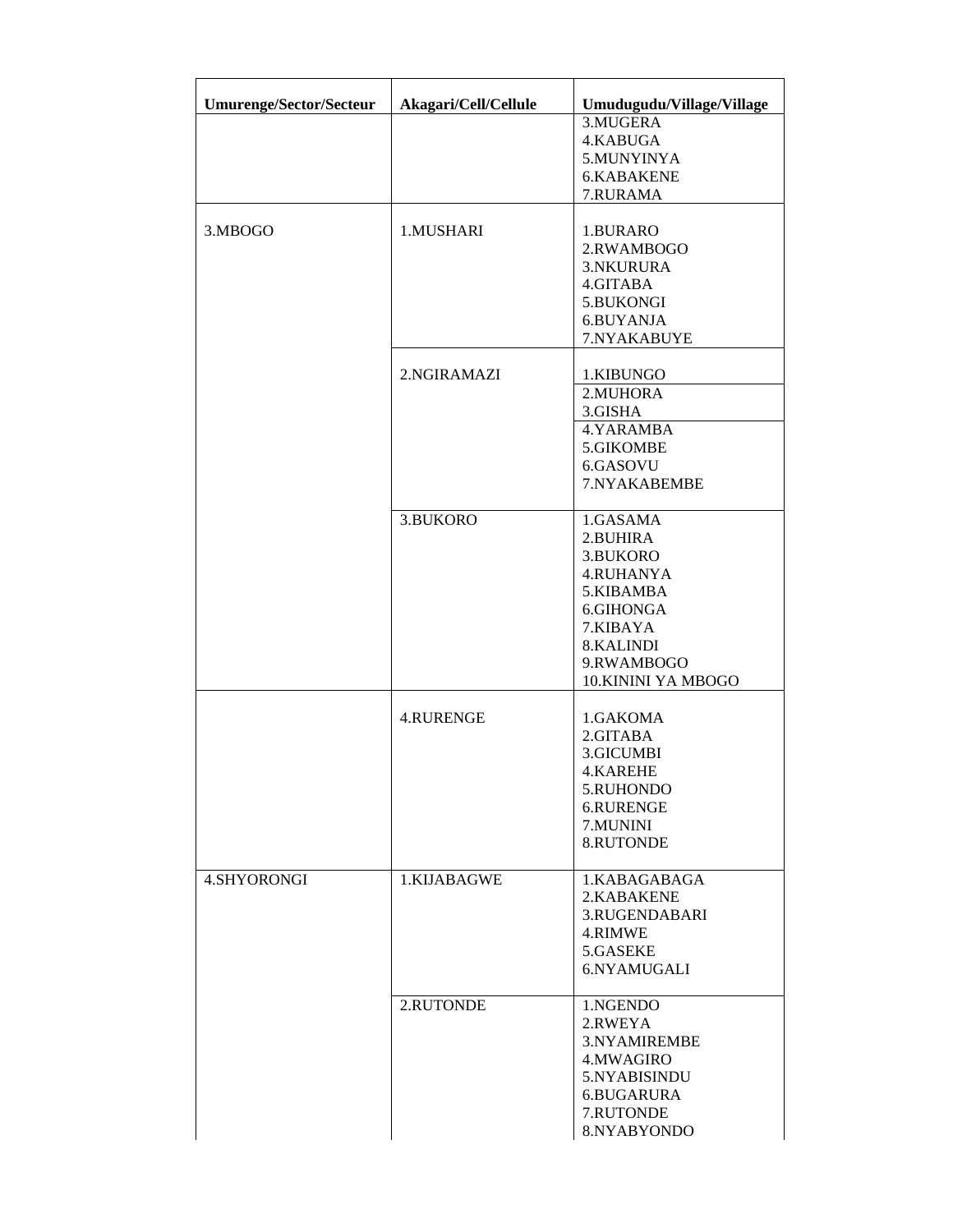| Umurenge/Sector/Secteur | Akagari/Cell/Cellule | Umudugudu/Village/Village                                                                                                       |
|-------------------------|----------------------|---------------------------------------------------------------------------------------------------------------------------------|
|                         | 3.RUBONA             | 1.KIGALI<br>2.GISHYITA<br>3.NYARUSANGE<br>4.NYABITARE<br>5.BWIMO<br>6.NYARUNYINYA<br>7.RUBONA<br>8.NGOMA                        |
|                         | 4.MUVUMU             | 1.KIKERA<br>2.KIVILI<br>3.KAVUMU<br>4.KARAMA<br>5.RUHANGA<br>6.KIRURUMO<br>7.MIKUMBA<br>8.KAGUNDA<br>9.MUVUMU<br>10.KAVOMA      |
|                         | 5.BUGARAGARA         | 1.NYAKARURI<br>2.KIZIRANYENZI<br>3.GISIZA<br>4.NYARUSHINYA<br>5.GATIMBA<br>6.KIGARAMA<br>7.AGATWA<br>8.RUGARAMA<br>9.KABARAZA   |
| 5.BASE                  | 1.RWAMAHWA           | 1.BASE<br>2.CYONDO<br>3.MUTIMA<br><b>4.KIRURI</b><br>5.KABEZA<br>6.KABAHAMA<br>7.GITOVU<br>8.KARAMBI                            |
|                         | 2.CYOHOHA            | 1.MUSHONGI<br>2.MUBUGA<br>3.GITWA<br>4.KABINGO<br>5.GIHEMBA<br>6.NYANGOYI<br>7.MUSENYI<br>8.BUKANGANO<br>9.RUBANDA<br>10.KABUGA |
|                         | 3.GITARE             | 1.BUSHYIGA<br>2.RUGERERO<br>3.GATETE<br>4.KIRWA<br>5.MUGENDA I<br>6.RUGARAGARA                                                  |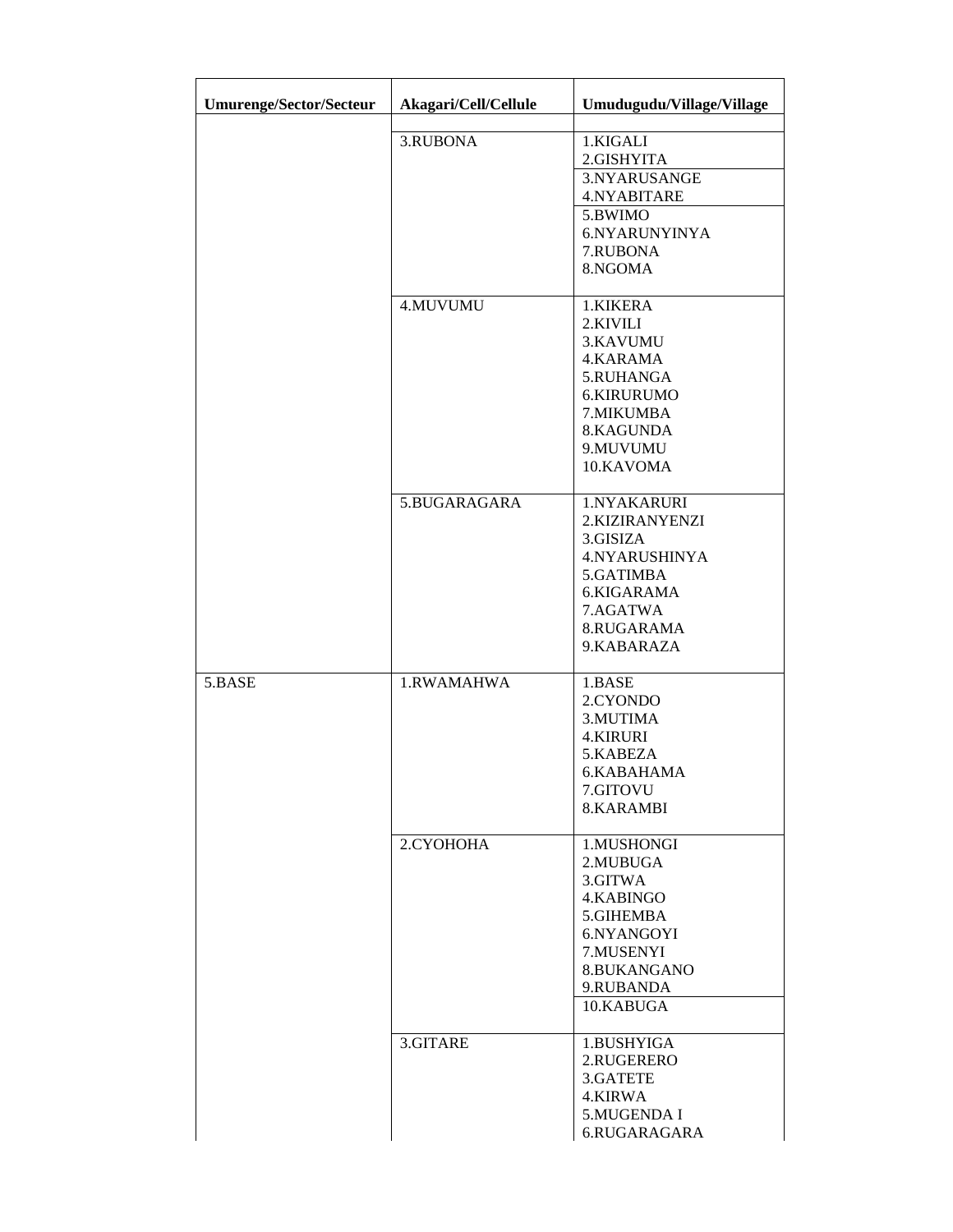| <b>Umurenge/Sector/Secteur</b> | Akagari/Cell/Cellule | Umudugudu/Village/Village                                                                                     |
|--------------------------------|----------------------|---------------------------------------------------------------------------------------------------------------|
|                                |                      | 7.NYAMUGALI<br>8.GIHORA<br>9. MUGENDA II<br>10.GISIZA                                                         |
| <b>6.CYINZUZI</b>              | 1.BUDAKIRANYA        | 1.KANYONI<br>2.RUGARAGARA<br>3.GATAGARA<br>4.NYAKABANGA<br>5.KAVUMU<br>6.KAMATONGO<br>7.GIHINGA<br>8.KIGARAMA |
|                                | 2.MIGENDEZO          | 1.NGABITSINZE<br>2.GITABAGE<br>3.MAREMBO<br>4.KARAMBO<br>5.REMERA<br>6.NYAMUGALI<br>7.RUSAGARA<br>8.CYANYA    |
|                                | 3.RUDOGO             | 1.GASEKABUYE<br>2.GASIZI<br>3.MUSENYI<br><b>4.GIHUKE</b><br>5.GASEKE<br>6.KIRAMBO<br>7.MUNOGA<br>8.MUNINI     |
| 7.KISARO                       | 1.KIGARAMA           | 1.GASEKE<br>2.RWINTARE<br>3.NYANTABO<br>4.GASHARU<br>5.RUNYINYA                                               |
|                                | 2.KAMUSHENYI         | 1.GATOVU<br>2.GAKENKE<br>3.KARAMBI<br>4.KABEZA<br>5.SONGA<br>6.GATETE<br>7.WAMAHORO                           |
|                                | 3.MUBUGA             | 1.KIRENGE<br>2.KIBUYE<br>3.GAKO<br>4.MURAMBI<br>5.NYAKAREKARE<br>6.RUTABO                                     |
|                                | 4.GITATSA            | 1.KABERE<br>2.RWIRI<br>3.RUBERANO                                                                             |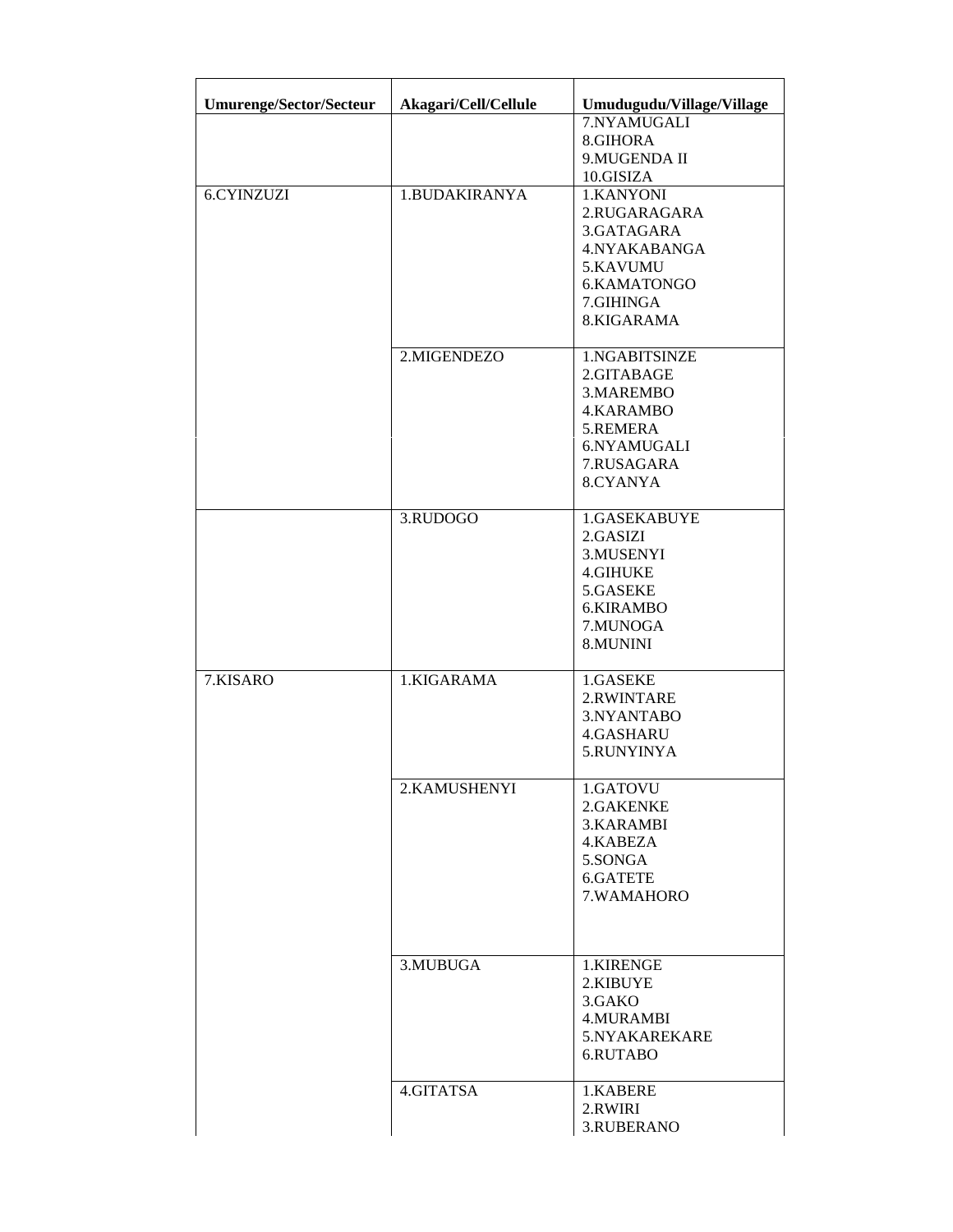| <b>Umurenge/Sector/Secteur</b> | Akagari/Cell/Cellule | Umudugudu/Village/Village                                                                                                                                                             |
|--------------------------------|----------------------|---------------------------------------------------------------------------------------------------------------------------------------------------------------------------------------|
|                                |                      | 4.NDAGO                                                                                                                                                                               |
|                                | 5.SAYO               | 1.CYASURI<br>2.NYAMIYAGA<br>3.RUSONGATI<br>4.RUGARAMA<br>5.KIBANDA<br>6.RUSUMO                                                                                                        |
|                                | 6.MURAMA             | 1.RYARUBUGUZA<br>2.KIBINGWE<br>3.KARAMBI<br>4.MUGOMERO<br>5.GISHINGE<br>6.AKAMANAMA                                                                                                   |
| 8.BUREGA                       | 1.TABA               | 1.GASANGO<br>2.BUGARAMA<br>3.RUBARA<br>4.NGANGE<br>5.KIVOMO<br>6.RUSINE<br>7.MWITE<br>8.KIBOHA<br>9.RYINZOVU<br>10.CYINZUZI<br>11.NYAGISOZI<br>12.MWENENE                             |
|                                | 2.KARENGERI          | 1.MATABA<br>2.KIZIBA<br>3.MUKARANGE<br>4.KANUNGA<br>5.RWAMIKO<br>6.MITABI<br>7.KIZENGA<br>8.GASHARU<br>9.GATETE<br>10.GASHINGE<br>11.BUGOBOKA<br>12.KANTABO<br>13.BYERWA<br>14.GASARE |
|                                | 3.BUTANGAMPUNDU      | 1.GACYAMO<br>2.KIGABIRO<br>3.KARAMBI<br>4.KERERA<br>5.KISIGIRO<br>6.NYAMIYAGA<br>7.MUDUHA<br>8.KARUGAJU<br>9.KIBIRARO<br>10.MUHONDO<br>11.RUNYINYA                                    |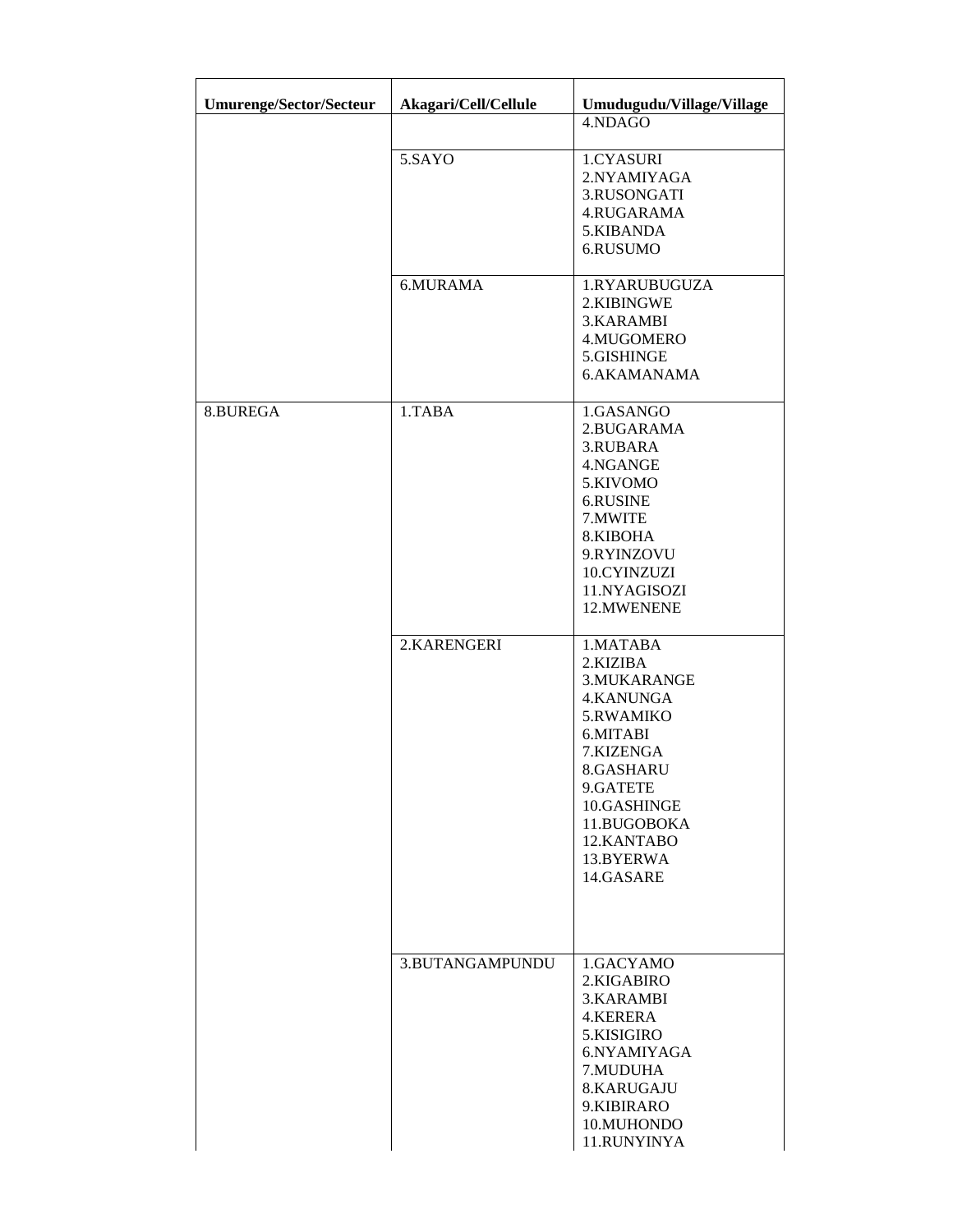| <b>Umurenge/Sector/Secteur</b> | Akagari/Cell/Cellule | Umudugudu/Village/Village<br>12.KIGARAMA                                                                    |
|--------------------------------|----------------------|-------------------------------------------------------------------------------------------------------------|
|                                |                      | 13.MAYAGA<br>14.GASHINGE                                                                                    |
| 9.RUKOZO                       | 1.MBUYE              | 1.RUHANGA<br>2.NYARUSEBEYA<br>3.KIBARE<br>4.MUSAVE<br>5.MUJEBE                                              |
|                                | 2.BURARO             | 1.MURWA<br>2.KABGAYI<br>3.KIVOMO<br><b>4.SHYONDWE</b><br>5.NYENYERI<br>6.RUKINGU<br>7.KAMIYOVE<br>8.KABINGO |
|                                | 3.MBERUKA            | 1.GAKUBO<br>2.MATABA<br>3.MUTUNGO<br>4.KABERA<br>5.GAHWAZI                                                  |
|                                | 4.BWIMO              | 1.MWANA<br>2.KADENDEGERI<br>3.KAVUMO<br>4.GATIBA<br>5.RUSHYANA<br>6.GATWA                                   |
| 10.CYUNGO                      | 1.BUREHE             | 1.KARENGERI<br>2.KARAMBO<br>3.SOVE<br>4.NYAGATOVU<br>5.KIBOGORA<br>6.GITANDI<br>7.KIBANDE                   |
|                                | 2.RWILI              | 1.KABANDA<br>2.KARAMBI<br>3.KIRWA<br>3.KIVUMU<br>4.NTURO<br>5.NYABISASA<br>6.SAKARA                         |
|                                | 3.MAREMBO            | 1.RUGARAGARA<br>2.KIBUYE<br>3.MURAMBO<br>4.KIDOMO<br>5.BUYAGA<br>6.RUSAYU<br>7.NGANZO<br>8.GAHINGA          |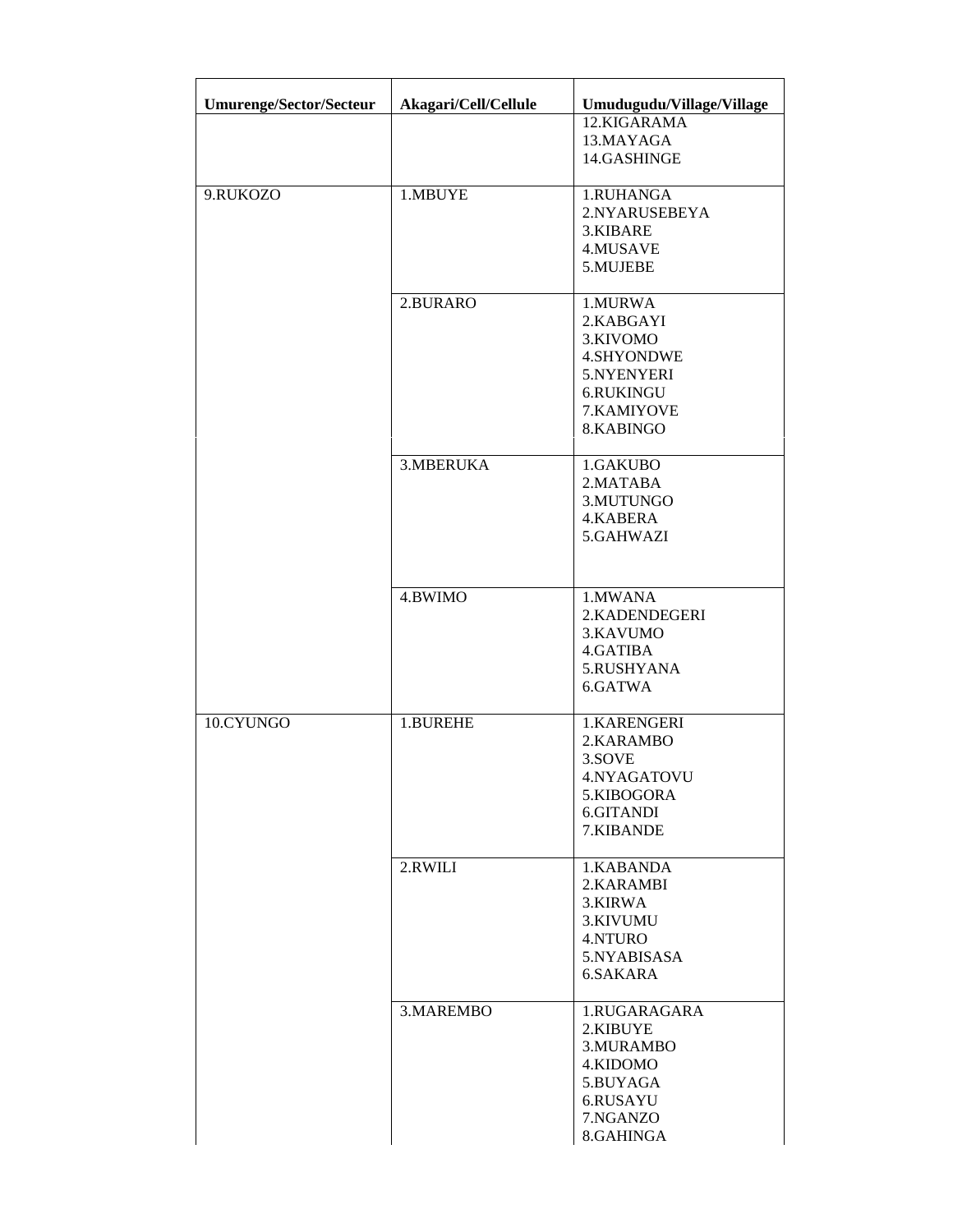| <b>Umurenge/Sector/Secteur</b> | Akagari/Cell/Cellule | Umudugudu/Village/Village                                                                                              |
|--------------------------------|----------------------|------------------------------------------------------------------------------------------------------------------------|
| 1. NTARABANA                   | 1.KIYANZA            | 1. GATOBOTOBO<br>2. NYAMUREMA<br>3. NYAGISOZI<br>4. NOMBE<br>5. NYARURAMA<br>6. KIVUBWE<br>7. KABILIZI<br>8. KIYANZA I |
|                                | 2.KAJEVUBA           | 1. CYAMUTARA<br>2. BIKAMBA<br>3. KAZI<br>4. NYARUBUYE<br>5. RUSASA<br><b>6. RUKORE</b><br>7. UMUREMA<br>8. RUGUMIRA    |
|                                | 3. MAHAZA            | 1. RUGOGWE<br>2. KIBEHO<br>3. KAYENZI<br>4. BURAMBI<br>5. GITWA<br>6. RUSEKABUYE<br>7. KARERA<br>8. KAMUHORORO         |
| 12. NGOMA                      | 1.MUNYARWANDA        | 1. KARAMBI<br>2. BUSIZI<br>3. NGARU<br>4. MUYANGE<br>5. RUSHAYO<br>6. KIRUNGU<br>7. GASEKE<br>8. NYARUVUMU             |
|                                | 2.MUGOTE             | 1. RUKOMA<br>2. NYAKIBYEYI<br>3. SAKARA<br>4. KIGINA<br>5. KIBOHA<br>6. RWISHYA<br>8. RIRYI<br>9. CYABASIGI            |
|                                | 3.KABUGA             | 1. GATETE<br>2. KAGARAMA<br>3. KIRAMBO<br>4. KIRURI<br>5. NYABUKO<br>6. RUBONA                                         |
|                                | 4.KARAMBO            | 1. MAREBE<br>2. BUTARE<br>3. NYAKAGEZI<br>4. KARAMBI<br>5. JYAMBERE<br>6. KAGWA                                        |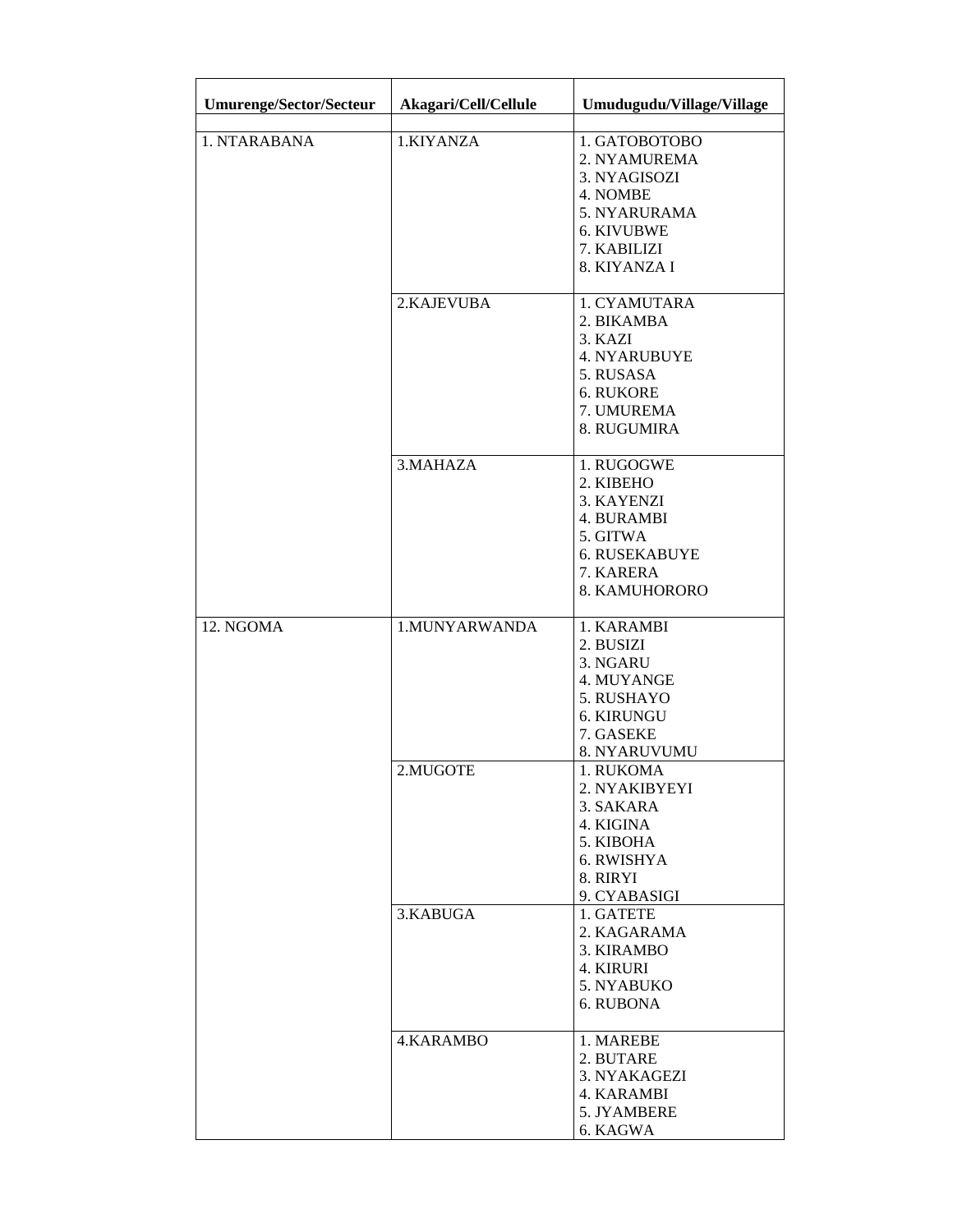| <b>Umurenge/Sector/Secteur</b> | Akagari/Cell/Cellule | Umudugudu/Village/Village                                                                                                                   |
|--------------------------------|----------------------|---------------------------------------------------------------------------------------------------------------------------------------------|
| 13. BUSHOKI                    | 1.NYIRANGARAMA       | 1. BUBIRO<br>2. GIFUBA<br>3. TERAMBERE<br>4. NYIRANGARAMA<br>5. TARE<br>6. GATENGA<br>7. BYIMANA<br>8. KARAMBI<br>9. REMERA<br>10. NYENYERI |
|                                | 2.GIKO               | 1. BURAMIRA<br>2. GASHIRU<br>3. KIVOMO<br>4. KARAMBO<br>5. NGARAMA<br>6. CYIRI<br>7. RUGOTE<br>8. KIGAMBA                                   |
|                                | 3.KAYENZI            | 1. MUDUHA<br>2. REBERO<br>3. MURAMBO<br>4. GITABA<br>5. RWANZU                                                                              |
|                                | 4.GASIZA             | 1. BUDAHA<br>2. GITWA<br>3. BUHANDE<br><b>4. RWANKORE</b><br>5. RUHANGA<br>6. REMERA<br>7. RULINDO                                          |
|                                | 5.MUKOTO             | 1. BUVUMO<br>2. MAREMBO<br>3. MUKOTO<br>4. GATARE<br>5. MUKO<br>6. RUSAVE<br>7. BUYOGOMA                                                    |
| 14. BUYOGA                     | 1.MWUMBA             | 1. NYAMWIZA<br>2. NYARUBUYE<br>3. MURAMBO<br>4. MATABA<br>5. GAKOMA                                                                         |
|                                | 2.KARAMA             | 1. KARAMBI<br>2. KAVUMO<br>3. CYASENGE<br>4. KARAMBO<br>5. KAJENENI<br>6. KIGARAMA                                                          |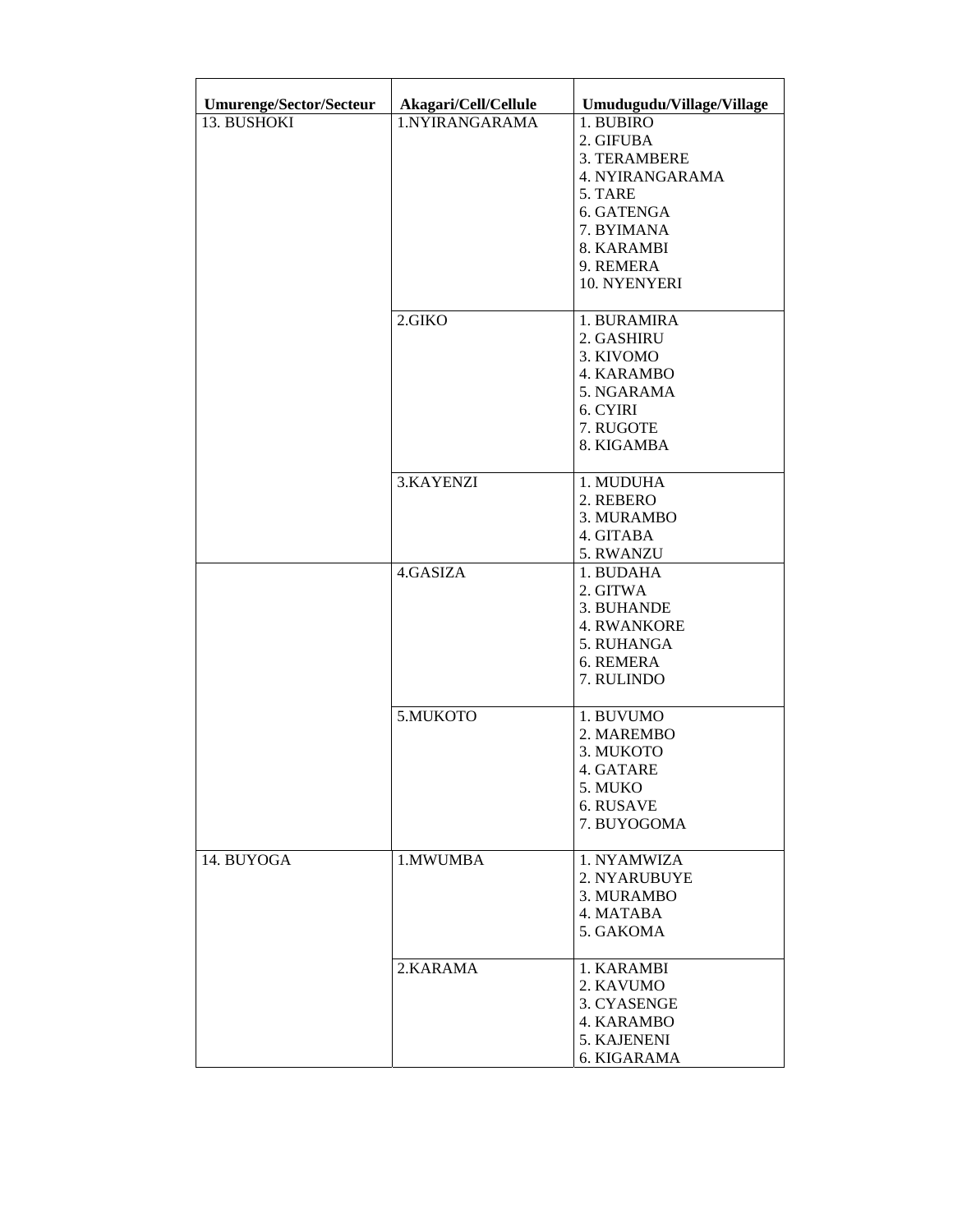| <b>Umurenge/Sector/Secteur</b> | Akagari/Cell/Cellule | Umudugudu/Village/Village                                                                |
|--------------------------------|----------------------|------------------------------------------------------------------------------------------|
|                                | 3. GITUMBA           | 1. MUNINI<br>2. REMERA<br>3. RUTABO<br><b>4. NYARUBUYE</b><br>5. GITABA                  |
|                                | 4. BUSORO            | 1. KIBANDA<br>2. KARAMBO<br>3. RUGARAMA<br>4. GATWA<br>5. GASHANA                        |
|                                | 5.GAHORORO           | 1. GITABURA<br>2. GIPFUNDO<br>3. GATARE<br>4. GATENDERI<br>5. SHAGASHA<br>6. BUNYANA     |
|                                | 6.BUTARE             | 1. GIKO<br>2. GASAVE<br>3. KANKANGA<br><b>4. RYANYIRAKAYOBE</b><br>5. KARAMBI            |
|                                | 7.NDARAGE            | 1. KARAMBI<br>2. GAHONDO<br>3. KIMAGALI<br>4. KAGOZI<br>5. GIKINGO                       |
| 15. RUSIGA                     | 1.TABA               | 1. BITARE<br>2. GAHONDO<br>3. KARENGE<br>4. KARAMBI<br>5. KINGAZI<br><b>6. NYAKARAMA</b> |
|                                | 2.GAKO               | 1. GIFUMBA<br>2. KABUNIGU<br>3. RWINTARE<br>4. KABUYE<br>5. NKANGA<br>6. NTAKARA         |
|                                | 3.KIRENGE            | 1. KININI YA RUSIGA<br>2. KIGARAMA<br>3. REBERO<br><b>4. NTARUKA</b>                     |
| 16. TUMBA                      | 1.BIRORI             | 1. GASEKE<br>2. GASHORO<br>3. KIGARAMA<br>4. KARAMBI<br>5. RUKORE                        |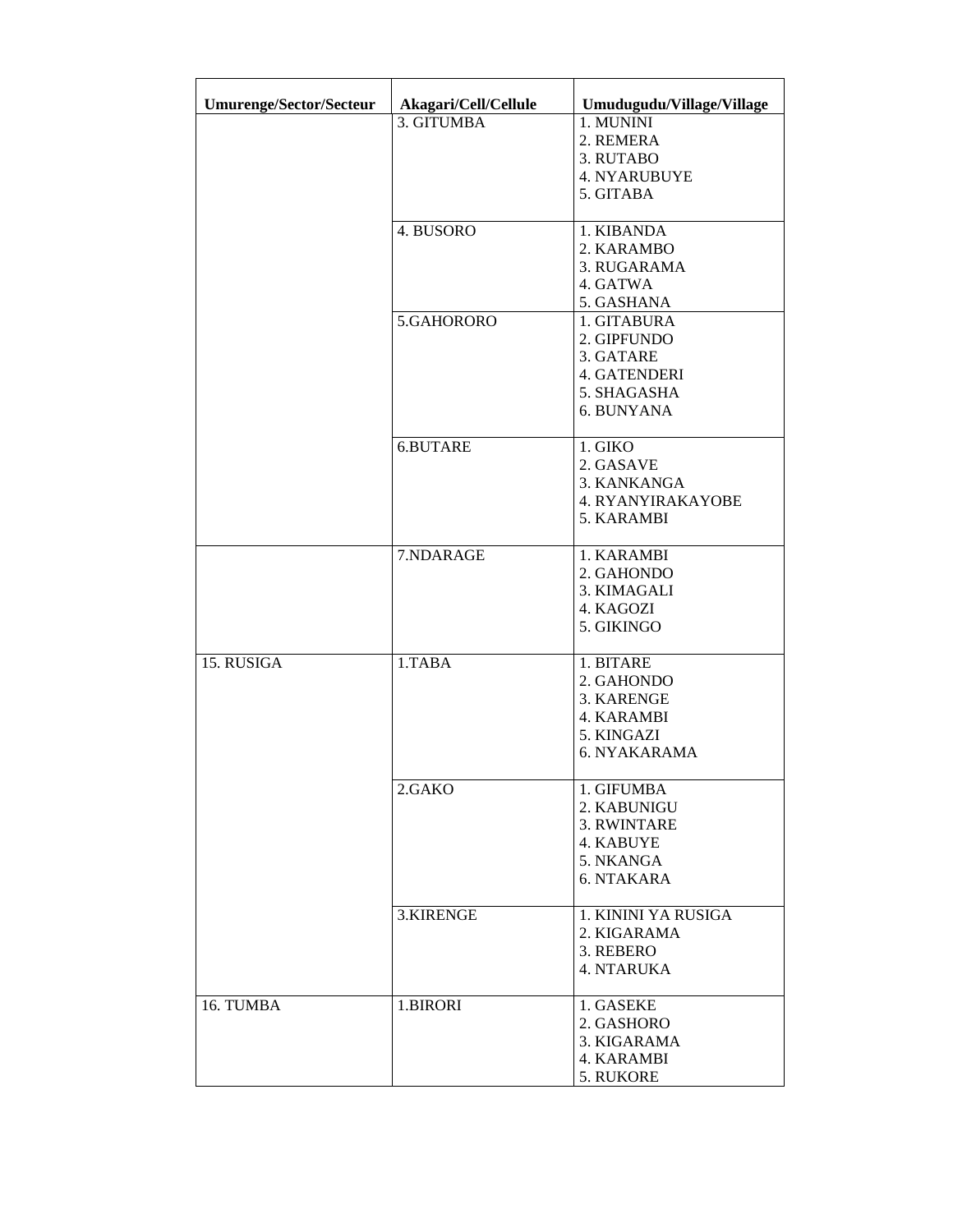| <b>Umurenge/Sector/Secteur</b> | Akagari/Cell/Cellule | Umudugudu/Village/Village |
|--------------------------------|----------------------|---------------------------|
|                                | 2.GAHABWA            | 1. KABUGA                 |
|                                |                      | 2. MUNYINYA               |
|                                |                      | 3. MAFENE                 |
|                                |                      | 4. KAGUSA                 |
|                                |                      | 5. RUSHAKI                |
|                                |                      |                           |
|                                | 3.MISEZERO           | 1. MISEZERO               |
|                                |                      | 2. MAREMBO                |
|                                |                      | 3. KAVUMU                 |
|                                |                      | <b>4. RURAMBO</b>         |
|                                |                      | 5. KANABA                 |
|                                |                      | 6. KARAMBI                |
|                                |                      | 7. TABA                   |
|                                | <b>4.NYIRABIRORI</b> | 1. BUKINGA I              |
|                                |                      | 2. BUKINGA II             |
|                                |                      | 3. MURAMBI I              |
|                                |                      | 4. MURAMBI II             |
|                                |                      | 5. RUSURA I               |
|                                |                      | 6. RUSURA II              |
|                                |                      | 7. RUGANDO                |
|                                |                      |                           |
|                                | 5.TABA               | 1. NYIRATABA              |
|                                |                      | 2. MWILI                  |
|                                |                      | 3. KAMURAGI               |
|                                |                      | <b>4. NYIRAMBUGA</b>      |
|                                |                      | 5. RUVUMBA                |
|                                |                      | 6. NKINDA                 |
| 17. KINIHIRA                   | 1.BUTUNZI            | 1. GISEKURU               |
|                                |                      | 2. RUBONA                 |
|                                |                      | 3. BUNAHI                 |
|                                |                      | 4. NDORANDI               |
|                                |                      | 5. RUGANDA                |
|                                |                      | 6. RUGENDABARI            |
|                                |                      |                           |
|                                | 2.KAREGAMAZI         | 1. NTUNGURU               |
|                                |                      | 2. BWISHYA                |
|                                |                      | 3. MAGEZI                 |
|                                |                      | 4. BUHITA                 |
|                                |                      | 5. GATTEMBE               |
|                                |                      | 6. MUTOYI                 |
|                                | 2.MAREMBO            | 1. BUHUNDE                |
|                                |                      | 2. GATARE                 |
|                                |                      | 3. KIGALI                 |
|                                |                      | 4. CYOGO                  |
|                                |                      | 5. KIYEBE<br>1. GAKO      |
|                                | 3.REBERO             | 2. KIRWA                  |
|                                |                      |                           |
|                                |                      | 3. TABA                   |
|                                |                      | 4. NDUSU                  |
|                                |                      | 5. KABUGA                 |
|                                |                      | 6. RUGUNDU                |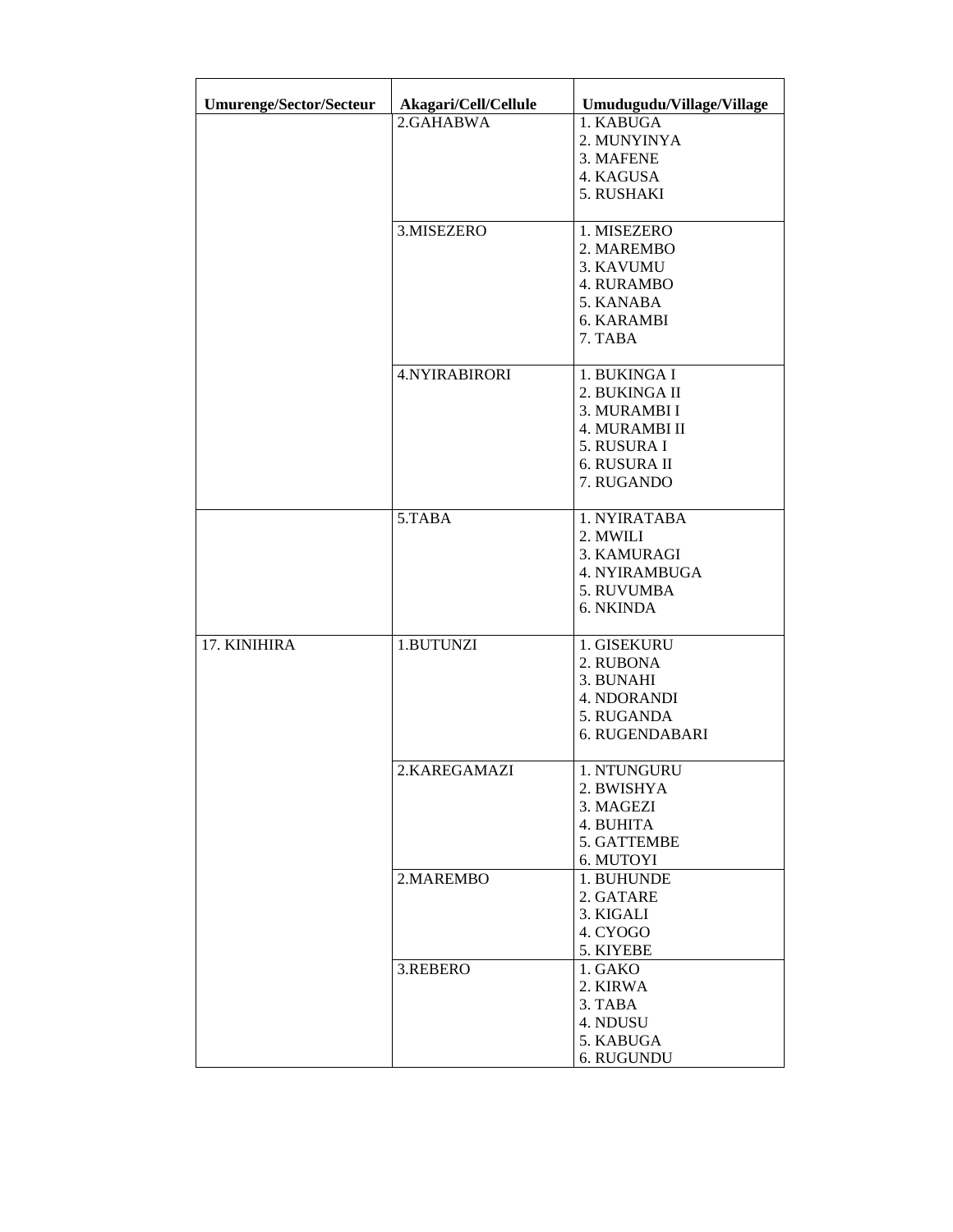# **6. INTARA Y'IBURASIRAZUBA/EASTERN PROVINCE/PROVINCE DE L'EST**

### **AKARERE KA KIREHE – KIREHE DISTRICT – DISTRICT DE KIREHE**

| Umurenge/Sector/Secteur | Akagari/Cell/Cellule | Umudugudu/Village/Village |
|-------------------------|----------------------|---------------------------|
| 1. KIGARAMA             | 1. NYAKERERA         | 1.KABUGA                  |
|                         |                      | 2.GATARI                  |
|                         |                      | 3.RYAMUKAZA               |
|                         |                      | 4.GASENYI                 |
|                         |                      | 5.MUBANDAGAZI             |
|                         |                      | 6.KIYOVU                  |
|                         |                      | 7.RUKIRI                  |
|                         |                      | 8.NYABUBARE               |
|                         |                      | 9.KABARE                  |
|                         | 2. KIGARAMA          | 1.KIGARAMA                |
|                         |                      | 2.NYAKAZINGA              |
|                         |                      | 3.SAMUKO                  |
|                         |                      | 4.HUMURE                  |
|                         |                      | 5.KIRAVUNGA               |
|                         |                      | 6.NYARUTOJO               |
|                         |                      | 7.GAHINDU                 |
|                         |                      | 8.NYAMIYAGA               |
|                         |                      | 9.MUGARI                  |
|                         |                      | 10.RURENGE                |
|                         | 3. CYANYA            | 1.GAKONI                  |
|                         |                      | 2. KABIMBA I              |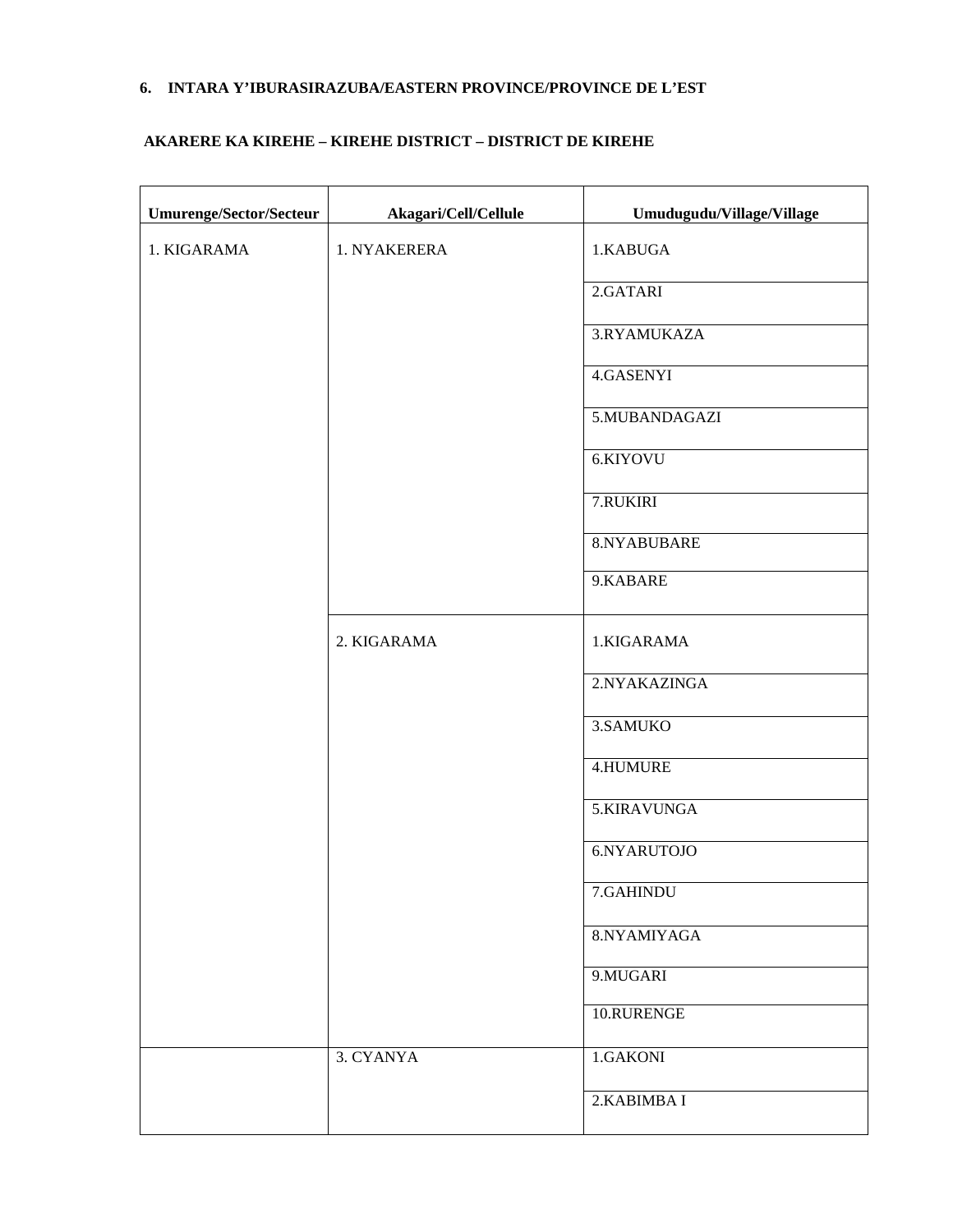| Umurenge/Sector/Secteur | Akagari/Cell/Cellule | Umudugudu/Village/Village |
|-------------------------|----------------------|---------------------------|
|                         |                      | 3. KABIMBA II             |
|                         |                      | 4.NYAMIRAMBO I            |
|                         |                      | 5. NYAMIRAMBOII           |
|                         |                      | 5.NYAKAYOGO               |
|                         |                      | 6.NYARUTOVU               |
|                         |                      | 7.RUBARE                  |
|                         |                      | 8.KIGENDE                 |
|                         |                      | 9.NYAMIKONI               |
|                         |                      | 10.CYANYA                 |
|                         | 4. KIREMERA          | 1.KIMESHO                 |
|                         |                      | 2.NYARYENGE               |
|                         |                      | 3.KAGOROGORO              |
|                         |                      | 4.IRAMA                   |
|                         |                      | 5.MWESINGE                |
|                         |                      | <b>6.KIRENGE I</b>        |
|                         |                      | 7.KIRENGE II              |
|                         |                      | 8.AKAGANE                 |
|                         |                      | 9.KAYIRARYE               |
|                         |                      | 10.KIREMERA               |
|                         |                      | 11.BWERANKA I             |
|                         |                      | 12.BWERANKA II            |
|                         |                      | 13.CYANIKA                |
|                         |                      | 14.KAGURIRO               |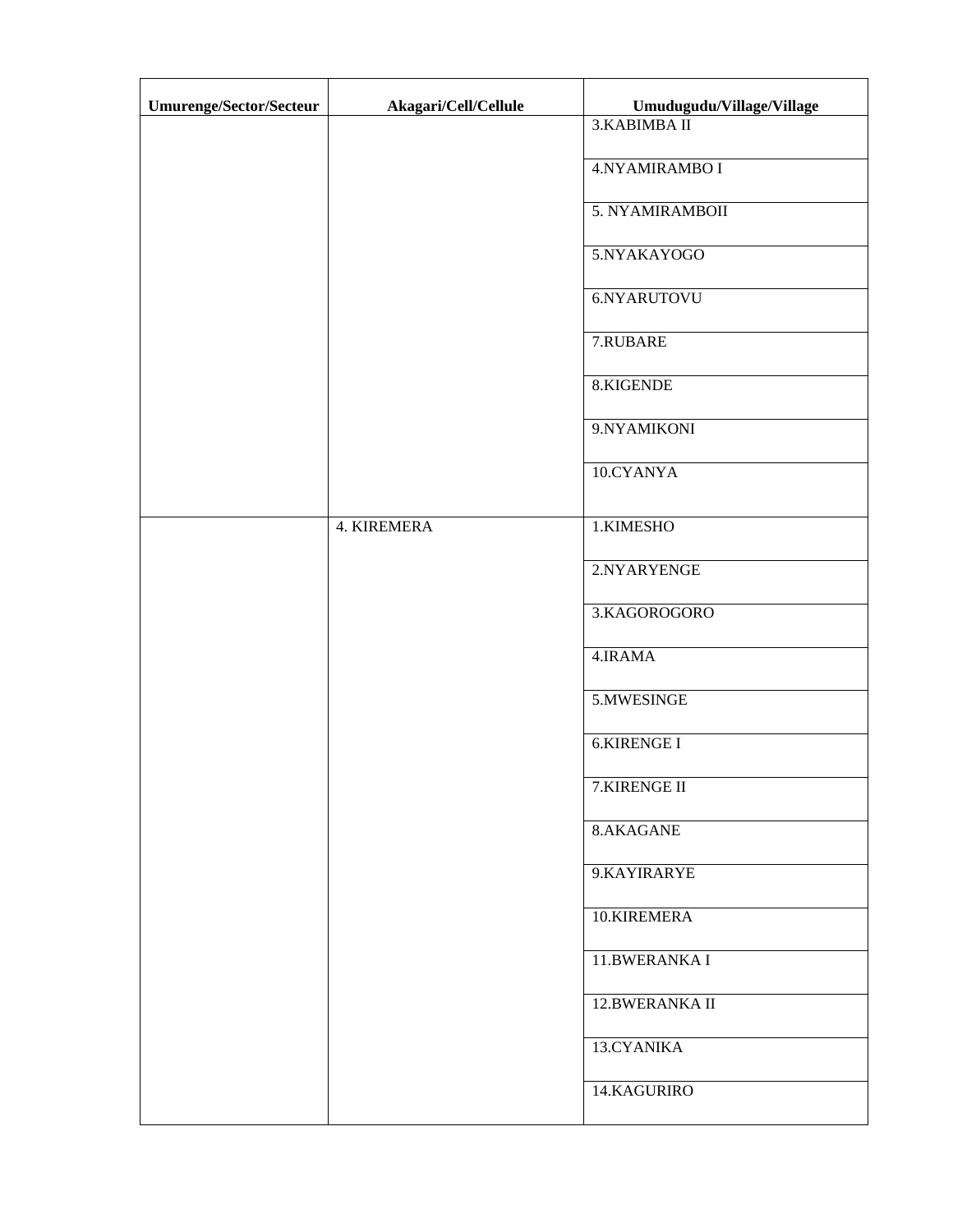| Umurenge/Sector/Secteur | Akagari/Cell/Cellule | Umudugudu/Village/Village |
|-------------------------|----------------------|---------------------------|
|                         |                      | 15.UMUNEZERO              |
|                         |                      |                           |
|                         | 5. NYANKURAZO        | 1.RUSUMO                  |
|                         |                      | 2.NYAKWISI                |
|                         |                      | 3.NSHUNGEREZI             |
|                         |                      | 4.NYAKABUNGO              |
|                         |                      | 5.RUHUHA                  |
|                         |                      | 6.NYAGAHANGA              |
|                         |                      | 7.KABEZA                  |
|                         |                      | 8.MAREMBO                 |
|                         |                      | 9.NYAKIGERA               |
|                         |                      | 10.KIVU                   |
|                         |                      | 11.RAMA                   |
| 2. KIGINA               | <b>6. RWANTERU</b>   | <b>1.RWANTERU I</b>       |
|                         |                      | 2.RWANTERU II             |
|                         |                      | 3. MUGISENYI I            |
|                         |                      | 4. MUGISENYI II           |
|                         |                      | 5.BUGARURA                |
|                         |                      | 6.GASARASI                |
|                         |                      | 7.NYAKAYAGA               |
|                         |                      | 8.RUSORORO                |
|                         | 7. GATARAMA          | 1.RUHAMA                  |
|                         |                      | 2.NYAKIZU                 |
|                         |                      | 3.KABIMBA                 |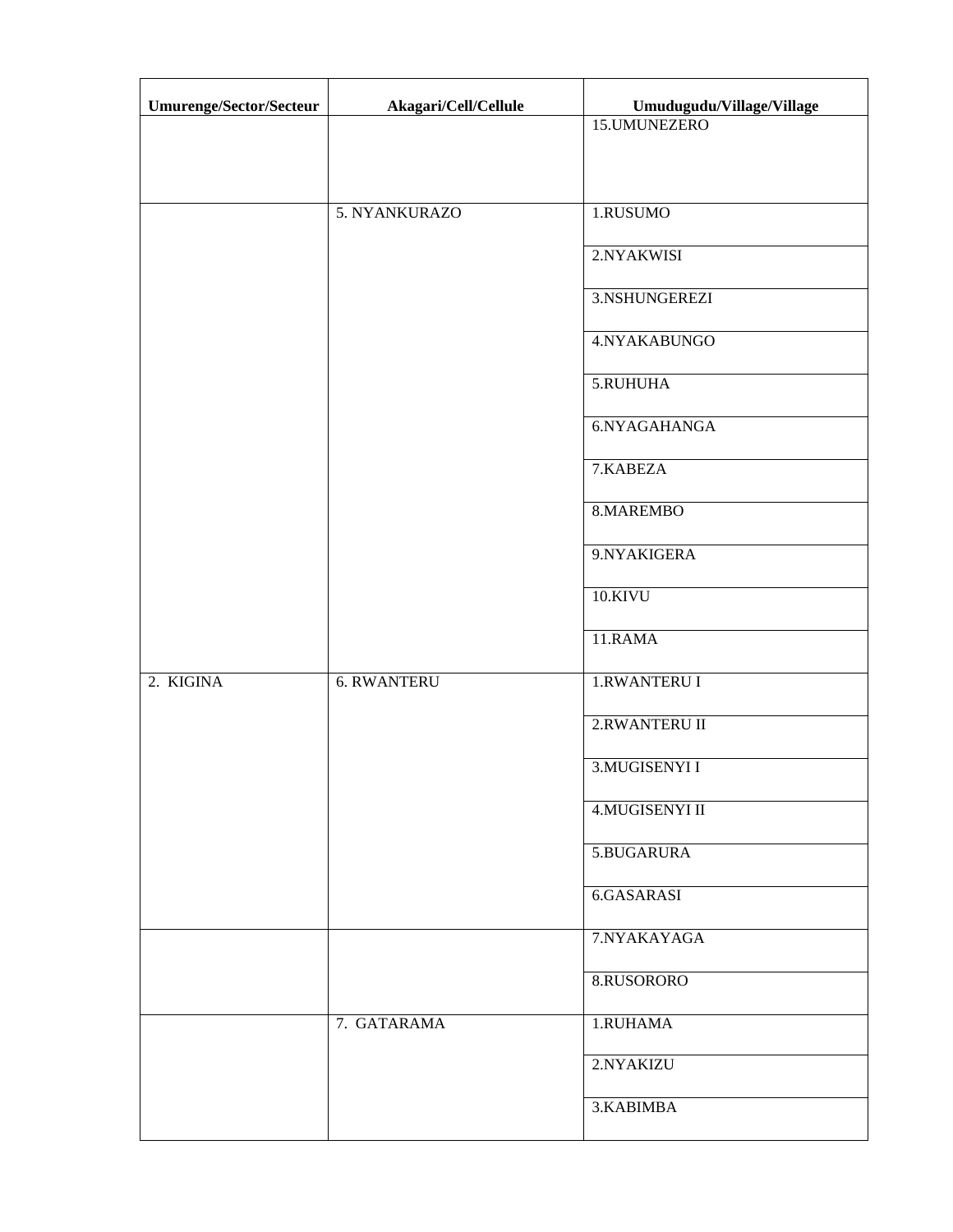| Umurenge/Sector/Secteur | Akagari/Cell/Cellule | Umudugudu/Village/Village |
|-------------------------|----------------------|---------------------------|
|                         |                      | 4.GITABA                  |
|                         |                      | 5.EFEMU                   |
|                         |                      | 6.KABUGWE                 |
|                         |                      | 7.KANYABIHARA             |
|                         |                      | 8.KAMOGO                  |
|                         | 8. RUHANGA           | 9.NYAKARAMBI I            |
|                         |                      | 10.NYAKARAMBI II          |
|                         |                      | 11.KUMURENGE              |
|                         |                      | 12.NYAKIBANDE             |
|                         |                      | 13.RWAMABARE              |
|                         |                      | 14.NYAGASOZI              |
|                         |                      | 15.BUHWAGA                |
|                         |                      | 16.RWAGASARE I            |
|                         |                      | 17.RWAGASARE II           |
|                         |                      | <b>RWAMAKARA</b>          |
|                         |                      | 18.RWANYAMUTANA           |
|                         |                      | 19.RWAKARINDA             |
|                         |                      | 20.RUBARE                 |
|                         |                      | 21.KAVUZO                 |
|                         |                      | 22.KWIREBEZO              |
|                         | 9. RUGARAMA          | 1.KABEZA                  |
|                         |                      | 2.KUBWINTEKO              |
|                         |                      | 3.KUNDENGO                |
|                         |                      | 4.RUGARAMA                |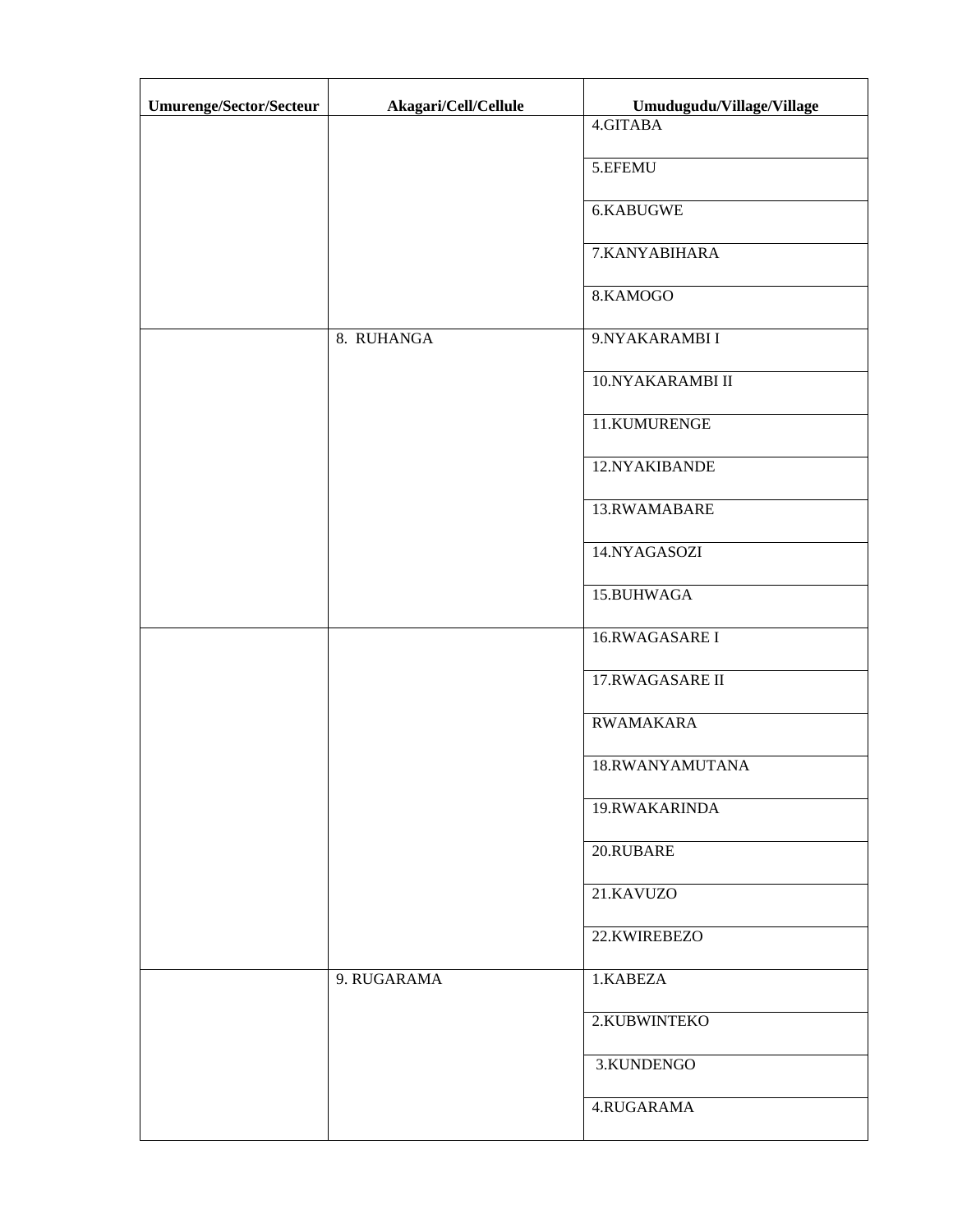| Umurenge/Sector/Secteur | Akagari/Cell/Cellule | Umudugudu/Village/Village |
|-------------------------|----------------------|---------------------------|
|                         |                      | 5.MWISANGANO              |
|                         |                      | 6.RUJAMBARA               |
|                         |                      | 7.NYAGISOZI               |
|                         |                      | 8.KAGEGA                  |
|                         |                      | 9.RWAKANYAMBO             |
|                         |                      | 10.KUKABUGA               |
|                         |                      | 11.KIMEYA                 |
|                         |                      | 12.MUGANZA                |
|                         |                      | 13.RUGANDO                |
|                         |                      | 14.MUBYIMANA              |
| 3. NASHO                | 10. RUGOMA           | 1.GASHIRU                 |
|                         |                      | 2.REBEZO                  |
|                         |                      | 3.GATARE                  |
|                         |                      | 4.RUGOMA                  |
|                         |                      | 5.KARAMA                  |
|                         |                      | 6.KABIGEMBE               |
|                         |                      | 7.GATARAMA                |
|                         |                      | 8.KARUBARE                |
|                         |                      | 9.KAGEYO                  |
|                         | 11. CYAMBWE          | 1.RUSHOKA                 |
|                         |                      | 2.RUKONO                  |
|                         |                      | 3.RUGWIRO                 |
|                         |                      | 4.KAGAMBA                 |
|                         |                      | 5.GICACA                  |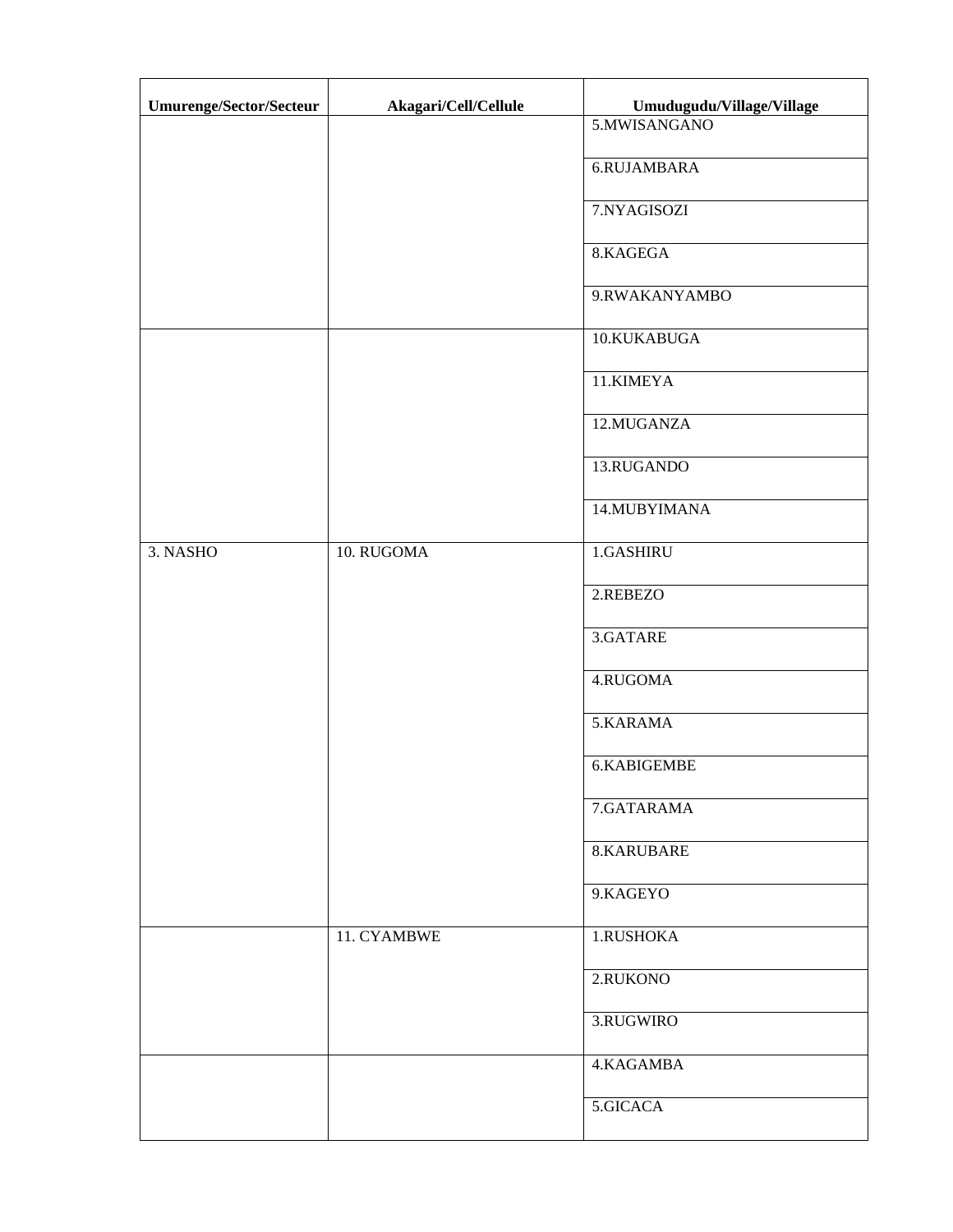| Umurenge/Sector/Secteur | Akagari/Cell/Cellule | Umudugudu/Village/Village |
|-------------------------|----------------------|---------------------------|
|                         |                      | <b>6.KAGESE I</b>         |
|                         |                      | 7.NYAKAZINGA              |
|                         |                      | 8.RWINYANGE               |
|                         | 12. KAGESE           | 1.NYABIMURI               |
|                         |                      | 2.MITSINDO                |
|                         |                      | 3.KANAMIRA                |
|                         |                      | <b>4.KAGESE II</b>        |
|                         |                      | 5.KIBIMBA                 |
|                         |                      | 6.GATUNGURU               |
|                         |                      | 7.MUREHE                  |
|                         | 13. NTARUKA          | 1.RUHEMA                  |
|                         |                      | 2.NYAGASOZI               |
|                         |                      | 3.NYAMURINDIRA            |
|                         |                      | 4.KABUSUNZU               |
|                         |                      | 5.GASHASHA                |
|                         |                      | 6.RUSEKE                  |
|                         |                      | 7.KARENGE II              |
|                         |                      | 8.NYABIHARA               |
|                         |                      | 9.RWAMUHIGI               |
|                         | 14. RUBIRIZI         | 1.MULINDI                 |
|                         |                      | 2.KARENGE I               |
|                         |                      | 3.KADAMU                  |
|                         |                      | 4.MASIZI                  |
|                         |                      | 5.KABIGENDEI              |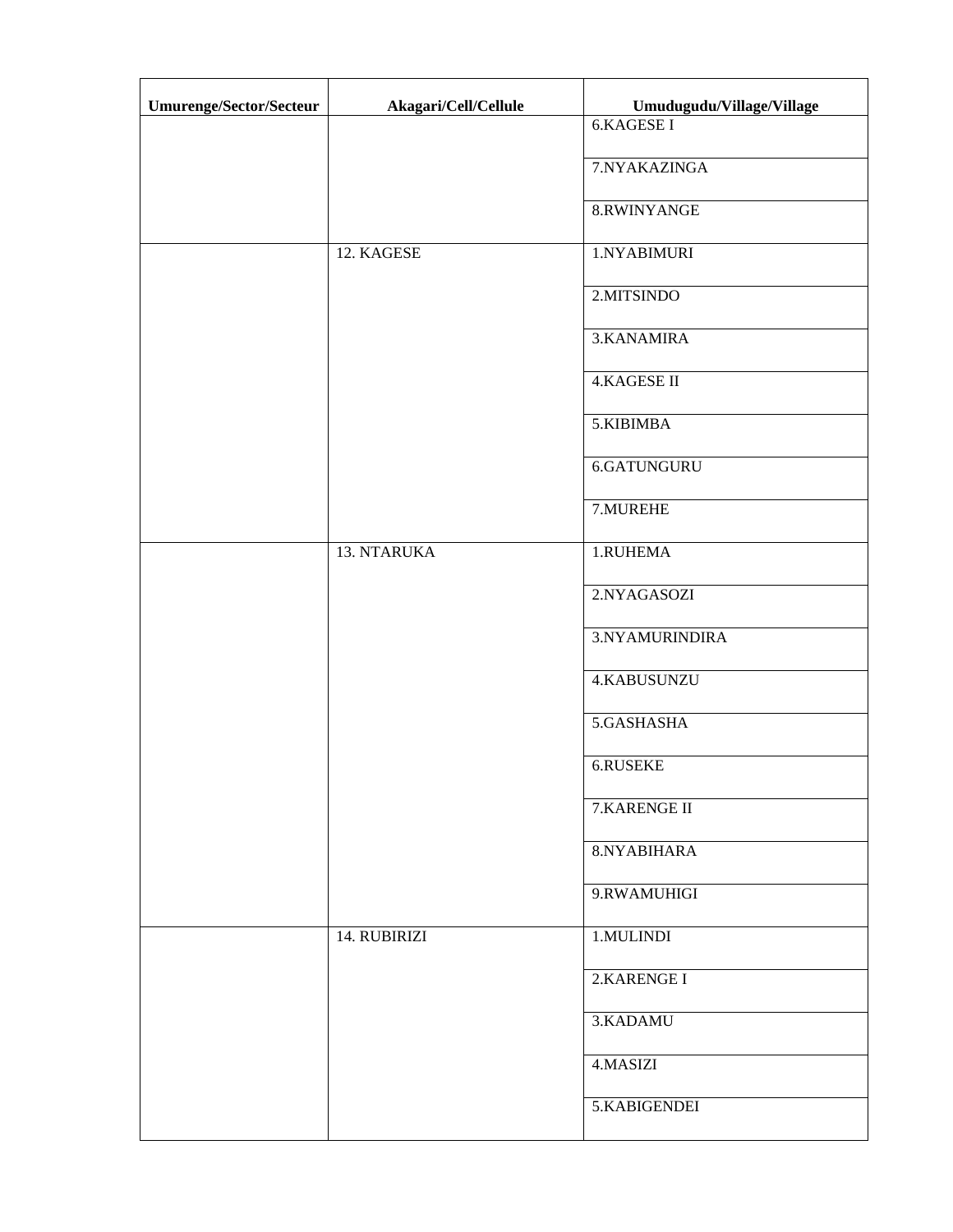| Umurenge/Sector/Secteur | Akagari/Cell/Cellule | Umudugudu/Village/Village |
|-------------------------|----------------------|---------------------------|
|                         |                      | 6.KABIGENDEII             |
|                         |                      | 7.NYABIYENZI              |
|                         |                      | 8.RWANDARUSHYAI           |
|                         |                      | 9.RWANDARUSHYAII          |
| 4. GATORE               | 15. NYAMIYANGO       | 1.KARAMBI                 |
|                         |                      | 2.BWIZA                   |
|                         |                      | 3.GASHANGA                |
|                         |                      | 4.RUBUYE                  |
|                         |                      | 5.RWANYABIGABA            |
|                         |                      | 6.GASHARU                 |
|                         |                      | 7.NYAGITONGO              |
|                         | 16. MUGANZA          | 1.NYARUSANGE              |
|                         |                      | 2.CUMI N'ICYENDA          |
|                         |                      | 3. KAMOMO Y'EPFO          |
|                         |                      | <b>4.KAMOMO YA RUGURU</b> |
|                         |                      | 5.KARENGE                 |
|                         |                      | 6.MUGANZA                 |
|                         | 17. CYUNUZI          | 1.KABEZA                  |
|                         |                      | 2.RURENGE                 |
|                         |                      | 3.CYUNUZI I               |
|                         |                      | <b>4.CYUNUZI II</b>       |
|                         |                      | 5.NYAGASHANGA             |
|                         |                      | 6.KABUNGO                 |
|                         |                      | 7.GAKUYO                  |
|                         | 18. RWABUTAZI        | 1.URUREMBOI               |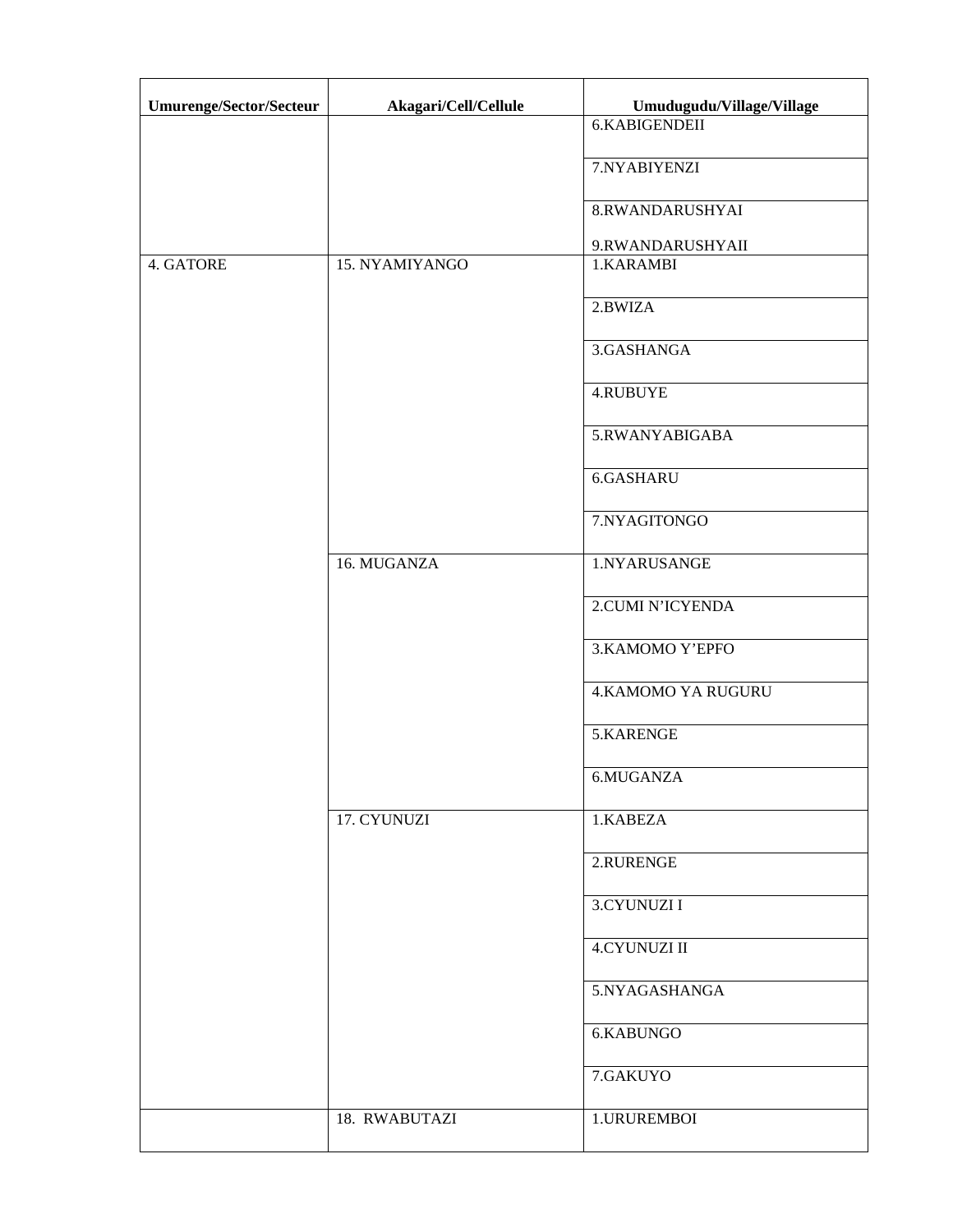| Umurenge/Sector/Secteur | Akagari/Cell/Cellule | Umudugudu/Village/Village |
|-------------------------|----------------------|---------------------------|
|                         |                      | 2.URUREMBOII              |
|                         |                      | 3.MUYANGE                 |
|                         |                      | 4.RUGINA                  |
|                         |                      | 5.BITOMAI                 |
|                         |                      | 6.BITOMAII                |
|                         |                      | 7.SAMUKO                  |
|                         | 19. CURAZO           | 1.NYARWOGO                |
|                         |                      | 2.MUGERUKO                |
|                         |                      | 3.RUNYINYA                |
|                         |                      | 4.RUTOMA                  |
|                         |                      | 5.KIGARAMA                |
|                         |                      | 6.RUGARI                  |
|                         |                      | 7.MUGATEGA                |
|                         | 20. RWANTONDE        | 1.RUBONA                  |
|                         |                      | 2. MUKIGARAMA             |
|                         |                      | 3.KURUTARE                |
|                         |                      | 4.KAREMBO                 |
|                         |                      | 5.MUMEYA                  |
|                         |                      | 6.MITOYI                  |
|                         |                      | 7.RUSENYI                 |
|                         |                      | 8.CYIHA                   |
|                         |                      | 9.KAREHERO                |
|                         |                      | 10KAVOMO                  |
| 5. NYAMUGARI            | 21. NYAMUGARI        | <b>NYAGAHAMA</b>          |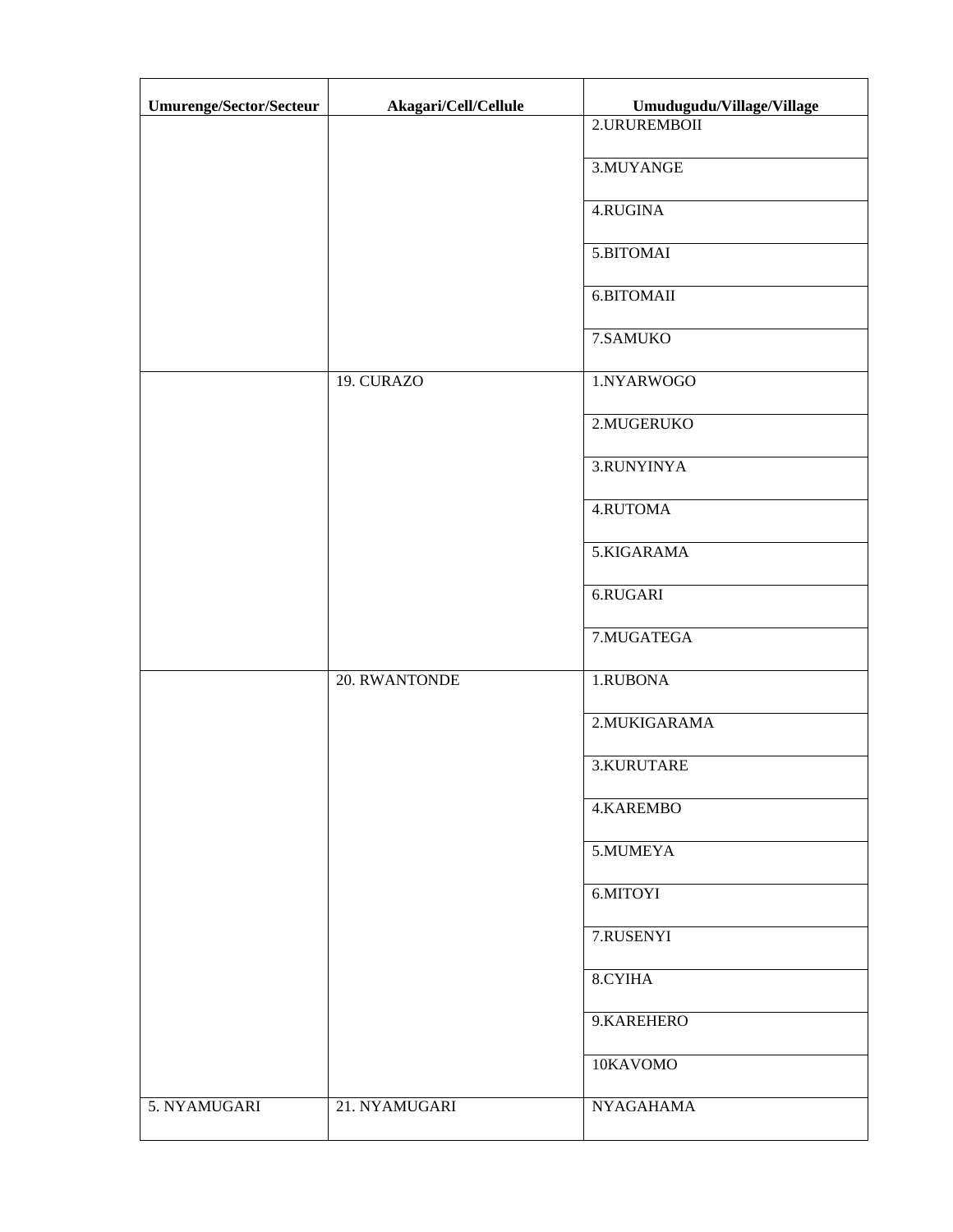| Umurenge/Sector/Secteur | Akagari/Cell/Cellule | Umudugudu/Village/Village |
|-------------------------|----------------------|---------------------------|
|                         |                      | <b>GASENYI</b>            |
|                         |                      | <b>RAMA</b>               |
|                         |                      | <b>REBERO</b>             |
|                         |                      | <b>MUNINI</b>             |
|                         |                      | <b>RUSOZI</b>             |
|                         |                      | <b>UMUBANO</b>            |
|                         |                      | <b>UBUMWE</b>             |
|                         |                      | <b>AMAHORO</b>            |
|                         |                      | NYAMUGARI-CENTRE          |
|                         |                      | <b>UMUNEZERO</b>          |
|                         |                      | <b>KABEZA</b>             |
|                         |                      | <b>CYARABU</b>            |
|                         |                      | <b>KAMUGARURA</b>         |
|                         |                      | <b>MURAMBA</b>            |
|                         |                      | <b>RUREMBO</b>            |
|                         |                      | <b>KIMIGISHA</b>          |
|                         |                      | <b>ISANGANO</b>           |
|                         | 22. BUKORA           | <b>KABEZA</b>             |
|                         |                      | MARANYUNDO                |
|                         |                      | <b>BUKIRANYANA</b>        |
|                         |                      | MUSHIRARUNGU              |
|                         |                      | <b>KABUGA</b>             |
|                         |                      | <b>REMANYUNDO</b>         |
|                         |                      | <b>MWIMA</b>              |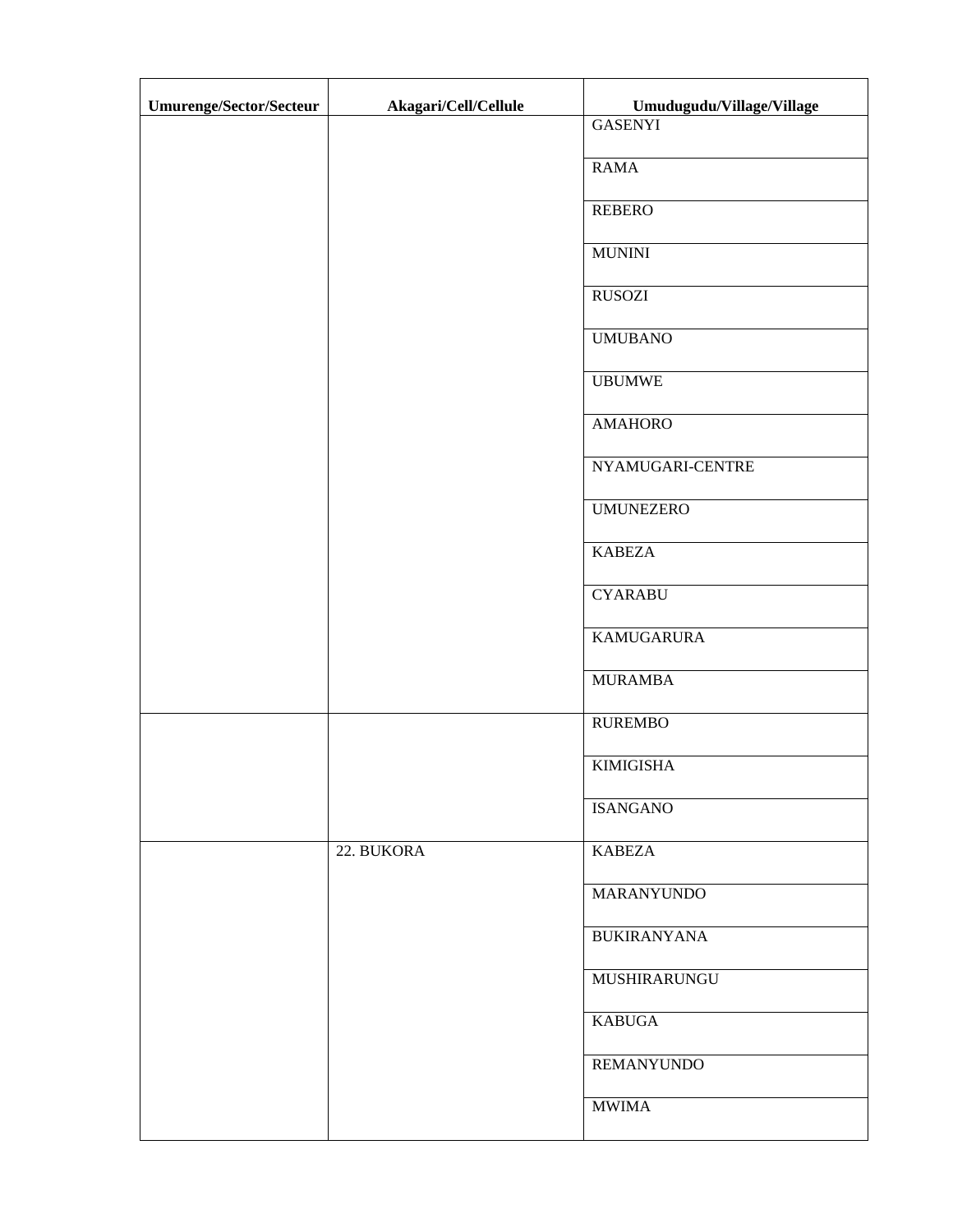| Umurenge/Sector/Secteur | Akagari/Cell/Cellule | Umudugudu/Village/Village |
|-------------------------|----------------------|---------------------------|
|                         |                      | <b>MUDAHUNGA</b>          |
|                         |                      | <b>BUSASAMANA</b>         |
|                         |                      | <b>NYABIYENZI</b>         |
|                         |                      | <b>BWERAMANA</b>          |
|                         |                      | MUMARARUNGU               |
|                         |                      |                           |
|                         | 23. KAGASA           | <b>NYAKARIBA</b>          |
|                         |                      | <b>KAGASA</b>             |
|                         |                      | <b>URUGWIRO</b>           |
|                         |                      | <b>IREBERO</b>            |
|                         |                      | <b>NYABAYAMA</b>          |
|                         |                      | <b>KAMEYA</b>             |
|                         |                      | <b>MATABA</b>             |
|                         |                      | <b>NYARUREMBO</b>         |
|                         |                      | <b>ITUZE</b>              |
|                         |                      | <b>BWIZA</b>              |
|                         |                      | <b>NYAMIRAMA</b>          |
|                         |                      | <b>KAMABUYE</b>           |
|                         | 24. KIYANZI          | <b>RUSUMO</b>             |
|                         |                      | <b>KACYIRU</b>            |
|                         |                      | <b>KABUYE</b>             |
|                         |                      | <b>JUWAKARI</b>           |
|                         |                      | <b>RAMA</b>               |
|                         |                      | <b>MUYINZA</b>            |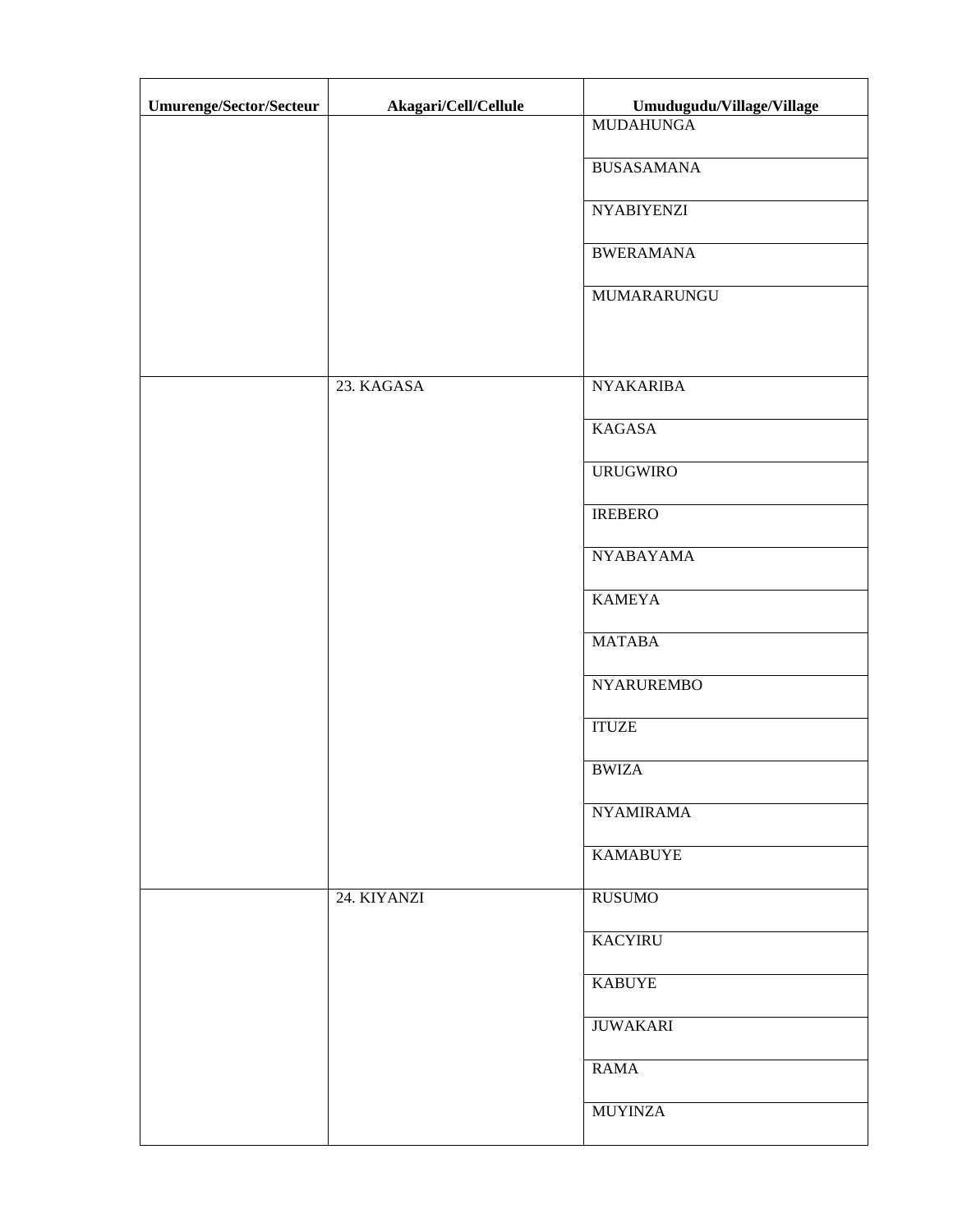| Umurenge/Sector/Secteur | Akagari/Cell/Cellule | Umudugudu/Village/Village |
|-------------------------|----------------------|---------------------------|
|                         |                      | <b>KINAMBA</b>            |
|                         |                      | <b>MITAKO</b>             |
|                         |                      | <b>MATARE</b>             |
|                         |                      | <b>KABUNGERI</b>          |
|                         |                      | <b>GISHAMBAGIRO</b>       |
|                         |                      | <b>KABUGA</b>             |
|                         |                      | <b>KAGERA</b>             |
|                         |                      | <b>NYARWAMURA</b>         |
|                         |                      | <b>KABEZA</b>             |
|                         |                      | <b>MURAMBI</b>            |
|                         | 25. KAZIZI           | <b>MUTUZO</b>             |
|                         |                      | <b>KABWAYI</b>            |
|                         |                      | <b>RWAZA</b>              |
|                         |                      | <b>NYENYERI</b>           |
|                         |                      | <b>GAHOMVU</b>            |
|                         |                      | <b>ISANGANO</b>           |
|                         |                      | <b>KABEZA</b>             |
|                         |                      | <b>UMUBANO</b>            |
|                         |                      | <b>GASABO</b>             |
|                         |                      | <b>KABUYE</b>             |
|                         |                      | <b>GASHANGA</b>           |
|                         |                      | <b>BYIMANA</b>            |
| 6. MUSHIKIRI            | 26. RUGARAMA         | <b>KAMUNYANA</b>          |
|                         |                      | <b>KAMARASHAVU</b>        |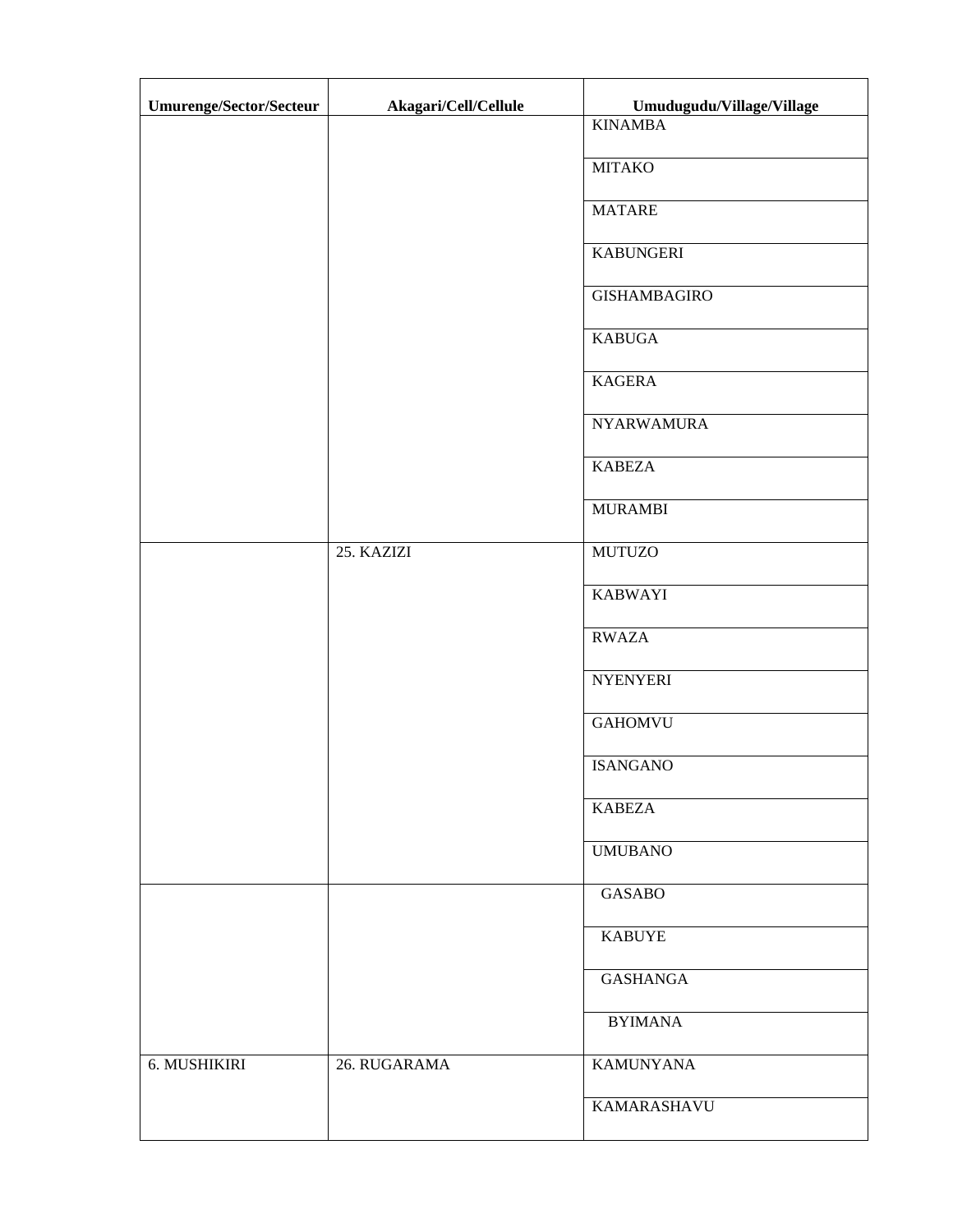| Umurenge/Sector/Secteur | Akagari/Cell/Cellule | Umudugudu/Village/Village |
|-------------------------|----------------------|---------------------------|
|                         |                      | <b>KARAMBI</b>            |
|                         |                      | <b>GAHUSHYI</b>           |
|                         |                      | <b>RUTARE</b>             |
|                         |                      | <b>BUGARURA</b>           |
|                         |                      | <b>TOMI</b>               |
|                         |                      | <b>KACYIRU</b>            |
|                         |                      | <b>CYANJUNA</b>           |
|                         |                      | <b>NYAGATUGUNDA</b>       |
|                         |                      | <b>RWAMUNANA</b>          |
|                         |                      | <b>BIRENGERO</b>          |
|                         |                      | <b>CYANYAMISA</b>         |
|                         |                      | <b>NYAGITONGO</b>         |
|                         |                      | <b>NJYEGIRE</b>           |
|                         | 27. RWAYIKONA        | <b>RUKIRA</b>             |
|                         |                      | <b>RUSUMO</b>             |
|                         |                      | <b>NYUNGWE</b>            |
|                         |                      | <b>TONERO</b>             |
|                         |                      | <b>RWAGIKONA</b>          |
|                         |                      | <b>ISANGANO</b>           |
|                         |                      | <b>RWAKABANDAMA</b>       |
|                         |                      | <b>BARISUKA</b>           |
|                         |                      | <b>KABEZA</b>             |
|                         |                      | <b>RWAHENGE</b>           |
|                         |                      | <b>KABUGA</b>             |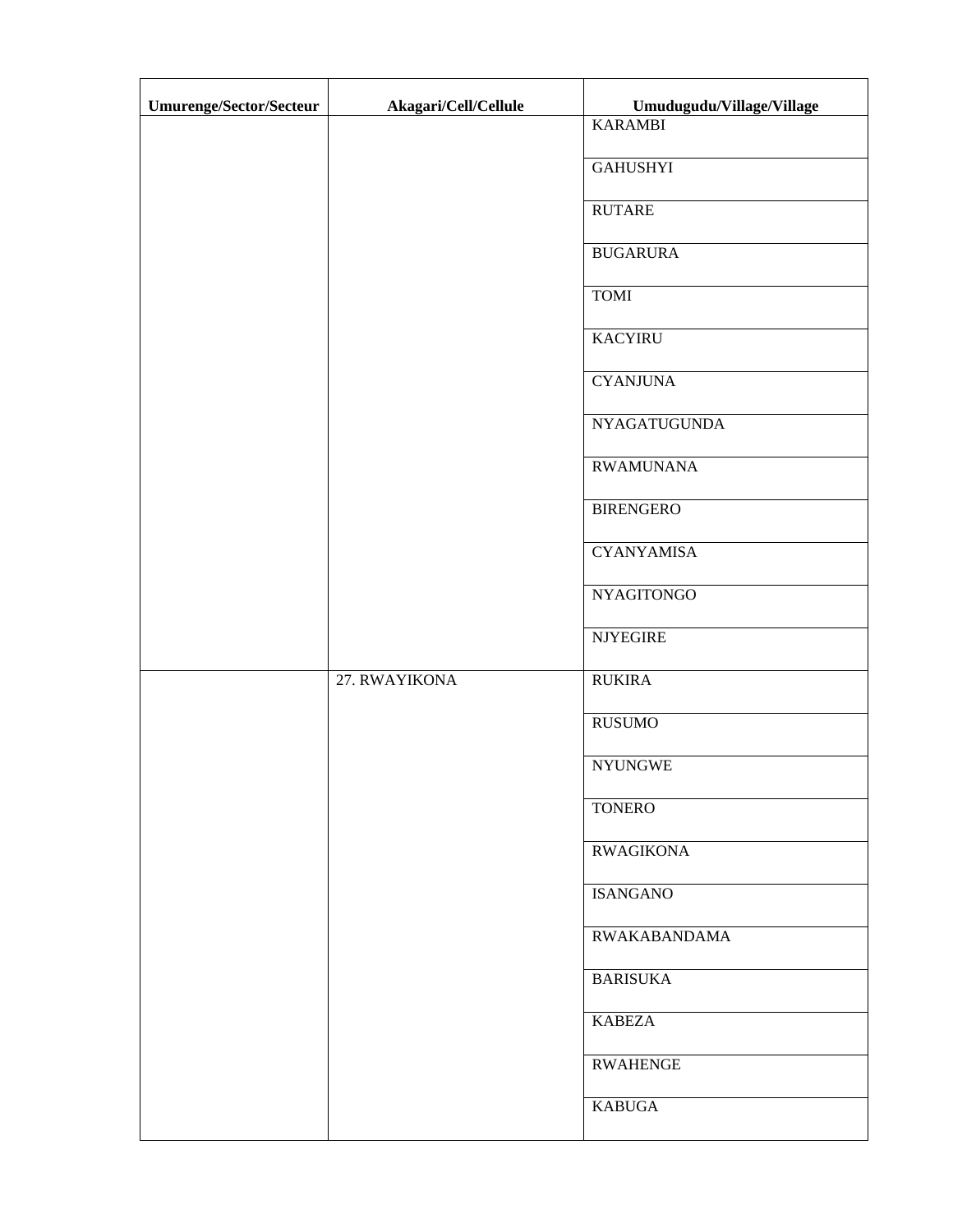| Umurenge/Sector/Secteur | Akagari/Cell/Cellule | Umudugudu/Village/Village |
|-------------------------|----------------------|---------------------------|
|                         |                      | <b>BIREMBO</b>            |
|                         |                      | <b>NYAKABANE</b>          |
|                         | 28.RWANYAMUHANGA     | <b>HUMURE</b>             |
|                         |                      | <b>NYARUHANGA</b>         |
|                         |                      | <b>MUNINI</b>             |
|                         |                      | <b>SAKE</b>               |
|                         |                      | <b>MUGINA</b>             |
|                         |                      | <b>CYAKA</b>              |
|                         |                      | <b>BWERAMANA</b>          |
|                         |                      | <b>RUTOMA</b>             |
|                         |                      | <b>NYAGATEME</b>          |
|                         |                      | <b>RUTARE</b>             |
|                         |                      | <b>CYERU</b>              |
|                         |                      | <b>NTERERE</b>            |
|                         |                      | <b>RUBIMBA</b>            |
|                         | 29. BISAGARA         | <b>BISAGARAI</b>          |
|                         |                      | <b>UMUTUZO</b>            |
|                         |                      | NKOYOYO                   |
|                         |                      | <b>BISAGARAII</b>         |
|                         |                      | <b>KAMPARA</b>            |
|                         |                      | <b>NYABUBARE</b>          |
|                         |                      | <b>UMUNINI</b>            |
|                         |                      | <b>RUTURAMIGINA</b>       |
|                         |                      | <b>ISANGANO</b>           |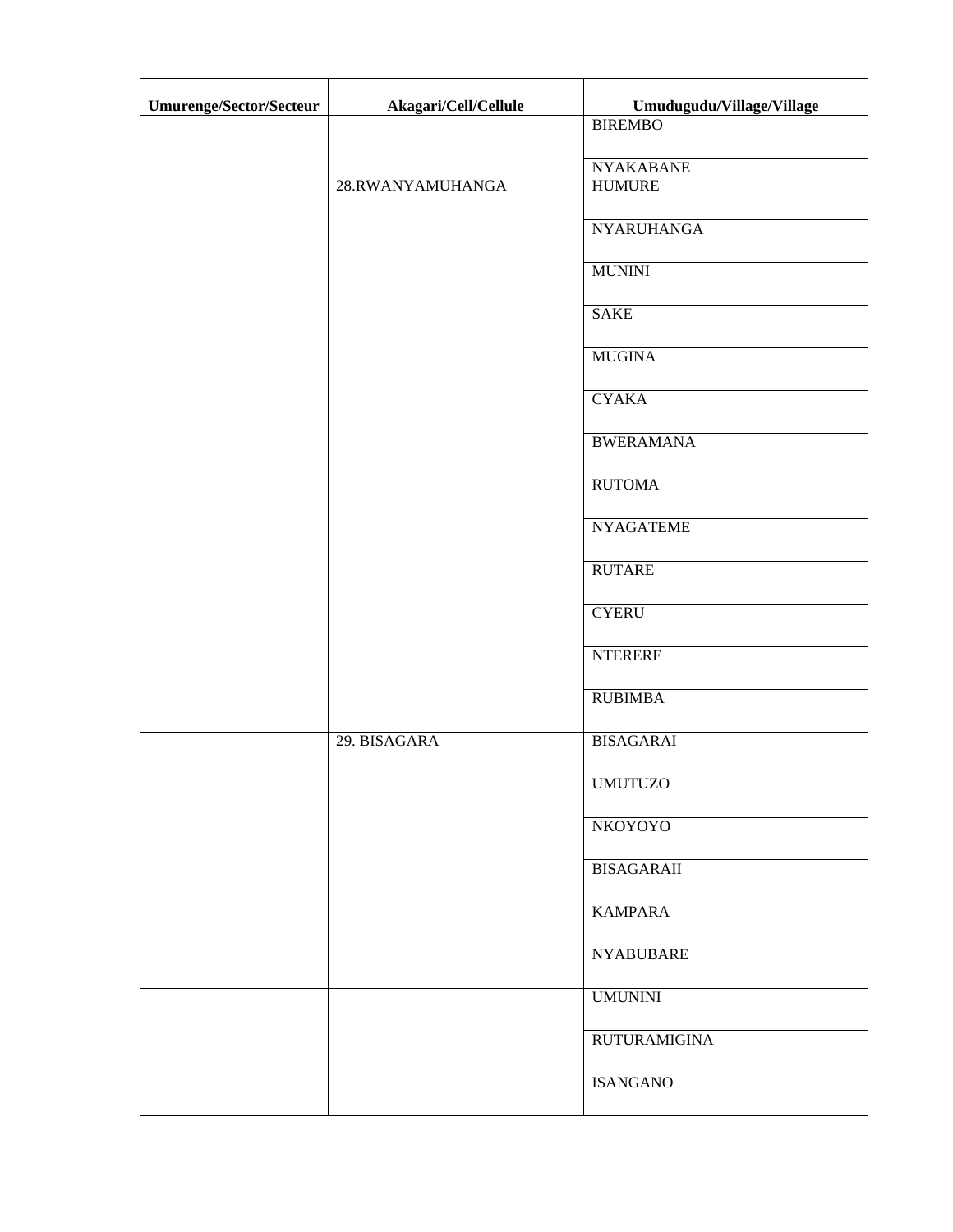| Umurenge/Sector/Secteur | Akagari/Cell/Cellule | Umudugudu/Village/Village |
|-------------------------|----------------------|---------------------------|
|                         |                      | <b>UMUYANGE</b>           |
|                         |                      | <b>NYAKABANDE</b>         |
|                         | 30. CYAMIGURWA       | <b>IMPARA</b>             |
|                         |                      | <b>RUSENYI</b>            |
|                         |                      | <b>BWIZA</b>              |
|                         |                      | <b>KIGARAMA</b>           |
|                         |                      | <b>KARENGE</b>            |
|                         |                      | <b>ISANGANO</b>           |
|                         |                      | <b>KAMASARE</b>           |
|                         |                      | <b>NYAMABUYE</b>          |
|                         |                      |                           |
| 7. GAHARA               | 31. MUREHE           | <b>NYAKARAMBI</b>         |
|                         |                      | <b>NYOMBE</b>             |
|                         |                      | <b>MURAMAI</b>            |
|                         |                      | <b>MURAMA II</b>          |
|                         |                      | <b>ISANGANO</b>           |
|                         |                      | <b>VILLAGE</b>            |
|                         |                      | <b>CYASEMAKAMBA</b>       |
|                         |                      | <b>ICYUMBATI</b>          |
|                         |                      | <b>NYANKURAZA</b>         |
|                         |                      | <b>NYAMUGARI</b>          |
|                         |                      | NYAMIRONDOGORO            |
|                         |                      | <b>NYAMAHUMA</b>          |
|                         |                      | <b>MUGOGO</b>             |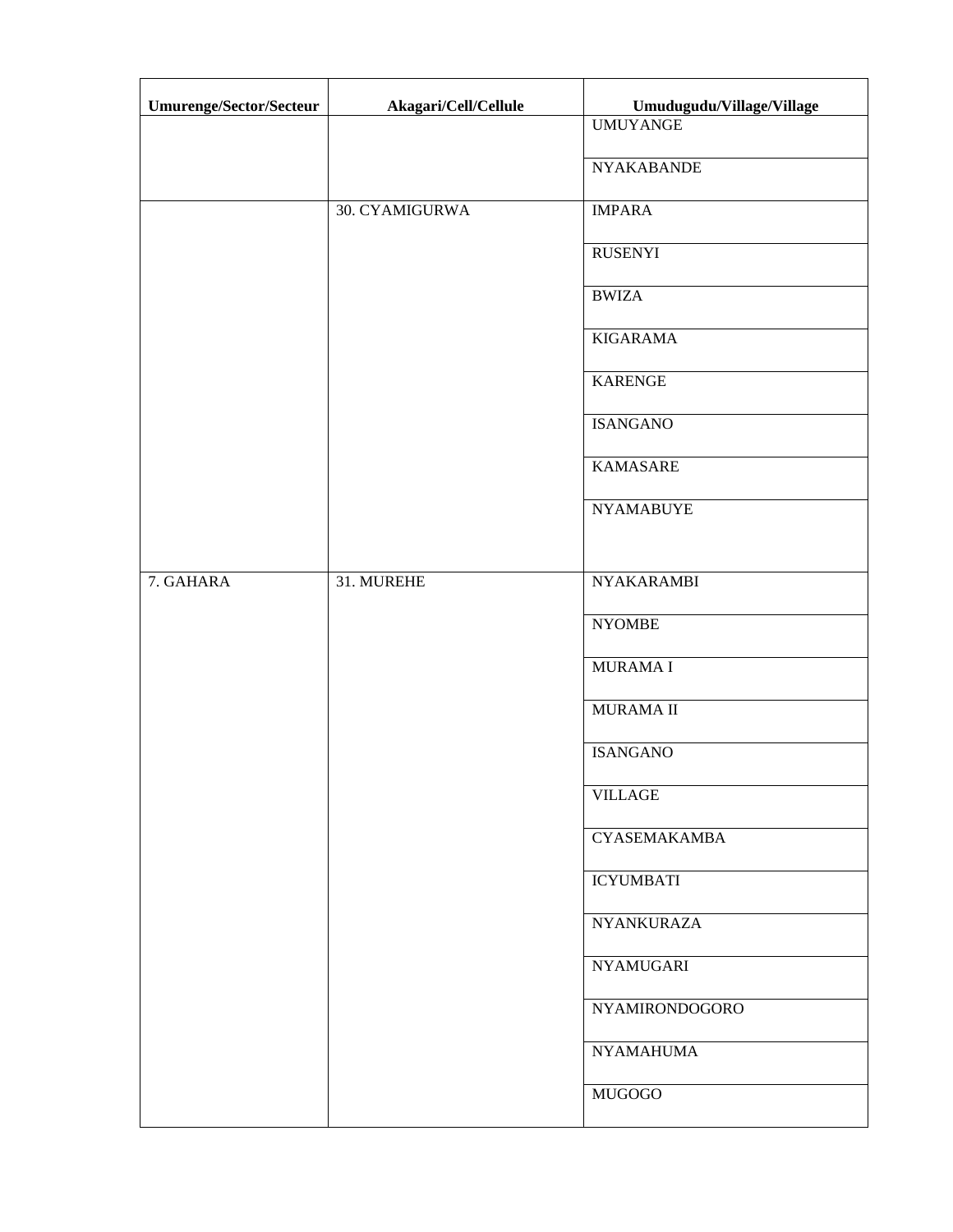| Umurenge/Sector/Secteur | Akagari/Cell/Cellule | Umudugudu/Village/Village |
|-------------------------|----------------------|---------------------------|
|                         | 32. NYAKAGEZI        | <b>RURAMA</b>             |
|                         |                      | <b>KIVOGO</b>             |
|                         |                      | <b>RUBIRA</b>             |
|                         |                      | <b>MUGURUKA I</b>         |
|                         |                      | MUGURUKA II               |
|                         |                      | <b>NYAGASOZI</b>          |
|                         |                      | <b>MUKUNDANYI</b>         |
|                         |                      | <b>SUSURUKA</b>           |
|                         |                      | <b>RUBUMBA</b>            |
|                         | 33. NYAGASENYI       | <b>NYAMISAGARA</b>        |
|                         |                      | <b>MUGATARE</b>           |
|                         |                      | <b>KAGARAMA</b>           |
|                         |                      | <b>NYAKABIMBA</b>         |
|                         |                      | <b>GATAMAYI</b>           |
|                         |                      | <b>RUGWA</b>              |
|                         |                      | <b>RUSAVE</b>             |
|                         |                      | <b>IRIBAGIZA</b>          |
|                         |                      | <b>KABAGERA</b>           |
|                         |                      | <b>RWABASEKA</b>          |
|                         |                      | <b>RWAMBANDA</b>          |
|                         |                      | <b>GASHONGORA</b>         |
|                         |                      | <b>RUGANDO</b>            |
|                         |                      | <b>GAKURUNGO</b>          |
|                         |                      | <b>CYABIHAMA I</b>        |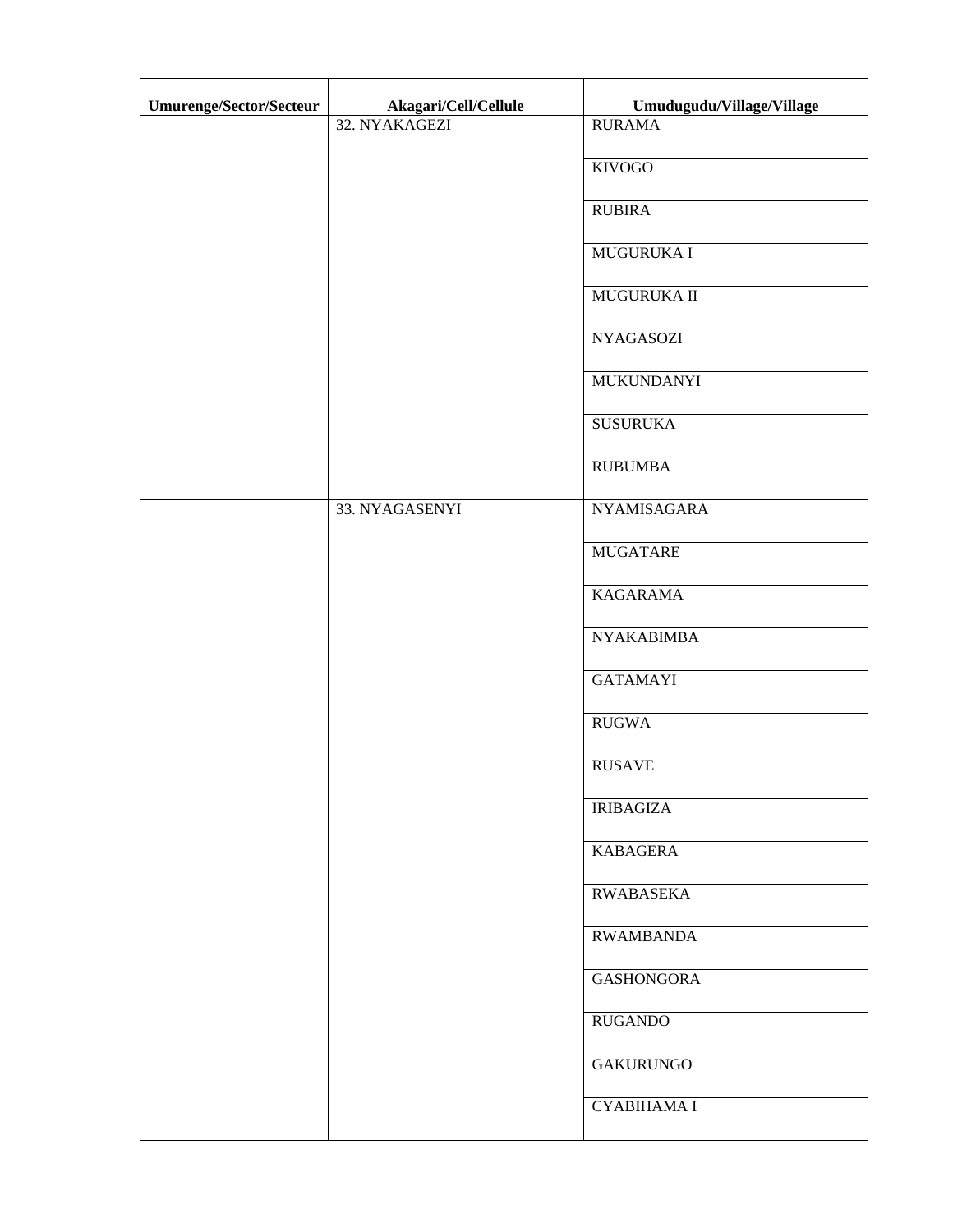| Umurenge/Sector/Secteur | Akagari/Cell/Cellule | Umudugudu/Village/Village |
|-------------------------|----------------------|---------------------------|
|                         |                      | <b>СҮАВІНАМА II</b>       |
|                         | 34. MUHAMBA          | <b>BUKARASI</b>           |
|                         |                      | GASASA                    |
|                         |                      | <b>CYOBAHARAYE</b>        |
|                         |                      | <b>KIMURAMA</b>           |
|                         |                      | <b>NYAGASOZI</b>          |
|                         |                      | <b>GASAKA</b>             |
|                         |                      | <b>NYAKIRI</b>            |
|                         |                      | <b>RUSISIRO</b>           |
|                         |                      | <b>GACACA</b>             |
|                         |                      | <b>KARUSEGA</b>           |
|                         |                      | <b>RWINYANGE</b>          |
|                         |                      | <b>NTARUKA</b>            |
|                         | 35. BUTEZI           | <b>KIVOGERA</b>           |
|                         |                      | <b>CYASUSA</b>            |
|                         |                      | <b>SAMUKO</b>             |
|                         |                      | <b>IRAMAI</b>             |
|                         |                      | <b>IRAMA II</b>           |
|                         |                      | <b>IRAMA CENTRE</b>       |
|                         |                      | <b>RWABIYOMBE</b>         |
|                         |                      | <b>KIJUMBURA I</b>        |
|                         |                      | KIJUMBURA II              |
|                         |                      | <b>UMUBANO I</b>          |
|                         |                      | <b>KABEZA</b>             |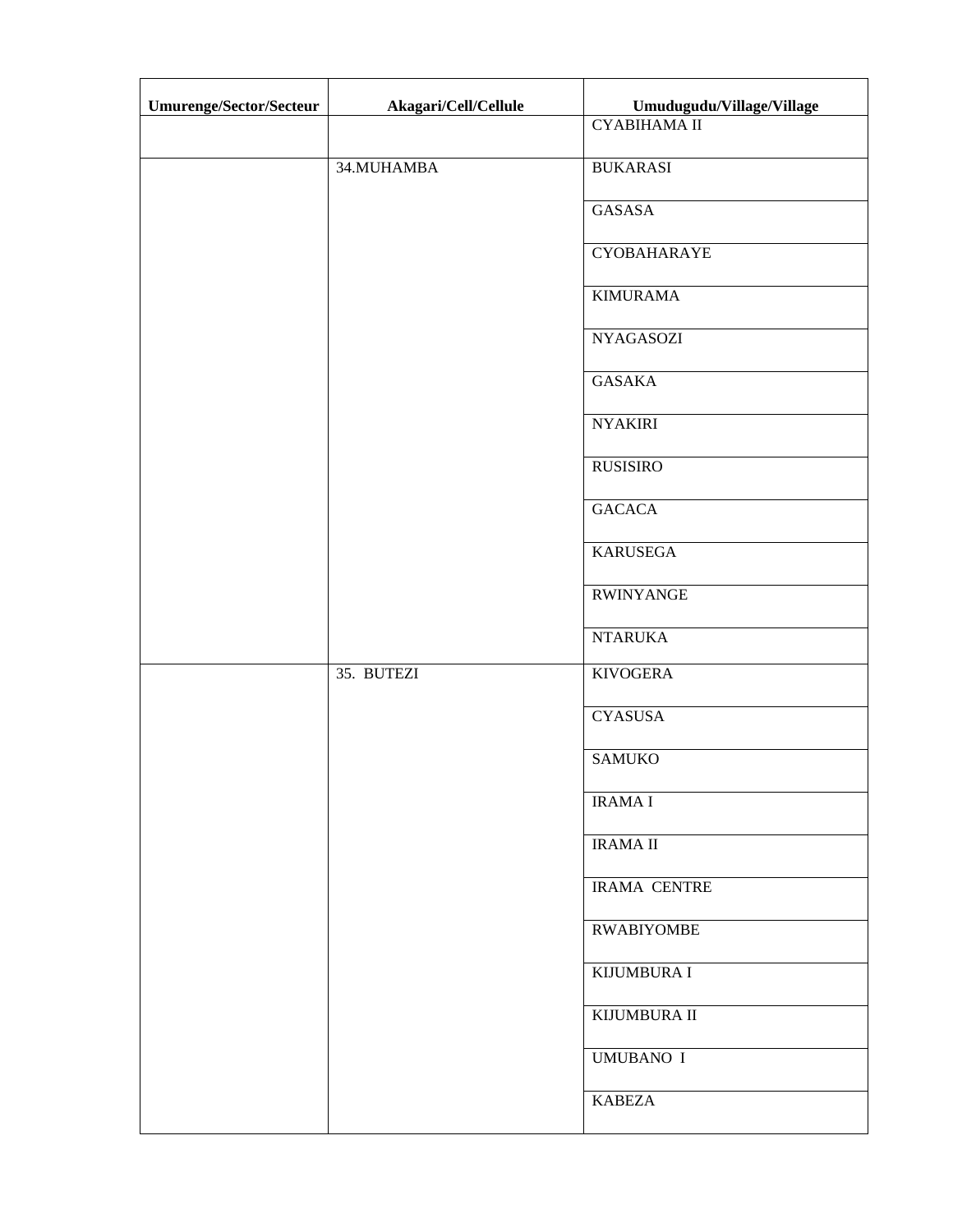| Umurenge/Sector/Secteur | Akagari/Cell/Cellule | Umudugudu/Village/Village |
|-------------------------|----------------------|---------------------------|
|                         |                      | <b>UMUBANO II</b>         |
|                         |                      | <b>CYAMABUYE</b>          |
|                         |                      | <b>CYASUSA II</b>         |
|                         |                      | <b>RWABARIMBA</b>         |
|                         |                      | KIJUMBURA III             |
|                         | 36. RUBIMBA          | <b>KINYONZO I</b>         |
|                         |                      | <b>KINYONZO II</b>        |
|                         |                      | <b>GATANGAZA</b>          |
|                         |                      | <b>RWAKAJONGE</b>         |
|                         |                      | <b>NYAGASOZI</b>          |
|                         |                      | <b>BANTEYAMANGA</b>       |
|                         |                      | RWAMARANGA I              |
|                         |                      | <b>RWAMARANGA II</b>      |
|                         |                      | <b>BYIMANA</b>            |
|                         |                      | <b>RWAMUREMA</b>          |
|                         |                      | NYAKARAMBI                |
|                         |                      | <b>RUBIRA</b>             |
|                         |                      | <b>RUNUNGA</b>            |
|                         |                      | <b>KUMUBOGORA</b>         |
| 8. MAHAMA               | 37. KAMOMBO          | KIGONGI I                 |
|                         |                      | KIGONGI II                |
|                         |                      | KIGONGI III               |
|                         |                      | <b>KIGONGI IV</b>         |
|                         |                      | KIGONGI V                 |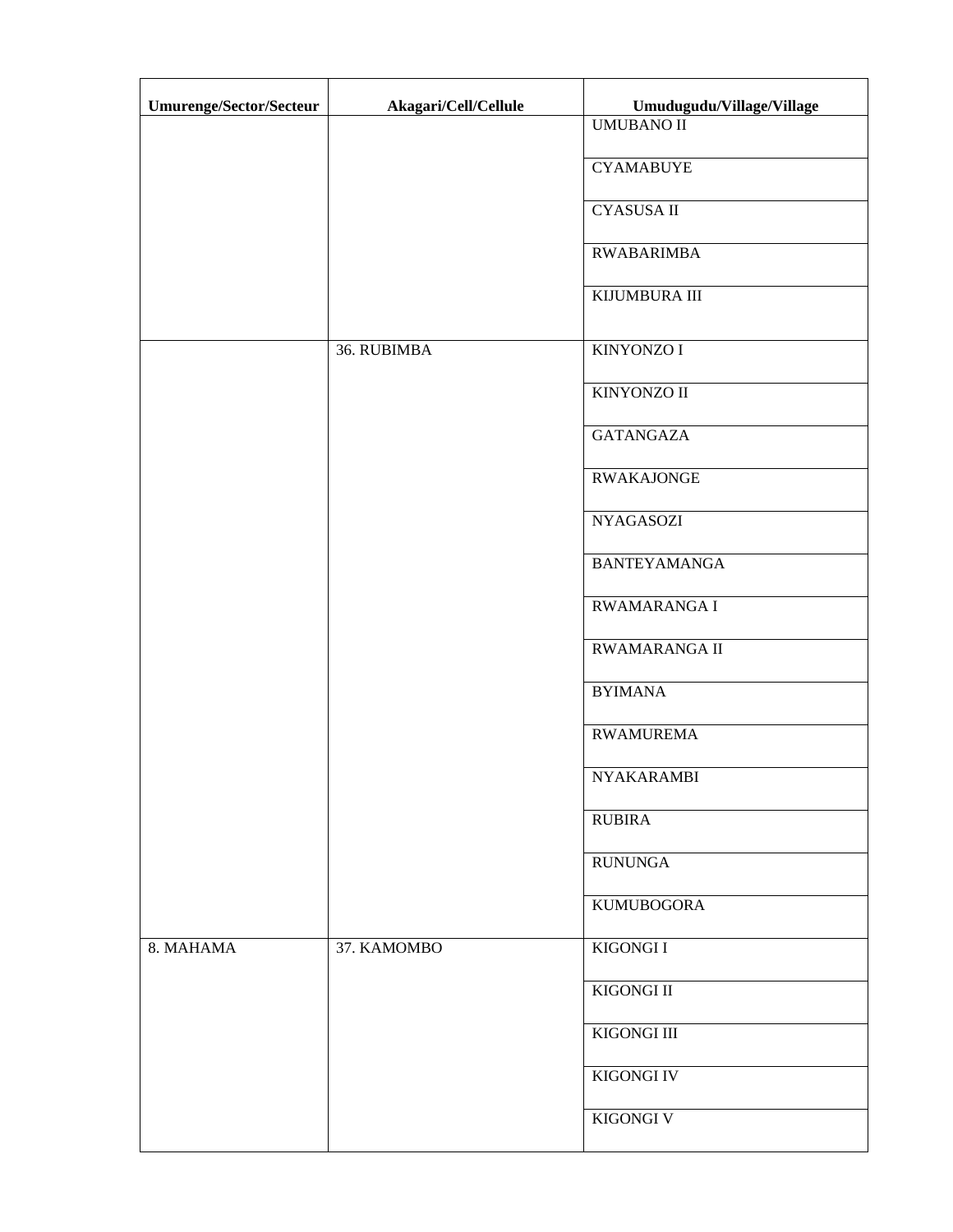| Umurenge/Sector/Secteur | Akagari/Cell/Cellule | Umudugudu/Village/Village |
|-------------------------|----------------------|---------------------------|
|                         |                      | <b>UMUGII</b>             |
|                         |                      | <b>UMUGI II</b>           |
|                         |                      | <b>AMAHORO I</b>          |
|                         |                      | <b>AMAHORO II</b>         |
|                         |                      | KIYOVU                    |
|                         |                      | <b>BWIZA</b>              |
|                         |                      | <b>KIGUFI</b>             |
|                         | 38. MUNINI           | <b>REMANYUNDO</b>         |
|                         |                      | <b>IHURIRO I</b>          |
|                         |                      | <b>IHURIRO II</b>         |
|                         |                      | <b>MUNINI</b>             |
|                         |                      | <b>KAGERAI</b>            |
|                         |                      | KAGERA II                 |
|                         |                      | <b>NYARUREMBO</b>         |
|                         |                      | <b>RUHONDO</b>            |
|                         |                      | <b>KABEZA</b>             |
|                         |                      | <b>NYENYERI</b>           |
|                         | 39. MWOGA            | <b>KWISHA</b>             |
|                         |                      | <b>GISANZE</b>            |
|                         |                      | <b>MWOGA</b>              |
|                         |                      | <b>ISANGANO</b>           |
|                         |                      | <b>NYARUSANGE</b>         |
|                         |                      | <b>CYANIKA</b>            |
|                         |                      | <b>BUHAGA</b>             |
|                         |                      |                           |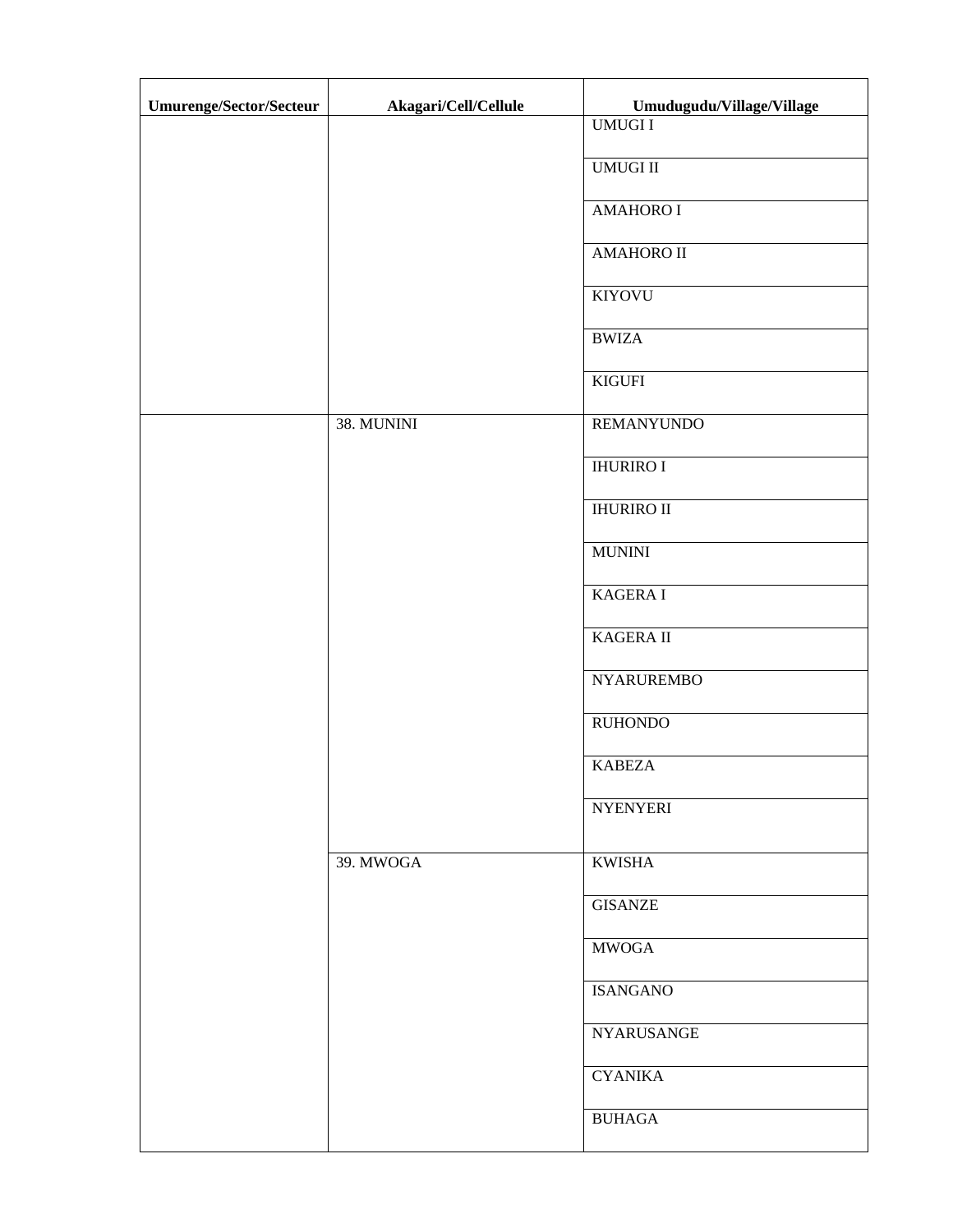| Umurenge/Sector/Secteur | Akagari/Cell/Cellule | Umudugudu/Village/Village |
|-------------------------|----------------------|---------------------------|
|                         | <b>40. SARUHEMBE</b> | <b>MURIDE</b>             |
|                         |                      | <b>KAREBEZO</b>           |
|                         |                      | <b>GISENYI</b>            |
|                         |                      | <b>KANOMBE</b>            |
|                         |                      | <b>SARUHEMBE</b>          |
|                         |                      | <b>NYAMIYUMBU</b>         |
|                         |                      | <b>KABEZA</b>             |
|                         |                      | <b>NYAGAHANGA</b>         |
| 9. KIREHE               | 41. GAHAMA           | <b>NYAKATSI</b>           |
|                         |                      | <b>BYIMANA</b>            |
|                         |                      | <b>MUKIYOVU</b>           |
|                         |                      | <b>KAZIBA</b>             |
|                         |                      | <b>NYAMBAZI</b>           |
|                         |                      | <b>MUHWEZA</b>            |
|                         |                      | <b>REBERO</b>             |
|                         |                      | MURUGARAMA                |
|                         |                      | <b>NTUNGAMO</b>           |
|                         |                      | <b>KABEZA</b>             |
|                         | 42. KIREHE           | <b>KIREHE</b>             |
|                         |                      | <b>AGATWA</b>             |
|                         |                      | <b>MIRAMBI</b>            |
|                         |                      | <b>RUNYINYA</b>           |
|                         |                      | <b>BYIMANA</b>            |
|                         |                      | <b>KAMASARO</b>           |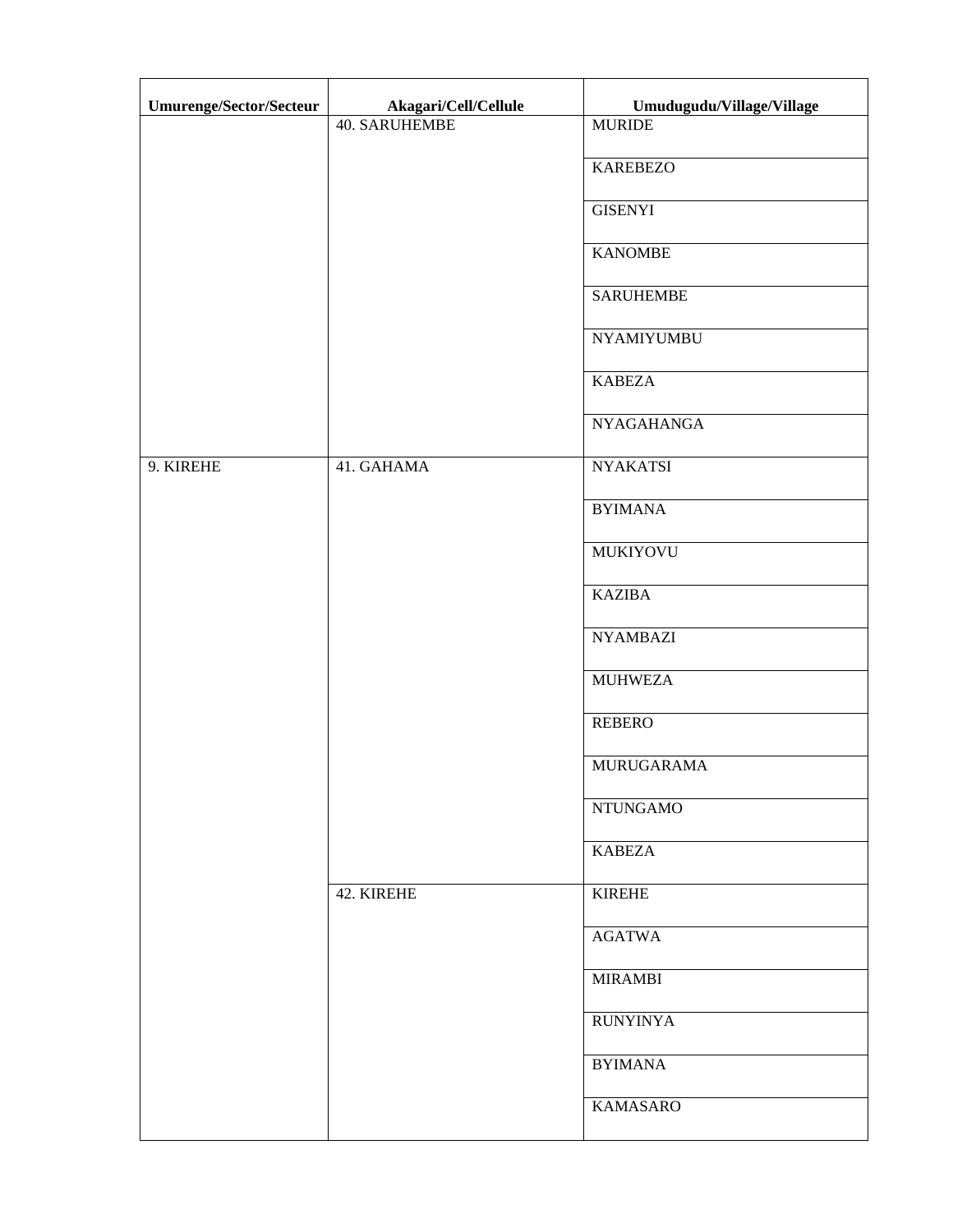| Umurenge/Sector/Secteur | Akagari/Cell/Cellule | Umudugudu/Village/Village |
|-------------------------|----------------------|---------------------------|
|                         | 43. NYABIGEGA        | <b>KABEZA</b>             |
|                         |                      | MUSHIRARUNGU              |
|                         |                      | <b>GAHUZAMIRYANGO</b>     |
|                         |                      | <b>RURENGE</b>            |
|                         |                      | <b>BUGARURA</b>           |
|                         |                      | <b>NYARUREMBO</b>         |
|                         |                      | <b>RUTERIMBERE</b>        |
|                         |                      | <b>KAMUHOZA</b>           |
|                         |                      | TWIZERANE                 |
|                         |                      | <b>VATIKANI</b>           |
|                         | 44. NYABIKOKORA      | <b>RUSAMAZA</b>           |
|                         |                      | <b>BWIREBERO</b>          |
|                         |                      | <b>NYARUREMBO</b>         |
|                         |                      | <b>KARENGE</b>            |
|                         |                      | <b>KADUHA</b>             |
|                         |                      | <b>MUMPINGA</b>           |
|                         |                      | <b>RUGERO</b>             |
|                         |                      | <b>RURAMA</b>             |
|                         |                      | <b>KIYOVU</b>             |
|                         |                      | <b>BWIZA</b>              |
|                         |                      | <b>BYIMANA</b>            |
|                         |                      | <b>RUTONDE</b>            |
|                         |                      | <b>RUGENGE</b>            |
|                         |                      | NYARUSANGE                |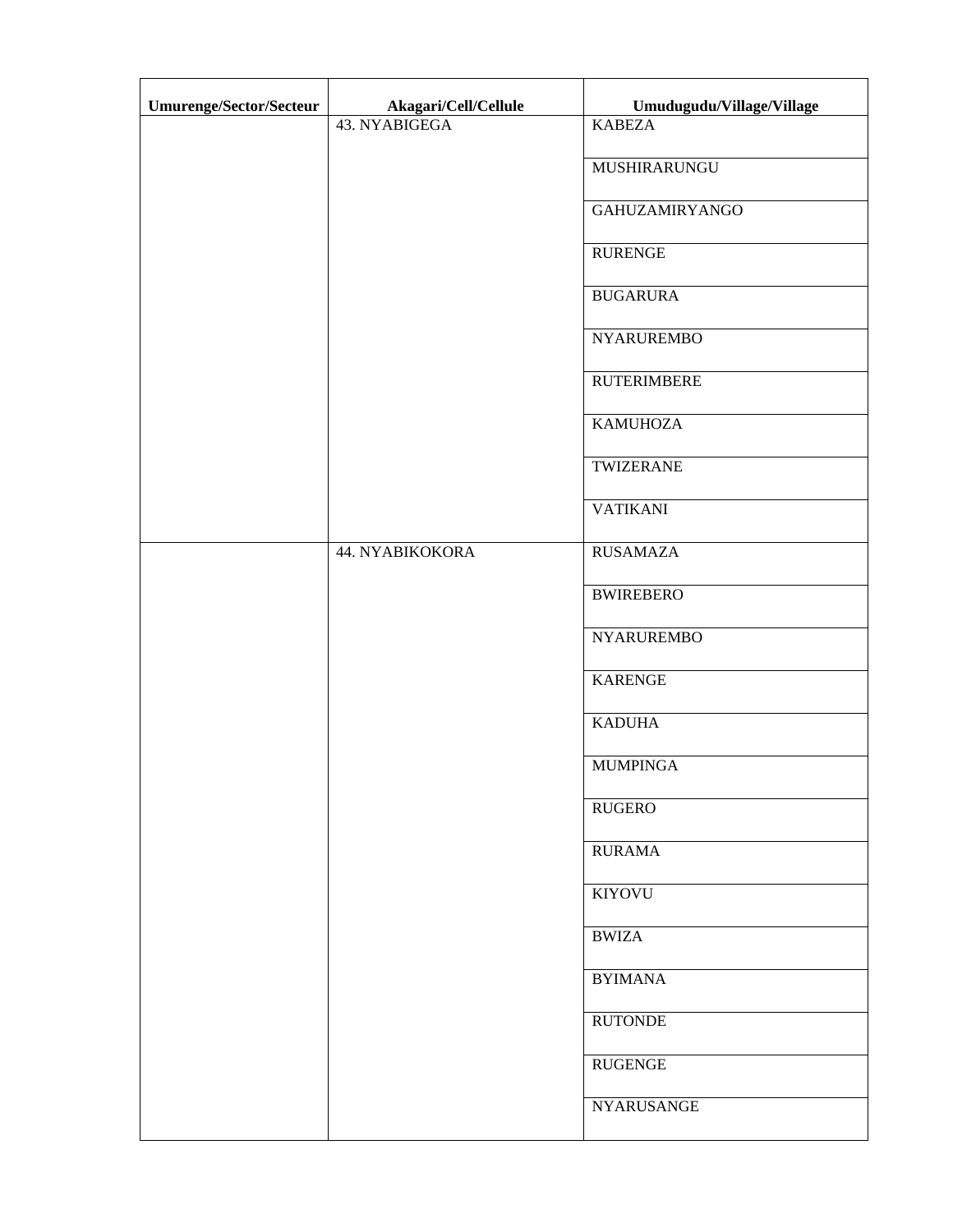| Umurenge/Sector/Secteur | Akagari/Cell/Cellule | Umudugudu/Village/Village |
|-------------------------|----------------------|---------------------------|
|                         |                      | <b>KWIHANIKA</b>          |
|                         | 45. RWESERO          | <b>KARUHURA</b>           |
|                         |                      | <b>KABEZA</b>             |
|                         |                      | <b>GAHAMA</b>             |
|                         |                      | <b>RWESERO</b>            |
|                         |                      | <b>RWABIKWETO</b>         |
|                         |                      | <b>KUMUNINI</b>           |
|                         |                      | <b>BYIMANA</b>            |
|                         |                      | <b>BENGAZE</b>            |
| 10. MUSAZA              | 46. MUSAZA           | <b>KANYINYA I</b>         |
|                         |                      | <b>KANYINYA II</b>        |
|                         |                      | <b>KARIBA</b>             |
|                         |                      | <b>MUSAZA</b>             |
|                         |                      | <b>GATWE I</b>            |
|                         |                      | <b>GATWE II</b>           |
|                         |                      | <b>MUYOKA</b>             |
|                         | 47. MABUGA           | <b>KAMOMBE</b>            |
|                         |                      | <b>RUNYINYA</b>           |
|                         |                      | <b>MUBUGA</b>             |
|                         |                      | <b>RYANGAZI</b>           |
|                         |                      | <b>KIYOVU</b>             |
|                         |                      | <b>RYABEGA</b>            |
|                         |                      | <b>RWAMUHAZI</b>          |
|                         |                      | <b>KANOGO</b>             |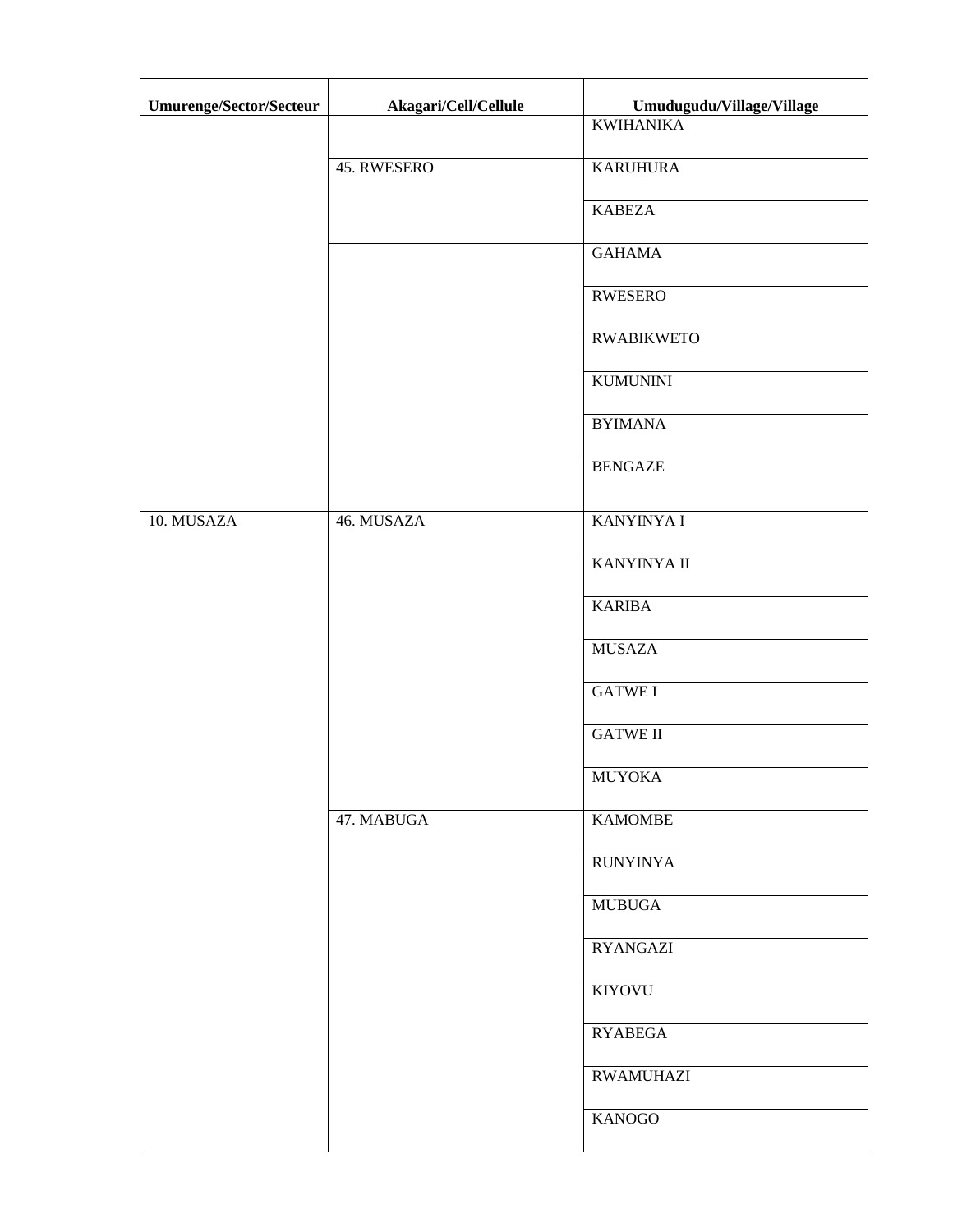| <b>Umurenge/Sector/Secteur</b> | Akagari/Cell/Cellule | Umudugudu/Village/Village |
|--------------------------------|----------------------|---------------------------|
|                                | 48. GASARABWAYI      | <b>GASARABWAYI</b>        |
|                                |                      | <b>NYAKIRIBA</b>          |
|                                |                      | NYAKARIBA I               |
|                                |                      | NYAKARIBA II              |
|                                |                      | <b>GICUMA</b>             |
|                                |                      | <b>RUKUMBA</b>            |
|                                |                      | <b>RWINYUNDO</b>          |
|                                |                      | <b>KANYOSHA</b>           |
|                                | 49. KABUGA           | <b>RWAMUREMA</b>          |
|                                |                      | <b>KAMBWIRE</b>           |
|                                |                      | <b>KABUGA</b>             |
|                                |                      | <b>RUGANGO</b>            |
|                                |                      | <b>KIMEYA</b>             |
|                                |                      | <b>NYAMUGARI</b>          |
|                                |                      | <b>GIKENKE</b>            |
|                                |                      | <b>KAGASA</b>             |
|                                |                      | <b>RUBUYE I</b>           |
|                                |                      | <b>RUBUYE II</b>          |
|                                | 50. NGANDA           | <b>NYAMIYAGA</b>          |
|                                |                      | <b>KAZIBA</b>             |
|                                |                      | <b>GACUBA I</b>           |
|                                |                      | <b>GACUBA II</b>          |
|                                |                      | <b>KAMAGABE</b>           |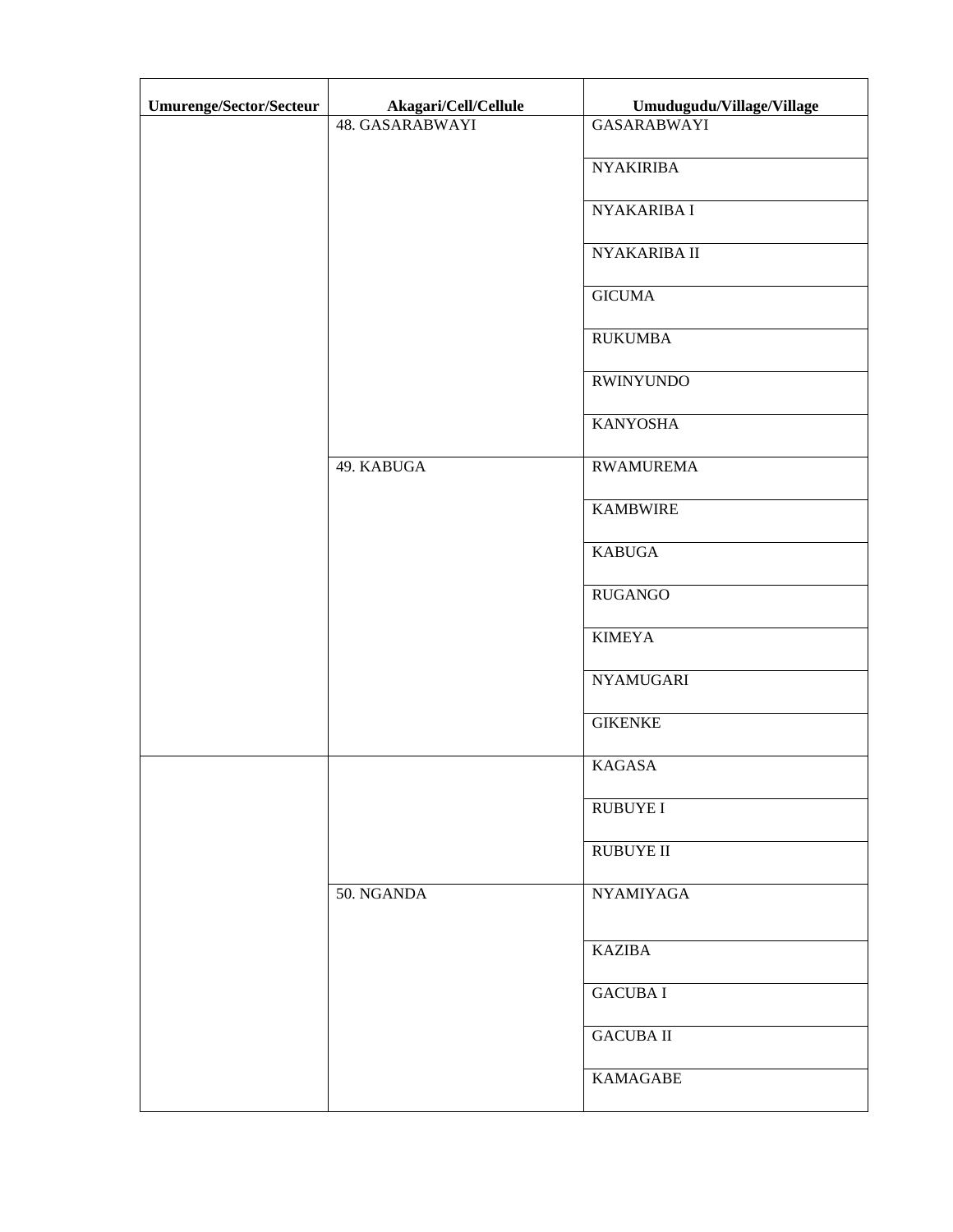| Umurenge/Sector/Secteur | Akagari/Cell/Cellule | Umudugudu/Village/Village |
|-------------------------|----------------------|---------------------------|
|                         |                      | <b>KUMURURI</b>           |
|                         |                      | <b>NGANDA</b>             |
|                         |                      | RWABUGARA                 |
|                         |                      | NGANDA VILLE I            |
|                         |                      | NGANDA VILLE II           |
|                         |                      | <b>RUSEKE</b>             |
|                         |                      | <b>RWAMUSHONGORE</b>      |
| 11. MPANGA              | 51. MPANGA           | <b>NYAGATOVU</b>          |
|                         |                      | <b>RURAMBII</b>           |
|                         |                      | <b>RURAMBI II</b>         |
|                         |                      | <b>KABUYE I</b>           |
|                         |                      | <b>KABUYE II</b>          |
|                         |                      | <b>MPANGA</b>             |
|                         | 52. NASHO            | <b>BUSASAMANA I</b>       |
|                         |                      | <b>BUSASAMANA II</b>      |
|                         |                      | <b>MUTWE</b>              |
|                         |                      | <b>IBANDA</b>             |
|                         |                      | <b>PIROTE</b>             |
|                         |                      | NYAWERA I                 |
|                         |                      | <b>NYAWERA II</b>         |
|                         |                      | NYABUBARE I               |
|                         |                      | NYABUBARE II              |
|                         |                      | <b>GASAZA</b>             |
|                         |                      |                           |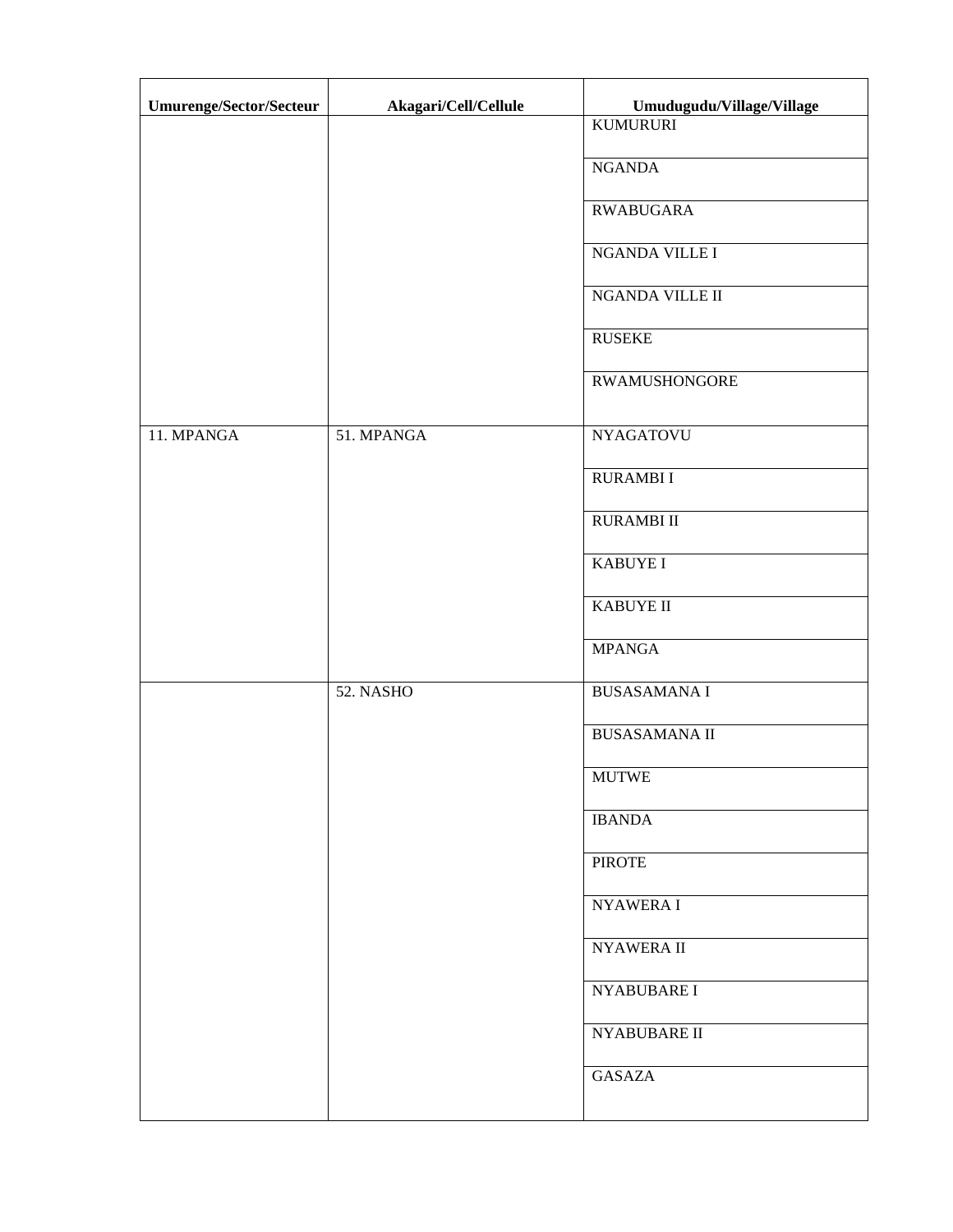| Umurenge/Sector/Secteur | Akagari/Cell/Cellule | Umudugudu/Village/Village |
|-------------------------|----------------------|---------------------------|
|                         | 53. RUBAYA           | <b>RUBAYA</b>             |
|                         |                      | <b>KWISHYIGA</b>          |
|                         |                      | <b>MURAMBI</b>            |
|                         |                      | <b>RUKONJI</b>            |
|                         |                      | <b>GACENSHERO</b>         |
|                         |                      | <b>MUMPINGA</b>           |
|                         |                      | <b>KABEZA</b>             |
|                         |                      | <b>RUSHONGA</b>           |
|                         |                      | <b>KUKINZUKI</b>          |
|                         | 54. NYAKABUNGO       | <b>GITEGA</b>             |
|                         |                      | <b>CYAMUHABURA</b>        |
|                         |                      | <b>ISENGA</b>             |
|                         |                      | <b>NYAKABUNGO</b>         |
|                         |                      | <b>GIKUSHAZA</b>          |
|                         |                      | <b>NYAGATOVU</b>          |
|                         |                      | <b>RUSHENYI</b>           |
|                         |                      | <b>RUDANDI</b>            |
|                         |                      | <b>KABUGA</b>             |
|                         | 55. BWIYORERE        | <b>KANKOBWA</b>           |
|                         |                      | MUGISENYI                 |
|                         |                      | KANGARAME I               |
|                         |                      | KANGARAME II              |
|                         |                      | <b>KACYIRU</b>            |
|                         |                      | <b>NYAGASENYI</b>         |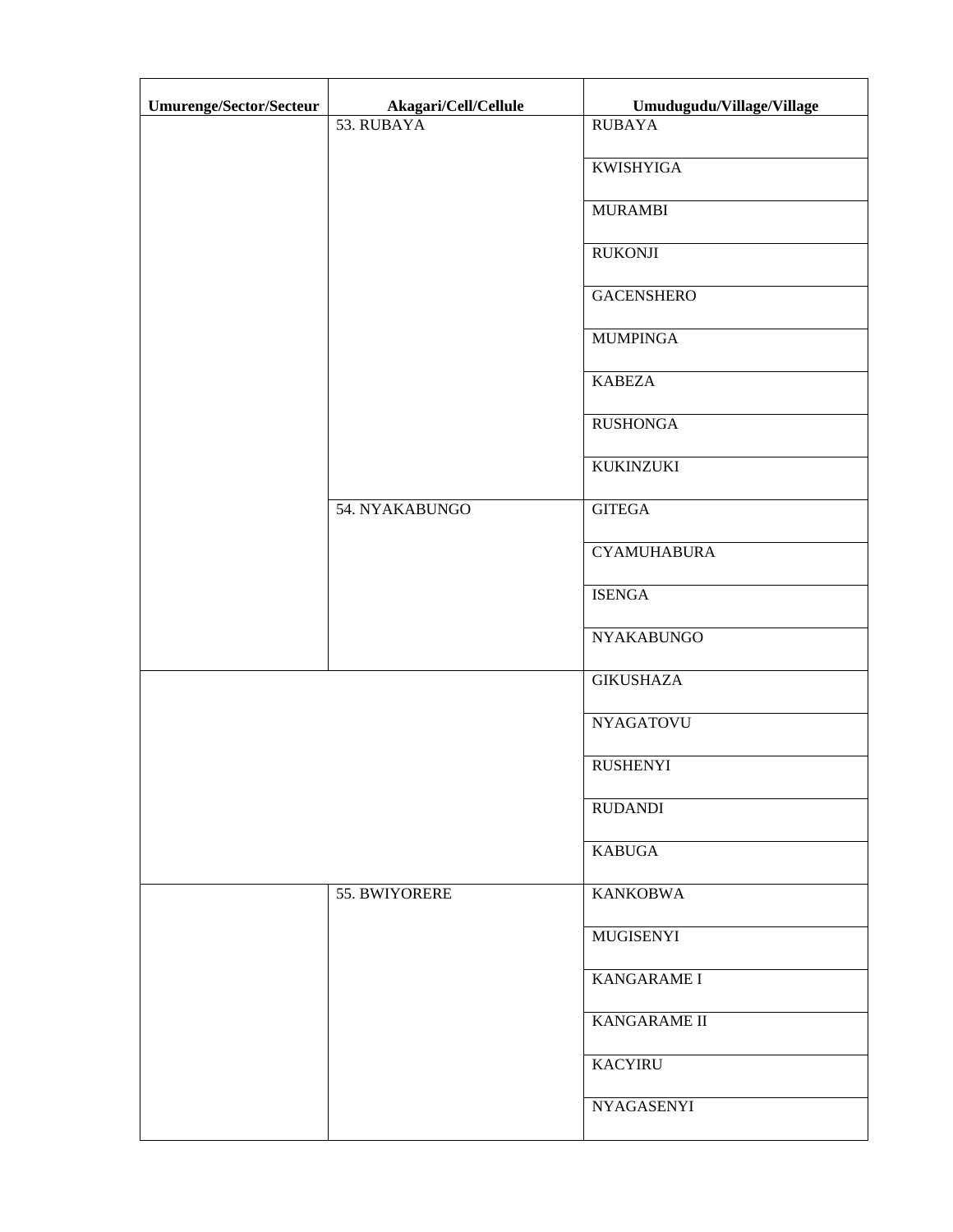| <b>Umurenge/Sector/Secteur</b> | Akagari/Cell/Cellule | Umudugudu/Village/Village |
|--------------------------------|----------------------|---------------------------|
|                                |                      | <b>RUHAMA</b>             |
|                                |                      | <b>BIHEMBE</b>            |
|                                |                      | <b>NYAKABANDE</b>         |
|                                | 56. MUSHONGI         | <b>KAYANGA</b>            |
|                                |                      | <b>MISHENYI</b>           |
|                                |                      | NGUNGU I                  |
|                                |                      | NGUNGU II                 |
|                                |                      | <b>GITOMA</b>             |
|                                |                      | <b>MUSHONGI</b>           |
|                                | 57. KANKOBWA         | <b>MURUNDI</b>            |
|                                |                      | <b>KANKOBWA</b>           |
|                                |                      | <b>RUSHA</b>              |
|                                |                      | <b>REMERA</b>             |
|                                |                      | <b>NYAMIRAMA</b>          |
| 12. NYARUBUYE                  | 58. MAREBA           | <b>RURENGE I</b>          |
|                                |                      | <b>RURENGE II</b>         |
|                                |                      | <b>NYAMATEKE</b>          |
|                                |                      | NYACYONGA I               |
|                                |                      | NYACYONGA II              |
|                                |                      | <b>KAZIBA I</b>           |
|                                |                      | <b>KAZIBA II</b>          |
|                                |                      | <b>BUREMBO</b>            |
|                                | 59. NYARUTUNGA       | <b>NYARUTUNGA</b>         |
|                                |                      | <b>NKAKWA</b>             |
|                                |                      | <b>KAGABIRO</b>           |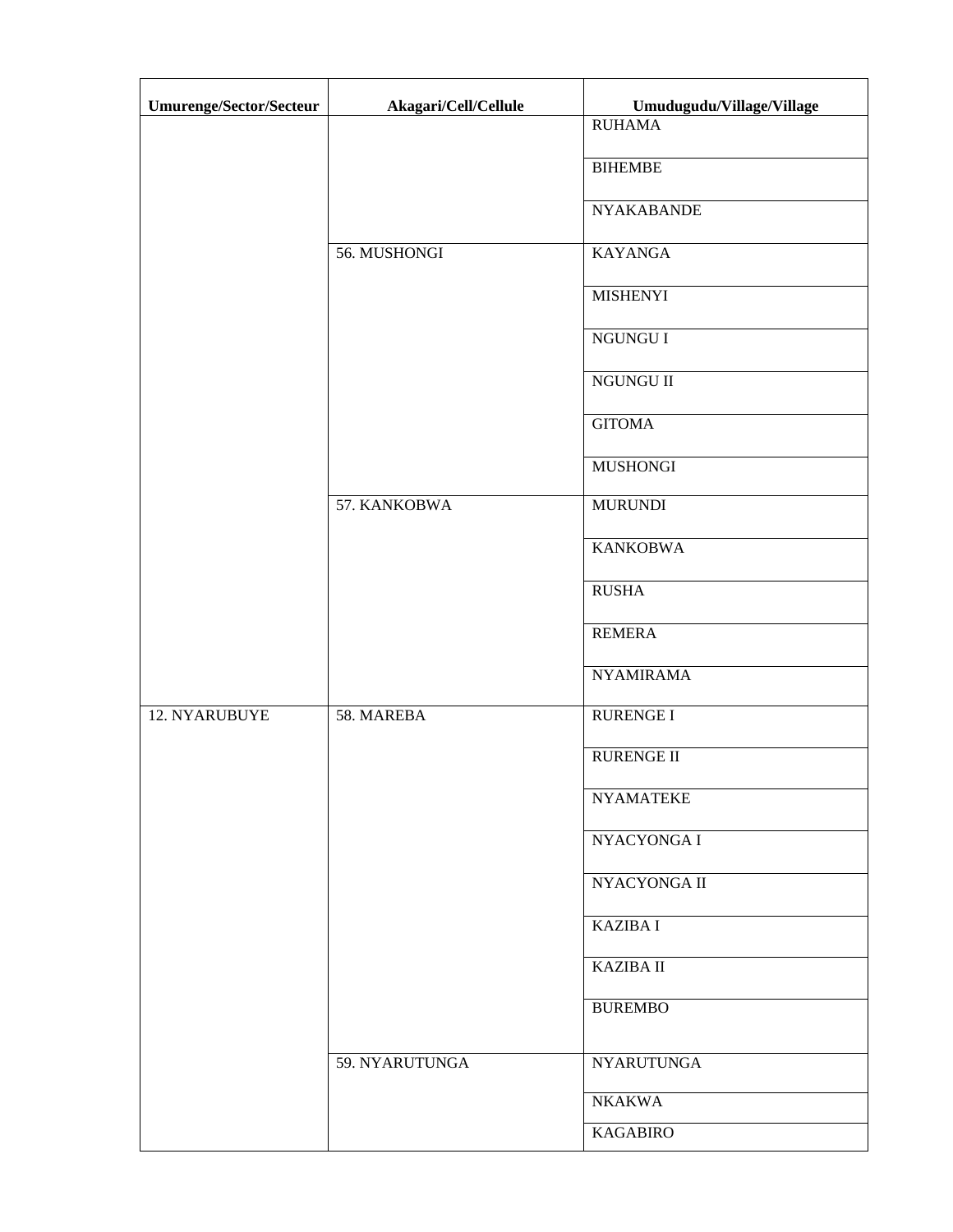| Umurenge/Sector/Secteur | Akagari/Cell/Cellule | Umudugudu/Village/Village |
|-------------------------|----------------------|---------------------------|
|                         |                      | <b>KAGOROGORO</b>         |
|                         |                      | <b>NYARUBUYE I</b>        |
|                         |                      | <b>NYARUBUYE II</b>       |
|                         |                      | <b>RUBARE</b>             |
|                         |                      | <b>REMERA</b>             |
|                         |                      | <b>NYAKANAZI</b>          |
|                         |                      | <b>BUGARURA</b>           |
|                         |                      | <b>RUTUNGA</b>            |
|                         | 60. NYABITARE        | <b>NYAMUGARI</b>          |
|                         |                      | <b>RUGARAMA</b>           |
|                         |                      | <b>RWAMAGANA</b>          |
|                         |                      | <b>NYABITARE</b>          |
|                         |                      | <b>BICUMBI</b>            |
|                         |                      | <b>NYAMISAGARA</b>        |
|                         |                      | NDABAREKUYE               |
|                         |                      | <b>MPANGUHE</b>           |
|                         |                      | <b>KAZIZI I</b>           |
|                         |                      | <b>KAZIZI II</b>          |
|                         |                      | <b>NYABAYAMA</b>          |

## **AKARERE KA KAYONZA – KAYONZA DISTRICT – DISTRICT DE KAYONZA**

| <b>Umurenge/Sector/Secteur</b> | Akagari/Cell/Cellule | Umudugudu/Village/Village |
|--------------------------------|----------------------|---------------------------|
| 1. Murundi                     | 1. Karambi           | 1 KIYOVU                  |
|                                |                      | <b>2 RWINSHEKE I</b>      |
|                                |                      | <b>3 RWINSHEKE II</b>     |
|                                |                      | 4 AKAMINA                 |
|                                |                      | <b>5 KARAMBI</b>          |
|                                |                      | 6 AKABUGA                 |
|                                |                      | 7 RUKOYOYO                |
|                                |                      | <b>8 BUGARURA</b>         |
|                                |                      | 9 KABANA                  |
|                                |                      | <b>10 RUSHENYI</b>        |
|                                |                      | 11 NYAGASHANGA            |
|                                |                      | 12 RUGUNGA                |
|                                |                      | 13 GAFUNZO                |
|                                |                      | 14 NGUMERI I              |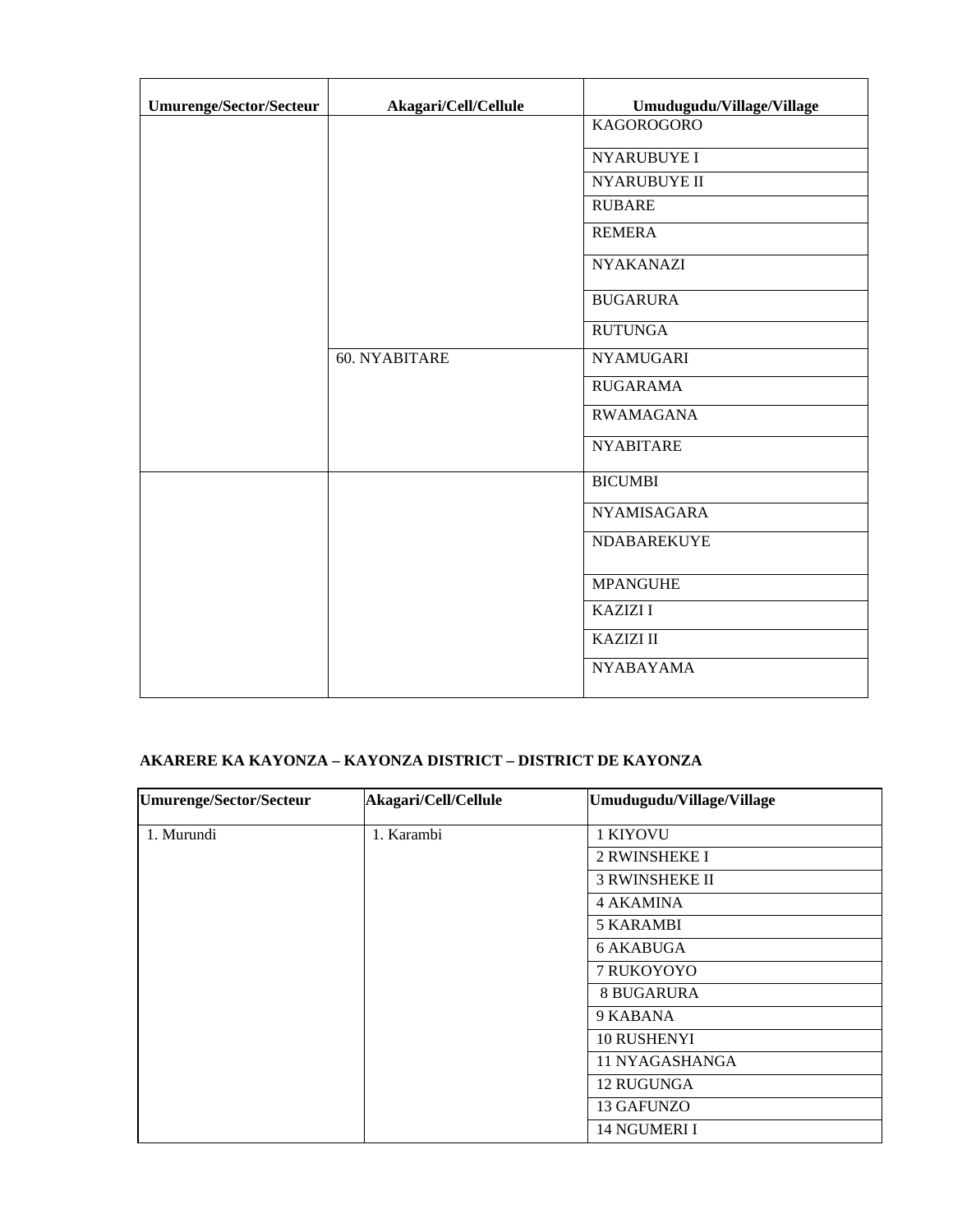| <b>Umurenge/Sector/Secteur</b> | Akagari/Cell/Cellule | Umudugudu/Village/Village |
|--------------------------------|----------------------|---------------------------|
|                                |                      | 15 NGUMERI II             |
|                                |                      | 16 RUMURI                 |
|                                |                      | 17 NYAMIRAMA              |
|                                |                      | <b>18 RWASAMA</b>         |
|                                | 2. Ryamanyoni        | <b>19 RWINYAMBO</b>       |
|                                |                      | 20 NYABUGANDO             |
|                                |                      | 21 KANEKE                 |
|                                |                      | 22 KANYEREZO              |
|                                |                      | 23 UBWIZA                 |
|                                |                      | <b>24 RYAMANYONI</b>      |
|                                |                      | 25 RYAKIRENZI I           |
|                                |                      | 26 RYAKIRENZI II          |
|                                |                      | 27 NGARAMA                |
|                                |                      | 28 KANYEGERA              |
|                                |                      | 29 KABINGO                |
|                                |                      | <b>30 RWAKABANDA</b>      |
|                                |                      | 31 CYANDORIMANA           |
|                                | 3. Murundi           | 32 KIBALI                 |
|                                |                      | 33 NYANGA                 |
|                                |                      | <b>34 MACUBA</b>          |
|                                |                      | 35 KAYONGO                |
|                                |                      | 36RUCACA                  |
|                                |                      | 37KINYANA                 |
|                                | 4. Buhabwa           | 38 MIYAGA                 |
|                                |                      | 39 CYAMBURARA             |
|                                |                      | <b>40 MURUNDI</b>         |
|                                |                      | 41 MUCUCU                 |
|                                |                      | <b>42 BUHABWA</b>         |
|                                |                      | 43GAKOMA                  |
| 2. Gahini                      | 1. Urugarama         | 44 UMWIGA                 |
|                                |                      | <b>45 RWINKUBA</b>        |
|                                |                      | <b>46 BUYANJA</b>         |
|                                |                      | <b>47 KUKIMPARA</b>       |
|                                |                      | <b>48 NYAGITABIRE</b>     |
|                                |                      | <b>49 AKABAHIZI</b>       |
|                                |                      | 50 AKABEZA                |
|                                |                      | 51 AKAMUYENZI             |
|                                |                      | 52 MYATANO                |
|                                |                      | 53 VIDEWO                 |
|                                |                      | 54 MICACANZIGO            |
|                                |                      | 55 URUGARAMA              |
|                                |                      | 56 IBIZA                  |
|                                | 2. Kiyenzi           | 57 NYAGAHANDAGAZA         |
|                                |                      | 58 KABUYE                 |
|                                |                      | 59 NYIRAMPARA             |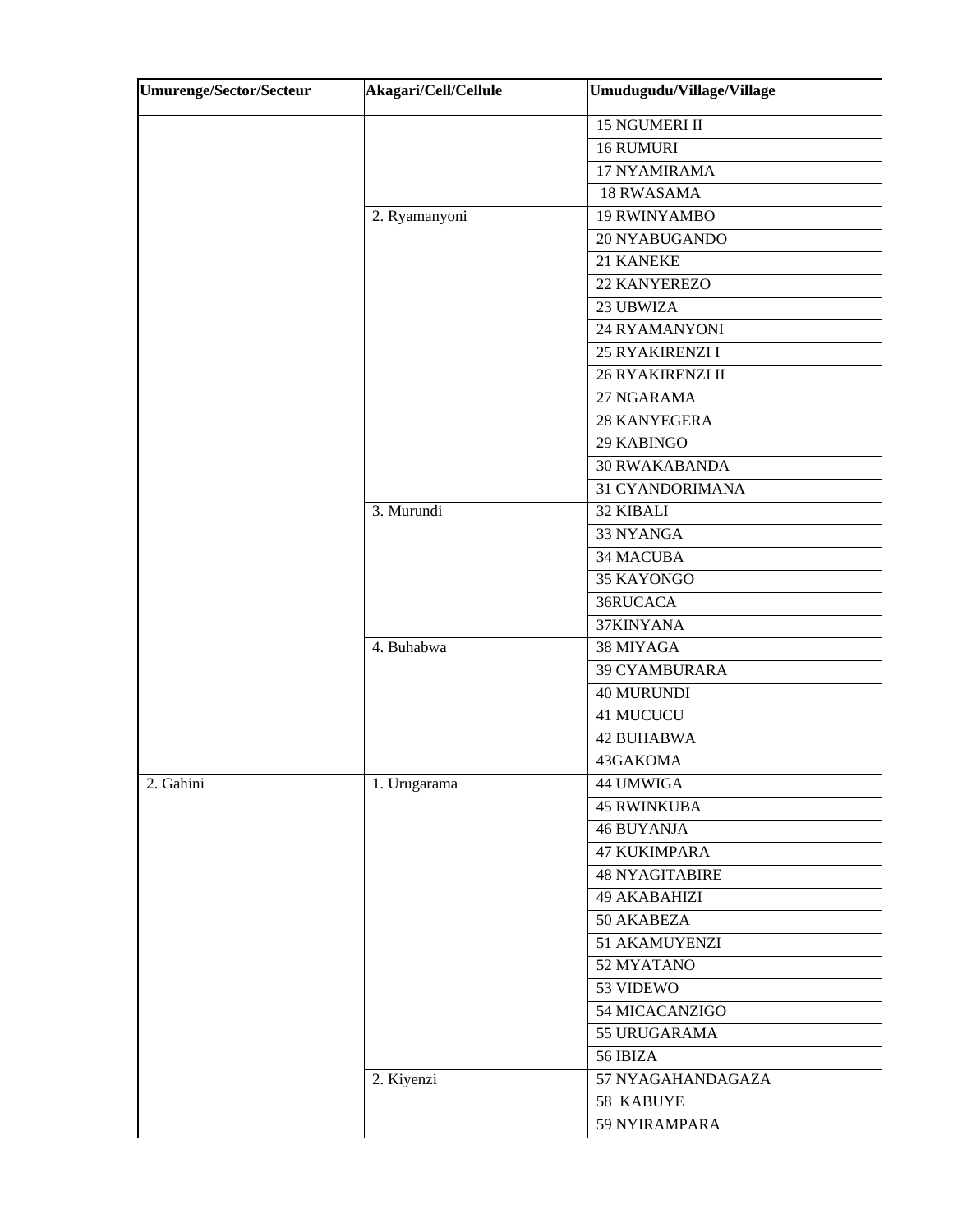| <b>Umurenge/Sector/Secteur</b> | Akagari/Cell/Cellule | Umudugudu/Village/Village |
|--------------------------------|----------------------|---------------------------|
|                                |                      | 60 KINYINYA               |
|                                |                      | 61 KIYENZI                |
|                                | 3. Kahi              | 62 NYAMIYAGA              |
|                                |                      | <b>63 URUHUHA</b>         |
|                                |                      | <b>64 URUKORE</b>         |
|                                |                      | <b>65 AKABARE</b>         |
|                                |                      | 66 TSIMA                  |
|                                | 4. Juru              | 67 JURU                   |
|                                |                      | 68 KWISOKO                |
|                                |                      | 69 NYABUGOGO              |
|                                |                      | 70 GISENGA                |
|                                |                      | 71 MIYAGA                 |
|                                |                      | 72 KAMUDONGO              |
|                                |                      | 73 NYABOMBE               |
|                                |                      | 74 IKIMANA                |
|                                |                      | 75 MIKINGA                |
|                                |                      | 76 NYAKABUNGO             |
|                                |                      | <b>77 RUBARIRO</b>        |
|                                |                      | 78 MUSIMBI                |
| 3. Mwiri                       | 1. Migera            | 79 MURORI                 |
|                                |                      | 80 MWIRI                  |
|                                |                      | 81 NYAKAGARAMA            |
|                                |                      | 82 AGAHIZA                |
|                                |                      | <b>83 UMUTEKANO</b>       |
|                                | 2. Nyawera           | 84 MUREHE                 |
|                                |                      | 85 GITEGA                 |
|                                |                      | <b>86 NYAKABUNGO</b>      |
|                                |                      | 87 MUHOZI                 |
|                                |                      | <b>88 RYAKIBANDA</b>      |
|                                | 3. Kageyo            | 89 NDAGO                  |
|                                |                      | 90 RWISIRABO              |
|                                |                      | 91 AKAGERA-KIYONZA        |
|                                |                      | 92 GISUNZU                |
|                                |                      | 94 RUHOROBA               |
|                                |                      | 95 AKABEZA                |
|                                |                      | 96 RYAMUTUMO              |
|                                |                      | 97 KABUKEYE               |
|                                |                      | 98 KIGARAMA               |
|                                |                      | 99 RWAZANA                |
| 4. Rukara                      | 1. Rwimishinya       | 100 KARAGARI I            |
|                                |                      | 101 KARAGARI II           |
|                                |                      | 102 AKABARE I             |
|                                |                      | 103 AKABARE II            |
|                                |                      | 104 NYARUTUNGA I          |
|                                |                      | 105 NYARUTUNGA II         |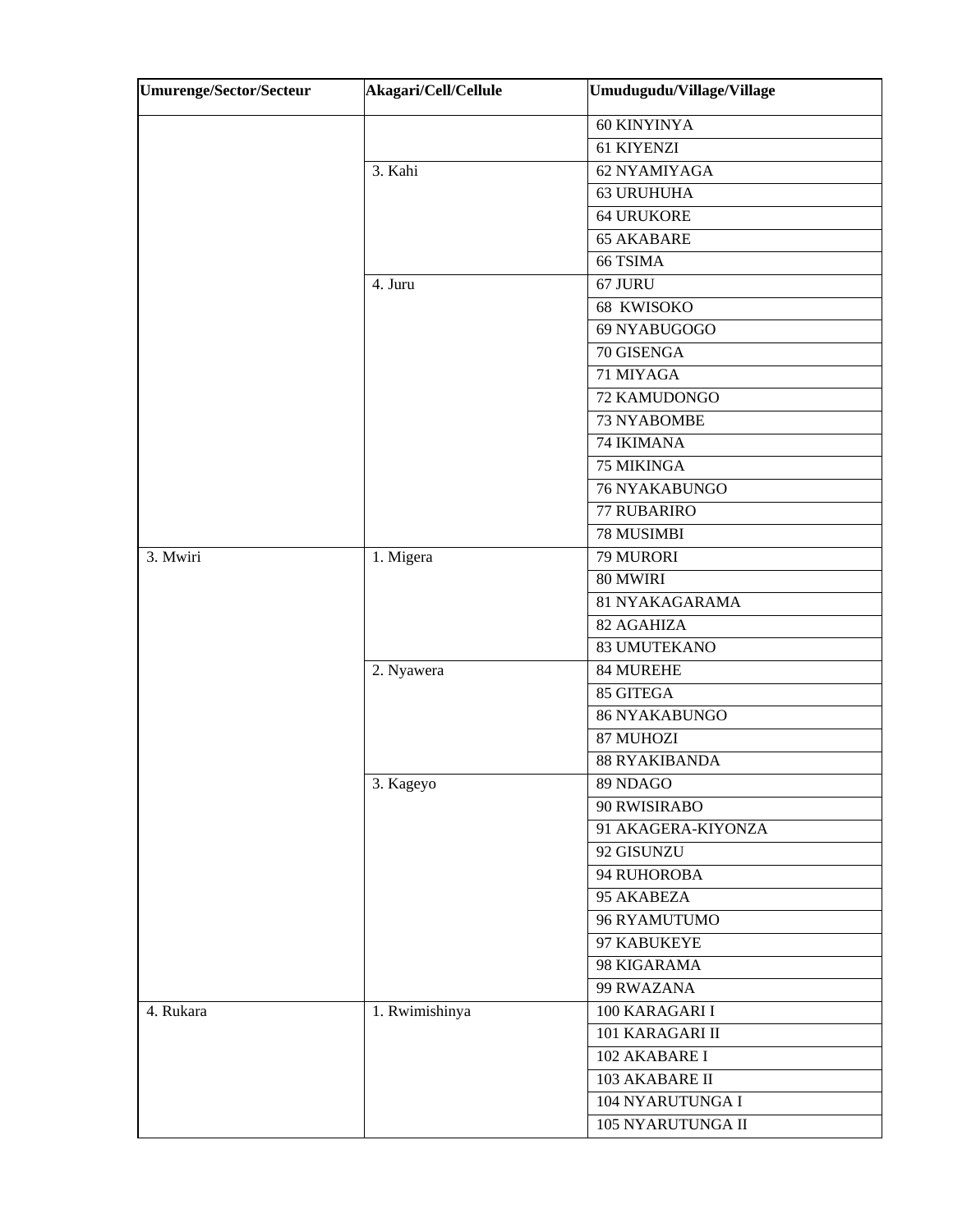| <b>Umurenge/Sector/Secteur</b> | Akagari/Cell/Cellule | Umudugudu/Village/Village |
|--------------------------------|----------------------|---------------------------|
|                                |                      | 106 MIRAMBI I             |
|                                |                      | 107 MIRAMBI II            |
|                                |                      | 108 MIRAMBI III           |
|                                |                      | 109 KIGWENE I             |
|                                |                      | 110 KIGWENE II            |
|                                |                      | 111 KINUNGA I             |
|                                |                      | 112 KINUNGA II            |
|                                | 2. Kawangire         | 113 BUTIMBA I             |
|                                |                      | 114 BUTIMBA II            |
|                                |                      | 115 KINUNGA               |
|                                |                      | 116 GAKENYERI             |
|                                |                      | 117 KARAMA                |
|                                |                      | 118 RWEMPASHA             |
|                                |                      | 119 KIDOGO                |
|                                |                      | 120 GITEGA                |
|                                | 3. Rukara            | 121 KARUBAMBA             |
|                                |                      | 122 KABUGA                |
|                                |                      | 123 BUYONZA               |
|                                |                      | 124 MITUNGO               |
|                                |                      | 125 KURUYENZI             |
|                                |                      | 126 IBIZA                 |
|                                |                      | 127 BUTIMBA               |
|                                |                      | 128 MUNYINYA              |
|                                |                      | 129 NYIRARUKARA           |
|                                |                      | 130 KINUNGA I             |
|                                |                      | 131 KINUNGA II            |
|                                |                      | 131 GITARAMA              |
|                                |                      | 132 KARAMBO I             |
|                                |                      | 133 KARAMBO II            |
|                                |                      | 134 KAMAJIGIJA            |
|                                |                      | 135 MUZIZI                |
|                                |                      | 136 MUMULI                |
|                                |                      | 137 NYAGAHARABUGE         |
| 5. Mukarange                   | 1. Mburabuturo       | 138 MBURABUTURO           |
|                                |                      | 139 KINUNGA               |
|                                |                      | 140 AKABUGA               |
|                                |                      | <b>141 KARUGANGARE</b>    |
|                                |                      | 142 BWINGEYO              |
|                                |                      | 143 GIHIMA                |
|                                | 2. Rugendabari       | 144 RUTARE                |
|                                |                      | 145 NYAKAGARMA            |
|                                |                      | 146 KARAMBO I             |
|                                |                      | <b>147 RUGENDABARI</b>    |
|                                |                      | 148 KARAMBO II            |
|                                | 3. Nyagatovu         | 149 NYAGATOVU             |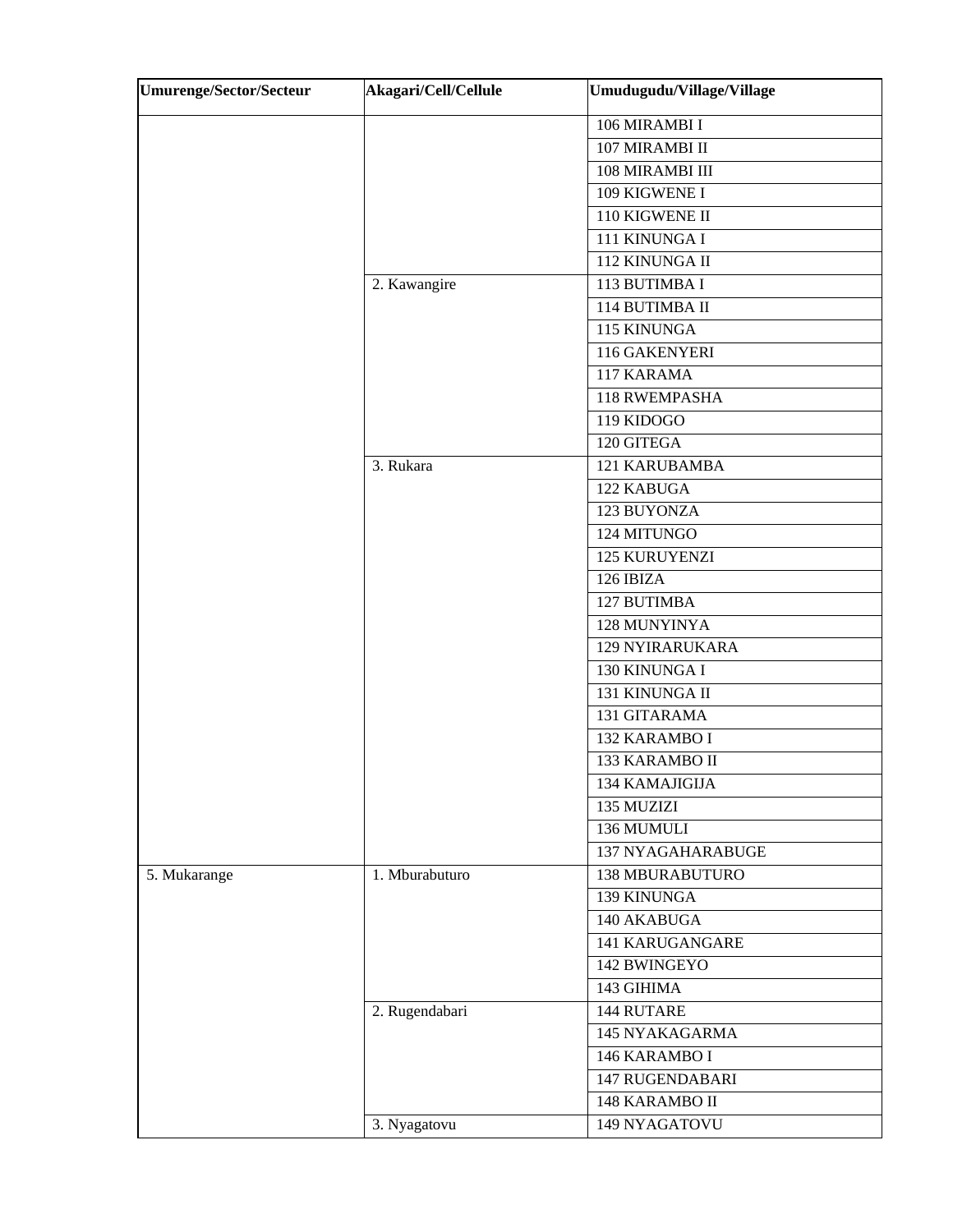| <b>Umurenge/Sector/Secteur</b> | Akagari/Cell/Cellule | Umudugudu/Village/Village |
|--------------------------------|----------------------|---------------------------|
|                                |                      | 150 IREBERO               |
|                                |                      | 151 AKANYINYA             |
|                                |                      | 152 AKABEZA               |
|                                |                      | 153 AKAMARARA             |
|                                |                      | 154 RAGWE                 |
|                                |                      | <b>155 AKAMAYANGE</b>     |
|                                |                      | 156 GATAGARA              |
|                                | 4. Kayonza           | <b>157 KAYONZA CENTRE</b> |
|                                |                      | 158 BUHONDI               |
|                                |                      | 159 MUKABUGA              |
|                                |                      | 160 MUGAKURAZO            |
|                                |                      | 161 GATEBE                |
|                                |                      | <b>162 KIVUGIZA</b>       |
|                                |                      | 163 KABUNGO               |
|                                |                      | 164 CYERU                 |
|                                |                      | 165 MUNAZI                |
|                                |                      | 166 MIYANGE               |
|                                |                      | 167 GASOGORORO            |
|                                | 5. Bwiza             | <b>168 NEMEYAMAHORO</b>   |
|                                |                      | 169 AMIZERO               |
|                                |                      | 170 ABISUNGANYE           |
|                                |                      | 171 KINYEMERA             |
|                                |                      | 172 KARAMBARARA           |
| 6. Nyamirama                   | 1. Shyogo            | 173 AGASHARU              |
|                                |                      | 174 NYACYONGA             |
|                                |                      | 175 KACYIRU               |
|                                |                      | 176 RWANGABAREZI          |
|                                |                      | 177 AGATOKI               |
|                                |                      | 178 NYAKAGARAMA           |
|                                |                      | 179 RUGAGI                |
|                                |                      | 1780 RWINYANA             |
|                                | 2. Rurambi           | 180 KABEZA                |
|                                |                      | 181 AMASHINGE             |
|                                |                      | 182 RUGARAMA              |
|                                |                      | 183 GAHANGA               |
|                                |                      | <b>184 SHIRINYOTA</b>     |
|                                |                      | <b>185 RURAMBI</b>        |
|                                |                      | 186 NTINTYI               |
|                                |                      | 187 RUVUMU                |
|                                |                      | 188 KABUYA                |
|                                |                      | 189 KABUYE                |
|                                | 3. Gikaya            | 190 KIYANJA               |
|                                |                      | 191 KAMONYI               |
|                                |                      | 192 KABUYE                |
|                                |                      | 193 GASHARU               |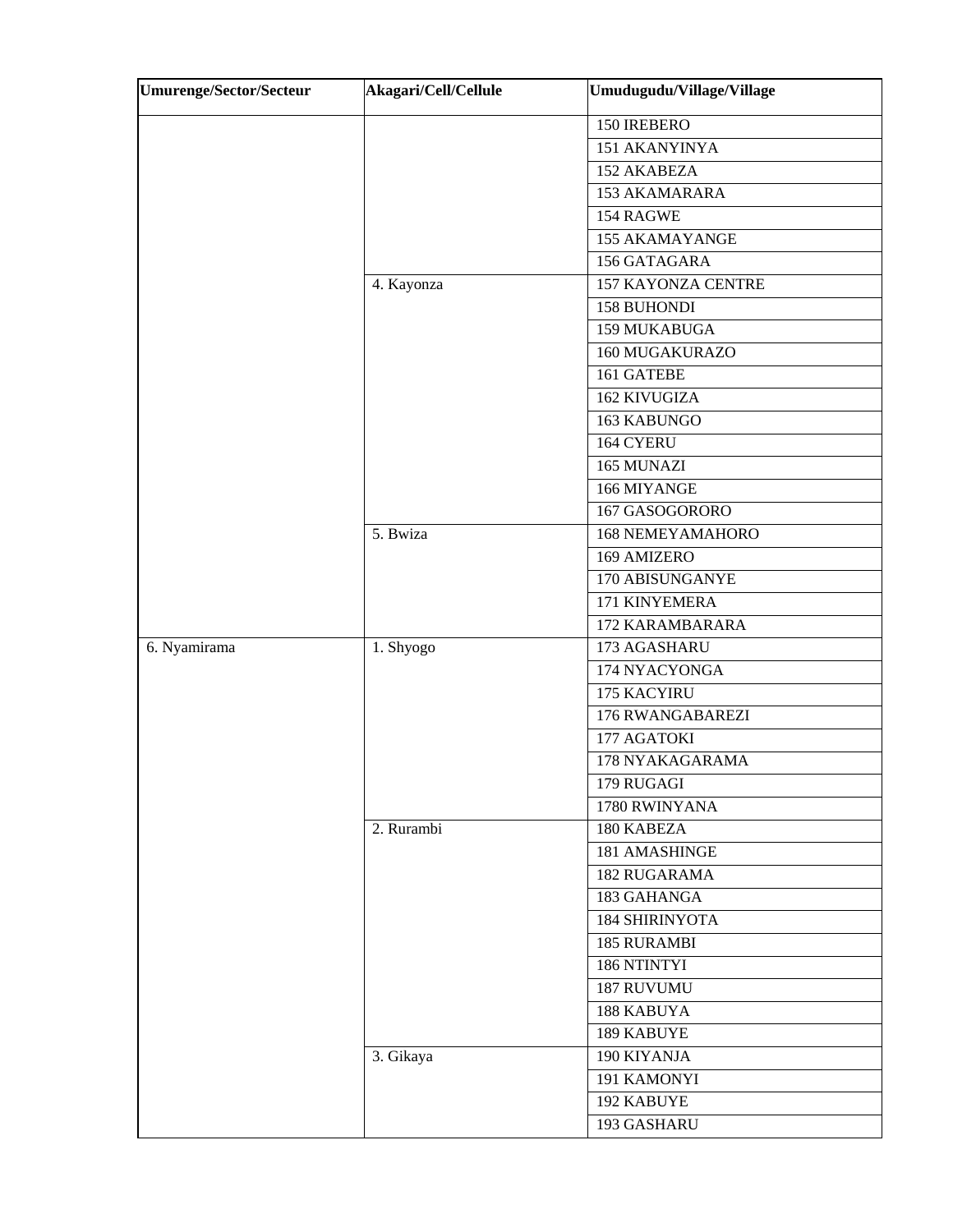| <b>Umurenge/Sector/Secteur</b> | Akagari/Cell/Cellule | Umudugudu/Village/Village |
|--------------------------------|----------------------|---------------------------|
|                                |                      | 194 KINKORONKO            |
|                                |                      | 195 GASOGI                |
|                                |                      | 196 KARAMBI               |
|                                |                      | 197 GASURA                |
|                                | 4. Musumba           | 198 NYARUNAZI             |
|                                |                      | 199 MUSENYI               |
|                                |                      | 200 KARAMA                |
|                                |                      | 201 RUSERA                |
|                                |                      | 202 NYABISINDU            |
|                                |                      | 203 NYAGASAMBU            |
|                                |                      | 204 KIYOVU                |
| 7. Ruramira                    | 1. Umubuga           | 205 AKABUKAKA             |
|                                |                      | 206 AMAZINGA              |
|                                |                      | 207 AKARUGINA             |
|                                |                      | 208 AGASHARU              |
|                                |                      | 209 KABUYE                |
|                                |                      | 210 AKAMUKIRE             |
|                                |                      | 211 GITESANYI             |
|                                |                      | 212 KAJEMBE               |
|                                | 2. Bugambira         | 213 BUHORO                |
|                                |                      | 214 AGASHARU              |
|                                |                      | 215 MURAMBI               |
|                                |                      | 216 AMASHYA               |
|                                |                      | 217 AGATARE               |
|                                | 3. Ruyonza           | 218 KACYIRU               |
|                                |                      | 219 KABEZA                |
|                                |                      | 220 TABA                  |
|                                |                      | 221 RUKOMA                |
|                                |                      | 222 GISENGA               |
|                                |                      | 223 GITWA                 |
|                                |                      | 224 GITOKI                |
|                                | 4. Nkamba            | 225 IGITEGA               |
|                                |                      | 226 SABUNUNGA             |
|                                |                      | 227 KABARIMA              |
|                                |                      | 228 UMUBUGA               |
|                                |                      | 229 NYAGACYAMU            |
|                                |                      | 230 AKARAMBO              |
|                                |                      | 231 CYABITANA             |
| 8. Kabarondo                   | 1. Kabura            | 232 KABEZA                |
|                                |                      | 233 RUBIRA                |
|                                |                      | 234 AGATARE               |
|                                |                      | 235 MURAMBI               |
|                                |                      | 236 KANYEGANYEGE          |
|                                |                      | 237 KABUYE                |
|                                |                      | 238 AGASHARU              |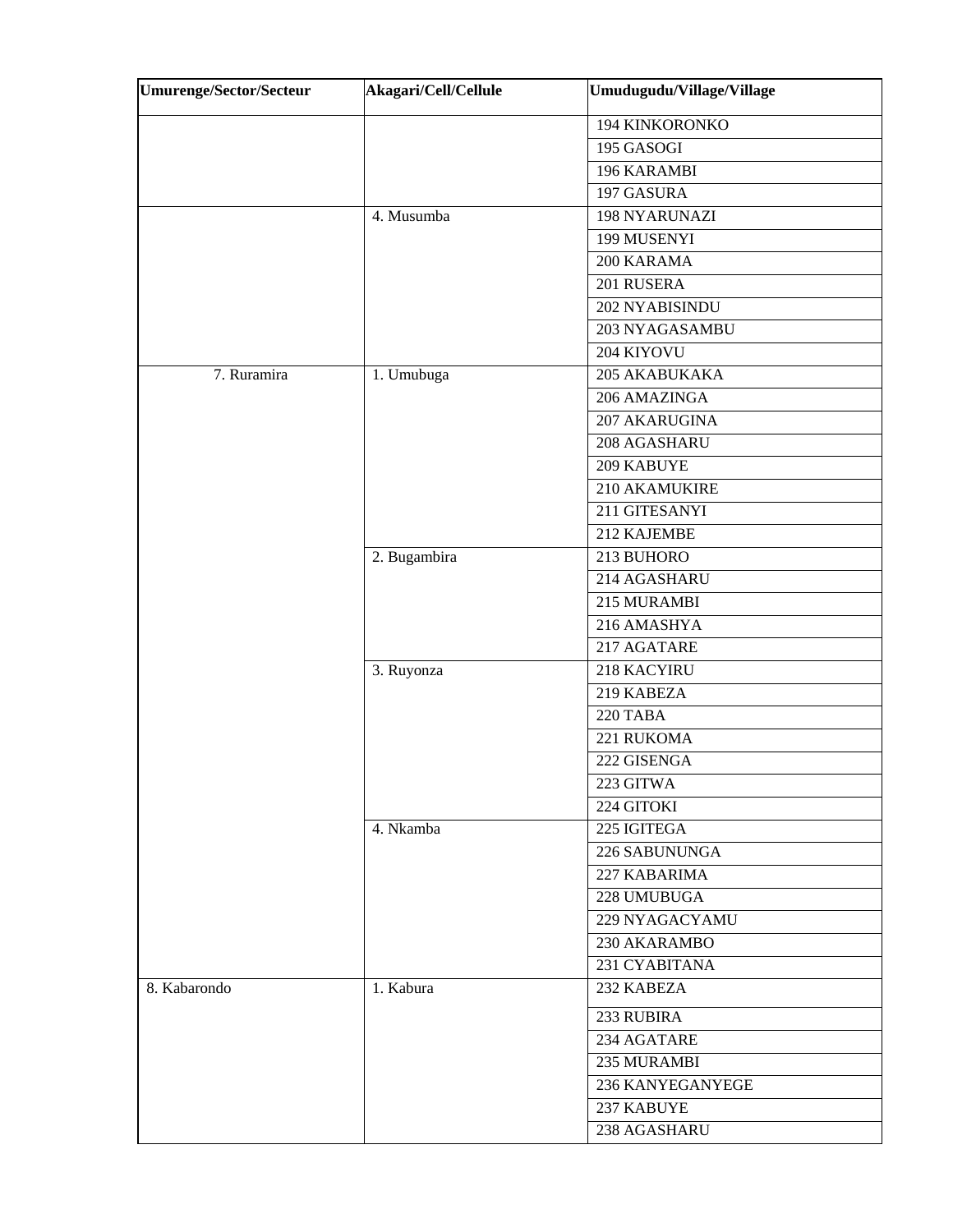| <b>Umurenge/Sector/Secteur</b> | Akagari/Cell/Cellule | Umudugudu/Village/Village |
|--------------------------------|----------------------|---------------------------|
|                                |                      | 239 AKAGARAMA             |
|                                |                      | 240 NYABIKENKE I          |
|                                |                      | 241 NYABIKENKE II146      |
|                                |                      | 242 GASHONYI              |
|                                |                      | 243 GASORO                |
|                                | 2. Cyabajwa          | 244 KABARONDO             |
|                                |                      | 245 RUGWAGWA              |
|                                |                      | 246 NKUBA I               |
|                                |                      | 247 NKUBA II              |
|                                |                      | 248 CYABAJWA              |
|                                |                      | 249 BUSINDU               |
|                                |                      | 250 RUTAGARA              |
|                                |                      | 251 MURENGE               |
|                                | 3. Rusera            | 252 UMUCYO                |
|                                |                      | 253 RUTAGARA              |
|                                |                      | 254 BUTOBAGIRE            |
|                                |                      | 255 RURAMA                |
|                                |                      | 256 RUSERA                |
|                                | 4. Cyinzovu          | 257 AGASHIKIRI            |
|                                |                      | <b>258 AKINYENYERI</b>    |
|                                |                      | 259 CYINZOVU              |
|                                |                      | 260 BITOMA                |
|                                |                      | 261 NYABISENGA            |
|                                |                      | 262 NYAKABUNGO            |
|                                |                      | 263 RUGAZI                |
|                                |                      | $264$ RURENGE             |
|                                |                      | 265 GIHUKE                |
|                                |                      | 266 RWAKIGERI             |
|                                |                      | 267 RUGARAMA              |
|                                |                      | 268 MUNINI                |
| 9. Rwinkwavu                   | 1. Nkondo            | 269 NYABIHARE             |
|                                |                      | 270 RWINKWAVU             |
|                                |                      | 271 MUGANZA               |
|                                |                      | 272 KINIHIRA              |
|                                |                      | <b>273 SEKA</b>           |
|                                |                      | 274 REBERO                |
|                                |                      | 275 MATINZA               |
|                                |                      | 276 BYIMANA               |
|                                |                      | 277 GASABO                |
|                                |                      | 278 RURAMA                |
|                                |                      | 279 BULIGADE              |
|                                |                      | 280 GISOZI                |
|                                |                      | 281 NKONDO I              |
|                                |                      | 282 NKONDO II             |
|                                | 2. Gihinga           | 283 URUGUNGA              |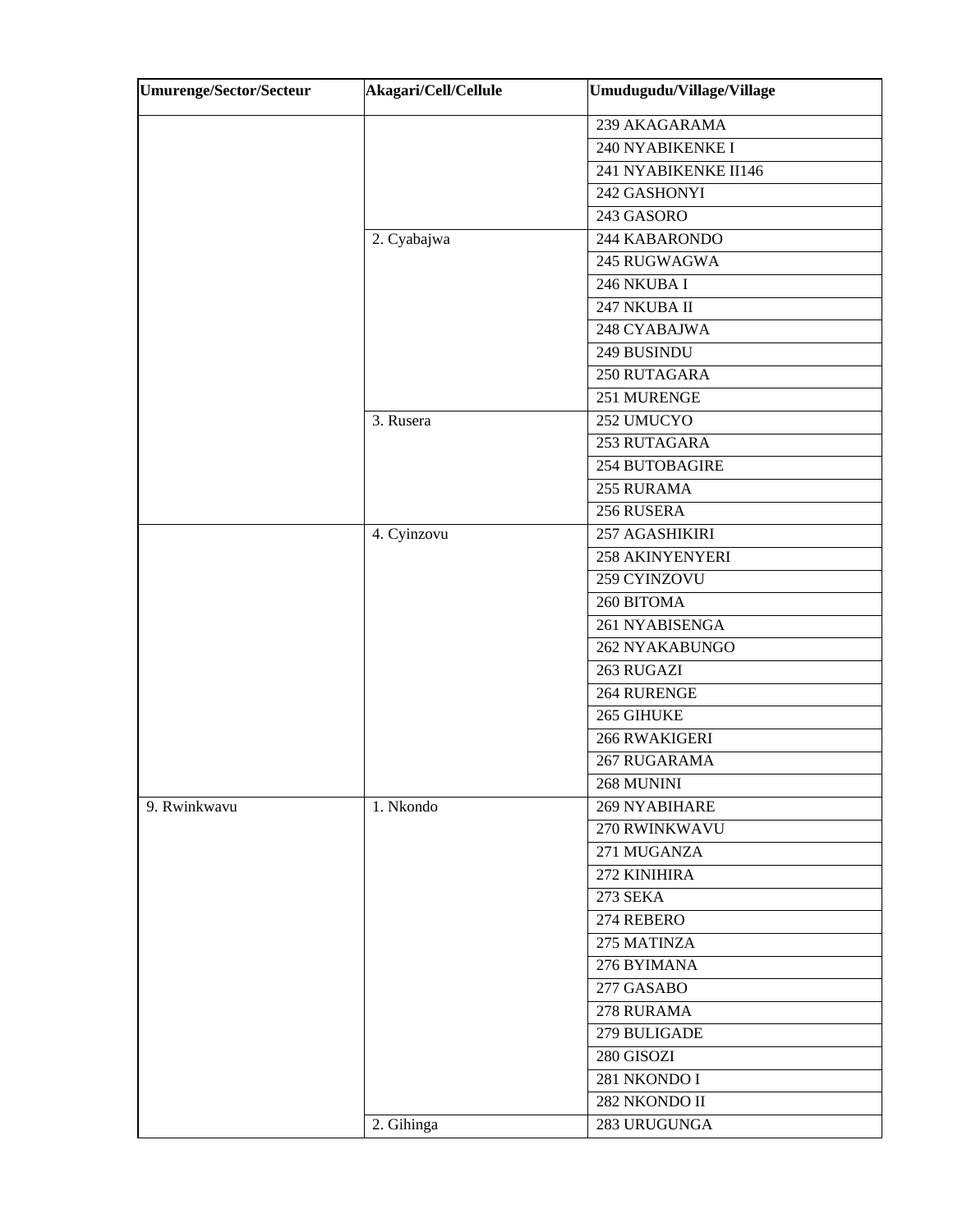| <b>Umurenge/Sector/Secteur</b> | Akagari/Cell/Cellule | Umudugudu/Village/Village |
|--------------------------------|----------------------|---------------------------|
|                                |                      | 284 AKAYEBE               |
|                                |                      | 285 UMUREMBO              |
|                                |                      | 286 NYABIMURI             |
|                                |                      | 287 KARUHAMBO             |
|                                |                      | 288 AKAJEVUBA             |
|                                |                      | 289 RUSERA                |
|                                |                      | 290 MIGERA                |
|                                |                      | 291 RUBIRIZI              |
|                                |                      | 292 GIHINGA               |
|                                | 3. Mukoyoyo          | 293 TWIBANIRE             |
|                                |                      | 294 BUSASAMANA            |
|                                |                      | 295 REBERO                |
|                                |                      | 296 NYARWASHAMA II        |
|                                |                      | 297 BWIZA                 |
|                                |                      | 298 KIYOVU                |
|                                |                      | 299 TWIYUNGE              |
|                                |                      | 300 BISHENYI              |
|                                |                      | 301 NYAMABUYE             |
|                                |                      | 302 VUNGIRO               |
|                                |                      | 303 KAZENEZA              |
|                                |                      | 304 MAHUMBEZI             |
|                                |                      | 305 DUSABANE              |
|                                |                      | 306 NYANKORA              |
|                                |                      | 307 NYARWASHAMA I         |
|                                |                      | 308 MUTEMBO               |
|                                | 4. Mbarara           | 309 MBARARA I             |
|                                |                      | 310 MBARARA II            |
|                                |                      | 311 KINGOGO               |
|                                |                      | 312 GAHUSHYI              |
|                                |                      | 313 MUTEMBO               |
|                                |                      | 314 GACACA                |
| 10. Kabare                     | 1. Gitara            | 315 RUGUNGA               |
|                                |                      | 316 KAZENEZA              |
|                                |                      | 317 MUBUGA                |
|                                |                      | 318 GAHOMBYA              |
|                                |                      | 319 KAJEVUBA              |
|                                |                      | <b>320 KAVUMIRO</b>       |
|                                | 2. Kirehe            | 321 KANYIRABUKI           |
|                                |                      | 322 DUTERIMBERE           |
|                                |                      | 323 ROMPUWE               |
|                                |                      | 324 GIKOMBE               |
|                                |                      | 325 GAHAMA                |
|                                |                      | 326 RUSHENYI              |
|                                |                      | 327 KABATINYA             |
|                                |                      | 328 KABUHOMA              |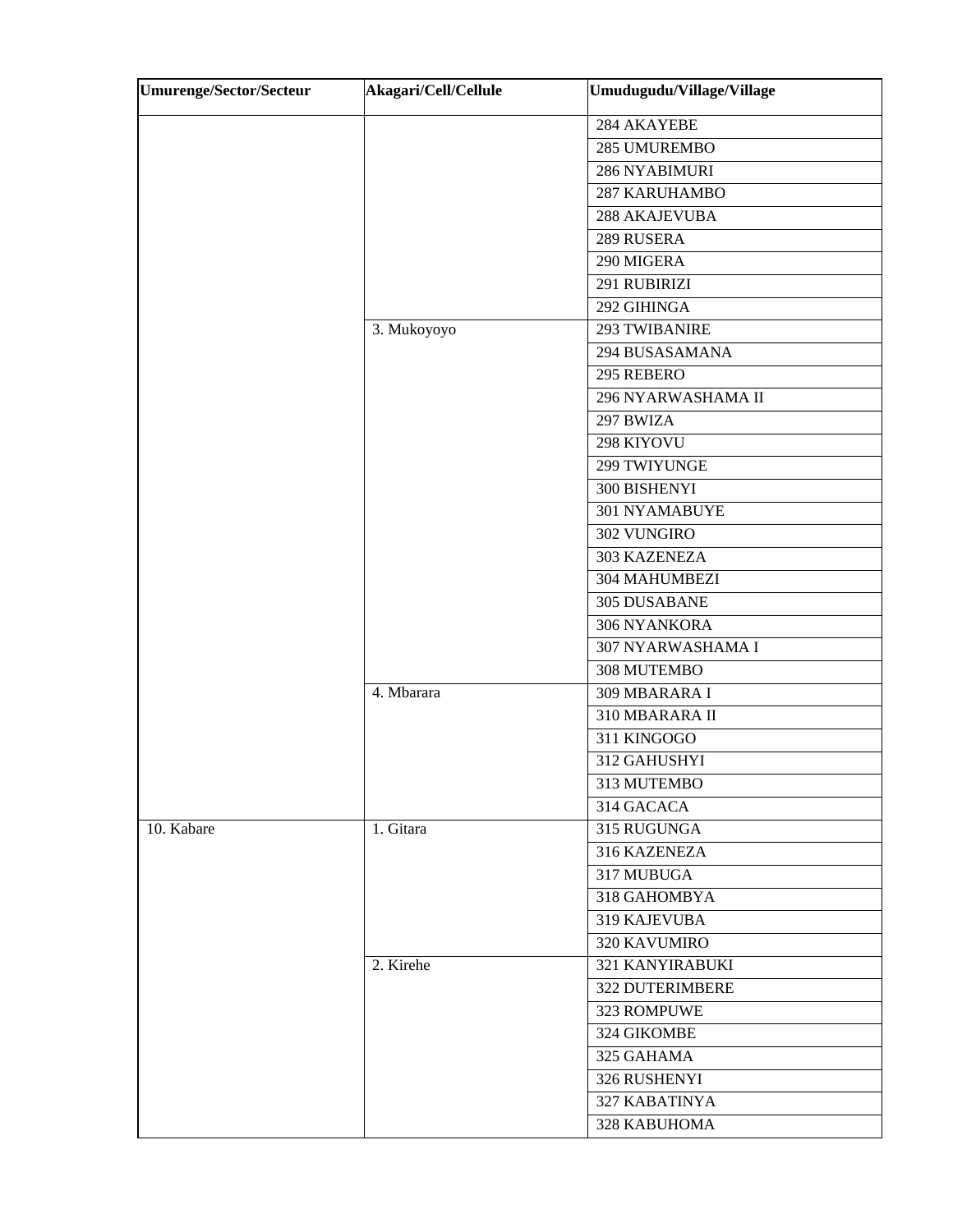| <b>Umurenge/Sector/Secteur</b> | Akagari/Cell/Cellule | Umudugudu/Village/Village |
|--------------------------------|----------------------|---------------------------|
|                                |                      | 329 NYABIYENZI            |
|                                |                      | 330 RWAGATERA             |
|                                |                      | 331 MATAHIRO              |
|                                | 3. Rubumba           | 332 GAKOMA                |
|                                |                      | 333 GAKENYERI             |
|                                |                      | 334 BWATAMANA             |
|                                |                      | 335 GISHOZA               |
|                                |                      | 336 NYABUGOGO             |
|                                |                      | 337 NTUNGAMO              |
|                                |                      | 338 KIBUYE                |
|                                |                      | 339 KIBIMBA               |
|                                | 4. Rubimba           | <b>340 KAMUHABURA</b>     |
|                                |                      | 341 NYARUSANGE            |
|                                |                      | 342 MUHABWA               |
|                                |                      | 343 BARA                  |
|                                |                      | 344 KABAZUNGU             |
|                                |                      | 345 RWAMUSHOMA            |
|                                |                      | 346 KABEZA                |
|                                |                      |                           |
|                                | 5. Cyarubare         | 347 KIBURARA              |
|                                |                      | <b>348 RWAKAVUNA</b>      |
|                                |                      | 349 KACYIRU               |
|                                |                      | 350 MAHUMBEZI             |
|                                |                      | 351 UMUNINI               |
|                                |                      | 352 UMUYENZI              |
|                                |                      | 353 RUKAGATI              |
|                                |                      | 354 UMUREMAMPANGA         |
|                                |                      | 355 KANYETONGA            |
|                                |                      | 356 KABEZA                |
|                                |                      | 357 KIBIMBA               |
|                                |                      | 358 NYAGAKONJI            |
|                                |                      | 359 RWABAREMA             |
| 11. Murama                     | 1. Muko              | 360 GIHAZO                |
|                                |                      | 361 NGOMA                 |
|                                |                      | 362 KARAMA                |
|                                |                      | 363 REBEZO                |
|                                |                      | 364 RUGARAMA              |
|                                | 2. Murama            | 365 MURAMA                |
|                                |                      | 366 RUSARO                |
|                                |                      | <b>367 KAJEVUBA</b>       |
|                                |                      | <b>368 RWABUGENGERI</b>   |
|                                |                      | 369 BUBINDI               |
|                                | 3. Bunyetongo        | 370 GISUNZU               |
|                                |                      | 371 SHYANDA               |
|                                |                      | 372 NYAMABUYE             |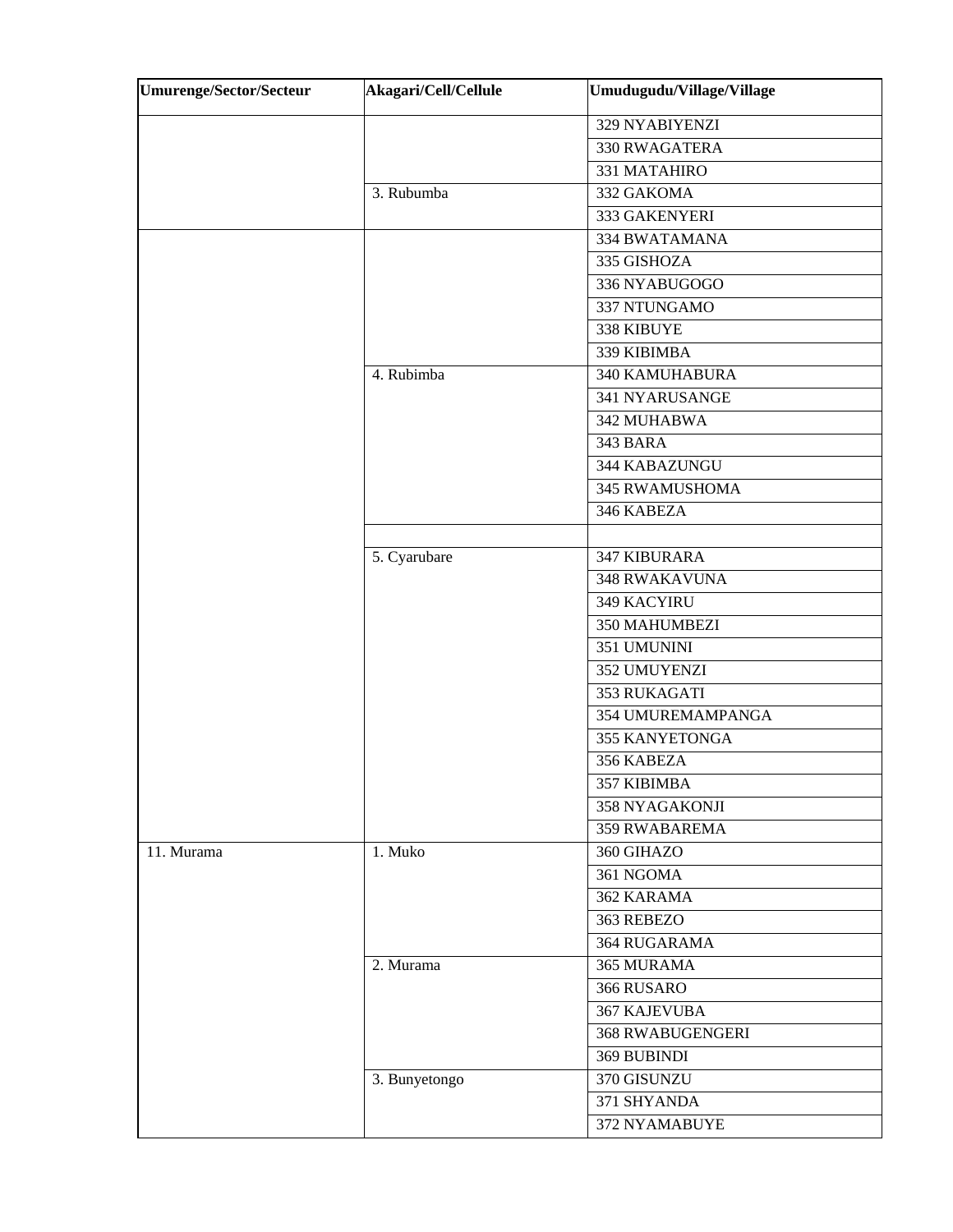| <b>Umurenge/Sector/Secteur</b> | Akagari/Cell/Cellule | Umudugudu/Village/Village |
|--------------------------------|----------------------|---------------------------|
|                                |                      | 373 BWERAMVURA            |
|                                |                      | 374 KABEZA                |
|                                |                      | 375 KAGARAMA              |
|                                |                      | 376 MPIRINDI              |
|                                |                      | 377 GAHENGERI             |
|                                | 4. Nyakanazi         | 378 NYAKANAZI             |
|                                |                      | 379 RURENGE               |
|                                |                      | 380 RUGAZI                |
|                                |                      | 381 BUSASAMANA            |
|                                |                      | 382 NYAGAHINGA            |
|                                | 5. Rusave            | 385 KINYINYA              |
|                                |                      | 386 BYIMANA               |
|                                |                      | <b>387 BWINYANA</b>       |
|                                |                      | 388 BICUMBI               |
|                                |                      | 389 SERESI                |
|                                |                      | 390 GASUTAMO              |
| 12. Ndego                      | 1. Byimana           | 391 BUSASAMANA            |
|                                |                      | <b>392 KURUREMBO</b>      |
|                                |                      | 393 NYAMATA               |
|                                |                      | 394 NYAKABINGO            |
|                                |                      | 395 KABEZA                |
|                                |                      | 396 IREBERO               |
|                                | 2. Isangano          | 397 KAGESE                |
|                                |                      | 398 KAMAHORO              |
|                                |                      | 399 GAFUNZO               |
|                                |                      | 400 GASHONGA              |
|                                |                      | 401 KANYINYA              |
|                                |                      | 402 KAGOMA                |
|                                |                      | <b>403 KIBARE</b>         |
|                                |                      | 404 KABUSUNZU             |
|                                | 3. Karambi           | 405 IHEMA                 |
|                                |                      | 406 KAMABUYE              |
|                                |                      | <b>407 MURAMBI</b>        |
|                                |                      | <b>408 KUMUNINI</b>       |
|                                |                      | 409 MUSENYI               |
|                                |                      | 410 GASENYI               |
|                                |                      | 411 REMERA                |
|                                |                      | 412 KAGASA                |
|                                | 4. Kiyovu            | 413 GASABO                |
|                                |                      | 414 IRAMIRO               |
|                                |                      | <b>415 NYAMUGALI</b>      |
|                                |                      | 416 MWURIRE               |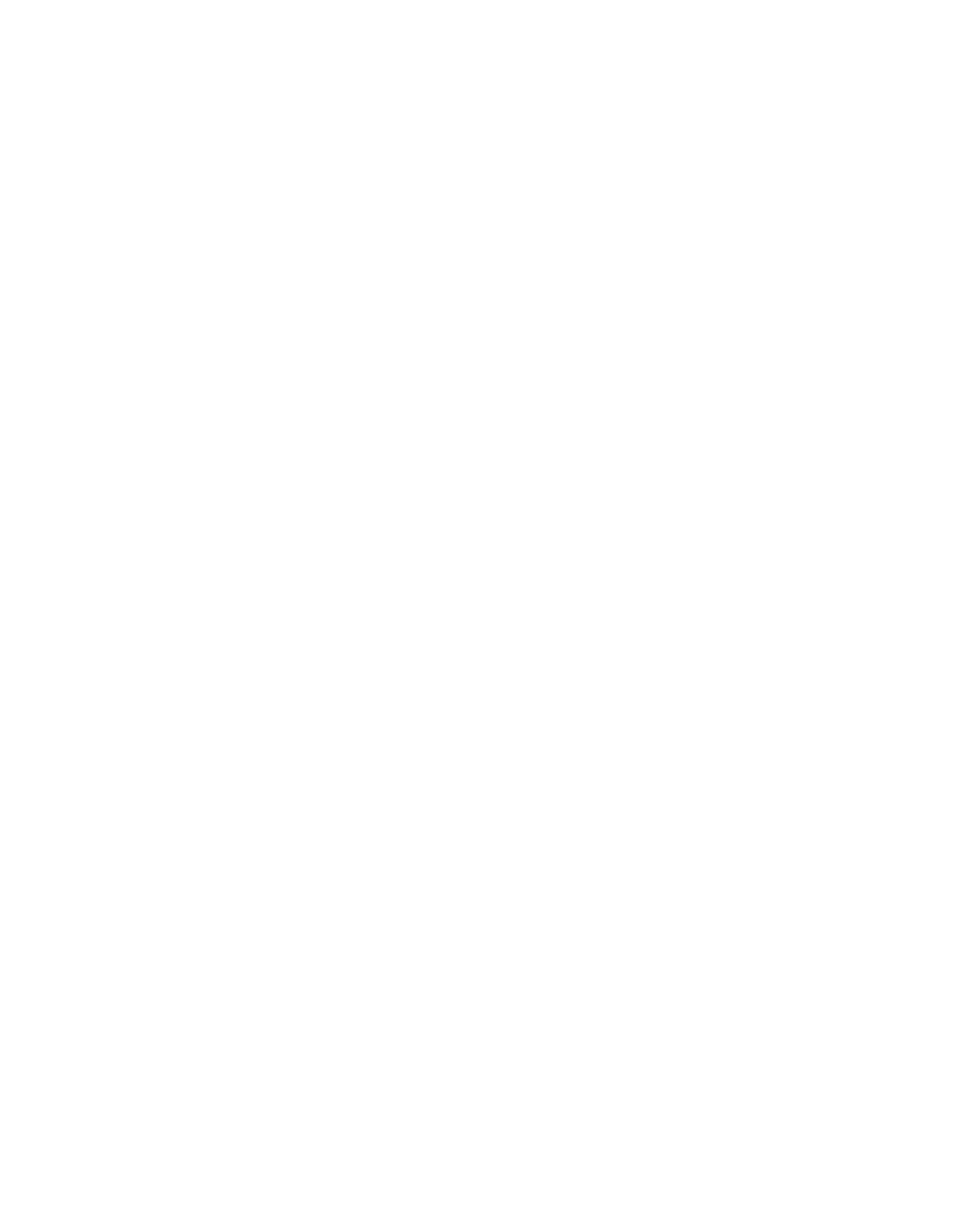| Umurenge/sector/sector | Akagari/cell/cellule | Umudugudu/village/village |
|------------------------|----------------------|---------------------------|
| Kabarore               | Kabarore             | <b>KABINGO</b>            |
|                        |                      | <b>BIHINGA</b>            |
|                        |                      | <b>KABARORE I</b>         |
|                        |                      | <b>KABARORE II</b>        |
|                        | Kabeza               | <b>RYANJERU</b>           |
|                        |                      | <b>MISHENYI</b>           |
|                        |                      | <b>GATOKI</b>             |
|                        |                      | <b>KABEZA</b>             |
|                        | Karenge              | <b>KARENGE</b>            |
|                        |                      | <b>NYARUBUYE</b>          |
|                        |                      | <b>MUTARAMA</b>           |
|                        | Nyabikiri            | <b>NYABIKIRI</b>          |
|                        |                      | <b>NGARAMA</b>            |
|                        |                      | <b>KABEZA</b>             |
|                        | Simbwa               | <b>SIMBWA</b>             |
|                        |                      | <b>RUHUHA</b>             |
|                        |                      | KIBODO I                  |
|                        |                      | KIBONDO II                |
|                        | Marimba              | <b>MARIMBA</b>            |
|                        |                      | <b>REBERO</b>             |
|                        |                      | <b>KABARE</b>             |
|                        |                      | <b>RUTENDERI</b>          |
|                        |                      | <b>NYARWAYA</b>           |
|                        |                      | <b>KANTERI</b>            |
| Kiramuruzi             | Gakoni               | <b>KUMANA</b>             |
|                        |                      | <b>KUMWIGA</b>            |
|                        |                      | <b>KUMUNINI</b>           |
|                        |                      | <b>RWAJEMBE</b>           |
|                        |                      | <b>KARUHURA</b>           |
|                        |                      | <b>KIYOVU</b>             |
|                        | Nyabisindu           | <b>GASAVE</b>             |
|                        |                      | <b>RUGENGE</b>            |
|                        |                      | <b>KWITABA</b>            |
|                        |                      | <b>KABUGA</b>             |
|                        |                      | <b>AKABARE</b>            |
|                        |                      | <b>BBUASHENYI</b>         |
|                        |                      | <b>GITUNGINKA</b>         |
|                        |                      | <b>GAHOKO</b>             |
|                        |                      | <b>AKANTUNGA</b>          |
|                        |                      | <b>NYARUSAMBU</b>         |
|                        |                      | <b>NYAGASHENYI</b>        |
|                        |                      | <b>KARABA</b>             |
|                        |                      | <b>NYAGASAMBU</b>         |
|                        | Gakenke              | NYAKAGARAMA               |
|                        |                      |                           |

## **AKARERE KA GATSIBO – GATSIBO DISTRICT – DISTRICT DE GATSIBO**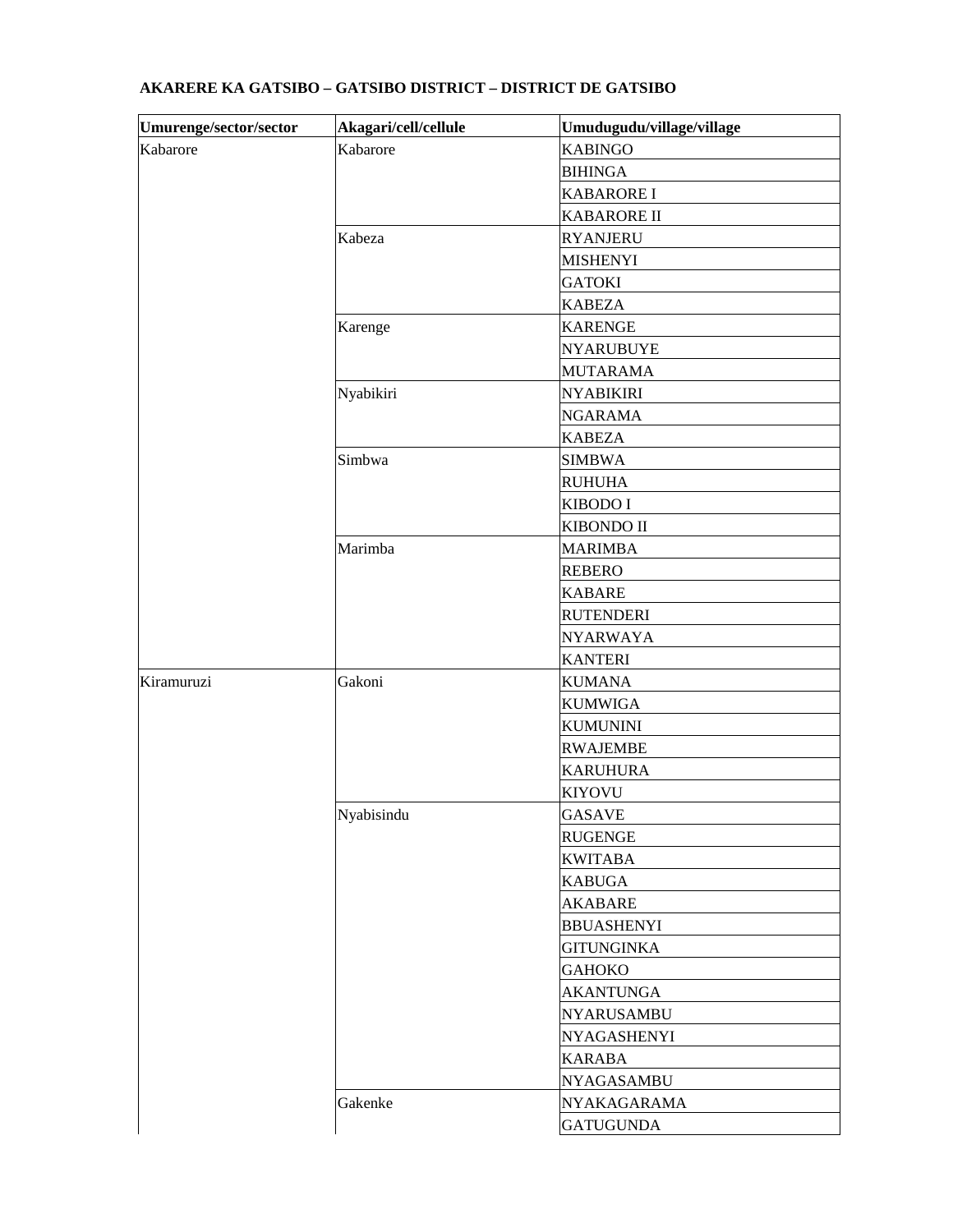| Umurenge/sector/sector | Akagari/cell/cellule | Umudugudu/village/village |
|------------------------|----------------------|---------------------------|
|                        |                      | <b>KAYITA</b>             |
|                        |                      | <b>AKURUSIZI</b>          |
|                        |                      | <b>GIPANGU</b>            |
|                        |                      | <b>RWAGASHYABA</b>        |
|                        |                      | <b>NYAMAREBE</b>          |
|                        |                      | <b>UMUREHE</b>            |
|                        |                      | <b>AKABINGO</b>           |
|                        |                      | <b>BWUNYU</b>             |
|                        |                      | <b>AKAMASINE</b>          |
|                        | Akabuga              | <b>UBUHORO</b>            |
|                        |                      | <b>KIRAMURUZI</b>         |
|                        |                      | <b>NDUBA</b>              |
|                        |                      | <b>AKAGARAMA</b>          |
|                        |                      | <b>KIYOGORI</b>           |
|                        |                      | <b>AKARAMBO</b>           |
|                        |                      | <b>BUSHENYI</b>           |
|                        |                      | <b>AMATABA</b>            |
|                        |                      | <b>BUSINDE</b>            |
| Gitoki                 | Cyabusheshe          | <b>KIGABIRO</b>           |
|                        |                      | <b>CYOTO</b>              |
|                        |                      | <b>CYABUSHESHE</b>        |
|                        |                      | <b>NYARUNAZI</b>          |
|                        |                      | <b>KIVUBA</b>             |
|                        |                      | <b>BINUNGA</b>            |
|                        |                      | <b>RUSHASHI</b>           |
|                        | Karubungo            | <b>KINYANGE</b>           |
|                        |                      | <b>RUGARAMA</b>           |
|                        |                      | <b>KAMUHANDA</b>          |
|                        |                      | <b>SATA</b>               |
|                        |                      | <b>KARUBUNGO</b>          |
|                        |                      | NYARUGARAMA               |
|                        |                      | <b>ISANGANO</b>           |
|                        |                      | <b>RWAMUHINGA</b>         |
|                        |                      | <b>RWATA</b>              |
|                        |                      | <b>KAGUGU</b>             |
|                        | <b>Bukomane</b>      | <b>BUKOMANE</b>           |
|                        |                      | <b>MURUREMA</b>           |
|                        |                      | <b>MURUREMBO</b>          |
|                        |                      | <b>GISAKA</b>             |
|                        |                      | <b>GAKIRI</b>             |
|                        |                      | <b>RWAGITIMA</b>          |
|                        |                      | <b>MUNGAJU</b>            |
|                        |                      | <b>NYARUNAWI</b>          |
|                        |                      | NYAKAYAGA                 |
|                        |                      | <b>KIGOMERO</b>           |
|                        | Rubira               | NYAKAGARAMA               |
|                        |                      | <b>RUKAJU</b>             |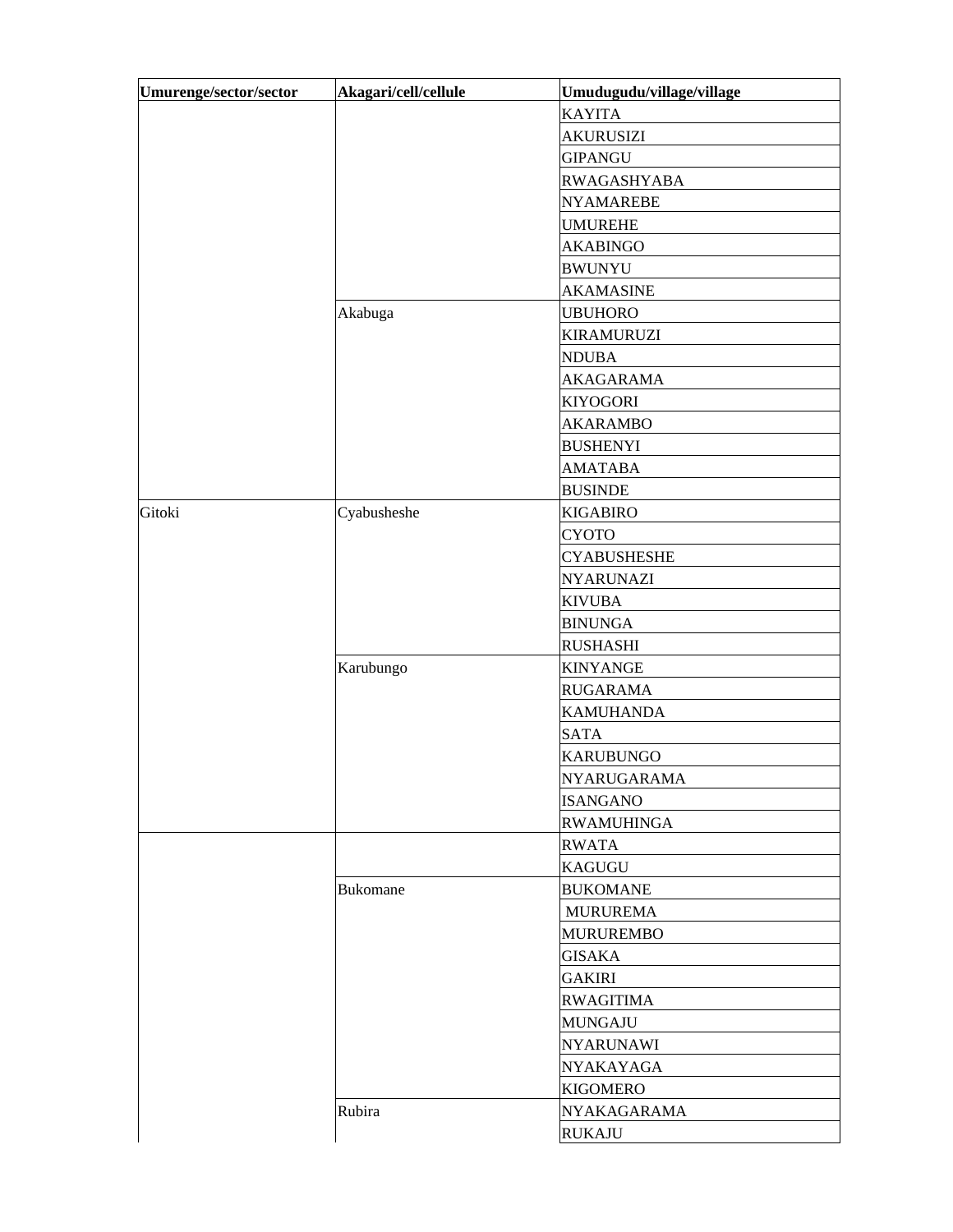| Umurenge/sector/sector | Akagari/cell/cellule | Umudugudu/village/village |
|------------------------|----------------------|---------------------------|
|                        |                      | <b>NYAMENYO</b>           |
|                        |                      | <b>RUGARAMA</b>           |
|                        |                      | <b>RUREHE</b>             |
|                        |                      | <b>GAKIRI</b>             |
|                        |                      | <b>NYAKABUTA</b>          |
|                        |                      | <b>KAVUMU</b>             |
|                        |                      | <b>RWINTAMA</b>           |
|                        | Nyamirama            | <b>NYARUKOMBE</b>         |
|                        |                      | <b>KAGARAMA</b>           |
|                        |                      | <b>NYAMURAWA</b>          |
|                        |                      | <b>NYABIKENKE</b>         |
|                        |                      | <b>RUKIRI</b>             |
|                        |                      | <b>RWINSANGA</b>          |
|                        |                      | <b>MWANAMA</b>            |
|                        |                      | <b>KINTEKO</b>            |
|                        |                      | <b>MINAGO</b>             |
|                        |                      | <b>GAHABO</b>             |
|                        |                      | <b>KWISHABA</b>           |
|                        | Mpondwa              | <b>BWIZA</b>              |
|                        |                      | <b>NYAKABUNGO</b>         |
|                        |                      | <b>NYARUNANGA</b>         |
|                        |                      | <b>TSIMA</b>              |
|                        |                      | <b>GAHAMA</b>             |
|                        |                      | <b>BUKIRA</b>             |
|                        |                      | <b>AKIBIRARO</b>          |
|                        |                      | <b>RUSHASHI</b>           |
|                        |                      | <b>CYABUGENGE</b>         |
| Ngarama                | Karambi              | <b>KARAMBI</b>            |
|                        |                      | <b>RUSHENYI</b>           |
|                        |                      | <b>RURAMA</b>             |
|                        |                      | <b>CYANKOMBE</b>          |
|                        |                      | <b>RUZIRANYENZI</b>       |
|                        |                      | <b>MISHENYI</b>           |
|                        |                      | <b>KAMURI</b>             |
|                        |                      | <b>RWAGAKARA</b>          |
|                        |                      | <b>RUHUHA</b>             |
|                        |                      | <b>KIMBUGU</b>            |
|                        | Bugamba              | <b>IKINYINYA</b>          |
|                        |                      | <b>IKINIHIRA</b>          |
|                        |                      | <b>AKAJEVUBA</b>          |
|                        |                      | <b>AKAGERERO</b>          |
|                        |                      | <b>CYAMUGAMNGA</b>        |
|                        | Kigasha              | <b>RWANGINGO</b>          |
|                        |                      | <b>GIKUNDAMVURA</b>       |
|                        |                      | <b>AKABUYE</b>            |
|                        |                      | <b>RUYONZA</b>            |
|                        |                      | IKIZUNGURUKO              |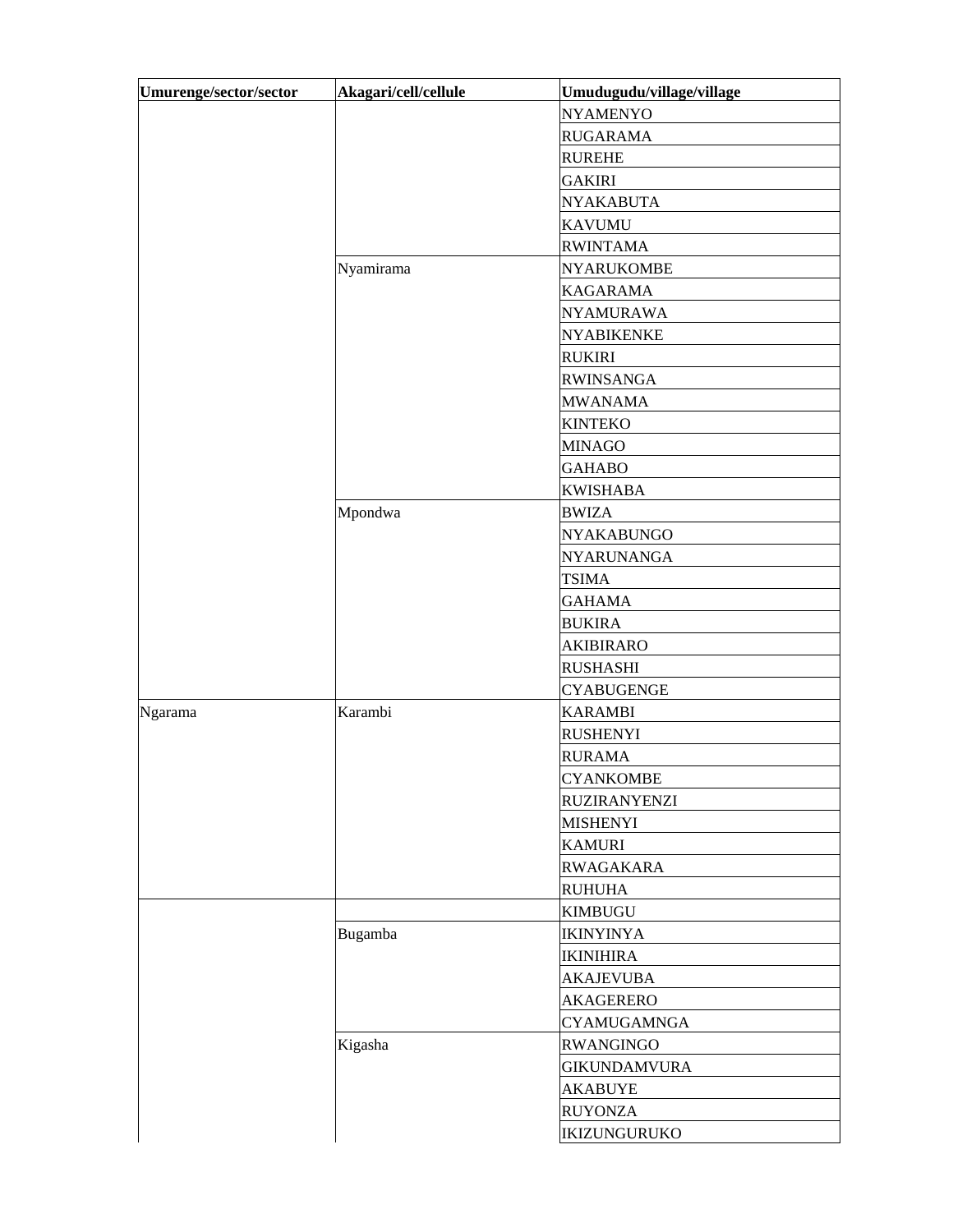| <b>MBOGO</b><br><b>KIYOVU</b><br><b>NYANTEJO</b><br><b>CYAHAFI</b><br><b>AKABUGA</b><br><b>IPERU</b><br><b>RURAMA</b><br><b>CYABAHIMA</b><br><b>KAGARAMA</b><br><b>KAKAJEVUBA</b><br><b>IKIRONGO</b><br><b>NYAGISA</b><br><b>BYIMANA</b><br><b>KINUNGA</b><br><b>RUKOMBE</b><br>Ngarama<br><b>AMAHORO</b><br><b>KABEHO</b><br><b>KIYOVU</b><br><b>INTSINZI</b><br><b>IBARE</b><br><b>URUKUNDO</b><br><b>GATUNGO</b><br><b>RUGARAMA</b><br>Nyarubungo<br><b>BURAMBIRA</b><br><b>MURAMA</b><br><b>KINTARAMA</b><br><b>RUTOVU</b><br><b>RWIRI</b><br><b>RUGARAMA</b> | Umurenge/sector/sector | Akagari/cell/cellule | Umudugudu/village/village |
|-------------------------------------------------------------------------------------------------------------------------------------------------------------------------------------------------------------------------------------------------------------------------------------------------------------------------------------------------------------------------------------------------------------------------------------------------------------------------------------------------------------------------------------------------------------------|------------------------|----------------------|---------------------------|
|                                                                                                                                                                                                                                                                                                                                                                                                                                                                                                                                                                   |                        |                      |                           |
|                                                                                                                                                                                                                                                                                                                                                                                                                                                                                                                                                                   |                        |                      |                           |
|                                                                                                                                                                                                                                                                                                                                                                                                                                                                                                                                                                   |                        |                      |                           |
|                                                                                                                                                                                                                                                                                                                                                                                                                                                                                                                                                                   |                        |                      |                           |
|                                                                                                                                                                                                                                                                                                                                                                                                                                                                                                                                                                   |                        |                      |                           |
|                                                                                                                                                                                                                                                                                                                                                                                                                                                                                                                                                                   |                        |                      |                           |
|                                                                                                                                                                                                                                                                                                                                                                                                                                                                                                                                                                   |                        |                      |                           |
|                                                                                                                                                                                                                                                                                                                                                                                                                                                                                                                                                                   |                        |                      |                           |
|                                                                                                                                                                                                                                                                                                                                                                                                                                                                                                                                                                   |                        |                      |                           |
|                                                                                                                                                                                                                                                                                                                                                                                                                                                                                                                                                                   |                        |                      |                           |
|                                                                                                                                                                                                                                                                                                                                                                                                                                                                                                                                                                   |                        |                      |                           |
|                                                                                                                                                                                                                                                                                                                                                                                                                                                                                                                                                                   |                        |                      |                           |
|                                                                                                                                                                                                                                                                                                                                                                                                                                                                                                                                                                   |                        |                      |                           |
|                                                                                                                                                                                                                                                                                                                                                                                                                                                                                                                                                                   |                        |                      |                           |
|                                                                                                                                                                                                                                                                                                                                                                                                                                                                                                                                                                   |                        |                      |                           |
|                                                                                                                                                                                                                                                                                                                                                                                                                                                                                                                                                                   |                        |                      |                           |
|                                                                                                                                                                                                                                                                                                                                                                                                                                                                                                                                                                   |                        |                      |                           |
|                                                                                                                                                                                                                                                                                                                                                                                                                                                                                                                                                                   |                        |                      |                           |
|                                                                                                                                                                                                                                                                                                                                                                                                                                                                                                                                                                   |                        |                      |                           |
|                                                                                                                                                                                                                                                                                                                                                                                                                                                                                                                                                                   |                        |                      |                           |
|                                                                                                                                                                                                                                                                                                                                                                                                                                                                                                                                                                   |                        |                      |                           |
|                                                                                                                                                                                                                                                                                                                                                                                                                                                                                                                                                                   |                        |                      |                           |
|                                                                                                                                                                                                                                                                                                                                                                                                                                                                                                                                                                   |                        |                      |                           |
|                                                                                                                                                                                                                                                                                                                                                                                                                                                                                                                                                                   |                        |                      |                           |
|                                                                                                                                                                                                                                                                                                                                                                                                                                                                                                                                                                   |                        |                      |                           |
|                                                                                                                                                                                                                                                                                                                                                                                                                                                                                                                                                                   |                        |                      |                           |
|                                                                                                                                                                                                                                                                                                                                                                                                                                                                                                                                                                   |                        |                      |                           |
|                                                                                                                                                                                                                                                                                                                                                                                                                                                                                                                                                                   |                        |                      |                           |
|                                                                                                                                                                                                                                                                                                                                                                                                                                                                                                                                                                   |                        |                      |                           |
|                                                                                                                                                                                                                                                                                                                                                                                                                                                                                                                                                                   |                        |                      | <b>RUHENGERI</b>          |
| <b>KIVUMU</b>                                                                                                                                                                                                                                                                                                                                                                                                                                                                                                                                                     |                        |                      |                           |
| Murambi<br>Rwankuba<br><b>NYAGATOVU</b>                                                                                                                                                                                                                                                                                                                                                                                                                                                                                                                           |                        |                      |                           |
| <b>UMWIGA</b>                                                                                                                                                                                                                                                                                                                                                                                                                                                                                                                                                     |                        |                      |                           |
| <b>AKARAMBO</b>                                                                                                                                                                                                                                                                                                                                                                                                                                                                                                                                                   |                        |                      |                           |
| <b>KINYAGA</b>                                                                                                                                                                                                                                                                                                                                                                                                                                                                                                                                                    |                        |                      |                           |
| <b>MPANZI</b>                                                                                                                                                                                                                                                                                                                                                                                                                                                                                                                                                     |                        |                      |                           |
| <b>NYANGEZI</b>                                                                                                                                                                                                                                                                                                                                                                                                                                                                                                                                                   |                        |                      |                           |
| <b>NYAGASAMBU</b>                                                                                                                                                                                                                                                                                                                                                                                                                                                                                                                                                 |                        |                      |                           |
| <b>URUGARAMA</b>                                                                                                                                                                                                                                                                                                                                                                                                                                                                                                                                                  |                        |                      |                           |
| Nyamiyaga<br><b>KABEZA</b>                                                                                                                                                                                                                                                                                                                                                                                                                                                                                                                                        |                        |                      |                           |
| <b>RUNYINYA</b>                                                                                                                                                                                                                                                                                                                                                                                                                                                                                                                                                   |                        |                      |                           |
| <b>KAGENGE</b>                                                                                                                                                                                                                                                                                                                                                                                                                                                                                                                                                    |                        |                      |                           |
| <b>BWERANYANGE</b>                                                                                                                                                                                                                                                                                                                                                                                                                                                                                                                                                |                        |                      |                           |
| <b>KINIGA</b>                                                                                                                                                                                                                                                                                                                                                                                                                                                                                                                                                     |                        |                      |                           |
| Murambi<br><b>KINIGA</b>                                                                                                                                                                                                                                                                                                                                                                                                                                                                                                                                          |                        |                      |                           |
| <b>KIGOTE</b>                                                                                                                                                                                                                                                                                                                                                                                                                                                                                                                                                     |                        |                      |                           |
| <b>MATABA</b>                                                                                                                                                                                                                                                                                                                                                                                                                                                                                                                                                     |                        |                      |                           |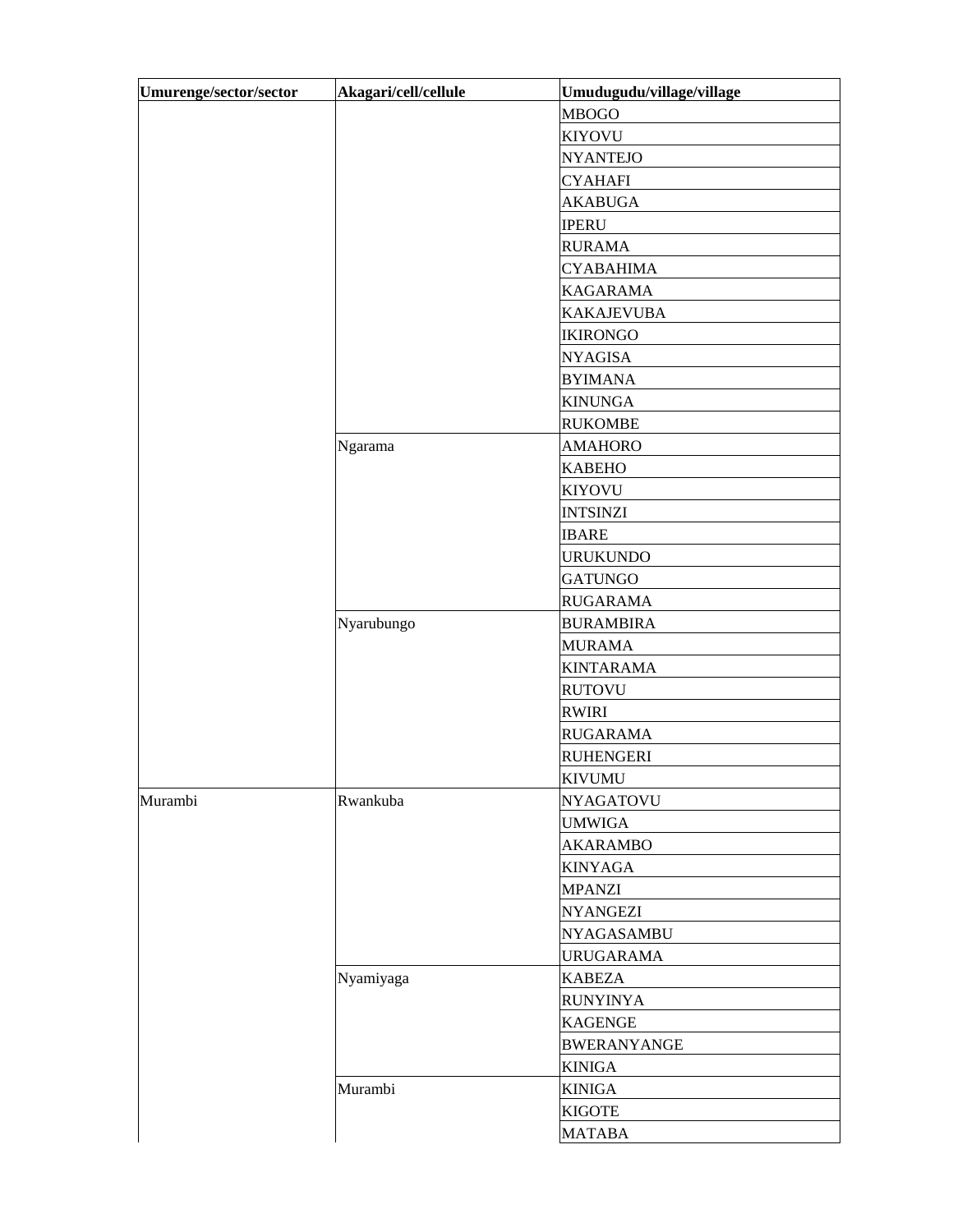| Umurenge/sector/sector | Akagari/cell/cellule | Umudugudu/village/village |
|------------------------|----------------------|---------------------------|
|                        |                      | <b>RYAMPUNGA</b>          |
|                        |                      | <b>KABARONDO</b>          |
|                        |                      | <b>AGACYAMO</b>           |
|                        |                      | <b>AKAMASHYA</b>          |
|                        |                      | <b>AGASHARU</b>           |
|                        |                      | <b>URUGARAMA</b>          |
|                        |                      | <b>BYIMANA</b>            |
|                        |                      | <b>CYIMIRONKO</b>         |
|                        |                      | <b>AGATAGARA</b>          |
|                        |                      | <b>AKABUGA</b>            |
|                        | Rwimitereri          | <b>BUSHENYI</b>           |
|                        |                      | <b>KIBUMBA</b>            |
|                        |                      | <b>BYIMANA</b>            |
|                        |                      | <b>KIGOTE</b>             |
|                        |                      | <b>RUGARAMA</b>           |
|                        |                      | <b>BWEYA</b>              |
|                        |                      | <b>KIMONDO</b>            |
|                        |                      | <b>KINUNGA</b>            |
| Gatsibo                | Nyabicwamb           | <b>RUTOVU</b>             |
|                        |                      | <b>NYAMUDUHA</b>          |
|                        |                      | <b>AGAKOMEMEYE</b>        |
|                        |                      | <b>AGAKENYERI</b>         |
|                        |                      | <b>AKANIGA</b>            |
|                        |                      | <b>GATUNGO</b>            |
|                        |                      | <b>RYEBARE</b>            |
|                        |                      | <b>KADUHA</b>             |
|                        |                      | <b>MPIRINDI</b>           |
|                        |                      | <b>NTUNGARUZE</b>         |
|                        |                      | <b>KABASHENDA</b>         |
|                        |                      | <b>RUCUMBO</b>            |
|                        |                      | <b>MURYIRI</b>            |
|                        | Mugera               | <b>KARAMBO</b>            |
|                        |                      | <b>KMASAFPU</b>           |
|                        |                      | <b>RURAMA</b>             |
|                        |                      | <b>MUGERA</b>             |
|                        |                      | <b>KAYISHA</b>            |
|                        |                      | <b>KIRARITSI</b>          |
|                        |                      | <b>KAVUMU</b>             |
|                        |                      | <b>NYARUKONI</b>          |
|                        |                      | <b>KABUGA</b>             |
|                        | Manishya             | <b>RUGARAMA</b>           |
|                        |                      | NYARUHANGA                |
|                        |                      | <b>MANISHYA</b>           |
|                        |                      | <b>NYAROKONI</b>          |
|                        |                      | NYAGAHANDAGAZA            |
|                        | Nyagahanga           | <b>GITEGA</b>             |
|                        |                      | <b>RUSENGE</b>            |
|                        |                      |                           |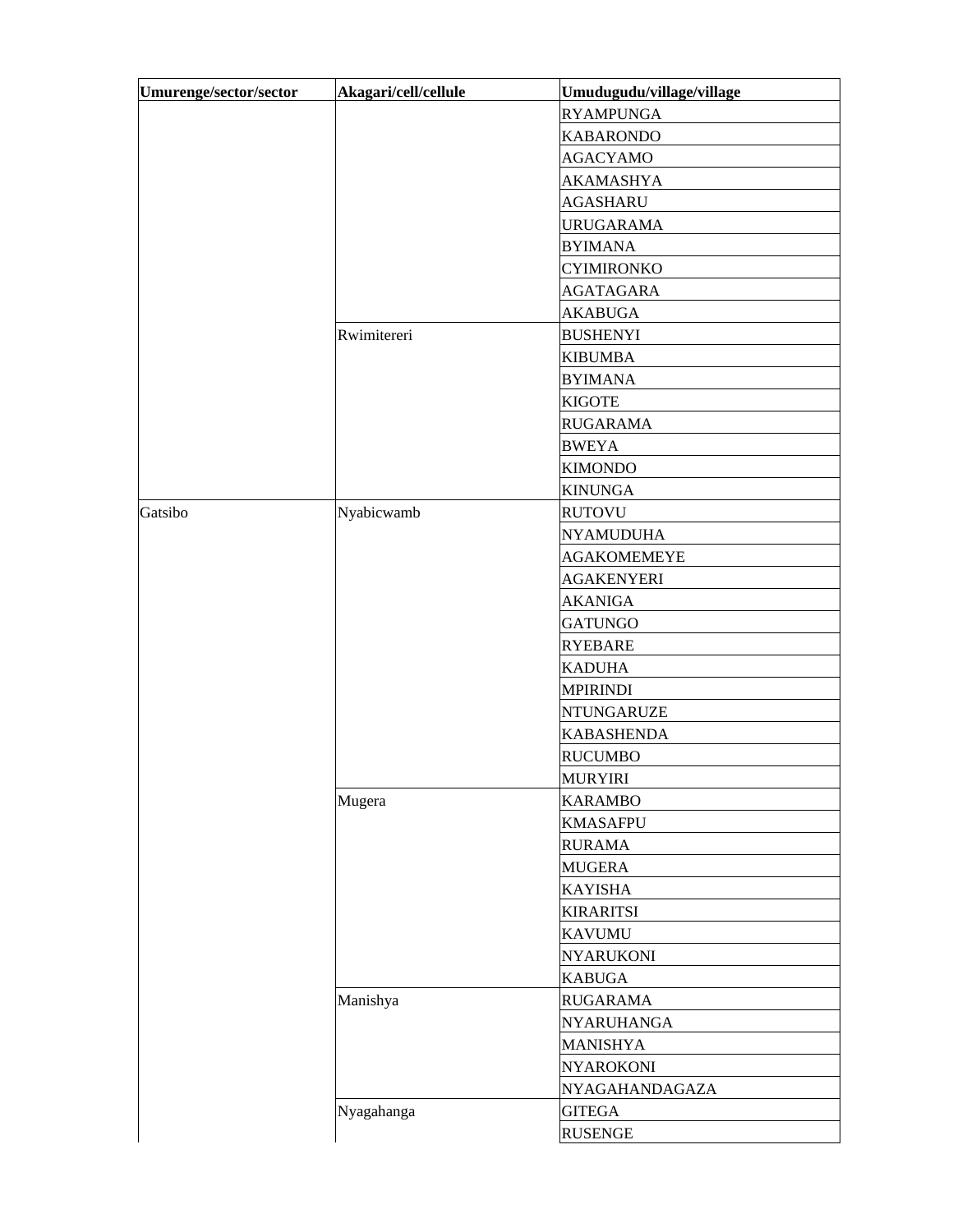| Umurenge/sector/sector | Akagari/cell/cellule | Umudugudu/village/village |
|------------------------|----------------------|---------------------------|
|                        |                      | <b>NYAKIBANDE</b>         |
|                        |                      | <b>RUGARAMA</b>           |
|                        |                      | <b>NYAGAHANGA</b>         |
|                        |                      | <b>KIZINGA</b>            |
|                        |                      | <b>MANGARAMA</b>          |
|                        |                      | <b>NYAGATEME</b>          |
| Muhura                 | <b>Bibare</b>        | <b>CYAHAFI</b>            |
|                        |                      | <b>RWANGENDO</b>          |
|                        |                      | <b>GASIGATI</b>           |
|                        |                      | <b>MARYOHE</b>            |
|                        |                      | <b>MUSASA</b>             |
|                        |                      | <b>KINYAGA</b>            |
|                        |                      | <b>CYARUGIRA</b>          |
|                        |                      | <b>AGASHARU</b>           |
|                        |                      | CYARUHAGAZI               |
|                        |                      | <b>MUGOGO</b>             |
|                        |                      | <b>RUTOMA</b>             |
|                        |                      | <b>KUKABUGA</b>           |
|                        |                      | <b>KUKAGASARO</b>         |
|                        | Taba                 | <b>TABAI</b>              |
|                        |                      | <b>TABA II</b>            |
|                        |                      | <b>RUGARAMAI</b>          |
|                        |                      | <b>RUGARAMA II</b>        |
|                        |                      | <b>MWAMBARO</b>           |
|                        |                      | <b>NSHORO I</b>           |
|                        |                      | <b>NSHORO II</b>          |
|                        |                      | <b>KARENGE</b>            |
|                        |                      | <b>KARENGE</b>            |
|                        |                      | <b>RUHENDA I</b>          |
|                        |                      | <b>RUHENDA II</b>         |
|                        |                      | RUHENDA III               |
|                        |                      | <b>RUHENDA IV</b>         |
|                        |                      | NYAGASAMBU I              |
|                        |                      | NYAGASAMBU II             |
|                        | Mamfu                | <b>KARENGO</b>            |
|                        |                      | <b>AKAMATAMU</b>          |
|                        |                      | <b>RUHINGA</b>            |
|                        |                      | <b>KAZIGA</b>             |
|                        |                      | <b>RWANAMA</b>            |
|                        |                      | <b>AKAMAMANA</b>          |
|                        |                      | <b>AKABIRIZI</b>          |
|                        |                      | <b>UMUNANIRA</b>          |
|                        |                      | <b>KAMUGENGE</b>          |
|                        |                      | <b>AGATAGARA</b>          |
|                        | Rumuri               | <b>RWEZA</b>              |
|                        |                      | <b>KIGARAMA</b>           |
|                        |                      | <b>JUGA</b>               |
|                        |                      |                           |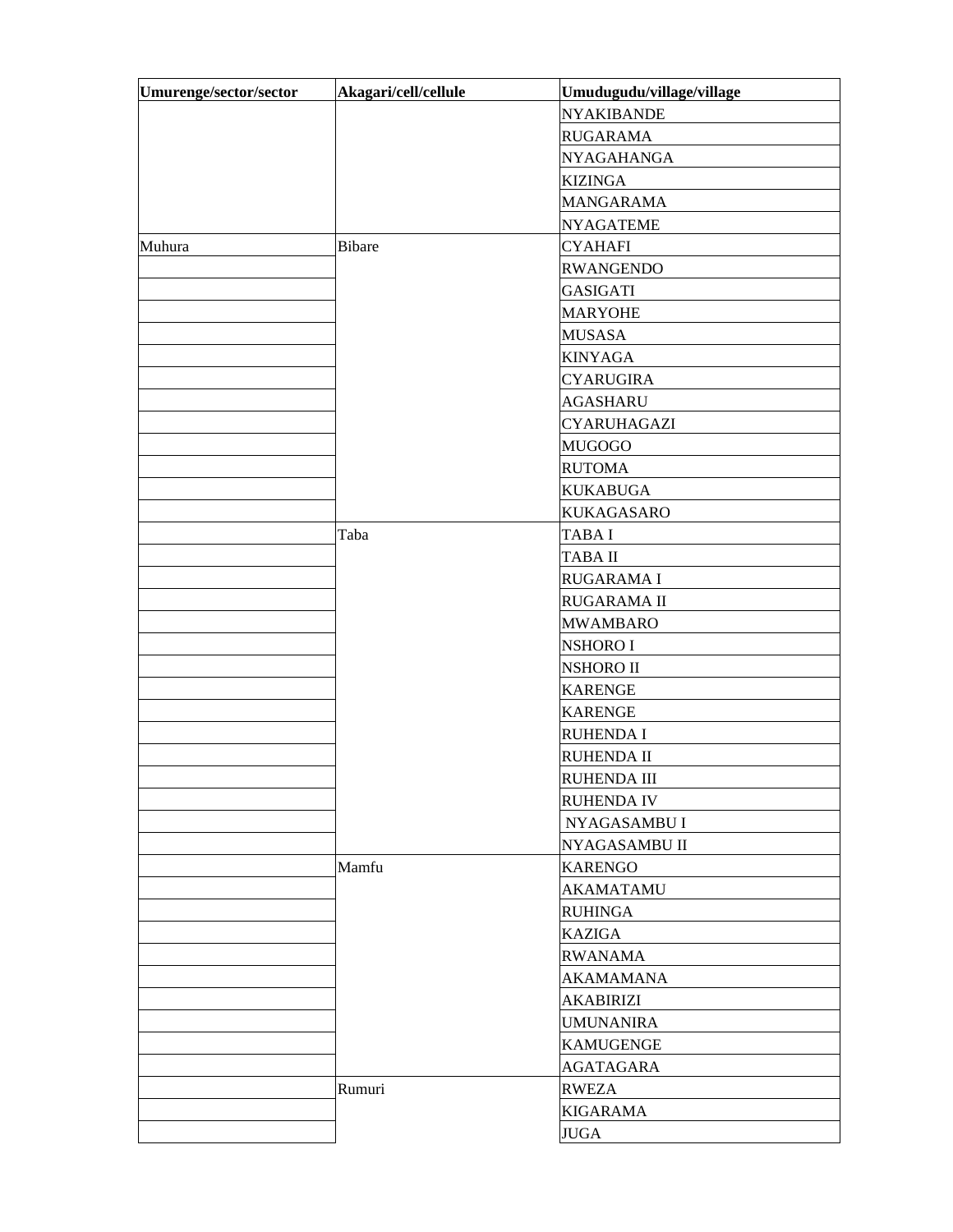| Umurenge/sector/sector | Akagari/cell/cellule | Umudugudu/village/village |
|------------------------|----------------------|---------------------------|
|                        |                      | <b>GIHEMBE</b>            |
|                        |                      | <b>UMURAMBI</b>           |
|                        |                      | <b>KARAMA</b>             |
|                        |                      | <b>RWASAMA</b>            |
|                        |                      | <b>NTUNGAMO</b>           |
|                        |                      | <b>NYANGE</b>             |
|                        |                      | <b>KABEZA</b>             |
|                        | Gakorokombe          | <b>NYAMABUYE</b>          |
|                        |                      | <b>BINIGA</b>             |
|                        |                      | <b>AGAHAMA</b>            |
|                        |                      | <b>UMUNINI</b>            |
|                        |                      | <b>URUMURI</b>            |
|                        |                      | <b>IKINIHIRA</b>          |
|                        |                      | <b>AGASHARU</b>           |
|                        |                      | <b>RUGARAMA</b>           |
|                        |                      | <b>UWAKIBUNGO</b>         |
| Rwimbogo               | Nyamatete            | <b>RWANDIRAKIZA</b>       |
|                        |                      | <b>RWIMBOGO</b>           |
|                        |                      | <b>RWIBICUNSHU</b>        |
|                        |                      | <b>CYENDAJURU</b>         |
|                        |                      | <b>NYAMATETE</b>          |
|                        |                      | <b>KAMABUYE</b>           |
|                        |                      | <b>KINKWAVU</b>           |
|                        |                      | <b>GASHENYI</b>           |
|                        |                      | <b>RWADIGO</b>            |
|                        |                      | <b>NYAKABUNGO</b>         |
|                        |                      | <b>MUKAGARAMA</b>         |
|                        |                      | <b>KAGUGU</b>             |
|                        |                      | <b>NYAKABANDE</b>         |
|                        |                      | <b>NYIRAKAVOMO</b>        |
|                        |                      | <b>AKAJEVUBA</b>          |
|                        |                      | <b>KUKIBUYE</b>           |
|                        |                      | <b>URUREGO</b>            |
|                        |                      | <b>RWAMANIMBU</b>         |
|                        |                      | <b>RUREMBO</b>            |
|                        |                      | <b>MISHASHI</b>           |
|                        |                      | <b>KIYOVU</b>             |
|                        |                      | <b>RUHUHA I</b>           |
|                        |                      | <b>KABEZA I</b>           |
|                        |                      | <b>KABEZA II</b>          |
|                        |                      | <b>RWIMINAZI</b>          |
|                        |                      | <b>URUHITA</b>            |
|                        |                      | <b>NYARUNAZI</b>          |
|                        |                      | <b>AKANIGI</b>            |
|                        |                      | <b>GITEGO</b>             |
|                        |                      | <b>RUHUHA II</b>          |
|                        |                      | <b>RWINYONZA</b>          |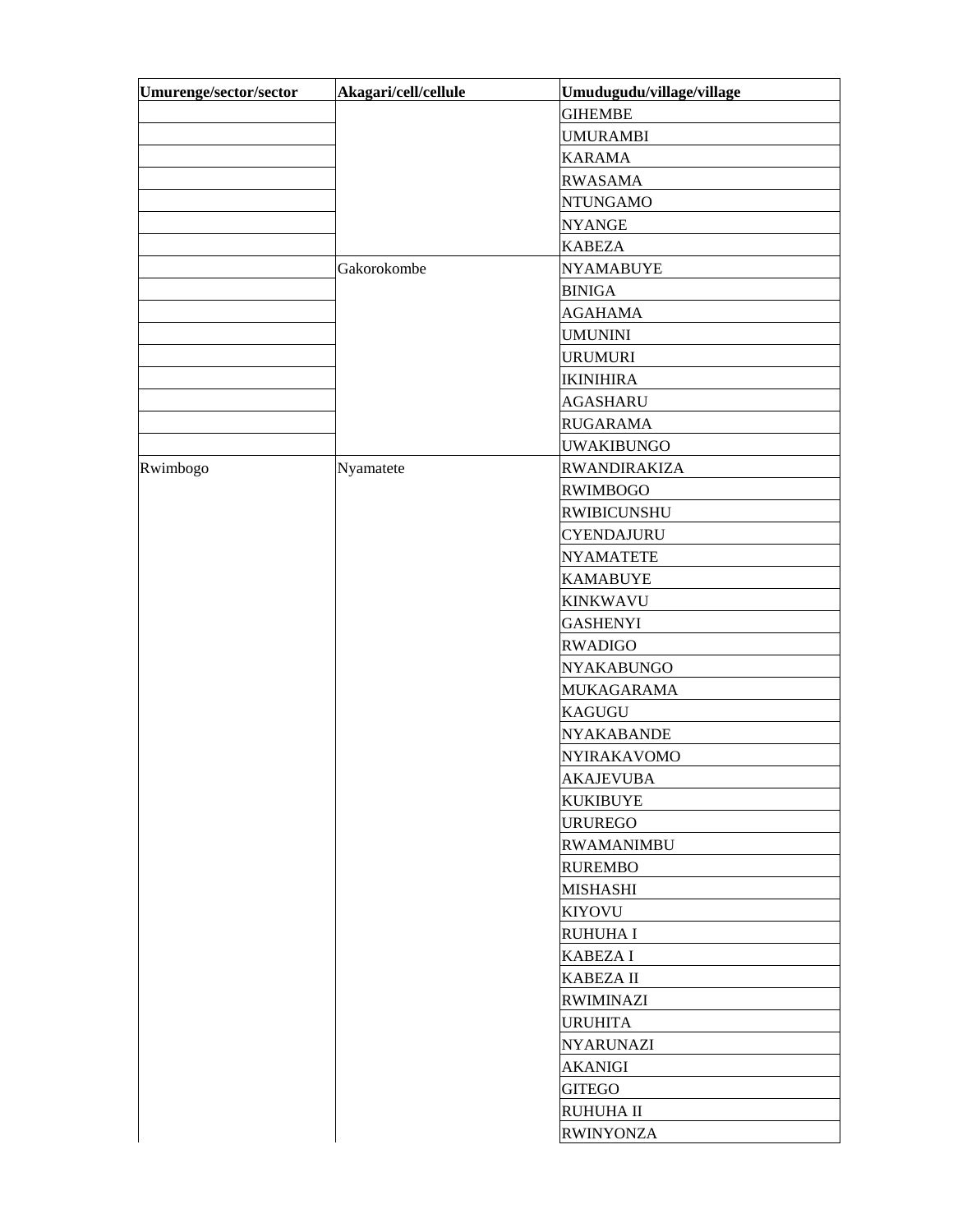| Umurenge/sector/sector | Akagari/cell/cellule | Umudugudu/village/village |
|------------------------|----------------------|---------------------------|
|                        |                      | MUKIDUGUDU                |
|                        |                      | <b>MUGIHUNIKA</b>         |
|                        | Rwikiniro            | NDAMA I                   |
|                        |                      | <b>KABEZA</b>             |
|                        |                      | <b>NYABIHEKE</b>          |
|                        |                      | MUBYIMANA I               |
|                        |                      | NDAMA I                   |
|                        |                      | <b>KIDOMO</b>             |
|                        |                      | <b>GAHINI</b>             |
|                        |                      | <b>KICYISHABA</b>         |
|                        |                      | <b>NYAMABUYE</b>          |
|                        |                      | <b>AKAMAHORO</b>          |
|                        |                      | KADOBOGO I                |
|                        |                      | KADOBOGO II               |
|                        |                      | <b>BWIZA</b>              |
|                        |                      | AMASANGANO                |
|                        |                      | <b>AKABAMBUZI</b>         |
|                        |                      | <b>KABEZA I</b>           |
|                        |                      | <b>KABEZA II</b>          |
|                        |                      | <b>RWIKINIRO</b>          |
|                        |                      | <b>UMUBANO</b>            |
|                        |                      | <b>KABUYE</b>             |
|                        |                      | MUBYIMANA I               |
|                        |                      | <b>KABUSUNZU</b>          |
|                        |                      | <b>KIBUYE I</b>           |
|                        |                      | <b>KIBUYE II</b>          |
|                        |                      | <b>KIBUYE III</b>         |
|                        |                      | <b>KINUNGA</b>            |
|                        |                      | <b>RUKOMO I</b>           |
|                        |                      | <b>RUKOMO II</b>          |
|                        |                      | <b>KARAMBI I</b>          |
|                        |                      | <b>KARAMBI II</b>         |
|                        | Kiburara             | <b>AKABERE</b>            |
|                        |                      | <b>CYAZANGA</b>           |
|                        |                      | <b>RUGANO</b>             |
|                        |                      | <b>KIBURARA</b>           |
|                        |                      | <b>RUBIRIZI</b>           |
|                        |                      | <b>NYACYONGA</b>          |
|                        | Munini               | <b>MUCUCUY</b>            |
|                        |                      | <b>GIKOBWA</b>            |
|                        |                      | <b>NYAMWIZA</b>           |
|                        |                      | <b>RWEZA</b>              |
|                        |                      | <b>RWINYANA</b>           |
|                        |                      | <b>MUNINI</b>             |
|                        |                      | <b>KABEZA</b>             |
|                        |                      | <b>MAREMBO</b>            |
|                        |                      | <b>HUMURE</b>             |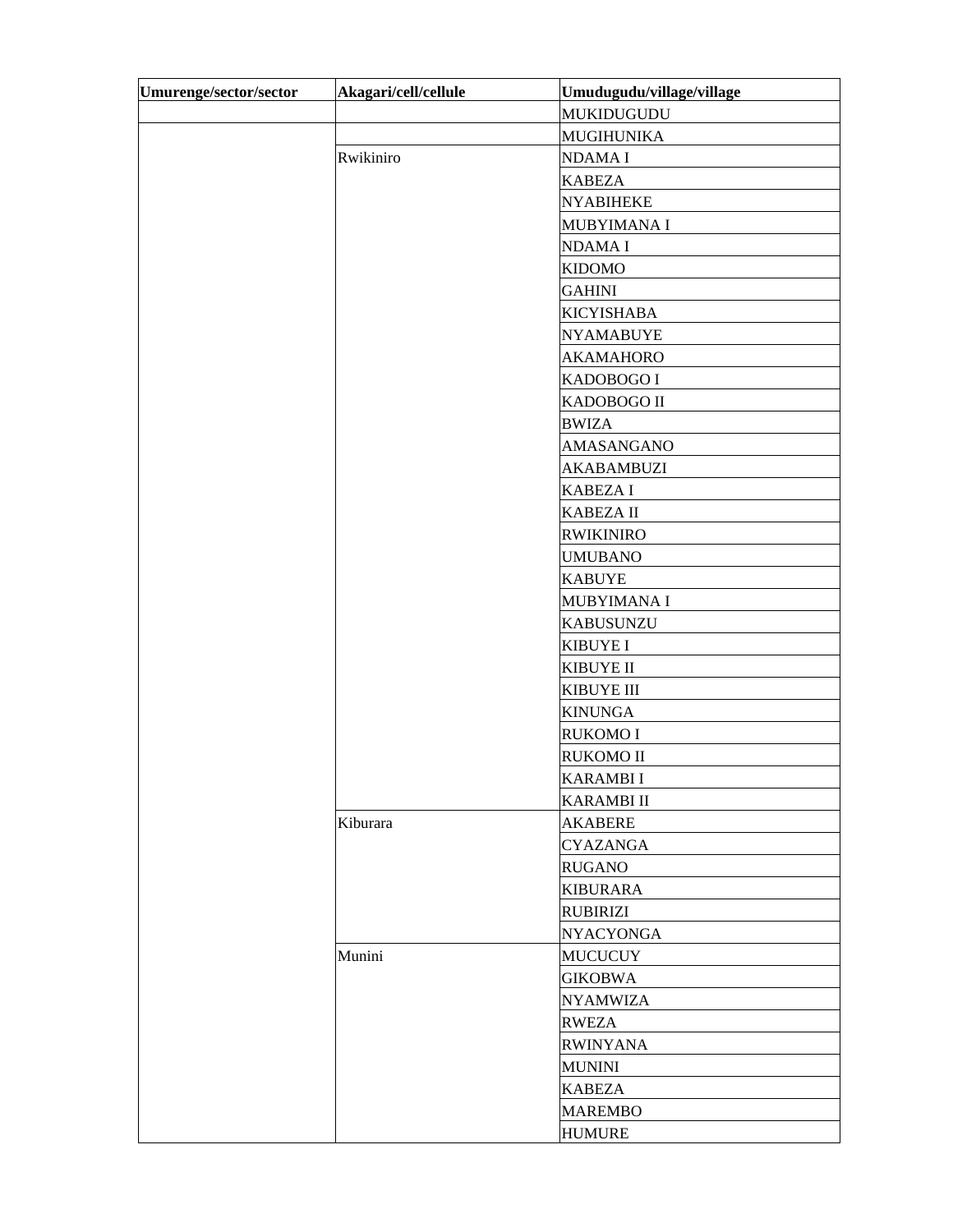| Umurenge/sector/sector | Akagari/cell/cellule | Umudugudu/village/village |
|------------------------|----------------------|---------------------------|
| Rugarama               | Gihuta               | <b>NYAGAHANGA</b>         |
|                        |                      | <b>NTENDE I</b>           |
|                        |                      | <b>NTENDE II</b>          |
|                        |                      | <b>IBARE</b>              |
|                        |                      | <b>AGATARE</b>            |
|                        |                      | <b>GASHENYI I</b>         |
|                        |                      | <b>GASHENYI II</b>        |
|                        | Kanyangese           | <b>KUMUNINI</b>           |
|                        |                      | <b>REBERO</b>             |
|                        |                      | <b>AGASHANGA</b>          |
|                        |                      | <b>RWAGITIMA</b>          |
|                        |                      | <b>KABEZA</b>             |
|                        |                      | <b>SOWETO I</b>           |
|                        |                      | <b>SOWETO II</b>          |
|                        |                      | <b>REMERA</b>             |
|                        |                      | <b>NYABUBARE</b>          |
|                        |                      | <b>NYAKARIBA</b>          |
|                        |                      | <b>MURUGAZI</b>           |
|                        |                      | <b>RWUNYU</b>             |
|                        |                      | <b>GAKIRI</b>             |
|                        |                      | <b>KANYANGESE</b>         |
|                        |                      | <b>MURUGARAMA</b>         |
|                        |                      | <b>MUKAZINGA</b>          |
|                        | Matare               | <b>KABANA</b>             |
|                        |                      | <b>GITSIMBA I</b>         |
|                        |                      | <b>BUJUMO</b>             |
|                        |                      | <b>GITSIMBAII</b>         |
|                        |                      | <b>RWANKUBA</b>           |
|                        |                      | <b>GAKENYERI</b>          |
|                        |                      | <b>REBERO</b>             |
|                        |                      | <b>AKABARE</b>            |
|                        |                      | <b>NYARUSAMBU</b>         |
|                        |                      | <b>AGATARE</b>            |
|                        |                      | <b>MATARE</b>             |
|                        | Matunguru            | <b>RUSHENYI</b>           |
|                        |                      | <b>NYAMIRAMBO</b>         |
|                        |                      | <b>KAVUMU</b>             |
|                        |                      | <b>NYAMATA</b>            |
|                        |                      | <b>CARITASI</b>           |
|                        |                      | <b>MUKINZUGI</b>          |
|                        |                      | <b>KABEZA</b>             |
|                        |                      | <b>TUNGIRO</b>            |
|                        |                      | <b>NYANGEZI</b>           |
|                        |                      | <b>RAMBURA</b>            |
|                        |                      | <b>NGOMA</b>              |
|                        | Remera               | <b>AKAJEVUBA</b>          |
|                        |                      |                           |
|                        |                      | AKANYIRANZAGE             |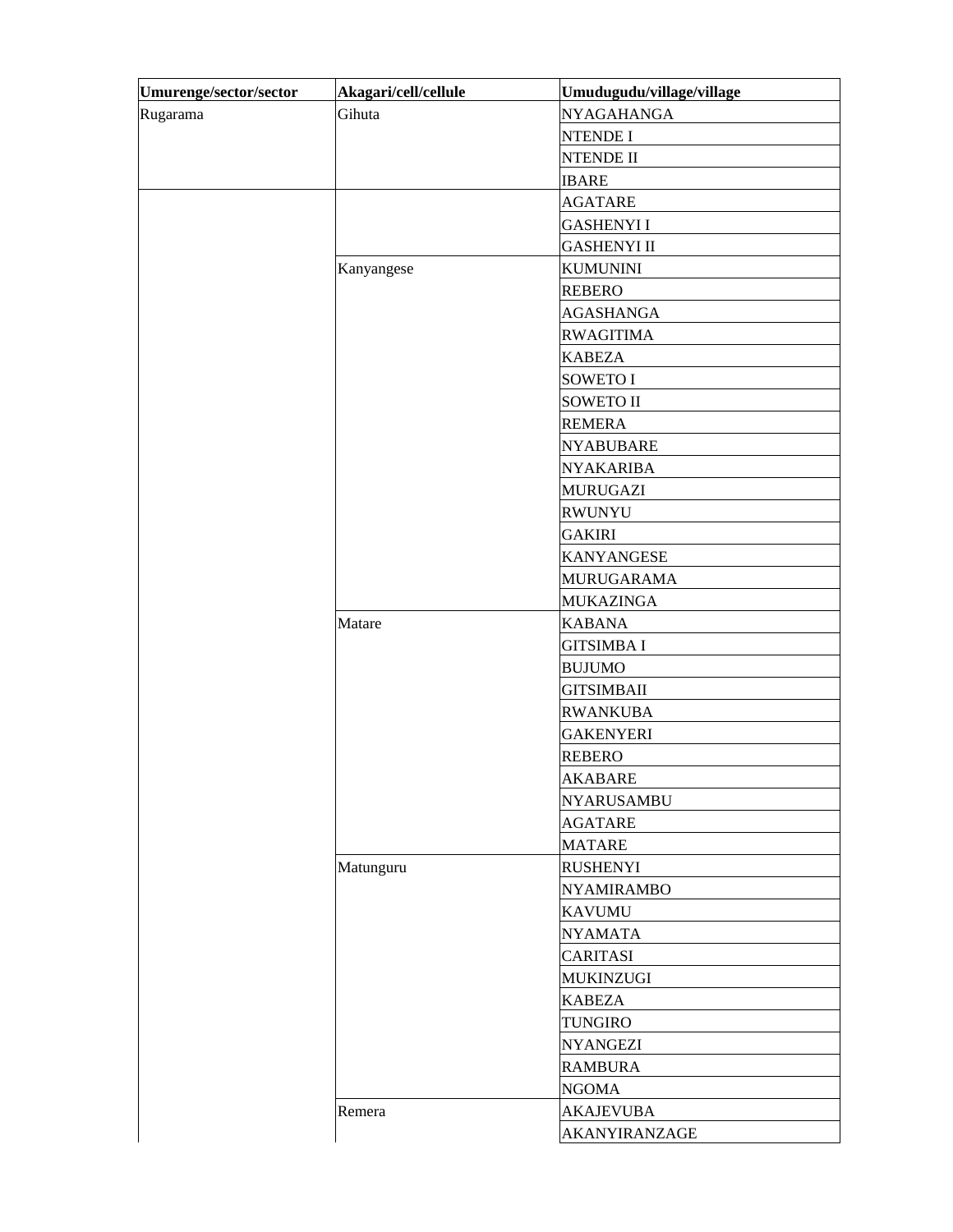| Umurenge/sector/sector | Akagari/cell/cellule | Umudugudu/village/village |
|------------------------|----------------------|---------------------------|
|                        |                      | <b>GIKOMA</b>             |
|                        |                      | <b>MIKO</b>               |
|                        |                      | <b>RWAMIVU</b>            |
|                        | Bugarama             | <b>KABARE</b>             |
|                        |                      | <b>NYAGASIGA</b>          |
|                        |                      | <b>AKANENE</b>            |
|                        |                      | <b>REBERO</b>             |
| Kiziguro               | Rubona               | <b>AGATARE</b>            |
|                        |                      | <b>NYARUREMBO</b>         |
|                        |                      | <b>KIGABIRO</b>           |
|                        |                      | <b>IHEMA</b>              |
|                        |                      | <b>BWIZA</b>              |
|                        |                      | <b>AMARENDE</b>           |
|                        |                      | RYANYIRANYANA             |
|                        |                      | <b>KIGOROBA</b>           |
|                        |                      | <b>RYAKABUYE</b>          |
|                        |                      | <b>RUBIRA</b>             |
|                        |                      | <b>KINIMBA</b>            |
|                        |                      | NYAGASAMBU                |
|                        |                      | <b>RUBAYA</b>             |
|                        |                      | <b>IRAMBA</b>             |
|                        |                      | <b>CYARUTABIRA</b>        |
|                        |                      | <b>TUBINDI</b>            |
|                        |                      | <b>AKAGARAMA</b>          |
|                        | <b>AGAKOMEYE</b>     | <b>BWIZA</b>              |
|                        |                      | <b>ISANGANO</b>           |
|                        |                      | <b>NYUNGWE</b>            |
|                        |                      | <b>BISHENYI</b>           |
|                        |                      | <b>AKINGONDO</b>          |
|                        |                      | <b>AKABINGO</b>           |
|                        |                      | <b>ISHANTI</b>            |
|                        |                      | <b>MUNANIRA</b>           |
|                        |                      | <b>AGATOVU</b>            |
|                        |                      | <b>UBUTATU</b>            |
|                        |                      | <b>MULINGA</b>            |
|                        | <b>MBOGO</b>         | <b>RYAMUHUZI</b>          |
|                        |                      | <b>AKABUYE</b>            |
|                        |                      | <b>AKAVUMU</b>            |
|                        |                      | <b>REBERO</b>             |
|                        |                      | <b>NYAKABUNGO</b>         |
|                        |                      | <b>RYABIHURA</b>          |
|                        |                      | NYAKAGARAMA               |
|                        | <b>NDATEMWA</b>      | <b>KIGARAMA</b>           |
|                        |                      | <b>RUBUNGO</b>            |
|                        |                      | <b>KANYONYOMBA</b>        |
|                        |                      | <b>RYAMUGEMA</b>          |
|                        |                      | <b>KINYUNGA</b>           |
|                        |                      |                           |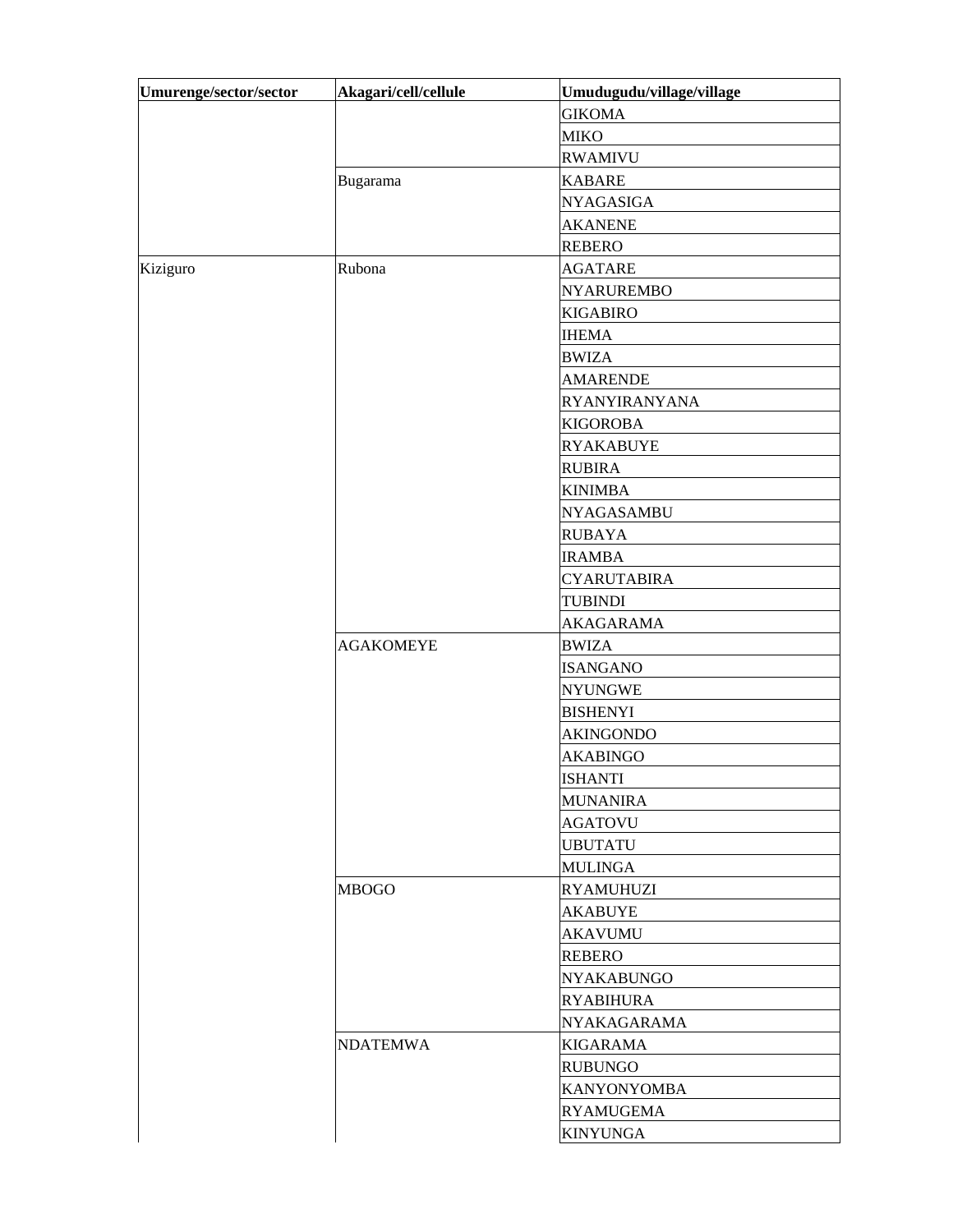| Akagari/cell/cellule | Umudugudu/village/village |
|----------------------|---------------------------|
|                      | <b>KABUKUNGU</b>          |
|                      | <b>KABAGENDO</b>          |
|                      | <b>GORORA</b>             |
|                      | <b>MUREHE</b>             |
|                      | <b>GIHINGA</b>            |
|                      | <b>NYAGASENYI</b>         |
|                      | <b>KAMAMESA</b>           |
|                      | <b>BIDUDU</b>             |
|                      | <b>GAKUNYU</b>            |
|                      | <b>RUKUNGU</b>            |
|                      | <b>MISHUNZI</b>           |
|                      | <b>KARAMBO</b>            |
|                      | <b>MATABA</b>             |
| <b>BUSHOBORA</b>     | AKAGARAMA                 |
|                      | <b>AKAMABUYE</b>          |
|                      | <b>AKANKUSI</b>           |
|                      | <b>BUSHENYI</b>           |
|                      | <b>KUCYERU</b>            |
|                      | <b>NYARUBUYE</b>          |
|                      | <b>NYAMUGALI</b>          |
| <b>RWARENGA</b>      | <b>KAGASHA</b>            |
|                      | <b>KUKABUYE</b>           |
|                      | <b>KIGARAMA</b>           |
|                      | <b>GUMINO</b>             |
|                      | MUBANYANGEYO              |
|                      | <b>NYAGATABIRE</b>        |
|                      | <b>KUGASENGA</b>          |
|                      | <b>AKAGARAMA</b>          |
|                      | <b>RWAGITIMA</b>          |
| <b>NYAGASOZI</b>     | <b>NYAGASOZI</b>          |
|                      | <b>RUBARE</b>             |
|                      | <b>RURENGE</b>            |
|                      | <b>KAGUNGA</b>            |
|                      | <b>KIBENGA</b>            |
|                      | AKAGARAMA                 |
|                      | <b>BUTINZA</b>            |
|                      | <b>BUGARAMA</b>           |
| <b>BUTIRUKA</b>      | <b>AKABUGA</b>            |
|                      | URUSHENYI                 |
|                      | <b>GASABO</b>             |
|                      | <b>KUCYEREKEZO</b>        |
| <b>NYAGAKOMBE</b>    | <b>AKABABITO</b>          |
|                      | <b>KARUFURI</b>           |
|                      | <b>NYARUHOKO</b>          |
|                      | <b>NYAMAREBE</b>          |
|                      | <b>NYAKANGA</b>           |
| <b>HUMURE</b>        | <b>AKABUGA</b>            |
|                      |                           |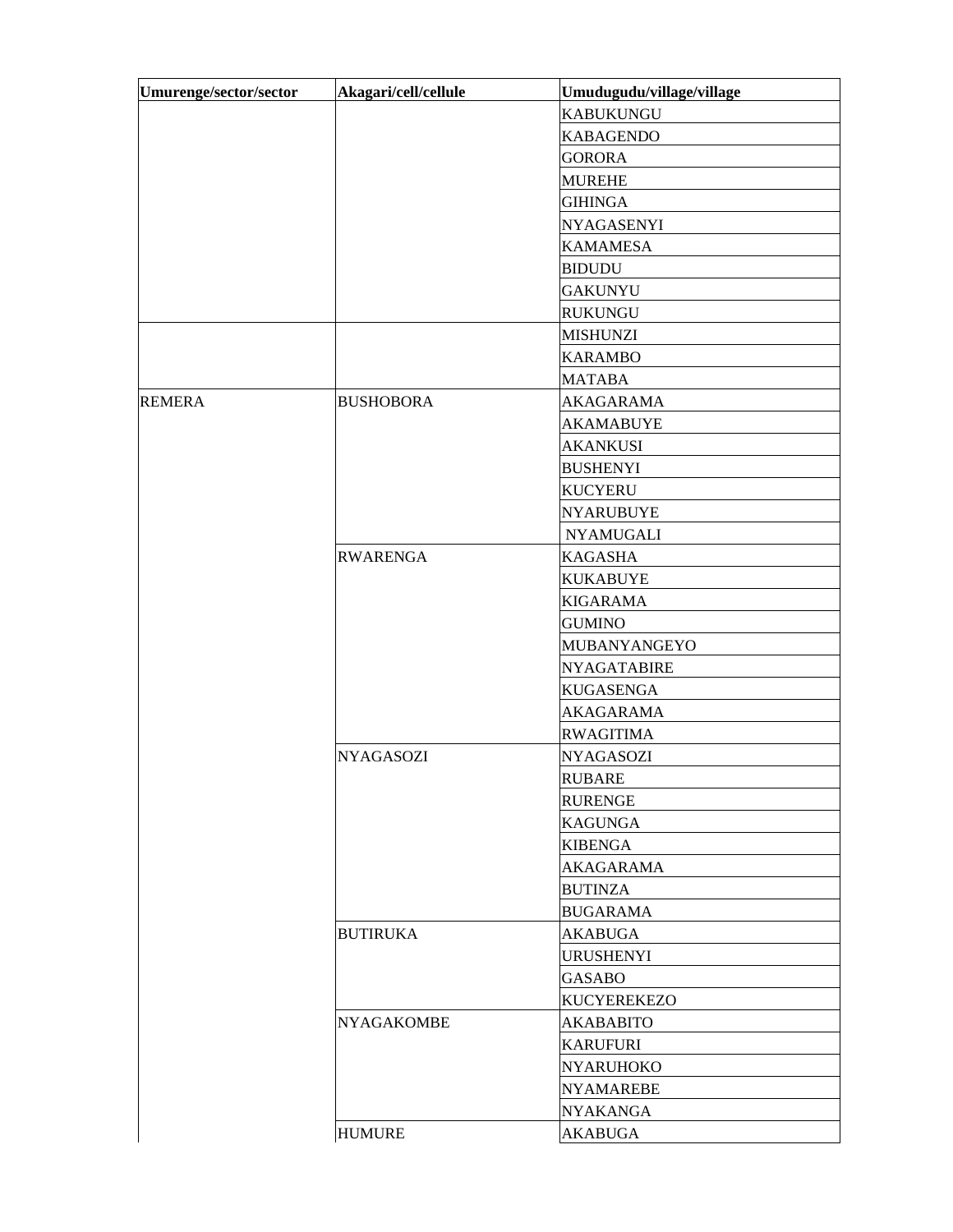| Umurenge/sector/sector | Akagari/cell/cellule | Umudugudu/village/village |
|------------------------|----------------------|---------------------------|
|                        |                      | <b>AMATABA</b>            |
|                        |                      | <b>RWAMUSARO</b>          |
|                        |                      | <b>KIGABIRO</b>           |
|                        |                      | <b>RUNYINYA</b>           |
|                        |                      | <b>CYANAMO</b>            |
|                        |                      | <b>RYARUTSINZI</b>        |
|                        |                      | <b>RWIKUBO</b>            |
|                        |                      | <b>KANYINYA</b>           |
| <b>NYAGIHANGA</b>      | <b>KIBARE</b>        | <b>KUKABARE</b>           |
|                        |                      | <b>MURAMBI</b>            |
|                        |                      | <b>KIGARAMA</b>           |
|                        |                      | <b>BUSHASHARI</b>         |
|                        |                      | <b>GASHULE</b>            |
|                        |                      | <b>BITABA</b>             |
|                        |                      | <b>GATYAZO</b>            |
|                        |                      | <b>RUGARAMA</b>           |
|                        |                      | <b>KAGERA</b>             |
|                        |                      | <b>BWICARO</b>            |
|                        | <b>NYAMIRAMA</b>     | <b>RUGOGWA</b>            |
|                        |                      | <b>KABUGA</b>             |
|                        |                      | <b>BUTUMBA</b>            |
|                        |                      | <b>BUREMBO</b>            |
|                        |                      | <b>NYAKABUNGO</b>         |
|                        |                      | CYANAYANOGA               |
|                        |                      | <b>RUGARAMA</b>           |
|                        |                      | <b>NYAMIYAGA</b>          |
|                        | <b>NYAGITABIRE</b>   | <b>KAMURARA</b>           |
|                        |                      | <b>KIBAVBA</b>            |
|                        |                      | <b>KAMISEKE</b>           |
|                        |                      | PAR CHANCE                |
|                        |                      | <b>MPASHANI</b>           |
|                        |                      | UMWINGERI                 |
|                        |                      | <b>NYAMIKAMBA</b>         |
|                        |                      | <b>KABUDOGO</b>           |
|                        |                      | <b>MATABA</b>             |
|                        |                      | <b>BYIMANA</b>            |
|                        |                      | <b>RWINTARE</b>           |
|                        | <b>GITINDA</b>       | <b>KIZIBA</b>             |
|                        |                      | <b>GATUNGO</b>            |
|                        |                      | <b>RUSHENYI</b>           |
|                        |                      | <b>KINTARAMA</b>          |
|                        |                      | <b>KIBUMBIRI</b>          |
|                        |                      | NYABUKINGI                |
|                        |                      | <b>KIREHE</b>             |
|                        |                      | TWEGERANE                 |
|                        | <b>MAYANGE</b>       | <b>KAMATAMU</b>           |
|                        |                      | <b>NYARUBUYE</b>          |
|                        |                      |                           |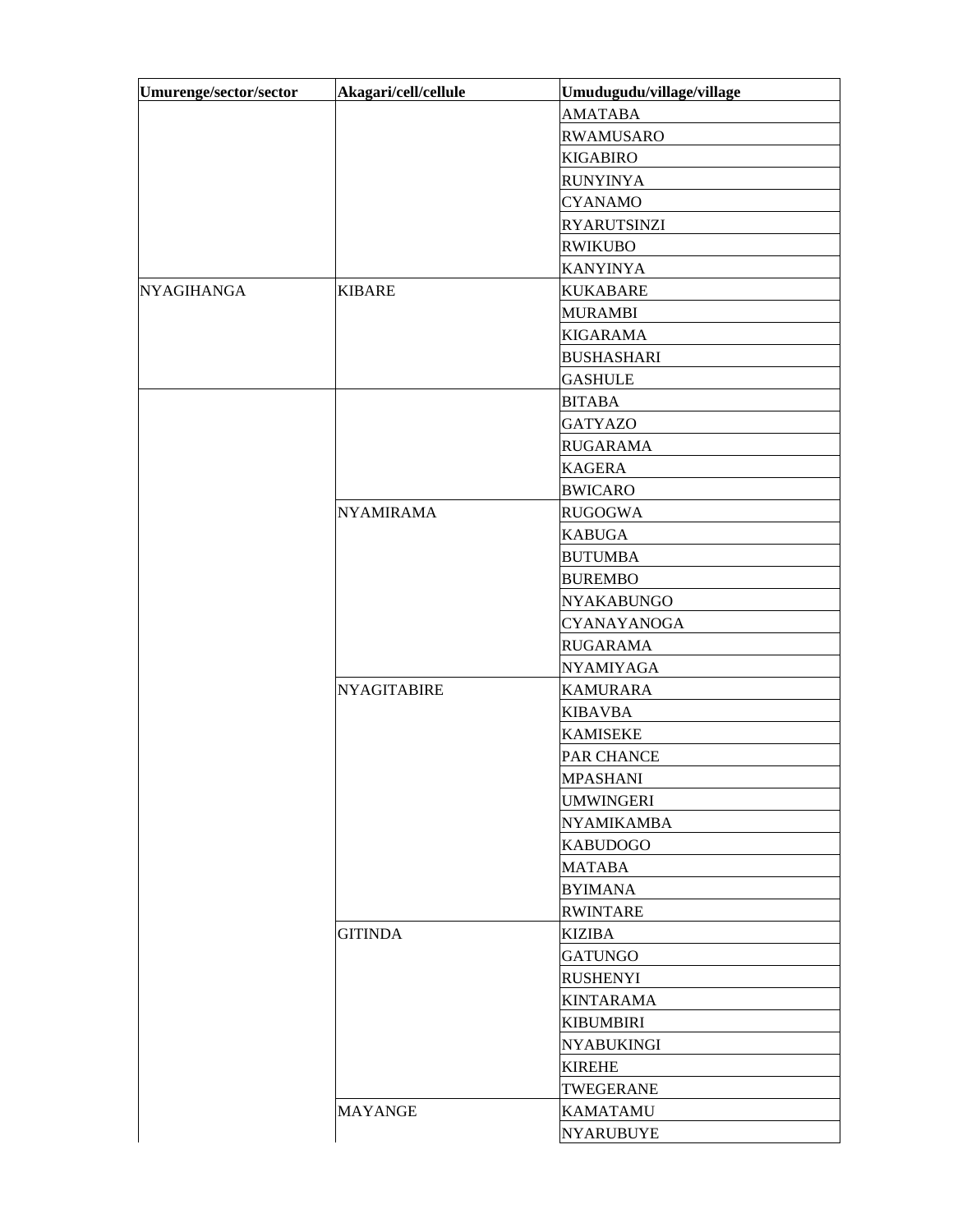| Umurenge/sector/sector | Akagari/cell/cellule | Umudugudu/village/village |  |
|------------------------|----------------------|---------------------------|--|
|                        |                      | <b>KAJEVUBA</b>           |  |
|                        |                      | <b>KABUYE</b>             |  |
|                        |                      | <b>MPANGARE</b>           |  |
|                        |                      | <b>CYAMUGANGA</b>         |  |
|                        |                      | <b>NEKE</b>               |  |
|                        |                      | <b>RWEYA</b>              |  |
|                        |                      |                           |  |
|                        | <b>MURAMBI</b>       | <b>KABEZA</b>             |  |
|                        |                      | <b>UMUGAMBA</b>           |  |
|                        |                      | <b>KAGARAMA</b>           |  |
|                        |                      | <b>MUBIREMBO</b>          |  |
|                        |                      | <b>RUSENGE I</b>          |  |
|                        |                      | <b>GISHIKIRI</b>          |  |
|                        |                      | <b>KANYINYA</b>           |  |
|                        |                      | <b>MUNANIRA</b>           |  |
|                        |                      | <b>RUKOMA</b>             |  |
| <b>KAGEYO</b>          | <b>BUSETSA</b>       | <b>CYABUHIMBIRI</b>       |  |
|                        |                      | <b>KANINGA</b>            |  |
|                        |                      | CNYARUSANGE               |  |
|                        |                      | <b>BUSETSA</b>            |  |
|                        |                      | <b>GITEBWE</b>            |  |
|                        |                      | <b>CYATOKO</b>            |  |
|                        |                      | <b>KAYENZI</b>            |  |
|                        |                      | <b>CYIVUGIZA</b>          |  |
|                        |                      | <b>RWIKUBO</b>            |  |
|                        |                      | <b>TSIMA</b>              |  |
|                        |                      | <b>NYARUBUYE</b>          |  |
|                        |                      | <b>RUGARAMA</b>           |  |
|                        | <b>KINTU</b>         | <b>RUTOMA</b>             |  |
|                        |                      | <b>JABIRO</b>             |  |
|                        |                      | <b>KIGANDO</b>            |  |
|                        |                      | NYAKABUNGO                |  |
|                        |                      | <b>RYABUSHOGORO</b>       |  |
|                        |                      | <b>KIRARA</b>             |  |
|                        |                      | <b>GACYERI</b>            |  |
|                        | <b>GITUZA</b>        | <b>KIGARA</b>             |  |
|                        |                      | <b>RWABUHUMBI</b>         |  |
|                        |                      | <b>GISIZA</b>             |  |
|                        |                      | <b>KABACUZI</b>           |  |
|                        |                      | <b>MPAMA</b>              |  |
|                        |                      | <b>BUGARAMA</b>           |  |
|                        |                      | <b>NYAKABARE</b>          |  |
|                        | <b>NYAGISOZI</b>     | <b>KAGEYO</b>             |  |
|                        |                      | <b>RUKIRA</b>             |  |
|                        |                      |                           |  |
|                        |                      | NYAGISOZI                 |  |
|                        |                      | <b>KASHAMGO</b>           |  |
|                        |                      | <b>KINYANA</b>            |  |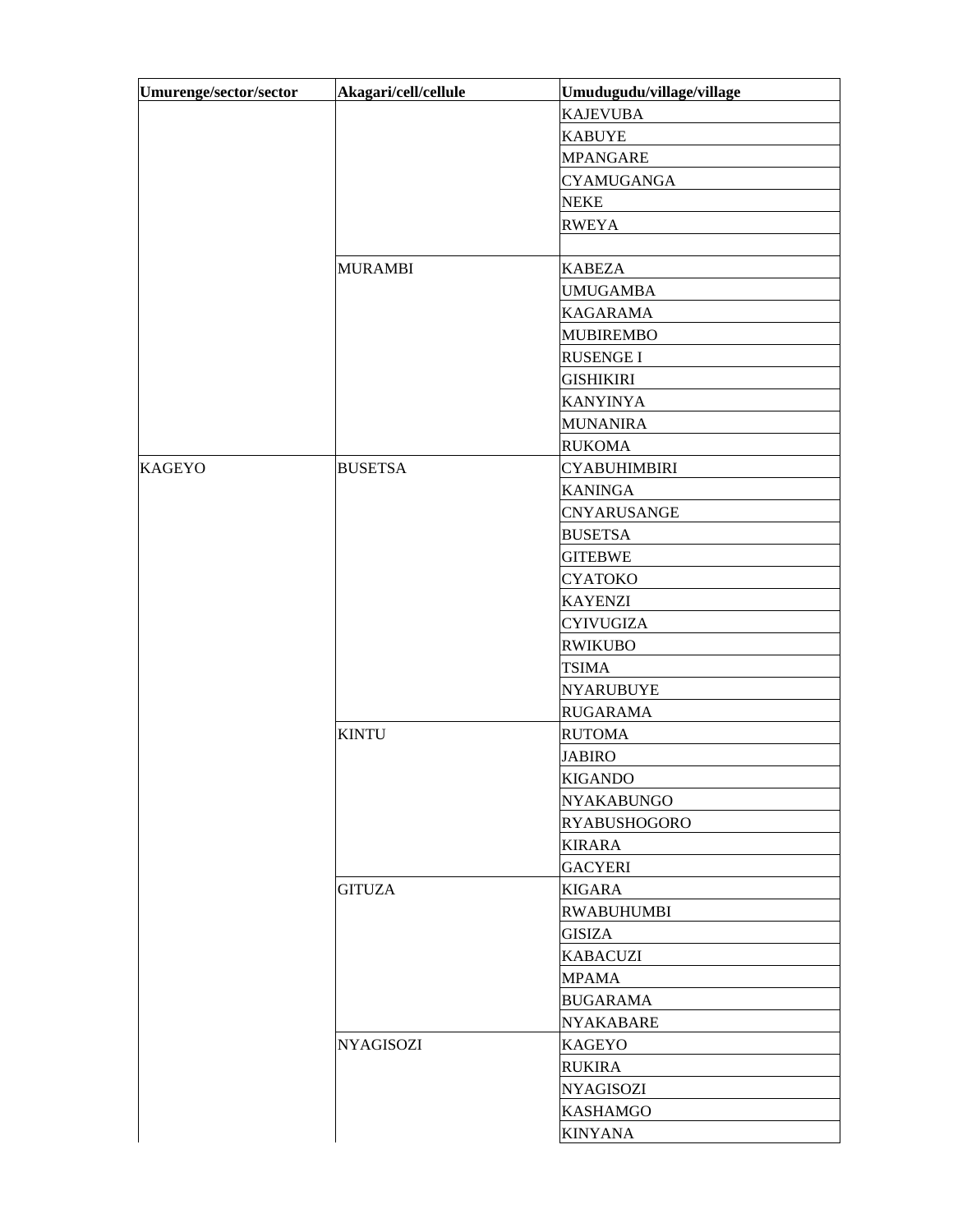| Umurenge/sector/sector | Akagari/cell/cellule | Umudugudu/village/village |
|------------------------|----------------------|---------------------------|
|                        |                      | <b>NYABUKOBERO</b>        |
|                        |                      | <b>AGATARE</b>            |
| <b>GASANGE</b>         | <b>TEME</b>          | <b>GIHETA</b>             |
|                        |                      | <b>KINUNGA</b>            |
|                        |                      | <b>TEME</b>               |
|                        |                      | <b>BUBURANKWI</b>         |
|                        | <b>KIGABIRO</b>      | <b>KABUYE</b>             |
|                        |                      | <b>RUGARAMA</b>           |
|                        |                      | <b>MUNINI</b>             |
|                        |                      | <b>KIGABIRO</b>           |
|                        |                      | <b>MAYA</b>               |
|                        | VIRO                 | <b>KAGOGO</b>             |
|                        |                      | <b>GAHARA I</b>           |
|                        |                      | <b>GAHARAII</b>           |
|                        |                      | <b>VIRO</b>               |
|                        | <b>KIMANA</b>        | <b>BYAHI</b>              |
|                        |                      | <b>KAGARAMA</b>           |
|                        |                      | <b>KIMANA</b>             |
|                        |                      | <b>RUGARAMA</b>           |

## **AKARERE KA NYAGATARE – NYAGATARE DISTRICT- DISTRICT DE NYAGATARE**

| Umurenge/sector/secteur | Akagari/cell/cellule | Umudugudu/village/village |
|-------------------------|----------------------|---------------------------|
| Nyagatare               | Sheke                | <b>NSHEKE</b>             |
|                         |                      | <b>KABARE</b>             |
|                         |                      | <b>NYEGEZA</b>            |
|                         | Barija               | <b>BARIJA1</b>            |
|                         |                      | <b>BARIJA 2</b>           |
|                         |                      | <b>BURUMBA</b>            |
|                         |                      | <b>KINIHIRA</b>           |
|                         | Nyagatare            | <b>NYAGATARE 1</b>        |
|                         |                      | <b>NYAGATARE II</b>       |
|                         |                      | <b>NYAGATARE III</b>      |
|                         |                      | <b>MIRAMAI</b>            |
|                         |                      | <b>MIRAMA II</b>          |
|                         | Rutaraka             | <b>NKONJI</b>             |
|                         |                      | <b>RUTARAKA</b>           |
|                         |                      | <b>GIHOROBWA</b>          |
|                         |                      | <b>RYABEGA</b>            |
|                         |                      | <b>MUGARI</b>             |
|                         | Ryabega              | <b>RUGENDO</b>            |
|                         |                      | <b>MARONGERO</b>          |
|                         |                      | <b>RYABEGA</b>            |
|                         | Kamagiri             | <b>KAMAGIRI</b>           |
|                         |                      | <b>NKERENKE</b>           |
|                         |                      | <b>KARUNGI</b>            |
|                         | Bushoga              | <b>CYABAHANGA</b>         |
|                         |                      | <b>RYINKUYU</b>           |
|                         |                      | <b>CYONYO</b>             |
|                         |                      | <b>RUHUHA I</b>           |
|                         |                      | <b>RUHUHA</b>             |
|                         |                      | <b>BUSHOGA</b>            |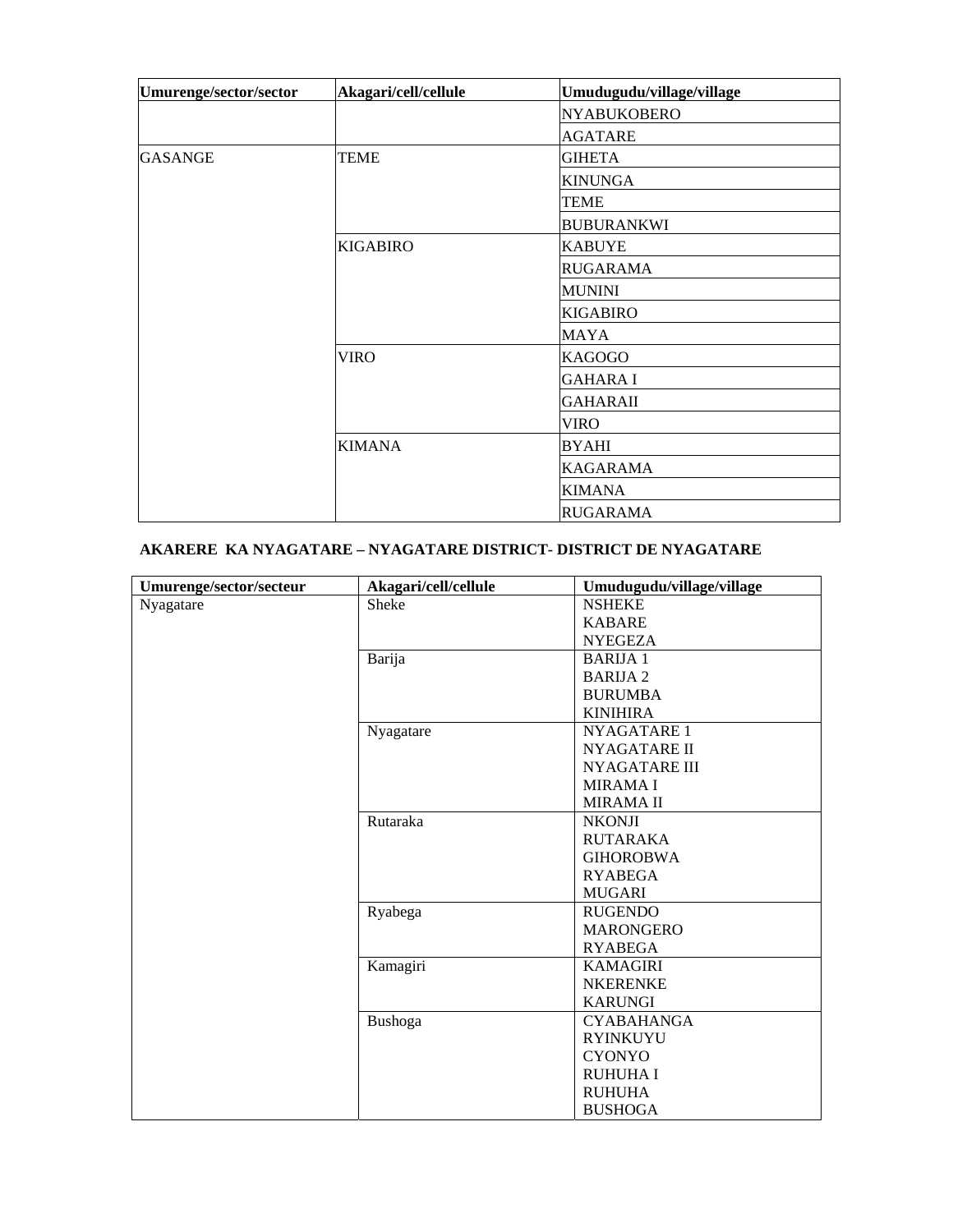| Umurenge/sector/secteur | Akagari/cell/cellule | Umudugudu/village/village  |
|-------------------------|----------------------|----------------------------|
|                         | Gakirage             | <b>KIBOGA I</b>            |
|                         |                      | <b>GAKIRAGE</b>            |
|                         |                      | <b>MIHINGO</b>             |
|                         |                      | <b>KIBOGA II</b>           |
|                         |                      | <b>NKONGI</b>              |
|                         |                      | <b>URUMURI</b>             |
|                         | Cyabayaga            | <b>NYAKABUYE</b>           |
|                         |                      | <b>BIHINGA</b>             |
|                         |                      | <b>KAMONYI</b>             |
|                         |                      | <b>KUCYAPA</b>             |
|                         |                      | <b>URUGERO</b>             |
| Rwimiyaga               | Nyarupubire          | NYARUPFIBIRE I             |
|                         |                      | NYARUPFUBIRE II            |
|                         |                      | <b>KAMAGIRI</b>            |
|                         |                      | NYAKAGANDO I               |
|                         |                      | NYAKAGANDO II              |
|                         |                      | <b>RWIMIYAGA I</b>         |
|                         |                      | RWIMIYAGA II               |
|                         | Gacundezi            | <b>BUGARAGARA</b>          |
|                         |                      | <b>GACUNDEZI I</b>         |
|                         |                      | <b>GACUNDEZI II</b>        |
|                         |                      |                            |
|                         |                      | <b>RUKUNDO I</b>           |
|                         |                      | <b>RUKUNDO II</b>          |
|                         |                      | RUKUNDO III                |
|                         | Kirebe               | <b>RUKINDO</b>             |
|                         |                      | <b>KIREBE</b>              |
|                         |                      | <b>GATEBE I</b>            |
|                         |                      | <b>GATEBE II</b>           |
|                         | Kabeza               | KABEZA CENTRE              |
|                         |                      | <b>KABEZA</b>              |
|                         |                      | <b>RUKIRI I</b>            |
|                         |                      | <b>RUKIRI II</b>           |
|                         |                      | <b>GATOVU</b>              |
|                         |                      | <b>KAVUMO</b>              |
|                         |                      | <b>RUGARAMA</b>            |
|                         | Rwimiyaga            | <b>IREBERO</b>             |
|                         |                      | <b>KABATI</b>              |
|                         |                      | <b>RWINYANGE</b>           |
|                         |                      | KIZUNGU                    |
|                         |                      | <b>MUNYINYA</b>            |
|                         |                      | <b>CANADA</b>              |
|                         |                      | <b>GAKOMA</b>              |
|                         |                      | <b>MAHORO</b>              |
|                         |                      | <b>MUNYINYA</b>            |
|                         | Rutungo              | <b>IHARANI CY'UMUNYANA</b> |
|                         |                      | <b>RUBIRA</b>              |
|                         |                      | <b>GAKAGATII</b>           |
|                         |                      | <b>GAKAGATI II</b>         |
|                         |                      | <b>BWERA</b>               |
|                         | Ntoma                | <b>RWIMBOGO</b>            |
|                         |                      | <b>NYAMPIRE</b>            |
|                         |                      | <b>KIMARAMU</b>            |
|                         |                      | <b>GASHWENU</b>            |
|                         |                      |                            |
|                         |                      | <b>KIBUYE</b>              |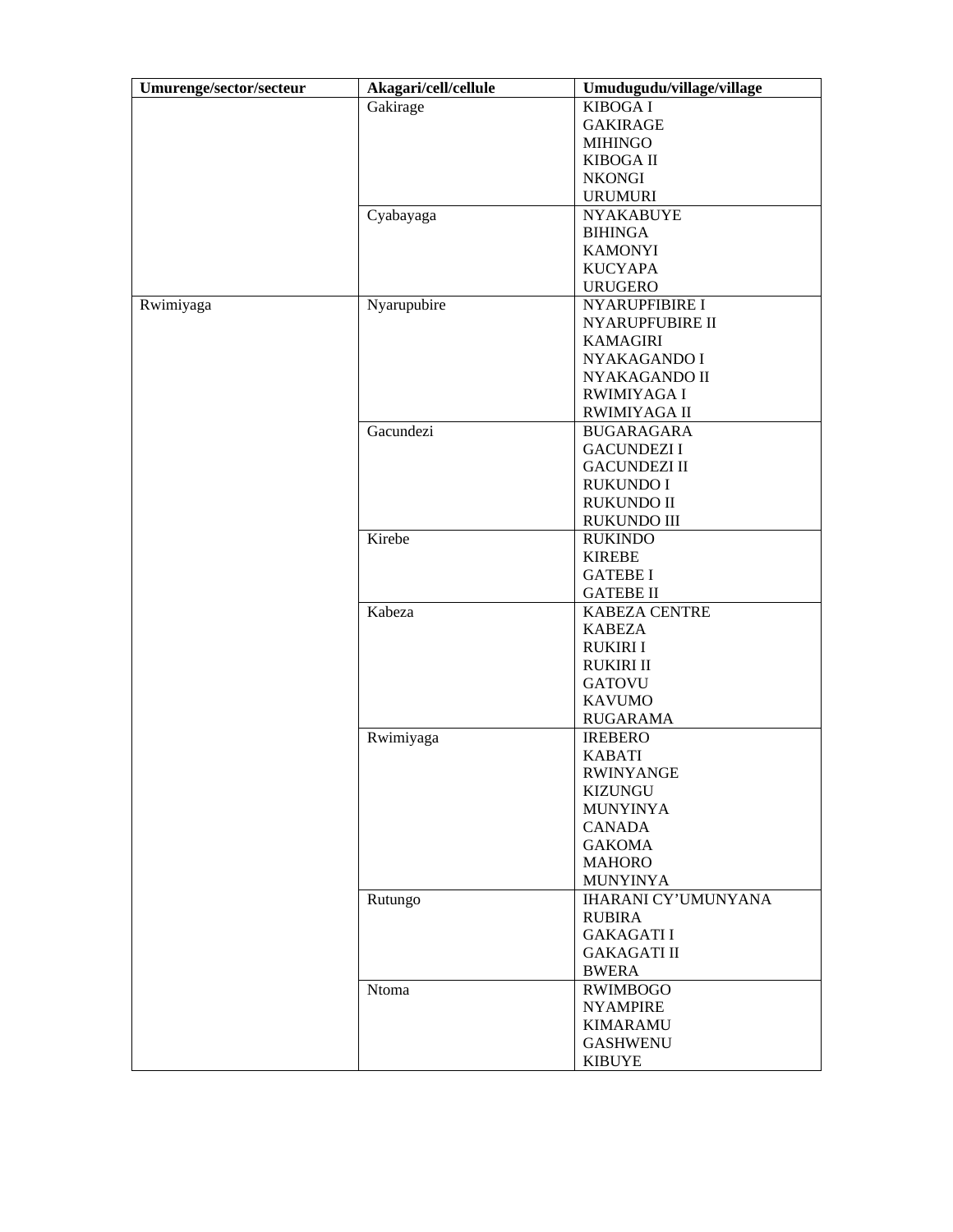| Umurenge/sector/secteur | Akagari/cell/cellule | Umudugudu/village/village |
|-------------------------|----------------------|---------------------------|
|                         | Nyendo               |                           |
|                         |                      | <b>REMERA</b>             |
|                         |                      | <b>NYABAYAMBA</b>         |
|                         |                      | <b>ISANGANO</b>           |
|                         |                      | <b>IREBERO</b>            |
| Katabagemu              | Nyakigango           | <b>REBERO</b>             |
|                         |                      | <b>NYAKIGANDO</b>         |
|                         |                      | NYAKIGANDO CENTRE         |
|                         |                      | <b>KABEZA</b>             |
|                         |                      | <b>NTOMA</b>              |
|                         |                      | <b>KAMUTARA</b>           |
|                         |                      | <b>BYIMANA</b>            |
|                         | Katabagemu           | <b>KAJEVUBA</b>           |
|                         |                      | <b>NYABWUNYU</b>          |
|                         |                      | <b>KAGOGO</b>             |
|                         |                      | <b>KIGARAMA</b>           |
|                         |                      |                           |
|                         |                      | <b>GASHENYI</b>           |
|                         |                      | <b>MUNANIRA</b>           |
|                         | Rubira               | <b>IGITEGO</b>            |
|                         |                      | <b>ISANGANO</b>           |
|                         |                      | <b>RUBIRA</b>             |
|                         |                      | <b>KANYESUNZU</b>         |
|                         | Kigarama             | <b>SHIRIMPUMU</b>         |
|                         |                      | <b>KIGARAMA</b>           |
|                         |                      | <b>REBERO</b>             |
|                         |                      | <b>KIBUYE VISION</b>      |
|                         |                      | <b>KANGUKA</b>            |
|                         | Bayigaburire         | <b>BYIMANA</b>            |
|                         |                      | <b>KIBUYE</b>             |
|                         |                      | <b>GIKANDURA</b>          |
|                         |                      | NYAGAHANDAGAZA            |
|                         |                      | <b>BINGARO</b>            |
|                         |                      | <b>AGASASA</b>            |
|                         |                      | <b>IGIKOROSI</b>          |
|                         | Rutoma               | <b>BUYUGI</b>             |
|                         |                      | <b>RYARUGANZU</b>         |
|                         |                      | <b>MAHORO</b>             |
|                         |                      | <b>KABEZA</b>             |
|                         |                      | <b>RUTOMA</b>             |
|                         | Kaduha               | <b>KADUHA I</b>           |
|                         |                      | KADUHA II                 |
|                         |                      | <b>KANYINYA</b>           |
|                         |                      | <b>URUMURI</b>            |
|                         |                      | <b>NYABIYONZA</b>         |
|                         | Rugazi               | <b>BURERA</b>             |
|                         |                      | <b>ISHYIRAHAMWE</b>       |
|                         |                      | <b>RWAGISANGWANGABO</b>   |
|                         |                      | <b>AKABIRA</b>            |
|                         | Kanyeganyege         | <b>REBERO</b>             |
|                         |                      | <b>KABAYA</b>             |
|                         |                      | KANYEGANYEGE              |
|                         |                      | <b>KABEZA</b>             |
| Karama                  | Cyenkwanzi           | <b>CENTRE CYENKWANZI</b>  |
|                         |                      | <b>RUREMBO</b>            |
|                         |                      | <b>KABEZA</b>             |
|                         |                      | <b>KIYOVU</b>             |
|                         | Kabuga               | <b>GAKUKURU</b>           |
|                         |                      | <b>RWOBUZIZI</b>          |
|                         |                      |                           |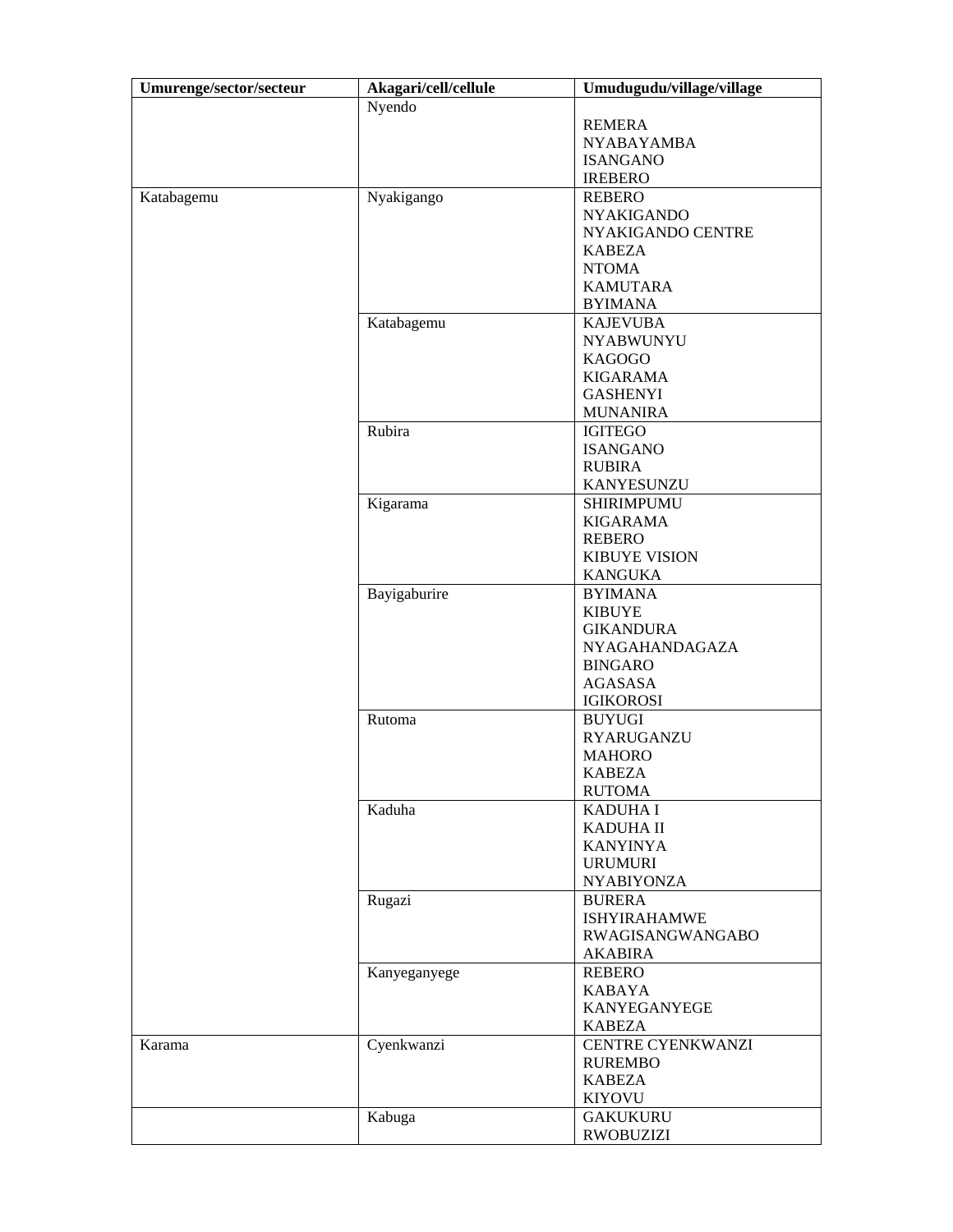| Umurenge/sector/secteur | Akagari/cell/cellule | Umudugudu/village/village |
|-------------------------|----------------------|---------------------------|
|                         |                      | <b>KABUGA</b>             |
|                         |                      | <b>RWEBISHIRIRA</b>       |
|                         |                      | <b>RUKAMBA</b>            |
|                         |                      | KIZUNGURUKO               |
|                         |                      | <b>NYAMIRAMA</b>          |
|                         |                      | <b>NYAKIBANDE</b>         |
|                         |                      | <b>KABEZA</b>             |
|                         | Nyakiga              | <b>HUMURE</b>             |
|                         |                      | <b>KABEZA</b>             |
|                         |                      | <b>KENTARAMA</b>          |
|                         |                      | <b>KANUNGA</b>            |
|                         |                      |                           |
|                         |                      | <b>KARAMA CENTRE</b>      |
|                         |                      | <b>KAVUMU</b>             |
|                         |                      | <b>MABARE</b>             |
|                         | <b>Bushara</b>       | <b>MESHERO</b>            |
|                         |                      | <b>BUSHARA CENTRE</b>     |
|                         |                      | <b>URUYENZI</b>           |
|                         |                      | <b>KADENDEGERI</b>        |
|                         |                      | <b>RUREMBO</b>            |
|                         |                      | <b>ISANGANO</b>           |
|                         |                      | <b>IHURIRO</b>            |
|                         | Ndego                | <b>RUBANDA</b>            |
|                         |                      | <b>GACIRAGE</b>           |
|                         |                      | <b>MISHASHA</b>           |
|                         |                      | <b>MUTETE</b>             |
|                         |                      | <b>NDEGO</b>              |
|                         |                      | <b>KABABANDA</b>          |
|                         |                      | <b>RUTOMA</b>             |
|                         |                      | <b>KANYAMI</b>            |
|                         |                      | <b>RUSOROZA</b>           |
|                         |                      | <b>MURAMBI</b>            |
|                         |                      |                           |
|                         |                      | <b>MATEREZA</b>           |
|                         | Gikagata             | <b>MURUTEGAMATWI</b>      |
|                         |                      | <b>RUREMBO</b>            |
|                         |                      | <b>NYAKIBANDE</b>         |
|                         |                      | <b>MUKANUNGA</b>          |
|                         |                      | <b>NYABITARE</b>          |
|                         |                      | <b>KUBIGEGA</b>           |
|                         |                      | <b>GIKAGATA CENTRE</b>    |
|                         |                      | <b>MUGATABA</b>           |
|                         |                      | <b>MUGISHENYI</b>         |
|                         | Gikundamvura         | NYAGASHARARA              |
|                         |                      | <b>URUGWIRO</b>           |
|                         |                      | <b>ISANGANO</b>           |
|                         |                      | <b>UMUTARA</b>            |
|                         |                      | <b>GIKUNDAMVURA I</b>     |
|                         |                      | <b>GIKUNDAMVURA II</b>    |
|                         |                      | <b>KUKIBUYE</b>           |
|                         |                      | <b>IREBERO</b>            |
|                         |                      | <b>NYABITARE</b>          |
|                         |                      | <b>MUSENYI</b>            |
|                         |                      | <b>KURIFENE</b>           |
|                         |                      | <b>KUKIMPUNDU</b>         |
|                         |                      | <b>TABAGWE</b>            |
| Tabagwe                 | Tabagwe              |                           |
|                         |                      | <b>GAKAMBA</b>            |
|                         |                      | <b>GASHESHE</b>           |
|                         |                      | <b>NYENYERI</b>           |
|                         |                      | <b>KAGARAMA</b>           |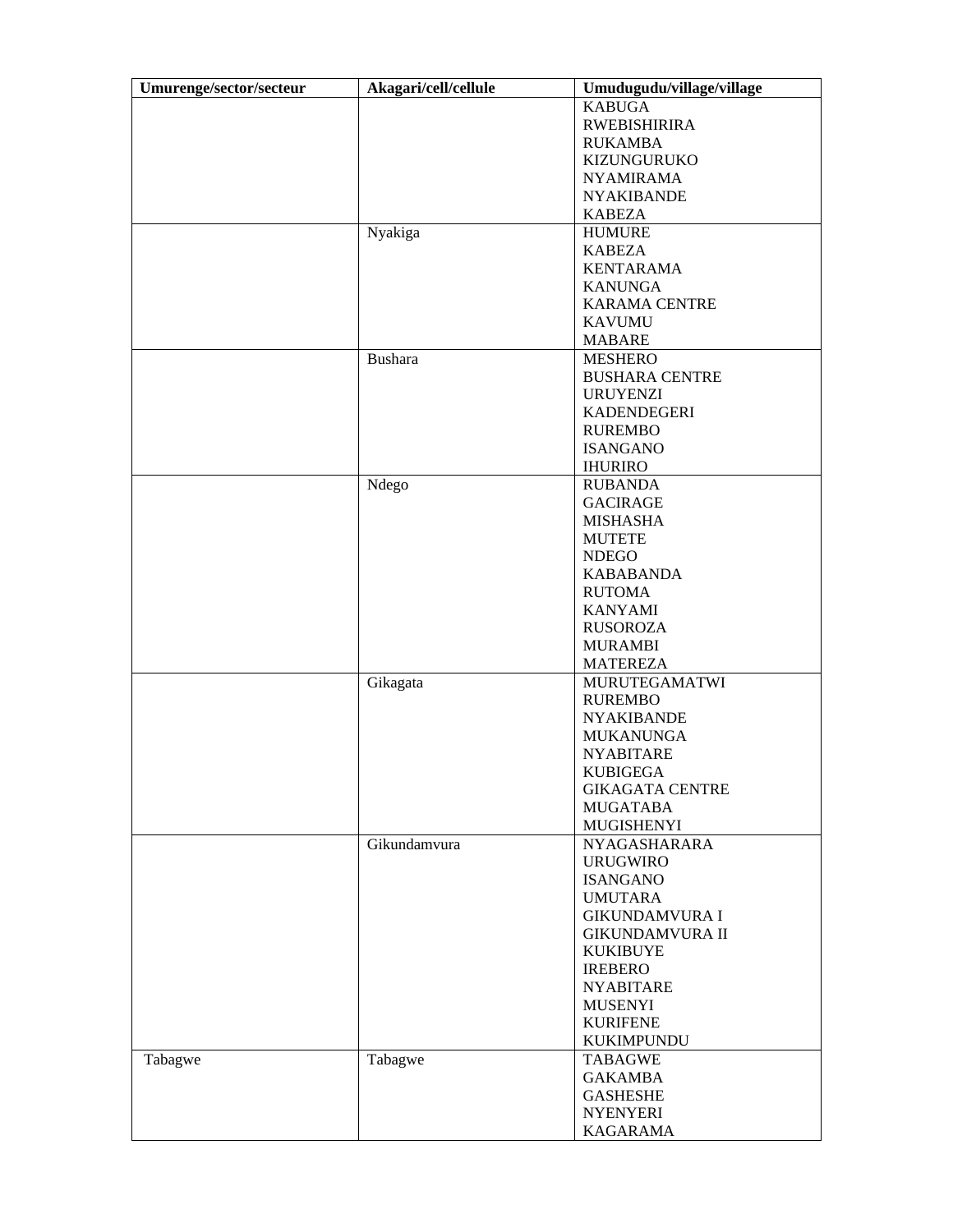| Umurenge/sector/secteur | Akagari/cell/cellule | Umudugudu/village/village |
|-------------------------|----------------------|---------------------------|
|                         | Gishuro              | <b>KAYANJYA</b>           |
|                         |                      | <b>NYAGATARE</b>          |
|                         |                      | <b>GATOMA</b>             |
|                         |                      | <b>KABOROGOTA</b>         |
|                         |                      | <b>NYASINE</b>            |
|                         | Shonga               | <b>RWUBUZIZI</b>          |
|                         |                      | <b>SHONGA</b>             |
|                         |                      | <b>NYAKANONI</b>          |
|                         |                      | <b>GIKOBA</b>             |
|                         |                      | <b>NYAKIGANDO</b>         |
|                         | Nyagatoma            | <b>KAJEVUBA</b>           |
|                         |                      | <b>AGASONGERO</b>         |
|                         |                      | <b>RUNYERI</b>            |
|                         |                      | <b>AGAFARO</b>            |
|                         |                      | <b>KABUSUNZU</b>          |
|                         |                      | <b>MUTUNGISA</b>          |
|                         | Gitengure            | <b>NSHURI</b>             |
|                         |                      | <b>KAYIGIRO</b>           |
|                         |                      | <b>BITIBYOMA</b>          |
|                         |                      |                           |
|                         |                      | <b>NYAGASIGATI</b>        |
|                         |                      | <b>GITENGURE</b>          |
|                         | Nyabitekeri          | <b>KABIRIZI</b>           |
|                         |                      | <b>MUNINI</b>             |
|                         |                      | <b>KABEZA</b>             |
|                         |                      | <b>KANGONA</b>            |
|                         |                      | <b>KAMATE</b>             |
|                         |                      | <b>KIYOVU</b>             |
|                         | Nkoma                | <b>IBARE</b>              |
|                         |                      | <b>KABEZA</b>             |
|                         |                      | <b>KIGANDO</b>            |
|                         |                      | <b>KADUHA</b>             |
|                         |                      | <b>IBUKA</b>              |
|                         |                      | <b>AGAFARO</b>            |
|                         |                      | <b>RUGABANO</b>           |
|                         |                      | <b>NKOMA</b>              |
|                         |                      | <b>UMUTOZO</b>            |
| Mukama                  | Gatete               | <b>HUNGA</b>              |
|                         |                      | <b>RUTETE I</b>           |
|                         |                      | <b>RUTETE II</b>          |
|                         |                      | <b>RYANDAHUKA</b>         |
|                         |                      | <b>KAZINGA</b>            |
|                         | Bufunda              | <b>KIBIHANGA</b>          |
|                         |                      | <b>REBERO</b>             |
|                         |                      | <b>NYAKAJEJE</b>          |
|                         |                      | <b>BUFUNDA</b>            |
|                         |                      | <b>GASONGERO</b>          |
|                         | Gihengeri            | <b>GIHENGERI</b>          |
|                         |                      | <b>BUTARE</b>             |
|                         |                      | <b>KIGARAMA</b>           |
|                         |                      | <b>NYARUBUYE</b>          |
|                         |                      | <b>BUTWARO</b>            |
|                         |                      | <b>GISHORORO</b>          |
|                         |                      | <b>GASHAHI</b>            |
|                         |                      | KABONGOYA I               |
|                         |                      | KABONGOYA II              |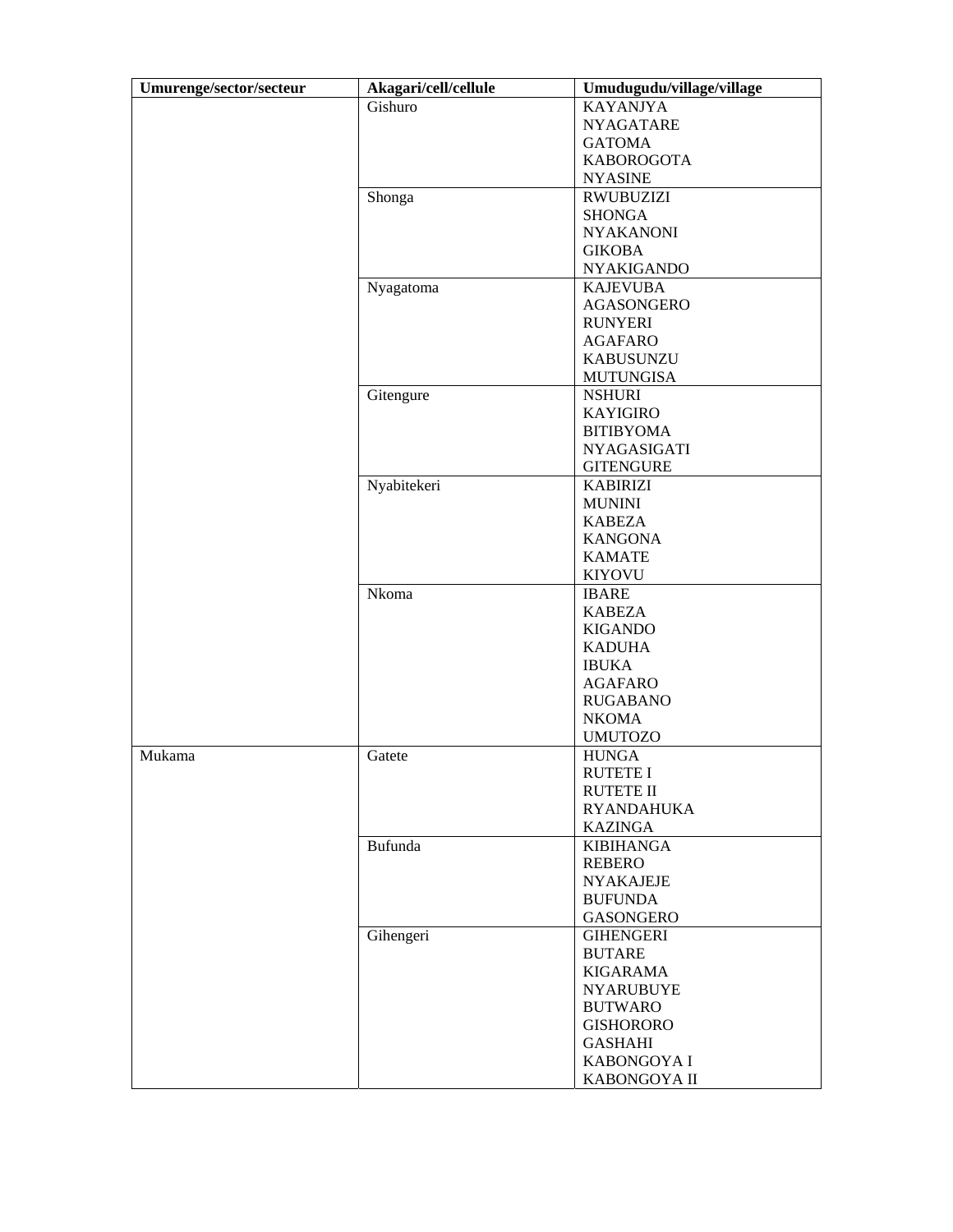| Umurenge/sector/secteur | Akagari/cell/cellule | Umudugudu/village/village |
|-------------------------|----------------------|---------------------------|
|                         | Rugarama             | <b>KIRERANYANA</b>        |
|                         |                      | <b>BUKIRE</b>             |
|                         |                      | <b>NYACYONGA</b>          |
|                         |                      | <b>SIPURE</b>             |
|                         |                      | <b>KIBONDO</b>            |
|                         |                      | <b>NYIRAGAHAYA</b>        |
|                         |                      | NYAKAGARAMA               |
|                         | Gishororo            | <b>GASASA</b>             |
|                         |                      | <b>KABEZA</b>             |
|                         |                      | <b>KABUKUNZI</b>          |
|                         |                      | <b>BYUMBA</b>             |
|                         |                      | <b>KINYAMBO</b>           |
|                         | Kagina               | <b>NYAKARAMA</b>          |
|                         |                      | <b>NGOMA</b>              |
|                         |                      | <b>GITINDA</b>            |
|                         |                      | <b>KAGONGO</b>            |
|                         |                      | <b>CYABAHURURA</b>        |
|                         |                      | <b>NYAKAGARAMA</b>        |
|                         |                      | <b>RYANYABURWENDE</b>     |
| Kiyombe                 | Gataba               | <b>RUTETE</b>             |
|                         |                      | <b>RWAKIKUNENGURE</b>     |
|                         |                      | <b>RWEBARE</b>            |
|                         |                      | <b>CYEMIYAGA</b>          |
|                         |                      | <b>GAHAMA</b>             |
|                         |                      | <b>RUHUHA</b>             |
|                         |                      |                           |
|                         |                      | <b>NYAMIYAGA</b>          |
|                         |                      | <b>KWIPERU</b>            |
|                         |                      | <b>RUHOMWA</b>            |
|                         |                      | <b>NYAKABUNGO</b>         |
|                         |                      | <b>RWABASHANJA</b>        |
|                         |                      | <b>GICUBA</b>             |
|                         | Kabungo              | <b>MATABA</b>             |
|                         |                      | <b>RWAMIKO</b>            |
|                         |                      | <b>KINDEGE</b>            |
|                         |                      | <b>NYAKABUNGO</b>         |
|                         |                      | <b>CYONDO</b>             |
|                         |                      | <b>GORORA</b>             |
|                         |                      | <b>GATOKE</b>             |
|                         |                      | <b>BITARE</b>             |
|                         |                      | <b>RUGARAMA</b>           |
|                         |                      | <b>RWAMUSHE</b>           |
|                         |                      | <b>MANOMBE</b>            |
|                         |                      | <b>MURAMBI</b>            |
|                         | Karambo              | <b>KARUJANGA</b>          |
|                         |                      | <b>KAKAGAJU</b>           |
|                         |                      | <b>BUTENE</b>             |
|                         |                      | <b>NKANA</b>              |
|                         |                      | <b>RUGARAMA</b>           |
|                         |                      | <b>KINOGA</b>             |
|                         |                      | <b>NYAKABUNGO</b>         |
|                         |                      |                           |
|                         |                      | <b>RWEMISAVU</b>          |
|                         |                      | <b>BUREKA</b>             |
|                         |                      | <b>KEYITABURIMBI</b>      |
|                         |                      | <b>RWENGUGWE</b>          |
|                         |                      | <b>RWAKASHANDE</b>        |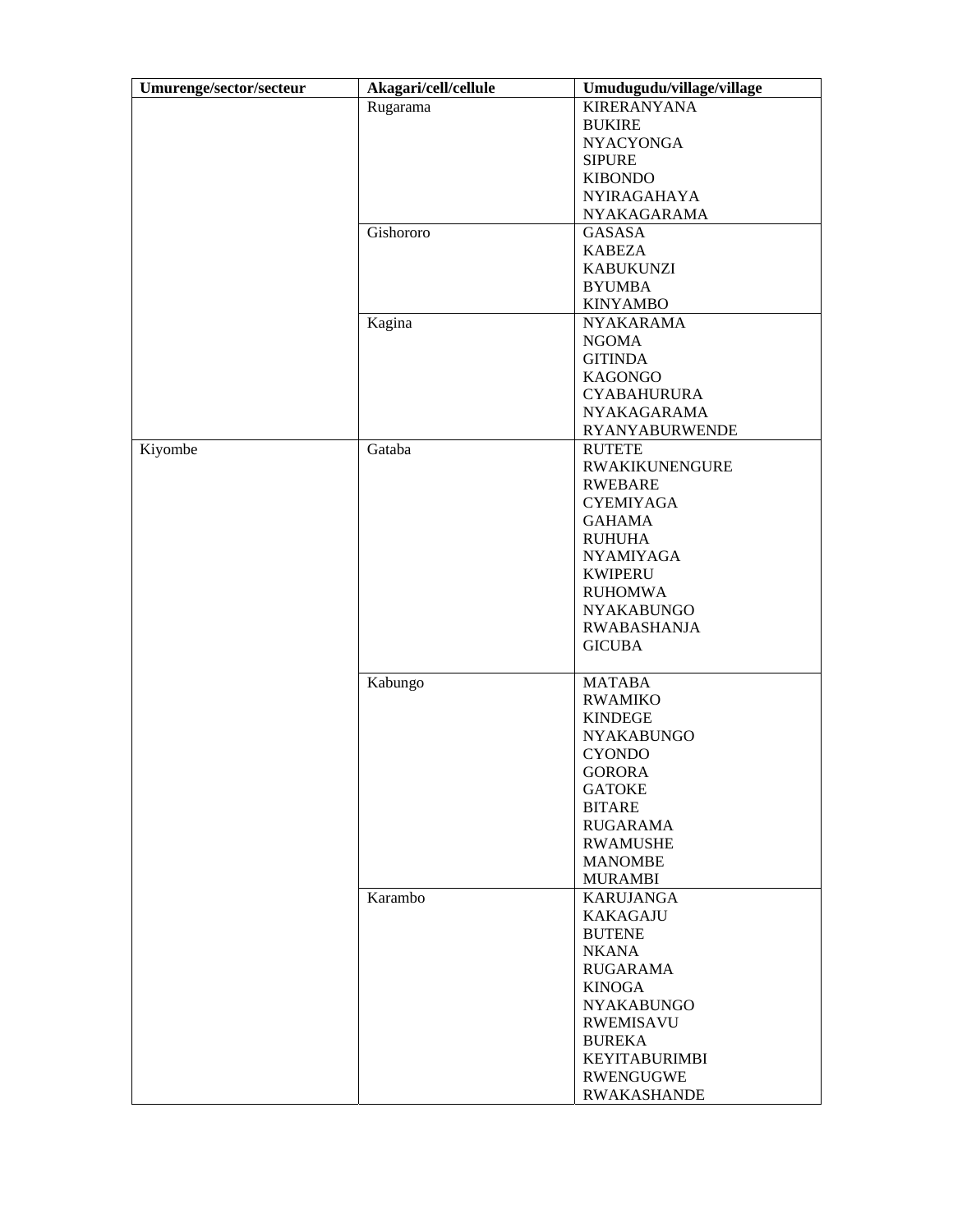| Umurenge/sector/secteur | Akagari/cell/cellule | Umudugudu/village/village |
|-------------------------|----------------------|---------------------------|
|                         | Tovu                 | <b>GATYAZA</b>            |
|                         |                      | <b>NYARUZIBA</b>          |
|                         |                      | <b>GASYATA</b>            |
|                         |                      | <b>GASHURO</b>            |
|                         |                      | <b>NYAMIRIMA</b>          |
|                         |                      | <b>NYAGATETE</b>          |
|                         |                      |                           |
|                         |                      | <b>MURUTUNGO</b>          |
|                         |                      | <b>CYERERO</b>            |
|                         |                      | <b>NYAKIGERO</b>          |
|                         |                      | RUGARAMA                  |
|                         | Gitenga              | <b>MUKESHA</b>            |
|                         |                      | <b>RWAGAKUBA</b>          |
|                         |                      | <b>NYABUBARE</b>          |
|                         |                      | <b>KALINGO</b>            |
|                         |                      | <b>GITENGO</b>            |
|                         |                      | <b>MUHAMBO</b>            |
|                         |                      | <b>IZINGO</b>             |
|                         |                      | <b>KIBUYE</b>             |
|                         | Karujumba            | <b>KABARE</b>             |
|                         |                      | <b>MWENENO</b>            |
|                         |                      | <b>NYANGE</b>             |
|                         |                      | <b>KATAMA</b>             |
|                         |                      | <b>NYANGARE</b>           |
|                         |                      | RUKANGARO                 |
|                         |                      | <b>KAJEVUBA</b>           |
|                         |                      |                           |
|                         |                      | <b>GISHORO</b>            |
|                         |                      | <b>CYENZIZI</b>           |
|                         |                      | <b>NYABWINGOROKA</b>      |
|                         |                      | KAGOROGORO                |
|                         |                      | <b>MUSHESHA</b>           |
|                         |                      | <b>KARUJUMBA</b>          |
| Musheri                 | Kijojo               | <b>KIJOJO</b>             |
|                         |                      | <b>KANYINYA</b>           |
|                         |                      | <b>KAGWEGWE</b>           |
|                         |                      | <b>RWAKABUNGO</b>         |
|                         | Ntoma                | <b>KABUNGO</b>            |
|                         |                      | <b>NTOMA</b>              |
|                         |                      | <b>MURISANGA V.6</b>      |
|                         |                      | <b>RUTARAMA</b>           |
|                         | Rugarama i           | <b>HUMURE</b>             |
|                         |                      | <b>KARUCA</b>             |
|                         |                      | <b>KARAMBI</b>            |
|                         |                      |                           |
|                         | Rugarama ii          | <b>REBERO</b>             |
|                         |                      | <b>CYEBITAKA</b>          |
|                         |                      | <b>RWENYANA</b>           |
|                         |                      | <b>UMUNINI</b>            |
|                         | Musheri              |                           |
|                         |                      | <b>KIYAZA</b>             |
|                         |                      | <b>MUSHERI</b>            |
|                         |                      | <b>GAKIRI</b>             |
|                         | Kibirizi             | <b>KABIRIZI</b>           |
|                         |                      | <b>NYAMENGE</b>           |
|                         |                      | NYAMISANGA                |
|                         | Nyamiyonga           | <b>ISANGANO</b>           |
|                         |                      | <b>CYENOMBE</b>           |
|                         |                      | <b>NYAMIYONGA</b>         |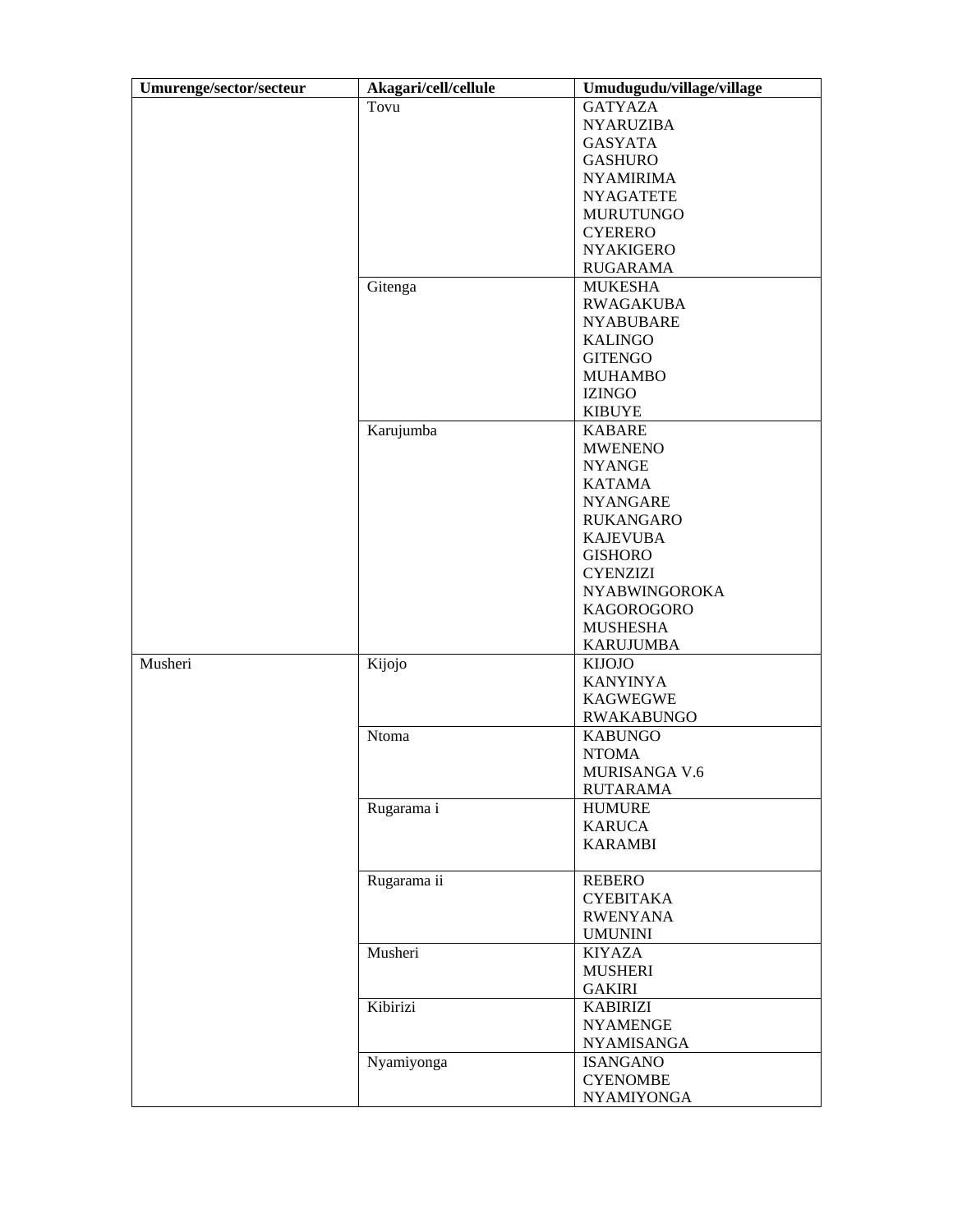| Umurenge/sector/secteur | Akagari/cell/cellule | Umudugudu/village/village |
|-------------------------|----------------------|---------------------------|
|                         | Nyagatabire          | <b>GIKUNYU</b>            |
|                         |                      | <b>NYAGATABIRE</b>        |
|                         |                      | <b>MUSHORERWA</b>         |
| Mimuli                  | <b>Bibare</b>        | <b>NYARUZIBA</b>          |
|                         |                      | <b>URUSAMBI</b>           |
|                         |                      | <b>NYAMUFURA</b>          |
|                         |                      | <b>BIBARE CENTRE</b>      |
|                         |                      | <b>NYAKAGENDO</b>         |
|                         |                      | <b>URUGANO</b>            |
|                         |                      | <b>RWIMIRAMA</b>          |
|                         |                      | <b>KARUKWANZI</b>         |
|                         | Gakoma               | <b>NYAGAHANDAGAZA</b>     |
|                         |                      | <b>RUSORORO</b>           |
|                         |                      | <b>GAKOMA</b>             |
|                         |                      |                           |
|                         |                      | <b>GISENYI</b>            |
|                         |                      | <b>NYARWINA</b>           |
|                         |                      | <b>KUMUSARABA</b>         |
|                         |                      | <b>KANYINYA</b>           |
|                         | Mimuli               | <b>KARUKWANZI</b>         |
|                         |                      | <b>INDAHEMUKA</b>         |
|                         |                      | <b>IREMBORY' AMAHORO</b>  |
|                         |                      | KABEZA                    |
|                         |                      | <b>IBYIMANE</b>           |
|                         |                      | <b>RWIMIRAMA</b>          |
|                         |                      | <b>ISANGANO</b>           |
|                         | Mahoro               | <b>NYAGAHITA</b>          |
|                         |                      | <b>NYAKABUNGO</b>         |
|                         |                      | <b>KABEZA</b>             |
|                         |                      | <b>GITWE</b>              |
|                         |                      | <b>CYAMBWANA</b>          |
|                         |                      | IREMBORY' AMAHORO         |
|                         |                      | <b>RUBUMBAI</b>           |
|                         |                      | <b>SHENGE</b>             |
|                         |                      | <b>IREMBORY'IMANZI</b>    |
|                         |                      | <b>MIZERO</b>             |
|                         |                      | <b>REBERO</b>             |
|                         |                      | <b>ITERAMBERE</b>         |
|                         | Rugari               | <b>URUMURI</b>            |
|                         |                      | <b>REBERO</b>             |
|                         |                      | <b>AMAHORO</b>            |
|                         |                      | <b>UBUMWE</b>             |
|                         |                      | <b>NTEKO</b>              |
|                         |                      | <b>ISANGANO</b>           |
| Rwempasha               | Cyenjojo             | <b>RUTARE</b>             |
|                         |                      | <b>CYENJOJO I</b>         |
|                         |                      |                           |
|                         |                      | <b>CYENJOJO II</b>        |
|                         | Rutare               | <b>RUTARE I</b>           |
|                         |                      | <b>NSHURI</b>             |
|                         |                      | <b>MASHAKA</b>            |
|                         | Ryeru                | <b>RYERU</b>              |
|                         |                      | <b>BWEYA</b>              |
|                         | Rukorota             | <b>RUKOROTA</b>           |
|                         |                      | <b>BUKONJI</b>            |
|                         | Rwempasha            | <b>RWEMPASHA</b>          |
|                         |                      | <b>UWINKIKO</b>           |
|                         |                      | <b>RWAHI</b>              |
|                         |                      | <b>NYARUBARE</b>          |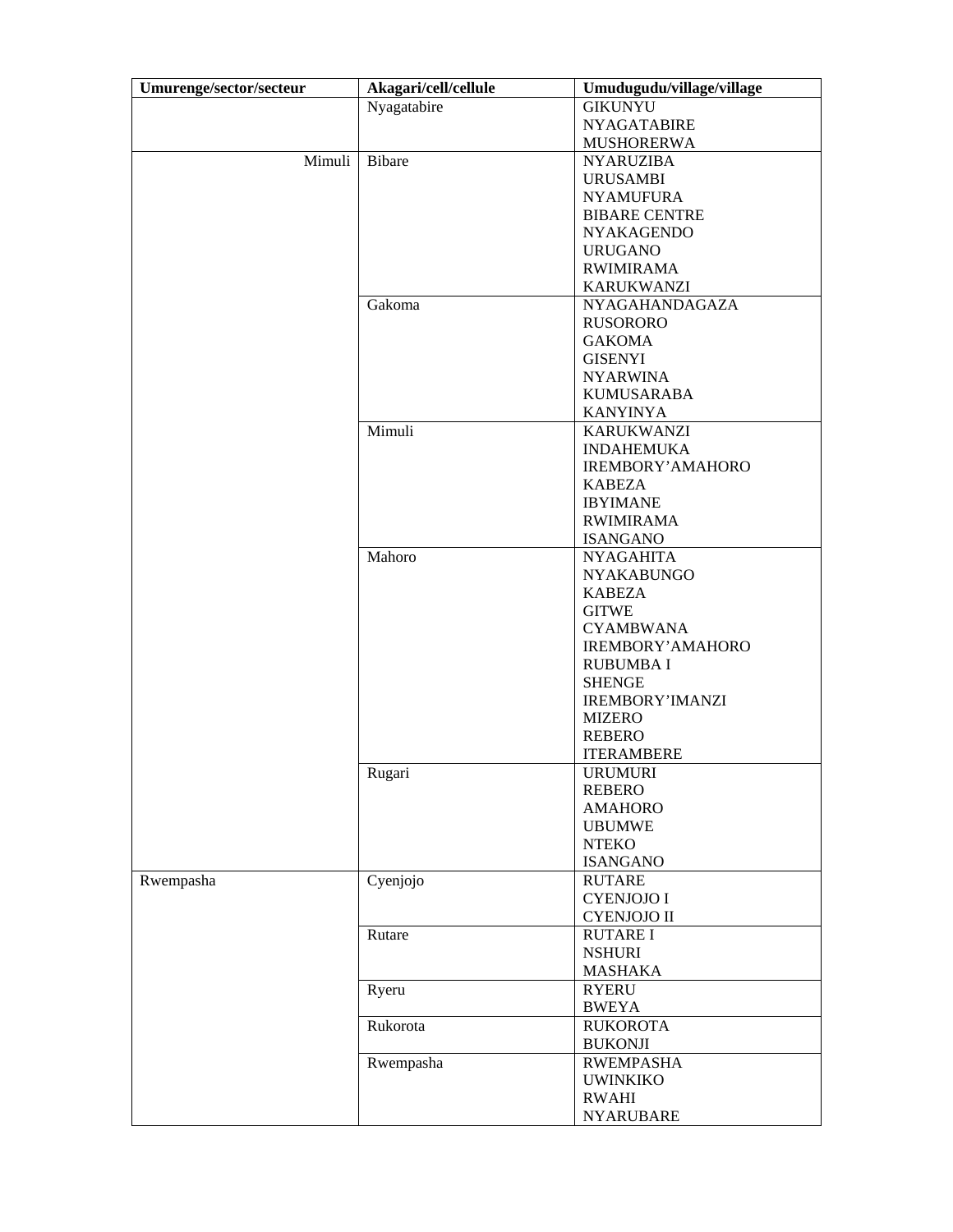| Umurenge/sector/secteur | Akagari/cell/cellule | Umudugudu/village/village |
|-------------------------|----------------------|---------------------------|
|                         | Rugarama             | <b>RUGARAMA</b>           |
|                         |                      | <b>KABARE</b>             |
|                         | Kazaza               | <b>GAKINDO</b>            |
|                         |                      | <b>KAZAZA</b>             |
|                         |                      | <b>RUKIRI</b>             |
|                         | Kabare               | KABARE                    |
|                         |                      | <b>UWIRIMBI</b>           |
|                         |                      | <b>GITURO</b>             |
|                         | Gasinga              | <b>GASINGA</b>            |
|                         |                      | <b>RWEBISHOROGOTO</b>     |
|                         |                      | <b>NYENDO</b>             |
|                         | Mishenyi             | <b>GICWAMBA</b>           |
|                         |                      | <b>MISHENYI</b>           |
|                         |                      | <b>KINUNGA</b>            |
| Rukomo                  | Gashenyi             | <b>BUKAMBA</b>            |
|                         |                      | <b>GASASA</b>             |
|                         |                      | <b>NYABWUNYU</b>          |
|                         |                      | <b>NYAMIRAMBO</b>         |
|                         |                      | <b>REBERO</b>             |
|                         |                      | <b>MATEWOSI</b>           |
|                         |                      | <b>GASHENYI</b>           |
|                         |                      | V.M (VALLEE M). GISENYI   |
|                         |                      | <b>GAHENEREZO</b>         |
|                         |                      | <b>ROTORO</b>             |
|                         |                      | <b>KIYOVU</b>             |
|                         |                      |                           |
|                         | Nyakagarama          | <b>GASHURA</b>            |
|                         |                      | VII. (VALLEE II)          |
|                         |                      | <b>NORAD</b>              |
|                         |                      | <b>ZERO</b>               |
|                         |                      | <b>AKAMASHEKA</b>         |
|                         |                      | V.M.I (VALLEE M.I)        |
|                         |                      | <b>AKAMASHAMA</b>         |
|                         |                      | <b>NYAKAGARAMA</b>        |
|                         |                      | <b>KARUGONDO</b>          |
|                         |                      | <b>KAYENZI</b>            |
|                         |                      | <b>NYAMWOROMA</b>         |
|                         |                      | <b>GASHENYI</b>           |
|                         | Rurenge              | <b>RURENGE</b>            |
|                         |                      | <b>BENISHYAKA</b>         |
|                         |                      | <b>AKAJUKA</b>            |
|                         |                      | <b>RUSHASHI</b>           |
|                         |                      | <b>KABEZA</b>             |
|                         |                      | <b>NYAMIRAMBO</b>         |
|                         |                      | <b>NYABWUNYU</b>          |
|                         |                      | <b>BIRYOGO</b>            |
|                         |                      | <b>KABUSUNZU</b>          |
|                         |                      | <b>RWIJU</b>              |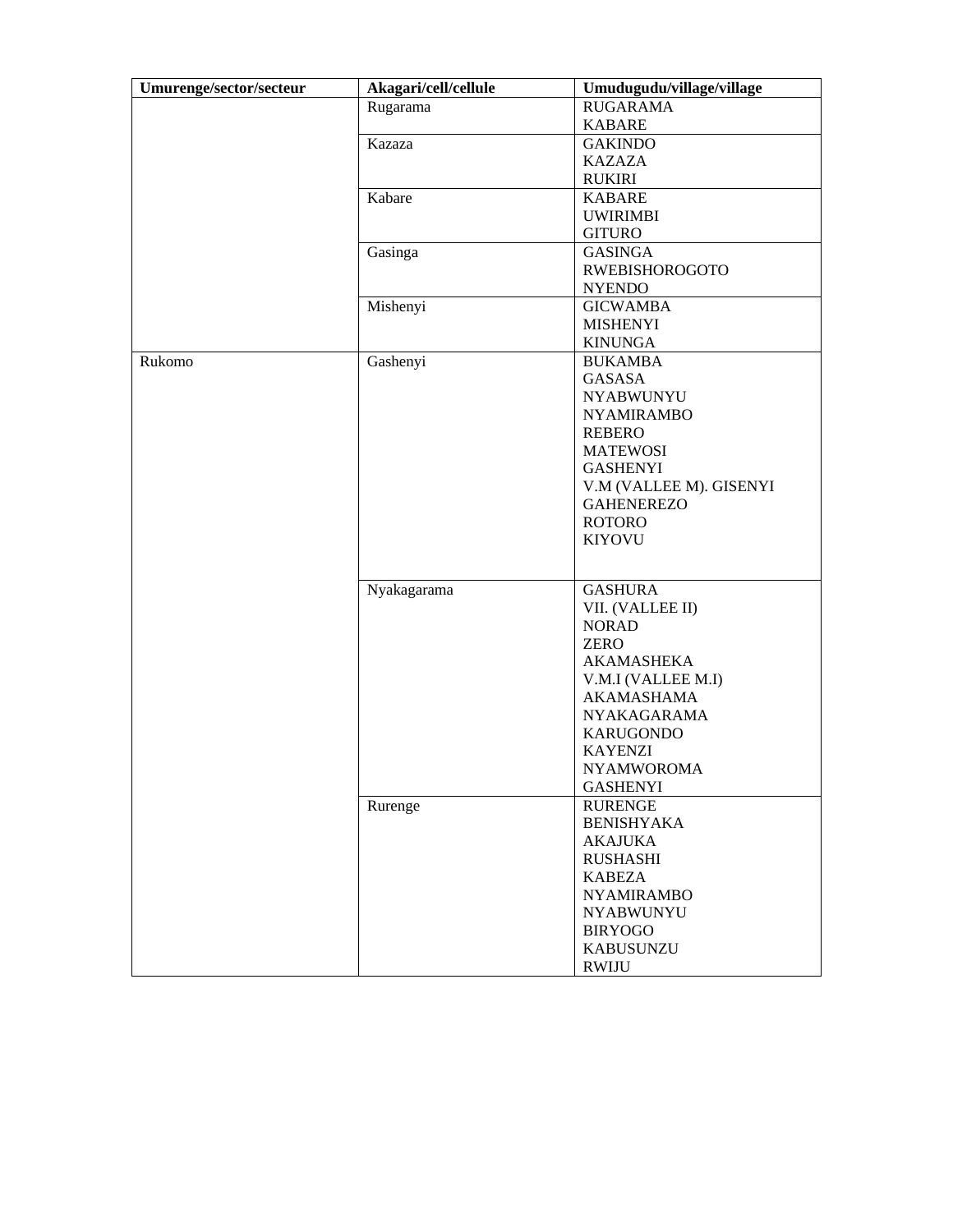| Umurenge/sector/secteur | Akagari/cell/cellule | Umudugudu/village/village |
|-------------------------|----------------------|---------------------------|
|                         | Gahurura             | <b>NIMERO I</b>           |
|                         |                      | <b>AMAHORO</b>            |
|                         |                      | <b>URUMURI</b>            |
|                         |                      | <b>RAMBURA</b>            |
|                         |                      | <b>BUYONZA</b>            |
|                         |                      | <b>BUSASAMANA</b>         |
|                         |                      | <b>KIRENGE</b>            |
|                         |                      | <b>ISANGANO</b>           |
|                         |                      | <b>GAHINI</b>             |
|                         |                      | <b>URUGWIRO</b>           |
|                         | Rukomo ii            | <b>RUHAMIRIZA</b>         |
|                         |                      | <b>REBERO</b>             |
|                         |                      | <b>BERWA</b>              |
|                         |                      | <b>MWURIRWA</b>           |
|                         |                      | <b>AKABEZA</b>            |
|                         |                      | <b>NYARUBUYE</b>          |
|                         |                      | <b>NYARURAMA</b>          |
|                         |                      | <b>AMAHORO</b>            |
|                         |                      | <b>RUGABANO</b>           |
|                         |                      | <b>ISANGANO</b>           |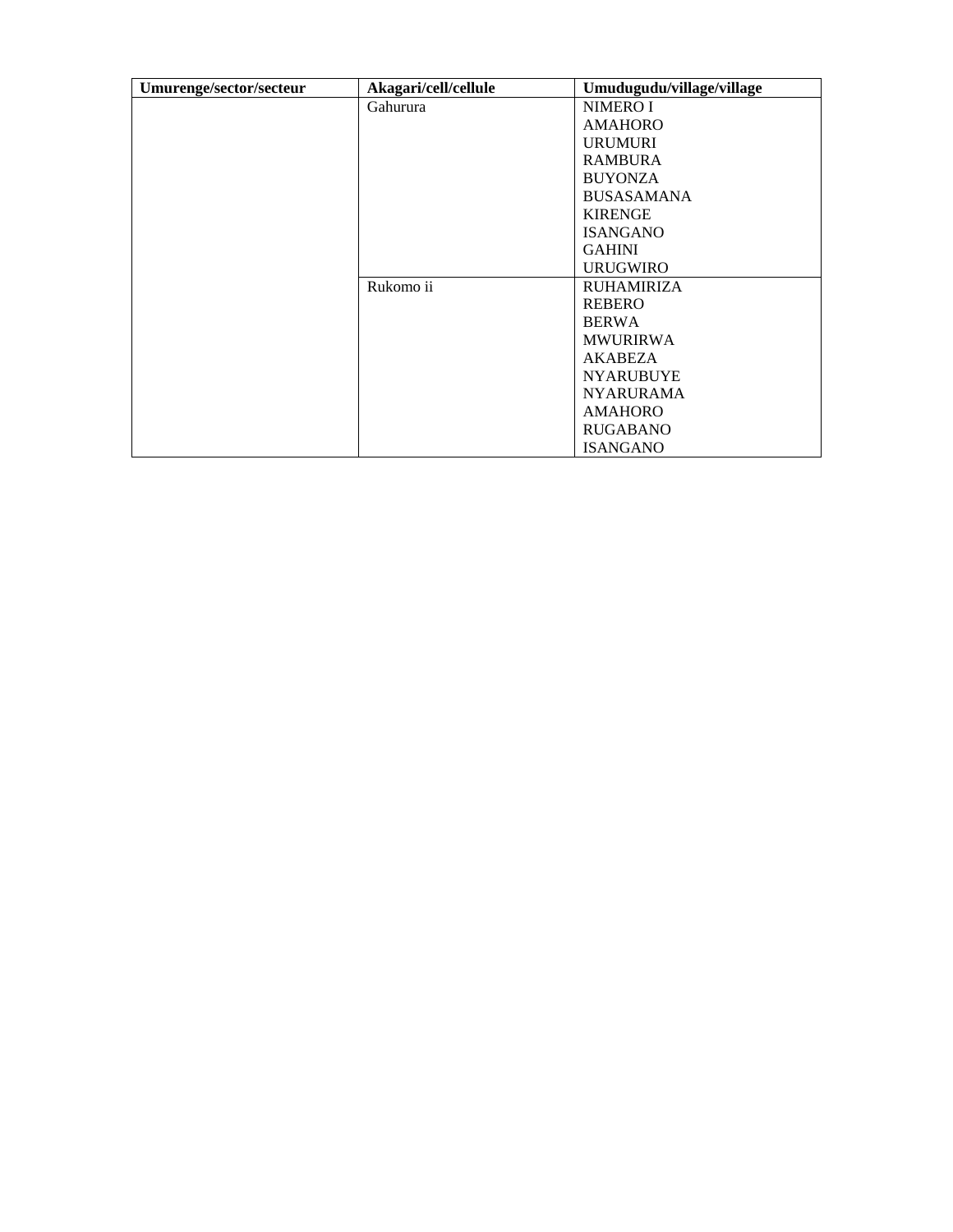| Umurenge/sector/secteur | Akagari/cell/cellule | Umudugudu/village/village |
|-------------------------|----------------------|---------------------------|
| <b>KARANGAZI</b>        | Rwisirabo            | <b>KARANGAZI</b>          |
|                         |                      | <b>RUBONA</b>             |
|                         |                      | <b>GAKOME</b>             |
|                         |                      | <b>RUKUNDO</b>            |
|                         |                      | <b>HUMURE</b>             |
|                         | Ndama                | <b>RWABIHARAMBA</b>       |
|                         |                      | <b>NDAMA</b>              |
|                         |                      | <b>AKAYANGE</b>           |
|                         | Karama               | <b>KARAMA</b>             |
|                         |                      | <b>RUNDIRO</b>            |
|                         |                      | MAKOMO                    |
|                         | Musenyi              | <b>GACUNGIRO</b>          |
|                         |                      | <b>RUGARAMA</b>           |
|                         |                      | <b>BWANGA</b>             |
|                         |                      | <b>RUZIRANYENZI</b>       |
|                         |                      | <b>MUSENYI I</b>          |
|                         |                      | MUSENYI II                |
|                         |                      | KABEZA                    |
|                         | Nyamirama            | <b>AKAYANGE I</b>         |
|                         |                      | NYAMIRAMA I               |
|                         |                      | NKOMA I                   |
|                         |                      | NKOMA II                  |
|                         |                      | <b>AKAYANGE II</b>        |
|                         |                      | <b>NYAMIRA II</b>         |
|                         | Rubagabaga           | <b>NKUNA</b>              |
|                         |                      | <b>REBERO</b>             |
|                         |                      | <b>NYARUTOVU</b>          |
|                         |                      | <b>IRABA</b>              |
|                         | Kizirakome           | <b>KIZIRAKOME</b>         |
|                         |                      | <b>KAHI</b>               |
|                         |                      | <b>KAGEYO</b>             |
|                         |                      | RUREBE                    |
|                         | Kamate               | <b>KAMATE</b>             |
|                         |                      | <b>KAGARAMA</b>           |
|                         |                      | <b>BUHONGORA</b>          |
|                         |                      | <b>MUZEYI</b>             |
|                         |                      | KIGAZI                    |
|                         | Rwenyemera           | <b>BWERA</b>              |
|                         |                      | <b>RWIMIRAMA</b>          |
|                         |                      | <b>RWENYEMERA</b>         |
|                         |                      | <b>RWENYANA</b>           |
|                         |                      | <b>KIZIRAKOME</b>         |
|                         |                      | <b>KAYISHUNIKA</b>        |
|                         |                      | <b>IMISHONGI</b>          |
|                         | Mbare                | <b>MBARE</b>              |
|                         |                      | <b>RYABEGA</b>            |
|                         |                      | <b>RWARUCURA</b>          |
|                         |                      | <b>KABIRIZI</b>           |
|                         |                      | <b>KAJUMO</b>             |
|                         |                      | <b>KARUHOZA</b>           |
|                         | Nyagashanga          | <b>RUHITA</b>             |
|                         |                      | <b>KABARE</b>             |
|                         |                      | <b>BWERA</b>              |
|                         |                      | <b>BIDUDU</b>             |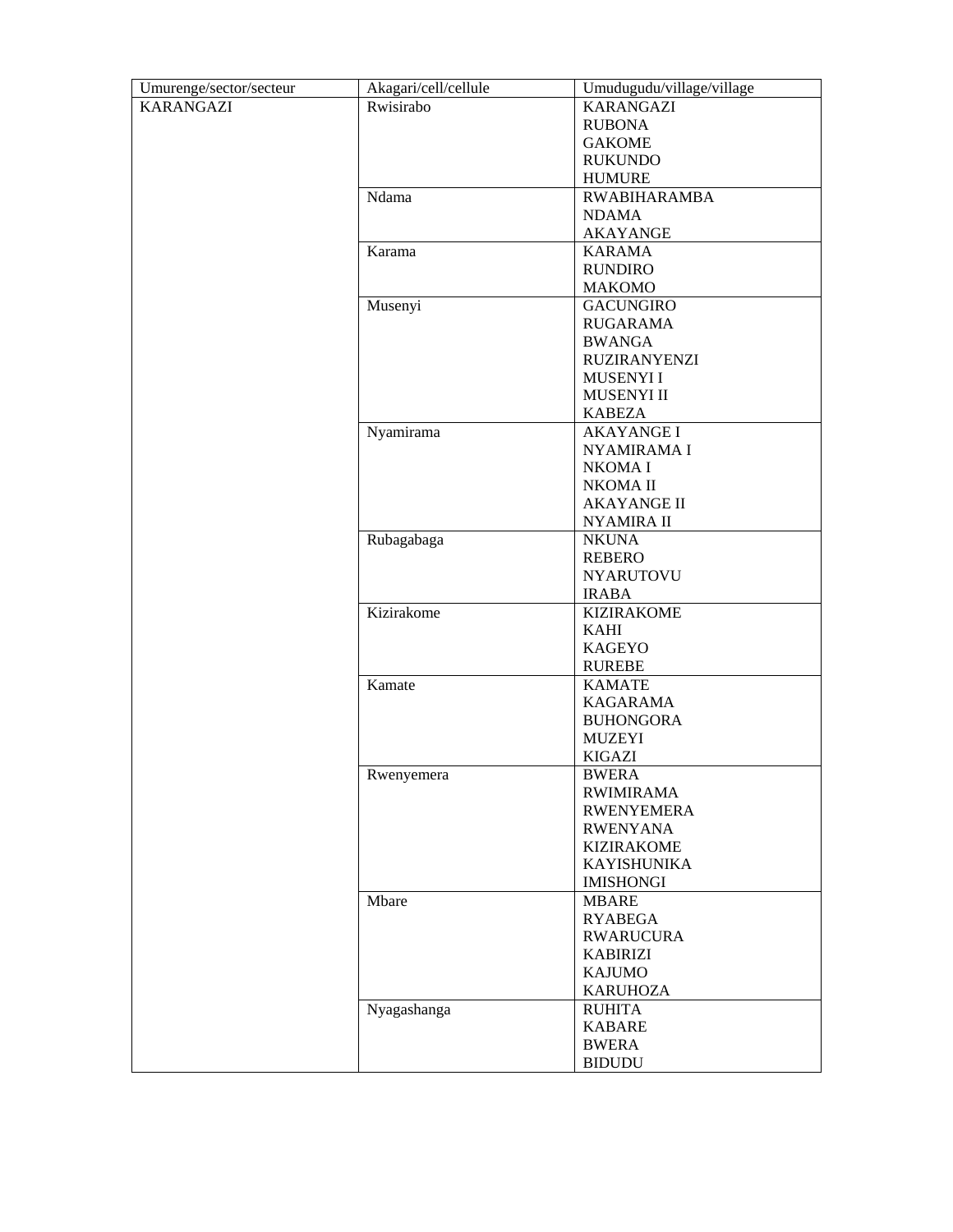| <b>MATIMBA</b> | Byimana         | KABUGA I              |
|----------------|-----------------|-----------------------|
|                |                 | <b>KABUGA II</b>      |
|                |                 | <b>BYIMANA I</b>      |
|                |                 | <b>BYIMANA II</b>     |
|                |                 | <b>BYIMANA III</b>    |
|                | Matimba         | UMUDUGUDU I           |
|                |                 |                       |
|                |                 | <b>UMUDUGUDU II</b>   |
|                |                 | <b>UMUDUGUDU III</b>  |
|                |                 | <b>UMUDUGUDU IV</b>   |
|                |                 | <b>UMUDUGUDU V</b>    |
|                |                 | <b>UMUDUGUDU VI</b>   |
|                |                 | UMUDUGUDU VII         |
|                | Kagitumba       | <b>KAGITUMBA</b>      |
|                |                 | <b>GISHARA</b>        |
|                |                 | <b>KAMABUYE</b>       |
|                |                 | <b>MUSENYI</b>        |
|                |                 | <b>MUNINI</b>         |
|                |                 | <b>NZIRANZIZA</b>     |
|                |                 | <b>AKAGERA</b>        |
|                |                 | <b>MUVUMBA</b>        |
|                | Nyabwishongwezi | UMUDUGUDU I           |
|                |                 | <b>UMUDUGUDU II</b>   |
|                |                 | <b>UMUDUGUDU III</b>  |
|                | Rwembogo        | UMUDUGUDU I           |
|                |                 | <b>UMUDUGUDU II</b>   |
|                |                 | <b>UMUDUGUDU III</b>  |
|                |                 |                       |
|                |                 | <b>UMUDUGUDU IV</b>   |
|                | Kanyonza        | <b>RUKUNDO</b>        |
|                |                 | <b>GAKOMA</b>         |
|                |                 | <b>MUSEBEYA</b>       |
|                |                 | <b>NYAMPEKE</b>       |
|                |                 | <b>MUSHA</b>          |
|                | <b>Bwera</b>    | <b>NTOMA</b>          |
|                |                 | <b>BWERA</b>          |
|                |                 | <b>RUGAGA</b>         |
|                | Rwentanga       | <b>KAGEZI I</b>       |
|                |                 | <b>KAGEZI II</b>      |
|                |                 | <b>MATAYAYO I</b>     |
|                |                 | MATAYAYO II           |
|                |                 | <b>RWENTANGA</b>      |
| Gatunda        | Cyagaju         | <b>KABEZA</b>         |
|                |                 | <b>ISANGANO</b>       |
|                |                 | <b>HANGANYUNDO</b>    |
|                |                 | <b>NYARUTOJO</b>      |
|                |                 | <b>AKANOGO</b>        |
|                | Nyarurema       | <b>BUTIMBA</b>        |
|                |                 | <b>SHABANA</b>        |
|                |                 | <b>BUGUMA</b>         |
|                |                 | <b>BUBARE</b>         |
|                |                 | <b>MUHABURA</b>       |
|                |                 |                       |
|                |                 | <b>KABEZA</b>         |
|                |                 | <b>NYARUREMA</b>      |
|                | Nyangara        | <b>MUTUMBA</b>        |
|                |                 | <b>MUGOMERA</b>       |
|                |                 | <b>RWIMBOGO</b>       |
|                |                 | <b>RYANYABUGWENDE</b> |
|                |                 | <b>MUHAMBO</b>        |
|                |                 | <b>BUGARAMA</b>       |
|                |                 | <b>KABEZA</b>         |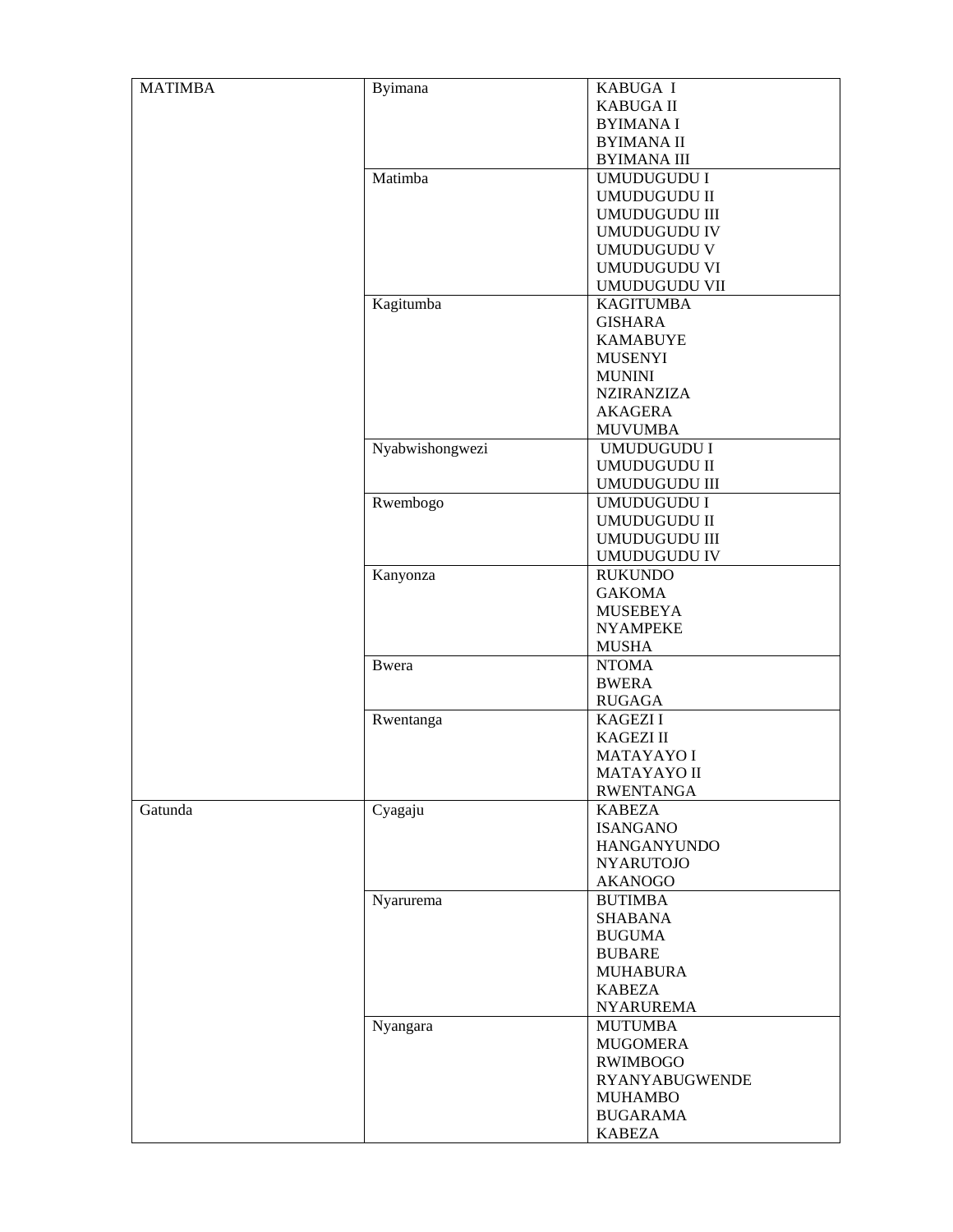| Rwensheke  | <b>NYIRABURUNGA</b> |
|------------|---------------------|
|            | <b>KAMATE</b>       |
|            | <b>RWENSHEKE</b>    |
|            | <b>KABUYE</b>       |
| Kabeza     | <b>MUVUMBA</b>      |
|            | <b>KABEZA</b>       |
|            | <b>NYAMIRAMBO</b>   |
|            | <b>MUYENZI</b>      |
|            | <b>HURIRA</b>       |
|            | <b>REBERO</b>       |
| Nyamikamba | <b>RWEBARE</b>      |
|            | <b>MUTAGATIFU</b>   |
|            | <b>GIKUNYU</b>      |
|            | <b>BYIMANA</b>      |
|            | <b>GITENGA</b>      |
|            | <b>KIBUYE</b>       |
|            | <b>RYARUKABURA</b>  |
|            | <b>KABURIMBO</b>    |
|            | <b>NYAMIKAMBA</b>   |
|            | <b>RYABURARA</b>    |
| Nyamirembe | <b>KAJEVUBA</b>     |
|            | <b>KARINDIMURE</b>  |
|            | <b>MABARE</b>       |
|            | <b>RWENE</b>        |
|            | <b>JIRE</b>         |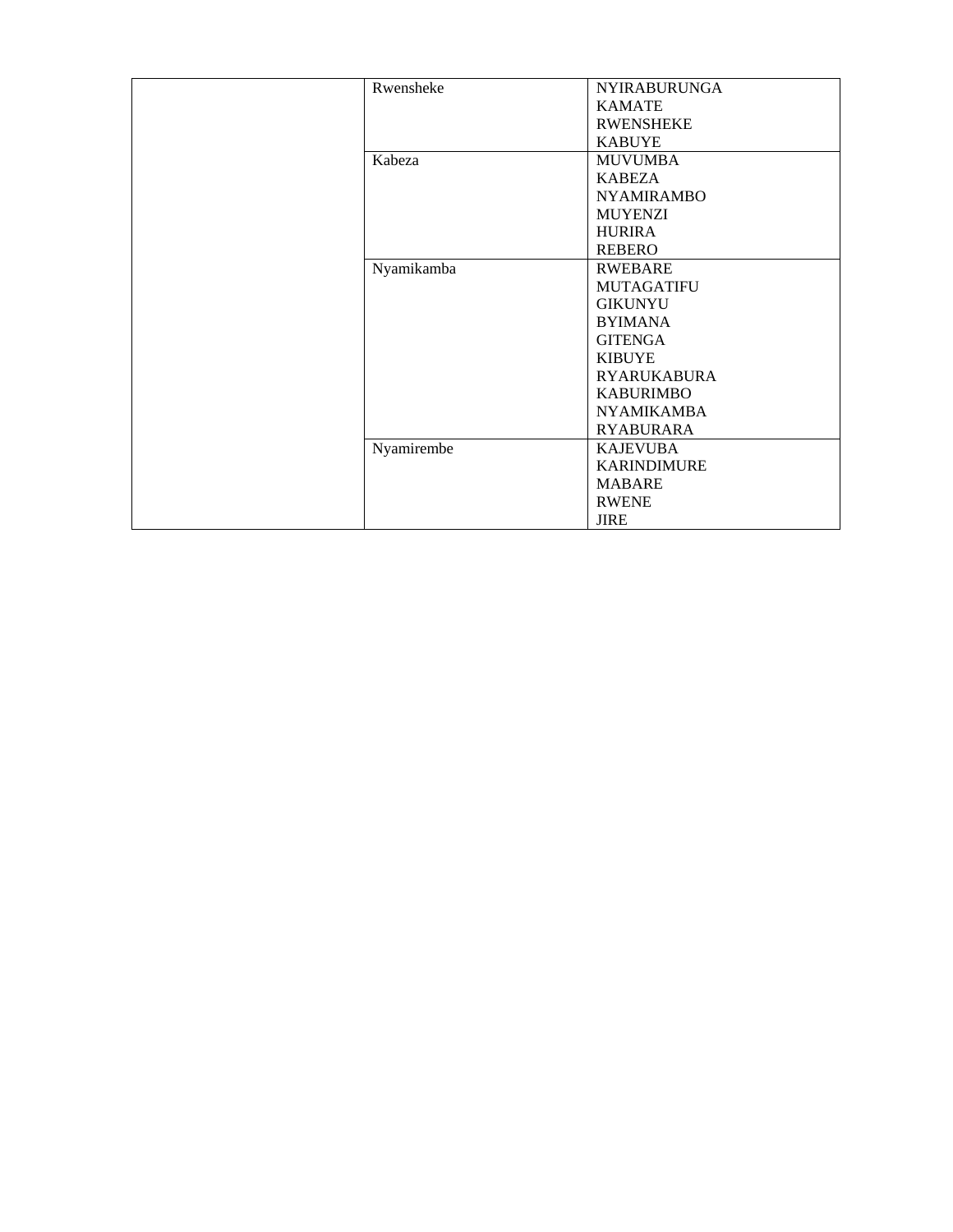| <b>Umurenge/Sector/Secteur</b> | Akagari/Cell/Cellule | Umudugudu/Village/Village |
|--------------------------------|----------------------|---------------------------|
| <b>JARAMA</b>                  | <b>KARENGE</b>       | <b>KARENGE</b>            |
|                                |                      | <b>KAVUMU</b>             |
|                                |                      | <b>NYARUREMBO</b>         |
|                                |                      | <b>SHIRINYOTA</b>         |
|                                |                      | <b>RUSENYI</b>            |
|                                |                      | <b>NYAMIRAMBO</b>         |
|                                |                      | <b>KABUGA</b>             |
|                                |                      | <b>GISOKO</b>             |
|                                |                      | <b>KORANDEBE</b>          |
|                                |                      | <b>KANOMBE</b>            |
|                                |                      | <b>KAJEVUBA</b>           |
|                                |                      | <b>KAGOMA</b>             |
|                                | <b>IHANIKA</b>       | <b>KIVUGIZA</b>           |
|                                |                      | <b>KAMAPFIZI</b>          |
|                                |                      | <b>NYAMUGARI</b>          |
|                                |                      | <b>IREBERO</b>            |
|                                |                      | <b>UMUKA</b>              |
|                                |                      | <b>VILLAGE</b>            |
|                                | <b>JARAMA</b>        | TWIZERANE                 |
|                                |                      | <b>KABEZA</b>             |
|                                |                      | <b>IRARIRE</b>            |
|                                |                      | <b>DUTERIMBERE</b>        |
|                                |                      | <b>DUFATANYE</b>          |
|                                |                      | <b>UBUMWE</b>             |
|                                |                      | <b>ABIYUNZE</b>           |
|                                |                      | <b>IBABIRI</b>            |
|                                |                      | SOWETO                    |
|                                |                      | <b>URUKOMO</b>            |
|                                |                      | <b>AKABIRA</b>            |
|                                |                      | <b>CYAHAFI</b>            |
|                                |                      | <b>AKAZIBA</b>            |
|                                |                      | <b>RUHUHA</b>             |
|                                | <b>KIGOMA</b>        | <b>VUNGA</b>              |
|                                |                      | <b>MERANEZA</b>           |
|                                |                      | <b>MUBAHA</b>             |
|                                |                      | <b>ICYURUMBU</b>          |
|                                |                      | <b>REMERA</b>             |
|                                |                      | <b>KIGOMA</b>             |
|                                |                      | <b>RAMBA</b>              |
|                                |                      | <b>IRAMIRO</b>            |
| <b>KAZO</b>                    | <b>KARAMA</b>        | <b>KABIMBA</b>            |
|                                |                      | <b>KAGUSA</b>             |
|                                |                      | <b>IRANGO</b>             |
|                                |                      | <b>KARENGE</b>            |
|                                |                      | <b>MPANDU</b>             |
|                                | <b>UMUKAMBA</b>      | <b>KAZO</b>               |
|                                |                      | <b>UMUKAMBA</b>           |
|                                |                      | <b>AKABAYA</b>            |
|                                |                      | <b>KAGARAMA</b>           |
|                                | <b>BIRENGA</b>       | <b>GAHONDO</b>            |
|                                |                      | <b>KARISIZO</b>           |
|                                |                      | <b>MURUSENYI</b>          |
|                                |                      | <b>MURINDWA</b>           |
|                                |                      | <b>NYAKAGEZI</b>          |
|                                |                      |                           |

# **AKARERE KA NGOMA – NGOMA DISTRICT – DISTRICT DE NGOMA**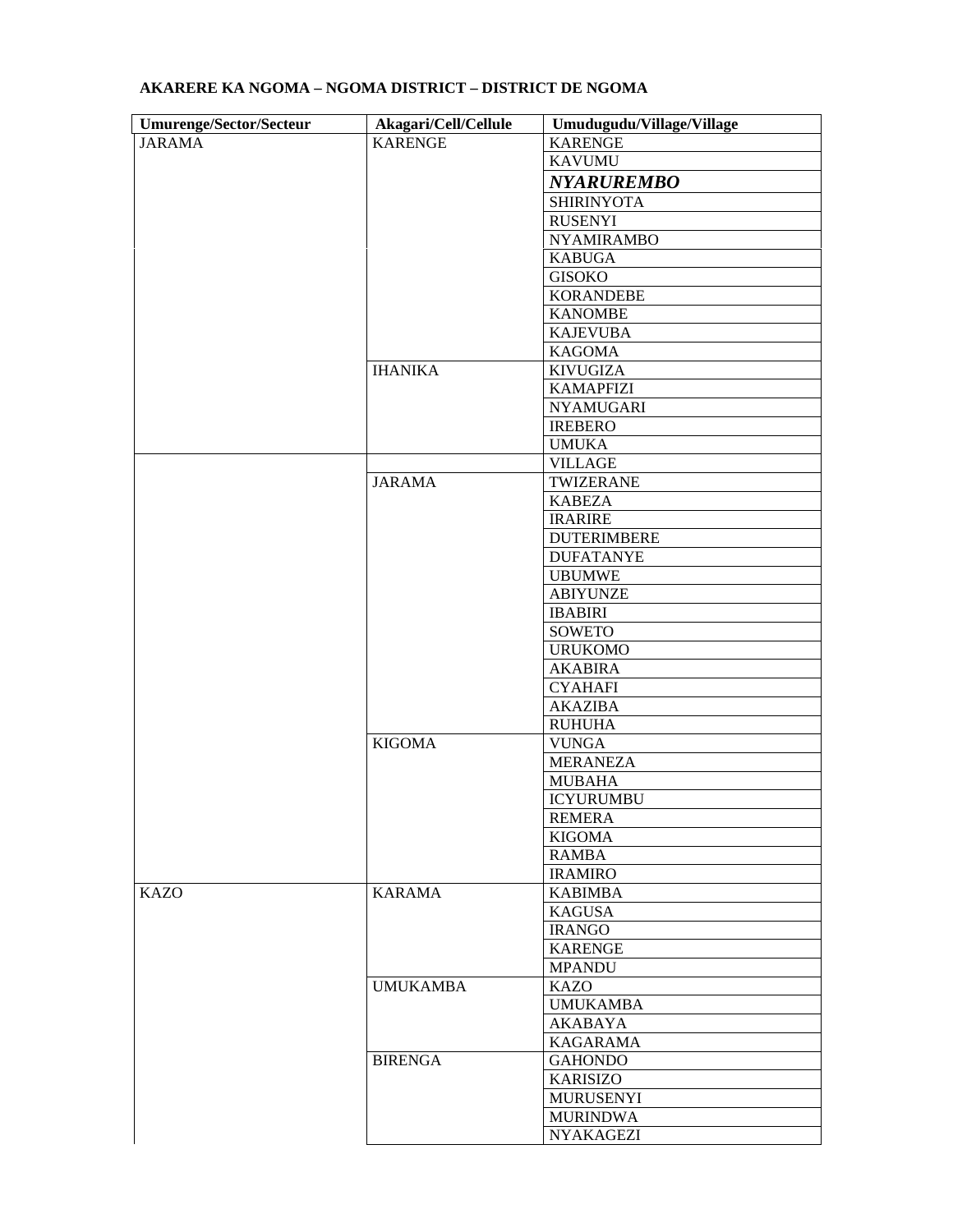| <b>Umurenge/Sector/Secteur</b> | Akagari/Cell/Cellule | Umudugudu/Village/Village |
|--------------------------------|----------------------|---------------------------|
|                                | <b>KINYONZO</b>      | <b>KIBIMBA</b>            |
|                                |                      | <b>RUGARAMA</b>           |
|                                |                      | <b>MABUMBA</b>            |
|                                |                      | <b>TUNDUTI</b>            |
|                                | <b>GAHURIRE</b>      | <b>REBERO</b>             |
|                                |                      | <b>KUMUYANGE</b>          |
|                                |                      | <b>RUGENGE</b>            |
|                                |                      | <b>TAMBIRO</b>            |
| <b>RUKIRA</b>                  | <b>NYARUVUMU</b>     | <b>RUGENGE</b>            |
|                                |                      | <b>NYAGATABA</b>          |
|                                |                      | <b>AMAHORO</b>            |
|                                |                      | <b>ISANGANO</b>           |
|                                |                      | <b>GATARE</b>             |
|                                |                      | <b>TERIMBERE</b>          |
|                                |                      | <b>GAFUNZO</b>            |
|                                |                      | <b>CYAMAHEHE</b>          |
|                                |                      |                           |
|                                | <b>BULIBA</b>        | <b>RURAMA</b> Centre      |
|                                |                      | <b>BINGARO</b>            |
|                                |                      | <b>DAGAZA</b>             |
|                                |                      | <b>KABEZA</b>             |
|                                |                      | <b>RWAKIMANZI</b>         |
|                                |                      | <b>KANZENZE</b>           |
|                                |                      | <b>RWAVUGUTA</b>          |
|                                |                      | <b>KIBANDE</b>            |
|                                |                      | SANGANO                   |
|                                |                      | <b>KIBIMBA</b>            |
|                                |                      | <b>GATARE</b>             |
|                                | <b>KIBATSI</b>       | <b>AGATARE</b>            |
|                                |                      | <b>RWANYINEKA</b>         |
|                                |                      | <b>KABUNGO</b>            |
|                                |                      | <b>RUBAGABAGA</b>         |
|                                |                      | <b>TERIMBERE</b>          |
|                                |                      | <b>MUNEZERO</b>           |
|                                |                      | <b>GAHUSHYI</b>           |
|                                |                      | <b>KAGARAMA</b>           |
|                                |                      | <b>SINAYI</b>             |
|                                |                      | YERUZAREMU                |
|                                |                      | <b>NYANGOMA</b>           |
|                                |                      | <b>MURAMA</b>             |
|                                |                      | <b>KORANDEBE</b>          |
|                                |                      | <b>KABIMBA</b>            |
|                                |                      | <b>RUGARAMA</b>           |
|                                |                      | <b>RWAMUKOBWA</b>         |
|                                |                      | CYABAYAGARA               |
|                                |                      | <b>RUHAMA</b>             |
|                                |                      |                           |
|                                |                      | <b>RUZINGA</b>            |
|                                |                      | <b>RWAGAKOBE</b>          |
| <b>MUTENDERI</b>               | <b>KIBARE</b>        | <b>MUTUKURA</b>           |
|                                |                      | <b>RWAKAZA</b>            |
|                                |                      | <b>NDARAGE</b>            |
|                                |                      | <b>KABOMBO</b>            |
|                                |                      | <b>RWANKAMBA</b>          |
|                                | <b>MUZINGIRA</b>     | <b>SHYAGASHYA</b>         |
|                                |                      | <b>RUSAVE</b>             |
|                                |                      | <b>UMUYANGE</b>           |
|                                |                      | <b>GATONDE</b>            |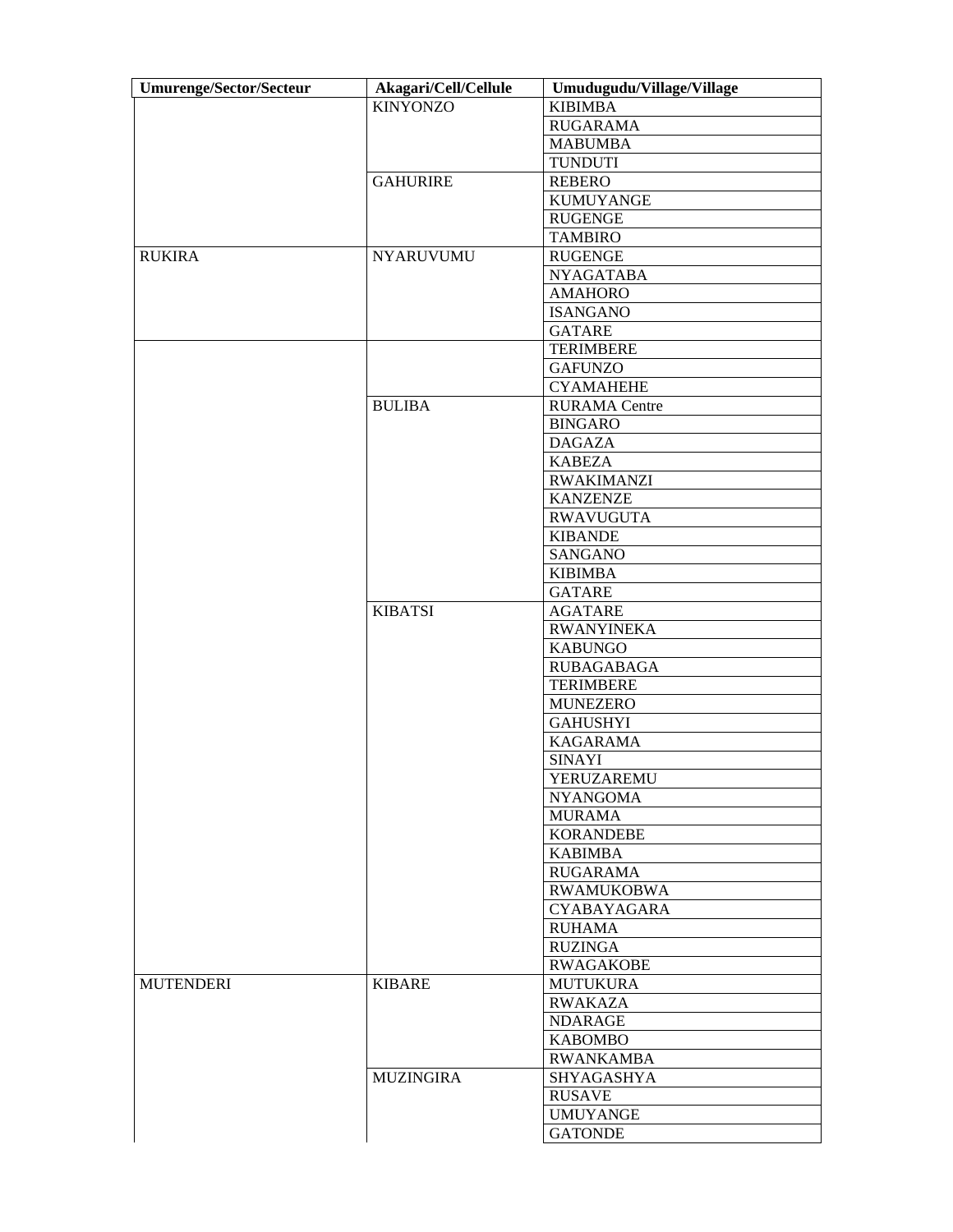| <b>Umurenge/Sector/Secteur</b> | Akagari/Cell/Cellule | Umudugudu/Village/Village |
|--------------------------------|----------------------|---------------------------|
|                                |                      | <b>RWAKANDAZI</b>         |
|                                | <b>KARWEMA</b>       | <b>MUSENYI</b>            |
|                                |                      | <b>MERANEZA</b>           |
|                                |                      | <b>CYANAMO</b>            |
|                                |                      | <b>GITESANYI</b>          |
|                                | <b>MUTENDERI</b>     | <b>KIBAYA</b>             |
|                                |                      | <b>AGATONDE</b>           |
|                                |                      | <b>CYANYUNGA</b>          |
|                                |                      | <b>TONERO</b>             |
|                                |                      | <b>AKARIMBU</b>           |
|                                | <b>NYAGASOZI</b>     | <b>NYAMILINDI</b>         |
|                                |                      | <b>NYAMUGALI</b>          |
|                                |                      | <b>NYGASOZI</b>           |
| <b>RULENGE</b>                 |                      |                           |
|                                | <b>RWIKUBO</b>       | <b>KABAKANDA</b>          |
|                                |                      | <b>KABASHUMBA</b>         |
|                                |                      | <b>MASHYA</b>             |
|                                |                      | <b>RWAROMBA</b>           |
|                                |                      | <b>POROJE</b>             |
|                                |                      | <b>RUHUKA</b>             |
|                                |                      | <b>KIVUNANGOMA</b>        |
|                                | <b>MUSYA</b>         | <b>RUNAZI</b>             |
|                                |                      | KAMUGUNDU                 |
|                                |                      | <b>MUNTEKO</b>            |
|                                |                      | <b>KARAMA</b>             |
|                                |                      | <b>RWASABURO</b>          |
|                                | <b>RUJAMBARA</b>     | <b>MASHYOZA</b>           |
|                                |                      | <b>MBONWA</b>             |
|                                |                      | <b>URUSAGARA</b>          |
|                                |                      | <b>KABEZA</b>             |
|                                |                      | <b>NYABAGAZA</b>          |
|                                | <b>MUHURIRE</b>      | <b>NYAMATA</b>            |
|                                |                      | <b>GASHINYA</b>           |
|                                |                      | <b>AGATONERO</b>          |
|                                |                      | <b>GITOBE</b>             |
|                                |                      | <b>GISUNZU</b>            |
|                                | <b>AKAGARAMA</b>     | <b>KIBIMBA</b>            |
|                                |                      | <b>KAGARAMA</b>           |
|                                |                      | <b>UMURAMBI</b>           |
|                                |                      | <b>MURUGAZI</b>           |
|                                |                      | <b>RWANYAMURINDA</b>      |
|                                | <b>RUGESE</b>        | <b>KURUGARIKA</b>         |
|                                |                      | <b>KAJEVUBA</b>           |
|                                |                      | <b>RWAKANUMA</b>          |
|                                |                      | <b>NYAMIGENDE</b>         |
|                                |                      | <b>KIYANJA</b>            |
|                                |                      | <b>KAMWIRO</b>            |
| <b>MURAMA</b>                  | SAKARA               | <b>NYARUBANDE</b>         |
|                                |                      |                           |
|                                |                      | <b>MUKIBARA</b>           |
|                                |                      | PEYIZANA                  |
|                                |                      | <b>RWAMUHOZI</b>          |
|                                | <b>KIGABIRO</b>      | <b>MURUTARE</b>           |
|                                |                      | <b>CYERU</b>              |
|                                |                      | <b>NYAGASOZI</b>          |
|                                |                      | <b>KABOZA</b>             |
|                                |                      | <b>KIGABIRO</b>           |
|                                | <b>MVUMBA</b>        | <b>GITESANYI</b>          |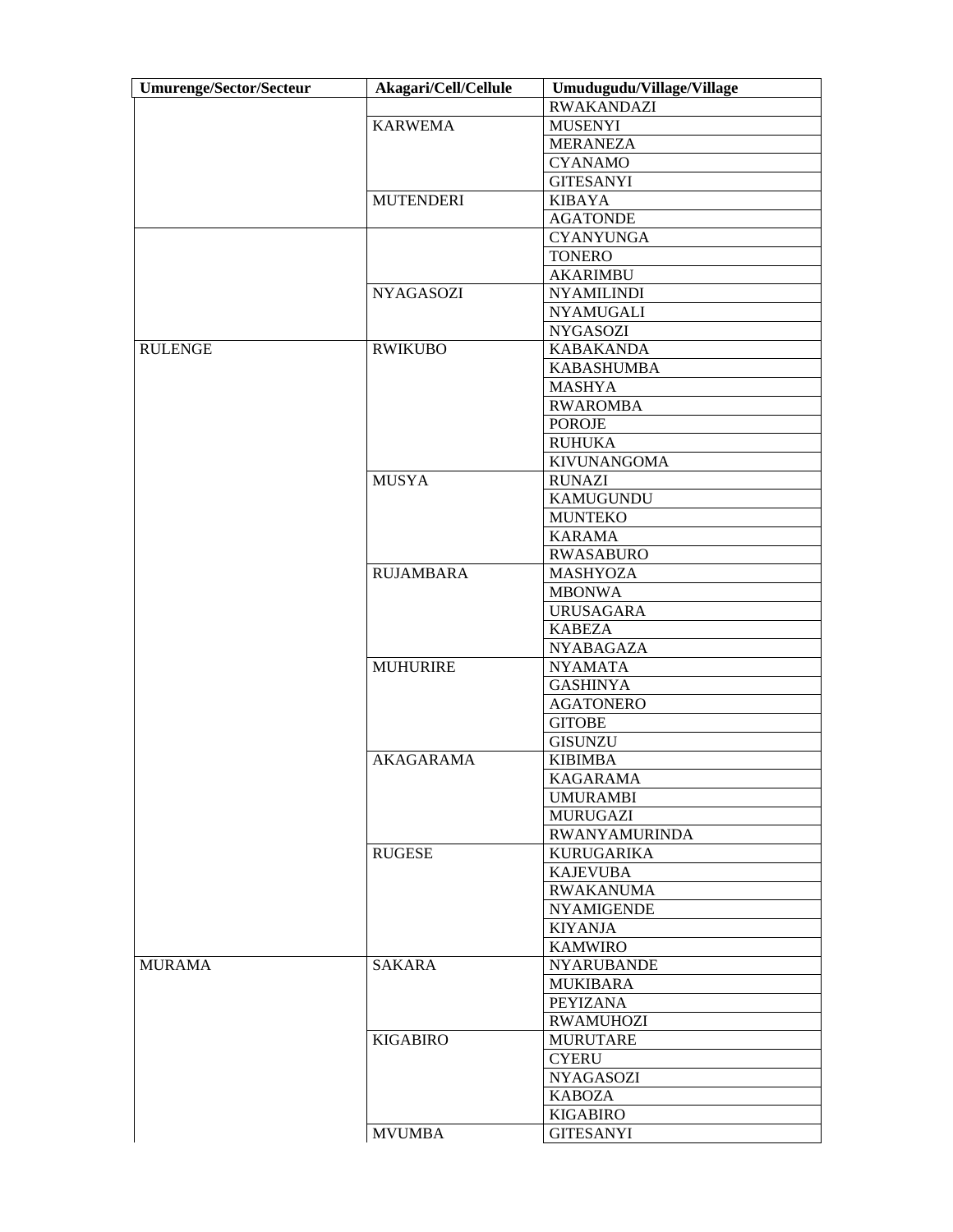| <b>Umurenge/Sector/Secteur</b> | Akagari/Cell/Cellule | Umudugudu/Village/Village |
|--------------------------------|----------------------|---------------------------|
|                                |                      | <b>NYAKAGEZI</b>          |
|                                |                      | <b>MVUMBA</b>             |
|                                |                      | <b>KIYAGARA</b>           |
|                                |                      | <b>NYARWANYA</b>          |
|                                | <b>GITARAGA</b>      | <b>TONERO</b>             |
|                                |                      | NYAKABANGO                |
|                                |                      | <b>RUKIZI</b>             |
|                                |                      | <b>NTARA</b>              |
|                                |                      | <b>NYAGAHUGA</b>          |
|                                |                      | <b>KIZENGA</b>            |
| <b>MUGESERA</b>                | <b>NYANGE</b>        | <b>INUNGA</b>             |
|                                |                      | <b>RWAMIBABI</b>          |
|                                |                      | <b>URUSISIRO</b>          |
|                                |                      | <b>NTARAMA</b>            |
|                                |                      | <b>RUSAVE</b>             |
|                                |                      | <b>IGOMERO</b>            |
|                                |                      | <b>AGATARE</b>            |
|                                | <b>NYAMUGARI</b>     | <b>RWARUTARE</b>          |
|                                |                      | <b>KIMANAMA</b>           |
|                                |                      | <b>NYAMABUYE</b>          |
|                                |                      | <b>GIHANDARO</b>          |
|                                |                      | <b>UBUHANIRA</b>          |
|                                |                      | <b>GISENYI</b>            |
|                                | <b>MUGATARE</b>      | <b>MUMURENGE</b>          |
|                                |                      | <b>RWAMENYO</b>           |
|                                |                      | <b>ISANGANIRO</b>         |
|                                |                      |                           |
|                                |                      | <b>MUKIBINGO</b>          |
|                                |                      | <b>KUMUYANGE</b>          |
|                                |                      | <b>ICOCORERO</b>          |
|                                |                      | <b>KAMPARA</b>            |
|                                |                      | <b>KUMUNINI</b>           |
|                                | <b>AKABUNGO</b>      | <b>AGAKINDO</b>           |
|                                |                      | <b>KABINGO</b>            |
|                                |                      | <b>RURENGE</b>            |
|                                |                      | <b>NYAMIRAMBO</b>         |
|                                |                      | <b>KINIHIRA</b>           |
|                                |                      | <b>RWINKWAVU</b>          |
|                                |                      | <b>RUGARAMA</b>           |
|                                | <b>NTAGA</b>         | <b>MURAMBI</b>            |
|                                |                      | <b>IKIYOVU</b>            |
|                                |                      | <b>AKINTEKO</b>           |
|                                |                      | <b>RUGAJU</b>             |
|                                |                      | <b>AKABEZA</b>            |
|                                |                      | <b>NYOMBE</b>             |
|                                |                      | <b>RAMBURA</b>            |
| ZAZA                           | <b>RUHINGA</b>       | <b>BUSASAMANA</b>         |
|                                |                      | <b>GASEBEYA</b>           |
|                                |                      |                           |
|                                |                      | <b>NYAGAHANDAGAZI</b>     |
|                                |                      | <b>UBUMWE</b>             |
|                                |                      | <b>RWAKAGINA</b>          |
|                                |                      | <b>UVUGANGOMA</b>         |
|                                |                      | <b>ISANGANO</b>           |
|                                |                      | <b>KUMUGOMA</b>           |
|                                |                      | <b>KAGARAMA</b>           |
|                                |                      | <b>AGATABA</b>            |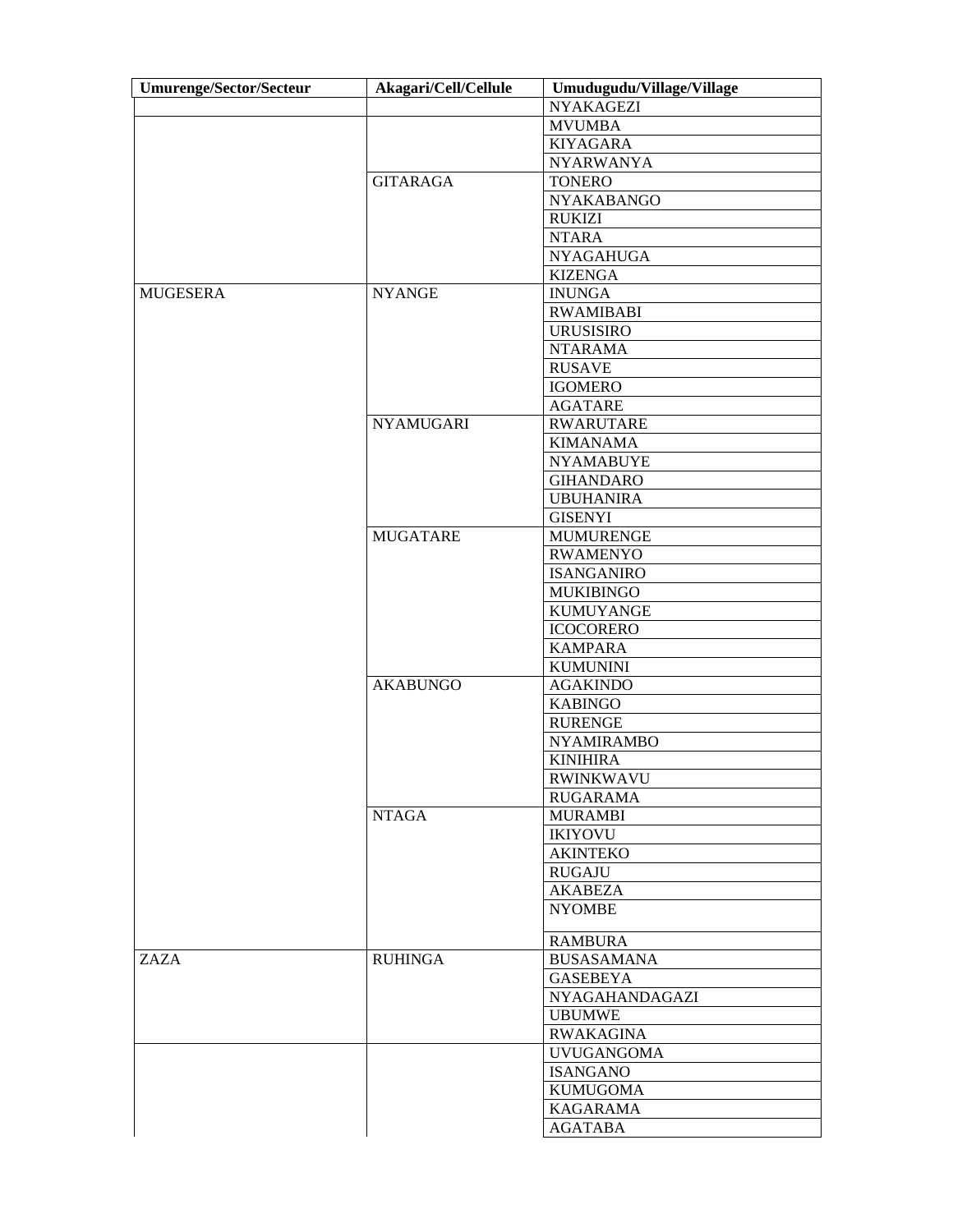| <b>Umurenge/Sector/Secteur</b> | Akagari/Cell/Cellule | Umudugudu/Village/Village |
|--------------------------------|----------------------|---------------------------|
|                                |                      | <b>SANGAZA</b>            |
|                                |                      | <b>NYAKARIBA</b>          |
|                                | <b>RUHEMBE</b>       | <b>KABEZA</b>             |
|                                |                      | <b>KACYIRU</b>            |
|                                |                      | <b>ITUZE</b>              |
|                                |                      | <b>MAKOMA</b>             |
|                                |                      | <b>NYAGAHINGA</b>         |
|                                |                      |                           |
|                                |                      | <b>MURUTARE</b>           |
|                                |                      | <b>AGASAVE</b>            |
|                                |                      | <b>PNUD</b>               |
|                                |                      | <b>RWARRI</b>             |
|                                |                      | <b>KUMUNINI</b>           |
|                                |                      | <b>RUGARAMA</b>           |
|                                |                      | <b>MURUSHUBI</b>          |
|                                |                      | <b>KARENGE</b>            |
|                                | <b>NYAGATUGUNDA</b>  | <b>AVE-MARIE</b>          |
|                                |                      | <b>NYABANDA</b>           |
|                                |                      | <b>KABONERO</b>           |
|                                |                      | NYAGATUGUNDA              |
|                                |                      | <b>NYARUREMBO</b>         |
|                                |                      | <b>CYERWA</b>             |
|                                |                      | <b>KIRIRA</b>             |
|                                |                      | <b>CYIZIHIRA</b>          |
|                                |                      | <b>AKANYINYA</b>          |
|                                |                      | <b>ITONERO</b>            |
|                                |                      | <b>NYAKABANDE</b>         |
|                                |                      | <b>JYAMBERE</b>           |
|                                |                      | <b>RWEZIBAMBA</b>         |
|                                |                      |                           |
|                                |                      | <b>RUGARAMA</b>           |
|                                |                      | <b>RUSHUBU</b>            |
|                                |                      | <b>KUMUYANGE</b>          |
|                                |                      | <b>REBERO</b>             |
|                                |                      | <b>KIZENGA</b>            |
|                                | <b>NYAGASOZI</b>     | RWANSHUROYUMUYJI          |
|                                |                      | <b>KIYOVU</b>             |
|                                |                      | <b>KABEZA</b>             |
|                                |                      | <b>MUGIFURERE</b>         |
|                                |                      | <b>GIHOSHI</b>            |
|                                |                      | <b>UMUJYI</b>             |
|                                |                      | <b>MUKIGURUBE</b>         |
|                                |                      | <b>SHINYIRIZA</b>         |
|                                |                      | <b>MUKABUGA</b>           |
|                                |                      | <b>SHYWA</b>              |
|                                |                      | <b>RUBATI</b>             |
| <b>SAKE</b>                    | <b>GAFUNZO</b>       | UMUJYI WA GAFUNZO         |
|                                |                      | <b>CYIZANYE</b>           |
|                                |                      | <b>KIRIKO</b>             |
|                                |                      | <b>MUWISOVU</b>           |
|                                |                      | <b>NYAKAGEZI</b>          |
|                                |                      | <b>GATARE</b>             |
|                                |                      | <b>RWANYABIRANGA</b>      |
|                                |                      | <b>CYANIKA</b>            |
|                                |                      | <b>RWUMBA</b>             |
|                                |                      | <b>KUMURENGE</b>          |
|                                | <b>KIBONDE</b>       | YERUSALEMU                |
|                                |                      | <b>KURUREMBO</b>          |
|                                |                      |                           |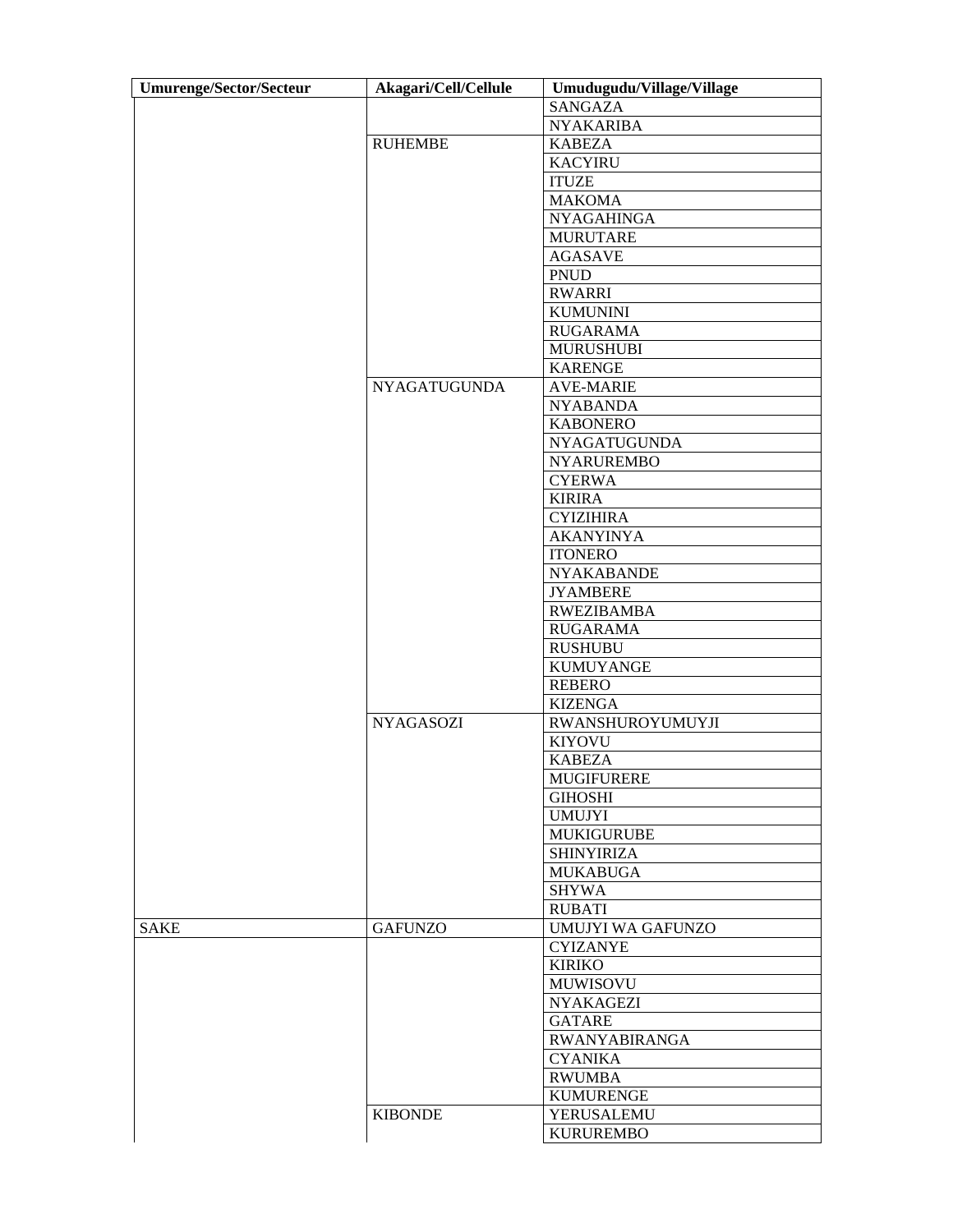| <b>Umurenge/Sector/Secteur</b> | Akagari/Cell/Cellule | Umudugudu/Village/Village |
|--------------------------------|----------------------|---------------------------|
|                                |                      | <b>AKANIGO</b>            |
|                                |                      | <b>MADIRIYE</b>           |
|                                |                      | <b>IGITABA</b>            |
|                                |                      | <b>RUBURIZI</b>           |
|                                |                      | <b>NYANGOMBE</b>          |
|                                | <b>NKANGA</b>        | <b>MUGATARE</b>           |
|                                |                      | <b>IRYARURENGO</b>        |
|                                |                      | <b>RWINKUBA</b>           |
|                                |                      | <b>MUKIBIMBA</b>          |
|                                |                      | <b>KANAZI</b>             |
|                                |                      |                           |
|                                |                      | <b>KOPERATIVE</b>         |
|                                |                      | <b>AKABIRA</b>            |
|                                | <b>RUKOMA</b>        | <b>NYAKABIRA</b>          |
|                                |                      | <b>APORO</b>              |
|                                |                      | <b>KIBIMBA</b>            |
|                                |                      | <b>MUSENYI</b>            |
|                                |                      | <b>UMUKONI</b>            |
|                                |                      | <b>MUMINOGA</b>           |
|                                |                      | <b>MUKAGOMA</b>           |
|                                |                      | <b>NYARUREMBO</b>         |
|                                |                      | <b>NYAGASOZI</b>          |
| <b>RUKUMBERI</b>               | <b>RUBONA</b>        | MASWA I                   |
|                                |                      | <b>KAGARAMA</b>           |
|                                |                      | <b>RUYENZII</b>           |
|                                |                      | RUGENDA I                 |
|                                |                      | RUGENDA II                |
|                                | <b>GIRUZA</b>        | <b>GITUZA</b>             |
|                                |                      | <b>RUYENZI II</b>         |
|                                |                      | <b>MFUNE</b>              |
|                                |                      | <b>GITESANYI</b>          |
|                                | <b>NTOVI</b>         | <b>KIGESE</b>             |
|                                |                      | <b>MUGWATO</b>            |
|                                |                      | <b>IYANTENDE</b>          |
|                                |                      | <b>RUKUMBERI</b>          |
|                                |                      | <b>RWAMIBABI</b>          |
|                                |                      | <b>NTOVI</b>              |
|                                | <b>RWINTASHYA</b>    | <b>KARIKORA</b>           |
|                                |                      | <b>BARE</b>               |
|                                |                      | <b>SHYEMBE</b>            |
|                                |                      | <b>RWIMPONGO I</b>        |
|                                |                      | <b>RWIMPONGO II</b>       |
|                                | <b>RUBAGO</b>        | <b>NYAGAKIZI</b>          |
|                                |                      | <b>NYAGITABIRE</b>        |
|                                |                      | <b>RUBAGO</b>             |
|                                |                      | <b>AKABUNGO</b>           |
|                                |                      |                           |
| <b>KIBUNGO</b>                 | <b>GAHIMA</b>        | <b>KAVUMWE</b><br>GASORO  |
|                                |                      |                           |
|                                |                      | <b>NYAMIGINA</b>          |
|                                |                      | <b>RWAMUNWA</b>           |
|                                |                      | <b>KIZIBATI</b>           |
|                                |                      | <b>KOBERO</b>             |
|                                |                      | <b>KARENGE</b>            |
|                                | <b>GATONDE</b>       | <b>MISANGE</b>            |
|                                |                      | <b>GITEME</b>             |
|                                |                      | <b>NYAGATOVU</b>          |
|                                |                      | <b>MUTUNDA</b>            |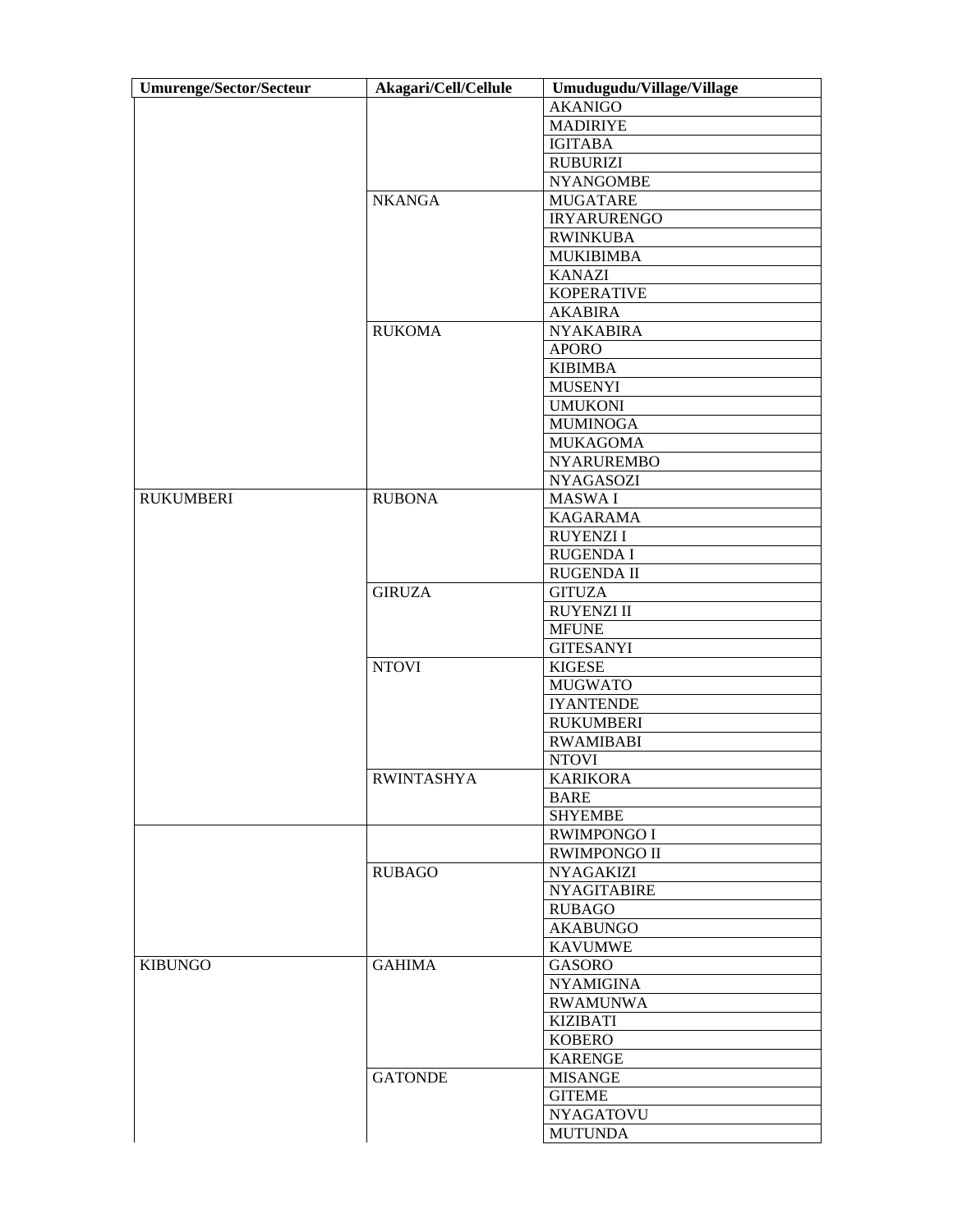| <b>Umurenge/Sector/Secteur</b> | Akagari/Cell/Cellule | Umudugudu/Village/Village |
|--------------------------------|----------------------|---------------------------|
|                                |                      | <b>KANE</b>               |
|                                |                      | <b>RWAMAGANA</b>          |
|                                | <b>MAHANGO</b>       | <b>RUHINGA</b>            |
|                                |                      | <b>KACYIRU</b>            |
|                                |                      | <b>REBEZO</b>             |
|                                |                      | <b>GISAKA</b>             |
|                                |                      | <b>KARAMBI</b>            |
|                                |                      | <b>KABIMBA</b>            |
|                                | <b>CYASEMAKAMBA</b>  | <b>RUBIMBA</b>            |
|                                |                      | <b>KIRIHURA</b>           |
|                                |                      | <b>GATORO</b>             |
|                                |                      | <b>VIETNAM</b>            |
|                                |                      |                           |
|                                |                      | <b>KABEZA</b>             |
|                                |                      | <b>KINYONZO</b>           |
|                                | <b>KARENGE</b>       | <b>ISANGANO</b>           |
|                                |                      | <b>IHURIRO</b>            |
|                                |                      | <b>GATARE</b>             |
|                                |                      | <b>AMAHORO</b>            |
|                                |                      | <b>RUPANGU</b>            |
|                                |                      | <b>MUNINI</b>             |
|                                |                      | <b>KABEZA</b>             |
| <b>KAREMBO</b>                 | <b>NYAMIRAMBO</b>    | <b>GASHEKASHEKE I</b>     |
|                                |                      | <b>GASHEKASHEKE II</b>    |
|                                |                      | RWAKAYANGO                |
|                                |                      | <b>KARIBU</b>             |
|                                |                      | <b>MUMAHORO</b>           |
|                                |                      | <b>GITARAGA</b>           |
|                                |                      | <b>KANAMA</b>             |
|                                |                      | KIVUNANGOMA I             |
|                                |                      | KIVUNANGOMA II            |
|                                |                      | <b>MURAMBI</b>            |
|                                | <b>KARABA</b>        | <b>INGORO</b>             |
|                                |                      | <b>RUSUMBANTWARI</b>      |
|                                |                      | <b>UMUREHE</b>            |
|                                |                      | <b>KIGOBE</b>             |
|                                |                      | MURUTARE                  |
|                                | <b>AKAZIBA</b>       | KUKABEZA                  |
|                                |                      | <b>KUMUYANGE</b>          |
|                                |                      | <b>RIKIZI</b>             |
|                                |                      | <b>NGARA</b>              |
|                                |                      |                           |
|                                |                      | <b>RWAMUHIMBURA</b>       |
|                                |                      | <b>IMPINGA</b>            |
|                                |                      | <b>RURENGE</b>            |
|                                |                      | <b>UMUSEBEYA</b>          |
|                                |                      | <b>RUBUMBA</b>            |
|                                |                      | <b>NYAGASOZI</b>          |
|                                |                      | <b>KWIPERU</b>            |
| <b>REMERA</b>                  | <b>KINUNGA</b>       | <b>URUSAGARA</b>          |
|                                |                      | <b>KIGAGA</b>             |
|                                |                      | <b>NYARUGENGE</b>         |
|                                |                      | <b>KABEZA</b>             |
|                                |                      | <b>KMVUMBA</b>            |
|                                |                      | <b>MURAMBI</b>            |
|                                | <b>NDEKWE</b>        | <b>GIKOMERO</b>           |
|                                |                      | <b>RUKORE</b>             |
|                                |                      | <b>RUGANDO</b>            |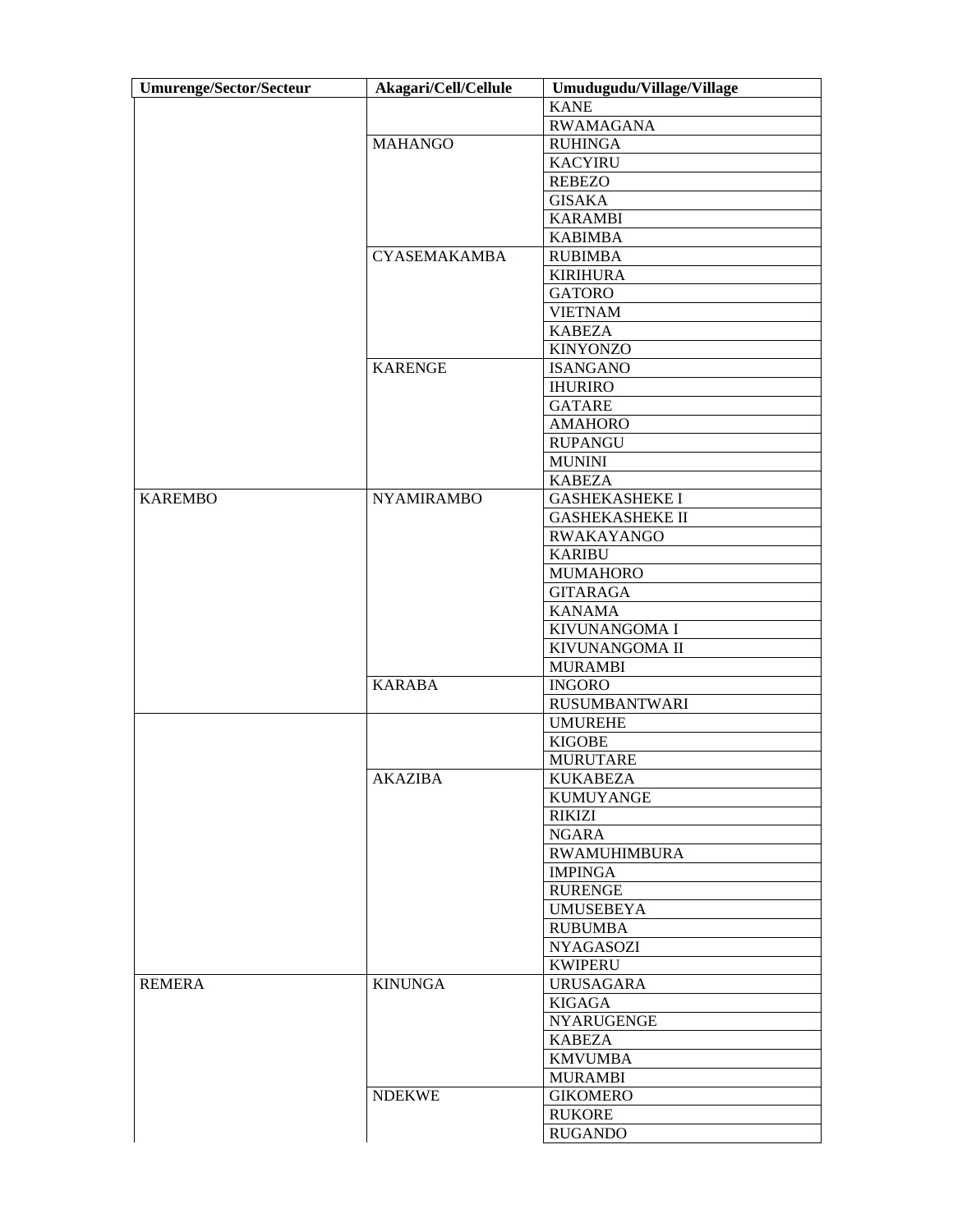| <b>Umurenge/Sector/Secteur</b> | Akagari/Cell/Cellule | Umudugudu/Village/Village |
|--------------------------------|----------------------|---------------------------|
|                                |                      | <b>RWAMUTABAZI</b>        |
|                                |                      | <b>RUHUHA</b>             |
|                                |                      | MUCYAKABIRI               |
|                                | <b>NYAMAGANA</b>     | <b>KABUYE</b>             |
|                                |                      | <b>TONERO</b>             |
|                                |                      | <b>BUKIRANZUKI</b>        |
|                                |                      | <b>KINANIRA</b>           |
|                                |                      | <b>RABARO</b>             |
|                                |                      | <b>RUBIMBA</b>            |
|                                |                      | <b>NYAKABINGO</b>         |
|                                |                      | <b>RUHAMA</b>             |
|                                |                      | <b>FOKO</b>               |
|                                |                      | <b>KAGURUKA</b>           |
|                                | <b>BUGERA</b>        | <b>MUNINI I</b>           |
|                                |                      | <b>MUNINI II</b>          |
|                                |                      |                           |
|                                |                      | <b>KUMUKIZA</b>           |
|                                |                      | <b>KABEZA</b>             |
|                                |                      | <b>GATARE</b>             |
|                                |                      | <b>GISUNZU</b>            |
|                                |                      | <b>RWESERO</b>            |
|                                |                      | <b>KIYOVU</b>             |
|                                |                      | <b>RUBUMBA</b>            |
|                                |                      | <b>NKENKE</b>             |
|                                |                      | <b>GASEBEYA</b>           |
| <b>KAZO</b>                    | <b>KARAMA</b>        | <b>KABIMBA</b>            |
|                                |                      | <b>KAGUSA</b>             |
|                                |                      | <b>IRANGO</b>             |
|                                |                      | <b>KARENGE</b>            |
|                                |                      | <b>MPANDU</b>             |
|                                | <b>UMUKAMBA</b>      | <b>KAZO</b>               |
|                                |                      | <b>UMUKAMBA</b>           |
|                                |                      | <b>AKABAYA</b>            |
|                                |                      | <b>KAGARAMA</b>           |
|                                | <b>BIRENGA</b>       | <b>GAHONDO</b>            |
|                                |                      | <b>KARISIZO</b>           |
|                                |                      | <b>MURUSENYI</b>          |
|                                |                      | <b>MURINDWA</b>           |
|                                |                      | <b>NYAKAGEZI</b>          |
|                                |                      | <b>KIBIMBA</b>            |
|                                |                      | <b>RUGARAMA</b>           |
|                                |                      | <b>AMABUMBA</b>           |
|                                |                      | <b>TUNDUTI</b>            |
|                                |                      | <b>REBERO</b>             |
|                                |                      | <b>KUMUYANGE</b>          |
|                                |                      | <b>RUGENGE</b>            |
|                                |                      | <b>ITAMBIRO</b>           |
| <b>GASHANDA</b>                | <b>MUTSINDO</b>      | <b>KANYINYA</b>           |
|                                |                      | <b>RWIKUBO</b>            |
|                                |                      |                           |
|                                |                      | <b>GISENYI</b>            |
|                                |                      | <b>RYANGIRIYE</b>         |
|                                |                      | <b>KIRUNDO</b>            |
|                                |                      | <b>RWAKAVUNA</b>          |
|                                |                      | <b>NYAMASARE</b>          |
|                                |                      | <b>CYANAMA</b>            |
|                                | <b>MUNEGE</b>        | <b>GAKUTO</b>             |
|                                |                      | <b>KAWEGE</b>             |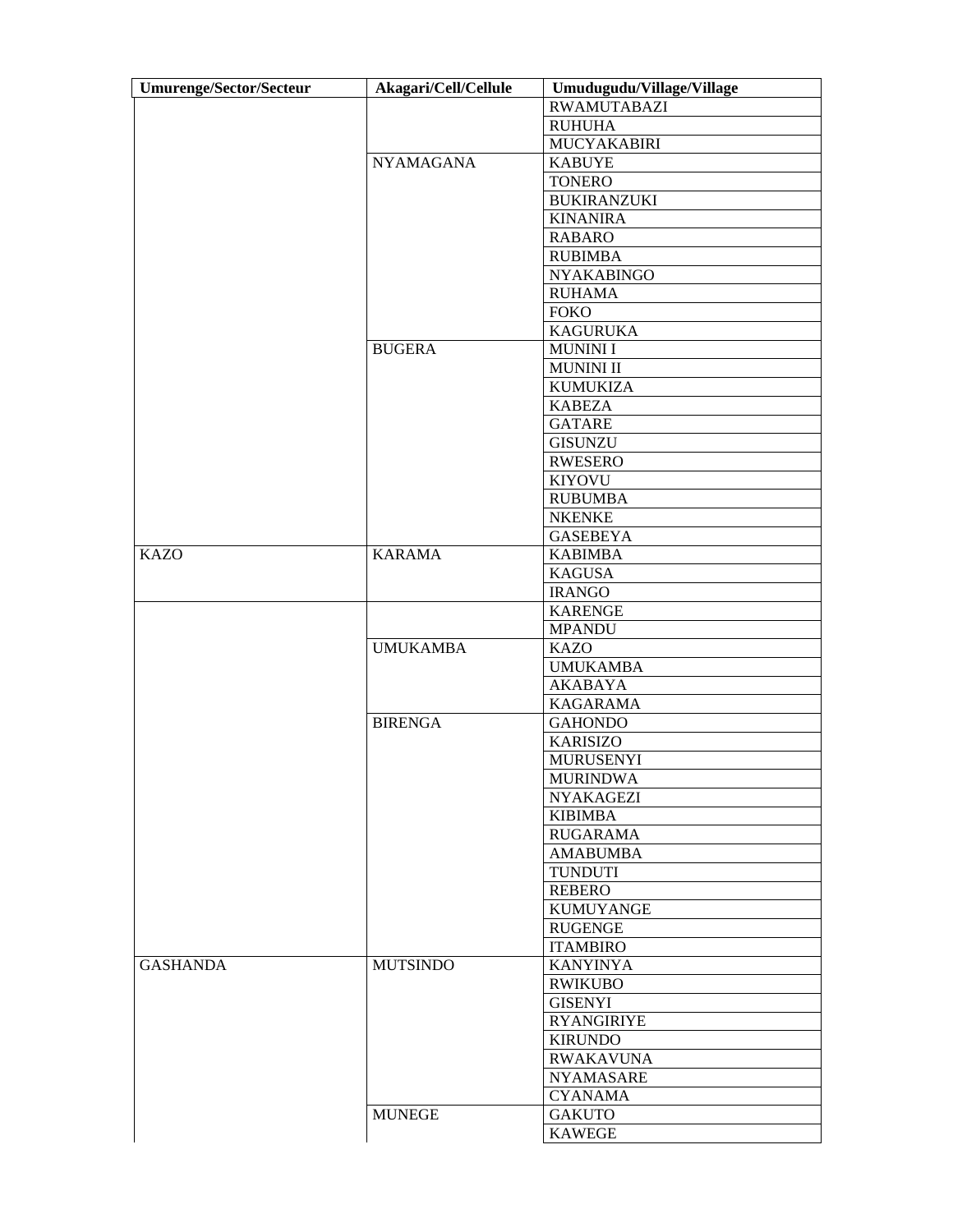| <b>Umurenge/Sector/Secteur</b> | Akagari/Cell/Cellule | Umudugudu/Village/Village |
|--------------------------------|----------------------|---------------------------|
|                                |                      | <b>NYAGASENGA</b>         |
|                                |                      | <b>RUGARAMA</b>           |
|                                |                      | <b>UMUYANGE</b>           |
|                                |                      | <b>NYAMUGONO</b>          |
|                                |                      | <b>GAKO</b>               |
|                                |                      | <b>CYERWA</b>             |
|                                |                      | <b>MUZIBIZI</b>           |
|                                |                      | <b>RUYEMA I</b>           |
|                                |                      | <b>RUYEMA II</b>          |
|                                |                      | <b>RUBAMBANTARE</b>       |
|                                |                      | <b>RWANYAMIGONO</b>       |
|                                |                      | <b>KIBIMBA</b>            |
|                                |                      | <b>RWAMBOHERO</b>         |
|                                |                      | <b>IMURAMBI</b>           |
|                                |                      | <b>NYAGIKABIRE</b>        |

### **AKARERE KA RWAMAGANA – RWAMAGANA DISTRICT – DISTRICT DE RWAMAGANA**

| <b>Umurenge/Sector/Secteur</b> | Akagari/Cell/Cellule | Umudugudu/Village/Village |
|--------------------------------|----------------------|---------------------------|
| <b>Musha</b>                   | 1.Budahamba          | <b>KARAMBO</b>            |
|                                |                      | <b>RWABIYANGE</b>         |
|                                |                      | <b>RWANTOKI</b>           |
|                                |                      |                           |
|                                | 2.Akabare            | <b>AKABARE</b>            |
|                                |                      | <b>BINUNGA</b>            |
|                                |                      | <b>RUKOMBE</b>            |
|                                |                      | <b>RUBAGANO</b>           |
|                                |                      | <b>BUDAHIGWA</b>          |
|                                |                      | <b>GASHIKIRI</b>          |
|                                |                      | <b>DUHA</b>               |
|                                |                      |                           |
|                                | 3.Musha              | <b>NYAKIRIBA</b>          |
|                                |                      | <b>RUGARAMA</b>           |
|                                |                      | <b>KADASUMBWA</b>         |
|                                |                      | <b>CARREFOUR</b>          |
|                                |                      | <b>GATIKA</b>             |
|                                |                      |                           |
|                                | 4. Nyabisindu        | <b>NYABISINDU</b>         |
|                                |                      | <b>MUNINI</b>             |
|                                |                      | <b>BWIZA</b>              |
|                                |                      | <b>RWAMIVU</b>            |
|                                |                      | <b>BUSANZA</b>            |
|                                |                      | <b>AGASHUHE</b>           |
|                                |                      | <b>RUJUMBURA</b>          |
|                                |                      |                           |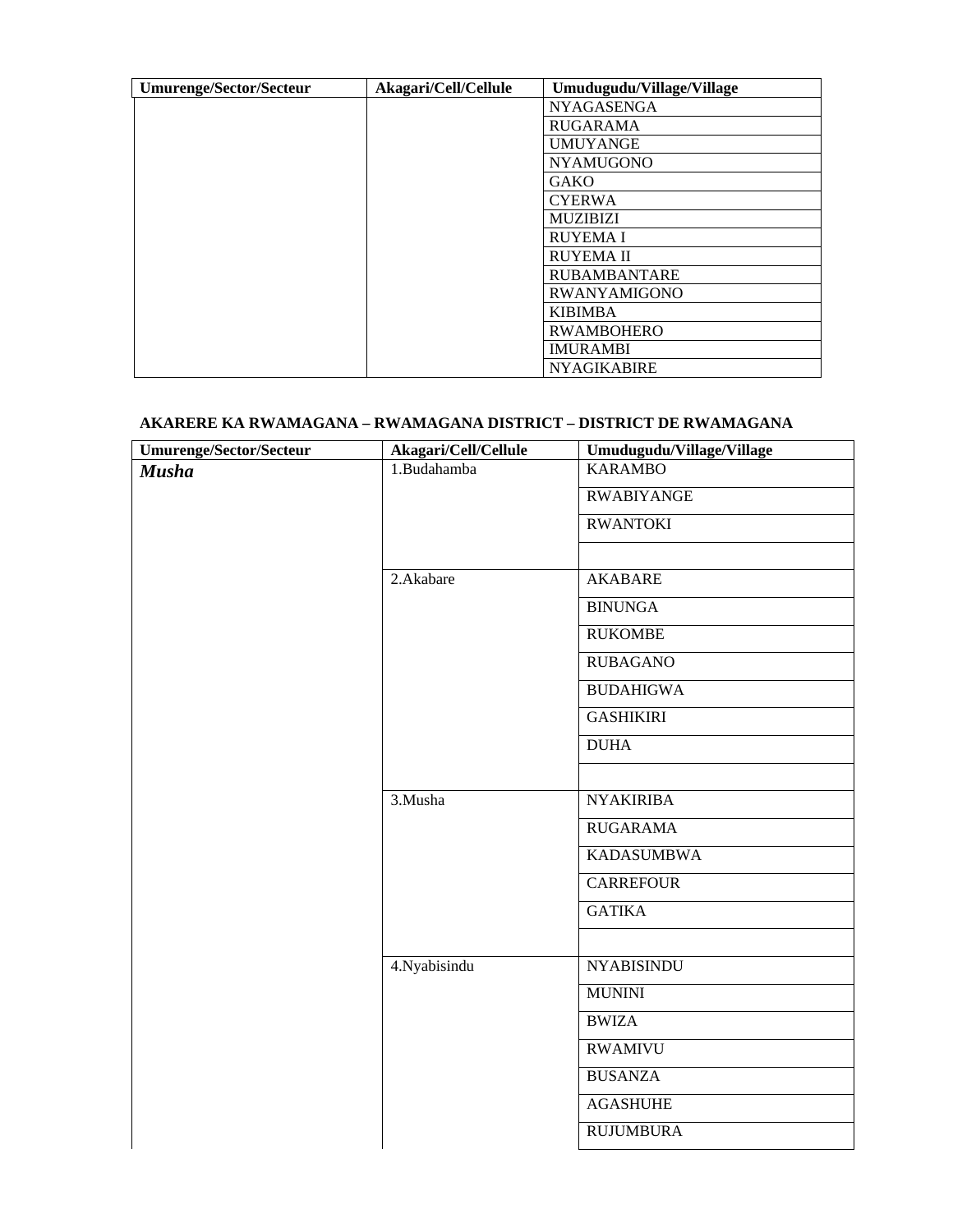| <b>Umurenge/Sector/Secteur</b> | Akagari/Cell/Cellule | Umudugudu/Village/Village |
|--------------------------------|----------------------|---------------------------|
|                                |                      |                           |
|                                | 5.Kagarama           | <b>NYAGACYAMO</b>         |
|                                |                      | <b>NYAMIGANO</b>          |
|                                |                      | <b>MAHOGOTO</b>           |
|                                |                      | <b>KIRUHURA</b>           |
|                                |                      | <b>KAGARAMA</b>           |
|                                |                      |                           |
|                                | 6.Nyakabanda         | <b>BITSIBO</b>            |
|                                |                      | <b>RUHITA</b>             |
|                                |                      | <b>RUTOMA</b>             |
|                                |                      |                           |
| Muhazi                         | 1.Nyarusange         | <b>GAHOGO</b>             |
|                                |                      | <b>KIDOGO</b>             |
|                                |                      | <b>PLAGE</b>              |
|                                |                      |                           |
|                                | 2.Nsinda             | <b>RUBIRIZI</b>           |
|                                |                      | <b>AGASHARU</b>           |
|                                |                      | <b>RUTARE</b>             |
|                                |                      |                           |
|                                | 3.Ntebe              | <b>MWUMA</b>              |
|                                |                      | AMAGAJU                   |
|                                |                      |                           |
|                                | 4.Kabare             | <b>BWIZA</b>              |
|                                |                      | <b>UWIMANZI</b>           |
|                                |                      | <b>UMUNINI</b>            |
|                                |                      | <b>BIREMBO</b>            |
|                                |                      |                           |
|                                | 5. Murambi           | KAREGEREGE                |
|                                |                      | <b>YABARANDA</b>          |
|                                |                      | <b>NYENDO</b>             |
|                                |                      | <b>NGARAMA</b>            |
|                                |                      | <b>KABUSUNZU</b>          |
|                                |                      |                           |
|                                | 6.Byeza              | <b>KABARE</b>             |
|                                |                      | <b>GATOBOTOBO</b>         |
|                                |                      | <b>NYARUKOMBE</b>         |
|                                |                      |                           |
|                                | 7.Kitazigurwa        | <b>GASHORE</b>            |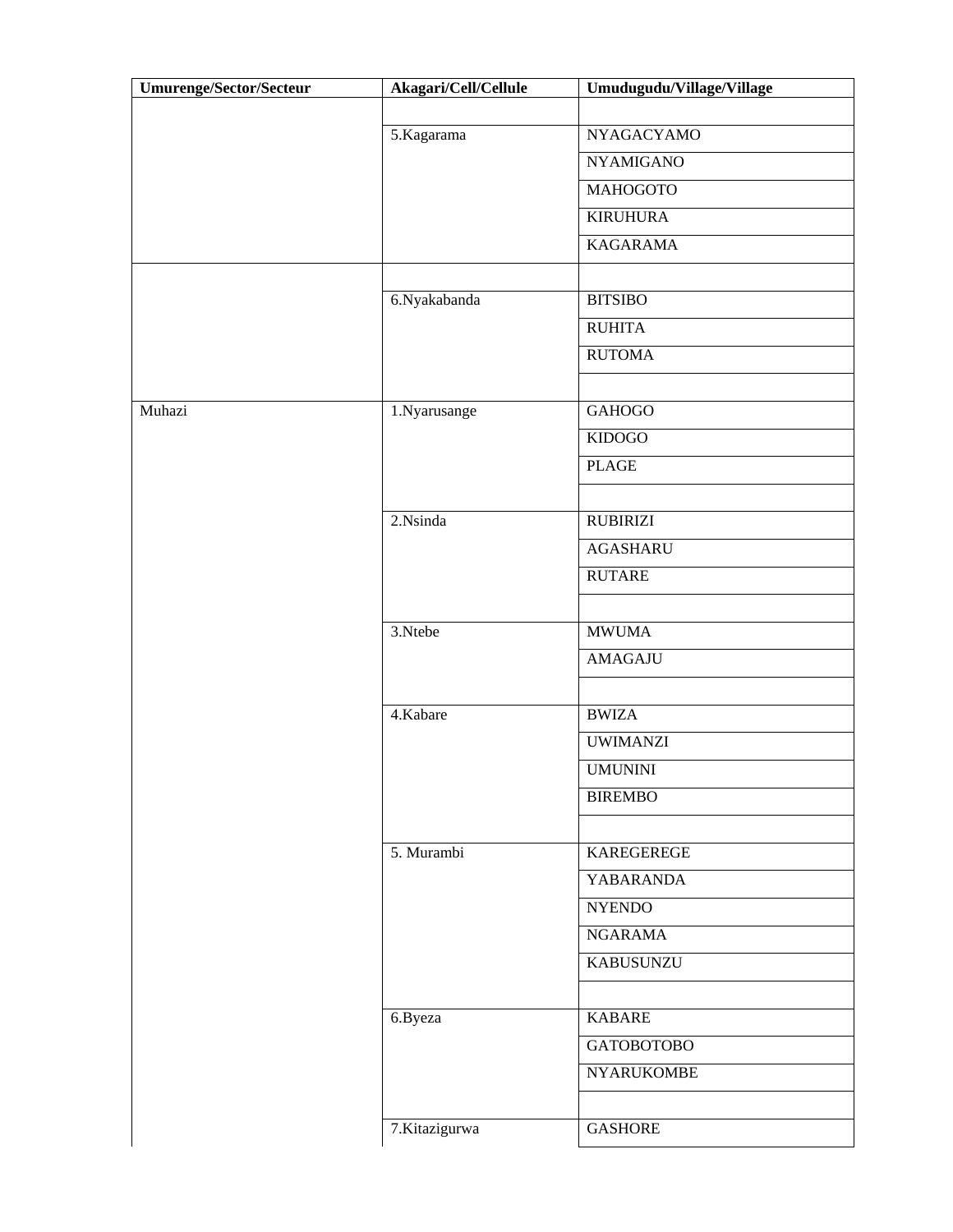| <b>Umurenge/Sector/Secteur</b> | Akagari/Cell/Cellule | Umudugudu/Village/Village |
|--------------------------------|----------------------|---------------------------|
|                                |                      | <b>KARWIRU</b>            |
|                                |                      | <b>BYIMANA</b>            |
|                                |                      |                           |
|                                | 8.Karambi            | <b>KINUNGA</b>            |
|                                |                      | <b>KABIRIZI</b>           |
|                                |                      | <b>NYABUGOGO</b>          |
|                                |                      | <b>GAHENGERI</b>          |
|                                |                      | <b>AKINYANA</b>           |
|                                | 9.Karitutu           | <b>KARAMBO</b>            |
|                                |                      | <b>KARITUTU</b>           |
|                                |                      | <b>GATARE</b>             |
| <b>MUNYAGA</b>                 | 1.KADUHA             | <b>RWAKIGARAMA</b>        |
|                                |                      | <b>KABARE</b>             |
|                                |                      | <b>KANGABO</b>            |
|                                |                      | <b>KIGABIRO</b>           |
|                                |                      | <b>KABABERO</b>           |
|                                |                      | <b>KAMAMARA</b>           |
|                                |                      | <b>GISHEKE</b>            |
|                                |                      | <b>RWIMBOGO</b>           |
|                                | 2.ZINGA              | <b>CYINGANZWA</b>         |
|                                |                      | <b>RWISANGE</b>           |
|                                |                      | <b>KARAMBO</b>            |
|                                |                      | <b>KABAZEYI</b>           |
|                                | 3.RWERU              | <b>GATARE</b>             |
|                                |                      | <b>KANYEGERA</b>          |
|                                |                      | <b>MUBUGA</b>             |
|                                |                      | <b>KABINGO</b>            |
|                                |                      | <b>BIRAYI</b>             |
|                                | 4.NKUNGU             | <b>RUDASHYA</b>           |
|                                |                      | <b>RUSHANGARA</b>         |
|                                |                      | <b>KABUYE</b>             |
|                                |                      | <b>MATABA</b>             |
|                                |                      | <b>KIRYANGO</b>           |
|                                |                      | <b>NYAGAKOMBE</b>         |
| <b>NYAKARIRO</b>               | 1.RWIMBOGO           | <b>CYARUHINDA</b>         |
|                                |                      | <b>NDUHUYE</b>            |
|                                |                      | <b>NDUBA</b>              |
|                                |                      | <b>KAMASHAZA</b>          |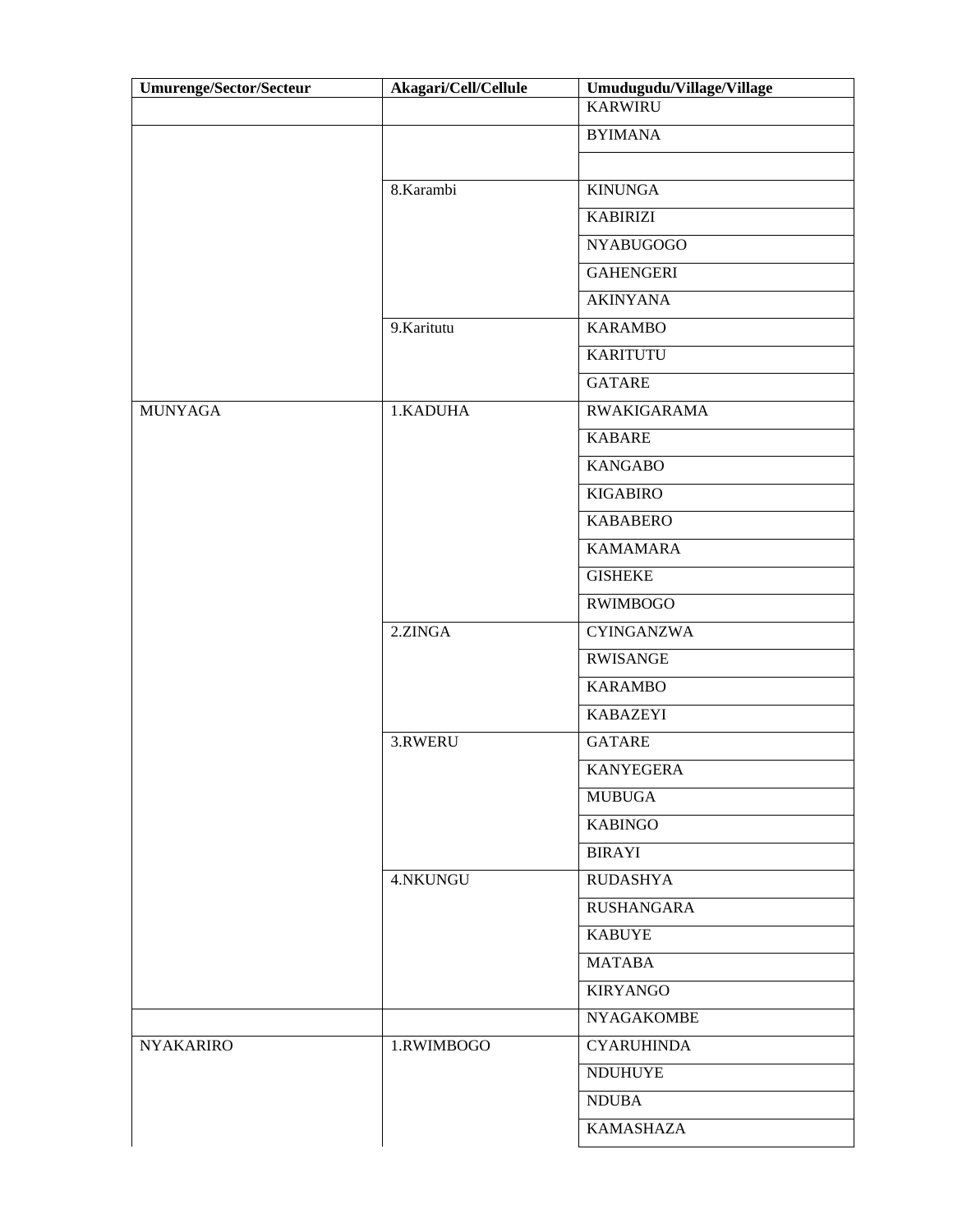| <b>Umurenge/Sector/Secteur</b> | Akagari/Cell/Cellule | Umudugudu/Village/Village |
|--------------------------------|----------------------|---------------------------|
|                                |                      | <b>CYARUHINDA</b>         |
|                                |                      | <b>RWIMBOGO</b>           |
|                                |                      | <b>KIMICANGA</b>          |
|                                |                      | <b>KASEMANYANA</b>        |
|                                | 2.BIHEMBE            | <b>BUSIMBUZI</b>          |
|                                |                      | <b>BIHEMBE</b>            |
|                                |                      | <b>RUSHESHE</b>           |
|                                |                      | <b>NGARAMA</b>            |
|                                |                      | <b>BUTARE</b>             |
|                                |                      | <b>MUBUMBWE</b>           |
|                                |                      | <b>KABERE</b>             |
|                                |                      | <b>KANYANGESE</b>         |
|                                | 3.GISHORE            | <b>RUSAVE</b>             |
|                                |                      | <b>NYIRABUHENE</b>        |
|                                |                      | <b>KIGARAMA</b>           |
|                                |                      | <b>GISHORE</b>            |
|                                |                      | <b>RUSUSA</b>             |
|                                |                      | <b>RUGENDE</b>            |
|                                |                      | <b>RUSAGARA</b>           |
|                                |                      | <b>MATYAZO</b>            |
|                                |                      | <b>RUHANIKA</b>           |
|                                | 4.GATARE             | <b>KIGINA</b>             |
|                                |                      | <b>KAROGO</b>             |
|                                |                      | <b>RUNZENZE</b>           |
|                                |                      | <b>SAMUDUHA</b>           |
|                                |                      | <b>GATARE</b>             |
|                                | 5.MUNINI             | NYAKAGARAMA               |
|                                |                      | <b>RWAMIBUNGO</b>         |
|                                |                      | <b>MUNINI</b>             |
|                                |                      | <b>NYARUREMBO</b>         |
|                                |                      | <b>NYIRAMITERERI</b>      |
|                                |                      | <b>OKAMU</b>              |
|                                |                      | AKAMASHAZA                |
|                                |                      | <b>RWANKACARI</b>         |
| MUNYIGINYA                     | 1.BWANA              | <b>KABUYE</b>             |
|                                |                      | <b>KAGINA</b>             |
|                                |                      | <b>BUTEMBO</b>            |
|                                |                      | <b>RUHIMBI</b>            |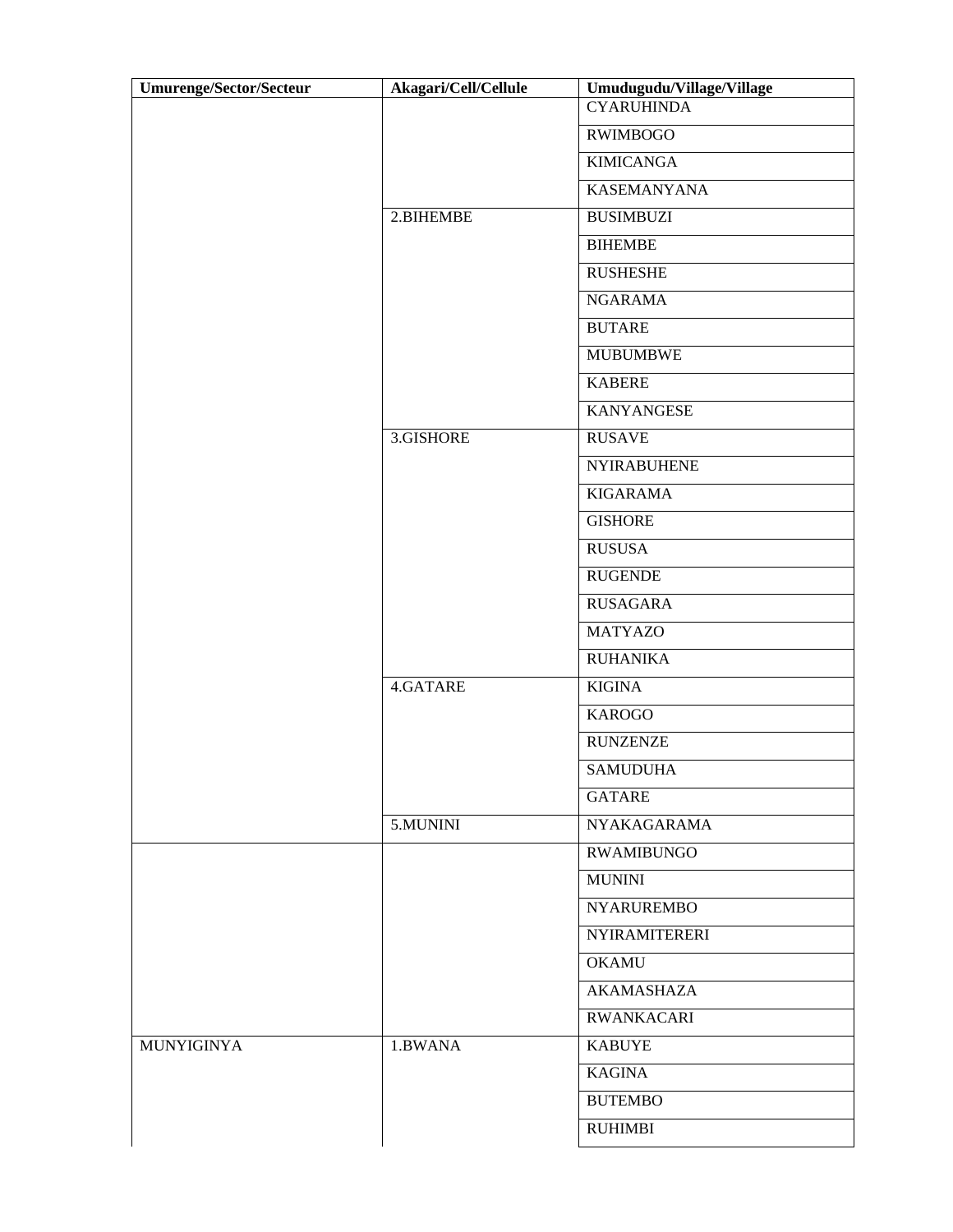| <b>Umurenge/Sector/Secteur</b> | Akagari/Cell/Cellule | Umudugudu/Village/Village |
|--------------------------------|----------------------|---------------------------|
|                                |                      | <b>SAHARA</b>             |
|                                |                      | <b>KAGURI</b>             |
|                                |                      | RWAMUGURUSU               |
|                                | 2. BINUNGA           | <b>URUGWIZA</b>           |
|                                |                      | <b>MUHUMURO</b>           |
|                                |                      | <b>ISANGANO</b>           |
|                                | 3.CYARUKAMBA         | <b>NDAGO</b>              |
|                                |                      | <b>KABENDA</b>            |
|                                |                      | <b>RWEZA</b>              |
|                                |                      | <b>KAGARAMA</b>           |
|                                | <b>4.CYIMBAZI</b>    | <b>AGATARE</b>            |
|                                |                      | <b>AKABUYE</b>            |
|                                |                      | <b>NTUNGA</b>             |
|                                |                      | <b>NYAGAKOMBE</b>         |
|                                | 5.NKOMANGWA          | <b>BAKANNYI</b>           |
|                                |                      | <b>NYAGAHANGA</b>         |
|                                |                      | <b>KABUYE</b>             |
|                                |                      | <b>KARUBISHYA</b>         |
|                                |                      | <b>RYAMIRENGE</b>         |
|                                | 6.NYARUBUYE          | <b>NKINDI</b>             |
|                                |                      | <b>BUYANJA</b>            |
|                                |                      | <b>KIYOVU</b>             |
|                                |                      | <b>KABEZA</b>             |
|                                |                      | <b>NYAMAKERI</b>          |
|                                |                      | <b>MAZINGA</b>            |
|                                |                      | <b>ITABA</b>              |
| <b>MUYUMBU</b>                 | 1.AKINYAMBO          | <b>RUGARAMA</b>           |
|                                |                      | <b>AKUBUGINGO</b>         |
|                                |                      | <b>KAMPIRWA</b>           |
|                                |                      | <b>RRYABAHESHWA</b>       |
|                                | 2. BUJYUJYU          | <b>KAGOMA</b>             |
|                                |                      | YERUSALEMU                |
|                                |                      | <b>GATARE</b>             |
|                                |                      | <b>RUBAZA</b>             |
|                                |                      | <b>GASHARU</b>            |
|                                |                      | <b>REBERO</b>             |
|                                |                      | <b>RUSAVE</b>             |
|                                |                      | <b>KABEZA</b>             |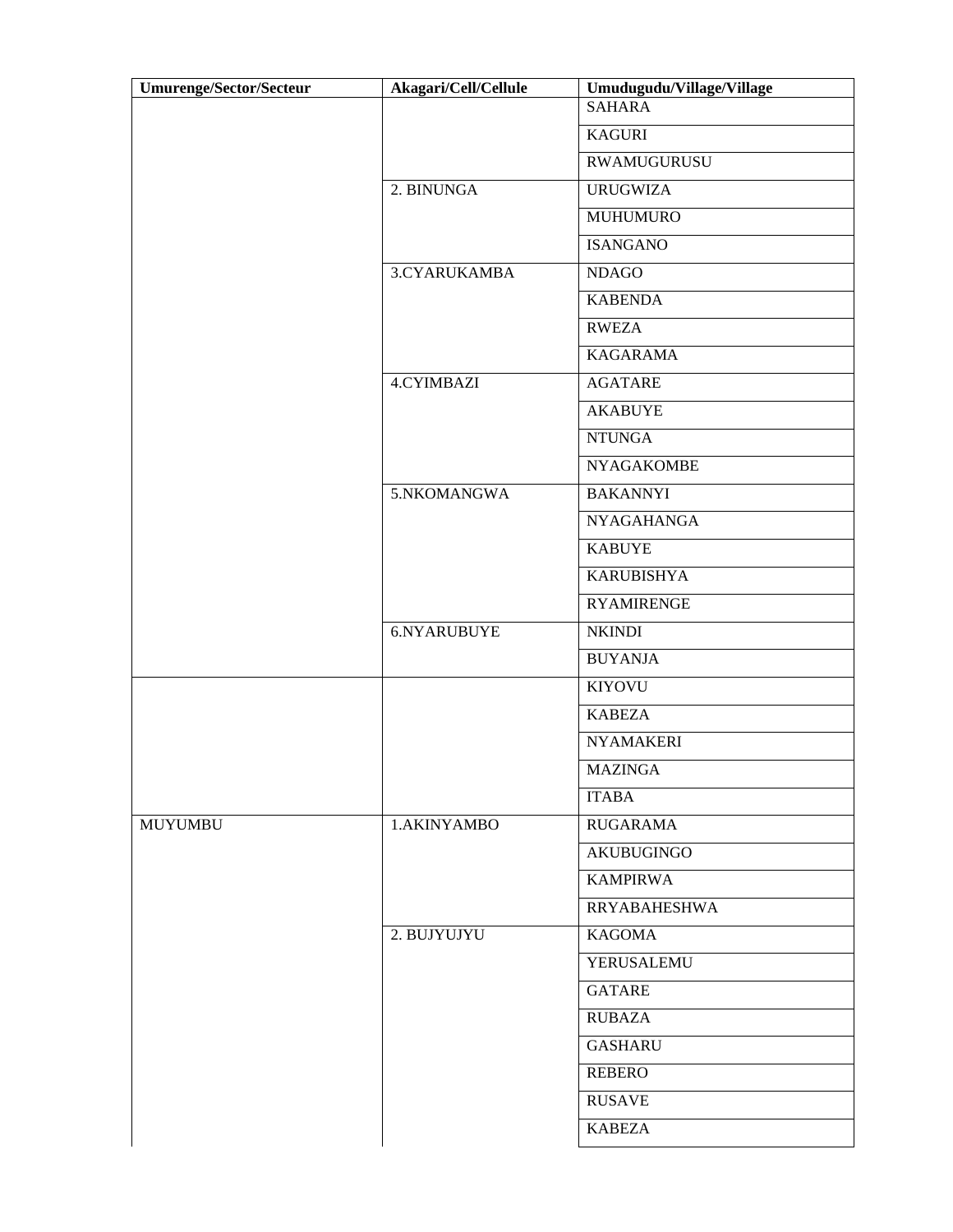| <b>Umurenge/Sector/Secteur</b> | Akagari/Cell/Cellule | Umudugudu/Village/Village |
|--------------------------------|----------------------|---------------------------|
|                                |                      | <b>GISHAKA</b>            |
|                                | 3.MUREHE             | <b>MUREHE</b>             |
|                                |                      | <b>MIYOVE</b>             |
|                                |                      | <b>BITEGA</b>             |
|                                |                      | <b>RUVOMO</b>             |
|                                |                      | <b>KAJORORO</b>           |
|                                |                      | <b>KAVIGI</b>             |
|                                | 4.NTEBE              | <b>GASAVE</b>             |
|                                |                      | <b>GISENYI</b>            |
|                                |                      | <b>SAMURAMBA</b>          |
|                                |                      | <b>GAKOMEYE</b>           |
|                                |                      | <b>KADEHERO</b>           |
|                                |                      | <b>NYARUBAMBO</b>         |
|                                |                      | <b>KABAGABO</b>           |
|                                |                      | <b>KAJEVUBA</b>           |
|                                | 5.NYARUKOMBE         | <b>MAREMBO</b>            |
|                                |                      | <b>GITUZA</b>             |
|                                |                      | <b>GATUZA</b>             |
|                                |                      | <b>GITARAGA</b>           |
|                                |                      | <b>KINUNGA</b>            |
|                                |                      | <b>MUGOGO</b>             |
|                                |                      | <b>MUMENA</b>             |
|                                |                      | <b>RUBONA</b>             |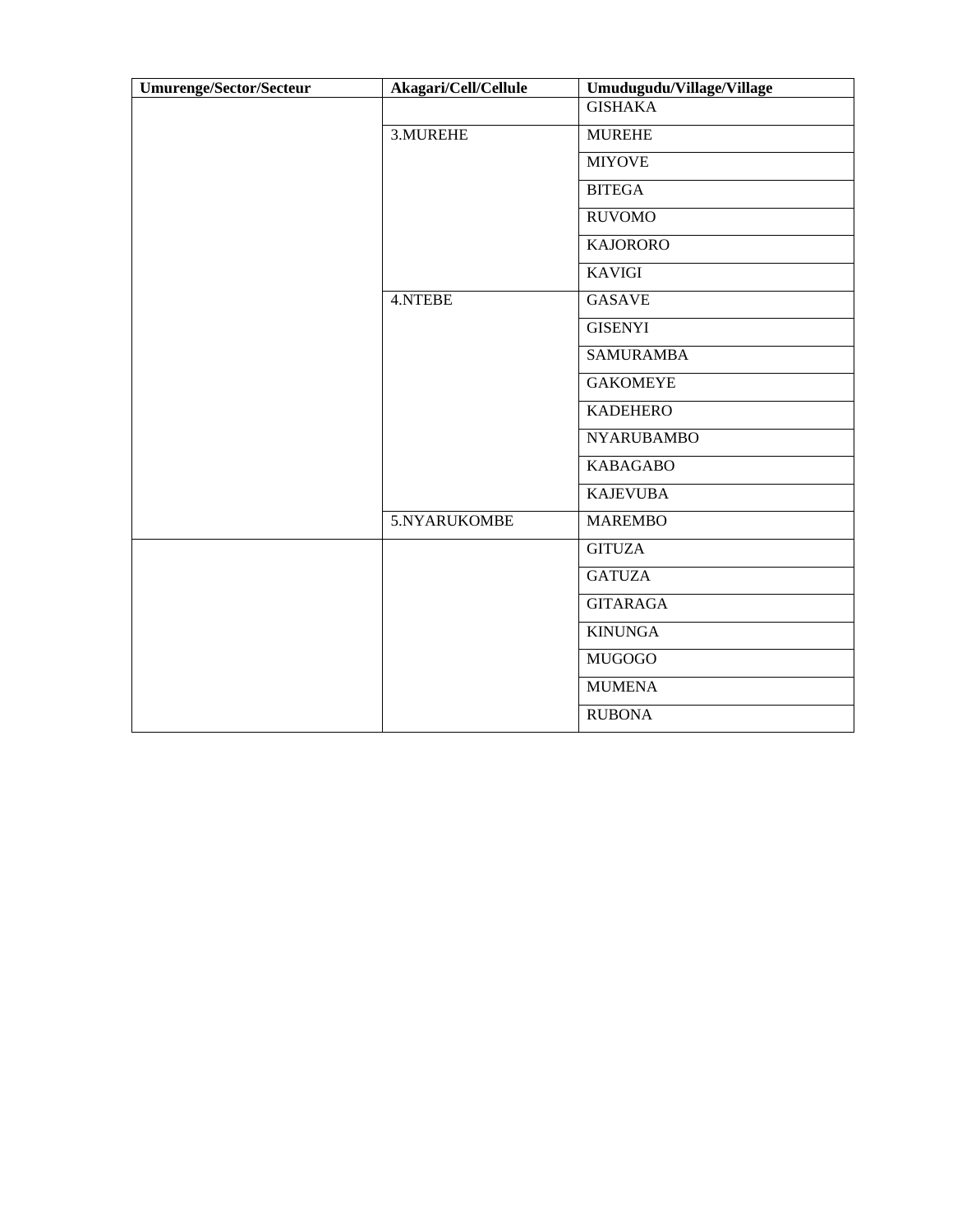| <b>MWULIRE</b> | 1.BICUMBI  | Nyagihanga    |
|----------------|------------|---------------|
|                |            | Bicumbi       |
|                |            | Sabusaro      |
|                |            | Karama        |
|                |            | Rwimbogo      |
|                |            | Gasharu       |
|                |            | Manene        |
|                | 2. NTUNGA  | Nkira         |
|                |            | Rugende       |
|                |            | Kiyovu        |
|                |            | Ntunga        |
|                |            | Karuzigura    |
|                |            | Kadasumbwa    |
|                |            | Cyimbazi      |
|                |            | Rugarama      |
|                |            | Kabacuzi      |
|                | 3. MWULIRE | Munini II     |
|                |            | Munini I      |
|                |            | Rebero        |
|                |            | Gisanza       |
|                |            | Akagarama     |
|                |            | Impinga       |
|                |            | Cyoma         |
|                |            | Kigabiro      |
|                | 4.BUSHENYI | Akabahima     |
|                |            | Rubiha        |
|                |            | Rebero        |
|                |            | Ruseke        |
|                |            | Akangaruye    |
|                |            | <b>Byange</b> |
|                |            |               |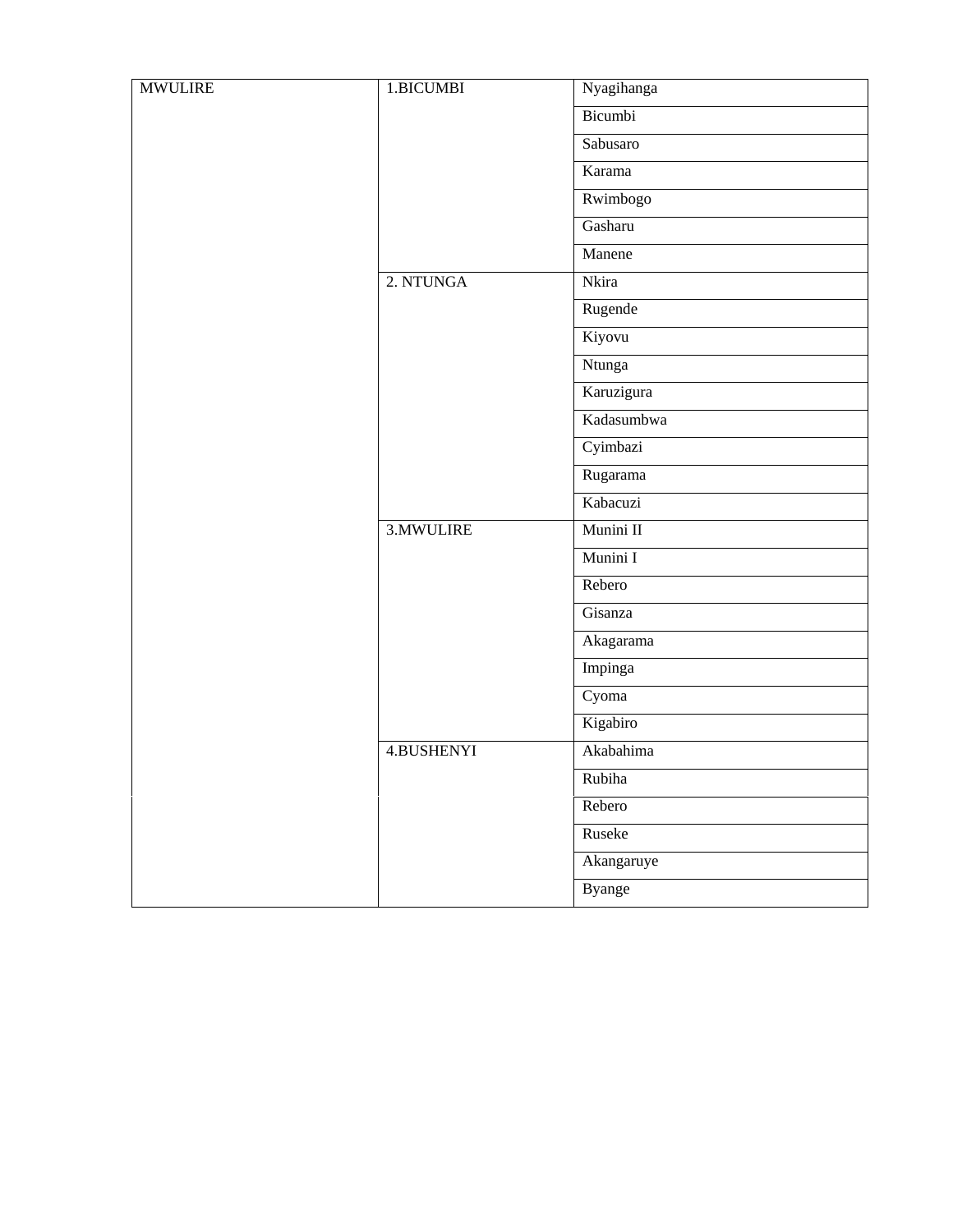| Umurenge/Sector/Secteur | Akagari/Cell/Cellule | Umudugugu/Village/Village |
|-------------------------|----------------------|---------------------------|
| <b>RUBONA</b>           | 1.BYINZA             | Gitwa                     |
|                         |                      | Mumahoro                  |
|                         |                      | Bidudu                    |
|                         |                      | Uwadesa                   |
|                         |                      | Kabayange I               |
|                         |                      | Kabayange II              |
|                         |                      | Munini                    |
|                         |                      | Umumeyo                   |
|                         | 2. KABATASI          | Nyagatare                 |
|                         |                      | Rusenyi                   |
|                         |                      | Kibabara                  |
|                         |                      | Murehe                    |
|                         |                      | Kiboha                    |
|                         |                      | Kabuye                    |
|                         |                      | Agasharu                  |
|                         |                      | Midahandwa                |
|                         |                      | Gitaraga                  |
|                         |                      | Mitari                    |
|                         | 3.KABUYE             | Cyamuyango                |
|                         |                      | Rutare                    |
|                         |                      | Agatare                   |
|                         |                      | Rubumba                   |
|                         | 4.RUSENYI            | Karambi                   |
|                         |                      | Mataba                    |
|                         |                      | <b>Byobo</b>              |
|                         |                      | Bigaga                    |
|                         |                      | Rugarama                  |
|                         | 5.MABARE             | Umubuga                   |
|                         |                      | Urugwiro                  |
|                         |                      | Amarimba                  |
|                         |                      | Rusanza                   |
|                         |                      | Nyamabuye                 |
|                         |                      | Rubirizi                  |
|                         |                      | <b>Bitare</b>             |
|                         |                      | Gasharu                   |
|                         | $6.$ NAWE            | Cyiri                     |
|                         |                      | Rudashya                  |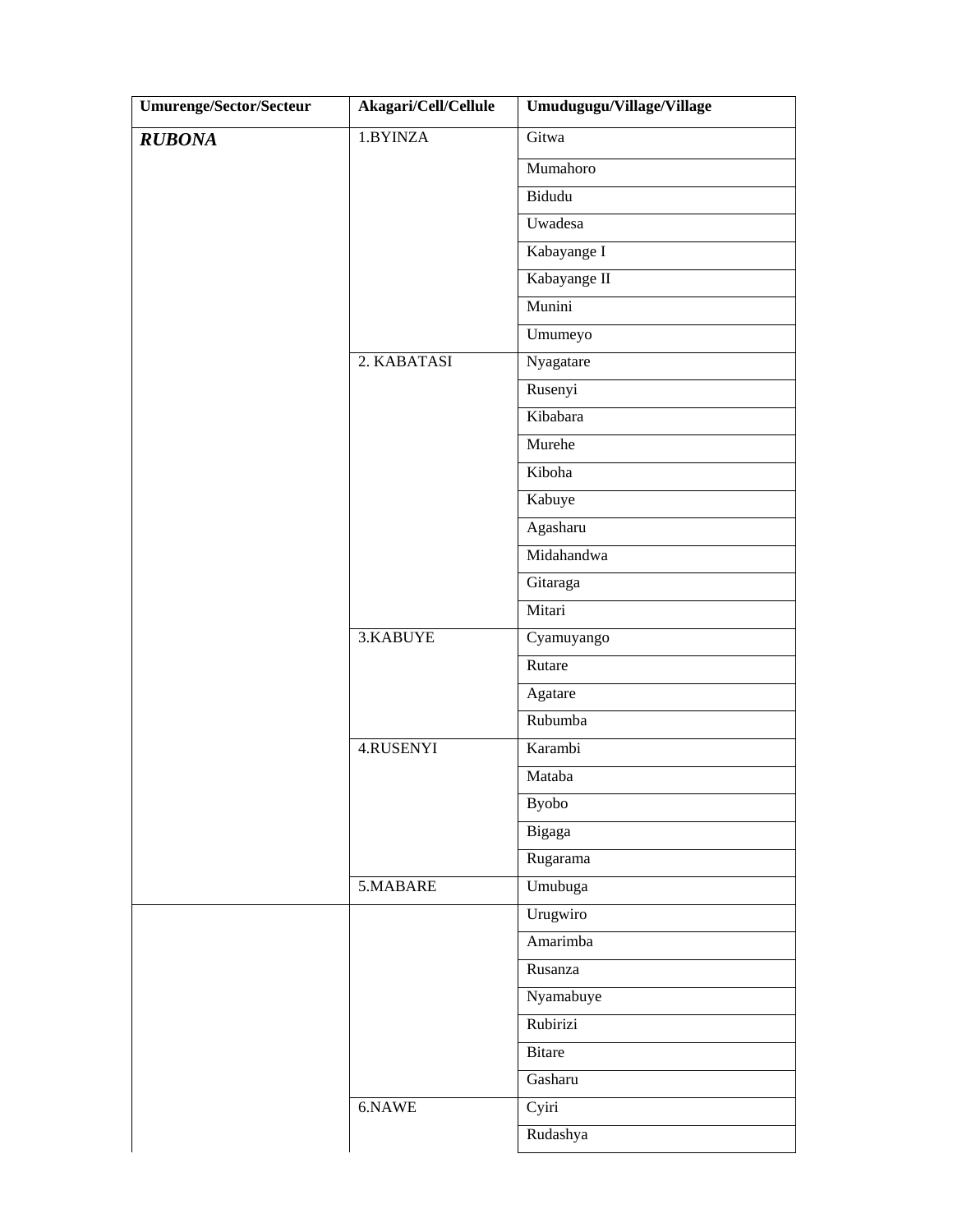| <b>Umurenge/Sector/Secteur</b> | Akagari/Cell/Cellule | Umudugugu/Village/Village |
|--------------------------------|----------------------|---------------------------|
|                                |                      | Gaseke                    |
| <b>GISHARI</b>                 | 1.RUHIMBI            | Byimana                   |
|                                |                      | Cyiri                     |
|                                |                      | Rwagahaya                 |
|                                |                      | Abakina                   |
|                                |                      | Umunini                   |
|                                | 2. RUHUNDA           | Nyagakombe                |
|                                |                      | Nyagahinga                |
|                                |                      | Mpungwe                   |
|                                | 3. KINYANA           | Nyakagarama               |
|                                |                      | Nyagacyamo                |
|                                |                      | Rurembo                   |
|                                | 4. KAVUMU            | Ruyenzi                   |
|                                |                      | Kibonde                   |
|                                |                      | Akabuga                   |
|                                |                      | Ingeyo                    |
|                                | 5.BINUNGA            | Busharu                   |
|                                |                      | Rurindimura               |
|                                |                      | Nyakivomo                 |
|                                | 6. BWINSANGA         | Shaburondo                |
|                                |                      | Akanogo                   |
|                                |                      | Mugusha                   |
|                                |                      | Nyakabungo                |
|                                | 7.GATI               | Agatare                   |
|                                |                      | Umunanira                 |
|                                |                      | Uruhaha                   |
|                                |                      | Nyamabuye                 |
| <b>KARENGE</b>                 | 1. BICACA            | Kajevuba Centre           |
|                                |                      | Kabeza                    |
|                                |                      | Akadehero + Gatanga       |
|                                |                      | Akajevuba                 |
|                                |                      | Nyabugondo                |
|                                |                      | Kantarama + Cyarugaju     |
|                                |                      | Muguha Centre             |
|                                | 2. KABASORE          | Migamba                   |
|                                |                      | Nyagatovu                 |
|                                |                      | Ipide                     |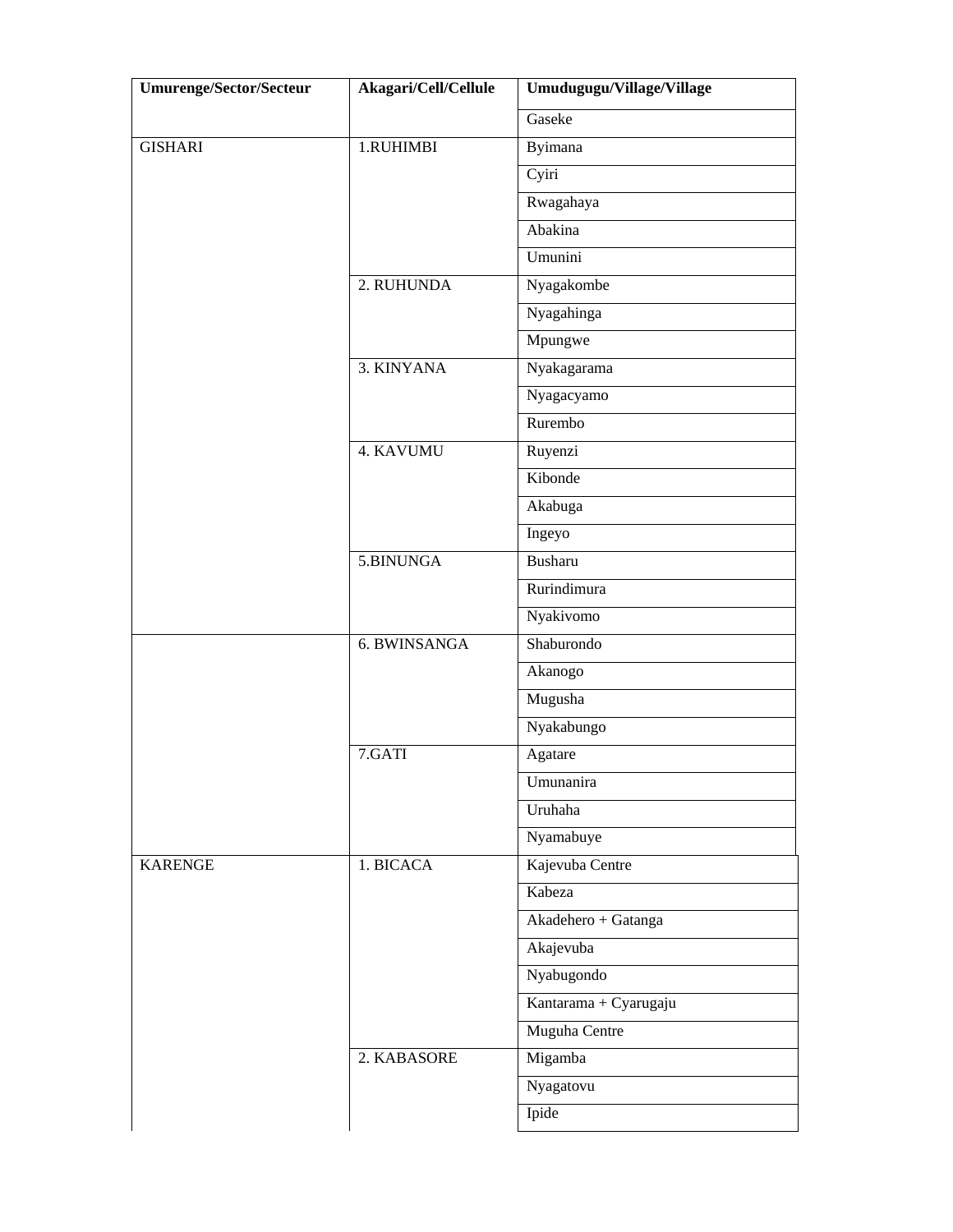| Umurenge/Sector/Secteur | Akagari/Cell/Cellule | Umudugugu/Village/Village |
|-------------------------|----------------------|---------------------------|
|                         |                      | Kabasore                  |
|                         |                      | Ruvomo                    |
|                         | 3. KARENGE           | Ntebe                     |
|                         |                      | Karenge                   |
|                         |                      | Rukankama                 |
|                         |                      | Umujwiri                  |
|                         | 4.NYABUTARE          | Nyabubare                 |
|                         |                      | Kanyangese                |
|                         |                      | Feri                      |
|                         |                      | Rwinka                    |
|                         |                      | <b>ADEPR</b>              |
|                         | 5. KANGAMBA          | Nkongi                    |
|                         |                      | Kimarambasa               |
|                         |                      | Kagese                    |
|                         |                      | Kangamba                  |
|                         |                      | Byimana                   |
|                         | 6.BYIMANA            | Rukoli                    |
|                         |                      | <b>Byimana</b>            |
|                         |                      | Kiyaya                    |
|                         |                      | Karambo                   |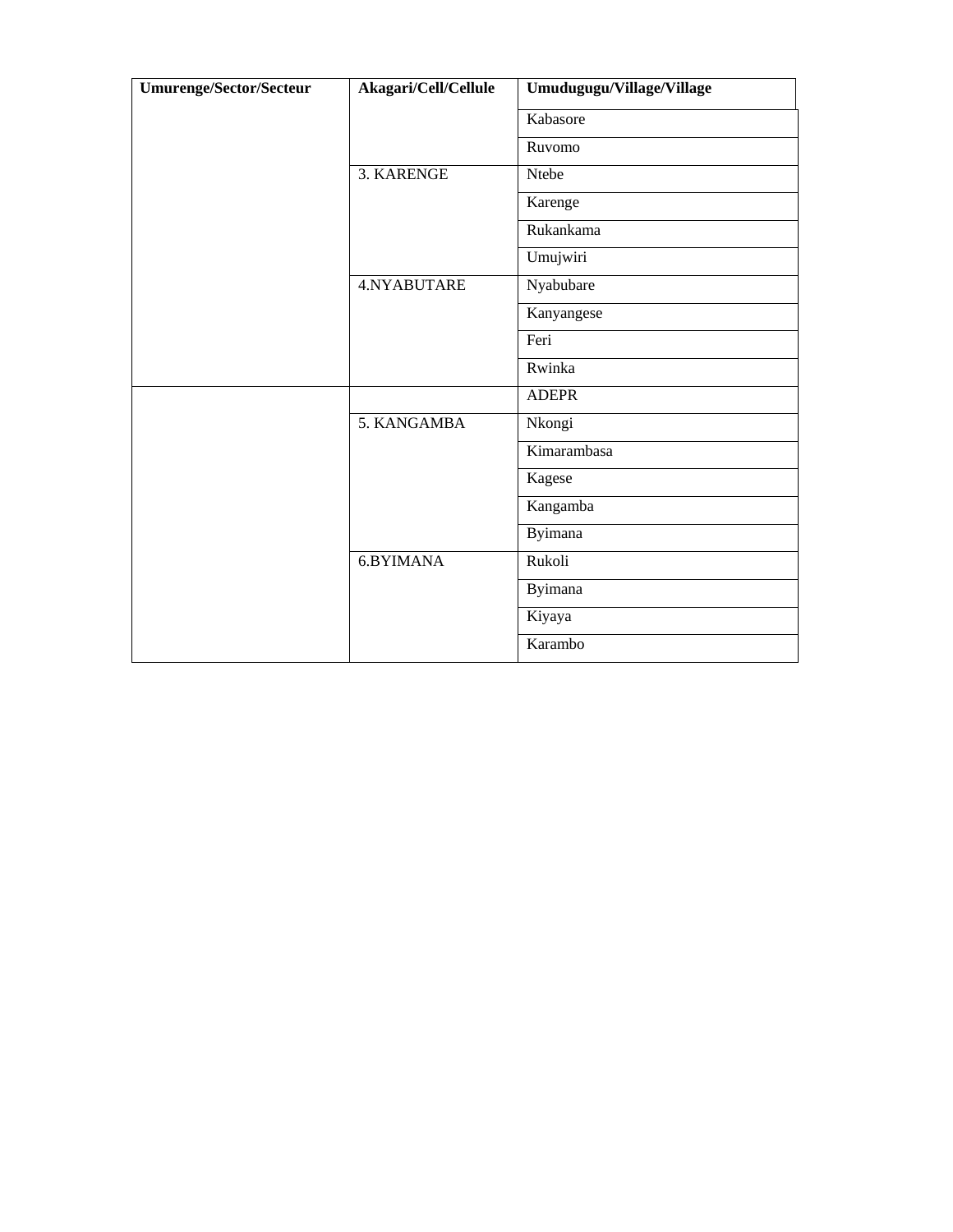| <b>Umurenge/Sector/Secteur</b> | Akagari/Cell/Cellule | Umudugudu/Village/Village |
|--------------------------------|----------------------|---------------------------|
| Fumbwe                         | 1 Nyamirama          | Agatare                   |
|                                |                      | Bigarama                  |
|                                |                      | Nyakagarama               |
|                                |                      | Shenga                    |
|                                |                      | Cyarutabana               |
|                                |                      | Ntungamo                  |
|                                |                      | Makwandi                  |
|                                | 2 Nyarubuye          | Cyivugiza                 |
|                                |                      | Gitwe                     |
|                                |                      | Gihima                    |
|                                |                      | Rurembo                   |
|                                |                      | Kabirizi                  |
|                                |                      | Murambi                   |
|                                | 3 Nyagasambu         | Rebero                    |
|                                |                      | Rambura                   |
|                                |                      | Rugarama                  |
|                                |                      | Rugenge                   |
|                                |                      | Mataba                    |
|                                | 4 Nyakagunga         | Akabeza                   |
|                                |                      | Kirehe                    |
|                                |                      | Rugarama                  |
|                                |                      | Kibaza                    |
|                                | 5 Sasabirago         | Munini                    |
|                                |                      | Rukwaya                   |
|                                |                      | Karambo                   |
|                                |                      | Birembo                   |
|                                |                      | Byimana                   |
|                                | 6 Mununu             | Janjagiro                 |
|                                |                      | Nyirabitere               |
|                                |                      | Kabuga                    |
|                                |                      | Kingara                   |
|                                |                      | Kabeza                    |
|                                |                      | Ndinda                    |
| <b>Umurenge/Sector/Secteur</b> | Akagari/Cell/Cellule | Umudugudu/Village/Village |
| Nzige                          | Akanzu               | Gikoni                    |
|                                |                      | Nyarugenge                |
|                                |                      | Cyerwa                    |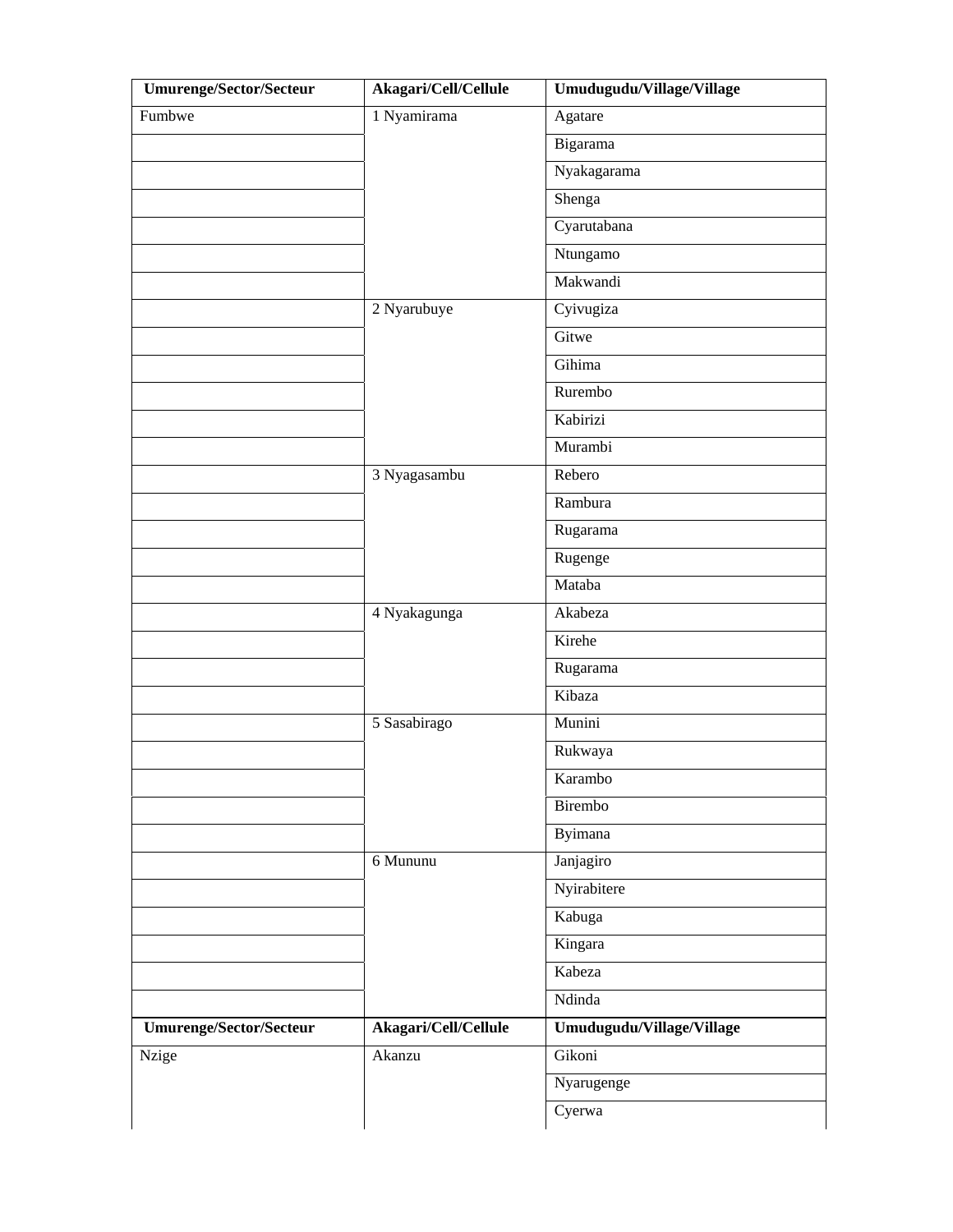| <b>Umurenge/Sector/Secteur</b> | Akagari/Cell/Cellule | Umudugudu/Village/Village |
|--------------------------------|----------------------|---------------------------|
|                                |                      | Akanzu                    |
|                                |                      | Cyahafi                   |
|                                |                      | Kiyovu                    |
|                                |                      | Gitamu                    |
|                                |                      | Akanzige                  |
|                                | Kigarama             | Karutanyi                 |
|                                |                      | Mikoni                    |
|                                |                      | Rugunga                   |
|                                |                      | Kajevuba                  |
|                                |                      | Nyarutovu                 |
|                                |                      | Kamabuye                  |
|                                |                      | Gisenyi                   |
|                                |                      | Mubuga                    |
|                                | Murama               | Gatoki                    |
|                                |                      | Ndinda                    |
|                                |                      | Kamakuka                  |
|                                |                      | Agasharu                  |
|                                |                      | Kibabara                  |
|                                |                      | Nyarusange                |
|                                |                      | Kabeza                    |
|                                | Rugarama             | Rwagasama                 |
|                                |                      | Nyabugogo                 |
|                                |                      | Bitega                    |
|                                |                      | Bicaca                    |
|                                |                      | Ruhomo                    |
|                                |                      | Kayibanda                 |
| Kigabiro                       | Sovu                 | Gatare                    |
|                                |                      | Rugobagoba                |
|                                |                      | Nyabishunzi               |
|                                |                      | Cyaruhogo                 |
|                                |                      | Kiruhura                  |
|                                |                      | Rushangara                |
|                                | Nyagasenyi           | Kirehe                    |
|                                |                      | Gahonogo                  |
|                                |                      | Kigega                    |
|                                |                      | Kayenzi                   |
|                                |                      | Kavura                    |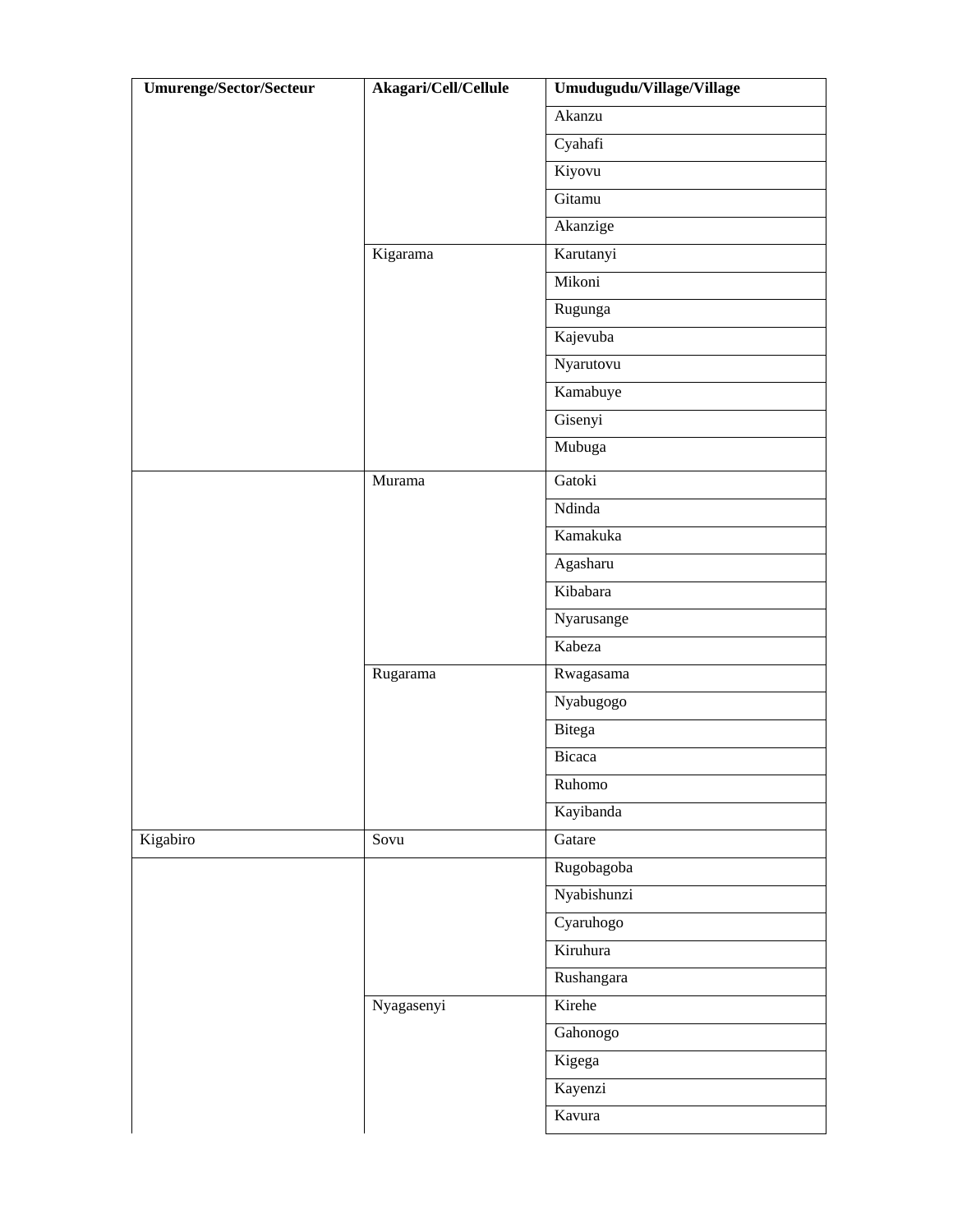| Umurenge/Sector/Secteur | Akagari/Cell/Cellule | Umudugudu/Village/Village |
|-------------------------|----------------------|---------------------------|
|                         |                      | Rusave                    |
|                         |                      | Ramba                     |
|                         |                      | Kumuganura                |
|                         | Sibagire             | Bacyoro                   |
|                         |                      | Miyange                   |
|                         |                      | Kamana                    |
|                         |                      | Gasharu                   |
|                         |                      | Cyimpima                  |
|                         |                      | Kabuga                    |
|                         |                      | Bugugu                    |
|                         | Cyanya               | Karuhayi                  |
|                         |                      | Rurembo                   |
|                         |                      | Kubigabiro                |
|                         |                      | Karutimbo                 |
|                         |                      | Cyahafi                   |
|                         |                      | Kukiraro                  |
|                         |                      | Kabeza                    |
|                         |                      | Kamata                    |
|                         |                      | Kabuye                    |
|                         |                      | <b>Busanza</b>            |
|                         | <b>Bwiza</b>         | Munini                    |
|                         |                      | Rutaka                    |
|                         |                      | Gitega                    |
|                         |                      | Rutonde                   |
|                         |                      | Rweza                     |
|                         |                      | Nyakabande                |
|                         |                      | Kagerero                  |
| <b>GAHENGERI</b>        | Gihumuza             | <b>APPEGA</b>             |
|                         |                      | Cyanga                    |
|                         |                      | Agatare                   |
|                         | Kagezi               | Samatare                  |
|                         |                      | Kabonero                  |
|                         |                      | Rwarugaju                 |
|                         |                      | Akabuga                   |
|                         | Kanyangese           | Avega                     |
|                         |                      | Agakari                   |
|                         | Kibare               | Karutimbo                 |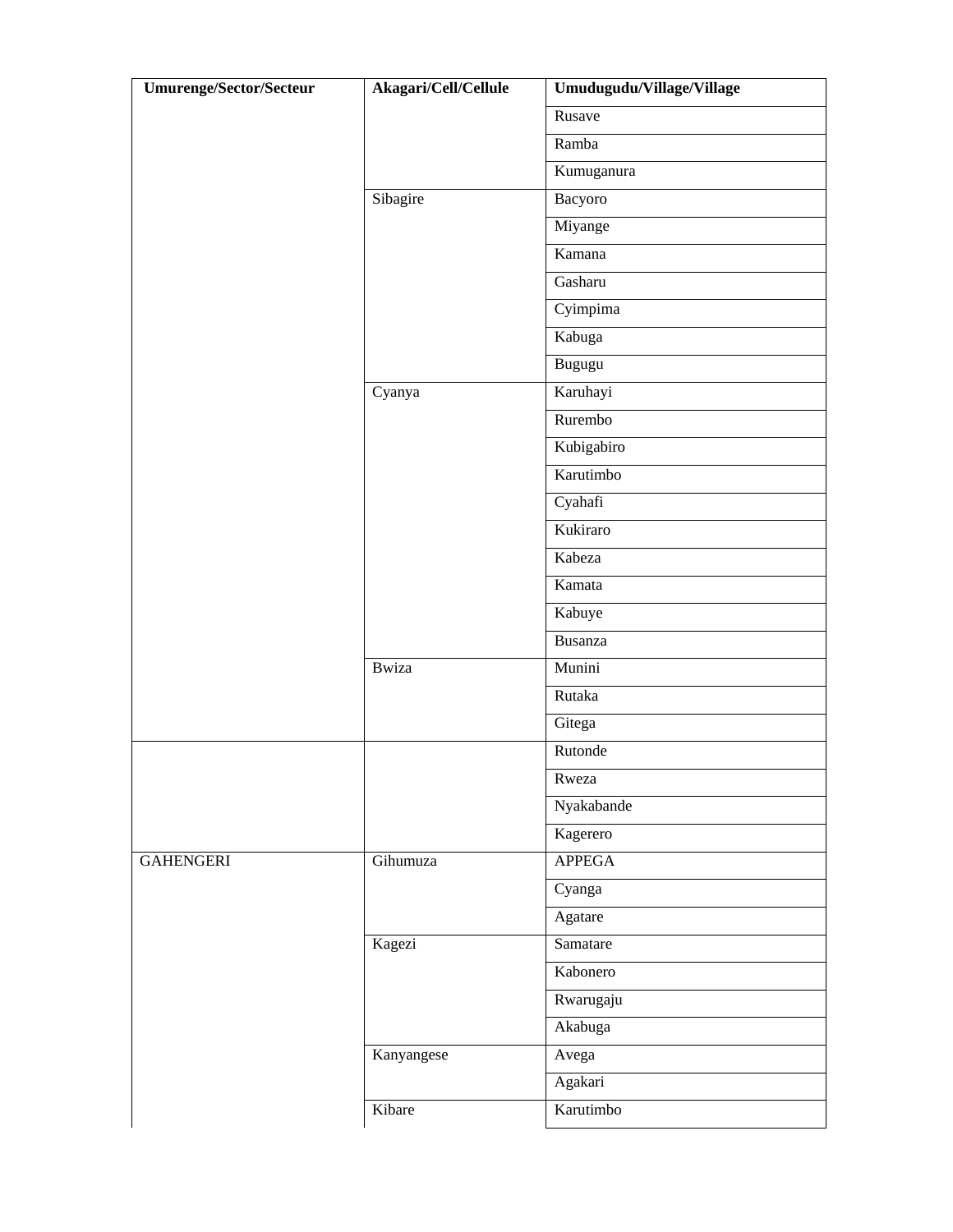| <b>Umurenge/Sector/Secteur</b> | Akagari/Cell/Cellule | Umudugudu/Village/Village |
|--------------------------------|----------------------|---------------------------|
|                                |                      | Gasutamo                  |
|                                | Mutamwa              | FARG                      |
|                                | Byimana              | FARG                      |
|                                | Runyinya             | <b>AVEGA</b>              |
|                                | Rweri                | Mutaba                    |
|                                |                      | Rwamugeni                 |

### **AKARERE KA BUGESERA – BUGESERA DISTRICT – DISTRICT DE BUGESERA**

| Umurenge/Sector/Secteur | Akagari/Cell/Cellule | Umudugudu/Village/Village |
|-------------------------|----------------------|---------------------------|
| 1. MAREBA               | 1.NYAMIGINA          | <b>RUSENYI</b>            |
|                         |                      | <b>NYAMUSHA</b>           |
|                         |                      | <b>KABEZA</b>             |
|                         |                      | <b>KARWANA</b>            |
|                         |                      | <b>RUHINA</b>             |
|                         |                      | <b>KABUYE</b>             |
|                         |                      | <b>RUYENZII</b>           |
|                         |                      | <b>KAMBOJE</b>            |
|                         |                      | <b>RUYENZI II</b>         |
|                         |                      | <b>NGUGU</b>              |
|                         | 2. GAKOMEYE          | <b>KAMUNANAI</b>          |
|                         |                      | <b>KAMUNANAII</b>         |
|                         |                      | <b>GITWA</b>              |
|                         |                      | <b>GAKOMEYE</b>           |
|                         |                      | <b>KABERE II</b>          |
|                         |                      | <b>KAJEVUBA</b>           |
|                         |                      | <b>KABERE I</b>           |
|                         |                      | <b>KAMUDEBERI</b>         |
|                         |                      | KAZIRANYENZI              |
|                         | 3. RUGARAMA          | <b>RUGARAMA</b>           |
|                         |                      | RUSAGARA                  |
|                         |                      | KAYONZA                   |
|                         |                      | <b>MUYENZI</b>            |
|                         |                      | <b>GATARE</b>             |
|                         |                      | <b>KAZABAGARURA</b>       |
|                         |                      | <b>RUTAKA</b>             |
|                         |                      | <b>KARUMUNA</b>           |
|                         |                      | <b>RUDUHA</b>             |
|                         | 4. RANGO             | <b>POROJE</b>             |
|                         |                      | <b>RANGO</b>              |
|                         |                      | <b>TABA</b>               |
|                         |                      | <b>RUSAGARA</b>           |
|                         |                      | <b>RWABIKWANO I</b>       |
|                         |                      | <b>RWABIKWANO II</b>      |
|                         |                      | <b>BUKIRIRO</b>           |
|                         |                      | <b>MATINZA I</b>          |
|                         |                      | <b>MATINZA II</b>         |
|                         |                      | <b>GATARE</b>             |
|                         |                      | <b>MBUGA</b>              |
|                         | 5. BUSHENYI          | <b>MAREBA</b>             |
|                         |                      | <b>MBUGA</b>              |
|                         |                      | <b>KAGESE I</b>           |
|                         |                      | KAGESE II                 |
|                         |                      | <b>KUMUYANGE</b>          |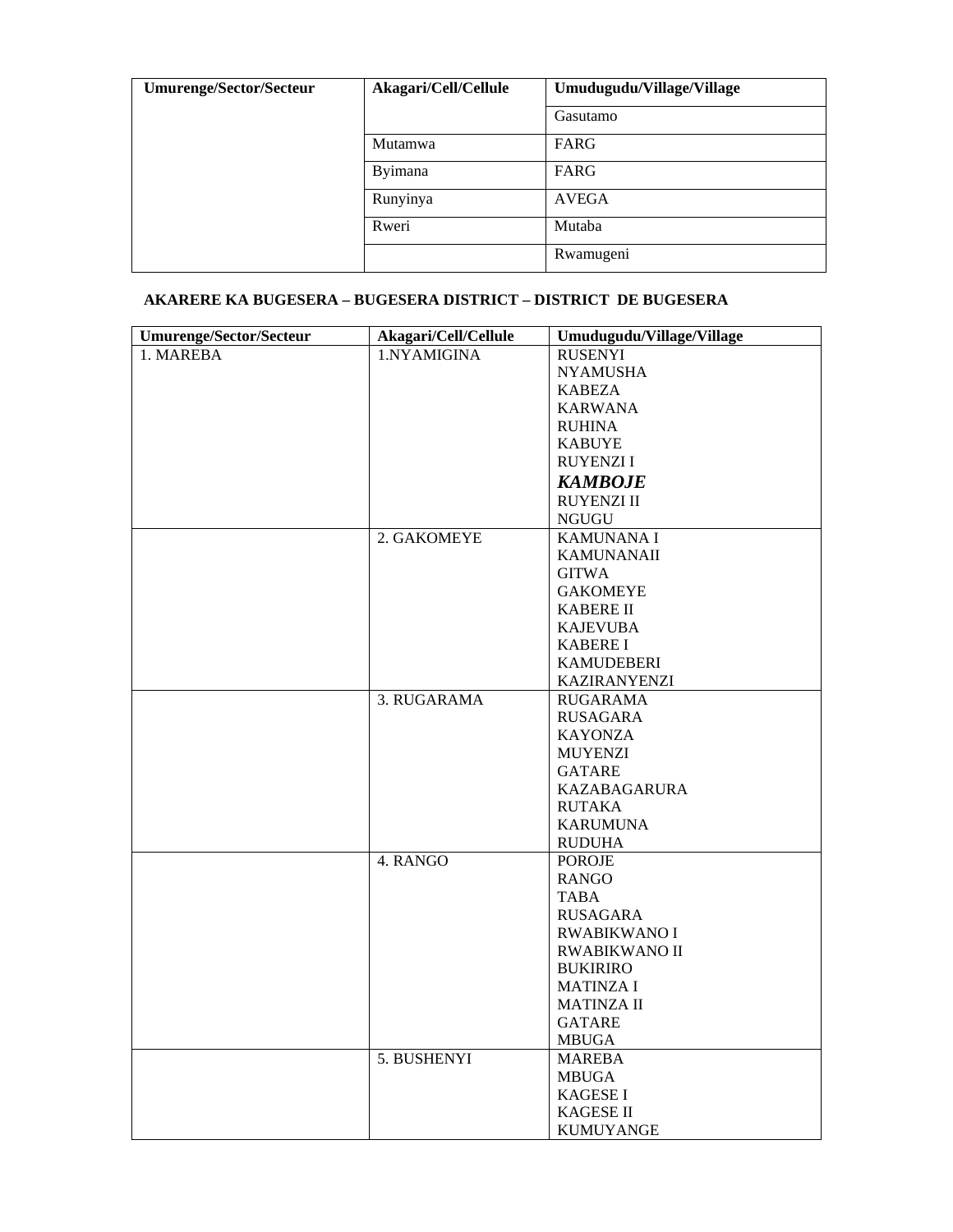| <b>Umurenge/Sector/Secteur</b> | Akagari/Cell/Cellule | Umudugudu/Village/Village |  |  |  |
|--------------------------------|----------------------|---------------------------|--|--|--|
|                                |                      | <b>RUKOYOYO</b>           |  |  |  |
|                                |                      | <b>KAGOGA</b>             |  |  |  |
|                                |                      | <b>CYANTWARI</b>          |  |  |  |
|                                |                      | <b>RUSUSA</b>             |  |  |  |
|                                |                      | <b>GITEGA</b>             |  |  |  |
|                                |                      | <b>RUKUMBA</b>            |  |  |  |
|                                |                      | <b>RUYONZA</b>            |  |  |  |
|                                |                      | <b>GASAGARA</b>           |  |  |  |
|                                |                      | <b>BIGAGA</b>             |  |  |  |
| 2. GASHORA                     | 1 BIRYOGO            | <b>GIHANAMA</b>           |  |  |  |
|                                |                      |                           |  |  |  |
|                                |                      | <b>BIRYOGO</b>            |  |  |  |
|                                |                      | <b>RUGUNGA</b>            |  |  |  |
|                                |                      | <b>KANYONYOMBA</b>        |  |  |  |
|                                |                      | <b>KIVUGIZA I</b>         |  |  |  |
|                                |                      | <b>KIVUGIZA II</b>        |  |  |  |
|                                |                      | <b>BIDUDU</b>             |  |  |  |
|                                |                      | <b>KARUTETE I</b>         |  |  |  |
|                                |                      | <b>KARUTETE II</b>        |  |  |  |
|                                | 2. KAGOMASI          | <b>KIRUHURA</b>           |  |  |  |
|                                |                      | <b>KAGOMASI</b>           |  |  |  |
|                                |                      | <b>RUNZENZE</b>           |  |  |  |
|                                |                      | <b>RUSHUBI</b>            |  |  |  |
|                                |                      | <b>KURUGANDA</b>          |  |  |  |
|                                |                      | AKAGAKO                   |  |  |  |
|                                | 3. RAMIRO            | <b>DIHIRO I</b>           |  |  |  |
|                                |                      | <b>DIHIRO II</b>          |  |  |  |
|                                |                      | <b>RWERU I</b>            |  |  |  |
|                                |                      | <b>RWERU II</b>           |  |  |  |
|                                |                      |                           |  |  |  |
|                                |                      | <b>KIOSQUE</b>            |  |  |  |
|                                |                      | <b>KARUSINE</b>           |  |  |  |
|                                |                      | RWANYAGASAZA KAGOMASI I   |  |  |  |
|                                |                      | KAGOMASI II               |  |  |  |
|                                | 4. MWENDO            | <b>GAHARWA</b>            |  |  |  |
|                                |                      | <b>GISENYI</b>            |  |  |  |
|                                |                      | <b>RUHANGA</b>            |  |  |  |
|                                |                      | <b>KAYOVU</b>             |  |  |  |
|                                |                      | <b>RUHANURA</b>           |  |  |  |
|                                |                      | <b>RUTANGA</b>            |  |  |  |
|                                | 5. KABUYE            | <b>RWETETO</b>            |  |  |  |
|                                |                      | KARINZIGE                 |  |  |  |
|                                |                      | <b>BIDUDU</b>             |  |  |  |
|                                |                      | <b>KABUYE</b>             |  |  |  |
|                                |                      | RWAGASIGA                 |  |  |  |
| 3. NTARAMA                     | 1. CYUGARO           | <b>RUGUNGA</b>            |  |  |  |
|                                |                      | <b>GATORO</b>             |  |  |  |
|                                |                      | <b>RYGARAMA</b>           |  |  |  |
|                                |                      | <b>RUBOMBORANA</b>        |  |  |  |
|                                |                      | <b>KINGABO</b>            |  |  |  |
|                                |                      | <b>KIDUDU</b>             |  |  |  |
|                                |                      | <b>KAYENZI</b>            |  |  |  |
|                                | 2. KIBUNGO           | <b>RUSEKERA</b>           |  |  |  |
|                                |                      | <b>KAGOMA I</b>           |  |  |  |
|                                |                      |                           |  |  |  |
|                                |                      | <b>KAGOMA II</b>          |  |  |  |
|                                |                      | <b>RUHENGERI</b>          |  |  |  |
|                                |                      | <b>NYARUNAZI</b>          |  |  |  |
|                                |                      | <b>NGANWA</b>             |  |  |  |
|                                |                      | KIGANWA                   |  |  |  |
|                                | 3. KANZENZE          | <b>RWANGARA</b>           |  |  |  |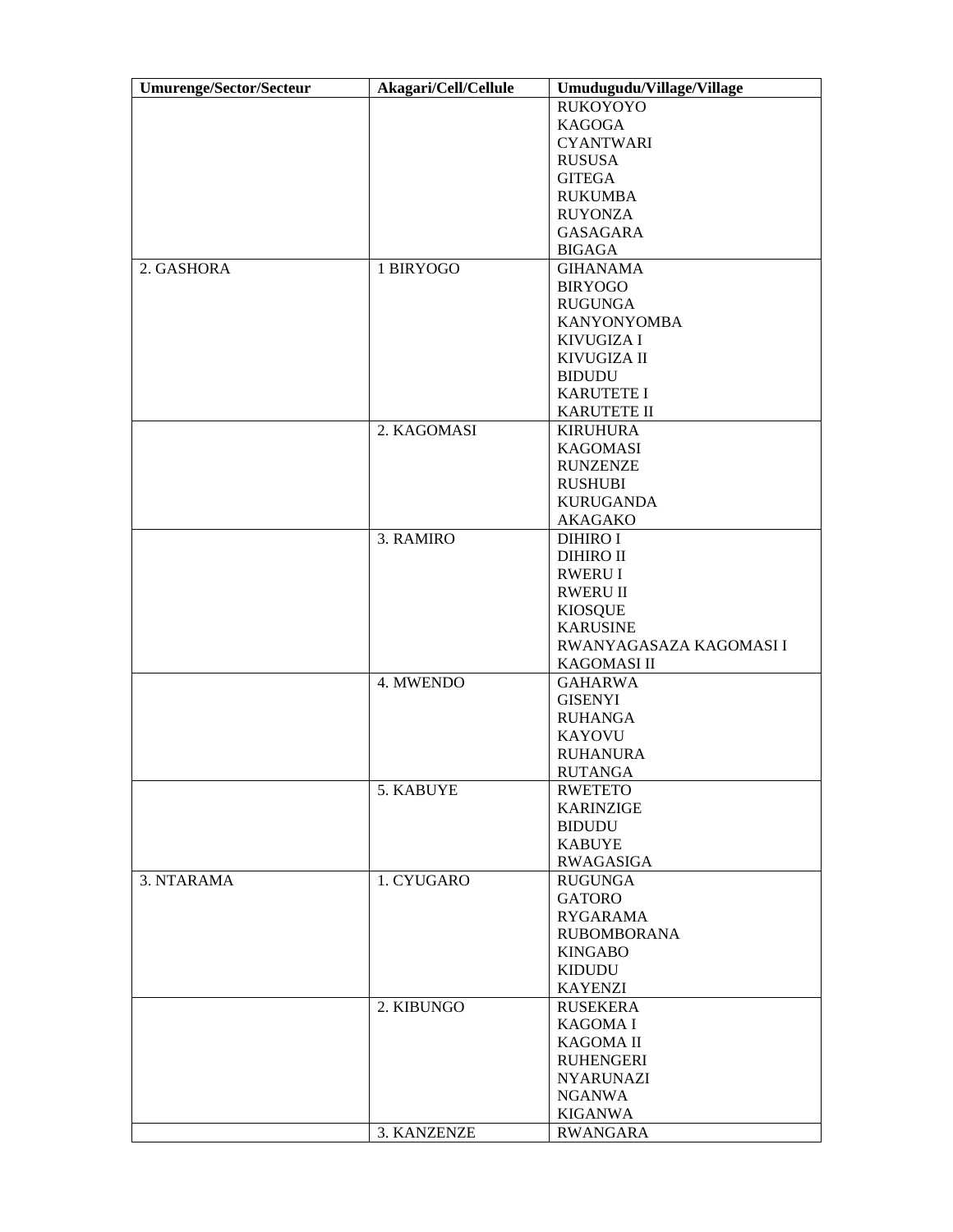| <b>Umurenge/Sector/Secteur</b> | Akagari/Cell/Cellule | Umudugudu/Village/Village |  |  |
|--------------------------------|----------------------|---------------------------|--|--|
|                                |                      | <b>CYERU</b>              |  |  |
|                                |                      | <b>KABEZA</b>             |  |  |
|                                |                      | <b>KARUMUNA</b>           |  |  |
|                                |                      | <b>KURUGENGE</b>          |  |  |
|                                |                      | <b>NYAMABUYE</b>          |  |  |
|                                |                      |                           |  |  |
|                                |                      | <b>KABAHA</b>             |  |  |
|                                |                      | <b>GASAGARA</b>           |  |  |
| 4. NYARUGENGE                  | 1. GIHINGA           | <b>MABANGA</b>            |  |  |
|                                |                      | <b>NYARUBANDE</b>         |  |  |
|                                |                      | <b>UMWOSHYA</b>           |  |  |
|                                |                      | <b>NYABUHORO</b>          |  |  |
|                                |                      | <b>NYAGASOZI</b>          |  |  |
|                                |                      | <b>NTUNGAMO</b>           |  |  |
|                                |                      | <b>RWABUSORO</b>          |  |  |
|                                | 2. MURAMBI           | <b>KAYITANGA</b>          |  |  |
|                                |                      | <b>CYUNDAMINEGA</b>       |  |  |
|                                |                      |                           |  |  |
|                                |                      | <b>RURAMA</b>             |  |  |
|                                |                      | <b>CYERU</b>              |  |  |
|                                |                      | <b>KANOMBE</b>            |  |  |
|                                |                      | <b>RUGANDARA</b>          |  |  |
|                                |                      | <b>RUSHOREZO</b>          |  |  |
|                                |                      | <b>NYAGAKOMBE</b>         |  |  |
|                                |                      | <b>KADOGORI</b>           |  |  |
|                                | 3. RUGANDO           | <b>NSORO</b>              |  |  |
|                                |                      | <b>GAKO</b>               |  |  |
|                                |                      | <b>URGERO</b>             |  |  |
|                                |                      | <b>KAMAHIRWE</b>          |  |  |
|                                |                      | <b>REBERO</b>             |  |  |
|                                |                      |                           |  |  |
|                                |                      | <b>RUSHENYI</b>           |  |  |
|                                | 4. KABUYE            | <b>GATEKO</b>             |  |  |
|                                |                      | <b>GATOKI</b>             |  |  |
|                                |                      | <b>KARUBAGIZI</b>         |  |  |
|                                |                      | <b>NYARUSAMBO</b>         |  |  |
|                                |                      | <b>CYAHAFI</b>            |  |  |
|                                |                      | <b>NYAKABINGO</b>         |  |  |
|                                | 5. NGENDA            | <b>KAMABARE</b>           |  |  |
|                                |                      | <b>KIYOVU</b>             |  |  |
|                                |                      | <b>RUGASA</b>             |  |  |
|                                |                      | <b>RWASHANGWE</b>         |  |  |
|                                |                      | MAYANGE                   |  |  |
|                                |                      | <b>RUBONA</b>             |  |  |
|                                |                      | <b>KAMUGERA</b>           |  |  |
|                                |                      |                           |  |  |
|                                |                      | <b>TUBUMBA</b>            |  |  |
|                                |                      | <b>NYAGISENYI</b>         |  |  |
|                                |                      | <b>BUSHONYI</b>           |  |  |
| 5. MWOGO                       | 1. BITABA            | <b>RUKORONKO</b>          |  |  |
|                                |                      | <b>GISASA</b>             |  |  |
|                                |                      | <b>MISATSI</b>            |  |  |
|                                |                      | <b>GATWE</b>              |  |  |
|                                |                      | <b>REBERO</b>             |  |  |
|                                |                      | <b>BITABA</b>             |  |  |
|                                | 2. KAGASA            | <b>NGANDO</b>             |  |  |
|                                |                      | <b>RUBUMBA</b>            |  |  |
|                                |                      | <b>GATARE</b>             |  |  |
|                                |                      | <b>RWINTENDERI</b>        |  |  |
|                                |                      |                           |  |  |
|                                |                      | <b>GISENYI</b>            |  |  |
|                                |                      | <b>KARUTABANA</b>         |  |  |
|                                | 3. RUGUNGA           | <b>NYAMABUYE</b>          |  |  |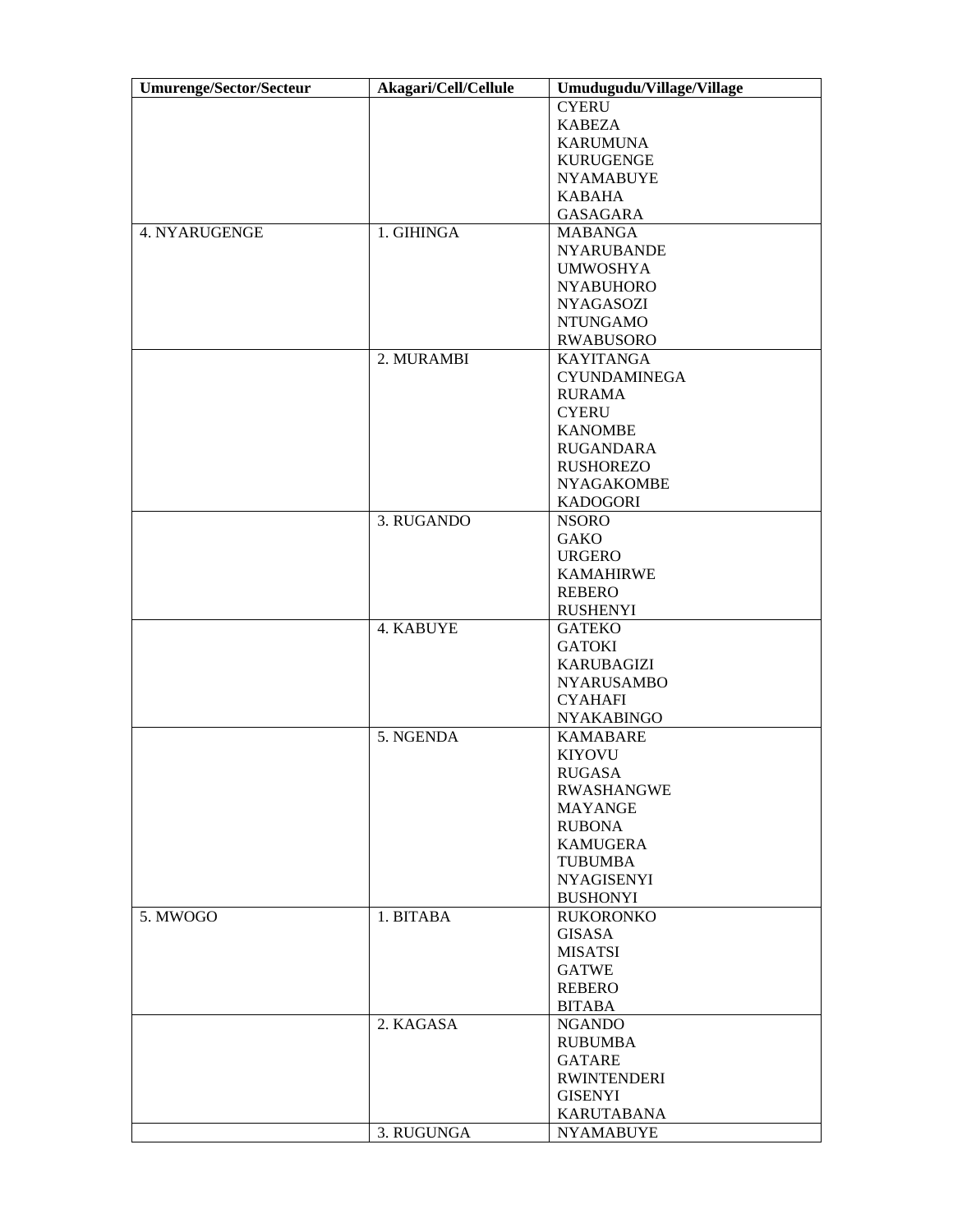| <b>Umurenge/Sector/Secteur</b> | Akagari/Cell/Cellule | Umudugudu/Village/Village |  |  |  |
|--------------------------------|----------------------|---------------------------|--|--|--|
|                                |                      | <b>RUGAZI</b>             |  |  |  |
|                                |                      | <b>KAGERERO</b>           |  |  |  |
|                                |                      | <b>NYARUKOMBE</b>         |  |  |  |
|                                |                      | <b>RUSAGARA</b>           |  |  |  |
|                                |                      | <b>RUKORE</b>             |  |  |  |
|                                |                      | <b>RUKIRA</b>             |  |  |  |
|                                | 4. RURENGE           | <b>RWABASHENYI</b>        |  |  |  |
|                                |                      | <b>GITARAGA</b>           |  |  |  |
|                                |                      | <b>RURENGE</b>            |  |  |  |
|                                |                      | <b>KAZIRAMIRE</b>         |  |  |  |
|                                |                      | <b>GATOKI</b>             |  |  |  |
|                                |                      | <b>KABOSHYA</b>           |  |  |  |
| 6. NYAMATA                     | 1. NYAMATA           | <b>GASENGAI</b>           |  |  |  |
|                                |                      |                           |  |  |  |
|                                | Y'UMUJYI             | <b>GASENGA II</b>         |  |  |  |
|                                |                      | <b>GATARE I</b>           |  |  |  |
|                                |                      | <b>GATARE II</b>          |  |  |  |
|                                |                      | <b>GATARE III</b>         |  |  |  |
|                                |                      | <b>RUGARAMAI</b>          |  |  |  |
|                                |                      | RUGARAMA II               |  |  |  |
|                                |                      | RUGARAMA III              |  |  |  |
|                                |                      | <b>NYABIVUMU</b>          |  |  |  |
|                                |                      | <b>NYAMATAI</b>           |  |  |  |
|                                |                      | <b>RWAKIBIRIZI I</b>      |  |  |  |
|                                |                      | <b>RWAKIBIRIZI II</b>     |  |  |  |
|                                |                      | NYAMATA II                |  |  |  |
|                                | 2. MURAMA            | <b>BISHWESHWE</b>         |  |  |  |
|                                |                      | <b>GATARE</b>             |  |  |  |
|                                |                      | <b>RUHANGA</b>            |  |  |  |
|                                |                      | <b>KASEBIGEGE</b>         |  |  |  |
|                                |                      | <b>MWESA</b>              |  |  |  |
|                                |                      | <b>RUCUCU</b>             |  |  |  |
|                                |                      | RUTUKURA KIVUGIZA         |  |  |  |
|                                |                      | <b>KIYOGOMA</b>           |  |  |  |
|                                |                      | <b>RUTOBOTOBO</b>         |  |  |  |
|                                |                      | <b>GATARAGA</b>           |  |  |  |
|                                | 3. MARANYUNDO        | <b>MUYANGE</b>            |  |  |  |
|                                |                      | <b>RUSAGARA</b>           |  |  |  |
|                                |                      | <b>MUKOMA</b>             |  |  |  |
|                                |                      | <b>RUGARAMA</b>           |  |  |  |
|                                |                      | <b>GISUNZU</b>            |  |  |  |
|                                |                      |                           |  |  |  |
|                                |                      | <b>GAHEMBE</b>            |  |  |  |
|                                | 4. KANAZI            | MUSAGARA                  |  |  |  |
|                                |                      | <b>RUGANDO</b>            |  |  |  |
|                                |                      | <b>CYERU</b>              |  |  |  |
|                                |                      | <b>GITOVU</b>             |  |  |  |
|                                |                      | <b>KAGIRAZINA</b>         |  |  |  |
|                                |                      | <b>NYARUGATII</b>         |  |  |  |
|                                |                      | NYARUGATI II              |  |  |  |
|                                |                      | <b>SUMBURE</b>            |  |  |  |
|                                |                      | <b>BIHARI</b>             |  |  |  |
|                                | 5. KAYUMBA           | <b>NYAGATOVU</b>          |  |  |  |
|                                |                      | RUBANZA                   |  |  |  |
|                                |                      | <b>KAYENZI</b>            |  |  |  |
|                                |                      | GATARE                    |  |  |  |
|                                |                      | <b>KARAMBI</b>            |  |  |  |
|                                |                      | <b>MURAMBI</b>            |  |  |  |
|                                |                      | <b>NYIRAMATUNTU</b>       |  |  |  |
|                                |                      | <b>NYAKWIBEREKA</b>       |  |  |  |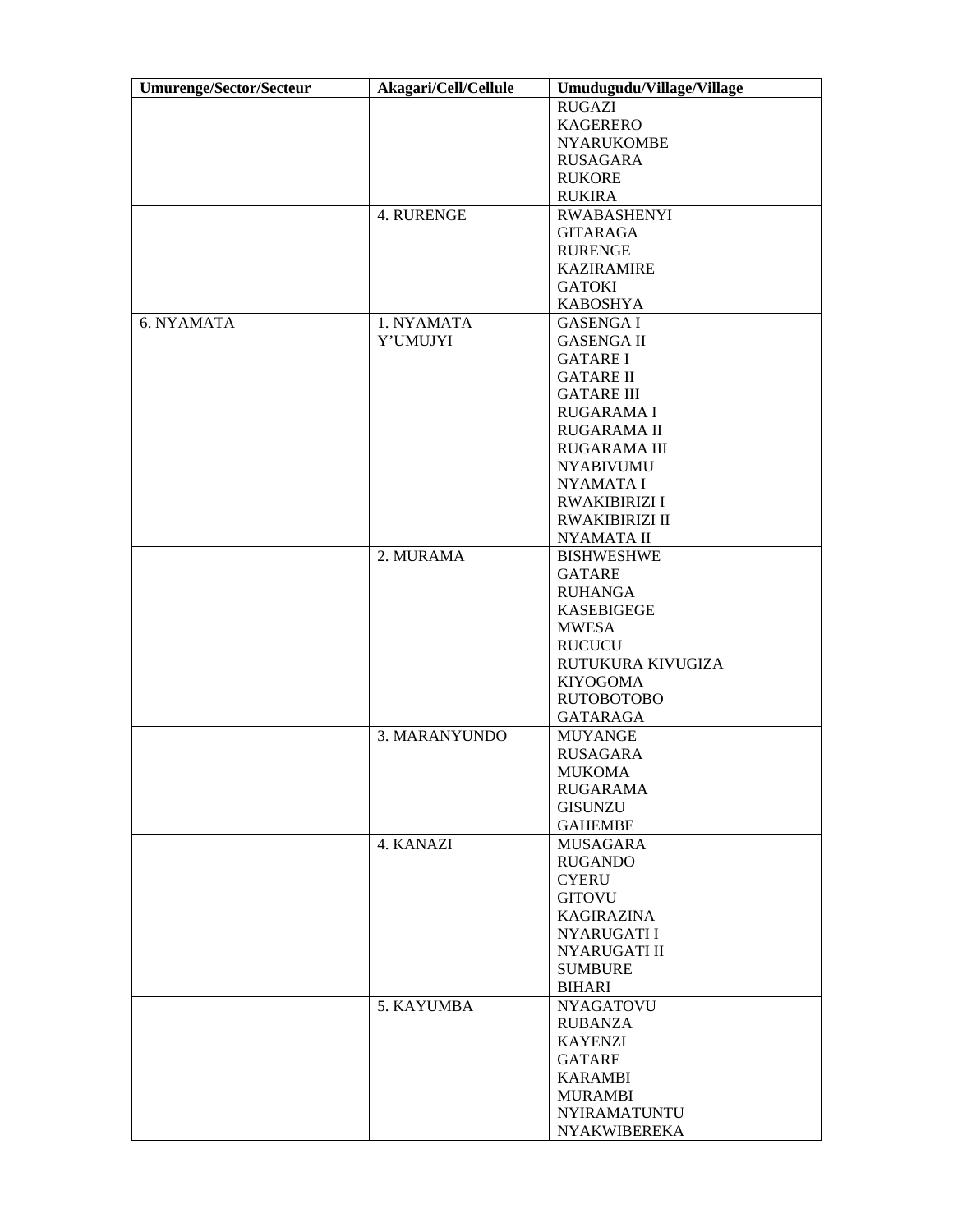| <b>Umurenge/Sector/Secteur</b> | Akagari/Cell/Cellule | Umudugudu/Village/Village                 |  |  |  |
|--------------------------------|----------------------|-------------------------------------------|--|--|--|
| 7. KAMABUYE                    | 1. BIHARAGU          | <b>KANYONYERA</b>                         |  |  |  |
|                                |                      | <b>RUBUGU</b>                             |  |  |  |
|                                |                      | <b>AKANIGO</b>                            |  |  |  |
|                                |                      | <b>BIHARAGU</b>                           |  |  |  |
|                                |                      | MUYIGI                                    |  |  |  |
|                                |                      | <b>MUNAZI</b>                             |  |  |  |
|                                |                      | <b>NYARURAMA</b>                          |  |  |  |
|                                | 2. BURENGE           | <b>MURAMBO</b>                            |  |  |  |
|                                |                      | <b>NYAKARIBA</b>                          |  |  |  |
|                                |                      | <b>KAGENGE</b>                            |  |  |  |
|                                |                      | <b>NYABYONDO</b>                          |  |  |  |
|                                |                      | <b>SENGA</b>                              |  |  |  |
|                                |                      | <b>KABAZEYI</b>                           |  |  |  |
|                                |                      | <b>REBERO</b>                             |  |  |  |
|                                | 3. NYAKAYAGA         | <b>MURAMBI</b>                            |  |  |  |
|                                |                      | <b>MURAGO</b>                             |  |  |  |
|                                |                      | NTUNGAMO I                                |  |  |  |
|                                |                      | NTUNGAMO II                               |  |  |  |
|                                |                      |                                           |  |  |  |
|                                |                      | <b>NYAKAYAGA</b><br><b>KAJE</b>           |  |  |  |
|                                |                      |                                           |  |  |  |
|                                |                      | <b>FATINKANDA</b>                         |  |  |  |
|                                | 4. TUNDA             | RUBIRIZI CYOGAMUYAGA                      |  |  |  |
|                                |                      | <b>UWIBIRARO I</b><br><b>UWIBIRARO II</b> |  |  |  |
|                                |                      | <b>UWUMUSAVE</b>                          |  |  |  |
|                                |                      |                                           |  |  |  |
|                                |                      | <b>MUBUGAI</b><br><b>MUBUGA II</b>        |  |  |  |
|                                |                      | TWURUZIRAMIRE                             |  |  |  |
|                                |                      | <b>RUSIBYA</b>                            |  |  |  |
|                                |                      |                                           |  |  |  |
|                                | 5. KAMPEKA           | <b>TUNDA</b><br><b>BYIMANA</b>            |  |  |  |
|                                |                      | <b>NDAMA</b>                              |  |  |  |
|                                |                      | <b>KAMPEKA</b>                            |  |  |  |
|                                |                      | <b>MASANGANO</b>                          |  |  |  |
|                                |                      | PAMBA I                                   |  |  |  |
|                                |                      | <b>MPARO</b>                              |  |  |  |
|                                |                      | <b>MBUGANZERI</b>                         |  |  |  |
|                                |                      | <b>MABUYE</b>                             |  |  |  |
|                                |                      |                                           |  |  |  |
|                                |                      | PAMBA II                                  |  |  |  |
| 8. RUHUHA                      | 1. KINDAMA           | <b>KINDAMA</b><br><b>GATOVU</b>           |  |  |  |
|                                |                      |                                           |  |  |  |
|                                |                      | <b>KAGASERA</b>                           |  |  |  |
|                                |                      | <b>KIROGORA</b>                           |  |  |  |
|                                |                      | <b>RURAMBA</b>                            |  |  |  |
|                                |                      | KIBAZA                                    |  |  |  |
|                                |                      | <b>GATARE</b>                             |  |  |  |
|                                |                      | <b>KAMWERU</b>                            |  |  |  |
|                                |                      | <b>RUTARE</b>                             |  |  |  |
|                                |                      | <b>SARUDUHA</b>                           |  |  |  |
|                                | 2. GIKUNDAMVURA      | <b>GIKUNDAMVURA</b>                       |  |  |  |
|                                |                      | <b>RUSENYI</b>                            |  |  |  |
|                                |                      | <b>KANOMBE</b>                            |  |  |  |
|                                |                      | KAZABAGARURA                              |  |  |  |
|                                |                      | <b>RUKURAZO</b>                           |  |  |  |
|                                |                      | <b>KIYOVU</b>                             |  |  |  |
|                                | 3. RUHUHA            | <b>KIMIKAMBA</b>                          |  |  |  |
|                                |                      | <b>UMUBANO</b>                            |  |  |  |
|                                |                      | <b>NYABARANGA</b>                         |  |  |  |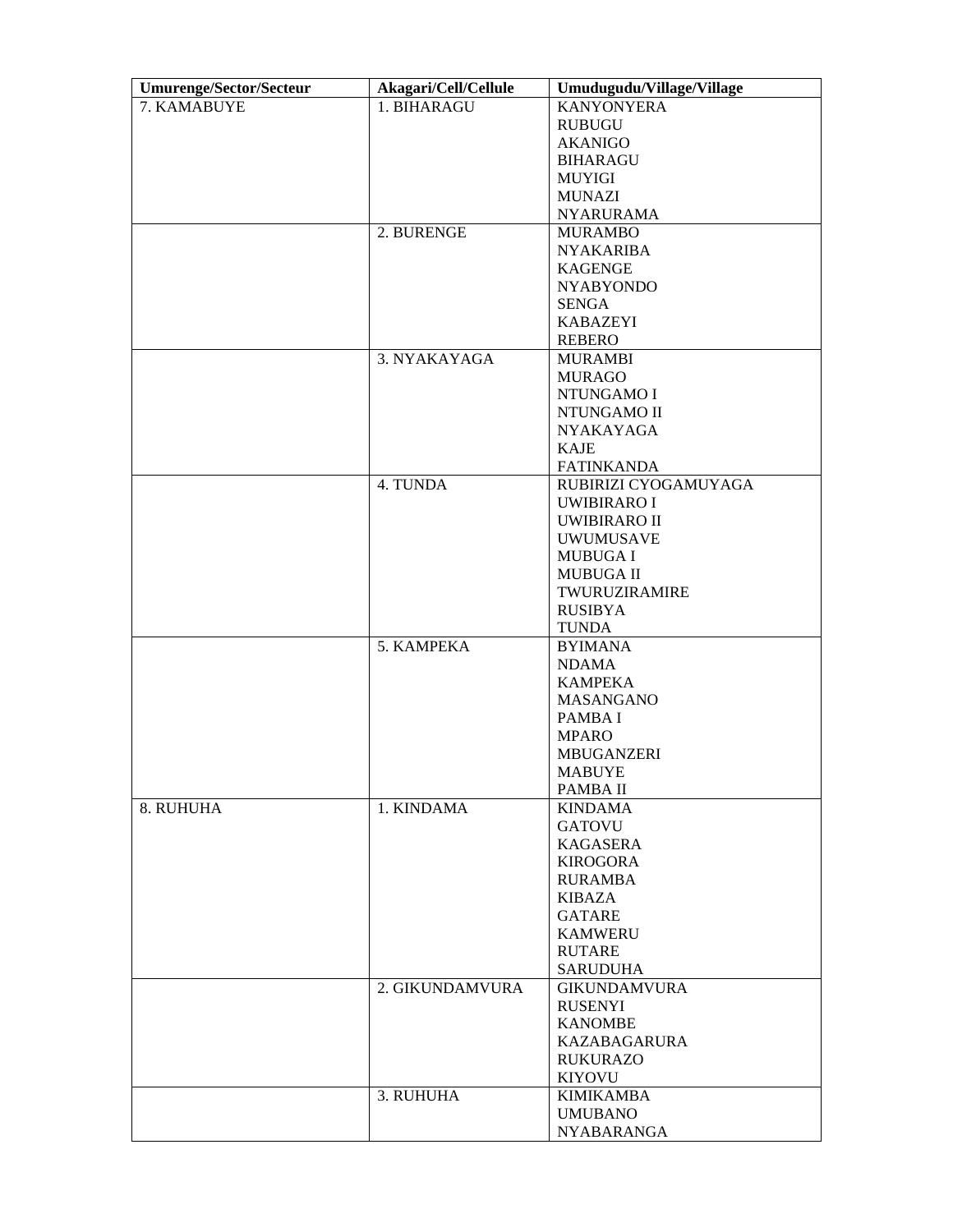| <b>Umurenge/Sector/Secteur</b> | Akagari/Cell/Cellule | Umudugudu/Village/Village |  |  |  |
|--------------------------------|----------------------|---------------------------|--|--|--|
|                                |                      | <b>RUHUHA I</b>           |  |  |  |
|                                |                      | <b>RUHUHA II</b>          |  |  |  |
|                                | 4. GATANGA           | NYAKAGARAMA               |  |  |  |
|                                |                      | <b>RWANIKA</b>            |  |  |  |
|                                |                      | <b>BUTERERI</b>           |  |  |  |
|                                |                      | <b>KIBAZA</b>             |  |  |  |
|                                |                      | <b>NYABURIBA</b>          |  |  |  |
|                                | 5. BIHARI            | <b>RUGARAMA</b>           |  |  |  |
|                                |                      | <b>MUKOMA</b>             |  |  |  |
|                                |                      | <b>NYAGAFUNZO</b>         |  |  |  |
|                                |                      | <b>BIHARI</b>             |  |  |  |
|                                |                      | <b>MASENGAI</b>           |  |  |  |
|                                |                      | <b>BUSASAMANA</b>         |  |  |  |
|                                |                      |                           |  |  |  |
|                                |                      | <b>RWANZUNGA</b>          |  |  |  |
|                                |                      | <b>MASENGA II</b>         |  |  |  |
| 9. SHYARA                      | 1. RUTARE            | <b>RUTARE</b>             |  |  |  |
|                                |                      | <b>KAMWERU</b>            |  |  |  |
|                                |                      | RUHANGA                   |  |  |  |
|                                |                      | <b>GASEKE</b>             |  |  |  |
|                                |                      | <b>SHYARA</b>             |  |  |  |
|                                | 2. KABAGUGU          | <b>KINTEKO</b>            |  |  |  |
|                                |                      | <b>NGARUYE</b>            |  |  |  |
|                                |                      | <b>KABAGUGU</b>           |  |  |  |
|                                |                      | <b>RWAMANYONI</b>         |  |  |  |
|                                | 3. KAMABUYE          | <b>NYABAGUMA</b>          |  |  |  |
|                                |                      | <b>RUBWIRWA</b>           |  |  |  |
|                                |                      | <b>GAKONI</b>             |  |  |  |
|                                | 4. NZIRANZIZA        | <b>NZIRANZIZA</b>         |  |  |  |
|                                |                      | <b>GAHOSHA</b>            |  |  |  |
|                                |                      | <b>RURI</b>               |  |  |  |
|                                |                      | <b>KAGARAMA</b>           |  |  |  |
|                                | 5. REBERO            | <b>GATEKO</b>             |  |  |  |
|                                |                      | <b>RUTEBE</b>             |  |  |  |
|                                |                      | <b>REBERO</b>             |  |  |  |
|                                |                      | <b>NYAMIRAMA</b>          |  |  |  |
| 10. RWERU                      | 1.BATIMA             | <b>GIKOMA</b>             |  |  |  |
|                                |                      | <b>GASORORO</b>           |  |  |  |
|                                |                      | <b>BATIMA</b>             |  |  |  |
|                                |                      | MBUGANZERI                |  |  |  |
|                                |                      | TWINYANGE                 |  |  |  |
|                                |                      | <b>AGAHONYO</b>           |  |  |  |
|                                |                      | <b>IHARA</b>              |  |  |  |
|                                |                      | <b>KAMUDUSI</b>           |  |  |  |
|                                |                      | <b>RUBIRA</b>             |  |  |  |
|                                |                      | <b>RUHEHE</b>             |  |  |  |
|                                | 2. SHARITA           | KARIZINGE                 |  |  |  |
|                                |                      | <b>SHARITA</b>            |  |  |  |
|                                | 3. MAZANE            | GASASA                    |  |  |  |
|                                |                      | <b>RUKIRA</b>             |  |  |  |
|                                |                      | <b>RUSENYI</b>            |  |  |  |
|                                | 4. NKANGA            |                           |  |  |  |
|                                |                      | RUZO<br><b>KIVUSHA</b>    |  |  |  |
|                                |                      |                           |  |  |  |
|                                |                      | <b>AGASHORO</b>           |  |  |  |
|                                |                      | <b>MUJWIRI</b>            |  |  |  |
|                                |                      | <b>MISHYOROTI</b>         |  |  |  |
|                                |                      | <b>NKANGA</b>             |  |  |  |
|                                | 5. NEMBA             | <b>RWIMINAZI</b>          |  |  |  |
|                                |                      | <b>KIGINA</b>             |  |  |  |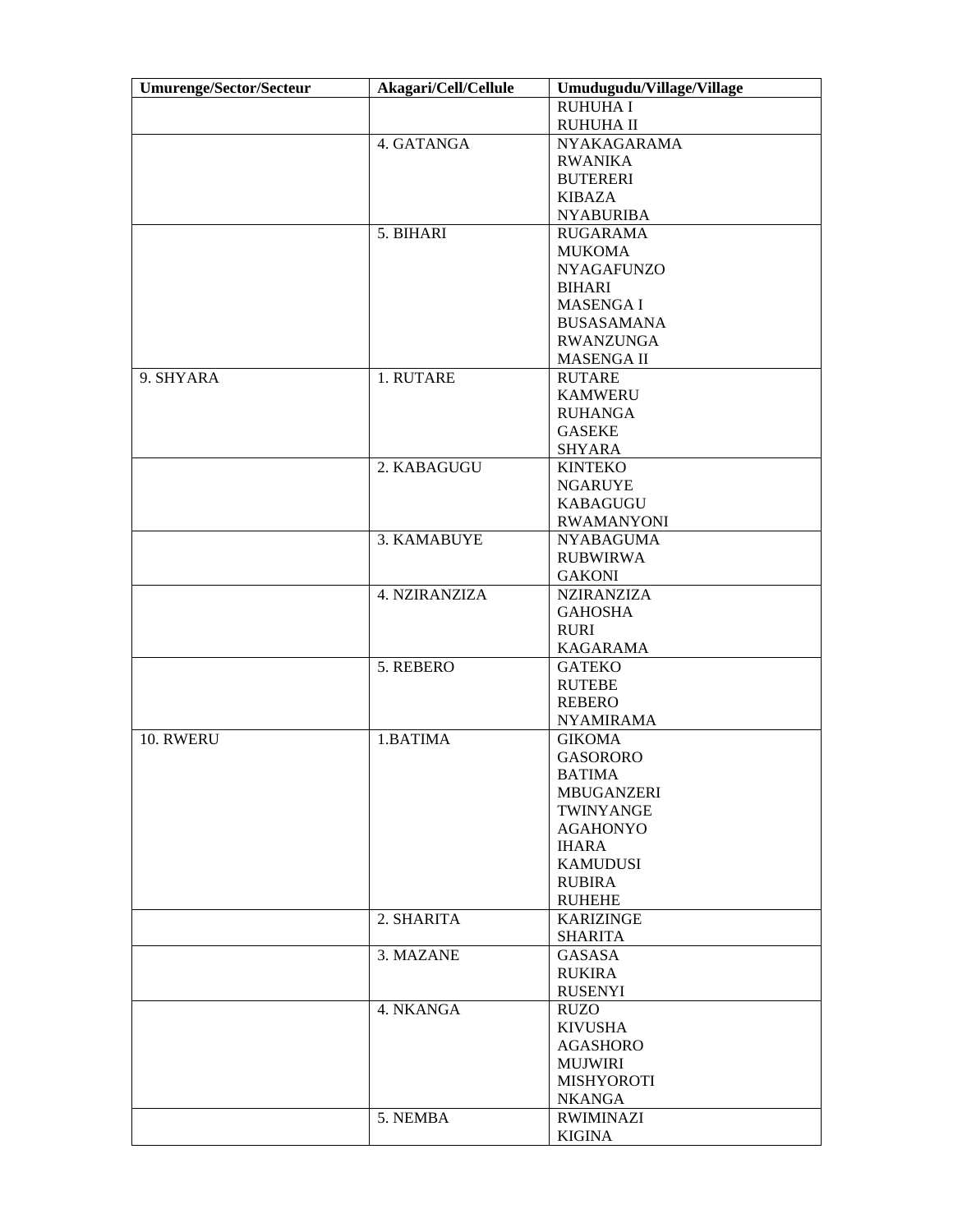| <b>Umurenge/Sector/Secteur</b> | Akagari/Cell/Cellule     | Umudugudu/Village/Village |  |  |  |
|--------------------------------|--------------------------|---------------------------|--|--|--|
|                                |                          | <b>MUYOBORO</b>           |  |  |  |
|                                |                          | <b>NYAKABINGO</b>         |  |  |  |
|                                |                          | <b>RWIBINYOGOTE</b>       |  |  |  |
|                                |                          | <b>KIMPARA</b>            |  |  |  |
|                                |                          | <b>KIMVUBU</b>            |  |  |  |
|                                | <b>6. KINTAMBWE</b>      | <b>NYIRAKANEMBA</b>       |  |  |  |
|                                |                          | <b>NYIRAGISEKE</b>        |  |  |  |
|                                |                          | <b>MUGINA</b>             |  |  |  |
|                                |                          | <b>GASENYI</b>            |  |  |  |
|                                |                          | <b>MABURANE</b>           |  |  |  |
|                                |                          | <b>NZANGWA</b>            |  |  |  |
|                                |                          |                           |  |  |  |
|                                |                          | <b>NYIRARUMBOZA</b>       |  |  |  |
|                                |                          | <b>UBUKOROCO</b>          |  |  |  |
|                                |                          | <b>GAKINDO</b>            |  |  |  |
| 11. MAYANGE                    | 1. KIBIRIZI              | <b>RUGAZI</b>             |  |  |  |
|                                |                          | <b>GISENYI</b>            |  |  |  |
|                                |                          | <b>GITERA</b>             |  |  |  |
|                                |                          | <b>GAHINGA KIBIRIZI</b>   |  |  |  |
|                                |                          | <b>GACYAMO</b>            |  |  |  |
|                                |                          | <b>RWAKIBIRIZI</b>        |  |  |  |
|                                | 2. GAKAMBA               | <b>KARAMBO</b>            |  |  |  |
|                                |                          | <b>KAVUMU</b>             |  |  |  |
|                                |                          | <b>GISENYI</b>            |  |  |  |
|                                |                          | <b>KAMUGENZI</b>          |  |  |  |
|                                |                          | <b>RUKORA</b>             |  |  |  |
|                                |                          | <b>GACUCU</b>             |  |  |  |
|                                |                          | <b>CAKAMBA</b>            |  |  |  |
|                                | 3. KIBENGA               | <b>RUHOROBERO</b>         |  |  |  |
|                                |                          | <b>RWAKARAMIRA</b>        |  |  |  |
|                                |                          | <b>KIBENGA</b>            |  |  |  |
|                                |                          | <b>RWARUSAKU</b>          |  |  |  |
|                                |                          | <b>KINDONYI</b>           |  |  |  |
|                                |                          | <b>GAHWIJI I</b>          |  |  |  |
|                                |                          | <b>GAHWIJI II</b>         |  |  |  |
|                                | 4. KAGENGE               |                           |  |  |  |
|                                |                          | <b>BIRYOGO</b>            |  |  |  |
|                                |                          | <b>RUKINDO</b>            |  |  |  |
|                                |                          | <b>KIRUHURA</b>           |  |  |  |
|                                |                          | <b>GAKINDO</b>            |  |  |  |
|                                |                          | <b>TETERO</b>             |  |  |  |
|                                |                          | <b>KARAMA</b>             |  |  |  |
|                                |                          | <b>REMERA</b>             |  |  |  |
|                                |                          | TABA                      |  |  |  |
|                                |                          | <b>GITARAMUKA</b>         |  |  |  |
|                                | 5. MBYO                  | CYARUHIRIRA-KABYO         |  |  |  |
|                                |                          | RUGARAMA                  |  |  |  |
|                                |                          | <b>RWIMIKONI A</b>        |  |  |  |
|                                |                          | <b>RWIMIKONI B</b>        |  |  |  |
| 12. RILIMA                     | 1. KARAMA                | <b>KAMAHORO</b>           |  |  |  |
|                                |                          | <b>MUTARAMA</b>           |  |  |  |
|                                |                          | <b>RWIMIRAMA</b>          |  |  |  |
|                                |                          | <b>RUYENZI</b>            |  |  |  |
|                                |                          | <b>GAKURAZO</b>           |  |  |  |
|                                |                          | RUTARE                    |  |  |  |
|                                |                          | <b>GATARE</b>             |  |  |  |
|                                |                          | <b>RWANKOMATI</b>         |  |  |  |
|                                | 2. KIMARANZARA<br>KIMIVU |                           |  |  |  |
|                                |                          | <b>GIHUSHI</b>            |  |  |  |
|                                |                          | <b>KABAYAHA</b>           |  |  |  |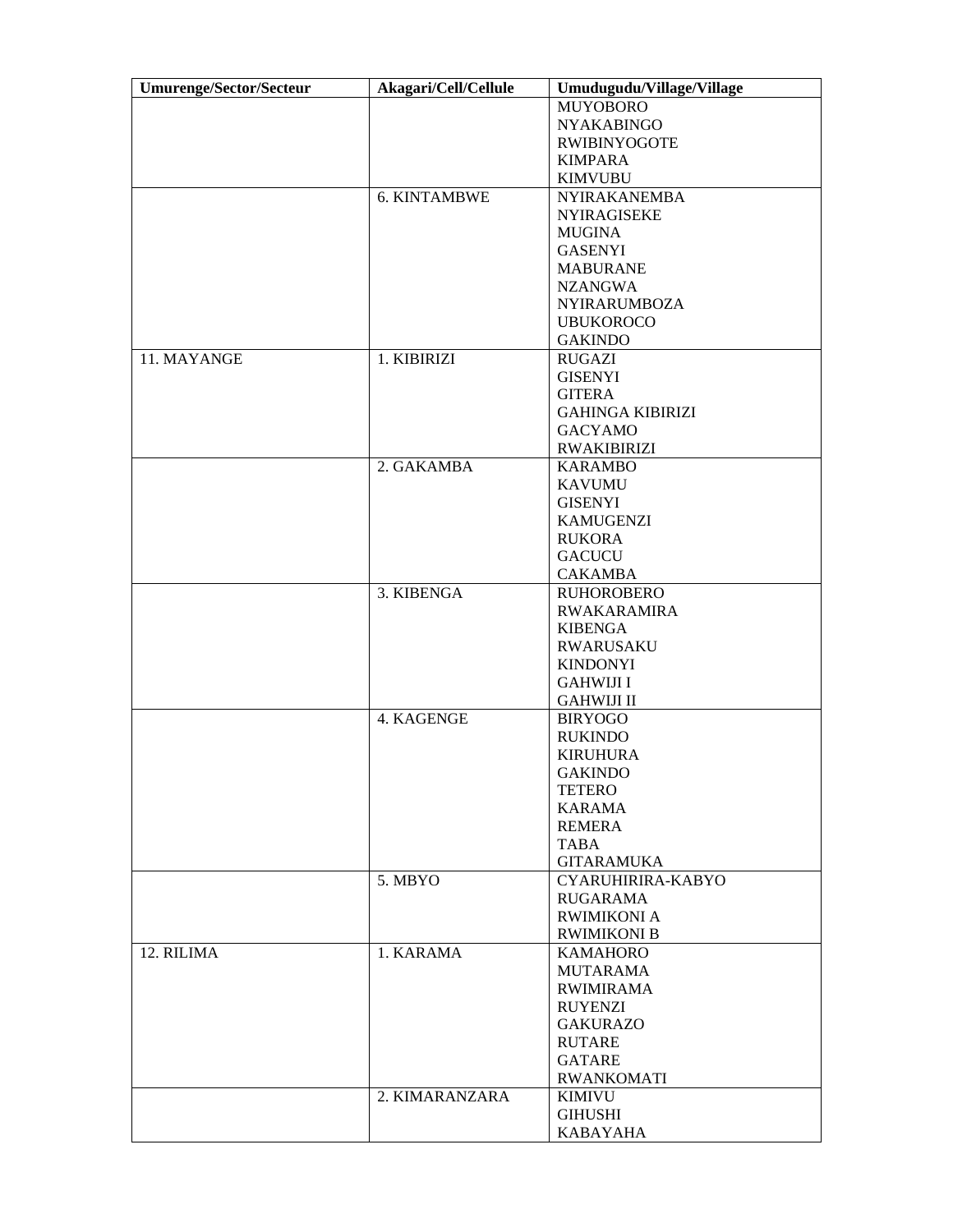| <b>Umurenge/Sector/Secteur</b> | Akagari/Cell/Cellule | Umudugudu/Village/Village |  |  |  |
|--------------------------------|----------------------|---------------------------|--|--|--|
|                                |                      | <b>KIDOGA</b>             |  |  |  |
|                                |                      | <b>KINTWARI</b>           |  |  |  |
|                                |                      | <b>ARAMETI</b>            |  |  |  |
|                                |                      | <b>KIMARANZARA</b>        |  |  |  |
|                                |                      | <b>RUTARE</b>             |  |  |  |
|                                |                      | <b>BENIMPUHWE</b>         |  |  |  |
|                                |                      | KURYAGATANDATU            |  |  |  |
|                                |                      |                           |  |  |  |
|                                | 3. NYABAGENDWA       | <b>NYAMIZI</b>            |  |  |  |
|                                |                      | <b>MUKOMA</b>             |  |  |  |
|                                |                      | <b>RWIBIKARA</b>          |  |  |  |
|                                |                      | <b>MUBUGA</b>             |  |  |  |
|                                |                      | <b>NYABAGENDWA</b>        |  |  |  |
|                                |                      | <b>KAMABUYE</b>           |  |  |  |
|                                |                      | <b>CYOMA</b>              |  |  |  |
|                                |                      | <b>GICACA</b>             |  |  |  |
|                                |                      | <b>MURAMBI</b>            |  |  |  |
|                                |                      | MATABA                    |  |  |  |
|                                |                      | <b>KARAMA</b>             |  |  |  |
|                                | 4. KABEZA            |                           |  |  |  |
|                                |                      | <b>GASARWE</b>            |  |  |  |
|                                |                      | <b>GAKO</b>               |  |  |  |
|                                |                      | <b>KARAMBO</b>            |  |  |  |
|                                |                      | <b>GITEGA</b>             |  |  |  |
|                                |                      | <b>KARAMBI</b>            |  |  |  |
|                                |                      | <b>KARISISI</b>           |  |  |  |
|                                |                      | <b>BIDENGE</b>            |  |  |  |
|                                |                      | <b>NYABISAGARA</b>        |  |  |  |
|                                |                      | <b>BIRARO</b>             |  |  |  |
|                                |                      | <b>GASAVE</b>             |  |  |  |
|                                |                      | <b>KAGARAMA</b>           |  |  |  |
|                                |                      | <b>RIZIYERI</b>           |  |  |  |
|                                |                      | <b>BUNYAMBO</b>           |  |  |  |
|                                |                      | <b>KABEZA</b>             |  |  |  |
|                                | 5. NTARAMA           | <b>KAMASHYA</b>           |  |  |  |
|                                |                      |                           |  |  |  |
|                                |                      | <b>KAVUMU</b>             |  |  |  |
|                                |                      | <b>AKABEZA</b>            |  |  |  |
|                                |                      | <b>NTARAMA</b>            |  |  |  |
|                                |                      | <b>GASEKE</b>             |  |  |  |
|                                |                      | <b>SARUDUHA</b>           |  |  |  |
|                                |                      | <b>NYAMURE</b>            |  |  |  |
|                                |                      | <b>RURAMBO</b>            |  |  |  |
|                                |                      | <b>GASENYI</b>            |  |  |  |
|                                |                      | <b>GITOVU</b>             |  |  |  |
|                                |                      | <b>GASAVE</b>             |  |  |  |
|                                |                      | KAGUGU                    |  |  |  |
| 13. MUSENYI                    | 1. RULINDO           | <b>KABUYE</b>             |  |  |  |
|                                |                      | <b>RULINDO</b>            |  |  |  |
|                                |                      | <b>KINYOVI</b>            |  |  |  |
|                                |                      |                           |  |  |  |
|                                |                      | <b>KARAMBO</b>            |  |  |  |
|                                |                      | <b>KABEZA</b>             |  |  |  |
|                                |                      | <b>KAGUNGA</b>            |  |  |  |
|                                |                      | KARUBANZANGABO            |  |  |  |
|                                |                      | <b>NYAMURE</b>            |  |  |  |
|                                |                      | <b>KANYAMATA</b>          |  |  |  |
|                                |                      | <b>RUNYONZA</b>           |  |  |  |
|                                | 2. NYAGIHUNIKA       | <b>GATOKI</b>             |  |  |  |
|                                |                      | <b>RUSHUBI</b>            |  |  |  |
|                                |                      | <b>KIRUHURA</b>           |  |  |  |
|                                |                      | <b>NYAKAJURE</b>          |  |  |  |
|                                |                      |                           |  |  |  |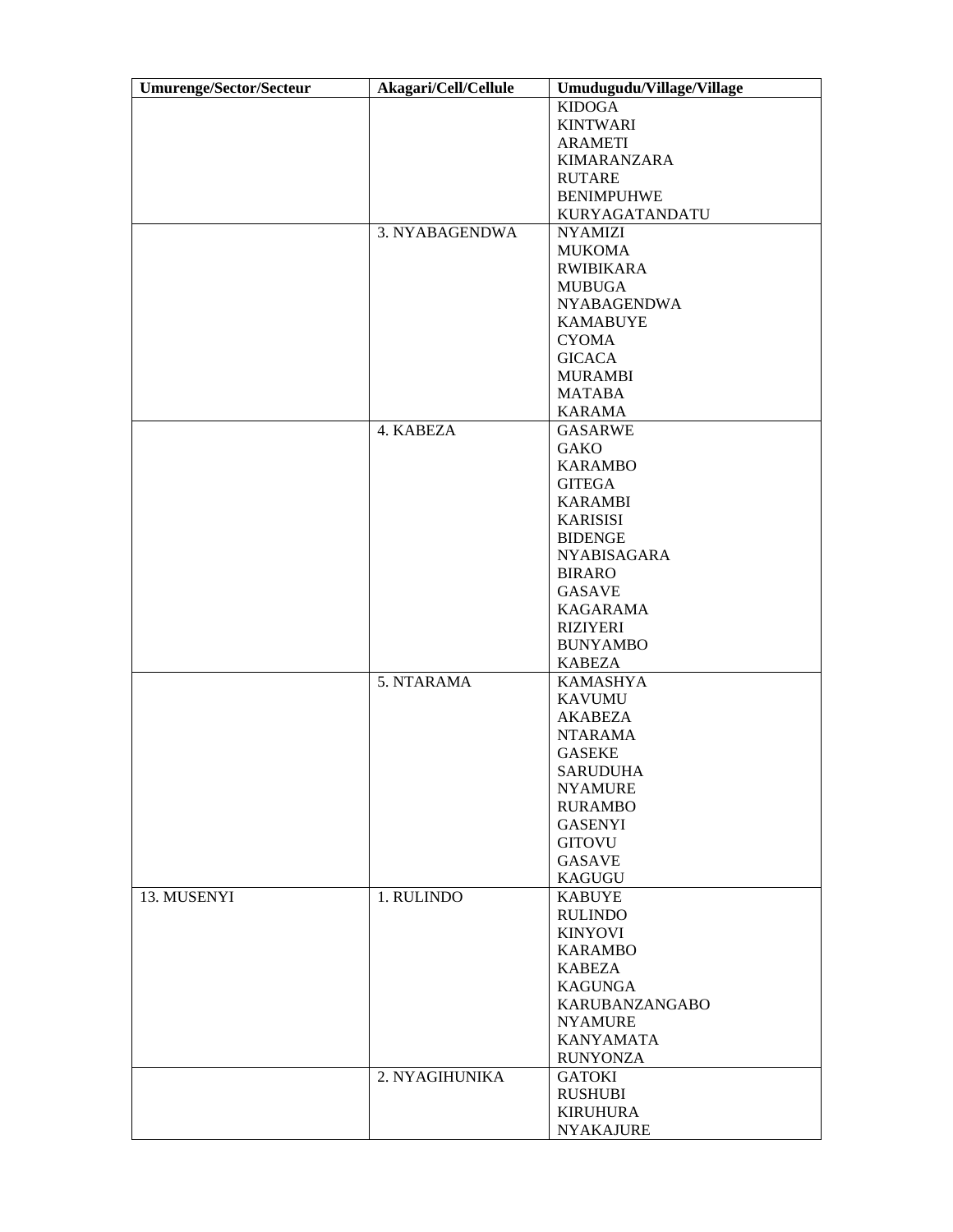| <b>Umurenge/Sector/Secteur</b> | Akagari/Cell/Cellule | Umudugudu/Village/Village           |  |  |  |
|--------------------------------|----------------------|-------------------------------------|--|--|--|
|                                |                      | <b>RWANKERI</b>                     |  |  |  |
|                                |                      | <b>GITAGATA</b>                     |  |  |  |
|                                |                      | <b>KIGUSA</b>                       |  |  |  |
|                                |                      | <b>MBONWA</b>                       |  |  |  |
|                                |                      | <b>GACACA</b>                       |  |  |  |
|                                | 3. MUSENYI           | RUGEYO                              |  |  |  |
|                                |                      | KIJURI                              |  |  |  |
|                                |                      | KIGARAMA                            |  |  |  |
|                                |                      | GAKOMEYE<br><b>KIRINGA</b>          |  |  |  |
|                                |                      | <b>BISHINGE</b>                     |  |  |  |
|                                |                      | <b>GAKURAZO</b>                     |  |  |  |
|                                |                      | <b>CYERU</b>                        |  |  |  |
|                                |                      | <b>NUNGA</b>                        |  |  |  |
|                                |                      | MUHANGA<br>NYAGASAGARA              |  |  |  |
|                                |                      | <b>BISENGO</b>                      |  |  |  |
|                                |                      | <b>BIDUDU</b>                       |  |  |  |
|                                |                      | <b>RUGANDO</b>                      |  |  |  |
|                                | 4. GICACA            | <b>CYARUBAZI</b>                    |  |  |  |
|                                |                      | NGARAMA<br><b>BIDUDU</b>            |  |  |  |
|                                |                      | RUSAGARA                            |  |  |  |
|                                |                      | KAMAHANGO                           |  |  |  |
|                                |                      | REMERA                              |  |  |  |
|                                |                      | KAGUSA                              |  |  |  |
|                                |                      | GATARE<br>MUGINA                    |  |  |  |
|                                |                      | GIHARI                              |  |  |  |
|                                |                      | KAVUMU                              |  |  |  |
|                                |                      | KIDUDU                              |  |  |  |
|                                |                      | <b>CYANIKA</b>                      |  |  |  |
| <b>14. JURU</b>                | 1. RWINUME           | <b>KINIHIRA</b><br>SHONDEKA         |  |  |  |
|                                |                      | KATARARA                            |  |  |  |
|                                |                      | UWIMPUNGA                           |  |  |  |
|                                |                      | <b>GISORORO</b>                     |  |  |  |
|                                |                      | <b>RWIMPYISI</b><br><b>KABUKUBA</b> |  |  |  |
|                                | 2. KABUKUBA          | <b>RUSHUBI</b>                      |  |  |  |
|                                |                      | MBUYE                               |  |  |  |
|                                |                      | <b>GIKANA</b>                       |  |  |  |
|                                |                      | KAMATONGO                           |  |  |  |
|                                |                      | MAJAJA<br><b>GIKURAZO</b>           |  |  |  |
|                                | 3. MUSOVU            | CYABASONGA                          |  |  |  |
|                                |                      | <b>CYINGAJU</b>                     |  |  |  |
|                                |                      | <b>BITEGA</b>                       |  |  |  |
|                                |                      | <b>NYARUHURU</b><br><b>CYABATWA</b> |  |  |  |
|                                | 5. MUGORORE          | <b>GATORA</b>                       |  |  |  |
|                                |                      | <b>KAJEVUBA</b>                     |  |  |  |
|                                |                      | TABARARI                            |  |  |  |
|                                |                      | MUGORORE                            |  |  |  |
|                                |                      | KIJOJWE<br><b>KIRABO</b>            |  |  |  |
|                                |                      | <b>KIGWENGERI</b>                   |  |  |  |
|                                |                      | KABUGIGI                            |  |  |  |
| 15. NGERUKA                    | 1. RUTONDE           | <b>SAHARA</b>                       |  |  |  |
|                                |                      | KAMUGERA                            |  |  |  |
|                                |                      | KARUMIKWE<br>RUBIRIZI               |  |  |  |
|                                |                      | RUGAZI                              |  |  |  |
|                                |                      | KAJURI                              |  |  |  |
|                                |                      | KIGARAMA                            |  |  |  |
|                                |                      | RUSIBYA<br><b>RUNYONZA</b>          |  |  |  |
|                                |                      | KABARE                              |  |  |  |
|                                |                      | KAGANO                              |  |  |  |
|                                | 2. NGERUKA           | <b>BINYONZWE</b>                    |  |  |  |
|                                |                      | <b>NGERUKA</b>                      |  |  |  |
|                                |                      | KAMASONGA                           |  |  |  |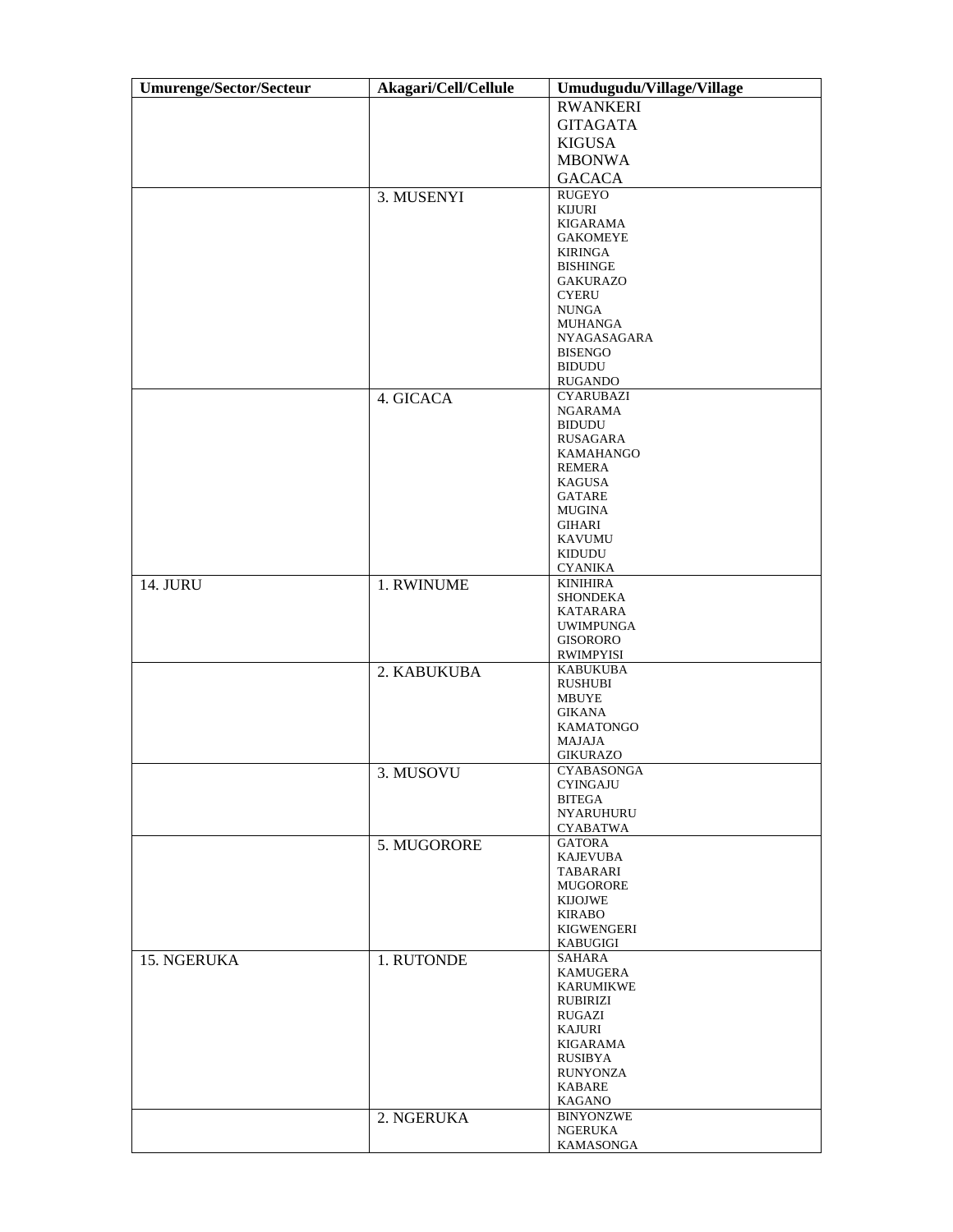| <b>Umurenge/Sector/Secteur</b> | Akagari/Cell/Cellule | Umudugudu/Village/Village |  |  |
|--------------------------------|----------------------|---------------------------|--|--|
|                                |                      | <b>KAMAJERI</b>           |  |  |
|                                |                      | <b>KIVUGIZA</b>           |  |  |
|                                |                      | <b>MUYANGE</b>            |  |  |
|                                |                      | <b>KARUGONDO</b>          |  |  |
|                                | 3. MURAMA            | SHAMI                     |  |  |
|                                |                      | AGASHYAMBA                |  |  |
|                                |                      | <b>MURAMA</b>             |  |  |
|                                |                      | <b>KINAMBA</b>            |  |  |
|                                |                      | <b>GATANGA</b>            |  |  |
|                                |                      | <b>RUSAMAZA</b>           |  |  |
|                                |                      | <b>NYAKAGARAMA</b>        |  |  |
|                                |                      | <b>KAGENGE</b>            |  |  |
|                                |                      | <b>BISHENYI</b>           |  |  |
|                                |                      | <b>KIGANDU</b>            |  |  |
|                                |                      | <b>KWIKONI</b>            |  |  |
|                                |                      | <b>GAKURAZO</b>           |  |  |
|                                |                      | <b>RWABISHESHE</b>        |  |  |
|                                |                      | MUYANGE KANKURIYINGOMA    |  |  |
|                                |                      | <b>FATINKANDA</b>         |  |  |
|                                | 4. GIHEMBE           | <b>RUSINGE</b>            |  |  |
|                                |                      | <b>NYAKARIBA</b>          |  |  |
|                                |                      | <b>NYARUBANDE</b>         |  |  |
|                                |                      | <b>KAGASA</b>             |  |  |
|                                |                      | <b>RUASAGARA</b>          |  |  |
|                                |                      | <b>RUTARE</b>             |  |  |
|                                |                      | <b>KADEBU</b>             |  |  |
|                                |                      | <b>SHITWE</b>             |  |  |
|                                |                      | <b>KABUYE</b>             |  |  |
|                                |                      | <b>KARAMBO</b>            |  |  |
|                                |                      | <b>BUHARA</b>             |  |  |
|                                |                      | <b>KURURAMA</b>           |  |  |
|                                |                      | <b>KABAYA</b>             |  |  |
|                                |                      | <b>KIRASANIRO</b>         |  |  |
|                                | 5. NYAKAYENZI        | <b>KIMIDUHA</b>           |  |  |
|                                |                      | <b>KURURAMA</b>           |  |  |
|                                |                      | <b>NYAKAYENZI</b>         |  |  |
|                                |                      | TWIMPARA                  |  |  |
|                                |                      | <b>SHERU</b>              |  |  |
|                                |                      | <b>MURAMBI</b>            |  |  |
|                                |                      | <b>KABUYE</b>             |  |  |
|                                |                      | KIBAYA                    |  |  |
|                                |                      | <b>KAVUMU</b>             |  |  |
|                                |                      | <b>KIBUNGO</b>            |  |  |

Kigali, 16/08/2006

Minisitiri w'Ubutegetsi bw'Igihugu, Imiyoborere Myiza, Amajyambere Rusange n'Imibereho Myiza y'Abaturage The Minister of Local Governement, Good Governance, Community Development and Social Affairs Le Ministre de l'Administrtaion Locale, de la Bonne Gouvernance, du Développement Communautaire et des Affaires Sociales **MUSONI Protais**   $(s\acute{e})$ 

Bibonywe kandi bishyizweho Ikirango cya Repubulika: Seen and Sealed with the Seal of the Republic : Vu et Scellé du Sceau de la Republique : Minisitiri w'Ubutabera The Minister of Justice Le Ministre de la Justice **KARUGARAMA Tharcisse**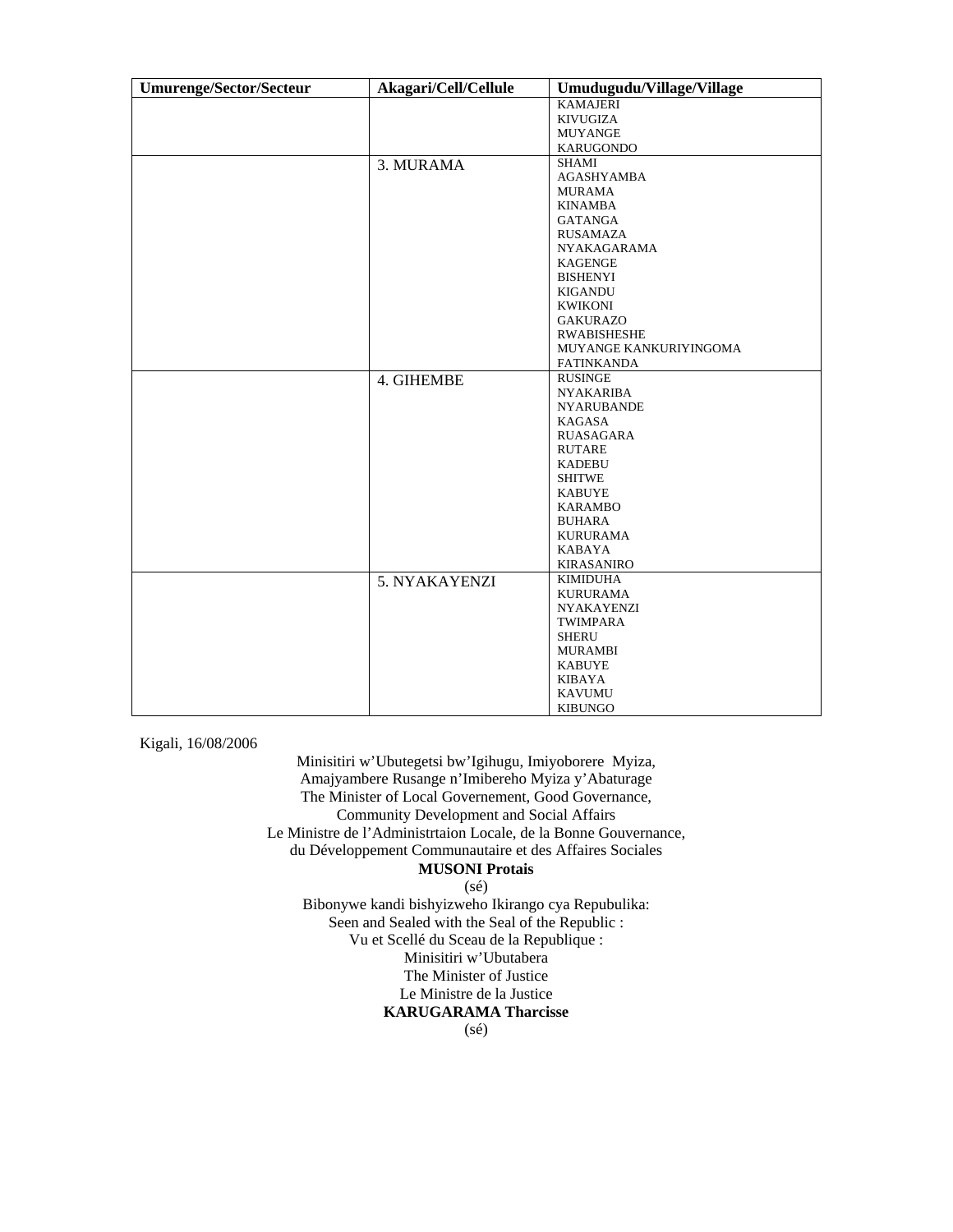| J.O. n <sup>o</sup> spécial bis du $16/08/2006$        | <b>J.O.</b> n <sup>o</sup> spécial bis du $16/08/2006$ |
|--------------------------------------------------------|--------------------------------------------------------|
| <b>J.O.</b> n <sup>o</sup> spécial bis du $16/08/2006$ | <b>J.O.</b> n <sup>o</sup> spécial bis du $16/08/2006$ |
| <b>J.O.</b> n <sup>o</sup> spécial bis du $16/08/2006$ | <b>J.O.</b> n <sup>o</sup> spécial bis du $16/08/2006$ |
| J.O. n°spécial bis du 16/08/2006                       | <b>J.O.</b> n <sup>o</sup> spécial bis du $16/08/2006$ |
| J.O. n <sup>o</sup> spécial bis du $16/08/2006$        | J.O. $n^{\bullet}$ spécial bis du 16/08/2006           |
| J.O. n <sup>o</sup> spécial bis du $16/08/2006$        | <b>J.O.</b> n <sup>o</sup> spécial bis du $16/08/2006$ |
| J.O. n <sup>o</sup> spécial bis du $16/08/2006$        | <b>J.O.</b> n <sup>o</sup> spécial bis du $16/08/2006$ |
| J.O. n <sup>o</sup> spécial bis du 16/08/2006          | <b>J.O.</b> n <sup>o</sup> spécial bis du $16/08/2006$ |
| J.O. n <sup>•</sup> spécial bis du 16/08/2006          | J.O. n'spécial bis du 16/08/2006                       |
| J.O. n°spécial bis du 16/08/2006                       | J.O. n'spécial bis du 16/08/2006                       |
| J.O. n <sup>o</sup> spécial bis du $16/08/2006$        | J.O. n <sup>o</sup> spécial bis du $16/08/2006$        |
| J.O. n <sup>•</sup> spécial bis du 16/08/2006          | J.O. n'spécial bis du 16/08/2006                       |
| J.O. n <sup>o</sup> spécial bis du $16/08/2006$        | <b>J.O.</b> n <sup>o</sup> spécial bis du $16/08/2006$ |
| J.O. n <sup>•</sup> spécial bis du 16/08/2006          | J.O. n°spécial bis du 16/08/2006                       |
| J.O. n'spécial bis du 16/08/2006                       | J.O. n°spécial bis du 16/08/2006                       |
| J.O. n <sup>o</sup> spécial bis du $16/08/2006$        | J.O. n <sup>o</sup> spécial bis du $16/08/2006$        |
| <b>J.O.</b> n <sup>•</sup> spécial bis du 16/08/2006   | J.O. n'spécial bis du 16/08/2006                       |
| <b>J.O.</b> n <sup>o</sup> spécial bis du $16/08/2006$ | J.O. n <sup>o</sup> spécial bis du $16/08/2006$        |
| J.O. n <sup>o</sup> spécial bis du $16/08/2006$        | <b>J.O.</b> n <sup>o</sup> spécial bis du $16/08/2006$ |
| J.O. n <sup>o</sup> spécial bis du 16/08/2006          | <b>J.O.</b> n <sup>o</sup> spécial bis du $16/08/2006$ |
| J.O. n <sup>o</sup> spécial bis du $16/08/2006$        | <b>J.O.</b> n <sup>o</sup> spécial bis du $16/08/2006$ |
| J.O. n <sup>o</sup> spécial bis du $16/08/2006$        | <b>J.O.</b> n <sup>o</sup> spécial bis du $16/08/2006$ |
| J.O. n <sup>o</sup> spécial bis du 16/08/2006          | <b>J.O.</b> n <sup>o</sup> spécial bis du $16/08/2006$ |
| J.O. n <sup>o</sup> spécial bis du $16/08/2006$        | J.O. n'spécial bis du 16/08/2006                       |
| J.O. n°spécial bis du 16/08/2006                       | J.O. n'spécial bis du 16/08/2006                       |

| <b>J.O.</b> n <sup>o</sup> spécial bis du $16/08/2006$ |
|--------------------------------------------------------|
| J.O. n <sup>o</sup> spécial bis du $16/08/2006$        |
| <b>J.O.</b> n <sup>o</sup> spécial bis du $16/08/2006$ |
| <b>J.O.</b> n <sup>o</sup> spécial bis du $16/08/2006$ |
| <b>J.O.</b> n <sup>o</sup> spécial bis du $16/08/2006$ |
| <b>J.O.</b> n <sup>o</sup> spécial bis du $16/08/2006$ |
| <b>J.O.</b> n <sup>o</sup> spécial bis du $16/08/2006$ |
| J.O. n <sup>o</sup> spécial bis du $16/08/2006$        |
| <b>J.O.</b> n <sup>o</sup> spécial bis du $16/08/2006$ |
| J.O. n°spécial bis du 16/08/2006                       |
| <b>J.O.</b> n <sup>o</sup> spécial bis du $16/08/2006$ |
| J.O. n <sup>o</sup> spécial bis du $16/08/2006$        |
| J.O. n'spécial bis du 16/08/2006                       |
| J.O. n <sup>o</sup> spécial bis du $16/08/2006$        |
| J.O. n <sup>o</sup> spécial bis du $16/08/2006$        |
| J.O. n <sup>o</sup> spécial bis du $16/08/2006$        |
| <b>J.O.</b> n <sup>o</sup> spécial bis du $16/08/2006$ |
| J.O. n <sup>o</sup> spécial bis du $16/08/2006$        |
| <b>J.O.</b> n <sup>o</sup> spécial bis du $16/08/2006$ |
| <b>J.O.</b> n <sup>o</sup> spécial bis du $16/08/2006$ |
| <b>J.O.</b> n <sup>o</sup> spécial bis du $16/08/2006$ |
| J.O. n <sup>o</sup> spécial bis du $16/08/2006$        |
| J.O. n <sup>o</sup> spécial bis du $16/08/2006$        |
| J.O. n <sup>o</sup> spécial bis du $16/08/2006$        |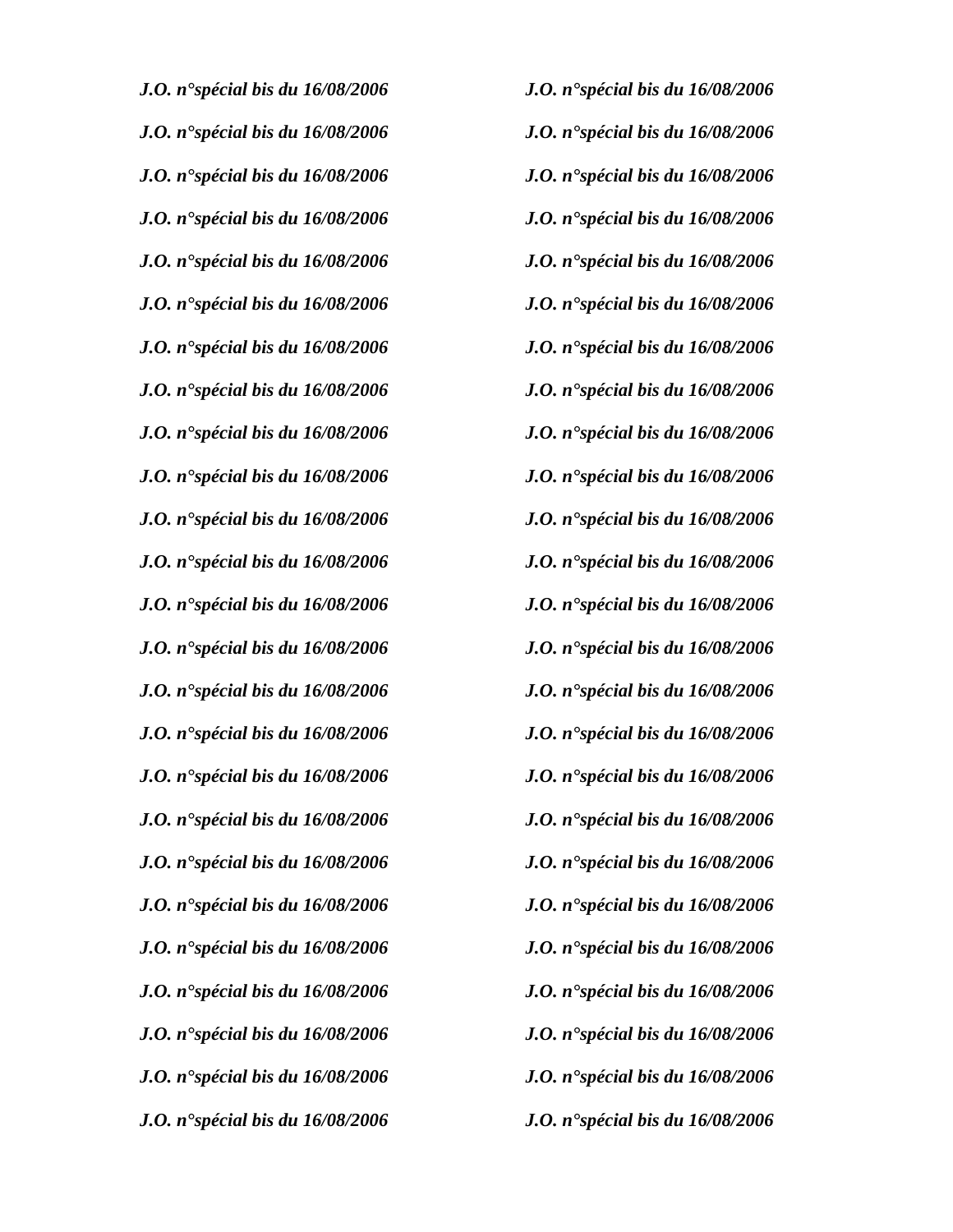| $-1-$             | $-2-$   | $-3-$               | $-4-$      | $-5-$      | $-6 - 7 -$                                                                | $-8-$      | $-9-$   |                  | $-10-$               |
|-------------------|---------|---------------------|------------|------------|---------------------------------------------------------------------------|------------|---------|------------------|----------------------|
| $-11-$<br>$-20-$  | $-12-$  | $-13-$              | $-14 - 15$ |            | $-16$ - $-17$ -                                                           |            |         | $-18-$           | $-19-$               |
| $-21-$            | $-22-$  |                     |            |            | $-23$ - $-24$ - $-25$ - $-26$ - $-27$ - $-28$ - $-29$ -                   |            |         |                  | $-30-$               |
| $-31-$<br>$-39-$  | $-32-$  | $-33-$              |            |            | $-34 - 35 -$                                                              | $-36-$     |         | $-37-$           | $-38-$               |
| $-40-$<br>$-49-$  | $-41-$  | $-42-$              | $-43 -44-$ |            |                                                                           | $-45 - 46$ |         | $-47-$<br>$-48-$ |                      |
| $-50-$<br>$-59-$  | $-51-$  |                     |            |            | $-52$ - $-53$ - $-54$ - $-55$ - $-56$ - $-57$ -                           |            |         | $-58-$           |                      |
| $-60-$<br>-69-    | $-61-$  | $-62-$              |            |            | $-63 - 64 - 65 - 66$                                                      |            | $-67-$  | $-68-$           |                      |
| $-70-$<br>$-79-$  |         |                     |            |            | $-71$ - $-72$ - $-73$ - $-74$ - $-75$ - $-76$ - $-77$ -                   |            |         | $-78-$           |                      |
| $-80-$            | $-81-$  | $-82-$              | $-83-$     |            | $-84 - 85$                                                                | $-86-$     | $-87-$  | $-88-$           | $-89-$               |
| $-90-$<br>99-     | $-91-$  | $-92-$              |            | $-93 - 94$ | $-95-$                                                                    | $-96-$     | $-97-$  | $-98-$           |                      |
| $-100-$<br>108-   | -101-   | $-102-$             |            |            | $-103$ - $-104$ - $-105$ - $-106$ -                                       |            |         | $-107-$          | $\sim 100$ m $^{-1}$ |
| $-109-$<br>116-   | $-110-$ | -111-               |            |            | $-112-113-$                                                               | $-114-$    |         | $-115-$          | $\blacksquare$       |
| $-117-$<br>$124-$ |         |                     |            |            | $-118$ - $-119$ - $-120$ - $-121$ -                                       |            | $-122-$ | $-123-$          |                      |
| $-125-$           |         |                     |            |            | $-126$ - $-127$ - $-128$ - $-129$ -                                       | $-130-$    |         | $-131-$          | $-132-$              |
| $-133-$<br>141-   |         |                     |            |            | $-134$ $-135$ $-136$ $-137$ $-138$ $-139$ $-140$                          |            |         |                  | $\sim 100$           |
| $-142-$<br>150-   |         |                     |            |            | $-143$ - $-144$ - $-145$ - $-146$ - $-147$ - $-148$ -                     |            |         | $-149-$          |                      |
| $-151-$<br>159-   |         | $-152$ $-153$ $154$ |            |            | $-155$ - $-156$ - $-157$ -                                                |            |         | $-158-$          | $\sim 100$           |
| $-160-$<br>169-   |         |                     |            |            | $-161$ - $-162$ - $-163$ - $-164$ - $-165$ - $-166$ - $-167$ - $-168$ - - |            |         |                  |                      |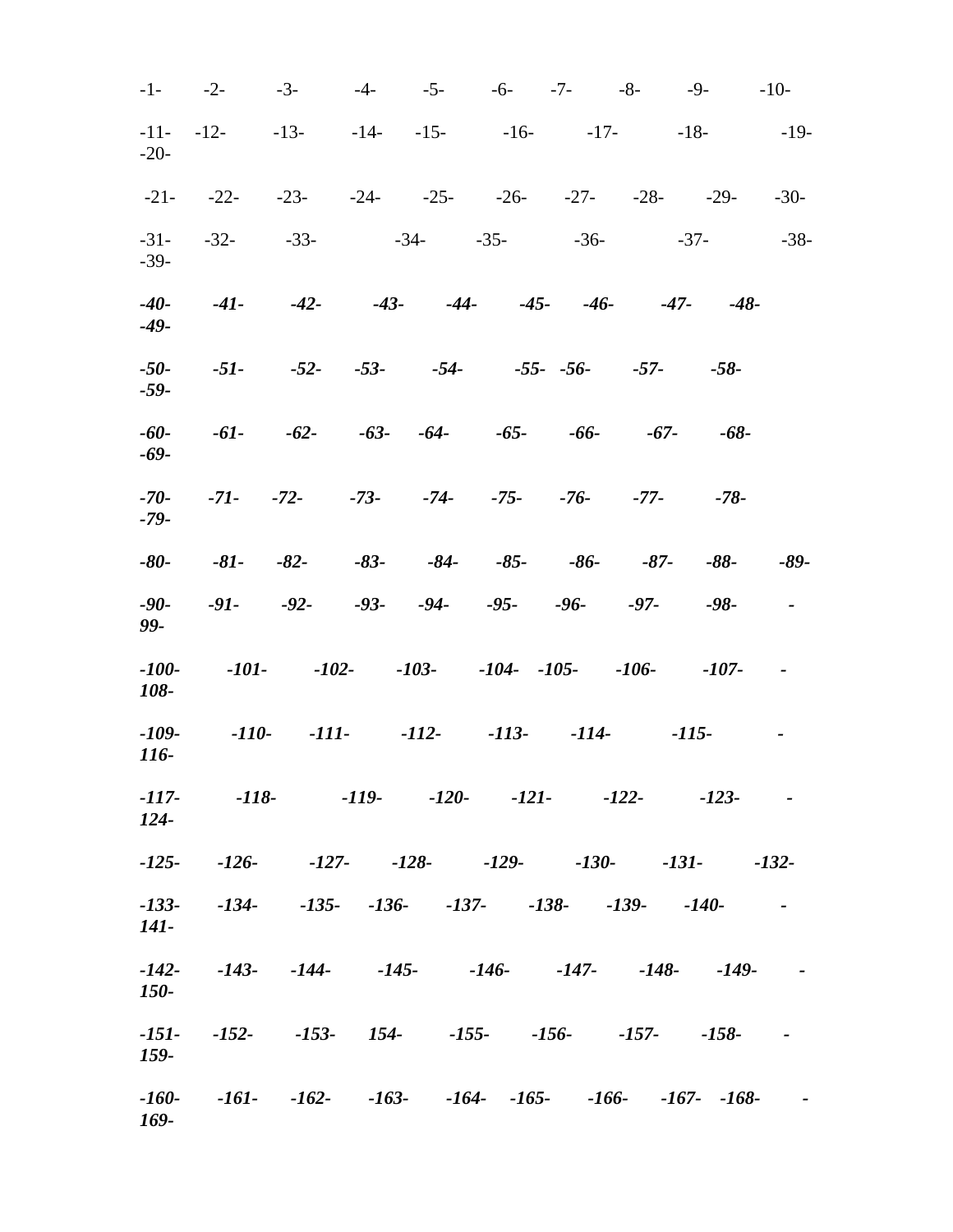| $-170-$<br>179-    | -171-   | $-172-$        | $-173-$ | $-174-$                                                                   | -175- -176- -177- |                    |                            | $-178-$       |               |
|--------------------|---------|----------------|---------|---------------------------------------------------------------------------|-------------------|--------------------|----------------------------|---------------|---------------|
| $-180-$<br>189-    | $-181-$ | $-182-$        | $-183-$ | $-184-$                                                                   | $-185-$           | $-186 - 187 - 188$ |                            |               | $\sim$        |
| $-190-$<br>199-    | -191-   |                |         | -192- -193- -194- -195- -196-                                             |                   |                    |                            | $-197 - -198$ | $\sim$ $\sim$ |
| $-200-$<br>209-    | $-201-$ | $-202-$        |         | $-203$ - $-204$ - $-205$ - $-206$ -                                       |                   |                    |                            | $-207 - -208$ | $\sim$ $-$    |
| $-210-$<br>219-    |         | $-211 - 212$   |         | $-213$ - $-214$ - $-215$ - $-216$ - $-217$ - $-218$ -                     |                   |                    |                            |               | $\sim$        |
| $-220-$<br>229-    |         | $-221 - 222 -$ |         | $-223$ - $-224$ - $-225$ - $-226$ -                                       |                   |                    | $-227 - -228$              |               | $\sim$        |
| $-230-$<br>239-    | $-231-$ | $-232-$        |         | $-233$ - $-234$ - $-235$ - $-236$ - $-237$ - $-238$ -                     |                   |                    |                            |               | $\sim$ $-$    |
| $-240-$<br>249-    | $-241-$ |                |         | $-242$ - $-243$ - $-244$ - $-245$ - $-246$ - $-247$ - $-248$ -            |                   |                    |                            |               | $\sim$ $-$    |
| $-250-$<br>$-259-$ | $-251-$ | $-252-$        |         | $-253 - 254 - 255$                                                        |                   | $-256-$            | $-257-$                    |               | $-258-$       |
| $-260-$<br>269-    | $-261-$ | $-262-$        |         | $-263$ - $-264$ - $-265$ -                                                |                   |                    | $-266$ - $-267$ - $-268$ - |               | $\sim$        |
| $-270-$<br>279-    | $-271-$ |                |         | -272- -273- -274- -275- -276- -277-                                       |                   |                    |                            | $-278-$       | $\sim$ $-$    |
| $-280-$<br>289-    | $-281-$ | $-282-$        |         | $-283$ - $-284$ - $-285$ - $-286$ - $-287$ $-288$ -                       |                   |                    |                            |               | $\sim$        |
| $-290-$<br>299-    |         |                |         | $-291 - 292 - 293 - 294$                                                  |                   | $-295 - 296$       |                            | $-297 - -298$ |               |
| $-300-$<br>309-    |         |                |         | $-301$ - $-302$ - $-303$ - $-304$ - $-305$ - $-306$ -                     |                   |                    | $-307 - -308$              |               |               |
| $-310-$<br>319-    |         |                |         | $-311$ - $-312$ - $-313$ - $-314$ - $-315$ - $-316$ - $-317$ - $-318$ - - |                   |                    |                            |               |               |
| $-320-$<br>329-    |         | $-321 - 322 -$ |         | $-323 - 324$                                                              | $-325-$           | $-326-$            | $-327 - -328 - -$          |               |               |
| $330-$<br>339-     | $-331-$ |                |         | $-332$ $-333$ $-334$ $-335$ $-336$ $-337$ $-338$ $-$                      |                   |                    |                            |               |               |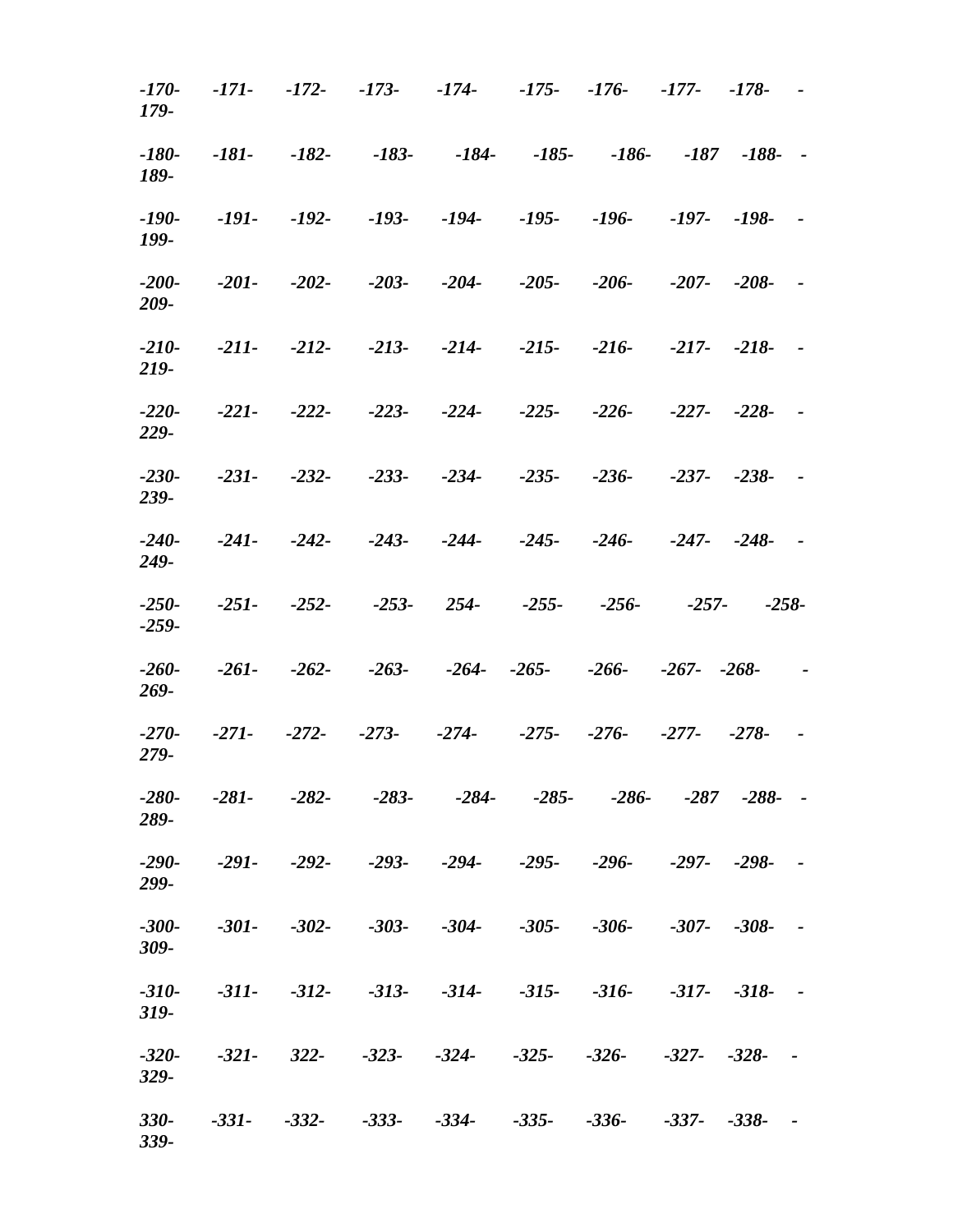| -340-<br>349-   | $-341-$      | $-342-$        | $-343-$            | $-344-$                                                                   | $-345-$ | $-346-$                  |                     | $-347 - -348 - -$ |               |
|-----------------|--------------|----------------|--------------------|---------------------------------------------------------------------------|---------|--------------------------|---------------------|-------------------|---------------|
| -350-<br>-359-  | $-351-$      | $-352-$        | $-353-$            | $-354-$                                                                   | $-355-$ | $-356-$                  | $-357-$             |                   | $-358-$       |
| -360-<br>369-   | $-361-$      | $-362-$        | $-363-$            | $-364 - 365$                                                              |         | -366-                    | $-367 - -368$       |                   | $\sim$        |
| $-370-$<br>379- | $-371-$      |                | $-372 - 373 - 374$ |                                                                           |         | $-375 - -376$            | -377-               | $-378-$           |               |
| $-380-$<br>389- | $-381-$      | $-382-$        | $-383-$            | $-384-$                                                                   | $-385-$ |                          | $-386 - -387 - 388$ |                   | $\sim$        |
| -390-<br>399-   | $-391-$      | $-392 - 393 -$ |                    | -394-                                                                     |         | $-395 - 396 - 397 - 398$ |                     |                   |               |
| -400-<br>409-   | $-401 - 402$ |                |                    | $-403$ - $-404$ - $-405$ - $-406$ -                                       |         |                          | $-407 - -408$       | $\sim$            |               |
| -410-<br>419-   |              | $-411 - 412$   |                    | $-413 -414 -415-$                                                         |         | -416-                    |                     | $-417 - -418$     |               |
| -420-<br>429-   |              |                |                    | $-421 - 422 - 423 - 424 - 425 - 426 - 427 - 428$                          |         |                          |                     |                   | $\sim$ $-$    |
| -430-<br>439-   | $-431-$      | $-432-$        | $-433-$            | -434-                                                                     | -435-   | -436-                    |                     | $-437 - -438$     | $\sim$ $-$    |
| -440-<br>449-   | -441-        |                |                    | -442- -443- -444- -445- -446- -447- -448-                                 |         |                          |                     |                   | $\sim$ $\sim$ |
| -450-<br>-459-  |              |                |                    | -451- -452- -453- -454- -455- -456- -457- -458-                           |         |                          |                     |                   |               |
| -460-<br>469-   |              |                |                    | $-461$ - $-462$ - $-463$ - $-464$ - $-465$ - $-466$ - $-467$ - $-468$ - - |         |                          |                     |                   |               |
| $-470-$<br>479- |              |                |                    | -471- -472- -473- -474- -475- -476- -477- -478- -                         |         |                          |                     |                   |               |
| -480-<br>489-   |              |                |                    | $-481$ - $-482$ - $-483$ - $-484$ - $-485$ - $-486$ - $-487$ $-488$ - -   |         |                          |                     |                   |               |
| -490-<br>499-   |              |                |                    | -491- -492- -493- -494- -495- -496- -497- -498- -                         |         |                          |                     |                   |               |

*-500-*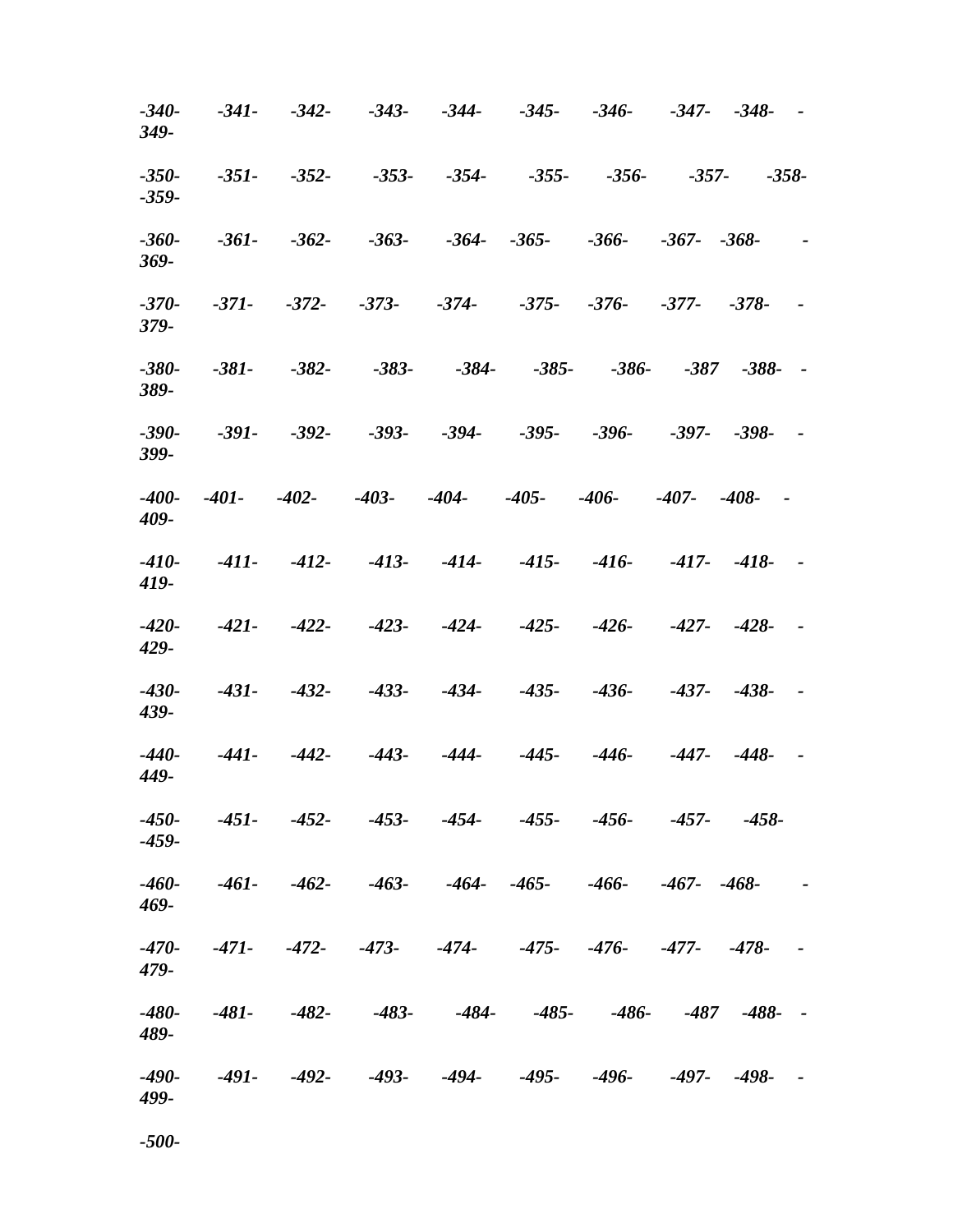#### *TARIF DES ABONNEMENTS ET DES INSERTIONS*

Référence faite à l'arrêté présidentiel n° 19/01 du 01/10/2001 portant révision de l'arrêté Présidentiel n° 02/01 du 02/02/1996 portant fixation du tarif des abonnements et d'insertions au Journal Officiel de la République Rwandaise, le tarif est modifié comme suit à partir du  $1<sup>er</sup>$  janvier 2002 :

| <b>Abonnement annuel</b> |                | A. Ikiguzi cy'ui        |
|--------------------------|----------------|-------------------------|
| - Rwanda                 | 21.000 Frs     | -Mu Rwanda              |
| -Pays limitrophes        | 25.200 Frs     | -Mu bihugu biduk        |
| -Autres Pays d'Afrique   | 25.500 Frs     | -Mu bindi bihugu        |
| -Europe                  | 27.000 Frs     | -Mu Burayi              |
| -Amérique et Asie        | 28.500 Frs     | -Muri Amerika na        |
| -Océanie                 | 30.000 Frs     | -Muri Oseyaniya         |
|                          |                |                         |
|                          |                |                         |
| Prix de détail au numéro |                | <b>B.</b> Ikiguzi cya b |
| - Rwanda                 | <b>700 Frs</b> | -Mu Rwanda              |
| -Pays limitrophes        | 840 Frs        | -Mu bihugu biduk        |
| -Autres Pays d'Afrique   | 850 Frs        | -Mu bindi bihugu        |
| -Europe                  | 900 Frs        | -Mu Burayi              |
| -Amérique et Asie        | 950 Frs        | -Muri Amerika na        |

#### **Prix des insertions**

525 Frw pour chaque ligne de texte dactylographié ou écrit à l'ordinateur.

Le Journal Officiel de la République Rwandaise paraît le premier et le quinzième jour de chaque mois. Les sommes dues pour les abonnements, les numéros séparés ou pour les insertions sont à verser à l'Office Rwandais des Recettes-Recettes non Fiscales, en indiquant le motif du versement.

Les abonnements sont annuels et prennent cours le premier janvier.

Les demandes d'abonnement ou de renouvellement d'abonnement doivent être adressées au Secrétariat Général du Gouvernement, Services du Premier Ministre B.P. 1334 à Kigali, au plus tard le 31 décembre de l'année précédant celle à laquelle l'abonnement se rapporte.

A l'avenir, il ne sera plus procédé au renouvellement, d'office, des abonnements antérieurs.

Les demandes d'insertion doivent être adressées à ce même service.

#### *Edité par le Secrétariat Général* **du Gouvernement Services du Premier Ministre www.primature.gov.rw**

### *IBICIRO BY'IGAZETI YA LETA N'INYANDIKO ZIYITANGARIZWAMO*

Hakurikijwe Iteka rya Perezida n° 19/01 ryo ku wa 01/10/2001 rivugurura iteka rya Perezida n° 02/01 ryo ku wa 02/02/1996 rishyiraho ikiguzi cy'Igazeti ya Leta ya Repubulika y'u Rwanda n'inyandiko zitangarizwamo, ibiciro byahinduwe ku buryo bukurikira kuva ku wa 1 Mutarama 2002:

## **A. Ikiguzi cy'umwaka wose**

| -Mu Rwanda                   | 21.000 Frs |
|------------------------------|------------|
| -Mu bihugu bidukikije        | 25.200 Frs |
| -Mu bindi bihugu by' Afurika | 25.500 Frs |
| -Mu Burayi                   | 27.000 Frs |
| -Muri Amerika na Aziya       | 28.500 Frs |
| -Muri Oseyaniya              | 30.000 Frs |

#### **B. Ikiguzi cya buri numero**

| -Mu Rwanda                   | 700 Frs  |
|------------------------------|----------|
| -Mu bihugu bidukikije        | 840 Frs  |
| -Mu bindi bihugu by' Afurika | 850 Frs  |
| -Mu Burayi                   | 900 Frs  |
| -Muri Amerika na Aziya       | 950 Frs  |
| -Muri Oseyaniya              | 1000 Frs |

**C. Ikiguzi cy'inyandiko ziyitangarizwamo** 

Amafaranga 525 kuri buri murongo wandikishije imashini cyangwa orudinateri.

Igazeti ya Leta ya Repubulika y'u Rwanda iboneka ku munsi wa mbere no ku wa cumi n'itanu wa buri kwezi. Amafaranga agenewe igazeti, buri numero ukwayo cyangwa inzandiko zijyana nayo ashyirwa mu Kigo cy'Imisoro n'Amahoro bakerekana icyo atangiwe.

Igazeti ni iya buri mwaka kandi itangira ku ya mbere y'ukwezi kwa Mutarama.

Abasaba kugura Igazeti ya Leta mu gihe cy'umwaka, bagomba kubimenyesha Ubunyamabanga Bukuru bwa Guverinoma muri Serivisi za Minisitiri w'Intebe B.P. 1334 i Kigali, bitarenze itariki ya 31 Ukuboza y'umwaka ubanziriza uwo bifuzaho iyo gazeti. Abazaza batinze bazabakira, gusa ntawishingiye kuzabaha inumero zizaba zarahise.

Kuva ubu, ntawe uzohererezwa Igazeti atongeye kubisaba.

Abifuza kugira icyo bayandikamo babinyuza muri ibyo biro.

**Tirage : 1 200 exemplaires Régie de l'Imprimerie Scolaire**